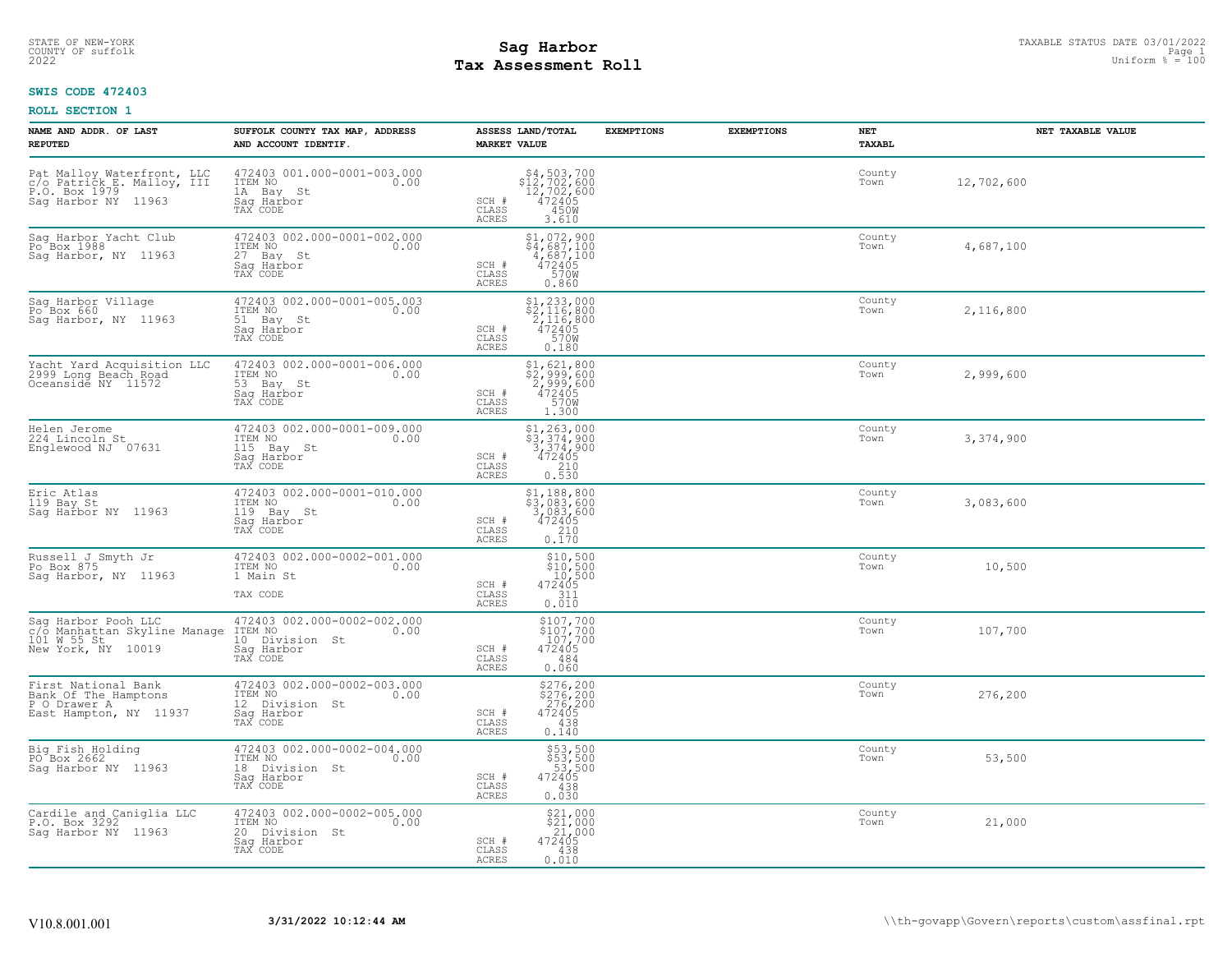# STATE OF NEW-YORK STATUS DATE 03/01/2022<br>
COUNTY OF suffolk Page 2 and the suffolk Page 2 and the suffolk Page 2 and the suffolk Page 2 and the sufform  $\frac{p}{q}$  = 100<br>
2022 Tax Assessment Roll **Tax Assessment Roll**

# **SWIS CODE 472403**

| NAME AND ADDR. OF LAST<br><b>REPUTED</b>                                                               | SUFFOLK COUNTY TAX MAP, ADDRESS<br>AND ACCOUNT IDENTIF.                                         | ASSESS LAND/TOTAL<br><b>MARKET VALUE</b>                                                                                                    | <b>EXEMPTIONS</b> | <b>EXEMPTIONS</b> | NET<br>TAXABL  | NET TAXABLE VALUE                              |
|--------------------------------------------------------------------------------------------------------|-------------------------------------------------------------------------------------------------|---------------------------------------------------------------------------------------------------------------------------------------------|-------------------|-------------------|----------------|------------------------------------------------|
| Beaner II LLC<br>PO Box 1620<br>Sag Harbor, NY 11963                                                   | 472403 002.000-0002-006.000<br>ITEM NO 0.00<br>22 Division St<br>Saq Harbor<br>TAX CODE         | $$19,300$<br>$$19,300$<br>$19,300$<br>SCH #<br>472405<br>CLASS<br>470<br>ACRES<br>0.010                                                     |                   |                   | County<br>Town | 19,300                                         |
| Romany Kramoris<br>C/o Kramoris Gallery Ltd<br>PO Box 2664<br>Sag Harbor, NY 11963                     | 472403 002.000-0002-007.000<br>ITEM NO<br>0.00<br>26<br>Division St<br>Saq Harbor<br>TAX CODE   | $\begin{array}{r} $21,000 \\ $21,000 \\ 21,000 \\ 472405 \end{array}$<br>SCH #<br>CLASS<br>438<br>0.010<br>ACRES                            |                   |                   | County<br>Town | 21,000                                         |
| Division St Hotel Corp<br>PO Box 1349<br>Saq Harbor, NY 11963                                          | 472403 002.000-0002-008.000<br>ITEM NO<br>0.00<br>34 Division St<br>Sag Harbor<br>TAX CODE      | \$42,000<br>\$42,000<br>$4727000$<br>$472405$<br>$330$<br>0.020<br>SCH #<br>CLASS<br>ACRES                                                  |                   |                   | County<br>Town | 42,000                                         |
| Village Backstreet Realty LL<br>500 NO Broadway Suite 165<br>Jericho, NY 11753                         | 472403 002.000-0002-010.000<br>ITEM NO<br>0.00<br>51 Division St<br>Saq Harbor<br>TAX CODE      | $\begin{array}{r} $171,200 \\ $1,324,700 \\ $1,324,700 \\ $472405 \end{array}$<br>SCH #<br>CLASS<br>484<br>ACRES<br>0.250                   |                   |                   | County<br>Town | 1,324,700                                      |
| Dorothy Harrington<br>P O Box 1413<br>Sag Harbor NY 11963                                              | 472403 002.000-0002-011.000<br>TTEM NO 0.00<br>0.00<br>45 Division St<br>Saq Harbor<br>TAX CODE | $\begin{array}{c} 589,700 \\ 51,148,100 \\ 1,148,100 \\ 472405 \end{array}$<br>SCH #<br>CLASS<br>411<br>ACRES<br>0.130                      |                   |                   | County<br>Town | 1,148,100                                      |
| 39 Division Street Property,<br>15 Burkeshire Dr<br>Sag Harbor, NY 11963                               | 472403 002.000-0002-012.000<br>ITEM NO<br>0.00<br>39 Division St<br>Saq Harbor<br>TAX CODE      | $$739, 400$<br>$$1, 367, 600$<br>$1, 367, 600$<br>$472405$<br>SCH #<br>CLASS<br>210<br>0.160<br>ACRES                                       |                   |                   | County<br>Town | 1,367,600                                      |
| Michael Bruce Tait<br>Barbara Tait<br>P.O. Box 1275<br>Sag Harbor NY 11963                             | 472403 002.000-0002-013.000<br>ITEM NO<br>0.00<br>25 Rector St<br>Saq Harbor<br>TAX CODE        | \$687,400<br>\$1,133,700<br>1,133,700<br>$\begin{array}{c}\n472405 \\ 220 \\ 0.140\n\end{array}$<br>SCH #<br>CLASS<br>ACRES                 |                   |                   | County<br>Town | 1,133,700                                      |
| James Thomas Sabloski<br>P O Box 372<br>Sag Harbor, NY 11963                                           | 472403 002.000-0002-014.000<br>ITEM NO<br>0.00<br>17 Cross St<br>Saq Harbor<br>TAX CODE         | \$478,900<br>\$694,500<br>694,500<br>SCH #<br>472405<br>CLASS<br>$0.210$<br>$0.070$<br>ACRES                                                |                   |                   | County<br>Town | 694,500                                        |
| Edward B Mulderrig<br>Mary Louise Mulderrig<br>Christopher Boyd<br>11 Cross St<br>Sag Harbor, NY 11963 | 472403 002.000-0002-015.000<br>ITEM NO<br>0.00<br>11 Cross St<br>Saq Harbor<br>TAX CODE         | \$505,500<br>\$634,700<br>634,700<br>472405<br>SCH #<br>$\frac{210}{0.070}$<br>CLASS<br>ACRES                                               |                   |                   | County<br>Town | 634,700                                        |
| Harbor Pooh, LLC<br>Sag Harbor Po<br>101 W 55th St<br>New York, NY 10019                               | 472403 002.000-0002-018.001<br>ITEM NO<br>0.00<br>2 Bay St<br>Sag Harbor<br>TAX CODE            | \$110,500<br>\$1,129,400<br>1,129,400<br>472405<br>SCH #<br>CLASS<br>464<br><b>ACRES</b><br>0.160                                           |                   |                   | County<br>Town | 1,129,400                                      |
| K K T Corporation<br>Robertson Dr<br>Sag Harbor, NY 11963                                              | 472403 002.000-0002-019.000<br>ITEM NO<br>0.00<br>3A Bav St<br>Saq Harbor<br>TAX CODE           | \$67,800<br>\$1,291,500<br>$\frac{1}{2}$ $\frac{2}{9}$ $\frac{1}{5}$ $\frac{5}{9}$ $\frac{1}{9}$<br>SCH #<br>CLASS<br>480<br>0.100<br>ACRES |                   |                   | County<br>Town | 1,291,500                                      |
| Tweed, Anna S (life Estate)<br>G J T Sag Harbor Corporation<br>3b Bay St<br>Sag Harbor, NY 11963       | 472403 002.000-0002-020.000<br>0.00 0.00<br>3B Bay St<br>Saq Harbor<br>TAX CODE                 | $\begin{array}{c} 579,300 \\ 51,201,000 \\ 1,201,000 \\ 472405 \end{array}$<br>SCH #<br>CLASS<br>$483$<br>$0.090$<br>ACRES                  |                   |                   | County<br>Town | 1,201,000                                      |
| V10.8.001.001                                                                                          | 3/31/2022 10:12:44 AM                                                                           |                                                                                                                                             |                   |                   |                | \\th-govapp\Govern\reports\custom\assfinal.rpt |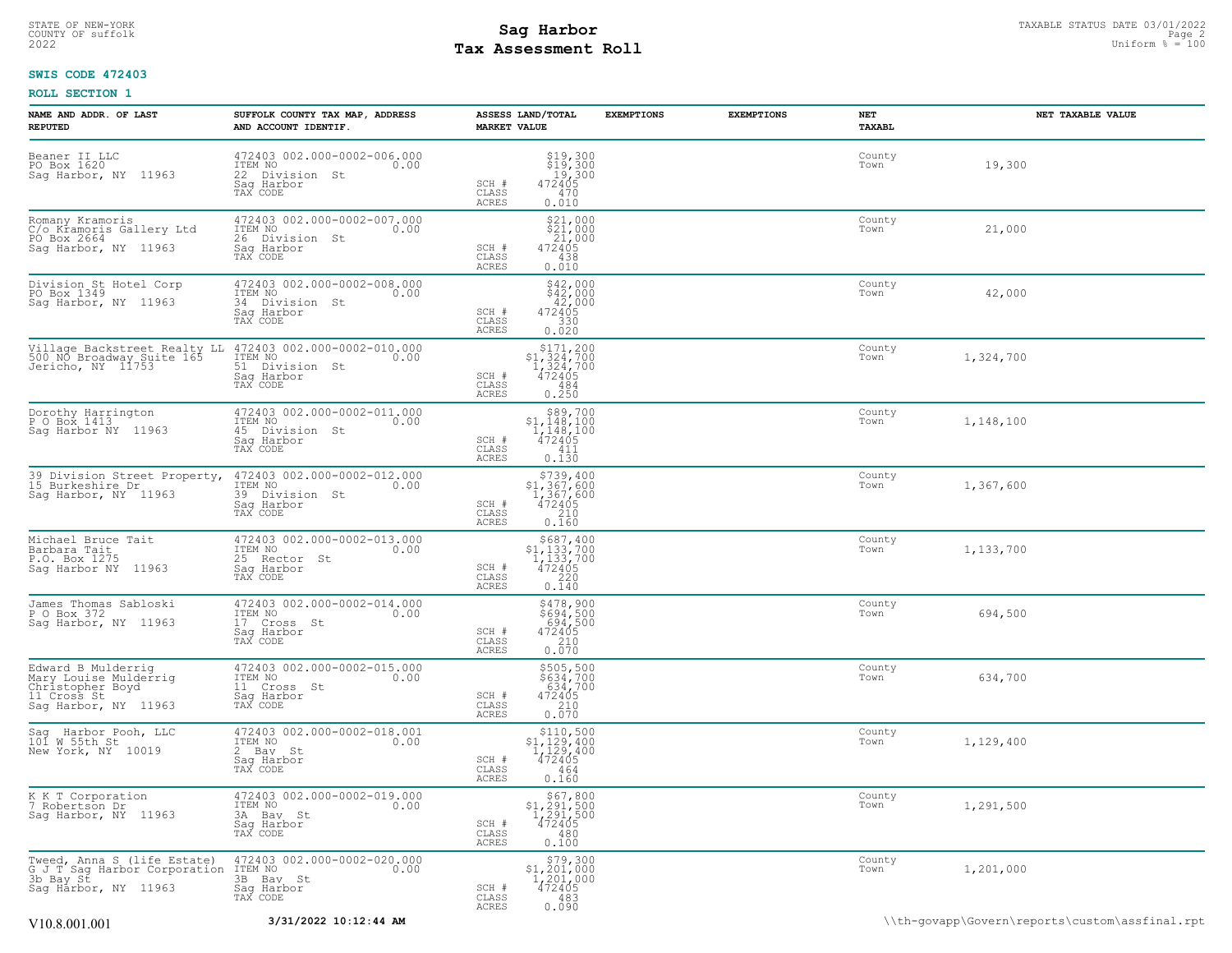# STATE OF NEW-YORK STATUS DATE 03/01/2022<br>
COUNTY OF suffolk Page 3 and the suffolk Page 3 and the suffolk Page 3 and the suffolk Page 3 and the sufform  $\frac{Page}{3} = 100$ **Tax Assessment Roll**

# **SWIS CODE 472403**

| NAME AND ADDR. OF LAST<br><b>REPUTED</b>                                                                      | SUFFOLK COUNTY TAX MAP, ADDRESS<br>AND ACCOUNT IDENTIF.                                  | <b>MARKET VALUE</b>            | ASSESS LAND/TOTAL<br><b>EXEMPTIONS</b>                                                               | <b>EXEMPTIONS</b>  | NET<br><b>TAXABL</b> | NET TAXABLE VALUE |
|---------------------------------------------------------------------------------------------------------------|------------------------------------------------------------------------------------------|--------------------------------|------------------------------------------------------------------------------------------------------|--------------------|----------------------|-------------------|
| Bay Partners LLC<br>51 Mashomuck Dr<br>Saq Harbor NY 11963                                                    | 472403 002.000-0002-021.000<br>ITEM NO<br>0.00<br>4 Bay St<br>Sag Harbor<br>TAX CODE     | SCH #<br>CLASS<br><b>ACRES</b> | \$209,000<br>\$950,000<br>950,000<br>472405<br>484<br>0.090                                          |                    | County<br>Town       | 950,000           |
| Bay Partners, LLC<br>51 Mashomuck Dr<br>Sag Harbor NY 11963                                                   | 472403 002.000-0002-022.000<br>ITEM NO<br>0.00<br>6 Bay St<br>Saq Harbor<br>TAX CODE     | SCH #<br>CLASS<br>ACRES        | \$41,400<br>\$487,700<br>487,700<br>472405<br>421<br>0.060                                           |                    | County<br>Town       | 487,700           |
| Gregory Gordon<br>21 Williams Way<br>Bridgehampton, NY 11932                                                  | 472403 002.000-0002-023.000<br>ITEM NO<br>0.00<br>12 Bay St<br>Sag Harbor<br>TAX CODE    | SCH #<br>CLASS<br>ACRES        | $\begin{array}{r} $110,500 \\ $1,122,100 \\ $1,122,100 \\ $472405 \end{array}$<br>484<br>0.160       |                    | County<br>Town       | 1,122,100         |
| 360 Hamilton Ave Suite 100<br>White Plains, NY 10601                                                          | 472403 002.000-0002-024.000<br>0.00<br>20 Bay St<br>Sag Harbor<br>TAX CODE               | SCH #<br>CLASS<br><b>ACRES</b> | $\begin{array}{r} 5856, 300 \\ 4, 661, 200 \\ 4, 661, 200 \\ 472405 \\ 210 \\ 0.200 \end{array}$     |                    | County<br>Town       | 4,661,200         |
| Maritime Properties II LLC<br>c/o Tarbet Lester & Schoen<br>360 Hamilton Ave Apt 100<br>White Plains NY 10601 | 472403 002.000-0002-025.000<br>ITEM NO<br>0.00<br>10 Rysam St<br>Sag Harbor<br>TAX CODE  | SCH #<br>CLASS<br>ACRES        | $$465,900$<br>$$1,308,800$<br>$1,308,800$<br>$472405$<br>210<br>0.060                                |                    | County<br>Town       | 1,308,800         |
| Paul Brooks Davis<br>Myrna R Davis<br>14 E 4 St Apt 503<br>New York, NY 10012                                 | 472403 002.000-0002-026.000<br>TTEM NO 0.00<br>26 Rector St<br>Saq Harbor<br>TAX CODE    | SCH #<br>CLASS<br>ACRES        | $$753,700$<br>$$1,126,900$<br>$1,126,900$<br>$472405$<br>0.150                                       |                    | County<br>Town       | 1,126,900         |
| Mary Anne Bennett<br>9 Cherry St<br>Belmont, MA 02478                                                         | 472403 002.000-0002-027.000<br>ITEM NO<br>0.00<br>18 Rysam St<br>Saq Harbor<br>TAX CODE  | SCH #<br>CLASS<br><b>ACRES</b> | \$486,400 veteran<br>\$799,500 Persons<br>799,500<br>472405<br>240<br>0.080                          | 125,000<br>337,250 | County<br>Town       | 337,250           |
| Rysam Properties LLC<br>c/o Ms. Sheryl Weingarten<br>9 Todd Court<br>Bridgewater NJ 08807                     | 472403 002.000-0002-028.000<br>ITEM NO<br>0.00<br>24 Rysam St<br>Sag Harbor<br>TAX CODE  | SCH #<br>CLASS<br>ACRES        | $5851, 300$<br>$1, 495, 300$<br>$472405$<br>$210$<br>0.140                                           |                    | County<br>Town       | 1,495,300         |
| George Holley<br>1 Trefoil Dr<br>Trumbull CT 06611                                                            | 472403 002.000-0002-029.000<br>ITEM NO<br>0.00<br>22 Rector St<br>Sag Harbor<br>TAX CODE | SCH #<br>CLASS<br><b>ACRES</b> | $$519,900$<br>$$2,029,200$<br>$2,029,200$<br>$472405$<br>$210$<br>0.090                              |                    | County<br>Town       | 2,029,200         |
| Dr Seth F. Berkley<br>Chemin du Cret 9<br>1279 Chavannes-de-Bogis<br>Switzerland                              | 472403 002.000-0002-030.000<br>ITEM NO<br>0.00<br>16 Rector St<br>Saq Harbor<br>TAX CODE | SCH #<br>CLASS<br>ACRES        | $$924,300$<br>$$1,527,100$<br>$1,527,100$<br>$472405$<br>$\begin{array}{c} 210 \\ 0.160 \end{array}$ |                    | County<br>Town       | 1,527,100         |
| Thomas Mathews<br>Lucille Mathews<br>10 Rector St<br>Sag Harbor, NY 11963                                     | 472403 002.000-0002-031.000<br>ITEM NO 0.00<br>10 Rector St<br>Saq Harbor<br>TAX CODE    | SCH #<br>CLASS<br>ACRES        | \$750,900<br>\$1,112,600<br>1,112,600<br>472405<br>210<br>0.130                                      |                    | County<br>Town       | 1,112,600         |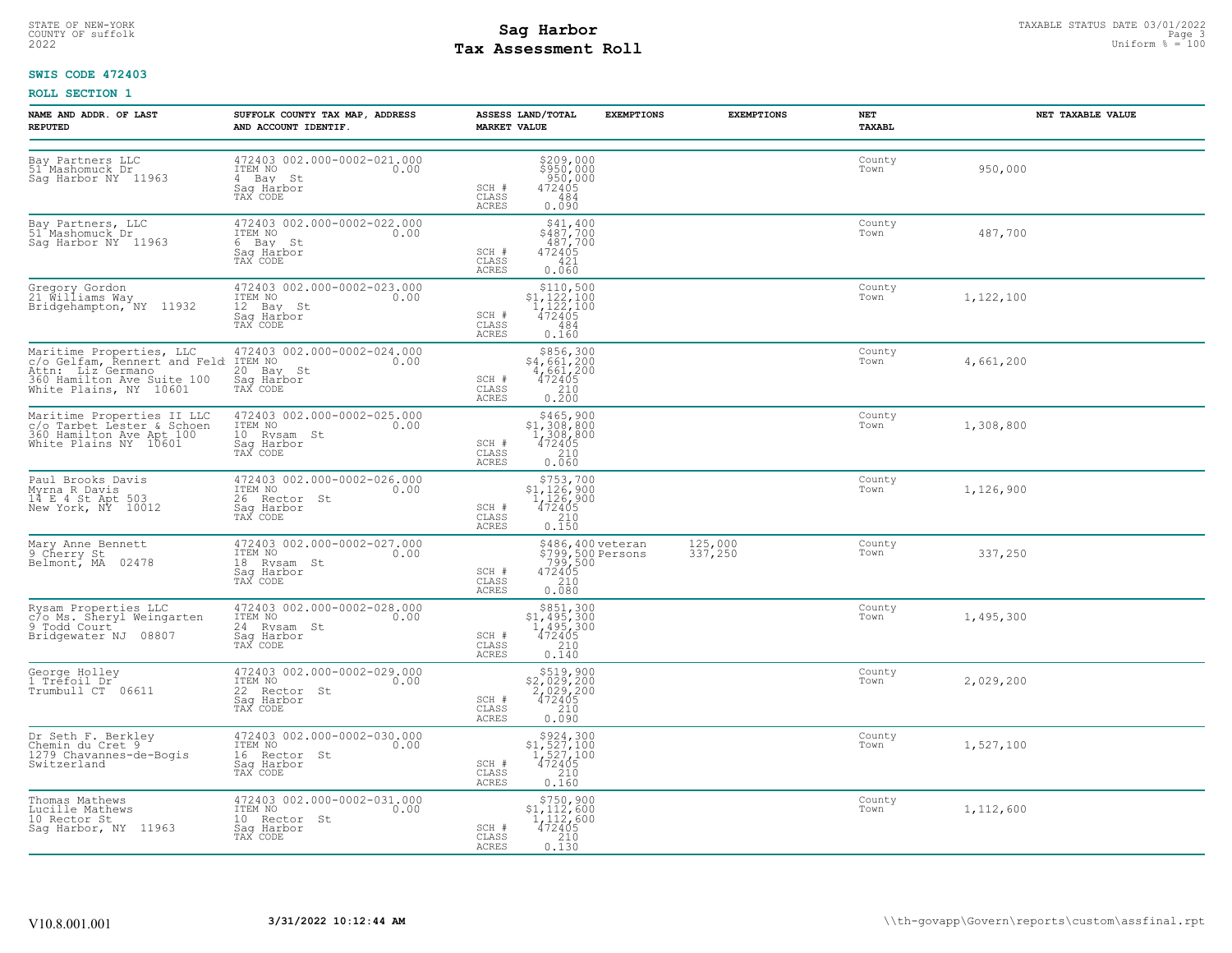# **Tax Assessment Roll Existed Strategies of the Contract Strategies** of the Uniform  $\frac{100}{2022}$

# **SWIS CODE 472403**

| NAME AND ADDR. OF LAST<br><b>REPUTED</b>                                                                                                                                                                                            | SUFFOLK COUNTY TAX MAP, ADDRESS<br>AND ACCOUNT IDENTIF.                                      | ASSESS LAND/TOTAL<br><b>MARKET VALUE</b>                                                                                  | <b>EXEMPTIONS</b>                        | <b>EXEMPTIONS</b>       | NET<br>TAXABL  | NET TAXABLE VALUE                              |
|-------------------------------------------------------------------------------------------------------------------------------------------------------------------------------------------------------------------------------------|----------------------------------------------------------------------------------------------|---------------------------------------------------------------------------------------------------------------------------|------------------------------------------|-------------------------|----------------|------------------------------------------------|
| Charles Mc Carron<br>Kathleen Mc Carron<br>Noyac Rd<br>Sag Harbor, NY 11963                                                                                                                                                         | 472403 002.000-0002-032.000<br>TTEM NO 0.00<br>6 Rector St<br>Saq Harbor<br>TAX CODE         | \$605,400<br>\$891,800<br>891,800<br>SCH #<br>472405<br>CLASS<br>230<br>ACRES<br>0.100                                    |                                          |                         | County<br>Town | 891,800                                        |
| Garage Realty Co LLC<br>c/o Ďavid Lee<br>PO Box 459<br>Sag Harbor, NY 11963-0009                                                                                                                                                    | 472403 002.000-0002-033.000<br>ITEM NO<br>0.00<br>79 Division St<br>Sag Harbor<br>TAX CODE   | \$265,700<br>\$755,100<br>755,100<br>472405<br>SCH #<br>CLASS<br>484<br>ACRES<br>0.380                                    |                                          |                         | County<br>Town | 755,100                                        |
| Nicholas D Arienzo & Ors<br>C/o Garage Realty-david Lee<br>30 High St<br>Sag Harbor, NY 11963                                                                                                                                       | 472403 002.000-0002-034.001<br>ITEM NO<br>0.00<br>89 Division St<br>Sag Harbor<br>TAX CODE   | \$115,400<br>\$882,800<br>882,800<br>472405<br>SCH #<br>CLASS<br>484<br>0.170<br>ACRES                                    |                                          |                         | County<br>Town | 882,800                                        |
| Beverage Realty Co LLC<br>c/o David Lee<br>PO Box 459<br>Sag Harbor, NY 11963-0009                                                                                                                                                  | 472403 002.000-0002-034.002<br>ITEM NO<br>0.00<br>9 Burke St<br>Saq Harbor<br>TAX CODE       | \$6,200<br>\$6,200<br>6,200<br>SCH #<br>472405<br>CLASS<br>480<br>ACRES<br>0.010                                          |                                          |                         | County<br>Town | 6,200                                          |
| F&M Star Inc.<br>314 Main Street<br>Sag Harbor NY 11963                                                                                                                                                                             | 472403 002.000-0002-035.000<br>ITEM NO<br>0.00<br>11 Burke St<br>Saq Harbor<br>TAX CODE      | \$946,700<br>\$1,487,000<br>1,487,000<br>SCH #<br>$\frac{472405}{210}$<br>CLASS<br>ACRES<br>0.400                         |                                          |                         | County<br>Town | 1,487,000                                      |
| Willow Keller (Co-Trustee)<br>The Mario Parisi Family Trus ITEM NO<br>The Mario rails is the common to Burke<br>In Parisi (Co-Trustee) 17 Burke<br>The Mario Parisi Family Trus Sag Harbor<br>The Mario Parisi Co-Trustee) TAX CODE | 472403 002.000-0002-036.000<br>0.00<br>17 Burke St                                           | $$924,300$<br>$$1,285,200$<br>$1,285,200$<br>$472405$<br>210<br>210<br>SCH #<br>CLASS<br>0.160<br>ACRES                   |                                          |                         | County<br>Town | 1,285,200                                      |
| John Lawrence Acierno<br>Ann Elizabeth Acierno<br>235 East 73rd St PH-A<br>New York NY 10021                                                                                                                                        | 472403 002.000-0002-037.000<br>ITEM NO<br>0.00<br>21 Burke St<br>Saq Harbor<br>TAX CODE      | \$854,700<br>\$1,920,800<br>1,920,800<br>472405<br>SCH #<br>210<br>CLASS<br>0.200<br>ACRES                                |                                          |                         | County<br>Town | 1,920,800                                      |
| Wendy Sherman<br>12 E 86th St<br>New York, NY 10028                                                                                                                                                                                 | 472403 002.000-0002-038.000<br>TTEM NO 0.00<br>0.00<br>28 Rysam St<br>Saq Harbor<br>TAX CODE | \$465,000<br>\$951,200<br>951,200<br>SCH #<br>472405<br>CLASS<br>210<br>ACRES<br>0.050                                    |                                          |                         | County<br>Town | 951,200                                        |
| Marie Christine McNally<br>25 Burke St<br>Sag Harbor NY 11963                                                                                                                                                                       | 472403 002.000-0002-039.000<br>ITEM NO<br>0.00<br>25 Burke St<br>Sag Harbor<br>TAX CODE      | \$802,700<br>\$2,086,000<br>2,086,000<br>472405<br>SCH #<br>CLASS<br>0.120<br>ACRES                                       |                                          |                         | County<br>Town | 2,086,000                                      |
| Michael Graff<br>Carol Ostrow<br>P.O. Box 1568<br>Sag Harbor NY 11963                                                                                                                                                               | 472403 002.000-0002-040.000<br>ITEM NO<br>0.00<br>107 Division St<br>Sag Harbor<br>TAX CODE  | $\begin{array}{r} 51,385,000 \\ 58,552,700 \\ 8,552,700 \\ 472405 \\ 210 \\ 1.260 \end{array}$<br>SCH #<br>CLASS<br>ACRES |                                          |                         | County<br>Town | 8,552,700                                      |
| Susan Samuel I LLC<br>P.O. Box 1568<br>Sag Harbor NY 11963                                                                                                                                                                          | 472403 002.000-0002-041.000<br>ITEM NO<br>0.00<br>115 Division St<br>Saq Harbor<br>TAX CODE  | \$905,600<br>\$3,302,700<br>3,302,700<br>472405<br>SCH #<br>CLASS<br>210<br><b>ACRES</b><br>0.500                         |                                          |                         | County<br>Town | 3,302,700                                      |
| Mary D Wolpack (Trustee)<br>Mary D Wolpack Living Trust<br>PO Box 26<br>Sag Harbor, NY 11963                                                                                                                                        | 472403 002.000-0002-042.000<br>ITEM NO<br>0.00<br>121 Division St<br>Saq Harbor<br>TAX CODE  | 1,019,300<br>SCH #<br>472405<br>CLASS<br>210<br>ACRES<br>0.280                                                            | \$909,300 veteran<br>\$1,019,300 Persons | $\frac{4,387}{507,457}$ | County<br>Town | 507,456                                        |
| V <sub>10.8</sub> .001.001                                                                                                                                                                                                          | 3/31/2022 10:12:44 AM                                                                        |                                                                                                                           |                                          |                         |                | \\th-govapp\Govern\reports\custom\assfinal.rpt |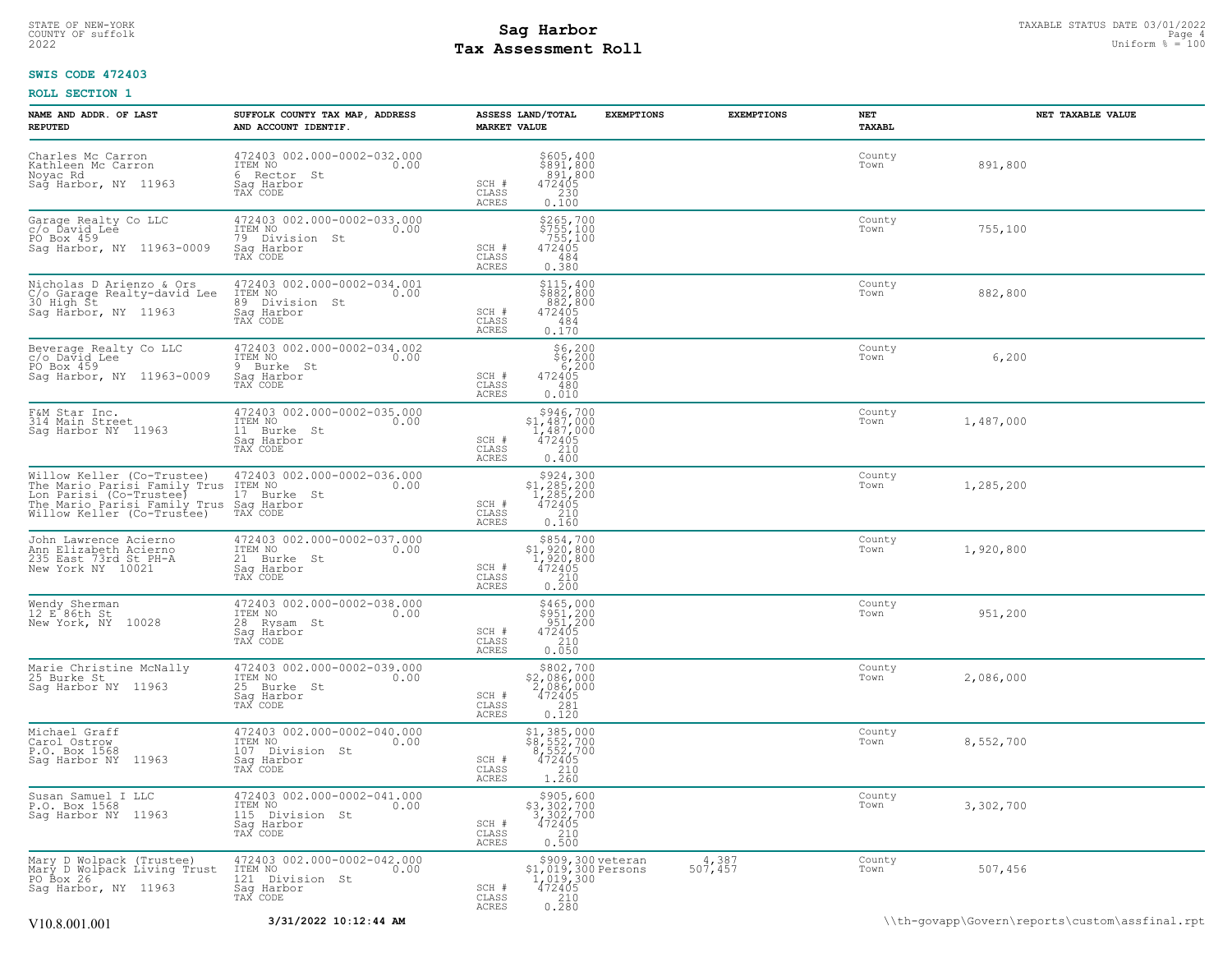# STATE OF NEW-YORK STATUS DATE 03/01/2022<br>
COUNTY OF suffolk Page 5 and the suffolk Page 5 and the suffolk Page 5 and the suffolk Page 5 and the sufform  $\frac{p}{q}$  = 100<br>
2022 Tax Assessment Roll **Tax Assessment Roll**

# **SWIS CODE 472403**

| NAME AND ADDR. OF LAST<br><b>REPUTED</b>                                                       | SUFFOLK COUNTY TAX MAP, ADDRESS<br>AND ACCOUNT IDENTIF.                                                                                       | ASSESS LAND/TOTAL<br><b>MARKET VALUE</b>                                                                                                                                                                      | <b>EXEMPTIONS</b> | <b>EXEMPTIONS</b> | NET<br><b>TAXABL</b> | NET TAXABLE VALUE |
|------------------------------------------------------------------------------------------------|-----------------------------------------------------------------------------------------------------------------------------------------------|---------------------------------------------------------------------------------------------------------------------------------------------------------------------------------------------------------------|-------------------|-------------------|----------------------|-------------------|
| 5 Love Lane LLC<br>Paul Masi<br>P.O. Box 2773<br>Amagansett NY 11930                           | 472403 002.000-0002-043.000<br>ITEM NO<br>0.00<br>5 Love Ln<br>Sag Harbor<br>TAX CODE                                                         | $\begin{array}{r} 5695,600 \\ 5827,400 \\ 827,400 \\ 472405 \\ 210 \\ 0.280 \end{array}$<br>SCH #<br>CLASS<br>ACRES                                                                                           |                   |                   | County<br>Town       | 827,400           |
| Teresa Kiselyak<br>Robert W Kiselyak<br>34 Round Pond Rd<br>Sag Harbor, NY 11963               | 472403 002.000-0002-044.000<br>ITEM NO 0.00<br>58 Rysam St<br>Saq Harbor<br>TAX CODE                                                          | $\begin{array}{r} \texttt{\$1,136,\,600}\ \texttt{\$1,560,\,300}\ \texttt{\$1,560,\,300}\ \texttt{\$1,560,\,300}\ \texttt{\$12405}\ \texttt{\$210}\ \texttt{\$0.280}\ \end{array}$<br>SCH #<br>CLASS<br>ACRES |                   |                   | County<br>Town       | 1,560,300         |
|                                                                                                | C/O Andrew N. Cutler (172403 002.000-0002-045.000)<br>2280 Frederick Douglass Blvd 54 Rysam St (1990)<br>New York NY 10027 (1992) Sag Harbor  | $$3, 196, 400$<br>$$3, 129, 300$<br>$3, 129, 300$<br>$472405$<br>$\_210$<br>SCH #<br>CLASS<br>ACRES<br>0.280                                                                                                  |                   |                   | County<br>Town       | 3,129,300         |
| Tenco Holdings Ltd<br>45 Main St<br>Sag Harbor, NY 11963                                       | 472403 002.000-0002-047.000<br>ITEM NO 0.00<br>30 Division St<br>Sag Harbor<br>TAX CODE                                                       | $$21,000$<br>$$21,000$<br>$21,000$<br>$472405$<br>SCH #<br>$\begin{array}{c} 0.7530 \\ 0.010 \end{array}$<br>CLASS<br><b>ACRES</b>                                                                            |                   |                   | County<br>Town       | 21,000            |
| Saq Harbor, NY 11963                                                                           | Chelberg & Battle American L 472403 002.000-0003-001.000 1<br>PO Box 541 1TEM NO 10.00<br>ITEM NO 0.00<br>26 Bay St<br>Sag Harbor<br>TAX CODE | \$197,500<br>197,500<br>472405<br>SCH #<br>CLASS<br>424<br>ACRES                                                                                                                                              |                   |                   | County<br>Town       | 197,500           |
| Idle Hour Associates LLC<br>68 Whitney Rd 1997<br>Sag Harbor, NY 11963                         | 472403 002.000-0003-002.000<br>ITEM NO 0.00<br>34 Bay St<br>Saq Harbor<br>TAX CODE                                                            | \$241,600<br>\$2,696,100<br>2,696,100<br>472405<br>SCH #<br>CLASS<br>464<br>ACRES<br>0.350                                                                                                                    |                   |                   | County<br>Town       | 2,696,100         |
| P.O. Box 1988<br>P.O. Box 1988<br>Sag Harbor NY 11963                                          | Sag Harbor Yacht Club Limite 472403 002.000-0003-004.001<br>ITEM NO 0.00<br>42 Bay St<br>Saq Harbor<br>TAX CODE                               | $\begin{array}{r} \texttt{\$1,065,000} \\ \texttt{\$2,115,100} \\ \texttt{2,115,100} \\ \texttt{472405} \\ \texttt{0.750} \\ \end{array}$<br>SCH #<br>CLASS<br>ACRES                                          |                   |                   | County<br>Town       | 2, 115, 100       |
| Lynn C Caniglia<br>43 Rysam St<br>Sag Harbor, NY 11963                                         | 472403 002.000-0003-005.001<br>ITEM NO 0.00<br>43 Rysam St<br>Sag Harbor<br>TAX CODE                                                          | $\begin{array}{r} $1,349,900 \ $2,139,300 \ $2,139,300 \ $472405 \ $210 \end{array}$<br>SCH #<br>CLASS<br>0.600<br>ACRES                                                                                      |                   |                   | County<br>Town       | 2,139,300         |
| Christopher Hill<br>Lachlan J. Miles<br>5111 Broadway<br>San Antonio TX 78209                  | 472403 002.000-0003-006.001<br>ITEM NO 0.00<br>49 Rysam St<br>Sag Harbor<br>TAX CODE                                                          | \$1,042,800<br>\$1,933,400<br>1,933,400<br>472405<br>SCH #<br>$\frac{210}{0.240}$<br>CLASS<br><b>ACRES</b>                                                                                                    |                   |                   | County<br>Town       | 1,933,400         |
| Alexander FL Matthiessen<br>c/o Blue Marble Project<br>P.O. Box 1853<br>Saq Harbor NY 11963    | 472403 002.000-0003-007.000<br>ITEM NO 0.00<br>53 Rysam St<br>Saq Harbor<br>TAX CODE                                                          | \$1,068,300<br>\$1,684,200<br>1,684,200<br>472405<br>SCH #<br>CLASS<br>$\begin{array}{c} 210 \\ 0.250 \end{array}$<br>ACRES                                                                                   |                   |                   | County<br>Town       | 1,684,200         |
| Kayleigh Thommen Randall<br>Ryan Randall<br>P.O. Box 586<br>57 Rysam St<br>Sag Ĥarbor NY 11963 | 472403 002.000-0003-008.000<br>ITEM NO 0.00<br>57 Rysam St<br>Saq Harbor<br>TAX CODE                                                          | $\begin{array}{c} \text{\$1$, 117, 400} \\ \text{\$1$, 324, 100} \\ \text{\$1$, 324, 100} \\ \text{\$12405} \\ \text{\$220} \\ 0.260 \end{array}$<br>SCH #<br>CLASS<br>ACRES                                  |                   |                   | County<br>Town       | 1,324,100         |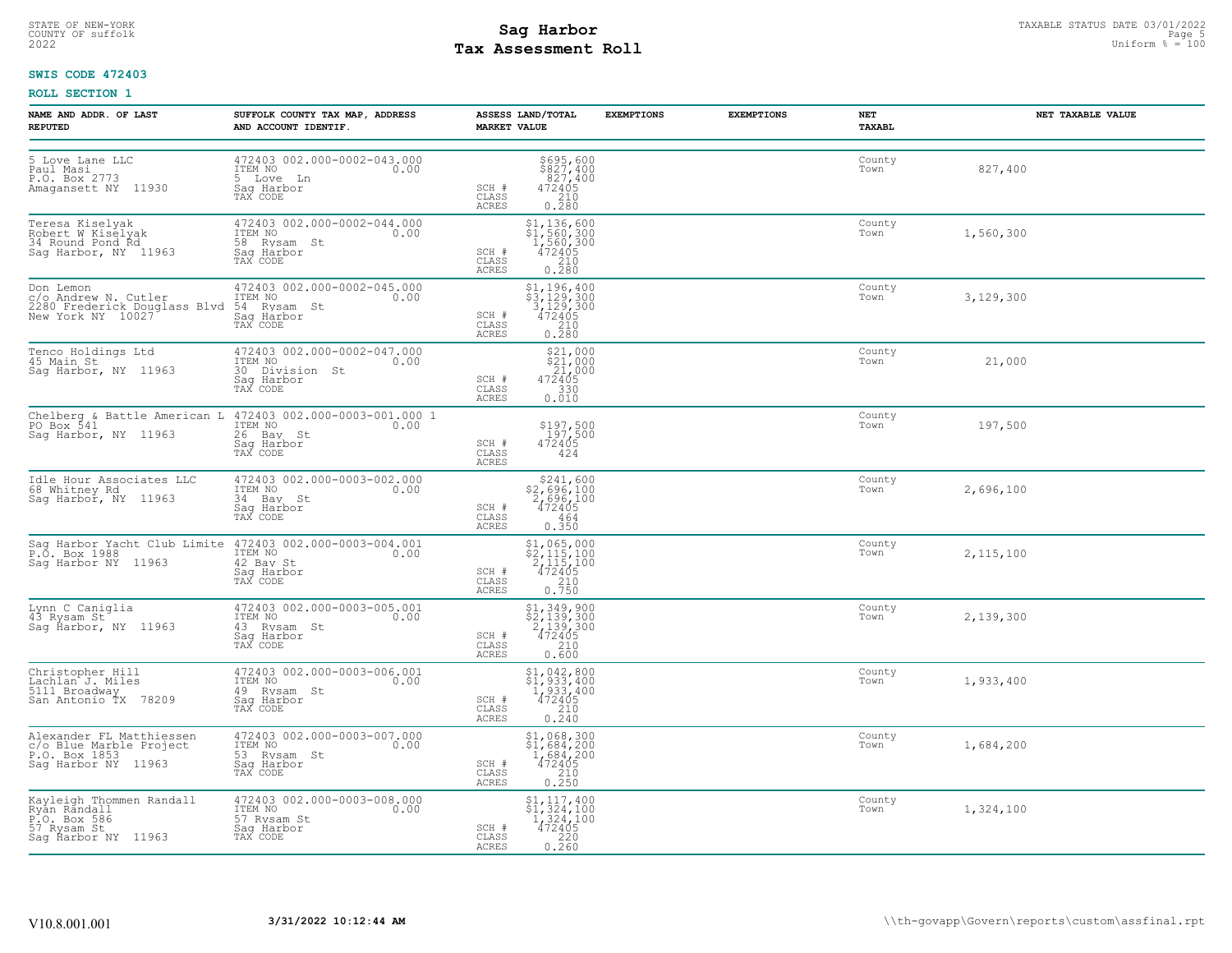# **Tax Assessment Roll Existed Strategies of the Contract Strategies** of the Uniform  $\frac{100}{2022}$

# **SWIS CODE 472403**

| NAME AND ADDR. OF LAST<br><b>REPUTED</b>                                                                              | SUFFOLK COUNTY TAX MAP, ADDRESS<br>AND ACCOUNT IDENTIF.                                        | <b>MARKET VALUE</b>            | ASSESS LAND/TOTAL                                                                                                                                                                          | <b>EXEMPTIONS</b> | <b>EXEMPTIONS</b>  | <b>NET</b><br>TAXABL | NET TAXABLE VALUE |
|-----------------------------------------------------------------------------------------------------------------------|------------------------------------------------------------------------------------------------|--------------------------------|--------------------------------------------------------------------------------------------------------------------------------------------------------------------------------------------|-------------------|--------------------|----------------------|-------------------|
| EEM Corp Inc<br>PO Box 586<br>Sag Harbor, NY 11963                                                                    | 472403 002.000-0003-009.000<br>ITEM NO<br>0.00<br>20 Dering Rd<br>Saq Harbor<br>TAX CODE       | SCH #<br>CLASS<br>ACRES        | $$608,100$<br>$$907,200$<br>$907,200$<br>$472405$<br>$210$<br>0.100                                                                                                                        |                   |                    | County<br>Town       | 907,200           |
| Ronald Walsh<br>W H Von Wieding<br>P O Box 435<br>Sag Harbor, NY 11963                                                | 472403 002.000-0003-010.000<br>ITEM NO<br>0.00<br>50 Bay St<br>Sag Harbor<br>TAX CODE          | SCH #<br>CLASS<br><b>ACRES</b> | $$848,600$<br>$$1,150,000$<br>$1,150,000$<br>$472405$<br>210<br>0.630                                                                                                                      |                   |                    | County<br>Town       | 1,150,000         |
| Saq Harbor Industries Inc<br>P 0 Box 1169<br>Saq Harbor, NY 11963                                                     | 472403 002.000-0003-011.000<br>ITEM NO<br>0.00<br>60 Bay St<br>Sag Harbor<br>TAX CODE          | SCH #<br>CLASS<br><b>ACRES</b> | $$310,700$<br>$$1,309,100$<br>$1,309,100$<br>$472405$<br>464<br>0.450                                                                                                                      |                   |                    | County<br>Town       | 1,309,100         |
| Michael A. Owen<br>Carole Owen<br>Michael E. Owen<br>Lucas Owen<br>Julia E. Owen                                      | 472403 002.000-0003-012.000<br>ITEM NO<br>0.00<br>11 Dering Rd<br>Saq Harbor<br>TAX CODE       | SCH #<br>CLASS<br><b>ACRES</b> | $$571,400$<br>$$966,500$<br>$\frac{966}{472405}$<br>472405<br>210<br>0.670                                                                                                                 |                   |                    | County<br>Town       | 966,500           |
| Alan R Dresher<br>21 Pierrepont St<br>Brooklyn, NY 11201                                                              | 472403 002.000-0003-016.000<br>ITEM NO<br>0.00<br>73 Rysam St<br>Saq Harbor<br>TAX CODE        | SCH #<br>CLASS<br>ACRES        | $$1,025,500$<br>$$1,281,900$<br>$1,281,900$<br>$472405$<br>210<br>0.240                                                                                                                    |                   |                    | County<br>Town       | 1,281,900         |
| Alan R Dresher<br>Harriet H Dresher<br>21 Pierrepont St<br>Brooklyn, NY 11201                                         | 472403 002.000-0003-017.002<br>ITEM NO<br>0.00<br>63 Rysam St<br>Sag Harbor<br>TAX CODE        | SCH #<br>CLASS<br><b>ACRES</b> | $$1, 264, 400$<br>$$1, 505, 600$<br>$1, 505, 600$<br>$472405$<br>$210$<br>0.480                                                                                                            |                   |                    | County<br>Town       | 1,505,600         |
| Harriet H Dresher<br>Alan R Dresher<br>21 Pierrepont Șt<br>Brooklyn, NY 11201                                         | 472403 002.000-0003-017.003<br>ITEM NO<br>0.00<br>19 Derina Rd<br>Saq Harbor<br>TAX CODE       | SCH #<br>CLASS<br>ACRES        | $$2, 706, 300$<br>$2, 706, 300$<br>$472405$<br>$210$<br>0.640                                                                                                                              |                   |                    | County<br>Town       | 2,706,300         |
| 17 Mulford Lane LLC<br>P.O. Box 76<br>Sag Harbor NY 11963                                                             | 472403 002.000-0003-018.000<br>TTEM NO 0.00<br>0.00<br>17 Mulford Ln<br>Saq Harbor<br>TAX CODE | SCH #<br>CLASS<br>ACRES        | \$1,494,200 veteran<br>\$1,680,000<br>1,680,000<br>472405<br>210<br>0.570                                                                                                                  |                   | 1,680,000          | County<br>Town       |                   |
| Gina Hadley<br>Gina Breuer Hadley<br>P.O. Box 1033<br>Sag Harbor NY 11963                                             | 472403 002.000-0003-019.000<br>ITEM NO<br>0.00<br>23 Mulford Ln<br>Sag Harbor<br>TAX CODE      | SCH #<br>CLASS<br><b>ACRES</b> | $\begin{array}{r} \text{\small $\$1,274,000} \\ \text{\small $\$1,842,900} \\ \text{\small $1,842,900} \\ \text{\small $472405} \\ \text{\small $210} \\ \text{\small $0.540} \end{array}$ |                   |                    | County<br>Town       | 1,842,900         |
| Brett King<br>29 Mulford Ln<br>PO Box 841<br>Sag Harbor, NY 11963                                                     | 472403 002.000-0003-021.001<br>ITEM NO<br>0.00<br>29 Mulford Ln<br>Saq Harbor<br>TAX CODE      | SCH #<br>CLASS<br>ACRES        | \$1,093,900 veteran<br>31, 225, 600 Persons<br>1, 225, 600 Persons<br>1, 225, 600<br>472405<br>0.540                                                                                       |                   | 125,000<br>550,300 | County<br>Town       | 550,300           |
| John D Evans (Trustee)<br>John D Evans Revovable Trust<br>Jane Evans Wilson (Trustee)<br>John D Evans Revovable Trust | 472403 002.000-0003-022.000<br>ITEM NO<br>0.00<br>68 Bay St<br>Saq Harbor<br>TAX CODE          | SCH #<br>CLASS<br><b>ACRES</b> | \$894,100<br>\$3,815,000<br>3,815,000<br>472405<br>0.400                                                                                                                                   |                   |                    | County<br>Town       | 3,815,000         |
| Fredrik Edward Schilling<br>Linda Nicole Schilling<br>46-23 193rd St<br>Auburndale, NY 11358                          | 472403 002.000-0003-023.000<br>TTEM NO 0.00<br>0.00<br>76 Bay St<br>Saq Harbor<br>TAX CODE     | SCH #<br>CLASS<br><b>ACRES</b> | \$1,004,500 veteran<br>\$1,338,000 Persons<br>1,338,000<br>472405<br>210<br>0.380                                                                                                          |                   | 125,000<br>606,500 | County<br>Town       | 606,500           |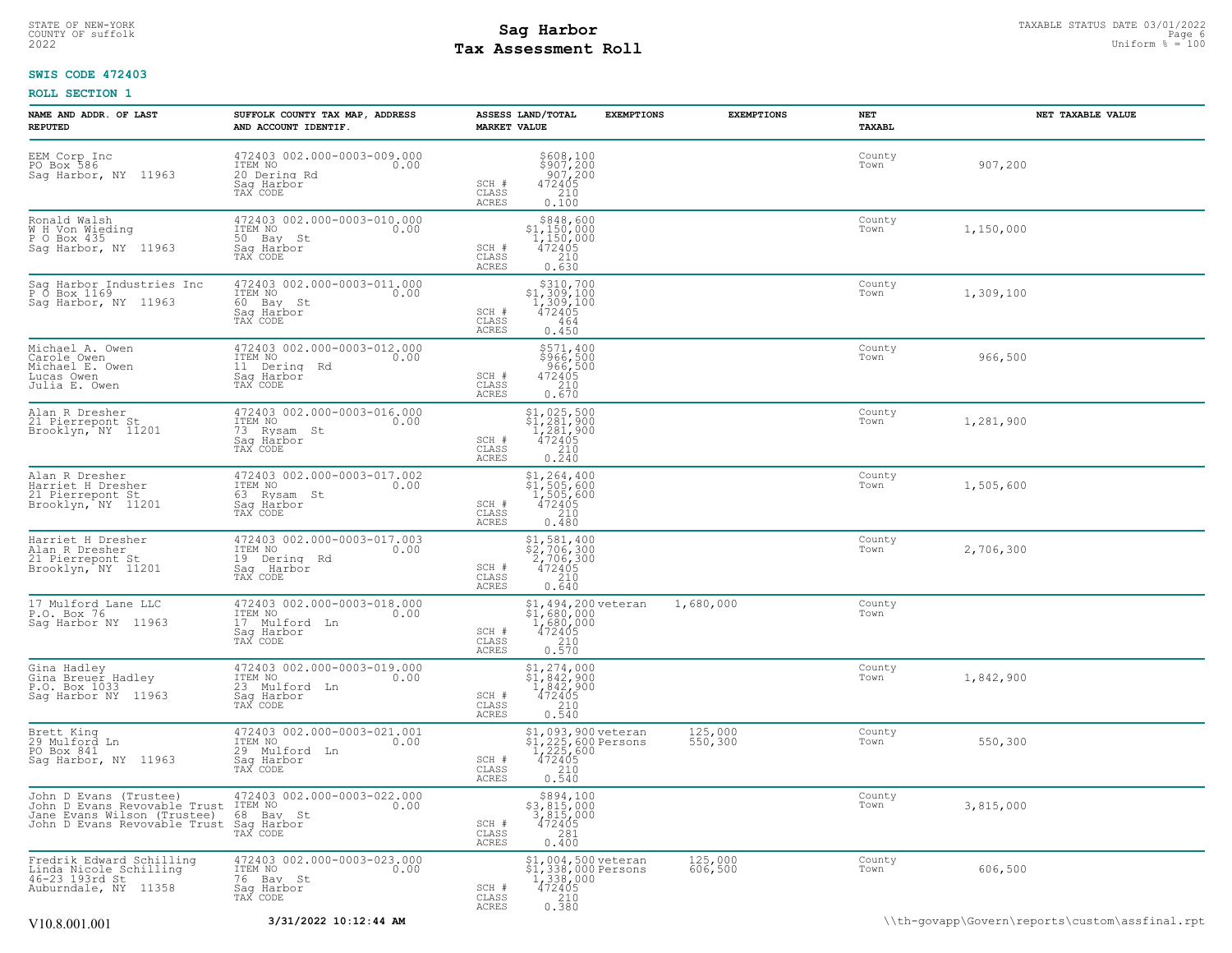# STATE OF NEW-YORK STATUS DATE 03/01/2022<br>
COUNTY OF suffolk Page 7 (1/2022 Uniform % = 100<br>
2022 Pay Assessment Roll **Tax Assessment Roll**

# **SWIS CODE 472403**

| NAME AND ADDR. OF LAST<br><b>REPUTED</b>                                                                                                                                                                 | SUFFOLK COUNTY TAX MAP, ADDRESS<br>AND ACCOUNT IDENTIF.                                 | <b>MARKET VALUE</b>                | ASSESS LAND/TOTAL                                                                                                                                                                                | <b>EXEMPTIONS</b> | <b>EXEMPTIONS</b> | NET<br><b>TAXABL</b> | NET TAXABLE VALUE |
|----------------------------------------------------------------------------------------------------------------------------------------------------------------------------------------------------------|-----------------------------------------------------------------------------------------|------------------------------------|--------------------------------------------------------------------------------------------------------------------------------------------------------------------------------------------------|-------------------|-------------------|----------------------|-------------------|
| Ann Marie Moylan<br>Theresa Moylan-Samot<br>Ruth Moylan (Life Estate)<br>6 Bellaire Ave<br>Selden, NY 11784                                                                                              | 472403 002.000-0003-024.000<br>ITEM NO<br>0.00<br>82 Bay St<br>Sag Harbor<br>TAX CODE   | SCH #<br>CLASS<br><b>ACRES</b>     | $$957,100 \text{ veteran}$<br>$$1,289,300$<br>$1,289,300$<br>$472405$<br>$$210$<br>0.280                                                                                                         |                   | 125,000           | County<br>Town       | 1,164,300         |
| Carolyn J Martin (Trustee) 472403<br>Martin Qualified Personal Re ITEM NO<br>Stanley N Martin (Trustee) 68 Bay St.<br>Martin Qualified Personal Re Saq Harbor<br>Martin Qualified Personal Re Saq Harbor | 472403 002.000-0003-025.000<br>0.00                                                     | SCH #<br>CLASS<br>ACRES            | \$883,600 Volunte<br>\$1,970,100<br>1,970,100<br>472405<br>$\overline{281}$<br>0.420                                                                                                             |                   | 197,010           | County<br>Town       | 1,773,090         |
| Patricia D Elmaleh<br>92 Bay St<br>PO Box 1165<br>Sag Harbor, NY 11963                                                                                                                                   | 472403 002.000-0003-026.000<br>ITEM NO<br>0.00<br>92 Bay St<br>Saq Harbor<br>TAX CODE   | SCH #<br>CLASS<br>ACRES            | \$883,600<br>\$1,928,300<br>1,928,300<br>472405<br>210<br>0.420                                                                                                                                  |                   |                   | County<br>Town       | 1,928,300         |
| Ted Porter<br>Steven M Godeke<br>351 W 4th St<br>New York, NY 10014                                                                                                                                      | 472403 002.000-0003-027.000<br>ITEM NO<br>0.00<br>69 High St<br>Sag Harbor<br>TAX CODE  | SCH #<br>CLASS<br>ACRES            | $\begin{array}{l} $1,014,700 \ $1,887,500 \ $1,887,500 \ $472405 \ $210 \end{array}$<br>$0.\overline{2}\overline{4}\overline{0}$                                                                 |                   |                   | County<br>Town       | 1,887,500         |
| 63 High Street Realty, LLC 472403 002.00<br>c/o Spielman Koenigsberg & P ITEM NO<br>Attn: Richard L Koenigsberg 63 High St<br>1675 Broadway FL 20th Sag Harbor<br>New York NY 10019 TAX CODE             | 472403 002.000-0003-029.001<br>0.00                                                     | $SCH$ #<br>CLASS<br>ACRES          | $$837,000$<br>$$1,225,700$<br>$1,225,700$<br>$472405$<br>$$210$<br>0.500                                                                                                                         |                   |                   | County<br>Town       | 1,225,700         |
| Frazer Pennebaker<br>Pamela Power<br>202 W 85th St<br>New York, NY 10024                                                                                                                                 | 472403 002.000-0003-030.000<br>ITEM NO<br>0.00<br>49 High St<br>Sag Harbor<br>TAX CODE  | SCH #<br>CLASS<br>ACRES            | $$1, 347, 700$<br>$$1, 563, 700$<br>$1, 563, 700$<br>$472405$<br>$$210$<br>0.410                                                                                                                 |                   |                   | County<br>Town       | 1,563,700         |
| Susanna Vasillov<br>43 High St<br>Saq Harbor, NY 11963                                                                                                                                                   | 472403 002.000-0003-031.000<br>ITEM NO 0.00<br>43 High St<br>Saq Harbor<br>TAX CODE     | SCH #<br>CLASS<br>ACRES            | $$882,900$<br>$$1,165,300$<br>$1,165,300$<br>$472405$<br>$\frac{210}{0.210}$                                                                                                                     |                   |                   | County<br>Town       | 1,165,300         |
| Tanya Lawson<br>PO Box 728<br>Saq Harbor, NY 11963                                                                                                                                                       | 472403 002.000-0003-033.000<br>ITEM NO<br>0.00<br>33 High St<br>Sag Harbor<br>TAX CODE  | SCH #<br>$\mathtt{CLASS}$<br>ACRES | $$882, 900$<br>$$1, 138, 700$<br>$1, 138, 700$<br>$472405$<br>210<br>0.210                                                                                                                       |                   |                   | County<br>Town       | 1,138,700         |
| Mary Bergonia<br>1244 N Stone Street Apt 6<br>Chicago IL 60610                                                                                                                                           | 472403 002.000-0003-034.000<br>ITEM NO<br>0.00<br>29 High St<br>Saq Harbor<br>TAX CODE  | SCH #<br>CLASS<br>ACRES            | \$882,900<br>\$1,342,500<br>1,342,500<br>472405<br>$\begin{array}{c} 210 \\ 0.210 \end{array}$                                                                                                   |                   |                   | County<br>Town       | 1,342,500         |
| David A Thommen<br>Kendell M Thommen<br>79 Rysam St<br>PO Box 586<br>Sag Harbor, NY 11963                                                                                                                | 472403 002.000-0003-035.000<br>ITEM NO<br>0.00<br>79 Rysam St<br>Saq Harbor<br>TAX CODE | SCH #<br>CLASS<br>ACRES            | $\begin{array}{r} \text{\small $>$793$, 100} \\ \text{\small $>$1$, 198, 900} \\ \text{\small $1$, 198, 900} \\ \text{\small $472405} \\ \text{\small $210} \\ \text{\small $0.190} \end{array}$ |                   |                   | County<br>Town       | 1,198,900         |
| Mary Bergonia<br>Thomas R Ross<br>1244 N Stone Street Apt 6<br>Chicago IL 60610                                                                                                                          | 472403 002.000-0003-036.000<br>10.00 0.00<br>85 Rysam St<br>Saq Harbor<br>TAX CODE      | SCH #<br>CLASS<br>ACRES            | $\begin{array}{c} $1,275,700 \\ $3,036,600 \\ 3,036,600 \\ 472405 \\ 210 \\ 0.390 \end{array}$                                                                                                   |                   |                   | County<br>Town       | 3,036,600         |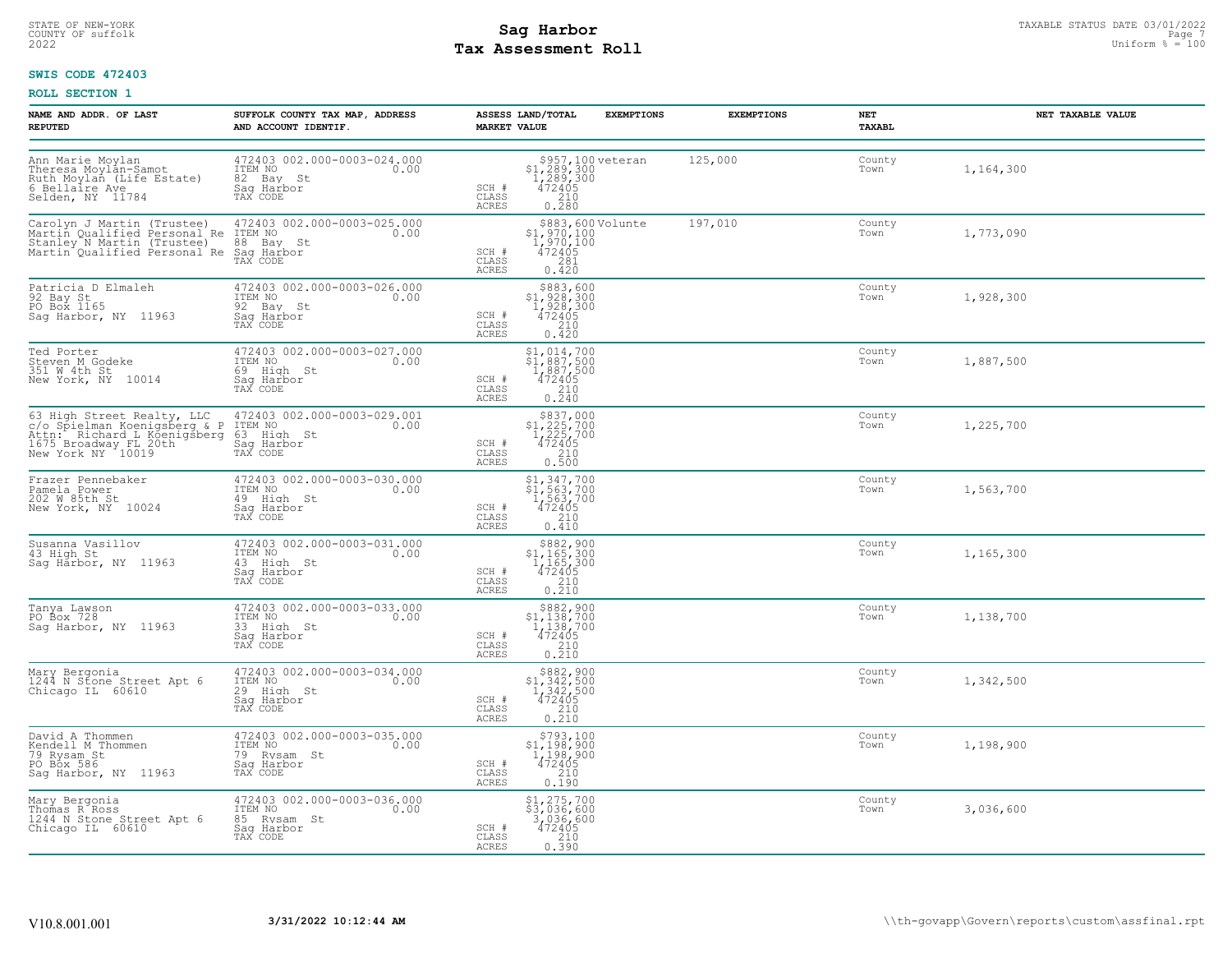# **Tax Assessment Roll Existed Strategies of the Contract Strategies** of the Uniform  $\frac{100}{2022}$

# **SWIS CODE 472403**

| NAME AND ADDR. OF LAST<br><b>REPUTED</b>                                                                        | SUFFOLK COUNTY TAX MAP, ADDRESS<br>AND ACCOUNT IDENTIF.                                | ASSESS LAND/TOTAL<br><b>MARKET VALUE</b> | <b>EXEMPTIONS</b>                                                                                            | <b>EXEMPTIONS</b> | NET<br>TAXABL  | NET TAXABLE VALUE |
|-----------------------------------------------------------------------------------------------------------------|----------------------------------------------------------------------------------------|------------------------------------------|--------------------------------------------------------------------------------------------------------------|-------------------|----------------|-------------------|
| Eve Behar, Trustee<br>Joy Behar Personal Residence<br>Alphonso Scotti, Trustee<br>Joy Behar Personal Residence  | 472403 002.000-0004-001.000<br>ITEM NO<br>0.00<br>98 Bay St<br>Saq Harbor<br>TAX CODE  | SCH #<br>CLASS<br><b>ACRES</b>           | $$994,000$<br>$$3,787,300$<br>$3,787,300$<br>$472405$<br>281<br>0.630                                        |                   | County<br>Town | 3,787,300         |
| Donna McGill<br>214 Kane St<br>Brooklyn NY 11231                                                                | 472403 002.000-0004-002.000<br>ITEM NO<br>0.00<br>88 High St<br>Sag Harbor<br>TAX CODE | SCH #<br>CLASS<br>ACRES                  | \$770,100<br>$$1,185,400$<br>1,185,400<br>472405<br>210<br>0.180                                             |                   | County<br>Town | 1,185,400         |
| Geraldine Boyle<br>Dennis Boyle<br>80 High St<br>Sag Harbor, NY                                                 | 472403 002.000-0004-004.000<br>ITEM NO<br>0.00<br>80 High St<br>Sag Harbor<br>TAX CODE | SCH #<br>CLASS<br>ACRES                  | $$992,600$<br>$$992,600$<br>$992,600$<br>$472405$<br>$210$<br>0.180                                          |                   | County<br>Town | 992,600           |
| Richard L Pochetti<br>Nichard B Mackeey<br>2130 Greenwood Ave<br>Wilmette, IL 60091                             | 472403 002.000-0004-005.000<br>ITEM NO<br>0.00<br>76 High St<br>Sag Harbor<br>TAX CODE | SCH #<br>CLASS<br><b>ACRES</b>           | $$779,900$<br>$$881,400$<br>$881,400$<br>$472405$<br>$$210$<br>0.180                                         |                   | County<br>Town | 881,400           |
| Joy Behar<br>c/o Lynne Bershad, CPA<br>Harvey Altman & Co.<br>20 Crossways Park N Suite 41<br>Woodbury NY 11797 | 472403 002.000-0004-006.000<br>ITEM NO<br>0.00<br>72 High St<br>Saq Harbor<br>TAX CODE | SCH #<br>CLASS<br><b>ACRES</b>           | $\begin{array}{c} $1,169,800 \\ $2,738,600 \\ 2,738,600 \\ 472405 \\ 210 \\ 0.270 \end{array}$               |                   | County<br>Town | 2,738,600         |
| Deborah A Guerin<br>P O Box 2493<br>Sag Harbor, NY 11963                                                        | 472403 002.000-0004-007.000<br>ITEM NO<br>0.00<br>64 High St<br>Sag Harbor<br>TAX CODE | SCH #<br>CLASS<br>ACRES                  | \$779,900 veteran<br>\$900,500<br>900,500<br>472405<br>0 110<br>0.180                                        | 62,670            | County<br>Town | 837,830           |
| Thomas Harris<br>58 High St<br>Sag Harbor, NY 11963                                                             | 472403 002.000-0004-008.000<br>ITEM NO<br>0.00<br>58 High St<br>Sag Harbor<br>TAX CODE | SCH #<br>$\mathtt{CLASS}$<br>ACRES       | $$816,300$<br>$$2,170,600$<br>$2,170,600$<br>$\begin{smallmatrix} 472405\\ 210\\ 270 \end{smallmatrix}$      |                   | County<br>Town | 2,170,600         |
| Neil Miritello<br>Camille Miritello<br>52 Pound Hollow Road<br>Old Brookville NY 11545                          | 472403 002.000-0004-009.000<br>ITEM NO<br>0.00<br>54 High St<br>Sag Harbor<br>TAX CODE | SCH #<br>CLASS<br><b>ACRES</b>           | $$3, 425, 900$<br>$$3, 425, 900$<br>$3, 425, 900$<br>$472405$<br>$\begin{array}{c} 210 \\ 0.360 \end{array}$ |                   | County<br>Town | 3,425,900         |
| Lukas Weinstein<br>Nancy Roob<br>PO B <sub>ox</sub> 1684<br>Sag Harbor, NY 11963                                | 472403 002.000-0004-010.000<br>ITEM NO<br>0.00<br>44 High St<br>Sag Harbor<br>TAX CODE | SCH #<br>CLASS<br>ACRES                  | $$1,184,800$<br>$$3,163,400$<br>$3,163,400$<br>$3,163,400$<br>472405<br>210<br>0.360                         |                   | County<br>Town | 3,163,400         |
| Barbara W Ivans<br>64 Eastbrook Ln<br>08046<br>Willingboro, NJ                                                  | 472403 002.000-0004-011.000<br>ITEM NO<br>0.00<br>38 High St<br>Sag Harbor<br>TAX CODE | SCH #<br>CLASS<br><b>ACRES</b>           | \$770,100<br>\$996,300<br>996,300<br>472405<br>210<br>0.180                                                  |                   | County<br>Town | 996,300           |
| John Kaplan<br>Andrea Kaplan<br>34 High St<br>Saq Harbor NY 11963                                               | 472403 002.000-0004-012.000<br>ITEM NO<br>0.00<br>34 High St<br>Saq Harbor<br>TAX CODE | SCH #<br>CLASS<br><b>ACRES</b>           | $\begin{array}{r} 5765,200 \\ 52,112,000 \\ 2,112,000 \\ 472405 \\ 210 \end{array}$<br>0.180                 |                   | County<br>Town | 2,112,000         |
| Robert Kramer<br>Bianca C. Kramer<br>30 High Street<br>Sag Harbor NY 11963                                      | 472403 002.000-0004-013.000<br>ITEM NO<br>0.00<br>30 High St<br>Saq Harbor<br>TAX CODE | SCH #<br>CLASS<br>ACRES                  | $$769,100$<br>$$2,284,000$<br>$2,284,000$<br>$\begin{smallmatrix} 472405\\ 210\\ 0.180 \end{smallmatrix}$    |                   | County<br>Town | 2,284,000         |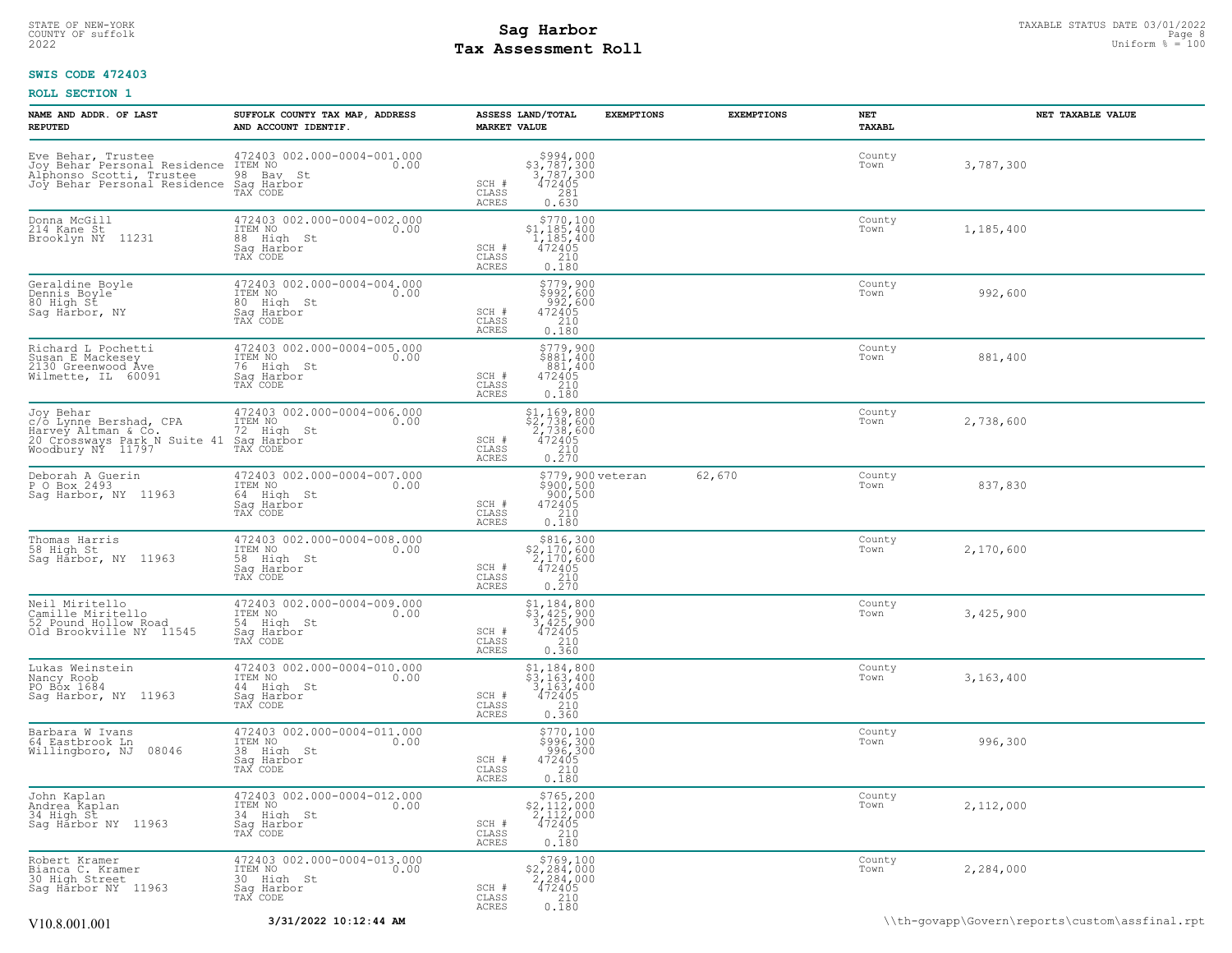# **Tax Assessment Roll Existed Strategies of the Contract Strategies** of the Uniform  $\frac{100}{2022}$

# **SWIS CODE 472403**

| NAME AND ADDR. OF LAST<br><b>REPUTED</b>                                                                                   | SUFFOLK COUNTY TAX MAP, ADDRESS<br>AND ACCOUNT IDENTIF.                                     | ASSESS LAND/TOTAL<br><b>EXEMPTIONS</b><br><b>MARKET VALUE</b>                                                                                                            | <b>EXEMPTIONS</b> | NET<br>TAXABL  | NET TAXABLE VALUE |
|----------------------------------------------------------------------------------------------------------------------------|---------------------------------------------------------------------------------------------|--------------------------------------------------------------------------------------------------------------------------------------------------------------------------|-------------------|----------------|-------------------|
| Jon Baer<br>Po Box 743<br>23 Franklin Ave<br>Sag Harbor, NY 11963                                                          | 472403 002.000-0004-014.000<br>ITEM NO<br>0.00<br>23 Franklin Ave<br>Sag Harbor<br>TAX CODE | $$1,347,700$ veteran<br>$$1,572,500$<br>$1,572,500$<br>$472405$<br>$210$<br>SCH #<br>CLASS<br><b>ACRES</b><br>0.410                                                      | 75,000            | County<br>Town | 1,497,500         |
| Holmstrom Holding LLC<br>139 W 19th St #3E<br>New York, NY 10011                                                           | 472403 002.000-0004-015.000<br>ITEM NO<br>0.00<br>46 Prospect Ave<br>Saq Harbor<br>TAX CODE | $\begin{array}{c} 51,150,500 \\ 51,619,200 \\ 1,619,200 \end{array}$<br>472405<br>SCH #<br>210<br>CLASS<br>0.350<br><b>ACRES</b>                                         |                   | County<br>Town | 1,619,200         |
| Janifer Jaeger<br>42 Prospect Ave<br>Sag Harbor, NY 11963-3111                                                             | 472403 002.000-0004-016.000<br>ITEM NO<br>0.00<br>42 Prospect Ave<br>Saq Harbor<br>TAX CODE | \$1,033,800<br>$$1,388,500$<br>1,388,500<br>472405<br>SCH #<br>CLASS<br>$\begin{array}{c} 210 \\ 0.170 \end{array}$<br>ACRES                                             |                   | County<br>Town | 1,388,500         |
| Kathleen Dysken Lyons<br>Terence Lyons<br>76 High St<br>Sag Harbor, NY 11963                                               | 472403 002.000-0004-017.000<br>ITEM NO 0.00<br>36 Prospect Ave<br>Sag Harbor<br>TAX CODE    | $\begin{array}{r} \texttt{\$1,150,500} \\ \texttt{\$2,883,100} \\ \texttt{2,883,100} \\ \texttt{472405} \\ \texttt{0.350} \end{array}$<br>SCH #<br>CLASS<br>ACRES        |                   | County<br>Town | 2,883,100         |
| Alanson Houghton III<br>Hidmon Houghton<br>30 Sonnal H. Gitter, Esq.,<br>30 Prospect Avenuer, Esq.,<br>3ag Harbor NY 11963 | 472403 002.000-0004-018.000<br>ITEM NO<br>0.00<br>30 Prospect Ave<br>Saq Harbor<br>TAX CODE | \$1,150,500<br>$\begin{array}{r} 4,100,300 \\ 4,304,100 \\ 4,304,100 \\ 472405 \\ 210 \\ 0.350 \end{array}$<br>SCH #<br>CLASS<br>ACRES                                   |                   | County<br>Town | 4,304,100         |
| Peter Mahler<br>Laurie B Mahler<br>26 Prospect Ave<br>Saq Harbor, NY 11963                                                 | 472403 002.000-0004-019.000<br>ITEM NO<br>0.00<br>26 Prospect Ave<br>Saq Harbor<br>TAX CODE | $\begin{array}{r} \texttt{\$1,150,500} \\ \texttt{\$2,591,900} \\ \texttt{2,591,900} \\ \texttt{472405} \\ \texttt{0.350} \end{array}$<br>SCH #<br>CLASS<br><b>ACRES</b> |                   | County<br>Town | 2,591,900         |
| Cathleen Mc Guigan<br>55 W 55th St<br>New York, NY 10019                                                                   | 472403 002.000-0004-020.001<br>ITEM NO<br>0.00<br>84 High St<br>Saq Harbor<br>TAX CODE      | $$1, 216, 200$<br>$$1, 477, 700$<br>$1, 477, 700$<br>$472405$<br>SCH #<br>CLASS<br>$\frac{210}{0.370}$<br>ACRES                                                          |                   | County<br>Town | 1,477,700         |
| Frederick M Pickering<br>C/o Hamptons Mortgage Corp<br>Gayle Pickering<br>C/o Hamptons Mortgage Corp                       | 472403 002.000-0004-022.001<br>ITEM NO<br>0.00<br>14 Prospect Ave<br>Sag Harbor<br>TAX CODE | $\begin{array}{l} 51,104,500 \\ 52,112,400 \\ 2,112,400 \\ 472405 \\ 2.10 \end{array}$<br>SCH #<br>CLASS<br>ACRES<br>0.420                                               |                   | County<br>Town | 2,112,400         |
| 100 BAY LLC<br>4 Copper Beach Lane<br>Ho-Ho-Kus NJ 07423                                                                   | 472403 002.000-0004-024.001<br>ITEM NO<br>0.00<br>100 Bay St<br>Saq Harbor<br>TAX CODE      | $$967,700$<br>$$5,502,300$<br>$$5,502,300$<br>$472405$<br>SCH #<br>210<br>CLASS<br><b>ACRES</b><br>0.460                                                                 |                   | County<br>Town | 5,502,300         |
| Paul Alter<br>Gloria j Stern<br>24 W 85th St Apt 2<br>New York, NY 10024                                                   | 472403 002.000-0005-001.000<br>ITEM NO<br>0.00<br>116 Bay St<br>Saq Harbor<br>TAX CODE      | \$1,009,800<br>$\frac{1}{3}, \frac{3}{990}, \frac{6}{600}$<br>3,990,600<br>472405<br>SCH #<br>CLASS<br>$\frac{210}{0.640}$<br>ACRES                                      |                   | County<br>Town | 3,990,600         |
| Sagg One LLC<br>116 Bay St<br>Saq Harbor NY 11963                                                                          | 472403 002.000-0005-002.000<br>TTEM NO 0.00<br>126 Bay St<br>Saq Harbor<br>TAX CODE         | $\begin{array}{c} $894,100 \\ $1,077,100 \\ $1,077,100 \\ $472405 \end{array}$<br>SCH #<br>CLASS<br>$\frac{210}{0.340}$<br>ACRES                                         |                   | County<br>Town | 1,077,100         |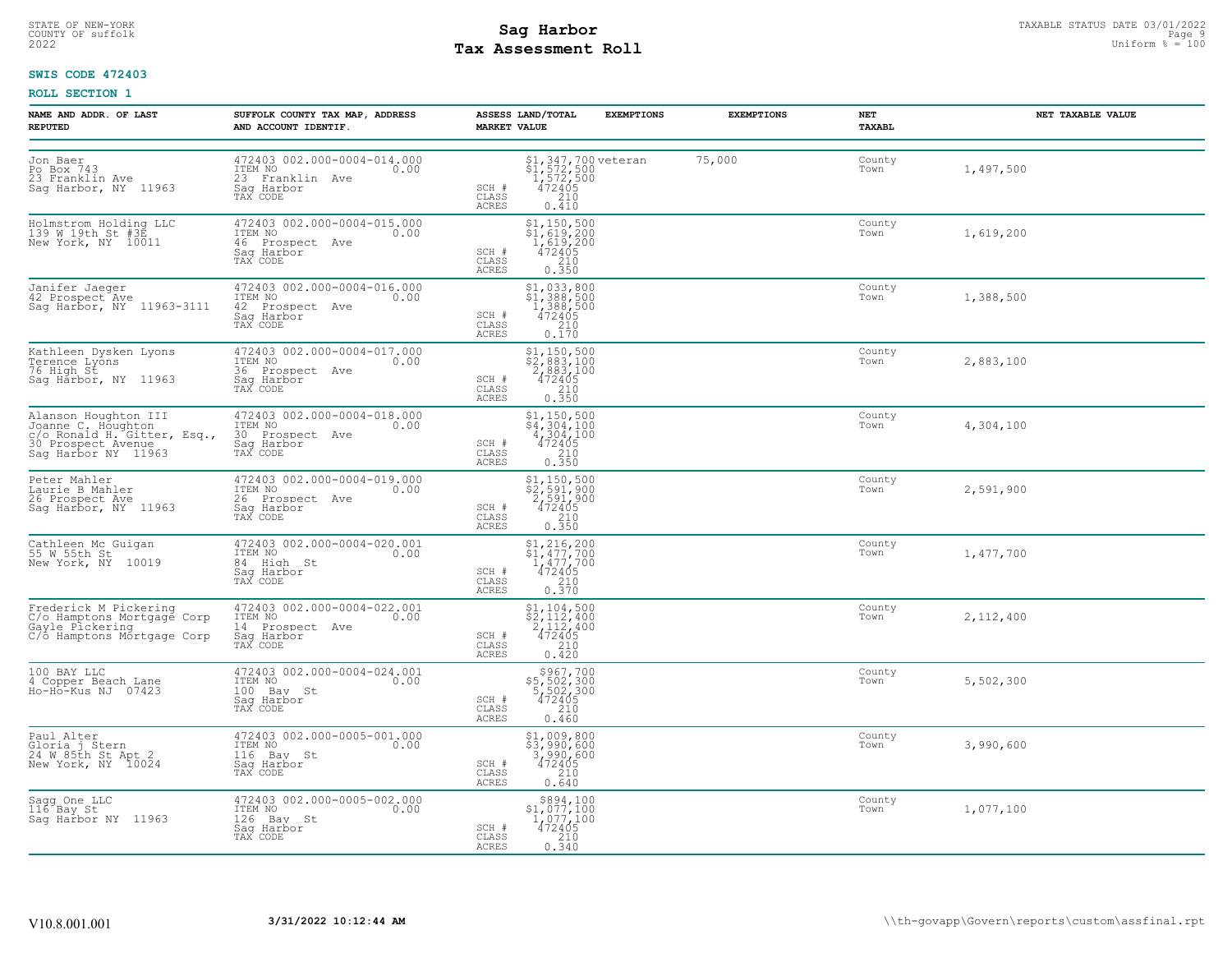# **Tax Assessment Roll Existed Structure 2022** Uniform  $\frac{1}{8}$  = 100

# **SWIS CODE 472403**

| NAME AND ADDR. OF LAST<br><b>REPUTED</b>                                            | SUFFOLK COUNTY TAX MAP, ADDRESS<br>AND ACCOUNT IDENTIF.                                             | ASSESS LAND/TOTAL<br><b>MARKET VALUE</b>                                                                                                                                          | <b>EXEMPTIONS</b><br><b>EXEMPTIONS</b> | NET<br>TAXABL  | NET TAXABLE VALUE                              |
|-------------------------------------------------------------------------------------|-----------------------------------------------------------------------------------------------------|-----------------------------------------------------------------------------------------------------------------------------------------------------------------------------------|----------------------------------------|----------------|------------------------------------------------|
| Jeffrey Martin<br>130 Bay St<br>Sag Harbor, NY 11963                                | 472403 002.000-0005-003.000<br>ITEM NO<br>0.00<br>130 Bay St<br>Saq Harbor<br>TAX CODE              | $\begin{array}{c} $967,700 \, \text{Volume} \\ $1,485,500 \\ $1,485,500 \\ $472405 \\ $210 \\ $0.460 \end{array}$<br>SCH #<br>CLASS<br>ACRES                                      | 148,550                                | County<br>Town | 1,336,950                                      |
| Geoffrey M Briggs<br>Roxanne A Briggs<br>Po Box 1112<br>Sag Harbor, NY 11963        | 472403 002.000-0005-004.000<br>ITEM NO<br>0.00<br>136<br>Bav St<br>Sag Harbor<br>TAX CODE           | \$967,700<br>$$1,754,000$<br>1,754,000<br>472405<br>2,20<br>SCH #<br>CLASS<br><b>ACRES</b><br>0.460                                                                               |                                        | County<br>Town | 1,754,000                                      |
| Ann Charlotte Brown<br>140 Bay St<br>Sag Harbor NY 11963                            | 472403 002.000-0005-005.001<br>ITEM NO<br>0.00<br>140 Bay St<br>Saq Harbor<br>TAX CODE              | \$1,041,400<br>$\frac{5}{3}, \frac{1}{178}, \frac{800}{800}$<br>3, 178, 800<br>472405<br>SCH #<br>CLASS<br>210<br>ACRES<br>0.450                                                  |                                        | County<br>Town | 3,178,800                                      |
| David Alpern<br>Sylvia Clark<br>$P^{\dagger}$ O Box 1768<br>Sag Harbor, NY 11963    | 472403 002.000-0005-007.001<br>1TEM NO 0.00<br>91 Franklin Ave<br>Saq Habor<br>TAX CODE             | $$1,042,700$<br>$$1,876,900$<br>$1,876,900$<br>$472405$<br>210<br>SCH #<br>CLASS<br>ACRES<br>0.480                                                                                |                                        | County<br>Town | 1,876,900                                      |
| Luke E Fichthorn IV<br>118 Willow St<br>Brooklyn NY 11201                           | 472403 002.000-0005-010.000<br>0.00 0.00<br>11 Prospect Ave<br>Saq Harbor<br>TAX CODE               | \$1,334,600<br>\$2,309,900<br>2,309,900<br>472405<br>SCH #<br>CLASS<br>210<br>ACRES<br>0.410                                                                                      |                                        | County<br>Town | 2,309,900                                      |
| Katherine Fichthorn<br>118 Willow St<br>Brooklyn NY 11201                           | 472403 002.000-0005-011.001<br>ITEM NO<br>0.00<br>15 Prospect Ave<br>Sag Harbor<br>TAX CODE         | $$1, 209, 600$<br>$$1, 404, 200$<br>$1, 404, 200$<br>$472405$<br>SCH #<br>CLASS<br>210<br>ACRES<br>0.460                                                                          |                                        | County<br>Town | 1,404,200                                      |
| Luke E Fichthorn IV<br>Katherine Fichthorn<br>118 Willow St<br>Brooklyn NY 11201    | 472403 002.000-0005-013.001<br>ITEM NO<br>0.00<br>17 Prospect Ave<br>Saq Harbor<br>TAX CODE         | $\frac{1}{2}$ , 172, 500<br>$\frac{1}{2}$ , 994, 700<br>1,994,700<br>472405<br>SCH #<br>CLASS<br>210<br>0.360<br>ACRES                                                            |                                        | County<br>Town | 1,994,700                                      |
| Michel Bus<br>Janet M Bus<br>25 Prospect Avenue<br>Sag Harbor NY 11963              | 472403 002.000-0005-014.000<br>ITEM NO<br>0.00<br>25 Prospect Ave<br>Saq Harbor<br>TAX CODE         | $\begin{array}{c} $1,150,500 \ $1,630,300 \ $1,630,300 \ $472405 \ 210 \ 0.350 \end{array}$<br>SCH #<br>CLASS<br>ACRES                                                            |                                        | County<br>Town | 1,630,300                                      |
| Daniel B Weiss<br>Amy B Weiss<br>12 <sup>-</sup> E 12th St<br>New York, NY<br>10002 | 472403 002.000-0005-015.000<br>ITEM NO<br>0.00<br>29<br>Prospect Ave<br>Sag Harbor<br>TAX CODE      | $\begin{array}{c} $1,150,500 \ $2,138,700 \ $2,138,700 \ $2,138,700 \ $472405 \ $210 \ $0.350 \end{array}$<br>SCH #<br>CLASS<br>ACRES                                             |                                        | County<br>Town | 2,138,700                                      |
| Linda Lilienfeld<br>367 W 19th St<br>New York, NY 10011                             | 472403 002.000-0005-017.001<br>ITEM NO<br>0.00<br>35 Prospect Ave<br>Saq Harbor<br>TAX CODE         | \$1,150,500<br>$\begin{array}{r} 41,426,800 \\ 1,426,800 \\ 472405 \end{array}$<br>SCH #<br>CLASS<br>$\frac{210}{0.350}$<br>ACRES                                                 |                                        | County<br>Town | 1,426,800                                      |
| 37 Prospect LLC<br>P.O. Box 511<br>Montauk NY 11954                                 | 472403 002.000-0005-018.000<br>TTEM NO 0.00<br>0.00<br>37<br>Prospect Ave<br>Saq Harbor<br>TAX CODE | $\begin{array}{r} \texttt{\$1,117,600} \\ \texttt{\$2,620,300} \\ \texttt{2,620,300} \\ \texttt{472405} \\ \texttt{210} \\ \texttt{0.340} \end{array}$<br>SCH #<br>CLASS<br>ACRES |                                        | County<br>Town | 2,620,300                                      |
| 53 Franklin LLC<br>P. O. Box 511<br>Montauk NY 11954                                | 472403 002.000-0005-019.000<br>TTEM NO 0.00<br>53 Franklin Ave<br>Saq Harbor<br>TAX CODE            | \$577,000<br>\$808,700<br>808,700<br>472405<br>SCH #<br>CLASS<br>210<br>0.140<br>ACRES                                                                                            |                                        | County<br>Town | 808,700                                        |
| V10.8.001.001                                                                       | 3/31/2022 10:12:44 AM                                                                               |                                                                                                                                                                                   |                                        |                | \\th-govapp\Govern\reports\custom\assfinal.rpt |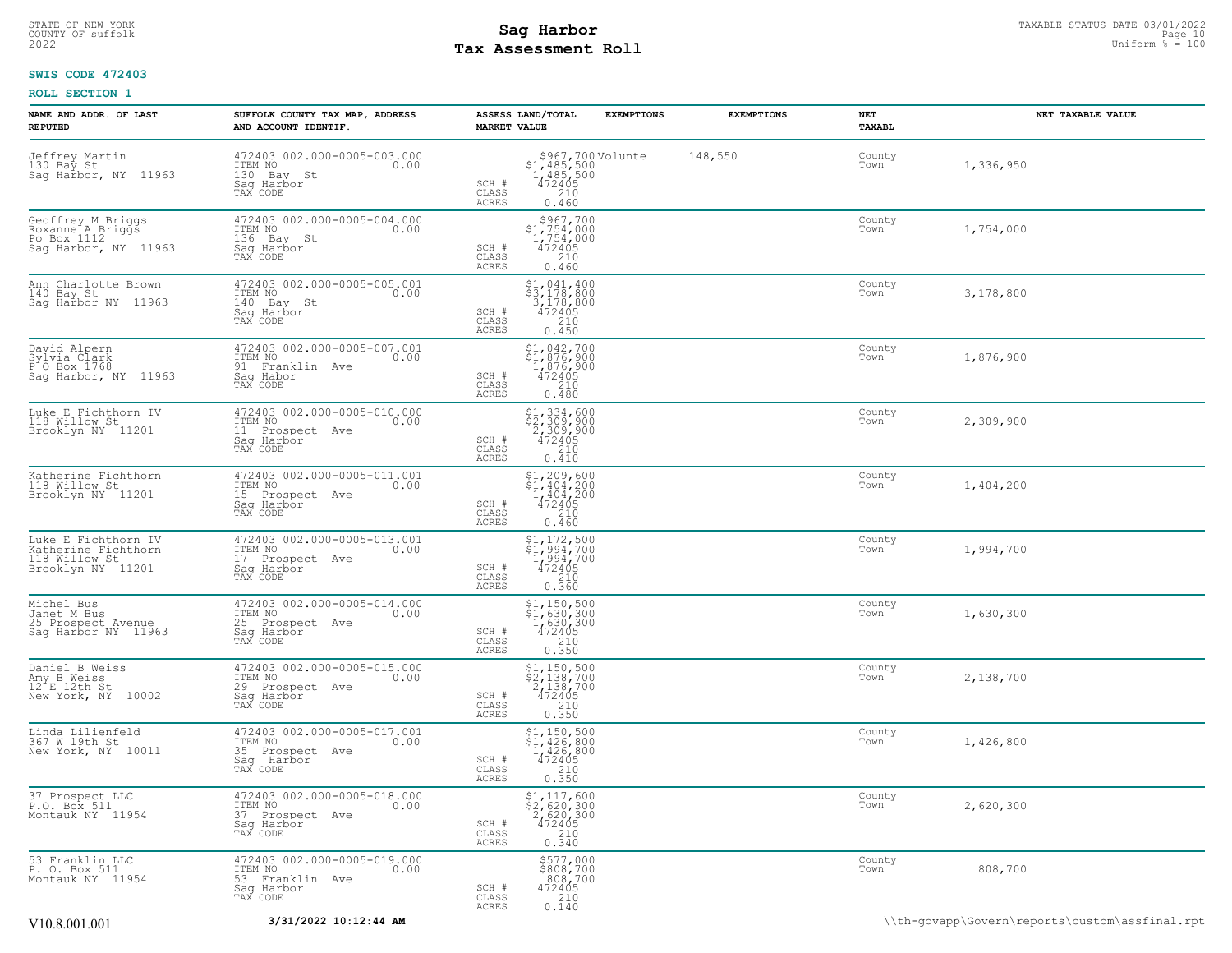# **Tax Assessment Roll Existed Structure 2022** Uniform  $\frac{1}{8}$  = 100

# **SWIS CODE 472403**

| NAME AND ADDR. OF LAST<br><b>REPUTED</b>                                                | SUFFOLK COUNTY TAX MAP, ADDRESS<br>AND ACCOUNT IDENTIF.                                                | ASSESS LAND/TOTAL<br><b>MARKET VALUE</b>                                                                                                                                          | <b>EXEMPTIONS</b><br><b>EXEMPTIONS</b> | NET<br>TAXABL  | NET TAXABLE VALUE |
|-----------------------------------------------------------------------------------------|--------------------------------------------------------------------------------------------------------|-----------------------------------------------------------------------------------------------------------------------------------------------------------------------------------|----------------------------------------|----------------|-------------------|
| Daniel Weiss<br>Amy Berkower Weiss<br>$P.\overline{O}$ . Box 346<br>Sag Harbor NY 11963 | 472403 002.000-0005-020.000<br>ITEM NO<br>0.00<br>57 Franklin Ave<br>Sag Harbor<br>TAX CODE            | \$671,000<br>$$1,046,000$<br>$1,046,000$<br>$472405$<br>SCH #<br>CLASS<br>$\frac{210}{0.190}$<br><b>ACRES</b>                                                                     |                                        | County<br>Town | 1,046,000         |
| Joan Rosenbaum<br>201 W 85th St<br>New York, NY 10024                                   | 472403 002.000-0005-021.000<br>ITEM NO<br>0.00<br>63 Franklin Ave<br>Saq Harbor<br>TAX CODE            | $\begin{array}{r} \texttt{\$1,023,700} \\ \texttt{\$1,314,200} \\ 1,314,200 \\ 472405 \\ 210 \\ 0.290 \end{array}$<br>SCH #<br>CLASS<br>ACRES                                     |                                        | County<br>Town | 1,314,200         |
| Anthony K Zaykowski<br>Mary Ann Zaykowski<br>PO Box 1038<br>Saq Harbor NY 11963         | 472403 002.000-0005-022.000<br>ITEM NO<br>0.00<br>11mm No<br>67 Franklin Ave<br>Saq Harbor<br>TAX CODE | $$775, 200$<br>$$854, 100$<br>$854, 100$<br>$472405$<br>SCH #<br>CLASS<br>$\frac{210}{0.240}$<br><b>ACRES</b>                                                                     |                                        | County<br>Town | 854,100           |
| Veronique Hubert<br>Clive Wood<br>4 Sulky Circle<br>East Hampton NY 11937               | 472403 002.000-0005-023.000<br>ITEM NO<br>0.00<br>71 Franklin Ave<br>Sag Harbor<br>TAX CODE            | $$753,500$<br>$$1,794,900$<br>$1,794,900$<br>$472405$<br>$$210$<br>$SCH$ $#$<br>CLASS<br><b>ACRES</b><br>0.150                                                                    |                                        | County<br>Town | 1,794,900         |
| Tiffany Scarlato<br>Russell Kratoville<br>83 Franklin Ave<br>Sag Harbor NY 11963        | 472403 002.000-0005-024.001<br>ITEM NO<br>0.00<br>83 Franklin Ave<br>Sag Harbor<br>TAX CODE            | $$1,075,300$<br>$$1,507,300$<br>$1,507,300$<br>$472405$<br>SCH #<br>210<br>CLASS<br>0.660<br><b>ACRES</b>                                                                         |                                        | County<br>Town | 1,507,300         |
| Michael Quilty<br>P.O. Box 642<br>Saq Harbor NY 11963                                   | 472403 002.000-0006-002.001<br>TTEM NO 0.00<br>68 Rysam St<br>Saq Harbor<br>TAX CODE                   | \$905,800<br>\$2,010,200<br>$\frac{5}{472405}$<br>SCH #<br>CLASS<br>0.210<br>ACRES                                                                                                |                                        | County<br>Town | 2,010,200         |
| Howard E Krotman<br>Maria Elena Krotman<br>P.O. Box 1688<br>Sag Harbor NY 11963         | 472403 002.000-0006-002.002<br>ITEM NO<br>0.00<br>70 Rysam St<br>Saq Harbor<br>TAX CODE                | \$1,149,000<br>$\begin{array}{r} 2\frac{1}{5} \\ 3,392,600 \\ 3,392,600 \\ 472405 \\ 2,10 \end{array}$<br>SCH #<br>CLASS<br><b>ACRES</b><br>0.460                                 |                                        | County<br>Town | 3,392,600         |
| RRM East Union LLC<br>1710 Cornwell Hill<br>Austin TX 78703                             | 472403 002.000-0006-004.001<br>ITEM NO<br>0.00<br>8 E Union St<br>Saq Harbor<br>TAX CODE               | $\begin{array}{r} \xi 915, 400 \\ 2, 068, 100 \\ 2, 068, 100 \\ 472405 \\ 220 \\ 0.210 \end{array}$<br>SCH #<br>CLASS<br><b>ACRES</b>                                             |                                        | County<br>Town | 2,068,100         |
| Claude Kaplan<br>57 Reade St Apt 15B<br>New York NY 10007                               | 472403 002.000-0006-004.003<br>ITEM NO<br>0.00<br>12 E Union St<br>Sag Harbor<br>TAX CODE              | $\begin{array}{r}  \  \  \, 8844, 900 \\  \  \, 2, 529, 800 \\  \  \, 2, 529, 800 \\  \  \, 472405 \\  \  \, 210 \\  \  \, 0.200 \end{array}$<br>$SCH$ #<br>CLASS<br><b>ACRES</b> |                                        | County<br>Town | 2,529,800         |
| Malte Barnekow<br>Christine Miranda<br>331 East 8th St #4<br>New York NY 10009          | 472403 002.000-0006-006.000<br>ITEM NO<br>0.00<br>11 High St<br>Saq Harbor<br>TAX CODE                 | $$2,748,400$<br>$$2,748,400$<br>$2,748,400$<br>$472405$<br>SCH #<br>CLASS<br>$\begin{array}{c} 210 \\ 0.260 \end{array}$<br>ACRES                                                 |                                        | County<br>Town | 2,748,400         |
| Jason S. Katz<br>Sarem Sadeghi<br>16 E 11th St #5A<br>New York NY 10003                 | 472403 002.000-0007-001.001<br>ITEM NO 0.00<br>24 High St<br>Saq Harbor<br>TAX CODE                    | $$2,371,400$<br>$$2,371,400$<br>$2,371,400$<br>$472405$<br>SCH #<br>CLASS<br>0.210<br>ACRES                                                                                       |                                        | County<br>Town | 2,371,400         |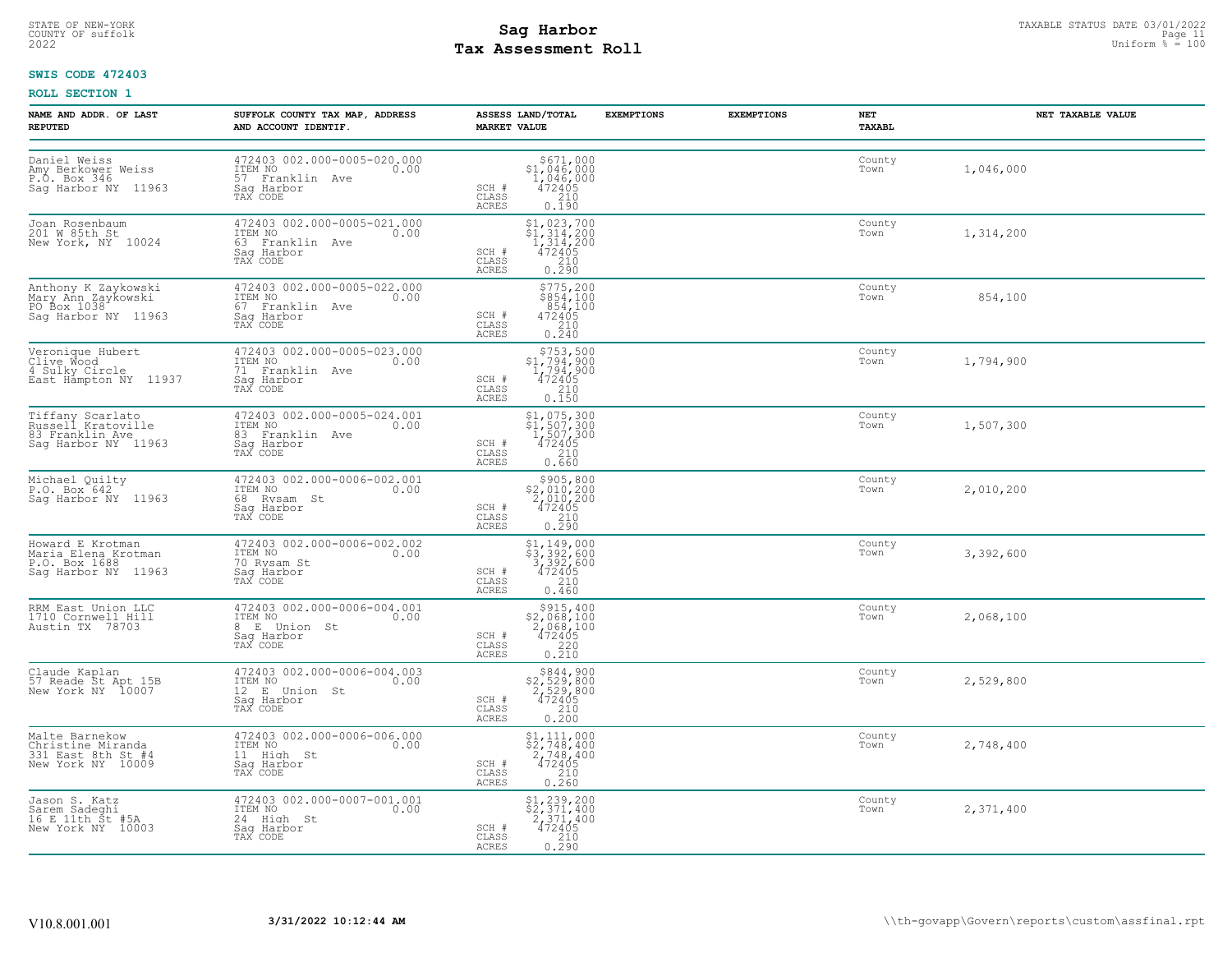# STATE OF NEW-YORK STATUS DATE 03/01/2022<br>
COUNTY OF suffolk Page 12 Uniform % = 100<br>
2022 Pay Assessment Roll **Tax Assessment Roll**

# **SWIS CODE 472403**

| NAME AND ADDR. OF LAST<br><b>REPUTED</b>                                                                                                                                       | SUFFOLK COUNTY TAX MAP, ADDRESS<br>AND ACCOUNT IDENTIF.                                          | ASSESS LAND/TOTAL<br><b>MARKET VALUE</b>                                                                                         | <b>EXEMPTIONS</b> | <b>EXEMPTIONS</b> | NET<br>TAXABL  | NET TAXABLE VALUE                              |
|--------------------------------------------------------------------------------------------------------------------------------------------------------------------------------|--------------------------------------------------------------------------------------------------|----------------------------------------------------------------------------------------------------------------------------------|-------------------|-------------------|----------------|------------------------------------------------|
| Helen Greenberg, Trustee<br>Trwin L. Greenberg Irrevocab<br>Mark Greenberg, Trustee<br>The Irwin L. Greenberg, The The Irwin L. Greenberg Irrev<br>Jennifer Greenberg, Trustee | 472403 002.000-0007-002.000<br>0.00 0.00<br>20 High St<br>Sag Harbor<br>TAX CODE                 | $\begin{array}{r} 5723, 600 \\ 5897, 800 \\ 897, 800 \\ 472405 \\ 210 \\ 0.140 \end{array}$<br>SCH #<br>CLASS<br>ACRES           |                   |                   | County<br>Town | 897,800                                        |
| Forever Films, Inc.<br>14 High St<br>Sag Harbor, NY 11963                                                                                                                      | 472403 002.000-0007-003.000<br>ITEM NO<br>0.00<br>14 High St<br>Sag Harbor<br>TAX CODE           | \$729,700<br>\$892,000<br>$892,000$<br>472405<br>SCH #<br>CLASS<br>0.120<br>ACRES                                                |                   |                   | County<br>Town | 892,000                                        |
| Beatrice Alda<br>Jennifer Brooke<br>Forever Films, Inc.<br>10 High St<br>Sag Harbor, NY 11963                                                                                  | 472403 002.000-0007-004.003<br>ITEM NO<br>0.00<br>High Street<br>Sag Harbor<br>TAX CODE          | \$391,300<br>\$391,300<br>.391,300<br>472405<br>SCH #<br>311<br>CLASS<br>0.460<br>ACRES                                          |                   |                   | County<br>Town | 391,300                                        |
| Bruce Mitchell<br>Rosemary Mitchell<br>12 Grand St<br>Sag Harbor, NY 11963                                                                                                     | 472403 002.000-0007-005.000<br>TTEM NO 0.00<br>0.00<br>12 Franklin Ave<br>Saq Harbor<br>TAX CODE | $\begin{array}{r} 5711,400 \\ 1,007,400 \\ 1,007,400 \\ 472405 \\ 220 \\ 0.130 \end{array}$<br>SCH #<br>CLASS<br>ACRES           |                   |                   | County<br>Town | 1,007,400                                      |
| Arleen Auerbach<br>P.O. Box 1654<br>Saq Harbor NY 11963                                                                                                                        | 472403 002.000-0007-006.000<br>ITEM NO<br>0.00<br>18 Franklin Ave<br>Saq Harbor<br>TAX CODE      | $\begin{array}{c} $721,700 \\ $1,587,700 \\ $1,587,700 \\ $472405 \end{array}$<br>SCH #<br>CLASS<br>$\frac{210}{0.130}$<br>ACRES |                   |                   | County<br>Town | 1,587,700                                      |
| Carl Lipomi<br>6 Will Curl Hwy<br>East Hampton NÝ 11937                                                                                                                        | 472403 002.000-0007-007.000<br>ITEM NO<br>0.00<br>24 Franklin Ave<br>Sag Harbor<br>TAX CODE      | \$972,900<br>\$1,139,000<br>1,139,000<br>$\frac{472405}{210}$<br>SCH #<br>CLASS<br>0.160<br><b>ACRES</b>                         |                   |                   | County<br>Town | 1,139,000                                      |
| Carl Lipomi<br>6 Will Curl Hwy<br>East Hampton NŸ 11937                                                                                                                        | 472403 002.000-0007-008.000<br>ITEM NO<br>0.00<br>28 Franklin Ave<br>Saq Harbor<br>TAX CODE      | $$1, 033, 800$<br>$$1, 183, 400$<br>$1, 183, 400$<br>$472405$<br>SCH #<br>CLASS<br>0.170<br>ACRES                                |                   |                   | County<br>Town | 1,183,400                                      |
| James G. Rubel<br>Tania Kapovic<br>258 Mill Spring Road<br>Manhasset NY 11030                                                                                                  | 472403 002.000-0007-009.000<br>ITEM NO<br>0.00<br>32 Franklin Ave<br>Saq Harbor<br>TAX CODE      | $\begin{array}{c} $827,000 \\ $1,604,800 \\ $1,604,800 \\ $472405 \end{array}$<br>SCH #<br>$\frac{210}{0.160}$<br>CLASS<br>ACRES |                   |                   | County<br>Town | 1,604,800                                      |
| Alan Furst<br>Karen Furst<br>P O Box 2345<br>Sag Harbor, NY 11963                                                                                                              | 472403 002.000-0007-011.000<br>ITEM NO<br>0.00<br>71<br>Hampton St<br>Sag Harbor<br>TAX CODE     | \$814,100<br>$$1,152,700$<br>$1,152,700$<br>$472405$<br>SCH #<br>210<br>CLASS<br>ACRES<br>0.430                                  |                   |                   | County<br>Town | 1,152,700                                      |
| Joseph N Gulotta<br>Hilary Offenberg<br>125 W 58th St Apt 5A<br>New York, NY 10019                                                                                             | 472403 002.000-0007-012.000<br>ITEM NO<br>0.00<br>75 Hampton St<br>Saq Harbor<br>TAX CODE        | \$857,900<br>\$1,078,900<br>1,078,900<br>472405<br>SCH #<br>CLASS<br>0.500<br>ACRES                                              |                   |                   | County<br>Town | 1,078,900                                      |
| Frank Gioeli<br>54 Franklin Ave<br>Sag Harbor NY 11963                                                                                                                         | 472403 002.000-0007-013.000<br>ITEM NO<br>0.00<br>Franklin Ave<br>54<br>Saq Harbor<br>TAX CODE   | $\begin{array}{l} 5724, 600 \\ 5883, 200 \\ 883, 200 \\ 472405 \\ 210 \\ 0.260 \end{array}$<br>SCH #<br>CLASS<br>ACRES           |                   |                   | County<br>Town | 883,200                                        |
| Jean R. Held, Trustee<br>of the Jean Held Revocable T<br>P.O. Box 723<br>Saq Harbor NY 11963                                                                                   | 472403 002.000-0007-014.000<br>ITEM NO 0.00<br>58 Franklin Ave<br>Saq Harbor<br>TAX CODE         | \$501,600<br>\$909,400<br>909,400<br>472405<br>SCH #<br>CLASS<br>0.180<br>ACRES                                                  |                   |                   | County<br>Town | 909,400                                        |
| V10.8.001.001                                                                                                                                                                  | 3/31/2022 10:12:44 AM                                                                            |                                                                                                                                  |                   |                   |                | \\th-qovapp\Govern\reports\custom\assfinal.rpt |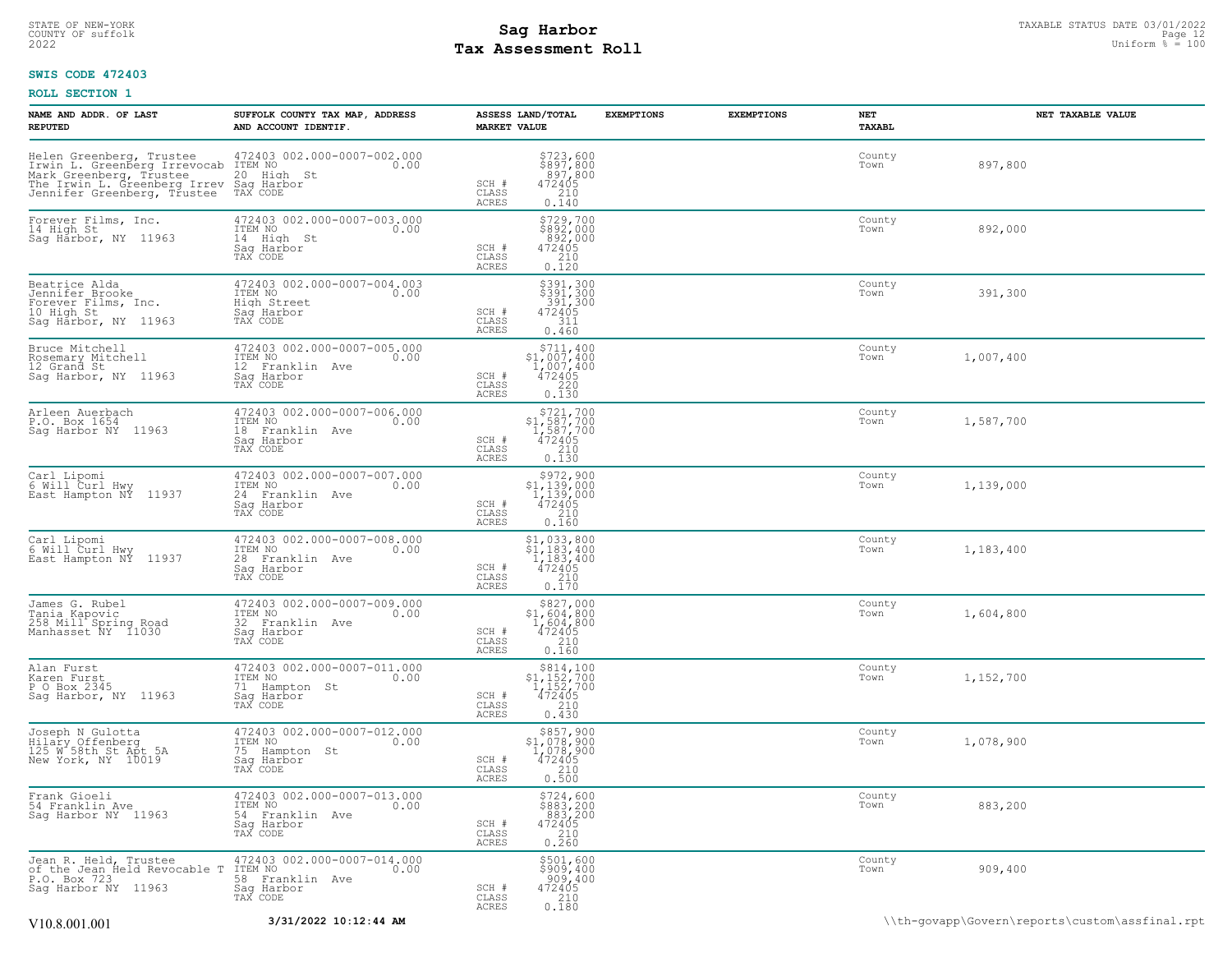# STATE OF NEW-YORK STATUS DATE 03/01/2022<br>
COUNTY OF suffolk Page 13 December 2008 Uniform % = 100<br>
2022 Pay Assessment Roll **Tax Assessment Roll**

# **SWIS CODE 472403**

| NAME AND ADDR. OF LAST<br><b>REPUTED</b>                                                   | SUFFOLK COUNTY TAX MAP, ADDRESS<br>AND ACCOUNT IDENTIF.                                     | ASSESS LAND/TOTAL<br><b>MARKET VALUE</b>                                                                                                                                                                | <b>EXEMPTIONS</b>                                           | <b>EXEMPTIONS</b> | NET<br>TAXABL  | NET TAXABLE VALUE |
|--------------------------------------------------------------------------------------------|---------------------------------------------------------------------------------------------|---------------------------------------------------------------------------------------------------------------------------------------------------------------------------------------------------------|-------------------------------------------------------------|-------------------|----------------|-------------------|
| Raymond Mark Romano<br>302 W 86th St Apt 1B<br>New York, NY 10024                          | 472403 002.000-0007-015.000<br>ITEM NO<br>0.00<br>62 Franklin Ave<br>Saq Harbor<br>TAX CODE | $\begin{array}{c}  \  \  \, 5634 \, , \, 500 \\  \  \, 5794 \, , \, 100 \\  \  \, 794 \, , \, 100 \\  \  \, 472405 \\  \  \, 210 \\  \  \, 0 \, . \, 160 \end{array}$<br>SCH #<br>CLASS<br><b>ACRES</b> |                                                             |                   | County<br>Town | 794,100           |
| Dale R. Weber<br>1111 44th Road<br>Long Island City NY 11101                               | 472403 002.000-0007-016.000<br>ITEM NO<br>0.00<br>66 Franklin Ave<br>Saq Harbor<br>TAX CODE | $\begin{array}{c} $634,500 \\ $2,471,400 \\ $2,471,400 \\ 472405 \end{array}$<br>SCH #<br>CLASS<br>210<br>0.160<br>ACRES                                                                                |                                                             |                   | County<br>Town | 2,471,400         |
| Matthew O'Grady<br>John Shaka<br>302 W 12th St Apt 17C<br>New York, NY 10014               | 472403 002.000-0007-017.000<br>ITEM NO 0.00<br>70 Franklin Ave<br>Saq Harbor<br>TAX CODE    | $$793,100$<br>$$793,100$<br>$$793,100$<br>$472405$<br>$$210$<br>SCH #<br>CLASS<br>ACRES<br>0.160                                                                                                        |                                                             |                   | County<br>Town | 793,100           |
| Cecile Graffin Smith<br>P.O. Box 785<br>Bridgehampton NY 11932                             | 472403 002.000-0007-018.000<br>ITEM NO<br>0.00<br>103 Hampton St<br>Saq Harbor<br>TAX CODE  | $$841,500$<br>$$1,173,200$<br>$1,173,200$<br>$72405$ $0.320$<br>SCH #<br>CLASS<br><b>ACRES</b>                                                                                                          |                                                             |                   | County<br>Town | 1,173,200         |
| Meridith Nadler<br>78 Franklin Ave<br>Sag Harbor, NY 11963                                 | 472403 002.000-0007-019.000<br>ITEM NO<br>0.00<br>78 Franklin Ave<br>Sag Harbor<br>TAX CODE | \$436,200<br>\$557,300<br>557,300<br>472405<br>SCH #<br>$\begin{bmatrix} 210 \\ 0.110 \end{bmatrix}$<br>CLASS<br>ACRES                                                                                  |                                                             |                   | County<br>Town | 557,300           |
| Elena Archi<br>Joseph Archi<br>36-24 194th St<br>Flushing, NY 11358                        | 472403 002.000-0007-020.000<br>ITEM NO<br>0.00<br>84 Franklin Ave<br>Saq Harbor<br>TAX CODE | $\begin{array}{r}  \  \  \,  \, 5674,200\\ 31,075,000\\ 1,075,000\\ 472405\\ 210\\ 0.170 \end{array}$<br>SCH #<br>CLASS<br>ACRES                                                                        |                                                             |                   | County<br>Town | 1,075,000         |
| Omar A. Abdel-Hafez<br>Kristen J. Campolattaro<br>37 West 12th St #3G<br>New York NY 10011 | 472403 002.000-0007-021.000<br>ITEM NO<br>0.00<br>94 Franklin Ave<br>Saq Harbor<br>TAX CODE | \$707,400<br>\$5,424,800<br>5,424,800<br>472405<br>SCH #<br>CLASS<br>$\frac{210}{0.330}$<br>ACRES                                                                                                       |                                                             |                   | County<br>Town | 5,424,800         |
| Cynthia O Burns<br>PO Box 243<br>Saq Harbor, NY 11963                                      | 472403 002.000-0007-022.000<br>ITEM NO<br>0.00<br>15 Hempstead St<br>Saq Harbor<br>TAX CODE | \$579,500<br>\$760,700<br>760,700<br>472405<br>SCH #<br>$\frac{210}{0.300}$<br>CLASS<br><b>ACRES</b>                                                                                                    |                                                             |                   | County<br>Town | 760,700           |
| Cynthia O Burns<br>Lawrence Burns<br>P O Box 243<br>Sag Harbor, NY 11963                   | 472403 002.000-0007-023.000<br>ITEM NO<br>0.00<br>9 Hempstead St<br>Sag Harbor<br>TAX CODE  | SCH #<br>$\begin{array}{c} 210 \\ 0.160 \end{array}$<br>CLASS<br><b>ACRES</b>                                                                                                                           | \$566,100 veteran<br>\$756,900 Persons<br>756,900<br>472405 | 75,000<br>340,950 | County<br>Town | 340,950           |
| Jonathan Herrick<br>Miki Herrick<br>66 Leonard St #4F<br>New York NY 10001                 | 472403 002.000-0007-024.000<br>ITEM NO<br>0.00<br>5 Hempstead Ave<br>Saq Harbor<br>TAX CODE | $$1,019,800$<br>$$1,532,900$<br>$1,532,900$<br>$472405$<br>SCH #<br>CLASS<br>$\begin{array}{c} 210 \\ 0.340 \end{array}$<br>ACRES                                                                       |                                                             |                   | County<br>Town | 1,532,900         |
| Julia Chachere<br>1 Hempstead St<br>Saq Harbor, NY 11963                                   | 472403 002.000-0007-025.000<br>TTEM NO 0.00<br>1 Hempstead St<br>Saq Harbor<br>TAX CODE     | \$729,700<br>\$930,800<br>930,800<br>SCH #<br>472405<br>CLASS<br>0.150<br>ACRES                                                                                                                         |                                                             |                   | County<br>Town | 930,800           |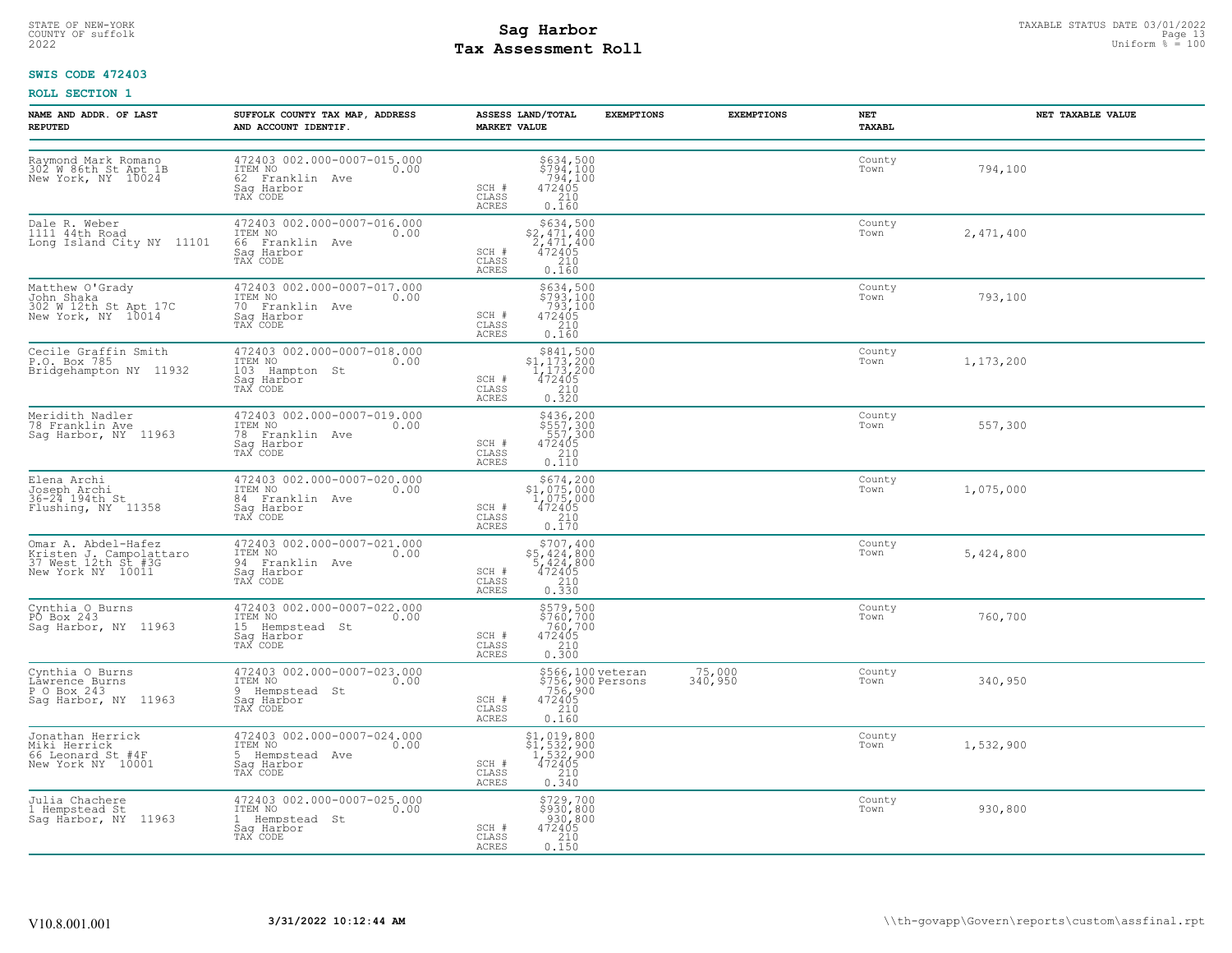# **Tax Assessment Roll Existed Structure 2022** Uniform  $\frac{1}{8}$  = 100

# **SWIS CODE 472403**

| NAME AND ADDR. OF LAST<br><b>REPUTED</b>                                                                                                       | SUFFOLK COUNTY TAX MAP, ADDRESS<br>AND ACCOUNT IDENTIF.                                        | <b>MARKET VALUE</b>                       | ASSESS LAND/TOTAL                                                                                    | <b>EXEMPTIONS</b> | <b>EXEMPTIONS</b> | NET<br>TAXABL  | NET TAXABLE VALUE |
|------------------------------------------------------------------------------------------------------------------------------------------------|------------------------------------------------------------------------------------------------|-------------------------------------------|------------------------------------------------------------------------------------------------------|-------------------|-------------------|----------------|-------------------|
| Elinor Spalten (Trustee) 472403<br>Elinor Spalten Revocable Tru ITEM NO<br>269 King Springs Village Pky 109 Ham<br>Smyrna GA 30082 530 Sag Har | 472403 002.000-0007-026.000<br>0.00<br>109 Hampton St<br>Sag Harbor<br>TAX CODE                | SCH #<br>CLASS<br><b>ACRES</b>            | \$331,400<br>\$604,800<br>604,800<br>472405<br>411<br>0.480                                          |                   |                   | County<br>Town | 604,800           |
| Erika Duncan<br>PO Box 626<br>Saq Harbor, NY 11963                                                                                             | 472403 002.000-0007-027.000<br>ITEM NO<br>0.00<br>105 Hampton St<br>Saq Harbor<br>TAX CODE     | SCH #<br>CLASS<br>ACRES                   | \$486,500<br>\$662,000<br>662,000<br>472405<br>210<br>0.100                                          |                   |                   | County<br>Town | 662,000           |
| Matthew O'Grady<br>John Shaka<br>302 W 12th St Apt 17C<br>New York, NY 10014                                                                   | 472403 002.000-0007-028.000<br>ITEM NO<br>0.00<br>97 Hampton St<br>Saq Harbor<br>TAX CODE      | SCH #<br>CLASS<br>ACRES                   | \$778,300<br>$$1,093,600$<br>1,093,600<br>472405<br>210<br>0.160                                     |                   |                   | County<br>Town | 1,093,600         |
| W Deering Yardley Jr<br>91 Hampton St<br>Sag Harbor, NY 11963                                                                                  | 472403 002.000-0007-029.000<br>TTEM NO 0.00<br>0.00<br>91 Hampton St<br>Saq Harbor<br>TAX CODE | SCH #<br>CLASS<br><b>ACRES</b>            | \$234,600<br>\$912,400<br>912,400<br>472405<br>471<br>0.340                                          |                   |                   | County<br>Town | 912,400           |
| Gregory Gordon<br>PO Box 1188<br>East Hampton, NY 11937                                                                                        | 472403 002.000-0007-030.000<br>ITEM NO<br>0.00<br>87 Hampton St<br>Saq Harbor<br>TAX CODE      | SCH #<br>CLASS<br><b>ACRES</b>            | \$110,500<br>\$586,700<br>586,700<br>472405<br>411<br>0.160                                          |                   |                   | County<br>Town | 586,700           |
| Mark H Lubell<br>Jennifer L. Tripp<br>93 Milton St Apt #3<br>Brooklyn NY 11222                                                                 | 472403 002.000-0007-031.000<br>ITEM NO<br>0.00<br>81 Hampton St<br>Sag Harbor<br>TAX CODE      | SCH #<br>$\mathtt{CLASS}$<br><b>ACRES</b> | \$1,051,900<br>$\begin{array}{r} 41,741,100 \\ 1,741,100 \\ 472405 \\ 240 \end{array}$<br>0.400      |                   |                   | County<br>Town | 1,741,100         |
| Joseph Evangelisti<br>545 West 20th St #6A<br>New York NY 10011                                                                                | 472403 002.000-0007-032.002<br>ITEM NO<br>0.00<br>67 Hampton St<br>Saq Harbor<br>TAX CODE      | SCH #<br>CLASS<br><b>ACRES</b>            | $\begin{array}{r} \xi 931,000\\ \xi 5,127,600\\ 5,127,600\\ 472405\\ 210\\ 0.390 \end{array}$        |                   |                   | County<br>Town | 5,127,600         |
| Shoki Se.<br>Jon P. Shaw<br>144 W 27th St Apt 9R<br>New York NY 10001                                                                          | 472403 002.000-0007-032.003<br>ITEM NO<br>0.00<br>40 Franklin Ave<br>Sag Harbor<br>TAX CODE    | SCH #<br>CLASS<br><b>ACRES</b>            | $\begin{array}{c} $1,018,700 \\ $1,860,400 \\ $1,860,400 \\ $472405 \\ $210 \\ $0.310 \end{array}$   |                   |                   | County<br>Town | 1,860,400         |
| Carl Hribar<br>525 E 72nd Street Apt 27A<br>New York NY 10021                                                                                  | 472403 002.000-0007-033.000<br>ITEM NO<br>0.00<br>61 Hampton St<br>Saq Harbor<br>TAX CODE      | SCH #<br>CLASS<br>ACRES                   | $$615,300$<br>$$2,172,500$<br>$2,172,500$<br>$472405$<br>$\begin{array}{c} 281 \\ 0.200 \end{array}$ |                   |                   | County<br>Town | 2,172,500         |
| Barbara Castanține<br>Joshua Castantine<br>Kaley Castantine<br>Geraldine A Burns (Life Esta                                                    | 472403 002.000-0007-034.000<br>ITEM NO<br>0.00<br>55 Hampton St<br>Saq Harbor<br>TAX CODE      | SCH #<br>CLASS<br>ACRES                   | $$700, 500$<br>$$952, 200$<br>$952, 200$<br>$472405$<br>$210$<br>0.160                               |                   |                   | County<br>Town | 952,200           |
| Lynn J Cave<br>Seth W Ruffins<br>Benjamin J. Ruffins<br>51 Hampton St<br>Sag Harbor, NY                                                        | 472403 002.000-0007-035.000<br>ITEM NO<br>0.00<br>51 Hampton St<br>Saq Harbor<br>TAX CODE      | SCH #<br>CLASS<br><b>ACRES</b>            | $$700,500$<br>$$1,179,700$<br>$1,179,700$<br>$472405$<br>210<br>0.160                                |                   |                   | County<br>Town | 1,179,700         |
| Star C Black<br>Apt 3b<br>Apt 3b<br>111 E 36 Th St<br>New York, NY 10016                                                                       | 472403 002.000-0007-036.000<br>ITEM NO<br>0.00<br>47 Hampton St<br>Saq Harbor<br>TAX CODE      | SCH #<br>CLASS<br>ACRES                   | \$778,300<br>\$960,600<br>960,600<br>472405<br>210<br>0.160                                          |                   |                   | County<br>Town | 960,600           |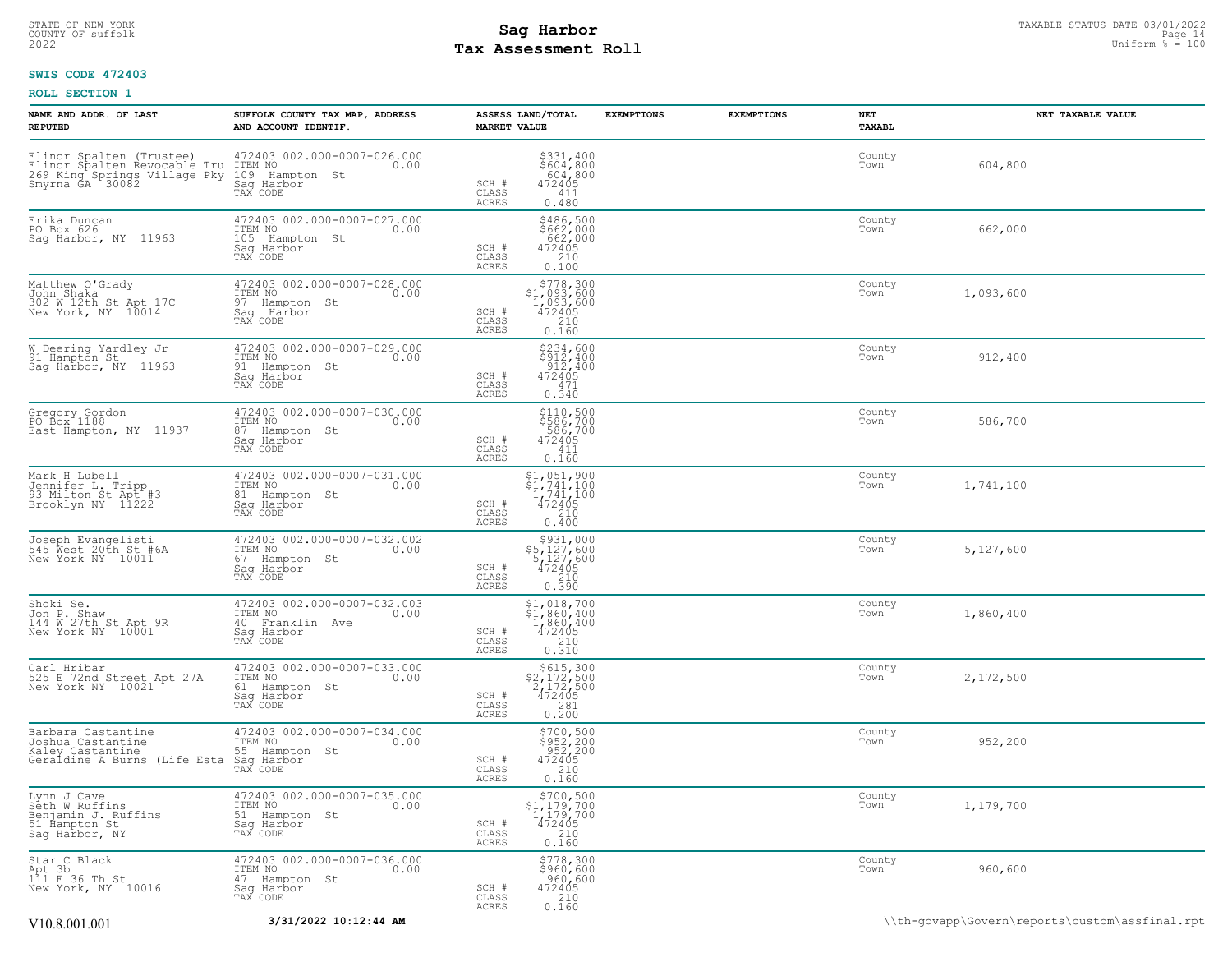# STATE OF NEW-YORK STATUS DATE 03/01/2022<br>
COUNTY OF suffolk Page 15 or the suffolk Page 15 or the suffolk Page 15 or the suffolk Page 15 or the sufform  $\frac{Paq}{r} = 100$ <br>
2022 Mage States States Page 150 and the sufform  $\frac{$ **Tax Assessment Roll**

# **SWIS CODE 472403**

| NAME AND ADDR. OF LAST<br><b>REPUTED</b>                                                   | SUFFOLK COUNTY TAX MAP, ADDRESS<br>AND ACCOUNT IDENTIF.                                                                                                                | ASSESS LAND/TOTAL<br><b>MARKET VALUE</b>                                                                                                                  | <b>EXEMPTIONS</b> | <b>EXEMPTIONS</b> | <b>NET</b><br>TAXABL | NET TAXABLE VALUE |
|--------------------------------------------------------------------------------------------|------------------------------------------------------------------------------------------------------------------------------------------------------------------------|-----------------------------------------------------------------------------------------------------------------------------------------------------------|-------------------|-------------------|----------------------|-------------------|
| Laura S. Donnelly<br>P.O. Box 1022<br>East Hampton NY 11937                                | 472403 002.000-0007-037.000<br>TTEM NO<br>43 Hampton St<br>Sag Harbor<br>TAX CODE                                                                                      | $$778,300$<br>$$1,312,500$<br>$1,312,500$<br>$472405$<br>SCH #<br>CLASS<br>$\begin{bmatrix} 210 \\ 0.160 \end{bmatrix}$<br>ACRES                          |                   |                   | County<br>Town       | 1,312,500         |
| Adrienne Noble Lopez<br>8 E Union St<br>Saq Harbor NY 11963                                | 472403 002.000-0007-038.000<br>ITEM NO 0.00<br>39 Hampton St<br>Saq Harbor<br>TAX CODE                                                                                 | \$683,700<br>\$958,200<br>958,200<br>472405<br>SCH #<br>$\begin{bmatrix} 210 \\ 0.200 \end{bmatrix}$<br>CLASS<br>ACRES                                    |                   |                   | County<br>Town       | 958,200           |
| Puppup Productions LLC<br>175 West 72nd St Apt 10F<br>New York NY 10023                    | 472403 002.000-0007-039.000<br>ITEM NO 0.00<br>31 Hampton St<br>Saq Harbor<br>TAX CODE                                                                                 | $\begin{array}{r} $887,500 \\ $2,741,800 \\ 2,741,800 \\ 472405 \\ 210 \\ 0.300 \\ \hline \end{array}$<br>SCH #<br>CLASS<br>ACRES                         |                   |                   | County<br>Town       | 2,741,800         |
| Jennifer Brooke<br>Beatrice Alda<br>10 High St<br>Sag Harbor, NY 11963                     | 472403 002.000-0007-040.000<br>ITEM NO<br>10 High St 0.00<br>Sag Harbor<br>TAX CODE                                                                                    | \$1,282,000<br>\$2,969,300<br>2,969,300<br>472405<br>SCH #<br>CLASS<br>210<br><b>ACRES</b><br>0.650                                                       |                   |                   | County<br>Town       | 2,969,300         |
| Margaret W Ginna<br>P O 1256<br>Sag Harbor, NY 11963                                       | 472403 002.000-0008-002.000<br>ITEM NO 0.00<br>161 Division St<br>Sag Harbor<br>TAX CODE                                                                               | $$210,000$<br>$$410,100$<br>$410,100$<br>SCH #<br>472405<br>210<br>CLASS<br>0.030<br>ACRES                                                                |                   |                   | County<br>Town       | 410,100           |
| Susan Hewitt<br>Peter Ginna<br>15 Jones St Apt 6A<br>New York, NY 10014                    | $472403002.000-0008-003.000$<br>ITEM NO 0.00<br>165 Division St<br>Saq Harbor<br>TAX CODE                                                                              | $\begin{array}{c} $827,200 \\ $1,262,000 \\ $1,262,000 \\ $472405 \end{array}$<br>SCH #<br>CLASS<br>$\begin{bmatrix} 210 \\ 0.140 \end{bmatrix}$<br>ACRES |                   |                   | County<br>Town       | 1,262,000         |
| Meg Jacobs<br>Meg Jacobs<br>Julian Zelizer<br>205 East 63rd St Apt 7B<br>New York NY 10065 | 472403 002.000-0008-004.000<br>ITEM NO 0.00<br>169 Division St<br>Saq Habor<br>TAX CODE                                                                                | $$602,000$<br>$$2,459,100$<br>$2,459,100$<br>$472405$<br>$$210$<br>SCH #<br>CLASS<br>0.090<br>ACRES                                                       |                   |                   | County<br>Town       | 2,459,100         |
| Peter Acocellla<br>P.O. Box 220<br>Sag Harbor NY 11963                                     | 472403 002.000-0008-006.000<br>ITEM NO 0.00<br>112m No<br>14 Hampton St<br>Sag Harbor<br>TAX CODE                                                                      | $$486,500$<br>$$590,900$<br>$$590,900$<br>$472405$<br>$$210$<br>SCH #<br>CLASS<br>0.100<br>ACRES                                                          |                   |                   | County<br>Town       | 590,900           |
| 18 Hampton LLC<br>320 Central Park West 9K<br>New York NY 10025                            | 472403 002.000-0008-007.000<br>ITEM NO 0.00<br>18 Hampton St<br>Sag Harbor<br>TAX CODE                                                                                 | $$486,500$<br>$$1,167,100$<br>$1,167,100$<br>$472405$<br>$$210$<br>$SCH$ $#$<br>CLASS<br>ACRES<br>0.100                                                   |                   |                   | County<br>Town       | 1,167,100         |
| Michael Feirstein<br>Sanna B Feirstein<br>22 Hampton St<br>Sag Harbor, NY 11963            | 472403 002.000-0008-008.000<br>ITEM NO 0.00<br>22 Hampton St<br>Saq Harbor<br>TAX CODE                                                                                 | $\begin{array}{r}  \  \  \,  \, 5682,200\\ 31,120,000\\ 1,120,000\\ 472405\\ 210\\ 0.140 \end{array}$<br>SCH #<br>CLASS<br>ACRES                          |                   |                   | County<br>Town       | 1,120,000         |
| Arden Edwards Co-Trustees                                                                  | Olin M. Edwards Credit Shelt 472403 002.000-0008-009.000<br>Astrid Edwards, Co-Trustee ITEM NO<br>Olin M. Edwards Credit Shelt 26 Hampton St<br>Saq Harbor<br>TAX CODE | \$632,400<br>\$922,300<br>922,300<br>472405<br>SCH #<br>CLASS<br>0.130<br>ACRES                                                                           |                   |                   | County<br>Town       | 922,300           |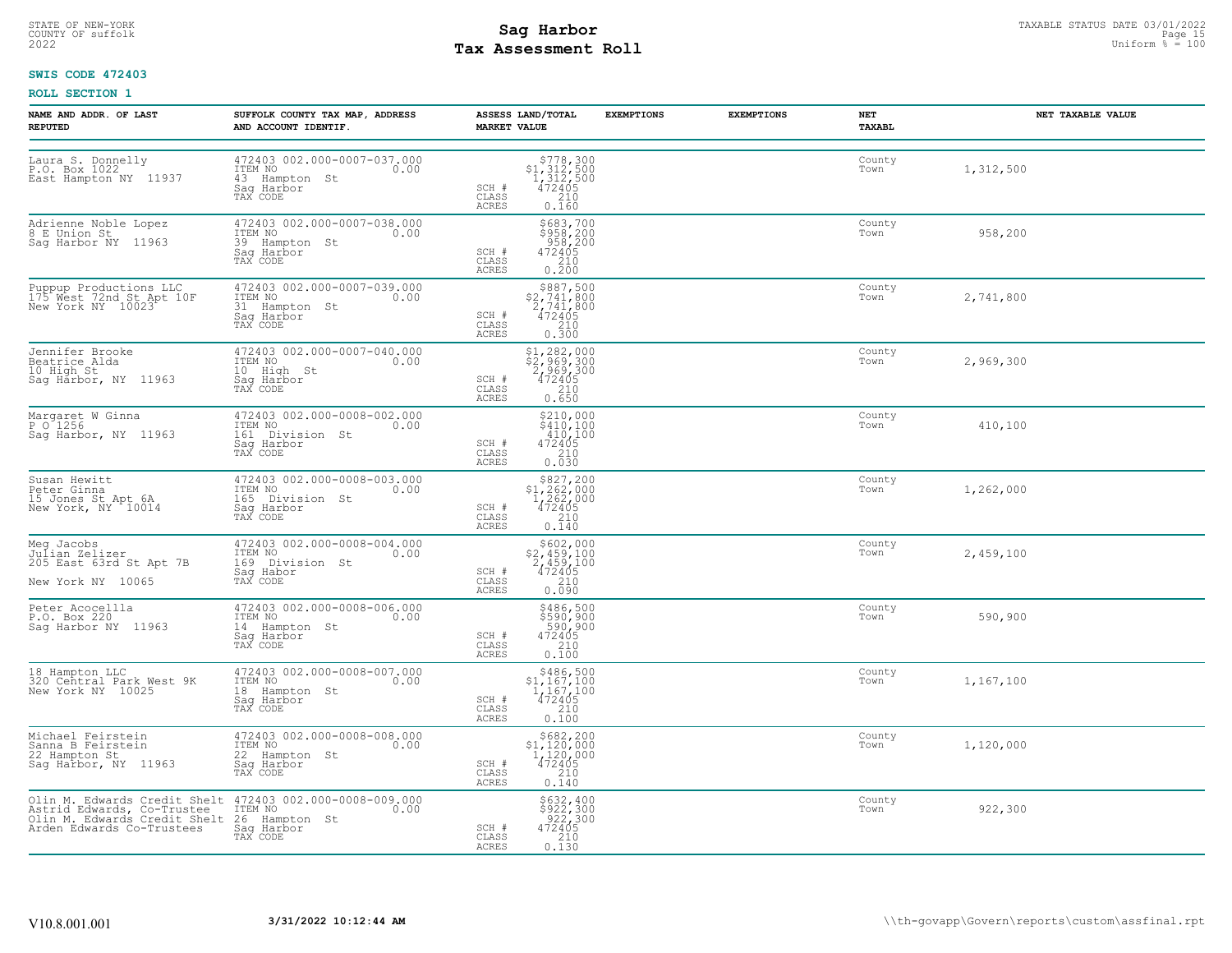# STATE OF NEW-YORK STATUS DATE 03/01/2022<br>
COUNTY OF suffolk Page 16 (2007)<br>
2022 Pay Assessment Roll **Tax Assessment Roll**

# **SWIS CODE 472403**

| NAME AND ADDR. OF LAST<br><b>REPUTED</b>                                                                                           | SUFFOLK COUNTY TAX MAP, ADDRESS<br>AND ACCOUNT IDENTIF.                                        | <b>MARKET VALUE</b>     | ASSESS LAND/TOTAL                                                                                                                                                                         | <b>EXEMPTIONS</b> | <b>EXEMPTIONS</b> | NET<br>TAXABL  | NET TAXABLE VALUE                              |
|------------------------------------------------------------------------------------------------------------------------------------|------------------------------------------------------------------------------------------------|-------------------------|-------------------------------------------------------------------------------------------------------------------------------------------------------------------------------------------|-------------------|-------------------|----------------|------------------------------------------------|
| D + D House, LLC<br>582 Water Mill Towd Rd<br>Southampton NY 11968                                                                 | 472403 002.000-0008-010.000<br>ITEM NO<br>0.00<br>30 Hampton St<br>Saq Harbor<br>TAX CODE      | SCH #<br>CLASS<br>ACRES | $\begin{array}{r} $894,100 \\ $1,320,500 \\ $1,320,500 \\ $472405 \\ $210 \\ $0.340 \end{array}$                                                                                          |                   |                   | County<br>Town | 1,320,500                                      |
| Gregor W Medinger<br>PO Box 1176<br>Sag Harbor, NY 11963                                                                           | 472403 002.000-0008-011.000<br>ITEM NO<br>0.00<br>34 Hampton St<br>Sag Harbor<br>TAX CODE      | SCH #<br>CLASS<br>ACRES | \$883,600<br>\$1,550,600<br>1,550,600<br>$472405$<br>220<br>0.420                                                                                                                         |                   |                   | County<br>Town | 1,550,600                                      |
| Isaac M. Bromberg, Trustee<br>U/T Bromberg Family Irrevoca ITEM NO<br>Michael S. Bromberg (Life Es<br>Margaret Bromberg (Life Esta | 472403 002.000-0008-012.000<br>0.00<br>44 Hampton St<br>Saq Harbor<br>TAX CODE                 | SCH #<br>CLASS<br>ACRES | \$632,400<br>$51,107,500\n1,107,500\n472405\n220\n0.130$                                                                                                                                  |                   |                   | County<br>Town | 1,107,500                                      |
| Diane Glick-Morris<br>1980 Deerfield Rd<br>Water Mill, NY 11976                                                                    | 472403 002.000-0008-013.000<br>ITEM NO 0.00<br>0.00<br>46 Hampton St<br>Saq Harbor<br>TAX CODE | SCH #<br>CLASS<br>ACRES | $\begin{array}{r}  \  \  \, 5632, 400 \\  \  1, 032, 500 \\  \  1, 032, 500 \\ 472405 \\  \  \  \, 210 \\  \  \, 0.130 \end{array}$                                                       |                   |                   | County<br>Town | 1,032,500                                      |
| Brandon Rice<br>Andrea Rice<br>61 Jane Street Apt 17D<br>New York NY 10014                                                         | 472403 002.000-0008-014.001<br>1TEM NO 0.00<br>175 Division St<br>Saq Harbor<br>TAX CODE       | SCH #<br>CLASS<br>ACRES | \$1,111,000<br>\$1,373,400<br>1,373,400<br>472405<br>0.260                                                                                                                                |                   |                   | County<br>Town | 1,373,400                                      |
| Whitney Casey<br>10 Hampton<br>Sag Harbor NY 11963                                                                                 | 472403 002.000-0008-015.000<br>ITEM NO<br>0.00<br>10 Hampton St<br>Sag Harbor<br>TAX CODE      | SCH #<br>CLASS<br>ACRES | $\begin{array}{c} $535,100 \\ $1,900,500 \\ $1,900,500 \\ $472405 \end{array}$<br>210<br>0.100                                                                                            |                   |                   | County<br>Town | 1,900,500                                      |
| Robert B Allardice III<br>355 Greenwich St<br>New York, NY 10013                                                                   | 472403 003.000-0001-003.001<br>ITEM NO<br>0.00<br>127 Bay St<br>Saq Harbor<br>TAX CODE         | SCH #<br>CLASS<br>ACRES | \$1,735,600<br>\$2,316,300<br>2,316,300<br>472405<br>210<br>0.800                                                                                                                         |                   |                   | County<br>Town | 2,316,300                                      |
| Carter Bibb Bailey Coyne<br>12 Alford Rd<br>Great Barrington MA 01230-2                                                            | 472403 003.000-0001-004.000<br>ITEM NO<br>0.00<br>133 Bay St<br>Saq Harbor<br>TAX CODE         | SCH #<br>CLASS<br>ACRES | $\begin{array}{c} $856,200 \\ $1,085,800 \\ $1,085,800 \\ $472405 \end{array}$<br>$\frac{210}{0.160}$                                                                                     |                   |                   | County<br>Town | 1,085,800                                      |
| Howard Kleinsmith<br>Phillis Kleinsmith<br>P O Box 1201<br>Sag Harbor, NY 11963                                                    | 472403 003.000-0001-005.000<br>ITEM NO<br>0.00<br>137 Bay St<br>Sag Harbor<br>TAX CODE         | SCH #<br>CLASS<br>ACRES | \$1,446,300 Volunte<br>$$1,663,000$<br>$1,663,000$<br>$472405$<br>210<br>0.400                                                                                                            |                   | 166,300           | County<br>Town | 1,496,700                                      |
| Anne Hansen (Life Estate)<br>George M Hansen III<br>Susan C Zaykowski<br>PO Box 415<br>151 Bay St                                  | 472403 003.000-0001-008.000<br>ITEM NO<br>0.00<br>151 Bay St<br>Saq Harbor<br>TAX CODE         | SCH #<br>CLASS<br>ACRES | \$1,186,400 Persons<br>$\frac{51}{1}$ , 399, 000<br>1, 399, 000<br>472405<br>$\frac{210}{0.350}$                                                                                          |                   | 699,500           | County<br>Town | 699,500                                        |
| Shawn Early<br>Shannon Tait<br>11 Thomas Farm Lane<br>Long Valley NJ 07853                                                         | 472403 003.000-0001-009.000<br>TTEM NO 0.00<br>0.00<br>155 Bay St<br>Saq Harbor<br>TAX CODE    | SCH #<br>CLASS<br>ACRES | $\begin{array}{c} \text{\small $\$1,222,100$}\\ \text{\small $\$1,417,800$}\\ \text{\small $1,417,800$}\\ \text{\small $472405$}\\ \text{\small $210$}\\ \text{\small 0.260} \end{array}$ |                   |                   | County<br>Town | 1,417,800                                      |
| Denise Gellis<br>Arlene Gail Schneiderman<br>95 Horatio St<br>New York NY 10014                                                    | 472403 003.000-0001-011.001<br>ITEM NO<br>0.00<br>163 Bay St<br>Saq Harbor<br>TAX CODE         | SCH #<br>CLASS<br>ACRES | $$1,120,900$<br>$$1,360,400$<br>$1,360,400$<br>$472405$<br>$\frac{210}{0.310}$                                                                                                            |                   |                   | County<br>Town | 1,360,400                                      |
| V10.8.001.001                                                                                                                      | 3/31/2022 10:12:44 AM                                                                          |                         |                                                                                                                                                                                           |                   |                   |                | \\th-govapp\Govern\reports\custom\assfinal.rpt |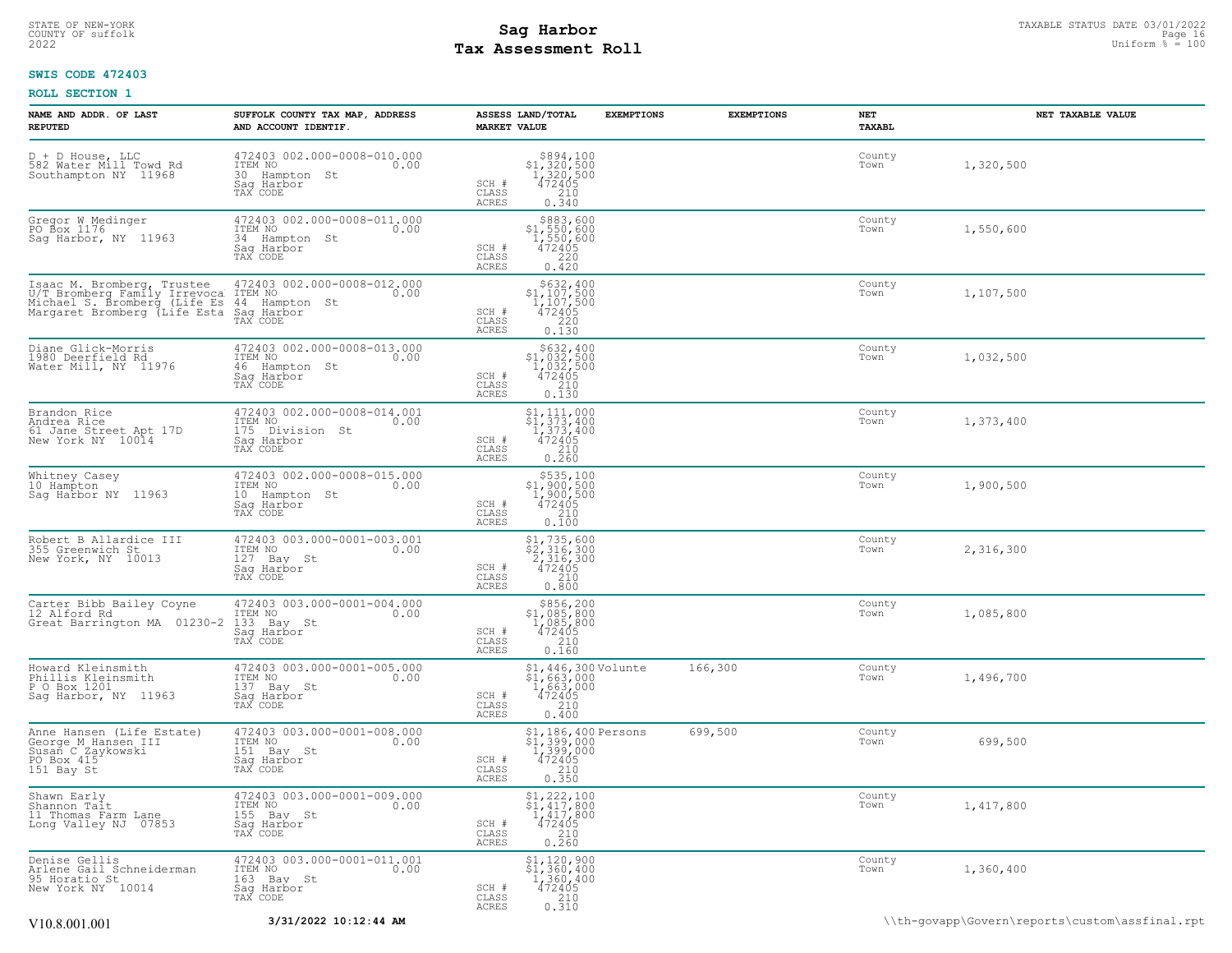# STATE OF NEW-YORK STATUS DATE 03/01/2022<br>
COUNTY OF suffolk Page 17 and the suffolk Page 17<br>
2022 Pay Assessment Roll **Tax Assessment Roll**

# **SWIS CODE 472403**

| <b>NAME AND ADDR. OF LAST</b><br><b>REPUTED</b>                               | SUFFOLK COUNTY TAX MAP, ADDRESS<br>AND ACCOUNT IDENTIF.                                     | <b>EXEMPTIONS</b><br>ASSESS LAND/TOTAL<br><b>MARKET VALUE</b>                                                                                             | <b>EXEMPTIONS</b><br>NET<br>TAXABL | NET TAXABLE VALUE |
|-------------------------------------------------------------------------------|---------------------------------------------------------------------------------------------|-----------------------------------------------------------------------------------------------------------------------------------------------------------|------------------------------------|-------------------|
| Carolyn J Cole<br>197 Amity St<br>Brooklyn, NY 11201                          | 472403 003.000-0001-012.000<br>ITEM NO<br>0.00<br>167 Bay St<br>Sag Harbor<br>TAX CODE      | $$1,363,100$<br>$$1,680,000$<br>1,ĕĕŏ,ŏŏŏ<br>472405<br>SCH #<br>$\begin{array}{c} 210 \\ 0.290 \end{array}$<br>CLASS<br>ACRES                             | County<br>Town                     | 1,680,000         |
| Andrew Rinaldi<br>50 Pine St Apt 11S<br>New York NY 10005                     | 472403 003.000-0001-013.000<br>ITEM NO<br>0.00<br>169 Bay St<br>Easthampton<br>TAX CODE     | \$982,100<br>$$^{992}_{1,336,600}$<br>1,336,600<br>472405<br>210<br>0.170<br>SCH #<br>CLASS<br>ACRES                                                      | County<br>Town                     | 1,336,600         |
| Scott Hendrickson<br>44 Laight Street Apt 7A<br>New York NY 10013             | 472403 003.000-0001-014.000<br>ITEM NO<br>0.00<br>173 Bay St<br>Saq Harbor<br>TAX CODE      | $$4,441,800$<br>$$4,270,800$<br>$4,270,800$<br>$472405$<br>SCH #<br>CLASS<br>0.550<br><b>ACRES</b>                                                        | County<br>Town                     | 4,270,800         |
| Andrew Jonathan Tilbury<br>5 Island Avenue Apt 4D<br>Miami Beach FL 33139     | 472403 003.000-0001-015.000<br>ITEM NO<br>0.00<br>43 Hempstead St<br>Sag Harbor<br>TAX CODE | $5864, 700$<br>$1, 141, 200$<br>$472405$<br>$210$<br>SCH #<br>CLASS<br>ACRES<br>0.260                                                                     | County<br>Town                     | 1,141,200         |
| Patrick Hancock<br>Theresa Ross<br>30 Fifth Avenue #9C<br>New York NY 10011   | 472403 003.000-0001-018.001<br>ITEM NO<br>0.00<br>51 Hempstead St<br>Sag Harbor<br>TAX CODE | $$1,464,400$<br>$$2,466,000$<br>$2,466,000$<br>$472405$<br>SCH #<br>210<br>CLASS<br>0.450<br><b>ACRES</b>                                                 | County<br>Town                     | 2,466,000         |
| Gabrielle Lansner<br>Dean Taucher<br>109 Orchard Terrace<br>Piermont NY 10968 | 472403 003.000-0001-019.000<br>ITEM NO 0.00<br>59 Hempstead St<br>Saq Harbor<br>TAX CODE    | \$1,021,600<br>$\begin{array}{c} 51,482,100 \\ 1,482,100 \\ 472405 \end{array}$<br>SCH #<br>CLASS<br>$\begin{array}{c} 210 \\ 0.190 \end{array}$<br>ACRES | County<br>Town                     | 1,482,100         |
| Philip H Curtis<br>3613 Bayview Rd<br>Miami FL 33133                          | 472403 003.000-0001-020.000<br>ITEM NO<br>0.00<br>65 Hempstead St<br>Saq Harbor<br>TAX CODE | \$909,400<br>3909,400<br>$\frac{909,400}{472405}$<br>SCH #<br>CLASS<br>ACRES<br>0.460                                                                     | County<br>Town                     | 909,400           |
| Philip H Curtis<br>Rebecca Curtis<br>Box 1134<br>Saq Harbor, NY 11963         | 472403 003.000-0001-021.001<br>ITEM NO<br>0.00<br>69 Hempstead St<br>Saq Harbor<br>TAX CODE | $\begin{array}{r} \xi 901, 500 \\ \xi 1, 263, 600 \\ 1, 263, 600 \\ 472405 \\ 210 \\ 0.360 \end{array}$<br>SCH #<br>CLASS<br><b>ACRES</b>                 | County<br>Town                     | 1,263,600         |
| Declan W Blackmore<br>15 Whooping Hollow Rd<br>East Hampton, NY 11937         | 472403 003.000-0001-021.002<br>ITEM NO<br>0.00<br>3 Shaw Rd<br>Sag Harbor<br>TAX CODE       | $\begin{array}{r} 51,700 \\ 51,700 \\ 1,700 \\ 472405 \end{array}$<br>SCH #<br>CLASS<br>311<br>ACRES<br>0.020                                             | County<br>Town                     | 1,700             |
| Emily J Fletcher<br>P O Box 1135<br>Sag Harbor, NY 11963                      | 472403 003.000-0001-022.000<br>ITEM NO<br>0.00<br>9 Shore Rd<br>Saq Harbor<br>TAX CODE      | \$33,500<br>\$33,500<br>33,500<br>472405<br>SCH #<br>CLASS<br>$\begin{array}{c} 311 \\ 0.140 \end{array}$<br><b>ACRES</b>                                 | County<br>Town                     | 33,500            |
| Melinda Reister<br>Sarah Merritt<br>93 Majors Path<br>Southampton NY 11968    | 472403 003.000-0001-023.001<br>ITEM NO 0.00<br>143 Bay St<br>Saq Harbor<br>TAX CODE         | $$1, 145, 700$<br>$$1, 347, 300$<br>$1, 347, 300$<br>$472405$<br>SCH #<br>CLASS<br>$0.210$<br>$0.260$<br>ACRES                                            | County<br>Town                     | 1,347,300         |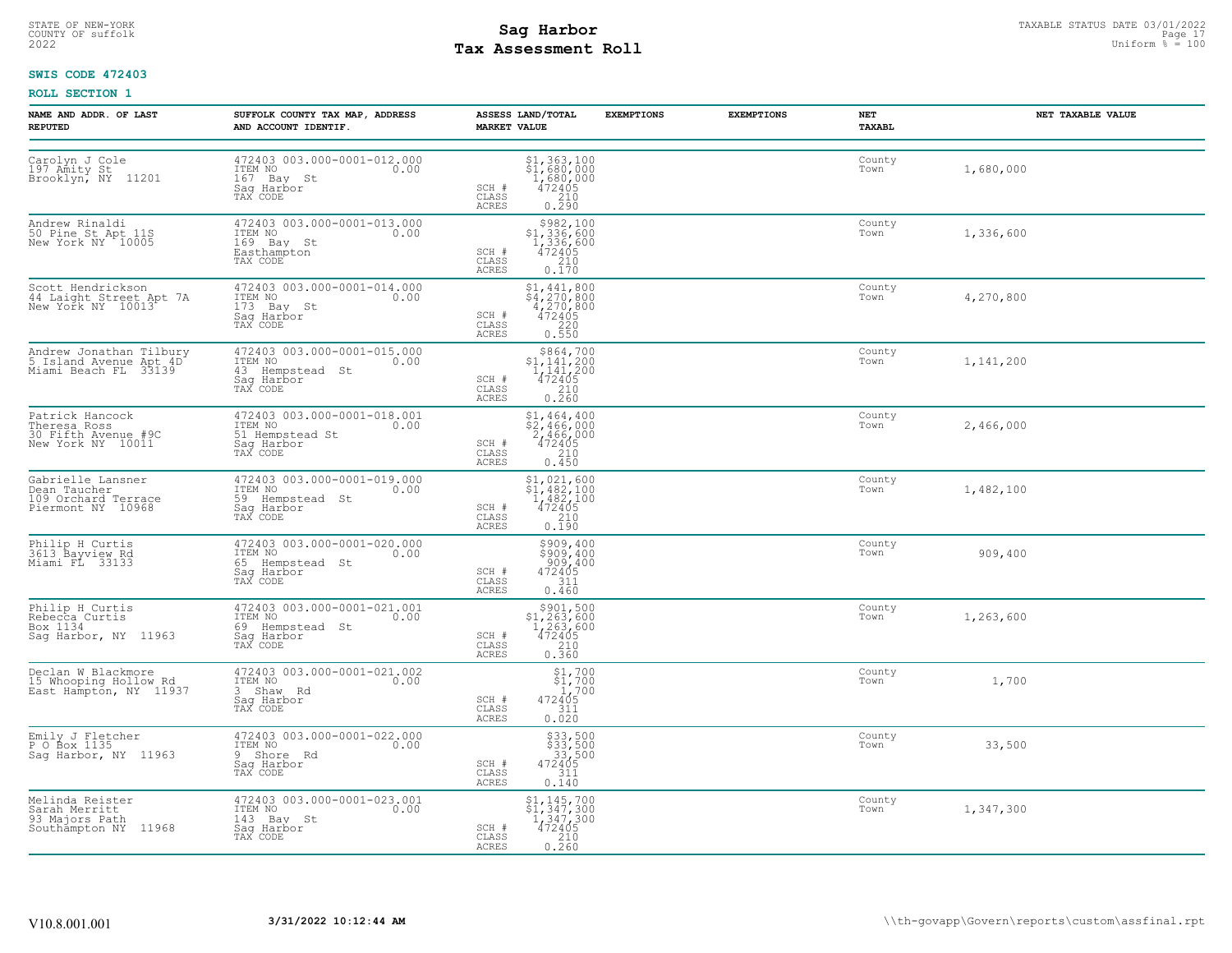# **Tax Assessment Roll Existed Structure 2022** Uniform  $\frac{1}{8}$  = 100

# **SWIS CODE 472403**

| NAME AND ADDR. OF LAST<br><b>REPUTED</b>                                                                                               | SUFFOLK COUNTY TAX MAP, ADDRESS<br>AND ACCOUNT IDENTIF.                                                                                      | ASSESS LAND/TOTAL<br><b>MARKET VALUE</b>                                                                                                                                              | <b>EXEMPTIONS</b> | <b>EXEMPTIONS</b> | NET<br>TAXABL  | NET TAXABLE VALUE |
|----------------------------------------------------------------------------------------------------------------------------------------|----------------------------------------------------------------------------------------------------------------------------------------------|---------------------------------------------------------------------------------------------------------------------------------------------------------------------------------------|-------------------|-------------------|----------------|-------------------|
| Stephen B Siegel<br>Wendy Siegel<br>631 Park Áve<br>New York NY 10065                                                                  | 472403 003.000-0002-001.000<br>ITEM NO<br>25 Shaw Rd<br>Sag Harbor<br>TAX CODE                                                               | $$5,094,200$<br>$$11,716,600$<br>$11,716,600$<br>$472405$<br>$100$<br>SCH #<br>CLASS<br><b>ACRES</b><br>1.690                                                                         |                   |                   | County<br>Town | 11,716,600        |
| Catherine Hiller, Trustee<br>Montgomery Place 2020 Trust<br>520 Munro Avenue<br>Mamaroneck NY 10543                                    | 472403 003.000-0002-002.000<br>TTEM NO<br>29 Shaw Rd<br>Sag Harbor<br>TAX CODE<br>0.00                                                       | \$1, 914, 000<br>$\begin{array}{c}\n\xi_2^2, \xi_6^3, 700 \\ \xi_2^2, 269, 700 \\ 472405 \\ \xi_2^2, 200 \\ \xi_1^2, \xi_2^3\n\end{array}$<br>SCH #<br>CLASS<br>0.370<br><b>ACRES</b> |                   |                   | County<br>Town | 2,269,700         |
| Michi Itami, Trustee<br>FIE Michi Itami Revocable Tr ITEM NO<br>19 Shaw Rd<br>19 Shaw Rd<br>Sag Harbor NY 11963 Sag Harbor<br>TAX CODE | 472403 003.000-0002-003.001<br>0.00                                                                                                          | $\begin{array}{r} 5590, 600 \\ 51, 187, 800 \\ 1, 187, 800 \\ 472405 \\ 210 \end{array}$<br>SCH #<br>CLASS<br>ACRES<br>0.430                                                          |                   |                   | County<br>Town | 1,187,800         |
| Malcolm Horton<br>15 Shaw Rd<br>Saq Harbor, NY 11963                                                                                   | 472403 003.000-0002-005.004<br>ITEM NO<br>15 Shaw Rd<br>Saq Harbor<br>TAX CODE<br>0.00                                                       | \$595,800<br>\$810,200<br>810,200<br>472405<br>210<br>0.700<br>SCH #<br>CLASS<br>ACRES                                                                                                |                   |                   | County<br>Town | 810,200           |
| Happy Shaw LLC<br>Tutto Il Giorno<br>P.O. Box 1635<br>Sag Harbor NY 11963                                                              | 472403 003.000-0002-006.001<br>ITEM NO<br>0.00<br>14 Shaw Rd<br>Saq Harbor<br>TAX CODE                                                       | $\begin{array}{c} 5423, 200 \\ 5882, 400 \\ 882, 400 \\ 472405 \\ 210 \\ 0.250 \end{array}$<br>SCH #<br>CLASS<br>ACRES                                                                |                   |                   | County<br>Town | 882,400           |
| Bruce Douglas Fletcher<br>37 Shaw Rd<br>P.O. Box 390<br>Saq Harbor NY 11963                                                            | 472403 003.000-0002-006.002<br>ITEM NO<br>0.00<br>Shaw Rd<br>Sag Harbor<br>TAX CODE                                                          | \$500<br>\$13,000<br>13,000<br>472405<br>SCH #<br>CLASS<br>0.030<br>ACRES                                                                                                             |                   |                   | County<br>Town | 13,000            |
| Timothy K Yardley<br>Lucy B Yardley<br>PO Box 1436<br>East Hampton, NY 11937                                                           | 472403 003.000-0002-008.002<br>ITEM NO<br>0.00<br>10 Shaw Rd<br>Saq Harbor<br>TAX CODE                                                       | \$615,200<br>\$915,300<br>915,300<br>472405<br>SCH #<br>CLASS<br>210<br>0.800<br>ACRES                                                                                                |                   |                   | County<br>Town | 915,300           |
| Lara Ivanovic<br>38 Shadow Lane<br>New Rochelle NY 10801                                                                               | $\begin{array}{cccc}\n472403 & 003.000 - 0002 - 008.003 \\ \text{ITEM NO} & & & & 0.00\n\end{array}$<br>20 Shaw Rd<br>Saq Harbor<br>TAX CODE | $$245, 400$<br>$$301, 000$<br>$301, 000$<br>$472405$<br>SCH #<br>CLASS<br>312<br>ACRES<br>0.090                                                                                       |                   |                   | County<br>Town | 301,000           |
| 6 Shaw Road LLC<br>6 Shaw Rd<br>Saq Harbor, NY 11963                                                                                   | 472403 003.000-0002-009.000<br>ITEM NO<br>0.00<br>6 Shaw Rd<br>Sag Harbor<br>TAX CODE                                                        | $$473,100$<br>$$703,000$<br>$703,000$<br>$472405$<br>$473$<br>SCH #<br>CLASS<br><b>ACRES</b><br>0.460                                                                                 |                   |                   | County<br>Town | 703,000           |
| Vincent C Moore<br>Ann I Moore<br>631 Orienta Ave<br>Mamaroneck, NY 10543                                                              | 472403 003.000-0002-010.000<br>ITEM NO<br>0.00<br>15 Richards Dr<br>Sag Harbor<br>TAX CODE                                                   | \$437,600<br>$$1,322,900$<br>1,322,900<br>472405<br>210<br>SCH #<br>$\mathtt{CLASS}$<br>0.630<br>ACRES                                                                                |                   |                   | County<br>Town | 1,322,900         |
| 21 Richards Drive LLC<br>P.O. Box 511<br>Montauk NY 11954                                                                              | 472403 003.000-0002-011.000<br>ITEM NO<br>0.00<br>21 Richards Dr<br>Sag Harbor<br>TAX CODE                                                   | \$507,200<br>\$1,310,400<br>$1,310,400$<br>$472405$<br>$210$<br>0.210<br>SCH #<br>CLASS<br><b>ACRES</b>                                                                               |                   |                   | County<br>Town | 1,310,400         |
| Gerald Bertie<br>Stephanie Bertie<br>25 Richards Dr<br>Sag Harbor NY 11963                                                             | 472403 003.000-0002-012.000<br>1TEM NO 0.00<br>0.00<br>25 Richards Dr<br>Saq Harbor<br>TAX CODE                                              | \$476,000<br>\$693,800<br>693,800<br>472405<br>SCH #<br>CLASS<br>$\frac{210}{0.280}$<br>ACRES                                                                                         |                   |                   | County<br>Town | 693,800           |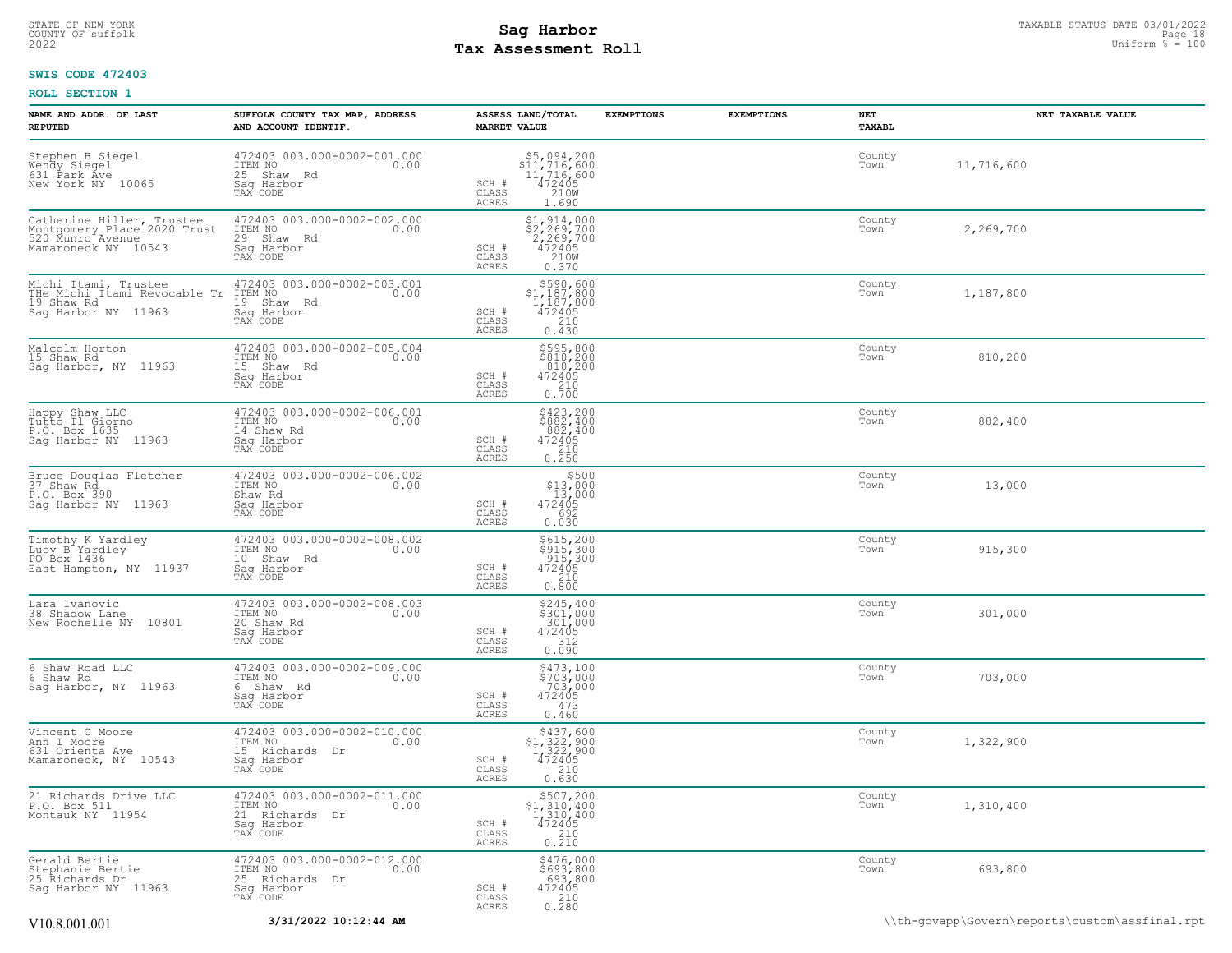# **Tax Assessment Roll Existed Structure 2022** Uniform  $\frac{1}{8}$  = 100

# **SWIS CODE 472403**

| NAME AND ADDR. OF LAST<br><b>REPUTED</b>                                                                                                                | SUFFOLK COUNTY TAX MAP, ADDRESS<br>AND ACCOUNT IDENTIF.                                                                                  | ASSESS LAND/TOTAL<br><b>MARKET VALUE</b>                                                                                | <b>EXEMPTIONS</b><br><b>EXEMPTIONS</b> | NET<br>TAXABL  | NET TAXABLE VALUE |
|---------------------------------------------------------------------------------------------------------------------------------------------------------|------------------------------------------------------------------------------------------------------------------------------------------|-------------------------------------------------------------------------------------------------------------------------|----------------------------------------|----------------|-------------------|
| Avis Katherine Plumb<br>33 Richards Dr<br>Sag Harbor NY 11963                                                                                           | 472403 003.000-0002-013.000<br>ITEM NO 0.00<br>33 Richards Dr<br>Sag Harbor<br>TAX CODE                                                  | \$484,900<br>\$668,300<br>668,300<br>472405<br>210<br>0.290<br>SCH #<br>CLASS<br>ACRES                                  |                                        | County<br>Town | 668,300           |
| Jeanelle L Myers<br>Terrance M Sullivan<br>34 Green St. 10000<br>New York, NY 10002                                                                     | 472403 003.000-0002-014.000<br>ITEM NO 0.00<br>39 Richards Dr<br>Saq Harbor<br>TAX CODE                                                  | \$484,900 veteran<br>\$803,700<br>803,700<br>472405<br>2300<br>SCH #<br>CLASS<br>0.290<br>ACRES                         | 125,000                                | County<br>Town | 678,700           |
| Fitzgerald Bramwell<br>2292 Stone Garden Ln<br>Lexington, KY 40813-1392                                                                                 | 472403 003.000-0002-015.000<br>ITEM NO<br>0.00<br>43 Richards Dr<br>Saq Harbor<br>TAX CODE                                               | \$484,900<br>\$631,200<br>631,200<br>472405<br>SCH #<br>CLASS<br>$\frac{210}{0.290}$<br>ACRES                           |                                        | County<br>Town | 631,200           |
| John B. Rhea<br>73 West 126th St PH 8<br>New York NY 10027                                                                                              | 472403 003.000-0002-016.000<br>TTEM NO 0.00<br>53 Richards Dr<br>Sag Harbor<br>TAX CODE                                                  | \$442,500<br>\$757,800<br>757,800<br>SCH #<br>472405<br>CLASS<br>210<br>0.430<br>ACRES                                  |                                        | County<br>Town | 757,800           |
| Douglas Fletcher<br>P.O. Box 390<br>Sag Harbor NY 11963                                                                                                 | 472403 003.000-0002-017.000<br>ITEM NO 0.00<br>45 Shaw Rd<br>Sag Harbor<br>TAX CODE                                                      | \$437,300<br>\$580,900<br>580,900<br>472405<br>210<br>0.340<br>SCH #<br>CLASS<br>ACRES                                  |                                        | County<br>Town | 580,900           |
| Stephen B Siegel<br>Wendy Siegel<br>631 Park Ave<br>New York NY 10065                                                                                   | 472403 003.000-0002-018.000<br>ITEM NO<br>0.00<br>20 Shaw Rd<br>Saq Harbor<br>TAX CODE                                                   | $\begin{array}{c} $1,057,600\\ $1,485,600\\ 1,485,600\\ 472405\\ 210\\ 0.920 \end{array}$<br>SCH #<br>CLASS<br>ACRES    |                                        | County<br>Town | 1,485,600         |
| John W Parker Iii<br>Joyce W Parker<br>John W Parker Iii<br>527 Buckingham Ave<br>Syracuse, NY 13210                                                    | 472403 003.000-0002-019.000<br>ITEM NO<br>0.00<br>11511 No<br>33 Shaw Rd<br>Saq Harbor<br>TAX CODE                                       | \$1,716,000<br>\$2,035,300<br>2,035,300<br>472405<br>SCH #<br>CLASS<br>210W<br>ACRES<br>0.590                           |                                        | County<br>Town | 2,035,300         |
| Bette Lou Fletcher<br>Bruce Douglas Fletcher<br>Po Box 390<br>Sag Harbor, NY 11963                                                                      | 472403 003.000-0002-021.001<br>ITEM NO<br>41 Shaw Rd<br>Sag Harbor<br>TAX CODE                                                           | $\begin{array}{r} 5570,900 \\ 51,109,600 \\ 1,109,600 \\ 472405 \\ 210 \end{array}$<br>SCH #<br>CLASS<br>ACRES<br>0.740 |                                        | County<br>Town | 1,109,600         |
| Bette Lou Fletcher<br>Po Box 390<br>Sag Harbor, NY 11963                                                                                                | 472403 003.000-0002-021.002<br>ITEM NO 0.00<br>37 Shaw Rd<br>Sag Harbor<br>TAX CODE                                                      | $$1,796,700$<br>$$2,044,800$<br>$\frac{2,044,800}{472405}$<br>SCH #<br>210W<br>CLASS<br>ACRES<br>0.610                  |                                        | County<br>Town | 2,044,800         |
| The EJM Group<br>C/o John C. Graves<br>760 Davenport Avenue Unit 4 61 Richards Dr<br>New Rochelle NY 10805 5ag Harbor<br>New Rochelle NY 10805 7ax CODE | 472403 003.000-0002-022.000<br>ITEM NO 0.00<br>Saq Harbor<br>TAX CODE                                                                    | \$452,800<br>\$847,400<br>847,400<br>SCH #<br>472405<br>CLASS<br>210<br>ACRES<br>0.440                                  |                                        | County<br>Town | 847,400           |
| New York, NY 10027                                                                                                                                      | Michael Steven Clark William 472403 003.000-0002-023.000<br>527 1/2 Manhattan Ave ITEM NO. 00<br>85 Milton Ave<br>Saq Harbor<br>TAX CODE | \$408,100<br>\$616,300<br>616,300<br>SCH #<br>472405<br>CLASS<br>0.210<br>ACRES                                         |                                        | County<br>Town | 616,300           |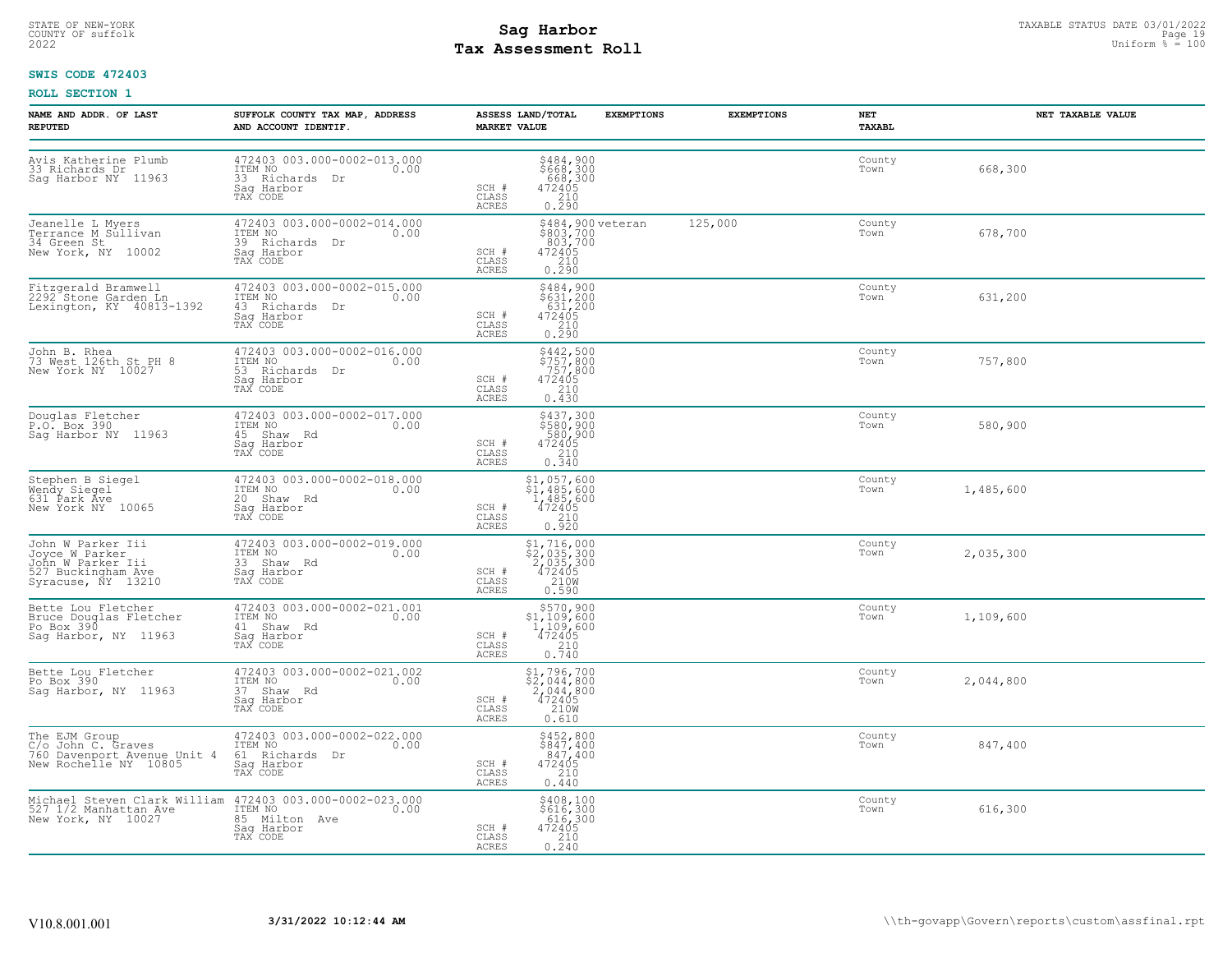# STATE OF NEW-YORK STATUS DATE 03/01/2022<br>
COUNTY OF suffolk Page 2010<br>
2022 Tax Assessment Roll Page 2022 Uniform % = 100 **Tax Assessment Roll**

# **SWIS CODE 472403**

| NAME AND ADDR. OF LAST<br><b>REPUTED</b>                                                              | SUFFOLK COUNTY TAX MAP, ADDRESS<br>AND ACCOUNT IDENTIF.                                   | ASSESS LAND/TOTAL<br><b>MARKET VALUE</b>                                                                                           | <b>EXEMPTIONS</b>              | <b>EXEMPTIONS</b> | NET<br>TAXABL  | NET TAXABLE VALUE                              |
|-------------------------------------------------------------------------------------------------------|-------------------------------------------------------------------------------------------|------------------------------------------------------------------------------------------------------------------------------------|--------------------------------|-------------------|----------------|------------------------------------------------|
| Cheryl Mc Neil<br>P.O. Box 2091<br>Sag Harbor NY 11963                                                | 472403 003.000-0002-024.003<br>10.00 0.00<br>89 Milton Ave<br>Saq Harbor<br>TAX CODE      | $\begin{array}{c} 5571, 500 \\ 800, 800 \\ 800, 800 \\ 472405 \\ 210 \\ 0.280 \end{array}$<br>SCH #<br>CLASS<br>ACRES              |                                |                   | County<br>Town | 800,800                                        |
| Michi Itami, Trustee<br>THe Michi Itami Revocable Tr<br>19 Shaw Rd<br>Sag Harbor NY 11963             | 472403 003.000-0002-025.000<br>ITEM NO<br>0.00<br>Shaw Rd<br>Sag Harbor<br>TAX CODE       | \$800<br>\$800<br>800<br>472405<br>SCH #<br>CLASS<br>692<br>ACRES<br>0.090                                                         |                                |                   | County<br>Town | 800                                            |
| Lara Ivanovic<br>38 Shadow Lane<br>New Rochelle NY 10801                                              | 472403 003.000-0002-026.000<br>ITEM NO<br>0.00<br>12 Shaw Rd<br>Sag Harbor<br>TAX CODE    | $$414,900$<br>$$791,300$<br>$$791,300$<br>$$791,300$<br>$\begin{array}{r}472405\\210\\0.170\end{array}$<br>SCH #<br>CLASS<br>ACRES |                                |                   | County<br>Town | 791,300                                        |
| Logue Estates LLC<br>c/o Janice Logue Hill<br>2829 Sacks St<br>Silver Springs MD 20910                | 472403 003.000-0003-001.000<br>ITEM NO 0.00<br>20 Terry Dr<br>Saq Harbor<br>TAX CODE      | \$604,300<br>\$754,500<br>754,500<br>SCH #<br>$\frac{472405}{210}$<br>CLASS<br>ACRES<br>0.540                                      |                                |                   | County<br>Town | 754,500                                        |
| Milton E Wilson<br>142 69 231st St<br>Rosedale, NY 11413                                              | 472403 003.000-0003-002.000<br>ITEM NO 0.00<br>84 Milton Ave<br>Saq Harbor<br>TAX CODE    | $\begin{array}{l} 5333, 100 \\ 5333, 100 \\ 333, 100 \\ 472405 \\ 311 \\ 0.140 \end{array}$<br>SCH #<br>CLASS<br>ACRES             |                                |                   | County<br>Town | 333,100                                        |
| Sharon E Simmons<br>127 6th Ave<br>Brooklyn, NY 11217                                                 | 472403 003.000-0003-003.000<br>ITEM NO<br>0.00<br>80 Milton Ave<br>Sag Harbor<br>TAX CODE | \$484,900<br>\$611,500<br>611,500<br>SCH #<br>472405<br>0.210<br>CLASS<br>ACRES                                                    |                                |                   | County<br>Town | 611,500                                        |
| Cheryl J Haywood<br>2540 Massachusetts Ave NW Ap<br>Washington DC 20008                               | 472403 003.000-0003-004.000<br>ITEM NO<br>0.00<br>76 Milton Ave<br>Saq Harbor<br>TAX CODE | \$484,900<br>\$484,900<br>484,900<br>SCH #<br>472405<br>$\frac{311}{0.290}$<br>CLASS<br>ACRES                                      |                                |                   | County<br>Town | 484,900                                        |
| Michelle Y. Arrington<br>Colin Walter<br>Michelle Y Arrington<br>72 Milton Ave<br>Sag Harbor NY 11963 | 472403 003.000-0003-005.000<br>ITEM NO 0.00<br>72 Milton Ave<br>Saq Harbor<br>TAX CODE    | \$505,900<br>\$746,600<br>746,600<br>472405<br>210<br>0.540<br>SCH #<br>CLASS<br>ACRES                                             |                                |                   | County<br>Town | 746,600                                        |
| Virginia L. Arrington<br>Earl Arrington, Life Estate<br>P.O. Box 2272<br>Sag Harbor NY 11963          | 472403 003.000-0003-006.000<br>ITEM NO<br>0.00<br>66 Milton Ave<br>Sag Harbor<br>TAX CODE | 806,000<br>472405<br>SCH #<br>0.290<br>CLASS<br>ACRES                                                                              | \$484,900 veteran<br>\$806,000 | 75,000            | County<br>Town | 731,000                                        |
| Riley J Williams III<br>Tanya Wilkins Williams<br>1200 Fifth Ave Apt 8A<br>New York, NY 10029         | 472403 003.000-0003-008.000<br>ITEM NO<br>0.00<br>3 Cadmus Rd<br>Sag Harbor<br>TAX CODE   | $$442,500$<br>$$1,317,900$<br>$1,317,900$<br>$472405$<br>210<br>SCH #<br>CLASS<br>0.430<br>ACRES                                   |                                |                   | County<br>Town | 1,317,900                                      |
| 4 Tuers Place Corporation<br>119 High St<br>Monteclair NJ 07042                                       | 472403 003.000-0003-009.001<br>ITEM NO<br>0.00<br>48 Milton Ave<br>Saq Harbor<br>TAX CODE | \$540,900<br>\$918,300<br>918,300<br>472405<br>210<br>0.580<br>SCH #<br>CLASS<br>ACRES                                             |                                |                   | County<br>Town | 918,300                                        |
| Kim Y St Bernard<br>Kim Y St Bernard<br>neslie A St Bernard<br>1191 Carroll St<br>Brooklyn NY 11225   | 472403 003.000-0003-010.000<br>ITEM NO 0.00<br>8 Cadmus Rd<br>Saq Harbor<br>TAX CODE      | \$484,900<br>\$728,800<br>728,800<br>472405<br>SCH #<br>$\begin{array}{c} 210 \\ 0.290 \end{array}$<br>CLASS<br>ACRES              |                                |                   | County<br>Town | 728,800                                        |
| V10.8.001.001                                                                                         | 3/31/2022 10:12:44 AM                                                                     |                                                                                                                                    |                                |                   |                | \\th-govapp\Govern\reports\custom\assfinal.rpt |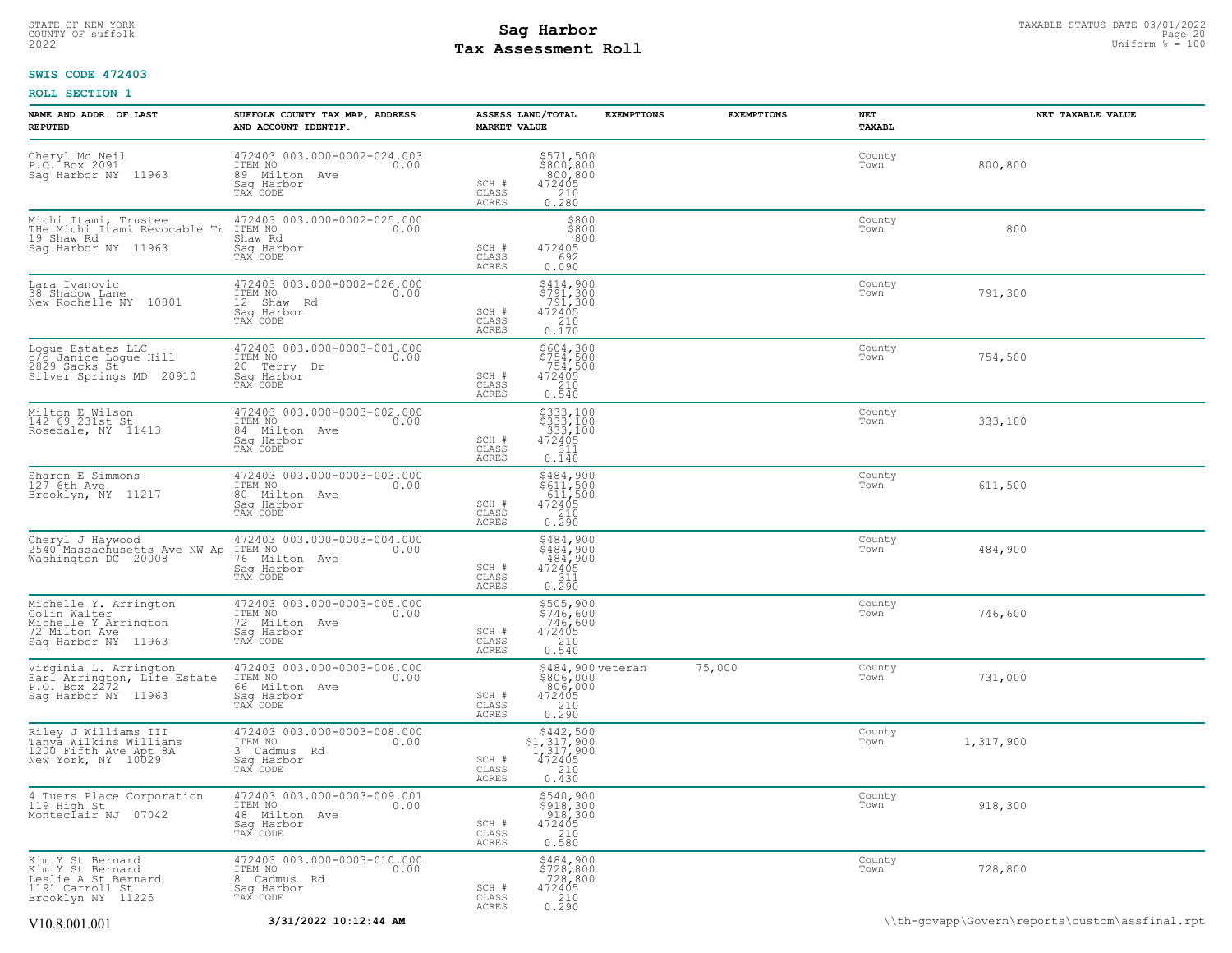# STATE OF NEW-YORK STATUS DATE 03/01/2022<br>
COUNTY OF suffolk Page 21 Designed **Sag Harbor**<br>
2022 **Pay Assessment Roll Tax Assessment Roll**

# **SWIS CODE 472403**

| <b>NAME AND ADDR. OF LAST</b><br><b>REPUTED</b>                                                                                 | SUFFOLK COUNTY TAX MAP, ADDRESS<br>AND ACCOUNT IDENTIF.                                     | ASSESS LAND/TOTAL<br><b>MARKET VALUE</b>                                                                                                                                                              | <b>EXEMPTIONS</b>                                   | <b>EXEMPTIONS</b> | NET<br>TAXABL  | NET TAXABLE VALUE |
|---------------------------------------------------------------------------------------------------------------------------------|---------------------------------------------------------------------------------------------|-------------------------------------------------------------------------------------------------------------------------------------------------------------------------------------------------------|-----------------------------------------------------|-------------------|----------------|-------------------|
| Cadmus LLC<br>19 Fairlea Court<br>Sag Harbor NY 11963                                                                           | 472403 003.000-0003-011.000<br>ITEM NO<br>0.00<br>7 Cadmus Rd<br>Sag Harbor<br>TAX CODE     | $\begin{array}{l}  \  \  \, 3351,100 \\  \  \, 9471,300 \\  \  \, 471,300 \\  \  \, 472405 \\  \  \, 210 \\  \  \, 0.210 \end{array}$<br>SCH #<br>CLASS<br>ACRES                                      |                                                     |                   | County<br>Town | 471,300           |
| Hamil Willoughby<br>Darralyn Willoughby<br>35 Florence Ave Freeport, NY 11520                                                   | 472403 003.000-0003-013.005<br>ITEM NO<br>0.00<br>59 Meredith Ave<br>Sag Harbor<br>TAX CODE | SCH #<br>$\frac{210}{0.210}$<br>CLASS<br><b>ACRES</b>                                                                                                                                                 | \$351,100 veteran<br>\$847,900<br>847,900<br>472405 | 75,000            | County<br>Town | 772,900           |
| Susan L Taylor<br>220 Riverside Blvd PH#3A<br>New York, NY 10069                                                                | 472403 003.000-0003-013.007<br>ITEM NO 0.00<br>63 Meredith Ave<br>Saq Harbor<br>TAX CODE    | $\begin{array}{r} \text{\small $}\$578,800\\ \text{\small $1,107,800}\\ 1,107,800\\ 472405\\ 210\\ 0.750 \end{array}$<br>$SCH$ $#$<br>CLASS<br>ACRES                                                  |                                                     |                   | County<br>Town | 1,107,800         |
| Sag Harbor Meredith LLC<br>71 Meredith Avenue<br>Sag Harbor NY 11963                                                            | 472403 003.000-0003-014.000<br>ITEM NO<br>0.00<br>71 Meredith Ave<br>Saq Harbor<br>TAX CODE | \$540,900<br>\$899,000<br>$472405$<br>$472405$<br>$210$<br>0.580<br>SCH #<br>CLASS<br><b>ACRES</b>                                                                                                    |                                                     |                   | County<br>Town | 899,000           |
| Barbara Ballen<br>108 35 172nd St<br>Jamaica, NY 11433                                                                          | 472403 003.000-0003-015.000<br>ITEM NO<br>0.00<br>77 Meredith Ave<br>Saq Harbor<br>TAX CODE | \$484,900<br>\$710,000<br>710,000<br>SCH #<br>$\begin{array}{r}472405\\210\\0.290\end{array}$<br>CLASS<br>ACRES                                                                                       |                                                     |                   | County<br>Town | 710,000           |
| Cheryl J Haywood<br>2540 Massachusetts Ave NW Ap<br>Washington DC 20008                                                         | 472403 003.000-0003-016.000<br>ITEM NO<br>0.00<br>81 Meredith Ave<br>Sag Harbor<br>TAX CODE | $$484,900$<br>$$1,100,300$<br>$1,100,300$<br>$472405$<br>210<br>SCH #<br>CLASS<br>0.290<br><b>ACRES</b>                                                                                               |                                                     |                   | County<br>Town | 1,100,300         |
| Lisa Bostroem<br>10 Clinton St Apt Sx9<br>Brooklyn, NY 11201                                                                    | 472403 003.000-0003-017.000<br>ITEM NO<br>0.00<br>85 Meredith Ave<br>Saq Harbor<br>TAX CODE | \$381,200<br>\$516,800<br>516,800<br>472405<br>210<br>SCH #<br>CLASS<br>ACRES<br>0.190                                                                                                                |                                                     |                   | County<br>Town | 516,800           |
| Ross Zeltser<br>Irina Zeltser<br>43 Willard Avenue<br>Sleepy Hollow NY 10591                                                    | 472403 003.000-0004-003.000<br>ITEM NO<br>0.00<br>11 Terry Dr<br>Sag Harbor<br>TAX CODE     | $\begin{array}{c} \text{\$1$, 853$, 100} \\ \text{\$1$, 853, 100} \\ \text{\$1$, 853, 100} \\ \text{\$1, 853, 100} \\ \text{\$12405} \\ \text{\$11W} \\ 0.240 \end{array}$<br>SCH #<br>CLASS<br>ACRES |                                                     |                   | County<br>Town | 1,853,100         |
| Jacqueline Amos Hendy<br>Jacqueline Amos Hendy Revoca<br>338 M 89 th.St.<br>New York, NY 10024                                  | 472403 003.000-0004-004.000<br>ITEM NO<br>0.00<br>15 Terry Dr<br>Sag Harbor<br>TAX CODE     | \$1,758,000<br>\$1,986,500<br>1,986,500<br>472405<br>2160<br>SCH #<br>CLASS<br><b>ACRES</b><br>0.160                                                                                                  |                                                     |                   | County<br>Town | 1,986,500         |
| Terry Drive LLC<br>209 E 62nd St<br>New York NY 10065                                                                           | 472403 003.000-0004-005.000<br>ITEM NO<br>0.00<br>19 Terry Dr<br>Saq Harbor<br>TAX CODE     | $$2, 524, 200$<br>$$2, 524, 200$<br>$$2, 524, 200$<br>$472405$<br>SCH #<br>CLASS<br>210W<br>ACRES<br>0.150                                                                                            |                                                     |                   | County<br>Town | 2,524,200         |
| John C. Graves, Trustee<br>of the Earl Graves Trust<br>Bernard Spear, Trustee<br>The Earl Graves Trust<br>Simon Gerson, Trustee | 472403 003.000-0004-006.000<br>1TEM NO 0.00<br>25 Terry Dr<br>Saq Harbor<br>TAX CODE        | \$2,239,200<br>\$2,765,400<br>2,765,400<br>472405<br>210W<br>0.290<br>SCH #<br>CLASS<br>ACRES                                                                                                         |                                                     |                   | County<br>Town | 2,765,400         |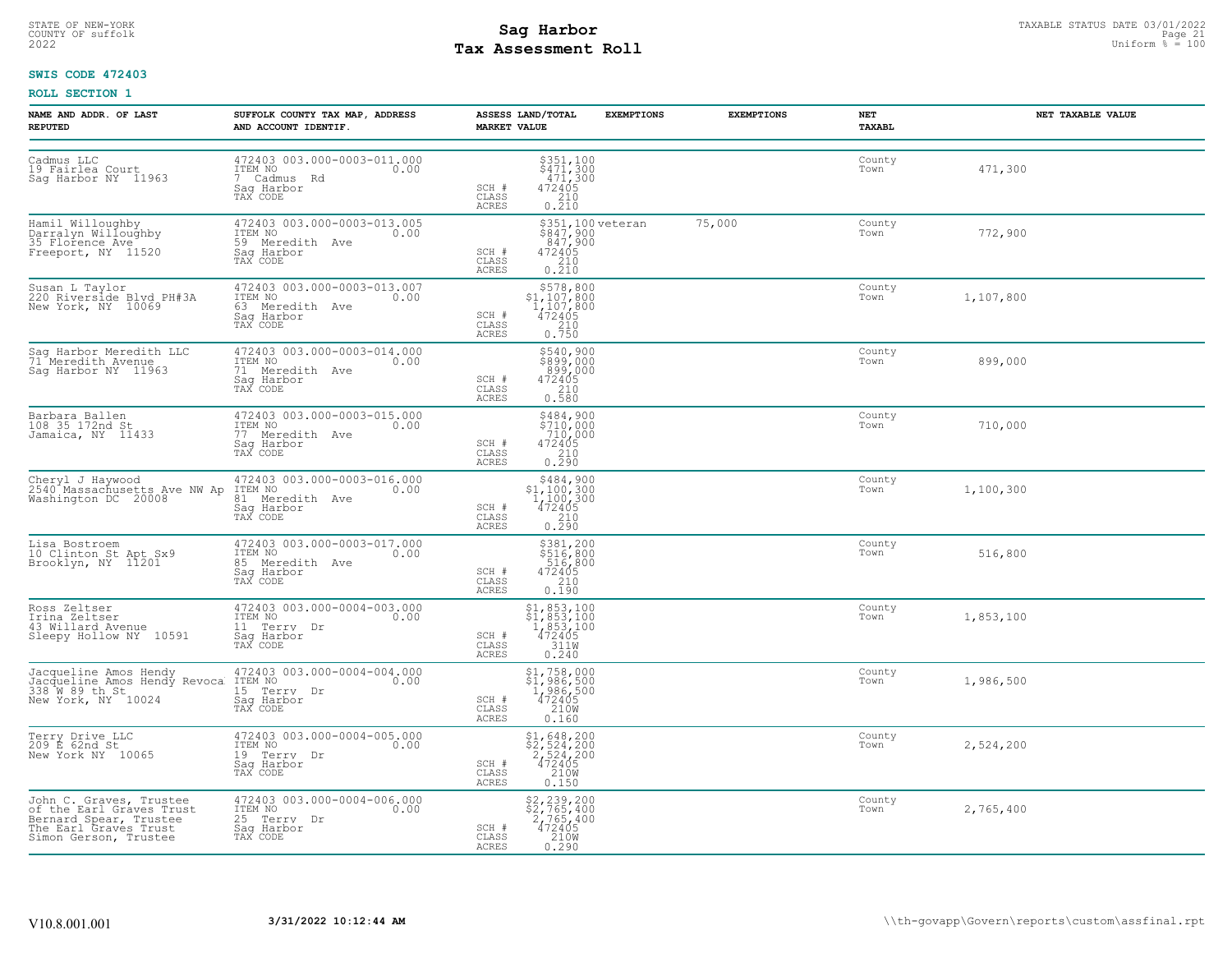# STATE OF NEW-YORK STATUS DATE 03/01/2022<br>
COUNTY OF suffolk Page 22 Uniform % = 100<br>
2022 Pay Assessment Roll **Tax Assessment Roll**

# **SWIS CODE 472403**

| NAME AND ADDR. OF LAST<br><b>REPUTED</b>                                                                                                                                           | SUFFOLK COUNTY TAX MAP, ADDRESS<br>AND ACCOUNT IDENTIF.                                                   | ASSESS LAND/TOTAL<br><b>MARKET VALUE</b>                                                                                                      | <b>EXEMPTIONS</b><br><b>EXEMPTIONS</b> | NET<br><b>TAXABL</b> | NET TAXABLE VALUE |
|------------------------------------------------------------------------------------------------------------------------------------------------------------------------------------|-----------------------------------------------------------------------------------------------------------|-----------------------------------------------------------------------------------------------------------------------------------------------|----------------------------------------|----------------------|-------------------|
| C/o Vernon Broderick Trustee ITEM NO<br>31 Terry Dr<br>Sag Harbor, NY 11963                                                                                                        | Cecil & Mercedes Broderick T 472403 003.000-0004-007.000<br>0.00<br>31 Terry Dr<br>Saq Harbor<br>TAX CODE | $$2,175,900$<br>$$2,175,900$<br>$2,175,900$<br>$472405$<br>SCH #<br>CLASS<br>210W<br>ACRES<br>0.260                                           |                                        | County<br>Town       | 2,175,900         |
| Sylvia Dale Mason Cochran<br>2373 N Hobart Blvd<br>Los Angeles, CA 90027                                                                                                           | 472403 003.000-0004-009.000<br>ITEM NO<br>0.00<br>35 Terry Dr<br>Sag Harbor<br>TAX CODE                   | \$1,868,000<br>$\begin{array}{c}\n\xi_2, 524, 200 \\ 2, 524, 200 \\ 472405 \\ 2108\n\end{array}$<br>SCH #<br>CLASS<br>ACRES<br>0.170          |                                        | County<br>Town       | 2,524,200         |
| R. Chester Redhead, Trustee 472403 003.000<br>of the R.Chester Redhead & G ITEM NO<br>Glady S. Redhead, Trustee 41 Terry Dr<br>of the R. Chester Redhead an Sag Harbor<br>TAX CODE | 472403 003.000-0004-010.000<br>0.00                                                                       | \$1,544,300<br>$\begin{array}{r} 51,797,300 \\ 1,797,300 \\ 472405 \\ 2108 \end{array}$<br>SCH #<br>$\mathtt{CLASS}$<br><b>ACRES</b><br>0.200 |                                        | County<br>Town       | 1,797,300         |
| George Spadoro<br>Christine G. Desimone<br>200 East 74th St Apt 19B<br>New York NY 10021                                                                                           | 472403 003.000-0004-011.000<br>ITEM NO<br>0.00<br>47 Terry Dr<br>Sag Harbor<br>TAX CODE                   | $\begin{array}{l} $1,713,900 \ $2,810,900 \ $2,810,900 \ $472405 \ $2100 \end{array}$<br>SCH #<br>CLASS<br>ACRES<br>0.130                     |                                        | County<br>Town       | 2,810,900         |
| Vincent Carl Moore<br>Ann Irma Moore<br>631 Orienta Ave<br>Mamaroneck, NY 10543                                                                                                    | 472403 003.000-0004-012.000<br>ITEM NO<br>0.00<br>51 Terry Dr<br>Sag Harbor<br>TAX CODE                   | $\begin{array}{l} $1,428,300 \ $1,511,200 \ $1,511,200 \ $472405 \ $2100 \ $2100 \end{array}$<br>SCH #<br>CLASS<br>ACRES<br>0.130             |                                        | County<br>Town       | 1,511,200         |
| Ronald H Brown Marital Trust 472403 003.000-0004-014.001<br>c/o Alma Brown<br>163 St. Nicholas Ave Apt 5G<br>New York NY 10026                                                     | ITEM NO<br>0.00<br>59 Terry Dr<br>Saq Harbor<br>TAX CODE                                                  | \$2,007,300<br>\$2,678,900<br>2,678,900<br>472405<br>210W<br>SCH #<br>CLASS<br>ACRES<br>0.260                                                 |                                        | County<br>Town       | 2,678,900         |
| Fred Richards<br>Terry Richards<br>P O Box 373<br>Saq Harbor, NY 11963                                                                                                             | 472403 003.000-0004-015.001<br>ITEM NO<br>0.00<br>63 Terry Dr<br>Saq Harbor<br>TAX CODE                   | $$2, 462, 500$<br>$$2, 645, 300$<br>$2, 645, 300$<br>$472405$<br>$210W$<br>SCH #<br>CLASS<br>0.520<br>ACRES                                   |                                        | County<br>Town       | 2,645,300         |
| Walter Oden<br>Racquel Oden<br>6 Wood Acres Rd<br>Brookville NY 11545                                                                                                              | 472403 003.000-0005-001.000<br>ITEM NO 0.00<br>0.00<br>46 Terry Dr<br>Sag Harbor<br>TAX CODE              | \$421,400<br>\$631,800<br>631,800<br>472405<br>SCH #<br>CLASS<br>0.210<br>ACRES                                                               |                                        | County<br>Town       | 631,800           |
| Micheal L. Pierce<br>Debra Pierce<br>76 Beaconwood Rd<br>Newton MA 02461                                                                                                           | 472403 003.000-0005-002.000<br>ITEM NO<br>0.00<br>48 Terry Dr<br>Sag Harbor<br>TAX CODE                   | \$524,800<br>\$712,800<br>712,800<br>SCH #<br>$\begin{array}{r}472405\\210\\0.340\end{array}$<br>CLASS<br>ACRES                               |                                        | County<br>Town       | 712,800           |
| Justin Franks<br>501 East 87th Street 2A<br>New York NY 10128                                                                                                                      | 472403 003.000-0005-003.000<br>ITEM NO<br>0.00<br>50 Terry Dr<br>Sag Harbor<br>TAX CODE                   | \$461,500<br>\$873,200<br>873,200<br>472405<br>SCH #<br>$\begin{array}{c} 210 \\ 0.230 \end{array}$<br>CLASS<br><b>ACRES</b>                  |                                        | County<br>Town       | 873,200           |
| 54 Walker Avenue LLC<br>6 Wood Acres Road<br>Glen Head NY 11545                                                                                                                    | 472403 003.000-0005-005.001<br>ITEM NO<br>0.00<br>54 Walker Ave<br>Saq Harbor<br>TAX CODE                 | \$661,000<br>$$3,038,600$<br>3,038,600<br>472405<br>2310<br>SCH #<br>CLASS<br>ACRES<br>0.370                                                  |                                        | County<br>Town       | 3,038,600         |
| Denise McCalla<br>5 Forest Drive<br>Sands Point NY 11050                                                                                                                           | 472403 003.000-0005-006.000<br>ITEM NO<br>0.00<br>73 Walker Ave<br>Sag Harbor<br>TAX CODE                 | \$484,900<br>\$729,200<br>729,200<br>472405<br>210<br>SCH #<br>CLASS<br>0.290<br>ACRES                                                        |                                        | County<br>Town       | 729,200           |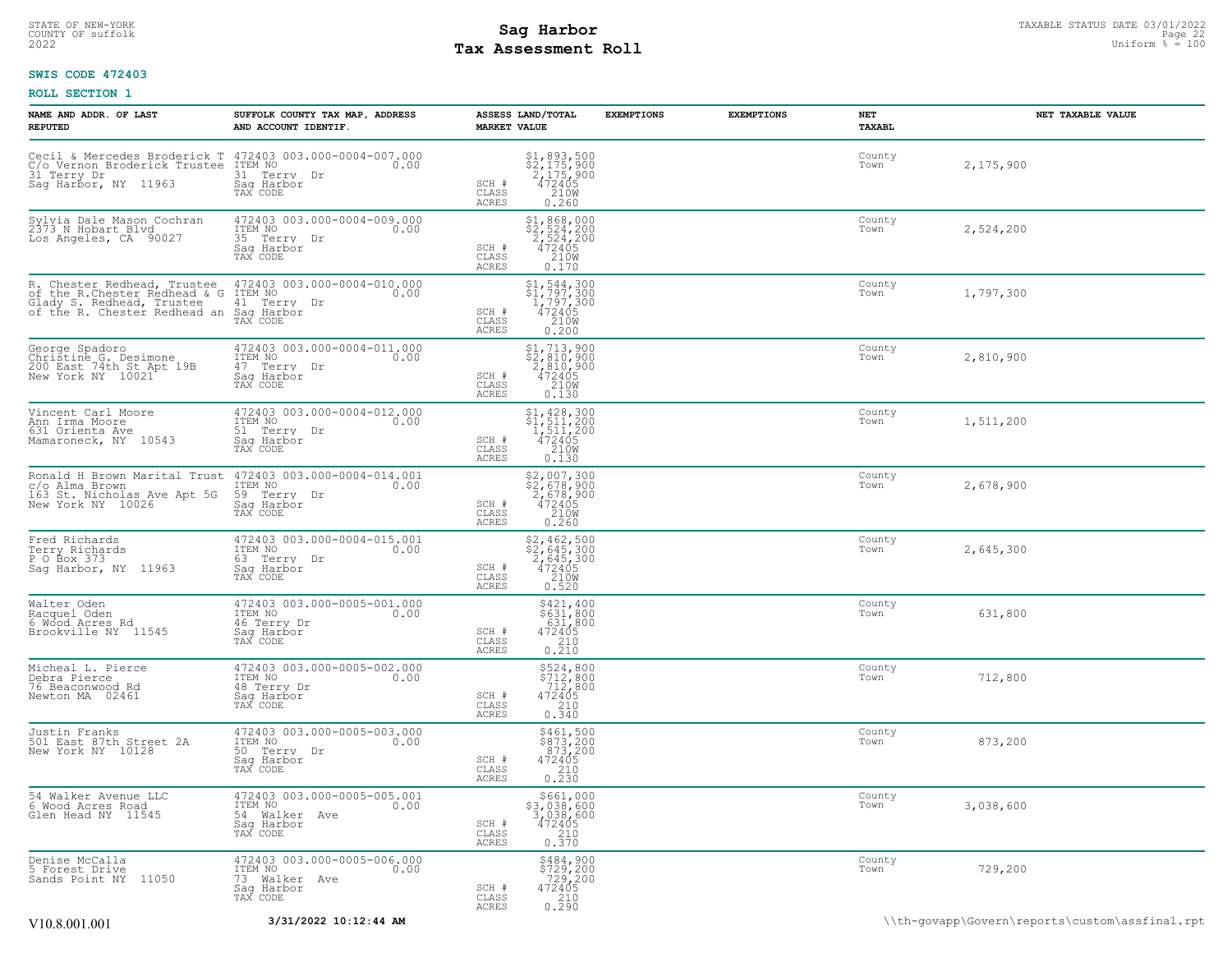# STATE OF NEW-YORK STATUS DATE 03/01/2022<br>
COUNTY OF suffolk Page 23 COUNTY OF Suffolk Page 23 COUNTY OF Suffolk Page 23<br>
2022 Pay Assessment Roll **Tax Assessment Roll**

# **SWIS CODE 472403**

| NAME AND ADDR. OF LAST<br><b>REPUTED</b>                                                                                                            | SUFFOLK COUNTY TAX MAP, ADDRESS<br>AND ACCOUNT IDENTIF.                                                                                                                                                              | ASSESS LAND/TOTAL<br><b>MARKET VALUE</b>                                                                                                                             | <b>EXEMPTIONS</b> | <b>EXEMPTIONS</b><br>NET<br>TAXABL | NET TAXABLE VALUE |
|-----------------------------------------------------------------------------------------------------------------------------------------------------|----------------------------------------------------------------------------------------------------------------------------------------------------------------------------------------------------------------------|----------------------------------------------------------------------------------------------------------------------------------------------------------------------|-------------------|------------------------------------|-------------------|
| 69 Harrison St<br>Sag Harbor NY 11963                                                                                                               | 71 Walker Holdings LLC 472403 003.000-0005-007.000<br>69 Harrison St 1TEM NO 69 Harrison St 6<br>71 Walker Ave<br>Sag Harbor<br>TAX CODE                                                                             | \$484,900<br>\$831,000<br>831,000<br>SCH #<br>$\begin{array}{r} 472405 \\ 210 \\ 0.290 \end{array}$<br>CLASS<br>ACRES                                                |                   | County<br>Town                     | 831,000           |
|                                                                                                                                                     | Saq Harbor<br>TAX CODE                                                                                                                                                                                               | $\begin{array}{r} \text{\small $>$373,000$} \\ \text{\small $>$1$, $522$, $300$} \\ 1,522,300 \\ 472405 \\ 210 \\ 0.290 \\ \end{array}$<br>SCH #<br>CLASS<br>ACRES   |                   | County<br>Town                     | 1,522,300         |
| Brian Halweil<br>Sarah Halweil<br>132 Glover St<br>Sag Harbor NY 11963                                                                              | 472403 003.000-0005-009.000<br>ITEM NO<br>65 Walker Ave 0.00<br>3aq Harbor<br>TAX CODE                                                                                                                               | \$484,900<br>\$923,700<br>923,700<br>472405<br>210<br>SCH #<br>CLASS<br>ACRES<br>0.290                                                                               |                   | County<br>Town                     | 923,700           |
| Veronica Lubatkin<br>175 West 76th St<br>New York NY 10023                                                                                          | 472403 003.000-0005-010.000<br>ITEM NO 0.00<br>61 Walker Ave 0.00<br>Sag Harbor<br>TAX CODE                                                                                                                          | $\begin{array}{r}  \  \  \, 5484,900\\  \  \, 51,529,200\\  \  \, 1,529,200\\  \  \, 472405\\  \  \  \, 210\\  \  \, 0.290\\ \end{array}$<br>SCH #<br>CLASS<br>ACRES |                   | County<br>Town                     | 1,529,200         |
| Frederick F Richards Jr (172403 003.000-00)<br>Apt 3114 1TEM NO<br>3615 NE 207th St (57 Walker Ave<br>Aventura, FL 33180 (58 Sag Harbor<br>TAX CODE | 472403 003.000-0005-011.000<br>TTEM NO<br>57 Walker Ave                                                                                                                                                              | $$484,900$<br>$$484,900$<br>484,900<br>SCH #<br>472405<br>CLASS<br>$\begin{array}{c} \n 0.311 \\  0.290\n \end{array}$<br>ACRES                                      |                   | County<br>Town                     | 484,900           |
| Carmen J. Walker-Gay<br>Darrell S Gay<br>22 W 121st St.<br>New York NY 10027                                                                        | 472403 003.000-0005-012.000<br>ITEM NO<br>49 Walker Ave 0.00<br>Sag Harrbor<br>TAX CODE<br>Saq Harbor<br>TAX CODE                                                                                                    | \$500,100<br>\$867,100<br>867,100<br>472405<br>SCH #<br>CLASS<br>0.390<br>ACRES                                                                                      |                   | County<br>Town                     | 867,100           |
| 314 Hoffman Ln<br>Hauppauge NY 11788                                                                                                                | 15 Cadmus Rd<br>Sag Harbor<br>TAX CODE                                                                                                                                                                               | \$484,900<br>$$654,800$<br>$654,800$<br>$472405$<br>$210$<br>0.290<br>SCH #<br>CLASS<br>ACRES                                                                        |                   | County<br>Town                     | 654,800           |
| Jodi Richard<br>217 Castle Lane<br>Basalt CO 81621                                                                                                  | 472403 003.000-0005-014.000<br>ITEM NO 0.00<br>115H No<br>11 Cadmus Rd<br>Sag Harbor<br>TAX CODE                                                                                                                     | $$493,900$<br>$$3,048,700$<br>$3,048,700$<br>$472405$<br>$$210$<br>SCH #<br>CLASS<br>0.480<br>ACRES                                                                  |                   | County<br>Town                     | 3,048,700         |
|                                                                                                                                                     | Lillian B Spelman-Brown (Tru 472403 003.000-0005-015.000<br>The Lillian B. Spelman-Brown TTEM NO 16017 Pennsbury Dr<br>16017 Pennsbury Dr<br>Bowie MD 20716 54 Meredith Ave<br>Bowie MD 20716 5ag Harbor<br>TAX CODE | $$437,300$<br>$$862,200$<br>$862,200$<br>$472405$<br>$210$<br>SCH #<br>CLASS<br>0.340<br>ACRES                                                                       |                   | County<br>Town                     | 862,200           |
|                                                                                                                                                     | Lillian B. Spelman-Brown (Tr 472403 003.000-0005-016.001<br>The Lillian Spelman-Brown Re ITEM NO 000-0005-016.001<br>16017 Pennsbury Drive 58 Meredith Ave<br>Bowie MD 20716 589 Harbor<br>Saq Harbor<br>TAX CODE    | \$484,900<br>\$484,900<br>484,900<br>472405<br>SCH #<br>CLASS<br>$\begin{array}{c} 1.7 - 311 \\ 0.290 \end{array}$<br>ACRES                                          |                   | County<br>Town                     | 484,900           |
| Cynthia Barnes<br>623 W 145th St<br>New York NY 10031                                                                                               | 472403 003.000-0005-016.002<br>ITEM NO<br>62 Meredith Ave 0.00<br>Saq Harbor<br>TAX CODE                                                                                                                             | \$484,900<br>\$849,700<br>849,700<br>SCH #<br>472405<br>CLASS<br>0.210<br>ACRES                                                                                      |                   | County<br>Town                     | 849,700           |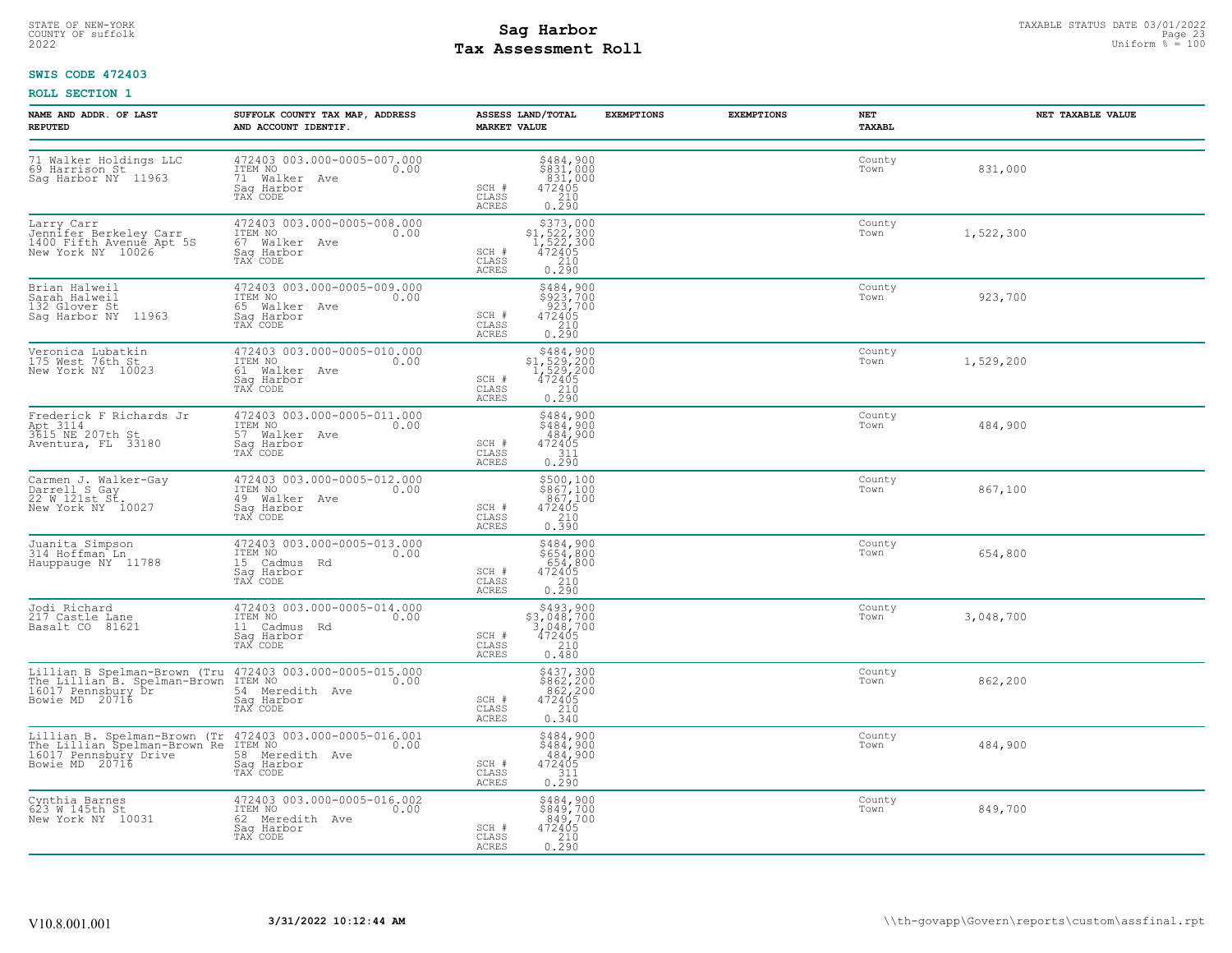# STATE OF NEW-YORK STATUS DATE 03/01/2022<br>
COUNTY OF suffolk Page 24 and the suffolk Page 24 and the suffolk Page 24 and the suffolk Page 24 and the sufform  $\frac{Paqe}{4} = 100$ **Tax Assessment Roll**

# **SWIS CODE 472403**

| NAME AND ADDR. OF LAST<br><b>REPUTED</b>                                                                | SUFFOLK COUNTY TAX MAP, ADDRESS<br>AND ACCOUNT IDENTIF.                                                                | <b>MARKET VALUE</b>                       | ASSESS LAND/TOTAL                                                                                                                     | <b>EXEMPTIONS</b> | <b>EXEMPTIONS</b> | NET<br><b>TAXABL</b> | NET TAXABLE VALUE |
|---------------------------------------------------------------------------------------------------------|------------------------------------------------------------------------------------------------------------------------|-------------------------------------------|---------------------------------------------------------------------------------------------------------------------------------------|-------------------|-------------------|----------------------|-------------------|
| Harold Thomas<br>Tonya Thomas<br>34 Yorkshire Road<br>Rockville Center NY 11570                         | 472403 003.000-0005-017.000<br>ITEM NO<br>0.00<br>66 Meredith Ave<br>Saq Harbor<br>TAX CODE                            | SCH #<br>$\mathtt{CLASS}$<br>ACRES        | \$484,900<br>\$655,300<br>655,300<br>472405<br>210<br>0.290                                                                           |                   |                   | County<br>Town       | 655,300           |
| Suzan D Johnson<br>70 Meredith Ave<br>Sag Harbor NY 11963                                               | 472403 003.000-0005-018.000<br>ITEM NO<br>0.00<br>70 Meredith Ave<br>Sag Harbor<br>TAX CODE                            | SCH #<br>CLASS<br><b>ACRES</b>            | \$484,900<br>\$720,900<br>720,900<br>472405<br>210<br>0.290                                                                           |                   |                   | County<br>Town       | 720,900           |
| Linsey T. Roberts<br>40 Brookridge Road<br>New Rochelle NY 10802                                        | 472403 003.000-0005-019.000<br>ITEM NO<br>0.00<br>76 Meredith Ave<br>Sag Harbor<br>TAX CODE                            | SCH #<br>CLASS<br><b>ACRES</b>            | $$442,500$<br>$$937,000$<br>$937,000$<br>$472405$<br>$210$<br>0.430                                                                   |                   |                   | County<br>Town       | 937,000           |
| Frederick F Richards JR<br>Frederick F Richards III<br>Terry Richards<br>Evelyn Richards                | 472403 003.000-0006-001.001<br>ITEM NO<br>0.00<br>64 Terry Dr<br>Sag Harbor<br>TAX CODE                                | SCH #<br>CLASS<br>ACRES                   | \$590,800<br>\$590,800<br>590,800<br>472405<br>311<br>0.380                                                                           |                   |                   | County<br>Town       | 590,800           |
| D & S ROBINSON REALESTATE, L<br>6600 Sugarloaf Pky Suite 400<br>#363<br>Duluth GA 30097                 | 472403 003.000-0006-002.000<br>ITEM NO<br>0.00<br>78 Walker Ave<br>Saq Harbor<br>TAX CODE                              | SCH #<br>CLASS<br>ACRES                   | \$403,100<br>\$403,100<br>403,100<br>472405<br>311<br>0.140                                                                           |                   |                   | County<br>Town       | 403,100           |
| Adrian C Lamos II<br>1373 W Morelos St<br>Chandler, AZ 85224                                            | 472403 003.000-0006-003.000<br>ITEM NO<br>0.00<br>72 Walker Ave<br>Sag Harbor<br>TAX CODE                              | SCH #<br>CLASS<br>ACRES                   | \$531,500<br>\$657,700<br>657,700<br>472405<br>$\begin{array}{c} 210 \\ 0.570 \end{array}$                                            |                   |                   | County<br>Town       | 657,700           |
| William B Pollard III<br>9 Random Farms Cir<br>Chappaqua, NY 10514-1014                                 | 472403 003.000-0006-004.000<br>ITEM NO<br>0.00<br>66 Walker Ave<br>Saq Harbor<br>TAX CODE                              | SCH #<br>CLASS<br><b>ACRES</b>            | \$586,500<br>\$586,500<br>586,500<br>472405<br>$\frac{311}{0.570}$                                                                    |                   |                   | County<br>Town       | 586,500           |
| 60 Walker Ave. LLC<br>9 Random Cirlce<br>Chappaqua NY 10514                                             | 472403 003.000-0006-005.000<br>ITEM NO<br>0.00<br>60 Walker Ave<br>Sag Harbor<br>TAX CODE                              | SCH #<br>CLASS<br>ACRES                   | $\begin{array}{r} \texttt{5484,900} \\ \texttt{5808,500} \\ \texttt{808,500} \\ \texttt{472405} \\ 210 \\ \texttt{0.290} \end{array}$ |                   |                   | County<br>Town       | 808,500           |
| 3814 So. Cochran Ave.<br>Los Angeles CA 90008                                                           | Donald E. Marshall Jr., Trus 472403 003.000-0006-006.000<br>ITEM NO<br>0.00<br>56 Walker Ave<br>Sag Harbor<br>TAX CODE | SCH #<br>CLASS<br>ACRES                   | \$484,900<br>\$779,100<br>779,100<br>472405<br>210<br>0.290                                                                           |                   |                   | County<br>Town       | 779,100           |
| Butler, patricia P (trustee)<br>Butler Family Revocable Trus<br>52 Walker Avenue<br>Sag Harbor NY 11963 | 472403 003.000-0006-007.000<br>ITEM NO<br>0.00<br>52 Walker Ave<br>Saq Harbor<br>TAX CODE                              | SCH #<br>$\mathtt{CLASS}$<br><b>ACRES</b> | \$424,400<br>\$677,100<br>677,100<br>472405<br>$\begin{array}{c} 210 \\ 0.330 \end{array}$                                            |                   |                   | County<br>Town       | 677,100           |
| The Johnson Family Trust<br>6524 41st Court East<br>Sarasota FL 34243                                   | 472403 003.000-0006-008.000<br>TTEM NO 0.00<br>48 Walker Ave<br>Saq Harbor<br>TAX CODE                                 | SCH #<br>CLASS<br>ACRES                   | \$424,400<br>$$779,600$<br>$779,600$<br>$472405$<br>$0.330$                                                                           |                   |                   | County<br>Town       | 779,600           |
| Andrea Cottman<br>Sean Cottman<br>156-20 Riverside Drive West<br>New York NY 10032                      | 472403 003.000-0006-009.000<br>ITEM NO<br>0.00<br>44 Walker Ave<br>Saq Harbor<br>TAX CODE                              | SCH #<br>CLASS<br>ACRES                   | \$463,000<br>$$680,000$<br>680,000<br>472405<br>210<br>0.360                                                                          |                   |                   | County<br>Town       | 680,000           |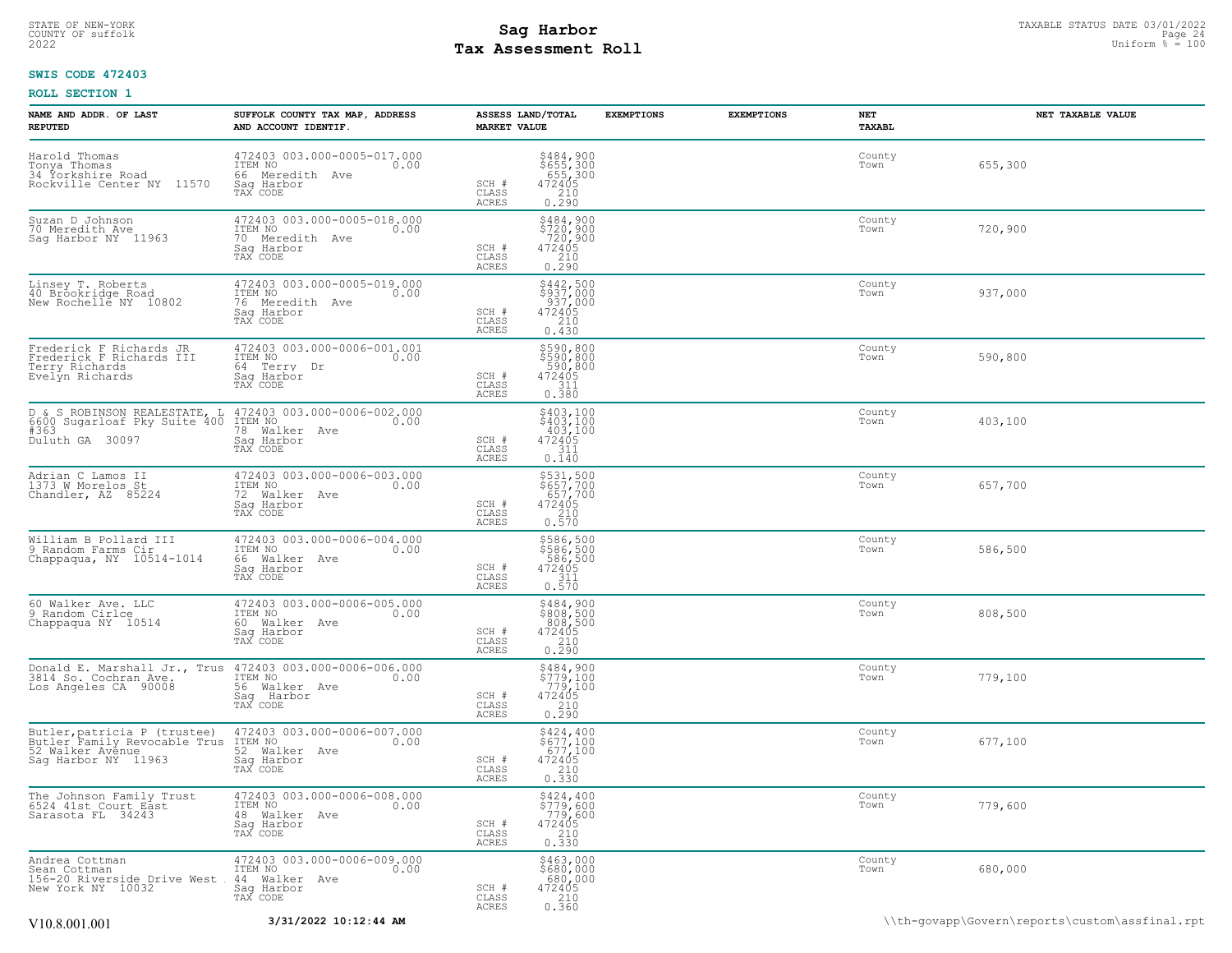# STATE OF NEW-YORK STATUS DATE 03/01/2022<br>
COUNTY OF suffolk Page 25 and County of Sages and Page 25 and County of Sages and Page 25 and County of Sages and Page 25<br>
2022 Mages and Page 25 and Page 25 and Page 25 and Page 2 **Tax Assessment Roll**

# **SWIS CODE 472403**

| NAME AND ADDR. OF LAST<br><b>REPUTED</b>                                                                        | SUFFOLK COUNTY TAX MAP, ADDRESS<br>AND ACCOUNT IDENTIF.                                                                                                                                                 | ASSESS LAND/TOTAL<br><b>MARKET VALUE</b>                                                                                                                                  | <b>EXEMPTIONS</b>                               | <b>EXEMPTIONS</b> | NET<br><b>TAXABL</b> | NET TAXABLE VALUE |
|-----------------------------------------------------------------------------------------------------------------|---------------------------------------------------------------------------------------------------------------------------------------------------------------------------------------------------------|---------------------------------------------------------------------------------------------------------------------------------------------------------------------------|-------------------------------------------------|-------------------|----------------------|-------------------|
| 45 Beach Ave LLC<br>918 Montgomery St<br>Brooklyn NY 11213                                                      | 472403 003.000-0006-010.000<br>ITEM NO<br>0.00<br>45 Beach Ave<br>Sag Harbor<br>TAX CODE                                                                                                                | $\begin{array}{l}  \  \  \, 5427,300 \\  \  \, 571,900 \\  \  \, 571,900 \\  \  \, 472405 \\  \  \  \, 210 \\  \  \, 0.230 \end{array}$<br>SCH #<br>CLASS<br><b>ACRES</b> |                                                 |                   | County<br>Town       | 571,900           |
| Beach Avenue Sag Harbor LLC<br>30 Oak Lane<br>Sag Harbor NY 11963                                               | 472403 003.000-0006-011.000<br>ITEM NO<br>0.00<br>49 Beach Ave<br>Saq Harbor<br>TAX CODE                                                                                                                | \$427,300<br>$$1,179,800$<br>1,179,800<br>472405<br>SCH #<br>$\begin{array}{c} 210 \\ 0.230 \end{array}$<br>CLASS<br>ACRES                                                |                                                 |                   | County<br>Town       | 1,179,800         |
| Olivia S White<br>10 Turnstone Rd<br>Essex, CT 06426                                                            | 472403 003.000-0006-012.000<br>ITEM NO<br>0.00<br>53 Beach Ave<br>Saq Harbor<br>TAX CODE                                                                                                                | \$427,300<br>\$966,300<br>966,300<br>472405<br>SCH #<br>210<br>CLASS<br>ACRES<br>0.230                                                                                    |                                                 |                   | County<br>Town       | 966,300           |
| Juanita Bell<br>Arlene Bryant<br>61-25 97th St<br>Rego Park, NY 11374                                           | 472403 003.000-0006-013.000<br>ITEM NO<br>0.00<br>61 Beach Ave<br>Harbor<br>TAX CODE                                                                                                                    | \$537,400<br>\$705,600<br>705,600<br>SCH #<br>472405<br>210<br>CLASS<br><b>ACRES</b><br>0.470                                                                             |                                                 |                   | County<br>Town       | 705,600           |
| Jo-Ann Wyke-Hamilton<br>Life Tenant<br>Heather Russell<br>Ayinde Wagner Simpson<br>Archie Hamilton              | 472403 003.000-0006-014.000<br>ITEM NO<br>0.00<br>65 Beach Ave<br>Saq Harbor<br>TAX CODE                                                                                                                | \$427,300<br>\$738,400<br>738,400<br>472405<br>SCH #<br>$\begin{bmatrix} 210 \\ 0.230 \end{bmatrix}$<br>CLASS<br>ACRES                                                    |                                                 |                   | County<br>Town       | 738,400           |
| Leah B Jenkins<br>Dale CR Jenkins<br>133 Gordon Ave<br>West Babylon, NY 11704                                   | 472403 003.000-0006-015.000<br>TTEM NO 0.00<br>69 Beach Ave<br>Saq Harbor<br>TAX CODE                                                                                                                   | $$427,300$<br>$$427,300$<br>$427,300$<br>$472405$<br>SCH #<br>CLASS<br>311<br>0.230<br>ACRES                                                                              |                                                 |                   | County<br>Town       | 427,300           |
| Dale CR Jenkins, Trustee 472403<br>Helene Jenkins Revocable Liv ITEM NO<br>40 Camino Acote<br>Santa Fe NM 87508 | 472403 003.000-0006-016.000<br>0.00<br>73 Beach Ave<br>Saq Harbor<br>TAX CODE                                                                                                                           | $$641,500$<br>$641,500$<br>$472405$<br>$210$<br>0.230<br>SCH #<br>CLASS<br><b>ACRES</b>                                                                                   | \$427,300 veteran                               | 125,000           | County<br>Town       | 516,500           |
|                                                                                                                 | Gregory G. Cuyjet, Co-Truste 472403 003.000-0006-017.000<br>The Gregory G. Cuyjet & Vale ITEM NO<br>Valerie Edgehill Cuyjet, Co- 7 Sound View Dr<br>The Gregory G. Cuyjet & Cale Sag Harbor<br>TAX CODE | \$538,800<br>\$743,700<br>743,700<br>472405<br>SCH #<br>CLASS<br>0.210<br>ACRES                                                                                           |                                                 |                   | County<br>Town       | 743,700           |
| Juanita C. Holder, Trustee 472403<br>Juanita C. Holder Survivor's ITEM NO<br>P.O. Box 82<br>Saq Harbor NY 11963 | 472403 003.000-0006-018.000<br>0.00<br>4 Soundview Dr<br>Sag Harbor<br>TAX CODE                                                                                                                         | \$1,796,100<br>\$2,006,500<br>2,006,500<br>472405<br>210M<br>SCH #<br>CLASS<br><b>ACRES</b><br>0.420                                                                      |                                                 |                   | County<br>Town       | 2,006,500         |
|                                                                                                                 | Gregory G. Cuyjet, Co-Truste 472403 003.000-0006-019.000<br>The Gregory G. Cuyjet & Vale ITEM NO<br>Valerie Edgehill Cuyjet, Co- 8 Soundview Dr<br>The Gregory G. Cuyjet & Cale Saq Harbor<br>TAX CODE  | 472405<br>SCH #<br>CLASS<br>210W<br><b>ACRES</b><br>0.410                                                                                                                 | \$1,704,600 veteran<br>\$1,974,800<br>1,974,800 | 75,000            | County<br>Town       | 1,899,800         |
| Terry Bannister<br>329 W 18th St<br>New York, NY 10011                                                          | 472403 003.000-0006-020.000<br>ITEM NO 0.00<br>12 Soundview Dr<br>Saq Harbor<br>TAX CODE                                                                                                                | \$2,583,700<br>\$2,727,100<br>$\begin{array}{r} 2, 727, 100 \\ 472405 \\ 210M \end{array}$<br>SCH #<br>CLASS<br>ACRES<br>0.600                                            |                                                 |                   | County<br>Town       | 2,727,100         |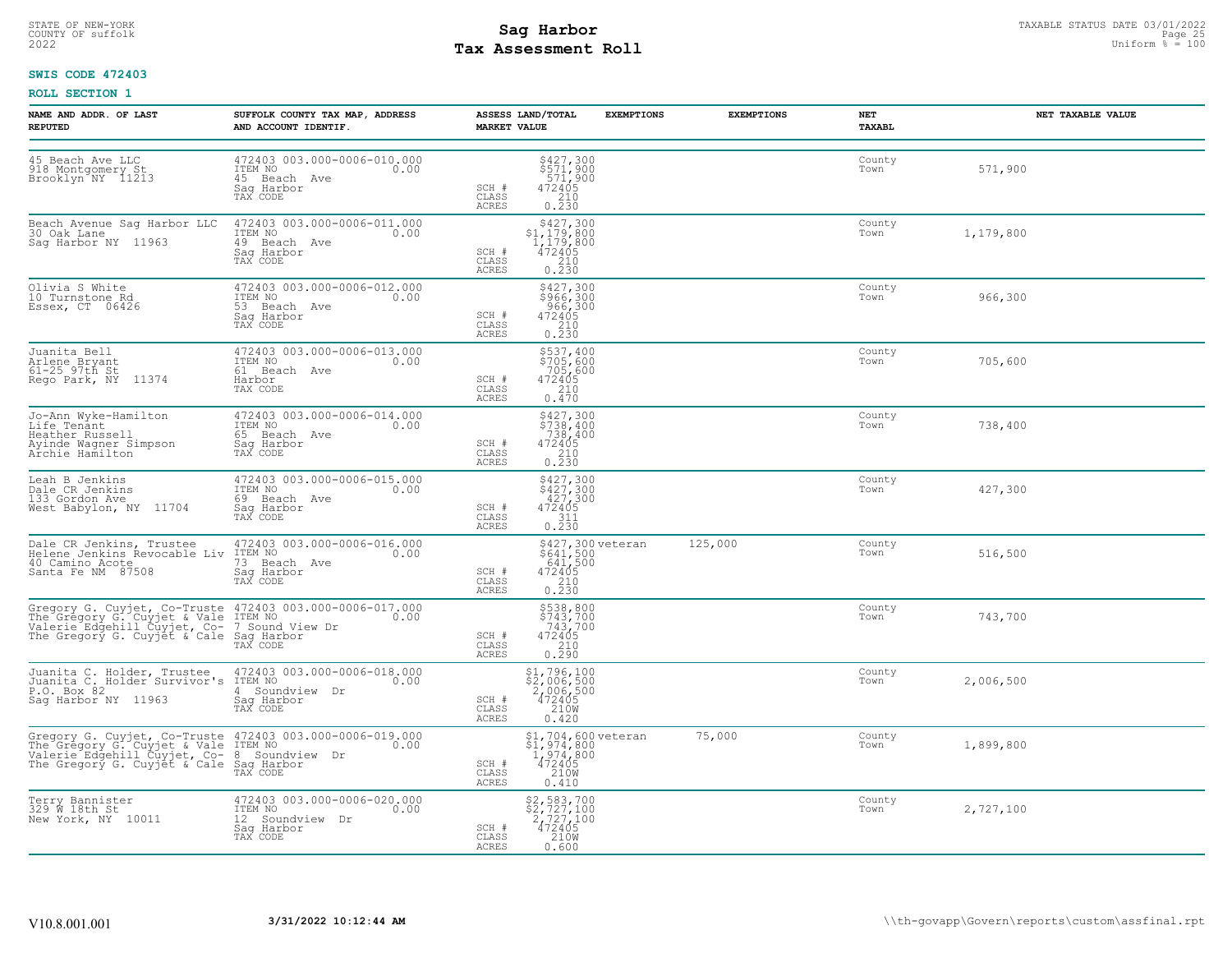# STATE OF NEW-YORK STATUS DATE 03/01/2022<br>
COUNTY OF suffolk Page 26 2007<br>
2022 Mage 26 2022 Uniform % = 100 **Tax Assessment Roll**

# **SWIS CODE 472403**

| NAME AND ADDR. OF LAST<br><b>REPUTED</b>                                                                              | SUFFOLK COUNTY TAX MAP, ADDRESS<br>AND ACCOUNT IDENTIF.                                       | ASSESS LAND/TOTAL<br><b>MARKET VALUE</b> |                                                                                                                                                                                    | <b>EXEMPTIONS</b> | <b>EXEMPTIONS</b> | NET<br>TAXABL  | NET TAXABLE VALUE |
|-----------------------------------------------------------------------------------------------------------------------|-----------------------------------------------------------------------------------------------|------------------------------------------|------------------------------------------------------------------------------------------------------------------------------------------------------------------------------------|-------------------|-------------------|----------------|-------------------|
| 18 Sound View LLC<br>2084 Alisos Dr<br>Santa Barbara CA 93108                                                         | 472403 003.000-0006-021.001<br>ITEM NO<br>0.00<br>18 Sound View Dr<br>Saq Harbor<br>TAX CODE  | SCH #<br>CLASS<br><b>ACRES</b>           | $$3, 555, 300$<br>$$5, 436, 900$<br>$$436, 900$<br>$472405$<br>$$2108$<br>0.770                                                                                                    |                   |                   | County<br>Town | 5,436,900         |
| Rebecca K Young<br>20 Sound View Dr<br>Sag Harbor NY 11963                                                            | 472403 003.000-0006-021.002<br>ITEM NO<br>0.00<br>20 Sound View Dr<br>Sag Harbor<br>TAX CODE  | SCH #<br>CLASS<br><b>ACRES</b>           | $$2, 292, 500$<br>$$2, 292, 900$<br>$$472405$<br>$$210W$<br>0.460                                                                                                                  |                   |                   | County<br>Town | 2,292,900         |
| Beverly M Granger<br>Aloysius B Cuyjet<br>90 Walnut Rd<br>Glen Cove, NY 11542                                         | 472403 003.000-0006-022.000<br>ITEM NO<br>0.00<br>24 Soundview Dr<br>Sag Harbor<br>TAX CODE   | SCH #<br>CLASS<br><b>ACRES</b>           | $$2,596,100$<br>$$2,596,100$<br>$2,596,100$<br>$472405$<br>$$210W$<br>0.420                                                                                                        |                   |                   | County<br>Town | 2,596,100         |
| 81 Harbor Holdings LLC<br>c/o Bruce Bronster<br>Windels Marx Lane & Mittendo<br>156 West 56th St<br>New York NY 10019 | 472403 003.000-0006-023.000<br>ITEM NO<br>0.00<br>81 Harbor Ave<br>Sag Harbor<br>TAX CODE     | SCH #<br>CLASS<br>ACRES                  | $$427,300$<br>$$641,100$<br>$641,100$<br>$472405$<br>$\begin{array}{c} 210 \\ 0.230 \end{array}$                                                                                   |                   |                   | County<br>Town | 641,100           |
| Anita Diane Farrington<br>110 Bleecker St #24E<br>New York NY 10012                                                   | 472403 003.000-0006-024.000<br>ITEM NO<br>0.00<br>77 Harbor Ave<br>Saq Harbor<br>TAX CODE     | SCH #<br>CLASS<br>ACRES                  | $$427,300$<br>$$635,400$<br>$635,400$<br>$472405$<br>$\begin{array}{c} 210 \\ 0.230 \end{array}$                                                                                   |                   |                   | County<br>Town | 635,400           |
| Howard Sanders<br>Karen Sanders<br>406 W 147 St<br>New York NY 10031                                                  | 472403 003.000-0006-025.000<br>ITEM NO<br>0.00<br>73 Harbor Ave<br>Sag Harbor<br>TAX CODE     | SCH #<br>CLASS<br>ACRES                  | \$427,300<br>\$904,600<br>904,600<br>472405<br>210<br>0.230                                                                                                                        |                   |                   | County<br>Town | 904,600           |
| Carol Brooks<br>6 Toprail Ln<br>9027<br>Rancho Palos Verdes CA                                                        | 472403 003.000-0006-026.000<br>ITEM NO<br>0.00<br>Soundview Dr<br>Saq Harbor<br>TAX CODE      | SCH #<br>CLASS<br><b>ACRES</b>           | \$427,300<br>\$628,900<br>628,900<br>$\begin{array}{r} 472405 \\ 210 \\ 0.230 \end{array}$                                                                                         |                   |                   | County<br>Town | 628,900           |
| Frederick C Brown<br>Carlotta Matilda Brown<br>918 Montgomery St<br>Brooklyn, NY 11213                                | 472403 003.000-0006-027.000<br>ITEM NO<br>0.00<br>74 Beach Ave<br>Saq Harbor<br>TAX CODE      | SCH #<br>CLASS<br>ACRES                  | $\begin{array}{l}  \texttt{\$427,300} \\  \texttt{\$427,300} \\  \texttt{\$427,300} \\  \texttt{\$427,300} \\  \texttt{\$1405} \\  \texttt{\$11} \\  \texttt{\$0.230} \end{array}$ |                   |                   | County<br>Town | 427,300           |
| Laura Scott<br>John H. Williams<br>Philip A. Williams<br>7101 Shore Road Apt 5J<br>Brooklyn NY 11209                  | 472403 003.000-0006-028.000<br>ITEM NO<br>0.00<br>68 Beach Ave<br>Sag Harbor<br>TAX CODE      | SCH #<br>CLASS<br>ACRES                  | $\begin{array}{r} 5427,300 \\ 5674,700 \\ 674,700 \\ 472405 \\ 210 \\ 0.230 \end{array}$                                                                                           |                   |                   | County<br>Town | 674,700           |
| Laura Scott<br>John H. Williams<br>Philip A. Williams<br>7101 Shore Road Apt 5J<br>Brooklyn NY 11209                  | 472403 003.000-0006-029.000<br>ITEM NO<br>0.00<br>64 Beach Ave<br>Saq Harbor<br>TAX CODE      | SCH #<br>CLASS<br><b>ACRES</b>           | $$427,300$<br>$$427,300$<br>$427,300$<br>$472405$<br>$311$<br>0.230                                                                                                                |                   |                   | County<br>Town | 427,300           |
| Dennis C. Brown<br>19 Beach Ave<br>Sag Harbor NY 11963                                                                | 472403 003.000-0006-030.000<br>TTEM NO 0.00<br>0.00<br>60 Beach Ave<br>Saq Harbor<br>TAX CODE | SCH #<br>CLASS<br><b>ACRES</b>           | \$427,300<br>$\frac{1}{2}$<br>$\frac{935}{935}$ , 600<br>472405<br>210<br>0.230                                                                                                    |                   |                   | County<br>Town | 935,600           |
| Jennifer Anita Segre, Truste<br>Jennifer Segre Trust<br>4-74 48th Ave Apt 31D<br>Long Island City NY 11109            | 472403 003.000-0006-032.001<br>ITEM NO 0.00<br>56 Beach Ave<br>Saq Harbor<br>TAX CODE         | SCH #<br>CLASS<br><b>ACRES</b>           | \$537,400<br>$$955,000$<br>955,000<br>472405<br>210<br>0.470                                                                                                                       |                   |                   | County<br>Town | 955,000           |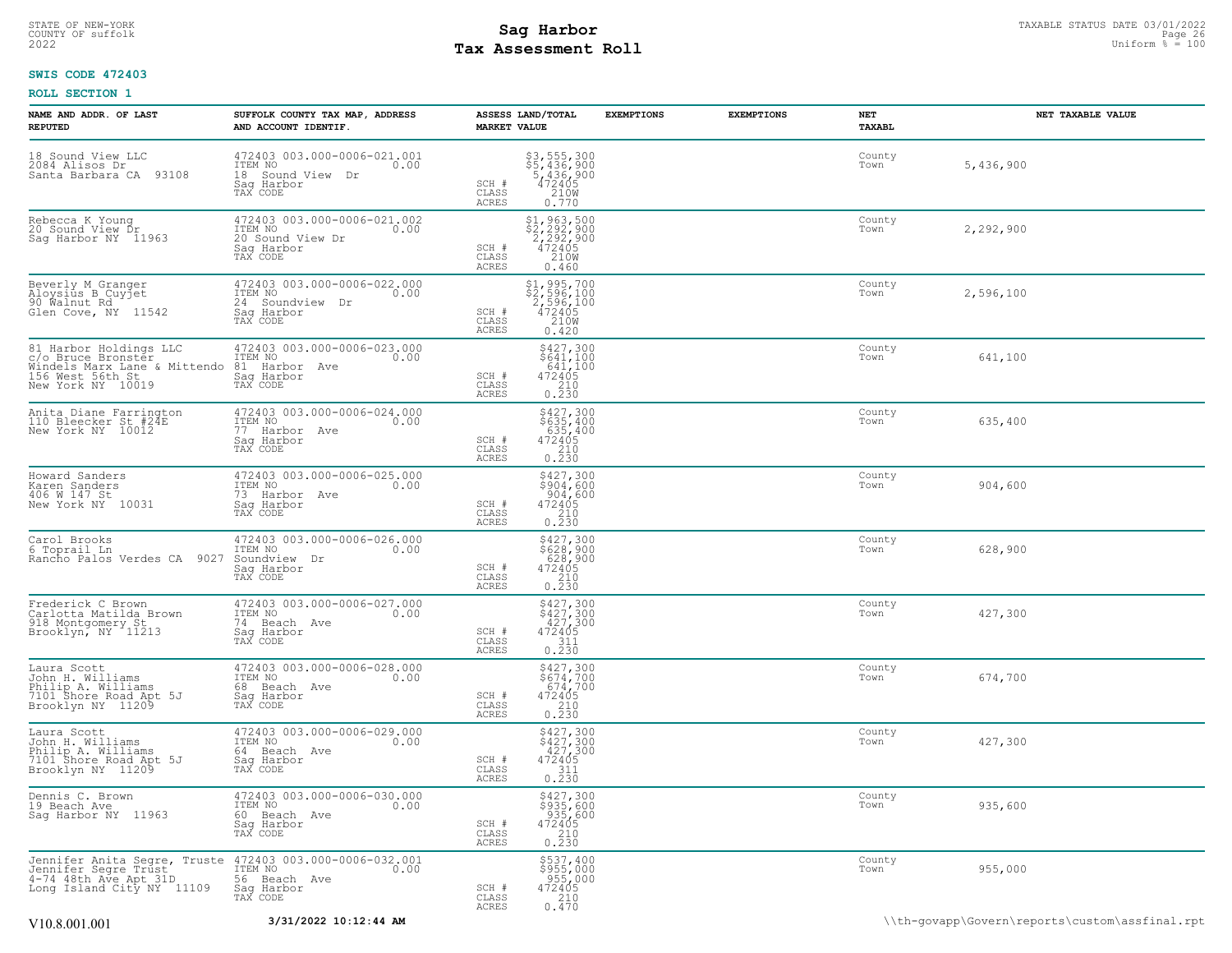# STATE OF NEW-YORK STATUS DATE 03/01/2022<br>
COUNTY OF suffolk Page 27 Taxable Status Page 27 Taxable Status Page 27<br>
2022 Mage 27 Assessment Roll **Tax Assessment Roll**

# **SWIS CODE 472403**

| NAME AND ADDR. OF LAST<br><b>REPUTED</b>                                              | SUFFOLK COUNTY TAX MAP, ADDRESS<br>AND ACCOUNT IDENTIF.                                      | ASSESS LAND/TOTAL<br><b>MARKET VALUE</b>                                                                                                                                                                           | <b>EXEMPTIONS</b><br><b>EXEMPTIONS</b> | NET<br><b>TAXABL</b> | NET TAXABLE VALUE |
|---------------------------------------------------------------------------------------|----------------------------------------------------------------------------------------------|--------------------------------------------------------------------------------------------------------------------------------------------------------------------------------------------------------------------|----------------------------------------|----------------------|-------------------|
| Leah B Jenkins<br>Dale CR Jenkins<br>133 Gordon Ave<br>West Babylon, NY 11704         | 472403 003.000-0006-034.000<br>ITEM NO<br>0.00<br>Landlocked<br>Sag Harbor<br>TAX CODE       | $$30,700$<br>$$30,700$<br>$30,700$<br>SCH #<br>472405<br>CLASS<br>$\frac{314}{0.110}$<br><b>ACRES</b>                                                                                                              |                                        | County<br>Town       | 30,700            |
| Patrick Knowles<br>Marilyn Knowles<br>144 Bay St<br>Sag Harbor NY 11963               | 472403 003.000-0007-002.000<br>ITEM NO<br>0.00<br>144 Bay St<br>Saq Harbor<br>TAX CODE       | $$752,100$<br>$$1,775,200$<br>$1,775,200$<br>$472405$<br>SCH #<br>$\begin{array}{c} 210 \\ 0.200 \end{array}$<br>CLASS<br>ACRES                                                                                    |                                        | County<br>Town       | 1,775,200         |
| John Wickersham<br>Amny Wickersham<br>P.O. Box 834<br>Sag Harbor NY 11963             | 472403 003.000-0007-003.000<br>ITEM NO 0.00<br>95 Franklin Ave<br>Saq Harbor<br>TAX CODE     | $\begin{array}{r}  \  \  \,  \,  \, 5950,400 \\  \  \, 1,428,600 \\  \  \, 1,428,600 \\  \  \, 472405 \\  \  \, 210 \\  \  \, 0.350 \end{array}$<br>SCH #<br>CLASS<br><b>ACRES</b>                                 |                                        | County<br>Town       | 1,428,600         |
| Norah Mc Cormack<br>r.o. Box 157<br>P.O. Box 157<br>Sag Harbor NY 11963               | 472403 003.000-0007-004.000<br>ITEM NO<br>0.00<br>101 Franklin Ave<br>Sag Harbor<br>TAX CODE | $\begin{array}{r} $854,000 \\ $1,520,700 \\ $1,520,700 \\ $472405 \\ $2.10 \end{array}$<br>SCH #<br>CLASS<br><b>ACRES</b><br>0.170                                                                                 |                                        | County<br>Town       | 1,520,700         |
| Jeffrey Milici<br>Yoonne Milici<br>14 E High Point Road<br>Stuart FL 34996            | 472403 003.000-0007-006.000<br>ITEM NO<br>0.00<br>115 Franklin Ave<br>Sag Harbor<br>TAX CODE | $$^{5691,500}_{1,051,000}$<br>1,051,000<br>472405<br>SCH #<br>210<br>CLASS<br>ACRES<br>0.420                                                                                                                       |                                        | County<br>Town       | 1,051,000         |
| Jennifer L Nevins<br>Ian G Mc Allister<br>152 Franklin St Apt 2<br>New York, NY 10013 | 472403 003.000-0007-007.000<br>TTEM NO 0.00<br>166 Bay St<br>Saq Harbor<br>TAX CODE          | \$1,871,900<br>\$2,826,700<br>2,826,700<br>472405<br>SCH #<br>CLASS<br>$\frac{210}{0.740}$<br><b>ACRES</b>                                                                                                         |                                        | County<br>Town       | 2,826,700         |
| Michael Haskett<br>162 Bay Street<br>Saq Harbor NY 11963                              | 472403 003.000-0007-008.000<br>ITEM NO<br>0.00<br>162 Bay St<br>Saq Harbor<br>TAX CODE       | $\begin{array}{r} \texttt{\$1,\,052,\,900}\ \texttt{\$1,\,929,\,100}\ \texttt{1,\,929,\,100}\ \texttt{1,\,929,\,100}\ \texttt{472405}\ \texttt{210}\ \texttt{0.280} \end{array}$<br>SCH #<br>CLASS<br><b>ACRES</b> |                                        | County<br>Town       | 1,929,100         |
| Kevin Gunderson<br>Ashley Gunderson<br>650 Ivy Lane<br>Charlottesville VA 22901       | 472403 003.000-0007-009.001<br>ITEM NO<br>0.00<br>154 Bay St<br>Sag Harbor<br>TAX CODE       | $\begin{array}{r} \xi 907, 500 \\ \xi 3, 084, 600 \\ 3, 084, 600 \\ 472405 \\ 210 \\ 0.350 \end{array}$<br>SCH #<br>CLASS<br>ACRES                                                                                 |                                        | County<br>Town       | 3,084,600         |
| Susan Aminoff<br>680 W End Ave Apt 4E<br>New York NY 10025                            | 472403 003.000-0007-009.003<br>ITEM NO<br>0.00<br>109 Franklin Ave<br>Sag Harbor<br>TAX CODE | $\begin{array}{r} 5937,500 \\ 51,275,300 \\ 1,275,300 \\ 472405 \\ 210 \end{array}$<br>SCH #<br>CLASS<br>0.350<br><b>ACRES</b>                                                                                     |                                        | County<br>Town       | 1,275,300         |
| Pamela Alladrice<br>150 Bay St<br>Sag Harbor NY 11963                                 | 472403 003.000-0007-010.000<br>ITEM NO<br>0.00<br>150 Bay St<br>Saq Harbor<br>TAX CODE       | $$681,000$<br>$$1,072,700$<br>$1,072,700$<br>$472405$<br>SCH #<br>CLASS<br>$\begin{array}{c} 210 \\ 0.140 \end{array}$<br>ACRES                                                                                    |                                        | County<br>Town       | 1,072,700         |
| Dock of the Bay, LLC<br>146 Bay St<br>Saq Harbor NY 11963                             | 472403 003.000-0007-011.000<br>ITEM NO 0.00<br>146 Bay St<br>Sag Harbor<br>TAX CODE          | $$861,500$<br>$$1,674,500$<br>$1,674,500$<br>SCH #<br>472405<br>CLASS<br>210<br>ACRES<br>0.140                                                                                                                     |                                        | County<br>Town       | 1,674,500         |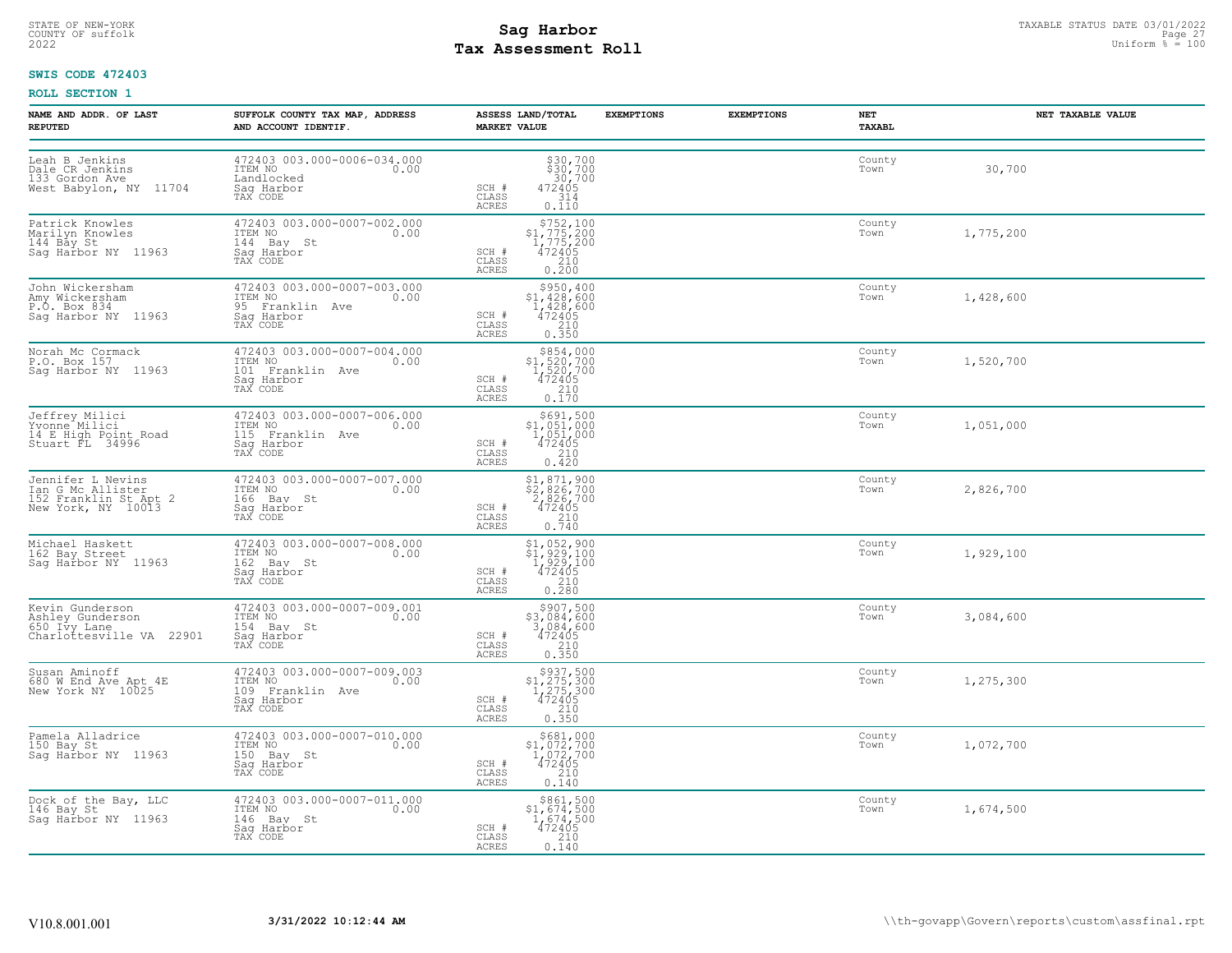# STATE OF NEW-YORK STATUS DATE 03/01/2022<br>
COUNTY OF suffolk Page 28 and County of Sages and Page 28 and County of Sages and Page 28 and County of Sages and Page 28<br>
2022 Mages and Page 28 and Page 28 and Page 28 and Page 2 **Tax Assessment Roll**

# **SWIS CODE 472403**

| NAME AND ADDR. OF LAST<br><b>REPUTED</b>                                                                              | SUFFOLK COUNTY TAX MAP, ADDRESS<br>AND ACCOUNT IDENTIF.                                           | ASSESS LAND/TOTAL<br><b>MARKET VALUE</b>                                                                                                                                                                                                                                                      | <b>EXEMPTIONS</b> | <b>EXEMPTIONS</b> | NET<br><b>TAXABL</b> | NET TAXABLE VALUE |
|-----------------------------------------------------------------------------------------------------------------------|---------------------------------------------------------------------------------------------------|-----------------------------------------------------------------------------------------------------------------------------------------------------------------------------------------------------------------------------------------------------------------------------------------------|-------------------|-------------------|----------------------|-------------------|
| Sharon R Miller<br>Edward GB Miller<br>56 Richards Dr<br>Sag Harbor NY 11963                                          | 472403 003.000-0008-002.004<br>ITEM NO 0.00<br>56 Richards Dr<br>Saq Harbor<br>TAX CODE           | $$475,600$<br>$$702,400$<br>$$702,400$<br>SCH #<br>472405<br>210<br>CLASS<br>0.510<br><b>ACRES</b>                                                                                                                                                                                            |                   |                   | County<br>Town       | 702,400           |
| Ricardo M Davis<br>110-21 197th St<br>Hollis, NY 11412                                                                | 472403 003.000-0008-003.000<br>ITEM NO<br>0.00<br>50 Richards Dr<br>Sag Harbor<br>TAX CODE        | $\begin{array}{r} \hline \texttt{\small $5367,900$} \\ \texttt{\small $5534,200$} \\ \texttt{\small $534,200$} \\ \texttt{\small 72405} \\ \texttt{\small 210} \\ \texttt{\small 0.220} \end{array}$<br>$\begin{array}{c} \text{SCH} \ \text{\#} \\ \text{CLASS} \end{array}$<br><b>ACRES</b> |                   |                   | County<br>Town       | 534,200           |
| 44 Richards LLC<br>1725 York Avenue Apt 29H<br>New York NY 10128                                                      | 472403 003.000-0008-004.000<br>ITEM NO<br>0.00<br>44 Richards Dr<br>Saq Harbor<br>TAX CODE        | $\begin{array}{r}  \  \  \,  \, 5445,100 \\  \  \, 2,447,100 \\  \  \, 2,447,100 \\  \  \, 472405 \\  \  \, 210 \\  \  \, 0.220 \end{array}$<br>SCH #<br>CLASS<br>ACRES                                                                                                                       |                   |                   | County<br>Town       | 2,447,100         |
| Wanda L Patterson<br>P. O. Box 479<br>Saq Harbor NY 11963                                                             | 472403 003.000-0008-005.000<br>ITEM NO<br>0.00<br>40 Richards Dr<br>Sag Harbor<br>TAX CODE        | \$367,900<br>\$810,000<br>$\begin{array}{r} 810,000 \\ 810,000 \\ 472405 \\ 210 \\ 0.220 \end{array}$<br>SCH #<br>CLASS<br><b>ACRES</b>                                                                                                                                                       |                   |                   | County<br>Town       | 810,000           |
| Derrick Galen<br>PO Box 2011<br>Sag Harbor, NY 11963                                                                  | 472403 003.000-0008-006.000<br>ITEM NO<br>0.00<br>36 Richards Dr<br>Saq Harbor<br>TAX CODE        | \$367,900<br>\$551,000<br>551,000<br>472405<br>SCH #<br>CLASS<br>0.220<br><b>ACRES</b>                                                                                                                                                                                                        |                   |                   | County<br>Town       | 551,000           |
| Gardy Berthoumieux<br>402 Vanderbilt Avenue<br>Brooklyn NY 11238                                                      | 472403 003.000-0008-007.000<br>ITEM NO<br>0.00<br>30 Richards Dr<br>Sag Harbor<br>TAX CODE        | $$668, 800$<br>$$1, 235, 900$<br>$1, 235, 900$<br>$472405$<br>$$210$<br>$\begin{array}{c} \text{SCH} \ \text{\#} \\ \text{CLASS} \end{array}$<br><b>ACRES</b><br>0.360                                                                                                                        |                   |                   | County<br>Town       | 1,235,900         |
| Barbara S Smith<br>PO Box 274<br>Sag Harbor, NY 11963                                                                 | 472403 003.000-0008-008.000<br>ITEM NO<br>0.00<br>24 Richards Dr<br>Saq Harbor<br>TAX CODE        | \$367,900<br>\$549,500<br>549,500<br>472405<br>210<br>0.220<br>SCH #<br>CLASS<br>ACRES                                                                                                                                                                                                        |                   |                   | County<br>Town       | 549,500           |
| Maria DeLongoria<br>Pamela DeLongoria<br>20 Richards Ďr<br>Sag Harbor NY 11963                                        | 472403 003.000-0008-009.000<br>ITEM NO<br>0.00<br>20 Richards Dr<br>Saq Harbor<br>TAX CODE        | \$367,900<br>\$533,100<br>533,100<br>SCH #<br>$\begin{array}{r} 472405 \\ 210 \\ 0.220 \end{array}$<br>CLASS<br>ACRES                                                                                                                                                                         |                   |                   | County<br>Town       | 533,100           |
| Stephen Wright<br>Marilyn Wright<br>306 Highland Rd<br>South Orange NJ 07079                                          | 472403 003.000-0008-012.003<br>ITEM NO<br>0.00<br>29 Cuffee Dr<br>Sag Harbor<br>11963<br>TAX CODE | $\begin{array}{r} \text{\small $>$501$, 600} \\ \text{\small $>$2$, 957, 400} \\ \text{\small $2$, 957, 400} \\ \text{\small $472405} \\ \text{\small $0.650} \end{array}$<br>SCH #<br>CLASS<br><b>ACRES</b>                                                                                  |                   |                   | County<br>Town       | 2,957,400         |
| Anita Rainford<br>299 N_Walnut St<br>East Orange, NJ 07017                                                            | 472403 003.000-0008-013.001<br>ITEM NO<br>0.00<br>35 Cuffee Dr<br>Sag Harbor<br>TAX CODE          | \$463,000<br>\$704,900<br>704,900<br>472405<br>210<br>0.360<br>SCH #<br>CLASS<br>ACRES                                                                                                                                                                                                        |                   |                   | County<br>Town       | 704,900           |
| Candace Stanley Pinn<br>Alison Stanley <sup>-</sup><br>Erica L. Dottin<br>61 Glenwood Avenue<br>New Rochelle NY 10801 | 472403 003.000-0008-015.001<br>ITEM NO<br>0.00<br>41 Cuffee Dr<br>Sag Harbor<br>TAX CODE          | \$461,400<br>\$698,900<br>698,900<br>472405<br>210<br>230<br>SCH #<br>CLASS<br>ACRES<br>0.360                                                                                                                                                                                                 |                   |                   | County<br>Town       | 698,900           |
| Sewit Bocresion<br>365 Bridge Street<br>Brooklyn NY 11201-3803                                                        | 472403 003.000-0008-016.000<br>ITEM NO<br>0.00<br>65 Milton Ave<br>Sag Harbor<br>TAX CODE         | \$488,800<br>\$552,700<br>552,700<br>472405<br>SCH #<br>CLASS<br>$\begin{array}{c} 210 \\ 0.380 \end{array}$<br><b>ACRES</b>                                                                                                                                                                  |                   |                   | County<br>Town       | 552,700           |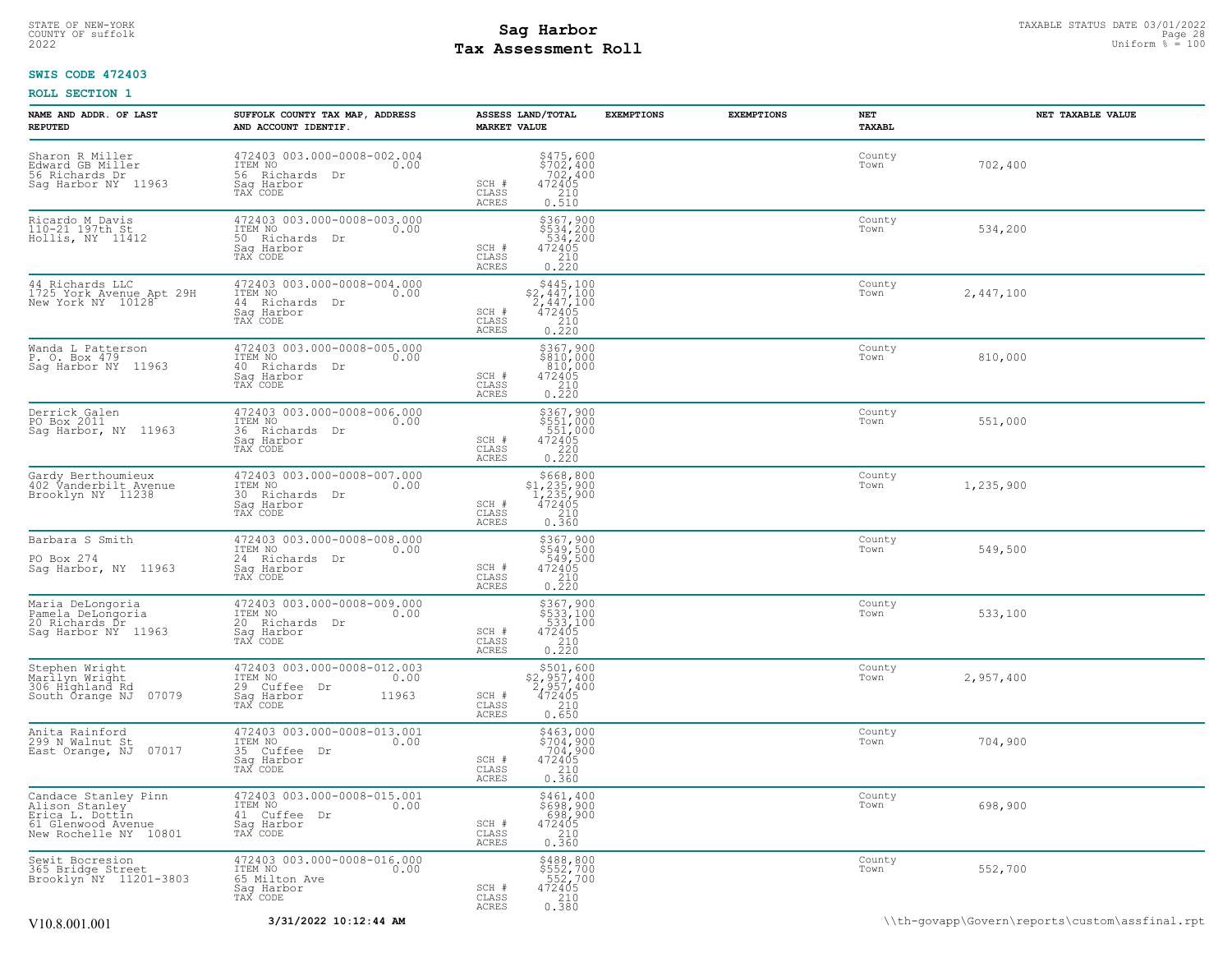# STATE OF NEW-YORK STATUS DATE 03/01/2022<br>
COUNTY OF suffolk Page 29 and County of Sages and Page 29 and County of Sages and Page 29 and County of Sages and Page 29<br>
2022 Mages and Page 2022 and County Page 2022 Uniform % = **Tax Assessment Roll**

# **SWIS CODE 472403**

| NAME AND ADDR. OF LAST<br><b>REPUTED</b>                                          | SUFFOLK COUNTY TAX MAP, ADDRESS<br>AND ACCOUNT IDENTIF.                                                                                                                                                          | ASSESS LAND/TOTAL<br><b>MARKET VALUE</b>                                                                                                                                                                                             | <b>EXEMPTIONS</b> | <b>EXEMPTIONS</b> | NET<br><b>TAXABL</b> | NET TAXABLE VALUE |
|-----------------------------------------------------------------------------------|------------------------------------------------------------------------------------------------------------------------------------------------------------------------------------------------------------------|--------------------------------------------------------------------------------------------------------------------------------------------------------------------------------------------------------------------------------------|-------------------|-------------------|----------------------|-------------------|
| Diana Victoria Carney<br>Dr. David Carney<br>P O Box 1465<br>Saq Harbor, NY 11963 | 472403 003.000-0008-017.000<br>ITEM NO<br>0.00<br>51 Milton Ave<br>Sag Harbor<br>TAX CODE                                                                                                                        | \$493,900<br>\$729,900<br>729,900<br>472405<br>210<br>SCH #<br>CLASS<br>0.480<br>ACRES                                                                                                                                               |                   |                   | County<br>Town       | 729,900           |
| Carl R Weber<br>Martha Amy Weber<br>47 Milton Ave<br>Sag Harbor, NY               | 472403 003.000-0008-018.000<br>ITEM NO<br>0.00<br>47 Milton Ave<br>Saq Harbor<br>TAX CODE                                                                                                                        | \$463,000<br>\$896,100<br>896,100<br>472405<br>SCH #<br>CLASS<br>0.360<br>ACRES                                                                                                                                                      |                   |                   | County<br>Town       | 896,100           |
| A and A Ninevah LLC<br>129 Lafayette St Apt 3A<br>New York NY 10013               | 472403 004.000-0001-001.000<br>ITEM NO 0.00<br>24 Ninevah Pl<br>Saq Harbor<br>TAX CODE                                                                                                                           | $$2,161,900$<br>$$2,456,700$<br>$2,456,700$<br>$472405$<br>$2108$<br>SCH #<br>CLASS<br>ACRES<br>0.280                                                                                                                                |                   |                   | County<br>Town       | 2,456,700         |
| Robbin Saunders<br>P.O. Box #6<br>Westwood, MA 02090                              | 472403 004.000-0001-002.000<br>ITEM NO<br>0.00<br>20 Ninevah Pl<br>Saq Harbor<br>TAX CODE                                                                                                                        | \$2,084,800<br>$\frac{1}{2}, \frac{2}{412}, \frac{400}{400}$<br>472405<br>SCH #<br>CLASS<br>$\frac{210W}{0.270}$<br>ACRES                                                                                                            |                   |                   | County<br>Town       | 2,412,400         |
| Yannis Bakos<br>Anne Chapas<br>230 West 10th Street<br>New York NY 10014          | 472403 004.000-0001-003.000<br>1TEM NO 0.00<br>16 Ninevah Pl<br>Sag Harbor<br>TAX CODE                                                                                                                           | $\begin{array}{c} \text{\small $52$, 007, 500} \\ \text{\small $52$, 218, 100} \\ \text{\small $2$, 218, 100} \\ \text{\small $472405} \\ \text{\small $210W} \\ \text{\small $0.260} \end{array}$<br>SCH #<br>CLASS<br><b>ACRES</b> |                   |                   | County<br>Town       | 2,218,100         |
| Frank Sorrentino III<br>Nancy Sorrentino<br>12 Ninevah Pl<br>Saq Harbor NY 11963  | 472403 004.000-0001-004.000<br>ITEM NO<br>0.00<br>12 Ninevah Pl<br>Saq Harbor<br>TAX CODE                                                                                                                        | $\begin{array}{r} \texttt{\$1$, 930$, 400} \\ \texttt{\$3$, 074, 100} \\ \texttt{\$72405} \\ 472405 \\ 210 \texttt{W} \\ 0.250 \end{array}$<br>SCH #<br>CLASS<br><b>ACRES</b>                                                        |                   |                   | County<br>Town       | 3,074,100         |
|                                                                                   | William Pickens III (Trustee 472403 004.000-0001-005.000<br>William Pickens III Revocabl ITEM NO 0.00<br>Audrey P Pickens (Trustee) 8 Ninevah Pl<br>William Pickens III Revocabl Saq Harbor<br>TAX CODE TAX CODE | $$784,000$<br>$$784,000$<br>$784,000$<br>472405<br>311M<br>SCH #<br>CLASS<br>ACRES<br>0.120                                                                                                                                          |                   |                   | County<br>Town       | 784,000           |
| Barbara C North<br>Robert J North<br>457 W 153rd St<br>New York, NY 10031         | 472403 004.000-0001-006.000<br>1TEM NO 0.00<br>4 Ninevah Pl<br>Sag Harbor<br>TAX CODE                                                                                                                            | $$705,600$<br>$$705,600$<br>$705,600$<br>$472405$<br>$311W$<br>SCH #<br>CLASS<br>ACRES<br>0.120                                                                                                                                      |                   |                   | County<br>Town       | 705,600           |
| 110 Hillside Drive LLC<br>110 Hillside Drive East<br>Sag Harbor NY 11963          | 472403 004.000-0001-008.001<br>ITEM NO. 0.00<br>110 Hillside Dr East<br>Sag Harbor<br>TAX CODE                                                                                                                   | \$1,058,500<br>\$8,297,600<br>8,297,600<br>472405<br>210<br>0.790<br>SCH #<br>CLASS<br><b>ACRES</b>                                                                                                                                  |                   |                   | County<br>Town       | 8,297,600         |
| Nadav Zafrir<br>555 West 59th St #9B<br>New York NY 10019                         | 472403 004.000-0001-010.000<br>ITEM NO<br>0.00<br>1 Harding Ter<br>Saq Harbor<br>TAX CODE                                                                                                                        | $$1,837,600$<br>$$1,977,700$<br>$1,977,700$<br>$472405$<br>SCH #<br>CLASS<br>210W<br>ACRES<br>0.280                                                                                                                                  |                   |                   | County<br>Town       | 1,977,700         |
| 3 Harding LLC<br>10 Windsor Drive<br>Old Westbury NY 11568                        | 472403 004.000-0001-011.000<br>ITEM NO 0.00<br>3 Harding Ter<br>Sag Harbor<br>TAX CODE                                                                                                                           | $\begin{array}{c} \text{\small $52$, 084$, 800}\\ \text{\small $52$, 364, 700}\\ 2,364,700\\ 472405\\ 210\text{W}\\ 0.270 \end{array}$<br>SCH #<br>CLASS<br>ACRES                                                                    |                   |                   | County<br>Town       | 2,364,700         |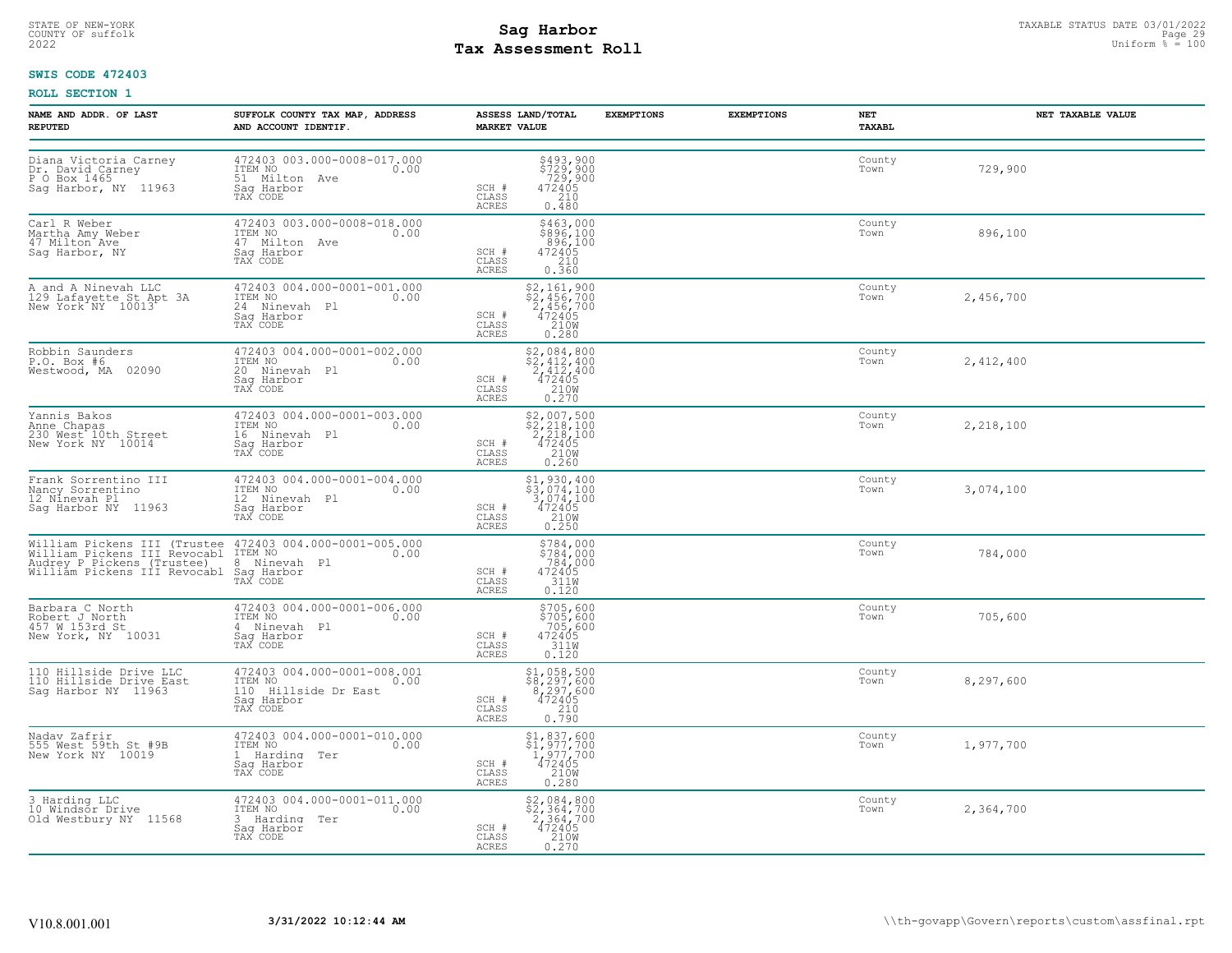# STATE OF NEW-YORK STATUS DATE 03/01/2022<br>
COUNTY OF suffolk Page 30 Description of the suffolk Page 30 Description of the suffolk Page 30<br>
2022 Pay Assessment Roll **Tax Assessment Roll**

# **SWIS CODE 472403**

| NAME AND ADDR. OF LAST<br><b>REPUTED</b>                                                                        | SUFFOLK COUNTY TAX MAP, ADDRESS<br>AND ACCOUNT IDENTIF.                                                | <b>EXEMPTIONS</b><br>ASSESS LAND/TOTAL<br><b>MARKET VALUE</b>                                                                                | <b>EXEMPTIONS</b> | NET<br>TAXABL  | NET TAXABLE VALUE                              |
|-----------------------------------------------------------------------------------------------------------------|--------------------------------------------------------------------------------------------------------|----------------------------------------------------------------------------------------------------------------------------------------------|-------------------|----------------|------------------------------------------------|
| 5 Harding LLC<br>4733 Chabot Dr Suite 203<br>Pleasanton CA 94588                                                | 472403 004.000-0001-012.000<br>TTEM NO 0.00<br>5 Harding Ter<br>Saq Harbor<br>TAX CODE                 | $\begin{array}{r} 51,853,100 \\ 52,692,400 \\ 2,692,400 \\ 472405 \\ 210W \\ 0.240 \end{array}$<br>SCH #<br>CLASS<br>ACRES                   |                   | County<br>Town | 2,692,400                                      |
| Charlynn Goins<br>30 Beekman Place Apt 8A<br>New York NY 10022                                                  | 472403 004.000-0001-013.000<br>ITEM NO<br>0.00<br>$7^{\circ}$<br>Harding Ter<br>Sag Harbor<br>TAX CODE | $$2,161,900$<br>$$2,389,000$<br>$2,389,000$<br>$472405$<br>SCH #<br>210W<br>CLASS<br>ACRES<br>0.280                                          |                   | County<br>Town | 2,389,000                                      |
| C S Williams<br>Vivian Jamison<br>C&V Jamison<br>C S Williams                                                   | 472403 004.000-0001-014.000<br>ITEM NO<br>0.00<br>9<br>Harding Ter<br>Sag Harbor<br>TAX CODE           | \$2,161,900<br>\$2,373,300<br>2,373,300<br>$\begin{smallmatrix} 472405\\ 210W\\ 0.280 \end{smallmatrix}$<br>$SCH$ #<br>CLASS<br><b>ACRES</b> |                   | County<br>Town | 2,373,300                                      |
| Allan Houston<br>c/o Deedra R. Wolas CPA, P.C<br>Tamara Houston<br>2950 W Square Lake Rd Suite<br>Troy MI 48098 | 472403 004.000-0001-015.000<br>ITEM NO<br>0.00<br>11 Harding Ter<br>Saq Harbor<br>TAX CODE             | \$2,161,900<br>\$4,789,300<br>4,789,300<br>472405<br>210W<br>SCH #<br>CLASS<br>ACRES<br>0.280                                                |                   | County<br>Town | 4,789,300                                      |
| Linda E Rodd<br>15 Harding Terrace<br>Sag Harbor NY 11963                                                       | 472403 004.000-0001-016.000<br>TTEM NO 0.00<br>15 Harding Ter<br>Saq Harbor<br>TAX CODE                | $\begin{array}{r} 52, 239, 200 \\ 52, 729, 300 \\ 2, 729, 300 \\ 472405 \\ 210W \\ 0.290 \end{array}$<br>SCH #<br>CLASS<br>ACRES             |                   | County<br>Town | 2,729,300                                      |
| Dorothe Lewis<br>Carl Lewis<br>3756 Bronx Blvd<br>Bronx, NY 10467                                               | 472403 004.000-0001-018.001<br>ITEM NO<br>0.00<br>19 Harding Ter<br>Sag Harbor<br>TAX CODE             | \$2,779,700<br>\$3,009,000<br>3,009,000<br>472405<br>SCH #<br>CLASS<br>210W<br>ACRES<br>0.780                                                |                   | County<br>Town | 3,009,000                                      |
| Lois F Carrion<br>Po Box 196<br>Sag Harbor, NY 11963                                                            | 472403 004.000-0001-019.000<br>ITEM NO<br>0.00<br>21 Harding Ter<br>Saq Harbor<br>TAX CODE             | \$1,900,700<br>\$2,093,200<br>2,093,200<br>SCH #<br>472405<br>210W<br>CLASS<br>ACRES<br>0.320                                                |                   | County<br>Town | 2,093,200                                      |
| Errol B Taylor<br>Paula B Taylor<br>117 Hunt Dr<br>Princeton NJ 08540                                           | 472403 004.000-0001-020.000<br>ITEM NO<br>0.00<br>23 Harding Ter<br>Saq Harbor<br>TAX CODE             | $$2, 727, 200$<br>$$2, 727, 200$<br>$472405$<br>$$210W$<br>SCH #<br>CLASS<br>ACRES<br>0.320                                                  |                   | County<br>Town | 2,727,200                                      |
| Maxine J Blanks<br>248 Everett Pl<br>Englewood, NY 07631                                                        | 472403 004.000-0001-021.000<br>ITEM NO<br>0.00<br>25<br>Harding<br>Ter<br>Sag Harbor<br>TAX CODE       | \$1,900,700<br>$\frac{22,265,700}{2,265,700}$<br>472405<br>2108<br>SCH #<br>CLASS<br>ACRES<br>0.320                                          |                   | County<br>Town | 2,265,700                                      |
| James G. Basker<br>Angela E. Vallot<br>370 Riverside Drive #15E<br>New York NY 10025                            | 472403 004.000-0001-022.000<br>ITEM NO<br>0.00<br>27 Harding<br>Ter<br>Saq Harbor<br>TAX CODE          | $$3, 830, 600$<br>$$3, 510, 700$<br>$3, 510, 700$<br>$472405$<br>$$210M$<br>SCH #<br>CLASS<br>0.310<br>ACRES                                 |                   | County<br>Town | 3,510,700                                      |
| Richard D. Emery<br>514 West End Avenue<br>New York NY 10024                                                    | 472403 004.000-0001-023.000<br>ITEM NO<br>0.00<br>29 Harding Ter<br>Saq Harbor<br>TAX CODE             | \$1,781,900<br>\$1,983,400<br>1,983,400<br>SCH #<br>CLASS<br>$\frac{472405}{210}$<br><b>ACRES</b><br>0.300                                   |                   | County<br>Town | 1,983,400                                      |
| Kevin Norman, as Trustee<br>The Norman Family Irrevocabl<br>605 Water Street Apt 20A                            | 472403 004.000-0002-001.000<br>0.00 0.00<br>23 Ninevah Pl<br>Sag Harbor<br>TAX CODE                    | \$408,700<br>\$529,900<br>529,900<br>472405<br>SCH #<br>$\begin{array}{c} 210 \\ 0.220 \end{array}$<br>CLASS<br>ACRES                        |                   | County<br>Town | 529,900                                        |
| V10.8.001.001                                                                                                   | 3/31/2022 10:12:44 AM                                                                                  |                                                                                                                                              |                   |                | \\th-qovapp\Govern\reports\custom\assfinal.rpt |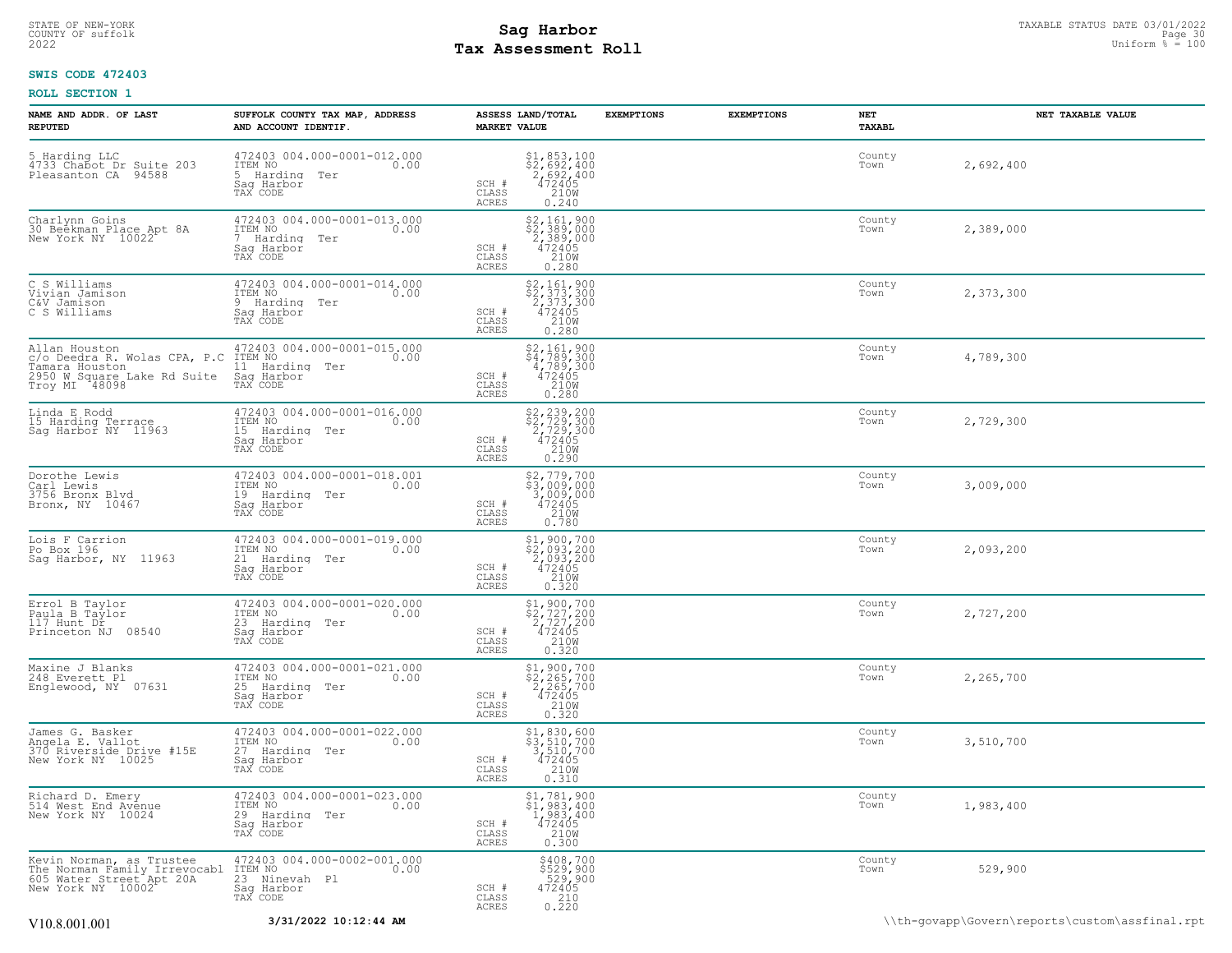# STATE OF NEW-YORK STATUS DATE 03/01/2022<br>
COUNTY OF suffolk Page 31 Degree in the suffolk Page 31 Degree 31 Degree 31 Degree 31 Degree 31 Degree 31 Deg<br>
2022 Degree States Page 310 Degree 2022 Degree in the Uniform % = 100 **Tax Assessment Roll**

# **SWIS CODE 472403**

| <b>NAME AND ADDR. OF LAST</b><br><b>REPUTED</b>                                                                                                                                           | SUFFOLK COUNTY TAX MAP, ADDRESS<br>AND ACCOUNT IDENTIF.                                    | ASSESS LAND/TOTAL<br><b>MARKET VALUE</b> | <b>EXEMPTIONS</b>                                                                                                                         | <b>EXEMPTIONS</b> | NET<br>TAXABL  | NET TAXABLE VALUE |
|-------------------------------------------------------------------------------------------------------------------------------------------------------------------------------------------|--------------------------------------------------------------------------------------------|------------------------------------------|-------------------------------------------------------------------------------------------------------------------------------------------|-------------------|----------------|-------------------|
| William Pickens III (Trustee 472403 004.000-0002-002.000<br>Audrey P Pickens Revocable T ITEM NO<br>Audrey P Pickens III (Truste 19 Ninevah Pl<br>Audrey P Pickens Revocable T Sag Harbor | TAX CODE                                                                                   | SCH #<br>CLASS<br><b>ACRES</b>           | \$408,700<br>\$658,800<br>658,800<br>472405<br>210<br>0.220                                                                               |                   | County<br>Town | 658,800           |
| Dragana Vlatkovic<br>Vlatko Vlatkovic<br>582 Water Mill Towd Road<br>Southampton NY 11968                                                                                                 | 472403 004.000-0002-004.001<br>ITEM NO<br>0.00<br>11 Ninevah Pl<br>Sag Harbor<br>TAX CODE  | SCH #<br>CLASS<br><b>ACRES</b>           | \$634,600<br>\$1,066,500<br>1,066,500<br>472405<br>210<br>0.490                                                                           |                   | County<br>Town | 1,066,500         |
| 11 Gullrock Holdings LLC<br>c/o Bruce Bronster<br>69 Harrison St<br>Sag Harbor NY 11963                                                                                                   | 472403 004.000-0002-005.000<br>TTEM NO 0.00<br>11 Gull Rock Rd<br>Saq Harbor<br>TAX CODE   | SCH #<br>CLASS<br>ACRES                  | \$638,000<br>\$638,000<br>638,000<br>472405<br>311<br>0.400                                                                               |                   | County<br>Town | 638,000           |
| Gego Holdings, LLC<br>63 Gates Avenue<br>Brooklyn NY 11238                                                                                                                                | 472403 004.000-0002-006.000<br>ITEM NO<br>0.00<br>9 Gull Rock Rd<br>Saq Harbor<br>TAX CODE | SCH #<br>CLASS<br><b>ACRES</b>           | $\begin{array}{r}  \  \  \, 5490,500 \\  \  \, 51,803,800 \\  \  \, 1,803,800 \\  \  \, 472405 \\  \  \, 210 \\  \  \, 0.220 \end{array}$ |                   | County<br>Town | 1,803,800         |
| Ahmet Dogan<br>Ahmet Dogan<br>345 East 68th St. Apt 4D<br>New York NY 10065                                                                                                               | 472403 004.000-0002-007.000<br>ITEM NO<br>0.00<br>7 Gull Rock Rd<br>Saq Harbor<br>TAX CODE | SCH #<br>CLASS<br>ACRES                  | \$490,500<br>$$1,490,600$<br>$1,490,600$<br>$\begin{array}{r} 472405 \\ 210 \\ 0.220 \end{array}$                                         |                   | County<br>Town | 1,490,600         |
| Gregory Morrison<br>3060 Cypress Pond Path<br>Duluth GA 30097                                                                                                                             | 472403 004.000-0002-008.000<br>ITEM NO<br>0.00<br>3 Gull Rock Rd<br>Saq Harbor<br>TAX CODE | SCH #<br>CLASS<br><b>ACRES</b>           | \$404,600<br>$$2,195,600$<br>2,195,600<br>2,195,600<br>472405<br>210<br>0.220                                                             |                   | County<br>Town | 2,195,600         |
| Alexander Coulter<br>c/o Vincent Candurra<br>72 Harbor Avenue<br>Sag Harbor NY 11963                                                                                                      | 472403 004.000-0002-009.000<br>ITEM NO<br>0.00<br>72 Harbor Ave<br>Saq Harbor<br>TAX CODE  | SCH #<br>CLASS<br>ACRES                  | \$613,100<br>\$961,700<br>961,700<br>472405<br>210<br>0.250                                                                               |                   | County<br>Town | 961,700           |
| Elizabeth Brandon<br>Padelford L Lattimer<br>101-65 E Shearwater Ave<br>Jersey City, NJ 07305                                                                                             | 472403 004.000-0002-010.000<br>ITEM NO<br>0.00<br>68 Harbor Ave<br>Sag Harbor<br>TAX CODE  | SCH #<br>CLASS<br><b>ACRES</b>           | $$427,300$<br>$$876,500$<br>$876,500$<br>$472405$<br>$\frac{210}{0.230}$                                                                  |                   | County<br>Town | 876,500           |
| Michael S. Mosley<br>Joy B Mosley<br>61 Murray Ave<br>Larchmont NY 10538                                                                                                                  | 472403 004.000-0002-013.000<br>ITEM NO<br>0.00<br>69 Harbor Ave<br>Sag Harbor<br>TAX CODE  | SCH #<br>CLASS<br><b>ACRES</b>           | $\begin{array}{r} \n 5427,300 \\  5626,700 \\  626,700 \\  472405 \\  210 \\  0.230\n \end{array}$                                        |                   | County<br>Town | 626,700           |
| Julius C Ford<br>Edythe C Ford<br>106 Morningside Dr<br>New York, NY 10027                                                                                                                | 472403 004.000-0002-014.000<br>ITEM NO<br>0.00<br>63 Harbor Ave<br>Saq Harbor<br>TAX CODE  | SCH #<br>CLASS<br>ACRES                  | \$537,400<br>\$729,200<br>729,200<br>472405<br>210<br>0.470                                                                               |                   | County<br>Town | 729,200           |
| Jacqueline Graham<br>57 Harbor Ave<br>Sag Harbor NY 11963                                                                                                                                 | 472403 004.000-0002-015.000<br>ITEM NO 0.00<br>57 Harbor Ave<br>Saq Harbor<br>TAX CODE     | SCH #<br>CLASS<br>ACRES                  | \$427,300 Persons<br>\$526,400<br>526,400<br>472405<br>0.210                                                                              | 263,200           | County<br>Town | 263,200           |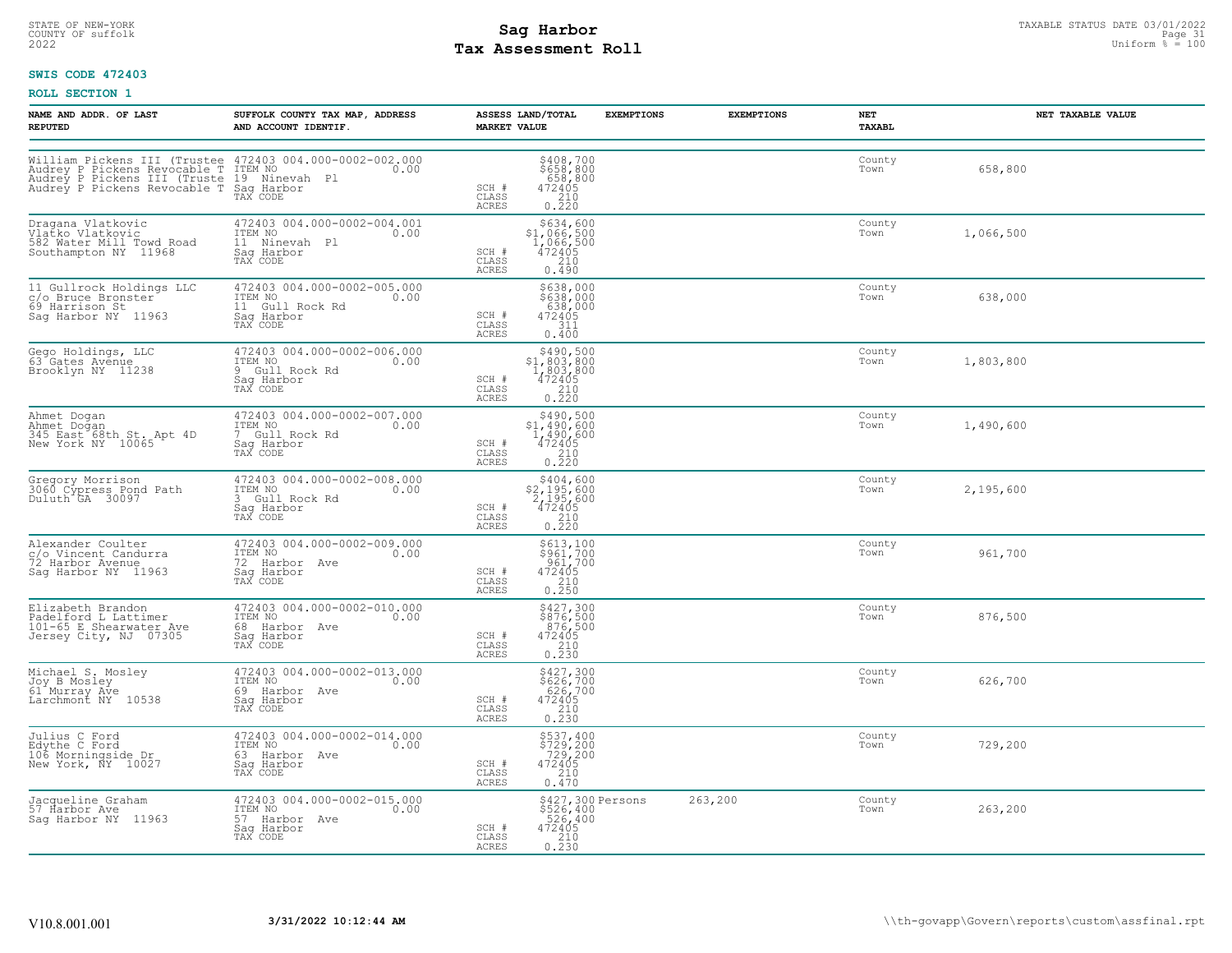# STATE OF NEW-YORK STATUS DATE 03/01/2022<br>
COUNTY OF suffolk Page 32 OUTH COUNTY OF Suffolk Page 32<br>
2022 MageSiment Roll **Tax Assessment Roll**

# **SWIS CODE 472403**

| NAME AND ADDR. OF LAST<br><b>REPUTED</b>                                                                                                               | SUFFOLK COUNTY TAX MAP, ADDRESS<br>AND ACCOUNT IDENTIF.                                            | <b>MARKET VALUE</b>            | <b>ASSESS LAND/TOTAL</b>                                                                   | <b>EXEMPTIONS</b> | <b>EXEMPTIONS</b> | NET<br>TAXABL  | NET TAXABLE VALUE                              |
|--------------------------------------------------------------------------------------------------------------------------------------------------------|----------------------------------------------------------------------------------------------------|--------------------------------|--------------------------------------------------------------------------------------------|-------------------|-------------------|----------------|------------------------------------------------|
| William Pickens III<br>Audrey P Pickens<br>19 Ninevah Pl<br>P.O. Box 1426<br>Sag Harbor NY 11963                                                       | 472403 004.000-0002-018.002<br>ITEM NO<br>0.00<br>56 Harbor Ave<br>Saq Harbor<br>TAX CODE          | SCH #<br>CLASS<br>ACRES        | \$492,100<br>\$492,100<br>492,100<br>472405<br>311<br>0.340                                |                   |                   | County<br>Town | 492,100                                        |
| William Pickens III (Trustee 472403 004.000-0002-018.003<br>William Pickens III Revocabl<br>Audrey P Pickens (Trustee)<br>Williām Pickens III Revocabl | ITEM NO<br>0.00<br>61 Hillside Dr West<br>Sag Harbor<br>TAX CODE                                   | SCH #<br>CLASS<br><b>ACRES</b> | \$512,600<br>$$642,100$<br>$642,100$<br>472405<br>210<br>0.450                             |                   |                   | County<br>Town | 642,100                                        |
| Mary Ellen Arrington<br>80 Knolls Crescent 5J<br>Riverdale, NY 10463                                                                                   | 472403 004.000-0002-019.001<br>ITEM NO<br>0.00<br>65 Hillside Dr West<br>Saq Harbor<br>TAX CODE    | SCH #<br>CLASS<br>ACRES        | \$580,200<br>\$866,700<br>.866,700<br>472405<br>210<br>0.560                               |                   |                   | County<br>Town | 866,700                                        |
| Candace W Morris<br>Edward J Williams<br>330 Central Park Ave F19<br>Scarsdale, NY 10583                                                               | 472403 004.000-0002-020.000<br>TTEM NO 0.00<br>69 Hillside Dr West<br>Saq Harbor<br>TAX CODE       | SCH #<br>CLASS<br>ACRES        | $\begin{array}{c} 5408,700 \\ 5584,000 \\ 584,000 \\ 472405 \\ 210 \\ 0.220 \end{array}$   |                   |                   | County<br>Town | 584,000                                        |
| Frederick C Brown<br>Carlotta Matilda Brown<br>918 Montgomery St<br>Brooklyn, NY 11213                                                                 | 472403 004.000-0002-021.000<br>ITEM NO<br>0.00<br>73 Hillside Dr West<br>Sag Harbor<br>TAX CODE    | SCH #<br>CLASS<br>ACRES        | \$408,700<br>\$408,700<br>408,700<br>472405<br>$\frac{311}{0.220}$                         |                   |                   | County<br>Town | 408,700                                        |
| Leslie Edwards Darby<br>81 Hillside Dr West<br>Sag Harbor NY 11963                                                                                     | 472403 004.000-0002-022.000<br>ITEM NO<br>0.00<br>in Hillside Dr West<br>Sag Harbor<br>TAX CODE    | SCH #<br>CLASS<br>ACRES        | \$408,700<br>\$639,000<br>639,000<br>472405<br>$\begin{array}{c} 210 \\ 0.220 \end{array}$ |                   |                   | County<br>Town | 639,000                                        |
| Brian S Keys<br>Kimberly H Keys<br>41 Bradford Ave<br>Montclair NY 07043                                                                               | 472403 004.000-0002-023.000<br>ITEM NO<br>0.00<br>83 Hillside Dr West<br>Saq Harbor<br>TAX CODE    | SCH #<br>CLASS<br><b>ACRES</b> | \$408,700<br>\$810,900<br>810,900<br>472405<br>0.210                                       |                   |                   | County<br>Town | 810,900                                        |
| Robert J. North<br>a/k/a Robert North<br>Barbara C. North<br>a/k/a Barbara North Lightnin                                                              | 472403 004.000-0002-024.000<br>ITEM NO<br>0.00<br>76 Hillside Dr West<br>Saq Harbor<br>TAX CODE    | SCH #<br>CLASS<br>ACRES        | \$518,100<br>\$764,700<br>764,700<br>472405<br>$\begin{array}{c} 210 \\ 0.500 \end{array}$ |                   |                   | County<br>Town | 764,700                                        |
| SAGBEACH LLC<br>72 Hillside Dr West<br>Sag Harbor NY 11963                                                                                             | 472403 004.000-0002-025.000<br>ITEM NO<br>0.00<br>72<br>Hillside Dr West<br>Sag Harbor<br>TAX CODE | SCH #<br>CLASS<br>ACRES        | \$428,800<br>\$578,900<br>578,900<br>472405<br>210<br>0.300                                |                   |                   | County<br>Town | 578,900                                        |
| Rev John Carrington<br>50 Ralph Rd<br>New Rochelle, NY 10804                                                                                           | 472403 004.000-0002-026.000<br>ITEM NO<br>0.00<br>68 Hillside Dr West<br>Saq Harbor<br>TAX CODE    | SCH #<br>CLASS<br><b>ACRES</b> | \$500,200 veteran<br>\$735,700 clergy<br>735,700<br>472405<br>$\frac{210}{0.350}$          |                   | 14,414<br>1,500   | County<br>Town | 719,786                                        |
| Walter Hawkins<br>779 Concourse Vill<br>Bronx, NY 10451                                                                                                | 472403 004.000-0002-027.000<br>ITEM NO<br>0.00<br>64 Hillside Dr West<br>Saq Harbor<br>TAX CODE    | SCH #<br>CLASS<br>ACRES        | $\begin{array}{c} 5557, 400 \\ 591, 800 \\ 591, 800 \\ 472405 \\ 210 \\ 0.390 \end{array}$ |                   |                   | County<br>Town | 591,800                                        |
| Howard A Jones<br>Olive C Jones<br>$C/O$ Reed<br>63 Brookdale Ave<br>New Rochelle, NY 10801                                                            | 472403 004.000-0002-028.000<br>ITEM NO<br>0.00<br>62 Hillside Dr West<br>Saq Harbor<br>TAX CODE    | SCH #<br>CLASS<br>ACRES        | \$443,000<br>\$725,000<br>725,000<br>472405<br>210<br>0.310                                |                   |                   | County<br>Town | 725,000                                        |
| V10.8.001.001                                                                                                                                          | 3/31/2022 10:12:44 AM                                                                              |                                |                                                                                            |                   |                   |                | \\th-govapp\Govern\reports\custom\assfinal.rpt |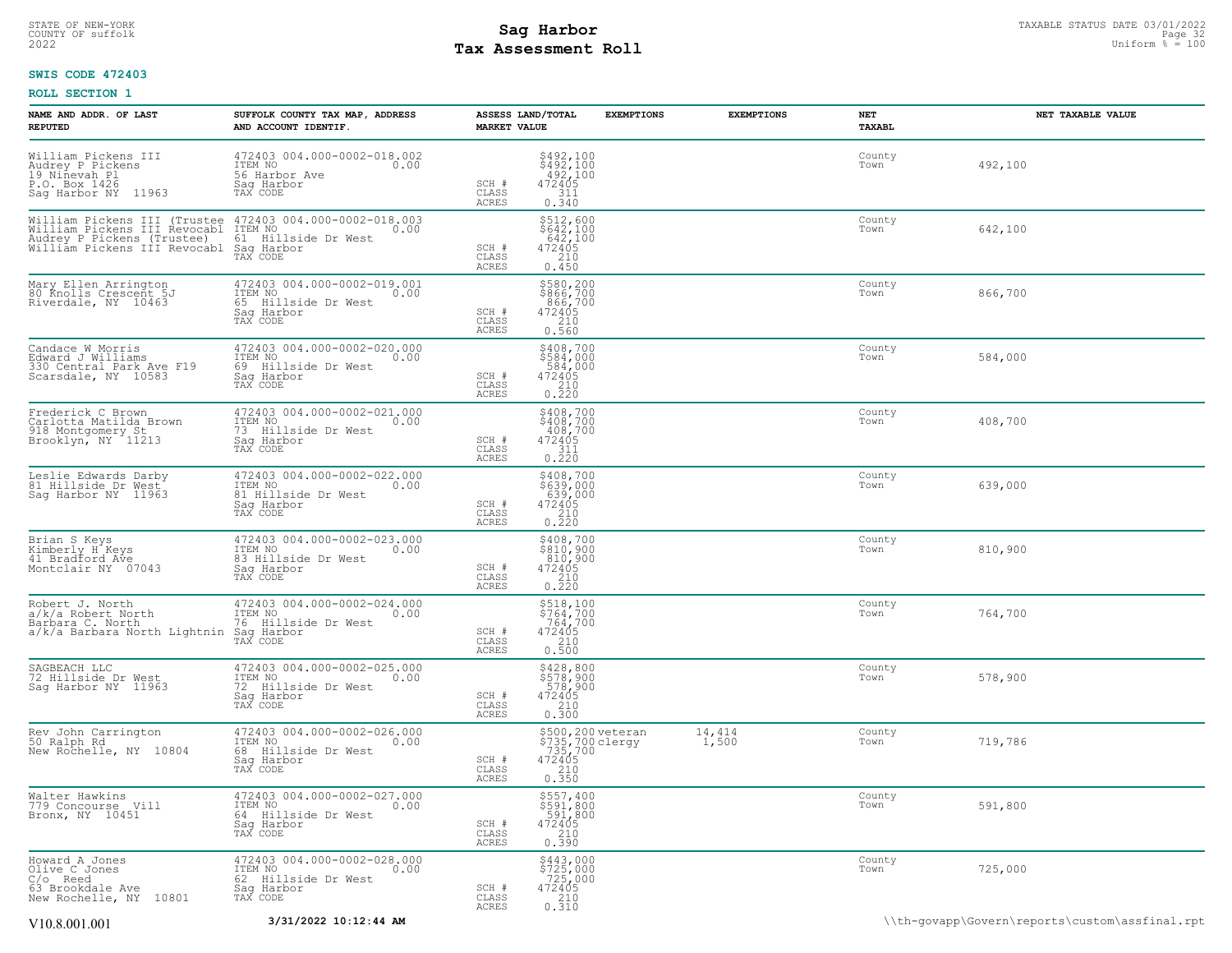# STATE OF NEW-YORK STATUS DATE 03/01/2022<br>
COUNTY OF suffolk Page 33 Olympus **Sag Harbor**<br>
2022 **Pay Assessment Roll** Page 100 **Tax Assessment Roll**

# **SWIS CODE 472403**

| NAME AND ADDR. OF LAST<br><b>REPUTED</b>                                                                                        | SUFFOLK COUNTY TAX MAP, ADDRESS<br>AND ACCOUNT IDENTIF.                                                                                                                                                                       | ASSESS LAND/TOTAL<br>MARKET VALUE                                                                                                                        | <b>EXEMPTIONS</b> | <b>EXEMPTIONS</b> | NET<br>TAXABL  | NET TAXABLE VALUE |
|---------------------------------------------------------------------------------------------------------------------------------|-------------------------------------------------------------------------------------------------------------------------------------------------------------------------------------------------------------------------------|----------------------------------------------------------------------------------------------------------------------------------------------------------|-------------------|-------------------|----------------|-------------------|
| Linda Sherry<br>James S Beck<br>PO Box 114<br>Crumpton, MD 21628                                                                | 472403 004.000-0002-029.000<br>ITEM NO<br>29 Harbov Pl<br>Sag Harbor<br>0.00<br>TAX CODE                                                                                                                                      | \$471,600<br>\$585,800<br>585,800<br>472405<br>210<br>0.330<br>SCH #<br>CLASS<br>ACRES                                                                   |                   |                   | County<br>Town | 585,800           |
|                                                                                                                                 | Onyx Capital Investment Part 472403 004.000-0002-030.000<br>383 Brook Avenue ITEM NO<br>North Plainview NJ 07062 69 Hillside Dr East<br>Saq Harbor<br>TAX CODE                                                                | \$363,200<br>\$597,200<br>597,200<br>472405<br>SCH #<br>CLASS<br>210<br>0.230<br>ACRES                                                                   |                   |                   | County<br>Town | 597,200           |
|                                                                                                                                 | Eileen M. Buckner, Co-Truste 472403 004.000-0002-031.000<br>Althea E. Buckner Revocable ITEM NO 0.00<br>Althea E. Buckner, Co-Truste 63 Hillside Dr East<br>Althea Buckner Revocable Tru Saq Harbor<br>TAX CODE TRAY CODE     | \$485,900<br>\$700,500<br>700,500<br>SCH #<br>$472405$<br>$210$<br>CLASS<br>ACRES<br>0.340                                                               |                   |                   | County<br>Town | 700,500           |
| Renee Simons<br>Eglon Simons<br>Elgon Simons<br>So Riverside Blvd Apt 14E Sag Harbor<br>New York NY 10069 TAX CODE              | 472403 004.000-0003-003.000<br>ITEM NO 0.00<br>100 Hillside Dr East                                                                                                                                                           | \$458,000<br>\$1,669,100<br>1,669,100<br>472405<br>SCH #<br>CLASS<br>$\begin{array}{c} 210 \\ 0.290 \end{array}$<br>ACRES                                |                   |                   | County<br>Town | 1,669,100         |
| GISCOMBE FAMILY, LLC<br>1018 Calico Glen<br>Bradeton FL 34212                                                                   | 472403 004.000-0003-004.000<br>ITEM NO 0.00<br>92 Hillside Dr East<br>Sag Harbor<br>TAX CODE                                                                                                                                  | \$571,700<br>\$705,200<br>705,200<br>472405<br>SCH #<br>210<br>CLASS<br>0.400<br>ACRES                                                                   |                   |                   | County<br>Town | 705,200           |
|                                                                                                                                 | Herman S Dorsey (Life Estate 472403 004.000-0003-005.000<br>Loretta R Dorsey (Life Estat ITEM NO<br>Beverley L Taylor Diggs 86 Hillside Dr East 0.00<br>Eric R. Taylor Diggs 86 Hirbor<br>Shaw P. Taylor TAX CODE<br>TAX CODE | \$408,700<br>\$649,300<br>649,300<br>472405<br>210<br>0.220<br>SCH #<br>CLASS<br>ACRES                                                                   |                   |                   | County<br>Town | 649,300           |
| Glenn Hunter (Trustee)<br>Glenn Hunter Living Trust<br>Lise Hunter<br>Lise Hunter<br>15 W 139th St Apt 9C<br>New York, NY 10037 | 472403 004.000-0003-006.000<br>ITEM NO<br>82 Hillside Dr East<br>0.00<br>Saq Harbor<br>TAX CODE                                                                                                                               | \$408,700<br>$$665,900$<br>$665,900$<br>$472405$<br>$210$<br>0.220<br>SCH #<br>CLASS<br>ACRES                                                            |                   |                   | County<br>Town | 665,900           |
| Gary Curry<br>Kenrick Wharton<br>173 Central Ave<br>Englewood, NJ 07631                                                         | 472403 004.000-0003-007.000<br>ITEM NO 0.00<br>78 Hillside Dr East<br>Sag Harbor Name Sag<br>TAX CODE                                                                                                                         | $5479,800$<br>$585,300$<br>$585,300$<br>$472405$<br>$210$<br>SCH #<br>CLASS<br>ACRES<br>0.260                                                            |                   |                   | County<br>Town | 585,300           |
| Nancy Argento<br>5 Renaissance Square Apt 22E ITEM NO<br>White Plains NY 10601 49 Lincoln St                                    | 472403 004.000-0003-009.000<br>0.00<br>Saq Harbor<br>TAX CODE                                                                                                                                                                 | \$501,600<br>\$943,900<br>943,900<br>SCH #<br>472405<br>$\begin{array}{c} 210 \\ 0.390 \end{array}$<br>CLASS<br><b>ACRES</b>                             |                   |                   | County<br>Town | 943,900           |
| JCSMG LLC<br>77 Chambers Street FL 3<br>New York NY 10007                                                                       | 472403 004.000-0003-010.000<br>ITEM NO 0.00<br>53 Lincoln St<br>Saq Harbor<br>TAX CODE                                                                                                                                        | $\begin{array}{r} $654,000 \\ $2,664,100 \\ $2,664,100 \\ $472405 \end{array}$<br>SCH #<br>CLASS<br>$\begin{array}{c} 210 \\ 0.520 \end{array}$<br>ACRES |                   |                   | County<br>Town | 2,664,100         |
| 55 Lincoln Holdings LLC<br>480 Park Avenue Apt 4E<br>New York NY 10022                                                          | 472403 004.000-0003-012.001<br>ITEM NO 0.00<br>55 Lincoln St<br>Saq Harbor<br>TAX CODE                                                                                                                                        | \$602,100<br>\$893,600<br>893,600<br>SCH #<br>472405<br>CLASS<br>0.210<br>ACRES                                                                          |                   |                   | County<br>Town | 893,600           |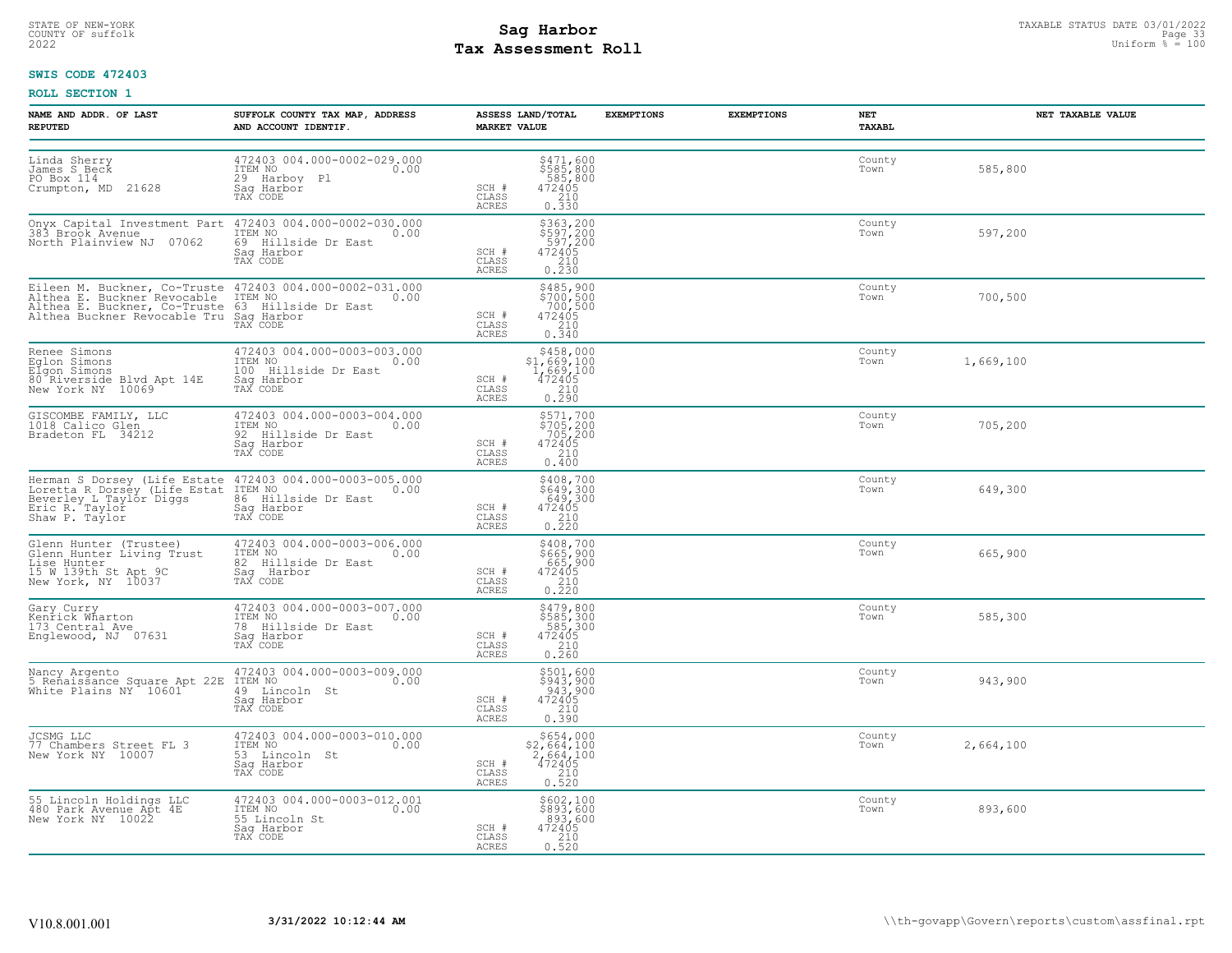# STATE OF NEW-YORK STATUS DATE 03/01/2022<br>
COUNTY OF suffolk Page 34<br>
2022 - Taxable Station % = 100<br>
2022 - Taxable Datiform % = 100 **Tax Assessment Roll**

# **SWIS CODE 472403**

| NAME AND ADDR. OF LAST<br><b>REPUTED</b>                                                                     | SUFFOLK COUNTY TAX MAP, ADDRESS<br>AND ACCOUNT IDENTIF.                                          | ASSESS LAND/TOTAL<br><b>MARKET VALUE</b>                                                                                    | <b>EXEMPTIONS</b> | <b>EXEMPTIONS</b> | NET<br>TAXABL  | NET TAXABLE VALUE |
|--------------------------------------------------------------------------------------------------------------|--------------------------------------------------------------------------------------------------|-----------------------------------------------------------------------------------------------------------------------------|-------------------|-------------------|----------------|-------------------|
| Reginald Lucas<br>334 Highland Ave<br>Upper Montclair, NJ 07043                                              | 472403 004.000-0003-013.000<br>ITEM NO<br>0.00<br>59 Lincoln St<br>Saq Harbor<br>TAX CODE        | $$463,000$<br>$$709,000$<br>$709,000$<br>$472405$<br>$$210$<br>SCH #<br>$\mathtt{CLASS}$<br>ACRES<br>0.360                  |                   |                   | County<br>Town | 709,000           |
| Brian Feil<br>Mara Feil<br>160 East 84th Street Unit 20<br>New York NY 10028                                 | 472403 004.000-0003-014.001<br>ITEM NO<br>0.00<br>2 Harding Ter<br>Saq Harbor<br>TAX CODE        | \$586,500<br>\$3,526,000<br>3,526,000<br>472405<br>SCH #<br>CLASS<br>210<br>ACRES<br>0.510                                  |                   |                   | County<br>Town | 3,526,000         |
| 48 Lincoln Holdings LLC<br>c/o Bruce Bronster<br>Windels Marx<br>156 West 56th St FL 24<br>New York NY 10019 | 472403 004.000-0003-014.002<br>ITEM NO<br>0.00<br>46 Lincoln St<br>Saq Harbor<br>TAX CODE        | \$588,100<br>\$588,100<br>588,100<br>472405<br>SCH #<br>CLASS<br>311<br>0.510<br>ACRES                                      |                   |                   | County<br>Town | 588,100           |
| Donna M Vance<br>183 Waverly Ave<br>Brooklyn NY 11105                                                        | 472403 004.000-0003-015.000<br>ITEM NO<br>0.00<br>4 Harding Ter<br>Saq Harbor<br>TAX CODE        | \$478,200<br>\$925,900<br>925,900<br>472405<br>SCH #<br>CLASS<br>210<br>ACRES<br>0.260                                      |                   |                   | County<br>Town | 925,900           |
| Shirley A Rose<br>137-34 228 St<br>Laurelton, NY 11413                                                       | 472403 004.000-0003-016.000<br>ITEM NO<br>0.00<br>6 Harding Ter<br>Saq Harbor<br>TAX CODE        | \$434,700<br>\$649,300<br>649,300<br>472405<br>SCH #<br>CLASS<br>210<br><b>ACRES</b><br>0.260                               |                   |                   | County<br>Town | 649,300           |
| Steven Schucker<br>Jennifer Proudman<br>440 E 20th St Apt MG<br>New York NY 10009                            | 472403 004.000-0003-017.000<br>ITEM NO<br>0.00<br>3 Taft <sub>Pl</sub><br>Sag Harbor<br>TAX CODE | $\begin{array}{r} 5636,000 \\ 53,324,800 \\ 3,324,800 \\ 472405 \\ 210 \end{array}$<br>SCH #<br>CLASS<br>ACRES<br>0.430     |                   |                   | County<br>Town | 3,324,800         |
| Joseph H Payne, Iii<br>Susan Henriques Payne<br>1232 Fourth St S W<br>Washington, DC 20001                   | 472403 004.000-0003-018.000<br>ITEM NO<br>0.00<br>4 Taft Pl<br>Saq Harbor<br>TAX CODE            | $\begin{array}{c} 5461, 500 \\ 5829, 200 \\ 829, 200 \\ 472405 \\ 210 \\ 0.240 \end{array}$<br>SCH #<br>CLASS<br>ACRES      |                   |                   | County<br>Town | 829,200           |
| Gladys V Barnes (Life Estate<br>Donna Marie Barnes<br>David A Barnes<br>563 Fifth St<br>Brooklyn, NY 11215   | 472403 004.000-0003-019.000<br>ITEM NO<br>0.00<br>2 Taft Pl<br>Saq Harbor<br>TAX CODE            | $$461,500$<br>$$601,900$<br>$601,900$<br>$472405$<br>SCH #<br>$\begin{array}{c} 210 \\ 0.240 \end{array}$<br>CLASS<br>ACRES |                   |                   | County<br>Town | 601,900           |
| John H Brannen<br>9 Wilson Pl<br>Sag Harbor, NY 11963                                                        | 472403 004.000-0003-020.000<br>ITEM NO<br>0.00<br>9 Wilson Dr<br>Saq Harbor<br>TAX CODE          | \$463,600<br>\$735,400<br>735,400<br>472405<br>SCH #<br>CLASS<br>210<br>ACRES<br>0.450                                      |                   |                   | County<br>Town | 735,400           |
| Andres Bedini<br>Cheryl Bedini<br>PO Bộx 2389<br>Sag Harbor, NY 11963                                        | 472403 004.000-0003-021.000<br>ITEM NO<br>0.00<br>5 Wilson Pl<br>Saq Harbor<br>TAX CODE          | \$434,700<br>\$674,100<br>674,100<br>SCH #<br>472405<br>CLASS<br>$\frac{210}{0.260}$<br>ACRES                               |                   |                   | County<br>Town | 674,100           |
| Steven Schucker<br>Jennifer Lynn Proudman<br>440 E 20th St Apt MG<br>New York NY 10009                       | 472403 004.000-0003-022.000<br>ITEM NO<br>0.00<br>3 Wilson Pl<br>Sag Harbor<br>TAX CODE          | $$434,700$<br>$$1,466,000$<br>$1,466,000$<br>$1,466,000$<br>SCH #<br>472405<br>CLASS<br>210<br>0.260<br><b>ACRES</b>        |                   |                   | County<br>Town | 1,466,000         |
| Jocelyne Ranucci<br>2 Wilson Pl<br>Saq Harbor NY 11963                                                       | 472403 004.000-0003-024.000<br>ITEM NO<br>0.00<br>2 Wilson Pl<br>Saq Harbor<br>TAX CODE          | \$463,000<br>\$705,500<br>705,500<br>SCH #<br>472405<br>CLASS<br>210<br>0.360<br>ACRES                                      |                   |                   | County<br>Town | 705,500           |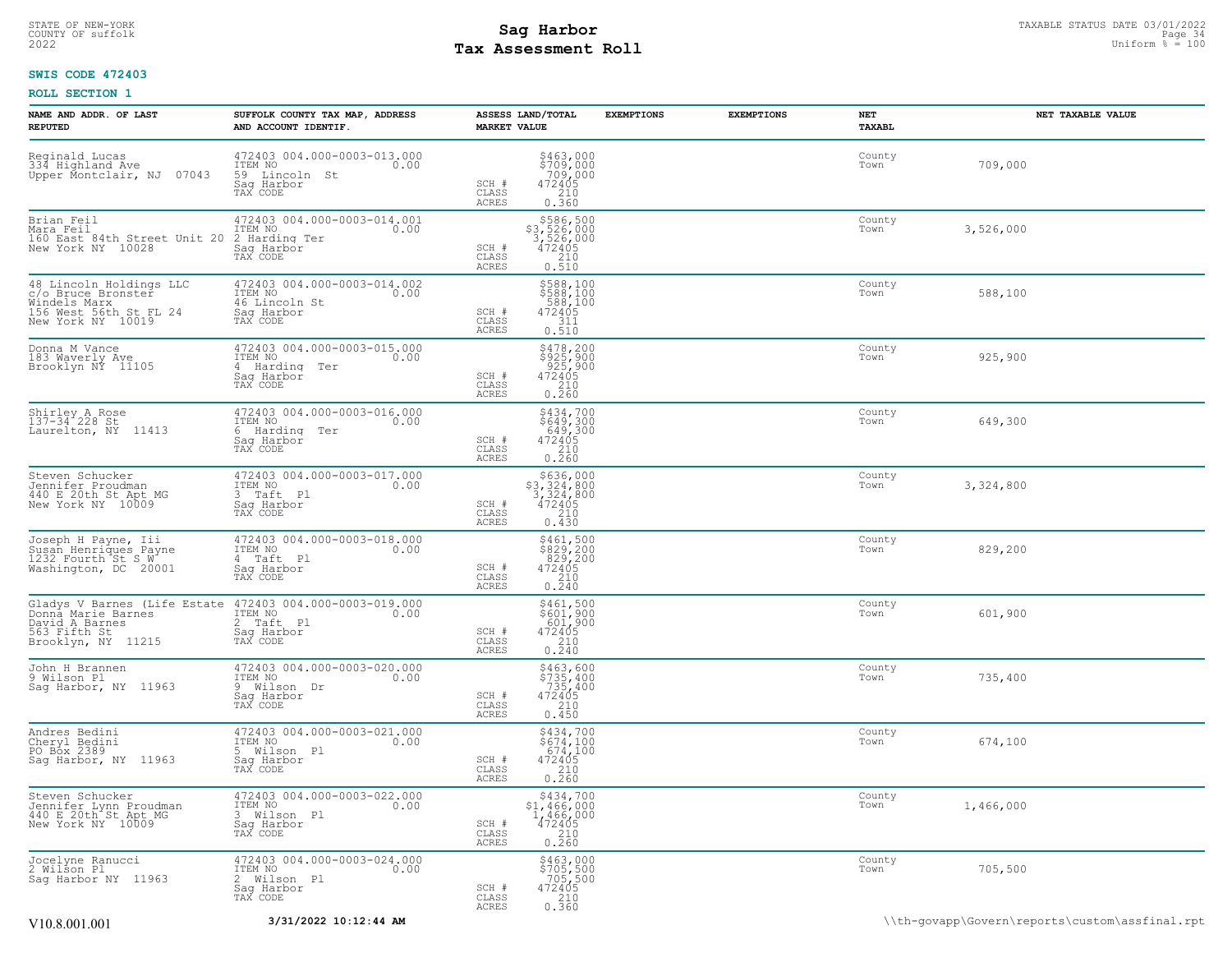# STATE OF NEW-YORK STATUS DATE 03/01/2022<br>
COUNTY OF suffolk Page 35 and the suffolk Page 35 and the suffolk Page 35 and the suffolk Page 35 and the sufform % = 100<br>
2022 Mage 35 and the summer sufform % = 100 **Tax Assessment Roll**

# **SWIS CODE 472403**

| NAME AND ADDR. OF LAST<br><b>REPUTED</b>                                                                      | SUFFOLK COUNTY TAX MAP, ADDRESS<br>AND ACCOUNT IDENTIF.                                             | ASSESS LAND/TOTAL<br><b>MARKET VALUE</b>                                                                                                                                                                                | <b>EXEMPTIONS</b> | <b>EXEMPTIONS</b> | NET<br><b>TAXABL</b> | NET TAXABLE VALUE |
|---------------------------------------------------------------------------------------------------------------|-----------------------------------------------------------------------------------------------------|-------------------------------------------------------------------------------------------------------------------------------------------------------------------------------------------------------------------------|-------------------|-------------------|----------------------|-------------------|
| Jeffrey J Miszner<br>Judith Miszner<br>6 Wilson Pl<br>Sag Harbor, NY 11963                                    | 472403 004.000-0003-026.001<br>ITEM NO<br>6 Wilson Pl<br>0.00<br>Sag Harbor<br>TAX CODE             | $$484,900$<br>$$2,594,200$<br>$2,594,200$<br>$472405$<br>SCH #<br>$\begin{array}{c} 210 \\ 0.520 \end{array}$<br>CLASS<br>ACRES                                                                                         |                   |                   | County<br>Town       | 2,594,200         |
| Sharon Jones<br>477 Waverly Ave<br>Brooklyn, NY 11238                                                         | 472403 004.000-0003-027.000<br>ITEM NO<br>0.00<br>8 Wilson Pl<br>Saq Harbor<br>TAX CODE             | $\begin{array}{r}  \  \  \,  \, 5496,600 \\  \  \, 2,178,400 \\  \  \, 2,178,400 \\  \  \, 472405 \\  \  \, 210 \\  \  \, 0.260 \end{array}$<br>$\begin{array}{c} \text{SCH} \ \# \\ \text{CLASS} \end{array}$<br>ACRES |                   |                   | County<br>Town       | 2,178,400         |
| Prudence Kwan<br>William Sharp<br>10 Wilson Place<br>Sag Harbor NY 11963                                      | 472403 004.000-0003-028.000<br>TTEM NO<br>ITEM NO<br>10 Wilson Pl<br>Saq Harbor<br>TAX CODE<br>0.00 | $\begin{array}{c} 5496, 600 \\ 5770, 400 \\ 770, 400 \\ 472405 \\ 210 \\ 0.260 \end{array}$<br>SCH #<br>CLASS<br>ACRES                                                                                                  |                   |                   | County<br>Town       | 770,400           |
| Prudence Kwan<br>10 Wilson Place<br>Sag Harbor NY 11963                                                       | 472403 004.000-0003-029.000<br>ITEM NO <sub>1</sub> 0.00<br>12 Wilson Pl<br>Sag Harbor<br>TAX CODE  | $$496,600$<br>$$1,194,600$<br>$1,194,600$<br>$\frac{472405}{210}$<br>SCH #<br>CLASS<br>ACRES<br>0.260                                                                                                                   |                   |                   | County<br>Town       | 1,194,600         |
| 50 Beach Ave LLC<br>c/o_Burton Todd O'Donald<br>19 Fairlea Ct<br>Sag Harbor NY 11963                          | 472403 004.000-0004-001.000<br>ITEM NO<br>50 Beach Ave 6.00<br>Sag Harbor<br>TAX CODE               | \$445,900<br>\$683,700<br>683,700<br>472405<br>210<br>0.240<br>SCH #<br>CLASS<br><b>ACRES</b>                                                                                                                           |                   |                   | County<br>Town       | 683,700           |
| Frederick C Brown<br>Carlotta Matilda Brown<br>918 Montgomery St<br>Brooklyn, NY 11213                        | 472403 004.000-0004-002.000<br>ITEM NO 0.00<br>11mm No<br>46 Beach Ave<br>Sag Harbor<br>TAX CODE    | \$427,300<br>\$784,000<br>784,000<br>SCH #<br>472405<br>CLASS<br>0.210<br>ACRES                                                                                                                                         |                   |                   | County<br>Town       | 784,000           |
| John Brainerd Thomas JR<br>Ellen Diane Thomas<br>Jose Brainerd-Thomas JR<br>Rebecca Lauren Thomas             | $472403004.000-0004-003.000$<br>ITEM NO<br>0.00<br>47 Harbor Ave<br>Saq Harbor<br>TAX CODE          | \$543,100<br>$\frac{2898}{898}, \frac{500}{500}$<br>472405<br>2330<br>SCH #<br>CLASS<br>0.380<br>ACRES                                                                                                                  |                   |                   | County<br>Town       | 898,500           |
| George Diggs<br>Po Box 116<br>New Iberia, LA 70560                                                            | 472403 004.000-0004-004.000<br>ITEM NO<br>52 Harbor Ave<br>Sag Harbor<br>0.00<br>TAX CODE           | \$557,400<br>\$557,400<br>557,400<br>472405<br>SCH #<br>311<br>CLASS<br>0.390<br>ACRES                                                                                                                                  |                   |                   | County<br>Town       | 557,400           |
| Linda B Britton<br>190 Riverside Dr<br>New York, NY 10024                                                     | 472403 004.000-0004-005.000<br>ITEM NO 0.00<br>48 Harbor Ave<br>Sag Harbor<br>TAX CODE              | $$427,300$<br>$$427,300$<br>$427,300$<br>$472405$<br>$311$<br>SCH #<br>CLASS<br>0.230<br><b>ACRES</b>                                                                                                                   |                   |                   | County<br>Town       | 427,300           |
| Kedrick E. Malone<br>Deborah G. McPherson-Malone<br>32 Beverly Park Way<br>Freeport NY 11520                  | 472403 004.000-0004-006.000<br>ITEM NO 0.00<br>43 Hillside Dr West<br>Saq Harbor<br>TAX CODE        | \$408,700<br>\$551,500<br>551,500<br>472405<br>210<br>0.220<br>SCH #<br>CLASS<br>ACRES                                                                                                                                  |                   |                   | County<br>Town       | 551,500           |
| 45 Hillside Holdings LLC<br>c/o Bruce Bronster<br>Windels Marx<br>156 West 56th St FL 24<br>New York NY 10019 | 472403 004.000-0004-007.000<br>10.00 0.00<br>45 Hillside Dr West<br>Saq Harbor<br>TAX CODE          | \$408,700<br>\$737,200<br>737,200<br>SCH #<br>472405<br>CLASS<br>0.210<br>ACRES                                                                                                                                         |                   |                   | County<br>Town       | 737,200           |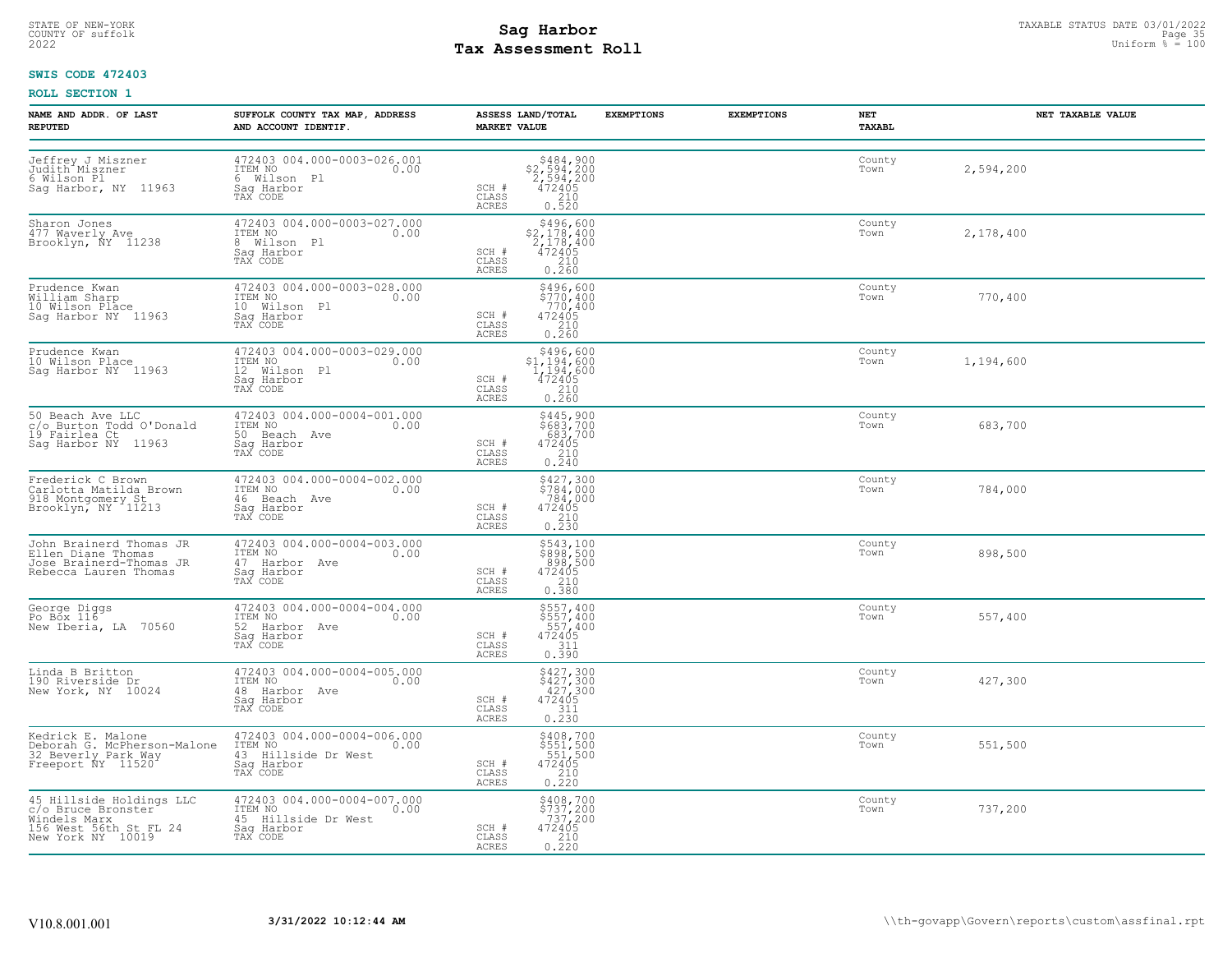# STATE OF NEW-YORK STATUS DATE 03/01/2022<br>
COUNTY OF suffolk Page 36 OUTH COUNTY OF Suffolk Page 36 OUTH COUNTY OF Suffolk Page 36<br>
2022 MageSonent Roll **Tax Assessment Roll**

# **SWIS CODE 472403**

| NAME AND ADDR. OF LAST<br><b>REPUTED</b>                                                                                                                             | SUFFOLK COUNTY TAX MAP, ADDRESS<br>AND ACCOUNT IDENTIF.                                         | ASSESS LAND/TOTAL<br><b>MARKET VALUE</b> | <b>EXEMPTIONS</b>                                                                                | <b>EXEMPTIONS</b> | NET<br>TAXABL  | NET TAXABLE VALUE |
|----------------------------------------------------------------------------------------------------------------------------------------------------------------------|-------------------------------------------------------------------------------------------------|------------------------------------------|--------------------------------------------------------------------------------------------------|-------------------|----------------|-------------------|
| Jane D Stokes<br>Carol G Stokes<br>22 Bow St<br>Stoneham, MA 02180                                                                                                   | 472403 004.000-0004-008.000<br>ITEM NO<br>0.00<br>51 Hillside Dr West<br>Sag Harbor<br>TAX CODE | SCH #<br>$\mathtt{CLASS}$<br>ACRES       | \$528,800<br>\$528,800<br>528,800<br>$\begin{array}{r} 472405 \\ 311 \\ 0.370 \end{array}$       |                   | County<br>Town | 528,800           |
| Fred Hooks<br>177 St James Pl<br>Brooklyn, NY 11238                                                                                                                  | 472403 004.000-0004-009.000<br>ITEM NO<br>0.00<br>50 Hillside Dr West<br>Saq Harbor<br>TAX CODE | SCH #<br>CLASS<br>ACRES                  | \$398,500<br>\$534,800<br>534,800<br>472405<br>$\frac{210}{0.190}$                               |                   | County<br>Town | 534,800           |
| Ganga V Mukkavilli (Trustee)<br>28 Harboy Place Realty Trust<br>303 Fifth Ave Suite 1205<br>New York, NY 10016                                                       | 472403 004.000-0004-010.000<br>ITEM NO<br>0.00<br>28 Harboy Pl<br>Saq Harbor<br>TAX CODE        | SCH #<br>CLASS<br>ACRES                  | \$617,400<br>\$ĕĪ7,400<br>617,400<br>472405<br>$\begin{array}{c} 311 \\ 0.540 \end{array}$       |                   | County<br>Town | 617,400           |
| Harold Campbell<br>49 Hillside Dr E<br>Saq Harbor, NY 11963                                                                                                          | 472403 004.000-0004-011.000<br>ITEM NO<br>0.00<br>49 Hillside Dr E<br>Saq Harbor<br>TAX CODE    | SCH #<br>CLASS<br>ACRES                  | \$641,000<br>\$917,500<br>917,500<br>472405<br>$\begin{array}{c} 210 \\ 0.390 \end{array}$       |                   | County<br>Town | 917,500           |
| Frank W. Wimberley, Trustee<br>Wimberley Family Trust<br>Juanita Wimberley, Trustee<br>Wimberley Family Trust                                                        | 472403 004.000-0004-012.000<br>ITEM NO<br>0.00<br>45 Hillside Dr East<br>Saq Harbor<br>TAX CODE | SCH #<br>CLASS<br>ACRES                  | \$449,600 veteran<br>\$691,900<br>691,900<br>472405<br>$\frac{210}{0.220}$                       | 6,267             | County<br>Town | 685,633           |
| Olidev Investors, LLC<br>1173A Second Avenue Unit 272<br>New York NY 10065                                                                                           | 472403 004.000-0005-002.003<br>ITEM NO<br>0.00<br>74 Hillside Dr East<br>Sag Harbor<br>TAX CODE | SCH #<br>CLASS<br>ACRES                  | \$463,400<br>$$3,234,500$<br>3,234,500<br>472405<br>210<br>0.320                                 |                   | County<br>Town | 3,234,500         |
| Muriel A. Cunningham<br>Gertrude Elisabeth Williams-<br>66 Hillside Dr East<br>Sag Harbor NY 11963                                                                   | 472403 004.000-0005-003.001<br>ITEM NO<br>0.00<br>66 Hillside Dr East<br>Saq Harbor<br>TAX CODE | SCH #<br>CLASS<br>ACRES                  | §463,400 veteran<br>$$643, 800$<br>$643, 800$<br>$472405$<br>$$210$<br>0.320                     | 75,000            | County<br>Town | 568,800           |
| Jessica H. Benjamin<br>Explien W. Benjamin<br>401 East 80th Street #22G<br>New York NY 10075                                                                         | 472403 004.000-0005-004.000<br>ITEM NO<br>0.00<br>62 Hillside Dr East<br>Sag Harbor<br>TAX CODE | SCH #<br>$\mathtt{CLASS}$<br>ACRES       | $\begin{array}{r} 5408,700 \\ 5634,200 \\ 634,200 \\ 472405 \\ 210 \\ 0.220 \end{array}$         |                   | County<br>Town | 634,200           |
| Liat Applewhite (Trustee)<br>Liat Applewhite Revocable Tr<br>342 Fourth Street<br>Brooklyn NY 11215                                                                  | 472403 004.000-0005-005.000<br>ITEM NO<br>0.00<br>58 Hillside Dr East<br>Saq Harbor<br>TAX CODE | SCH #<br>CLASS<br>ACRES                  | \$408,700<br>\$562,100<br>562,100<br>472405<br>$0.210$<br>$0.220$                                |                   | County<br>Town | 562,100           |
| Michael A. Chung<br>Juanita D. Chung<br>25 Maryland Avenue<br>Freeport NY 11520                                                                                      | 472403 004.000-0005-006.000<br>ITEM NO<br>0.00<br>54 Hillside Dr East<br>Sag Harbor<br>TAX CODE | SCH #<br>CLASS<br>ACRES                  | $$449,600$<br>$$717,700$<br>$717,700$<br>$472405$<br>$\begin{array}{c} 210 \\ 0.220 \end{array}$ |                   | County<br>Town | 717,700           |
| Beverly Hollings Deas, Trust 472403 004.000-0005-007.000<br>Gerald W. Deas, Trustee ITEM NO<br>Gerald W. Deas, Trustee 27 Lincoln St<br>Beverly Hollings Deas, Trust | Saq Harbor<br>TAX CODE                                                                          | SCH #<br>CLASS<br>ACRES                  | \$576,900<br>\$838,500<br>838,500<br>472405<br>$\begin{array}{c} 210 \\ 0.390 \end{array}$       |                   | County<br>Town | 838,500           |
| Stanley Lim<br>Nadine <sup>-</sup> Lim<br>5 Diane Court<br>Cortlandt Manor NY 10567                                                                                  | 472403 004.000-0005-008.000<br>ITEM NO<br>0.00<br>29 Lincoln St<br>Saq Harbor<br>TAX CODE       | SCH #<br>CLASS<br>ACRES                  | $$499,900$<br>$$1,000,000$<br>$1,000,000$<br>$472405$<br>0.260                                   |                   | County<br>Town | 1,000,000         |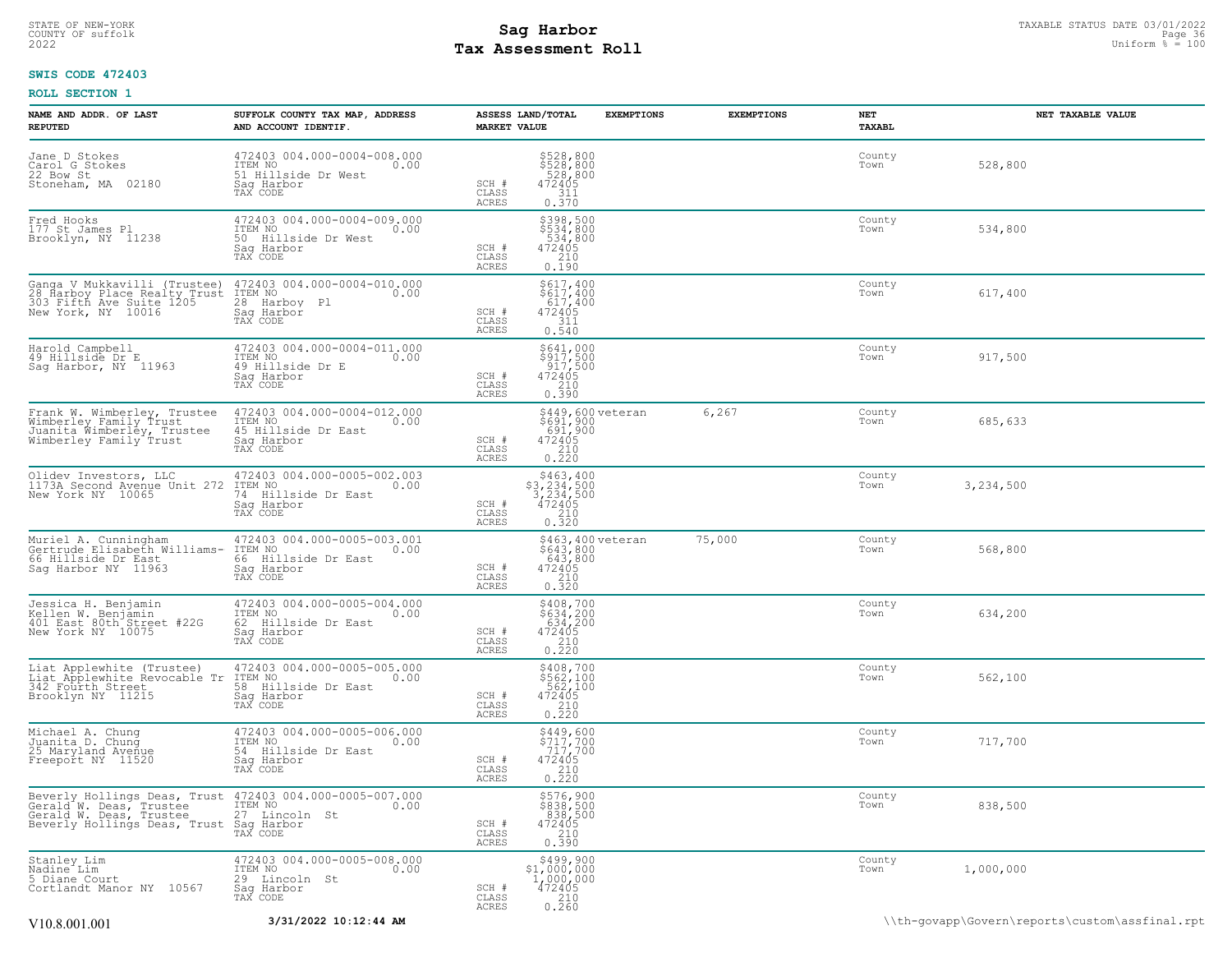# STATE OF NEW-YORK STATUS DATE 03/01/2022<br>
COUNTY OF suffolk Page 37 Desembed and the same suffolk and the same of the same suffolk and the state of the<br>
2022 Mage States States States States of the sufform  $\frac{100000000000$ **Tax Assessment Roll**

## **SWIS CODE 472403**

| NAME AND ADDR. OF LAST<br><b>REPUTED</b>                                                                    | SUFFOLK COUNTY TAX MAP, ADDRESS<br>AND ACCOUNT IDENTIF.                                                                                                                                                           | <b>MARKET VALUE</b>            | ASSESS LAND/TOTAL                                                                          | <b>EXEMPTIONS</b> | <b>EXEMPTIONS</b> | NET<br>TAXABL  | NET TAXABLE VALUE |
|-------------------------------------------------------------------------------------------------------------|-------------------------------------------------------------------------------------------------------------------------------------------------------------------------------------------------------------------|--------------------------------|--------------------------------------------------------------------------------------------|-------------------|-------------------|----------------|-------------------|
| Gwendolyn M Roache<br>Stephen <sup>-</sup> Roache<br>Ida M Roache<br>41 Park Dr<br>Cortlandt Manor NY 10567 | 472403 004.000-0005-009.000<br>ITEM NO<br>31 Lincoln St<br>0.00<br>Saq Harbor<br>TAX CODE                                                                                                                         | SCH #<br>CLASS<br>ACRES        | \$434,700<br>\$585,700<br>585,700<br>472405<br>210<br>0.260                                |                   |                   | County<br>Town | 585,700           |
| Antone Hernton<br>140-11 Benchley Pl<br>Bronx, NY 10475                                                     | 472403 004.000-0005-010.000<br>ITEM NO<br>0.00<br>33 Lincoln St<br>Saq Harbor<br>TAX CODE                                                                                                                         | SCH #<br>CLASS<br>ACRES        | \$501,100<br>\$501,100<br>501,100<br>472405<br>311<br>0.260                                |                   |                   | County<br>Town | 501,100           |
| Dianne B Youngblood<br>James R Boyd IV<br>35 Linclon St.<br>Saq Harbor, NY 11963                            | 472403 004.000-0005-011.000<br>ITEM NO<br>0.00<br>35 Lincoln St<br>Sag Harbor<br>TAX CODE                                                                                                                         | SCH #<br>CLASS<br>ACRES        | \$499,900<br>\$704,900<br>704,900<br>472405<br>210<br>0.260                                |                   |                   | County<br>Town | 704,900           |
| Dona Luaern M Lyttle<br>115-48 131th St.<br>South Ozone Park, NY 11420                                      | 472403 004.000-0005-012.000<br>ITEM NO<br>37 Lincoln St<br>Saq Harbor<br>TAX CODE                                                                                                                                 | SCH #<br>CLASS<br>ACRES        | \$499,900<br>\$662,100<br>662,100<br>472405<br>$\begin{array}{c} 210 \\ 0.260 \end{array}$ |                   |                   | County<br>Town | 662,100           |
| John A Ali<br>124-07 193 St<br>Springfield Gdn, NY 11413                                                    | 472403 004.000-0005-013.000<br>ITEM NO 0.00<br>39 Lincoln St<br>Sag Harbor<br>TAX CODE                                                                                                                            | SCH #<br>CLASS<br>ACRES        | \$434,700 veteran<br>\$657,200<br>657,200<br>472405<br>210<br>0.260                        |                   | 125,000           | County<br>Town | 532,200           |
| Melvin Jackson<br>Cuffey Jackson<br>134 Underhill Ave<br>Brooklyn, NY 11238                                 | 472403 004.000-0005-014.000<br>ITEM NO<br>0.00<br>41 Lincoln St<br>Saq Harbor<br>TAX CODE                                                                                                                         | SCH #<br>CLASS<br>ACRES        | \$434,700<br>\$806,900<br>806,900<br>472405<br>210<br>0.260                                |                   |                   | County<br>Town | 806,900           |
| Judith D Mitchell<br>43 Lincoln St<br>Sag Harbor NY 11963                                                   | 472403 004.000-0005-015.000<br>ITEM NO<br>0.00<br>43 Lincoln St<br>Sag Harbor<br>TAX CODE                                                                                                                         | SCH #<br>CLASS<br>ACRES        | \$434,700<br>\$577,800<br>577,800<br>472405<br>$\begin{array}{c} 210 \\ 0.260 \end{array}$ |                   |                   | County<br>Town | 577,800           |
| LSG Group, LLC<br>6512 Girvin Drive<br>Oakland CA 94611                                                     | 472403 004.000-0005-016.000<br>ITEM NO<br>0.00<br>45 Lincoln St<br>Sag Harbor<br>TAX CODE                                                                                                                         | SCH #<br>CLASS<br>ACRES        | \$481,700<br>\$699,700<br>699,700<br>472405<br>210<br>0.520                                |                   |                   | County<br>Town | 699,700           |
| Foster Family Trust<br>416 Southwest Dr<br>Silver Springs MD 20901                                          | 472403 004.000-0005-017.001<br>ITEM NO<br>0.00<br>47 Lincoln St<br>Sag Harbor<br>TAX CODE                                                                                                                         | SCH #<br>CLASS<br><b>ACRES</b> | \$501,600<br>\$630,200<br>630,200<br>472405<br>$\begin{array}{c} 210 \\ 0.390 \end{array}$ |                   |                   | County<br>Town | 630,200           |
|                                                                                                             | Ancell J. Harris, Co-Trustee 472403 004.000-0005-018.000<br>of the Carol T. Spencer Irre ITEM NO<br>Diane P. Phillpotts, Co-Trus 44 Lincoln St<br>of the Carol T. Spencer Irre Saq Harbor<br>TAX CODE<br>TAX CODE | SCH #<br>CLASS<br>ACRES        | \$446,000<br>\$644,400<br>644,400<br>$472405$<br>$210$<br>0.670                            |                   |                   | County<br>Town | 644,400           |
| Marc J Rankel<br>366 Old Country Rd<br>Eastport, NY 11941                                                   | 472403 004.000-0005-019.001<br>1TEM NO 0.00<br>42 Lincoln St<br>Saq Harbor<br>TAX CODE                                                                                                                            | SCH #<br>CLASS<br>ACRES        | $$16,200$<br>$$16,200$<br>16,200<br>472405<br>311<br>0.010                                 |                   |                   | County<br>Town | 16,200            |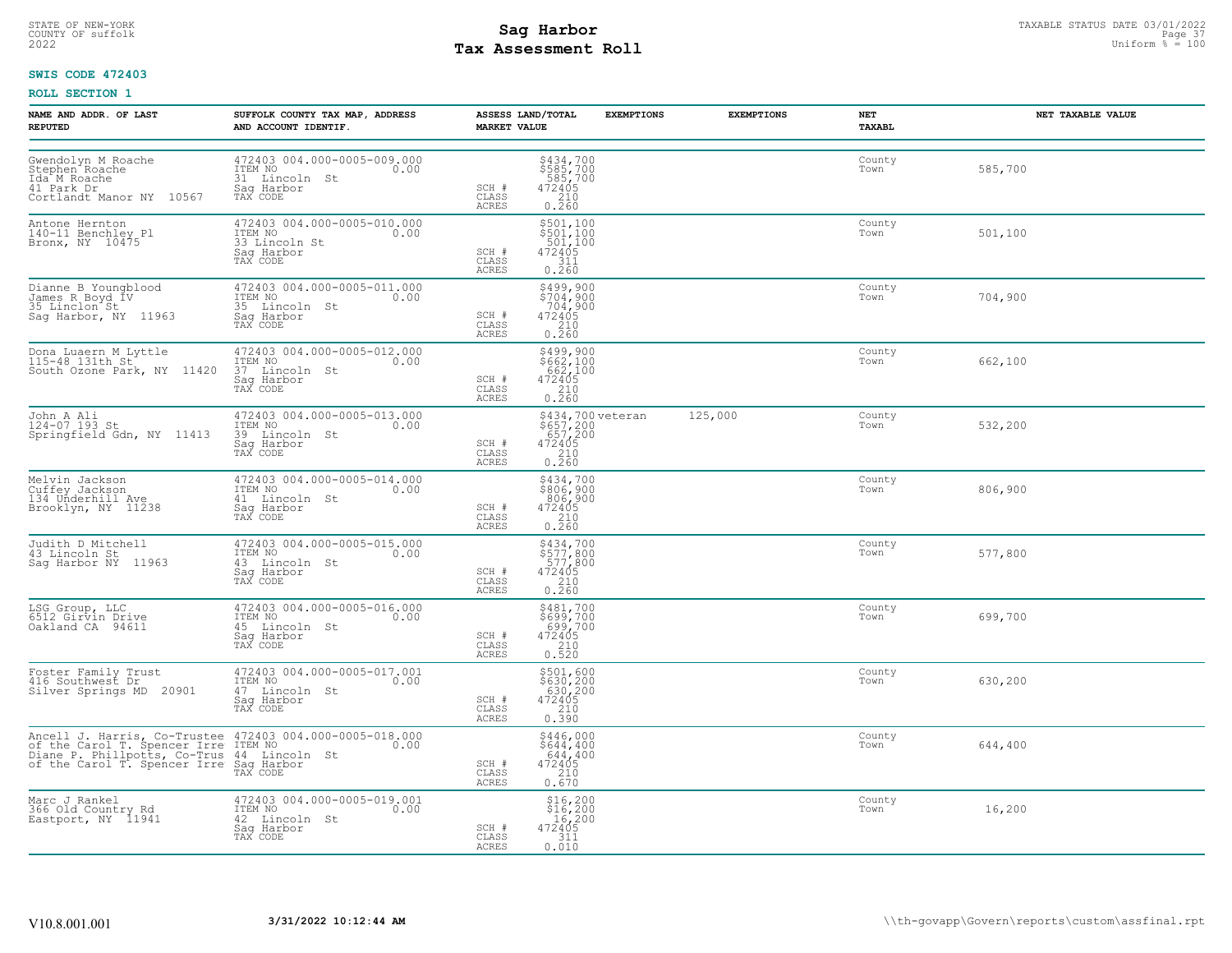## STATE OF NEW-YORK STATUS DATE 03/01/2022<br>
COUNTY OF suffolk Page 38 COUNTY OF Suffolk Page 38 COUNTY OF Suffolk Page 38<br>
2022 Pay Assessment Roll **Tax Assessment Roll**

## **SWIS CODE 472403**

| NAME AND ADDR. OF LAST<br><b>REPUTED</b>                                                                                   | SUFFOLK COUNTY TAX MAP, ADDRESS<br>AND ACCOUNT IDENTIF.                                                                              | ASSESS LAND/TOTAL<br><b>MARKET VALUE</b>                                                                                              | <b>EXEMPTIONS</b> | <b>EXEMPTIONS</b> | NET<br>TAXABL  | NET TAXABLE VALUE |
|----------------------------------------------------------------------------------------------------------------------------|--------------------------------------------------------------------------------------------------------------------------------------|---------------------------------------------------------------------------------------------------------------------------------------|-------------------|-------------------|----------------|-------------------|
| Angela Dorn<br>88 Lanternback Island Dr<br>Satellite Beach, FL 32937                                                       | 472403 004.000-0005-019.002<br>ITEM NO<br>0.00<br>42 Lincoln St<br>Sag Harbor<br>TAX CODE                                            | \$499,900<br>\$814,900<br>.814,900<br>SCH #<br>$\begin{array}{r} 47\bar{2}405 \\ 220 \\ 0.260 \end{array}$<br>CLASS<br>ACRES          |                   |                   | County<br>Town | 814,900           |
| Old Westbury NY 11568                                                                                                      | 40 Lincoln Street Developmen 472403 004.000-0005-021.000<br>65 Wheatley Rd  ITEM NO  0.00<br>40 Lincoln St<br>Saq Harbor<br>TAX CODE | \$499,900<br>$$1,038,200$<br>1,038,200<br>472405<br>210<br>SCH #<br>CLASS<br>ACRES<br>0.260                                           |                   |                   | County<br>Town | 1,038,200         |
| Marcus K. Samulesson<br>Maya Haile Samulesson<br>30 W. 120th St<br>New York NY 10027                                       | 472403 004.000-0005-022.000<br>ITEM NO<br>0.00<br>38 Lincoln St<br>Saq Harbor<br>TAX CODE                                            | \$499,900<br>\$869,500<br>869,500<br>472405<br>210<br>SCH #<br>CLASS<br><b>ACRES</b><br>0.260                                         |                   |                   | County<br>Town | 869,500           |
| Barbara A Britton<br>158-18 Riverside Dr<br>New York, NY 10032                                                             | 472403 004.000-0005-023.000<br>ITEM NO<br>0.00<br>36 Lincoln St<br>Sag Harbor<br>TAX CODE                                            | $$434,700$<br>$$624,600$<br>$624,600$<br>$472405$<br>$210$<br>SCH #<br>$\mathtt{CLASS}$<br><b>ACRES</b><br>0.260                      |                   |                   | County<br>Town | 624,600           |
| Marcella Lowery<br>Po Box 432<br>Morning Side<br>New York, NY 10026                                                        | 472403 004.000-0005-024.000<br>ITEM NO<br>0.00<br>34 Lincoln St<br>Sag Harbor<br>TAX CODE                                            | \$499,900<br>\$678,600<br>678,600<br>472405<br>210<br>0.260<br>SCH #<br>CLASS<br><b>ACRES</b>                                         |                   |                   | County<br>Town | 678,600           |
| Ruffins Trust<br>Katherine May Ruffins<br>144-11 Lakewood Avenue<br>Jamaica NY 11435                                       | 472403 004.000-0005-025.000<br>ITEM NO<br>0.00<br>32 Lincoln St<br>Sag Harbor<br>TAX CODE                                            | \$499,900<br>\$676,100<br>676,100<br>SCH #<br>$\begin{matrix}472405\\210\\0.260\end{matrix}$<br>CLASS<br>ACRES                        |                   |                   | County<br>Town | 676,100           |
| Jill Sinel<br>Vitaly Sinel<br>331 College Rd<br>Bronx NY 10471                                                             | 472403 004.000-0005-026.000<br>ITEM NO<br>0.00<br>30 Lincoln St<br>Saq Harbor<br>TAX CODE                                            | \$434,700<br>\$794,000<br>794,000<br>SCH #<br>472405<br>$\begin{array}{c} 210 \\ 0.260 \end{array}$<br>CLASS<br>ACRES                 |                   |                   | County<br>Town | 794,000           |
| Yvette J. Webster<br>5100 Parkridge Drive<br>Oakland CA 94619                                                              | 472403 004.000-0005-027.000<br>ITEM NO 0.00<br>0.00<br>26 Lincoln St<br>Saq Harbor<br>TAX CODE                                       | \$557,700<br>\$789,400<br>789,400<br>SCH #<br>$\begin{array}{r} 472405 \\ 210 \\ 0.520 \end{array}$<br>CLASS<br><b>ACRES</b>          |                   |                   | County<br>Town | 789,400           |
| Anthony Brandt<br>Lorraine Dusky<br>P O Box 968<br>Sag Harbor, NY 11963                                                    | 472403 004.000-0005-028.000<br>ITEM NO<br>0.00<br>24 Lincoln<br>Sag Harbor<br>TAX CODE                                               | \$543,400<br>\$955,900<br>955,900<br>472405<br>210<br>SCH #<br>CLASS<br>0.570<br>ACRES                                                |                   |                   | County<br>Town | 955,900           |
| Michelle M Cottrell<br>Eugene H Garypie JR<br>Lucille Garypie<br>Lucille Garypie<br>183 Division St<br>Sag Harbor NY 11963 | 472403 005.000-0001-002.001<br>ITEM NO<br>0.00<br>183 Division St<br>Sag Harbor<br>TAX CODE                                          | $\begin{array}{r} 5769,100 \\ 51,151,700 \\ 1,151,700 \\ 472405 \\ 210 \\ 210 \end{array}$<br>SCH #<br>CLASS<br><b>ACRES</b><br>0.180 |                   |                   | County<br>Town | 1,151,700         |
| Kai Althoff<br>97 Brooklyn Ave Apt 6A<br>Brooklyn NY 11216                                                                 | 472403 005.000-0001-003.000<br>ITEM NO<br>0.00<br>187 Division St<br>Saq Harbor<br>TAX CODE                                          | \$668,800<br>$$1,353,200$<br>1,353,200<br>472405<br>210<br>SCH #<br>CLASS<br><b>ACRES</b><br>0.110                                    |                   |                   | County<br>Town | 1,353,200         |
| Adam I Stein<br>125 Prospect Park W<br>Brooklyn, NY 11215                                                                  | 472403 005.000-0001-004.000<br>ITEM NO<br>0.00<br>191 Division St<br>Saq Harbor<br>TAX CODE                                          | \$711,400<br>\$961,600<br>$\begin{array}{r} 961,600 \\ 472405 \\ 210 \\ 230 \end{array}$<br>SCH #<br>CLASS<br><b>ACRES</b><br>0.130   |                   |                   | County<br>Town | 961,600           |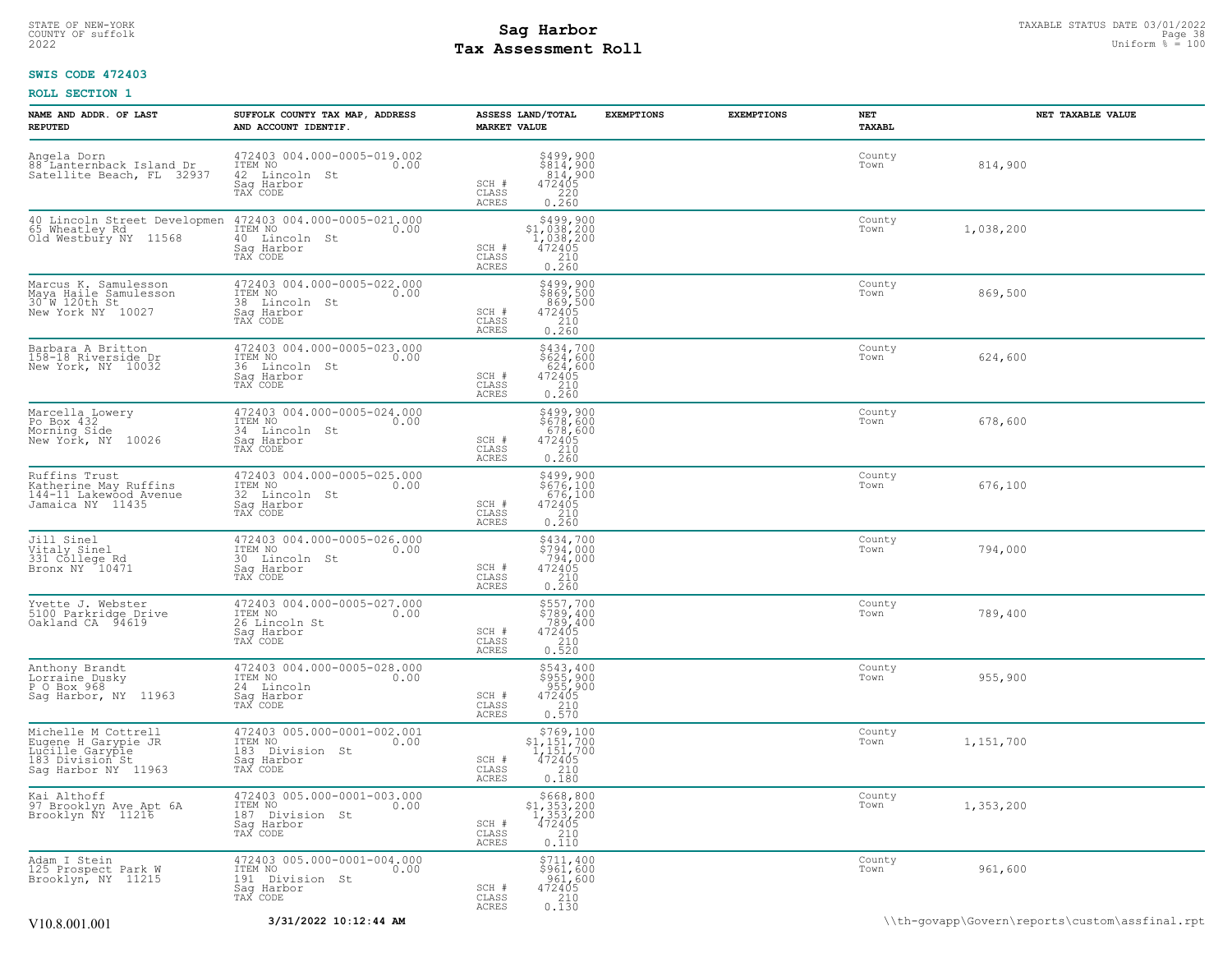# STATE OF NEW-YORK STATUS DATE 03/01/2022<br>
COUNTY OF suffolk Page 39<br>
2022 **Fax Assessment Roll** Page 39 Uniform % = 100 **Tax Assessment Roll**

## **SWIS CODE 472403**

| NAME AND ADDR. OF LAST<br><b>REPUTED</b>                                                                                                                                                     | SUFFOLK COUNTY TAX MAP, ADDRESS<br>AND ACCOUNT IDENTIF.                                                                              | ASSESS LAND/TOTAL<br><b>MARKET VALUE</b>                                                                                            | <b>EXEMPTIONS</b> | <b>EXEMPTIONS</b> | NET<br>TAXABL  | NET TAXABLE VALUE |
|----------------------------------------------------------------------------------------------------------------------------------------------------------------------------------------------|--------------------------------------------------------------------------------------------------------------------------------------|-------------------------------------------------------------------------------------------------------------------------------------|-------------------|-------------------|----------------|-------------------|
| William J Fowkes<br>PO Box 131<br>Amagansett, NY 11930                                                                                                                                       | 472403 005.000-0001-007.002<br>ITEM NO<br>0.00<br>201 Division St<br>Sag Harbor<br>TAX CODE                                          | $\begin{array}{r} 5243,200 \\ 5416,100 \\ 416,100 \\ 472405 \\ 210 \\ 0.040 \end{array}$<br>SCH #<br>CLASS<br>ACRES                 |                   |                   | County<br>Town | 416,100           |
| 205 Division Street, LLC<br>251 Fifth Ave FL 4th<br>New York NY 10016                                                                                                                        | 472403 005.000-0001-008.004<br>ITEM NO 0.00<br>205 Division St<br>Saq Harbor<br>TAX CODE                                             | \$325,700<br>\$623,200<br>623,200<br>472405<br>210<br>SCH #<br>CLASS<br><b>ACRES</b><br>0.040                                       |                   |                   | County<br>Town | 623,200           |
| Jonathan B. Smith<br>Catherine Smith<br>P.O. Box 384<br>Saq Harbor NY 11963                                                                                                                  | 472403 005.000-0001-009.001<br>ITEM NO<br>0.00<br>209 Division St<br>Saq Harbor<br>TAX CODE                                          | $$505, 800$<br>$$1, 933, 100$<br>$1, 933, 100$<br>$472405$<br>210<br>SCH #<br>CLASS<br>ACRES<br>0.060                               |                   |                   | County<br>Town | 1,933,100         |
| Louis S. Linfield<br>270 Riverside Dr Apt 12B<br>New York NY 10025                                                                                                                           | 472403 005.000-0001-010.000<br>ITEM NO<br>0.00<br>211 Division St<br>Sag Harbor<br>TAX CODE                                          | \$668,800<br>\$2,290,400<br>2,290,400<br>472405<br>SCH #<br>CLASS<br>0.110<br>ACRES                                                 |                   |                   | County<br>Town | 2,290,400         |
| Phyllis Brown<br>Harry Brown<br>2935 Stevens St<br>Oceanside, NY 11572                                                                                                                       | 472403 005.000-0001-011.001<br>ITEM NO<br>0.00<br>215 Division St<br>Sag Harbor<br>TAX CODE                                          | \$547,200<br>$\begin{array}{r} 2347, 200 \\ 5744, 000 \\ 744, 000 \\ 472405 \\ 210 \end{array}$<br>SCH #<br>CLASS<br>ACRES<br>0.090 |                   |                   | County<br>Town | 744,000           |
| Michael E. Olsen, Trustee 472403 005.000-0001<br>Living Trust of Michael E. O ITEM NO<br>Bernadette M. Olsen, Trustee 219 Division St<br>Living Trust of MIcheal E. O Sag Harbor<br>TAX CODE | 472403 005.000-0001-012.000<br>0.00                                                                                                  | $\begin{array}{r} 5491,100 \\ 51,646,100 \\ 1,646,100 \\ 472405 \\ 210 \end{array}$<br>SCH #<br>CLASS<br>ACRES<br>0.080             |                   |                   | County<br>Town | 1,646,100         |
| Glenn Stancroff<br>PO Box 371<br>New York, NY 10021                                                                                                                                          | 472403 005.000-0001-013.000<br>ITEM NO 0.00<br>161 Jermain Ave<br>Saq Harbor<br>TAX CODE                                             | $$788,100$<br>$$1,022,000$<br>$1,022,000$<br>$472405$<br>SCH #<br>CLASS<br>210<br>ACRES<br>0.160                                    |                   |                   | County<br>Town | 1,022,000         |
| Carol Williams<br>165 Jermain Ave<br>Sag Harbor, NY 11963                                                                                                                                    | 472403 005.000-0001-014.000<br>ITEM NO<br>0.00<br>165 Jermain Ave<br>Sag Harbor<br>TAX CODE                                          | $$443,300$<br>$$604,000$<br>$604,000$<br>$472405$<br>$210$<br>SCH #<br>CLASS<br><b>ACRES</b><br>0.090                               |                   |                   | County<br>Town | 604,000           |
| John Barrows<br>PO Box 481<br>Wainscott, NY 11975                                                                                                                                            | 472403 005.000-0001-015.000<br>ITEM NO<br>0.00<br>169 Jermain Ave<br>Sag-Harbor<br>TAX CODE                                          | \$547,300<br>\$769,900<br>769,900<br>472405<br>SCH #<br>$\frac{210}{0.100}$<br>CLASS<br>ACRES                                       |                   |                   | County<br>Town | 769,900           |
| Nikki Earle<br>173 Jermain Ave<br>Sag Harbor, NY 11963                                                                                                                                       | 472403 005.000-0001-016.000<br>ITEM NO<br>0.00<br>173 Jermain Ave<br>Saq Harbor<br>TAX CODE                                          | \$443,300<br>\$606,400<br>606,400<br>472405<br>SCH #<br>CLASS<br>210<br>ACRES<br>0.090                                              |                   |                   | County<br>Town | 606,400           |
| Nigola Gentile Squires<br>177 Jermain Ave<br>Sag Harbor NY 11963                                                                                                                             | Angelo Bagnoli, Life Estate 472403 005.000-0001-017.000<br>Eugine Gentile  ITEM NO 0.00<br>177 Jermain Ave<br>Saq Harbor<br>TAX CODE | \$492,600<br>\$745,500<br>745,500<br>472405<br>SCH #<br>CLASS<br>0.100<br>ACRES                                                     |                   |                   | County<br>Town | 745,500           |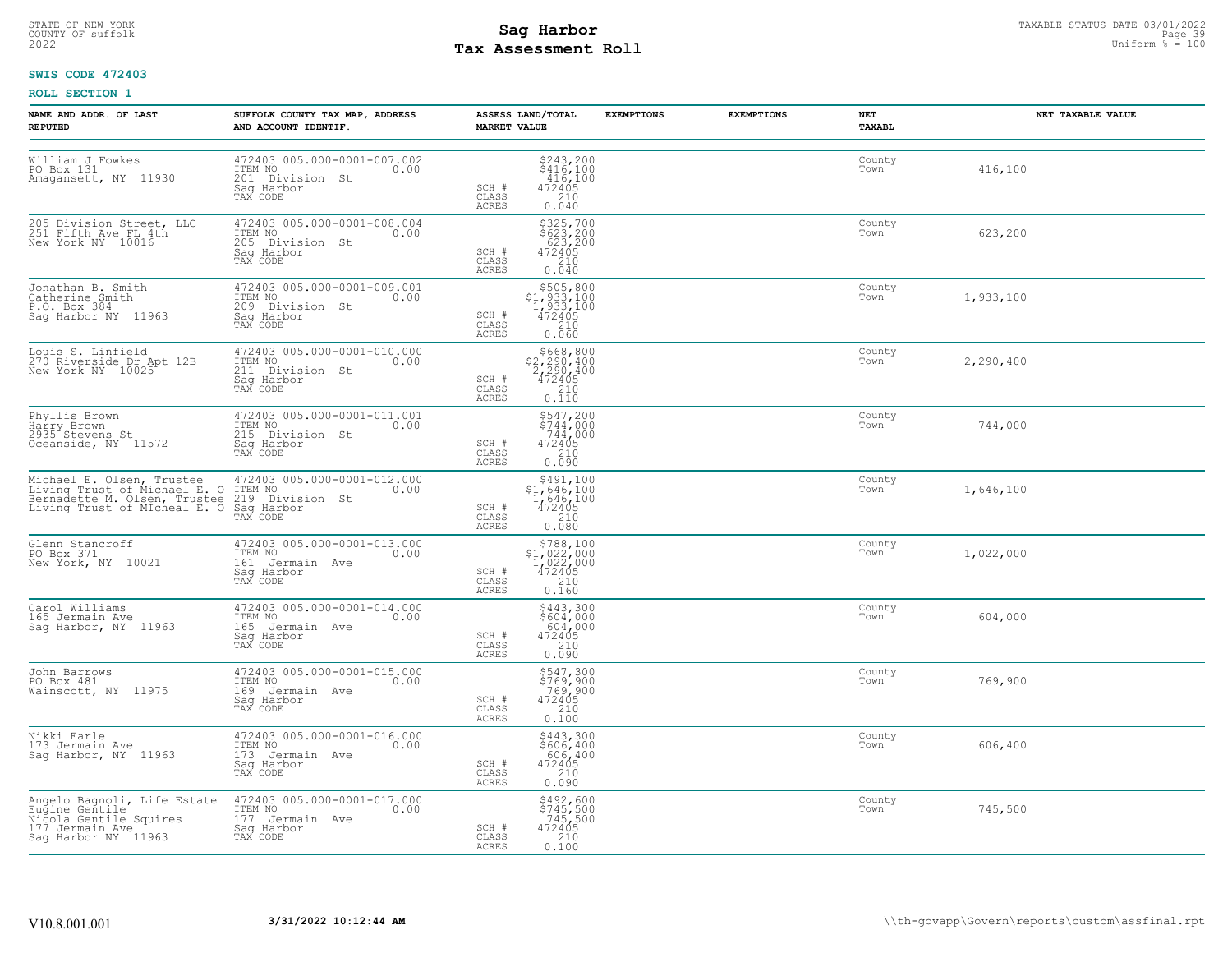## STATE OF NEW-YORK STATUS DATE 03/01/2022<br>
COUNTY OF suffolk Page 40 Uniform % = 100<br>
2022 Pay Assessment Roll **Tax Assessment Roll**

## **SWIS CODE 472403**

| NAME AND ADDR. OF LAST<br><b>REPUTED</b>                                                                      | SUFFOLK COUNTY TAX MAP, ADDRESS<br>AND ACCOUNT IDENTIF.                                                                                  | ASSESS LAND/TOTAL<br><b>EXEMPTIONS</b><br><b>MARKET VALUE</b>                                                                      | <b>EXEMPTIONS</b><br>NET<br><b>TAXABL</b> | NET TAXABLE VALUE                              |
|---------------------------------------------------------------------------------------------------------------|------------------------------------------------------------------------------------------------------------------------------------------|------------------------------------------------------------------------------------------------------------------------------------|-------------------------------------------|------------------------------------------------|
| Maya Kenny Mann (Trustee) 472403<br>The Maya Kenny Mann Living T ITEM NO<br>19 Espira Ct<br>Santa Fe NM 87508 | 472403 005.000-0001-018.000<br>0.00<br>11 Atlantic Ave<br>Saq Harbor<br>TAX CODE                                                         | \$437,700<br>\$592,800<br>592,800<br>SCH #<br>472405<br>CLASS<br>210<br>ACRES<br>0.080                                             | County<br>Town                            | 592,800                                        |
| Melanie Fleishman<br>704 West End Ave Apt 2B<br>New York, NY 10025                                            | 472403 005.000-0001-019.000<br>ITEM NO<br>0.00<br>15 Atlantic Ave<br>Sag Harbor<br>TAX CODE                                              | \$437,700<br>\$560,500<br>560,500<br>472405<br>210<br>0.080<br>SCH #<br>CLASS<br>ACRES                                             | County<br>Town                            | 560,500                                        |
| Elizabeth Gilbert<br>P.O. Box 3012<br>Sag Harbor NY 11963                                                     | 472403 005.000-0001-020.000<br>ITEM NO<br>0.00<br>19 Atlantic Ave<br>Saq Harbor<br>TAX CODE                                              | \$547,300<br>\$709,300<br>709,300<br>472405<br>210<br>SCH #<br>CLASS<br>0.100<br>ACRES                                             | County<br>Town                            | 709,300                                        |
| Frank H_Santoro<br>300 W 17th St Apt 6E<br>New York NY 10011                                                  | 472403 005.000-0001-021.000<br>ITEM NO<br>0.00<br>25<br>Atlantic Ave<br>Saq Harbor<br>TAX CODE                                           | \$608,100<br>$$773,300$<br>773,300<br>472405<br>210<br>SCH #<br>CLASS<br>ACRES<br>0.100                                            | County<br>Town                            | 773,300                                        |
| James Perry<br>29 Atlantic Ave<br>Sag Harbor NY 11963                                                         | 472403 005.000-0001-022.000<br>ITEM NO<br>0.00<br>29 Atlantic Ave<br>Saq Harbor<br>TAX CODE                                              | $$577,700$<br>$$1,776,300$<br>$1,776,300$<br>$\frac{472405}{210}$<br>SCH #<br>CLASS<br>ACRES<br>0.100                              | County<br>Town                            | 1,776,300                                      |
| Dennis P Longwell<br>Alicia G Longwell<br>P O Box 772<br>Sag Harbor, NY 11963                                 | 472403 005.000-0001-023.000<br>TTEM NO 0.00<br>33 Atlantic Ave<br>Sag Harbor<br>TAX CODE                                                 | $$851,300$<br>$$1,039,200$<br>$1,039,200$<br>$472405$<br>$210$<br>SCH #<br>CLASS<br>ACRES<br>0.140                                 | County<br>Town                            | 1,039,200                                      |
| Waldtraut E Biondi<br>10 Jay St<br>New York, NY 10010                                                         | 472403 005.000-0001-024.001<br>ITEM NO<br>0.00<br>20 Elizabeth St<br>Saq Harbor<br>TAX CODE                                              | \$492,600<br>\$683,000<br>683,000<br>SCH #<br>472405<br>210<br>CLASS<br>0.100<br>ACRES                                             | County<br>Town                            | 683,000                                        |
| dated December 4, 2012<br>16 Elizabeth St<br>Sag Harbor NY 11963                                              | Paul W. Rogers, Trustee 472403 005.000-0001-025.001<br>The Paul W. Rogers Trust un ITEM NO.<br>16 Elizabeth St<br>Saq Harbor<br>TAX CODE | $$821,000$<br>$$1,145,800$<br>$1,145,800$<br>SCH #<br>472405<br>CLASS<br>210<br>ACRES<br>0.150                                     | County<br>Town                            | 1,145,800                                      |
| Christopher Chapin<br>14 Elizabeth St<br>Sag Harbor, NY 11963                                                 | 472403 005.000-0001-026.001<br>ITEM NO<br>0.00<br>14 Elizabeth St<br>Sag Harbor<br>TAX CODE                                              | $\begin{array}{c} 5547,300 \\ 5742,400 \\ 742,400 \\ 472405 \\ 210 \\ 0.100 \end{array}$<br>SCH #<br>CLASS<br>ACRES                | County<br>Town                            | 742,400                                        |
| Gregor Medinger<br>Beatrix Mediñger<br>PO Box 1176<br>Sag Harbor, NY 11963                                    | 472403 005.000-0001-027.000<br>ITEM NO<br>0.00<br>10 Elizabeth St<br>Saq Harbor<br>TAX CODE                                              | $\begin{array}{r} $711,400 \\ $1,046,200 \\ $1,046,200 \\ $472405 \\ $210 \\ $210 \end{array}$<br>SCH #<br>CLASS<br>0.130<br>ACRES | County<br>Town                            | 1,046,200                                      |
| Max Partners Properties, LLC 472403 005.000-0001-028.000<br>P.O. Box 746<br>Millerton NY 12546                | ITEM NO<br>0.00<br>5<br>Elizabeth St<br>Saq Harbor<br>TAX CODE                                                                           | \$69,000<br>\$776,700<br>776,700<br>472405<br>SCH #<br>CLASS<br>0.111<br><b>ACRES</b>                                              | County<br>Town                            | 776,700                                        |
| Elizabeth Street Owners Inc<br>30 E 4th St<br>New York, NY 10003                                              | 472403 005.000-0001-029.000<br>ITEM NO<br>0.00<br>7 Elizabeth St<br>Saq Harbor<br>TAX CODE                                               | $\substack{\$730,700\\\$1,205,900\\1,205,900\\472405}$<br>SCH #<br>CLASS<br>280<br>ACRES<br>0.190                                  | County<br>Town                            | 1,205,900                                      |
| V10.8.001.001                                                                                                 | 3/31/2022 10:12:44 AM                                                                                                                    |                                                                                                                                    |                                           | \\th-govapp\Govern\reports\custom\assfinal.rpt |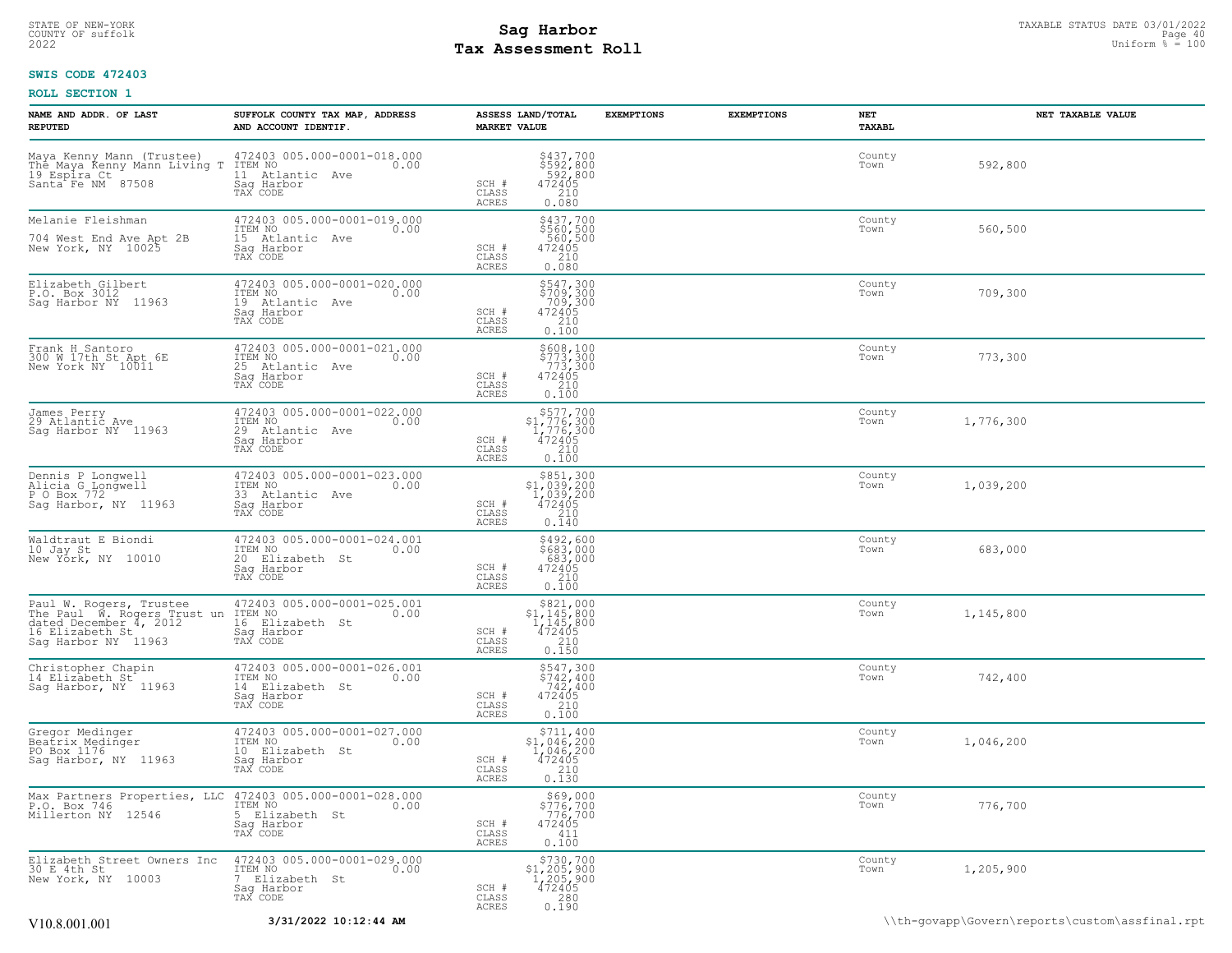# **Tax Assessment Roll Existed Structure Constant Politics** and the Uniform  $\frac{1}{2}$  is the Uniform  $\frac{1}{2}$  is the Uniform  $\frac{1}{2}$  is the Uniform  $\frac{1}{2}$  is the Uniform  $\frac{1}{2}$  is the Uniform  $\frac{1}{2}$  is the Unit

## **SWIS CODE 472403**

| NAME AND ADDR. OF LAST<br><b>REPUTED</b>                                                             | SUFFOLK COUNTY TAX MAP, ADDRESS<br>AND ACCOUNT IDENTIF.                                                           | ASSESS LAND/TOTAL<br><b>MARKET VALUE</b> |                                                                                                                                                                                                               | <b>EXEMPTIONS</b> | <b>EXEMPTIONS</b> | NET<br><b>TAXABL</b> | NET TAXABLE VALUE |
|------------------------------------------------------------------------------------------------------|-------------------------------------------------------------------------------------------------------------------|------------------------------------------|---------------------------------------------------------------------------------------------------------------------------------------------------------------------------------------------------------------|-------------------|-------------------|----------------------|-------------------|
| Scott D Baker<br>PO Box 1234<br>Sag Harbor, NY 11963                                                 | 472403 005.000-0001-034.000<br>ITEM NO<br>0.00<br>20 Atlantic Ave<br>Sag Harbor<br>TAX CODE                       | SCH #<br>CLASS<br>ACRES                  | \$568,800<br>\$724,700<br>724,700<br>472405<br>$\begin{array}{c} 210 \\ 0.180 \end{array}$                                                                                                                    |                   |                   | County<br>Town       | 724,700           |
| Dr John French JR<br>82 Hampton St<br>Sag Harbor NY 11963                                            | 472403 005.000-0002-001.000<br>ITEM NO<br>0.00<br>82 Hampton St<br>Saq Harbor<br>TAX CODE                         | SCH #<br>CLASS<br>ACRES                  | \$460,600<br>$\frac{1000}{807}$ , 100<br>807, 100<br>472405<br>483<br>0.110                                                                                                                                   |                   |                   | County<br>Town       | 807,100           |
| Suzanne McNear<br>7 Clinton St.<br>Sag Harbor NY 11963                                               | 472403 005.000-0002-002.000<br>ITEM NO<br>0.00<br>7 Clinton St<br>Saq Harbor<br>TAX CODE                          | SCH #<br>CLASS<br>ACRES                  | $$496,000$<br>$$860,500$<br>$860,500$<br>$472405$<br>$220$<br>0.110                                                                                                                                           |                   |                   | County<br>Town       | 860,500           |
| Douglas Magnolia<br>220 E 73rd St Apt 9F<br>New York NY 10021                                        | 472403 005.000-0002-003.000<br>ITEM NO 0.00<br>86 Hampton St<br>Sag Harbor<br>TAX CODE                            | SCH #<br>CLASS<br><b>ACRES</b>           | $5752,100\n51,934,700\n1,934,700\n472405\n210$<br>0.220                                                                                                                                                       |                   |                   | County<br>Town       | 1,934,700         |
| Mary Elizabeth DeMaso<br>Petér Drakoulias<br>c/o ML Management<br>P.O. Box 1250<br>New York NY 10101 | 472403 005.000-0002-004.000<br>ITEM NO<br>0.00<br>90 Hampton<br>Sag Harbor<br>TAX CODE                            | SCH #<br>CLASS<br><b>ACRES</b>           | $\begin{array}{r} \text{\small $>$752$, $100$} \\ \text{\small $>$1$, $171$, $600$} \\ \text{\small $1$, $171$, $600$} \\ \text{\small $472405$} \\ \text{\small $210$} \\ \text{\small $0.220$} \end{array}$ |                   |                   | County<br>Town       | 1,171,600         |
| Mary Moore<br>92 Hampton St<br>Sag Harbor, NY 11963                                                  | 472403 005.000-0002-005.000<br>10.00 0.00<br>92 Hampton St<br>Sag Harbor<br>TAX CODE                              | SCH #<br>CLASS<br>ACRES                  | \$681,000<br>\$1,191,300<br>1,191,300<br>472405<br>210<br>0.140                                                                                                                                               |                   |                   | County<br>Town       | 1,191,300         |
| Mary Ann Eddy<br>96 Ĥampton St<br>Sag Harbor NY 11963                                                | 472403 005.000-0002-006.000<br>ITEM NO<br>0.00<br>96 Hampton St<br>Saq Harbor<br>TAX CODE                         | SCH #<br>CLASS<br>ACRES                  | \$632,400<br>\$1,086,400<br>1,086,400<br>472405<br>220<br>0.130                                                                                                                                               |                   |                   | County<br>Town       | 1,086,400         |
| Saq Harbor, NY 11963                                                                                 | Martin Family Limited Liabil 472403 005.000-0002-007.000<br>PO Box 1515<br>9 Ackerly St<br>Saq Harbor<br>TAX CODE | SCH #<br>CLASS<br>ACRES                  | $$888,300$<br>$$1,017,700$<br>$1,017,700$<br>$472405$<br>210<br>0.160                                                                                                                                         |                   |                   | County<br>Town       | 1,017,700         |
| Thomas Amico<br>Michael Brennan<br>6 Gardiner Way<br>Shelter Island NY 11964                         | 472403 005.000-0002-008.000<br>ITEM NO<br>0.00<br>11 Ackerly St<br>Sag Harbor<br>TAX CODE                         | SCH #<br>CLASS<br><b>ACRES</b>           | \$666,300<br>\$856,400<br>$\begin{array}{r} 856,400\\ 472405\\ 210\\ 0.120 \end{array}$                                                                                                                       |                   |                   | County<br>Town       | 856,400           |
| Andrew D. Patrick<br>Maria T. Vrachnos<br>2-01 50th Avenue Apt 3R<br>Long Island City NY 11101       | 472403 005.000-0002-009.000<br>ITEM NO<br>0.00<br>15 Ackerly St<br>Sag Harbor<br>TAX CODE                         | SCH #<br>CLASS<br>ACRES                  | $\begin{array}{r} \text{\small $5721,700} \\ \text{\small $51$, 639,900} \\ 1,639,900 \\ 472405 \\ 210 \\ 0.130 \\ \end{array}$                                                                               |                   |                   | County<br>Town       | 1,639,900         |
| Helen P Earle<br>102 Hampton St<br>Sag Harbor, NY 11963                                              | 472403 005.000-0002-010.000<br>ITEM NO<br>0.00<br>102 Hampton St<br>Saq Harbor<br>TAX CODE                        | SCH #<br>CLASS<br>ACRES                  | \$615,300 veteran<br>\$1,040,300<br>$\frac{1,040,300}{472405}$<br>210<br>0.180                                                                                                                                |                   | 125,000           | County<br>Town       | 915,300           |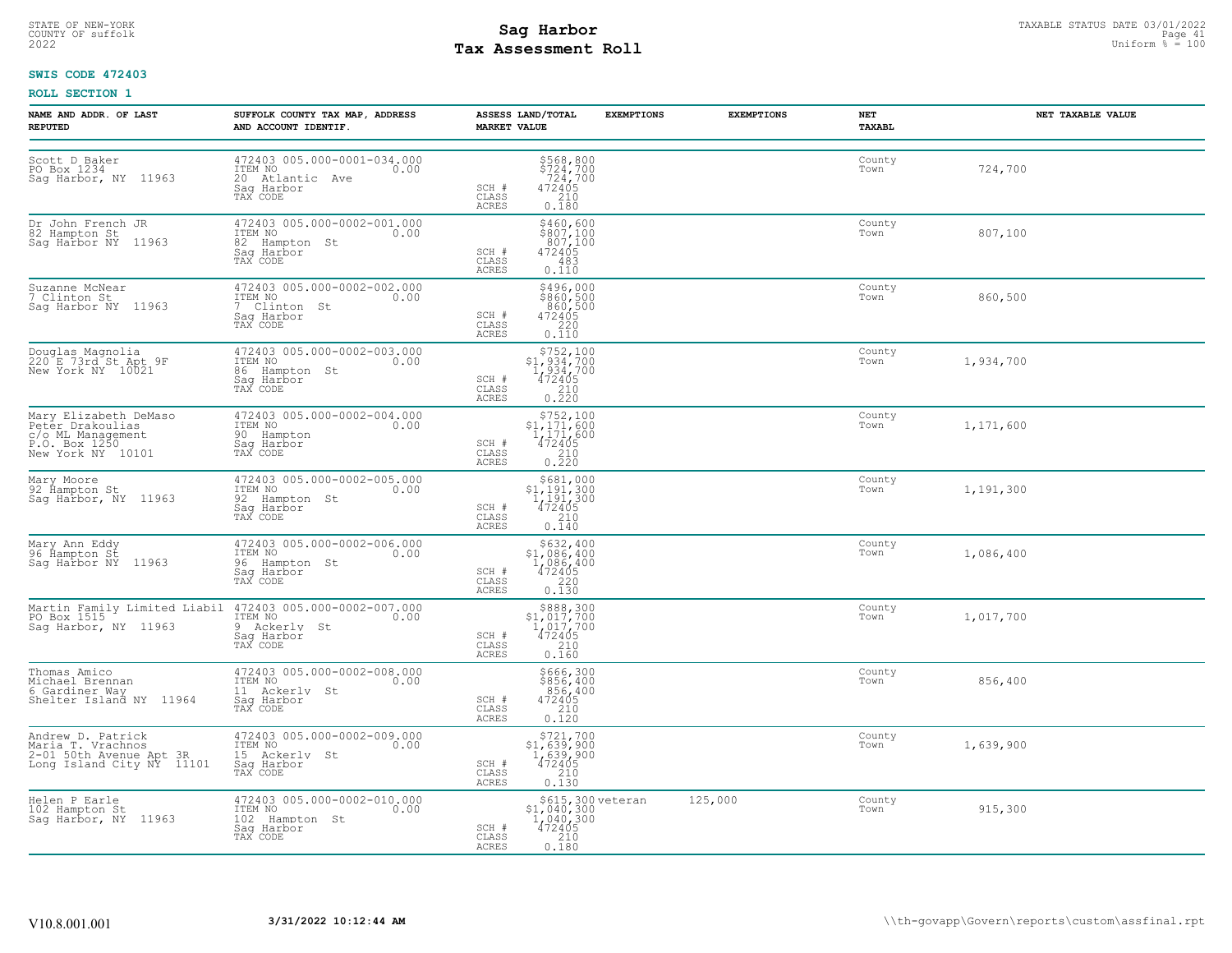## STATE OF NEW-YORK STATUS DATE 03/01/2022<br>
COUNTY OF suffolk Page 42 Uniform % = 100<br>
2022 Pay Assessment Roll **Tax Assessment Roll**

## **SWIS CODE 472403**

| NAME AND ADDR. OF LAST<br><b>REPUTED</b>                                                                                                   | SUFFOLK COUNTY TAX MAP, ADDRESS<br>AND ACCOUNT IDENTIF.                                        | ASSESS LAND/TOTAL<br><b>MARKET VALUE</b> | <b>EXEMPTIONS</b>                                                                                                                        | <b>EXEMPTIONS</b> | NET<br>TAXABL  | NET TAXABLE VALUE                              |
|--------------------------------------------------------------------------------------------------------------------------------------------|------------------------------------------------------------------------------------------------|------------------------------------------|------------------------------------------------------------------------------------------------------------------------------------------|-------------------|----------------|------------------------------------------------|
| Cynthia O Burns<br>Lawrence J Burns<br>Geraldine A Burns (Life Esta<br>Lawrence J Burns III<br>James J Burns                               | 472403 005.000-0002-011.000<br>ITEM NO<br>0.00<br>106 Hampton St<br>Saq Harbor<br>TAX CODE     | SCH #<br>CLASS<br>ACRES                  | $\begin{array}{r}  \  \  \, 5683,700 \\  \  \, 1,115,800 \\  \  \, 1,115,800 \\  \  \, 472405 \\  \  \, 210 \\  \  \, 0.200 \end{array}$ |                   | County<br>Town | 1,115,800                                      |
| Rory McEvoy<br>Grainne Coen<br>42 Sterns Point Road<br>Shelter Island NY 11965                                                             | 472403 005.000-0002-012.000<br>ITEM NO<br>0.00<br>108<br>Hampton St<br>Sag Harbor<br>TAX CODE  | SCH #<br>CLASS<br>ACRES                  | \$778,300<br>$$1,200,000$<br>$1,200,000$<br>472405<br>210<br>0.160                                                                       |                   | County<br>Town | 1,200,000                                      |
| Garfield House LLC<br>4543 Ethel Ave<br>91604<br>Studio City CA                                                                            | 472403 005.000-0002-013.000<br>ITEM NO<br>0.00<br>235<br>Jermain Ave<br>Sag Harbor<br>TAX CODE | SCH #<br>CLASS<br>ACRES                  | $$527,700$<br>$$1,192,900$<br>$1,192,900$<br>$472405$<br>280<br>0.110                                                                    |                   | County<br>Town | 1,192,900                                      |
| Fred Gutekunst<br>F Gutekunst<br>Catherine Gutekunst<br>84 Harding Ave<br>Totowa, NJ 07512                                                 | 472403 005.000-0002-014.000<br>TTEM NO 0.00<br>16 Ackerly St<br>Saq Harbor<br>TAX CODE         | SCH #<br>CLASS<br>ACRES                  | $$1,080,500$<br>$$1,271,000$<br>$1,271,000$<br>$472405$<br>210<br>0.400                                                                  |                   | County<br>Town | 1,271,000                                      |
| Denise A Salomon<br>14 Ackerly St<br>Sag Harbor NY 11963                                                                                   | 472403 005.000-0002-015.000<br>ITEM NO<br>0.00<br>14 Ackerly St<br>Saq Harbor<br>TAX CODE      | SCH #<br>CLASS<br>ACRES                  | $\begin{array}{c} $990,400 \\ $1,223,200 \\ $1,223,200 \\ $472405 \end{array}$<br>$\frac{210}{0.330}$                                    |                   | County<br>Town | 1,223,200                                      |
| Edward Deyermond<br>Bethany Deyermond<br>12 Ackerly St<br>Sag Harbor, NY 11963                                                             | 472403 005.000-0002-016.000<br>ITEM NO<br>0.00<br>12 Ackerly St<br>Saq Harbor<br>TAX CODE      | SCH #<br>CLASS<br>ACRES                  | \$990,400 Volunte<br>\$1,339,600<br>1,339,600<br>472405<br>210<br>0.330                                                                  | 133,960           | County<br>Town | 1,205,640                                      |
| Eric K. Schultzel<br>Angela L. Inzerillo<br>10 Ackerly St<br>Sag Harbor NY<br>11963                                                        | 472403 005.000-0002-017.000<br>ITEM NO<br>0.00<br>10 Ackerly St<br>Saq Harbor<br>TAX CODE      | SCH #<br>CLASS<br>ACRES                  | $\begin{array}{c} $891,300 \\ $1,179,600 \\ $1,179,600 \\ $472405 \end{array}$<br>0.330                                                  |                   | County<br>Town | 1,179,600                                      |
| Lee Eisenberg<br>Linda Eisenberg<br>8 Ackerly St<br>Sag Harbor NY 11963                                                                    | 472403 005.000-0002-018.000<br>ITEM NO<br>0.00<br>8 Ackerly St<br>Saq Harbor<br>TAX CODE       | SCH #<br>CLASS<br>ACRES                  | $$990, 400$<br>$$2, 541, 300$<br>$2, 541, 300$<br>$472405$<br>$$210$<br>0.330                                                            |                   | County<br>Town | 2,541,300                                      |
| Robert Flicek<br>James Flicek<br>6 Ackerly St<br>Sag Harbor NY 11963                                                                       | 472403 005.000-0002-019.000<br>ITEM NO<br>0.00<br>6 Ackerly St<br>Sag Harbor<br>TAX CODE       | SCH #<br>CLASS<br>ACRES                  | \$1,188,500<br>\$1,416,700<br>1,416,700<br>472405<br>210<br>0.660                                                                        |                   | County<br>Town | 1,416,700                                      |
| Paul Grassfield<br>Jennifer M Stearns<br>PO Box 1372<br>New York, NY 10013                                                                 | 472403 005.000-0002-020.000<br>ITEM NO<br>0.00<br>2 Ackerly St<br>Saq Harbor<br>TAX CODE       | SCH #<br>CLASS<br>ACRES                  | \$1,037,200<br>$\frac{1}{287}$ , 287, 400<br>1, 287, 400<br>472405<br>210<br>0.480                                                       |                   | County<br>Town | 1,287,400                                      |
| Caroline J Fell<br>P.O. Box 227<br>Southampton NY 11969                                                                                    | 472403 005.000-0002-021.000<br>ITEM NO<br>0.00<br>187 Jermain Ave<br>Saq Harbor<br>TAX CODE    | SCH #<br>CLASS<br>ACRES                  | \$632,100<br>\$791,600<br>791,600<br>472405<br>210<br>0.200                                                                              |                   | County<br>Town | 791,600                                        |
| Ryan L. Alder, Co-Trustee<br>Pâtricia A. Archirbald Famil<br>Erin K. White, Co-Trustee<br>Patricia A. Archibald Family<br>Patricia A Alder | 472403 005.000-0002-022.000<br>ITEM NO<br>0.00<br>191 Jermain Ave<br>Saq Harbor<br>TAX CODE    | SCH #<br>CLASS<br>ACRES                  | $$853,300$<br>$$1,182,800$<br>$1,182,800$<br>472405<br>$\frac{210}{0.270}$                                                               |                   | County<br>Town | 1,182,800                                      |
| V10.8.001.001                                                                                                                              | 3/31/2022 10:12:44 AM                                                                          |                                          |                                                                                                                                          |                   |                | \\th-qovapp\Govern\reports\custom\assfinal.rpt |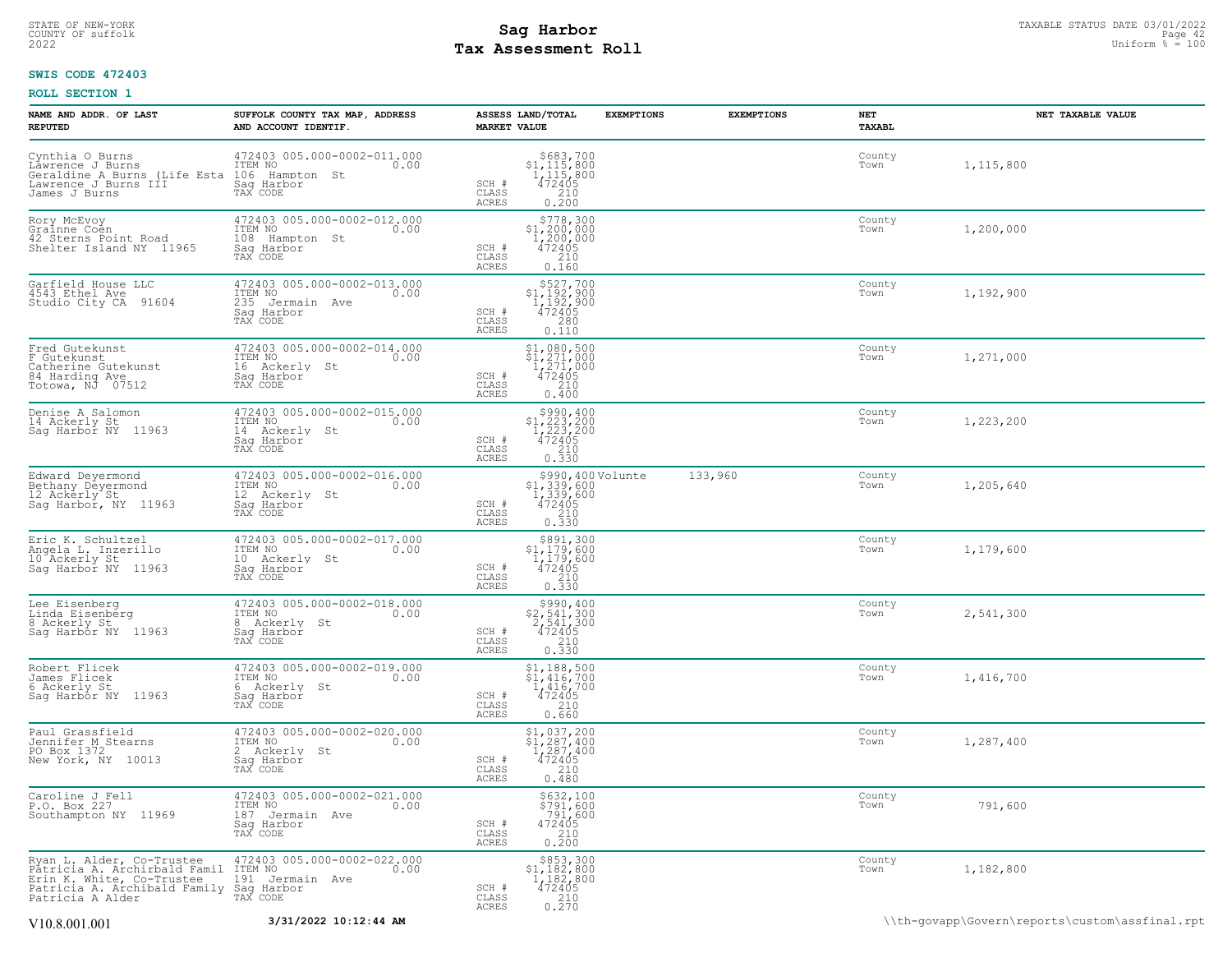# STATE OF NEW-YORK STATUS DATE 03/01/2022<br>
COUNTY OF suffolk Page 43<br>
2022 **Fax Assessment Roll** Page 43 **Uniform % = 100 Tax Assessment Roll**

## **SWIS CODE 472403**

| NAME AND ADDR. OF LAST<br><b>REPUTED</b>                                               | SUFFOLK COUNTY TAX MAP, ADDRESS<br>AND ACCOUNT IDENTIF.                                     | ASSESS LAND/TOTAL<br><b>MARKET VALUE</b>                                                                                            | <b>EXEMPTIONS</b>              | <b>EXEMPTIONS</b> | NET<br><b>TAXABL</b> | NET TAXABLE VALUE |
|----------------------------------------------------------------------------------------|---------------------------------------------------------------------------------------------|-------------------------------------------------------------------------------------------------------------------------------------|--------------------------------|-------------------|----------------------|-------------------|
| James M Durfee<br>Elaine Durfee<br>Apt 5a<br>115 E 92nd St<br>New York, NY 10128       | 472403 005.000-0002-023.000<br>ITEM NO<br>0.00<br>195 Jermain Ave<br>Sag-Harbor<br>TAX CODE | $5540, 400$<br>$5936, 700$<br>$936, 700$<br>$472405$<br>$210$<br>SCH #<br>CLASS<br>0.180<br>ACRES                                   |                                |                   | County<br>Town       | 936,700           |
| Jerome Toy<br>Marianne Toy<br>Po Box 2049<br>Saq Harbor, NY 11963                      | 472403 005.000-0002-024.000<br>ITEM NO 0.00<br>199 Jermain Ave<br>Saq Harbor<br>TAX CODE    | \$568,800<br>\$985,500<br>985,500<br>472405<br>SCH #<br>210<br>CLASS<br>0.180<br>ACRES                                              |                                |                   | County<br>Town       | 985,500           |
| Giancarlo Bonagura<br>Paula Jean Rosado<br>333 E 30th St Apt 8B<br>New York, NY 10016  | 472403 005.000-0002-025.000<br>10.00 0.00<br>203 Jermain Ave<br>Sag Harbor<br>TAX CODE      | $$764, 500$<br>$$1, 011, 700$<br>$1, 011, 700$<br>$472405$<br>$$210$<br>SCH #<br>CLASS<br>ACRES<br>0.170                            |                                |                   | County<br>Town       | 1,011,700         |
| Alice Rozzi<br>Donald Rozzi<br>P O Box 1191<br>215 Jermain Ave<br>Saq Harbor, NY 11963 | 472403 005.000-0002-026.000<br>ITEM NO<br>0.00<br>215 Jermain Ave<br>Saq Harbor<br>TAX CODE | 978,600<br>SCH #<br>472405<br>$\frac{210}{0.160}$<br>CLASS<br>ACRES                                                                 | \$799,500 veteran<br>\$978,600 | 125,000           | County<br>Town       | 853,600           |
| Patrick S. Gallagher<br>Colleen A. Gill<br>207 Jermain Ave<br>Saq Harbor NY 11963      | 472403 005.000-0002-027.000<br>ITEM NO<br>0.00<br>207 Jermain Ave<br>Sag Harbor<br>TAX CODE | \$782,100<br>$\begin{array}{c} 7,800 \\ 977,800 \\ 977,800 \\ 472405 \\ 210 \\ 0.170 \end{array}$<br>SCH #<br>CLASS<br>ACRES        |                                |                   | County<br>Town       | 977,800           |
| Paul H Babcock<br>22 Jospeh Francis Blvd<br>Sag Harbor, NY 11963                       | 472403 005.000-0003-001.000<br>ITEM NO<br>0.00<br>112 Hampton St<br>Saq Harbor<br>TAX CODE  | $$227,800$<br>$$790,900$<br>$790,900$<br>$472405$<br>$483$<br>SCH #<br>CLASS<br>ACRES<br>0.330                                      |                                |                   | County<br>Town       | 790,900           |
| Roisin M. Bateman<br>118 Hampton St<br>P.O. Box 2173<br>Sag Harbor NY 11963            | 472403 005.000-0003-002.000<br>ITEM NO<br>0.00<br>118 Hampton St<br>Saq Harbor<br>TAX CODE  | $$792,300$<br>$$1,095,200$<br>$1,095,200$<br>$472405$<br>SCH #<br>CLASS<br>$\begin{array}{c} 210 \\ 0.330 \end{array}$<br>ACRES     |                                |                   | County<br>Town       | 1,095,200         |
| David Reiner<br>25 Harbor Dr<br>Sag Harbor, NY 11963                                   | 472403 005.000-0003-003.000<br>ITEM NO<br>0.00<br>238 Jermain Ave<br>Sag Harbor<br>TAX CODE | $\begin{array}{r} $1,031,800 \\ $1,181,300 \\ $1,181,300 \\ $472405 \\ $210 \end{array}$<br>SCH #<br>CLASS<br><b>ACRES</b><br>0.380 |                                |                   | County<br>Town       | 1,181,300         |
| Colin P Mather<br>P.O. Box 246<br>Wainscott NY 11975                                   | 472403 005.000-0003-004.000<br>ITEM NO<br>0.00<br>234 Jermain Ave<br>Sag Harbor<br>TAX CODE | \$632,900<br>\$922,100<br>922,100<br>472405<br>SCH #<br>$\begin{array}{c} 220 \\ 0.140 \end{array}$<br>CLASS<br>ACRES               |                                |                   | County<br>Town       | 922,100           |
| Ronald J Castillo<br>14 Hamilton St<br>Sag Harbor NY 11963                             | 472403 005.000-0003-005.000<br>ITEM NO<br>0.00<br>14 Hamilton St<br>Saq Harbor<br>TAX CODE  | \$653,000<br>\$869,300<br>869,300<br>472405<br>SCH #<br>CLASS<br>$\begin{bmatrix} 210 \\ 0.130 \end{bmatrix}$<br>ACRES              |                                |                   | County<br>Town       | 869,300           |
| Susan I Richardson<br>20 Hamilton St<br>Saq Harbor NY 11963                            | 472403 005.000-0003-006.000<br>10.00 0.00<br>20 Hamilton St<br>Saq Harbor<br>TAX CODE       | \$896,000<br>\$1,197,100<br>$\frac{1}{4}$ $\frac{197}{2405}$<br>SCH #<br>CLASS<br>0.330<br>ACRES                                    |                                |                   | County<br>Town       | 1,197,100         |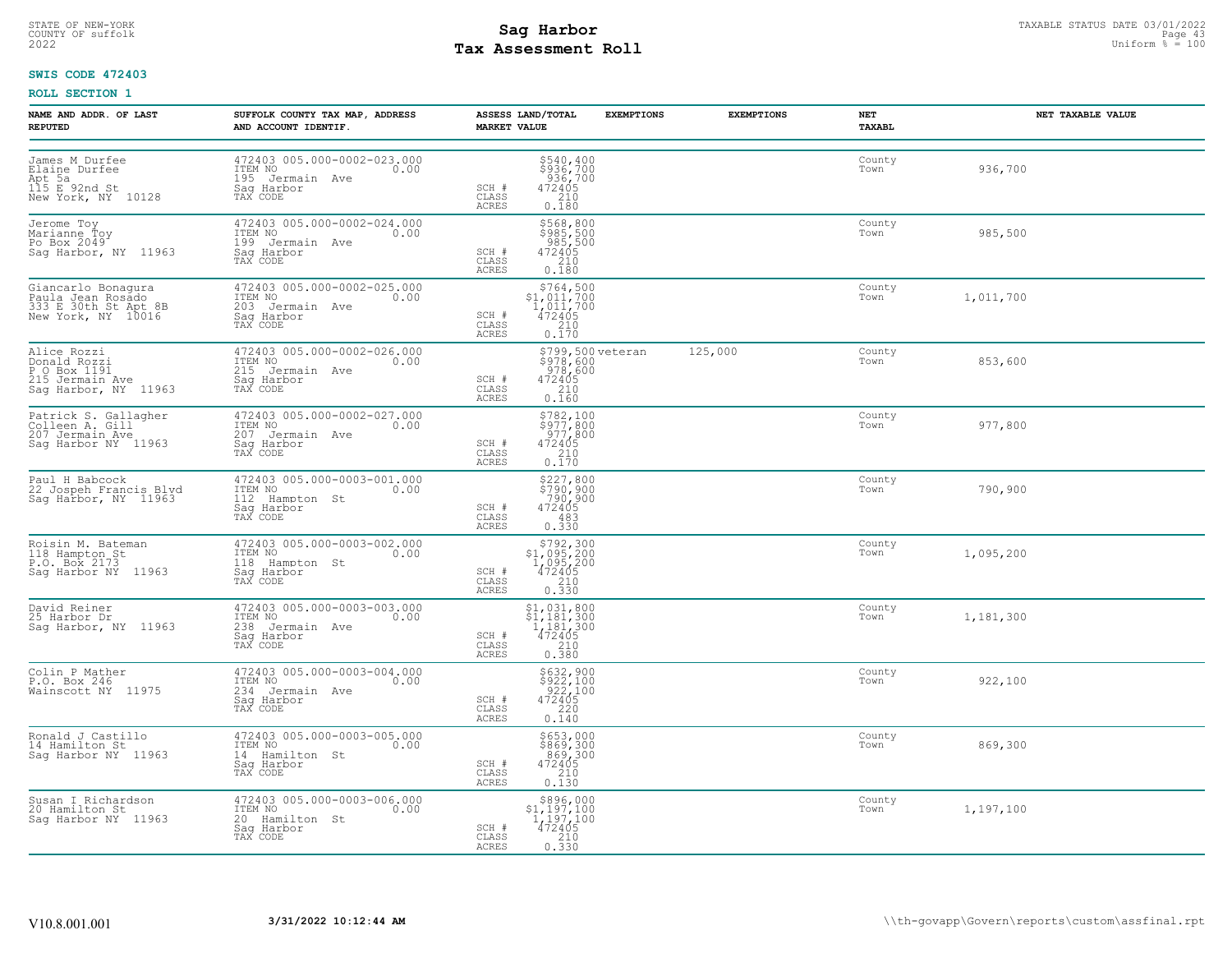## STATE OF NEW-YORK STATUS DATE 03/01/2022<br>
COUNTY OF suffolk Page 44 (1990)<br>
2022 Pay Assessment Roll **Tax Assessment Roll**

## **SWIS CODE 472403**

| NAME AND ADDR. OF LAST<br><b>REPUTED</b>                                                     | SUFFOLK COUNTY TAX MAP, ADDRESS<br>AND ACCOUNT IDENTIF.                                         | ASSESS LAND/TOTAL<br><b>EXEMPTIONS</b><br><b>MARKET VALUE</b>                                                                                                                          | <b>EXEMPTIONS</b><br>NET<br>TAXABL | NET TAXABLE VALUE |
|----------------------------------------------------------------------------------------------|-------------------------------------------------------------------------------------------------|----------------------------------------------------------------------------------------------------------------------------------------------------------------------------------------|------------------------------------|-------------------|
| Frank J Cafiso Jr<br>Leslie Cafiso<br>230 Jermain Ave<br>Saq Harbor, NY 11963                | 472403 005.000-0003-007.000<br>TTEM NO 0.00<br>230 Jermain Ave<br>Saq Harbor<br>TAX CODE        | $\begin{array}{r} 5806, 400 \\ 51, 001, 200 \\ 1, 001, 200 \\ 472405 \\ 210 \end{array}$<br>$\begin{array}{cc} \text{SCH} & \# \\ \text{CLASS} & \end{array}$<br>0.330<br><b>ACRES</b> | County<br>Town                     | 1,001,200         |
| Catherine Bettis<br>P.O. Box 1387<br>Sag Harbor NY 11963                                     | 472403 005.000-0003-008.000<br>ITEM NO<br>0.00<br>224 Jermain Ave<br>Sag Harbor<br>TAX CODE     | \$969,500<br>\$2,068,400<br>$2,068,400$<br>$472405$<br>SCH #<br>CLASS<br>0.660<br>ACRES                                                                                                | County<br>Town                     | 2,068,400         |
| Deidre Guest<br>Apt 1b<br>270 W 12th St<br>New York, NY 10014                                | 472403 005.000-0003-009.000<br>ITEM NO<br>0.00<br>220 Jermain Ave<br>Sag Harbor<br>TAX CODE     | $\begin{array}{r} 5794,300 \\ 51,004,200 \\ 1,004,200 \\ 472405 \\ 210 \\ 0.250 \end{array}$<br>SCH #<br>CLASS<br><b>ACRES</b>                                                         | County<br>Town                     | 1,004,200         |
| Steven Reiner<br>Stephanie Reiner<br>140 E 28th St Apt 7A<br>New Yor, NY 10016               | 472403 005.000-0003-010.000<br>ITEM NO<br>0.00<br>11 Montauk Ave<br>Saq Harbor<br>TAX CODE      | \$830,900<br>$$1,364,000$<br>1,364,000<br>472405<br>210<br>SCH #<br>CLASS<br>ACRES<br>0.340                                                                                            | County<br>Town                     | 1,364,000         |
| Jeffrey Brock<br>Belen Moneo Feduchi<br>6 Varick St<br>New York, NY 10013                    | 472403 005.000-0003-011.000<br>ITEM NO<br>0.00<br>17 Montauk Ave<br>Saq Harbor<br>TAX CODE      | \$587,700<br>\$1,044,000<br>$\begin{smallmatrix} 1, 044, 000 \\ 472405 \\ 210 \end{smallmatrix}$<br>SCH #<br>CLASS<br><b>ACRES</b><br>0.130                                            | County<br>Town                     | 1,044,000         |
| Rande L Bronster<br>Apt 10f<br>33 East End Ave<br>New York, NY 10028                         | 472403 005.000-0003-012.000<br>ITEM NO<br>0.00<br>44 Hamilton St<br>Sag Harbor<br>TAX CODE      | \$351,600<br>\$475,700<br>475,700<br>472405<br>SCH #<br>210<br>CLASS<br>ACRES<br>0.070                                                                                                 | County<br>Town                     | 475,700           |
| Christoph Knoess<br>Tanya Zaben<br>36 Ĥamilton St<br>Saq Harbor NY 11963                     | 472403 005.000-0003-014.001<br>ITEM NO<br>0.00<br>36 Hamilton St<br>Saq Harbor<br>TAX CODE      | $$703,300$<br>$$1,692,500$<br>$1,692,500$<br>$472405$<br>SCH #<br>CLASS<br>215<br>0.140<br><b>ACRES</b>                                                                                | County<br>Town                     | 1,692,500         |
| Steven Mitchell<br>Michelle Mitchell<br>32 Hamilton St<br>Sag Harbor, NY 11963               | 472403 005.000-0003-015.000<br>ITEM NO<br>0.00<br>32 Hamilton St<br>Saq Harbor<br>TAX CODE      | \$670,700<br>\$846,200<br>846,200<br>472405<br>210<br>0.200<br>SCH #<br>CLASS<br>ACRES                                                                                                 | County<br>Town                     | 846,200           |
| Ellen W. Morton<br>42 West 9th St Apt 24<br>New York NY 10011                                | 472403 005.000-0003-016.000<br>ITEM NO<br>0.00<br>31 Hamilton St<br>Saq Harbor<br>TAX CODE      | $$1,057,400$<br>$$1,213,000$<br>$1,213,000$<br>$472405$<br>SCH #<br>210<br>CLASS<br>0.490<br>ACRES                                                                                     | County<br>Town                     | 1,213,000         |
| Raymond Mark Romano<br>39 Hamilton St<br>Sag Harbor, NY 11963                                | 472403 005.000-0003-017.000<br>ITEM NO<br>0.00<br>39 Hamilton St<br>Saq Harbor<br>TAX CODE      | $$975,400$<br>\$1,236,000<br>1,236,000<br>472405<br>SCH #<br>CLASS<br>$\begin{array}{c} 210 \\ 0.250 \end{array}$<br>ACRES                                                             | County<br>Town                     | 1,236,000         |
| Gregory Boeklen<br>Vennia Boeklen<br>49 Hamilton St<br>Sag Harbor, NY 11963                  | 472403 005.000-0003-019.000<br>TTEM NO 0.00<br>0.00<br>49 Hamilton St<br>Saq Harbor<br>TAX CODE | $$781, 200$<br>$$1, 069, 900$<br>$1, 069, 900$<br>$472405$<br>SCH #<br>CLASS<br>210<br>0.290<br>ACRES                                                                                  | County<br>Town                     | 1,069,900         |
| Robert Fried<br>Catherine R Fried<br>Apt. G11<br>4143 Via Marina<br>Marina Del Rey, CA 90292 | 472403 005.000-0003-020.003<br>ITEM NO<br>0.00<br>56 Eastville Ave<br>Saq Harbor<br>TAX CODE    | $\begin{array}{c} $803,200\\ $1,008,700\\ 1,008,700\\ 472405 \end{array}$<br>SCH #<br>CLASS<br>210<br>0.510<br>ACRES                                                                   | County<br>Town                     | 1,008,700         |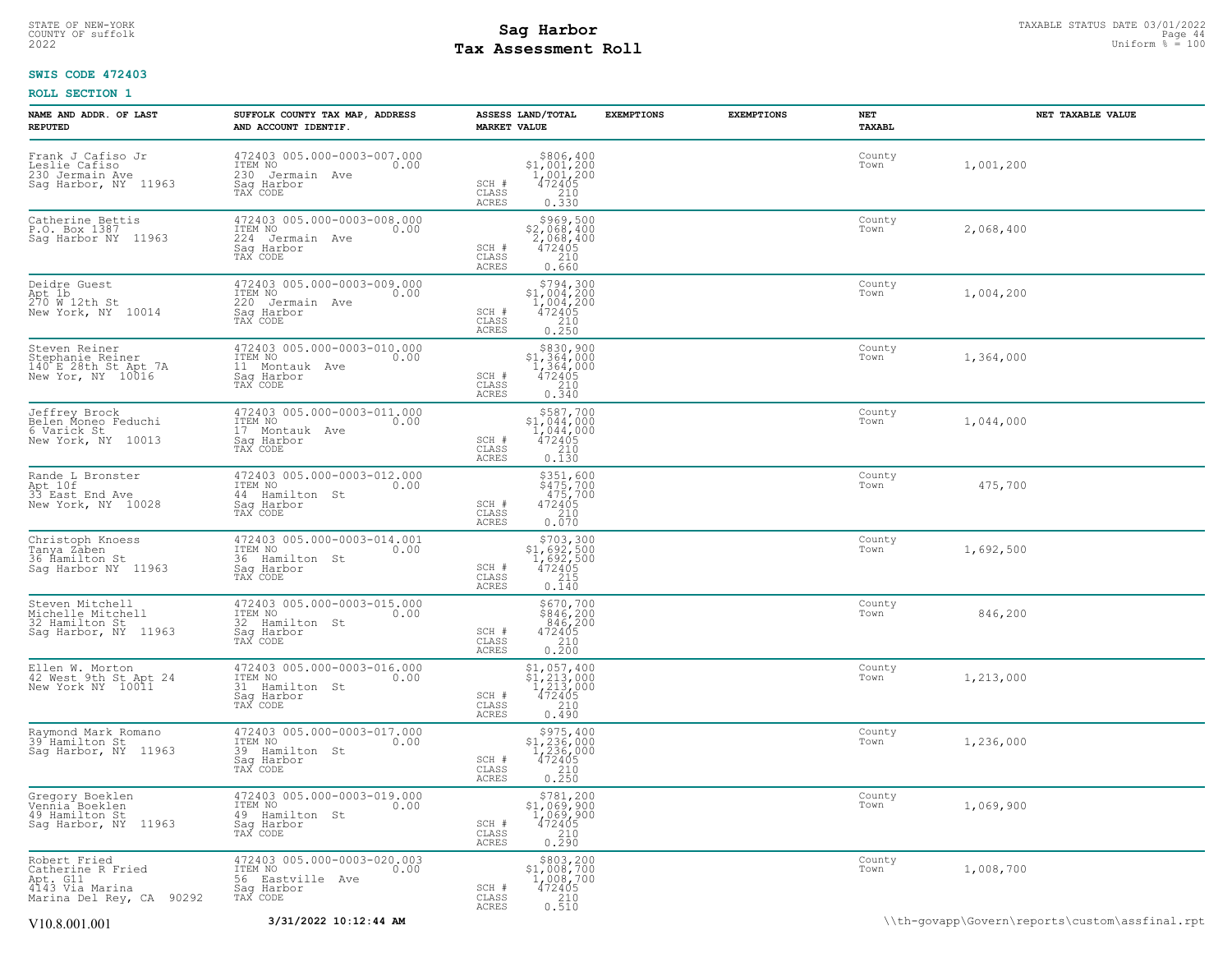# STATE OF NEW-YORK STATUS DATE 03/01/2022<br>
COUNTY OF suffolk Page 45<br>
2022 **Fax Assessment Roll** Page 45, 2022 Uniform % = 100 **Tax Assessment Roll**

## **SWIS CODE 472403**

| NAME AND ADDR. OF LAST<br><b>REPUTED</b>                                                          | SUFFOLK COUNTY TAX MAP, ADDRESS<br>AND ACCOUNT IDENTIF.                                                                                    | ASSESS LAND/TOTAL<br><b>MARKET VALUE</b>                                                                                             | <b>EXEMPTIONS</b>                                           | <b>EXEMPTIONS</b> | NET<br>TAXABL  | NET TAXABLE VALUE |
|---------------------------------------------------------------------------------------------------|--------------------------------------------------------------------------------------------------------------------------------------------|--------------------------------------------------------------------------------------------------------------------------------------|-------------------------------------------------------------|-------------------|----------------|-------------------|
| Clio Garland<br>62 Eastville Ave<br>Saq Harbor NY 11963                                           | 472403 005.000-0003-020.004<br>ITEM NO<br>0.00<br>62 Eastville Ave<br>Sag Harbor<br>TAX CODE                                               | SCH #<br>$472405$<br>210<br>CLASS<br>0.330<br><b>ACRES</b>                                                                           | \$716,800<br>\$970,600<br>970,600                           |                   | County<br>Town | 970,600           |
| Colette Connor<br>31 Montauk Ave<br>Sag Harbor, NY 11963                                          | 472403 005.000-0003-021.000<br>ITEM NO<br>0.00<br>31 Montauk Ave<br>Saq Harbor<br>TAX CODE                                                 | \$1,041,400<br>$\frac{1}{258}$ , 100<br>$\frac{1}{472405}$<br>SCH #<br>$\begin{array}{c} 210 \\ 0.530 \end{array}$<br>CLASS<br>ACRES |                                                             |                   | County<br>Town | 1,258,100         |
| Elizabeth Katarina Lesar<br>291 Division Street<br>Sag Harbor NY 11963                            | 472403 005.000-0004-002.000<br>ITEM NO 0.00<br>291 Division St<br>Saq Harbor<br>TAX CODE                                                   | SCH #<br>CLASS<br>$\frac{210}{0.340}$<br>ACRES                                                                                       | \$743,400<br>\$962,800<br>962,800<br>472405                 |                   | County<br>Town | 962,800           |
| Lianne Alcon<br>Matthew Boudreau<br>47 Grand St<br>Sag Harbor NY 11963                            | 472403 005.000-0004-004.000<br>ITEM NO<br>0.00<br>47 Grand St<br>Sag Harbor<br>TAX CODE                                                    | SCH #<br>472405<br>$\frac{210}{0.110}$<br>CLASS<br>ACRES                                                                             | \$444,900<br>\$611,800<br>611,800                           |                   | County<br>Town | 611,800           |
| Sheila Ann Rotner (Trustee)<br>Sheila Ann Rotner Trust<br>210 Jermain Ave<br>Saq Harbor, NY 11963 | 472403 005.000-0004-006.001<br>ITEM NO<br>0.00<br>210 Jermain Ave<br>Sag Harbor<br>TAX CODE                                                | 472405<br>SCH #<br>CLASS<br>$\frac{210}{0.410}$<br>ACRES                                                                             | \$609,600 veteran<br>\$775,400<br>.775,400                  | 125,000           | County<br>Town | 650,400           |
| Therese Rose Holdcraft<br>Emory DeCastro<br>60 Little Nahant Rd<br>Nahant MA 01908-1028           | 472403 005.000-0004-007.000<br>TTEM NO 0.00<br>212 Jermain Ave<br>Sag Harbor<br>TAX CODE                                                   | $\begin{array}{r} $874,700 \\ $1,056,100 \\ $1,056,100 \\ $472405 \\ $210 \\ $2.10 \end{array}$<br>SCH #<br>CLASS<br>ACRES<br>0.400  |                                                             |                   | County<br>Town | 1,056,100         |
| Kerry S. Dempsey<br>67 E 11th St Apt 421<br>New York NY 10003                                     | 472403 005.000-0004-008.000<br>ITEM NO<br>0.00<br>12 Montauk Ave<br>Saq Harbor<br>TAX CODE                                                 | $$1,064,600$<br>$1,064,600$<br>$472405$<br>SCH #<br>CLASS<br>$\begin{array}{c} 210 \\ 0.300 \end{array}$<br>ACRES                    | \$656,000                                                   |                   | County<br>Town | 1,064,600         |
| Joseph J Brennan<br>Carole A Brennan<br>26 Montauk Hwy<br>Sag Harbor, NY 11963                    | 472403 005.000-0004-009.000<br>ITEM NO<br>0.00<br>26 Montauk Ave<br>Sag Harbor<br>TAX CODE                                                 | SCH #<br>CLASS<br>0.180<br><b>ACRES</b>                                                                                              | \$509,000<br>\$721,600<br>721,600<br>472405<br>210          |                   | County<br>Town | 721,600           |
| Carole J Mitchell<br>Robert C Mitchell<br>71 Grand St<br>Sag Harbor, NY 11963                     | 472403 005.000-0004-010.000<br>ITEM NO<br>0.00<br>71 Grand St<br>Saq Harbor<br>TAX CODE                                                    | SCH #<br>$\begin{bmatrix} 210 \\ 0.180 \end{bmatrix}$<br>CLASS<br>ACRES                                                              | \$460,500 veteran<br>\$578,200 Persons<br>578,200<br>472405 | 75,000<br>251,600 | County<br>Town | 251,600           |
| Gail A Mitchell (Trustee)<br>Mitchell Revocable Trust                                             | Frederick C Mitchell (Truste 472403 005.000-0005-001.000<br>Mitchell Revocable Trust ITEM NO.<br>303 Division St<br>Sag Harbor<br>TAX CODE | SCH #<br>CLASS<br>$\begin{array}{c} 281 \\ 0.560 \end{array}$<br>ACRES                                                               | \$891,100 Volunte<br>\$1,227,700<br>1,227,700<br>472405     | 122,770           | County<br>Town | 1,104,930         |
| THREE J's RE HOLDINGS LLC<br>210 West 101st St Apt IE/F<br>New York NY 10025                      | 472403 005.000-0005-002.000<br>ITEM NO<br>0.00<br>48 Grand St<br>Saq Harbor<br>TAX CODE                                                    | $$1,010,300$<br>1,010,300<br>472405<br>210<br>SCH #<br>CLASS<br>ACRES<br>0.350                                                       | \$763,000                                                   |                   | County<br>Town | 1,010,300         |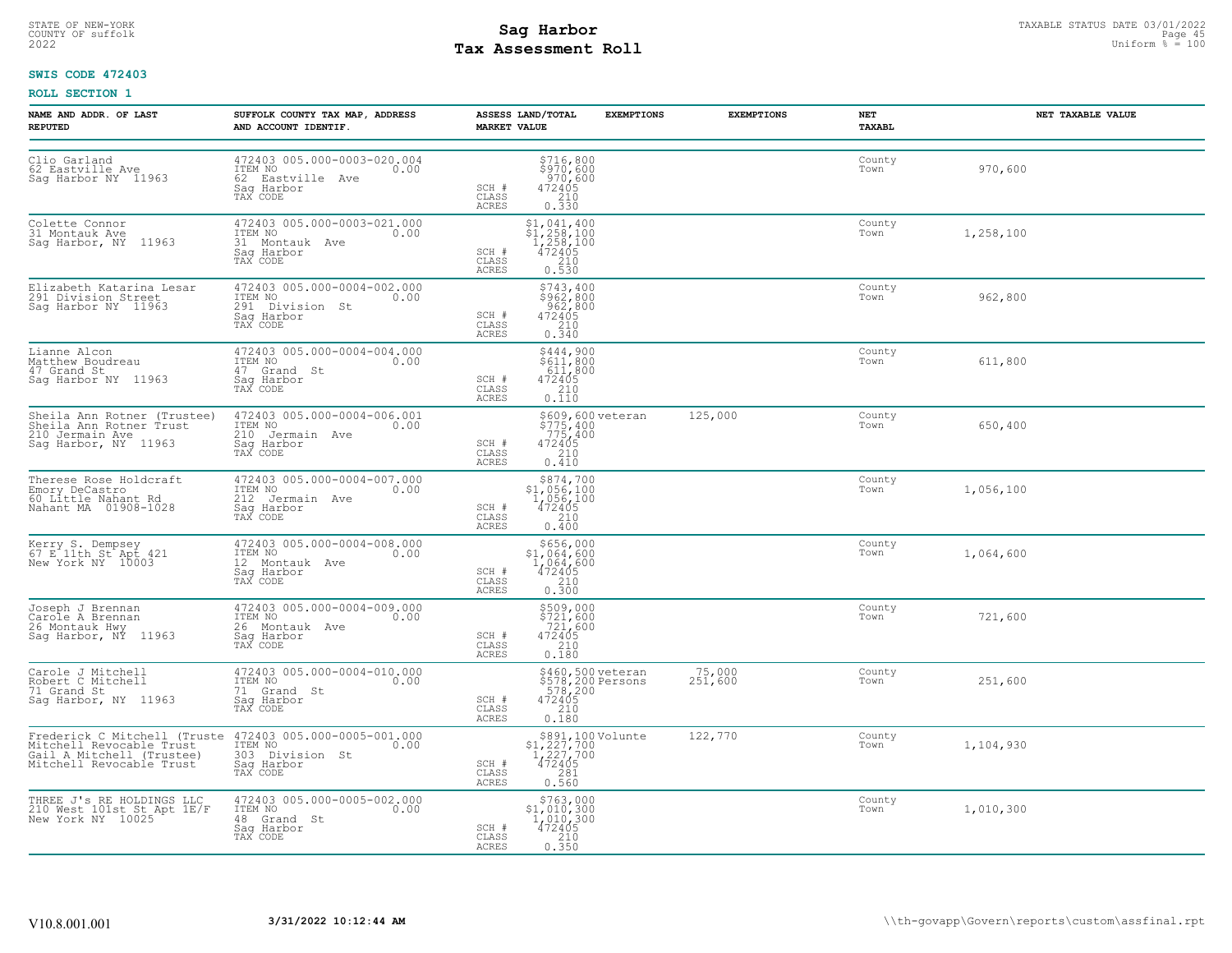## STATE OF NEW-YORK STATUS DATE 03/01/2022<br>
COUNTY OF suffolk Page 46 46 and the suffolk Page 46 and the suffolk Page 46 and the Page 46 and the sufform % = 100<br>
2022 Tax Assessment Roll **Tax Assessment Roll**

## **SWIS CODE 472403**

| NAME AND ADDR. OF LAST<br><b>REPUTED</b>                                                        | SUFFOLK COUNTY TAX MAP, ADDRESS<br>AND ACCOUNT IDENTIF.                                     | ASSESS LAND/TOTAL<br><b>MARKET VALUE</b>                                                                                                                                   | <b>EXEMPTIONS</b><br><b>EXEMPTIONS</b> | NET<br>TAXABL  | NET TAXABLE VALUE                              |
|-------------------------------------------------------------------------------------------------|---------------------------------------------------------------------------------------------|----------------------------------------------------------------------------------------------------------------------------------------------------------------------------|----------------------------------------|----------------|------------------------------------------------|
| Michael M Thomas<br>66 Water St #5C<br>Brooklyn, NY 11201                                       | 472403 005.000-0005-003.000<br>ITEM NO<br>0.00<br>52 Grand St<br>Saq Harbor<br>TAX CODE     | \$705,800<br>\$898,200<br>898,200<br>SCH #<br>472405<br>CLASS<br>210<br>ACRES<br>0.170                                                                                     |                                        | County<br>Town | 898,200                                        |
| AANDB TOONK, LLC<br>40 East 80th Street Unit 24A<br>New York NY 10075                           | 472403 005.000-0005-004.000<br>0.00<br>ITEM NO<br>56 Grand St<br>Sag Harbor<br>TAX CODE     | $$763,000$<br>$$3,331,800$<br>$3,331,800$<br>$472405$<br>SCH #<br>CLASS<br>281<br>ACRES<br>0.350                                                                           |                                        | County<br>Town | 3,331,800                                      |
| Lilly Haerter<br>65 Harrison St<br>Sag Harbor, NY 11963                                         | 472403 005.000-0005-006.000<br>ITEM NO<br>0.00<br>65 Harrison St<br>Saq Harbor<br>TAX CODE  | $\begin{array}{r}  \  \  \,  \,  \, 890,600 \\  \  \, 1,151,100 \\  \  \, 1,151,100 \\  \  \, 472405 \\  \  \, 210 \\  \  \, 0.680 \end{array}$<br>SCH #<br>CLASS<br>ACRES |                                        | County<br>Town | 1,151,100                                      |
| Maureen C. Tompkins<br>68 Grand St<br>Sag Harbor NY 11963                                       | 472403 005.000-0005-007.000<br>ITEM NO<br>0.00<br>68 Grand St<br>Saq Harbor<br>TAX CODE     | $$823,300$<br>$$1,647,400$<br>$1,647,400$<br>$472405$<br>SCH #<br>CLASS<br>210<br>ACRES<br>0.290                                                                           |                                        | County<br>Town | 1,647,400                                      |
| Joseph Santacroce<br>P O Box 1161<br>Sag Harbor, NY 11963                                       | 472403 005.000-0005-008.000<br>ITEM NO<br>0.00<br>72 Grand St<br>Saq Harbor<br>TAX CODE     | \$699,800 veteran<br>\$890,900<br>890,900<br>SCH #<br>$\begin{array}{r} 472405 \\ 210 \\ 0.290 \end{array}$<br>CLASS<br>ACRES                                              | 3,760                                  | County<br>Town | 887,140                                        |
| Adam Jordan<br>Jordan Leigh Jordan<br>P.O. Box 2281<br>Sag Harbor NY 11963                      | 472403 005.000-0005-009.000<br>ITEM NO<br>0.00<br>73 Harrison St<br>Sag Harbor<br>TAX CODE  | $\begin{array}{r} \texttt{\$902,700} \\ \texttt{\$1,043,900} \\ 1,043,900 \\ 472405 \\ 210 \\ 0.290 \end{array}$<br>SCH #<br>CLASS<br>ACRES                                |                                        | County<br>Town | 1,043,900                                      |
| James Parker<br>60 West 23rd St Unit 915<br>New York NY 10022                                   | 472403 005.000-0005-010.000<br>ITEM NO<br>0.00<br>69 Harrison St<br>Saq Harbor<br>TAX CODE  | \$902,700<br>\$2,079,000<br>2,079,000<br>472405<br>SCH #<br>$\frac{210}{0.290}$<br>CLASS<br>ACRES                                                                          |                                        | County<br>Town | 2,079,000                                      |
| 61 Harrison Street LLC<br>27 Whitney Road<br>Short Hills NJ 07078                               | 472403 005.000-0005-011.001<br>ITEM NO<br>0.00<br>61 Harrison St<br>Saq Harbor<br>TAX CODE  | $\begin{array}{r} 5842, 200 \\ 2, 552, 200 \\ 2, 552, 200 \\ 472405 \\ 210 \\ 0.350 \end{array}$<br>SCH #<br>CLASS<br>ACRES                                                |                                        | County<br>Town | 2,552,200                                      |
| William A. Onisko, Trustee<br>of the William A. Onisko Rev<br>P. O. Box 82<br>Unadilla NY 13849 | 472403 005.000-0005-012.000<br>ITEM NO<br>0.00<br>57 Harrison St<br>Sag Harbor<br>TAX CODE  | $\begin{array}{c} $909,800\\ $1,137,200\\ 1,137,200\\ 472405 \end{array}$<br>SCH #<br>CLASS<br>$0.210$<br>$0.520$<br>ACRES                                                 |                                        | County<br>Town | 1,137,200                                      |
| Kenneth Bradley Penuel<br>Andressa Viana Costa<br>367 Manhattan Aye<br>Brooklyn NY 11211        | 472403 005.000-0005-013.000<br>ITEM NO<br>0.00<br>51 Harrison St<br>Sag Harbor<br>TAX CODE  | \$541,700<br>\$902,100<br>902,100<br>472405<br>SCH #<br>$\begin{bmatrix} 210 \\ 0.170 \end{bmatrix}$<br>CLASS<br>ACRES                                                     |                                        | County<br>Town | 902,100                                        |
| Kenneth B. Penuel<br>51 Harrison St<br>Sag Harbor NY 11963                                      | 472403 005.000-0005-014.000<br>ITEM NO<br>0.00<br>47 Harrison St<br>Saq Harbor<br>TAX CODE  | \$541,700<br>$$635,900$<br>$635,900$<br>$472405$<br>$210$<br>0.170<br>SCH #<br>CLASS<br>ACRES                                                                              |                                        | County<br>Town | 635,900                                        |
| Peter Gethers<br>74 5th Ave<br>New York, NY 10011                                               | 472403 005.000-0005-015.000<br>ITEM NO<br>0.00<br>307 Division St<br>Saq Harbor<br>TAX CODE | \$576,400<br>\$844,400<br>844,400<br>SCH #<br>472405<br>CLASS<br>210<br>ACRES<br>0.180                                                                                     |                                        | County<br>Town | 844,400                                        |
| V10.8.001.001                                                                                   | 3/31/2022 10:12:44 AM                                                                       |                                                                                                                                                                            |                                        |                | \\th-govapp\Govern\reports\custom\assfinal.rpt |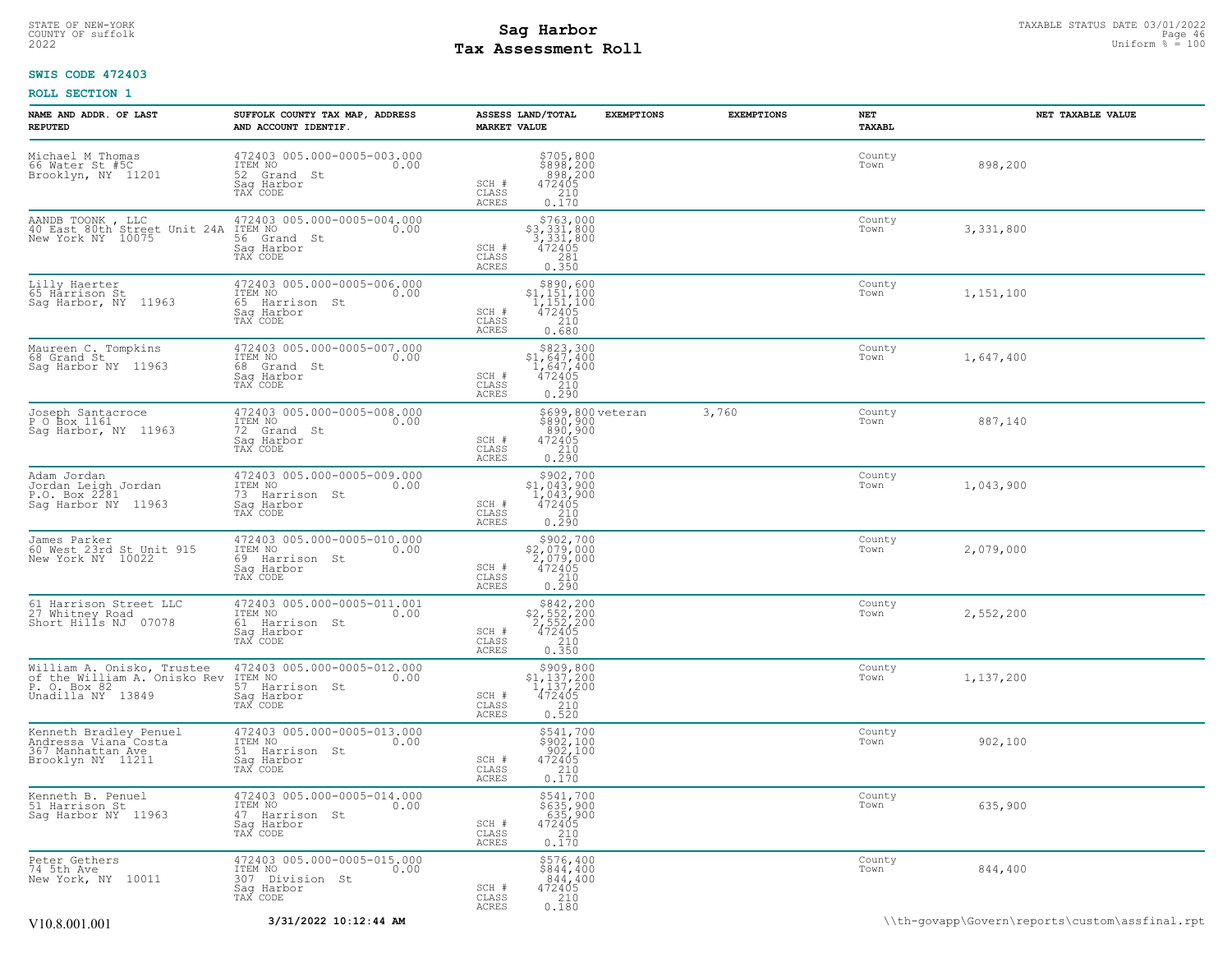# STATE OF NEW-YORK STATUS DATE 03/01/2022<br>
COUNTY OF suffolk Page 47<br>
2022 **Fax Assessment Roll** Page 17, 2022 **Tax Assessment Roll**

## **SWIS CODE 472403**

| NAME AND ADDR. OF LAST<br><b>REPUTED</b>                                                   | SUFFOLK COUNTY TAX MAP, ADDRESS<br>AND ACCOUNT IDENTIF.                                     | ASSESS LAND/TOTAL<br><b>MARKET VALUE</b>                                                                                           | <b>EXEMPTIONS</b> | <b>EXEMPTIONS</b> | NET<br>TAXABL  | NET TAXABLE VALUE |
|--------------------------------------------------------------------------------------------|---------------------------------------------------------------------------------------------|------------------------------------------------------------------------------------------------------------------------------------|-------------------|-------------------|----------------|-------------------|
| Neal Matthew Beckstedt<br>134 W 26th St Suite #1140<br>New York NY 10001                   | 472403 005.000-0005-016.000<br>ITEM NO<br>0.00<br>311 Division St<br>Sag Harbor<br>TAX CODE | $\begin{array}{r} 576, 400 \\ 51, 520, 200 \\ 1, 520, 200 \\ 472405 \\ 210 \\ 0.180 \end{array}$<br>SCH #<br>CLASS<br><b>ACRES</b> |                   |                   | County<br>Town | 1,520,200         |
| Nancye Simpson<br>Po Box 2220<br>Sag Harbor, NY 11963                                      | 472403 005.000-0005-017.000<br>ITEM NO<br>315 Division St<br>0.00<br>Saq Harbor<br>TAX CODE | \$576,400<br>\$ĕ85,000<br>685,000<br>472405<br>SCH #<br>CLASS<br>210<br>0.180<br>ACRES                                             |                   |                   | County<br>Town | 685,000           |
| Mark B. Reis<br>Joanna Reis<br>P. O. Box 309<br>Sag Harbor NY 11963                        | 472403 005.000-0005-018.000<br>ITEM NO<br>0.00<br>50 Harrison St<br>Saq Harbor<br>TAX CODE  | $$753,000$<br>$$1,424,600$<br>$1,424,600$<br>$472405$<br>${}^{210}$<br>SCH #<br>CLASS<br>0.310<br><b>ACRES</b>                     |                   |                   | County<br>Town | 1,424,600         |
| Douglas Shulman<br>Susan L. Anderson<br>280 Riverside Dr<br>Apt. 3A<br>New York NY 10025   | 472403 005.000-0005-019.000<br>ITEM NO<br>0.00<br>56 Harrison St<br>Sag Harbor<br>TAX CODE  | \$763,300<br>\$1,341,500<br>1,341,500<br>472405<br>SCH #<br>$\begin{array}{c} 210 \\ 0.270 \end{array}$<br>CLASS<br><b>ACRES</b>   |                   |                   | County<br>Town | 1,341,500         |
| Eve France<br>Michael J France<br>Todd J France<br>1035 Fifth Ave 14A<br>New York NY 10028 | 472403 005.000-0005-020.000<br>ITEM NO<br>0.00<br>60 Harrison St<br>Sag Harbor<br>TAX CODE  | \$947,500<br>\$1,278,900<br>1,278,900<br>472405<br>SCH #<br>$\frac{210}{0.390}$<br>CLASS<br>ACRES                                  |                   |                   | County<br>Town | 1,278,900         |
| Christian Haerter<br>PO Box 960<br>Wainscott, NY 11975                                     | 472403 005.000-0005-021.000<br>ITEM NO<br>0.00<br>64 Harrison St<br>Saq Harbor<br>TAX CODE  | $$1, 056, 900$<br>$$1, 284, 700$<br>$1, 284, 700$<br>$472405$<br>$210$<br>SCH #<br>CLASS<br>ACRES<br>0.600                         |                   |                   | County<br>Town | 1,284,700         |
| Shaill Jhaveri<br>Michael Mueller<br>200 East 16th St Apt 14B<br>New York NY 10003         | 472403 005.000-0005-022.000<br>ITEM NO<br>0.00<br>70 Harrison St<br>Sag Harbor<br>TAX CODE  | \$875,700<br>$$1,360,700$<br>$1,360,700$<br>$472405$<br>SCH #<br>CLASS<br>210<br>ACRES<br>0.450                                    |                   |                   | County<br>Town | 1,360,700         |
| Lee H Pomeroy<br>Sarah B. Pomeroy<br>16 Hempstead St<br>Saq Harbor NY 11963                | 472403 006.000-0001-001.000<br>ITEM NO<br>0.00<br>16 Hempstead St<br>Saq Harbor<br>TAX CODE | \$1,238,100<br>\$2,266,700<br>2,266,700<br>472405<br>SCH #<br>210<br>CLASS<br>0.940<br><b>ACRES</b>                                |                   |                   | County<br>Town | 2,266,700         |
| Russell Diamond<br>Mica Diamond<br>20 Hempstead St<br>Sag Harbor NY 11963                  | 472403 006.000-0001-002.000<br>ITEM NO<br>0.00<br>20 Hempstead St<br>Sag Harbor<br>TAX CODE | $\begin{array}{r} $865,200\\ $3,263,100\\ 3,263,100\\ 472405 \end{array}$<br>SCH #<br>210<br>CLASS<br>0.180<br><b>ACRES</b>        |                   |                   | County<br>Town | 3,263,100         |
| Eric Peele<br>Christian LaFreniere<br>Robert LaFreniere<br>Michele LaFreniere              | 472403 006.000-0001-004.000<br>ITEM NO<br>0.00<br>24 Hempstead St<br>Saq Harbor<br>TAX CODE | \$591,100<br>\$816,200<br>816,200<br>SCH #<br>472405<br>CLASS<br>$\begin{array}{c} 210 \\ 0.120 \end{array}$<br>ACRES              |                   |                   | County<br>Town | 816,200           |
| Laurice Rahme<br>641 5th Ave #37H<br>New York NY 10022                                     | 472403 006.000-0001-006.002<br>ITEM NO<br>0.00<br>30 Hempstead St<br>Saq Harbor<br>TAX CODE | \$1,062,300<br>\$2,353,100<br>2,353,100<br>472405<br>SCH #<br>CLASS<br>0.360<br>ACRES                                              |                   |                   | County<br>Town | 2,353,100         |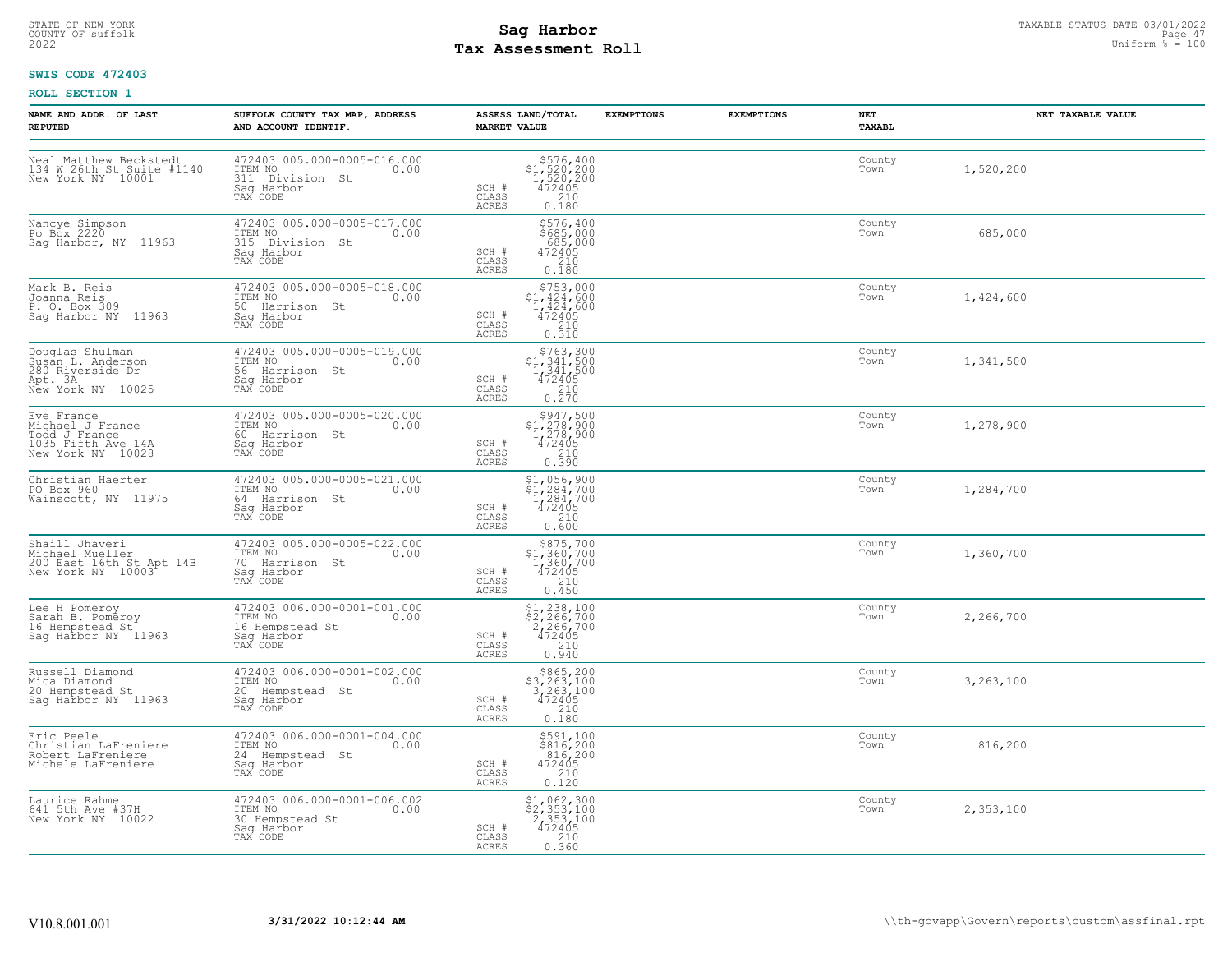## STATE OF NEW-YORK STATUS DATE 03/01/2022<br>
COUNTY OF suffolk Page 48 (1990)<br>
2022 Pay Assessment Roll **Tax Assessment Roll**

## **SWIS CODE 472403**

| NAME AND ADDR. OF LAST<br><b>REPUTED</b>                                                                      | SUFFOLK COUNTY TAX MAP, ADDRESS<br>AND ACCOUNT IDENTIF.                                         | <b>MARKET VALUE</b>                       | <b>EXEMPTIONS</b><br>ASSESS LAND/TOTAL                                                                             | <b>EXEMPTIONS</b>       | NET<br>TAXABL  | NET TAXABLE VALUE |
|---------------------------------------------------------------------------------------------------------------|-------------------------------------------------------------------------------------------------|-------------------------------------------|--------------------------------------------------------------------------------------------------------------------|-------------------------|----------------|-------------------|
| Joseph Tremblay<br>Liza Tremblay<br>129 Hampton St<br>Sag Harbor NY 11963                                     | 472403 006.000-0001-006.003<br>ITEM NO 0.00<br>0.00<br>129 Hampton St<br>Saq Harbor<br>TAX CODE | SCH #<br>CLASS<br>ACRES                   | $\begin{array}{r} $900,200$ \\ $1,332,100$ \\ $1,332,100$ \\ $472405$ \\ $210$ \end{array}$<br>$0, \overline{4}30$ |                         | County<br>Town | 1,332,100         |
| Charles Butler<br>Deb Kershaw<br>187-15 Baisley Blvd<br>St Albans, NY 11412                                   | 472403 006.000-0001-007.001<br>ITEM NO<br>0.00<br>135 Hampton St<br>Saq Harbor<br>TAX CODE      | SCH #<br>CLASS<br>ACRES                   | \$302,400<br>$$475,500$<br>475,500<br>472405<br>280<br>0.130                                                       |                         | County<br>Town | 475,500           |
| Martin Butler<br>P.O. Box 1016<br>Saq Harbor NY 11963                                                         | 472403 006.000-0001-008.000<br>ITEM NO<br>0.00<br>17 Eastville Ave<br>Saq Harbor<br>TAX CODE    | SCH #<br>CLASS<br>ACRES                   | $$343,700$<br>$$465,200$<br>$465,200$<br>$472405$<br>${}210$<br>0.130                                              |                         | County<br>Town | 465,200           |
| Robert Wong<br>Renee Wong<br>56 Leonard Street Unit 12BE<br>New York NY 10013                                 | 472403 006.000-0001-009.000<br>ITEM NO<br>0.00<br>11 Eastville Ave<br>Saq Harbor<br>TAX CODE    | SCH #<br>$\mathtt{CLASS}$<br><b>ACRES</b> | \$713,400<br>$$3,598,000$<br>3,598,000<br>472405<br>210<br>0.200                                                   |                         | County<br>Town | 3,598,000         |
| Algernon Phillips<br>545 Seven Oaks Rd<br>Orange, NJ 07050                                                    | 472403 006.000-0001-010.000<br>ITEM NO<br>0.00<br>34 Hempstead St<br>Saq Harbor<br>TAX CODE     | SCH #<br>CLASS<br><b>ACRES</b>            | $$333,100$<br>$$333,100$<br>$333,100$<br>$472405$<br>$311$<br>0.140                                                |                         | County<br>Town | 333,100           |
| Robert Pharaoh<br>38 Hempstead St<br>Sag Harbor NY 11963                                                      | 472403 006.000-0001-011.000<br>ITEM NO<br>0.00<br>38 Hempstead St<br>Sag Harbor<br>TAX CODE     | SCH #<br>$\mathtt{CLASS}$<br>ACRES        | $$301,000$<br>$$443,300$<br>$443,300$<br>$472405$<br>$210$<br>0.180                                                |                         | County<br>Town | 443,300           |
| Thomas C Gardella<br>5 Sunset Rd<br>Sag Harbor, NY 11963                                                      | 472403 006.000-0001-012.000<br>ITEM NO<br>0.00<br>42 Hempstead St<br>Saq Harbor<br>TAX CODE     | SCH #<br>$\mathtt{CLASS}$<br>ACRES        | \$309,300 Volunte<br>\$464,500 Volunte<br>464,500<br>472405<br>210<br>0.130                                        | $\frac{46,450}{41,805}$ | County<br>Town | 376,245           |
| 25 Liberty, LLC<br>P.O. Box 375<br>Watermill NY 11976                                                         | 472403 006.000-0001-013.000<br>ITEM NO<br>0.00<br>25 Liberty St<br>Saq Harbor<br>TAX CODE       | SCH #<br>CLASS<br>ACRES                   | $$468, 200$<br>$$620, 200$<br>$620, 200$<br>$472405$<br>$\begin{array}{c} 210 \\ 0.280 \end{array}$                |                         | County<br>Town | 620,200           |
| Velma Johnson<br>14a St James Pl<br>Brooklyn, NY 11205                                                        | 472403 006.000-0001-014.000<br>ITEM NO<br>0.00<br>19 Liberty St<br>Sag Harbor<br>TAX CODE       | SCH #<br>CLASS<br>ACRES                   | \$359,500<br>\$572,000<br>572,000<br>472405<br>210<br>0.140                                                        |                         | County<br>Town | 572,000           |
| Martin A Butler<br>63 Putnam Ave<br>Brookly, NY 11238                                                         | 472403 006.000-0001-016.001<br>ITEM NO<br>0.00<br>11 Liberty St<br>Sag Harbor<br>TAX CODE       | SCH #<br>CLASS<br>ACRES                   | \$371,600<br>\$465,800<br>465,800<br>472405<br>$\frac{210}{0.200}$                                                 |                         | County<br>Town | 465,800           |
| Gloria Brown (Trustee)<br>The Gloria Brown Revocable L<br>PO Box 1572<br>34 Liberty St<br>Sag Harbor NY 11963 | 472403 006.000-0002-001.000<br>ITEM NO<br>0.00<br>34 Liberty St<br>Saq Harbor<br>TAX CODE       | SCH #<br>CLASS<br>ACRES                   | \$334,400<br>\$567,400<br>567,400<br>472405<br>$\frac{210}{0.200}$                                                 |                         | County<br>Town | 567,400           |
| 56 Hempstead St, LLC<br>P.O. Box 607<br>Saq Harbor NY 11963                                                   | 472403 006.000-0002-002.000<br>ITEM NO<br>0.00<br>56 Hempstead St<br>Saq Harbor<br>TAX CODE     | SCH #<br>$\mathtt{CLASS}$<br>ACRES        | \$365,300<br>\$786,500<br>786,500<br>472405<br>210<br>0.190                                                        |                         | County<br>Town | 786,500           |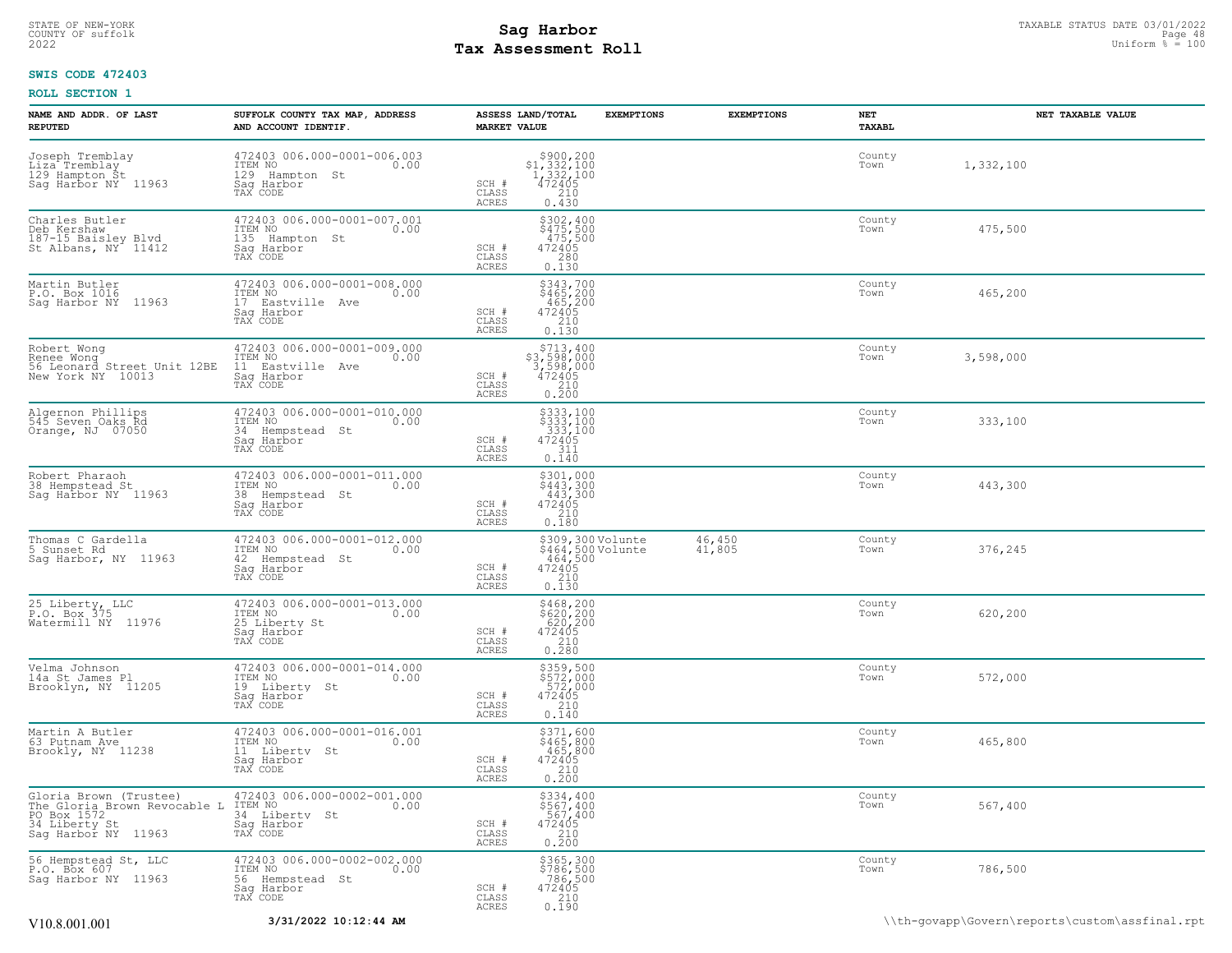# STATE OF NEW-YORK STATUS DATE 03/01/2022<br>
COUNTY OF suffolk Page 49 (1990)<br>
2022 **Fax Assessment Roll** Page 100 **Tax Assessment Roll**

## **SWIS CODE 472403**

| NAME AND ADDR. OF LAST<br><b>REPUTED</b>                                                | SUFFOLK COUNTY TAX MAP, ADDRESS<br>AND ACCOUNT IDENTIF.                                          | <b>EXEMPTIONS</b><br>ASSESS LAND/TOTAL<br><b>MARKET VALUE</b>                                                                                                                            | <b>EXEMPTIONS</b><br>NET<br>TAXABL | NET TAXABLE VALUE |
|-----------------------------------------------------------------------------------------|--------------------------------------------------------------------------------------------------|------------------------------------------------------------------------------------------------------------------------------------------------------------------------------------------|------------------------------------|-------------------|
| Michelle Wallach<br>Jason Schechter<br>41 Stratford Rd<br>Harrison NY 10528             | 472403 006.000-0002-003.001<br>ITEM NO<br>0.00<br>60 Hempstead St<br>Sag Harbor<br>TAX CODE      | ${\begin{array}{c} \texttt{\$438,600} \\ \texttt{\$1,994,100} \\ \texttt{1,994,100} \\ \texttt{472405} \\ \texttt{210} \\ \texttt{0.210} \end{array}}$<br>SCH #<br>CLASS<br><b>ACRES</b> | County<br>Town                     | 1,994,100         |
| Claude R Maeder<br>Po Box 675<br>Sag Harbor, NY 11963                                   | 472403 006.000-0002-004.001<br>ITEM NO<br>0.00<br>64 Hempstead St<br>Saq Harbor<br>TAX CODE      | \$456,900<br>\$589,700<br>589,700<br>472405<br>SCH #<br>210<br>CLASS<br><b>ACRES</b><br>0.490                                                                                            | County<br>Town                     | 589,700           |
| Robert Diamond<br>Narie Norton<br>12 West 72nd St Apt 9D<br>New York NY 10023           | 472403 006.000-0002-005.001<br>ITEM NO 0.00<br>68 Hempstead St<br>Saq Harbor<br>TAX CODE         | $\begin{array}{r} 5356,900 \\ 5722,300 \\ 722,300 \\ 472405 \\ 210 \\ 0.150 \end{array}$<br>SCH #<br>CLASS<br>ACRES                                                                      | County<br>Town                     | 722,300           |
| Brooke H B Williams<br>Joshua A Liberson<br>144 Bedford Ave Apt 2<br>Brooklyn, NY 11211 | 472403 006.000-0002-007.001<br>ITEM NO<br>0.00<br>76 Hempstead St<br>Saq Harbor<br>TAX CODE      | $$273,000$<br>$$273,000$<br>$273,000$<br>$472405$<br>SCH #<br>$\begin{array}{c} 210 \\ 0.060 \end{array}$<br>CLASS<br>ACRES                                                              | County<br>Town                     | 273,000           |
| Robert O Cohen<br>Mary Robinson Cohen<br>17586 Clover Ln<br>Princeton, NJ 08540         | 472403 006.000-0002-009.001<br>ITEM NO<br>0.00<br>86 Hempstead St<br>Saq Harbor<br>TAX CODE      | \$404,500<br>\$635,100<br>635,100<br>$\begin{array}{r} 472405 \\ 210 \\ 0.170 \end{array}$<br>SCH #<br>CLASS<br><b>ACRES</b>                                                             | County<br>Town                     | 635,100           |
| Irma Francis<br>C/o Ida Woody<br>Ida L Woody<br>163 Oakwood Ave<br>Orange, NJ 07050     | 472403 006.000-0002-010.000<br>ITEM NO<br>0.00<br>88 Hempstead St<br>Saq Harbor<br>TAX CODE      | $$380,700$<br>$$547,200$<br>$$472405$<br>$$210$<br>$$210$<br>SCH #<br>CLASS<br>$0.\overline{160}$<br>ACRES                                                                               | County<br>Town                     | 547,200           |
| Roman Roth<br>96 Hempstead St<br>Sag Harbor, NY 11963                                   | 472403 006.000-0002-012.000<br>ITEM NO 0.00<br>0.00<br>96 Hempstead St<br>Saq Harbor<br>TAX CODE | \$421,400<br>$329,100\n829,100\n472405\n210\n0.280$<br>SCH #<br>CLASS<br>ACRES                                                                                                           | County<br>Town                     | 829,100           |
| Neil F Phillips<br>14719 Montello Way<br>Bradenton FL 34211                             | 472403 006.000-0002-013.000<br>ITEM NO<br>0.00<br>187 Hampton St<br>Sag Harbor<br>TAX CODE       | \$414,500<br>\$733,100<br>733,100<br>472405<br>SCH #<br>$\frac{210}{0.500}$<br>CLASS<br><b>ACRES</b>                                                                                     | County<br>Town                     | 733,100           |
| Gary A. Schwartz<br>Jacālyn Weitzen<br>88 Leonard St PH 4<br>New York NY 10013          | 472403 006.000-0002-014.000<br>ITEM NO<br>0.00<br>181 Hampton St<br>Sag Harbor<br>TAX CODE       | $$445,900$<br>$$1,122,400$<br>$1,122,400$<br>$472405$<br>$$210$<br>SCH #<br>CLASS<br>0.300<br><b>ACRES</b>                                                                               | County<br>Town                     | 1,122,400         |
| Irina Siegel<br>650 W End Ave<br>New York NY 10025                                      | 472403 006.000-0002-015.001<br>ITEM NO<br>0.00<br>175 Hampton St<br>Saq Harbor<br>TAX CODE       | $$420,700$<br>$$2,174,000$<br>$2,174,000$<br>$472405$<br>SCH #<br>CLASS<br>210<br>ACRES<br>0.460                                                                                         | County<br>Town                     | 2,174,000         |
| John W Simon<br>Malik J Simon<br>P.O. Box 1833<br>Sag Harbor NY 11963                   | 472403 006.000-0002-016.000<br>1TEM NO 0.00<br>171 Hampton St<br>Saq Harbor<br>TAX CODE          | \$359,600<br>\$496,400<br>496,400<br>SCH #<br>472405<br>CLASS<br>0.170<br>ACRES                                                                                                          | County<br>Town                     | 496,400           |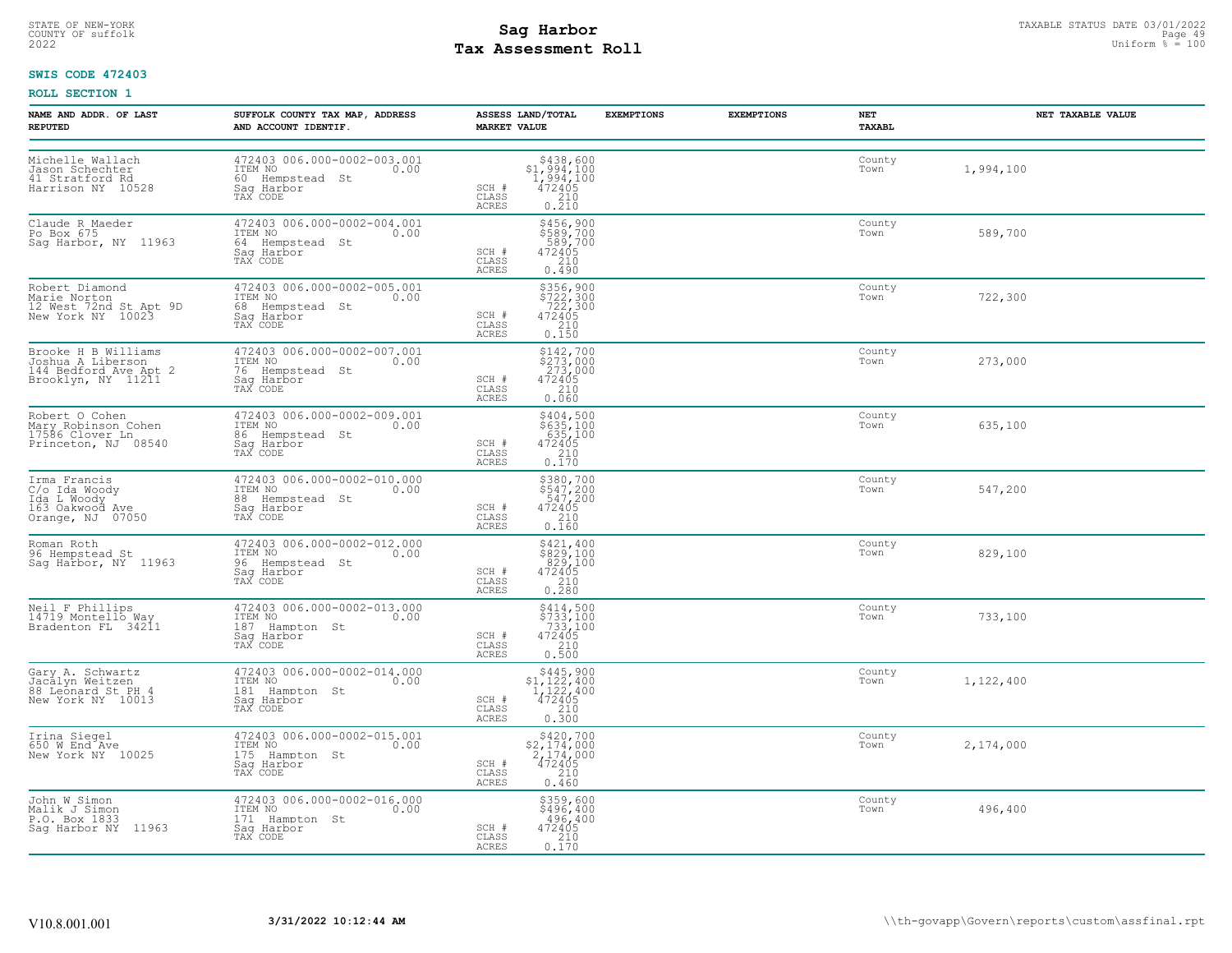## STATE OF NEW-YORK STATUS DATE 03/01/2022<br>
COUNTY OF suffolk Page 50 Description of the suffolk Page 50 Description of the suffolk Page 50<br>
2022 Pay Assessment Roll **Tax Assessment Roll**

## **SWIS CODE 472403**

| NAME AND ADDR. OF LAST<br><b>REPUTED</b>                                                                                                  | SUFFOLK COUNTY TAX MAP, ADDRESS<br>AND ACCOUNT IDENTIF.                                     | ASSESS LAND/TOTAL<br><b>MARKET VALUE</b>                                                                                       | <b>EXEMPTIONS</b><br><b>EXEMPTIONS</b> | NET<br>TAXABL  | NET TAXABLE VALUE |
|-------------------------------------------------------------------------------------------------------------------------------------------|---------------------------------------------------------------------------------------------|--------------------------------------------------------------------------------------------------------------------------------|----------------------------------------|----------------|-------------------|
| Claude Soffel<br>Lea Abrams<br>165 Hampton St<br>Sag Harbor, NY 11963                                                                     | 472403 006.000-0002-018.001<br>ITEM NO<br>0.00<br>165 Hampton St<br>Saq Harbor<br>TAX CODE  | \$472,500<br>\$713,300<br>713,300<br>472405<br>SCH #<br>CLASS<br>$\begin{array}{c} 210 \\ 0.570 \end{array}$<br><b>ACRES</b>   |                                        | County<br>Town | 713,300           |
| Mindy B. Atkin<br>160 Estate Court<br>Rosyln Heights NY 11577                                                                             | 472403 006.000-0002-019.000<br>ITEM NO<br>0.00<br>157 Hampton St<br>Sag Harbor<br>TAX CODE  | $$409,500$<br>$$1,239,500$<br>$1,239,500$<br>$472405$<br>210<br>SCH #<br>CLASS<br>0.290<br><b>ACRES</b>                        |                                        | County<br>Town | 1,239,500         |
| Janine Carter<br>Tiffany L. Carter<br>114 Henry St<br>Brooklyn <sup>ANY</sup> 11201                                                       | 472403 006.000-0002-020.001<br>ITEM NO<br>0.00<br>153 Hampton St<br>TAX CODE                | $$378,800$<br>$$561,400$<br>$$561,400$<br>SCH #<br>472405<br>210<br>$\mathtt{CLASS}$<br><b>ACRES</b><br>0.510                  |                                        | County<br>Town | 561,400           |
| Thea Williams Girigorie<br>128 Acorn Dr<br>Glenville, NY 12303                                                                            | 472403 006.000-0002-020.002<br>ITEM NO<br>0.00<br>155 Hampton St<br>TAX CODE                | \$526,400<br>\$620,800<br>620,800<br>472405<br>210<br>SCH #<br>CLASS<br>ACRES<br>0.510                                         |                                        | County<br>Town | 620,800           |
| Marie I. Perodin, Life Estat 472403 006.000-0002-021.000<br>Eddie Perodin<br>Danielle Perodin<br>Samuel Perodin<br>Marie Michelle Gregory | ITEM NO<br>0.00<br>28 Liberty St<br>Saq Harbor<br>TAX CODE                                  | \$237,900<br>$$485,100$<br>$485,100$<br>$472405$<br>$210$<br>SCH #<br>CLASS<br><b>ACRES</b><br>0.090                           |                                        | County<br>Town | 485,100           |
| Deborah Bradley<br>Jo Ann Bradley <sup>-</sup><br>Apt 3b<br>135 East Parkway<br>New York, NY 11238                                        | 472403 006.000-0002-022.000<br>ITEM NO<br>24 Liberty St<br>0.00<br>Sag Harbor<br>TAX CODE   | $$208,500$<br>$$311,600$<br>$311,600$<br>$472405$<br>$210$<br>SCH #<br>CLASS<br><b>ACRES</b><br>0.080                          |                                        | County<br>Town | 311,600           |
| Jo Ann Bradley<br>Deborah Bradley<br>Apt 3b<br>135 East Parkway<br>New York, NY 11238                                                     | 472403 006.000-0002-023.000<br>ITEM NO<br>0.00<br>20 Liberty St<br>Saq Harbor<br>TAX CODE   | $$254,500$<br>$$372,800$<br>$372,800$<br>$472405$<br>$210$<br>SCH #<br>CLASS<br>ACRES<br>0.070                                 |                                        | County<br>Town | 372,800           |
| John Butts<br>31 Hampton St<br>Sag Harbor, NY 11963                                                                                       | 472403 006.000-0002-024.000<br>ITEM NO<br>0.00<br>16 Liberty St<br>Sag Harbor               | \$185,100<br>\$551,100<br>551,100<br>SCH #<br>472405<br>210<br>CLASS<br><b>ACRES</b><br>0.070                                  |                                        | County<br>Town | 551,100           |
| Julia Chachere<br>Michael Gerard Doyle<br>1 Hempstead St<br>Sag Harbor, NY 11963                                                          | 472403 006.000-0002-025.000<br>ITEM NO<br>0.00<br>12 Liberty St<br>Sag Harbor<br>TAX CODE   | \$370,100<br>\$503,300<br>503,300<br>472405<br>SCH #<br>210<br>CLASS<br>0.140<br>ACRES                                         |                                        | County<br>Town | 503,300           |
| Suzanne F Johnson<br>Christina Johnson<br>Robert A Johnson<br>James M Johnson                                                             | 472403 006.000-0002-026.000<br>ITEM NO<br>0.00<br>8 Liberty St<br>Sag Harbor<br>TAX CODE    | \$464,500<br>\$561,700<br>561,700<br>$\begin{array}{r} 472405 \\ 210 \\ 0.250 \end{array}$<br>SCH #<br>CLASS<br>ACRES          |                                        | County<br>Town | 561,700           |
| Samantha Pulliam<br>147 Hampton Street<br>Sag Harbor NY 11963                                                                             | 472403 006.000-0002-027.000<br>ITEM NO<br>0.00<br>147 Hampton St<br>Sag Harbor<br>TAX CODE  | $$261,700$<br>$$440,100$<br>$440,100$<br>$472405$<br>$210$<br>$210$<br>SCH #<br>CLASS<br>ACRES<br>0.110                        |                                        | County<br>Town | 440,100           |
| Stacy Berns Langer<br>William A. Langer III<br>1601 3rd Avenue #32A<br>New York NY 10128                                                  | 472403 006.000-0002-028.004<br>ITEM NO<br>0.00<br>72 Hempstead St<br>Sag Harbor<br>TAX CODE | \$533,000<br>$$2,304,900$<br>2,304,900<br>472405<br>210<br>SCH #<br>CLASS<br>ACRES<br>$0.\overline{1}\overline{4}\overline{0}$ |                                        | County<br>Town | 2,304,900         |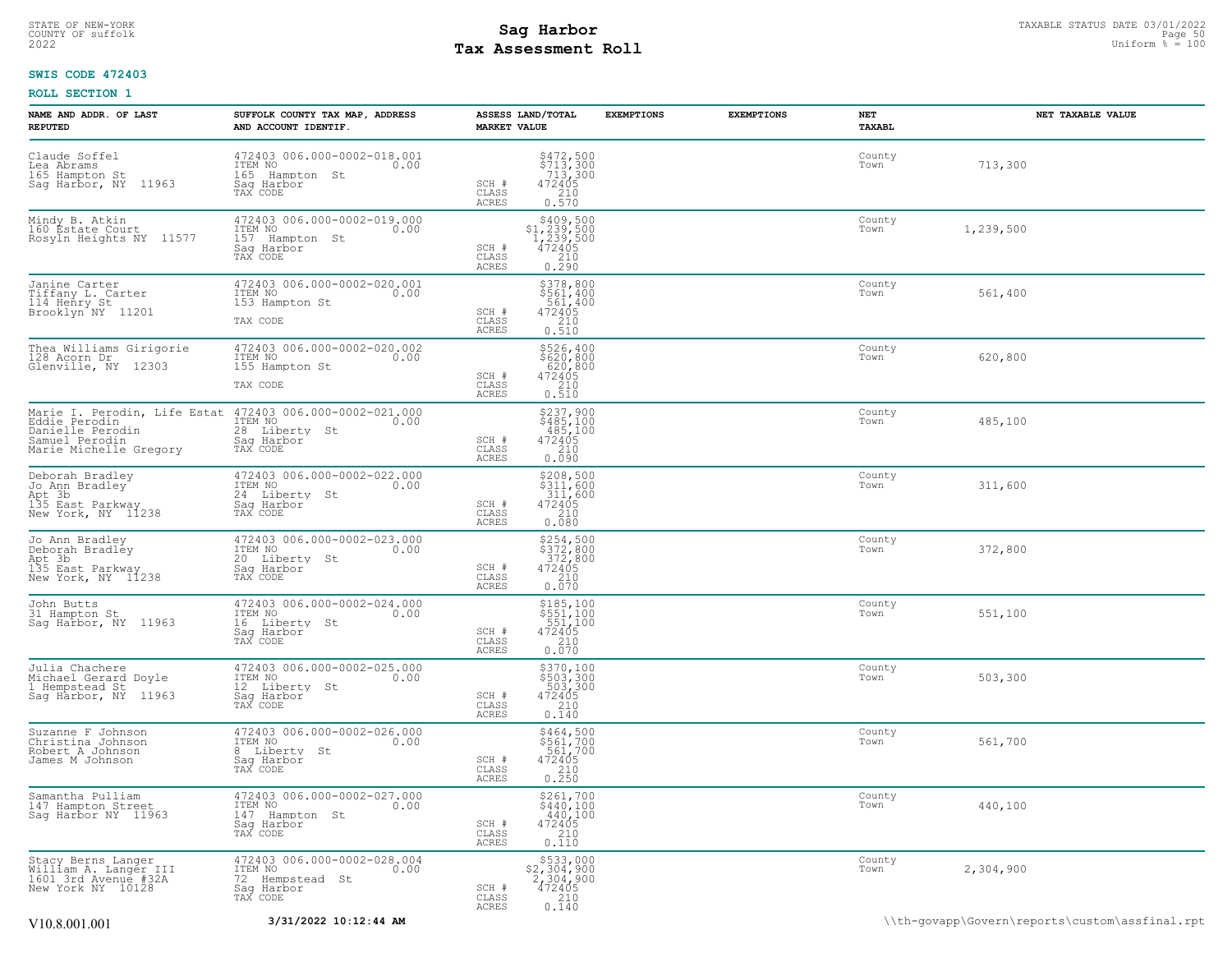# STATE OF NEW-YORK STATUS DATE 03/01/2022<br>
COUNTY OF suffolk Page 51 Degree in the suffolk Page 51 Degree of the suffolk Page 51 Degree of the sufform % = 100<br>
2022 Pay Assessment Roll **Tax Assessment Roll**

## **SWIS CODE 472403**

| NAME AND ADDR, OF LAST<br><b>REPUTED</b>                                                                 | SUFFOLK COUNTY TAX MAP, ADDRESS<br>AND ACCOUNT IDENTIF.                                     | ASSESS LAND/TOTAL<br><b>MARKET VALUE</b>                                                                                                                                                                              | <b>EXEMPTIONS</b> | <b>EXEMPTIONS</b> | NET<br>TAXABL  | NET TAXABLE VALUE |
|----------------------------------------------------------------------------------------------------------|---------------------------------------------------------------------------------------------|-----------------------------------------------------------------------------------------------------------------------------------------------------------------------------------------------------------------------|-------------------|-------------------|----------------|-------------------|
| Elnora Inc<br>82 Hempstead St<br>Sag Harbor, NY 11963                                                    | 472403 006.000-0002-028.005<br>ITEM NO<br>0.00<br>82 Hempstead St<br>Sag Harbor<br>TAX CODE | \$640,600<br>\$908,400<br>908,400<br>472405<br>281<br>0.830<br>SCH #<br>CLASS<br>ACRES                                                                                                                                |                   |                   | County<br>Town | 908,400           |
| 10 Richards Drive LLC<br>9 Red Cedar Road<br>Southampton NY 11968                                        | 472403 006.000-0003-001.000<br>ITEM NO<br>0.00<br>10 Richards Dr<br>Saq Harbor<br>TAX CODE  | \$1,119,600<br>\$1,119,600<br>1,119,600<br>472405<br>SCH #<br>CLASS<br>311<br>ACRES<br>0.290                                                                                                                          |                   |                   | County<br>Town | 1,119,600         |
| Mark T. Pierce<br>83 Hempstead St<br>Sag Harbor NY 11963                                                 | 472403 006.000-0003-002.000<br>ITEM NO<br>0.00<br>83 Hempstead St<br>Saq Harbor<br>TAX CODE | $\begin{array}{r}  \  \  \,  \, 5451,500 \\  \  \, 51,150,100 \\  \  \, 1,150,100 \\  \  \, 472405 \\  \  \, 210 \\  \  \, 0.390 \\ \end{array}$<br>SCH #<br>CLASS<br>ACRES                                           |                   |                   | County<br>Town | 1,150,100         |
| Dorraine Burrell<br>14 Cross St<br>Montclair NJ 07042                                                    | 472403 006.000-0003-003.000<br>ITEM NO<br>0.00<br>85 Hempstead Rd<br>Sag Harbor<br>TAX CODE | \$551,800<br>\$1,664,300<br>1,664,300<br>472405<br>SCH #<br>$\frac{210}{0.330}$<br>CLASS<br>ACRES                                                                                                                     |                   |                   | County<br>Town | 1,664,300         |
| Brooke Diamond<br>Cuffee Drive LLC<br>c/o Steven Schucker<br>96 Fifth Avenue No 15E<br>New York NY 10011 | 472403 006.000-0003-004.000<br>ITEM NO<br>0.00<br>15 Cuffee Dr<br>Sag Harbor<br>TAX CODE    | $\begin{array}{r} 5442, 500 \\ 51, 142, 400 \\ 1, 142, 400 \\ 472405 \\ 210 \end{array}$<br>SCH #<br>CLASS<br>0.430<br>ACRES                                                                                          |                   |                   | County<br>Town | 1,142,400         |
| Tamron Hall<br>233 West 138th St<br>New York NY 10030                                                    | 472403 006.000-0003-005.000<br>ITEM NO<br>0.00<br>19 Cuffee Dr<br>Saq Harbor<br>TAX CODE    | $\begin{array}{r} \text{\small $>$367$, 900} \\ \text{\small $>$2,155,000} \\ \text{\small $2,155,000} \\ \text{\small $472405} \\ \text{\small $210} \\ \text{\small $0.220} \end{array}$<br>SCH #<br>CLASS<br>ACRES |                   |                   | County<br>Town | 2,155,000         |
| Michael P. Keogh<br>Karen Persichilli Keogh<br>Karen P. Keogh<br>1630 11th Ave<br>Brooklyn NY 11215      | 472403 006.000-0003-006.000<br>ITEM NO<br>0.00<br>4 Cuffee Dr<br>Saq Harbor<br>TAX CODE     | $$398, 200$<br>$$1, 867, 300$<br>$1, 867, 300$<br>$472405$<br>SCH #<br>CLASS<br>210<br>ACRES<br>0.430                                                                                                                 |                   |                   | County<br>Town | 1,867,300         |
| Leroy L. Brathwaite<br>Harriet Brathwaite<br>144-01 133rd Ave<br>South Ozone Park, NY 14436- Sag Harbor  | 472403 006.000-0003-007.000<br>ITEM NO<br>0.00<br>10 Cuffee Dr<br>TAX CODE                  | \$432,200<br>\$669,000<br>669,000<br>472405<br>210<br>SCH #<br>CLASS<br>ACRES<br>0.420                                                                                                                                |                   |                   | County<br>Town | 669,000           |
| Roy Swan JR<br>Taran B Swan<br>1140 Fifth Ave Apt 14B<br>New York, NY 10128                              | 472403 006.000-0003-008.000<br>ITEM NO<br>0.00<br>18 Cuffee Dr<br>Sag Harbor<br>TAX CODE    | $$493,900$<br>$$1,100,400$<br>$1,100,400$<br>$472405$<br>SCH #<br>210<br>CLASS<br>0.480<br>ACRES                                                                                                                      |                   |                   | County<br>Town | 1,100,400         |
| Gregory S Gibson<br>Margaret J Gibson<br>2256 Hunterbrook Rd<br>Yorktown Heights, NY 10598               | 472403 006.000-0003-010.000<br>ITEM NO<br>0.00<br>30 Cuffee Dr<br>Saq Harbor<br>TAX CODE    | \$384,600<br>\$521,400<br>521,400<br>472405<br>SCH #<br>CLASS<br>$\frac{210}{0.230}$<br>ACRES                                                                                                                         |                   |                   | County<br>Town | 521,400           |
| Billy Ford<br>Kecia Ford<br>331 Woodbridge Ave Unit 3A<br>Metuchen, NJ 08840                             | 472403 006.000-0003-011.000<br>ITEM NO 0.00<br>41 Milton Ave<br>Saq Harbor<br>TAX CODE      | \$351,100<br>\$610,500<br>610,500<br>SCH #<br>472405<br>CLASS<br>0.210<br>ACRES                                                                                                                                       |                   |                   | County<br>Town | 610,500           |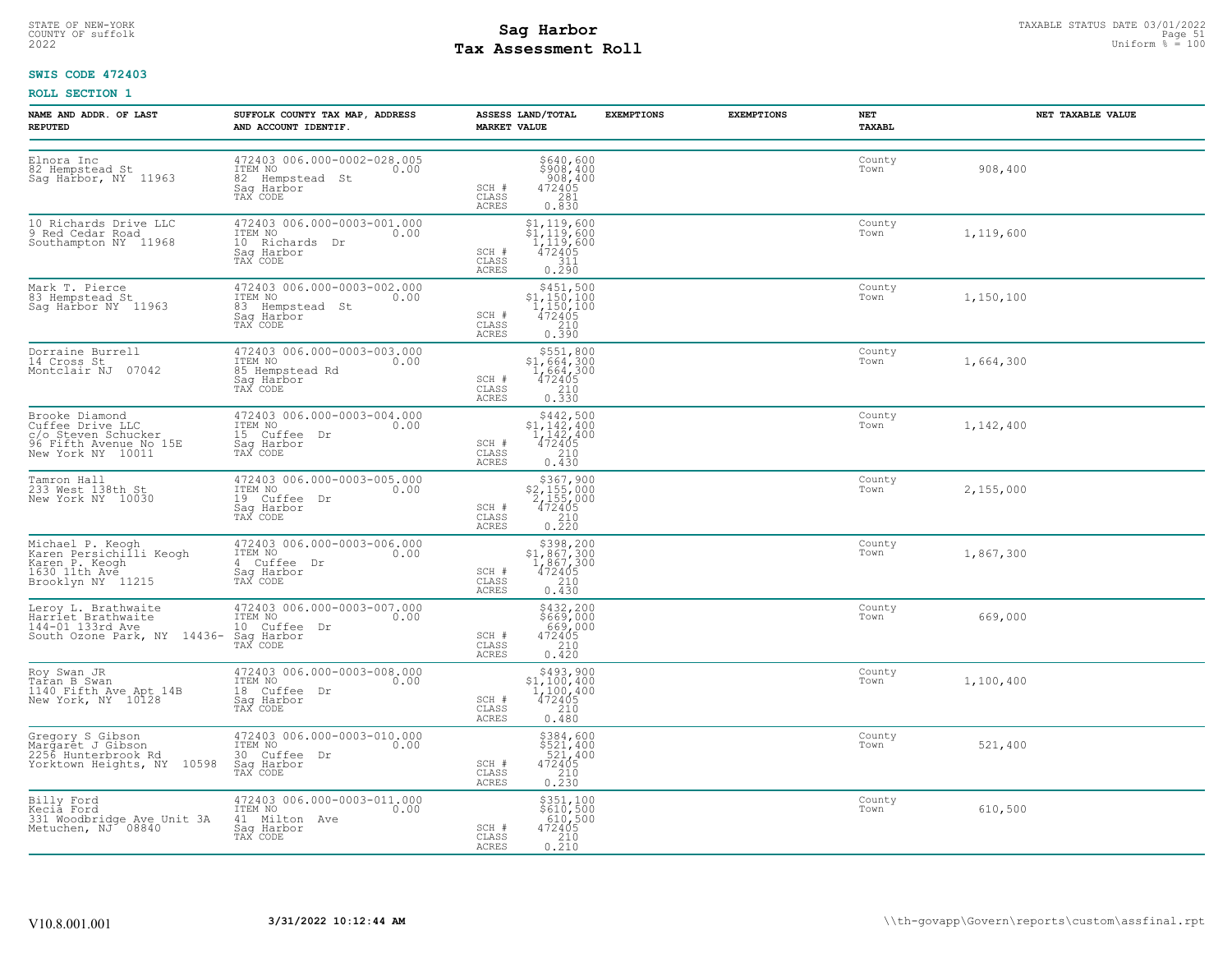## STATE OF NEW-YORK STATUS DATE 03/01/2022<br>
COUNTY OF suffolk Page 52 (1/2022<br>
2022 Pay Assessment Roll **Tax Assessment Roll**

## **SWIS CODE 472403**

| NAME AND ADDR. OF LAST<br><b>REPUTED</b>                                                                                                            | SUFFOLK COUNTY TAX MAP, ADDRESS<br>AND ACCOUNT IDENTIF.                                             | <b>MARKET VALUE</b>                       | ASSESS LAND/TOTAL                                                                                | <b>EXEMPTIONS</b> | <b>EXEMPTIONS</b> | NET<br>TAXABL  | NET TAXABLE VALUE |
|-----------------------------------------------------------------------------------------------------------------------------------------------------|-----------------------------------------------------------------------------------------------------|-------------------------------------------|--------------------------------------------------------------------------------------------------|-------------------|-------------------|----------------|-------------------|
| 24 Cuffee LLC<br>66 9th Avenue PHW<br>New York NY 10011                                                                                             | 472403 006.000-0003-012.002<br>ITEM NO 0.00<br>0.00<br>24 Cuffee Dr<br>Sag Harbor 11963<br>TAX CODE | SCH #<br>$\mathtt{CLASS}$<br><b>ACRES</b> | \$425,200<br>\$425,200<br>425,200<br>472405<br>$\frac{311}{0.250}$                               |                   |                   | County<br>Town | 425,200           |
| William B Pollard III<br>9 Random Farms Cir<br>Chappaqua, NY 10514-1014                                                                             | 472403 006.000-0003-012.003<br>ITEM NO<br>0.00<br>35 Milton Ave<br>Saq Harbor<br>TAX CODE           | SCH #<br>CLASS<br>ACRES                   | \$425,300<br>\$586,500<br>586,500<br>472405<br>210<br>0.250                                      |                   |                   | County<br>Town | 586,500           |
| Russell A Brown (Life Estate 472403 006.000-0003-013.000<br>Jackson M_Brown (Life Estate ITEM NO 000 000<br>Patricia B Fitz Roy<br>Khadijah J Brown | 31 Milton Ave<br>Saq Harbor<br>TAX CODE                                                             | SCH #<br>CLASS<br>ACRES                   | $$484,900$<br>$$711,700$<br>$711,700$<br>$472405$<br>$\begin{array}{c} 210 \\ 0.290 \end{array}$ |                   |                   | County<br>Town | 711,700           |
| ECO & JTO, LLC<br>20 Pierrepont St #3D<br>Brooklyn NY 11201                                                                                         | 472403 006.000-0003-014.000<br>ITEM NO<br>0.00<br>23 Milton Ave<br>Saq Harbor<br>TAX CODE           | SCH #<br>$\mathtt{CLASS}$<br><b>ACRES</b> | $$463,000$<br>$$1,165,200$<br>$1,165,200$<br>$472405$<br>$210$<br>0.360                          |                   |                   | County<br>Town | 1,165,200         |
| 16 Lincoln Street Sag Harbor 472403 006.000-0003-015.000<br>225 M 39th St 1TEM NO 100 000<br>9th Floor<br>New York NY 10018                         | 17 Milton Ave<br>Saq Harbor<br>TAX CODE                                                             | SCH #<br>CLASS<br><b>ACRES</b>            | $$463,000$<br>$$1,370,400$<br>$1,370,400$<br>$472405$<br>210<br>0.360                            |                   |                   | County<br>Town | 1,370,400         |
| Lisa Frazar<br>101 Hempstead St<br>Sag Harbor NY 11963                                                                                              | 472403 006.000-0003-016.000<br>ITEM NO<br>0.00<br>101 Hempstead St<br>Sag Harbor<br>TAX CODE        | SCH #<br>CLASS<br>ACRES                   | \$391,300<br>\$564,200<br>564,200<br>$\frac{472405}{210}$<br>0.260                               |                   |                   | County<br>Town | 564,200           |
| Scott Carey Taylor, Trustee<br>Stuart R. Taylor Revocable T<br>30 Bear Gulch Dr. 24000<br>Portola Valley CA 94028                                   | 472403 006.000-0003-017.000<br>ITEM NO<br>0.00<br>105 Hempstead St<br>Saq Harborn<br>TAX CODE       | SCH #<br>CLASS<br>ACRES                   | \$643,700<br>\$795,200<br>795,200<br>$\begin{array}{r} 472405 \\ 210 \\ 0.790 \end{array}$       |                   |                   | County<br>Town | 795,200           |
| Michelle Edna Hinds<br>515 Coolidge Ave<br>Rockville Centre, NY 11570                                                                               | 472403 006.000-0004-002.000<br>ITEM NO<br>0.00<br>40 Milton Ave<br>Saq Harbor<br>TAX CODE           | SCH #<br>CLASS<br><b>ACRES</b>            | \$484,900<br>\$730,800<br>730,800<br>$\begin{array}{r} 472405 \\ 210 \\ 0.290 \end{array}$       |                   |                   | County<br>Town | 730,800           |
| Michelle Edna Hinds<br>515 Coolidge Ave<br>Rockville Čentre, NY 11570                                                                               | 472403 006.000-0004-003.000<br>ITEM NO<br>0.00<br>34 Milton Ave<br>Sag Harbor<br>TAX CODE           | SCH #<br>CLASS<br>ACRES                   | \$484,900<br>\$484,900<br>484,900<br>$\begin{array}{r} 472405 \\ 311 \\ 0.290 \end{array}$       |                   |                   | County<br>Town | 484,900           |
| 30 Milton Holdings LLC<br>69 Harrison St<br>Sag Harbor NY 11963                                                                                     | 472403 006.000-0004-004.000<br>ITEM NO<br>0.00<br>30 Milton Ave<br>Sag Harbor<br>TAX CODE           | SCH #<br>CLASS<br>ACRES                   | $$484,900$<br>$$707,200$<br>$707,200$<br>$472405$<br>$210$<br>0.290                              |                   |                   | County<br>Town | 707,200           |
| Milton E Wilson<br>142-69 231 St<br>Rosedale, NY 11413                                                                                              | 472403 006.000-0004-005.000<br>TTEM NO 0.00<br>0.00<br>24 Milton Ave<br>Saq Harbor<br>TAX CODE      | SCH #<br>CLASS<br>ACRES                   | $$484,900$<br>$$921,700$<br>$921,700$<br>$472405$<br>$210$<br>0.290                              |                   |                   | County<br>Town | 921,700           |
| Milton Wilson<br>123 M 136th St<br>New York NY 10030-2606                                                                                           | 472403 006.000-0004-006.000<br>ITEM NO 0.00<br>0.00<br>18 Milton Ave<br>Saq Harbor<br>TAX CODE      | SCH #<br>CLASS<br>ACRES                   | $$709,800$<br>$$709,800$<br>$$709,800$<br>$472405$<br>$$210$<br>0.290                            |                   |                   | County<br>Town | 709,800           |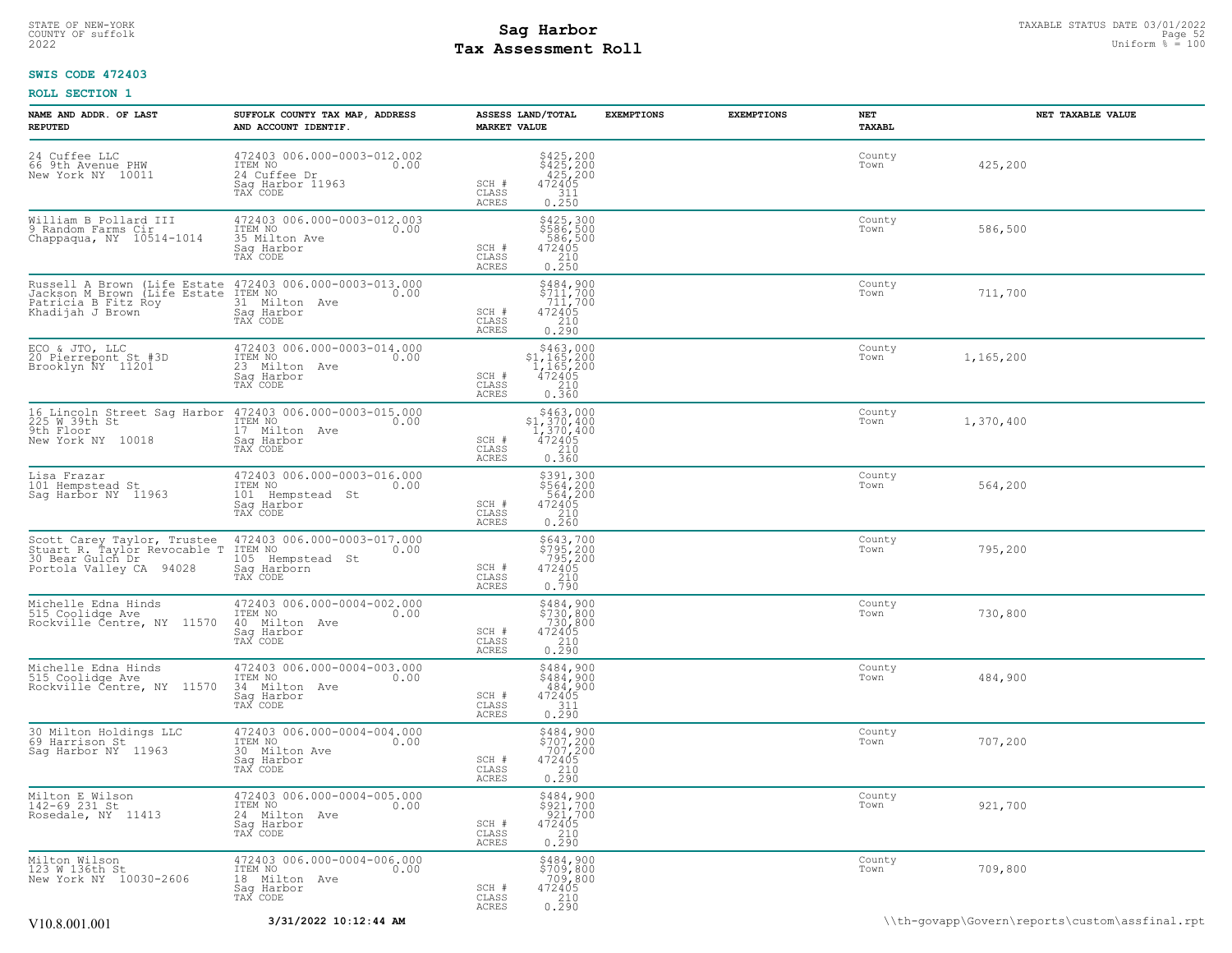# STATE OF NEW-YORK STATUS DATE 03/01/2022<br>
COUNTY OF suffolk Page 53, 2022 Uniform % = 100<br>
2022 Pay Assessment Roll **Tax Assessment Roll**

## **SWIS CODE 472403**

| NAME AND ADDR. OF LAST<br><b>REPUTED</b>                                                                                                                                                                       | SUFFOLK COUNTY TAX MAP, ADDRESS<br>AND ACCOUNT IDENTIF.                                     | ASSESS LAND/TOTAL<br><b>MARKET VALUE</b>                                                                              | <b>EXEMPTIONS</b><br><b>EXEMPTIONS</b> | NET<br><b>TAXABL</b> | NET TAXABLE VALUE |
|----------------------------------------------------------------------------------------------------------------------------------------------------------------------------------------------------------------|---------------------------------------------------------------------------------------------|-----------------------------------------------------------------------------------------------------------------------|----------------------------------------|----------------------|-------------------|
| Derrick D Clarke<br>Staci M Bostic<br>12 Milton Ave<br>Sag Harbor NY 11963                                                                                                                                     | 472403 006.000-0004-007.000<br>ITEM NO<br>0.00<br>12 Milton Ave<br>Sag Harbor<br>TAX CODE   | $$442,500$<br>$$714,400$<br>$714,400$<br>$472405$<br>SCH #<br>$\frac{210}{0.430}$<br>CLASS<br>ACRES                   |                                        | County<br>Town       | 714,400           |
| Sheila Batiste, Co-Trustee<br>THE FUCHS BATISTE FAMILY<br>Jacalyn M. Fuchs, Co-Trustee<br>THE FUCHS BATISTE FAMILY                                                                                             | 472403 006.000-0004-008.000<br>ITEM NO 0.00<br>6 Milton Ave<br>Saq Harbor<br>TAX CODE       | $$700, 400$<br>$$700, 300$<br>$$700, 300$<br>$472405$<br>$$210$<br>SCH #<br>CLASS<br>ACRES<br>0.450                   |                                        | County<br>Town       | 700,300           |
| SAG III LLC<br>P.O. Box 1398<br>East Hampton NY 11937                                                                                                                                                          | 472403 006.000-0004-009.000<br>ITEM NO<br>0.00<br>5 Meredith Ave<br>Saq Harbor<br>TAX CODE  | \$401,300<br>\$610,900<br>610,900<br>SCH #<br>472405<br>210<br>CLASS<br>ACRES<br>0.390                                |                                        | County<br>Town       | 610,900           |
| Kenneth A Evelyn (Co-Trustee 472403 006.000-0004-010.000<br>The Gloria R. Evelyn Family ITEM NO<br>Karen C Traver (Co-Trustee) 9 Meredith Ave<br>The Gloria R. Evelyn Family Sag Harbor                        | Sag Harbor<br>TAX CODE                                                                      | \$484,900<br>\$484,900<br>484,900<br>SCH #<br>472405<br>$\frac{311}{0.290}$<br>CLASS<br>ACRES                         |                                        | County<br>Town       | 484,900           |
| Harry Banks<br>C/o First Suffolk Mortgage C ITEM NO<br>Beryl Banks<br>C/o First Suffolk Mortgage C Sag Harbor                                                                                                  | 472403 006.000-0004-012.001<br>0.00<br>17 Meredith Ave<br>TAX CODE                          | $\begin{array}{c} 5540, 900 \\ 830, 800 \\ 830, 800 \\ 472405 \\ 210 \\ 0.580 \end{array}$<br>SCH #<br>CLASS<br>ACRES |                                        | County<br>Town       | 830,800           |
| Sharon Bivens<br>801 Axion Ave<br>Garden City, NY 11530                                                                                                                                                        | 472403 006.000-0004-013.000<br>ITEM NO<br>0.00<br>25 Meredith Ave<br>Saq Harbor<br>TAX CODE | \$460,700<br>\$725,200<br>725,200<br>472405<br>210<br>0.290<br>SCH #<br>CLASS<br>ACRES                                |                                        | County<br>Town       | 725,200           |
| Jeffrey Terry<br>Pamela Terry<br>55 Waterford Dr<br>Wheatley Heights NY 11798                                                                                                                                  | 472403 006.000-0004-014.000<br>ITEM NO<br>0.00<br>27 Meredith Ave<br>Saq Harbor<br>TAX CODE | $$349,500$<br>$$488,300$<br>$488,300$<br>$472405$<br>SCH #<br>CLASS<br>$\frac{210}{0.220}$<br>ACRES                   |                                        | County<br>Town       | 488,300           |
| 31 Meredith LLC<br>P.O. Box 511<br>Montauk NY 11954                                                                                                                                                            | 472403 006.000-0004-015.000<br>ITEM NO<br>0.00<br>31 Meredith Ave<br>Sag Harbor<br>TAX CODE | $$367,900$<br>$$430,800$<br>$430,800$<br>$472405$<br>$$210$<br>SCH #<br>CLASS<br>0.220<br><b>ACRES</b>                |                                        | County<br>Town       | 430,800           |
| Stephen T Kelly<br>Kelly, Theodore (Life Estate ITEM NO<br>Kelly, Millicent (Life Esta 35 Meredith Ave<br>3110, NE 57th St., 22208 Sag Harbor<br>3110, NE 3711, St., 22209 Say CODE<br>Ft. Lauderdale FL 33308 | 472403 006.000-0004-016.000<br>0.00<br>TAX CODE                                             | \$484,900<br>\$761,000<br>761,000<br>472405<br>SCH #<br>$0.210$<br>$0.290$<br>CLASS<br><b>ACRES</b>                   |                                        | County<br>Town       | 761,000           |
| Anjana Woolsey<br>13 Barry Park Court<br>Alberston NY 11507                                                                                                                                                    | 472403 006.000-0004-017.000<br>ITEM NO<br>0.00<br>39 Meredith Ave<br>Saq Harbor<br>TAX CODE | $$484,900$<br>$$2,323,700$<br>$2,323,700$<br>$472405$<br>SCH #<br>CLASS<br>0.290<br>ACRES                             |                                        | County<br>Town       | 2,323,700         |
| Terrence Weber<br>44 Meredith Ave<br>Saq Harbor, NY 11963                                                                                                                                                      | 472403 006.000-0005-001.000<br>ITEM NO 0.00<br>44 Meredith Ave<br>Saq Harbor<br>TAX CODE    | \$384,600<br>\$588,500<br>588,500<br>SCH #<br>$\begin{array}{r} 472405 \\ 210 \\ 0.230 \end{array}$<br>CLASS<br>ACRES |                                        | County<br>Town       | 588,500           |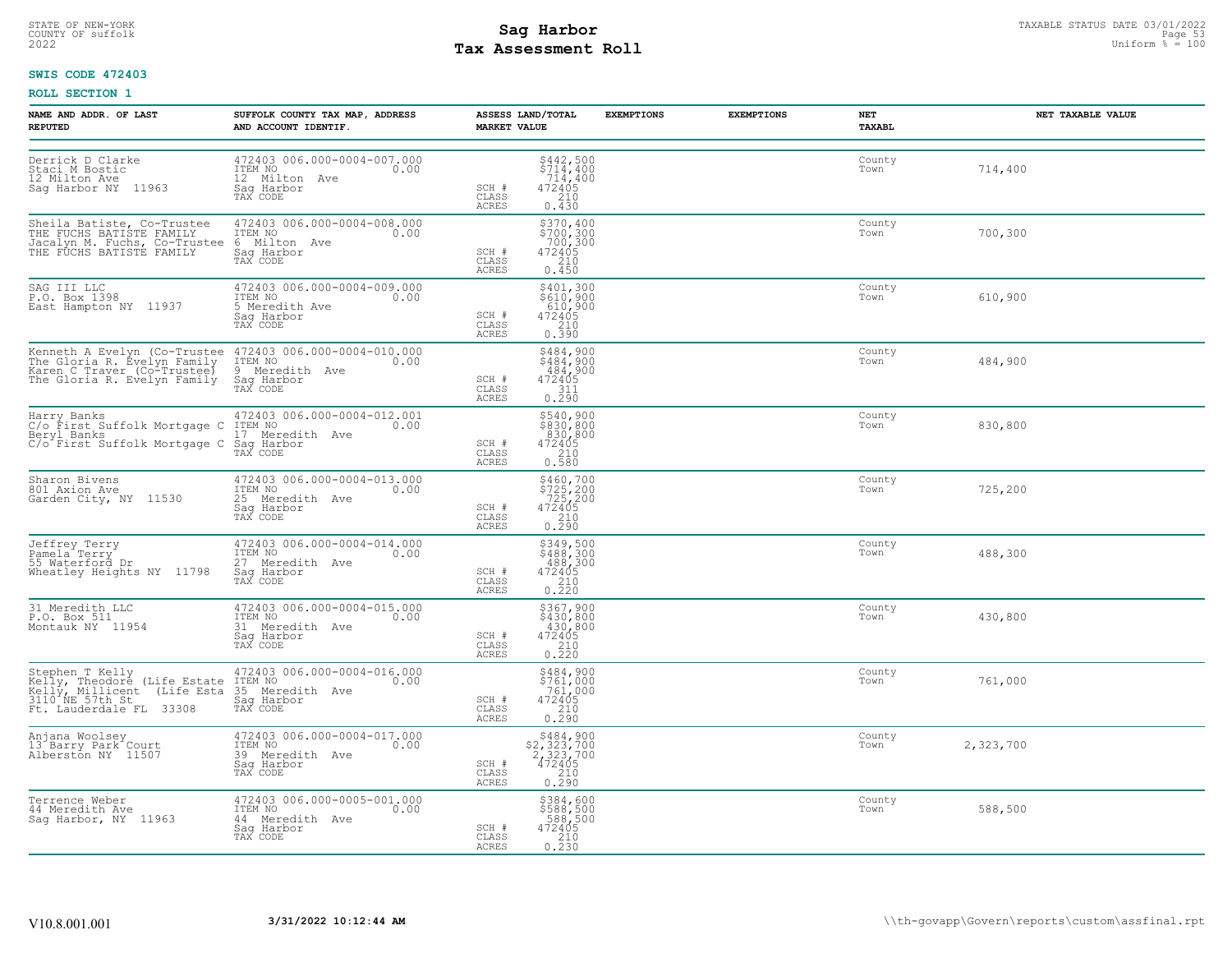## STATE OF NEW-YORK STATUS DATE 03/01/2022<br>
COUNTY OF suffolk Page 54<br>
2022 - Taxable Pay Assessment Roll **Tax Assessment Roll**

## **SWIS CODE 472403**

| NAME AND ADDR. OF LAST<br><b>REPUTED</b>                                                        | SUFFOLK COUNTY TAX MAP, ADDRESS<br>AND ACCOUNT IDENTIF.                                          | ASSESS LAND/TOTAL<br><b>MARKET VALUE</b>                                                                                                                                            | <b>EXEMPTIONS</b> | <b>EXEMPTIONS</b> | NET<br>TAXABL  | NET TAXABLE VALUE |
|-------------------------------------------------------------------------------------------------|--------------------------------------------------------------------------------------------------|-------------------------------------------------------------------------------------------------------------------------------------------------------------------------------------|-------------------|-------------------|----------------|-------------------|
| Winston C Nottingham<br>Carrie Nottingham<br>14631 Tynewick Ter<br>Silver Spring, MD 20906      | 472403 006.000-0005-003.000<br>ITEM NO<br>0.00<br>36 Meredith Ave<br>Saq Harbor<br>TAX CODE      | $$367,900$<br>$$367,900$<br>$367,900$<br>$472405$<br>$311$<br>SCH #<br>CLASS<br><b>ACRES</b><br>0.220                                                                               |                   |                   | County<br>Town | 367,900           |
| Payne D. Brown<br>17 Convent Ave Apt 3B<br>New York NY 10027                                    | 472403 006.000-0005-004.000<br>ITEM NO<br>0.00<br>32 Meredith Ave<br>Sag Harbor<br>TAX CODE      | \$367,900<br>\$666,100<br>666,100<br>472405<br>SCH #<br>210<br>CLASS<br>ACRES<br>0.220                                                                                              |                   |                   | County<br>Town | 666,100           |
| Juanita Araujo (Life Estate)<br>Thomas E Howelll<br>1134 Lincoln Ave<br>Scotch Plains, NJ 07076 | 472403 006.000-0005-005.000<br>ITEM NO<br>0.00<br>28 Meredith Ave<br>Sag Harbor<br>TAX CODE      | $$484,900$<br>$$660,100$<br>$660,100$<br>$472405$<br>$210$<br>SCH #<br>CLASS<br>0.290<br><b>ACRES</b>                                                                               |                   |                   | County<br>Town | 660,100           |
| Juanita Araujo (Life Estate)<br>Thomas E Howell<br>1134 Lincoln Ave<br>Scotch Plains, NJ 07076  | 472403 006.000-0005-006.000<br>ITEM NO<br>0.00<br>24 Meredith Ave<br>Saq Harbor<br>TAX CODE      | $$484,900$<br>$$484,900$<br>$484,900$<br>$472405$<br>$311$<br>SCH #<br>CLASS<br>ACRES<br>0.290                                                                                      |                   |                   | County<br>Town | 484,900           |
| 20 Meredith Holdings LLC<br>69 Harrison Street<br>Sag Harbor NY 11963                           | 472403 006.000-0005-007.000<br>ITEM NO<br>0.00<br>20 Meredith Ave<br>Sag Harbor<br>TAX CODE      | $$484,900$<br>$$748,600$<br>$748,600$<br>$472405$<br>SCH #<br>$\begin{array}{c} 210 \\ 0.290 \end{array}$<br>CLASS<br>ACRES                                                         |                   |                   | County<br>Town | 748,600           |
| Steven C. McDonald<br>270A Swamp Church Road<br>Reinholds PA 17569                              | 472403 006.000-0005-008.000<br>ITEM NO<br>0.00<br>16 Meredith Ave<br>Saq Harbor<br>TAX CODE      | \$484,900<br>\$907,300<br>907,300<br>SCH #<br>$\begin{array}{r} 472405 \\ 210 \\ 0.290 \end{array}$<br>CLASS<br>ACRES                                                               |                   |                   | County<br>Town | 907,300           |
| Elsie Greig<br>Arthur W Greig<br>211 Hampton St<br>Sag Harbor NY                                | 472403 006.000-0005-009.000<br>ITEM NO<br>0.00<br>211 Hampton St<br>Saq Harbor<br>TAX CODE       | \$373,000<br>\$584,100<br>584,100<br>SCH #<br>472405<br>210<br>CLASS<br>0.500<br>ACRES                                                                                              |                   |                   | County<br>Town | 584,100           |
| Jon Peter Beckett<br>Nicia Stone<br>136 E 76th Street Apt 3BC<br>New York NY 10021              | 472403 006.000-0005-010.000<br>ITEM NO<br>0.00<br>11 Walkers Ave<br>Saq Harbor<br>TAX CODE       | $$532,500$<br>$$2,804,800$<br>$2,804,800$<br>SCH #<br>472405<br>CLASS<br>210<br><b>ACRES</b><br>0.690                                                                               |                   |                   | County<br>Town | 2,804,800         |
| Gregg Smith<br>Jerri DeVard<br>899 Glouchester St<br>Boca Raton FL 33487                        | 472403 006.000-0005-011.000<br>ITEM NO<br>0.00<br>15 Walker Ave<br>Sag Harbor<br>TAX CODE        | $\begin{array}{r}  \  \  \, 5484, 900 \\  \  \, 51, 349, 800 \\  \  \, 1, 349, 800 \\  \  \, 472405 \\  \  \, 210 \\  \  \, 0.290 \\ \end{array}$<br>SCH #<br>CLASS<br><b>ACRES</b> |                   |                   | County<br>Town | 1,349,800         |
| 19 Walker LLC<br>P.O. Box 511<br>Montauk NY 11954                                               | 472403 006.000-0005-012.000<br>ITEM NO<br>0.00<br>19 Walker Ave<br>Sag Harbor<br>TAX CODE        | \$484,900<br>\$484,900<br>484,900<br>SCH #<br>$\begin{array}{r} 472405 \\ 311 \\ 0.290 \end{array}$<br>CLASS<br><b>ACRES</b>                                                        |                   |                   | County<br>Town | 484,900           |
| Gayle Lewis<br>Nalison Lewis Smith<br>2289 Fifth Avenue Apt 7B<br>New York NY 10037             | 472403 006.000-0005-013.000<br>ITEM NO<br>0.00<br>25 Walker Ave<br>Saq Harbor<br>TAX CODE        | \$540,900<br>\$819,600<br>$\begin{array}{r} 019,600 \\ 819,600 \\ 472405 \\ 210 \end{array}$<br>SCH #<br>CLASS<br>ACRES<br>0.580                                                    |                   |                   | County<br>Town | 819,600           |
| Herman H Martin Jr<br>Elizabeth L Martin<br>45 Bellevue Ave<br>Summit, NJ 07901                 | 472403 006.000-0005-014.002<br>TTEM NO 0.00<br>0.00<br>40 Meredith Ave<br>Sag Harbor<br>TAX CODE | $$8484,900$<br>$$822,300$<br>$822,300$<br>$472405$<br>$210$<br>SCH #<br>CLASS<br>0.290<br>ACRES                                                                                     |                   |                   | County<br>Town | 822,300           |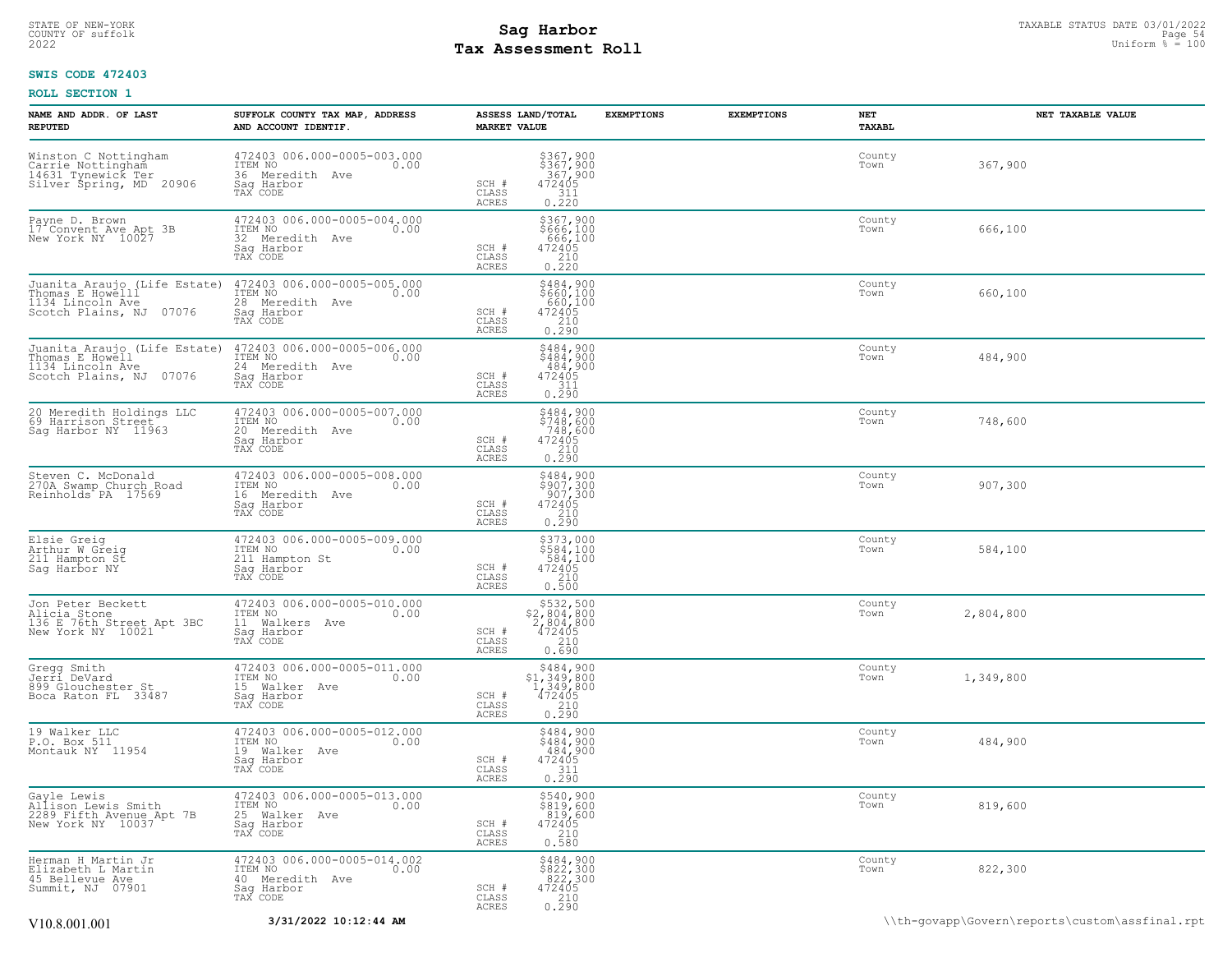# STATE OF NEW-YORK STATUS DATE 03/01/2022<br>
COUNTY OF suffolk Page 55 and State Page 55 and State Page 55 and State Page 55 and State Page 55 and State Page 55<br>
2022 Mage State Page 56 and Page 56 and Page 56 and Page 56 and **Tax Assessment Roll**

## **SWIS CODE 472403**

| NAME AND ADDR. OF LAST<br><b>REPUTED</b>                                                         | SUFFOLK COUNTY TAX MAP, ADDRESS<br>AND ACCOUNT IDENTIF.                                                                                                                                                  | ASSESS LAND/TOTAL<br><b>MARKET VALUE</b> | <b>EXEMPTIONS</b>                                                                               | <b>EXEMPTIONS</b> | NET<br><b>TAXABL</b> | NET TAXABLE VALUE |
|--------------------------------------------------------------------------------------------------|----------------------------------------------------------------------------------------------------------------------------------------------------------------------------------------------------------|------------------------------------------|-------------------------------------------------------------------------------------------------|-------------------|----------------------|-------------------|
| Mark Willis<br>31 Walker Ave<br>Sag Harbor NY 11963                                              | 472403 006.000-0005-014.003<br>ITEM NO<br>31 Walker Ave 0.00<br>Sag Harbor<br>TAX CODE                                                                                                                   | SCH #<br>CLASS<br>ACRES                  | $$442,900$<br>$$1,317,900$<br>$1,317,900$<br>$472405$<br>210<br>0.430                           |                   | County<br>Town       | 1,317,900         |
| Guy Taylor<br>Guy raylor<br>Angela Taylor<br>PO Box 871<br>Sag Harbor, NY 11963                  | 472403 006.000-0005-015.000<br>ITEM NO. 000<br>37 Walker Ave<br>Saq Harbor<br>TAX CODE                                                                                                                   | SCH #<br>CLASS<br>ACRES                  | $\begin{array}{l} 5479, 800 \\ 5772, 500 \\ 772, 500 \\ 472405 \\ 210 \\ 0.290 \end{array}$     |                   | County<br>Town       | 772,500           |
|                                                                                                  | 11-11 No<br>38 Walker Ave<br>Saq Harbor<br>TAX CODE                                                                                                                                                      | SCH #<br>CLASS<br>ACRES                  | \$457,700<br>\$667,500<br>667,500<br>472405<br>$\begin{array}{c} 220 \\ 0.360 \end{array}$      |                   | County<br>Town       | 667,500           |
|                                                                                                  | Damon S. Brown, Trustee 472403 006.000-0006-002.000<br>of the Damon S. Brown Trust ITEM NO<br>Crystal R. Brown, Trustee 34 Walker Ave<br>of the Crystal R. Brown Trus Sag Harbor<br>TAX CODE<br>TAX CODE | SCH #<br>CLASS<br>ACRES                  | $\begin{array}{r} 5476,000 \\ 5858,200 \\ 858,200 \\ 472405 \\ 210 \\ 230 \end{array}$<br>0.280 |                   | County<br>Town       | 858,200           |
|                                                                                                  | Frank G Sokolowski (at 172403 006.000-0006-003.000<br>Bridget Anderson (at 17EM NO 17EM NO 0.00<br>30 Walker Ave 30 Walker Ave Sag Harbor NY 11963 (at 1820 FAX CODE                                     | SCH #<br>CLASS<br>ACRES                  | \$452,200<br>\$631,700<br>631,700<br>472405<br>210<br>0.280                                     |                   | County<br>Town       | 631,700           |
| Phillip Morrow<br>Ann Morrow<br>301 W 115th St PH 4C<br>New York NY 10026                        | 472403 006.000-0006-004.000<br>ITEM NO 0.00<br>1120 Walker Ave<br>Saq Harbor<br>TAX CODE                                                                                                                 | SCH #<br>CLASS<br>ACRES                  | \$439,400<br>\$835,500<br>835,500<br>472405<br>0.430                                            |                   | County<br>Town       | 835,500           |
| Travis Graves<br>Carly Graves<br>20 Walker Ave<br>Sag Harbor NY 11963                            | 472403 006.000-0006-005.000<br>ITEM NO <sub>1</sub> 0.00<br>20 Walker Ave<br>Sag Harbor<br>TAX CODE                                                                                                      | SCH #<br>CLASS<br>ACRES                  | $\begin{array}{c} 5476,000\\ 5685,800\\ 685,800\\ 472405\\ 210\\ 0.280 \end{array}$             |                   | County<br>Town       | 685,800           |
| Lucinda Martinez<br>23 West 116th St<br>New York NY 10026                                        | 472403 006.000-0006-006.000<br>ITEM NO<br>16 Walker St 0.00<br>Sag Harbor<br>TAX CODE                                                                                                                    | SCH #<br>CLASS<br>ACRES                  | \$479,800<br>\$745,700<br>745,700<br>472405<br>210<br>0.290                                     |                   | County<br>Town       | 745,700           |
| Valma D Boyce<br>Varma 2 Donton<br>193 Manhattan Ave<br>New York, NY 10027                       | 472403 006.000-0006-007.000<br>17EM NO 0.00<br>10 Walker Ave<br>Sag Harbor<br>TAX CODE                                                                                                                   | SCH #<br>CLASS<br>ACRES                  | $$453, 400$<br>$$784, 100$<br>$$784, 100$<br>$472405$<br>210<br>0.610                           |                   | County<br>Town       | 784,100           |
| Joaquim Amaral Oliveira<br>Jose Maria Batista<br>54 Pheasant Close East<br>Southampton, NY 11968 | 472403 006.000-0006-008.000<br>ITEM NO 0.00<br>233 Hampton St<br>See Humpton Sc<br>Saq Harbor<br>TAX CODE                                                                                                | SCH #<br>CLASS<br>ACRES                  | \$406,800<br>\$603,600<br>603,600<br>472405<br>210<br>0.360                                     |                   | County<br>Town       | 603,600           |
| Daria E. Whisnant<br>P.O. Box 369<br>Saq Harbor NY 11963                                         | 472403 006.000-0006-009.000<br>ITEM NO 0.00<br>11 Beach Ave<br>Saq Harbor<br>TAX CODE                                                                                                                    | SCH #<br>472405<br>CLASS<br>ACRES        | \$533,200<br>\$646,900<br>646,900<br>0.210                                                      |                   | County<br>Town       | 646,900           |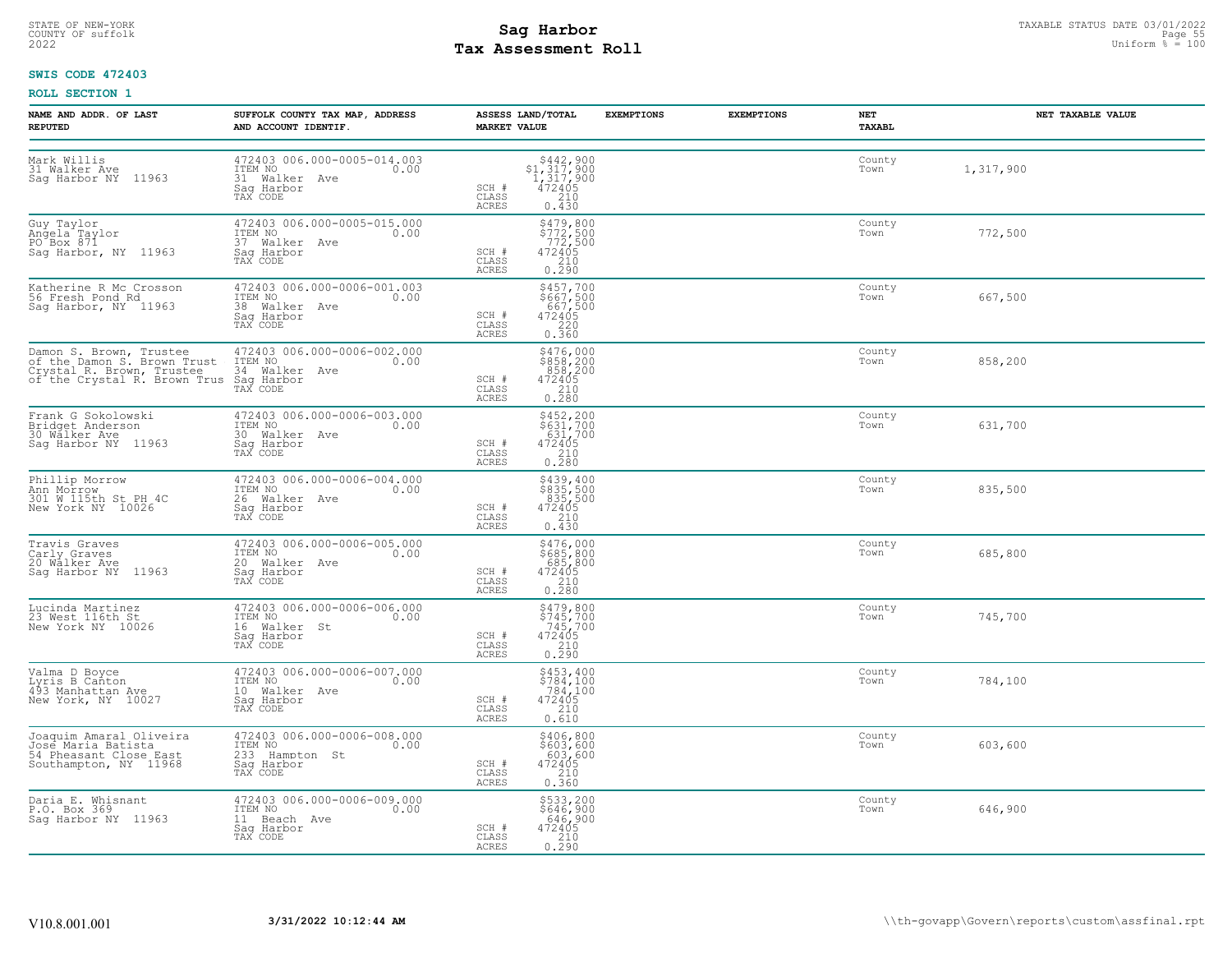## TAXABLE STATUS DATE 03/01/2022 **Sag Harbor** COUNTY OF suffolk Page 56 2022 Uniform % = 100 **Tax Assessment Roll**

## **SWIS CODE 472403**

| NAME AND ADDR. OF LAST<br><b>REPUTED</b>                                                                                                     | SUFFOLK COUNTY TAX MAP, ADDRESS<br>AND ACCOUNT IDENTIF.                                   | ASSESS LAND/TOTAL<br><b>MARKET VALUE</b> |                                                                                               | <b>EXEMPTIONS</b> | <b>EXEMPTIONS</b> | NET<br>TAXABL  | NET TAXABLE VALUE                              |
|----------------------------------------------------------------------------------------------------------------------------------------------|-------------------------------------------------------------------------------------------|------------------------------------------|-----------------------------------------------------------------------------------------------|-------------------|-------------------|----------------|------------------------------------------------|
| Faye Henderson<br>15 Beach Ave<br>Sag Harbor, NY 11963                                                                                       | 472403 006.000-0006-010.000<br>ITEM NO 0.00<br>15 Beach Ave<br>Saq Harbor<br>TAX CODE     | SCH #<br>CLASS<br>ACRES                  | \$533,200<br>\$662,300<br>662,300<br>472405<br>210<br>0.290                                   |                   |                   | County<br>Town | 662,300                                        |
| Sandra Altine<br>1040 North End Drive<br>Baldwin NY 11510                                                                                    | 472403 006.000-0006-011.000<br>ITEM NO<br>0.00<br>19 Beach Rd<br>Sag Harbor<br>TAX CODE   | SCH #<br>CLASS<br>ACRES                  | $$426,500$<br>$$724,400$<br>$$724,400$<br>472405<br>210<br>0.230                              |                   |                   | County<br>Town | 724,400                                        |
| Douglas Williams<br>Laura M Williams (Russo)<br>127 Lamphere Rd<br>Mystic, CT 06355                                                          | 472403 006.000-0006-012.000<br>ITEM NO<br>0.00<br>21 Beach Ave<br>Sag Harbor<br>TAX CODE  | SCH #<br>CLASS<br><b>ACRES</b>           | \$426,500<br>\$617,100<br>617,100<br>$\begin{array}{r} 472405 \\ 210 \\ 0.230 \end{array}$    |                   |                   | County<br>Town | 617,100                                        |
| Antoinette Williams<br>Apt 8a<br>11 George Hill<br>New York, NY 10040                                                                        | 472403 006.000-0006-013.000<br>ITEM NO<br>0.00<br>27 Beach Ave<br>Saq Harbor<br>TAX CODE  | SCH #<br>CLASS<br>ACRES                  | \$426,500<br>\$576,800<br>576,800<br>472405<br>$0.210$<br>$0.230$                             |                   |                   | County<br>Town | 576,800                                        |
| Thomas B. Day, Trustee<br>Day Family Trust<br>Donna N. Day, Trustee<br>Day Family Trust                                                      | 472403 006.000-0006-015.000<br>0.00 0.00<br>33 Beach Ave<br>Sag Harbor<br>TAX CODE        | SCH #<br>CLASS<br>ACRES                  | \$426,500<br>\$426,500<br>426,500<br>472405<br>$\begin{array}{c} 0.7511 \\ 0.230 \end{array}$ |                   |                   | County<br>Town | 426,500                                        |
| Troy B. Perry<br>Deon A. Perry<br>20 Spring Glen Drive<br>Mount Kisco NY 10549                                                               | 472403 006.000-0006-016.000<br>0.00 0.00<br>37 Beach Ave<br>Sag Harbor<br>TAX CODE        | SCH #<br>CLASS<br>ACRES                  | \$426,500<br>\$665,900<br>665,900<br>472405<br>210<br>0.230                                   |                   |                   | County<br>Town | 665,900                                        |
| Haynes, Cameron (est. Of)<br>C/6 Louise Bradley<br>187 05 Rome Dr<br>St Albans, NY 11412                                                     | 472403 006.000-0006-017.000<br>ITEM NO<br>0.00<br>41 Beach Ave<br>Saq Harbor<br>TAX CODE  | SCH #<br>CLASS<br>ACRES                  | \$426,500<br>\$524,700<br>524,700<br>472405<br>$\frac{210}{0.230}$                            |                   |                   | County<br>Town | 524,700                                        |
| Amanda C Samuel<br>285 Prospect Place Apt 3B<br>Brooklyn NY 11238                                                                            | 472403 006.000-0007-001.000<br>TTEM NO 0.00<br>42 Beach Ave<br>Saq Harbor<br>TAX CODE     | SCH #<br>CLASS<br>ACRES                  | $\begin{array}{r} 5427,300 \\ 5597,500 \\ 597,500 \\ 472405 \\ 220 \\ 0.230 \end{array}$      |                   |                   | County<br>Town | 597,500                                        |
| Carlton Holmes<br>Thelma Holmes<br>Apt 4g<br>175 W 87 St<br>New York, NY 10024                                                               | 472403 006.000-0007-002.001<br>ITEM NO<br>0.00<br>37 Harbor Ave<br>Sag Harbor<br>TAX CODE | SCH #<br>CLASS<br>ACRES                  | \$525,900<br>\$778,700<br>778,700<br>472405<br>210<br>0.460                                   |                   |                   | County<br>Town | 778,700                                        |
| Ronald D Heath JR<br>67-26 152nd St Apt 274<br>Flushing, NY 11367                                                                            | 472403 006.000-0007-003.000<br>ITEM NO<br>0.00<br>34 Beach Ave<br>Sag Harbor<br>TAX CODE  | SCH #<br>CLASS<br>ACRES                  | \$427,300<br>\$584,200<br>584,200<br>$\begin{array}{r} 472405 \\ 210 \\ 0.230 \end{array}$    |                   |                   | County<br>Town | 584,200                                        |
| Nikki Wood<br>31 Harbor Avenue<br>Sag Harbor NY 11963                                                                                        | 472403 006.000-0007-004.000<br>ITEM NO<br>0.00<br>31 Harbor Ave<br>Saq Harbor<br>TAX CODE | SCH #<br>CLASS<br><b>ACRES</b>           | \$427,300<br>\$637,300<br>637,300<br>472405<br>210<br>0.230                                   |                   |                   | County<br>Town | 637,300                                        |
| Adrienne M. Davis-Prothro<br>Adrienne M. Davis-Prothro, T<br>of the Emalen J. Davis Irrev<br>306 North Ridgewood Rd<br>South Orange NJ 07079 | 472403 006.000-0007-005.000<br>0.00 0.00<br>27 Harbor Ave<br>Saq Harbor<br>TAX CODE       | SCH #<br>CLASS<br>ACRES                  | \$427,300<br>\$653,300<br>653,300<br>472405<br>$\begin{array}{c} 220 \\ 0.230 \end{array}$    |                   |                   | County<br>Town | 653,300                                        |
| V10.8.001.001                                                                                                                                | 3/31/2022 10:12:44 AM                                                                     |                                          |                                                                                               |                   |                   |                | \\th-qovapp\Govern\reports\custom\assfinal.rpt |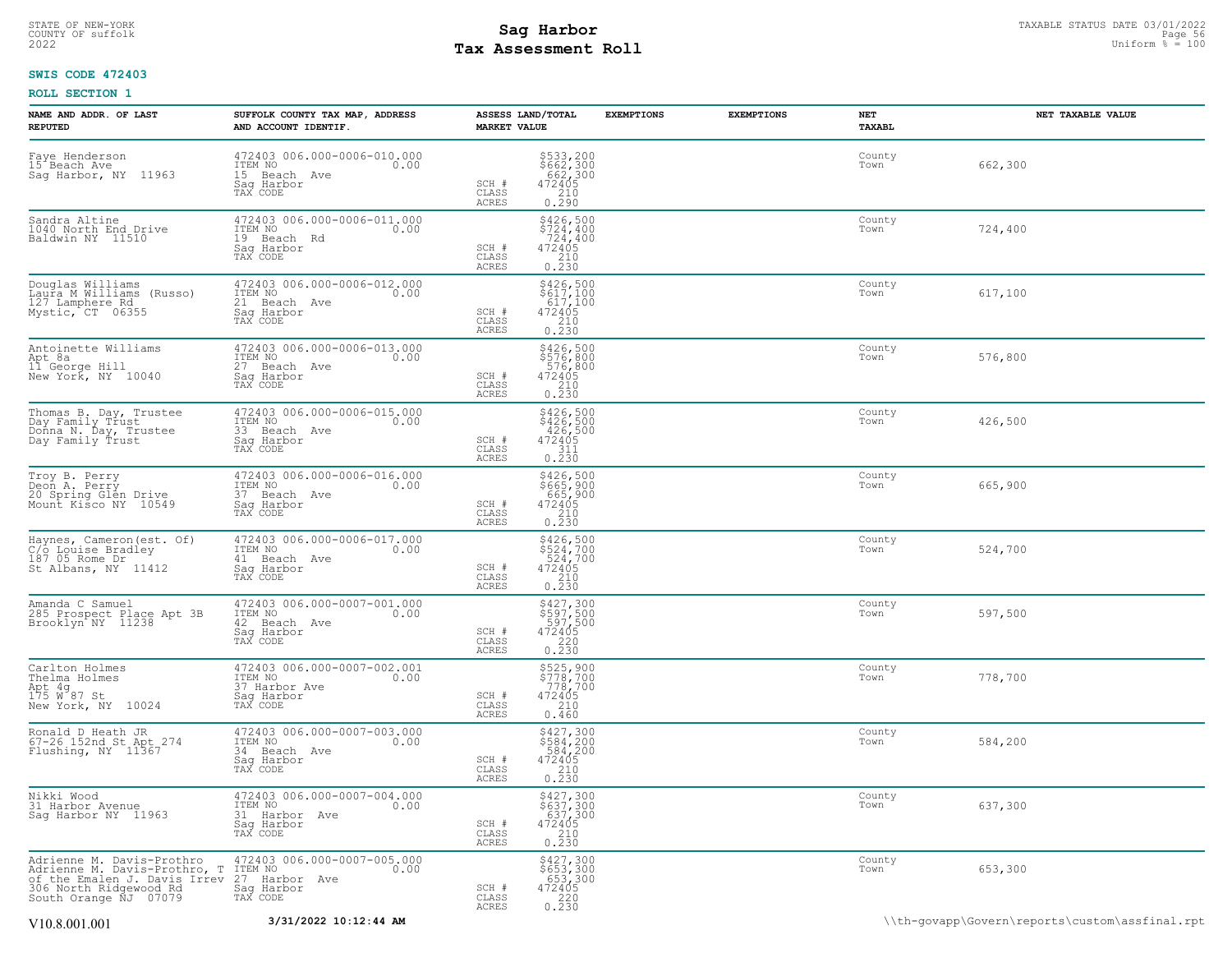# STATE OF NEW-YORK STATUS DATE 03/01/2022<br>
COUNTY OF suffolk Page 57 and the suffolk Page 57 and the suffolk Page 57 and the suffolk Page 57 and the sufform  $\frac{Paqe}{45} = 100$ **Tax Assessment Roll**

## **SWIS CODE 472403**

| NAME AND ADDR. OF LAST<br><b>REPUTED</b>                                                         | SUFFOLK COUNTY TAX MAP, ADDRESS<br>AND ACCOUNT IDENTIF.                                          | <b>MARKET VALUE</b>     | ASSESS LAND/TOTAL<br><b>EXEMPTIONS</b>                                                                                       | <b>EXEMPTIONS</b>  | NET<br><b>TAXABL</b> | NET TAXABLE VALUE |
|--------------------------------------------------------------------------------------------------|--------------------------------------------------------------------------------------------------|-------------------------|------------------------------------------------------------------------------------------------------------------------------|--------------------|----------------------|-------------------|
| Donna Brooks-Flores<br>23 Harbor Ave<br>Sag Harbor NY 11963                                      | 472403 006.000-0007-006.000<br>ITEM NO<br>0.00<br>23 Harbor Ave<br>Sag Harbor<br>TAX CODE        | SCH #<br>CLASS<br>ACRES | \$498,400<br>\$966,600<br>966,600<br>472405<br>$\frac{210}{0.270}$                                                           |                    | County<br>Town       | 966,600           |
| Lisa Laskowitz<br>30 Beach Ave<br>Saq Harbor NY 11963                                            | 472403 006.000-0007-007.000<br>10.00 0.00<br>30 Beach Ave<br>Saq Harbor<br>TAX CODE              | SCH #<br>CLASS<br>ACRES | \$427,300<br>\$832,800<br>832,800<br>472405<br>210<br>$0, \overline{2}\,\overline{3}\,\overline{0}$                          |                    | County<br>Town       | 832,800           |
| Allison G. Yarrow<br>Benjamin Y. Yarrow<br>1200 Pacific St 4R<br>Brooklyn NY 11216               | 472403 006.000-0007-008.000<br>ITEM NO 0.00<br>26 Beach Ave<br>Saq Harbor<br>TAX CODE            | SCH #<br>CLASS<br>ACRES | $\begin{array}{c} 5464, 500 \\ 5687, 000 \\ 687, 000 \\ 472405 \\ 210 \\ 0.250 \end{array}$                                  |                    | County<br>Town       | 687,000           |
| Kent F Lecointe<br>Julie Lecointe<br>18 Beach Ave<br>Sag Harbor, NY 11963                        | 472403 006.000-0007-009.000<br>10.00 0.00<br>18 Beach Ave<br>Sag Harbor<br>TAX CODE              | SCH #<br>CLASS<br>ACRES | \$427,300<br>\$700,400<br>700,400<br>472405<br>$\frac{210}{0.230}$                                                           |                    | County<br>Town       | 700,400           |
| Robert Jahoda<br>6 Beach Ave<br>Sag Harbor NY 11963                                              | 472403 006.000-0007-012.000<br>ITEM NO<br>0.00<br>6 Beach Ave<br>Sag Harbor<br>TAX CODE          | SCH #<br>CLASS<br>ACRES | $\begin{array}{r} \text{\small $>$371,900} \\ \text{\small $>$1,251,300} \\ 1,251,300 \\ 472405 \\ 210 \\ 0.250 \end{array}$ |                    | County<br>Town       | 1,251,300         |
| Dorothy Giles<br>Po Box 131<br>241 Hampton St<br>Sag Harbor, NY 11963                            | 472403 006.000-0007-013.000<br>ITEM NO<br>0.00<br>241 Hampton St<br>Saq Harbor<br>TAX CODE       | SCH #<br>CLASS<br>ACRES | \$365,100 veteran<br>\$563,700 Persons<br>563,700<br>472405<br>$\frac{210}{0.250}$                                           | 125,000<br>219,350 | County<br>Town       | 219,350           |
| Luther T Clark<br>Camille Clark<br>10 Beach Ave<br>Sag Harbor, NY 11963                          | 472403 006.000-0007-014.001<br>ITEM NO<br>0.00<br>10 Beach Ave<br>Saq Harbor<br>TAX CODE         | SCH #<br>CLASS<br>ACRES | \$525,900<br>\$748,200<br>748,200<br>472405<br>210<br>0.460                                                                  |                    | County<br>Town       | 748,200           |
| John L Pinderhughes<br>Victoria A Pindérhughes<br>Apt 45<br>536 W 111th St<br>New York, NY 10025 | 472403 006.000-0007-015.001<br>ITEM NO<br>14 Beach Ave<br>14 Beach Ave<br>Sag Harbor<br>TAX CODE | SCH #<br>CLASS<br>ACRES | $$525,900$<br>$$820,200$<br>$820,200$<br>$472405$<br>$210$<br>$240$<br>0.460                                                 |                    | County<br>Town       | 820,200           |
| Douglas James<br>Willa Mae James<br>Christopher James<br>Sloane James Titus                      | 472403 006.000-0007-016.000<br>ITEM NO 0.00<br>0.00<br>16 Harbor Ave<br>Sag Harbor<br>TAX CODE   | SCH #<br>CLASS<br>ACRES | $\begin{array}{r}  \  \  \, 5427,300\\  \  \, 51,008,500\\ 1,008,500\\ 472405\\ 210\\ 0.230 \end{array}$                     |                    | County<br>Town       | 1,008,500         |
| Doris L Rodriquez<br>PO Box 377<br>Sag Harbor, NY 11963                                          | 472403 006.000-0007-017.000<br>ITEM NO<br>0.00<br>14 Harbor Ave<br>Saq Harbor<br>TAX CODE        | SCH #<br>CLASS<br>ACRES | \$427,300 Persons<br>\$698,400<br>698,400<br>472405<br>$\begin{array}{c} 210 \\ 0.230 \end{array}$                           | 349,200            | County<br>Town       | 349,200           |
| Perri A Edwards<br>Grace F Edwards<br>828 Lincoln Pl<br>Brooklyn, NY 11216                       | 472403 006.000-0007-018.000<br>ITEM NO 0.00<br>8 Harbor Ave<br>Saq Harbor<br>TAX CODE            | SCH #<br>CLASS<br>ACRES | \$427,300<br>\$608,700<br>608,700<br>472405<br>$0.210$<br>$0.230$                                                            |                    | County<br>Town       | 608,700           |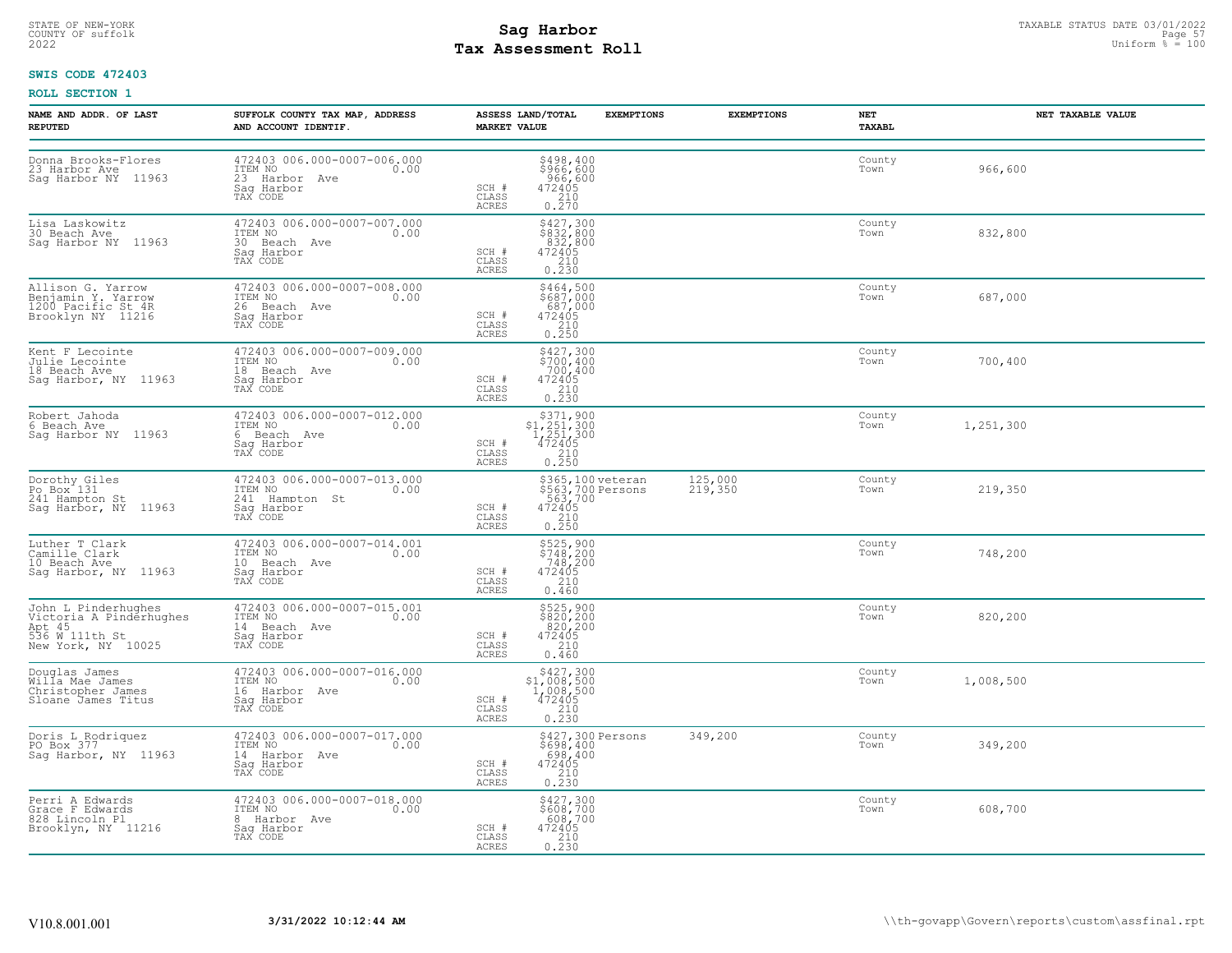# **Tax Assessment Roll Existed Structure Constant Politics** and the Uniform  $\frac{1}{2}$  is the Uniform  $\frac{1}{2}$  is the Uniform  $\frac{1}{2}$  is the Uniform  $\frac{1}{2}$  is the Uniform  $\frac{1}{2}$  is the Uniform  $\frac{1}{2}$  is the Unit

## **SWIS CODE 472403**

| NAME AND ADDR. OF LAST<br><b>REPUTED</b>                                                                   | SUFFOLK COUNTY TAX MAP, ADDRESS<br>AND ACCOUNT IDENTIF.                                         | ASSESS LAND/TOTAL<br><b>MARKET VALUE</b>                                         | <b>EXEMPTIONS</b>                                                                                     | <b>EXEMPTIONS</b> | NET<br>TAXABL  | NET TAXABLE VALUE                              |
|------------------------------------------------------------------------------------------------------------|-------------------------------------------------------------------------------------------------|----------------------------------------------------------------------------------|-------------------------------------------------------------------------------------------------------|-------------------|----------------|------------------------------------------------|
| Albab A. Dabela<br>244 Madison Ave Apt 11H<br>New York NY 10016                                            | 472403 006.000-0007-020.000<br>ITEM NO<br>0.00<br>9 Hillside<br>Dr<br>Sag Harbor<br>TAX CODE    | SCH #<br>CLASS<br>ACRES                                                          | \$520,200<br>\$785,400<br>$7785,400$<br>472405<br>472405<br>0.280                                     |                   | County<br>Town | 785,400                                        |
| G.<br>Dabela Abraham<br>6810 Melody Ln<br>Bethesda MD 2<br>20817                                           | 472403 006.000-0007-021.001<br>ITEM NO<br>0.00<br>5<br>Hillside<br>Dr<br>Sag Harbor<br>TAX CODE | SCH #<br>472405<br>CLASS<br>ACRES                                                | \$483,000<br>\$483,000<br>483,000<br>311<br>0.260                                                     |                   | County<br>Town | 483,000                                        |
| Rachel Sullivan<br>Bennett Singer<br>Richard Turner<br>258 Auburn<br>60093<br>Winnetka IL                  | 472403 006.000-0008-001.000<br>ITEM NO<br>0.00<br>122<br>Hampton St<br>Saq Harbor<br>TAX CODE   | $\begin{array}{r} 472405 \\ 210 \\ 0.290 \end{array}$<br>SCH #<br>CLASS<br>ACRES | \$701,100<br>\$874,900<br>874,900                                                                     |                   | County<br>Town | 874,900                                        |
| Martin Obler<br>Robyn Obler<br>11 Ĥamilton St<br>Sag Harbor, NY 11963                                      | 472403 006.000-0008-002.000<br>ITEM NO<br>0.00<br>11 Hamilton St<br>Saq Harbor<br>TAX CODE      | SCH #<br>CLASS<br>ACRES                                                          | $$783,400$<br>$$1,139,600$<br>$1,139,600$<br>$472405$<br>0.210                                        |                   | County<br>Town | 1,139,600                                      |
| Ronald Meltzer<br>201 W 72nd St #12-1<br>New York NY 10023                                                 | 472403 006.000-0008-003.000<br>TTEM NO 0.00<br>15 Hamilton St<br>Saq Harbor<br>TAX CODE         | SCH #<br>CLASS<br>ACRES                                                          | $\begin{array}{c} $610,700 \\ $1,051,200 \\ $1,051,200 \\ $472405 \end{array}$<br>$\frac{210}{0.110}$ |                   | County<br>Town | 1,051,200                                      |
| Joyce A Shields<br>Po Box 272<br>75 Hedges Ln<br>Sagapoñack, NY 11962                                      | 472403 006.000-0008-004.000<br>ITEM NO<br>0.00<br>21 Hamilton St<br>Sag Harbor<br>TAX CODE      | SCH #<br>CLASS<br>ACRES                                                          | $$3980, 200$<br>$$1, 023, 300$<br>$1, 023, 300$<br>$472405$<br>0.380                                  |                   | County<br>Town | 1,023,300                                      |
| Ruben M. Oliva, Trustee<br>Rand Oliva Family Trust<br>Kathleen G. Rand, Trustee<br>Rand Oliva Family Trust | 472403 006.000-0008-006.001<br>ITEM NO<br>0.00<br>32 Eastville Ave<br>Saq Harbor<br>TAX CODE    | SCH #<br>CLASS<br>ACRES                                                          | $$642, 400$<br>$$1, 210, 500$<br>$1, 210, 500$<br>$472405$<br>210<br>0.620                            |                   | County<br>Town | 1,210,500                                      |
| Martin Pepa<br>Paige Pepa<br>2730 Polo Island Drive Apt A<br>Wellington FL 33414                           | 472403 006.000-0008-006.002<br>ITEM NO<br>0.00<br>36 Eastville Ave<br>Saq Harbor<br>TAX CODE    | SCH #<br>CLASS<br>ACRES                                                          | $\begin{array}{r}  \  \  \, 518,100\\ 31,509,800\\ 1,509,800\\ 472405\\ 210\\ 0.500 \end{array}$      |                   | County<br>Town | 1,509,800                                      |
| Lori Maki<br>61 Fulton Street #1<br>Weehawken NJ 07086                                                     | 472403 006.000-0008-007.000<br>ITEM NO<br>0.00<br>29<br>Eastville Ave<br>Sag Harbor<br>TAX CODE | SCH #<br>CLASS<br>ACRES                                                          | \$436,700<br>\$723,300<br>723,300<br>472405<br>210<br>0.140                                           |                   | County<br>Town | 723,300                                        |
| Michael Butler<br>Lilian Cartwright<br>98 Brandywine Dr<br>Sag Harbor, NY 11963                            | 472403 006.000-0008-009.000<br>ITEM NO<br>0.00<br>37 Eastville Ave<br>Sag Harbor<br>TAX CODE    | SCH #<br>CLASS<br>ACRES                                                          | \$383,900 veteran<br>\$645,100<br>$472405$<br>$472405$<br>$280$<br>0.300                              | 11,155            | County<br>Town | 633,945                                        |
| Edward J Haye<br>Augusta Haye<br>43 Eastville Ave<br>Sag Harbor, NY 11963                                  | 472403 006.000-0008-011.001<br>ITEM NO<br>0.00<br>43 Eastville Ave<br>Saq Harbor<br>TAX CODE    | SCH #<br>CLASS<br>ACRES                                                          | \$526,900 veteran<br>\$1,117,300<br>1,117,300<br>472405<br>$\frac{210}{0.370}$                        | 62,670            | County<br>Town | 1,054,630                                      |
| Sara Gage, Trustee<br>Sara J. Gage Revocable Trust<br>10 James Pl<br>Saq Harbor NY 11963                   | 472403 006.000-0008-012.002<br>ITEM NO<br>0.00<br>10 James Pl<br>Saq Harbor<br>TAX CODE         | SCH #<br>CLASS<br>ACRES                                                          | \$483,400 Persons<br>\$682,700<br>682,700<br>472405<br>472405<br>0.620                                | 170,675           | County<br>Town | 512,025                                        |
| V10.8.001.001                                                                                              | 3/31/2022 10:12:44 AM                                                                           |                                                                                  |                                                                                                       |                   |                | \\th-govapp\Govern\reports\custom\assfinal.rpt |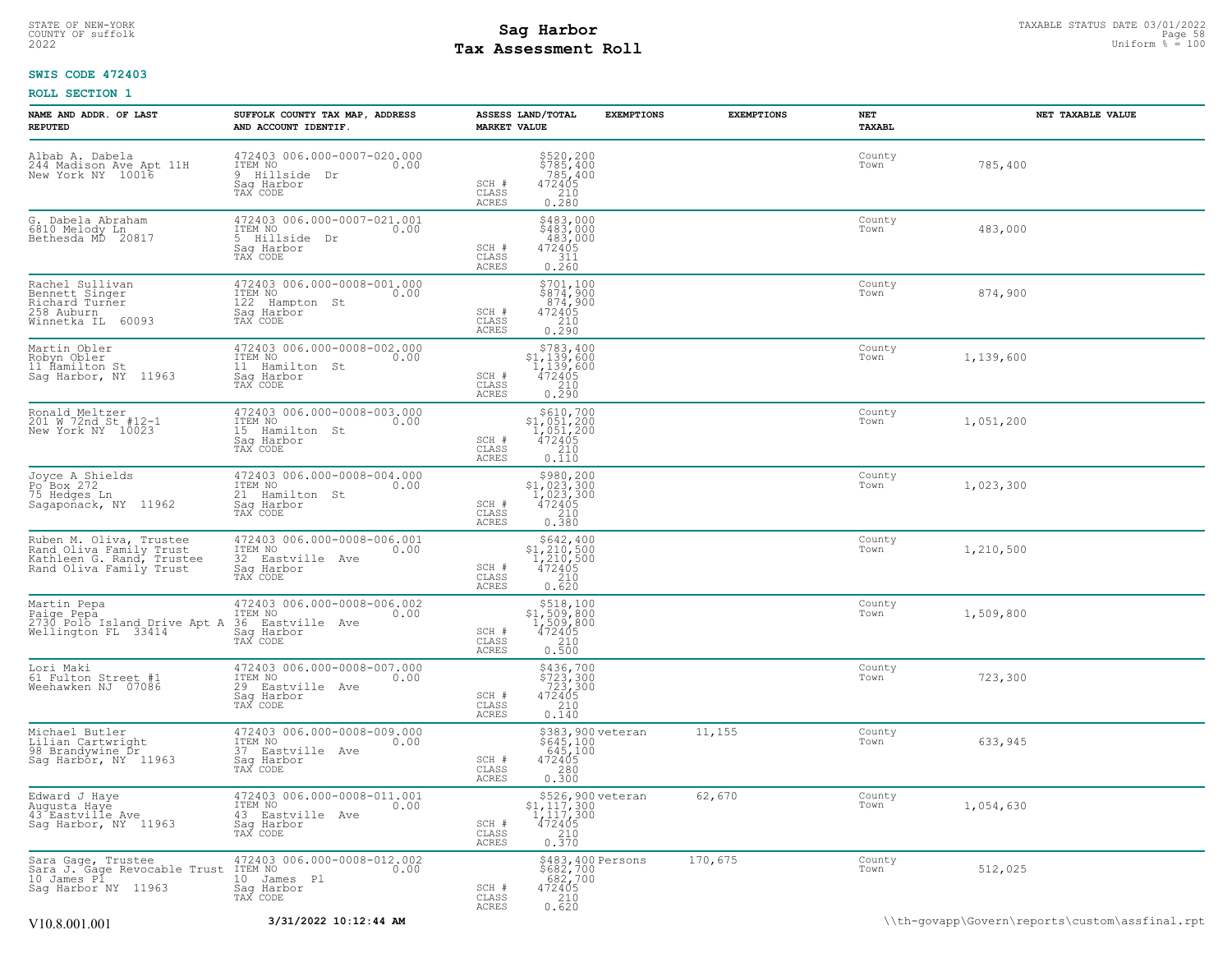# STATE OF NEW-YORK STATUS DATE 03/01/2022<br>
COUNTY OF suffolk Page 59<br>
2022 - Taxable Pay Assessment Roll **Tax Assessment Roll**

## **SWIS CODE 472403**

| NAME AND ADDR. OF LAST<br><b>REPUTED</b>                                    | SUFFOLK COUNTY TAX MAP, ADDRESS<br>AND ACCOUNT IDENTIF.                                         | <b>EXEMPTIONS</b><br>ASSESS LAND/TOTAL<br><b>MARKET VALUE</b>                                                                      | <b>EXEMPTIONS</b> | NET<br>TAXABL  | NET TAXABLE VALUE |
|-----------------------------------------------------------------------------|-------------------------------------------------------------------------------------------------|------------------------------------------------------------------------------------------------------------------------------------|-------------------|----------------|-------------------|
| Edward F Pluchino<br>Susan F Pluchino<br>Po Box 62<br>Sag Harbor, NY 11963  | 472403 006.000-0008-012.003<br>ITEM NO<br>0.00<br>6 James Pl<br>Sag Harbor<br>TAX CODE          | \$565,200 Volunte<br>\$769,900<br>472405<br>472405<br>210<br>SCH #<br>CLASS<br>0.500<br>ACRES                                      | 76,990            | County<br>Town | 692,910           |
| John J Van Kovics<br>Po Box 101<br>Sag Harbor NY 11963                      | 472403 006.000-0008-012.004<br>ITEM NO<br>0.00<br>5 James Pl<br>Saq Harbor<br>TAX CODE          | \$578,500<br>\$797,500<br>797,500<br>SCH #<br>$\frac{472405}{210}$<br>CLASS<br>ACRES<br>0.460                                      |                   | County<br>Town | 797,500           |
| Sue Calden<br>Po Box 2124<br>Sag Harbor, NY 11963                           | 472403 006.000-0008-012.005<br>ITEM NO 0.00<br>49 Eastville Ave<br>Saq Harbor<br>TAX CODE       | \$525,900<br>\$796,200<br>796,200<br>SCH #<br>472405<br>CLASS<br>210<br>ACRES<br>0.460                                             |                   | County<br>Town | 796,200           |
| Deanna Distefano<br>John A Broich<br>11 James Pl<br>Sag Harbor, NY 11963    | 472403 006.000-0008-012.006<br>ITEM NO 0.00<br>11 James Pl<br>Sag Harbor<br>TAX CODE            | \$615,500<br>\$938,100<br>938,100<br>SCH #<br>$\begin{array}{r} 472405 \\ 210 \\ 0.540 \end{array}$<br>CLASS<br>ACRES              |                   | County<br>Town | 938,100           |
| Joseph Sullo<br>Claudine Sullo<br>57 Eileen Ave<br>Plainview NY 11803       | 472403 006.000-0008-012.007<br>ITEM NO 0.00<br>15 James Pl<br>Sag Harbor<br>TAX CODE            | \$466,900<br>$\begin{array}{r} 499,100 \\ 499,100 \\ 472405 \\ 311 \\ 0.550 \end{array}$<br>SCH #<br>CLASS<br>ACRES                |                   | County<br>Town | 499,100           |
| Lon G Parisi<br>APT 6B<br>400 E 55th St<br>New York NY 10022                | 472403 006.000-0008-012.008<br>ITEM NO 0.00<br>1150 No<br>16 James Pl<br>Saq Harbor<br>TAX CODE | $\begin{array}{r} 5523,100 \\ 5836,900 \\ 836,900 \\ 472405 \\ 210 \\ 0.510 \end{array}$<br>SCH #<br>CLASS<br>ACRES                |                   | County<br>Town | 836,900           |
| James Renner JR<br>Laurie Nurnberger<br>Po Box 1843<br>Sag Harbor, NY 11963 | 472403 006.000-0008-012.010<br>ITEM NO 0.00<br>158 Hampton St<br>Sag Harbor<br>TAX CODE         | \$380,500<br>\$694,700<br>694,700<br>SCH #<br>$\begin{array}{r} 472405 \\ 210 \\ 0.510 \end{array}$<br>CLASS<br>ACRES              |                   | County<br>Town | 694,700           |
| Richard Steyert<br>Becky H Steyert<br>21 Vickers St<br>Sag Harbor, NY 11963 | 472403 006.000-0008-012.011<br>ITEM NO 0.00<br>21 Vickers St<br>Sag Harbor<br>TAX CODE          | \$603,700<br>\$821,900<br>821,900<br>SCH #<br>$472405$<br>$210$<br>CLASS<br>ACRES<br>0.480                                         |                   | County<br>Town | 821,900           |
| Raymond J Simek<br>PO Box 963<br>Sag Harbor, NY 11963                       | 472403 006.000-0008-012.012<br>ITEM NO 0.00<br>14 Downer Pl<br>Sag Harbor<br>TAX CODE           | \$581,300<br>\$932,000<br>932,000<br>472405<br>SCH #<br>CLASS<br>$\frac{210}{0.510}$<br><b>ACRES</b>                               |                   | County<br>Town | 932,000           |
| 144 Hampton Road, LLC<br>P.O. Box 547<br>Laurel NY 11948                    | 472403 006.000-0008-013.000<br>ITEM NO 0.00<br>144 Hampton St<br>Saq Harbor<br>TAX CODE         | $\begin{array}{r} 5681, 600 \\ 51, 345, 800 \\ 1, 345, 800 \\ 472405 \\ 432 \\ 96 \end{array}$<br>SCH #<br>CLASS<br>ACRES<br>0.990 |                   | County<br>Town | 1,345,800         |
| Stephen P Loeffler<br>68 Whitney Rd<br>Sag Harbor, NY 11963-2510            | 472403 006.000-0008-014.000<br>ITEM NO 0.00<br>152 Hampton St<br>Saq Harbor<br>TAX CODE         | \$356,600<br>\$833,400<br>.833,400<br>SCH #<br>472405<br>CLASS<br>449<br>ACRES<br>0.520                                            |                   | County<br>Town | 833,400           |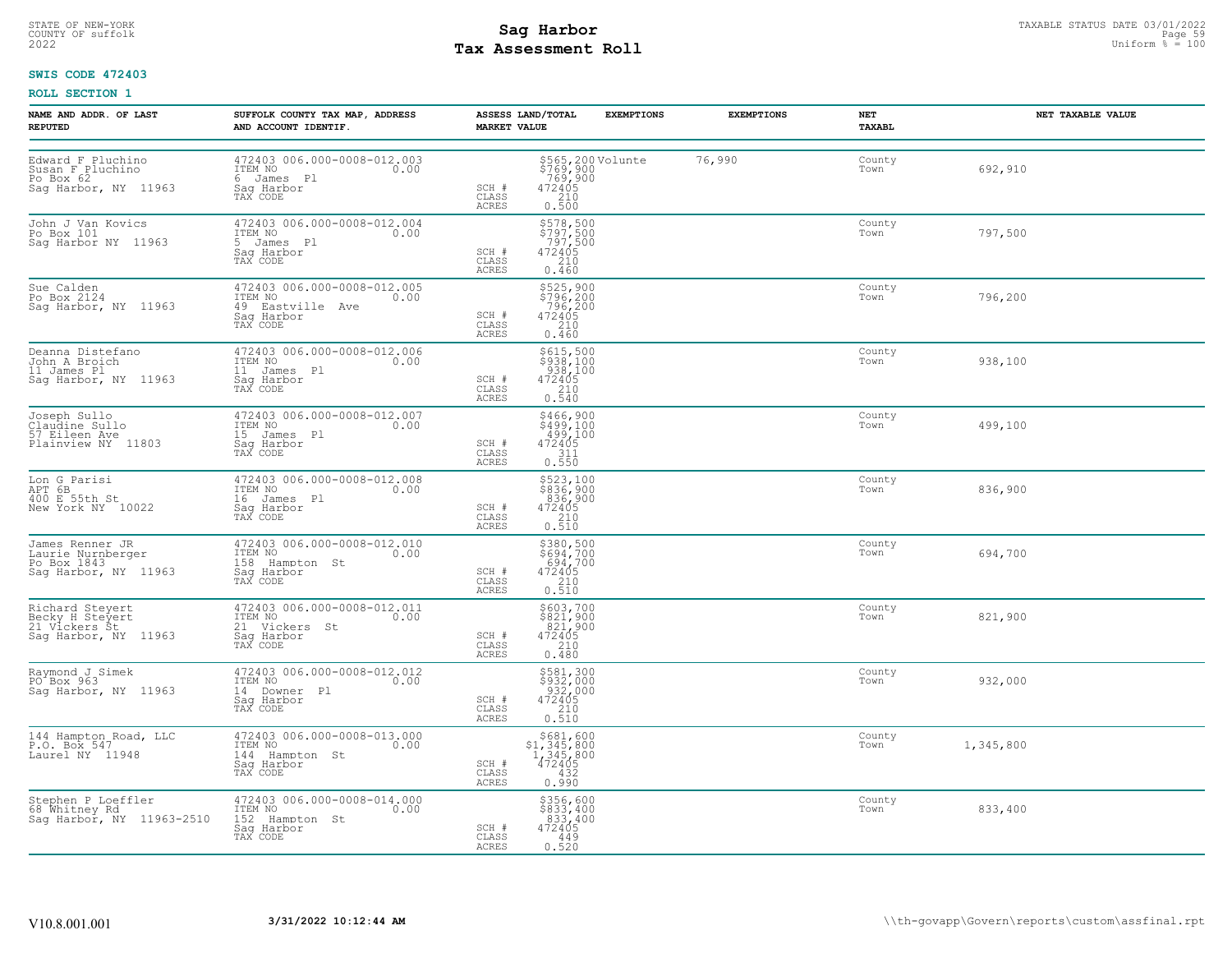## STATE OF NEW-YORK STATUS DATE 03/01/2022<br>
COUNTY OF suffolk Page 60 (DITE) Page 60 (DITE) Page 60 (DITE) Page 60 (DITE) Page 60 (DITE) Page 60 (DITE) P<br>
2022 Mage of State Page 60 (DITE) Page 7 (DITE) Page 7 (DITE) Page 7 **Tax Assessment Roll**

## **SWIS CODE 472403**

| NAME AND ADDR. OF LAST<br><b>REPUTED</b>                                              | SUFFOLK COUNTY TAX MAP, ADDRESS<br>AND ACCOUNT IDENTIF.                                      | ASSESS LAND/TOTAL<br><b>MARKET VALUE</b>                                                                                            | <b>EXEMPTIONS</b>                                   | <b>EXEMPTIONS</b> | NET<br>TAXABL  | NET TAXABLE VALUE |
|---------------------------------------------------------------------------------------|----------------------------------------------------------------------------------------------|-------------------------------------------------------------------------------------------------------------------------------------|-----------------------------------------------------|-------------------|----------------|-------------------|
| Kaho Realty<br>Donald Katz<br>Main St<br>Sag Harbor, NY 11963                         | 472403 006.000-0008-015.000<br>ITEM NO<br>0.00<br>Vickers St<br>Saq Harbor<br>TAX CODE       | $$4,500$<br>$$4,500$<br>$4,500$<br>SCH #<br>472405<br>CLASS<br>311<br>ACRES<br>0.110                                                |                                                     |                   | County<br>Town | 4,500             |
| Ashton Stanton<br>Sybil Stanton<br>Enid Pigott<br>166 Hampton Street LLC              | 472403 006.000-0008-016.000<br>ITEM NO<br>0.00<br>166 Hampton St<br>Sag Harbor<br>TAX CODE   | $$388,700$<br>$$515,100$<br>$$15,100$<br>$472405$<br>$$210$<br>SCH #<br>CLASS<br>0.340<br><b>ACRES</b>                              |                                                     |                   | County<br>Town | 515,100           |
| Jesse Matsuoka<br>21 Mount Misery Drive<br>Sag Harbor NY 11963                        | 472403 006.000-0008-017.000<br>ITEM NO<br>0.00<br>170 Hampton St<br>Sag Harbor<br>TAX CODE   | \$359,600<br>$$1,008,000$<br>1,008,000<br>472405<br>210<br>SCH #<br>CLASS<br>0.170<br>ACRES                                         |                                                     |                   | County<br>Town | 1,008,000         |
| Lisa D Depetris<br>174 Hampton St<br>Sag Harbor, NY 11963                             | 472403 006.000-0008-018.000<br>ITEM NO<br>0.00<br>174 Hampton St<br>Sag Harobr<br>TAX CODE   | \$359,600<br>\$661,600<br>661,600<br>472405<br>210<br>SCH #<br>CLASS<br><b>ACRES</b><br>0.170                                       |                                                     |                   | County<br>Town | 661,600           |
| Adam Scott<br>Christopher Beacham<br>5 Vickers St<br>Sag Harbor NY 11963              | 472403 006.000-0008-019.000<br>ITEM NO<br>0.00<br>5 Vickers St<br>Saq Harbor<br>TAX CODE     | $5427,000$<br>$5572,700$<br>$572,700$<br>$472405$<br>$210$<br>SCH #<br>CLASS<br><b>ACRES</b><br>0.170                               |                                                     |                   | County<br>Town | 572,700           |
| Thomas Elliott<br>11 Vickers St<br>Saq Harbor NY 11963                                | 472403 006.000-0008-021.004<br>ITEM NO<br>0.00<br>4 Downer Pl<br>Sag Harbor<br>TAX CODE      | $\begin{array}{r}  \  \  \, 5561,000\\ 31,243,900\\ 1,243,900\\ 472405\\ 210\\ 0.520 \end{array}$<br>SCH #<br>CLASS<br><b>ACRES</b> |                                                     |                   | County<br>Town | 1,243,900         |
| David Reiner<br>500 N Broadway Suite 165<br>Jericho, NY 11753                         | 472403 006.000-0008-022.000<br>ITEM NO<br>0.00<br>17 Vickers<br>St<br>Sag Harbor<br>TAX CODE | \$467,500<br>\$631,300<br>631,300<br>472405<br>SCH #<br>$\begin{array}{c} 280 \\ 0.330 \end{array}$<br>CLASS<br>ACRES               |                                                     |                   | County<br>Town | 631,300           |
| Nathan Brown<br>Gloria Brown<br>770 Anderson Ave<br>Cliffside Park, NJ 07010          | 472403 006.000-0008-023.000<br>ITEM NO<br>0.00<br>17 Downer Pl<br>Saq Harbor<br>TAX CODE     | SCH #<br>CLASS<br>$\begin{array}{c} 210 \\ 0.520 \end{array}$<br>ACRES                                                              | \$538,800 veteran<br>\$771,300<br>771,300<br>472405 | 75,000            | County<br>Town | 696,300           |
| 123 Harrison LLC<br>P.O. Box 375<br>Watermill NY<br>11976                             | 472403 006.000-0008-024.000<br>ITEM NO<br>0.00<br>123 Harrison St<br>Sag Harbor<br>TAX CODE  | \$525,900<br>\$684,800<br>684,800<br>SCH #<br>472405<br>210<br>CLASS<br>0.460<br><b>ACRES</b>                                       |                                                     |                   | County<br>Town | 684,800           |
| Wanzo Galloway<br>Willie Mae Galloway<br>114-35 223rd St<br>Cambria Heights, NY 11411 | 472403 006.000-0008-025.000<br>ITEM NO<br>0.00<br>111 Harrison St<br>Sag Harbor<br>TAX CODE  | $$580, 200$<br>$$816, 200$<br>$816, 200$<br>SCH #<br>472405<br>210<br>CLASS<br>ACRES<br>0.560                                       |                                                     |                   | County<br>Town | 816,200           |
| John Van Dood III<br>PO Box 611<br>Saq Harbor, NY 11963                               | 472403 006.000-0008-026.000<br>ITEM NO<br>0.00<br>75 Eastville Ave<br>Sag Harbor<br>TAX CODE | \$518,100<br>\$832,500<br>832,500<br>472405<br>215<br>SCH #<br>CLASS<br><b>ACRES</b><br>0.500                                       |                                                     |                   | County<br>Town | 832,500           |
| 41 Montauk LLC<br>P. O. Box 511<br>Montauk NY 11954                                   | 472403 006.000-0009-001.003<br>ITEM NO<br>0.00<br>41 Montauk Ave<br>Saq Harbor<br>TAX CODE   | \$564,200<br>$$1,010,300$<br>1,010,300<br>472405<br>210<br>SCH #<br>CLASS<br><b>ACRES</b><br>0.550                                  |                                                     |                   | County<br>Town | 1,010,300         |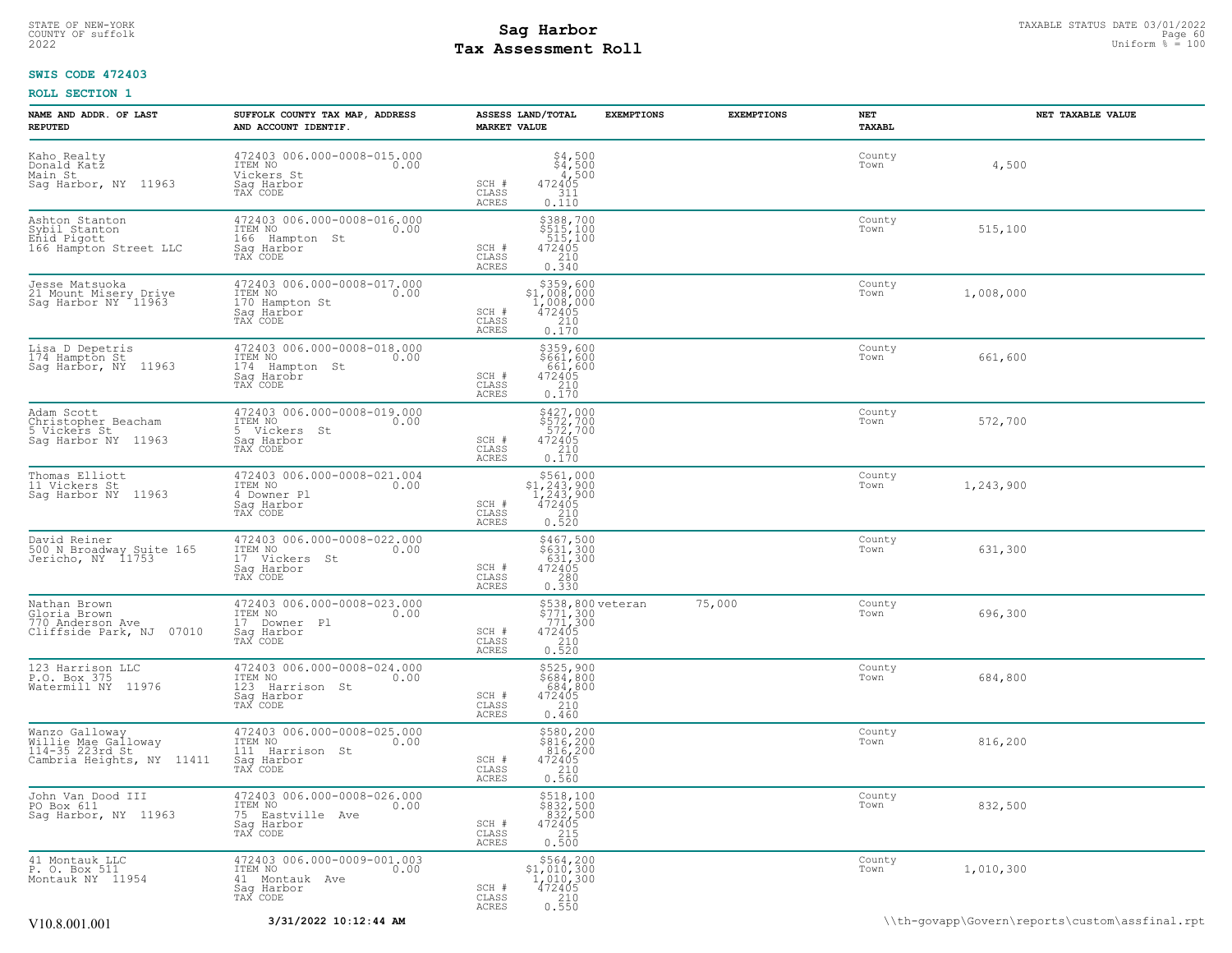# STATE OF NEW-YORK STATUS DATE 03/01/2022<br>
COUNTY OF suffolk Page 61 Degree of the suffolk Page 61 Degree of the suffolk Page 61 Degree of the sufform  $\frac{Paqe}{4} = 100$ **Tax Assessment Roll**

## **SWIS CODE 472403**

| NAME AND ADDR. OF LAST<br><b>REPUTED</b>                                              | SUFFOLK COUNTY TAX MAP, ADDRESS<br>AND ACCOUNT IDENTIF.                                                                                                                                                                       | <b>MARKET VALUE</b>            | ASSESS LAND/TOTAL                                                                                                                        | <b>EXEMPTIONS</b> | <b>EXEMPTIONS</b> | NET<br>TAXABL  | NET TAXABLE VALUE |
|---------------------------------------------------------------------------------------|-------------------------------------------------------------------------------------------------------------------------------------------------------------------------------------------------------------------------------|--------------------------------|------------------------------------------------------------------------------------------------------------------------------------------|-------------------|-------------------|----------------|-------------------|
| Donald Schellinger<br>Judith Schellinger<br>68 Eastville Ave<br>Sag Harbor, NY 11963  | 472403 006.000-0009-002.003<br>ITEM NO 0.00<br>68 Eastville Ave<br>Sag Harbor<br>TAX CODE                                                                                                                                     | SCH #<br>CLASS<br>ACRES        | \$569,900<br>\$937,500<br>937,500<br>472405<br>210<br>0.500                                                                              |                   |                   | County<br>Town | 937,500           |
| Emma Clarke Anderson<br>Alan Reifenberg<br>223 Mulberry St Apt 2<br>New York NY 10012 | 472403 006.000-0009-003.000<br>TTEM NO<br>TTEM NO<br>91 Harrison St<br>Saq Harbor<br>TAX CODE<br>0.00                                                                                                                         | SCH #<br>CLASS<br>ACRES        | \$503,100<br>\$838,400<br>838,400<br>472405<br>$\begin{array}{c} 210 \\ 0.320 \end{array}$                                               |                   |                   | County<br>Town | 838,400           |
|                                                                                       | Of the Harrison Scollar-Altm ITEM NO<br>Of the Harrison Scollar-Altm ITEM NO<br>47 E 87 St Unit 6D<br>New York NY 10128 Sag Harbor<br>Sag Harbor<br>Sag Harbor<br>TAX CODE                                                    | SCH #<br>CLASS<br>ACRES        | \$503,400<br>\$729,700<br>729,700<br>472405<br>210<br>0.160                                                                              |                   |                   | County<br>Town | 729,700           |
| Diane Cunningham<br>Arthur Cleveland<br>107 S Plymouth Ct<br>Southampton, NJ 08088    | 472403 006.000-0009-007.001<br>ITEM NO 0.00<br>83 Harrison St<br>Sag Harbor<br>TAX CODE                                                                                                                                       | SCH #<br>CLASS<br>ACRES        | \$855,300<br>\$1,040,600<br>$\frac{1}{4}$ ,040,600<br>472405<br>210<br>0.490                                                             |                   |                   | County<br>Town | 1,040,600         |
| 78 Harrison Street, LLC<br>38 The Birches<br>Roslyn NY 11576                          | 472403 006.000-0009-008.000<br>ITEM NO 0.00<br>76 Harrison St<br>Sag Harbor<br>TAX CODE                                                                                                                                       | SCH #<br>CLASS<br>ACRES        | $$858,300$<br>$$1,473,700$<br>$1,473,700$<br>$472405$<br>$\begin{array}{c} 210 \\ 0.220 \end{array}$                                     |                   |                   | County<br>Town | 1,473,700         |
| C John Stafford<br>Peggy Stafford<br>P O Box 1634<br>Sag Harbor, NY 11963             | 472403 006.000-0009-009.000<br>0.00 00:00<br>82 Harrison St<br>Sag Harbor<br>TAX CODE                                                                                                                                         | SCH #<br>CLASS<br>ACRES        | \$578,500 Volunte<br>\$867,300<br>867,300<br>472405<br>460<br>0.460                                                                      |                   | 86,730            | County<br>Town | 780,570           |
| 90 Harrison St<br>Sag Harbor NY 11963                                                 | Marlene Sandler, Trustee 472403 006.000-0009-010.000<br>Marlene Sandler Revocable Tr ITEM NO .00<br>90 Harrison St<br>Saq Harbor<br>TAX CODE                                                                                  | SCH #<br>CLASS<br>ACRES        | $\begin{array}{r}  \  \  \, 5663,200 \\  \  \, 2,005,400 \\  \  \, 2,005,400 \\  \  \, 472405 \\  \  \, 210 \\  \  \, 0.210 \end{array}$ |                   |                   | County<br>Town | 2,005,400         |
|                                                                                       | Lindsay C Morris<br>Stephen Munshin<br>Stephen Munshin<br>15 Private Rd<br>15 Private Rd<br>15 Pvt Rd<br>Sag Harbor, NY 11963<br>TAX CODE<br>Sag Harbor<br>TAX CODE                                                           | SCH #<br>CLASS<br>ACRES        | $\begin{array}{r} 5456,900 \\ 5802,700 \\ 802,700 \\ 472405 \\ 210 \\ 2.10 \end{array}$<br>0.490                                         |                   |                   | County<br>Town | 802,700           |
|                                                                                       | 472403 006.000-0009-012.000<br>Suzanne L Schechter $472403 006.000-0009-012.000$<br>as Trustee of the Suzanne Sc ITEM NO 41 W 58th St Apt 7B<br>41 W 58th St Apt 7B<br>New York NY 10019 Sag Harbor<br>Sag Harbor<br>TAX CODE | SCH #<br>CLASS<br><b>ACRES</b> | $$493,900$<br>$$1,514,700$<br>$1,514,700$<br>$472405$<br>210<br>0.640                                                                    |                   |                   | County<br>Town | 1,514,700         |
| Denise M Sabloski<br>Po Box 2032<br>Sag Harbor, NY 11963                              | 472403 006.000-0009-013.000<br>ITEM NO 0.00<br>102 Harrison St<br>Saq Harbor<br>TAX CODE                                                                                                                                      | SCH #<br>CLASS<br>ACRES        | \$449,500<br>\$704,600<br>704,600<br>$\begin{array}{r} 472405 \\ 210 \\ 0.170 \end{array}$                                               |                   |                   | County<br>Town | 704,600           |
| Margaret A Linton<br>2171 Madison Ave<br>Intercom 702, 9C<br>New York NY 10037        | 472403 006.000-0009-014.000<br>ITEM NO 0.00<br>6 Robeson Blvd<br>Saq Harbor<br>TAX CODE                                                                                                                                       | SCH #<br>CLASS<br>ACRES        | \$375,200<br>\$375,200<br>375,200<br>472405<br>311<br>0.350                                                                              |                   |                   | County<br>Town | 375,200           |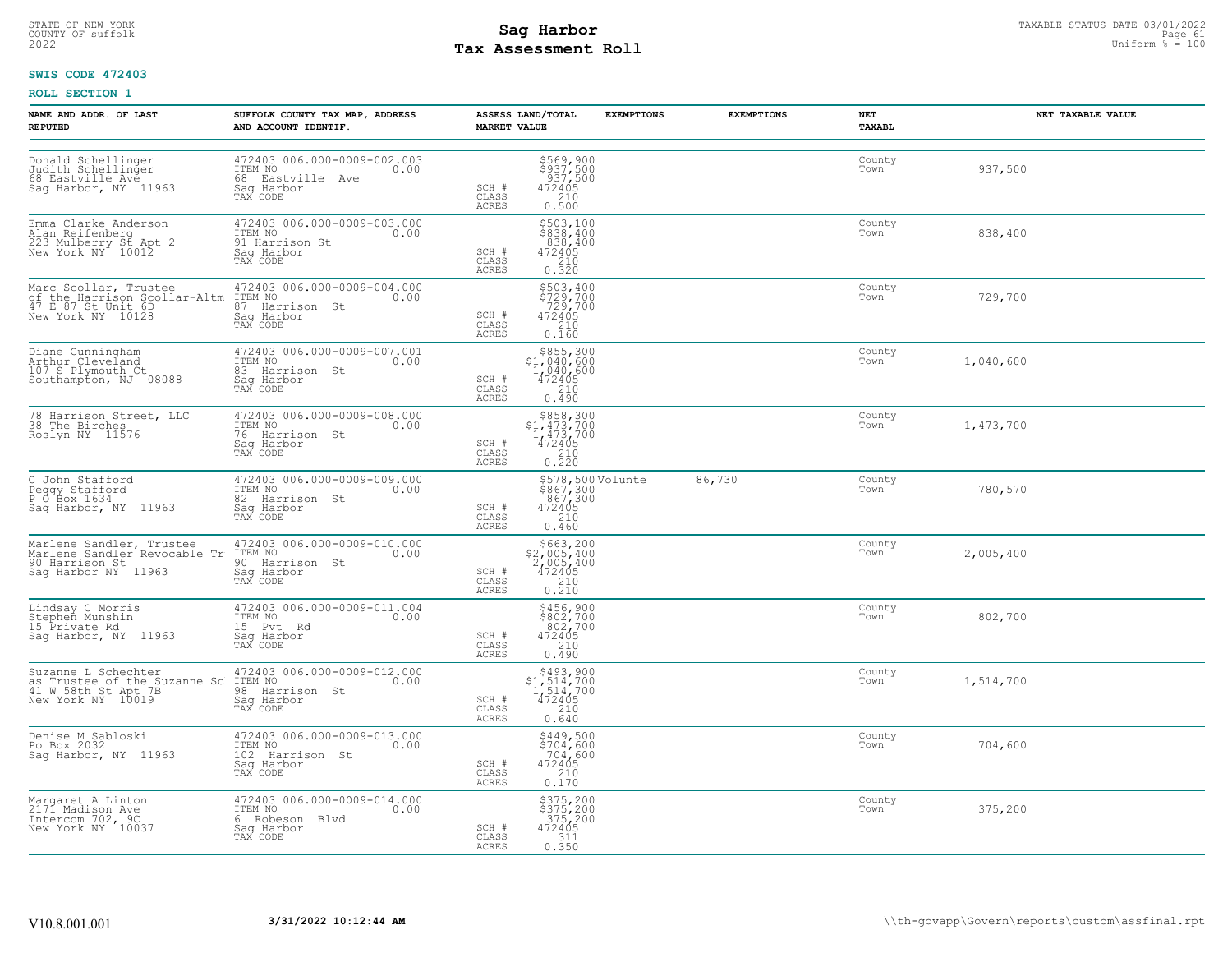# STATE OF NEW-YORK STATUS DATE 03/01/2022<br>
COUNTY OF suffolk Page 62 (DITE) Page 62 (DITE) Page 62 (DITE) Page 62 (DITE) Page 62 (DITE) Page 62 (DITE) Page 62<br>
2022 - Uniform % = 100 **Tax Assessment Roll**

## **SWIS CODE 472403**

| NAME AND ADDR. OF LAST<br><b>REPUTED</b>                                                                                           | SUFFOLK COUNTY TAX MAP, ADDRESS<br>AND ACCOUNT IDENTIF.                                     | <b>MARKET VALUE</b>            | ASSESS LAND/TOTAL<br><b>EXEMPTIONS</b>                                                              | <b>EXEMPTIONS</b> | NET<br><b>TAXABL</b> | NET TAXABLE VALUE |     |
|------------------------------------------------------------------------------------------------------------------------------------|---------------------------------------------------------------------------------------------|--------------------------------|-----------------------------------------------------------------------------------------------------|-------------------|----------------------|-------------------|-----|
| Dr Carmen Wilson (172403 006.000-0009-015.000<br>5060 Annunciation Cir Unit 3 ITEM NO (0.00<br>Ave Maria FL 34142 (16 Robeson Blvd | Saq Harbor<br>TAX CODE                                                                      | SCH #<br>CLASS<br>ACRES        | \$451,500<br>\$451,500<br>451,500<br>472405<br>311<br>0.520                                         |                   | County<br>Town       | 451,500           |     |
|                                                                                                                                    |                                                                                             |                                |                                                                                                     |                   |                      | vilsh6            | 150 |
| Bryan Midlam<br>Julia E. Midlam<br>9 Wooded Path<br>Sag Harbor NY 11963                                                            | 472403 006.000-0009-016.000<br>ITEM NO<br>0.00<br>9 Wooded Path<br>Sag Harbor<br>TAX CODE   | SCH #<br>CLASS<br><b>ACRES</b> | \$453,200<br>\$750,900<br>750,900<br>$\begin{array}{r} 472405 \\ 210 \\ 0.540 \end{array}$          |                   | County<br>Town       | 750,900           |     |
| Geoffrey Merrick<br>Deborah Merrick<br>132 Maple St<br>New Providence, NJ 07974                                                    | 472403 006.000-0009-017.000<br>ITEM NO<br>0.00<br>24 Robeson Blvd<br>Sag Harbor<br>TAX CODE | SCH #<br>CLASS<br>ACRES        | \$404,100<br>\$679,000<br>679,000<br>$\begin{array}{r} 472405 \\ 210 \\ 0.520 \end{array}$          |                   | County<br>Town       | 679,000           |     |
|                                                                                                                                    |                                                                                             |                                |                                                                                                     |                   |                      | vilsh6            | 150 |
| Matthew Joaquim Hurley<br>Kathryn Hurley<br>Maria Hurley<br>1269 E 105th Street<br>Brooklyn NY 11236                               | 472403 006.000-0009-018.000<br>ITEM NO<br>0.00<br>30 Robeson Blvd<br>Sag Harbor<br>TAX CODE | SCH #<br>CLASS                 | \$404,100 veteran<br>\$596,100<br>.596,100<br>$\begin{array}{r} 472405 \\ 210 \\ 0.520 \end{array}$ | 75,000            | County<br>Town       | 521,100           |     |
|                                                                                                                                    |                                                                                             | ACRES                          |                                                                                                     |                   |                      | vilsh6            | 150 |
| Bruce Milne<br>38 Robeson Blvd<br>Saq Harbor, NY 11963                                                                             | 472403 006.000-0009-019.000<br>ITEM NO<br>0.00<br>38 Robeson Blvd<br>Sag Harbor<br>TAX CODE | SCH #<br>CLASS                 | \$484,900<br>\$897,300<br>897,300<br>472405<br>210<br>0.520                                         |                   | County<br>Town       | 897,300           |     |
|                                                                                                                                    |                                                                                             | ACRES                          |                                                                                                     |                   |                      | vilsh6            | 150 |
| Stanley Hopek<br>Sharon Hopek<br>115 S Route 303<br>Bluavett, NY 10913                                                             | 472403 006.000-0010-002.001<br>ITEM NO<br>0.00<br>114 Harrison St<br>Saq Harbor<br>TAX CODE | SCH #<br>CLASS<br>ACRES        | \$535,200<br>\$841,900<br>841,900<br>472405<br>$\begin{array}{c} 210 \\ 0.520 \end{array}$          |                   | County<br>Town       | 841,900           |     |
| County Of Suffolk<br>Suffolk_County Treasurer<br>County Center<br>330 Center Dr<br>Riverhead, NY 11901                             | 472403 006.000-0010-003.000<br>ITEM NO<br>0.00<br>118 Harrison St<br>Sag Harbor<br>TAX CODE | SCH #<br>CLASS<br>ACRES        | \$343,700 exempt<br>\$529,800<br>529,800<br>472405<br>472405<br>0.130                               | 529,800           | County<br>Town       |                   |     |
| Jeanine Pepler<br>122 Harrison Street Ext<br>Sag Harbor NY 11963                                                                   | 472403 006.000-0010-004.000<br>ITEM NO<br>0.00<br>122 Harrison St<br>Saq Harbor<br>TAX CODE | SCH #<br>CLASS<br>ACRES        | \$449,500<br>\$801,300<br>801,300<br>$\begin{array}{r} 472405 \\ 210 \\ 0.170 \end{array}$          |                   | County<br>Town       | 801,300           |     |
| Samara Swanston<br>Daniel Newman<br>205 W 80th St Apt 1D<br>New York, NY 10004                                                     | 472403 006.000-0010-005.000<br>ITEM NO<br>0.00<br>35 Carver St<br>Saq Harbor<br>TAX CODE    | SCH #<br>CLASS<br>ACRES        | $\begin{array}{c} 5428,800 \\ 5607,200 \\ 607,200 \\ 472405 \\ 210 \\ 0.300 \end{array}$            |                   | County<br>Town       | 607,200           |     |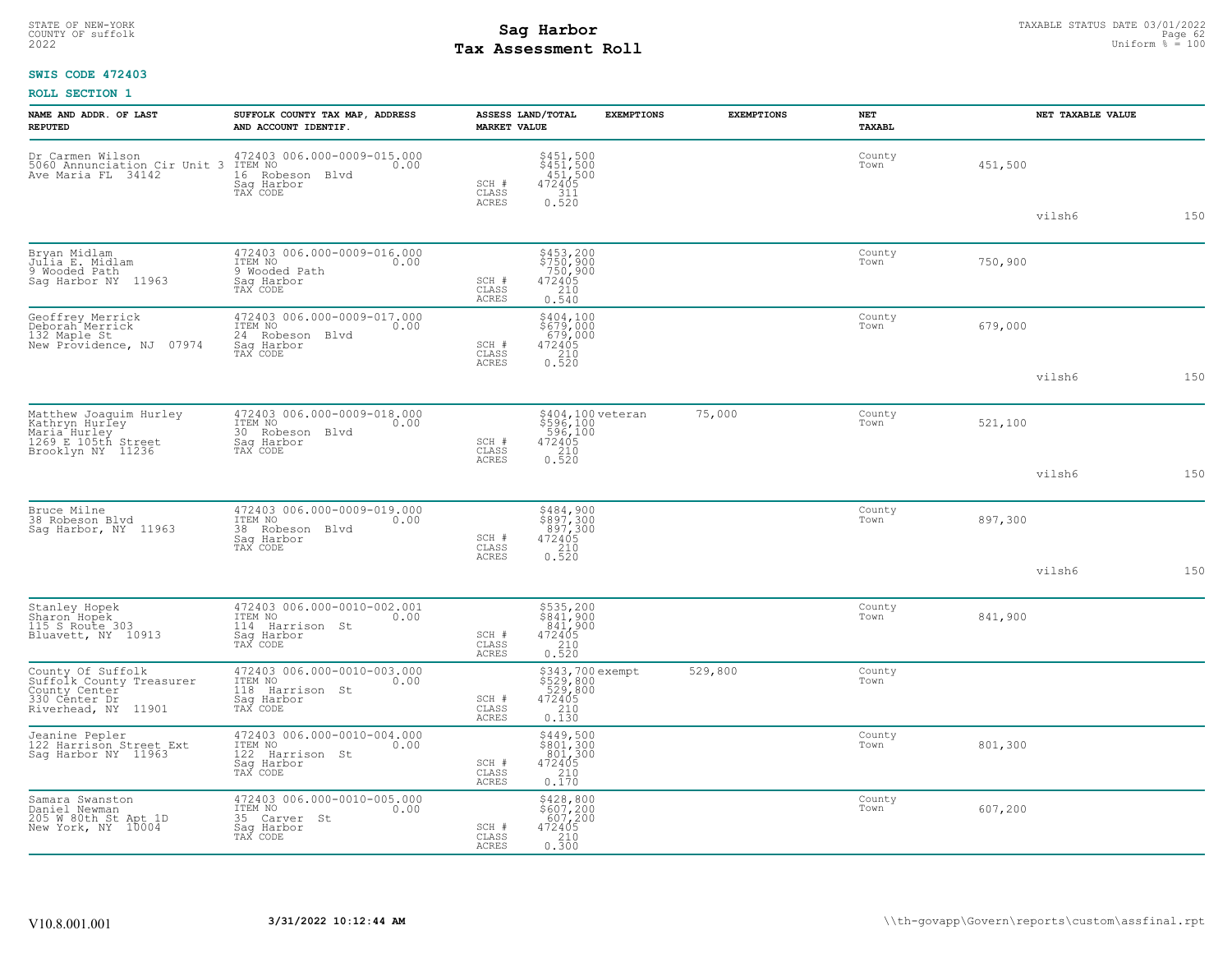# STATE OF NEW-YORK STATUS DATE 03/01/2022<br>
COUNTY OF suffolk Page 63/01/2022<br>
2022 Pay Assessment Roll **Tax Assessment Roll**

## **SWIS CODE 472403**

| NAME AND ADDR. OF LAST<br><b>REPUTED</b>                                           | SUFFOLK COUNTY TAX MAP, ADDRESS<br>AND ACCOUNT IDENTIF.                                     | ASSESS LAND/TOTAL<br><b>MARKET VALUE</b>  |                                                                                                                               | <b>EXEMPTIONS</b> | <b>EXEMPTIONS</b> | NET<br><b>TAXABL</b> |           | NET TAXABLE VALUE |     |
|------------------------------------------------------------------------------------|---------------------------------------------------------------------------------------------|-------------------------------------------|-------------------------------------------------------------------------------------------------------------------------------|-------------------|-------------------|----------------------|-----------|-------------------|-----|
| Allen Harvey<br>Ludlow Beckett<br>Apt 1<br>332 Clinton Ave<br>Brooklyn, NY 11205   | 472403 006.000-0010-006.000<br>TTEM NO 0.00<br>31 Carver St<br>Sag Harbor<br>TAX CODE       | SCH #<br>CLASS<br>ACRES                   | $$5.538,800\n$1,024,800\n1,024,800\n472405\n2.10$<br>0.520                                                                    |                   |                   | County<br>Town       | 1,024,800 |                   |     |
| Robert Scally<br>Dena Scally<br>3 Washinton Sq Village Apt 1<br>New York, NY 10012 | 472403 006.000-0010-007.000<br>ITEM NO<br>0.00<br>25 Carver St<br>Saq Harbor<br>TAX CODE    | SCH #<br>CLASS<br>ACRES                   | \$485,900<br>\$883,000<br>883,000<br>472405<br>0.340                                                                          |                   |                   | County<br>Town       | 883,000   |                   |     |
|                                                                                    |                                                                                             |                                           |                                                                                                                               |                   |                   |                      |           | vilsh6            | 100 |
| Andrew Tilbury<br>5 Island Ave Apt 4D<br>Miami Beach FL 33139                      | 472403 006.000-0010-008.000<br>ITEM NO<br>0.00<br>19 Carver St<br>Sag Harbor<br>TAX CODE    | SCH #<br>CLASS                            | $\begin{array}{r} 5218,500 \\ 5344,300 \\ 344,300 \\ 472405 \\ 210 \\ 0.070 \end{array}$                                      |                   |                   | County<br>Town       | 344,300   |                   |     |
|                                                                                    |                                                                                             | ACRES                                     |                                                                                                                               |                   |                   |                      |           | vilsh6            | 50  |
| Barbara Eileen Grigg<br>77 E 7th St<br>New Your, NY 10003                          | 472403 006.000-0010-009.000<br>ITEM NO<br>0.00<br>15 Carver St<br>Sag Harbor<br>TAX CODE    | SCH #<br>CLASS                            | \$485,900<br>\$676,700<br>676,700<br>472405<br>210<br>0.340                                                                   |                   |                   | County<br>Town       | 676,700   |                   |     |
|                                                                                    |                                                                                             | ${\tt ACKES}$                             |                                                                                                                               |                   |                   |                      |           | vilsh6            | 100 |
| Mark Madden<br>27 West 96th Street 10F<br>New York NY 10025                        | 472403 006.000-0010-010.000<br>ITEM NO<br>0.00<br>11 Carver St<br>Saq Harbor<br>TAX CODE    | SCH #<br>CLASS                            | \$485,900<br>\$829,600<br>829,600<br>472405<br>0.340                                                                          |                   |                   | County<br>Town       | 829,600   |                   |     |
|                                                                                    |                                                                                             | ACRES                                     |                                                                                                                               |                   |                   |                      |           | vilsh6            | 75  |
| Carver Street LLC<br>52 Thomas St Apt 2C<br>New York NY 10013                      | 472403 006.000-0010-011.000<br>ITEM NO<br>0.00<br>5 Carver St<br>Sag Harbor<br>TAX CODE     | SCH #<br>CLASS<br><b>ACRES</b>            | $\begin{array}{r} \texttt{\$500,200}\ \texttt{\$4,010,000}\ \texttt{4,010,000}\ \texttt{472405}\ \texttt{0.350}\ \end{array}$ |                   |                   | County<br>Town       | 4,010,000 |                   |     |
| Joann Cameron<br>P.O. Box 1945<br>Sag Harbor NY 11963                              | 472403 006.000-0010-012.000<br>ITEM NO<br>0.00<br>1 Carver St<br>Saq Harbor<br>TAX CODE     | SCH #<br>$\mathtt{CLASS}$<br><b>ACRES</b> | \$485,900<br>\$928,300<br>928,300<br>472405<br>$\begin{array}{c} 210 \\ 0.340 \end{array}$                                    |                   |                   | County<br>Town       | 928,300   |                   |     |
| Arthur Salmon<br>Elaine O Salmon<br>628 E 20 St<br>New York, NY 10009              | 472403 006.000-0010-013.000<br>ITEM NO<br>0.00<br>41 Robeson Blvd<br>Saq Harbor<br>TAX CODE | SCH #<br>CLASS<br>ACRES                   | \$500,200 veteran<br>\$636,700<br>.636,700<br>472405<br>$\frac{210}{0.350}$                                                   |                   | 62,670            | County<br>Town       | 574,030   |                   |     |
| Heike Grebenstein<br>37 Robeson Blvd<br>Sag Harbor, NY 11963                       | 472403 006.000-0010-014.000<br>ITEM NO<br>0.00<br>37 Robeson Blvd<br>Saq Harbor<br>TAX CODE | SCH #<br>CLASS<br>ACRES                   | \$500,200<br>\$990,300<br>990,300<br>$\frac{472405}{210}$<br>0.350                                                            |                   |                   | County<br>Town       | 990,300   |                   |     |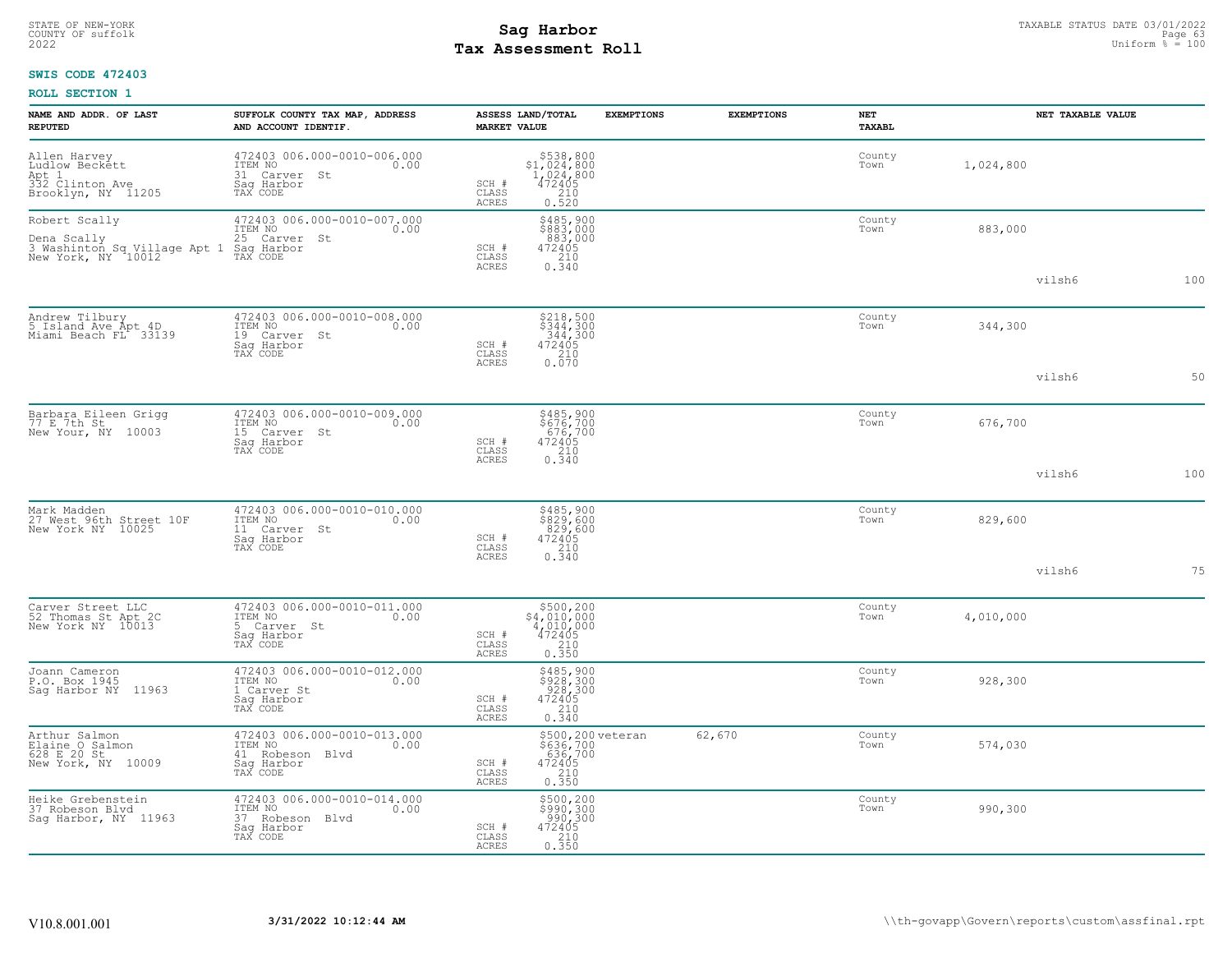# STATE OF NEW-YORK STATUS DATE 03/01/2022<br>
COUNTY OF suffolk Page 64 64 and the suffolk Page 64 and the suffolk Page 64 and the Page 64 mage 64 and the country of sufform  $\frac{p_{\text{sq}}}{4}$  = 100<br>
2022 Mage of the sufform  $\frac{$ **Tax Assessment Roll**

## **SWIS CODE 472403**

| NAME AND ADDR. OF LAST<br><b>REPUTED</b>                                                                                                                                       | SUFFOLK COUNTY TAX MAP, ADDRESS<br>AND ACCOUNT IDENTIF.                                       | ASSESS LAND/TOTAL<br><b>MARKET VALUE</b>                                                                                                                        | <b>EXEMPTIONS</b> | <b>EXEMPTIONS</b> | NET<br>TAXABL  | NET TAXABLE VALUE |     |
|--------------------------------------------------------------------------------------------------------------------------------------------------------------------------------|-----------------------------------------------------------------------------------------------|-----------------------------------------------------------------------------------------------------------------------------------------------------------------|-------------------|-------------------|----------------|-------------------|-----|
| Justin A Neubauer<br>29 Robeson Blvd<br>Sag Harbor NY 11963                                                                                                                    | 472403 006.000-0010-015.000<br>ITEM NO 0.00<br>29 Robeson Blvd<br>Saq Harbor<br>TAX CODE      | $\begin{array}{r} 5484, 900 \\ 51, 299, 600 \\ 1, 299, 600 \\ 472405 \\ 210 \\ 0.520 \end{array}$<br>SCH #<br>CLASS                                             |                   |                   | County<br>Town | 1,299,600         |     |
|                                                                                                                                                                                |                                                                                               | ACRES                                                                                                                                                           |                   |                   |                | vilsh6            | 150 |
| Woodbine 55 II, LLC<br>P.O. Box 511<br>Montauk NY 11954                                                                                                                        | 472403 006.000-0010-016.000<br>ITEM NO 0.00<br>23 Robeson Blvd<br>Saq Harbor<br>TAX CODE      | $\begin{array}{r} 5500, 200 \\ 2, 454, 700 \\ 2, 454, 700 \\ 472405 \\ 210 \\ 0.350 \end{array}$<br>SCH #<br>CLASS<br>ACRES                                     |                   |                   | County<br>Town | 2,454,700         |     |
| Jeffrey Sharon<br>95 Horation St<br>New York NY 10014                                                                                                                          | 472403 006.000-0010-017.000<br>ITEM NO<br>0.00<br>19 Robeson Blvd<br>Saq Harbor<br>TAX CODE   | $$449,500$<br>$$886,300$<br>$886,300$<br>$472405$<br>$210$<br>SCH #<br>CLASS<br>0.170<br>ACRES                                                                  |                   |                   | County<br>Town | 886,300           |     |
|                                                                                                                                                                                |                                                                                               |                                                                                                                                                                 |                   |                   |                | vilsh6            | 50  |
| Thomas M Preiato<br>15 Robeson Blvd<br>Sag Harbor, NY 11963                                                                                                                    | 472403 006.000-0010-018.000<br>ITEM NO<br>0.00<br>15 Robeson Blvd<br>Sag Harbor<br>TAX CODE   | \$500,200<br>\$739,000<br>739,000<br>472405<br>210<br>0.350<br>SCH #<br>CLASS<br><b>ACRES</b>                                                                   |                   |                   | County<br>Town | 739,000           |     |
|                                                                                                                                                                                |                                                                                               |                                                                                                                                                                 |                   |                   |                | vilsh6            | 100 |
| Sari Drucker<br>51 Division Street<br>#204<br>Sag Harbor NY 11963                                                                                                              | 472403 006.000-0011-001.000<br>ITEM NO<br>0.00<br>182 Hampton St<br>Sag Harbor<br>TAX CODE    | $\begin{array}{r} 5525,000 \\ 52,864,800 \\ 2,864,800 \\ 472405 \\ 210 \\ 0.920 \end{array}$<br>SCH #<br>CLASS<br>ACRES                                         |                   |                   | County<br>Town | 2,864,800         |     |
| Zul Jamal<br>Melissa Anne Jamal<br>9 Prospect Park West<br>Brooklyn NY 11215                                                                                                   | 472403 006.000-0011-002.001<br>ITEM NO<br>0.00<br>198 Hampton St<br>Sag Harbor<br>TAX CODE    | $$712, 400$<br>$$3, 826, 000$<br>$3, 826, 000$<br>$472405$<br>$$210$<br>SCH #<br>CLASS<br>0.890<br><b>ACRES</b>                                                 |                   |                   | County<br>Town | 3,826,000         |     |
| Nicole Kim<br>Neil Horvick<br>203 Salinger Close<br>Moosic PA 18507                                                                                                            | 472403 006.000-0011-002.002<br>ITEM NO<br>0.00<br>20 Lighthouse Ln<br>Saq Harbor<br>TAX CODE  | $\begin{array}{r} 5599, 600 \\ 2, 254, 800 \\ 2, 254, 800 \\ 472405 \\ 210 \\ 0.470 \end{array}$<br>SCH #<br>CLASS<br><b>ACRES</b>                              |                   |                   | County<br>Town | 2,254,800         |     |
| Charles Schoenau<br>Debra Schoenau<br>24 Lightouse Lane<br>Sag Harbor NY 11963                                                                                                 | 472403 006.000-0011-002.003<br>ITEM NO 0.00<br>12 Lighthouse Ln<br>Saq Harbor<br>TAX CODE     | $\begin{smallmatrix} & $578,600\\ $1,834,800\\ $1,834,800\\ $472405\end{smallmatrix}$<br>SCH #<br>CLASS<br>$\begin{array}{c} 210 \\ 0.460 \end{array}$<br>ACRES |                   |                   | County<br>Town | 1,834,800         |     |
| Mark Kornfilt<br>Hanara Kornfilt<br>129 Lafayette St Apt 3C<br>New York NY 10013                                                                                               | 472403 006.000-0011-002.004<br>ITEM NO<br>0.00<br>14 Washington Ave<br>Saq Harbor<br>TAX CODE | $\begin{array}{r} $475,100 \\ $2,027,700 \\ $2,027,700 \\ $472405 \\ $210 \\ $240 \end{array}$<br>SCH #<br>CLASS<br><b>ACRES</b><br>0.460                       |                   |                   | County<br>Town | 2,027,700         |     |
| Scott Schiller, Trustee 472403 006.000-001<br>The Scott Shiller Revocable ITEM NO<br>Melissa G. Schiller, Trustee 16 Washington Ave<br>The Melissa G. Schiller Revo Saq Harbor | 472403 006.000-0011-002.005<br>ITEM NO 0.00<br>TAX CODE                                       | $$472,500$<br>$$1,961,800$<br>$1,961,800$<br>$472405$<br>210<br>SCH #<br>CLASS<br>0.460<br>ACRES                                                                |                   |                   | County<br>Town | 1,961,800         |     |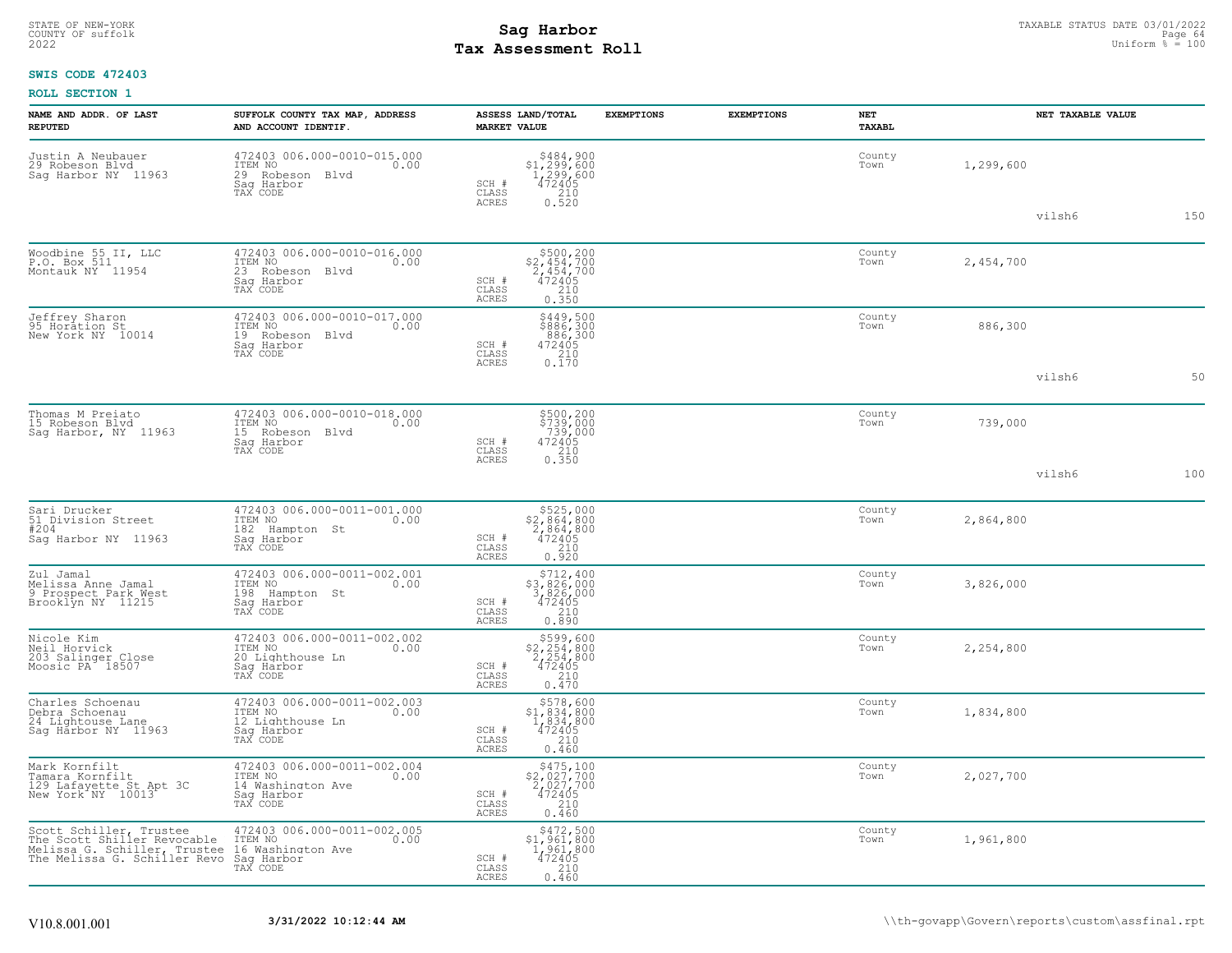## STATE OF NEW-YORK STATUS DATE 03/01/2022<br>
COUNTY OF suffolk Page 65<br>
2022 **Fax Assessment Roll** Page 65, 2022 Uniform % = 100 **Tax Assessment Roll**

## **SWIS CODE 472403**

| NAME AND ADDR. OF LAST<br><b>REPUTED</b>                                           | SUFFOLK COUNTY TAX MAP, ADDRESS<br>AND ACCOUNT IDENTIF.                                                                                                            | ASSESS LAND/TOTAL<br><b>MARKET VALUE</b>                                                                                                | <b>EXEMPTIONS</b> | <b>EXEMPTIONS</b> | NET<br>TAXABL  | NET TAXABLE VALUE |    |
|------------------------------------------------------------------------------------|--------------------------------------------------------------------------------------------------------------------------------------------------------------------|-----------------------------------------------------------------------------------------------------------------------------------------|-------------------|-------------------|----------------|-------------------|----|
| Timothy McAlea<br>Courtney McAlea<br>240 East 82nd Street<br>New York NY 10028     | 472403 006.000-0011-002.006<br>ITEM NO<br>0.00<br>18 Washington Ave<br>Saq Harbor<br>TAX CODE                                                                      | $$420,000$<br>$$2,170,800$<br>$2,170,800$<br>$472405$<br>$210$<br>SCH #<br>$\mathtt{CLASS}$<br>ACRES<br>0.460                           |                   |                   | County<br>Town | 2,170,800         |    |
|                                                                                    | TAX CODE                                                                                                                                                           | \$525,900<br>\$877,000<br>877,000<br>472405<br>210<br>SCH #<br>CLASS<br>0.460<br>ACRES                                                  |                   |                   | County<br>Town | 877,000           |    |
|                                                                                    | Mary Jane Belinky Trustee of $472403006.000-0011-003.002$<br>378 W Church Street Apt D ITEM NO 0.00<br>Elmira NY 14901 22 Washington Ave<br>Sag Harbor<br>TAX CODE | $$525,900$<br>$$807,200$<br>$807,200$<br>$472405$<br>$210$<br>SCH #<br>CLASS<br>ACRES<br>0.460                                          |                   |                   | County<br>Town | 807,200           |    |
| Jennifer Morgan<br>Zachary Morgán<br>790 Riverside Dr Apt 10D<br>New York NY 10032 | 472403 006.000-0011-004.000<br>ITEM NO<br>0.00<br>32 Carver St<br>Sag Harbor<br>TAX CODE                                                                           | \$520,200<br>\$861,400<br>$\begin{array}{r} 861,400 \\ 472405 \\ 210 \\ 0.280 \end{array}$<br>SCH #<br>$\mathtt{CLASS}$<br><b>ACRES</b> |                   |                   | County<br>Town | 861,400           |    |
| Ethel Carter<br>PO Box 598<br>Sag Harbor, NY 11963                                 | 472403 006.000-0011-005.000<br>TTEM NO 0.00<br>26 Carver St<br>Sag Harbor<br>TAX CODE                                                                              | $\begin{array}{r} 5491,600 \\ 5613,600 \\ 613,600 \\ 472405 \\ 210 \\ 0.430 \end{array}$<br>SCH #<br>$\mathtt{CLASS}$<br>ACRES          |                   |                   | County<br>Town | 613,600           |    |
| Salim Ramji<br>Parisa Jaffer<br>18 Leonard St Apt 4D<br>New York NY 10013          | 472403 006.000-0011-006.000<br>ITEM NO<br>0.00<br>22 Carver St<br>Saq Harbor<br>TAX CODE                                                                           | $\begin{array}{r} 5649,700 \\ 53,325,400 \\ 3,325,400 \\ 472405 \\ 210 \\ 0.570 \end{array}$<br>SCH #<br>CLASS<br>ACRES                 |                   |                   | County<br>Town | 3,325,400         |    |
| John A. Broich<br>14 Carver St<br>Sag Harbor NY 11963                              | 472403 006.000-0011-007.000<br>ITEM NO<br>0.00<br>14 Carver St<br>Saq Harbor<br>TAX CODE                                                                           | \$355,700<br>\$547,200<br>547,200<br>472405<br>210<br>0.190<br>SCH #<br>CLASS<br>ACRES                                                  |                   |                   | County<br>Town | 547,200           |    |
|                                                                                    |                                                                                                                                                                    |                                                                                                                                         |                   |                   |                | vilsh6            | 60 |
| Greg R D'Angelo JR<br>3 Lincoln St<br>Sag Harbor, NY 11963                         | 472403 006.000-0011-008.000<br>ITEM NO<br>0.00<br>11 Washington Ave<br>Sag Harbor<br>TAX CODE                                                                      | \$455,200<br>\$695,600<br>695,600<br>472405<br>210<br>SCH #<br>$\mathtt{CLASS}$<br><b>ACRES</b><br>0.170                                |                   |                   | County<br>Town | 695,600           |    |
| Alexa B. Reese, Trustee<br>Reese Trust<br>Michael H. Reese, Trustee<br>Reese Trust | 472403 006.000-0011-009.000<br>ITEM NO<br>0.00<br>9 Washington St<br>Saq Harbor<br>TAX CODE                                                                        | \$409,700<br>\$673,500<br>673,500<br>472405<br>210<br>0.170<br>SCH #<br>CLASS<br>ACRES                                                  |                   |                   | County<br>Town | 673,500           |    |
| Pierre Weber<br>P.O. Box 2200<br>Bridgehampton NY 11932                            | 472403 006.000-0011-010.000<br>ITEM NO<br>0.00<br>5 Washington St<br>Sag Harbor<br>TAX CODE                                                                        | \$415,900<br>\$552,900<br>552,900<br>472405<br>210<br>0.220<br>SCH #<br>CLASS<br>ACRES                                                  |                   |                   | County<br>Town | 552,900           |    |
| Matthew Powers<br>Hyatt Powers<br>30 Lighthouse Ln<br>Saq Harbor NY 11963          | 472403 006.000-0011-011.000<br>ITEM NO<br>0.00<br>30 Lighthouse Ln<br>Sag Harbor<br>TAX CODE                                                                       | \$418,300<br>\$861,800<br>861,800<br>SCH #<br>472405<br>210<br>CLASS<br>0.290<br>ACRES                                                  |                   |                   | County<br>Town | 861,800           |    |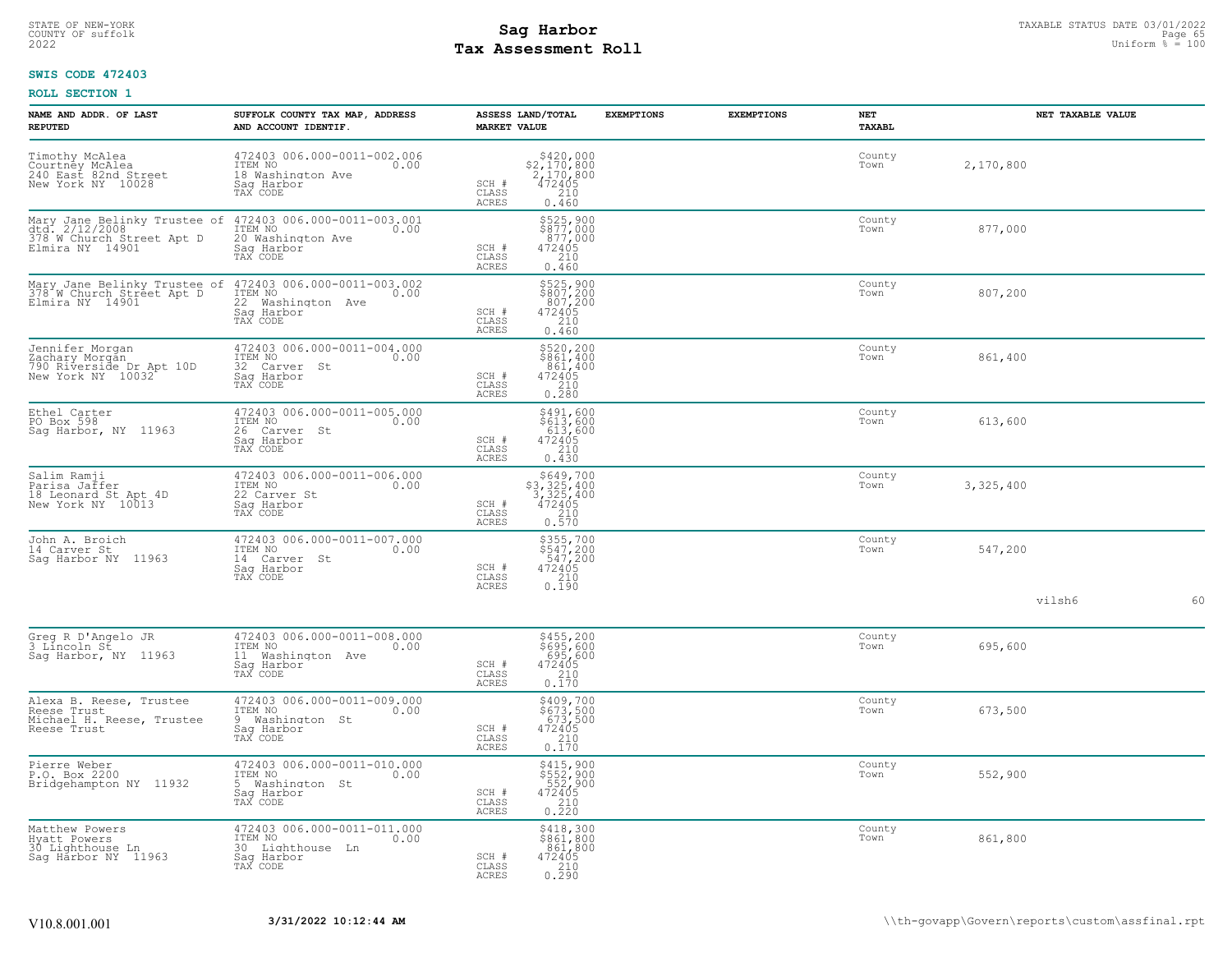# STATE OF NEW-YORK STATUS DATE 03/01/2022<br>
COUNTY OF suffolk Page 66 66 to the suffolk Page 66 to the suffolk Page 66 to the Page 66 to the suffolk Page 66 to the sufform  $\frac{p_{\text{sq}}}{q_{\text{sq}}}$  = 100<br>
2022 Tax Assessment Roll **Tax Assessment Roll**

## **SWIS CODE 472403**

| NAME AND ADDR. OF LAST<br><b>REPUTED</b>                                              | SUFFOLK COUNTY TAX MAP, ADDRESS<br>AND ACCOUNT IDENTIF.                                      | <b>MARKET VALUE</b>            | ASSESS LAND/TOTAL<br><b>EXEMPTIONS</b>                                                      | <b>EXEMPTIONS</b> | NET<br>TAXABL  |           | NET TAXABLE VALUE |
|---------------------------------------------------------------------------------------|----------------------------------------------------------------------------------------------|--------------------------------|---------------------------------------------------------------------------------------------|-------------------|----------------|-----------|-------------------|
|                                                                                       |                                                                                              |                                |                                                                                             |                   |                | vilsh6    | 85                |
| Anita Payne<br>Apt 5h<br>448 E 20th St<br>New York, NY 10009                          | 472403 006.000-0011-012.000<br>ITEM NO<br>0.00<br>34 Lighthouse Ln<br>Saq Harbor<br>TAX CODE | SCH #<br>CLASS<br>ACRES        | \$455,200<br>\$566,500<br>566,500<br>472405<br>210<br>0.170                                 |                   | County<br>Town | 566,500   |                   |
| Eileen M Rosenberg<br>Apt 5c<br>140 W 86th St<br>New York, NY 10024                   | 472403 006.000-0011-013.000<br>ITEM NO<br>0.00<br>36 Lighthouse Ln<br>Sag Harbor<br>TAX CODE | SCH #<br>CLASS<br><b>ACRES</b> | \$386,900<br>\$386,900<br>386,900<br>472405<br>$\begin{bmatrix} 311 \\ 0.170 \end{bmatrix}$ |                   | County<br>Town | 386,900   |                   |
|                                                                                       |                                                                                              |                                |                                                                                             |                   |                | vilsh6    | 50                |
| Nugent<br>C/o Nugent Terrance & Rosebe<br>Terrance<br>E Roseberg                      | 472403 006.000-0011-015.000<br>ITEM NO<br>0.00<br>10 Carver St<br>Sag Harbor<br>TAX CODE     | SCH #<br>CLASS<br>ACRES        | \$445,900<br>\$621,100<br>621,100<br>$472405$<br>$210$<br>0.240                             |                   | County<br>Town | 621,100   |                   |
| Damian H Gerndt<br>Albert Henriques (Life Estat<br>81 Butler St<br>Brooklyn, NY 11231 | 472403 006.000-0011-016.001<br>ITEM NO<br>0.00<br>40 Lighthouse Ln<br>Saq Harbor<br>TAX CODE | SCH #<br>CLASS<br>ACRES        | \$518,100 veteran<br>\$634,700 veteran<br>634,700<br>472405<br>$\frac{210}{0.500}$          | 75,000<br>167,910 | County<br>Town | 391,790   |                   |
| Geraldine Maslanka<br>201 W 89th St<br>New York, NY 10024                             | 472403 006.000-0011-017.000<br>ITEM NO<br>0.00<br>6 Carver St<br>Saq Harbor<br>TAX CODE      | SCH #<br>CLASS<br><b>ACRES</b> | \$418,000<br>\$726,400<br>726,400<br>472405<br>210<br>0.250                                 |                   | County<br>Town | 726,400   |                   |
|                                                                                       |                                                                                              |                                |                                                                                             |                   |                | vilsh6    | 237               |
| Salvatore Di Piertro<br>Vanessa Di Pietro<br>30 West St Apt 10F<br>New York NY 10004  | 472403 006.000-0012-001.002<br>ITEM NO<br>0.00<br>21 Lighthouse Ln<br>Sag Harbor<br>TAX CODE | SCH #<br>CLASS<br>ACRES        | $\begin{array}{r} 507,700 \\ 2,167,700 \\ 2,167,700 \\ 472405 \\ 210 \end{array}$<br>0.490  |                   | County<br>Town | 2,167,700 |                   |
| Lisa Atkinson<br>P.O. Box 540<br>Sag Harbor NY 11963                                  | 472403 006.000-0012-001.003<br>ITEM NO<br>0.00<br>208 Hampton St<br>Saq Harbor<br>TAX CODE   | SCH #<br>CLASS<br>ACRES        | $$628,800$<br>$$4,625,900$<br>$4,625,900$<br>$472405$<br>210<br>1.100                       |                   | County<br>Town | 4,625,900 |                   |
| Lisa Atkinson<br>Zakiyah Roach<br>P.O. Box 540<br>Sag Harbor NY 11963                 | 472403 006.000-0012-001.004<br>ITEM NO<br>0.00<br>15 Lighthouse Ln<br>Sag Harbor<br>TAX CODE | $SCH$ #<br>CLASS<br>ACRES      | \$537,400<br>\$537,400<br>537,400<br>472405<br>311<br>0.470                                 |                   | County<br>Town | 537,400   |                   |
| Pamela Kalkstein<br>Harold Kalkstein<br>1175 York Ave Apt 15LM<br>New York NY 10065   | 472403 006.000-0012-002.000<br>ITEM NO<br>0.00<br>212 Hampton St<br>Saq Harbor<br>TAX CODE   | SCH #<br>CLASS<br>ACRES        | \$386,200<br>\$915,300<br>915,300<br>472405<br>$\begin{array}{c} 210 \\ 0.380 \end{array}$  |                   | County<br>Town | 915,300   |                   |
| Laura Perroti<br>175 East 96th St Apt 17E<br>New York NY 10128                        | 472403 006.000-0012-003.000<br>ITEM NO<br>0.00<br>216 Hampton St<br>Saq Harbor<br>TAX CODE   | SCH #<br>CLASS<br>ACRES        | \$347,800<br>\$642,600<br>642,600<br>472405<br>$0.210$<br>$0.260$                           |                   | County<br>Town | 642,600   |                   |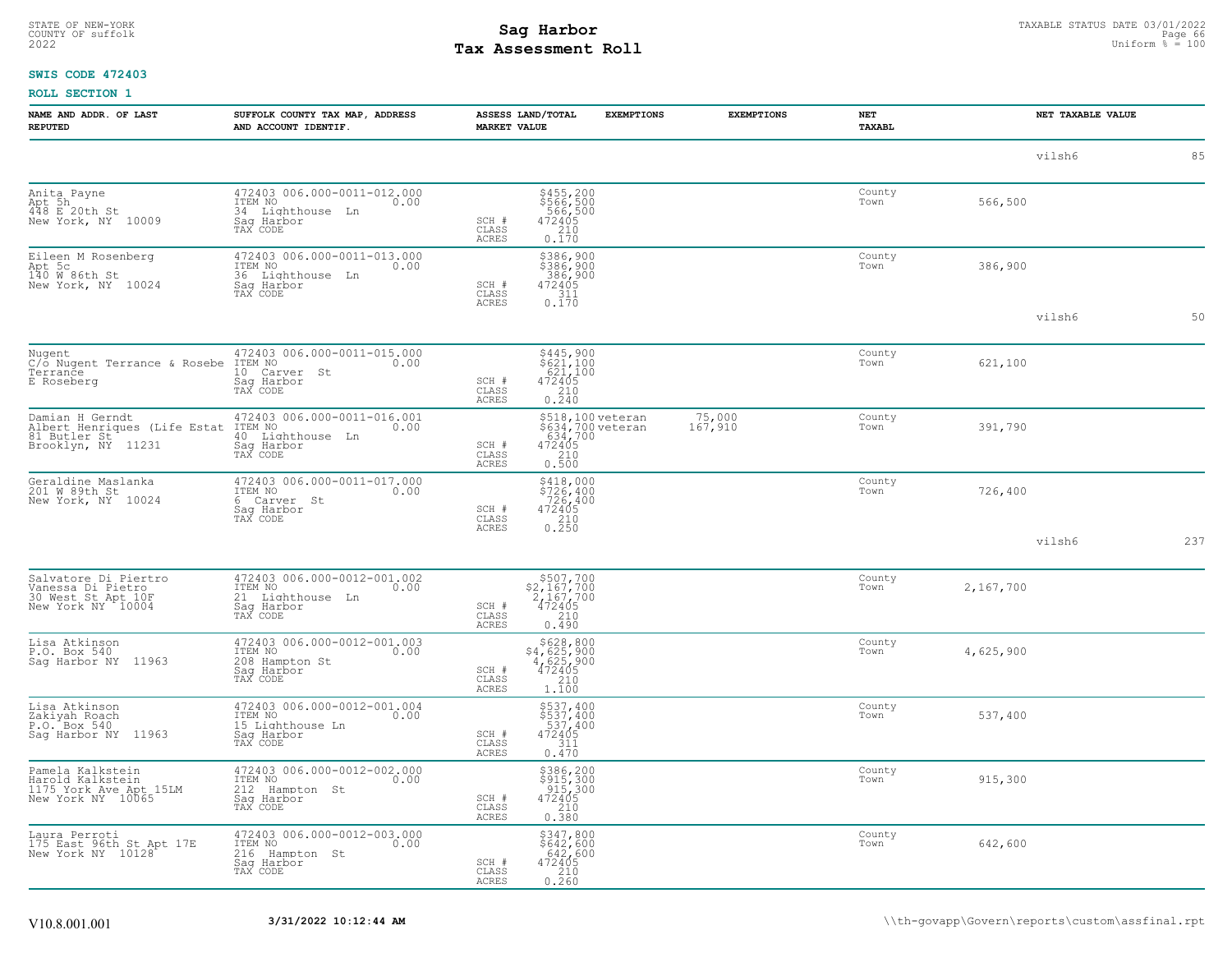## STATE OF NEW-YORK STATUS DATE 03/01/2022<br>
COUNTY OF suffolk Page 67<br>
2022 - Taxable Pay Assessment Roll **Tax Assessment Roll**

## **SWIS CODE 472403**

| NAME AND ADDR. OF LAST<br><b>REPUTED</b>                                                    | SUFFOLK COUNTY TAX MAP, ADDRESS<br>AND ACCOUNT IDENTIF.                                            | ASSESS LAND/TOTAL<br><b>MARKET VALUE</b>                                                                                | <b>EXEMPTIONS</b> | <b>EXEMPTIONS</b> | NET<br>TAXABL  | NET TAXABLE VALUE |    |
|---------------------------------------------------------------------------------------------|----------------------------------------------------------------------------------------------------|-------------------------------------------------------------------------------------------------------------------------|-------------------|-------------------|----------------|-------------------|----|
| Alejandro Garcia<br>Estela Garcia<br>31 Highlands Dr<br>Southampton NY 11968                | 472403 006.000-0012-004.000<br>ITEM NO<br>0.00<br>220<br>Hampton St<br>Saq Harbor<br>TAX CODE      | \$380,700<br>\$565,800<br>565,800<br>472405<br>SCH #<br>CLASS<br>$\frac{210}{0.370}$<br>ACRES                           |                   |                   | County<br>Town | 565,800           |    |
| Blanka Gierova<br>P.O. Box 2236<br>Sag Harbor NY<br>11963                                   | 472403 006.000-0012-005.000<br>ITEM NO<br>0.00<br>224<br>Hampton St<br>Sag Harbor<br>TAX CODE      | \$360,200<br>\$562,800<br>562,800<br>472405<br>210<br>0.350<br>SCH #<br>CLASS<br>ACRES                                  |                   |                   | County<br>Town | 562,800           |    |
| Rachel Murray<br>100-03.27th Ave<br>East Elmhurst NY 11369                                  | 472403 006.000-0012-006.000<br>ITEM NO<br>0.00<br>228<br>Hampton St<br>Sag Harbor<br>TAX CODE      | \$360,200<br>\$610,800<br>610,800<br>472405<br>SCH #<br>210<br>CLASS<br>0.350<br>ACRES                                  |                   |                   | County<br>Town | 610,800           |    |
| Mark Mionis<br>Djamila Mionis<br>54 Old Town Ln<br>Huntington, NY 11743                     | 472403 006.000-0012-007.000<br>ITEM NO<br>0.00<br>234 Hampton St<br>Saq Harbor<br>TAX CODE         | \$380,700<br>$$647,300$<br>$647,300$<br>$472405$<br>$210$<br>0.370<br>SCH #<br>CLASS<br>ACRES                           |                   |                   | County<br>Town | 647,300           |    |
| Olive Watson<br>Joanna Grover Watson<br>8 Deerfield Dr<br>Saq Harbor NY 11963               | 472403 006.000-0012-008.000<br>ITEM NO<br>0.00<br>Deerfield Dr<br>8<br>Saq Harbor<br>TAX CODE      | $\begin{array}{r} 5563,400 \\ 52,702,800 \\ 2,702,800 \\ 472405 \\ 210 \\ 0.550 \end{array}$<br>SCH #<br>CLASS<br>ACRES |                   |                   | County<br>Town | 2,702,800         |    |
| Brandywine 36 LLC<br>c/o Marsha Soffer<br>19501 Biscayne Boulevard Sui<br>Aventura FL 33180 | 472403 006.000-0012-009.000<br>ITEM NO 0.00<br>36 Brandywine Dr<br>Sag Harbor<br>TAX CODE          | $$473,300$<br>$$835,400$<br>$835,400$<br>$472405$<br>$220$<br>SCH #<br>CLASS<br>ACRES<br>0.460                          |                   |                   | County<br>Town | 835,400           |    |
| Paul V Stisi<br>Geraldine Merola<br>40 Brandywine Dr<br>Sag Harbor NY 11963                 | 472403 006.000-0012-010.000<br>ITEM NO<br>0.00<br>40<br>Brandywine Dr<br>Saq Harbor<br>TAX CODE    | $$504, 200$<br>$$1, 238, 300$<br>$1, 238, 300$<br>$472405$<br>SCH #<br>CLASS<br>$\frac{210}{0.490}$<br><b>ACRES</b>     |                   |                   | County<br>Town | 1,238,300         |    |
| Alrick D Davis<br>250 Airmount Ave<br>Ramsey, NJ 07446                                      | 472403 006.000-0012-012.000<br>ITEM NO<br>0.00<br>48<br>Brandywine Dr<br>Saq Harbor<br>TAX CODE    | \$514,500<br>\$790,600<br>$790,600$<br>$472405$<br>$210$<br>0.400<br>SCH #<br>CLASS<br>ACRES                            |                   |                   | County<br>Town | 790,600           |    |
| Anamika Samanta<br>Avram E. Luft<br>145 East 15th Street Apt 11K<br>New York NY 10003       | 472403 006.000-0012-013.000<br>ITEM NO<br>0.00<br>54<br>Brandywine<br>Dr<br>Sag Harbor<br>TAX CODE | $$514,500$<br>$$1,411,100$<br>$\frac{1}{472405}$<br>SCH #<br>CLASS<br>0.400<br>ACRES                                    |                   |                   | County<br>Town | 1,411,100         |    |
| Ashley C. Russo<br>Louis J. Russo<br>P.O. Box 564<br>Saq Harbor NY 11963                    | 472403 006.000-0012-014.000<br>ITEM NO<br>0.00<br>25<br>Lighthouse Ln<br>Sag Harbor<br>TAX CODE    | \$449,500<br>\$808,600<br>808,600<br>472405<br>210<br>0.170<br>SCH #<br>CLASS<br><b>ACRES</b>                           |                   |                   | County<br>Town | 808,600           |    |
|                                                                                             |                                                                                                    |                                                                                                                         |                   |                   |                | vilsh6            | 50 |
| Peter Rocker<br>Claire Rocker<br>29 Lighthouse Ln<br>Sag Harbor NY 11963                    | 472403 006.000-0012-015.000<br>ITEM NO<br>0.00<br>29 Lighthouse Ln<br>Sag Harbor<br>TAX CODE       | \$500,200<br>\$818,700<br>818,700<br>SCH #<br>$\begin{array}{r} 472405 \\ 210 \\ 0.350 \end{array}$<br>CLASS<br>ACRES   |                   |                   | County<br>Town | 818,700           |    |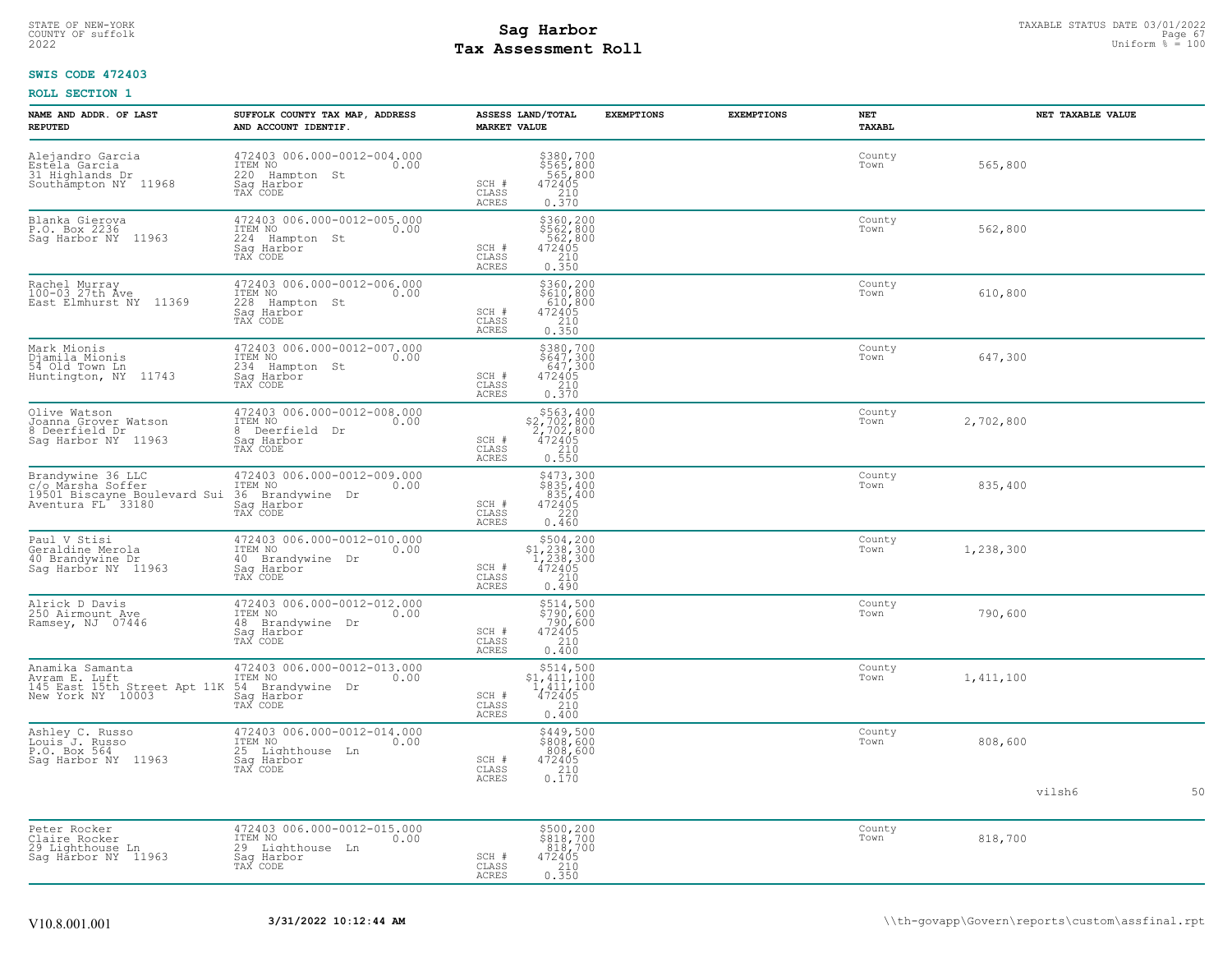# STATE OF NEW-YORK STATUS DATE 03/01/2022<br>
COUNTY OF suffolk Page 68 (September 2008)<br>
2022 Pay Assessment Roll **Tax Assessment Roll**

## **SWIS CODE 472403**

| NAME AND ADDR. OF LAST<br><b>REPUTED</b>                                                                                                  | SUFFOLK COUNTY TAX MAP, ADDRESS<br>AND ACCOUNT IDENTIF.                                         | ASSESS LAND/TOTAL<br><b>MARKET VALUE</b> |                                                                                                                                                           | <b>EXEMPTIONS</b> | <b>EXEMPTIONS</b> | NET<br><b>TAXABL</b> |           | NET TAXABLE VALUE |     |
|-------------------------------------------------------------------------------------------------------------------------------------------|-------------------------------------------------------------------------------------------------|------------------------------------------|-----------------------------------------------------------------------------------------------------------------------------------------------------------|-------------------|-------------------|----------------------|-----------|-------------------|-----|
| Nikki Bethel<br>250 Decatur St<br>Brooklyn NY 11233                                                                                       | 472403 006.000-0012-016.000<br>ITEM NO<br>0.00<br>33 Lighthouse Ln<br>Saq Harbor<br>TAX CODE    | SCH #<br>CLASS<br>ACRES                  | \$500,200<br>\$727,800<br>727,800<br>472405<br>210<br>0.350                                                                                               |                   |                   | County<br>Town       | 727,800   |                   |     |
| Alice B Mc Grath<br>Michael Mc Grath<br>11 Mc Grathstand Ln<br>Sag Harbor, NY 11963                                                       | 472403 006.000-0012-017.000<br>ITEM NO<br>0.00<br>37 Lighthouse Ln<br>Saq Harbor<br>TAX CODE    | SCH #<br>CLASS<br><b>ACRES</b>           | $\begin{array}{r} \texttt{\$500,200}\ \texttt{\$814,200}\ \texttt{814,200}\ \texttt{814,200}\ \texttt{472405}\ \texttt{210}\ \texttt{0.350}\ \end{array}$ |                   |                   | County<br>Town       | 814,200   |                   |     |
|                                                                                                                                           |                                                                                                 |                                          |                                                                                                                                                           |                   |                   |                      |           | vilsh6            | 100 |
| Paul Rozzi<br>Suzanne M Rozzi<br>41 Lighthouse Ln<br>Sag Harbor, NY 11963                                                                 | 472403 006.000-0012-018.000<br>ITEM NO<br>41 Lighthouse Ln<br>0.00<br>Sag Harbor<br>TAX CODE    | SCH #<br>CLASS                           | \$500,200Volunte<br>\$660,600<br>660,600<br>472405<br>210                                                                                                 |                   | 66,060            | County<br>Town       | 594,540   |                   |     |
|                                                                                                                                           |                                                                                                 | ACRES                                    | 0.350                                                                                                                                                     |                   |                   |                      |           | vilsh6            | 100 |
| Carol Lewis, Trustee<br>Carole Lewis Revocable Trust<br>P.O. Box 1281<br>Southampton NY 11969                                             | 472403 006.000-0012-019.000<br>ITEM NO<br>0.00<br>47 Lighthouse Ln<br>Sag Harbor<br>TAX CODE    | SCH #<br>CLASS                           | $$521,700$<br>$$1,194,200$<br>$1,194,200$<br>$1,194,200$<br>472405<br>210                                                                                 |                   |                   | County<br>Town       | 1,194,200 |                   |     |
|                                                                                                                                           |                                                                                                 | ACRES                                    | 0.460                                                                                                                                                     |                   |                   |                      |           | vilsh6            | 83  |
| John Findeisen, Trustee<br>of the Findeisen Plummer Tru<br>Janice Plummer, Trustee<br>of the Findeisen Plummer Tru Sag Harbor<br>TAX CODE | 472403 006.000-0012-020.000<br>ITEM NO<br>0.00<br>51 Lighthouse Ln                              | SCH #<br>CLASS<br>ACRES                  | $\begin{array}{r} 5339,100 \\ 493,500 \\ 493,500 \\ 472405 \\ 210 \\ 210 \end{array}$<br>0.180                                                            |                   |                   | County<br>Town       | 493,500   |                   |     |
| Kevin Gilbride<br>Tyler Gilbride<br>1 Anchor Rd<br>Saq Harbor NY 11963                                                                    | 472403 006.000-0012-021.000<br>ITEM NO<br>0.00<br>78 Brandvwine<br>Dr<br>Sag Harbor<br>TAX CODE | SCH #<br>CLASS<br>ACRES                  | $$482,700$<br>$$930,900$<br>$930,900$<br>$472405$<br>$210$<br>0.630                                                                                       |                   |                   | County<br>Town       | 930,900   |                   |     |
| Ernest R Hill<br>Ardath C Hill<br>382 W Central Park<br>New York, NY 10025                                                                | 472403 006.000-0012-022.000<br>ITEM NO<br>0.00<br>74 Brandvwine Dr<br>Saq Harbor<br>TAX CODE    | SCH #<br>CLASS<br>ACRES                  | \$473,300<br>$\begin{array}{r} 7685,800 \\ 685,800 \\ 472405 \\ 210 \\ 260 \end{array}$<br>0.460                                                          |                   |                   | County<br>Town       | 685,800   |                   |     |
| Garay Living Trust dated Nov<br>Antonio Garay, Trustee<br>Garay Living Trust dated Nov<br>Marsha F. Garay, Trustee                        | 472403 006.000-0012-024.001<br>ITEM NO<br>0.00<br>70 Brandywine Dr<br>Saq Harbor<br>TAX CODE    | SCH #<br>CLASS<br>ACRES                  | \$437,300<br>\$896,100<br>896,100<br>472405<br>$\begin{array}{c} 210 \\ 0.340 \end{array}$                                                                |                   |                   | County<br>Town       | 896,100   |                   |     |
| Charles J. Garay, Trustee<br>Garay Living Trust<br>Elena Colucci, Trustee<br>Garay Living Trust<br>Charles J. Garay, Trustee              | 472403 006.000-0012-025.000<br>ITEM NO<br>0.00<br>66 Brandvwine Dr<br>Sag Harbor<br>TAX CODE    | SCH #<br>CLASS<br>ACRES                  | \$473,300<br>\$646,900<br>646,900<br>472405<br>210<br>0.460                                                                                               |                   |                   | County<br>Town       | 646,900   |                   |     |
| James J Dowling<br>Sharon Dowling<br>92 Holly Rd<br>Iselin, NJ 08830                                                                      | 472403 006.000-0012-026.000<br>ITEM NO<br>0.00<br>62 Brandywine Dr<br>Saq Harbor<br>TAX CODE    | SCH #<br>CLASS<br>ACRES                  | $$473,300$<br>$$1,082,400$<br>$1,082,400$<br>$472405$<br>$210$<br>0.460                                                                                   |                   |                   | County<br>Town       | 1,082,400 |                   |     |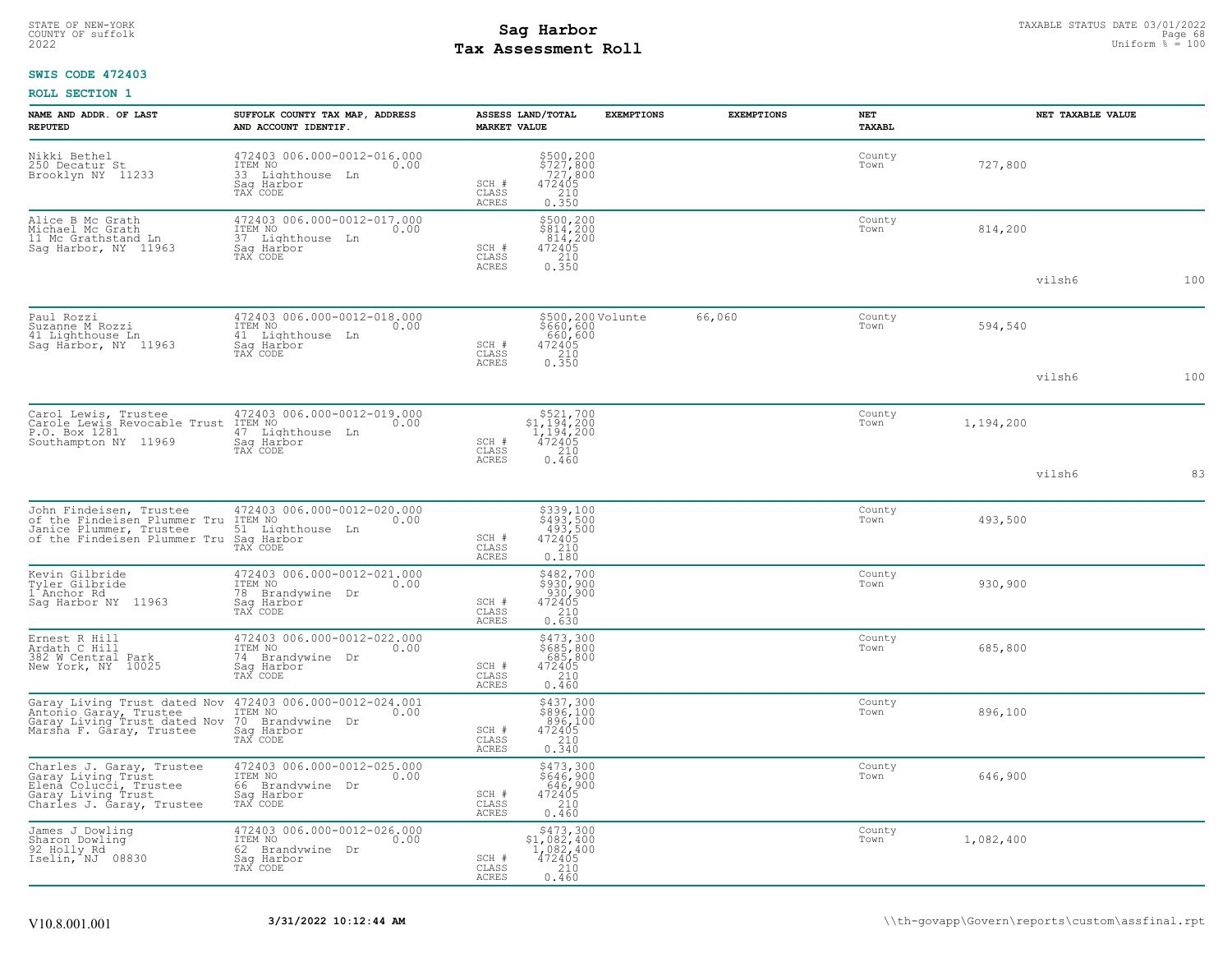## STATE OF NEW-YORK STATUS DATE 03/01/2022<br>
COUNTY OF suffolk Page 69<br>
2022 **Fax Assessment Roll** Page 69 and County of Sufform % = 100 **Tax Assessment Roll**

## **SWIS CODE 472403**

| NAME AND ADDR. OF LAST<br><b>REPUTED</b>                                               | SUFFOLK COUNTY TAX MAP, ADDRESS<br>AND ACCOUNT IDENTIF.                                            | ASSESS LAND/TOTAL<br><b>EXEMPTIONS</b><br><b>MARKET VALUE</b>                                                                              | <b>EXEMPTIONS</b> | NET<br>TAXABL  | NET TAXABLE VALUE                              |
|----------------------------------------------------------------------------------------|----------------------------------------------------------------------------------------------------|--------------------------------------------------------------------------------------------------------------------------------------------|-------------------|----------------|------------------------------------------------|
| Jeffrey Borah<br>860 Fifth Ave 2H<br>New York, NY 10065                                | 472403 006.000-0012-027.000<br>ITEM NO<br>0.00<br>58 Brandvwine Dr<br>Saq Harbor<br>TAX CODE       | \$473,300<br>\$673,600<br>673,600<br>SCH #<br>472405<br>CLASS<br>210<br>ACRES<br>0.460                                                     |                   | County<br>Town | 673,600                                        |
| Norman J Loftis<br>PO Box 566<br>Sag Harbor, NY 11963-0012                             | 472403 006.000-0013-001.000<br>0.00<br>ITEM NO<br>3 Deerfield Dr<br>Sag Harbor<br>TAX CODE         | \$329,300<br>\$520,500<br>520,500<br>472405<br>210<br>0.320<br>SCH #<br>CLASS<br>ACRES                                                     |                   | County<br>Town | 520,500                                        |
| Stacy L McGowin<br>246 Hampton St<br>Sag Harbor, NY<br>11963                           | 472403 006.000-0013-002.000<br>ITEM NO<br>0.00<br>246<br>Hampton St<br>Saq Harbor<br>TAX CODE      | \$329,300 Volunte<br>\$609,500<br>609,500<br>472405<br>SCH #<br>$\frac{210}{0.320}$<br>CLASS<br>ACRES                                      | 60,950            | County<br>Town | 548,550                                        |
| Eunice L Vaughan<br>P O Box 1214<br>Sag Harbor, NY 11963                               | 472403 006.000-0013-003.000<br>TTEM NO 0.00<br>0.00<br>250<br>Hampton St<br>Saq Harbor<br>TAX CODE | \$329,300<br>\$686,400<br>686,400<br>SCH #<br>$\begin{array}{r} 472405 \\ 210 \\ 0.320 \end{array}$<br>CLASS<br>ACRES                      |                   | County<br>Town | 686,400                                        |
| Lena Mae F Harris<br>914 Osborn Ave<br>Riverhead, NY 11901                             | 472403 006.000-0013-004.000<br>ITEM NO<br>0.00<br>254 Hampton St<br>Saq Harbor<br>TAX CODE         | \$347,800<br>\$347,800<br>347,800<br>SCH #<br>472405<br>CLASS<br>311<br>ACRES<br>0.260                                                     |                   | County<br>Town | 347,800                                        |
| Yvette Debow<br>258 Hampton St<br>Sag Harbor NY 11963                                  | 472403 006.000-0013-005.000<br>ITEM NO<br>0.00<br>258<br>Hampton St<br>Sag Harbor<br>TAX CODE      | $$329,300$<br>$$634,900$<br>$634,900$<br>$472405$<br>$210$<br>$0.320$<br>SCH #<br>CLASS<br>ACRES                                           |                   | County<br>Town | 634,900                                        |
| Paula Y Fendall<br>203 Midwood St<br>Brooklyn, NY 11225                                | 472403 006.000-0013-006.000<br>ITEM NO<br>0.00<br>262 Hampton St<br>Saq Harbor<br>TAX CODE         | \$339,600 veteran<br>\$510,100<br>510,100<br>SCH #<br>472405<br>CLASS<br>$0.\overline{330}$<br>ACRES                                       | 125,000           | County<br>Town | 385,100                                        |
| Kevin J Duchemin<br>Michele Duchemin<br>P O Box 2499<br>Sag Harbor, NY 11963           | 472403 006.000-0013-007.000<br>ITEM NO<br>0.00<br>12 Brandvwine Dr<br>Saq Harbor<br>TAX CODE       | \$471,000 Volunte<br>\$1,093,600<br>1,093,600<br>SCH #<br>472405<br>CLASS<br>215<br>ACRES<br>0.510                                         | 109,360           | County<br>Town | 984,240                                        |
| Nicholas V Mazzeo<br>16 Brandywine Dr<br>Sag Harbor, NY 11963                          | 472403 006.000-0013-008.000<br>ITEM NO<br>0.00<br>16 Brandywine Dr<br>Sag Harbor<br>TAX CODE       | $\begin{array}{c} $471,000\,\text{Volume}\\ $1,055,800\\ 1,055,800\\ 472405\\ 215\\ 0.510\\ \end{array}$<br>SCH #<br>CLASS<br><b>ACRES</b> | 105,580           | County<br>Town | 950,220                                        |
| Jeffrion Aubry<br>Erica M. Arnold<br>20 Brandywine Dr<br>Sag Harbor NY 11963           | 472403 006.000-0013-009.000<br>ITEM NO<br>0.00<br>20 Brandvwine Dr<br>Saq Harbor<br>TAX CODE       | \$471,000<br>\$748,700<br>748,700<br>SCH #<br>472405<br>$\frac{210}{0.510}$<br>CLASS<br>ACRES                                              |                   | County<br>Town | 748,700                                        |
| Matthew Aboff<br>Colleen G. Aboff<br>22 Soundview Drive North<br>Llyod Harbor NY 11743 | 472403 006.000-0013-010.000<br>ITEM NO<br>0.00<br>24 Brandywine Dr<br>Saq Harbor<br>TAX CODE       | \$523,300<br>\$880,100<br>880,100<br>SCH #<br>$\begin{array}{r} 472405 \\ 210 \\ 0.510 \end{array}$<br>CLASS<br>ACRES                      |                   | County<br>Town | 880,100                                        |
| Alice Cooley<br>Carl A. Irace<br>28 Brandywine Dr<br>Saq Harbor NY 11963               | 472403 006.000-0013-011.000<br>ITEM NO<br>0.00<br>28 Brandywine Dr<br>Saq Harbor<br>TAX CODE       | \$475,800<br>\$850,400<br>850,400<br>SCH #<br>472405<br>$\frac{210}{0.510}$<br>CLASS<br>ACRES                                              |                   | County<br>Town | 850,400                                        |
| V10.8.001.001                                                                          | 3/31/2022 10:12:44 AM                                                                              |                                                                                                                                            |                   |                | \\th-govapp\Govern\reports\custom\assfinal.rpt |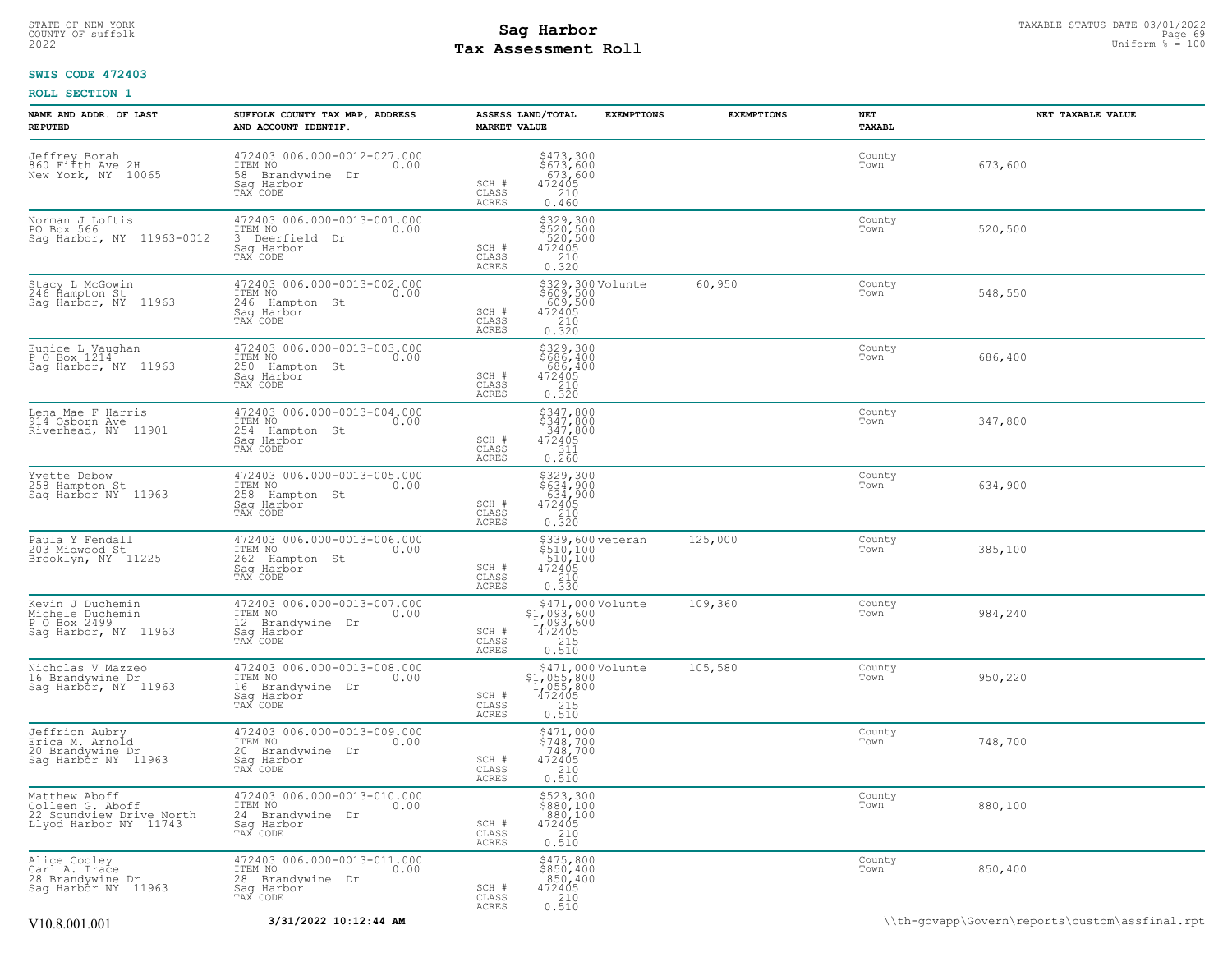# STATE OF NEW-YORK STATUS DATE 03/01/2022<br>
COUNTY OF suffolk Page 70<br>
2022 - Taxable Pay Assessment Roll **Tax Assessment Roll**

## **SWIS CODE 472403**

| NAME AND ADDR. OF LAST<br><b>REPUTED</b>                                                             | SUFFOLK COUNTY TAX MAP, ADDRESS<br>AND ACCOUNT IDENTIF.                                      | ASSESS LAND/TOTAL<br><b>EXEMPTIONS</b><br><b>MARKET VALUE</b>                                                                        | <b>EXEMPTIONS</b>  | NET<br>TAXABL  | NET TAXABLE VALUE |
|------------------------------------------------------------------------------------------------------|----------------------------------------------------------------------------------------------|--------------------------------------------------------------------------------------------------------------------------------------|--------------------|----------------|-------------------|
| George Richard Wellington<br>Marguerite F Wellington<br>3341 Corsa Ave<br>Bronx, NY 10469            | 472403 006.000-0014-001.000<br>ITEM NO<br>0.00<br>39 Brandvwine Dr<br>Sag Harbor<br>TAX CODE | $\begin{array}{r} \n 5498,300 \\  5701,500 \\  701,500 \\  472405 \\  210 \\  0.530\n \end{array}$<br>SCH #<br>CLASS<br><b>ACRES</b> |                    | County<br>Town | 701,500           |
| Scott McGlynn<br>Alexis McGlynn<br>51 Brandywine Dr<br>Sag Harbor NY 11963                           | 472403 006.000-0014-002.000<br>ITEM NO<br>0.00<br>51 Brandvwine Dr<br>Saq Harbor<br>TAX CODE | $$504,200\n$2,874,300\n2,874,300\n472405\n210$<br>SCH #<br>CLASS<br><b>ACRES</b><br>0.490                                            |                    | County<br>Town | 2,874,300         |
| Iris Crews<br>175-20 Wexford Ter Apt 3D<br>Jamaica Estates, NY 11432                                 | 472403 006.000-0014-003.000<br>ITEM NO<br>0.00<br>59 Brandywine Dr<br>Saq Harbor<br>TAX CODE | \$493,900<br>\$694,000<br>694,000<br>SCH #<br>472405<br>210<br>CLASS<br>ACRES<br>0.480                                               |                    | County<br>Town | 694,000           |
| John A Cooke (Life Estate)<br>Carol L Clarke<br>67 Brandywine Dr<br>Saq Harbor, NY 11963             | 472403 006.000-0014-004.000<br>ITEM NO<br>0.00<br>67 Brandywine Dr<br>Sag Harbor<br>TAX CODE | \$493,900 veteran<br>\$718,600<br>718,600<br>SCH #<br>472405<br>$\frac{210}{0.480}$<br>CLASS<br>ACRES                                | 125,000            | County<br>Town | 593,600           |
| Kathleen Tucker<br>69 Brandywine Dr<br>Sag Harbor, NY 11963                                          | 472403 006.000-0014-005.000<br>ITEM NO<br>0.00<br>69 Brandywine Dr<br>Sag Harbor<br>TAX CODE | \$456,900 veteran<br>\$695,900<br>695,900<br>472405<br>2410<br>SCH #<br>CLASS<br>0.490<br>ACRES                                      | 30,708             | County<br>Town | 665,192           |
| 73 Brandywine Drive LLC<br>640 Fifth Avenue<br>20th Floor<br>New York NY 10019                       | 472403 006.000-0014-006.000<br>ITEM NO<br>0.00<br>73 Brandywine Dr<br>Saq Harbor<br>TAX CODE | \$530,600<br>\$967,400<br>967,400<br>472405<br>210<br>SCH #<br>CLASS<br><b>ACRES</b><br>0.490                                        |                    | County<br>Town | 967,400           |
| Yvonné A Austin<br>Patricia D Mapp                                                                   | Sag Harbor<br>TAX CODE                                                                       | $7557,400100755,300472405210210$<br>SCH #<br>CLASS<br>ACRES<br>0.410                                                                 |                    | County<br>Town | 755,300           |
| Robert E Wallace (et Al)<br>Nobel Brand Mallace-Benjamin<br>175 Sandy Valley Road<br>Dedham MA 02026 | 472403 006.000-0014-008.000<br>ITEM NO<br>0.00<br>16 Wildwood Dr<br>Sag Harbor<br>TAX CODE   | $$466, 300$<br>$$717, 200$<br>$717, 200$<br>$\begin{array}{r}472405\\210\\0.500\end{array}$<br>SCH #<br>CLASS<br>ACRES               |                    | County<br>Town | 717,200           |
| Lydia M Lehmuller<br>12 Wildwood Dr<br>Sag Harbor, NY 11963                                          | 472403 006.000-0014-009.000<br>ITEM NO<br>0.00<br>12 Wildwood Dr<br>Sag Harbor<br>TAX CODE   | \$483,600<br>\$853,100<br>853,100<br>472405<br>SCH #<br>CLASS<br>$\frac{210}{0.470}$<br><b>ACRES</b>                                 |                    | County<br>Town | 853,100           |
| Robert Adams<br>Judith Henriques Adams<br>8 Wildwood Dr<br>Sag Harbor, NY 11963                      | 472403 006.000-0014-010.000<br>TTEM NO 0.00<br>8 Wildwood Dr<br>Saq Harbor<br>TAX CODE       | \$571,100 veteran<br>\$1,087,400 veteran<br>1,087,400 veteran<br>472405<br>0.740<br>SCH #<br>CLASS<br>ACRES                          | 125,000<br>250,000 | County<br>Town | 712,400           |
| Catherine Stone<br>200 Mercer St<br>New York NY 10012                                                | 472403 006.000-0014-011.000<br>ITEM NO<br>0.00<br>4 Wildwood Dr<br>Saq Harbor<br>TAX CODE    | $$488,800$<br>$$1,901,600$<br>$1,901,600$<br>$472405$<br>${}^{210}$<br>SCH #<br>$\mathtt{CLASS}$<br>0.380<br>ACRES                   |                    | County<br>Town | 1,901,600         |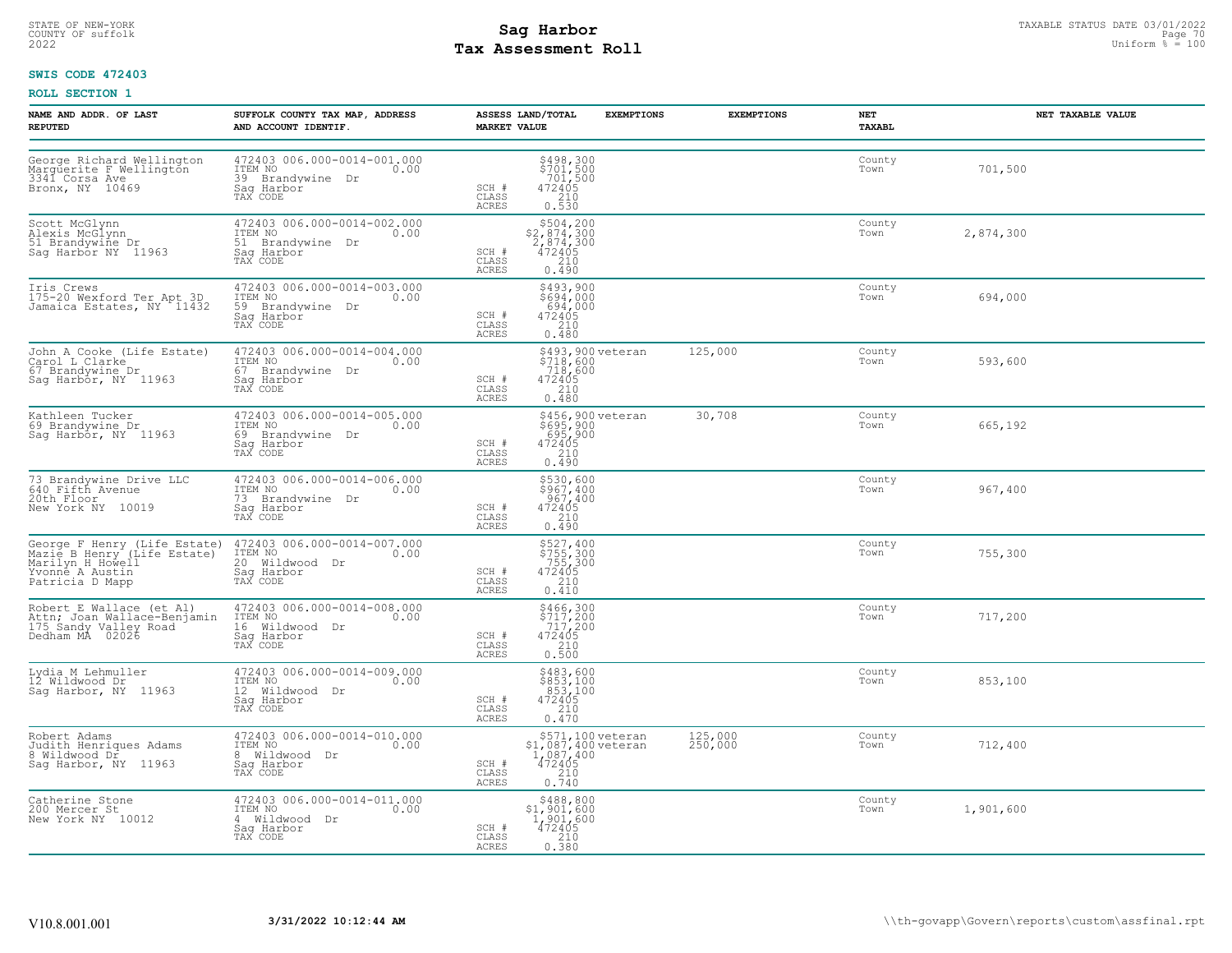## STATE OF NEW-YORK STATUS DATE 03/01/2022<br>
COUNTY OF suffolk Page 71 and the suffolk Page 71 and the suffolk Page 71 and the suffolk Page 71 and the sufform  $\frac{Paq}{r}$  and  $\frac{Paq}{r}$  and  $\frac{Paq}{r}$  and  $\frac{Paq}{r}$  and  $\frac{Paq$ **Tax Assessment Roll**

## **SWIS CODE 472403**

| NAME AND ADDR. OF LAST<br><b>REPUTED</b>                                                              | SUFFOLK COUNTY TAX MAP, ADDRESS<br>AND ACCOUNT IDENTIF.                                       | MARKET VALUE                                                                          | ASSESS LAND/TOTAL                                                                                                             | <b>EXEMPTIONS</b> | <b>EXEMPTIONS</b> | NET<br>TAXABL  |           | NET TAXABLE VALUE |
|-------------------------------------------------------------------------------------------------------|-----------------------------------------------------------------------------------------------|---------------------------------------------------------------------------------------|-------------------------------------------------------------------------------------------------------------------------------|-------------------|-------------------|----------------|-----------|-------------------|
| Bruce R. Fraser<br>Tamara E. Fraser<br>5 Wildwood Dr<br>Sag Harbor NY 11963                           | 472403 006.000-0015-001.000<br>ITEM NO<br>0.00<br>5 Wildwood Dr<br>Saq Harbor<br>TAX CODE     | SCH #<br>CLASS<br><b>ACRES</b>                                                        | $$451,300$<br>$$973,600$<br>$973,600$<br>$472405$<br>$210$<br>0.480                                                           |                   |                   | County<br>Town | 973,600   |                   |
| Salvatore Lo Presti<br>Susan Lo Presti<br>7 Wildwood Dr<br>Sag Harbor, NY 11963                       | 472403 006.000-0015-002.000<br>ITEM NO<br>7 Wildwood Dr<br>0.00<br>Sag Harbor<br>TAX CODE     | SCH #<br>CLASS<br><b>ACRES</b>                                                        | \$485,500<br>\$936,900<br>936,900<br>472405<br>210<br>0.520                                                                   |                   |                   | County<br>Town | 936,900   |                   |
| Anthony S Ponzini<br>Jennifer Ponzini<br>Jennifer Ponzini<br>11 Wildwood Dr<br>Sag Harbor NY 11963    | 472403 006.000-0015-003.000<br>ITEM NO<br>0.00<br>11 Wildwood Dr<br>Sag Harbor<br>TAX CODE    | SCH #<br>CLASS<br><b>ACRES</b>                                                        | \$493,900 veteran<br>3943,600 Volunte<br>943,600 Volunte<br>943,600<br>472405<br>210<br>0.480                                 |                   | 125,000<br>81,860 | County<br>Town | 736,740   |                   |
| Jon A Schoen<br>Denise R. Schoen<br>15 Wildwood Dr<br>Sag Harbor, NY 11963                            | 472403 006.000-0015-004.000<br>ITEM NO<br>0.00<br>15 Wildwood Dr<br>Saq Harbor<br>TAX CODE    | SCH #<br>CLASS<br>ACRES                                                               | $$452,800$<br>$$1,008,700$<br>$1,008,700$<br>$472405$<br>$210$<br>0.440                                                       |                   |                   | County<br>Town | 1,008,700 |                   |
| Laura Lehmuller, Trustee<br>The Laura Lehmuller Revocabl<br>12 Horizon Dr<br>Sag Harbor NY 11963      | 472403 006.000-0015-005.000<br>ITEM NO<br>0.00<br>12 Horizon<br>Dr<br>Easthampton<br>TAX CODE | SCH #<br>CLASS<br>ACRES                                                               | $$507,100$<br>$$967,000$<br>$967,000$<br>$472405$<br>$$210$<br>0.540                                                          |                   |                   | County<br>Town | 967,000   |                   |
| Laurie Schaefer<br>Andrew B. Schaefer<br>8 Horizon Dr<br>Sag Harbor, NY 11963                         | 472403 006.000-0015-006.000<br>ITEM NO<br>0.00<br>8 Horizon Dr<br>Saq Harbor<br>TAX CODE      | SCH #<br>CLASS<br>ACRES                                                               | \$453,200<br>\$816,300<br>816,300<br>472405<br>210<br>0.540                                                                   |                   |                   | County<br>Town | 816,300   |                   |
| James Ash<br>James T Ash<br>Pamela Ash<br>James T Ash (life Estate)                                   | 472403 006.000-0015-007.000<br>ITEM NO<br>0.00<br>4 Horizon Dr<br>Saq Harbor<br>TAX CODE      | SCH #<br>CLASS<br>ACRES                                                               | \$484,900 veteran<br>\$751,200<br>751,200<br>472405<br>210<br>0.520                                                           |                   | 800               | County<br>Town | 750,400   |                   |
| Robin Neverson<br>Apt 4p<br>2289 Fifth Ave<br>New York, NY 10037                                      | 472403 007.000-0001-001.001<br>ITEM NO<br>0.00<br>39 Harbor Ave<br>Saq Harbor<br>TAX CODE     | SCH #<br>CLASS<br>ACRES                                                               | \$525,000<br>\$768,800<br>768,800<br>472405<br>210<br>0.460                                                                   |                   |                   | County<br>Town | 768,800   |                   |
| Lance H Wilson<br>Deidre J Wilson<br>530 E. 76th St. Apt 25ab<br>New York, NY 10021                   | 472403 007.000-0001-002.000<br>ITEM NO<br>0.00<br>24 Harbor Ave<br>Sag Harbor<br>TAX CODE     | $\begin{array}{c} \text{SCH} \ \text{\#} \\ \text{CLASS} \end{array}$<br><b>ACRES</b> | $\begin{array}{r} \text{\small $\$611,300$} \\ \text{\small $51,090,400$} \\ 1,090,400 \\ 472405 \\ 210 \\ 0.590 \end{array}$ |                   |                   | County<br>Town | 1,090,400 |                   |
| Alexander Coulter<br>c/o VIncent Candurra<br>72 Harbor Avenue<br>Sag Harbor NY 11963                  | 472403 007.000-0001-003.000<br>ITEM NO<br>0.00<br>32 Harbor Ave<br>Sag Harbor<br>TAX CODE     | SCH #<br>CLASS<br>ACRES                                                               | \$427,300<br>\$672,600<br>672,600<br>472405<br>210<br>0.230                                                                   |                   |                   | County<br>Town | 672,600   |                   |
| Mark Price<br>Karen Saah<br>1 Hanson Pl Apt 14B<br>Brooklyn NY 11243                                  | 472403 007.000-0001-004.000<br>ITEM NO<br>0.00<br>36 Harbor Ave<br>Saq Harbor<br>TAX CODE     | SCH #<br>CLASS<br>ACRES                                                               | \$427,300<br>\$755,900<br>755,900<br>472405<br>$\begin{array}{c} 210 \\ 0.230 \end{array}$                                    |                   |                   | County<br>Town | 755,900   |                   |
| Justin Gubbins<br>Barbara Gubbins<br>Geary P. Gubbins<br>41 Island Creek Road<br>Southampton NY 11968 | 472403 007.000-0001-005.000<br>ITEM NO<br>0.00<br>40 Harbor Ave<br>Sag Harbor<br>TAX CODE     | SCH #<br>CLASS<br><b>ACRES</b>                                                        | \$427,300<br>\$704,400<br>$704,400$<br>$472405$<br>$210$<br>$0.230$                                                           |                   |                   | County<br>Town | 704,400   |                   |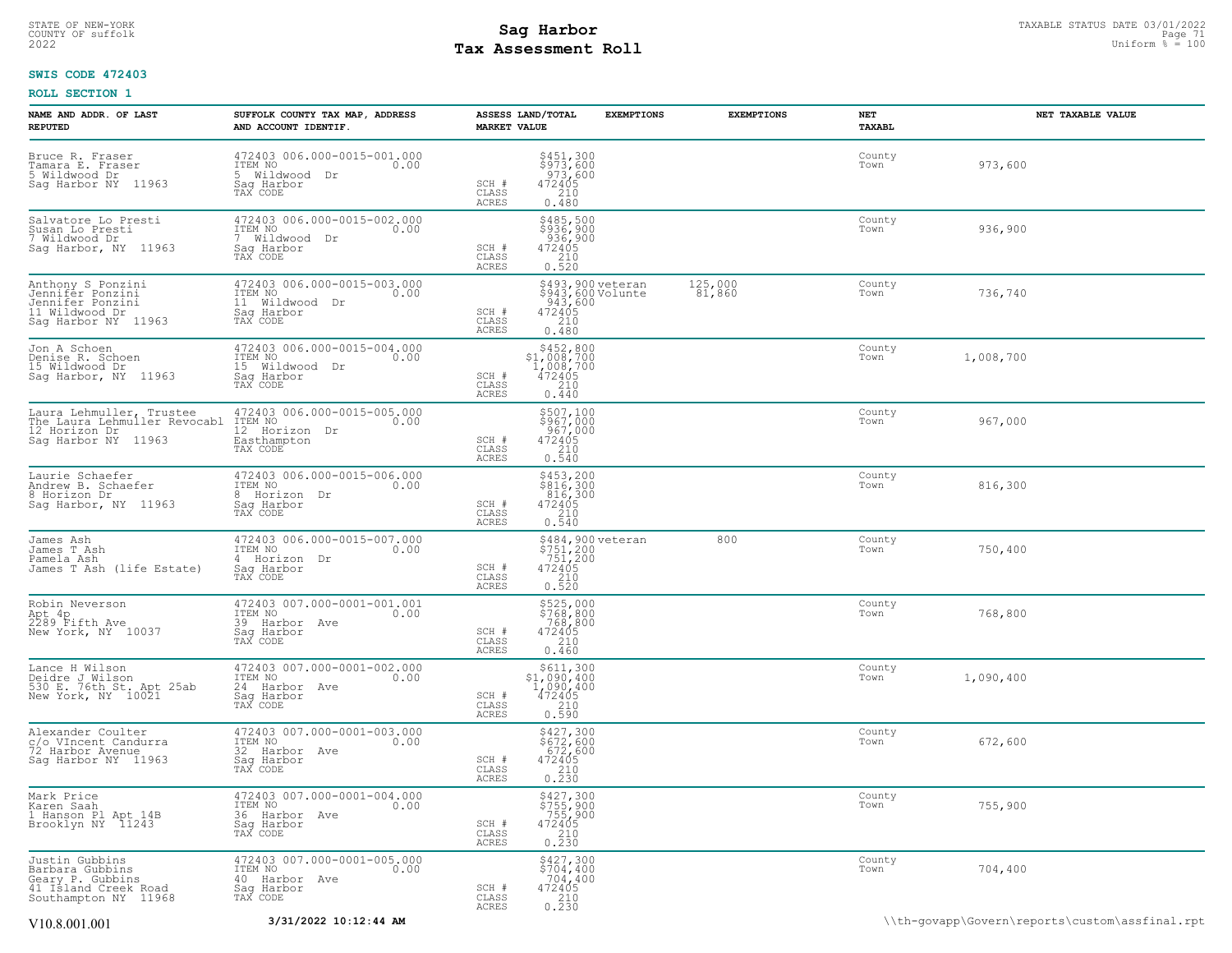# STATE OF NEW-YORK STATUS DATE 03/01/2022<br>
COUNTY OF suffolk Page 72 Uniform % = 100<br>
2022 Pay Assessment Roll **Tax Assessment Roll**

## **SWIS CODE 472403**

| NAME AND ADDR. OF LAST<br><b>REPUTED</b>                                                      | SUFFOLK COUNTY TAX MAP, ADDRESS<br>AND ACCOUNT IDENTIF.                                          | <b>MARKET VALUE</b>            | ASSESS LAND/TOTAL                                                                                                                                                                              | <b>EXEMPTIONS</b> | <b>EXEMPTIONS</b> | NET<br>TAXABL  | NET TAXABLE VALUE |
|-----------------------------------------------------------------------------------------------|--------------------------------------------------------------------------------------------------|--------------------------------|------------------------------------------------------------------------------------------------------------------------------------------------------------------------------------------------|-------------------|-------------------|----------------|-------------------|
| 44 Harbor Ave LLC<br>51 Division St # 185<br>Sag Harbor NY 11963                              | 472403 007.000-0001-006.000<br>ITEM NO<br>0.00<br>44 Harbor Ave<br>Saq Harbor<br>TAX CODE        | SCH #<br>CLASS<br><b>ACRES</b> | ${\begin{array}{c} 5427,300\\ 51,046,200\\ 1,046,200\\ 472405\\ 210\\ 0.230 \end{array}}$                                                                                                      |                   |                   | County<br>Town | 1,046,200         |
| Christopher A Weinum<br>15 Oak Court<br>Islip NY 11751                                        | 472403 007.000-0001-007.000<br>ITEM NO<br>37 Hillside Dr West<br>0.00<br>Saq Harbor<br>TAX CODE  | SCH #<br>CLASS<br>ACRES        | \$408,700<br>\$565,800<br>565,800<br>472405<br>$\frac{210}{0.220}$                                                                                                                             |                   |                   | County<br>Town | 565,800           |
| Craig G Stewart<br>Veronica F Stewart<br>Apt 3f<br>3875 Waldo Ave<br>Riverdale, NY 10463      | 472403 007.000-0001-008.000<br>ITEM NO 0.00<br>33 Hillside Dr West<br>Sag Harbor<br>TAX CODE     | SCH #<br>CLASS<br>ACRES        | \$491,600<br>\$673,900<br>673,900<br>472405<br>210<br>0.430                                                                                                                                    |                   |                   | County<br>Town | 673,900           |
| Melvin Douglass<br>395 Stuyvesant Ave<br>Brooklyn, NY 11233                                   | 472403 007.000-0001-009.000<br>ITEM NO<br>29 Hillside Dr West<br>Sag Harbor<br>TAX CODE          | SCH #<br>CLASS<br>ACRES        | \$408,700<br>\$775,400<br>775,400<br>472405<br>$\begin{array}{c} 210 \\ 0.220 \end{array}$                                                                                                     |                   |                   | County<br>Town | 775,400           |
| Walter Porter JR<br>Lenore N Porter<br>29 Holbrook Dr<br>Holbrook NY 11741                    | 472403 007.000-0001-010.000<br>ITEM NO 0.00<br>25 Hillside Dr West<br>Sag Harbor<br>TAX CODE     | SCH #<br>CLASS<br>ACRES        | \$408,700<br>\$544,100<br>544,100<br>472405<br>$\begin{array}{c} 210 \\ 0.220 \end{array}$                                                                                                     |                   |                   | County<br>Town | 544,100           |
| Everything Together, LLC<br>36 West 15th St. #2<br>New York NY 10011                          | 472403 007.000-0001-011.000<br>ITEM NO 0.00<br>21 Hillside Dr West<br>Saq Harbor<br>TAX CODE     | SCH #<br>CLASS<br>ACRES        | $$784,500$<br>$$784,500$<br>$$784,500$<br>$472405$<br>$$210$<br>0.220                                                                                                                          |                   |                   | County<br>Town | 784,500           |
| Clotilde Y Stenson<br>555 Kappock St Apt 22D<br>Riverdale, NY 10463                           | 472403 007.000-0001-012.000<br>ITEM NO 0.00<br>17 Hillside Dr West<br>Saq Harbor<br>TAX CODE     | SCH #<br>CLASS<br>ACRES        | $$408,700$<br>$$574,400$<br>$$574,400$<br>$472405$<br>$\begin{array}{c} 210 \\ 0.220 \end{array}$                                                                                              |                   |                   | County<br>Town | 574,400           |
| Wayne T Duncan<br>Maya Jones<br>15 Hillside Dr West<br>Sag Harbor NY 11963                    | 472403 007.000-0001-013.000<br>ITEM NO<br>15 Hillside Dr West<br>0.00<br>Sag Harbor<br>TAX CODE  | SCH #<br>CLASS<br><b>ACRES</b> | $\begin{array}{r} \texttt{\small $5408,700$} \\ \texttt{\small $5615,100$} \\ \texttt{\small $615,100$} \\ \texttt{\small 472405} \\ \texttt{\small 210} \\ \texttt{\small 0.220} \end{array}$ |                   |                   | County<br>Town | 615,100           |
| Gwyned Simpson<br>11 Hillside Dr W<br>Sag Harbor NY 11963                                     | 472403 007.000-0001-014.000<br>ITEM NO<br>0.00<br>11 Hillside Dr West<br>Easthampton<br>TAX CODE | SCH #<br>CLASS<br><b>ACRES</b> | \$501,600<br>\$724,400<br>$724,400$<br>$472405$<br>$210$<br>$0.270$                                                                                                                            |                   |                   | County<br>Town | 724,400           |
| Obataiye Brooks<br>Robin Dungan Brooks<br>PO Box 2253<br>Saq Harbor NY 11963                  | 472403 007.000-0001-015.000<br>ITEM NO<br>0.00<br>5 Hillside Dr West<br>Saq Harbor<br>TAX CODE   | SCH #<br>CLASS<br>ACRES        | \$514,500<br>\$927,700<br>927,700<br>472405<br>$\begin{array}{c} 210 \\ 0.360 \end{array}$                                                                                                     |                   |                   | County<br>Town | 927,700           |
| Arthur B Vaughan<br>Eunice L Vaughan<br>P O Box 1214<br>3 Hillside Dr<br>Sag Harbor, NY 11963 | 472403 007.000-0001-017.001<br>ITEM NO 0.00<br>3 Hillside Dr West<br>Saq Harbor<br>TAX CODE      | SCH #<br>CLASS<br>ACRES        | \$535,800 veteran<br>\$715,800<br>.715,800<br>472405<br>210<br>0.470                                                                                                                           |                   | 62,670            | County<br>Town | 653,130           |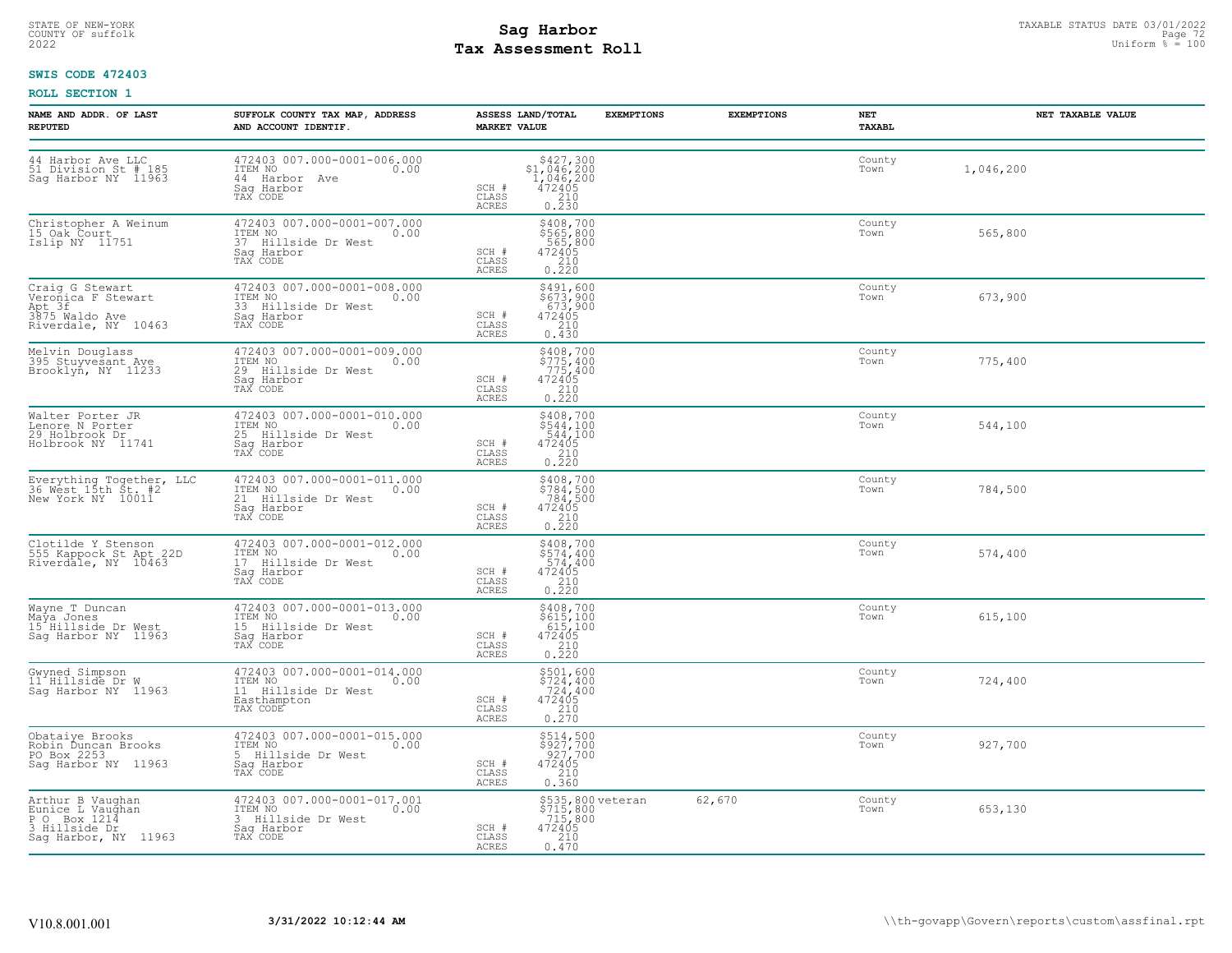### STATE OF NEW-YORK STATUS DATE 03/01/2022<br>
COUNTY OF suffolk Page 73 and County of Sage 73 and County of Sage 73 and County of Sage 73 and County of Sage 73<br>
2022 May **Assessment Roll Tax Assessment Roll**

### **SWIS CODE 472403**

| NAME AND ADDR. OF LAST<br><b>REPUTED</b>                                                                                                                                      | SUFFOLK COUNTY TAX MAP, ADDRESS<br>AND ACCOUNT IDENTIF.                                         | ASSESS LAND/TOTAL<br><b>MARKET VALUE</b>                                                                                         | <b>EXEMPTIONS</b> | <b>EXEMPTIONS</b> | NET<br>TAXABL  | NET TAXABLE VALUE |
|-------------------------------------------------------------------------------------------------------------------------------------------------------------------------------|-------------------------------------------------------------------------------------------------|----------------------------------------------------------------------------------------------------------------------------------|-------------------|-------------------|----------------|-------------------|
| Edward R Dudley JR<br>44 Hillside Dr <sup>4</sup> West<br>Sag Harbor, NY 11963                                                                                                | 472403 007.000-0002-001.000<br>ITEM NO<br>0.00<br>44 Hillside Dr West<br>Sag Harbor<br>TAX CODE | \$609,000<br>\$888,400<br>888,400<br>472405<br>SCH #<br>CLASS<br>$\begin{array}{c} 210 \\ 0.650 \end{array}$<br>ACRES            |                   |                   | County<br>Town | 888,400           |
| Phyliss M Stevenson<br>71 Woodlawn Ave<br>New Rochelle, NY 10804                                                                                                              | 472403 007.000-0002-002.000<br>ITEM NO<br>0.00<br>34 Hillside Dr West<br>Sag Harbor<br>TAX CODE | \$541,400<br>\$725,900<br>725,900<br>472405<br>SCH #<br>CLASS<br>210<br>0.430<br><b>ACRES</b>                                    |                   |                   | County<br>Town | 725,900           |
| Morrell, Marjorie Jeanne (Tr 472403 007.000-0002-003.000<br>Tollie L Caution Jr<br>65 W 90th St<br>New York, NY<br>10024                                                      | ITEM NO<br>0.00<br>28 Hillside Dr West<br>Sag Harbor<br>TAX CODE                                | $$741, 400$<br>$$741, 700$<br>$741, 700$<br>$472405$<br>$SCH$ #<br>CLASS<br>210<br><b>ACRES</b><br>0.430                         |                   |                   | County<br>Town | 741,700           |
| James M Schiavoni<br>Celsa Schiavoni<br>24 Hillside Dr West<br>Sag Harbor, NY 11963                                                                                           | 472403 007.000-0002-004.000<br>ITEM NO<br>0.00<br>24 Hillside Dr West<br>Sag Harbor<br>TAX CODE | $\begin{array}{c} 5470,000 \\ 5587,900 \\ 587,900 \\ 472405 \\ 210 \\ 0.230 \end{array}$<br>SCH #<br>CLASS<br>ACRES              |                   |                   | County<br>Town | 587,900           |
| Dennis M Quinn<br>Adrienne Quinn<br>97 Liberty Ave<br>New Rochelle NY 10805                                                                                                   | 472403 007.000-0002-005.000<br>ITEM NO<br>0.00<br>20 Hillside Dr West<br>Saq Harbor<br>TAX CODE | $$466,000$<br>$$784,000$<br>$$784,000$<br>$472405$<br>$$210$<br>SCH #<br>CLASS<br>ACRES<br>0.240                                 |                   |                   | County<br>Town | 784,000           |
| Michelle Webb<br>71 Murray St Apt 8<br>New York, NY 10007-2120                                                                                                                | 472403 007.000-0002-006.000<br>TTEM NO 0.00<br>16 Hillside Dr West<br>Saq Harbor<br>TAX CODE    | \$487,300<br>\$584,100<br>584,100<br>472405<br>SCH #<br>CLASS<br>$\frac{210}{0.310}$<br>ACRES                                    |                   |                   | County<br>Town | 584,100           |
| Janice Dye Owens<br>Jerry P Owens<br>Elizabeth Dye Ford<br>223 Stratton Road<br>New Rochelle NY 10804                                                                         | 472403 007.000-0002-007.000<br>ITEM NO<br>0.00<br>19 Hillside Dr East<br>Saq Harbor<br>TAX CODE | \$501,600<br>\$677,400<br>677,400<br>472405<br>SCH #<br>CLASS<br>$0.210$<br>$0.270$<br>ACRES                                     |                   |                   | County<br>Town | 677,400           |
| Gregory C Brown<br>64 Mariners May<br>Glen Cove, NY 11542                                                                                                                     | 472403 007.000-0002-008.000<br>ITEM NO<br>0.00<br>6 Hillside Dr West<br>Saq Harbor<br>TAX CODE  | \$404,100<br>\$670,100<br>670,100<br>472405<br>SCH #<br>CLASS<br>0.320<br><b>ACRES</b>                                           |                   |                   | County<br>Town | 670,100           |
| Beverly Hollings Deas, Trust 472403 007.000-0002-010.000<br>Gerald M. Deas, Trustee ITEM NO<br>Gerald W. Deas, Trustee<br>Beverly Hollings Deas, Trust Sag Harbor<br>TAX CODE | 25 Lincoln St                                                                                   | \$444,400<br>$\frac{444}{444}$ , 400<br>444, 400<br>472405<br>SCH #<br>CLASS<br>0.260<br>ACRES                                   |                   |                   | County<br>Town | 444,400           |
| 23 LINC SH LLC<br>403 Thornden St<br>South Orange NJ<br>07079                                                                                                                 | 472403 007.000-0002-011.000<br>ITEM NO<br>0.00<br>23 Lincoln St<br>Saq Harbor<br>TAX CODE       | \$444,400<br>\$621,200<br>621,200<br>472405<br>SCH #<br>CLASS<br>$\begin{array}{c} 210 \\ 0.260 \end{array}$<br><b>ACRES</b>     |                   |                   | County<br>Town | 621,200           |
| Aaron_Fullilove<br>Lucy Fullilove<br>3105 Scherman Blvd<br>Bethlehem PA 18020                                                                                                 | 472403 007.000-0002-012.000<br>TTEM NO 0.00<br>0.00<br>21 Lincoln St<br>Saq Harbor<br>TAX CODE  | \$444,400<br>\$444,400<br>$444,400$<br>$472405$<br>SCH #<br>CLASS<br>$\frac{311}{0.260}$<br>ACRES                                |                   |                   | County<br>Town | 444,400           |
| James R. Ledley, Trustee<br>The Alvin Meyer Trust<br>551 Fifth Ave<br>New York NY 10176                                                                                       | 472403 007.000-0002-013.000<br>TTEM NO 0.00<br>0.00<br>19 Lincoln St<br>Saq Harbor<br>TAX CODE  | $\begin{array}{r} $536,400 \\ $1,384,400 \\ $1,384,400 \\ $472405 \end{array}$<br>SCH #<br>CLASS<br>210<br><b>ACRES</b><br>0.510 |                   |                   | County<br>Town | 1,384,400         |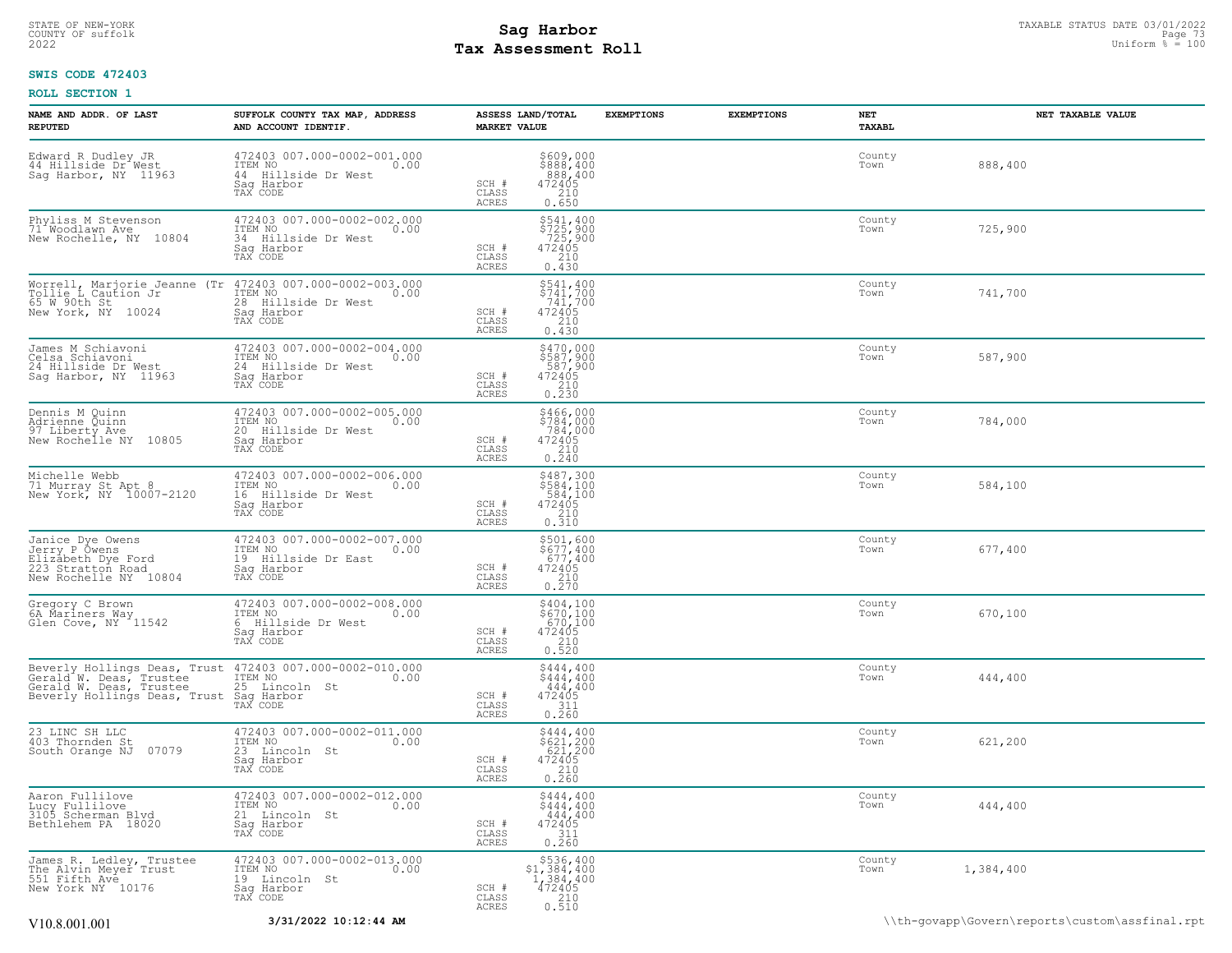# STATE OF NEW-YORK STATUS DATE 03/01/2022<br>
COUNTY OF suffolk Page 74<br>
2022 **Fax Assessment Roll** Page 74 and County of Support <sup>8</sup> = 100 **Tax Assessment Roll**

### **SWIS CODE 472403**

| NAME AND ADDR. OF LAST<br><b>REPUTED</b>                                               | SUFFOLK COUNTY TAX MAP, ADDRESS<br>AND ACCOUNT IDENTIF.                                         | <b>MARKET VALUE</b>            | ASSESS LAND/TOTAL                                                                                                                        | <b>EXEMPTIONS</b> | <b>EXEMPTIONS</b>                | NET<br>TAXABL  |           | NET TAXABLE VALUE |
|----------------------------------------------------------------------------------------|-------------------------------------------------------------------------------------------------|--------------------------------|------------------------------------------------------------------------------------------------------------------------------------------|-------------------|----------------------------------|----------------|-----------|-------------------|
| Veronica L Mitchell<br>205-21 115th Rd<br>St Albans, NY 11412                          | 472403 007.000-0002-014.000<br>ITEM NO<br>0.00<br>17 Lincoln St<br>Sag Harbor<br>TAX CODE       | SCH #<br>CLASS<br>ACRES        | \$452,600<br>\$452,600<br>452,600<br>472405<br>311<br>0.510                                                                              |                   |                                  | County<br>Town | 452,600   |                   |
| Hans Berthoumieux<br>Sandra Berthoumieux<br>402 Vanderbilt Avenue<br>Brooklyn NY 11238 | 472403 007.000-0002-015.000<br>ITEM NO<br>0.00<br>15 Lincoln St<br>Saq Harbor<br>TAX CODE       | SCH #<br>CLASS<br>ACRES        | $$486, 200$<br>$$777, 000$<br>$777, 000$<br>$472405$<br>$$210$<br>0.510                                                                  |                   |                                  | County<br>Town | 777,000   |                   |
| Karen L Ham<br>Lehmuller Family Trust<br>4208 Townhouse Dr<br>Coram, NY 11727          | 472403 007.000-0002-016.000<br>ITEM NO<br>0.00<br>11 Lincoln St<br>Saq Harbor<br>TAX CODE       | SCH #<br>CLASS<br>ACRES        | \$486,200<br>\$768,600<br>768,600<br>472405<br>$\begin{array}{c} 210 \\ 0.510 \end{array}$                                               |                   |                                  | County<br>Town | 768,600   |                   |
| Fara Belle Stroman<br>P.O. Box 1344<br>9 Lincoln St<br>Saq Harbor NY 11963             | 472403 007.000-0002-017.000<br>ITEM NO 0.00<br>9 Lincoln St<br>Sag Harbor<br>TAX CODE           | SCH #<br>CLASS<br><b>ACRES</b> | \$486,200 veteran<br>\$700,500 veteran<br>700,500 Persons<br>$\begin{array}{r}472405\\210\\0.510\end{array}$                             |                   | $19,428$<br>$125,000$<br>278,036 | County<br>Town | 278,036   |                   |
| Judith C White<br>#2a<br>#2a<br>380 Riverside Dr<br>New York, NY 10025                 | 472403 007.000-0003-001.000<br>ITEM NO<br>0.00<br>22 Hillside Dr East<br>Sag Harbor<br>TAX CODE | SCH #<br>CLASS<br><b>ACRES</b> | \$449,600<br>\$673,500<br>673,500<br>472405<br>210<br>0.220                                                                              |                   |                                  | County<br>Town | 673,500   |                   |
| Leslie Demus<br>Ralph Dawson<br>392 <sup>+</sup> Central Pk West<br>New York, NY 10025 | 472403 007.000-0003-002.000<br>ITEM NO<br>0.00<br>18 Hillside Dr East<br>Sag Harbor<br>TAX CODE | SCH #<br>CLASS<br><b>ACRES</b> | $\begin{array}{l} 5408, 700 \\ 5655, 400 \\ 655, 400 \\ 472405 \\ 210 \\ 0.220 \end{array}$                                              |                   |                                  | County<br>Town | 655,400   |                   |
| Joseph M. Drayton<br>Stacey St. Rose<br>20 Old Quarry Road<br>Englewood NJ 07631       | 472403 007.000-0003-003.000<br>ITEM NO 0.00<br>14 Hillside Dr East<br>Sag Harbor<br>TAX CODE    | SCH #<br>CLASS<br><b>ACRES</b> | $$408,700$<br>$$449,800$<br>$449,800$<br>$472405$<br>$\frac{210}{0.220}$                                                                 |                   |                                  | County<br>Town | 449,800   |                   |
| Gregory D'Angelo JR<br>3 Lincoln St<br>Sag Harbor, NY 11963                            | 472403 007.000-0003-004.000<br>ITEM NO<br>0.00<br>10 Hillside Dr East<br>Sag Harbor<br>TAX CODE | SCH #<br>CLASS<br><b>ACRES</b> | $\begin{array}{r}  \  \  \, 5408,700 \\  \  \, 2,052,800 \\  \  \, 2,052,800 \\  \  \, 472405 \\  \  \, 210 \\  \  \, 0.220 \end{array}$ |                   |                                  | County<br>Town | 2,052,800 |                   |
| 6 Hillside Drive E. LLC<br>175 Pinelawn Road Suite 210<br>Melville NY 11747            | 472403 007.000-0003-005.000<br>ITEM NO<br>0.00<br>6 Hillside Dr East<br>Sag Harbor<br>TAX CODE  | SCH #<br>CLASS<br><b>ACRES</b> | \$399,900<br>\$494,700<br>494,700<br>472405<br>$\frac{210}{0.220}$                                                                       |                   |                                  | County<br>Town | 494,700   |                   |
| Michael Mc Grath<br>Alice B Mc Grath<br>45 Coves End Ln<br>Sag Harbor, NY 11963        | 472403 007.000-0003-006.000<br>1TEM NO 0.00<br>2 Hillside Dr East<br>Saq Harbor<br>TAX CODE     | SCH #<br>CLASS<br>ACRES        | \$471,800<br>$$72\bar{4}, 400$<br>724,400<br>$\begin{array}{r} 472405 \\ 210 \\ 0.250 \end{array}$                                       |                   |                                  | County<br>Town | 724,400   |                   |
| Lawrence Williams III<br>Tisha Williams<br>582 Decatur St<br>Brooklyn, NY 11233        | 472403 007.000-0003-007.000<br>ITEM NO<br>0.00<br>10 Hillside Dr<br>Saq Harbor<br>TAX CODE      | SCH #<br>CLASS<br>ACRES        | \$454,100<br>\$556,800<br>556,800<br>472405<br>210<br>0.320                                                                              |                   |                                  | County<br>Town | 556,800   |                   |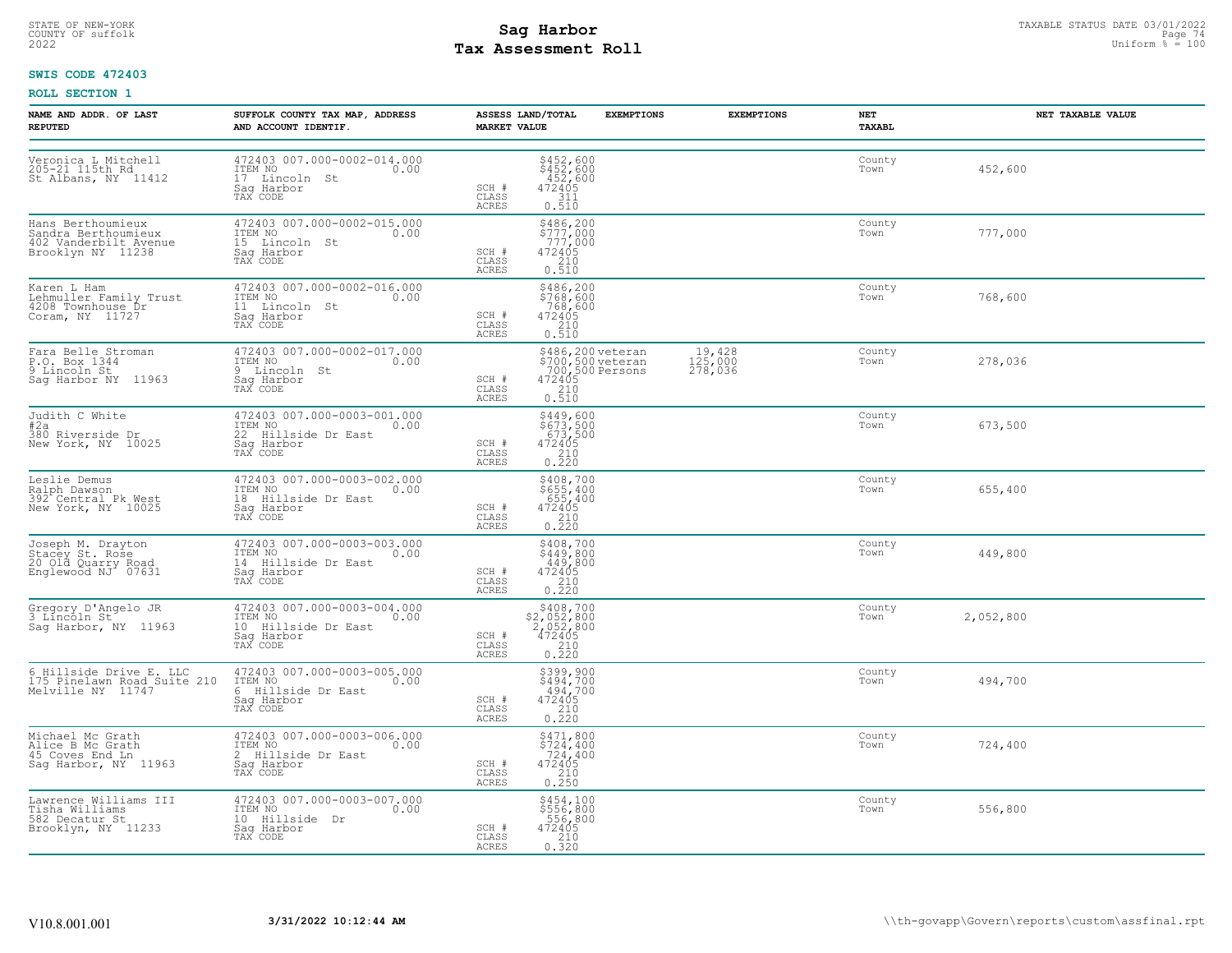### STATE OF NEW-YORK STATUS DATE 03/01/2022<br>
COUNTY OF suffolk Page 75 and the suffolk Page 75 and the suffolk Page 75 and the suffolk Page 75 and the sufform % = 100<br>
2022 Mage 75 and the subset of the sufform % = 100 **Tax Assessment Roll**

### **SWIS CODE 472403**

| NAME AND ADDR. OF LAST<br><b>REPUTED</b>                                                                                                                                                | SUFFOLK COUNTY TAX MAP, ADDRESS<br>AND ACCOUNT IDENTIF.                                    | ASSESS LAND/TOTAL<br><b>MARKET VALUE</b>                                                                                           | <b>EXEMPTIONS</b>                                          | <b>EXEMPTIONS</b> | NET<br>TAXABL  | NET TAXABLE VALUE |
|-----------------------------------------------------------------------------------------------------------------------------------------------------------------------------------------|--------------------------------------------------------------------------------------------|------------------------------------------------------------------------------------------------------------------------------------|------------------------------------------------------------|-------------------|----------------|-------------------|
| Ida W Scott<br>PO Box 2083<br>Sag Harbor, NY 11963                                                                                                                                      | 472403 007.000-0003-008.000<br>ITEM NO<br>0.00<br>6 Hillside Dr<br>Saq Harbor<br>TAX CODE  | SCH #<br>CLASS<br>0.320<br><b>ACRES</b>                                                                                            | \$457,300 veteran<br>\$711,000<br>711,000<br>472405<br>210 | 62,670            | County<br>Town | 648,330           |
| Robert Bennett<br>William D Bennett<br>63 Highland Ave<br>07403<br>Bloomingdale, NJ                                                                                                     | 472403 007.000-0003-010.000<br>ITEM NO<br>271 Hampton St<br>0.00<br>Sag Harbor<br>TAX CODE | $$417,500$<br>$$619,800$<br>$619,800$<br>$472405$<br>$$210$<br>SCH #<br>CLASS<br>0.560<br><b>ACRES</b>                             |                                                            |                   | County<br>Town | 619,800           |
| Edward J Smith JR (Trustee)<br>The Edward J. Smith, Jr. Liv<br>277 Hampton St<br>Sag Harbor NY 11963                                                                                    | 472403 007.000-0003-011.000<br>ITEM NO<br>277 Hampton St<br>0.00<br>Sag Harbor<br>TAX CODE | \$373,000<br>\$808,300<br>808,300<br>472405<br>210<br>0.500<br>SCH #<br>CLASS<br><b>ACRES</b>                                      |                                                            |                   | County<br>Town | 808,300           |
| Wanda McCoy<br>280 Collins Ave 5A<br>Mt. Vernon NY 10552                                                                                                                                | 472403 007.000-0003-012.000<br>ITEM NO<br>0.00<br>1 Lincoln St<br>Sag Harbor<br>TAX CODE   | $$387,500$<br>$$629,800$<br>$629,800$<br>$472405$<br>$210$<br>SCH #<br>CLASS<br>ACRES<br>0.420                                     |                                                            |                   | County<br>Town | 629,800           |
| Janice L. D'Angelo, Trustee 472403 007.000-<br>Gregory R. D'Angelo Revocabl ITEM NO<br>Gregory R. D'Angelo, Jr., Tr 3 Lincoln St<br>Gregory R. D'Angelo, Jr. Rev Sag Harbor<br>TAX CODE | 472403 007.000-0003-013.000<br>0.00                                                        | $$463,100$<br>$$1,433,200$<br>$1,433,200$<br>$472405$<br>$210$<br>SCH #<br>CLASS<br><b>ACRES</b><br>0.450                          |                                                            |                   | County<br>Town | 1,433,200         |
| Sandra Parker<br>7 Tankard Ln<br>Washington Crossing, PA 189                                                                                                                            | 472403 007.000-0003-014.000<br>ITEM NO<br>0.00<br>5 Lincoln St<br>Saq Harbor<br>TAX CODE   | \$512,900<br>\$719,500<br>719,500<br>472405<br>210<br>$SCH$ $#$<br>CLASS<br>0.550<br>ACRES                                         |                                                            |                   | County<br>Town | 719,500           |
| Claritha Osborne<br>8 Elwood Ave<br>Mount Vernon, NY 10552                                                                                                                              | 472403 007.000-0003-015.000<br>ITEM NO<br>0.00<br>7 Lincoln St<br>Saq Harbor<br>TAX CODE   | $$410, 200$<br>$$614, 100$<br>$614, 100$<br>SCH #<br>472405<br>210<br>CLASS<br>0.510<br>ACRES                                      |                                                            |                   | County<br>Town | 614,100           |
| Paul A Dorego<br>Lisa M Dorego<br>22 Lincoln St<br>Saq Harbor, NY 11963                                                                                                                 | 472403 007.000-0003-017.000<br>ITEM NO<br>0.00<br>22 Lincoln St<br>Saq Harbor<br>TAX CODE  | \$478,400<br>\$931,000<br>931,000<br>SCH #<br>$\frac{472405}{210}$<br>CLASS<br>0.570<br><b>ACRES</b>                               |                                                            |                   | County<br>Town | 931,000           |
| Von Hughes<br>Carmen Gellineau<br>126 Bergen St<br>Brooklyn NY 11201                                                                                                                    | 472403 007.000-0003-018.000<br>ITEM NO<br>0.00<br>20 Lincoln St<br>Sag Harbor<br>TAX CODE  | \$499,900<br>\$681,800<br>681,800<br>SCH #<br>$472405$<br>$210$<br>CLASS<br>0.260<br>ACRES                                         |                                                            |                   | County<br>Town | 681,800           |
| Linda Anderson<br>784 Columbus Ave Apt 5P<br>New York, NY 10025                                                                                                                         | 472403 007.000-0003-019.000<br>ITEM NO<br>0.00<br>18 Lincoln St<br>Sag Harbor<br>TAX CODE  | $5391,300540,400540,400472405210$<br>SCH #<br>CLASS<br>0.260<br>ACRES                                                              |                                                            |                   | County<br>Town | 540,400           |
| Michael Gora<br>Delphine Leblanc<br>613 West 147th St<br>New York NY 10031                                                                                                              | 472403 007.000-0003-020.000<br>ITEM NO<br>0.00<br>16 Lincoln St<br>Saq Harbor<br>TAX CODE  | \$434,700<br>\$1,116,100<br>$\begin{smallmatrix} 1,116,100 \\ 472405 \\ 210 \end{smallmatrix}$<br>SCH #<br>CLASS<br>ACRES<br>0.260 |                                                            |                   | County<br>Town | 1,116,100         |
| Marc Siden<br>Julie Siden<br>143 Reade Street<br>New York NY 10013                                                                                                                      | 472403 007.000-0003-022.000<br>ITEM NO<br>0.00<br>14 Lincoln St<br>Saq Harbor<br>TAX CODE  | \$611,200<br>$$1,730,400$<br>1,730,400<br>472405<br>2,10<br>SCH #<br>CLASS<br>ACRES<br>0.520                                       |                                                            |                   | County<br>Town | 1,730,400         |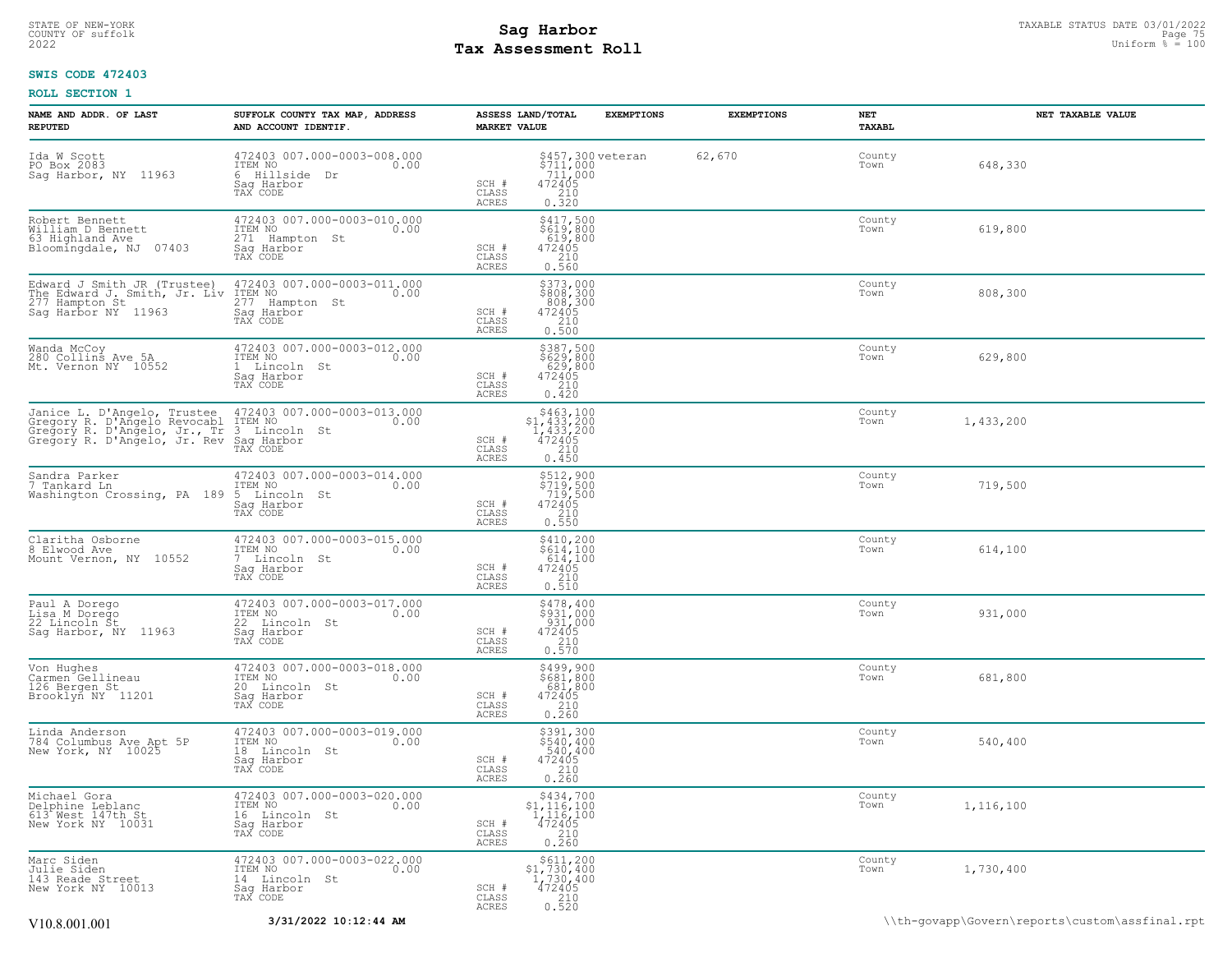# STATE OF NEW-YORK STATUS DATE 03/01/2022<br>
COUNTY OF suffolk Page 76 OF Page 76<br>
2022 Pay Assessment Roll **Tax Assessment Roll**

### **SWIS CODE 472403**

| NAME AND ADDR. OF LAST<br><b>REPUTED</b>                                                                                                                                  | SUFFOLK COUNTY TAX MAP, ADDRESS<br>AND ACCOUNT IDENTIF.                                                                                                                                                                                                                                                         | ASSESS LAND/TOTAL<br><b>MARKET VALUE</b>                                                                                               | <b>EXEMPTIONS</b> | <b>EXEMPTIONS</b><br>NET<br>TAXABL | NET TAXABLE VALUE |
|---------------------------------------------------------------------------------------------------------------------------------------------------------------------------|-----------------------------------------------------------------------------------------------------------------------------------------------------------------------------------------------------------------------------------------------------------------------------------------------------------------|----------------------------------------------------------------------------------------------------------------------------------------|-------------------|------------------------------------|-------------------|
| Chris Cooke<br>George L Williams<br>176-04 Sayres Ave<br>St Albans, NY 11432                                                                                              | 472403 007.000-0003-023.000<br>ITEM NO<br>0.00<br>12 Lincoln St<br>Sag Harbor<br>TAX CODE                                                                                                                                                                                                                       | $$752, 400$<br>$$752, 400$<br>$$72405$<br>$$210$<br>SCH #<br>CLASS<br><b>ACRES</b><br>0.520                                            |                   | County<br>Town                     | 752,400           |
| 10 Lincoln Holdings LLC,<br>Bruce Bronster [1,1,1,1]<br>Consect of TEM NO<br>Windels Marx Lane & Mittendo 10 Lincoln St<br>156 West 56th St<br>New York NY 10019 TAX CODE | 472403 007.000-0003-024.000<br>ITEM NO<br>0.00                                                                                                                                                                                                                                                                  | $$415,500$<br>$$821,400$<br>$821,400$<br>$472405$<br>SCH #<br>$\begin{array}{c} 210 \\ 0.520 \end{array}$<br>CLASS<br>ACRES            |                   | County<br>Town                     | 821,400           |
| Penny Bluford Garrett (Trust 472403 007.000-0003-025.000<br>The Renee N. Bluford Irrevoc ITEM NO<br>112-26 178th Pl.os 8 Lincoln St<br>Jamaica, NY 11433                  | 8 Lincoln St<br>Saq Harbor<br>TAX CODE                                                                                                                                                                                                                                                                          | \$553,900<br>\$829,100<br>829,100<br>SCH #<br>472405<br>CLASS<br>$\frac{210}{0.520}$<br>ACRES                                          |                   | County<br>Town                     | 829,100           |
| Cora B Rust<br>Jonathan Rust<br>Irving Rust<br>Christoper/ors Rust                                                                                                        | 472403 007.000-0003-026.000<br>ITEM NO WELL TO SERVE THE STATE OF THE STATE OF THE STATE OF THE STATE OF THE STATE OF THE STATE OF THE STATE OF THE STATE OF THE STATE OF THE STATE OF THE STATE OF THE STATE OF THE STATE OF THE STATE OF THE STATE OF THE S<br>0.00<br>6 Lincoln St<br>Sag Harbor<br>TAX CODE | \$553,900<br>\$741,900<br>741,900<br>472405<br>SCH #<br>210<br>CLASS<br>0.520<br>ACRES                                                 |                   | County<br>Town                     | 741,900           |
| Verna Eggleston<br>PO Box 827<br>New York, NY 10272-0827                                                                                                                  | 472403 007.000-0003-027.001<br>ITEM NO<br>0.00<br>4 Lincoln St<br>Sag Harbor<br>TAX CODE                                                                                                                                                                                                                        | $$483,600$<br>$$687,200$<br>$687,200$<br>$472405$<br>$210$<br>SCH #<br>CLASS<br>0.470<br>ACRES                                         |                   | County<br>Town                     | 687,200           |
| Lawson Legacy Holdings, LLC<br>1870 Crestridge Place<br>Atlanta GA 30345                                                                                                  | 472403 007.000-0003-027.002<br>ITEM NO<br>0.00<br>2 Lincoln St<br>Saq Harbor<br>TAX CODE                                                                                                                                                                                                                        | $$458,500$<br>$$458,500$<br>$458,500$<br>$472405$<br>$$311$<br>SCH #<br>CLASS<br>0.310<br>ACRES                                        |                   | County<br>Town                     | 458,500           |
| Bonnie M Porzio<br>1001 Islington St Apt 38<br>Portsmouth NH 03801                                                                                                        | 472403 007.000-0004-001.000<br>ITEM NO 0.00<br>266 Hampton St<br>Saq Harbor<br>TAX CODE                                                                                                                                                                                                                         | \$396,900<br>\$396,900<br>396,900<br>472405<br>SCH #<br>CLASS<br>311<br>0.390<br>ACRES                                                 |                   | County<br>Town                     | 396,900           |
| Robert Bori<br>Mary E Bori<br>8 Brandywine Dr<br>PO Box 1073<br>Sag Harbor, NY 11963                                                                                      | 472403 007.000-0004-002.000<br>ITEM NO<br>0.00<br>8 Brandywine Dr<br>Sag Harbor<br>TAX CODE                                                                                                                                                                                                                     | $\begin{array}{r} 5462,400 \text{ Volume} \\ 51,092,900 \\ 1,092,900 \\ 472405 \\ 215 \\ 0.500 \end{array}$<br>SCH #<br>CLASS<br>ACRES | 109,290           | County<br>Town                     | 983,610           |
| Robert E Renner<br>6 Brandywine Dr<br>Sag Harbor, NY 11963                                                                                                                | 472403 007.000-0004-003.000<br>ITEM NO<br>0.00<br>6 Brandywine Dr<br>Sag Harbor<br>TAX CODE                                                                                                                                                                                                                     | \$471,000<br>\$678,700<br>678,700<br>SCH #<br>472405<br>$\frac{210}{0.510}$<br>CLASS<br>ACRES                                          |                   | County<br>Town                     | 678,700           |
| Katherine R. McCrosson, Co-T 472403 007.000-0004-004.000<br>Carol A. Cusick, Co-Trustee ITEM NO<br>56 Fresh Pond Road<br>Sag Harbor NY 11963                              | Saq Harbor<br>TAX CODE                                                                                                                                                                                                                                                                                          | \$382,300<br>\$382,300<br>382,300<br>472405<br>SCH #<br>CLASS<br>$\frac{311}{0.290}$<br>ACRES                                          |                   | County<br>Town                     | 382,300           |
| Richard Porzio<br>127 Amherst St<br>Nashua, NH 03060                                                                                                                      | 472403 007.000-0004-005.000<br>ITEM NO<br>0.00<br>274 Hampton St<br>Saq Harbor<br>TAX CODE                                                                                                                                                                                                                      | \$301,200<br>\$301,200<br>301,200<br>SCH #<br>472405<br>311<br>CLASS<br>0.290<br>ACRES                                                 |                   | County<br>Town                     | 301,200           |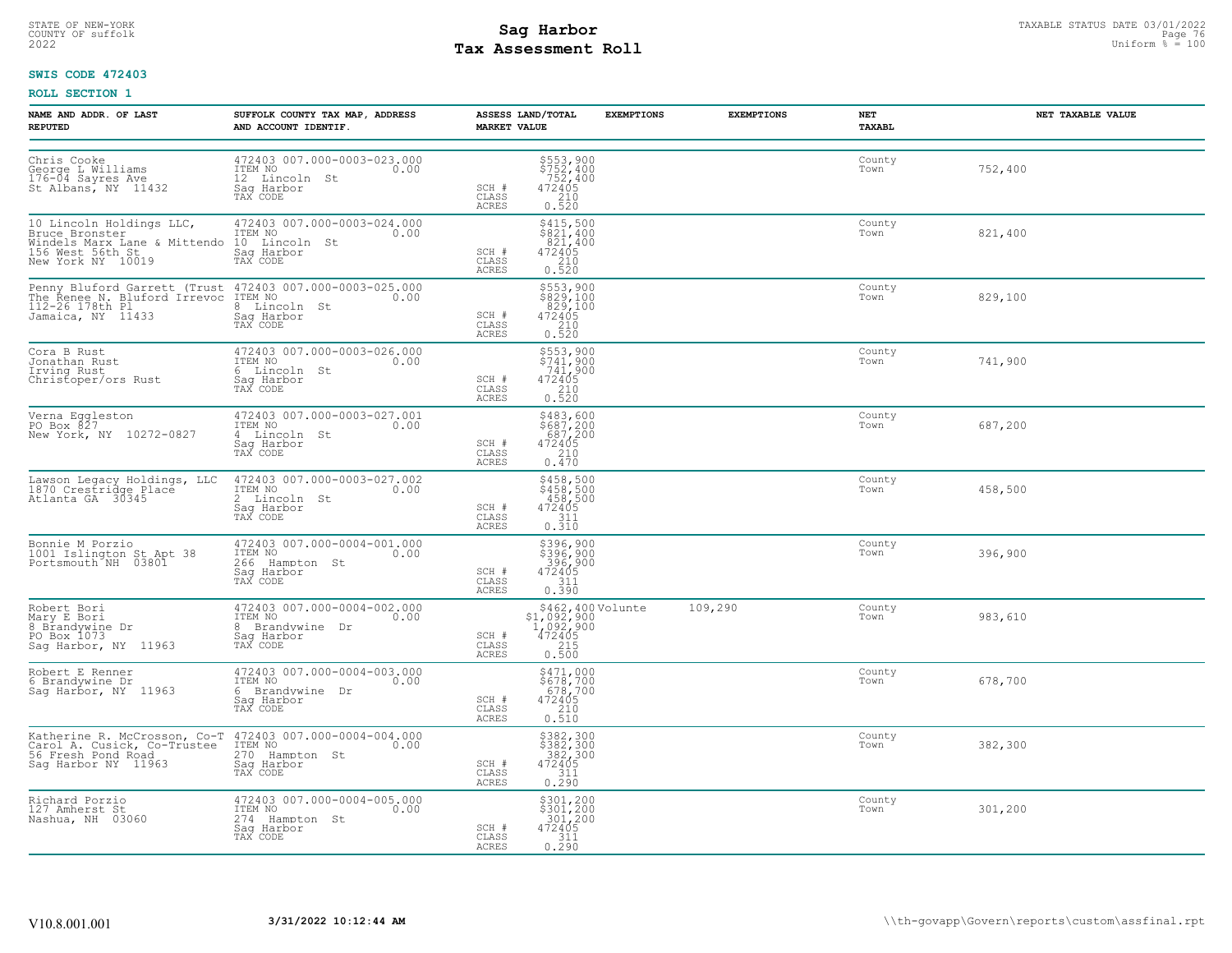### STATE OF NEW-YORK STATUS DATE 03/01/2022<br>
COUNTY OF suffolk Page 77 and the suffolk Page 77<br>
2022 Pay Assessment Roll **Tax Assessment Roll**

### **SWIS CODE 472403**

| NAME AND ADDR. OF LAST<br><b>REPUTED</b>                                                                                                                                | SUFFOLK COUNTY TAX MAP, ADDRESS<br>AND ACCOUNT IDENTIF.                                       | ASSESS LAND/TOTAL<br><b>MARKET VALUE</b>                                                                                                                                          | <b>EXEMPTIONS</b> | <b>EXEMPTIONS</b> | NET<br>TAXABL  | NET TAXABLE VALUE |
|-------------------------------------------------------------------------------------------------------------------------------------------------------------------------|-----------------------------------------------------------------------------------------------|-----------------------------------------------------------------------------------------------------------------------------------------------------------------------------------|-------------------|-------------------|----------------|-------------------|
| Bonnie M Porzio<br>1001 Islington St Apt 38<br>Portsmouth NH 03801                                                                                                      | 472403 007.000-0004-006.000<br>ITEM NO 0.00<br>278 Hampton St<br>Saq Harbor<br>TAX CODE       | $\begin{array}{r} 5301, 200 \\ 5301, 200 \\ 301, 200 \\ 472405 \\ 311 \\ 212 \end{array}$<br>SCH #<br>CLASS<br>0.290<br>ACRES                                                     |                   |                   | County<br>Town | 301,200           |
| David Pistorino<br>Lorraine Pistorino<br>435 East 79th St #11G<br>New York NY 10075                                                                                     | 472403 007.000-0004-007.000<br>ITEM NO<br>0.00<br>282 Hampton St<br>Sag Harbor<br>TAX CODE    | \$301,200<br>$\begin{array}{r} 5781, 500 \\ 781, 500 \\ 472405 \\ 210 \end{array}$<br>SCH #<br>CLASS<br>ACRES<br>0.290                                                            |                   |                   | County<br>Town | 781,500           |
| 286 Hampton Street L.L.C.<br>c/o Carl A. Benincasa, DDS<br>PO Box 989<br>Sag Harbor, NY 11963                                                                           | 472403 007.000-0004-008.000<br>ITEM NO<br>0.00<br>286 Hampton St<br>Sag Harbor<br>TAX CODE    | \$363,000<br>\$717,000<br>717,000<br>472405<br>SCH #<br>CLASS<br>484<br>ACRES<br>0.270                                                                                            |                   |                   | County<br>Town | 717,000           |
| Bonnie M Porzio<br>James R Mccrosson<br>1001 Islington St Apt 38<br>Portsmouth NH 03801                                                                                 | 472403 007.000-0004-009.000<br>ITEM NO<br>0.00<br>292 Hampton St<br>Saq Harbor<br>TAX CODE    | $$77, 447$<br>$$77, 447$<br>$$77, 447$<br>$472405$<br>SCH #<br>CLASS<br>311<br>ACRES<br>0.120                                                                                     |                   |                   | County<br>Town | 77,447            |
| Dream Build Partners LLC<br>P.O. Box 422<br>Sag Harbor NY 11963                                                                                                         | 472403 007.000-0004-010.001<br>ITEM NO<br>0.00<br>7 Brandywine Dr<br>Sag Harbor<br>TAX CODE   | \$551,600<br>$\begin{array}{r} 3331,800\\ 1,370,100\\ 1,370,100\\ 472405\\ 311\\ 0.710 \end{array}$<br>SCH #<br>CLASS<br>ACRES                                                    |                   |                   | County<br>Town | 1,370,100         |
| Anthony Salvatore Cincotta, 472403 007.000-000<br>Cincotta Family Trust the ITEM No<br>Nancy Marie Cincotta, Truste 4 Brandywine Dr<br>Cincotta Family Trust Sag Harbor | 472403 007.000-0004-010.002<br>ITEM_NO 0.00<br>Sag Harbor<br>TAX CODE                         | $\begin{array}{r}  \  \  \, 5658,200 \\  \  \, 3,217,200 \\  \  \, 3,217,200 \\  \  \, 472405 \\  \  \, 210 \\  \  \, 0.780 \end{array}$<br>SCH #<br>CLASS<br>ACRES               |                   |                   | County<br>Town | 3, 217, 200       |
| Christopher Leonard<br>Alexandra Eames<br>Po Box 1296<br>Sag Harbor, NY 11963                                                                                           | 472403 008.000-0001-002.001<br>ITEM NO 0.00<br>319 Division St<br>Saq Harbor<br>TAX CODE      | $\begin{array}{r} 5976, 200 \\ 51, 593, 900 \\ 1, 593, 900 \\ 472405 \\ 210 \\ 0.550 \end{array}$<br>SCH #<br>CLASS<br>ACRES                                                      |                   |                   | County<br>Town | 1,593,900         |
| Patricia Meyers<br>Frederick Lämbiase<br>P.O. Box 751<br>Wainscott NY 11975                                                                                             | 472403 008.000-0001-003.003<br>ITEM NO 0.00<br>323 Division St<br>Saq Harbor<br>TAX CODE      | $\begin{array}{c} 5540, 200 \\ 5931, 600 \\ 931, 600 \\ 472405 \\ 210 \\ 0.700 \end{array}$<br>SCH #<br>CLASS<br>ACRES                                                            |                   |                   | County<br>Town | 931,600           |
| Jeanne Kane Zaykowski<br>124 State St<br>Brooklyn, NY 11201                                                                                                             | 472403 008.000-0001-003.004<br>ITEM NO 0.00<br>325 Division St<br>Sag Harbor<br>TAX CODE      | $\begin{array}{r}  \  \  \,  \, 5656,000\\ 31,704,900\\ 1,704,900\\ 472405\\ 210\\ 0.850 \end{array}$<br>SCH #<br>CLASS<br>ACRES                                                  |                   |                   | County<br>Town | 1,704,900         |
| Paul Zaykowski<br>325 Division St<br>Sag Harbor NY 11963                                                                                                                | 472403 008.000-0001-003.005<br>ITEM NO 0.00<br>327 Division St<br>Sag Harbor<br>TAX CODE      | \$636,700<br>\$636,700<br>636,700<br>472405<br>311<br>SCH #<br>CLASS<br>0.990<br>ACRES                                                                                            |                   |                   | County<br>Town | 636,700           |
| Manfredi Piccolomini<br>Manifeur Frecolomini<br>3 Montauk Ave Ext<br>Sag Harbor NY 11963                                                                                | 472403 008.000-0001-004.003<br>ITEM NO<br>0.00<br>3 Montauk Ave Ext<br>Saq Harbor<br>TAX CODE | $\begin{array}{r} 5712, 500 \\ 51, 946, 500 \\ 1, 946, 500 \\ 472405 \\ 210 \\ 0.490 \end{array}$<br>SCH #<br>CLASS<br>ACRES                                                      |                   |                   | County<br>Town | 1,946,500         |
| Jillian Straus<br>Brian Sampson<br>252 Seventh Avenue Unit PHJ 5 Montauk Ave Ext<br>New York NY 10001 Saq Harbor<br>Tay Copper                                          | $472403008.000-0001-004.004$<br>ITEM NO<br>0.00<br>Saq Harbor<br>TAX CODE                     | ${\begin{array}{c} \texttt{\$847,300} \\ \texttt{\$2,710,400} \\ \texttt{2,710,400} \\ \texttt{472405} \\ \texttt{210} \\ \texttt{0.510} \end{array}}$<br>SCH #<br>CLASS<br>ACRES |                   |                   | County<br>Town | 2,710,400         |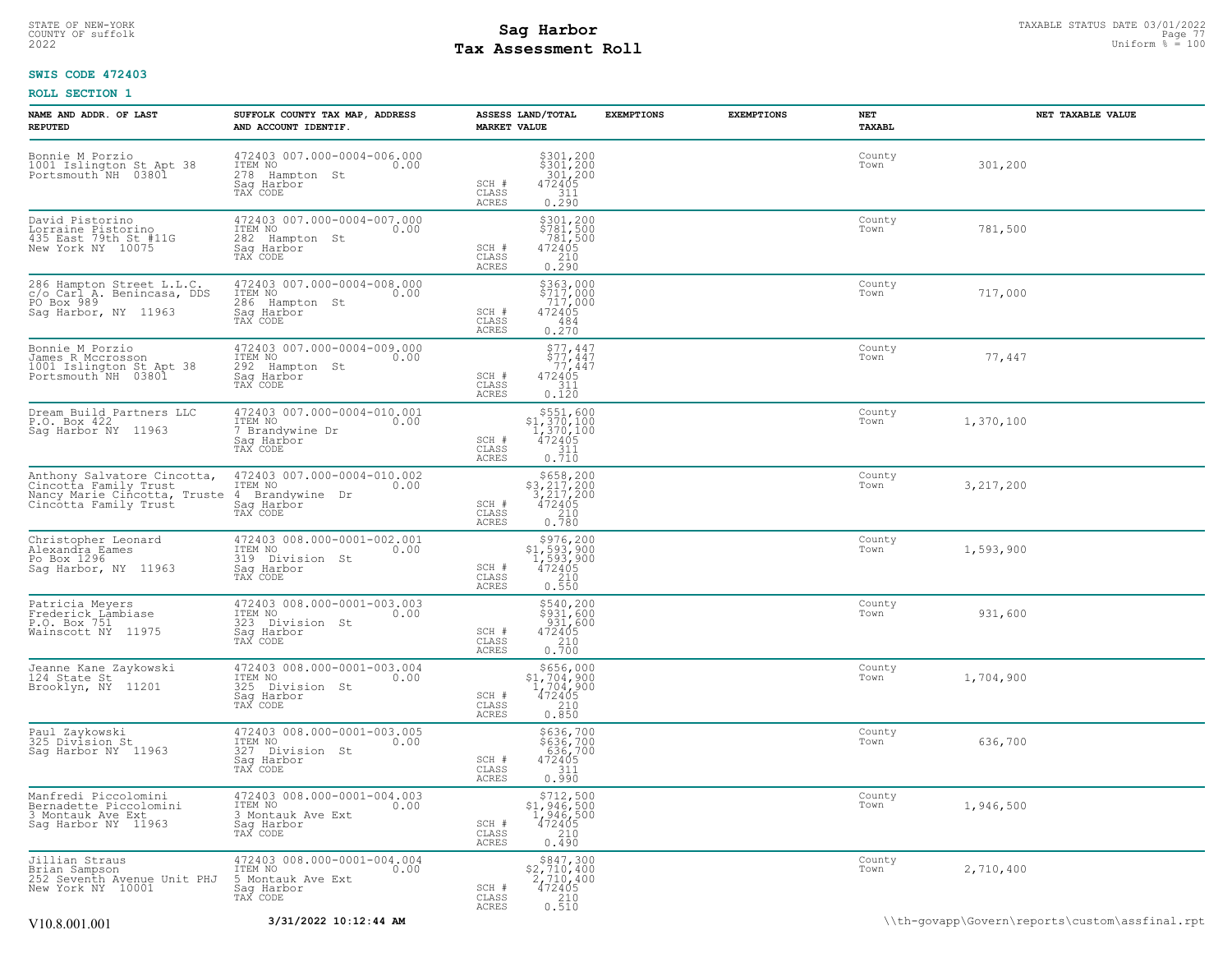# STATE OF NEW-YORK STATUS DATE 03/01/2022<br>
COUNTY OF suffolk Page 78 and the suffolk Page 78 and the suffolk Page 78 and the suffolk Page 78 and the sufform % = 100<br>
2022 Mage 78 and the subset of the sufform % = 100 **Tax Assessment Roll**

### **SWIS CODE 472403**

| <b>NAME AND ADDR. OF LAST</b><br><b>REPUTED</b>                                               | SUFFOLK COUNTY TAX MAP, ADDRESS<br>AND ACCOUNT IDENTIF.                                        | <b>EXEMPTIONS</b><br>ASSESS LAND/TOTAL<br><b>MARKET VALUE</b>                                                                                                           | <b>EXEMPTIONS</b><br>NET<br>TAXABL | NET TAXABLE VALUE |
|-----------------------------------------------------------------------------------------------|------------------------------------------------------------------------------------------------|-------------------------------------------------------------------------------------------------------------------------------------------------------------------------|------------------------------------|-------------------|
| Bryony Freij<br>Charles Freij<br>7 Montauk Ave Ext<br>7 Montauk Avy 11<br>Saq Harbor NY 11963 | 472403 008.000-0001-004.005<br>ITEM NO<br>0.00<br>7 Montauk Ave Ext<br>Sag Harbor<br>TAX CODE  | $\begin{array}{r} 5852, 700 \\ 2, 268, 800 \\ 2, 268, 800 \\ 472405 \\ 210 \\ 0.530 \end{array}$<br>SCH #<br>CLASS<br>ACRES                                             | County<br>Town                     | 2,268,800         |
| Geoffrey Tobias<br>Lynne Tóbias<br>50 Dwight Pl<br>Englewood NJ 07631                         | 472403 008.000-0001-004.006<br>ITEM NO<br>0.00<br>9 Montauk Ave Ext<br>Saq Harbor<br>TAX CODE  | $\begin{array}{r} $841,500 \\ $1,686,100 \\ $1,686,100 \\ $472405 \end{array}$<br>SCH #<br>$\begin{array}{c} 210 \\ 0.530 \end{array}$<br>CLASS<br><b>ACRES</b>         | County<br>Town                     | 1,686,100         |
| Paul C D'Angelo<br>11 Montauk Avenue Extension<br>Sag Harbor NY  11963                        | 472403 008.000-0001-004.007<br>ITEM NO<br>0.00<br>11 Montauk Ave Ext<br>Saq Harbor<br>TAX CODE | $$726,100$<br>$$1,908,900$<br>$1,908,900$<br>$472405$<br>SCH #<br>CLASS<br>$\frac{210}{0.500}$<br>ACRES                                                                 | County<br>Town                     | 1,908,900         |
| Cassie Rosenthal<br>65 West 13th Street 2G<br>New York NY 10011                               | 472403 008.000-0001-004.008<br>ITEM NO<br>0.00<br>13 Montauk Ave Ext<br>Saq Harbor<br>TAX CODE | $$988,700$<br>$$1,900,600$<br>$1,900,600$<br>$472405$<br>SCH #<br>$\begin{array}{c} 210 \\ 0.540 \end{array}$<br>CLASS<br><b>ACRES</b>                                  | County<br>Town                     | 1,900,600         |
| Gary Depersia<br>P.O. Box 333<br>East Hampton NY 11937                                        | 472403 008.000-0001-004.009<br>ITEM NO<br>0.00<br>15 Montauk Ave Ext<br>Sag Harbor<br>TAX CODE | $$2, 218, 300$<br>$$2, 218, 300$<br>$2, 218, 300$<br>$472405$<br>SCH #<br>CLASS<br>0.600<br>ACRES                                                                       | County<br>Town                     | 2,218,300         |
| Alexander M Klabin<br>Kristen Klabin<br>17 Montauk Ave<br>Sag Harbor, NY 11963                | 472403 008.000-0001-004.010<br>ITEM NO<br>0.00<br>17 Montauk Ave Ext<br>Saq Harbor<br>TAX CODE | $\begin{array}{c} $1,017,300 \\ $2,393,700 \\ 2,393,700 \\ 472405 \\ 210 \\ 0.740 \end{array}$<br>SCH #<br>CLASS<br><b>ACRES</b>                                        | County<br>Town                     | 2,393,700         |
| Michael Scissons<br>Ashley Howe<br>580 Springline Court<br>Naples FL 34102                    | 472403 008.000-0001-004.011<br>ITEM NO<br>0.00<br>14 Montauk Ave Ext<br>Saq Harbor<br>TAX CODE | $\begin{array}{r} \text{\small $>$978$, 800} \\ \text{\small $>$1$, 980, 200} \\ 1,980, 200 \\ 472405 \\ 210 \\ 0.710 \\ \end{array}$<br>SCH #<br>CLASS<br><b>ACRES</b> | County<br>Town                     | 1,980,200         |
| Barrie Covit<br>425 Lexington Avenue<br>New York NY 10017                                     | 472403 008.000-0001-004.012<br>ITEM NO<br>0.00<br>12 Montauk Ave Ext<br>Sag Harbor<br>TAX CODE | \$1,015,100<br>\$1,902,100<br>1,902,100<br>472405<br>SCH #<br>$\frac{210}{0.740}$<br>CLASS<br><b>ACRES</b>                                                              | County<br>Town                     | 1,902,100         |
| TRM 1942 LLC<br>Thomas R. Metz<br>10 Montauk Avenue Ext<br>11062<br>Saq Harbor NY 11963       | 472403 008.000-0001-004.013<br>ITEM NO<br>0.00<br>10 Montauk Ave Ext<br>Sag Harbor<br>TAX CODE | $\begin{array}{c} \texttt{\$1$, 058$, 800}\\ \texttt{\$1$, 923, 900}\\ 1, 923, 900\\ 472405\\ 210\\ 0.600 \end{array}$<br>SCH #<br>CLASS<br><b>ACRES</b>                | County<br>Town                     | 1,923,900         |
| Barbara Waitzman Sheerin<br>374 W 11 St #8<br>New York, NY 10014                              | 472403 008.000-0001-004.014<br>ITEM NO<br>0.00<br>8 Montauk Ave Ext<br>Saq Harbor<br>TAX CODE  | \$944,800<br>\$1,810,900<br>1,810,900<br>472405<br>SCH #<br>CLASS<br>$\begin{array}{c} 210 \\ 0.570 \end{array}$<br><b>ACRES</b>                                        | County<br>Town                     | 1,810,900         |
| Paul Zaykowski<br>325 Division St<br>Saq Harbor NY 11963                                      | 472403 008.000-0001-004.015<br>ITEM NO<br>0.00<br>6 Montauk Ave Ext<br>Saq Harbor<br>TAX CODE  | $$1,078,100$<br>$$1,078,100$<br>1,078,100<br>SCH #<br>472405<br>CLASS<br>$0.311$<br>$0.780$<br>ACRES                                                                    | County<br>Town                     | 1,078,100         |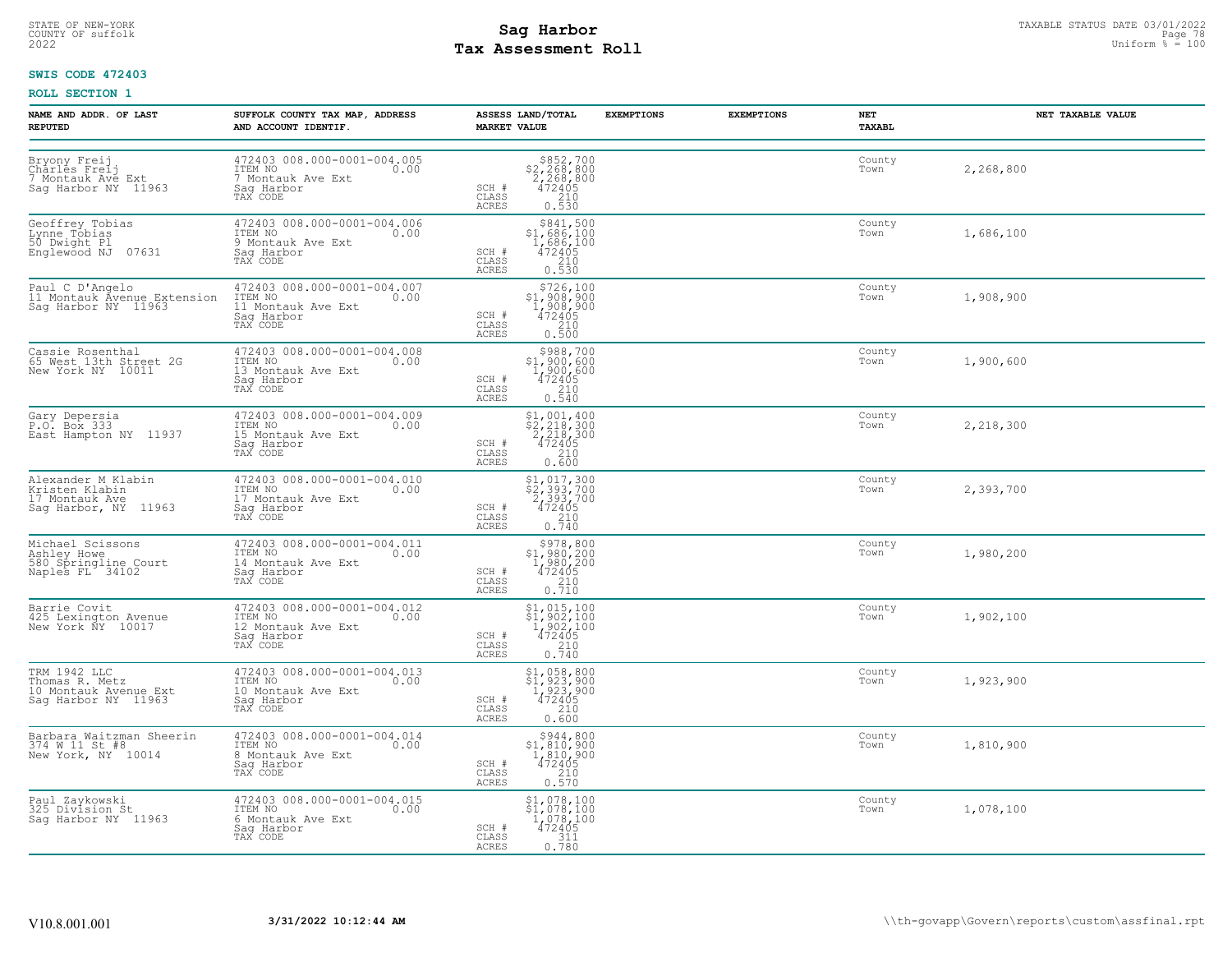# STATE OF NEW-YORK STATUS DATE 03/01/2022<br>
COUNTY OF suffolk Page 79 and County of Sage 79 and County of Sage 79 and County of Sage 79 and County of Sage 79 and County 2022<br>
2022 **Tay Assessment Roll Tax Assessment Roll**

### **SWIS CODE 472403**

| NAME AND ADDR. OF LAST<br><b>REPUTED</b>                                                                             | SUFFOLK COUNTY TAX MAP, ADDRESS<br>AND ACCOUNT IDENTIF.                                        | <b>MARKET VALUE</b>            | ASSESS LAND/TOTAL                                                                          | <b>EXEMPTIONS</b> | <b>EXEMPTIONS</b> | NET<br>TAXABL  | NET TAXABLE VALUE |     |
|----------------------------------------------------------------------------------------------------------------------|------------------------------------------------------------------------------------------------|--------------------------------|--------------------------------------------------------------------------------------------|-------------------|-------------------|----------------|-------------------|-----|
| Reginald Whitmire (Trustee)<br>Edith D Whitmire Family Trus<br>44 Robeson Blvd<br>PO Box 2044<br>Saq Harbor NY 11963 | 472403 009.000-0001-001.000<br>ITEM NO<br>0.00<br>44 Robeson Blvd<br>Saq Harbor<br>TAX CODE    | SCH #<br>CLASS<br><b>ACRES</b> | \$404,100<br>\$563,400<br>563,400<br>472405<br>210<br>0.520                                |                   |                   | County<br>Town | 563,400           |     |
| Robert D King JR<br>Sonya Pacheco<br>50 Robeson Blyd<br>Sag Harbor, NY 11963                                         | 472403 009.000-0001-002.000<br>ITEM NO<br>0.00<br>50 Robeson Blvd<br>Sag Harbor<br>TAX CODE    | SCH #<br>CLASS<br><b>ACRES</b> | \$375,200<br>\$557,100<br>\$557,100<br>472405<br>210<br>0.350                              |                   |                   | County<br>Town | 557,100           |     |
|                                                                                                                      |                                                                                                |                                |                                                                                            |                   |                   |                | vilsh6            | 100 |
| Joanne Evans<br>4160-21 Hutch River Pkwy<br>Apt 21F<br>Bronx, NY 10475                                               | 472403 009.000-0001-003.000<br>ITEM NO<br>0.00<br>60 Robeson Blvd<br>Sag Harbor<br>TAX CODE    | SCH #<br>CLASS                 | \$495,200<br>\$495,200<br>495,200<br>472405<br>$\frac{311}{0.770}$                         |                   |                   | County<br>Town | 495,200           |     |
|                                                                                                                      |                                                                                                | <b>ACRES</b>                   |                                                                                            |                   |                   |                | vilsh6            | 108 |
| Cesar Olmedo Bautista<br>Nube Parra<br>61 Lighthouse Ln<br>Saq Harbor, NY 11963                                      | 472403 009.000-0001-005.000<br>ITEM NO<br>0.00<br>61 Lighthouse Ln<br>Saq Harbor<br>TAX CODE   | SCH #<br>CLASS                 | \$492,100<br>\$589,200<br>589,200<br>472405<br>$\begin{array}{c} 210 \\ 0.340 \end{array}$ |                   |                   | County<br>Town | 589,200           |     |
|                                                                                                                      |                                                                                                | ACRES                          |                                                                                            |                   |                   |                | vilsh6            | 200 |
| Paulette M Caldwell<br>2 Washington Sq Village Apt<br>New York, NY 10012                                             | 472403 009.000-0001-006.000<br>ITEM NO<br>0.00<br>57 Lighthouse Ln                             |                                | \$500,200<br>\$612,200<br>612,200<br>472405<br>210<br>0.350                                |                   |                   | County<br>Town | 612,200           |     |
|                                                                                                                      | Saq Harbor<br>TAX CODE                                                                         | SCH #<br>CLASS<br>ACRES        |                                                                                            |                   |                   |                | vilsh6            | 100 |
| Richard P Schiavoni<br>Audrey K Schiavoni<br>12 Frânklin Ave<br>Sag Harbor, NY 11963                                 | 472403 009.000-0001-007.000<br>ITEM NO<br>0.00<br>53 Lighthouse Ln<br>Sag Harbor               | SCH #                          | \$500,200<br>\$941,000<br>941,000<br>472405                                                |                   |                   | County<br>Town | 941,000           |     |
|                                                                                                                      | TAX CODE                                                                                       | CLASS<br>ACRES                 | 210<br>0.350                                                                               |                   |                   |                | vilsh6            | 100 |
| 11963 Inc<br>Po Box 648<br>82 Brandywine Dr<br>Saq Harbor, NY 11963                                                  | 472403 009.000-0001-008.000<br>ITEM NO<br>0.00<br>82 Brandvwine Dr<br>Sag Harbor<br>TAX CODE   | SCH #<br>CLASS<br>ACRES        | \$530,100<br>\$530,100<br>530,100<br>472405<br>311<br>0.610                                |                   |                   | County<br>Town | 530,100           |     |
| Michel B. Dobbs<br>Elizabeth M Dobbs<br>86 Brandywine Dr<br>Sag Harbor, NY 11963                                     | 472403 009.000-0001-009.001<br>ITEM NO<br>0.00<br>86 Brandywine Dr<br>Saq Harbor<br>TAX CODE   | SCH #<br>CLASS<br>ACRES        | \$493,900<br>\$780,100<br>780,100<br>472405<br>210<br>0.480                                |                   |                   | County<br>Town | 780,100           |     |
| Douglas V Cunningham<br>Katrina Cunningham<br>61 Robeson Blvd<br>Sag Harbor, NY 11963                                | 472403 009.000-0001-009.003<br>ITEM NO<br>0.00<br>61<br>Robeson Blvd<br>Saq Harbor<br>TAX CODE | SCH #<br>CLASS<br>ACRES        | \$578,200<br>\$862,000<br>.862,000<br>472405<br>210<br>0.620                               |                   |                   | County<br>Town | 862,000           |     |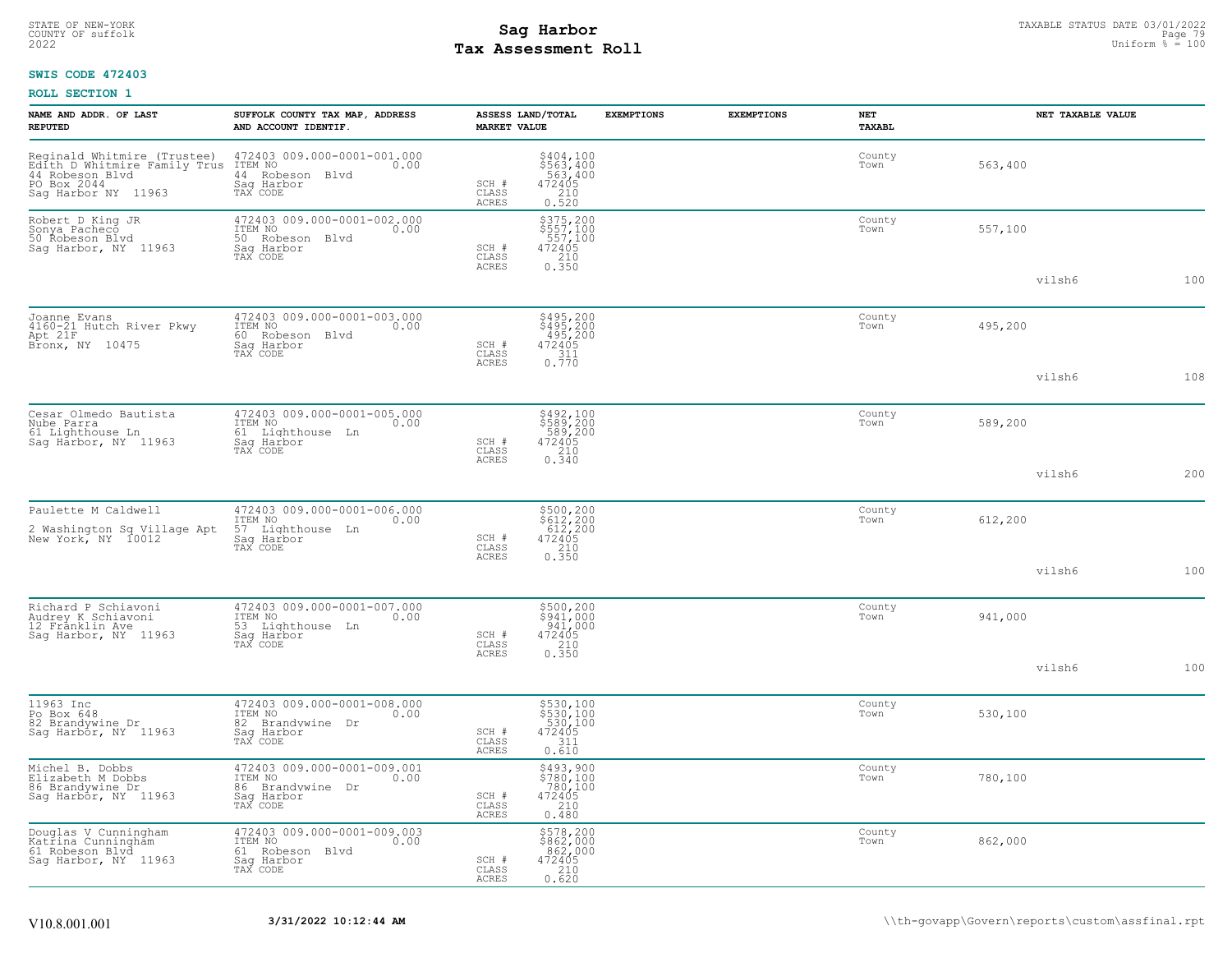### STATE OF NEW-YORK STATUS DATE 03/01/2022<br>
COUNTY OF suffolk Page 80 (DITE) Page 80 (DITE) Page 80 (DITE) Page 80 (DITE) Page 80 (DITE) Page 80 (DITE) P<br>
2022 Mage 80 **Tay Assessment Roll Tax Assessment Roll**

### **SWIS CODE 472403**

| <b>NAME AND ADDR. OF LAST</b><br><b>REPUTED</b>                                            | SUFFOLK COUNTY TAX MAP, ADDRESS<br>AND ACCOUNT IDENTIF.                                           | ASSESS LAND/TOTAL<br><b>EXEMPTIONS</b><br><b>MARKET VALUE</b>                                                          | <b>EXEMPTIONS</b> | NET<br>TAXABL  | NET TAXABLE VALUE                              |
|--------------------------------------------------------------------------------------------|---------------------------------------------------------------------------------------------------|------------------------------------------------------------------------------------------------------------------------|-------------------|----------------|------------------------------------------------|
| John M Daniels<br>Linda Daniels<br>Po Box 2407<br>90 Brandywine Dr<br>Sag Harbor, NY 11963 | 472403 009.000-0001-010.000<br>ITEM NO<br>0.00<br>90 Brandvwine Dr<br>Saq Harbor<br>TAX CODE      | $\begin{array}{c} 5466, 300 \\ 5718, 100 \\ 718, 100 \\ 472405 \\ 210 \\ 0.500 \end{array}$<br>SCH #<br>CLASS<br>ACRES |                   | County<br>Town | 718,100                                        |
| Sara Peterson<br>220 E 72nd St<br>New York NY 10021                                        | 472403 009.000-0001-011.000<br>ITEM NO<br>0.00<br>94<br>Brandywine Dr<br>Sag Harbor<br>TAX CODE   | \$473,300<br>\$912,600<br>912,600<br>472405<br>SCH #<br>CLASS<br>210<br>ACRES<br>0.460                                 |                   | County<br>Town | 912,600                                        |
| A6 Realty Group LLC<br>6 Shard Court<br>Katonah NY 10536                                   | 472403 009.000-0001-012.000<br>ITEM NO<br>0.00<br>98<br>Brandywine Dr<br>Saq Harbor<br>TAX CODE   | $$473,300$<br>$$1,117,500$<br>$1,117,500$<br>$472405$<br>SCH #<br>CLASS<br>210<br>0.460<br>ACRES                       |                   | County<br>Town | 1,117,500                                      |
| Harry J Wils<br>Patricia A Wils<br>97 Brandywine Dr<br>Sag Harbor, NY 11963                | 472403 009.000-0001-014.000<br>TTEM NO 0.00<br>0.00<br>97 Brandvwine Dr<br>Saq Harbor<br>TAX CODE | \$522,200 Volunte<br>\$908,600<br>.908,600<br>SCH #<br>472405<br>CLASS<br>$0.210$<br>$0.560$<br>ACRES                  | 90,860            | County<br>Town | 817,740                                        |
| Edward Drayton<br>Edward Drayton Trust<br>P.O. Box 471166<br>Brooklyn NY 11247             | 472403 009.000-0001-015.000<br>ITEM NO<br>0.00<br>95<br>Brandywine Dr<br>Saq Harbor<br>TAX CODE   | \$522,200<br>\$956,700<br>956,700<br>472405<br>SCH #<br>CLASS<br>0.560<br>ACRES                                        |                   | County<br>Town | 956,700                                        |
| Christos Boudouris<br>Sofia Crokos<br>89 Brandywine Dr<br>Sag Harbor NY 11963              | 472403 009.000-0001-016.000<br>ITEM NO<br>0.00<br>89 Brandvwine Dr<br>Sag Harbor<br>TAX CODE      | $$498,500$<br>$$1,622,700$<br>$1,622,700$<br>$472405$<br>$$210$<br>SCH #<br>CLASS<br><b>ACRES</b><br>0.510             |                   | County<br>Town | 1,622,700                                      |
| Shawndra Hill<br>81 Brandywine Dr<br>Sag Harbor NY 11963                                   | 472403 009.000-0001-017.000<br>ITEM NO<br>0.00<br>81 Brandvwine Dr<br>Saq Harbor<br>TAX CODE      | \$503,600<br>\$791,000<br>791,000<br>SCH #<br>472405<br>CLASS<br>$0.210$<br>$0.540$<br>ACRES                           |                   | County<br>Town | 791,000                                        |
| Barbara Colasuonno<br>24 Wildwood Dr<br>Sag Harbor, NY 11963                               | 472403 009.000-0001-018.000<br>ITEM NO<br>0.00<br>24 Wildwood Dr<br>Saq Harbor<br>TAX CODE        | \$536,200<br>\$816,100<br>816,100<br>472405<br>SCH #<br>$\begin{array}{c} 210 \\ 0.690 \end{array}$<br>CLASS<br>ACRES  |                   | County<br>Town | 816,100                                        |
| Daniel Zighelboim Daum<br>Yain Dai<br>95 Horatio Street Apt 9J<br>New York NY 10014        | 472403 009.000-0001-019.000<br>ITEM NO<br>0.00<br>28<br>Wildwood Dr<br>Sag Harbor<br>TAX CODE     | \$473,300<br>\$982,800<br>982,800<br>SCH #<br>472405<br>CLASS<br>210<br>ACRES<br>0.460                                 |                   | County<br>Town | 982,800                                        |
| Sean Mott<br>Amy Mott<br>32 <sup>-</sup> Wildwood Dr<br>11963<br>Sag Harbor, NY            | 472403 009.000-0001-020.000<br>ITEM NO<br>0.00<br>32 Wildwood Dr<br>Saq Harbor<br>TAX CODE        | \$456,900 Volunte<br>\$1,192,300<br>1,192,300<br>472405<br>SCH #<br>CLASS<br>210<br>0.490<br>ACRES                     | 119,230           | County<br>Town | 1,073,070                                      |
| Mary Ann Sarris<br>33 Wildwood Dr<br>Sag Harbor NY 11963                                   | 472403 009.000-0001-021.000<br>ITEM NO<br>0.00<br>33<br>Wildwood Dr<br>Saq Harbor<br>TAX CODE     | $\begin{array}{c} 5473,300 \\ 5930,400 \\ 930,400 \\ 472405 \\ 210 \\ 0.460 \end{array}$<br>SCH #<br>CLASS<br>ACRES    |                   | County<br>Town | 930,400                                        |
| Sean J Leary<br>Lynn Leary<br>Lynn B Leary<br>29 Wildwood Dr<br>Saq Harbor NY 11963        | 472403 009.000-0001-022.000<br>ITEM NO 0.00<br>29 Wildwood Dr<br>Saq Harbor<br>TAX CODE           | \$473,300<br>\$728,000<br>728,000<br>472405<br>SCH #<br>CLASS<br>210<br>ACRES<br>0.460                                 |                   | County<br>Town | 728,000                                        |
| V10.8.001.001                                                                              | 3/31/2022 10:12:44 AM                                                                             |                                                                                                                        |                   |                | \\th-govapp\Govern\reports\custom\assfinal.rpt |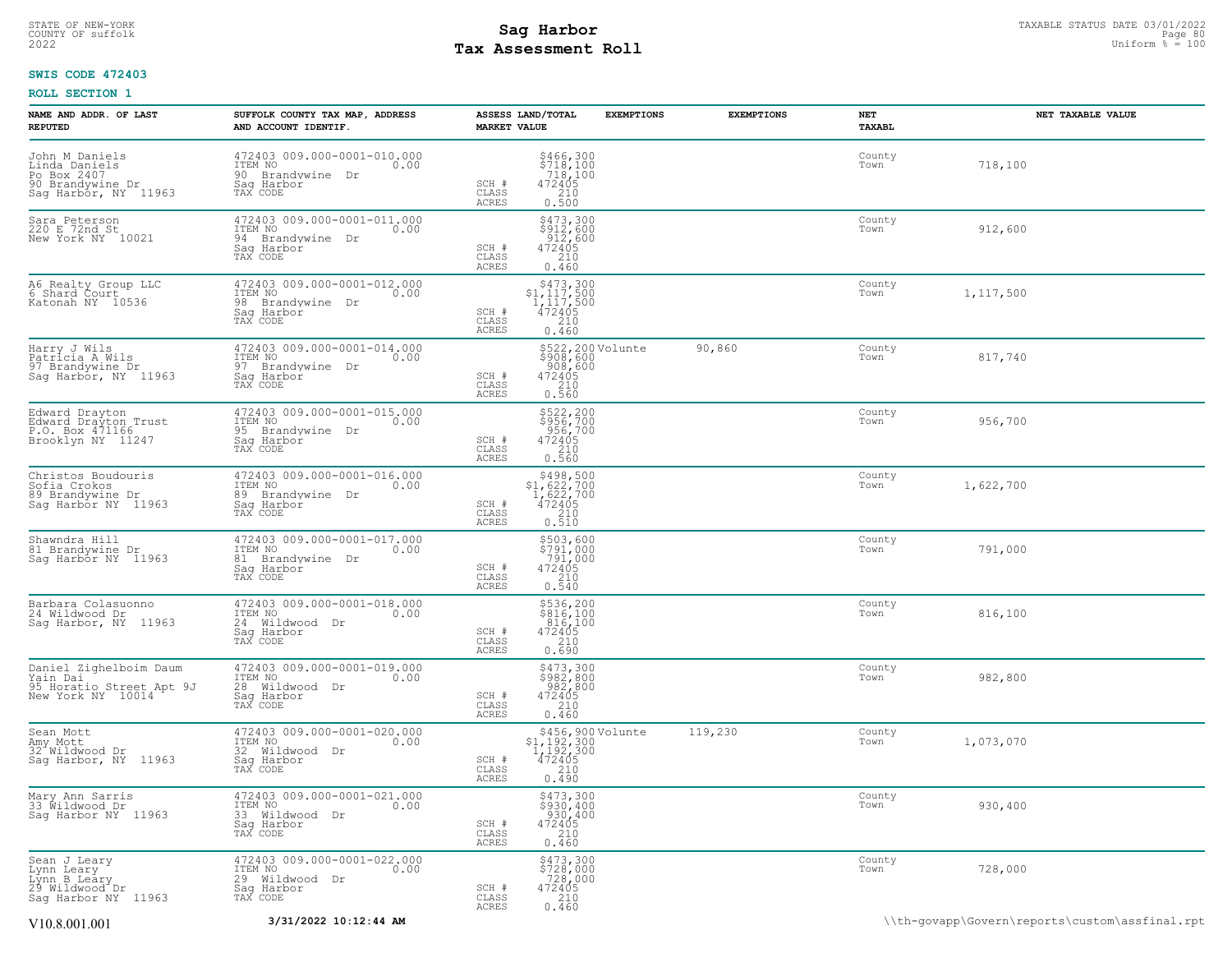# STATE OF NEW-YORK STATUS DATE 03/01/2022<br>
COUNTY OF suffolk Page 81<br>
2022 **Fax Assessment Roll** Page 81 DON Duiform % = 100 **Tax Assessment Roll**

### **SWIS CODE 472403**

| NAME AND ADDR, OF LAST<br><b>REPUTED</b>                                                                 | SUFFOLK COUNTY TAX MAP, ADDRESS<br>AND ACCOUNT IDENTIF.                                       | ASSESS LAND/TOTAL<br><b>EXEMPTIONS</b><br><b>MARKET VALUE</b>                                                                                                      | <b>EXEMPTIONS</b> | NET<br>TAXABL  | NET TAXABLE VALUE |
|----------------------------------------------------------------------------------------------------------|-----------------------------------------------------------------------------------------------|--------------------------------------------------------------------------------------------------------------------------------------------------------------------|-------------------|----------------|-------------------|
| Robert F Pintauro<br>Laura F. Pintauro<br>16 Horizon Dr<br>Sag Harbor NY 11963                           | 472403 009.000-0001-023.000<br>ITEM NO<br>0.00<br>16 Horizon Dr<br>Sag Harbor<br>TAX CODE     | $\begin{array}{r} 5479,800 \\ 5849,800 \\ 849,800 \\ 472405 \\ 210 \\ 0.510 \end{array}$<br>SCH #<br>CLASS<br>ACRES                                                |                   | County<br>Town | 849,800           |
| Paul C D'Angelo<br>11 Montauk Avenue Extension<br>Sag Harbor NY 11963                                    | 472403 009.000-0001-029.002<br>ITEM NO<br>17 Wooded Path Private Rd<br>Saq Harbor<br>TAX CODE | $$633,000$<br>$$1,233,200$<br>$1,233,200$<br>$472405$<br>$$210$<br>SCH #<br>CLASS<br>ACRES<br>0.980                                                                |                   | County<br>Town | 1,233,200         |
| John Chisholm<br>Helen Chisholm<br>51 Terrell St<br>Patchoque, NY 11772                                  | 472403 009.000-0001-029.003<br>ITEM NO<br>0.00<br>19 Wooded Path<br>Saq Harbor<br>TAX CODE    | $\begin{array}{r} 5609,800 \\ 51,864,100 \\ 1,864,100 \\ 472405 \\ 210 \end{array}$<br>SCH #<br>CLASS<br>ACRES<br>0.950                                            |                   | County<br>Town | 1,864,100         |
| Andrea Grover<br>Carlos Lama<br>56 Pine Neck Avenue<br>Saq Harbor NY 11963                               | 472403 009.000-0001-029.004<br>ITEM NO 0.00<br>21 Wooded Path<br>Sag Harbor<br>TAX CODE       | $\begin{array}{r} \text{\small $\$690,300$} \\ \text{\small $51,722,100$} \\ 1,722,100 \\ 472405 \\ 210 \\ 1.070 \end{array}$<br>SCH #<br>CLASS<br>ACRES           |                   | County<br>Town | 1,722,100         |
| 23 Wooded Path LLC<br>23 Wooded Path<br>Sag Harbor NY 11963                                              | 472403 009.000-0001-029.005<br>ITEM NO<br>0.00<br>23 Wooded Path<br>Sag Harbor<br>TAX CODE    | $\begin{array}{r}  \  \  \, 829,800 \\  \  \, 2,879,300 \\  \  \, 2,879,300 \\  \  \, 472405 \\  \  \, 210 \\  \  \, 1.120 \end{array}$<br>SCH #<br>CLASS<br>ACRES |                   | County<br>Town | 2,879,300         |
| Michael J O Sullivan<br>C/o Marine Midland Bank Na<br>Elizabeth O Sullivan<br>C/o Marine Midland Bank Na | 472403 009.000-0002-001.004<br>ITEM NO<br>0.00<br>363 Division St<br>Saq Harbor<br>TAX CODE   | \$525,000<br>\$758,900<br>758,900<br>472405<br>210<br>SCH #<br>CLASS<br>ACRES<br>0.460                                                                             |                   | County<br>Town | 758,900           |
| Warren Bramoff<br>Susan Bramoff<br>359 Division St<br>Sag Harbor, NY 11963                               | 472403 009.000-0002-001.006<br>ITEM NO<br>0.00<br>359 Division St<br>Saq Harbor<br>TAX CODE   | \$525,000 Volunte<br>\$821,000<br>821,000<br>472405<br>SCH #<br>CLASS<br>210<br>ACRES<br>0.460                                                                     | 82,100            | County<br>Town | 738,900           |
| Tracey Loggia FitzSimons<br>PO Box 1513<br>Sag Harbor, NY 11963                                          | 472403 009.000-0002-001.008<br>ITEM NO<br>0.00<br>355 Division St<br>Sag Harbor<br>TAX CODE   | $5714,60051,084,4001,084,400472405210$<br>SCH #<br>CLASS<br>1,000<br>ACRES                                                                                         |                   | County<br>Town | 1,084,400         |
| 375 Division LLC<br>c/o RWN Managment<br>65 East 55th Street FL 31<br>New York NY 10022                  | 472403 009.000-0002-001.010<br>ITEM NO<br>0.00<br>375 Division St<br>Saq Harbor<br>TAX CODE   | $\begin{array}{r} 5714, 600 \\ 51, 042, 700 \\ 1, 042, 700 \\ 472405 \\ 210 \\ 1.000 \end{array}$<br>SCH #<br>CLASS<br>ACRES                                       |                   | County<br>Town | 1,042,700         |
| Lucinda Corson<br>Myles Corson<br>367 Division St<br>Sag Harbor NY 11963                                 | 472403 009.000-0002-001.011<br>ITEM NO<br>0.00<br>367 Division St<br>Saq Harbor<br>TAX CODE   | \$575,000<br>\$976,600<br>976,600<br>SCH #<br>472405<br>CLASS<br>$\frac{210}{1.100}$<br>ACRES                                                                      |                   | County<br>Town | 976,600           |
| Karl Nilsen<br>Po Box 942<br>371 Division St<br>Saq Harbor, NY 11963                                     | 472403 009.000-0002-001.012<br>ITEM NO 0.00<br>371 Division St<br>Saq Harbor<br>TAX CODE      | \$678,900<br>\$950,100<br>950,100<br>SCH #<br>472405<br>CLASS<br>0.950<br>ACRES                                                                                    |                   | County<br>Town | 950,100           |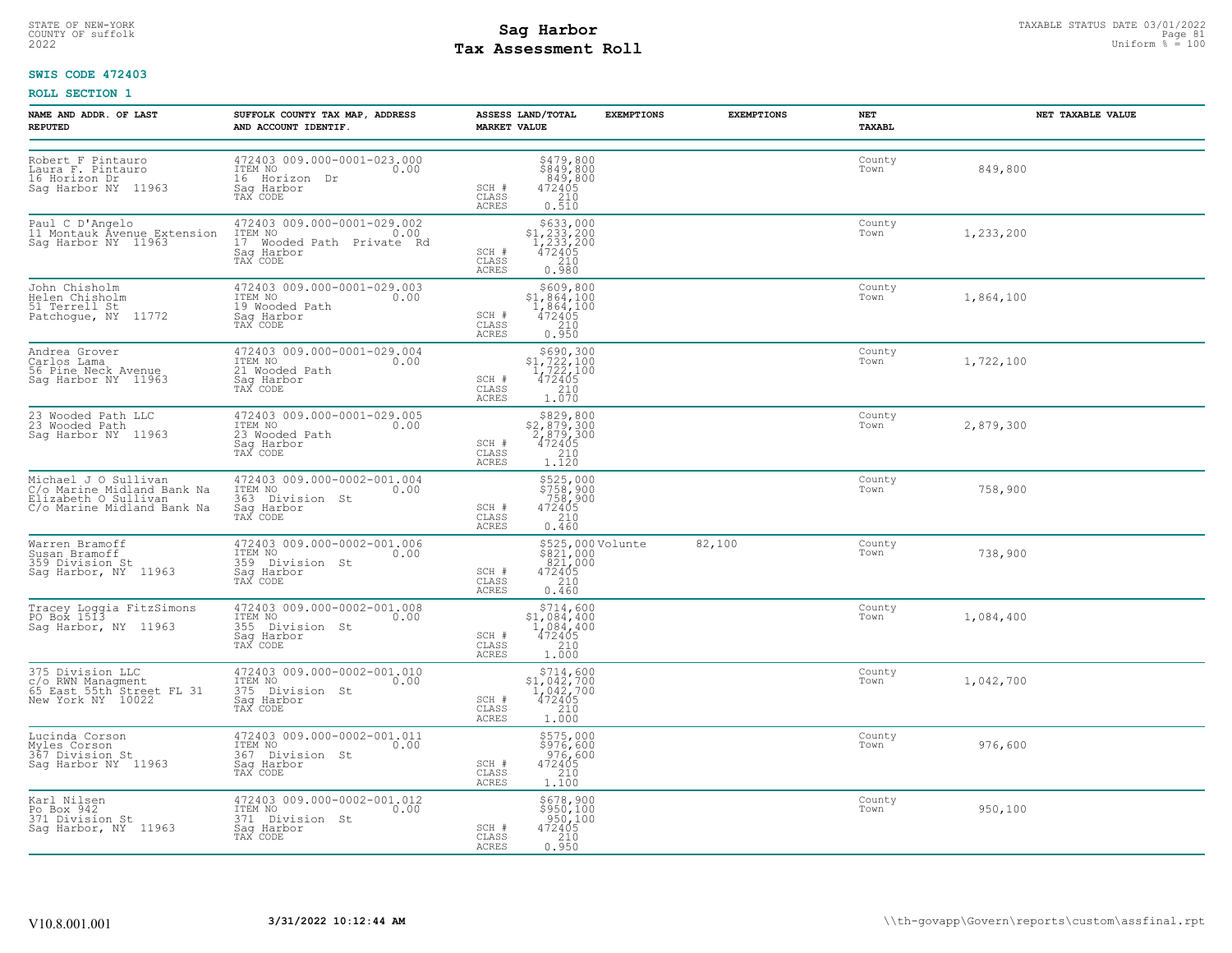# STATE OF NEW-YORK STATUS DATE 03/01/2022<br>
COUNTY OF suffolk Page 82 (11/2022<br>
2022 MageSone **Pay Assessment Roll Tax Assessment Roll**

### **SWIS CODE 472403**

| NAME AND ADDR. OF LAST<br><b>REPUTED</b>                                                                        | SUFFOLK COUNTY TAX MAP, ADDRESS<br>AND ACCOUNT IDENTIF.                                |             | ASSESS LAND/TOTAL<br><b>MARKET VALUE</b>                                                                                          | <b>EXEMPTIONS</b> | <b>EXEMPTIONS</b><br>NET<br><b>TAXABL</b> | NET TAXABLE VALUE |
|-----------------------------------------------------------------------------------------------------------------|----------------------------------------------------------------------------------------|-------------|-----------------------------------------------------------------------------------------------------------------------------------|-------------------|-------------------------------------------|-------------------|
| Michael Nolan<br>PO Box 2602<br>Sag Harbor, NY 11963                                                            | 472403 009.000-0002-001.013<br>ITEM NO<br>353 Division St<br>Sag Harbor<br>TAX CODE    | 0.00        | \$771,800<br>\$1,133,600<br>1,133,600<br>472405<br>SCH #<br>CLASS<br>210<br><b>ACRES</b><br>1.800                                 |                   | County<br>Town                            | 1,133,600         |
| Geoffrey R Lynch<br>c/o Hampton Jitney Inc.<br>253 Edwards Avenue<br>Calverton NY 11933                         | 472403 009.000-0002-001.015<br>ITEM NO<br>351 Division St<br>Sag Harbor<br>TAX CODE    | 0.00        | \$601,500<br>\$2,391,400<br><sup>2</sup> , 391, 400<br>472405<br>SCH #<br>CLASS<br>$\frac{210}{1.500}$<br>ACRES                   |                   | County<br>Town                            | 2,391,400         |
| Gregorio Schneider<br>Sybille Schneider<br>Gregorio Schneider<br>10 Bleecker Street Apt 4A<br>New York NY 10012 | 472403 009.000-0002-001.016<br>ITEM NO<br>349 Division St<br>Sag Harbor<br>TAX CODE    | 0.00        | \$712,400<br>\$2,388,400<br>$\frac{5}{4}$ , $\frac{388}{405}$ , $\frac{400}{4}$<br>SCH #<br>210<br>CLASS<br><b>ACRES</b><br>1,000 |                   | County<br>Town                            | 2,388,400         |
| Deirdre Hogan<br>380 Division St<br>Saq Harbor NY 11963                                                         | 472403 009.000-0002-002.000<br>ITEM NO<br>380 Division St<br>Saq Harbor<br>TAX CODE    | 0.00        | \$525,900<br>\$908,900<br>908,900<br>472405<br>SCH #<br>210<br>CLASS<br><b>ACRES</b><br>0.460                                     |                   | County<br>Town                            | 908,900           |
| Jennifer K. Cave<br>P.O. Box 2102<br>Saq Harbor NY 11963                                                        | 472403 009.000-0002-003.000<br>ITEM NO<br>384 Division St<br>Sag Harbor<br>TAX CODE    | 0.00        | $\begin{array}{c} $578,500 \\ $1,150,900 \\ $1,150,900 \\ $472405 \end{array}$<br>SCH #<br>210<br>CLASS<br>ACRES<br>0.460         |                   | County<br>Town                            | 1,150,900         |
| Christopher S Dominski<br>Victoria M Dominski<br>388 Division St<br>Saq Harbor, NY 11963                        | 472403 009.000-0002-004.000<br>ITEM NO<br>388<br>Division St<br>Sag Harbor<br>TAX CODE | 0.00        | \$525,900<br>\$761,100<br>761,100<br>SCH #<br>472405<br>CLASS<br>210<br><b>ACRES</b><br>0.460                                     |                   | County<br>Town                            | 761,100           |
| Dobromira Trendafilova<br>25 63rd Street Apt 5<br>New York NY 10065                                             | 472403 009.000-0002-005.000<br>ITEM NO<br>392 Private Rd<br>Saq Harbor<br>TAX CODE     | 0.00        | \$600,100<br>\$1,378,600<br>$\begin{smallmatrix} 1,378,600\ 472405\ 210\ 0.740 \end{smallmatrix}$<br>SCH #<br>CLASS<br>ACRES      |                   | County<br>Town                            | 1,378,600         |
| Diane L Cunningham<br>PO Box 2968<br>Saq Harbor, NY 11963                                                       | 472403 009.000-0002-006.000<br>ITEM NO<br>396 Private Rd<br>Sag Harbor<br>TAX CODE     | 0.00        | \$473,582<br>\$746,782<br>746,782<br>SCH #<br>472405<br>CLASS<br>$\frac{210}{0.760}$<br>ACRES                                     |                   | County<br>Town                            | 746,782           |
| <b>TOTAL FOR ROLL SECTION 1</b>                                                                                 |                                                                                        |             |                                                                                                                                   |                   |                                           |                   |
| LEVY DESCRIPTION                                                                                                | PARCELS                                                                                | ASSESS LAND | ASSESS TOTAL                                                                                                                      | EXEMPT AMOUNT     | TAXABLE VALUE                             |                   |
| City / Town District<br>vilsh1 Village-General                                                                  | 926                                                                                    | 605,429,829 | 1, 116, 643, 329.00                                                                                                               | 12,203,352        | 1,104,439,977                             |                   |
| Water district<br>vilsh6 Chatfield Hills Water                                                                  | 24                                                                                     | 10,768,800  | 2,598.00                                                                                                                          |                   | 2,598                                     |                   |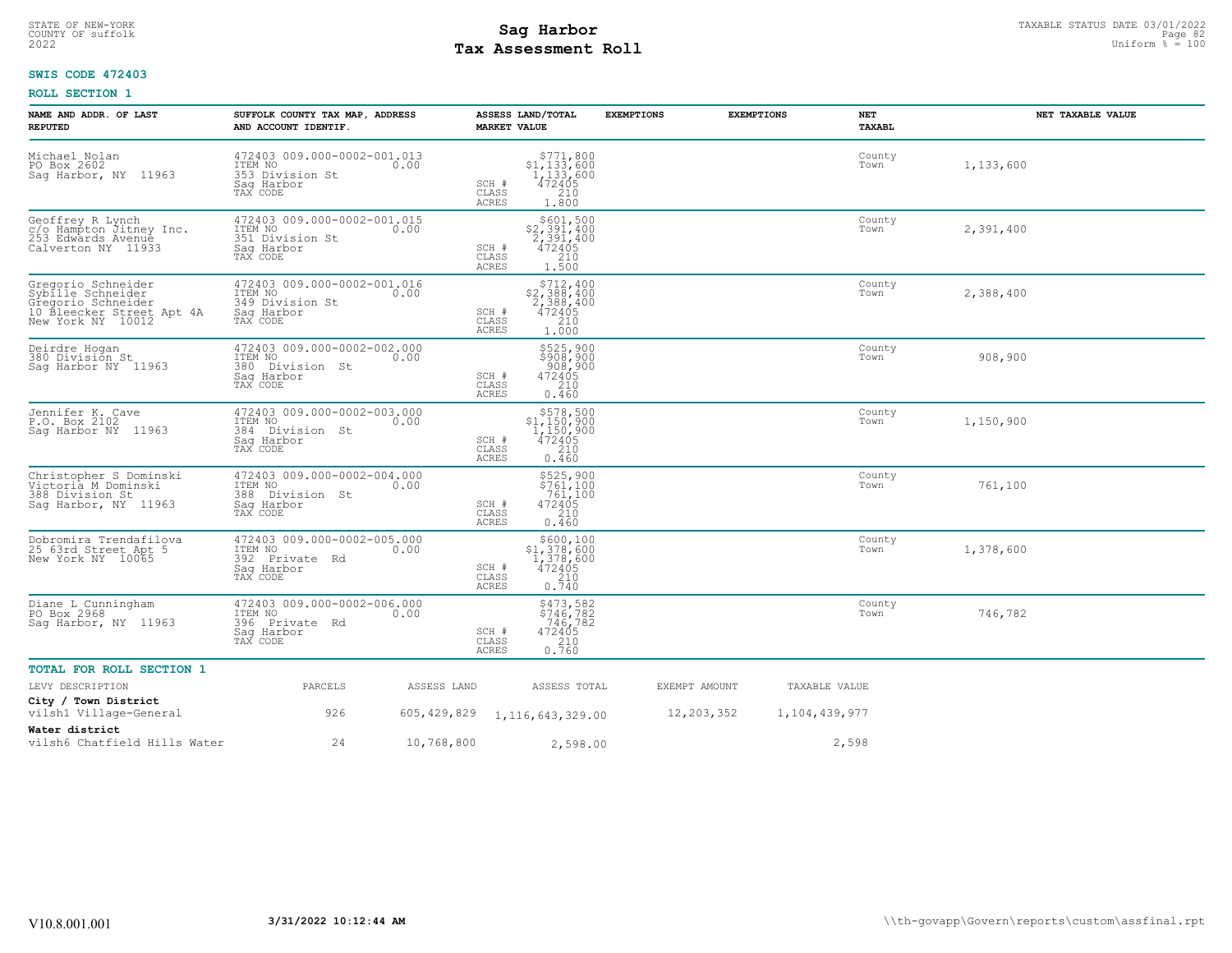# STATE OF NEW-YORK STATUS DATE 03/01/2022<br>
COUNTY OF suffolk Page 83<br>
2022 **Fax Assessment Roll** Page 100 **Tax Assessment Roll**

### **SWIS CODE 472403**

### **TOTAL FOR ROLL SECTION 1**

| EXEMPTION DESCRIPTION          | PARCELS        | <b>CT</b>  |
|--------------------------------|----------------|------------|
| 33201 Tax Sale Cnty Owned (t1) |                | 529,800    |
| 41001 Vets Eligible Funds (v1) | 12.            | 403,469    |
| 41121 Vets Non-combat (v2)     | 11             | 750,800    |
| 41131 Vets Combat (v3)         | 16             | 2,000,000  |
| 41141 Vets Disability (v4)     | $\mathfrak{D}$ | 417,910    |
| 41300 Vets Paraplegic (v5)     |                | 1,680,000  |
| 41400 Clergy (c1)              |                | 1,500      |
| 41691 Volunteer Firefighter    | 17             | 1,845,855  |
| 41807 Persons over 65 (P1)     | 12.            | 4,574,018  |
| TOTAL                          |                | 12,203,352 |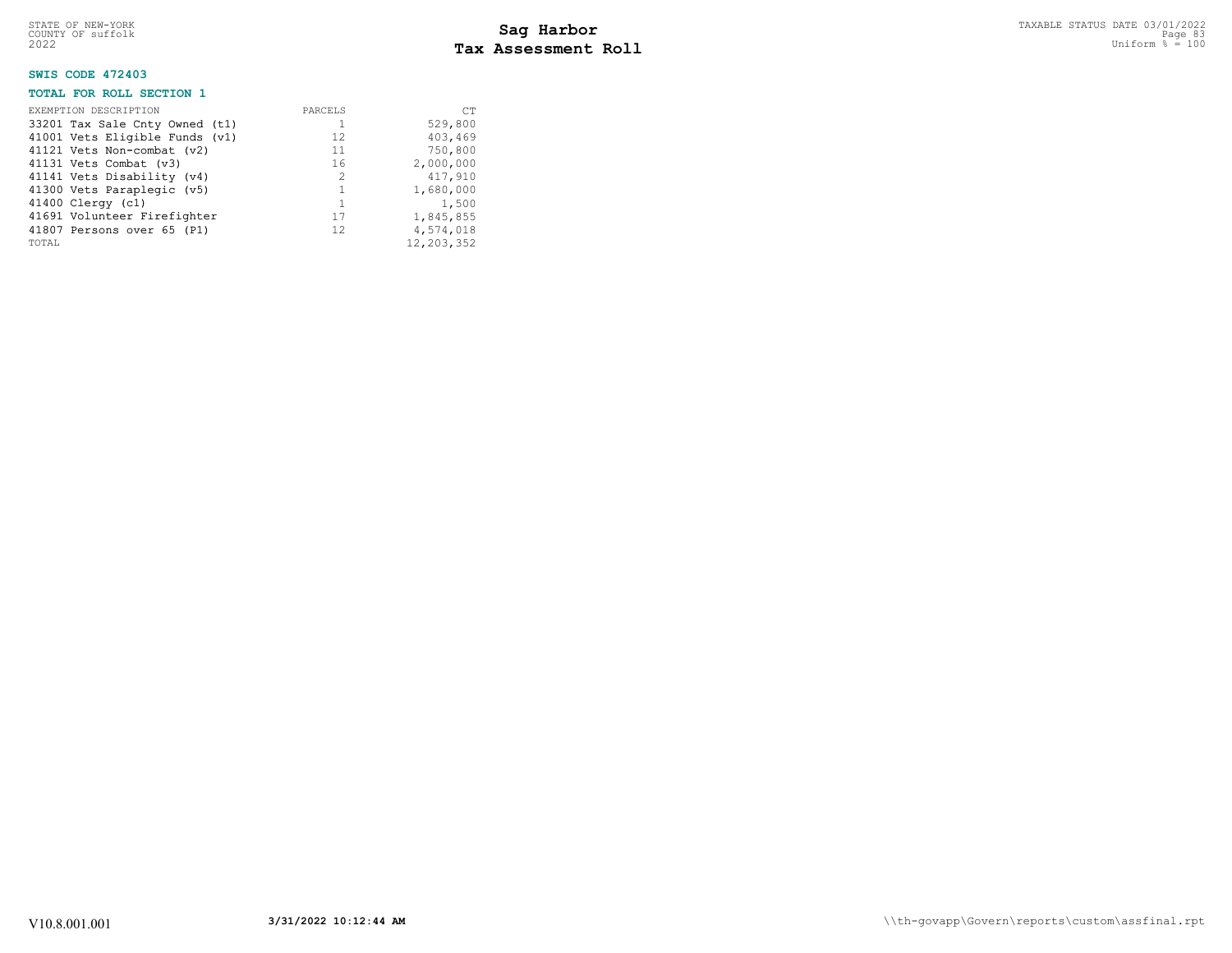# STATE OF NEW-YORK STATUS DATE 03/01/2022<br>
COUNTY OF suffolk Page 84<br>
2022 **Fax Assessment Roll** Page 84 and County of Sufform % = 100 **Tax Assessment Roll**

### **SWIS CODE 472403**

### **ROLL SECTION 5**

| NAME AND ADDR. OF LAST<br><b>REPUTED</b>                                                                                                                                                   | SUFFOLK COUNTY TAX MAP, ADDRESS<br>AND ACCOUNT IDENTIF.                               | <b>MARKET VALUE</b>                    | ASSESS LAND/TOTAL                         | <b>EXEMPTIONS</b> | <b>EXEMPTIONS</b> | <b>NET</b><br>TAXABL | NET TAXABLE VALUE |
|--------------------------------------------------------------------------------------------------------------------------------------------------------------------------------------------|---------------------------------------------------------------------------------------|----------------------------------------|-------------------------------------------|-------------------|-------------------|----------------------|-------------------|
| Long Island Power Authority<br>175 Old Country Rd<br>Hicksville, NY 11801                                                                                                                  | 472403 500.000-0002-001.000<br>ITEM NO<br>Special Franchise<br>Saq Harbor<br>TAX CODE | 0.00<br>SCH #<br>CLASS<br><b>ACRES</b> | \$4,755,036<br>4,755,036<br>472405<br>861 |                   |                   | County<br>Town       | 4,755,036         |
| New York Telephone<br>1095 Ave. of The Americas<br>Room 3137<br>New York, NY 10036                                                                                                         | 472403 501.000-0007-001.000<br>ITEM NO<br>Special Franchise<br>Sag Harbor<br>TAX CODE | 0.00<br>SCH #<br>CLASS<br><b>ACRES</b> | \$158,248<br>158,248<br>472405<br>866     |                   |                   | County<br>Town       | 158,248           |
| L I Cablevision Of Sag Harbo 472403 502.000-0021-001.000<br>C/o Csc Acquisition-ny Inc ITEM NO<br>Tax Dept Special Franchise<br>1 Media Crossway Sag Harbor<br>Woodbury, NY 11797 TAX CODE |                                                                                       | SCH #<br>CLASS<br><b>ACRES</b>         | \$108,677<br>108,677<br>472405<br>869     |                   |                   | County<br>Town       | 108,677           |
| PSEGLI Property Tax Departme<br>Attn: Property Tax Departmen<br>999 Stewart Ave_Suite 202<br>Bethpage NY 11714                                                                             | 472403 503.000-0002-002.000<br>ITEM NO<br>Special Franchise<br>Saq Harbor<br>TAX CODE | 0.00<br>SCH #<br>CLASS<br><b>ACRES</b> | \$840,685<br>840,685<br>472405<br>861     |                   |                   | County<br>Town       | 840,685           |
| <b>TOTAL FOR ROLL SECTION 5</b>                                                                                                                                                            |                                                                                       |                                        |                                           |                   |                   |                      |                   |
| LEVY DESCRIPTION                                                                                                                                                                           | PARCELS                                                                               | ASSESS LAND                            | ASSESS TOTAL                              |                   | EXEMPT AMOUNT     | TAXABLE VALUE        |                   |
| City / Town District<br>vilsh1 Village-General                                                                                                                                             |                                                                                       |                                        | 5,862,646.00                              |                   |                   | 5,862,646            |                   |
| <b>TOTAL FOR ROLL SECTION</b>                                                                                                                                                              |                                                                                       |                                        |                                           |                   |                   |                      |                   |

EXEMPTION DESCRIPTION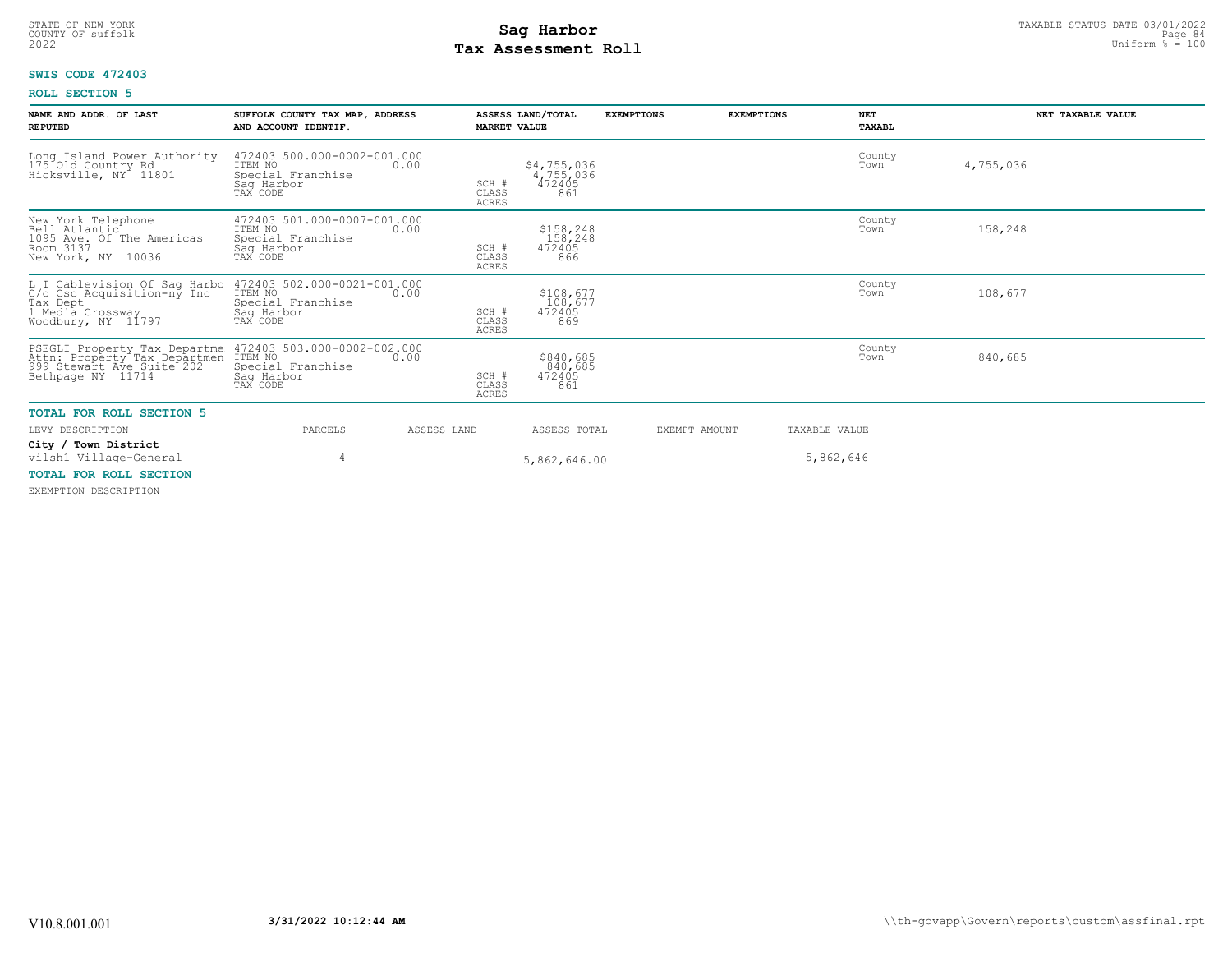# STATE OF NEW-YORK STATUS DATE 03/01/2022<br>
COUNTY OF suffolk Page 85<br>
2022 **Fax Assessment Roll** Page 85, 2022 Uniform % = 100 **Tax Assessment Roll**

### **SWIS CODE 472403**

### **ROLL SECTION 6**

| NAME AND ADDR. OF LAST<br><b>REPUTED</b>                                              | SUFFOLK COUNTY TAX MAP, ADDRESS<br>AND ACCOUNT IDENTIF.                                                             | <b>MARKET VALUE</b>            | ASSESS LAND/TOTAL                               | <b>EXEMPTIONS</b> | <b>EXEMPTIONS</b> | NET<br>TAXABL  | NET TAXABLE VALUE |
|---------------------------------------------------------------------------------------|---------------------------------------------------------------------------------------------------------------------|--------------------------------|-------------------------------------------------|-------------------|-------------------|----------------|-------------------|
| Cablevision System Lightpath<br>1 Ct. Square, 33rd FLoor<br>Long Island City NY 11101 | 472403 506.000-0001-003.001<br>ITEM NO<br>0.00<br>Utility, Saq Harbor<br>TAX CODE                                   | SCH #<br>CLASS<br><b>ACRES</b> | \$41,918<br>41,918<br>472405<br>836             |                   |                   | County<br>Town | 41,918            |
| Lilco Tax Dept.<br>175 Old Country Rd<br>Lilco Tax Dept<br>Hichsville, NY<br>11801    | 472403 600.000-0001-001.000<br>ITEM NO<br>0.00<br>Utility<br>Saq Harbor<br>TAX CODE                                 | SCH #<br>CLASS<br><b>ACRES</b> | \$24,777<br>\$24,777<br>24,777<br>472405<br>870 |                   |                   | County<br>Town | 24,777            |
| Bell Atlantic<br>1095 Ave Of The Americas<br>Room 3137<br>New York, NY 10036          | 472403 600.000-0001-006.000<br>ITEM NO<br>0.00<br>Utility<br>Sag Harbor<br>TAX CODE                                 | SCH #<br>CLASS<br><b>ACRES</b> | \$8,500<br>\$8,500<br>472405<br>831             |                   |                   | County<br>Town | 8,500             |
| Lilco Tax Dept<br>175 Old Country Rd<br>Hicksville, NY <sup>-</sup> 11801             | 472403 600.000-0001-100.000<br>ITEM NO<br>0.00<br>Utility<br>Saq Harbor<br>TAX CODE                                 | SCH #<br>CLASS<br><b>ACRES</b> | \$0<br>$\Omega$<br>472405<br>817                |                   |                   | County<br>Town |                   |
| Verizon New York<br>$c/o$ Duff & Phelps<br>P.O. Box 2749<br>Addison TX 75001          | 472403 624.003-0000-631.900 1881<br>ITEM NO<br>0.00<br>Utility, Saq Harbor<br>TAX CODE                              | SCH #<br>CLASS<br><b>ACRES</b> | $$14,578$<br>$14,578$<br>472405<br>836          |                   |                   | County<br>Town | 14,578            |
| 1 Ct. Square, 33rd FLoor<br>Long Island City NY 11101                                 | Cablevision System Lightpath 472403 624.003-0000-725.005 1881<br>ITEM NO<br>0.00<br>Utility, Saq Harbor<br>TAX CODE | SCH #<br>CLASS<br><b>ACRES</b> | \$15,748<br>15,748<br>472405<br>836             |                   |                   | County<br>Town | 15,748            |
| TOTAL FOR ROLL SECTION 6                                                              |                                                                                                                     |                                |                                                 |                   |                   |                |                   |
| LEVY DESCRIPTION<br>City / Town District                                              | PARCELS                                                                                                             | ASSESS LAND                    | ASSESS TOTAL                                    | EXEMPT AMOUNT     |                   | TAXABLE VALUE  |                   |
| vilsh1 Village-General<br>TOTAL FOR ROLL SECTION                                      | 6                                                                                                                   | 33,277                         | 105,521.00                                      |                   |                   | 105,521        |                   |

EXEMPTION DESCRIPTION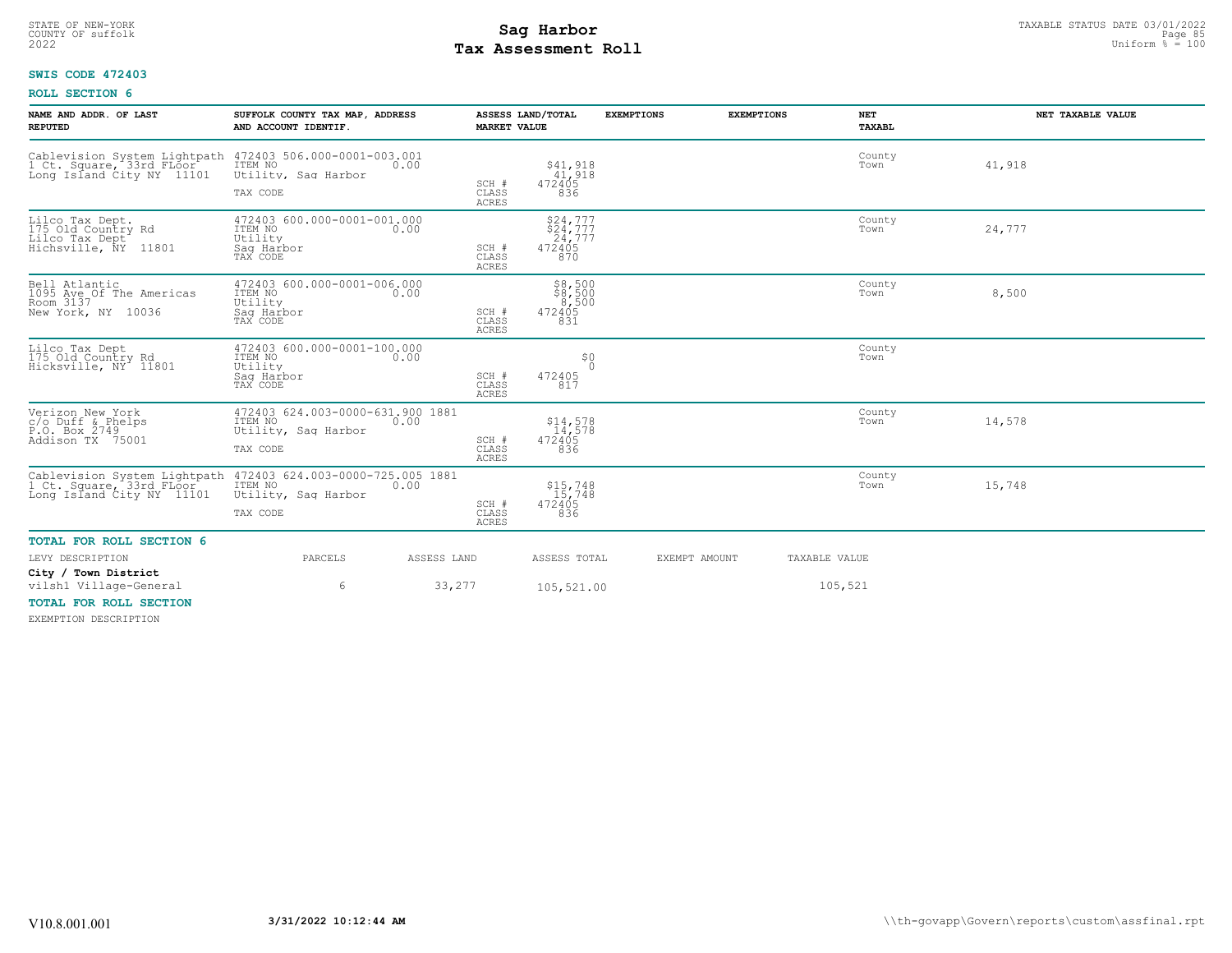### STATE OF NEW-YORK STATUS DATE 03/01/2022<br>
COUNTY OF suffolk Page 86<br>
2022 **Fax Assessment Roll** Page 86, 2022 Uniform % = 100 **Tax Assessment Roll**

### **SWIS CODE 472403**

| NAME AND ADDR. OF LAST<br><b>REPUTED</b>                                         | SUFFOLK COUNTY TAX MAP, ADDRESS<br>AND ACCOUNT IDENTIF.                                                            | ASSESS LAND/TOTAL<br><b>MARKET VALUE</b> | <b>EXEMPTIONS</b>                                                                                              | <b>EXEMPTIONS</b> | NET<br>TAXABL  | NET TAXABLE VALUE                              |
|----------------------------------------------------------------------------------|--------------------------------------------------------------------------------------------------------------------|------------------------------------------|----------------------------------------------------------------------------------------------------------------|-------------------|----------------|------------------------------------------------|
| Incorporated Village of Sag<br>55 Main St<br>P.O. Box 660<br>Sag Harbor NY 11963 | 472403 001.000-0001-002.000<br>0.00 0.00<br>8 Wharf St<br>Saq Harbor<br>TAX CODE                                   | SCH #<br>CLASS<br>ACRES                  | \$3,642,900 exempt<br>\$5,643,700<br>5,643,700<br>472405<br>448W<br>2.920                                      | 5,643,700         | County<br>Town |                                                |
| Sag Harbor Village<br>Po Box 660<br>Sag Harbor, NY 11963                         | 472403 002.000-0001-001.000<br>ITEM NO<br>0.00<br>7 Bay St<br>Sag Harbor<br>TAX CODE                               | SCH #<br>CLASS<br><b>ACRES</b>           | \$2,370,400 exempt<br>\$3,016,900<br>$\begin{smallmatrix} 3,016,900\ 472405\ 662M\ \end{smallmatrix}$<br>1.900 | 3,016,900         | County<br>Town |                                                |
| Sag Harbor Village<br>Po Box 660<br>Sag Harbor, NY 11963                         | 472403 002.000-0001-004.001<br>ITEM NO<br>0.00<br>31 Bay St<br>Saq Harbor<br>TAX CODE                              | SCH #<br>CLASS<br><b>ACRES</b>           | \$345,200 exempt<br>\$432,700<br>432,700<br>472405<br>653<br>0.500                                             | 432,700           | County<br>Town |                                                |
| Sag Harbor Village<br>Po Box 660<br>Sag Harbor, NY 11963                         | 472403 002.000-0001-005.001<br>ITEM NO<br>0.00<br>45 Bay St<br>Saq Harbor<br>TAX CODE                              | SCH #<br>CLASS<br>ACRES                  | $$1, 258, 300$ exempt<br>$$1, 273, 400$<br>$1, 273, 400$<br>$472405$<br>$331$ <sub>M</sub><br>1.010            | 1,273,400         | County<br>Town |                                                |
| Sag Harbor Village<br>P.O. Box 660<br>Saq Harbor, NY 11963                       | 472403 002.000-0001-005.001 1<br>ITEM NO<br>0.00<br>45 Bay St<br>Saq Harbor<br>TAX CODE                            | SCH #<br>CLASS<br>ACRES                  | \$503,600 exempt<br>\$503,600<br>503,600<br>472405<br>330<br>0.370                                             | 503,600           | County<br>Town |                                                |
| Sag Harbor Village<br>Po Box 660<br>Sag Harbor, NY 11963                         | 472403 002.000-0001-005.002<br>ITEM NO<br>0.00<br>33 Bay St<br>Saq Harbor<br>TAX CODE                              | SCH #<br>CLASS<br>ACRES                  | \$540,900 exempt<br>\$775,200<br>.775,200<br>472405<br>652W<br>0.430                                           | 775,200           | County<br>Town |                                                |
| Sacred Heart Of Mary<br>50 Wilson Park Dr<br>Tarrytown, NY 10591                 | 472403 002.000-0001-007.000<br>ITEM NO<br>0.00<br>87 Bay St<br>Saq Harbor<br>TAX CODE                              | SCH #<br>CLASS<br><b>ACRES</b>           | \$359,100 exempt<br>\$531,000<br>531,000<br>472405<br>620<br>0.200                                             | 531,000           | County<br>Town |                                                |
| Roman Catholic Church<br>Division St<br>Sag Harbor, NY 11963                     | 472403 002.000-0001-008.000<br>ITEM NO<br>0.00<br>67 Bay St<br>Saq Harbor<br>TAX CODE                              | SCH #<br>CLASS<br>ACRES                  | \$14,970,700 exempt<br>\$21,322,700<br>21,322,700<br>472405<br>10620M<br>12.000                                | 21,322,700        | County<br>Town |                                                |
| Sag Harbor Village<br>31 Division St<br>Sag Harbor, NY 11963                     | 472403 002.000-0002-017.002<br>ITEM NO<br>0.00<br>31 Division St<br>Sag Harbor<br>TAX CODE                         | SCH #<br>CLASS<br>ACRES                  | \$220,900 exempt<br>$$224,800$<br>224,800<br>472405<br>438<br>0.320                                            | 224,800           | County<br>Town |                                                |
| Village Of Sag Harbor<br>55 Main St<br>Sag Harbor, NY 11963                      | 472403 002.000-0002-046.000<br>ITEM NO<br>0.00<br>28 Division St<br>Saq Harbor<br>TAX CODE                         | SCH #<br>CLASS<br>ACRES                  | \$6,900 exempt<br>86,900<br>900,8<br>472405<br>662<br>0.010                                                    | 6,900             | County<br>Town |                                                |
| PO Box 541<br>Sag Harbor, NY 11963                                               | Chelberg & Battle American L 472403 002.000-0003-001.000<br>ITEM NO<br>0.00<br>26 Bay St<br>Saq Harbor<br>TAX CODE | SCH #<br>CLASS<br>ACRES                  | \$690,400 exempt<br>$51,976,000$<br>$1,976,000$<br>$472405$<br>$632$<br>$1.000$                                | 1,976,000         | County<br>Town |                                                |
| Sag Harbor Village<br>High St Monument<br>Sag Harbor, NY 11963                   | 472403 002.000-0003-032.000<br>ITEM NO<br>0.00<br>High St<br>Saq Harbor<br>TAX CODE                                | SCH #<br>CLASS<br>ACRES                  | \$142,700 exempt<br>\$142,700<br>142,700<br>472405<br>963<br>0.210                                             | 142,700           | County<br>Town |                                                |
| V10.8.001.001                                                                    | 3/31/2022 10:12:44 AM                                                                                              |                                          |                                                                                                                |                   |                | \\th-govapp\Govern\reports\custom\assfinal.rpt |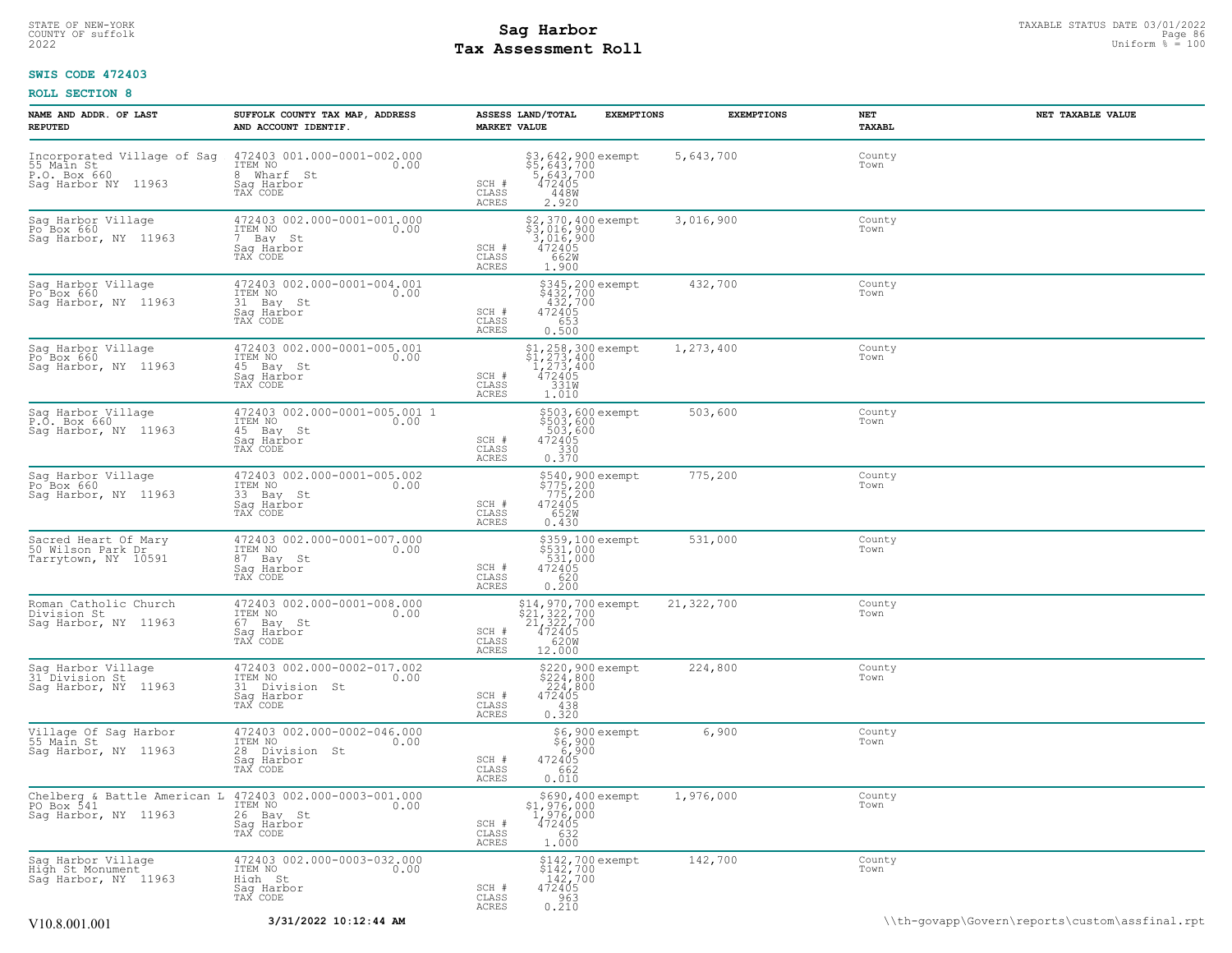# STATE OF NEW-YORK STATUS DATE 03/01/2022<br>
COUNTY OF suffolk Page 87<br>
2022 **Fax Assessment Roll** Page 87 Assessment Roll Distorm & The Uniform & 2020 **Tax Assessment Roll**

### **SWIS CODE 472403**

| NAME AND ADDR. OF LAST<br><b>REPUTED</b>                                                                                                    | SUFFOLK COUNTY TAX MAP, ADDRESS<br>AND ACCOUNT IDENTIF.                                     | ASSESS LAND/TOTAL<br><b>MARKET VALUE</b>                                                                       | <b>EXEMPTIONS</b><br><b>EXEMPTIONS</b> | NET<br>TAXABL  | NET TAXABLE VALUE |
|---------------------------------------------------------------------------------------------------------------------------------------------|---------------------------------------------------------------------------------------------|----------------------------------------------------------------------------------------------------------------|----------------------------------------|----------------|-------------------|
| Sag Harbor Union Free School 472403 002.000-0006-001.000<br>200 Jermain Avenue<br>Sag Harbor NY 11963                                       | 135 Division St<br>Sag Harbor<br>TAX CODE                                                   | \$541,400 exempt<br>\$3,621,400<br>3,621,400<br>SCH #<br>$472405$<br>612<br>CLASS<br><b>ACRES</b><br>0.780     | 3,621,400                              | County<br>Town |                   |
| Episcopal Church Of Sag Harb 472403 002.000-0006-005.000<br>C/o_Donald Ferris Sr., Warde ITEM NO 0.00<br>PO Box 570<br>Saq Harbor, NY 11963 | 5 Hampton St<br>Saq Harbor<br>TAX CODE                                                      | \$649,000 exempt<br>\$2,309,700<br>2,309,700<br>SCH #<br>472405<br>CLASS<br>620<br>0.940<br><b>ACRES</b>       | 2,309,700                              | County<br>Town |                   |
| Oakland Cemetery Association 472403 002.000-0007-004.002<br>P O Box 359<br>Sag Harbor, NY 11963                                             | ITEM NO<br>0.00<br>16 High St<br>Saq Harbor<br>TAX CODE                                     | \$52,300 exempt<br>\$52,300<br>52,300<br>472405<br>SCH #<br>CLASS<br>695<br>ACRES<br>0.080                     | 52,300                                 | County<br>Town |                   |
| New York State<br>State Campus<br>Albany, NY 00000                                                                                          | 472403 002.000-0008-001.001<br>ITEM NO<br>0.00<br>4 Hampton St<br>Sag Harbor<br>TAX CODE    | \$100 exempt<br>\$100<br>100<br>SCH #<br>472405<br>CLASS<br>971<br>0.010<br>ACRES                              | 100                                    | County<br>Town |                   |
| Sag Harbor Village<br>6 Hampton St<br>Sag Harbor, NY 11963                                                                                  | 472403 002.000-0008-001.002<br>ITEM NO<br>0.00<br>6 Hampton St<br>Sag Harbor<br>TAX CODE    | \$82,800 exempt<br>\$82,800<br>82,800<br>472405<br>590<br>SCH #<br>CLASS<br>0.120<br>ACRES                     | 82,800                                 | County<br>Town |                   |
| Sag Harbor Village<br>P O Box 660<br>Saq Harbor, NY 11963                                                                                   | 472403 003.000-0001-001.000<br>ITEM NO<br>0.00<br>147 Bay St<br>Saq Harbor<br>TAX CODE      | $$1,085,400$ exempt<br>$$1,085,400$<br>$1,085,400$<br>$472405$<br>$$93$<br>SCH #<br>CLASS<br>ACRES<br>0.870    | 1,085,400                              | County<br>Town |                   |
| Sag Harbor Village<br>P O Box 660<br>Saq Harbor, NY 11963                                                                                   | 472403 003.000-0001-007.002<br>ITEM NO<br>0.00<br>145 Bay St<br>Sag Harbor<br>TAX CODE      | \$23,454,100 exempt<br>\$23,454,100<br>23,454,100<br>472405<br>SCH #<br>CLASS<br>593<br><b>ACRES</b><br>18.800 | 23, 454, 100                           | County<br>Town |                   |
| Sag Harbor Village<br>P O Box 660<br>Saq Harbor, NY 11963                                                                                   | 472403 003.000-0001-016.000<br>ITEM NO<br>0.00<br>Hempstead St<br>Sag Harbor<br>TAX CODE    | \$500 exempt<br>\$500<br>500<br>472405<br>692<br>SCH #<br>CLASS<br><b>ACRES</b><br>0.080                       | 500                                    | County<br>Town |                   |
| Sag Harbor Fire District<br>41 Henry St<br>Sag Harbor, NY 11963                                                                             | 472403 005.000-0001-005.000<br>ITEM NO<br>0.00<br>41 Henry St<br>Saq Harbor<br>TAX CODE     | \$69,000 exempt<br>\$366,700<br>366,700<br>472405<br>SCH #<br>0.100<br>CLASS<br><b>ACRES</b>                   | 366,700                                | County<br>Town |                   |
| Sag Harbor Fire District<br>199 Division St<br>Sag Harbor, NY 11963                                                                         | 472403 005.000-0001-006.002<br>ITEM NO<br>0.00<br>199 Division St<br>Saq Harbor<br>TAX CODE | \$69,000 exempt<br>\$73,800<br>-73,800<br>SCH #<br>472405<br>CLASS<br>662<br>0.100<br>ACRES                    | 73,800                                 | County<br>Town |                   |
| Temple Adas Israel<br>30 Atlantic Ave<br>Saq Harbor, NY 11963                                                                               | 472403 005.000-0001-033.000<br>ITEM NO<br>0.00<br>30 Atlantic Ave<br>Saq Harbor<br>TAX CODE | \$414,300 exempt<br>\$969,000<br>969,000<br>SCH #<br>472405<br>CLASS<br>620<br>ACRES<br>0.600                  | 969,000                                | County<br>Town |                   |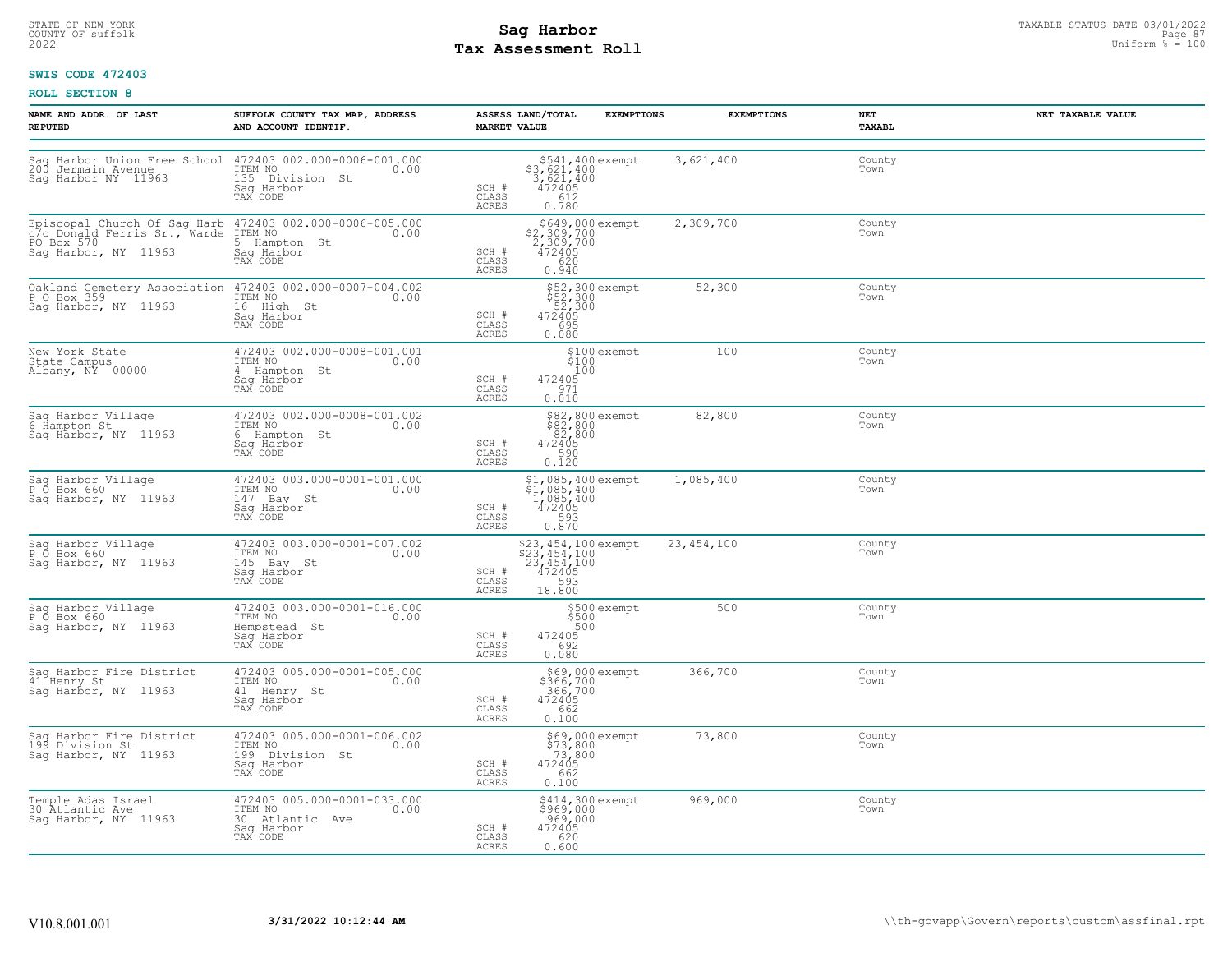# **Tax Assessment Roll Existed Structure Constant Politics** and the Uniform  $\frac{1}{2}$  is the Uniform  $\frac{1}{2}$  is the Uniform  $\frac{1}{2}$  is the Uniform  $\frac{1}{2}$  is the Uniform  $\frac{1}{2}$  is the Uniform  $\frac{1}{2}$  is the Unit

### **SWIS CODE 472403**

| NAME AND ADDR. OF LAST<br><b>REPUTED</b>                              | SUFFOLK COUNTY TAX MAP, ADDRESS<br>AND ACCOUNT IDENTIF.                                                                   | ASSESS LAND/TOTAL<br><b>MARKET VALUE</b> | <b>EXEMPTIONS</b>                                                          | <b>EXEMPTIONS</b> | NET<br>TAXABL  | NET TAXABLE VALUE                              |
|-----------------------------------------------------------------------|---------------------------------------------------------------------------------------------------------------------------|------------------------------------------|----------------------------------------------------------------------------|-------------------|----------------|------------------------------------------------|
| Union Free School District #<br>68 Hampton St<br>Sag Harbor, NY 11963 | 472403 005.000-0001-036.001<br>ITEM NO<br>0.00<br>68 Hampton St<br>Saq Harbor<br>TAX CODE                                 | SCH #<br>CLASS<br>ACRES                  | \$3,314,000 exempt<br>\$9,875,500<br>9,875,500<br>472405<br>4612<br>4.800  | 9,875,500         | County<br>Town |                                                |
| Union Free School District<br>200 Jermain Ave<br>Sag Harbor, NY 11963 | 472403 005.000-0004-001.000<br>ITEM NO<br>0.00<br>200<br>Jermain Ave<br>Sag Harbor<br>TAX CODE                            | SCH #<br>CLASS<br>ACRES                  | \$3,590,200 exempt<br>\$23,928,800<br>23,928,800<br>472405<br>612<br>6.500 | 23,928,800        | County<br>Town |                                                |
| Union Free School District #<br>41 Grand St<br>Sag Harbor, NY 11963   | 472403 005.000-0004-003.000<br>ITEM NO<br>0.00<br>41<br>Grand St<br>Sag Harbor<br>TAX CODE                                | SCH #<br>CLASS<br>ACRES                  | \$166,200 exempt<br>\$170,800<br>170,800<br>472405<br>612<br>0.300         | 170,800           | County<br>Town |                                                |
| Sag Harbor Village<br>Po <sup>-</sup> Box 660<br>Sag Harbor, NY 11963 | 472403 006.000-0001-017.000<br>ITEM NO<br>0.00<br>139<br>Hampton St<br>Saq Harbor<br>TAX CODE                             | SCH #<br>CLASS<br>ACRES                  | \$267,500 exempt<br>\$413,100<br>413,100<br>472405<br>0.210                | 413,100           | County<br>Town |                                                |
| Cemetery<br>Eastville Ave<br>Sag Harbor, NY 11963                     | 472403 006.000-0008-005.000<br>TTEM NO 0.00<br>Eastville Ave<br>Saq Harbor<br>TAX CODE                                    | SCH #<br>CLASS<br>ACRES                  | \$527,800 exempt<br>\$527,800<br>527,800<br>472405<br>695<br>0.640         | 527,800           | County<br>Town |                                                |
| Ame Zion Church<br>33 Eastville Ave<br>Sag Harbor, NY 11963           | 472403 006.000-0008-008.000<br>ITEM NO<br>0.00<br>33 Eastville Ave<br>Sag Harbor<br>TAX CODE                              | SCH #<br>CLASS<br>ACRES                  | \$82,200 exempt<br>\$230,500<br>230,500<br>472405<br>620<br>0.260          | 230,500           | County<br>Town |                                                |
| Congregation of Sag Harbor<br>44 Union Street<br>Sag Harbor, NY 11963 | First Presbyterian Church an 472403 006.000-0012-011.000<br>ITEM NO<br>0.00<br>44 Brandywine Dr<br>Saq Harbor<br>TAX CODE | SCH #<br>CLASS<br>ACRES                  | \$503,600 exempt<br>\$780,600<br>780,600<br>472405<br>210<br>0.540         | 780,600           | County<br>Town |                                                |
| East Hampton Town<br>159 Pantigo Rd<br>East Hampton, NY 11937         | 472403 007.000-0002-009.001<br>ITEM NO<br>0.00<br>50 Hillside Dr East<br>Saq Harbor<br>TAX CODE                           | SCH #<br>CLASS<br>ACRES                  | $575,600$ exempt<br>$575,600$<br>$75,600$<br>$472405$<br>$4903$<br>4.200   | 75,600            | County<br>Town |                                                |
| East Hampton Town<br>159 Pantigo Rd<br>East Hampton, NY 11937         | 472403 007.000-0002-009.002<br>ITEM NO<br>0.00<br>26<br>Hillside Dr East<br>Sag Harbor<br>TAX CODE                        | SCH #<br>CLASS<br>ACRES                  | \$30,600 exempt<br>$$30,600$<br>30,600<br>472405<br>963<br>1.700           | 30,600            | County<br>Town |                                                |
| East Hampton Town<br>159 Pantigo Rd<br>East Hampton, NY 11937         | 472403 007.000-0002-009.003<br>ITEM NO<br>0.00<br>25 Hillside Dr East<br>Sag Harbor<br>TAX CODE                           | SCH #<br>CLASS<br>ACRES                  | \$36,000 exempt<br>\$36,000<br>_36,000<br>472405<br>963<br>2.000           | 36,000            | County<br>Town |                                                |
| East Hampton Town<br>159 Pantigo Rd<br>East Hampton, NY 11937         | 472403 007.000-0002-009.004<br>ITEM NO<br>0.00<br>43 Hillside Dr East<br>Saq Harbor<br>TAX CODE                           | SCH #<br>CLASS<br><b>ACRES</b>           | \$27,000 exempt<br>963<br>1.500                                            | 27,000            | County<br>Town |                                                |
| New York State<br>291 Hampton St<br>Sag Harbor, NY 11963              | 472403 007.000-0003-028.000<br>ITEM NO 0.00<br>291 Hampton St<br>Saq Harbor<br>TAX CODE                                   | SCH #<br>CLASS<br>ACRES                  | \$819,800 exempt<br>\$819,800<br>819,800<br>472405<br>971<br>49.990        | 819,800           | County<br>Town |                                                |
| V10.8.001.001                                                         | 3/31/2022 10:12:44 AM                                                                                                     |                                          |                                                                            |                   |                | \\th-govapp\Govern\reports\custom\assfinal.rpt |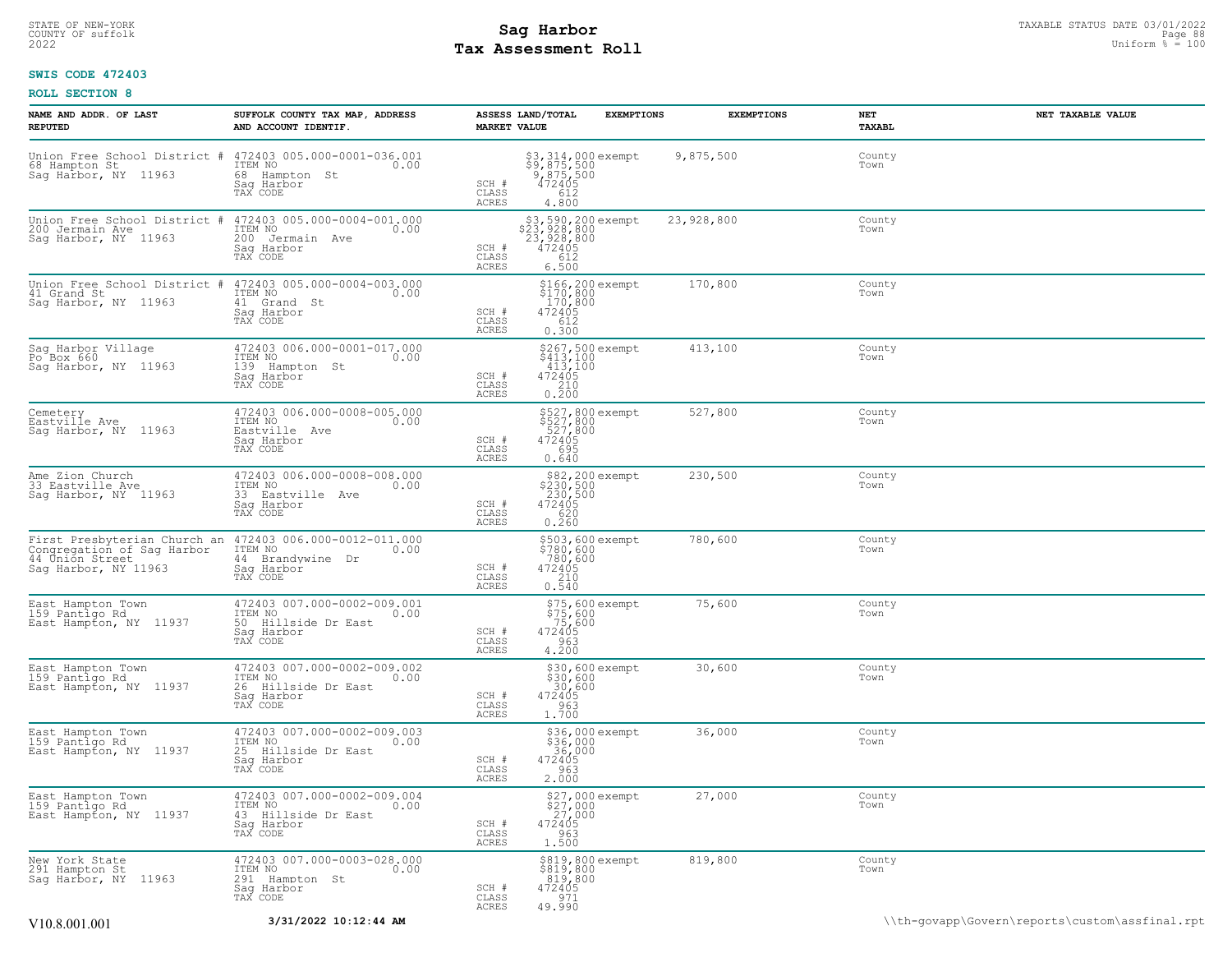# STATE OF NEW-YORK STATUS DATE 03/01/2022<br>
COUNTY OF suffolk Page 89<br>
2022 **Fax Assessment Roll** Page 100 **Tax Assessment Roll**

### **SWIS CODE 472403**

| NAME AND ADDR. OF LAST<br><b>REPUTED</b>                                                                                                                                                                                                                                                                      | SUFFOLK COUNTY TAX MAP, ADDRESS<br>AND ACCOUNT IDENTIF.                                                             |                                                                                                                                               | <b>MARKET VALUE</b>            | ASSESS LAND/TOTAL                                                         | <b>EXEMPTIONS</b>                  | <b>EXEMPTIONS</b>            | NET<br>TAXABL  | NET TAXABLE VALUE |
|---------------------------------------------------------------------------------------------------------------------------------------------------------------------------------------------------------------------------------------------------------------------------------------------------------------|---------------------------------------------------------------------------------------------------------------------|-----------------------------------------------------------------------------------------------------------------------------------------------|--------------------------------|---------------------------------------------------------------------------|------------------------------------|------------------------------|----------------|-------------------|
| Sag Harbor Village<br>P.O. Box 660<br>Sag Harbor, NY 11963                                                                                                                                                                                                                                                    | 472403 007.000-0004-010.003<br>ITEM NO<br>Brandywine Dr<br>Sag Harbor<br>TAX CODE                                   | 0.00                                                                                                                                          | SCH #<br>CLASS<br><b>ACRES</b> | 500<br>472405<br>692                                                      | \$500 exempt<br>\$500              | 500                          | County<br>Town |                   |
| Sag Harbor Village Of<br>Po <sup>Box</sup> 660<br>341 Division St<br>Sag Harbor, NY 11963                                                                                                                                                                                                                     | 472403 008.000-0001-004.001<br>ITEM NO<br>341<br>Division St<br>Saq Harbor<br>TAX CODE                              | 0.00                                                                                                                                          | SCH #<br>CLASS<br><b>ACRES</b> | \$5,000 exempt<br>\$5,000<br>5,000<br>472405<br>971<br>0.500              |                                    | 5,000                        | County<br>Town |                   |
| Village Of Sag Harbor<br>55 Main St<br>Sag Harbor, NY 11963                                                                                                                                                                                                                                                   | 472403 008.000-0001-004.016<br>ITEM NO<br>Open Space<br>Saq Harbor<br>TAX CODE                                      | 0.00                                                                                                                                          | SCH #<br>CLASS<br>ACRES        | \$117,000 exempt<br>\$117,000<br>$117,000$<br>472405<br>970<br>6.500      |                                    | 117,000                      | County<br>Town |                   |
| Village Of Sag Harbor<br>55 Main St<br>Sag Harbor, NY 11963                                                                                                                                                                                                                                                   | 472403 008.000-0001-004.017<br>ITEM NO<br>Open Space<br>Sag Harbor<br>TAX CODE                                      | 0.00                                                                                                                                          | SCH #<br>CLASS<br><b>ACRES</b> | 472405<br>970<br>0.500                                                    | \$9,000 exempt<br>\$9,000<br>9,000 | 9,000                        | County<br>Town |                   |
| Sag Harbor Village<br>P.O. Box 660<br>Saq Harbor, NY 11963                                                                                                                                                                                                                                                    | 472403 009.000-0001-013.000<br>ITEM NO<br>Brandywine Dr<br>Sag Harbor<br>TAX CODE                                   | 0.00                                                                                                                                          | SCH #<br>CLASS<br>ACRES        | \$38,900 exempt<br>\$38,900<br>_38,900<br>472405<br>311<br>0.030          |                                    | 38,900                       | County<br>Town |                   |
| Sag Harbor Village<br>P.O. Box 660<br>Sag Harbor, NY 11963                                                                                                                                                                                                                                                    | 472403 009.000-0001-030.000<br>ITEM NO<br>Horizon Dr<br>Saq Harbor<br>TAX CODE                                      | 0.00                                                                                                                                          | SCH #<br>CLASS<br>ACRES        | \$476,000 exempt<br>\$476,000<br>476,000<br>472405<br>311<br>0.460        |                                    | 476,000                      | County<br>Town |                   |
| Suffolk County Water Authori<br>Montauk Hwy<br>East Hampton, NY 11932                                                                                                                                                                                                                                         | 472403 009.000-0002-008.000<br>10.00 0.00<br>410 Division St<br>Saq Harbor<br>TAX CODE                              | 0.00                                                                                                                                          | SCH #<br>CLASS<br>ACRES        | \$6,540,890 exempt<br>\$6,540,890<br>6,540,890<br>472405<br>822<br>12.600 |                                    | 6,540,890                    | County<br>Town |                   |
| Town of East Hampton<br>159 Pantigo Rd<br>East Hampton, NY 11937                                                                                                                                                                                                                                              | 472403 009.000-0002-009.000<br>ITEM NO<br>ROW<br>Middle Line Hwy<br>Sag Harbor<br>TAX CODE                          | 0.00                                                                                                                                          | SCH #<br>CLASS<br>ACRES        | 1,283<br>472405<br>963<br>0.070                                           | $$1,283$ exempt<br>$$1,283$        | 1,283                        | County<br>Town |                   |
| <b>TOTAL FOR ROLL SECTION 8</b>                                                                                                                                                                                                                                                                               |                                                                                                                     |                                                                                                                                               |                                |                                                                           |                                    |                              |                |                   |
| LEVY DESCRIPTION<br>City / Town District<br>vilsh1 Village-General                                                                                                                                                                                                                                            | PARCELS<br>43                                                                                                       | ASSESS LAND<br>68,098,973                                                                                                                     |                                | ASSESS TOTAL<br>111,970,073.00                                            |                                    | EXEMPT AMOUNT<br>111,970,073 | TAXABLE VALUE  |                   |
| TOTAL FOR ROLL SECTION 8                                                                                                                                                                                                                                                                                      |                                                                                                                     |                                                                                                                                               |                                |                                                                           |                                    |                              |                |                   |
| EXEMPTION DESCRIPTION<br>12100 Nys-generally<br>13500 Town - General<br>13510 Town - Cemetery Land<br>$13650$ Vg - General<br>13800 School District<br>13890 Mun Pub Auth<br>21600 Res Of Clergy-relig Corp<br>25110 Nonprof Corp-relig Const<br>26100 Vets Organization<br>27350 Pvt Owned Cemetery<br>TOTAL | PARCELS<br>$\overline{c}$<br>5<br>$\mathbf{1}$<br>22<br>3<br>$\mathbf{1}$<br>1<br>6<br>$\mathbf{1}$<br>$\mathbf{1}$ | CT<br>819,900<br>170,483<br>527,800<br>38,142,700<br>33,975,100<br>6,540,890<br>531,000<br>29, 233, 900<br>1,976,000<br>52,300<br>111,970,073 |                                |                                                                           |                                    |                              |                |                   |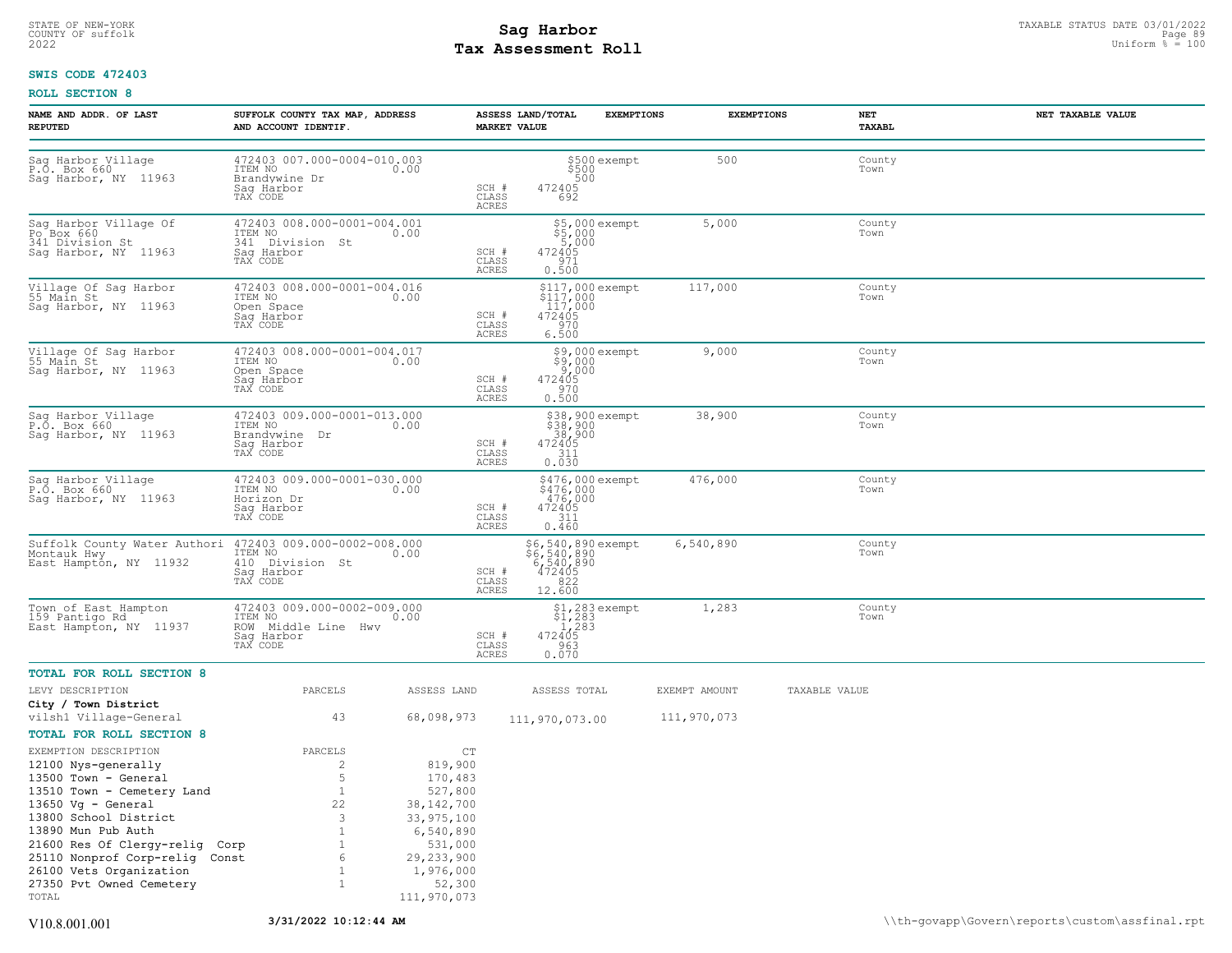| STATE OF NEW-YORK<br>COUNTY OF suffolk  |              |                | Sag Harbor          |                  |                  |        | TAXABLE STATUS DATE 03/01/2022<br>Page 90 |
|-----------------------------------------|--------------|----------------|---------------------|------------------|------------------|--------|-------------------------------------------|
| 2022                                    |              |                | Tax Assessment Roll |                  |                  |        | Uniform $\frac{1}{6}$ = 100               |
| TOTAL FOR SWIS CODE 472403              |              |                |                     |                  |                  |        |                                           |
| LEVY DESCRIPTION                        | PARCELS      | ASSESS LAND    | ASSESS TOTAL        | EXEMPT AMOUNT    | TAXABLE VALUE    |        |                                           |
| City / Town District                    |              |                |                     |                  |                  |        |                                           |
| vilsh1 Village-General                  | 979          | 673, 562, 079  | 1,234,581,569       | 124, 173, 425.00 | 1, 110, 408, 144 |        |                                           |
| Water district                          |              |                |                     |                  |                  |        |                                           |
| vilsh6 Chatfield Hills Water            | 24           | 10,768,800     | 17,477,000          |                  | 2,598            |        |                                           |
| TOTAL FOR SWIS CODE 472403              |              |                |                     |                  |                  |        |                                           |
| EXEMPTION DESCRIPTION                   | PARCELS      | C <sub>T</sub> |                     |                  |                  |        |                                           |
| 12100 Nys-generally                     | 2            | 819,900        |                     |                  |                  |        |                                           |
| 13500 Town - General                    | 5            | 170,483        |                     |                  |                  |        |                                           |
| 13510 Town - Cemetery Land              | 1            | 527,800        |                     |                  |                  |        |                                           |
| 13650 Vg - General                      | 22           | 38, 142, 700   |                     |                  |                  |        |                                           |
| 13800 School District                   | 3            | 33,975,100     |                     |                  |                  |        |                                           |
| 13890 Mun Pub Auth                      | 1            | 6,540,890      |                     |                  |                  |        |                                           |
| 21600 Res Of Clergy-relig Corp          |              | 531,000        |                     |                  |                  |        |                                           |
| 25110 Nonprof Corp-relig Const          |              | 29, 233, 900   |                     |                  |                  |        |                                           |
| 26100 Vets Organization                 |              | 1,976,000      |                     |                  |                  |        |                                           |
| 27350 Pvt Owned Cemetery                |              | 52,300         |                     |                  |                  |        |                                           |
| 33201 Tax Sale Cnty Owned (t1)          | $\mathbf{1}$ | 529,800        |                     |                  |                  |        |                                           |
| 41001 Vets Eligible Funds (v1)          | 12           | 403,469        |                     |                  |                  |        |                                           |
| 41121 Vets Non-combat (v2)              | 11           | 750,800        |                     |                  |                  |        |                                           |
| 41131 Vets Combat (v3)                  | 16           | 2,000,000      |                     |                  |                  |        |                                           |
| 41141 Vets Disability (v4)              | 2            | 417,910        |                     |                  |                  |        |                                           |
| 41300 Vets Paraplegic (v5)              | 1            | 1,680,000      |                     |                  |                  |        |                                           |
| 41400 Clergy (c1)                       | 1            | 1,500          |                     |                  |                  |        |                                           |
| 41691 Volunteer Firefighter             | 17           | 1,845,855      |                     |                  |                  |        |                                           |
| 41807 Persons over 65 (P1)              | 12           | 4,574,018      |                     |                  |                  |        |                                           |
| TOTAL                                   |              | 124, 173, 425  |                     |                  |                  |        |                                           |
| <b>GRAND TOTAL FOR SWIS CODE 472403</b> |              |                |                     |                  |                  |        |                                           |
| ROLL SECTION                            | PARCELS      | ASSESS LAND    | ASSESS TOTAL        | COUNTY           | TOWN             | SCHOOL |                                           |
| $\mathbf{1}$                            | 926          | 605, 429, 829  | 1, 116, 643, 329    |                  | 1,104,439,977    |        |                                           |
| 5                                       | 4            |                | 5,862,646           |                  | 5,862,646        |        |                                           |
| $\epsilon$                              | 6            | 33,277         | 105,521             |                  | 105,521          |        |                                           |
| 8                                       | 43           | 68,098,973     | 111,970,073         |                  |                  |        |                                           |
| GRAND TOTAL                             | 979          | 673,562,079    | 1,234,581,569       |                  | 1, 110, 408, 144 |        |                                           |
|                                         |              |                |                     |                  |                  |        |                                           |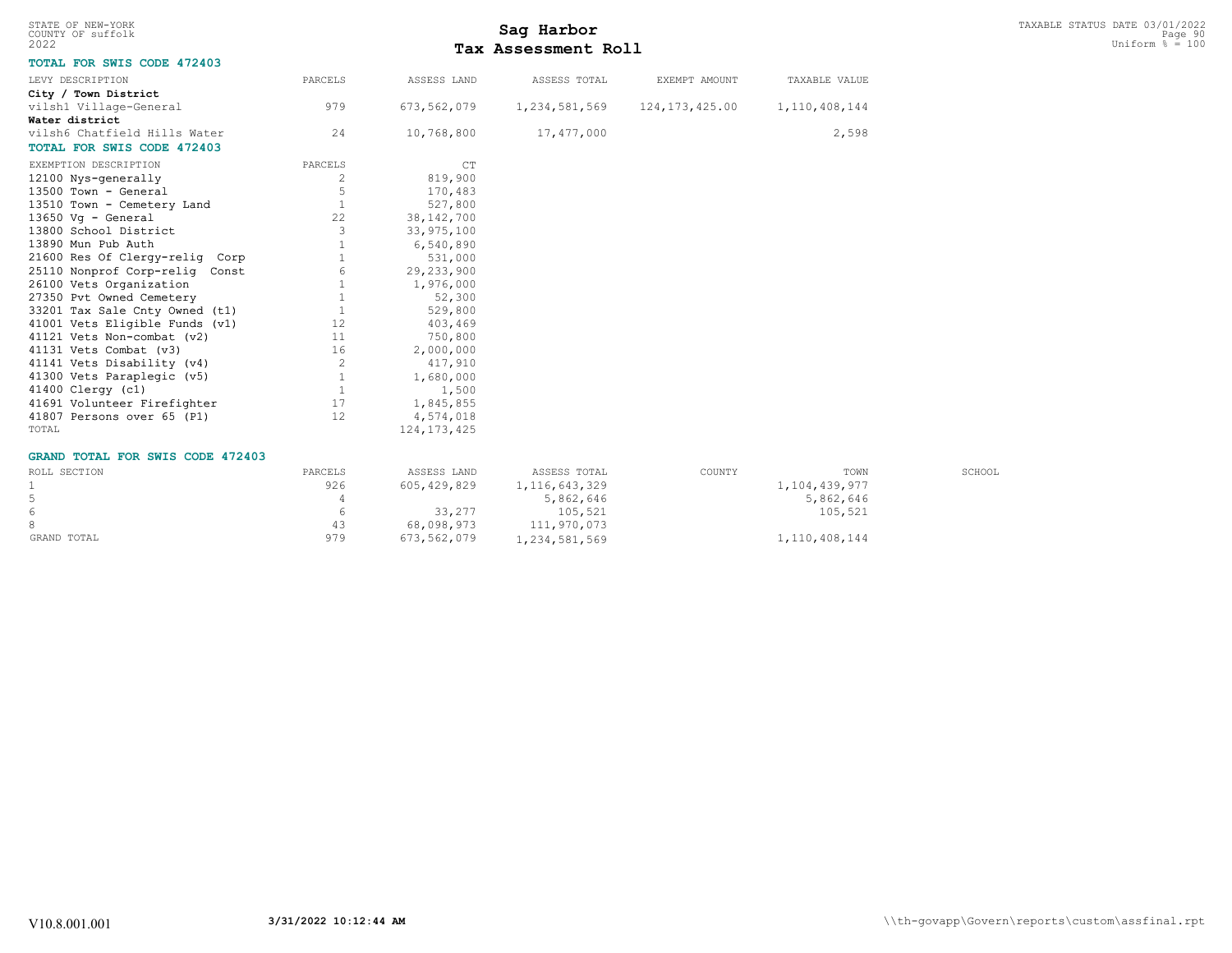### STATE OF NEW-YORK STATUS DATE 03/01/2022<br>
COUNTY OF suffolk Page 91 Description of the suffolk Page 91 Description of the suffolk Page 91 Description of<br>
2022 MageS**enent Roll** Page 100 **Tax Assessment Roll**

### **SWIS CODE 473609**

| NAME AND ADDR. OF LAST<br><b>REPUTED</b>                                                                                                  | SUFFOLK COUNTY TAX MAP, ADDRESS<br>AND ACCOUNT IDENTIF.                                                                            | <b>MARKET VALUE</b>                | ASSESS LAND/TOTAL                                                                               | <b>EXEMPTIONS</b> | <b>EXEMPTIONS</b> | NET<br><b>TAXABL</b> | NET TAXABLE VALUE                              |
|-------------------------------------------------------------------------------------------------------------------------------------------|------------------------------------------------------------------------------------------------------------------------------------|------------------------------------|-------------------------------------------------------------------------------------------------|-------------------|-------------------|----------------------|------------------------------------------------|
| Richard Sabean<br>Sandra A Sabean<br>162 Redwood Rd<br>Sag Harbor NY 11963                                                                | 473609 001.000-0001-001.000<br>ITEM NO<br>0.00<br>162 Redwood Rd<br>Village of Sag Harbor<br>TAX CODE                              | SCH #<br>$\mathtt{CLASS}$<br>ACRES | \$2,525,800<br>\$2,733,600<br>2,733,600<br>$\frac{472405}{210}$<br>0.360                        |                   |                   | County<br>Town       | 2,733,600                                      |
| Allen-Swindells Family Trust<br>158 Redwood Rd<br>Sag Harbor NY 11963                                                                     | Heidi Polling Swindells, Tru 473609 001.000-0001-002.000<br>ITEM NO<br>0.00<br>158 Redwood Rd<br>Village of Sag Harbor<br>TAX CODE | SCH #<br>CLASS<br>ACRES            | $\begin{array}{r} 52,333,300 \\ 52,681,700 \\ 2,681,700 \\ 472405 \\ 210W \\ 0.330 \end{array}$ |                   |                   | County<br>Town       | 2,681,700                                      |
| ETRAVLER LLC<br>5 Spring St<br>Riverside CT<br>06878                                                                                      | 473609 001.000-0001-005.001<br>ITEM NO<br>0.00<br>154 Redwood Rd<br>Village of Sag Harbor<br>TAX CODE                              | SCH #<br>CLASS<br>ACRES            | $$2,685,800$<br>$$2,704,700$<br>$2,704,700$<br>472405<br>312W<br>0.640                          |                   |                   | County<br>Town       | 2,704,700                                      |
| Mark Teasdale<br>30 Peters Path<br>East Hampton NY 11937                                                                                  | 473609 001.000-0001-006.000<br>ITEM NO<br>0.00<br>148 Redwood Rd<br>Village of Sag Harbor<br>TAX CODE                              | SCH #<br>CLASS<br>ACRES            | \$2,389,600<br>$$5,479,300$<br>5,479,300<br>472405<br>210W<br>0.300                             |                   |                   | County<br>Town       | 5,479,300                                      |
| Stoll, Paul C (Trustee)<br>Stoll, Elaine C (Trustee)<br>Marilyn J Arents<br>7483 Öak Moss Dr<br>Sarasota FL 34241                         | 473609 001.000-0001-007.000<br>ITEM NO<br>0.00<br>144 Redwood Rd<br>Village of Sag Harbor<br>TAX CODE                              | SCH #<br>CLASS<br>ACRES            | \$2,648,600<br>\$2,850,800<br>2,850,800<br>472405<br>210W<br>0.470                              |                   |                   | County<br>Town       | 2,850,800                                      |
| Bernard Beckerman<br>Gloria Beckerman<br>464 Riverside Dr Apt 71<br>New York, NY 10027-6801                                               | 473609 001.000-0001-008.000<br>TTEM NO 0.00<br>140 Redwood Rd<br>Village of Sag Harbor<br>TAX CODE                                 | SCH #<br>CLASS<br>ACRES            | \$2,558,800 veteran<br>\$2,706,000<br>2,706,000<br>472405<br>472405<br>210M<br>0.360            |                   | 59,537            | County<br>Town       | 2,646,463                                      |
| Catherine Danner<br>136 Redwood Rd<br>Sag Harbor, NY 11963                                                                                | 473609 001.000-0001-009.000<br>ITEM NO<br>0.00<br>136 Redwood Rd<br>Village of Sag Harbor<br>TAX CODE                              | SCH #<br>CLASS<br>ACRES            | \$2,891,600<br>\$3,119,300<br>3,119,300<br>472405<br>210W<br>0.510                              |                   |                   | County<br>Town       | 3,119,300                                      |
| Nanette Gibson<br>Lauren Amodeo, Co-Trustee<br>The Family Trust<br>Christina Byrnes, Co-Trustee Village of Sag Harbor<br>The Family Trust | 473609 001.000-0001-010.000<br>ITEM NO<br>0.00<br>132 Redwood Rd<br>TAX CODE                                                       | SCH #<br>CLASS<br>ACRES            | \$2,731,800<br>\$3,067,100<br>3,067,100<br>472405<br>210W<br>0.550                              |                   |                   | County<br>Town       | 3,067,100                                      |
| Louis Galasso<br>Lenore Galasso<br>19 Kinglet Dr S<br>Cranbury NJ 08512                                                                   | 473609 001.000-0001-011.000<br>ITEM NO<br>0.00<br>128 Redwood Rd<br>Village of Sag Harbor<br>TAX CODE                              | SCH #<br>CLASS<br>ACRES            | $\begin{array}{c} $1,784,100\\ $1,975,000\\ $1,975,000\\ $472405\\ $210W\\ $0.500 \end{array}$  |                   |                   | County<br>Town       | 1,975,000                                      |
| Andy Arvans<br>Athanasia Arvans<br>124 Redwood Rd<br>Sag Harbor, NY 11963                                                                 | 473609 001.000-0001-012.000<br>ITEM NO<br>0.00<br>124 Redwood Rd<br>Village of Sag Harbor<br>TAX CODE                              | SCH #<br>CLASS<br>ACRES            | $$2, 509, 700$<br>$$2, 509, 700$<br>$472405$<br>$$210W$<br>0.740                                |                   |                   | County<br>Town       | 2,509,700                                      |
| Robert Litsky<br>Joan Litsky<br>118 Redwood Rd<br>Sag Harbor, NY 11963                                                                    | 473609 001.000-0001-013.000<br>ITEM NO<br>0.00<br>118 Redwood Rd<br>Village of Saq Harbor<br>TAX CODE                              | SCH #<br>CLASS<br><b>ACRES</b>     | \$1,665,900<br>\$1,925,900<br>1,925,900<br>472405<br>210W<br>0.690                              |                   |                   | County<br>Town       | 1,925,900                                      |
| Redwood Landing LLC<br>c/o Gerald B. Ouderkirk<br>49 W 70th St Apt 3<br>New York NY 10023                                                 | 473609 001.000-0001-014.000<br>ITEM NO<br>0.00<br>112 Redwood Rd<br>Village of Saq Harbor<br>TAX CODE                              | SCH #<br>CLASS<br>ACRES            | \$1,644,900<br>\$1,966,300<br>1,966,300<br>472405<br>210W<br>0.410                              |                   |                   | County<br>Town       | 1,966,300                                      |
| V10.8.001.001                                                                                                                             | 3/31/2022 10:12:44 AM                                                                                                              |                                    |                                                                                                 |                   |                   |                      | \\th-qovapp\Govern\reports\custom\assfinal.rpt |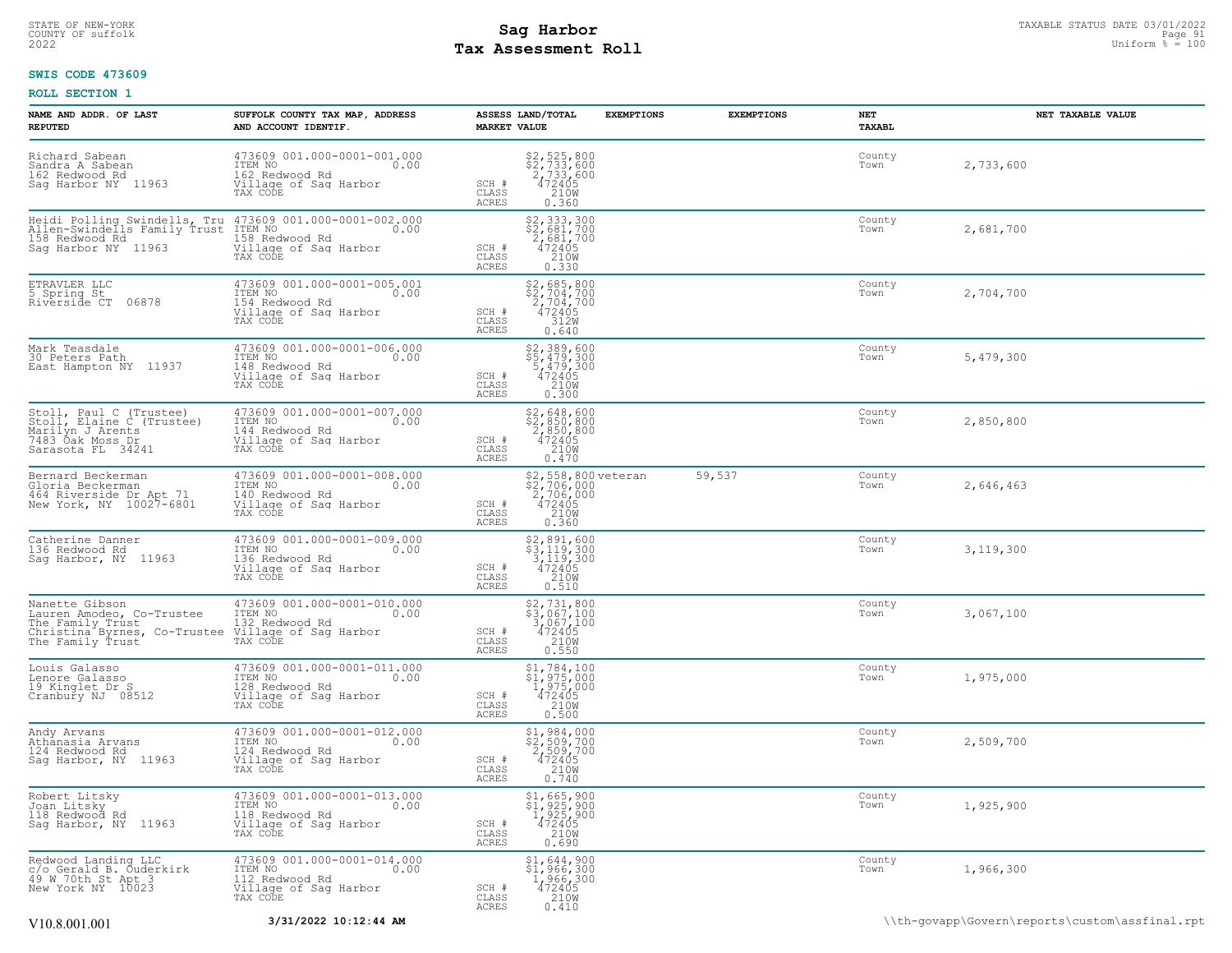# STATE OF NEW-YORK STATUS DATE 03/01/2022<br>
COUNTY OF suffolk Page 92 (DIRECT) Page 92 and **Sag Harbor**<br>
2022 Mage **Pay Assessment Roll Tax Assessment Roll**

### **SWIS CODE 473609**

| NAME AND ADDR. OF LAST<br><b>REPUTED</b>                                                 | SUFFOLK COUNTY TAX MAP, ADDRESS<br>AND ACCOUNT IDENTIF.                                                | ASSESS LAND/TOTAL<br><b>MARKET VALUE</b>                                                                                         | <b>EXEMPTIONS</b>                                                      | <b>EXEMPTIONS</b> | NET<br>TAXABL  | NET TAXABLE VALUE |
|------------------------------------------------------------------------------------------|--------------------------------------------------------------------------------------------------------|----------------------------------------------------------------------------------------------------------------------------------|------------------------------------------------------------------------|-------------------|----------------|-------------------|
| Gerald P Goldsmith<br>Leda Goldsmith<br>3240 Henry Hudson Pky<br>Riverdale, NY 10463     | 473609 001.000-0001-015.000<br>ITEM NO<br>0.00<br>110 Redwood Rd<br>Village of Sag Harbor<br>TAX CODE  | $$1, 225, 700$<br>$$1, 438, 900$<br>$1, 438, 900$<br>$472405$<br>$210W$<br>SCH #<br>CLASS<br><b>ACRES</b><br>0.260               |                                                                        |                   | County<br>Town | 1,438,900         |
| Robert J Brown<br>Gail V Brown<br>106 Redwood Rd<br>Sag Harbor, NY 11963                 | 473609 001.000-0001-016.000<br>ITEM NO<br>0.00<br>106 Redwood Rd<br>Village of Sag Harbor<br>TAX CODE  | $$1,314,700$<br>$$1,821,700$<br>$1,821,700$<br>$472405$<br>$$210W$<br>SCH #<br>$\mathtt{CLASS}$<br>0.270<br>ACRES                |                                                                        |                   | County<br>Town | 1,821,700         |
| MAYDEL LLC<br>131 Greene Street<br>New York NY 10012                                     | 473609 001.000-0001-017.000<br>ITEM NO<br>0.00<br>8 Dartmouth Rd<br>Village of Sag Harbor<br>TAX CODE  | $$4,630,700$<br>$$4,630,700$<br>$4,630,700$<br>$472405$<br>SCH #<br>CLASS<br>$\frac{210}{0.590}$<br>ACRES                        |                                                                        |                   | County<br>Town | 4,630,700         |
| Patricia R Weinberg<br>115 Redwood Rd<br>Sag Harbor NY 11963                             | 473609 001.000-0001-018.000<br>ITEM NO<br>0.00<br>115 Redwood Rd<br>Village of Sag Harbor<br>TAX CODE  | $$3, 354, 800$<br>$$3, 354, 800$<br>$3, 354, 800$<br>$472405$<br>210<br>SCH #<br>CLASS<br>ACRES<br>0.610                         |                                                                        |                   | County<br>Town | 3,354,800         |
| Hilary P Loomis<br>129 Redwood Rd<br>Sag Harbor NY 11963                                 | 473609 001.000-0001-019.000<br>ITEM NO<br>0.00<br>129 Redwood Rd<br>Village of Sag Harbor<br>TAX CODE  | $\begin{array}{r} $855,400 \\ $1,374,600 \\ $1,374,600 \\ $472405 \\ $210 \\ $0.370 \end{array}$<br>SCH #<br>CLASS<br>ACRES      |                                                                        |                   | County<br>Town | 1,374,600         |
| Ruth M Frick (Trustee)<br>The Ruth M. Frick Trust<br>1 Preachers Pl<br>Savannah GA 31411 | 473609 001.000-0001-020.000<br>ITEM NO<br>0.00<br>141 Redwood Rd<br>Village of Sag Harbor<br>TAX CODE  | $\begin{array}{c} $841,700 \\ $1,163,300 \\ $1,163,300 \\ $472405 \end{array}$<br>SCH #<br>210<br>CLASS<br><b>ACRES</b><br>0.450 |                                                                        |                   | County<br>Town | 1,163,300         |
| Gregory S Lukmire<br>Nan K Lukmire<br>4234 S 35th St<br>Arlington VA 22206               | 473609 001.000-0001-021.000<br>ITEM NO 0.00<br>7 Cornell Rd<br>Village of Sag Harbor<br>TAX CODE       | \$743,600<br>\$893,400<br>893,400<br>472405<br>SCH #<br>CLASS<br>0.260<br>ACRES                                                  |                                                                        |                   | County<br>Town | 893,400           |
| David Lobell<br>P.O. Box 407<br>Sag Harbor, NY 11963                                     | 473609 001.000-0001-023.000<br>ITEM NO<br>0.00<br>155 Redwood Rd<br>Village of Sag Harbor<br>TAX CODE  | $$896,500 \text{ veteran}$<br>$$1,743,100$<br>$1,743,100$<br>$472405$<br>$$210$<br>$$210$<br>SCH #<br>CLASS<br>0.480<br>ACRES    |                                                                        | 75,000            | County<br>Town | 1,668,100         |
| Helen De Silva<br>161 Redwood Rd<br>Sag Harbor, NY 11963                                 | 473609 001.000-0001-024.000<br>ITEM NO<br>0.00<br>161 Redwood Rd<br>Village of Sag Harbor<br>TAX CODE  | \$795,000<br>\$1,044,400<br>1,044,400<br>472405<br>SCH #<br>$\frac{210}{0.340}$<br>CLASS<br>ACRES                                |                                                                        |                   | County<br>Town | 1,044,400         |
| Joseph Lambiase<br>Galina Kaloyanova<br>608 Route 114<br>East Hampton NY 11937           | 473609 001.000-0001-025.000<br>TTEM NO 0.00<br>28 Dartmouth Rd<br>Village of Sag Harbor<br>TAX CODE    | SCH #<br>CLASS<br>ACRES                                                                                                          | \$596,800 veteran<br>\$597,800<br>597,800<br>472405<br>472405<br>0.210 | 75,000            | County<br>Town | 522,800           |
| Stephen Vaccaro<br>PO 1352<br>Wainscott, NY 11975                                        | 473609 001.000-0001-026.000<br>ITEM NO<br>0.00<br>26 Dartmouth Rd<br>Village of Sag Harbor<br>TAX CODE | \$780,900<br>\$953,800<br>953,800<br>SCH #<br>$472405$<br>210<br>CLASS<br>0.230<br>ACRES                                         |                                                                        |                   | County<br>Town | 953,800           |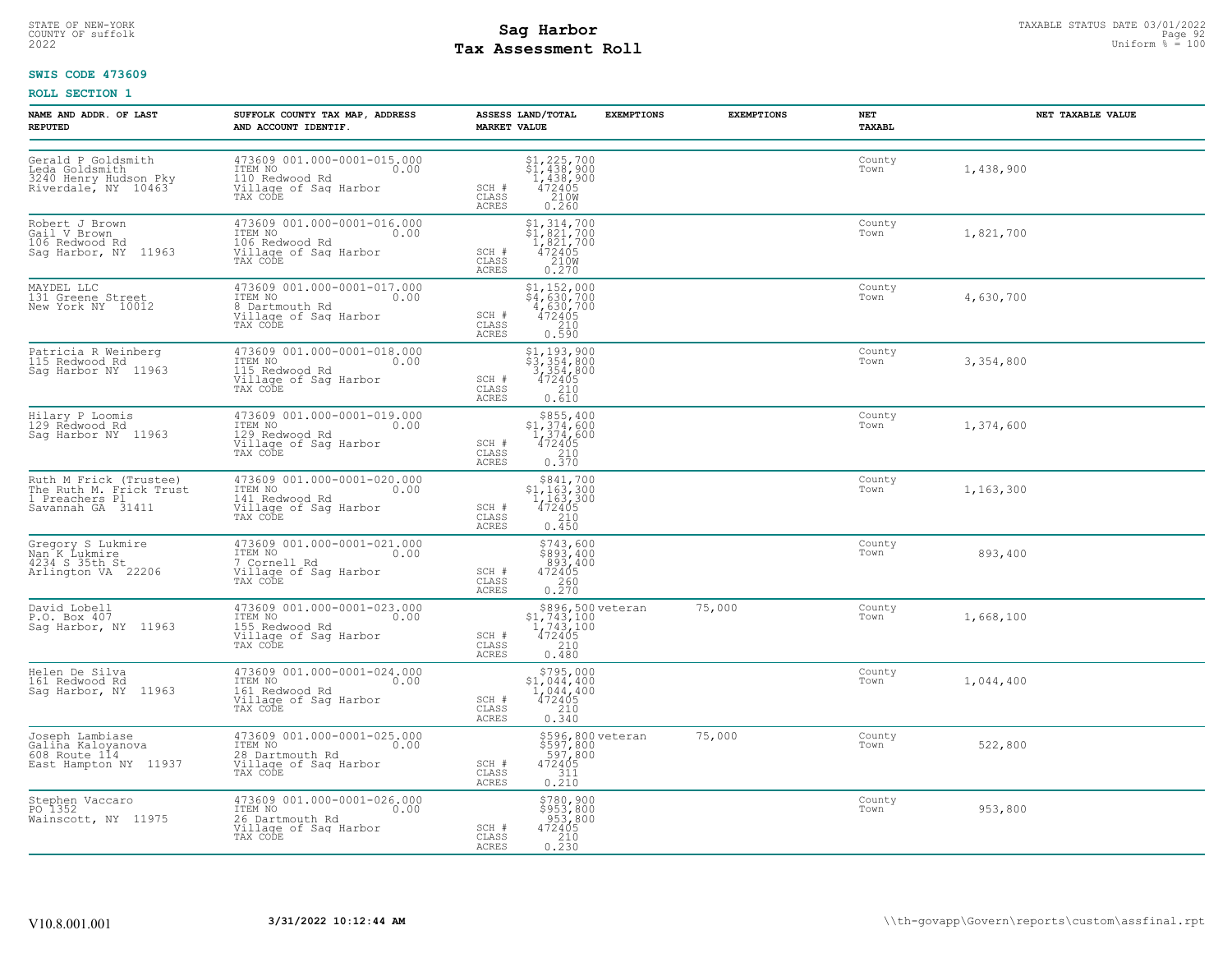### STATE OF NEW-YORK STATUS DATE 03/01/2022<br>
COUNTY OF suffolk Page 93/01/2022<br>
2022 Pay Assessment Roll **Tax Assessment Roll**

### **SWIS CODE 473609**

| NAME AND ADDR. OF LAST<br><b>REPUTED</b>                                                                           | SUFFOLK COUNTY TAX MAP, ADDRESS<br>AND ACCOUNT IDENTIF.                                                  | ASSESS LAND/TOTAL<br><b>MARKET VALUE</b>                                                                                                                                                         | <b>EXEMPTIONS</b> | <b>EXEMPTIONS</b> | NET<br>TAXABL  | NET TAXABLE VALUE |
|--------------------------------------------------------------------------------------------------------------------|----------------------------------------------------------------------------------------------------------|--------------------------------------------------------------------------------------------------------------------------------------------------------------------------------------------------|-------------------|-------------------|----------------|-------------------|
| Kenneth Smith<br>Lynn B Jacobsen<br>P.O. Box 2522<br>Saq Harbor, NY 11963                                          | 473609 001.000-0001-027.000<br>TTEM NO 0.00<br>22 Dartmouth Rd<br>Village of Saq Harbor<br>TAX CODE      | $$799,100$<br>$$1,436,200$<br>$1,436,200$<br>$472405$<br>$210$<br>SCH #<br>CLASS<br><b>ACRES</b><br>0.260                                                                                        |                   |                   | County<br>Town | 1,436,200         |
| 12 Cornell Road LLC<br>15 Percy Williams Drive<br>East Islip NY 11730                                              | 473609 001.000-0001-028.001<br>TTEM NO<br>12 Cornell Rd<br>Village of Sag Harbor<br>0.00<br>TAX CODE     | $\begin{array}{r} \texttt{\$1$, 039, 200} \\ \texttt{\$4$, 773, 500} \\ \texttt{4, 773, 500} \\ \texttt{472405} \\ \texttt{210} \\ \texttt{0.510} \end{array}$<br>SCH #<br>CLASS<br><b>ACRES</b> |                   |                   | County<br>Town | 4,773,500         |
| Michael Chiarello<br>Megan Chiarello<br>25 Dartmouth Rd<br>Saq Harbor NY 11963                                     | 473609 001.000-0001-029.000<br>ITEM NO<br>0.00<br>The Northworth Rd<br>Village of Sag Harbor<br>TAX CODE | $\begin{array}{r} \text{\small $\$811,100} \\ \text{\small $\$1,162,500} \\ 1,162,500 \\ 472405 \\ 210 \\ 0.280 \end{array}$<br>SCH #<br>CLASS<br>ACRES                                          |                   |                   | County<br>Town | 1,162,500         |
| James E Gallagher<br>Carol Gallagher<br>21 Dartmouth Rd<br>Sag Harbor NY 11963                                     | 473609 001.000-0001-030.000<br>ITEM NO<br>0.00<br>21 Dartmouth Rd<br>Village of Saq Harbor<br>TAX CODE   | $\begin{array}{c} 5809, 200 \\ 5931, 200 \\ 931, 200 \\ 472405 \\ 210 \\ 0.240 \end{array}$<br>SCH #<br>CLASS<br>ACRES                                                                           |                   |                   | County<br>Town | 931,200           |
| Thomas Gleeson<br>Virginia Hubert<br>13 Beech St<br>Point Lookout, NY 11569                                        | 473609 001.000-0001-031.000<br>ITEM NO<br>0.00<br>15 Princeton Rd<br>Village of Sag Harbor<br>TAX CODE   | $\begin{array}{r}  \  \  \, 865,600 \\  \  \, 1,428,400 \\  \  \, 1,428,400 \\  \  \, 472405 \\  \  \, 210 \\  \  \, 0.280 \end{array}$<br>SCH #<br>CLASS<br><b>ACRES</b>                        |                   |                   | County<br>Town | 1,428,400         |
| RK Horizons, LLC<br>Stephanie Klein Reppert<br>rodd Douglas Reppert<br>2 Fifth Avenue Apt 11A<br>New York NY 10011 | 473609 001.000-0001-032.000<br>ITEM NO<br>0.00<br>19 Princeton Rd<br>Village of Sag Harbor<br>TAX CODE   | $\begin{array}{r} $808,800\\ $1,091,500\\ 1,091,500\\ 472405\\ \end{array}$<br>SCH #<br>210<br>CLASS<br>0.210<br>ACRES                                                                           |                   |                   | County<br>Town | 1,091,500         |
| Paul Meech<br>Pamela Meech<br>41 River Terrace #4108<br>New York NY 10282                                          | 473609 001.000-0001-033.000<br>ITEM NO<br>0.00<br>22 Cornell Rd<br>Village of Sag Harbor<br>TAX CODE     | $$805, 400$<br>$$1, 220, 200$<br>$1, 220, 200$<br>$\begin{array}{r} 472405 \\ 210 \\ 0.210 \end{array}$<br>SCH #<br>CLASS<br><b>ACRES</b>                                                        |                   |                   | County<br>Town | 1,220,200         |
| Mary Elizabeth Ruth<br>Anné Margaret Ruth<br>Julie Fráncis Ruth<br>Timothy Paul Ruth                               | 473609 001.000-0001-034.000<br>ITEM NO<br>0.00<br>26 Cornell Rd<br>Village of Sag Harbor<br>TAX CODE     | \$811,000<br>\$985,100<br>985,100<br>472405<br>210<br>0.350<br>SCH #<br>CLASS<br><b>ACRES</b>                                                                                                    |                   |                   | County<br>Town | 985,100           |
| Richard F. Ferrari<br>4 Harvard Rd<br>Saq Harbor NY 11963                                                          | 473609 001.000-0001-035.000<br>ITEM NO<br>0.00<br>4 Harvard Rd<br>Village of Sag Harbor<br>TAX CODE      | $\begin{array}{r} 5770,700 \\ 51,050,700 \\ 1,050,700 \\ 472405 \\ 210 \end{array}$<br>SCH #<br>CLASS<br>0.330<br>ACRES                                                                          |                   |                   | County<br>Town | 1,050,700         |
| Maxwell J. Pomper<br>Alexandra T. Pomper<br>80 North Moore St. #23C<br>New York NY 10013                           | 473609 001.000-0001-036.000<br>ITEM NO<br>0.00<br>29 Cornell Rd<br>Village of Sag Harbor<br>TAX CODE     | \$802,000<br>$$1,332,200$<br>$1,332,200$<br>$472405$<br>$210$<br>SCH #<br>$\mathtt{CLASS}$<br>0.290<br><b>ACRES</b>                                                                              |                   |                   | County<br>Town | 1,332,200         |
| Kay Preston Lawson<br>25 Cornell Rd<br>Sag Harbor NY 11963                                                         | 473609 001.000-0001-037.000<br>TTEM NO 0.00<br>The Normell Rd<br>Village of Saq Harbor<br>TAX CODE       | \$780,900<br>$$1,024,600$<br>1,024,600<br>472405<br>210<br>SCH #<br>CLASS<br>$0, \overline{2}\,\overline{3}\,\overline{0}$<br><b>ACRES</b>                                                       |                   |                   | County<br>Town | 1,024,600         |
| Nancy I Williams, Trustee<br>Nancy I. Williams Revocable<br>P O Box 794<br>Saq Harbor NY 11963                     | 473609 001.000-0001-038.000<br>21 Cornell Rd<br>Village of Sag Harbor<br>TAX CODE                        | $$796,500$<br>$$981,500$<br>$981,500$<br>$472405$<br>$210$<br>SCH #<br>CLASS<br><b>ACRES</b><br>0.310                                                                                            |                   |                   | County<br>Town | 981,500           |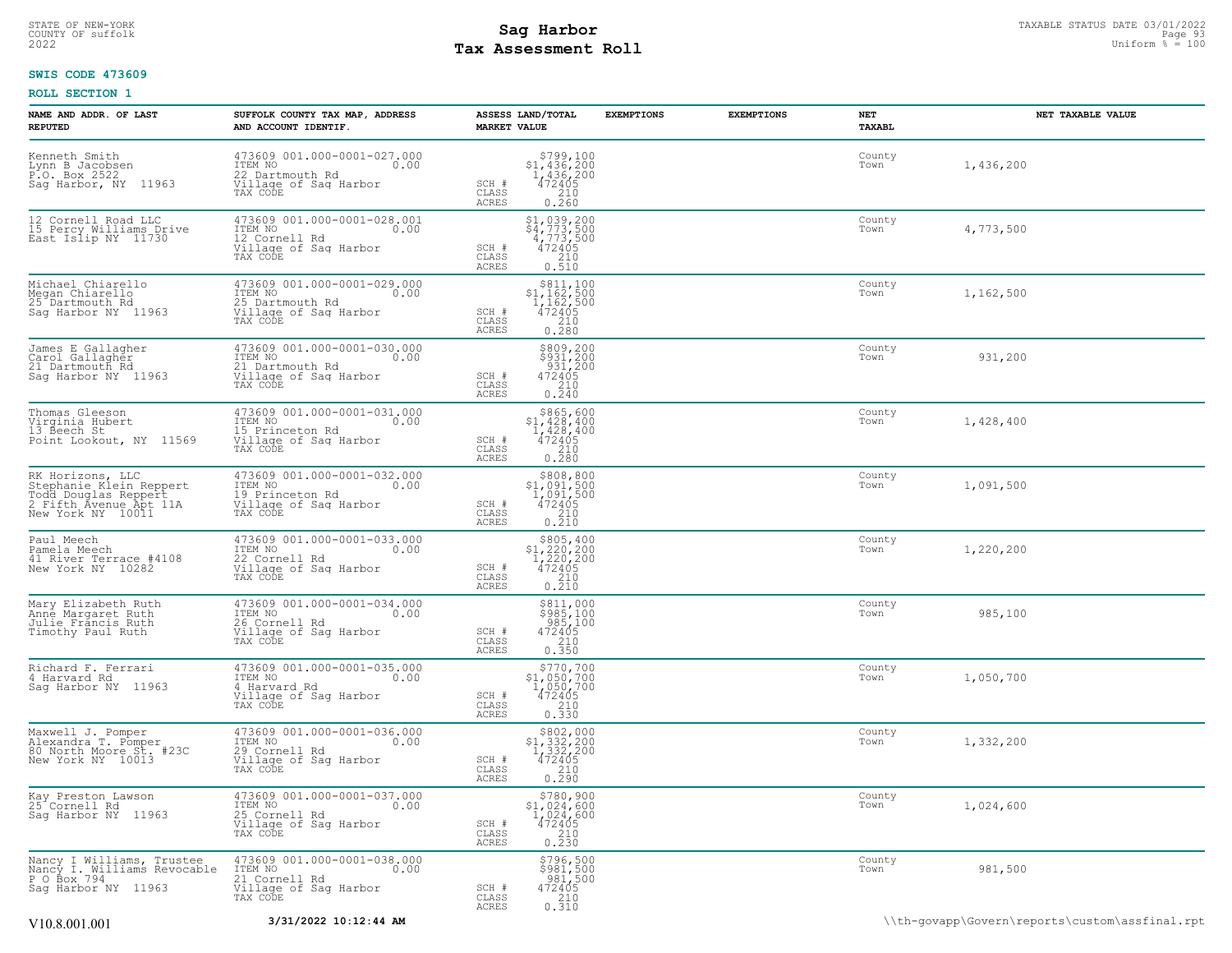# STATE OF NEW-YORK STATUS DATE 03/01/2022<br>
COUNTY OF suffolk Page 94 OUTH COUNTY OF Suffolk Page 94 OUTH COUNTY OF Suffolk Page 94 OUTH Page 94<br>
2022 Pay Assessment Roll **Tax Assessment Roll**

### **SWIS CODE 473609**

| NAME AND ADDR. OF LAST<br><b>REPUTED</b>                                                                      | SUFFOLK COUNTY TAX MAP, ADDRESS<br>AND ACCOUNT IDENTIF.                                                                                                                                   | ASSESS LAND/TOTAL<br><b>MARKET VALUE</b> | <b>EXEMPTIONS</b>                                                                                                                                                                          | <b>EXEMPTIONS</b> | NET<br>TAXABL  | NET TAXABLE VALUE |
|---------------------------------------------------------------------------------------------------------------|-------------------------------------------------------------------------------------------------------------------------------------------------------------------------------------------|------------------------------------------|--------------------------------------------------------------------------------------------------------------------------------------------------------------------------------------------|-------------------|----------------|-------------------|
| 19 Cornell Road Owner LLC<br>69 Roslyn Road<br>Roslyn Heights NY 11577                                        | 473609 001.000-0001-039.000<br>ITEM NO<br>19 Cornell Rd<br>0.00<br>Village of Sag Harbor<br>TAX CODE                                                                                      | SCH #<br>CLASS<br><b>ACRES</b>           | $\begin{array}{r} $808,300 $3,730,4003,730,400472405210\n\end{array}$<br>0.230                                                                                                             |                   | County<br>Town | 3,730,400         |
| Arlene Montesano<br>937 Cima Linda Lane<br>Santa Barbara CA 93108                                             | 473609 001.000-0001-040.000<br>ITEM NO<br>9 Dartmouth Rd<br>0.00<br>Village of Sag Harbor<br>TAX CODE                                                                                     | SCH #<br>CLASS<br>ACRES                  | $\begin{array}{r}  \  \  \,  \, 8850\, , \, 300 \\  \  \, 51\, , \, 821\, , \, 400 \\  \  \, 1\, , \, 821\, , \, 400 \\  \  \, 472405 \\  \  \, 210 \\  \  \, 0\, . \, 230 \\ \end{array}$ |                   | County<br>Town | 1,821,400         |
| Carolyn Pastier<br>14 Bayard Dr<br>Dix Hills NY 11746                                                         | 473609 001.000-0001-041.000<br>ITEM NO 0.00<br>ining<br>93 Redwood Rd<br>Village of Sag Harbor<br>TAX CODE                                                                                | SCH #<br>CLASS<br>ACRES                  | \$1,026,600<br>\$2,928,700<br>2,928,700<br>472405<br>$\begin{array}{c} 210 \\ 0.500 \end{array}$                                                                                           |                   | County<br>Town | 2,928,700         |
| Richard E Long<br>100-05 159th Ave<br>Howard Beach, NY 11414                                                  | 473609 001.000-0001-042.000<br>ITEM NO 0.00<br>87 Redwood Rd<br>Village of Sag Harbor<br>TAX CODE                                                                                         | SCH #<br>CLASS<br>ACRES                  | $\substack{\$943,600\, \mathrm{clergy}\,\\51,278,600\\1,278,600\\472405\\210}$<br>0.480                                                                                                    | 1,500             | County<br>Town | 1,277,100         |
| Diane L Sass<br>11 Amherst Rd<br>Sag Harbor, NY  11963                                                        | 473609 001.000-0002-001.000<br>ITEM NO 600 111 112000<br>Il Amherst Rd<br>Village of Sag Harbor<br>TAX CODE                                                                               | SCH #<br>CLASS<br>ACRES                  | $$2, 415, 500$<br>$$2, 665, 300$<br>$2, 665, 300$<br>$472405$<br>$2108$<br>0.340                                                                                                           |                   | County<br>Town | 2,665,300         |
| East End Sunset LLC<br>c/o ERG Property Advisors<br>777 Third Avenue FL 27<br>New York NY 10017               | 473609 001.000-0002-002.000<br>TTEM NO<br>172 Redwood Rd<br>Village of Saq Harbor<br>TAX CODE                                                                                             | SCH #<br>CLASS<br><b>ACRES</b>           | $$2,734,400$<br>$$5,181,400$<br>$$181,400$<br>$472405$<br>$$2100$<br>0.390                                                                                                                 |                   | County<br>Town | 5,181,400         |
| Michael Halpern, Trustee<br>Cara Halpern Family Trust<br>Joanne Halpern, Trustee<br>Cara Halpern Family Trust | 473609 001.000-0002-003.000<br>ITEM NO 0.00<br>176 Redwood Rd<br>Village of Sag Harbor<br>TAX CODE                                                                                        | SCH #<br>CLASS<br>ACRES                  | $$2,689,500$<br>$$6,149,100$<br>$6,149,100$<br>$472405$<br>210W<br>0.380                                                                                                                   |                   | County<br>Town | 6,149,100         |
|                                                                                                               | Jeannie F. Tseng (173609 001.000-0002-004.000<br>300 Central Park West Apt 6D ITEM NO (0.000)<br>New York NY 10024 (180 Redwood Rd<br>180 Redwood Rd<br>Village of Sag Harbor<br>TAX CODE | SCH #<br>CLASS<br>ACRES                  | $$2,696,100$<br>$$5,176,100$<br>$$176,100$<br>$\frac{472405}{2100}$<br>0.360                                                                                                               |                   | County<br>Town | 5,176,100         |
| Sheila Clancy Waugh<br>184 Redwood Rd<br>Sag Harbor NY 11963                                                  | $\begin{array}{ll} 473609&001.000-0002-005.000\\ \texttt{ITEM NO} & 0.00\\ 184&\texttt{Redwood Rd}\\ \texttt{Village of Sag Harbor}\\ \texttt{TAX CODE} & \end{array}$                    | SCH #<br>CLASS<br><b>ACRES</b>           | \$2,614,400<br>\$2,864,500<br>2,864,500<br>472405<br>210W<br>0.370                                                                                                                         |                   | County<br>Town | 2,864,500         |
| 188 Redwood LLC<br>C/O Josh Schwartz<br>122 Bayberry Lane<br>Westport CT 06880                                | 473609 001.000-0002-006.000<br>ITEM NO 0.00<br>188 Redwood Rd 0.00<br>Village of Sag Harbor<br>TAX CODE                                                                                   | SCH #<br>CLASS<br>ACRES                  | \$2,062,300<br>\$2,221,200<br>2,221,200<br>472405<br>210W<br>0.310                                                                                                                         |                   | County<br>Town | 2,221,200         |
| Lee Spiegel<br>114 Marcourt Drive<br>Chappaqua NY 10514                                                       | 473609 001.000-0002-007.000<br>TTEM NO 0.00<br>192 Redwood Rd<br>Village of Sag Harbor<br>TAX CODE                                                                                        | SCH #<br>CLASS<br>ACRES                  | \$2,796,600<br>\$5,015,400<br>5,015,400<br>472405<br>210W<br>0.660                                                                                                                         |                   | County<br>Town | 5,015,400         |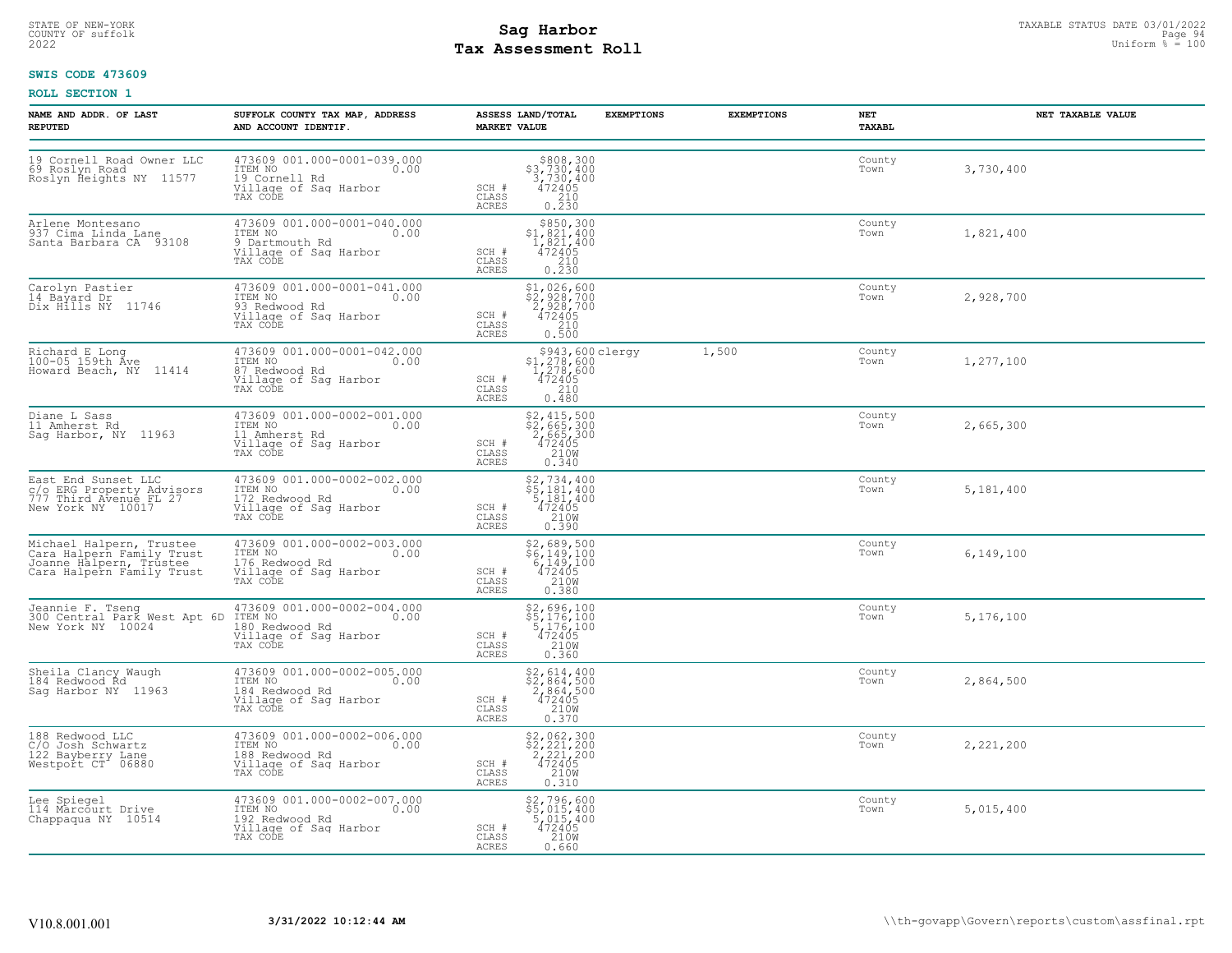### STATE OF NEW-YORK STATUS DATE 03/01/2022<br>
COUNTY OF suffolk Page 95<br>
2022 **Fax Assessment Roll** Page 95 and County of Sufform % = 100 **Tax Assessment Roll**

### **SWIS CODE 473609**

| NAME AND ADDR. OF LAST<br><b>REPUTED</b>                                                                         | SUFFOLK COUNTY TAX MAP, ADDRESS<br>AND ACCOUNT IDENTIF.                                                      | ASSESS LAND/TOTAL<br><b>MARKET VALUE</b>                                                                                                      | <b>EXEMPTIONS</b> | <b>EXEMPTIONS</b> | NET<br><b>TAXABL</b> | NET TAXABLE VALUE |
|------------------------------------------------------------------------------------------------------------------|--------------------------------------------------------------------------------------------------------------|-----------------------------------------------------------------------------------------------------------------------------------------------|-------------------|-------------------|----------------------|-------------------|
| Victoria A Van Dyke<br>196 Redwood Rd<br>Saq Harbor NY 11963                                                     | 473609 001.000-0002-009.001<br>TTEM NO 0.00<br>196 Redwood Rd<br>Village of Sag Harbor<br>TAX CODE           | \$2,754,000<br>\$3,021,400<br>3,021,400<br>472405<br>210W<br>SCH #<br>CLASS<br><b>ACRES</b><br>0.650                                          |                   |                   | County<br>Town       | 3,021,400         |
| Edward P Mc Donald<br>Pamela A Mc Donald<br>1 Livery Ln<br>East Hampton, NY 11937                                | 473609 001.000-0002-010.000<br>ITEM NO<br>0.00<br>4 Notre Dame Rd<br>Village of Sag Harbor<br>TAX CODE       | $\begin{array}{r} 52,690,400 \\ 53,425,200 \\ 3,425,200 \\ 472405 \\ 2100 \\ \end{array}$<br>SCH #<br>CLASS<br>0.590<br>ACRES                 |                   |                   | County<br>Town       | 3,425,200         |
| Frank Galasso<br>Lisa Galasso<br>25-10 Mickle Ave<br>Bronx, NY 10469                                             | 473609 001.000-0002-011.000<br>ITEM NO<br>0.00<br>8 Notre Dame Rd<br>Village of Sag Harbor<br>TAX CODE       | $\begin{array}{l} $2,621,400 \\ $2,835,900 \\ $2,835,900 \\ $472405 \\ $220W \\ $220W \end{array}$<br>SCH #<br>CLASS<br><b>ACRES</b><br>0.660 |                   |                   | County<br>Town       | 2,835,900         |
| SFT Ananda LLC<br>29 East 9th Street Apt 14<br>New York NY 10003                                                 | 473609 001.000-0002-012.000<br>ITEM NO 0.00<br>12 Notre Dame Rd<br>Village of Saq Harbor<br>TAX CODE         | \$2,710,600<br>\$5,777,100<br>5,777,100<br>472405<br>210W<br>SCH #<br>CLASS<br>ACRES<br>0.590                                                 |                   |                   | County<br>Town       | 5,777,100         |
| Evan Wildstein<br>11 Sutton Farm Drive<br>Chappaqua NY 10514                                                     | 473609 001.000-0002-013.000<br>TTEM NO 0.00<br>0.00<br>16 Notre Dame Rd<br>Village of Sag Harbor<br>TAX CODE | \$3,013,100<br>\$5,653,200<br>5,653,200<br>472405<br>210W<br>SCH #<br>CLASS<br>ACRES<br>0.610                                                 |                   |                   | County<br>Town       | 5,653,200         |
| Denis Jean Marie Streiff<br>Catherine Marie Joseph Strei<br>5 Wahnetta Rd<br>Old Greenwich CT 06870              | 473609 001.000-0002-014.000<br>ITEM NO<br>0.00<br>20 Notre Dame Rd<br>Village of Sag Harbor<br>TAX CODE      | $$3,023,700$<br>$$3,238,400$<br>$3,238,400$<br>$472405$<br>$210M$<br>SCH #<br>CLASS<br>ACRES<br>0.610                                         |                   |                   | County<br>Town       | 3,238,400         |
| The Miriam K. Cybul Revocabl<br>c/o Miriam Cybul and Martin<br>38 Warren Lañe<br>P.O. Box 344<br>Alpine NJ 07620 | 473609 001.000-0002-016.000<br>ITEM NO<br>0.00<br>31 Notre Dame Rd<br>Village of Sag Harbor<br>TAX CODE      | $\begin{array}{l} $2,019,100 \\ $2,417,800 \\ $2,417,800 \\ $472405 \\ $2100 \\ $2100 \end{array}$<br>SCH #<br>CLASS<br><b>ACRES</b><br>0.240 |                   |                   | County<br>Town       | 2,417,800         |
| Susan Davis<br>8 Littlefield Ct<br>Haworth, NJ 07641                                                             | 473609 001.000-0002-017.000<br>ITEM NO<br>0.00<br>27 Notre Dame Rd<br>Village of Saq Harbor<br>TAX CODE      | $$2, 675, 800$<br>$$3, 176, 500$<br>$3, 176, 500$<br>$472405$<br>$$2108$<br>SCH #<br>CLASS<br><b>ACRES</b><br>0.170                           |                   |                   | County<br>Town       | 3,176,500         |
| 23 ND LLC<br>P.O. Box 65781<br>Washington DC 20035                                                               | 473609 001.000-0002-018.000<br>ITEM NO<br>0.00<br>23 Notre Dame Rd<br>Village of Sag Harbor<br>TAX CODE      | $$3, 297, 400$<br>$$4, 697, 300$<br>$4, 697, 300$<br>$472405$<br>$210W$<br>SCH #<br>CLASS<br>ACRES<br>0.370                                   |                   |                   | County<br>Town       | 4,697,300         |
| B & R Sag Harbor LLC<br>C/o Brian Kwait, Odyssey Inv<br>590 Madison Avenue FL 39th<br>New York NY 10022          | 473609 001.000-0002-021.001<br>ITEM NO<br>0.00<br>11 Notre Dame Rd<br>Village of Sag Harbor<br>TAX CODE      | $$4,986,900$<br>$$4,094,700$<br>$4,094,700$<br>$472405$<br>$210$<br>SCH #<br>CLASS<br>ACRES<br>0.610                                          |                   |                   | County<br>Town       | 4,094,700         |
| Jeff Brande<br>Penthouse #2<br>269 M 72nd St<br>New York, NY 10023                                               | 473609 001.000-0002-022.000<br>ITEM NO 0.00<br>0.00<br>206 Redwood Rd<br>Village of Sag Harbor<br>TAX CODE   | $$1,652,000$<br>$$1,872,500$<br>$1,872,500$<br>$472405$<br>$$210W$<br>SCH #<br>CLASS<br>ACRES<br>0.440                                        |                   |                   | County<br>Town       | 1,872,500         |
| Kevin Desmond<br>Geraldine E Desmond<br>47 Norfolk Ln<br>Glen Cove, NY 11542                                     | 473609 001.000-0002-023.000<br>ITEM NO 0.00<br>210 Redwood Rd<br>Village of Sag Harbor<br>TAX CODE           | $\begin{array}{r} $1,726,300 \ $1,970,200 \ $1,970,200 \ $472405 \ $2100 \end{array}$<br>SCH #<br>CLASS<br><b>ACRES</b><br>0.790              |                   |                   | County<br>Town       | 1,970,200         |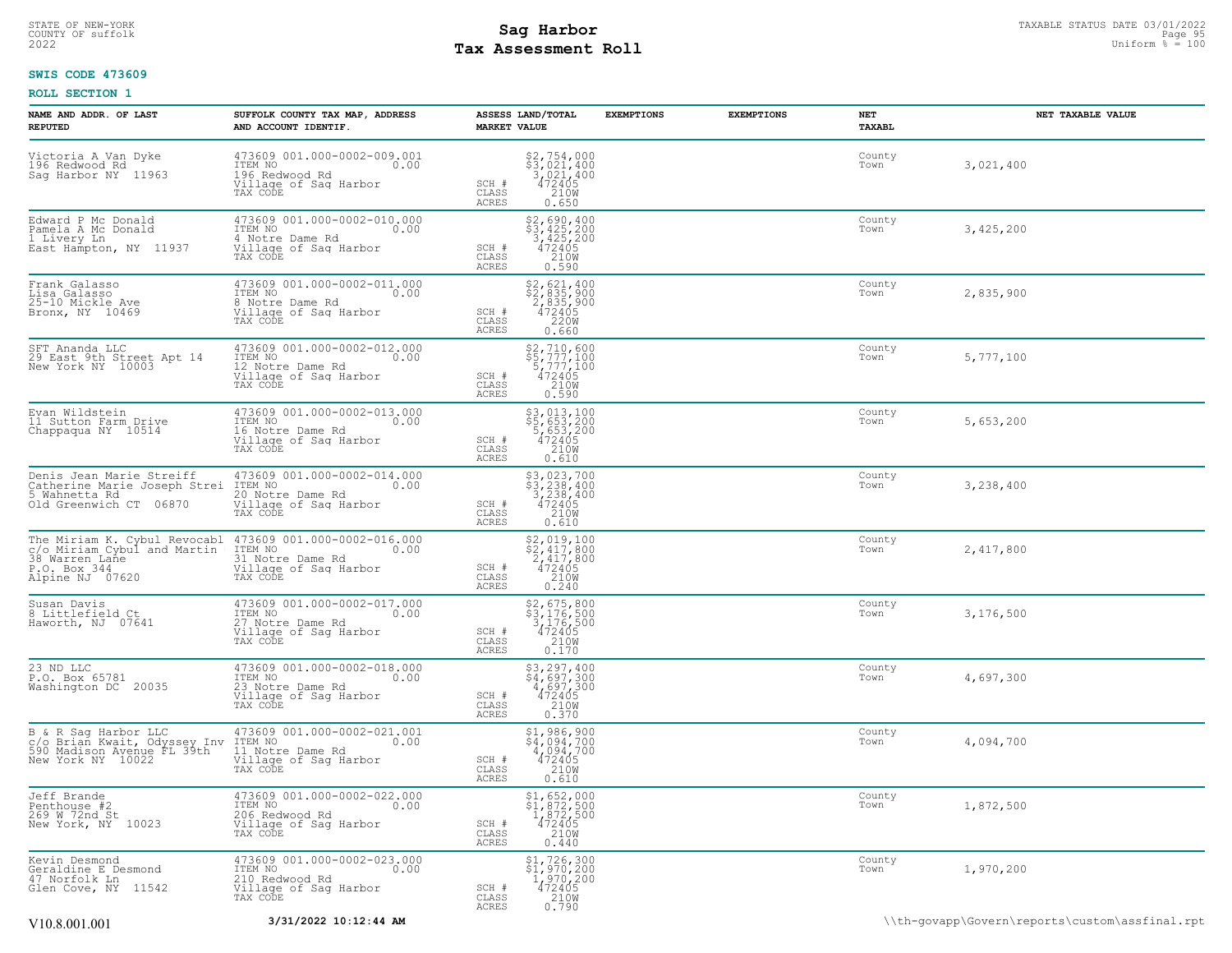# STATE OF NEW-YORK STATUS DATE 03/01/2022<br>
COUNTY OF suffolk Page 96 96 96 96 96 96 96 96 96 96 97 97 97 97 97 97 97 97 98<br>
2022 Pay Assessment Roll **Tax Assessment Roll**

### **SWIS CODE 473609**

| NAME AND ADDR, OF LAST<br><b>REPUTED</b>                                                                                     | SUFFOLK COUNTY TAX MAP, ADDRESS<br>AND ACCOUNT IDENTIF.                                                 | ASSESS LAND/TOTAL<br><b>MARKET VALUE</b> | <b>EXEMPTIONS</b>                                                                                             | <b>EXEMPTIONS</b> | NET<br>TAXABL  | NET TAXABLE VALUE |
|------------------------------------------------------------------------------------------------------------------------------|---------------------------------------------------------------------------------------------------------|------------------------------------------|---------------------------------------------------------------------------------------------------------------|-------------------|----------------|-------------------|
| 216 Redwood Road, LLC<br>Andree C. de la Garza<br>28 Yale Street<br>Garden City NY 11530                                     | 473609 001.000-0002-024.000<br>ITEM NO<br>0.00<br>216 Redwood Rd<br>Village of Sag Harbor<br>TAX CODE   | SCH #<br>CLASS<br><b>ACRES</b>           | \$1,611,000<br>\$1,823,500<br>1,823,500<br>472405<br>210M<br>0.340                                            |                   | County<br>Town | 1,823,500         |
| Norma T Cybul (Trustee)<br>David N Cybul (Trustee)<br>Norma T Cybul Revocable Livi<br>1512 Palisade Ave<br>Fort Lee NJ 07024 | 473609 001.000-0002-025.000<br>ITEM NO<br>0.00<br>220 Redwood Rd<br>Village of Sag Harbor<br>TAX CODE   | SCH #<br>CLASS<br>ACRES                  | \$1,416,300<br>\$1,631,800<br>$1,631,800$<br>472405<br>210W<br>0.300                                          |                   | County<br>Town | 1,631,800         |
| THE FRASER QUALIFIED PERSONA<br>William T. Fraser, Trustee<br>THE FRASER FAMILY TRUST #I<br>Claire Fraser, Trustee           | 473609 001.000-0002-028.001<br>ITEM NO<br>0.00<br>226 Redwood Rd<br>Village of Sag Harbor<br>TAX CODE   | SCH #<br>CLASS<br>ACRES                  | \$2,119,400 veteran<br>$\frac{52}{2}, \frac{370}{370}, \frac{300}{900}$<br>472405<br>210W<br>0.790            | 125,000           | County<br>Town | 2,245,900         |
| PALO AALTO LLC<br>288 Carroll St<br>Brooklyn NY 11231                                                                        | 473609 001.000-0002-029.000<br>ITEM NO<br>0.00<br>232 S Redwood Rd<br>Village of Sag Harbor<br>TAX CODE | SCH #<br>CLASS<br>ACRES                  | \$1,966,400<br>\$2,777,600<br>2,777,600<br>472405<br>210W<br>0.600                                            |                   | County<br>Town | 2,777,600         |
| Colgate Basin, LLC<br>15 Watts Street FL 4th<br>New York NY 10013                                                            | 473609 001.000-0002-030.000<br>ITEM NO<br>0.00<br>236 Redwood Rd<br>Village of Sag Harbor<br>TAX CODE   | SCH #<br>CLASS<br>ACRES                  | $$2, 244, 300$<br>$$2, 244, 300$<br>$$2, 244, 300$<br>$472405$<br>210W<br>0.350                               |                   | County<br>Town | 2,244,300         |
| Bilha Fish<br>240 Redwood Rd<br>Saq Harbor NY 11963                                                                          | 473609 001.000-0002-031.001<br>ITEM NO<br>0.00<br>240 Redwood Rd<br>Village of Sag Harbor<br>TAX CODE   | SCH #<br>CLASS<br><b>ACRES</b>           | $$^{1}_{2}$ , 768, 200 veteran<br>$$^{2}_{2}$ , 011, 700<br>$147700$<br>$472405$<br>$210M$<br>$210M$<br>0.350 | 23,815            | County<br>Town | 1,987,885         |
| Linda Haugevik<br>P.O. Box 2729<br>Saq Harbor NY 11963                                                                       | 473609 001.000-0002-032.000<br>ITEM NO 0.00<br>244 Redwood Rd<br>Village of Sag Harbor<br>TAX CODE      | SCH #<br>CLASS<br>ACRES                  | $$894,300$<br>$$1,106,700$<br>$1,106,700$<br>$472405$<br>0.380                                                |                   | County<br>Town | 1,106,700         |
| Frank Apuzzo<br>Katherine A Apuzzo<br>Rr #2 Box 116 <sup>t</sup><br>2 Yale Rd<br>Saq Harbor, NY 11963                        | 473609 001.000-0002-033.000<br>ITEM NO<br>0.00<br>2 Yale Rd<br>Village of Sag Harbor<br>TAX CODE        | SCH #<br>CLASS<br>ACRES                  | \$815,300 veteran<br>\$1,035,600<br>1,035,600<br>472405<br>$\begin{array}{c} 210 \\ 0.350 \end{array}$        | 2,509             | County<br>Town | 1,033,091         |
| Jason Cyril Laan<br>6 Yale Rd<br>Sag Harbor NY 11963                                                                         | 473609 001.000-0002-034.000<br>ITEM NO<br>0.00<br>6 Yale Rd<br>Village of Sag Harbor<br>TAX CODE        | SCH #<br>CLASS<br>ACRES                  | $$1, 217, 700$<br>$$1, 441, 100$<br>1,441,100<br>472405<br>210W<br>0.320                                      |                   | County<br>Town | 1,441,100         |
| Daniel Marsili<br>Erik J. Batt<br>10 Yale Rd<br>Saq Harbor NY 11963                                                          | 473609 001.000-0002-036.000<br>TTEM NO 0.00<br>10 Yale Rd<br>Village of Sag Harbor<br>TAX CODE          | SCH #<br>CLASS<br>ACRES                  | $$3,428,100$<br>$$3,865,100$<br>$3,865,100$<br>$472405$<br>$2100$<br>0.610                                    |                   | County<br>Town | 3,865,100         |
| Thomas M Halton<br>Thomas M. Halton<br>Diane C Halton<br>Diane C Halton                                                      | 473609 001.000-0002-037.000<br>ITEM NO<br>0.00<br>239 S Redwood Rd<br>Village of Sag Harbor<br>TAX CODE | SCH #<br>CLASS<br>ACRES                  | \$797,700 veteran<br>$$1,065,500$<br>1,065,500<br>472405<br>210<br>0.300                                      | 125,000           | County<br>Town | 940,500           |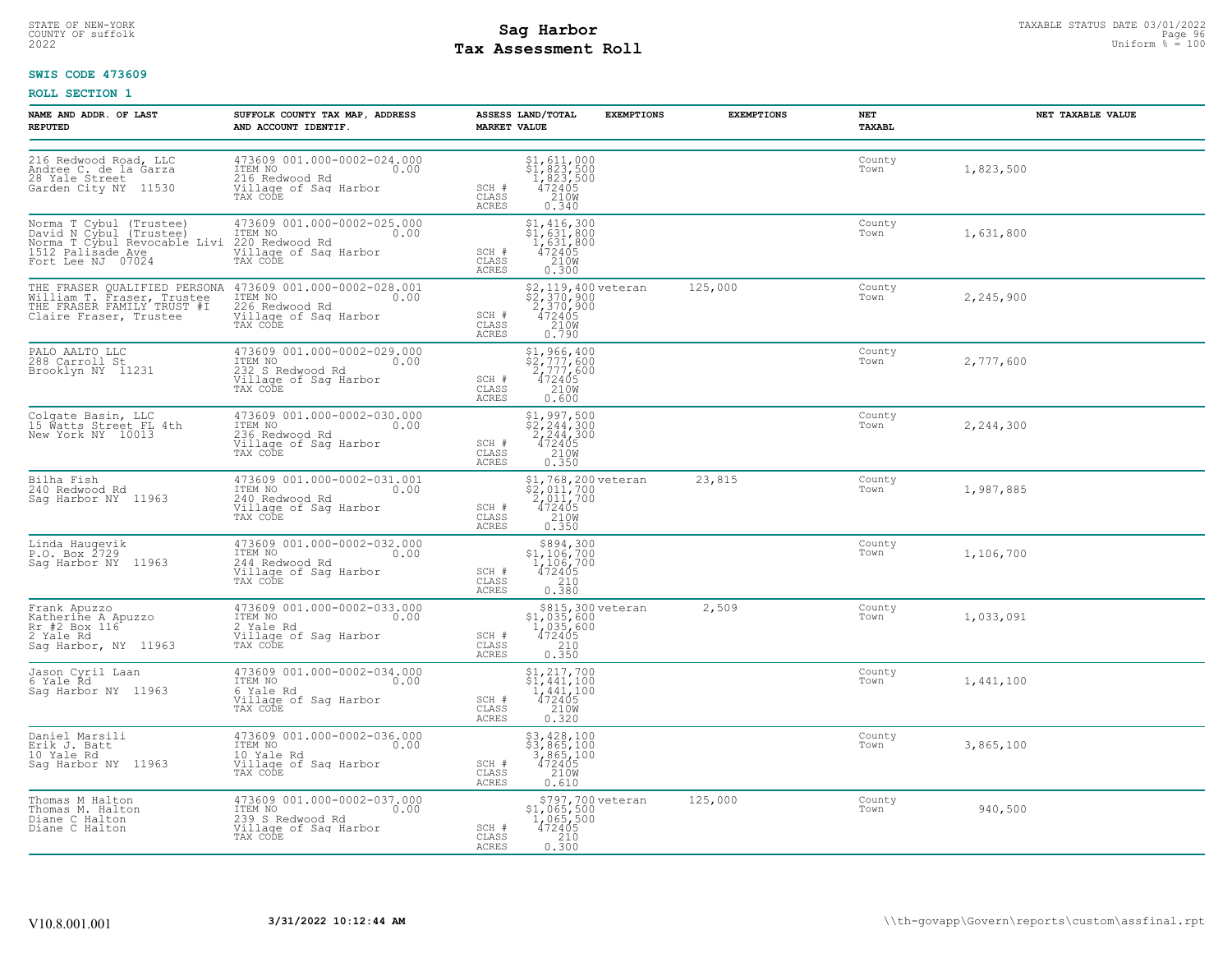### STATE OF NEW-YORK STATUS DATE 03/01/2022<br>
COUNTY OF suffolk Page 97 Magnetic Page 97 Magnetic Page 97 Magnetic Page 97 Magnetic Page 97 Magnetic Page 97<br>
2022 Magnetic Page 97 Magnetic Page 97 Magnetic Page 100 **Tax Assessment Roll**

### **SWIS CODE 473609**

| NAME AND ADDR. OF LAST<br><b>REPUTED</b>                                                     | SUFFOLK COUNTY TAX MAP, ADDRESS<br>AND ACCOUNT IDENTIF.                                                    | ASSESS LAND/TOTAL<br><b>MARKET VALUE</b>                                                                                             | <b>EXEMPTIONS</b><br><b>EXEMPTIONS</b> | NET<br>TAXABL  | NET TAXABLE VALUE |
|----------------------------------------------------------------------------------------------|------------------------------------------------------------------------------------------------------------|--------------------------------------------------------------------------------------------------------------------------------------|----------------------------------------|----------------|-------------------|
| Jane R. Lubben<br>235 S Redwood Rd<br>Saq Harbor NY 11963                                    | 473609 001.000-0002-038.000<br>ITEM NO<br>0.00<br>235 S Redwood Rd<br>Village of Sag Harbor<br>TAX CODE    | $$794, 900$<br>$$1, 045, 500$<br>$1, 045, 500$<br>$472405$<br>210<br>SCH #<br>CLASS<br><b>ACRES</b><br>0.280                         |                                        | County<br>Town | 1,045,500         |
| Steven Sobey<br>Jordana Sobey<br>227 Redwood Rd<br>Sag Harbor NY 11963                       | 473609 001.000-0002-039.000<br>ITEM NO<br>227 Redwood Rd<br>0.00<br>Village of Sag Harbor<br>TAX CODE      | \$968,700<br>$$1,440,000$<br>$1,440,000$<br>$472405$<br>SCH #<br>CLASS<br>$0.310$<br>$0.590$<br><b>ACRES</b>                         |                                        | County<br>Town | 1,440,000         |
| Elaine D Corwin<br>900 Park Ave Apt 14C<br>New York, NY 10021                                | 473609 001.000-0002-040.000<br>ITEM NO<br>221 Redwood Rd<br>0.00<br>Village of Sag Harbor<br>TAX CODE      | $\begin{array}{r} 5785,000\\ 51,129,500\\ 1,129,500\\ 472405\\ 210\\ 0.270 \end{array}$<br>SCH #<br>CLASS<br><b>ACRES</b>            |                                        | County<br>Town | 1,129,500         |
| Pnina F Bright<br>382 Central Park W Apt 6W<br>New York, NY 10025                            | 473609 001.000-0002-041.000<br>ITEM NO<br>0.00<br>211 Redwood Rd<br>Village of Sag Harbor<br>TAX CODE      | $$912, 200$<br>$$1, 199, 800$<br>$1, 199, 800$<br>SCH #<br>$\begin{array}{c}\n472405 \\ 210 \\ 0.590\n\end{array}$<br>CLASS<br>ACRES |                                        | County<br>Town | 1,199,800         |
| Ann Lieber (Life Estate)<br>Wendy Lieber<br>Barry Lieber<br>Michael Lieber<br>Valerie Lieber | 473609 001.000-0002-042.000<br>ITEM NO<br>0.00<br>6 Princeton Rd<br>Village of Sag Harbor<br>TAX CODE      | \$793,800<br>\$927,200<br>927,200<br>472405<br>SCH #<br>CLASS<br>$\frac{210}{0.240}$<br>ACRES                                        |                                        | County<br>Town | 927,200           |
| Nathiel Egosi<br>Ana Egosi<br>22 Mc Lane Dr<br>Dix Hills, NY<br>11746                        | 473609 001.000-0002-044.000<br>ITEM NO<br>0.00<br>11 Princeton Rd<br>Village of Sag Harbor<br>TAX CODE     | $\begin{array}{c} $787,600 \\ $1,006,100 \\ $1,006,100 \\ $472405 \end{array}$<br>SCH #<br>CLASS<br>210<br>0.290<br>ACRES            |                                        | County<br>Town | 1,006,100         |
| Joe Awad<br>Enid Awad<br>3630 S Parker St<br>San Pedro, CA 90731                             | 473609 001.000-0002-045.000<br>ITEM NO<br>0.00<br>7 Princeton Rd<br>Village of Sag Harbor<br>TAX CODE      | \$807,100<br>\$1,160,900<br>1,Iĕŏ,9ŏŏ<br>472405<br>SCH #<br>CLASS<br>0.310<br>ACRES                                                  |                                        | County<br>Town | 1,160,900         |
| Frederick W Horton<br>Rosa F Horton<br>Princeton Rd<br>Sag Harbor, NY 11963                  | 473609 001.000-0002-046.000<br>ITEM NO<br>0.00<br>5 Princeton Rd<br>Village of Sag Harbor<br>TAX CODE      | \$791,400 Persons<br>\$983,500<br>983,500<br>472405<br>SCH #<br>CLASS<br>$\frac{210}{0.260}$<br>ACRES                                | 491,750                                | County<br>Town | 491,750           |
| Robert Stanley Jacobs<br>349 Warren Ct<br>Warrenton VA 20186                                 | 473609 001.000-0002-047.000<br>ITEM NO<br>0.00<br>203 Redwood Rd<br>Village of Sag Harbor<br>TAX CODE      | \$784,600<br>\$986,400<br>986,400<br>SCH #<br>472405<br>$\frac{210}{0.320}$<br>CLASS<br>ACRES                                        |                                        | County<br>Town | 986,400           |
| Kenneth Roach JR<br>189 Redwood Rd<br>Saq Harbor, NY 11963                                   | 473609 001.000-0002-048.000<br>ITEM NO<br>0.00<br>189 Redwood Rd<br>Village of Sag Harbor<br>TAX CODE      | \$828,700<br>\$989,200<br>989,200<br>472405<br>SCH #<br>$\begin{array}{c} 210 \\ 0.290 \end{array}$<br>CLASS<br><b>ACRES</b>         |                                        | County<br>Town | 989,200           |
| Jacques Vaney<br>PO Box 954<br>Sag Harbor, NY 11963                                          | 473609 001.000-0002-049.000<br>TTEM NO 0.00<br>0.00<br>179 Redwood Rd<br>Village of Sag Harbor<br>TAX CODE | \$805,900<br>$$1,055,200$<br>$1,055,200$<br>$472405$<br>SCH #<br>CLASS<br>$\frac{210}{0.340}$<br><b>ACRES</b>                        |                                        | County<br>Town | 1,055,200         |
| Tightlines Partners, LLC<br>43 Glenwood Rd<br>Montclair NJ 07043                             | 473609 001.000-0002-051.001<br>ITEM NO 0.00<br>0.00<br>173 Redwood Rd<br>Village of Sag Harbor<br>TAX CODE | \$1,206,800<br>\$4,609,900<br>4,609,900<br>472405<br>SCH #<br>CLASS<br>210<br><b>ACRES</b><br>0.410                                  |                                        | County<br>Town | 4,609,900         |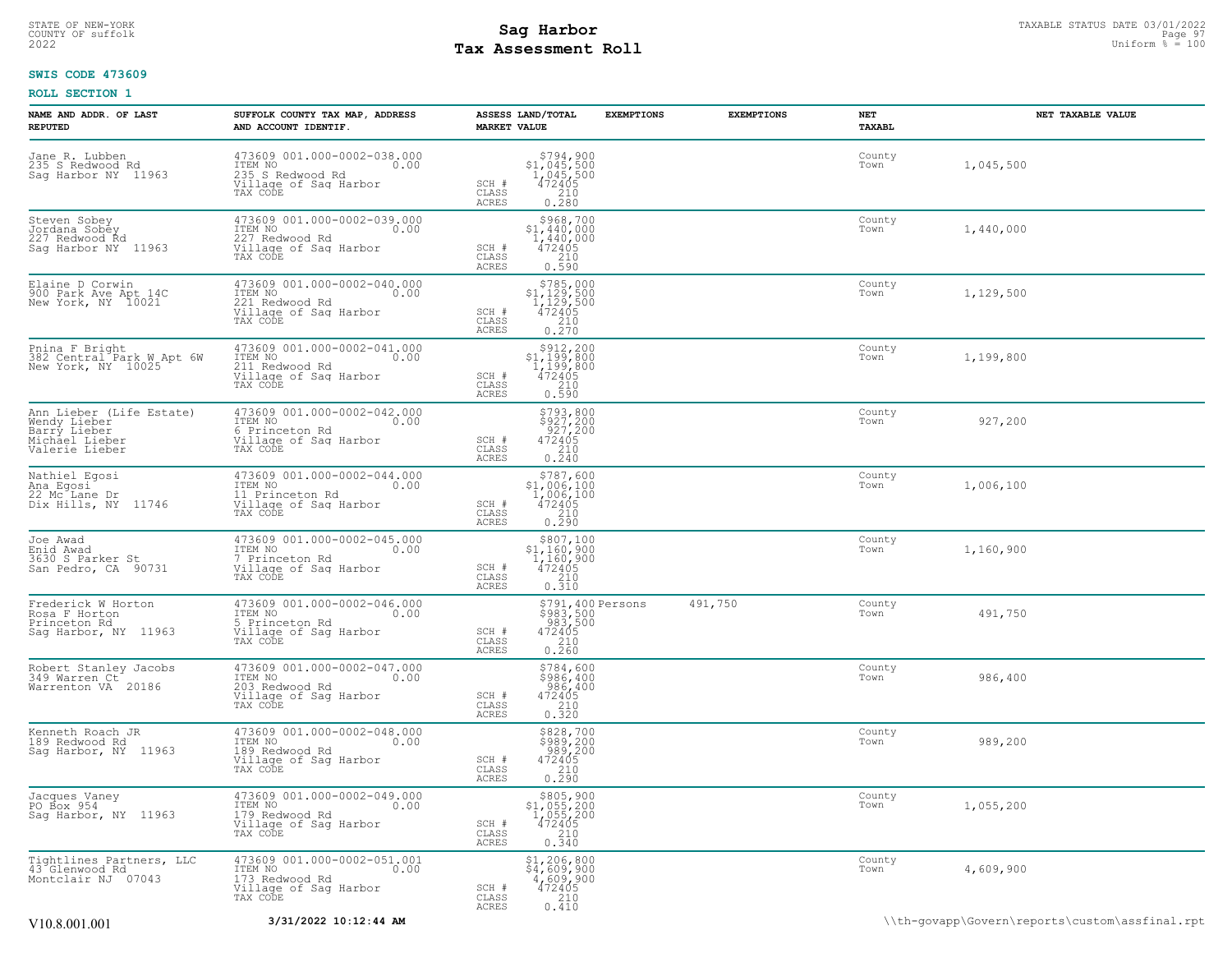# STATE OF NEW-YORK STATUS DATE 03/01/2022<br>
COUNTY OF suffolk Page 98 (11/2022<br>
2022 **Pay Assessment Roll** Page 100 **Tax Assessment Roll**

### **SWIS CODE 473609**

| <b>NAME AND ADDR. OF LAST</b><br><b>REPUTED</b>                                                   | SUFFOLK COUNTY TAX MAP, ADDRESS<br>AND ACCOUNT IDENTIF.                                                                                                            | ASSESS LAND/TOTAL<br><b>MARKET VALUE</b>                                                                                                                                                           | <b>EXEMPTIONS</b> | <b>EXEMPTIONS</b> | NET<br>TAXABL  | NET TAXABLE VALUE |
|---------------------------------------------------------------------------------------------------|--------------------------------------------------------------------------------------------------------------------------------------------------------------------|----------------------------------------------------------------------------------------------------------------------------------------------------------------------------------------------------|-------------------|-------------------|----------------|-------------------|
| James H. Wilson<br>Kathryn Huberty<br>167 Redwood Rd<br>Sag Harbor NY 11963                       | 473609 001.000-0002-052.000<br>TTEM NO<br>167 Redwood Rd<br>Village of Sag Harbor<br>0.00<br>TAX CODE                                                              | $$788,500$<br>$$2,289,900$<br>$2,289,900$<br>$472405$<br>SCH #<br>$\frac{210}{0.340}$<br>CLASS<br>ACRES                                                                                            |                   |                   | County<br>Town | 2,289,900         |
| Camilla J Gleason Revocable<br>14 Princeton Rd<br>Sag Harbor, NY 11963                            | 473609 001.000-0002-053.001<br>ITEM NO<br>0.00<br>14 Princeton Rd<br>Village of Sag Harbor<br>TAX CODE                                                             | $$843,900$<br>$$1,111,700$<br>$1,111,700$<br>SCH #<br>472405<br>CLASS<br>210<br>0.520<br>ACRES                                                                                                     |                   |                   | County<br>Town | 1,111,700         |
| 18 Princeton Road LLC<br>15 East 26th St Apt 18D<br>New York NY 10010                             | 473609 001.000-0002-054.000<br>ITEM NO<br>0.00<br>18 Princeton Rd<br>Village of Saq Harbor<br>TAX CODE                                                             | $\begin{array}{r}  \  \  \,  \, 828,000 \\  \  \, 2,179,600 \\  \  \, 2,179,600 \\  \  \, 472405 \\  \  \, 210 \\  \  \, 0.290 \\ \end{array}$<br>SCH #<br>CLASS<br>ACRES                          |                   |                   | County<br>Town | 2,179,600         |
| Raymond Kluga<br>Niel A. Marks<br>31 Crosby St #13-14<br>New York NY 10013                        | 473609 001.000-0002-055.000<br>ITEM NO<br>0.00<br>22 Princeton Rd<br>Village of Sag Harbor<br>TAX CODE                                                             | \$836,700<br>\$1,066,100<br>1,066,100<br>SCH #<br>472405<br>$\frac{210}{0.280}$<br>CLASS<br>ACRES                                                                                                  |                   |                   | County<br>Town | 1,066,100         |
| John P. Gallivan<br>28 Princeton Rd<br>Saq Harbor NY 11963                                        | 473609 001.000-0002-056.000<br>ITEM NO<br>0.00<br>28 Princeton Rd<br>Village of Sag Harbor<br>TAX CODE                                                             | $$785,800$<br>$$1,043,000$<br>$1,043,000$<br>$472405$<br>210<br>SCH #<br>CLASS<br>0.220<br>ACRES                                                                                                   |                   |                   | County<br>Town | 1,043,000         |
| James Randall Sobocinski<br>Michael James Young<br>308 E 79th Street Apt 14B<br>New York NY 10075 | 473609 001.000-0002-057.000<br>ITEM NO<br>0.00<br>32 Princeton Rd<br>Village of Sag Harbor<br>TAX CODE                                                             | $$785, 200$<br>$$1, 077, 300$<br>$1, 077, 300$<br>$472405$<br>$$210$<br>SCH #<br>CLASS<br>ACRES<br>0.220                                                                                           |                   |                   | County<br>Town | 1,077,300         |
| John Longmire<br>Eva Turel<br>2 Litchfield Rd<br>Port Washington, NY 11050                        | 473609 001.000-0002-058.002<br>ITEM NO<br>0.00<br>19 Notre Dame Rd<br>Village of Sag Harbor<br>TAX CODE                                                            | \$2,807,400<br>\$4,309,700<br>4,309,700<br>472405<br>SCH #<br>CLASS<br>210W<br>ACRES<br>0.280                                                                                                      |                   |                   | County<br>Town | 4,309,700         |
| Old Westbury NY 11568                                                                             | C & C East Bay Associates, L 473609 001.000-0003-001.000<br>c/o Stephen Wolf<br>8 Meadowbrook In 1996 100 Redwood Rd<br>Village of Sag Harbor<br>TAX CODE          | $$1,570,500$<br>$$2,210,900$<br>$2,210,900$<br>$\frac{472405}{2100}$<br>SCH #<br>CLASS<br>ACRES<br>0.460                                                                                           |                   |                   | County<br>Town | 2,210,900         |
| Rockville Center, NY 11570                                                                        | Redwood Property Holdings LL 473609 001.000-0003-002.000<br>c/o Gerard LoDuca ITEM NO<br>19 Virginia Ave  19578 96 Redwood Rd<br>Village of Sag Harbor<br>TAX CODE | $$1,752,500$<br>$$2,121,600$<br>$\frac{2}{4}$ $\frac{1}{2}$ $\frac{1}{4}$ $\frac{1}{2}$ $\frac{1}{4}$ $\frac{1}{2}$ $\frac{1}{4}$ $\frac{1}{5}$<br>SCH #<br>CLASS<br>210W<br><b>ACRES</b><br>0.490 |                   |                   | County<br>Town | 2,121,600         |
| John Christopher<br>Kimberly Christopher<br>PO Box 2374<br>Saq Harbor, NY 11963                   | 473609 001.000-0003-003.000<br>ITEM NO<br>0.00<br>92 Redwood Rd<br>Village of Sag Harbor<br>TAX CODE                                                               | \$1,812,800<br>$\frac{1}{2}$ , 288, 600<br>2, 288, 600<br>472405<br>SCH #<br>CLASS<br>210W<br>ACRES<br>0.510                                                                                       |                   |                   | County<br>Town | 2,288,600         |
| 88 Redwood Road LLC<br>163 Taconic Rd<br>Greenwich CT 06831                                       | 473609 001.000-0003-004.000<br>ITEM NO<br>0.00<br>88 Redwood Rd<br>Village of Sag Harbor<br>TAX CODE                                                               | $$2,142,800$<br>$$2,142,800$<br>$2,142,800$<br>$472405$<br>$210W$<br>SCH #<br>CLASS<br>ACRES<br>0.500                                                                                              |                   |                   | County<br>Town | 2,142,800         |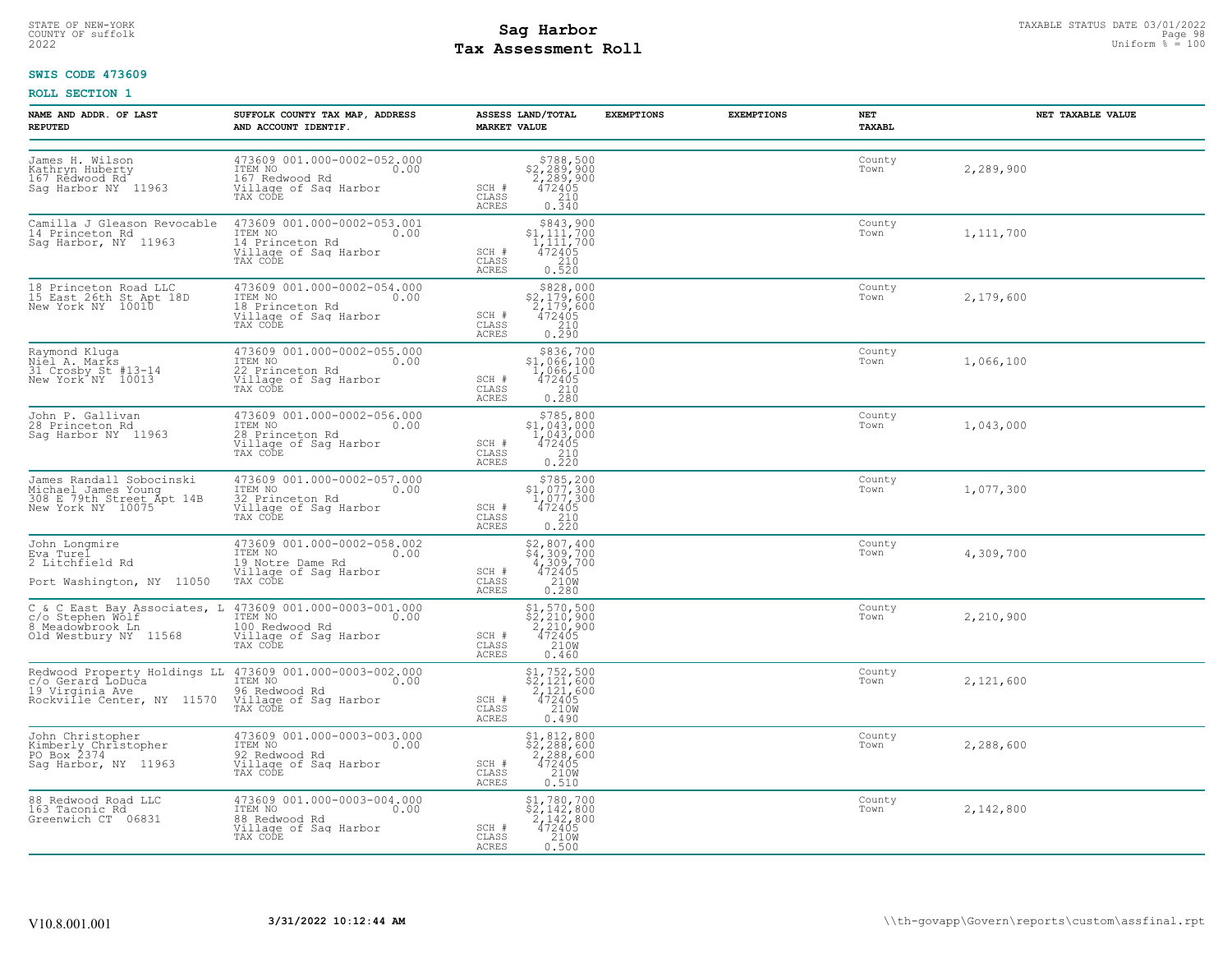### STATE OF NEW-YORK STATUS DATE 03/01/2022<br>
COUNTY OF suffolk Page 99<br>
2022 **Fax Assessment Roll** Page 99, 2022 Uniform % = 100 **Tax Assessment Roll**

### **SWIS CODE 473609**

| NAME AND ADDR. OF LAST<br><b>REPUTED</b>                                                                      | SUFFOLK COUNTY TAX MAP, ADDRESS<br>AND ACCOUNT IDENTIF.                                                                                                                                                                                    | <b>MARKET VALUE</b>            | ASSESS LAND/TOTAL                                                                                                                                           | <b>EXEMPTIONS</b> | <b>EXEMPTIONS</b> | NET<br>TAXABL  | NET TAXABLE VALUE |
|---------------------------------------------------------------------------------------------------------------|--------------------------------------------------------------------------------------------------------------------------------------------------------------------------------------------------------------------------------------------|--------------------------------|-------------------------------------------------------------------------------------------------------------------------------------------------------------|-------------------|-------------------|----------------|-------------------|
| Dr Miriam Maisel<br>1142 South Stanley Avenue<br>Los Angeles CA 90019                                         | Jennifer Maisel, Trustee 473609 001.000-0003-006.001<br>Jennifer Maisel Living Trust ITEM NO<br>Dr Miriam Maisel 84 Redwood Rd<br>1142 South Stanley Avenue Village of Saq Harbor<br>Los Angeles CA 90019 TAX CODE                         | SCH #<br>CLASS<br>ACRES        | $$1,653,200$<br>$$2,019,500$<br>$2,019,500$<br>$472405$<br>$$210M$<br>0.590                                                                                 |                   |                   | County<br>Town | 2,019,500         |
| Steven Fishman<br>8 Alford Dr<br>Saddle River NJ 07458                                                        | 473609 001.000-0003-007.000<br>ITEM NO 0.00<br>80 Redwood Rd<br>80 Redwood Rd<br>Village of Sag Harbor<br>TAX CODE                                                                                                                         | SCH #<br>CLASS<br>ACRES        | $\begin{array}{r} \n $1,726,400 \\  $3,222,700 \\  3,222,700 \\  472405 \\  210W \\  210W\n \end{array}$<br>0.530                                           |                   |                   | County<br>Town | 3,222,700         |
| James Rosenberg<br>114 Hollywood Ave<br>Englewood Cliffs NJ 07632                                             | 473609 001.000-0003-009.001<br>ITEM NO 0.00<br>76 Redwood Rd<br>76 Redwood Rd<br>Village of Sag Harbor<br>TAX CODE                                                                                                                         | SCH #<br>CLASS<br>ACRES        | $$2,029,400$<br>$$2,029,900$<br>$472405$<br>$$2100$<br>0.680                                                                                                |                   |                   | County<br>Town | 2,029,900         |
| Suzanne R Miller<br>150 W 51st St #1715<br>New York NY 10019                                                  | 473609 001.000-0003-010.000<br>ITEM NO 0.00<br>72 Redwood Rd 0.00                                                                                                                                                                          | SCH #<br>CLASS<br>ACRES        | $\begin{array}{l} \text{\$1,653,400} \\ \text{\$2,214,100} \\ \text{\$2,214,100} \\ \text{\$472405} \\ \text{\$210W} \\ \text{\$210W} \end{array}$<br>0.440 |                   |                   | County<br>Town | 2, 214, 100       |
| Achille Tagliasacchi<br>P.O. Box 3036<br>Sag Harbor, NY 11963-403                                             | 473609 001.000-0003-011.000<br>ITEM NO 0.00<br>68 Redwood Rd<br>Village of Saq Harbor<br>Village of Saq Harbor<br>TAX CODE                                                                                                                 | SCH #<br>CLASS<br>ACRES        | $\begin{array}{l} $1,647,000 \ $1,901,400 \ $1,901,400 \ $472405 \ $2100 \end{array}$<br>0.440                                                              |                   |                   | County<br>Town | 1,901,400         |
| Steven B. Green<br>Cynthia F. Sulzberger<br>2312 Appallossa Trl<br>Wellington FL 33414                        | 473609 001.000-0003-012.000<br>TEM NO<br>64 Redwood Rd<br>64 Redwood Rd<br>Village of Sag Harbor<br>TAX CODE                                                                                                                               | SCH #<br>CLASS<br>ACRES        | \$1,812,800<br>\$2,566,900<br>2,566,900<br>472405<br>210W<br>0.410                                                                                          |                   |                   | County<br>Town | 2,566,900         |
|                                                                                                               | Daniel R Katz<br>Maggie Bear Lear 173609 001.000-0003-013.000<br>262 Central Park West Apt 11 60 Redwood Rd<br>New York, NY 10024 1111age of Saq Harbor<br>II Nouwoou Ku<br>Village of Sag Harbor<br>TAX CODE<br>TAX CODE                  | SCH #<br>CLASS<br>ACRES        | \$1,636,800<br>\$2,573,900<br>2,573,900<br>472405<br>210W<br>0.370                                                                                          |                   |                   | County<br>Town | 2,573,900         |
| David Haver (Trustee)                                                                                         | Madeline E Haver (Trustee) 473609 001.000-0003-014.000<br>The David Haver New York Qua ITEM NO 0.003-014.000<br>Loren B Taggart (Trustee) 56 Redwood Rd<br>The David Haver New York Qua Village of Saq Harbor<br>David Haver (Trustee) TAX | SCH #<br>CLASS<br>ACRES        | $$2, 759, 100 \text{ veteran}$<br>$$2, 178, 300$<br>$472405$<br>$$2100$<br>$$2100$<br>0.490                                                                 |                   | 75,000            | County<br>Town | 2,103,300         |
| Gale Hayman<br>795 Fifth Ave Apt 507<br>New York NY 10065                                                     | 473609 001.000-0003-015.000<br>ITEM NO 0.00<br>52 Redwood Rd<br>Village of Sag Harbor<br>TAX CODE                                                                                                                                          | SCH #<br>CLASS<br>ACRES        | $$2,664,500$<br>$$2,664,500$<br>$2,664,500$<br>$472405$<br>210W<br>0.520                                                                                    |                   |                   | County<br>Town | 2,664,500         |
| Barbara Elder (Trustee)<br>Laurence_Elder (Trustee)<br>Barbara Elder<br>48 Redwood Rd<br>Sag Harbor, NY 11963 | 473609 001.000-0003-016.000<br>ITEM NO 0.00<br>48 Redwood Rd 0.00<br>Village of Sag Harbor<br>TAX CODE                                                                                                                                     | SCH #<br>CLASS<br>ACRES        | \$1,334,300<br>\$1,590,600<br>$\frac{1,590,600}{472405}$<br>0.530                                                                                           |                   |                   | County<br>Town | 1,590,600         |
| Redwood Anchorage Inc<br>P.O. Box 2660<br>Saq Harbor, NY 11963                                                | 473609 001.000-0003-019.001<br>ITEM NO 0.00<br>40 Redwood Rd<br>Village of Sag Harbor<br>TAX CODE                                                                                                                                          | SCH #<br>CLASS<br><b>ACRES</b> | $$1, 224, 400$<br>$$1, 603, 000$<br>$1, 603, 000$<br>$472405$<br>$5700$<br>1.700                                                                            |                   |                   | County<br>Town | 1,603,000         |
| Ship Ashore LLC.<br>14 Prospect Ave<br>Sag Harbor, NY 11963                                                   | 473609 001.000-0003-020.001<br>ITEM NO 0.00<br>30 Redwood Rd<br>Village of Sag Harbor<br>TAX CODE                                                                                                                                          | SCH #<br>CLASS<br>ACRES        | \$2,890,400<br>\$5,430,400<br>5,430,400<br>472405<br>570W<br>4.100                                                                                          |                   |                   | County<br>Town | 5,430,400         |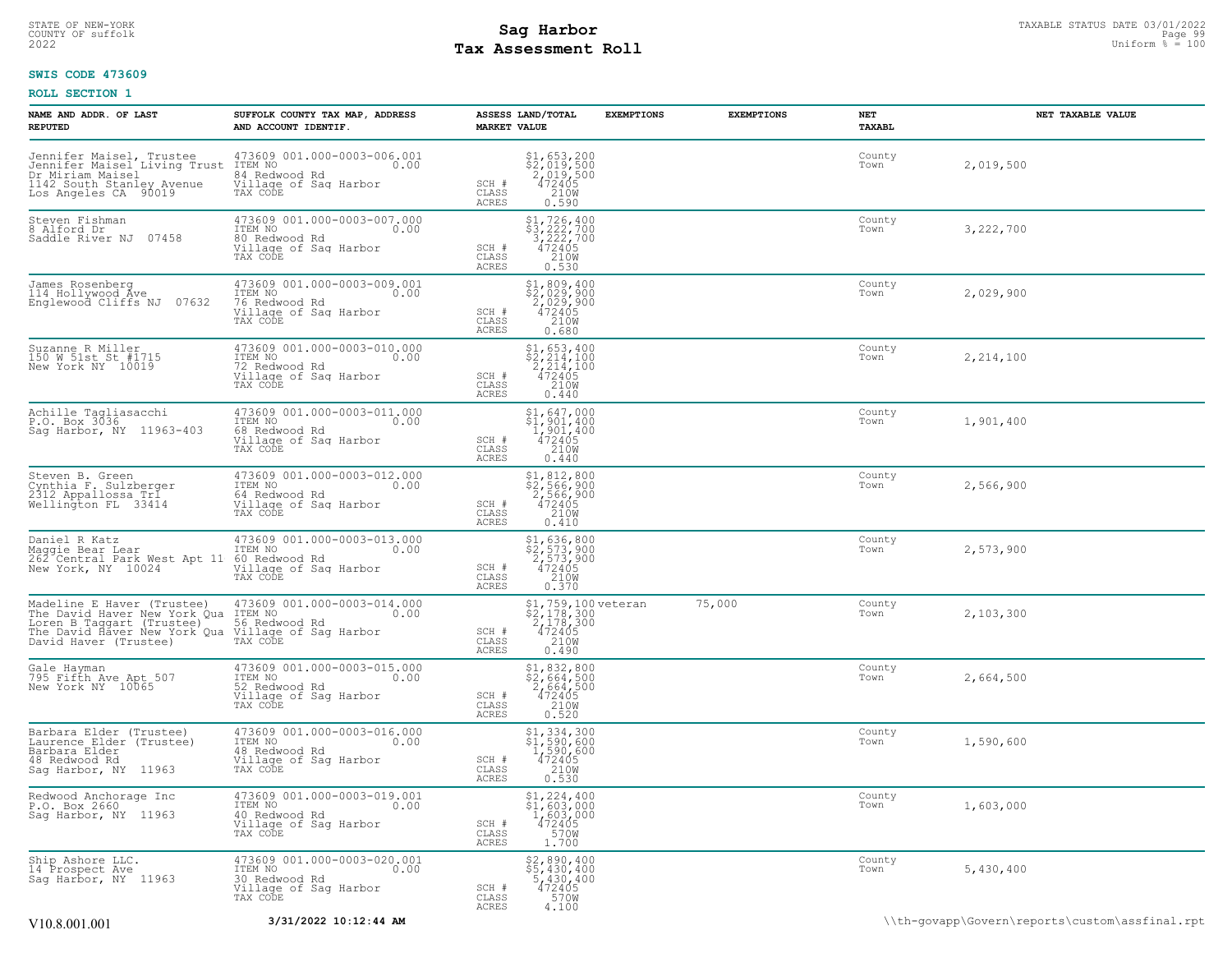# STATE OF NEW-YORK STATUS DATE 03/01/2022<br>
COUNTY OF suffolk **Sag From the Sag State Page 100**<br>
2022 Pay Assessment Roll **Tax Assessment Roll**

### **SWIS CODE 473609**

| NAME AND ADDR. OF LAST<br><b>REPUTED</b>                                     | SUFFOLK COUNTY TAX MAP, ADDRESS<br>AND ACCOUNT IDENTIF.                                                                                                                                                      | ASSESS LAND/TOTAL<br><b>MARKET VALUE</b>                                                                                                                                           | <b>EXEMPTIONS</b> | <b>EXEMPTIONS</b> | NET<br><b>TAXABL</b> | NET TAXABLE VALUE |
|------------------------------------------------------------------------------|--------------------------------------------------------------------------------------------------------------------------------------------------------------------------------------------------------------|------------------------------------------------------------------------------------------------------------------------------------------------------------------------------------|-------------------|-------------------|----------------------|-------------------|
| Pamela Warren Thalblum<br>111-20 73rd Avenue<br>Forest Hills NY 11375        | 473609 001.000-0003-021.001<br>ITEM NO 0.00<br>26 Cove Rd<br>Village of Sag Harbor<br>TAX CODE                                                                                                               | $\begin{array}{r} 5163,700 \\ 5163,700 \\ 163,700 \\ 472405 \\ 3110 \\ 212 \end{array}$<br>SCH #<br>CLASS<br>ACRES<br>0.160                                                        |                   |                   | County<br>Town       | 163,700           |
| Linda Broggi<br>344 Division St<br>Saq Harbor, NY 11963                      | 473609 001.000-0003-021.002<br>ITEM NO 0.00<br>41 Redwood Rd<br>Village of Sag Harbor<br>TAX CODE                                                                                                            | \$674,000<br>$$674,000$<br>674,000<br>472405<br>311M<br>SCH #<br>CLASS<br>ACRES<br>0.160                                                                                           |                   |                   | County<br>Town       | 674,000           |
| Richard Sygar<br>Janet E Sygar<br>139 W 19th St Apt 7E<br>New York, NY 10011 | 473609 001.000-0003-021.003<br>ITEM NO<br>37 Redwood Rd<br>Village of Saq Harbor<br>TAX CODE                                                                                                                 | $$376, 200$<br>$$1, 040, 700$<br>$1, 040, 700$<br>$472405$<br>$$2108$<br>SCH #<br>CLASS<br>ACRES<br>0.130                                                                          |                   |                   | County<br>Town       | 1,040,700         |
| Herbert Sambol<br>P.O. Box 5121<br>East Hampton NY 11937                     | 473609 001.000-0003-022.000<br>ITEM NO<br>22 Cove Rd 0.00<br>Village of Sag Harbor<br>TAX CODE                                                                                                               | $\begin{array}{r} \texttt{\$1,\$51,\$300}\\ \texttt{\$2,\$21,\$300}\\ 2,321,300\\ 472405\\ 210\text{W}\\ 0.250 \end{array}$<br>SCH #<br>CLASS<br>ACRES                             |                   |                   | County<br>Town       | 2,321,300         |
| Maria Mendelsohn<br>12840 Meadowbreeze Drive<br>Wellington FL 33414          | 473609 001.000-0003-023.000<br>ITEM NO 0.00<br>18 Cove Rd 0.00<br>18 Cove Rd<br>Village of Sag Harbor<br>TAX CODE                                                                                            | \$1,415,700<br>\$1,696,700<br>1,696,700<br>472405<br>210W<br>0.260<br>SCH #<br>CLASS<br>ACRES                                                                                      |                   |                   | County<br>Town       | 1,696,700         |
| William G. Byrnes<br>Lisa H. Byrnes<br>577 Devils Ln<br>Naples FL 34103      | 473609 001.000-0003-024.000<br>ITEM NO 0.00<br>ia<br>14 Cove Rd<br>Village of Sag Harbor<br>TAX CODE                                                                                                         | \$1,651,100<br>\$1,993,000<br>1,993,000<br>472405<br>210W<br>SCH #<br>CLASS<br>ACRES<br>0.650                                                                                      |                   |                   | County<br>Town       | 1,993,000         |
| 11 Yale Road LLC<br>717 Daniels Ln<br>P.O. Box 419<br>Sagaponack NY 11962    | 473609 001.000-0003-028.000<br>ITEM NO 0.00<br>11 Yalo Ed<br>il Yale Rd<br>Village of Saq Harbor<br>TAX CODE                                                                                                 | \$2,351,900<br>\$3,531,000<br>3,531,000<br>472405<br>SCH #<br>CLASS<br>210W<br><b>ACRES</b><br>0.330                                                                               |                   |                   | County<br>Town       | 3,531,000         |
| Grace Koo<br>252 Seventh Ave Apt 15M<br>New York NY 10001                    | 473609 001.000-0003-029.000<br>ITEM NO 0.00<br>7 Yale Rd<br>Village of Sag Harbor<br>TAX CODE                                                                                                                | $\begin{array}{r} \texttt{\$1,776,800} \\ \texttt{\$2,983,100} \\ \texttt{2,983,100} \\ \texttt{472405} \\ \texttt{210W} \\ \texttt{0.300} \end{array}$<br>SCH #<br>CLASS<br>ACRES |                   |                   | County<br>Town       | 2,983,100         |
| Aurora, IL 60504                                                             | Robert P Kittine JR<br>c/o TNT Container Logistics, ITEM NO<br>2605 White Oak Cir<br>1, Yale Rd<br>1, Yale Rd<br>2008 White Oak Cir<br>1, Yale Rd<br>2008 White Oak Cir<br>Village of Sag Harbor<br>TAX CODE | $$2,495,700$<br>$$2,495,700$<br>$2,495,700$<br>$472405$<br>SCH #<br>$\frac{210W}{0.500}$<br>CLASS<br>ACRES                                                                         |                   |                   | County<br>Town       | 2,495,700         |
|                                                                              | Ronni Lee Seltzer (173609 001.000-0003-032.000<br>25 Sutton Place South Apt 16 ITEM NO<br>New York NY 10022 (258 Redwood Rd<br>Village of Sag Harbor<br>TAX CODE                                             | $\begin{array}{l} $1,633,500 \ $2,131,700 \ $2,131,700 \ $472405 \end{array}$<br>SCH #<br>CLASS<br>210W<br>ACRES<br>0.240                                                          |                   |                   | County<br>Town       | 2,131,700         |
| Robert H Serrell<br>Dorothy C Serrell<br>Redwood Rd<br>Sag Harbor, NY 11963  | 473609 001.000-0003-033.000<br>ITEM NO 0.00<br>262 Redwood Rd .<br>Village of Saq Harbor<br>TAX CODE                                                                                                         | \$1,836,300<br>\$2,044,900<br>2,044,900<br>472405<br>210W<br>SCH #<br>CLASS<br>ACRES<br>0.390                                                                                      |                   |                   | County<br>Town       | 2,044,900         |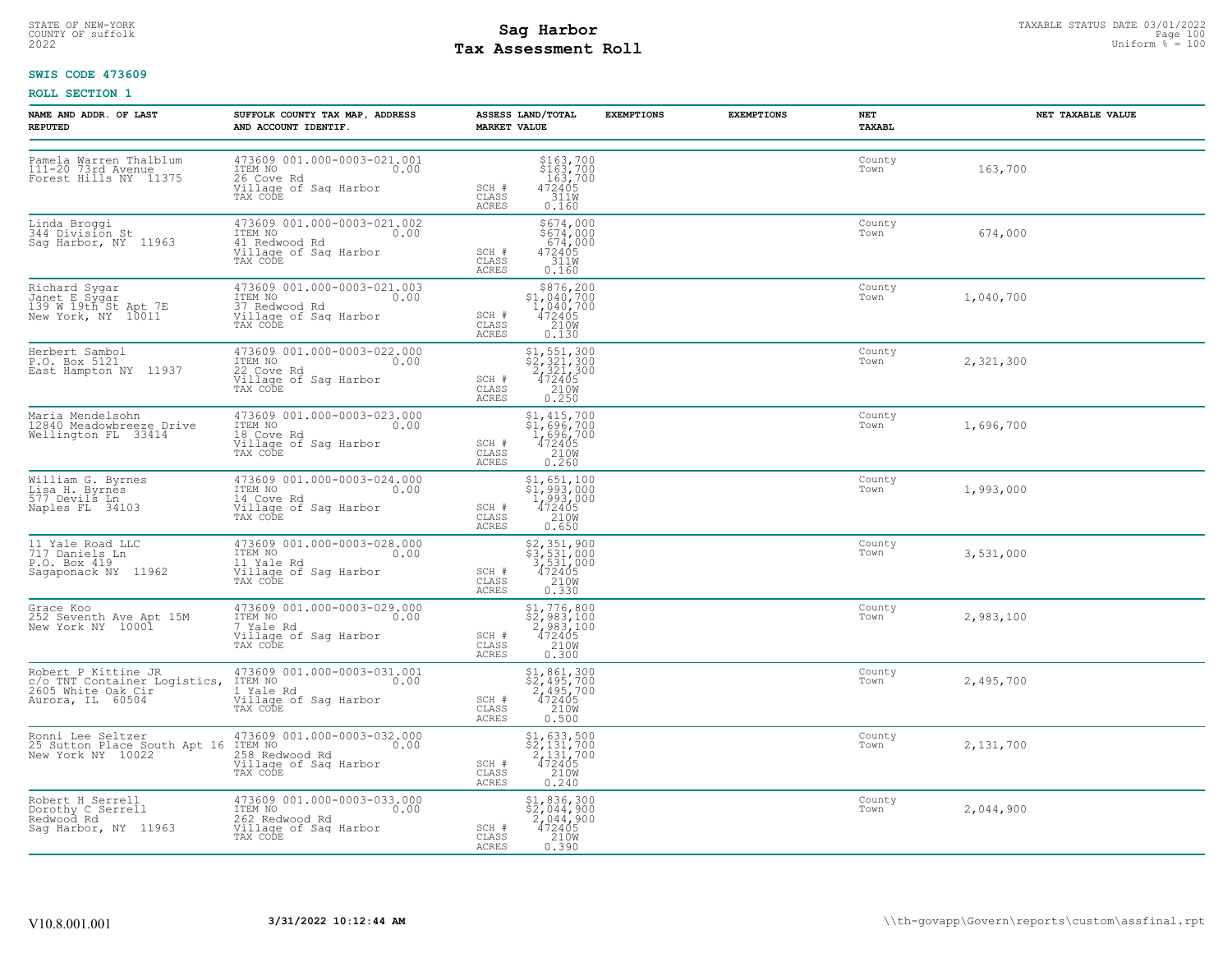### STATE OF NEW-YORK STATUS DATE 03/01/2022<br>
COUNTY OF suffolk Taxable Page 101<br>
2022 MageSosment Roll Page 101 **Tax Assessment Roll**

### **SWIS CODE 473609**

| NAME AND ADDR. OF LAST<br><b>REPUTED</b>                                                                                                       | SUFFOLK COUNTY TAX MAP, ADDRESS<br>AND ACCOUNT IDENTIF.                                                                                | ASSESS LAND/TOTAL<br><b>MARKET VALUE</b>                                                                                       | <b>EXEMPTIONS</b><br><b>EXEMPTIONS</b> | NET<br>TAXABL  | NET TAXABLE VALUE |
|------------------------------------------------------------------------------------------------------------------------------------------------|----------------------------------------------------------------------------------------------------------------------------------------|--------------------------------------------------------------------------------------------------------------------------------|----------------------------------------|----------------|-------------------|
| David Harvey<br>Dawn Harvey<br>21 Cove Rd <sup>-</sup><br>Sag Harbor NY 11963                                                                  | 473609 001.000-0003-034.000<br>TTEM NO 0.00<br>21 Cove Rd<br>Village of Sag Harbor<br>TAX CODE                                         | \$671,900<br>$$1,468,100$<br>1,468,100<br>472405<br>210<br>SCH #<br>CLASS<br>ACRES<br>0.200                                    |                                        | County<br>Town | 1,468,100         |
| Abigail Koplik-Vogel<br>Matthew Ross Vogel<br>P.O. Box 1229<br>Bridgehampton NY 11932                                                          | 473609 001.000-0003-035.000<br>ITEM NO<br>0.00<br>263 S Redwood Rd<br>Village of Sag Harbor<br>TAX CODE                                | \$767,000<br>$51,146,600\n1,146,600\n472405\n210\n0.230$<br>SCH #<br>CLASS<br>ACRES                                            |                                        | County<br>Town | 1,146,600         |
| Mimi Irving<br>Saul Irving<br>259 Redwood Rd<br>Sag Harbor NY 11963                                                                            | 473609 001.000-0003-036.000<br>ITEM NO<br>0.00<br>1121<br>259 Redwood Rd<br>Tillage of Sag Harbor<br>Tillage of Sag Harbor<br>TAX CODE | $\begin{array}{r} $767,000 \\ $1,077,500 \\ $1,077,500 \\ $472405 \\ $210 \\ $0.230 \end{array}$<br>SCH #<br>CLASS<br>ACRES    |                                        | County<br>Town | 1,077,500         |
| Peter Dougenis<br>Miriam Dougenis<br>P.O. Box 1243<br>Sag Harbor, NY 11963                                                                     | 473609 001.000-0003-037.000<br>ITEM NO<br>0.00<br>255 Redwood Rd<br>Village of Sag Harbor<br>TAX CODE                                  | \$767,600 veteran<br>\$987,400<br>.987,400<br>SCH #<br>$\begin{array}{r} 472405 \\ 210 \\ 0.250 \end{array}$<br>CLASS<br>ACRES | 125,000                                | County<br>Town | 862,400           |
| James Tallarico<br>Erin Tallarico<br>139 Roxen Rd<br>Rockville Center NY 11570                                                                 | 473609 001.000-0003-038.000<br>ITEM NO<br>0.00<br>251 Redwood Rd<br>Village of Sag Harbor<br>TAX CODE                                  | $\begin{array}{r} $770,700 \\ $1,012,700 \\ $1,012,700 \\ $472405 \\ $210 \\ $0.310 \end{array}$<br>SCH #<br>CLASS<br>ACRES    |                                        | County<br>Town | 1,012,700         |
| Fred F Runco<br>Mary J Runco<br>Box 1230<br>Sag Harbor, NY 11963                                                                               | 473609 001.000-0003-039.000<br>ITEM NO<br>0.00<br>11 Harvard Rd<br>Village of Sag Harbor<br>TAX CODE                                   | \$763,300 veteran<br>\$981,700<br>981,700<br>SCH #<br>472405<br>210<br>CLASS<br>0.340<br>ACRES                                 | 75,000                                 | County<br>Town | 906,700           |
| Sharon J Egosi<br>1665 Tuckers Town Rd<br>Dresher PA 19025                                                                                     | 473609 001.000-0003-040.000<br>ITEM NO<br>0.00<br>7 Harvard Rd<br>Village of Sag Harbor<br>TAX CODE                                    | $$815,800$<br>$$1,615,500$<br>$1,615,500$<br>$472405$<br>SCH #<br>CLASS<br>210<br>0.230<br>ACRES                               |                                        | County<br>Town | 1,615,500         |
| Susan E Mackesey<br>2130 Greenwood Ave<br>Wilmette, IL 60091                                                                                   | 473609 001.000-0003-041.000<br>ITEM NO<br>0.00<br>3 Harvard Rd<br>Village of Sag Harbor<br>TAX CODE                                    | \$761,400<br>\$956,200<br>$356,200$<br>472405<br>SCH #<br>CLASS<br>210<br><b>ACRES</b><br>0.240                                |                                        | County<br>Town | 956,200           |
| Paul Takats<br>Gwenth Roberts<br>695 Washington Street Apt 2A 69 Redwood Rd<br>New York NY 10014 Village of Sac                                | 473609 001.000-0003-042.000<br>ITEM NO<br>0.00<br>Village of Sag Harbor<br>TAX CODE                                                    | \$895,900<br>\$2,818,100<br>2,818,100<br>SCH #<br>$\frac{472405}{210}$<br>CLASS<br><b>ACRES</b><br>0.320                       |                                        | County<br>Town | 2,818,100         |
| Audrey D. Hill, Trustee of t 473609 001.000-0003-043.000<br>and for Audrey D. Hill dated ITEM NO  0.00<br>65 Redwood Rd<br>Saq Harbor NY 11963 | 65 Redwood Rd<br>Village of Sag Harbor<br>TAX CODE                                                                                     | \$804,800 veteran<br>$51, 253, 800\n1, 253, 800\n472405\n210\n0.280$<br>SCH #<br>CLASS<br><b>ACRES</b>                         | 75,000                                 | County<br>Town | 1,178,800         |
| Merrie Harris<br>31 Tony Tiskas Path<br>Water Mill NY 11976                                                                                    | 473609 001.000-0003-044.000<br>TTEM NO 0.00<br>0.00<br>61 Redwood Rd<br>Village of Sag Harbor<br>TAX CODE                              | \$816,900<br>$$1,974,800$<br>1,974,800<br>472405<br>210<br>SCH #<br>CLASS<br>ACRES<br>0.240                                    |                                        | County<br>Town | 1,974,800         |
| Ada Chicarelli<br>57 Redwood Rd<br>Saq Harbor NY 11963                                                                                         | 473609 001.000-0003-045.000<br>57 Redwood Rd<br>Village of Saq Harbor<br>TAX CODE                                                      | \$801,900<br>$\begin{array}{r} 3988,900 \\ 988,900 \\ 472405 \\ 210 \end{array}$<br>SCH #<br>CLASS<br>ACRES<br>0.230           |                                        | County<br>Town | 988,900           |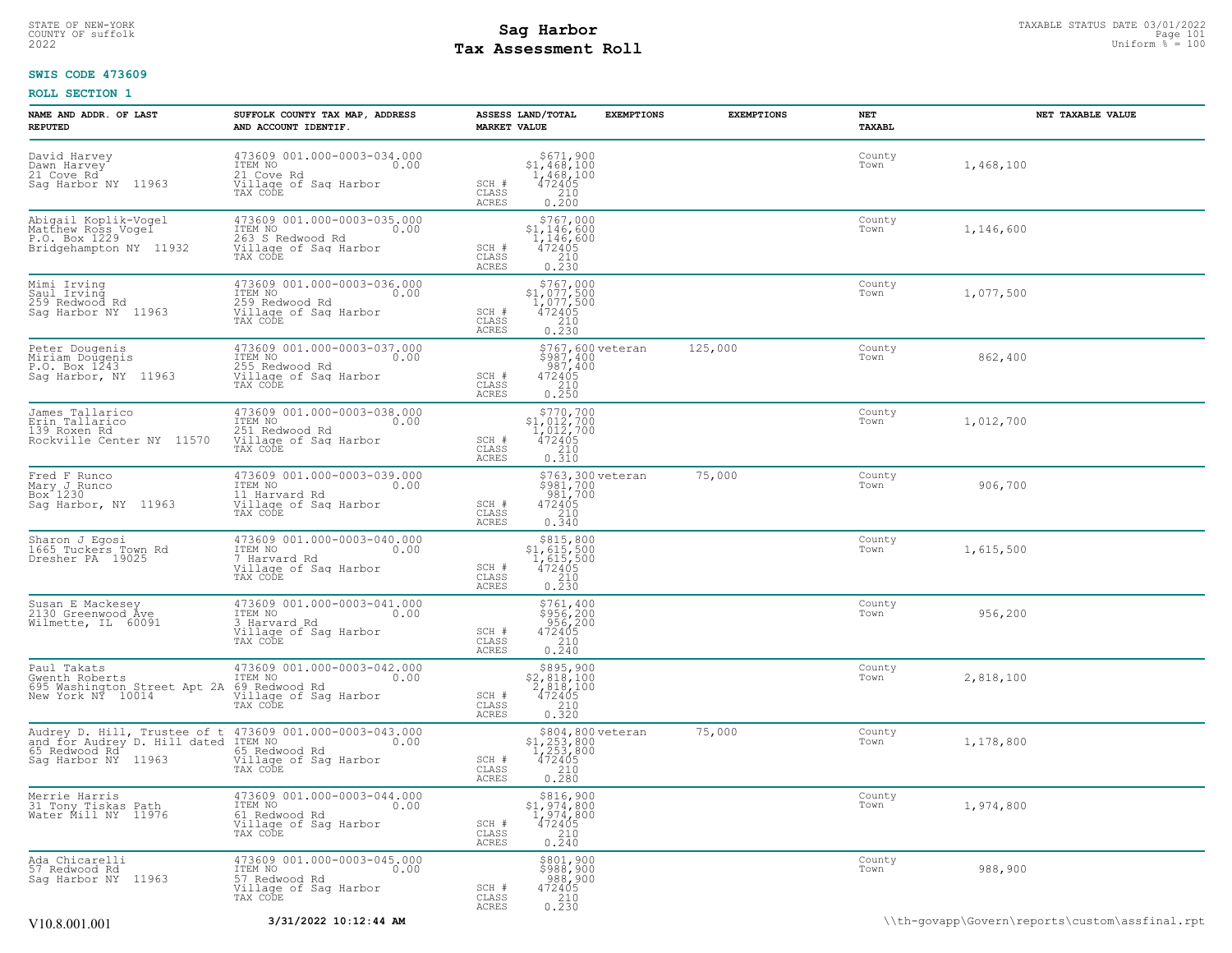# STATE OF NEW-YORK STATUS DATE 03/01/2022<br>
COUNTY OF suffolk **Sag From the Sag State Page 102**<br>
2022 Pay Assessment Roll **Tax Assessment Roll**

### **SWIS CODE 473609**

| NAME AND ADDR. OF LAST<br><b>REPUTED</b>                                                                                                                                      | SUFFOLK COUNTY TAX MAP, ADDRESS<br>AND ACCOUNT IDENTIF.                                                      | ASSESS LAND/TOTAL<br><b>MARKET VALUE</b>                                                                                                                 | <b>EXEMPTIONS</b> | <b>EXEMPTIONS</b><br>NET<br>TAXABL | NET TAXABLE VALUE |
|-------------------------------------------------------------------------------------------------------------------------------------------------------------------------------|--------------------------------------------------------------------------------------------------------------|----------------------------------------------------------------------------------------------------------------------------------------------------------|-------------------|------------------------------------|-------------------|
| David E. Rimland<br>P.O. Box 599<br>Southampton NY 11969                                                                                                                      | 473609 001.000-0003-046.000<br>ITEM NO 0.00<br>51 Redwood Rd<br>Village of Sag Harbor<br>TAX CODE            | $\begin{array}{r} $1,034,100 \\ $2,793,600 \\ 2,793,600 \\ 472405 \\ 210 \\ 0.350 \end{array}$<br>SCH #<br>CLASS<br>ACRES                                |                   | County<br>Town                     | 2,793,600         |
| 10 Cove Road LLC<br>100 Quentin Roosevelt Blvd.<br>Garden City NY 11530                                                                                                       | 473609 001.000-0003-047.001<br>ITEM NO 0.00<br>10 COVe Rd<br>10 Cove Rd<br>Village of Sag Harbor<br>TAX CODE | $$3,181,800$<br>$$12,790,600$<br>$12,790,600$<br>$472405$<br>$$210M$<br>SCH #<br>CLASS<br>ACRES<br>1.700                                                 |                   | County<br>Town                     | 12,790,600        |
| SGI Marinas, LLC<br>c/o Ditmas Management Corp.<br>505 Chestnut St<br>Cedarhurst, NY 11516                                                                                    | 473609 002.000-0001-002.001<br>ITEM NO TELLER ST. 0.00<br>Village of Saq Harbor<br>TAX CODE                  | $$720,000$<br>$$1,053,600$<br>$1,053,600$<br>$472405$<br>SCH #<br>CLASS<br>570W<br>ACRES<br>1.070                                                        |                   | County<br>Town                     | 1,053,600         |
| Allan Brown<br>Valerie Mazzilli-Brown<br>112 Arqyle Rd<br>Stewart <sup>*</sup> Manor NY 11530                                                                                 | 473609 002.000-0001-002.002<br>ITEM NO 0.00<br>56 West Water St<br>Village of Sag Harbor<br>TAX CODE         | $\begin{array}{r} \texttt{\$1,\,705,\,800}\\ \texttt{\$2,\,418,\,900}\\ 2,418,900\\ 472405\\ 210\text{W}\\ 0.510 \end{array}$<br>SCH #<br>CLASS<br>ACRES |                   | County<br>Town                     | 2,418,900         |
| Patrick Mc Donough<br>330 E 38 St Apt 29K<br>New York NY 10016                                                                                                                | 473609 002.000-0001-002.003<br>ITEM NO 0.00<br>fol West Water St<br>Village of Sag Harbor<br>TAX CODE        | $$6, 310, 700$<br>$$6, 310, 700$<br>$6, 310, 700$<br>$472405$<br>$2108$<br>SCH #<br>CLASS<br>0.590<br>ACRES                                              |                   | County<br>Town                     | 6,310,700         |
| SGI Marinas, LLC and 173609 002.000-0001-00:<br>c/o Ditmas Management Corp. ITEM NO<br>505 Chestnut St and S0 West Water St<br>Cedarhurst, NY 11516 and Village of Saq Harbor | 473609 002.000-0001-003.000<br>0.00<br>TAX CODE                                                              | \$3,540,000<br>\$4,571,100<br>4,571,100<br>472405<br>SCH #<br>570W<br>CLASS<br>ACRES<br>0.710                                                            |                   | County<br>Town                     | 4,571,100         |
|                                                                                                                                                                               | 473609 002.000-0001-007.004<br>ITEM NO 0.00<br>TAX CODE                                                      | \$1,436,800<br>\$4,239,400<br>4,239,400<br>472405<br>SCH #<br>CLASS<br>210<br>ACRES<br>0.480                                                             |                   | County<br>Town                     | 4,239,400         |
| 81 Long Island Ave, LLC 473609 002.000-0001-00<br>c/o R. Miller<br>100 South Pointe Drive Apt 1 81 Long Island Ave<br>Miami Beach FL 33139 31 Village of Sag Harbor           | 473609 002.000-0001-007.005<br>ITEM NO 0.00<br>TAX CODE                                                      | $$3,653,100$<br>$$3,006,800$<br>$3,006,800$<br>$472405$<br>$$210$<br>SCH #<br>CLASS<br>ACRES<br>0.850                                                    |                   | County<br>Town                     | 3,006,800         |
| Rose Street Properties LLC<br>PO Box 3410<br>Sag Harbor, NY 11963                                                                                                             | 473609 002.000-0001-009.001<br>ITEM NO 0.00<br>28 Bridge St<br>Village of Sag Harbor<br>TAX CODE             | $$728,300$<br>$$1,231,200$<br>$1,231,200$<br>$472405$<br>SCH #<br>472<br>CLASS<br>0.140<br>ACRES                                                         |                   | County<br>Town                     | 1,231,200         |
| T G Bosco Realty LLC<br>7100 New Horizons Blvd<br>Amityville NY 11701                                                                                                         | 473609 002.000-0001-009.002<br>ITEM NO 0.00<br>32 Bridge St<br>Village of Sag Harbor<br>TAX CODE             | $$457,300$<br>$$1,423,300$<br>$1,423,300$<br>$472405$<br>SCH #<br>CLASS<br>482<br>ACRES<br>0.150                                                         |                   | County<br>Town                     | 1,423,300         |
| Sag Harbor Savings Bank<br>Main St<br>PO Box 1860<br>Sag Harbor, NY 11963                                                                                                     | 473609 002.000-0001-009.003<br>ITEM NO 0.00<br>16 Spring St<br>Village of Saq Harbor<br>TAX CODE             | $$270, 400$<br>$$270, 400$<br>$\frac{270}{472405}$<br>SCH #<br>CLASS<br>484<br>ACRES<br>0.170                                                            |                   | County<br>Town                     | 270,400           |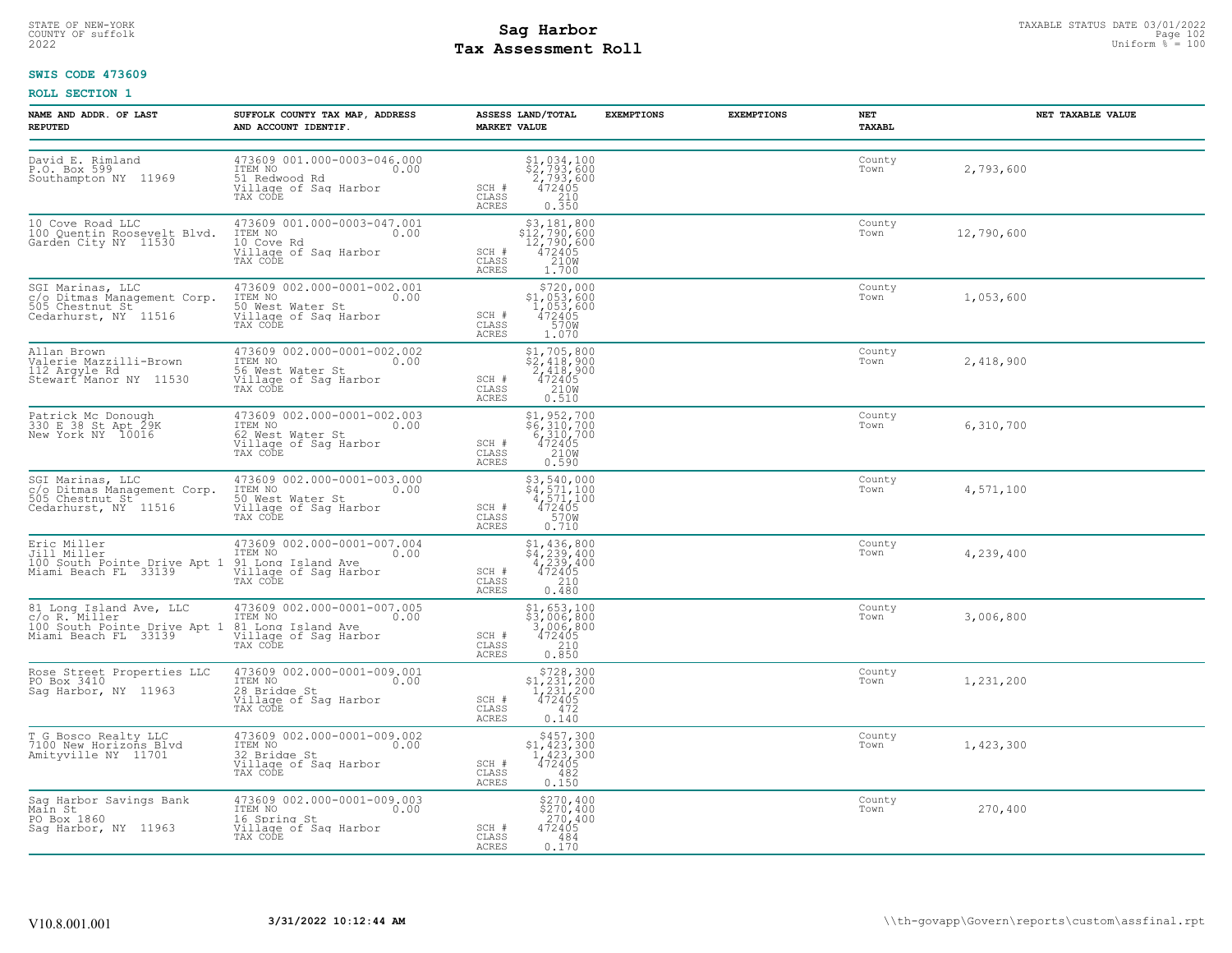### STATE OF NEW-YORK STATUS DATE 03/01/2022<br>
COUNTY OF suffolk **Sag From the Sag State Page 103**<br>
2022 Pay Assessment Roll **Tax Assessment Roll**

### **SWIS CODE 473609**

| NAME AND ADDR. OF LAST<br><b>REPUTED</b>                                                    | SUFFOLK COUNTY TAX MAP, ADDRESS<br>AND ACCOUNT IDENTIF.                                                         | ASSESS LAND/TOTAL<br><b>MARKET VALUE</b>                                                                                  | <b>EXEMPTIONS</b>                                          | <b>EXEMPTIONS</b> | NET<br>TAXABL  | NET TAXABLE VALUE |
|---------------------------------------------------------------------------------------------|-----------------------------------------------------------------------------------------------------------------|---------------------------------------------------------------------------------------------------------------------------|------------------------------------------------------------|-------------------|----------------|-------------------|
| Maziar Behrooz<br>PO Box 1271<br>East Hampton, NY 11937                                     | 473609 002.000-0001-010.000<br>ITEM NO<br>0.00<br>22 Spring St<br>Village of Saq Harbor<br>TAX CODE             | \$660,900<br>\$913,900<br>913,900<br>472405<br>SCH #<br>CLASS<br>$\begin{array}{c} 210 \\ 0.330 \end{array}$<br>ACRES     |                                                            |                   | County<br>Town | 913,900           |
| NKL, LLC<br>P.O. Box 2735<br>Saq Harbor NY 11963                                            | 473609 002.000-0001-011.000<br>ITEM NO<br>0.00<br>26 Spring St<br>Village of Sag Harbor<br>TAX CODE             | \$769,000<br>$$1,363,600$<br>1,363,600<br>472405<br>210<br>SCH #<br>CLASS<br>0.210<br><b>ACRES</b>                        |                                                            |                   | County<br>Town | 1,363,600         |
| Ada Samuelsson<br>333 E 46th St<br>New York, NY 10017                                       | 473609 002.000-0001-012.000<br>ITEM NO<br>0.00<br>66 Garden St<br>Village of Sag Harbor<br>TAX CODE             | \$622,400<br>\$799,100<br>799,100<br>472405<br>210<br>SCH #<br>CLASS<br><b>ACRES</b><br>0.180                             |                                                            |                   | County<br>Town | 799,100           |
| Paul A Caddell<br>Lance J Gotko<br>New York NY 10014                                        | 473609 002.000-0001-013.000<br>ITEM NO<br>0.00<br>68 Garden St<br>Village of Saq Harbor<br>TAX CODE             | $$477,600$<br>$$732,000$<br>$732,000$<br>$472405$<br>210<br>SCH #<br>CLASS<br>ACRES<br>0.060                              |                                                            |                   | County<br>Town | 732,000           |
| Patricia K Proferes<br>501 Saville Ln<br>Lothian, MD 20711                                  | 473609 002.000-0001-014.001<br>ITEM NO<br>0.00<br>71 Garden St<br>Village of Sag Harbor<br>TAX CODE             | $$768,000$<br>$$870,400$<br>$870,400$<br>$472405$<br>SCH #<br>CLASS<br>210<br>ACRES<br>0.330                              |                                                            |                   | County<br>Town | 870,400           |
| Donn A Pennebaker<br>115 W 86th St<br>New York, NY 10024                                    | 473609 002.000-0001-015.000<br>TTEM NO 0.00<br>67 Garden St<br>Village of Sag Harbor<br>TAX CODE                | SCH #<br>CLASS<br>ACRES<br>0.160                                                                                          | \$605,200 veteran<br>\$723,100<br>723,100<br>472405<br>210 | 30,332            | County<br>Town | 692,768           |
| Forty-Six Spring, LLC<br>c/o Scott Simmons<br>535 Julia St<br>New Orleans LA 70130          | 473609 002.000-0001-016.001<br>ITEM NO<br>0.00<br>46 Spring St<br>Village of Saq Harbor<br>TAX CODE             | $\begin{array}{c} $521,900 \\ $1,431,300 \\ $1,431,300 \\ $472405 \end{array}$<br>SCH #<br>210<br>CLASS<br>0.080<br>ACRES |                                                            |                   | County<br>Town | 1,431,300         |
| Suffolk County<br>C/o County Treasurer's Offic<br>330 Center Dr<br>Riverhead, NY 11901-3311 | 473609 002.000-0001-017.000<br>ITEM NO<br>0.00<br>Long Island Ave<br>Village of Sag Harbor<br>TAX CODE          | $$10,400$<br>$$10,400$<br>10,400<br>SCH #<br>472405<br>CLASS<br>311<br>ACRES<br>0.050                                     |                                                            |                   | County<br>Town | 10,400            |
| Barons Cove Owner LLC<br>Attn: Accounts Payable<br>P.O. Box 869<br>Sag Harbor NY 11963      | 473609 002.000-0001-018.001<br>ITEM NO<br>0.00<br>31 West Water St<br>Village of Sag Harbor<br>TAX CODE         | $\substack{\$2,432,700\\11,967,400\\11,967,400\\472405}$<br>SCH #<br>CLASS<br>414<br>2.640<br>ACRES                       |                                                            |                   | County<br>Town | 11,967,400        |
| Nathiel Egosi<br>22 Mc Lané Dr<br>Dix Hills, NY<br>11746                                    | 473609 002.000-0001-019.001<br>ITEM NO<br>0.00<br>114 Long Island Ave<br>Village of Sag Harbor<br>TAX CODE      | $$809,700$ $809,700$ $472405$ $311$<br>SCH #<br>CLASS<br>0.480<br>ACRES                                                   |                                                            |                   | County<br>Town | 809,700           |
| Sharon Egosi<br>708 Conquina Way<br>Boca Raton FL 33432                                     | 473609 002.000-0001-019.002<br>TTEM NO 0.00<br>0.00<br>110 Long Island Ave<br>Village of Sag Harbor<br>TAX CODE | \$831,900<br>$\begin{array}{r} 8831,900 \\ 831,900 \\ 472405 \\ 311 \end{array}$<br>SCH #<br>CLASS<br>ACRES<br>0.470      |                                                            |                   | County<br>Town | 831,900           |
| Charles Egosi<br>P.O. Box 2661<br>Sag Harbor, NY 11963                                      | 473609 002.000-0001-019.003<br>TTEM NO 0.00<br>0.00<br>106 Long Island Ave<br>Village of Saq Harbor<br>TAX CODE | \$778,600<br>$$778,600$<br>778,600<br>472405<br>311<br>SCH #<br>CLASS<br><b>ACRES</b><br>0.490                            |                                                            |                   | County<br>Town | 778,600           |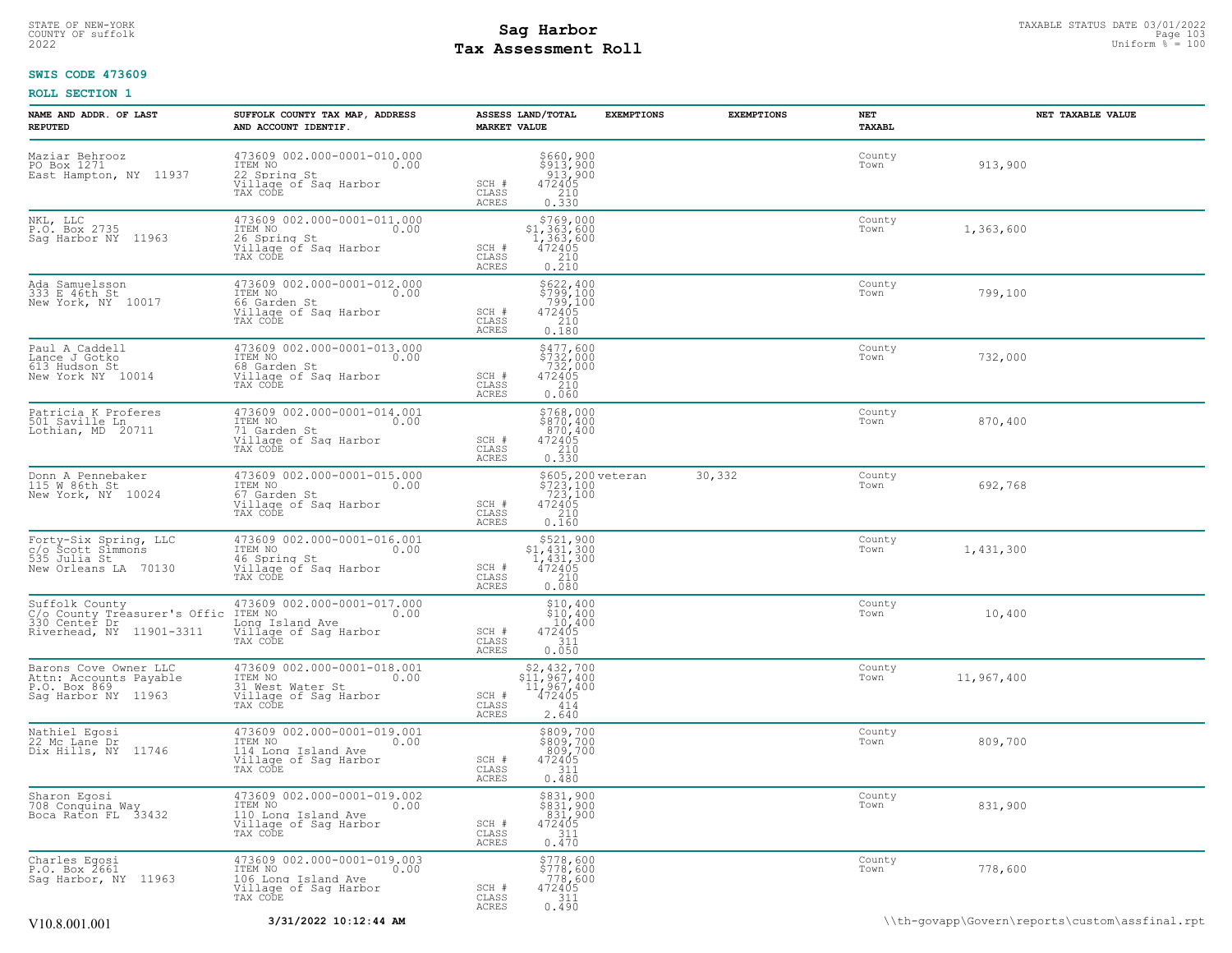# STATE OF NEW-YORK STATUS DATE 03/01/2022<br>
COUNTY OF suffolk Taxable Page 104<br>
2022 MageSone Roll Page 104 MageSone Roll Page 104 MageSone Page 104 MageSone Page 104 **Tax Assessment Roll**

### **SWIS CODE 473609**

| NAME AND ADDR. OF LAST<br><b>REPUTED</b>                                           | SUFFOLK COUNTY TAX MAP, ADDRESS<br>AND ACCOUNT IDENTIF.                                                 | ASSESS LAND/TOTAL<br><b>MARKET VALUE</b>                                                                                        | <b>EXEMPTIONS</b> | <b>EXEMPTIONS</b><br>NET<br>TAXABL | NET TAXABLE VALUE |
|------------------------------------------------------------------------------------|---------------------------------------------------------------------------------------------------------|---------------------------------------------------------------------------------------------------------------------------------|-------------------|------------------------------------|-------------------|
| Home of the Whalers Inc<br>41 West Water St<br>PO Box 2661<br>Saq Harbor, NY 11963 | 473609 002.000-0001-019.004<br>ITEM NO<br>0.00<br>41 West Water St<br>Village of Sag Harbor<br>TAX CODE | \$468,600<br>\$468,600<br>468,600<br>SCH #<br>472405<br>330<br>CLASS<br>ACRES<br>2.560                                          |                   | County<br>Town                     | 468,600           |
| Sag Harbor Inn Corporation<br>PO Box 2661<br>Sag Harbor, NY 11963                  | 473609 002.000-0001-020.019<br>ITEM NO<br>0.00<br>45 West Water St<br>Village of Sag Harbor<br>TAX CODE | $$4, 493, 300$<br>$$4, 493, 300$<br>$4, 493, 300$<br>$472405$<br>$415$<br>SCH #<br>CLASS<br><b>ACRES</b><br>1.600               |                   | County<br>Town                     | 4,493,300         |
| Franco Marinai<br>Anna Thorsdottir<br>342 The Bowery<br>New York, NY 10012         | 473609 002.000-0001-021.000<br>ITEM NO 0.00<br>70 Glover St<br>Village of Saq Harbor<br>TAX CODE        | \$589,600<br>\$756,000<br>756,000<br>SCH #<br>472405<br>CLASS<br>210<br>ACRES<br>0.170                                          |                   | County<br>Town                     | 756,000           |
| Paula A Wagner<br>245 Sixth Ave<br>Brooklyn, NY 11215                              | 473609 002.000-0001-023.000<br>ITEM NO 0.00<br>74 Glover St<br>Village of Sag Harbor<br>TAX CODE        | \$666,300<br>\$860,600<br>860,600<br>SCH #<br>$\begin{array}{r} 472405 \\ 210 \\ 0.200 \end{array}$<br>CLASS<br>ACRES           |                   | County<br>Town                     | 860,600           |
| Kenneth Staff<br>ndincent Staff<br>333 E 69th St Apt TH5<br>New York NY 10021      | 473609 002.000-0001-024.000<br>ITEM NO 0.00<br>TA Glover St<br>Village of Sag Harbor<br>TAX CODE        | $\begin{array}{r} 5768, 400 \\ 51, 067, 700 \\ 1, 067, 700 \\ 472405 \\ 210 \\ 0.370 \end{array}$<br>SCH #<br>CLASS<br>ACRES    |                   | County<br>Town                     | 1,067,700         |
| Elaine Congress<br>Robert T Snyder<br>150 E 61st St Apt 12H<br>New York, NY 10065  | 473609 002.000-0001-025.000<br>ITEM NO 0.00<br>82 Glover St<br>Village of Saq Harbor<br>TAX CODE        | $$735,000$<br>$$893,800$<br>$893,800$<br>$472405$<br>$210$<br>$0.310$<br>SCH #<br>CLASS<br>ACRES                                |                   | County<br>Town                     | 893,800           |
| 100 Glover_Street LLC<br>P.O. Box 2754<br>Sag Harbor NY 11963                      | 473609 002.000-0001-026.003<br>ITEM NO 0.00<br>100 Glover St<br>Village of Sag Harbor<br>TAX CODE       | \$2,033,200<br>\$2,484,200<br>2,484,200<br>472405<br>SCH #<br>CLASS<br>281<br><b>ACRES</b><br>1.480                             |                   | County<br>Town                     | 2,484,200         |
| James Kent<br>24 Field Point Rd<br>Greenwich CT 06830                              | 473609 002.000-0001-028.000<br>ITEM NO 0.00<br>120 Glover St<br>Village of Sag Harbor<br>TAX CODE       | $$2,310,200$<br>$$2,310,200$<br>$2,310,200$<br>$472405$<br>$210$<br>SCH #<br>CLASS<br>ACRES<br>0.420                            |                   | County<br>Town                     | 2,310,200         |
| Stephen W. Sagman<br>Eric Weinberger<br>122 Glover St<br>Saq Harbor NY 11963       | 473609 002.000-0001-029.000<br>ITEM NO<br>122 Glover St 0.00<br>Village of Sag Harbor<br>TAX CODE       | $$1,087,000$<br>$$1,405,600$<br>$1,405,600$<br>$472405$<br>SCH #<br>$\frac{210}{0.310}$<br>CLASS<br><b>ACRES</b>                |                   | County<br>Town                     | 1,405,600         |
| Larry W Morse<br>Sharon Y Bowen<br>10 Jay St Apt PH<br>New York NY 10013           | 473609 002.000-0001-031.000<br>ITEM NO<br>124 Glover St 0.00<br>Village of Saq Harbor<br>TAX CODE       | \$904,000<br>$$1,500,400$<br>$1,500,400$<br>$472405$<br>SCH #<br>CLASS<br>$\begin{bmatrix} 210 \\ 0.300 \end{bmatrix}$<br>ACRES |                   | County<br>Town                     | 1,500,400         |
| Sharon Cardel<br>659 Hill Street<br>Southampton NY 11968                           | 473609 002.000-0001-033.004<br>ITEM NO 0.00<br>128 Glover St<br>Village of Sag Harbor<br>TAX CODE       | \$1,017,300<br>$\begin{array}{r} 21, 386, 600 \\ 1, 386, 600 \\ 472405 \\ 210 \\ 0.300 \end{array}$<br>SCH #<br>CLASS<br>ACRES  |                   | County<br>Town                     | 1,386,600         |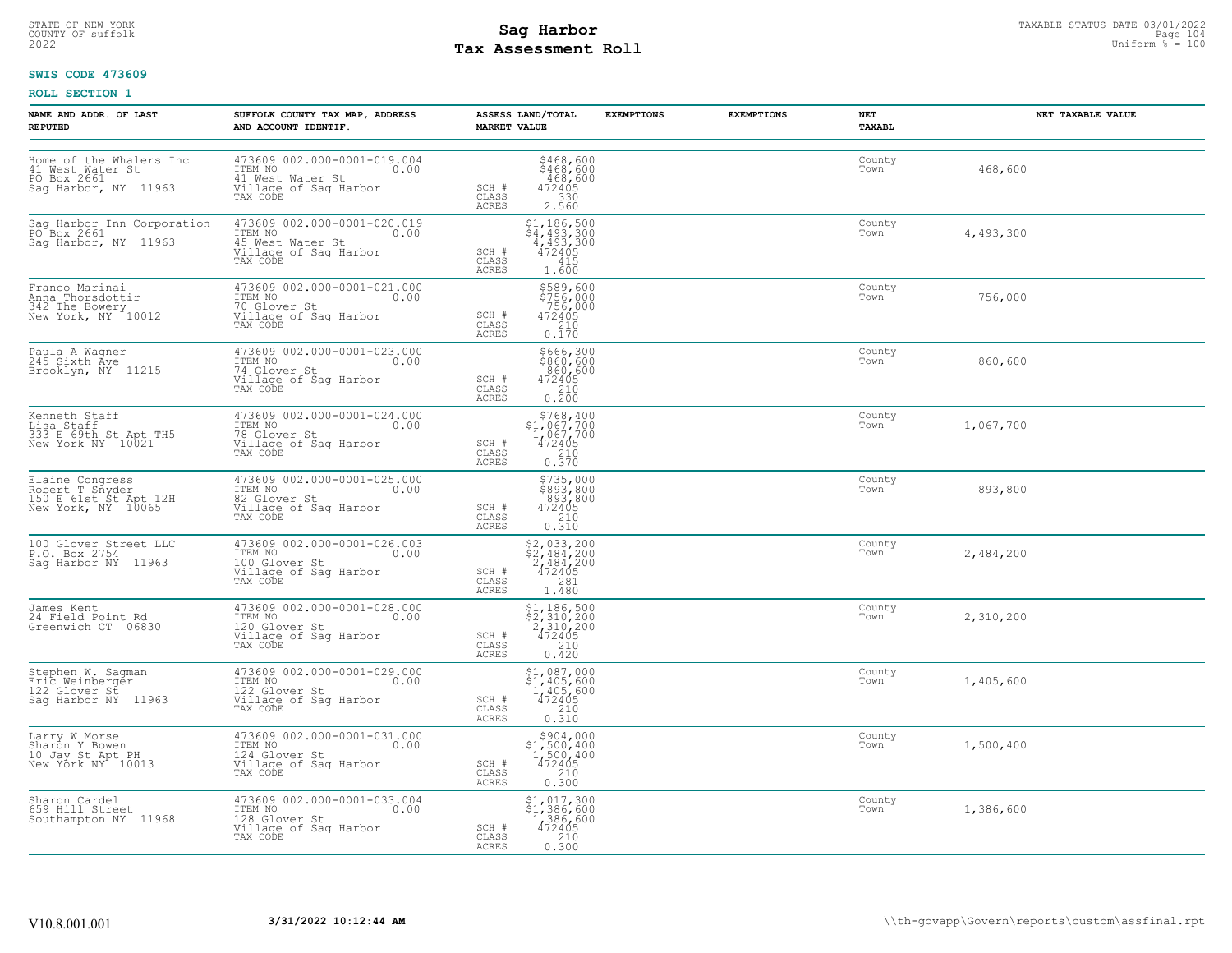### STATE OF NEW-YORK STATUS DATE 03/01/2022<br>
COUNTY OF suffolk **Sag From the Sag State Page 105**<br>
2022 Pay Assessment Roll **Tax Assessment Roll**

### **SWIS CODE 473609**

| NAME AND ADDR. OF LAST<br><b>REPUTED</b>                                                                         | SUFFOLK COUNTY TAX MAP, ADDRESS<br>AND ACCOUNT IDENTIF.                                                    | ASSESS LAND/TOTAL<br><b>EXEMPTIONS</b><br><b>MARKET VALUE</b>                                                                                                              | <b>EXEMPTIONS</b><br>NET<br><b>TAXABL</b> | NET TAXABLE VALUE                              |
|------------------------------------------------------------------------------------------------------------------|------------------------------------------------------------------------------------------------------------|----------------------------------------------------------------------------------------------------------------------------------------------------------------------------|-------------------------------------------|------------------------------------------------|
| Alisha Goldstein<br>132 Glover St<br>Sag Harbor NY 11963                                                         | 473609 002.000-0001-034.001<br>ITEM NO<br>0.00<br>132 Glover St<br>Village of Sag Harbor<br>TAX CODE       | $$1,040,000$<br>$$1,704,500$<br>$1,704,500$<br>472405<br>SCH #<br>CLASS<br>210<br>ACRES<br>0.670                                                                           | County<br>Town                            | 1,704,500                                      |
| Tuthill, Jr William A (trust 473609 002.000-0001-036.002<br>Wat Trust<br>29 Parkwood Dr<br>Hilton Head, SC 29926 | ITEM NO<br>0.00<br>133 Glover St<br>Village of Sag Harbor<br>TAX CODE                                      | $\begin{array}{r}  \  \  \,  \,  \, 810,600 \\  \  \, 1,001,300 \\  \  \, 1,001,300 \\  \  \, 472405 \\  \  \, 210 \\  \  \, 0.520 \end{array}$<br>SCH #<br>CLASS<br>ACRES | County<br>Town                            | 1,001,300                                      |
| 20 Redwood LLC<br>14 Prospect Ave<br>Sag Harbor NY 11963                                                         | 473609 002.000-0001-036.005<br>ITEM NO<br>0.00<br>20 Redwood Rd<br>Village of Sag Harbor<br>TAX CODE       | $$1,080,300$<br>$$1,080,300$<br>$1,080,300$<br>$472405$<br>$$11$<br>SCH #<br>CLASS<br>0.500<br>ACRES                                                                       | County<br>Town                            | 1,080,300                                      |
| Diane W Tuthill<br>29 Parkwood Dr<br>29926<br>Hilton Head, SC                                                    | 473609 002.000-0001-036.006<br>ITEM NO<br>0.00<br>18 Redwood Rd<br>Village of Sag Harbor<br>TAX CODE       | $$67,200$<br>$$67,200$<br>$67,200$<br>472405<br>$$311$<br>SCH #<br>CLASS<br>0.270<br>ACRES                                                                                 | County<br>Town                            | 67,200                                         |
| Stephen Hamilton<br>Emma W Hamilton<br>4 Redwood Rd<br>Sag Harbor, NY 11963                                      | 473609 002.000-0001-037.000<br>ITEM NO<br>0.00<br>4 Redwood Rd<br>Village of Sag Harbor<br>TAX CODE        | \$875,900<br>$$1,260,000$<br>1,260,000<br>472405<br>2,281<br>SCH #<br>CLASS<br>ACRES<br>0.420                                                                              | County<br>Town                            | 1,260,000                                      |
| Tuthill, Diane W (Trustee)<br>Dwt_Trust Under Agmt 11/15/9<br>29 Parkwood Dr<br>Hilton Head, SC 29926            | 473609 002.000-0001-038.000<br>0.00 0.00<br>10 Redwood Rd<br>Village of Sag Harbor<br>TAX CODE             | $\begin{array}{r} $36,100\$36,10036,100472405 \end{array}$<br>SCH #<br>311<br>CLASS<br>ACRES<br>0.140                                                                      | County<br>Town                            | 36,100                                         |
| 16 Redwood Road LLC<br>c/o Michael Feirstein<br>178 East 70th Street Apt 6F<br>New York NY 10021                 | 473609 002.000-0001-039.000<br>ITEM NO<br>0.00<br>16 Redwood Rd<br>Village of Sag Harbor<br>TAX CODE       | \$883,000<br>\$1,276,900<br>1,276,900<br>SCH #<br>472405<br>CLASS<br>281<br>0.330<br>ACRES                                                                                 | County<br>Town                            | 1,276,900                                      |
| Ray D Oh LLC<br>375 Park Avenue Suite 2<br>Babylon NY 11702                                                      | 473609 002.000-0001-040.000<br>ITEM NO<br>0.00<br>23 Redwood Rd<br>Village of Sag Harbor<br>TAX CODE       | $$1,290,400$<br>$$1,717,760$<br>1,717,760<br>SCH #<br>472405<br>515W<br>CLASS<br>ACRES<br>0.680                                                                            | County<br>Town                            | 1,717,760                                      |
| Roman Lowzan, Trustee<br>of the Roman Lowzan Revocabl<br>15 Redwood Rd<br>Sag Harbor NY 11963                    | 473609 002.000-0001-041.000<br>ITEM NO<br>0.00<br>15 Redwood Rd<br>Village of Sag Harbor<br>TAX CODE       | $\begin{array}{c} $1,351,400 \\ $1,956,200 \\ $1,956,200 \\ $472405 \\ $210 \\ 0.500 \end{array}$<br>SCH #<br>CLASS<br>ACRES                                               | County<br>Town                            | 1,956,200                                      |
| 22 Vitali Cilli LLC<br>565 Park Avenue Apt 12<br>New York NY 10065                                               | 473609 002.000-0001-045.000<br>ITEM NO<br>0.00<br>22 Vitali Cilli Ave<br>Village of Sag Harbor<br>TAX CODE | \$3,179,400<br>\$6,167,600<br>6,167,600<br>472405<br>210M<br>SCH #<br>CLASS<br>ACRES<br>0.480                                                                              | County<br>Town                            | 6,167,600                                      |
| Gail Lopinto<br>PO Box 2488<br>Sag Harbor, NY 11963                                                              | 473609 002.000-0001-046.002<br>ITEM NO<br>0.00<br>26 Vitali Cilli Ave<br>Village of Sag Harbor<br>TAX CODE | $$2, 516, 800$<br>$$2, 709, 700$<br>$2, 709, 700$<br>SCH #<br>$\begin{smallmatrix} 472405\ 210W\ 0.450 \end{smallmatrix}$<br>CLASS<br><b>ACRES</b>                         | County<br>Town                            | 2,709,700                                      |
| Susan Saunders - Katz<br>330 E 63rd St Apt 3P<br>New York NY 10065                                               | 473609 002.000-0001-046.003<br>ITEM NO<br>0.00<br>6 Vitali Cilli Ave<br>Village of Sag Harbor<br>TAX CODE  | $$1,577,100$<br>$$1,819,700$<br>$\frac{1}{4}$ , $\frac{8}{4}$ , $\frac{5}{4}$ , $\frac{7}{0}$<br>SCH #<br>CLASS<br>210W<br>ACRES<br>0.480                                  | County<br>Town                            | 1,819,700                                      |
| V10.8.001.001                                                                                                    | 3/31/2022 10:12:44 AM                                                                                      |                                                                                                                                                                            |                                           | \\th-qovapp\Govern\reports\custom\assfinal.rpt |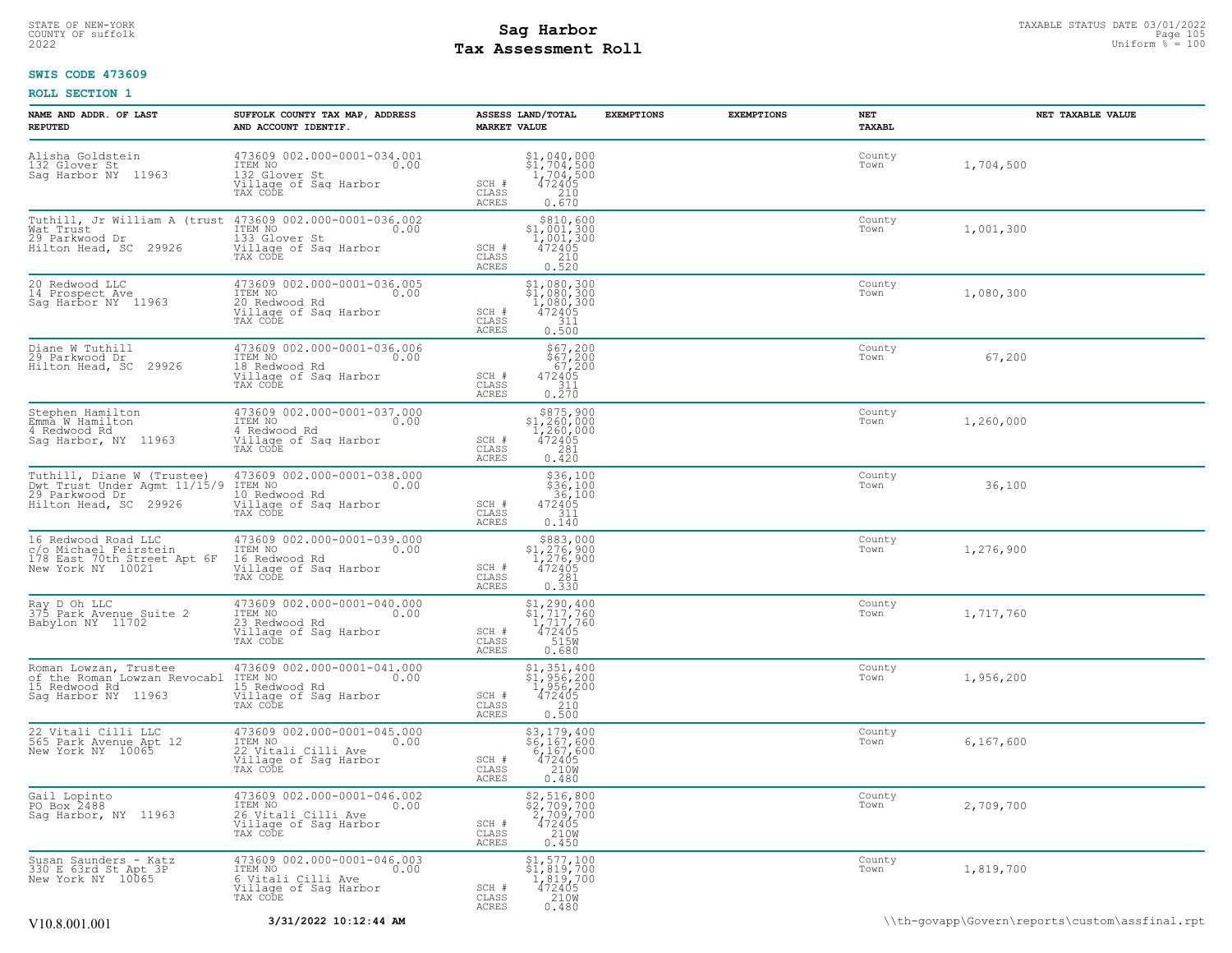# STATE OF NEW-YORK STATUS DATE 03/01/2022<br>
COUNTY OF suffolk **Sag From the Sag State Page 106**<br>
2022 Pay Assessment Roll **Tax Assessment Roll**

### **SWIS CODE 473609**

| NAME AND ADDR. OF LAST<br><b>REPUTED</b>                                            | SUFFOLK COUNTY TAX MAP, ADDRESS<br>AND ACCOUNT IDENTIF.                                                                                                                                                                                    | ASSESS LAND/TOTAL<br><b>MARKET VALUE</b>                                                                                             | <b>EXEMPTIONS</b> | <b>EXEMPTIONS</b><br>NET<br>TAXABL | NET TAXABLE VALUE |
|-------------------------------------------------------------------------------------|--------------------------------------------------------------------------------------------------------------------------------------------------------------------------------------------------------------------------------------------|--------------------------------------------------------------------------------------------------------------------------------------|-------------------|------------------------------------|-------------------|
|                                                                                     | Plymouth Partners LLC 473609 002.000-0001-046.004<br>c/o Willow Street Partners, ITEM NO<br>7 N. Willow Street Suite 8B 97 Glover St<br>Montclair NJ 07042 Willage of Sag Harbor<br>473609 002.000-0001-046.004<br>TAX CODE                | $$1,382,800$<br>$$5,179,800$<br>$$5,179,800$<br>$472405$<br>$$210$<br>SCH #<br>CLASS<br>ACRES<br>0.480                               |                   | County<br>Town                     | 5,179,800         |
| Wendy Ryan<br>Thomas Ryan<br>5244 Fisher Island<br>Miami, FL 33109                  | 473609 002.000-0001-046.005<br>ITEM NO<br>95 Glover St<br>35 Glover St<br>Village of Sag Harbor<br>TAX CODE                                                                                                                                | $\begin{array}{r} $1,200,100$ \\ $3,821,500$ \\ 3,821,500$ \\ 472405\\ 210$ \end{array}$<br>SCH #<br>CLASS<br>ACRES<br>0.460         |                   | County<br>Town                     | 3,821,500         |
|                                                                                     | Sag Kids LLC 473609 002.000-0001-046.006<br>c/o Nicholas G. Arons, Esq. ITEM NO<br>Grant, Herrmann, Schwartz & 93 Glover St<br>675 Third Avenue, 26th Floor Village of Sag Harbor<br>New York NY 10017 TAX CODE                            | \$1,433,500<br>\$4,618,700<br>4,618,700<br>472405<br>SCH #<br>CLASS<br>$\begin{array}{c} 210 \\ 0.570 \end{array}$<br>ACRES          |                   | County<br>Town                     | 4,618,700         |
| Woodside, NY 11377                                                                  | 473609 002.000-0001-046.009<br>ITEM NO<br>18 Vitali Cilli Ave<br>Village of Sag Harbor<br>TAX CODE                                                                                                                                         | $$3, 141, 800$<br>$$3, 987, 100$<br>$3, 987, 100$<br>$472405$<br>$2108$<br>SCH #<br>CLASS<br>ACRES<br>0.480                          |                   | County<br>Town                     | 3,987,100         |
| C.F. Realty Assoicates, LLC<br>7 N Willow St Suite 8B<br>Montclair NJ 07042         | 473609 002.000-0001-046.012<br>ITEM NO<br>10 Vitali Cilli Ave<br>Village of Sag Harbor<br>TAX CODE                                                                                                                                         | \$3,285,500<br>\$3,428,200<br>3,428,200<br>472405<br>SCH #<br>210W<br>CLASS<br>ACRES<br>0.860                                        |                   | County<br>Town                     | 3,428,200         |
| B&S Courtyard, LLC<br>c/o Brian DeSosa<br>2462 Main St<br>Bridgehampton NY 11932    | 473609 002.000-0001-046.013<br>TEM NO<br>14 Vitali Cilli Ave<br>14 Vitali Cilli Ave<br>Village of Saq Harbor<br>TAX CODE                                                                                                                   | \$3,360,100<br>\$3,360,100<br>3,360,100<br>472405<br>SCH #<br>CLASS<br>311W<br>ACRES<br>1.060                                        |                   | County<br>Town                     | 3,360,100         |
|                                                                                     | Michael L. D'Angelo, Co-Trus 473609 002.000-0001-047.000<br>D'Angelo Family Irrevocable ITEM NO<br>Gina Tolins, Co-Trustee 99 Glover St 0.00<br>Of the D'Angelo Family Irrev Village of Saq Harbor<br>Philip D'Angelo, Life Estate TAX COD | \$1,382,200<br>\$1,679,500<br>1,679,500<br>472405<br>SCH #<br>CLASS<br>210<br>ACRES<br>0.480                                         |                   | County<br>Town                     | 1,679,500         |
| Rufus K Criscom, Jr.<br>Alisa A. Volkom<br>165 Duane St Apt 7B<br>New York NY 10013 | 473609 002.000-0001-049.000<br>ITEM NO 0.00<br>125 Clover St<br>125 Glover St<br>Village of Sag Harbor<br>TAX CODE                                                                                                                         | $$2, 213, 400$<br>$$2, 213, 400$<br>$$472405$<br>$$210$<br>$SCH$ #<br>CLASS<br>ACRES<br>0.480                                        |                   | County<br>Town                     | 2,213,400         |
| Nicholas DeMarco<br>Kiley DeMarco<br>100 Glover St<br>Saq Harbor NY 11963           | 473609 002.000-0001-050.001<br>1TEM NO<br>109 Glover St 0.00<br>Village of Sag Harbor<br>TAX CODE                                                                                                                                          | $$1,316,000$<br>$$3,061,000$<br>3,061,000<br>472405<br>SCH #<br>$\begin{array}{c} 210 \\ 0.580 \end{array}$<br>CLASS<br><b>ACRES</b> |                   | County<br>Town                     | 3,061,000         |
|                                                                                     | SGI Marinas, LLC 473609 002.000-0002-001.000<br>c/o Ditmas Management Corp. ITEM NO<br>505 Chestnut St 8 West Water St<br>Cedarhurst, NY 11516 Village of Saq Harbor<br>TAX CODE                                                           | \$4,860,000<br>\$5,547,300<br>5,547,300<br>472405<br>SCH #<br>CLASS<br>570W<br>ACRES<br>0.380                                        |                   | County<br>Town                     | 5,547,300         |
| Paul N. Glickman<br>Deborah L. Glickman<br>15 West Way<br>Chappaqua NY 10514        | 473609 002.000-0002-002.000<br>10.00 0.00<br>4 West Water St<br>Village of Saq Harbor<br>TAX CODE                                                                                                                                          | \$1,494,600<br>\$2,990,300<br>2,990,300<br>472405<br>SCH #<br>CLASS<br>210W<br>ACRES<br>0.190                                        |                   | County<br>Town                     | 2,990,300         |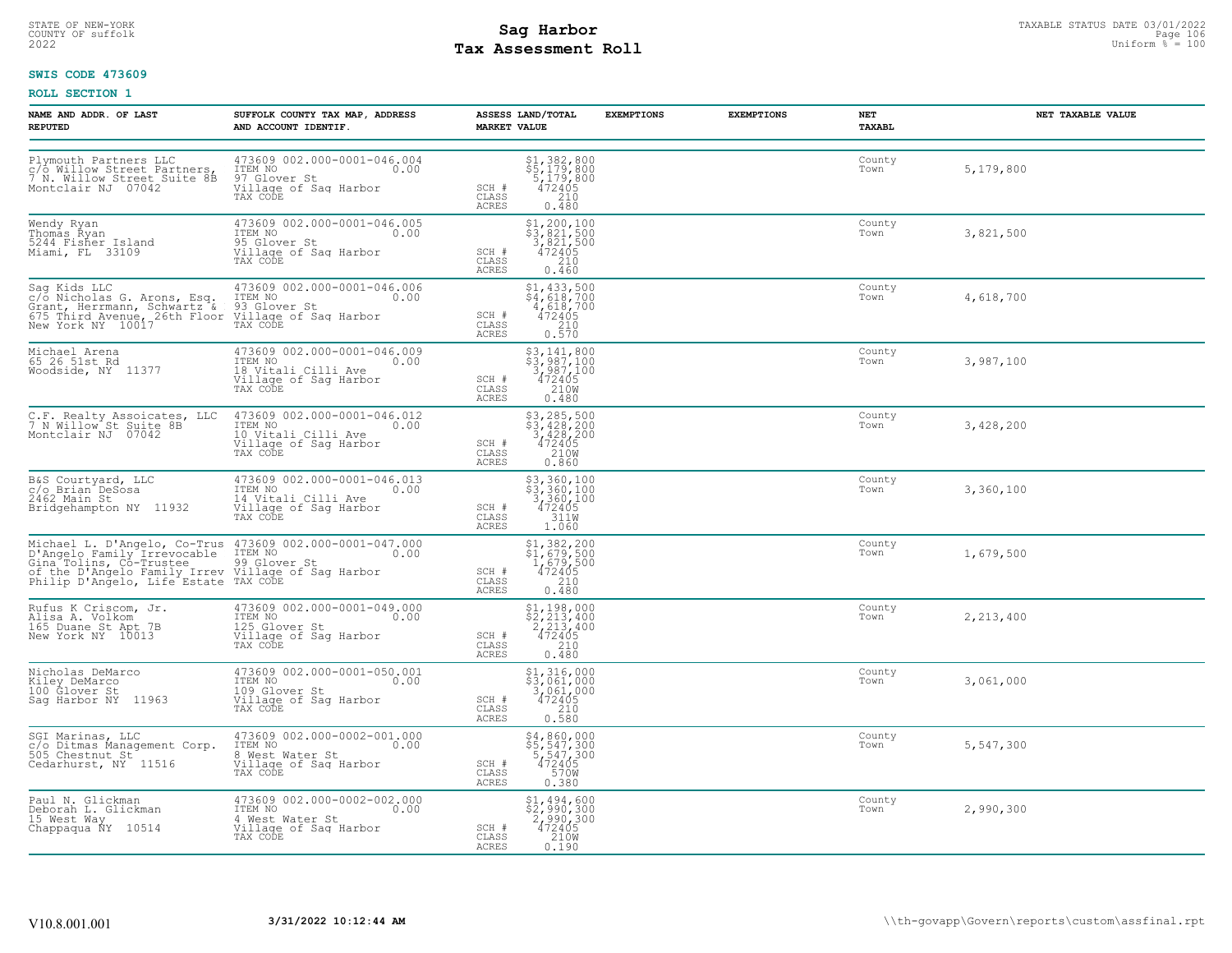### STATE OF NEW-YORK STATUS DATE 03/01/2022<br>
COUNTY OF suffolk **Sag From the Sag State Page 107**<br>
2022 Pay Assessment Roll **Tax Assessment Roll**

### **SWIS CODE 473609**

| NAME AND ADDR. OF LAST<br><b>REPUTED</b>                                                                        | SUFFOLK COUNTY TAX MAP, ADDRESS<br>AND ACCOUNT IDENTIF.                                                   | ASSESS LAND/TOTAL<br><b>EXEMPTIONS</b><br><b>MARKET VALUE</b>                                                                       | <b>EXEMPTIONS</b><br>NET<br>TAXABL | NET TAXABLE VALUE |
|-----------------------------------------------------------------------------------------------------------------|-----------------------------------------------------------------------------------------------------------|-------------------------------------------------------------------------------------------------------------------------------------|------------------------------------|-------------------|
| Double Star, Inc.<br>c/o Rose Cheng<br>11 E Broadway # 7A<br>New York NY 10038                                  | 473609 002.000-0002-007.003<br>ITEM NO<br>0.00<br>2 Main St<br>Village of Saq Harbor<br>TAX CODE          | \$1,167,500<br>\$3,027,700<br>3,027,700<br>472405<br>SCH #<br>CLASS<br>485<br>0.270<br>ACRES                                        | County<br>Town                     | 3,027,700         |
| Friends of Bay Street                                                                                           | 473609 002.000-0002-008.000<br>ITEM NO<br>0.00<br>22 Long Island Ave<br>Village of Sag Harbor<br>TAX CODE | $\begin{array}{r} $557,600\\ $4,794,200\\ $4,794,200\\ $472405\\ \end{array}$<br>SCH #<br>$\mathtt{CLASS}$<br>485<br>0.660<br>ACRES | County<br>Town                     | 4,794,200         |
| VACS Enterprises, LLC<br>14 Oakland Avenue<br>Sag Harbor NY 11963                                               | 473609 002.000-0002-009.000<br>ITEM NO 0.00<br>31 Long Island Ave<br>Village of Sag Harbor<br>TAX CODE    | \$430,000<br>\$430,000<br>$430,000$<br>$472405$<br>SCH #<br>CLASS<br>$\begin{array}{c} 7 - 330 \\ 0.260 \end{array}$<br>ACRES       | County<br>Town                     | 430,000           |
| 11 Bridge Street LLC<br>57 Willowmere Circle<br>Riverside CT 06878                                              | 473609 002.000-0002-011.000<br>ITEM NO 0.00<br>11 Bridge St<br>Village of Saq Harbor<br>TAX CODE          | $\substack{\$337,700\\\$1,544,400\\\$1,544,400\\\472405}$<br>SCH #<br>$\mathtt{CLASS}$<br>480<br>0.690<br>ACRES                     | County<br>Town                     | 1,544,400         |
| 7 Bridge Street, LLC<br>57 Willowmere Circle<br>Riverside CT 06878                                              | 473609 002.000-0002-012.000<br>ITEM NO<br>0.00<br>7 Bridge St<br>Village of Sag Harbor<br>TAX CODE        | \$800, 800<br>\$800,800<br>\$1,081,000<br>1,081,000<br>472405<br>220<br>0.250<br>SCH #<br>CLASS<br><b>ACRES</b>                     | County<br>Town                     | 1,081,000         |
| 23 Bridge Benadamer Ltd.<br>23 British Pilates<br>J. Benjamin Drushal<br>340 W 11th St #BW<br>New York NY 10014 | 473609 002.000-0002-014.001<br>ITEM NO 0.00<br>23 Bridge St<br>Village of Sag Harbor<br>TAX CODE          | $5677,000\n51,149,700\n1,149,700\n472405\n483\n293$<br>SCH #<br>CLASS<br>0.290<br>ACRES                                             | County<br>Town                     | 1,149,700         |
| 12 Rose Street LLC<br>57 Willowmere Circle<br>Riverside CT 06878                                                | 473609 002.000-0002-015.001<br>ITEM NO 0.00<br>12 Rose St<br>Village of Saq Harbor<br>TAX CODE            | \$359,200<br>\$634,100<br>634,100<br>472405<br>SCH #<br>CLASS<br>483<br>0.110<br>ACRES                                              | County<br>Town                     | 634,100           |
| Village Rose Holding, LLC<br>25 Harbor Dr<br>Sag Harbor, NY 11963                                               | 473609 002.000-0002-015.002<br>ITEM NO 0.00<br>8 Rose St<br>Village of Sag Harbor<br>TAX CODE             | $$412,700$<br>$$767,000$<br>$767,000$<br>$472405$<br>SCH #<br>CLASS<br>210<br>ACRES<br>0.100                                        | County<br>Town                     | 767,000           |
| Rose Trunzo<br>P.O. Box 694<br>Sag Harbor, NY 11963                                                             | 473609 002.000-0002-016.000<br>ITEM NO 0.00<br>25 Meadow St<br>Village of Sag Harbor<br>TAX CODE          | $$478,500$<br>$$611,800$<br>$611,800$<br>$472405$<br>SCH #<br>CLASS<br>$\frac{210}{0.210}$<br>ACRES                                 | County<br>Town                     | 611,800           |
| John R Geoffroy<br>P.O. Box 1981<br>Sag Harbor, NY 11963                                                        | 473609 002.000-0002-017.000<br>ITEM NO<br>0.00<br>33 Meadow St<br>Village of Sag Harbor<br>TAX CODE       | \$531,800<br>\$685,800<br>685,800<br>SCH #<br>472405<br>CLASS<br>0.150<br>ACRES                                                     | County<br>Town                     | 685,800           |
| Bridgehampton National Bank<br>2200 Montauk Hwy<br>P.O. Box 3005<br>Bridgehampton NY 11932                      | 473609 002.000-0002-019.000<br>ITEM NO<br>0.00<br>15 Long Island Ave<br>Village of Sag Harbor<br>TAX CODE | \$505,200<br>\$700,100<br>700,100<br>SCH #<br>472405<br>CLASS<br>462<br>ACRES<br>0.160                                              | County<br>Town                     | 700,100           |
| Happy on Main LLC<br>Tutto_Il Giorno<br>P.O. Box 1635<br>Saq Harbor NY 11963                                    | 473609 002.000-0002-020.000<br>ITEM NO 0.00<br>16 Main St<br>Village of Saq Harbor<br>TAX CODE            | $$4,847,600$ $$4,847,600$ $$472405$ $$421$ $$421$<br>SCH #<br>$\mathtt{CLASS}$<br>$0.\overline{260}$<br>ACRES                       | County<br>Town                     | 4,847,600         |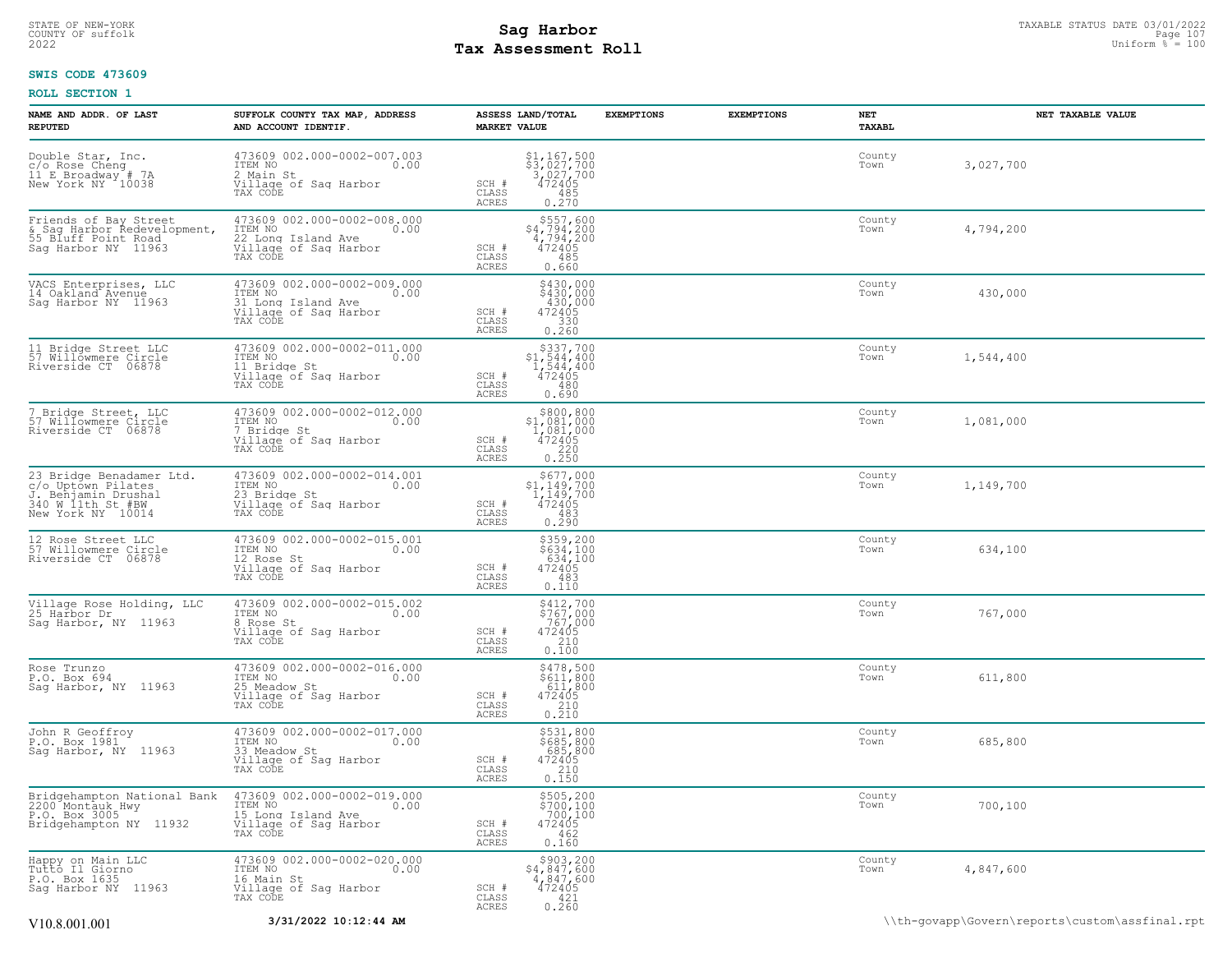# STATE OF NEW-YORK STATUS DATE 03/01/2022<br>
COUNTY OF suffolk **Sag From State Page 108**<br>
2022 Pay Assessment Roll **Tax Assessment Roll**

### **SWIS CODE 473609**

| <b>NAME AND ADDR. OF LAST</b><br><b>REPUTED</b>                                  | SUFFOLK COUNTY TAX MAP, ADDRESS<br>AND ACCOUNT IDENTIF.                                                                 | ASSESS LAND/TOTAL<br><b>MARKET VALUE</b>                                                                                         | <b>EXEMPTIONS</b> | <b>EXEMPTIONS</b> | NET<br>TAXABL  | NET TAXABLE VALUE |
|----------------------------------------------------------------------------------|-------------------------------------------------------------------------------------------------------------------------|----------------------------------------------------------------------------------------------------------------------------------|-------------------|-------------------|----------------|-------------------|
| Theodore J Seiter<br>Elisabeth E Seiter<br>PO Box 3139<br>Saq Harbor, NY 11963   | 473609 002.000-0002-021.000<br>ITEM NO<br>0.00<br>20 Main St<br>Village of Sag Harbor<br>TAX CODE                       | $$374,900\n$1,996,400\n1,996,400\n472405\n480$<br>SCH #<br>CLASS<br>ACRES<br>0.180                                               |                   |                   | County<br>Town | 1,996,400         |
| Jill Scheerer<br>PO Box 1799<br>Sag Harbor, NY 11963                             | 473609 002.000-0002-022.000<br>ITEM NO<br>0.00<br>26 Main St<br>Village of Sag Harbor<br>TAX CODE                       | $\begin{array}{c} $862,700 \\ $1,660,100 \\ $1,660,100 \\ $472405 \end{array}$<br>SCH #<br>CLASS<br>481<br><b>ACRES</b><br>0.150 |                   |                   | County<br>Town | 1,660,100         |
| Harbor Enterprises Inc<br>C/o Dee Clark<br>P.O. Box 2190<br>Sag Harbor, NY 11963 | 473609 002.000-0002-023.000<br>TTEM NO 0.00<br>32 Main St<br>Village of Sag Harbor<br>TAX CODE                          | $$868,500$<br>$$1,932,300$<br>$1,932,300$<br>$472405$<br>SCH #<br>CLASS<br>481<br>ACRES<br>0.160                                 |                   |                   | County<br>Town | 1,932,300         |
| 36 Main Sag Harbor LLC<br>117 Bridies Path<br>Southampton NY 11968               | 473609 002.000-0002-024.000<br>ITEM NO<br>0.00<br>36 Main St<br>Village of Sag Harbor<br>TAX CODE                       | \$835,200<br>\$2,519,500<br>2,519,500<br>472405<br>SCH #<br>CLASS<br>481<br><b>ACRES</b><br>0.070                                |                   |                   | County<br>Town | 2,519,500         |
| Flowing Water Creek LLC<br>364 Powells Ln<br>P.O. Box 31<br>Westbury, NY 11590   | 473609 002.000-0002-025.000<br>ITEM NO<br>0.00<br>42 Main St<br>Village of Sag Harbor<br>TAX CODE                       | \$837,600<br>\$964,400<br>964,400<br>472405<br>SCH #<br>CLASS<br>481<br>0.080<br>ACRES                                           |                   |                   | County<br>Town | 964,400           |
| North Haven<br>Sag Harbor, NY 11963                                              | Village of Sag Harbor<br>TAX CODE                                                                                       | $$4,312,100$<br>$4,312,100$<br>$472405$<br>$800$<br>$472405$<br>SCH #<br>CLASS<br>481<br><b>ACRES</b><br>0.260                   |                   |                   | County<br>Town | 4,312,100         |
| The Schmitz Family LLC<br>P.O. Box 1377<br>Sag Harbor, NY 11963                  | 473609 002.000-0002-028.001<br>ITEM NO<br>0.00<br>52 Main St<br>Village of Sag Harbor<br>TAX CODE                       | $\substack{\$835,000\\\$2,121,700\\\$2,121,700\\\$472405$<br>SCH #<br>CLASS<br>481<br>ACRES<br>0.070                             |                   |                   | County<br>Town | 2,121,700         |
| Denise O Malley<br>262 Harbor Watch Ct<br>Sag Harbor NY  11963                   | 473609 002.000-0002-029.000<br>TTEM NO 0.00<br>56 Main St<br>Village of Sag Harbor<br>Village of Sag Harbor<br>TAX CODE | $\begin{array}{c} $821,300 \\ $1,288,000 \\ $1,288,000 \\ $472405 \end{array}$<br>SCH #<br>CLASS<br>481<br>0.040<br><b>ACRES</b> |                   |                   | County<br>Town | 1,288,000         |
| Bur-Mac LLC<br>PO Box 400<br>Saq Harbor, NY 11963                                | 473609 002.000-0002-030.000<br>ITEM NO<br>0.00<br>62 Main St<br>Village of Sag Harbor<br>TAX CODE                       | $$858,900$<br>$$2,581,600$<br>$2,581,600$<br>$472405$<br>SCH #<br>CLASS<br>481<br><b>ACRES</b><br>0.140                          |                   |                   | County<br>Town | 2,581,600         |
| Barbershop Quartet LLC<br>P.O. Box 210<br>Sag Harbor NY  11963                   | 473609 002.000-0002-031.000<br>ITEM NO 0.00<br>66 Main St<br>Village of Sag Harbor<br>TAX CODE                          | \$834,800<br>$$1,398,100$<br>$1,398,100$<br>$472405$<br>SCH #<br>CLASS<br>481<br>ACRES<br>0.070                                  |                   |                   | County<br>Town | 1,398,100         |
| D & F Sag Harbor Properties<br>PO Box 1439<br>Saq Harbor, NY 11963               | 473609 002.000-0002-032.000<br>1TEM NO 0.00<br>72 Main St<br>Village of Sag Harbor<br>TAX CODE                          | \$869,000<br>\$3,353,600<br>3,353,600<br>472405<br>SCH #<br>CLASS<br>481<br>ACRES<br>0.160                                       |                   |                   | County<br>Town | 3,353,600         |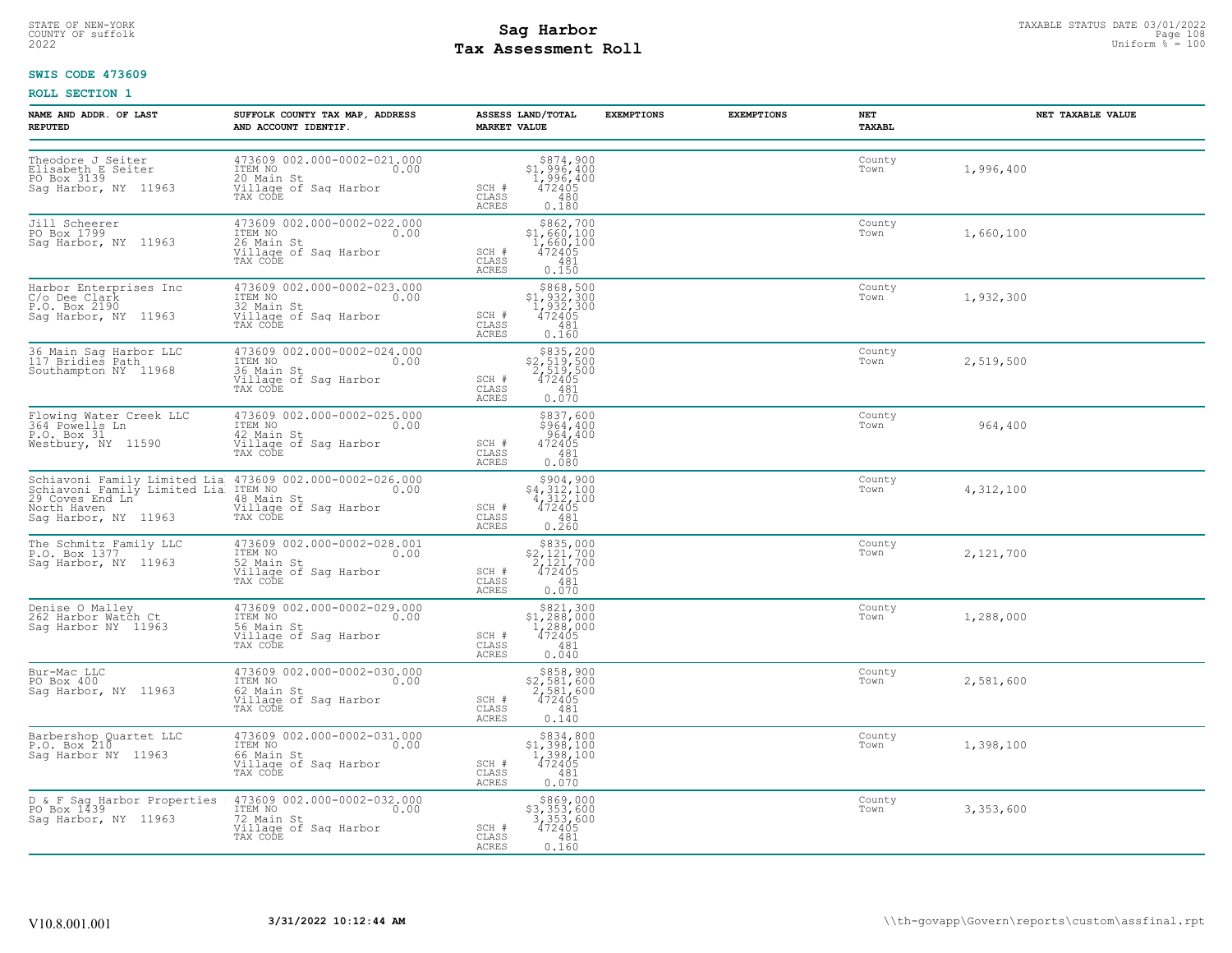## STATE OF NEW-YORK STATUS DATE 03/01/2022<br>
COUNTY OF suffolk **Sag From the Sag State of Taxable State Area State 109**<br>
2022 Man Duiform % = 100 **Tax Assessment Roll**

### **SWIS CODE 473609**

| NAME AND ADDR. OF LAST<br>REPUTED                                                                    | SUFFOLK COUNTY TAX MAP, ADDRESS<br>AND ACCOUNT IDENTIF.                                                 | ASSESS LAND/TOTAL<br><b>MARKET VALUE</b> |                                                                                                        | <b>EXEMPTIONS</b> | <b>EXEMPTIONS</b> | NET<br>TAXABL  | NET TAXABLE VALUE |
|------------------------------------------------------------------------------------------------------|---------------------------------------------------------------------------------------------------------|------------------------------------------|--------------------------------------------------------------------------------------------------------|-------------------|-------------------|----------------|-------------------|
| Sag Harbor Ventures LLC<br>111 E 61st St<br>New York, NY 10065                                       | 473609 002.000-0002-034.000<br>ITEM NO<br>0.00<br>78 Main St<br>Village of Sag Harbor<br>TAX CODE       | SCH #<br>CLASS<br><b>ACRES</b>           | \$621,600<br>\$2,884,600<br>$\frac{5}{472405}$<br>480<br>0.170                                         |                   |                   | County<br>Town | 2,884,600         |
| SAGCINEMA LLC<br>Attn: April Gornick<br>P.O. Box 182<br>Sag Harbor NY 11963                          | 473609 002.000-0002-035.000<br>ITEM NO<br>0.00<br>90 Main St<br>Village of Sag Harbor<br>TAX CODE       | SCH #<br>CLASS<br><b>ACRES</b>           | \$238,000<br>$\begin{array}{r} 3,249,100 \\ 3,249,100 \\ 472405 \end{array}$<br>512<br>0.160           |                   |                   | County<br>Town | 3,249,100         |
| 84 Main Street Sag Harbor LL<br>P.O. Box 1136<br>Saq Harbor NY 11963                                 | 473609 002.000-0002-036.000<br>ITEM NO<br>0.00<br>84 Main St<br>Village of Sag Harbor<br>TAX CODE       | SCH #<br>CLASS<br><b>ACRES</b>           | $\begin{smallmatrix} & $821,200\\ $1,288,800\\ 1,288,800\\ 472405\\ \end{smallmatrix}$<br>481<br>0.040 |                   |                   | County<br>Town | 1,288,800         |
| East End Land Corporation<br>Main St<br>PO Box 1168<br>Sag Harbor, NY 11963                          | 473609 002.000-0002-037.000<br>ITEM NO<br>0.00<br>96 Main St<br>Village of Sag Harbor<br>TAX CODE       | SCH #<br>CLASS<br><b>ACRES</b>           | $\begin{array}{c} $589,500 \\ $1,220,700 \\ $1,220,700 \\ $472405 \end{array}$<br>481<br>0.050         |                   |                   | County<br>Town | 1,220,700         |
| Garter 3 LLC<br>122 Heady Creek Ln<br>Southampton NY 11968                                           | 473609 002.000-0002-038.000<br>ITEM NO<br>0.00<br>102 Main St<br>Village of Sag Harbor<br>TAX CODE      | SCH #<br>CLASS<br><b>ACRES</b>           | \$591,900<br>$$1,246,000$<br>$1,246,000$<br>$472405$<br>481<br>0.060                                   |                   |                   | County<br>Town | 1,246,000         |
| Katz, Gertrude (trustee)<br>Katz, Howard (trustee)<br>Main St<br>PO Box 876<br>Sag Harbor, NY 11963  | 473609 002.000-0002-039.000<br>ITEM NO<br>0.00<br>108 Main St<br>Village of Sag Harbor<br>TAX CODE      | SCH #<br>CLASS<br>ACRES                  | $\substack{\$950,700\\\$1,505,900\\1,505,900\\472405}$<br>481<br>0.060                                 |                   |                   | County<br>Town | 1,505,900         |
| 5 & 10, LLC<br>P.0. Box 488<br>Sag Harbor NY 11963                                                   | 473609 002.000-0002-040.000<br>ITEM NO<br>0.00<br>114 Main St<br>Village of Sag Harbor<br>TAX CODE      | SCH #<br>CLASS<br>ACRES                  | $\begin{array}{c} $866,000 \\ $2,747,500 \\ 2,747,500 \\ 472405 \end{array}$<br>481<br>0.160           |                   |                   | County<br>Town | 2,747,500         |
| E. M. L. Holding Corp.<br>358 Ferry Rd<br>Sag Harbor, NY 11963                                       | 473609 002.000-0002-041.000<br>ITEM NO 0.00<br>0.00<br>120 Main St<br>Village of Sag Harbor<br>TAX CODE | SCH #<br>CLASS<br>ACRES                  | $$843,500$<br>$$1,734,800$<br>$1,734,800$<br>$472405$<br>481<br>0.100                                  |                   |                   | County<br>Town | 1,734,800         |
| 126 Main Street Associates,<br>c/o Morley Property Managmen<br>32 Hampton Rd<br>Southampton NY 11968 | 473609 002.000-0002-042.000<br>ITEM NO<br>0.00<br>126 Main St<br>Village of Sag Harbor<br>TAX CODE      | SCH #<br>CLASS<br><b>ACRES</b>           | $\begin{array}{r} $846,400 \\ $3,214,500 \\ 3,214,500 \\ 472405 \end{array}$<br>481<br>0.100           |                   |                   | County<br>Town | 3,214,500         |
| Brosco, L.L.C.<br>BROSCO LLC<br>142 Wildwood Rd<br>P.O. Box 2696<br>Saq Harbor, NY 11963             | 473609 002.000-0002-043.000<br>ITEM NO<br>0.00<br>132 Main St<br>Village of Sag Harbor<br>TAX CODE      | SCH #<br>CLASS<br><b>ACRES</b>           | $\substack{\$833,300\\\$1,277,500\\1,277,500\\472405}$<br>481<br>0.070                                 |                   |                   | County<br>Town | 1,277,500         |
| Sag Harbor Savings Bank<br>Main St<br>Sag Harbor, NY 11963                                           | 473609 002.000-0002-045.001<br>ITEM NO<br>0.00<br>138 Main St<br>Village of Sag Harbor<br>TAX CODE      | SCH #<br>CLASS<br>ACRES                  | $$945, 300$<br>$$2, 464, 700$<br>$\frac{5}{472405}$<br>461<br>0.370                                    |                   |                   | County<br>Town | 2,464,700         |
| Jill Scheerer<br>PO Box 1799<br>Saq Harbor, NY 11963                                                 | 473609 002.000-0002-048.000<br>ITEM NO<br>0.00<br>58 Meadow St<br>Village of Sag Harbor<br>TAX CODE     | SCH #<br>CLASS<br><b>ACRES</b>           | \$8,000<br>38,000<br>472405<br>$\begin{array}{c} 330 \\ 0.020 \end{array}$                             |                   |                   | County<br>Town | 8,000             |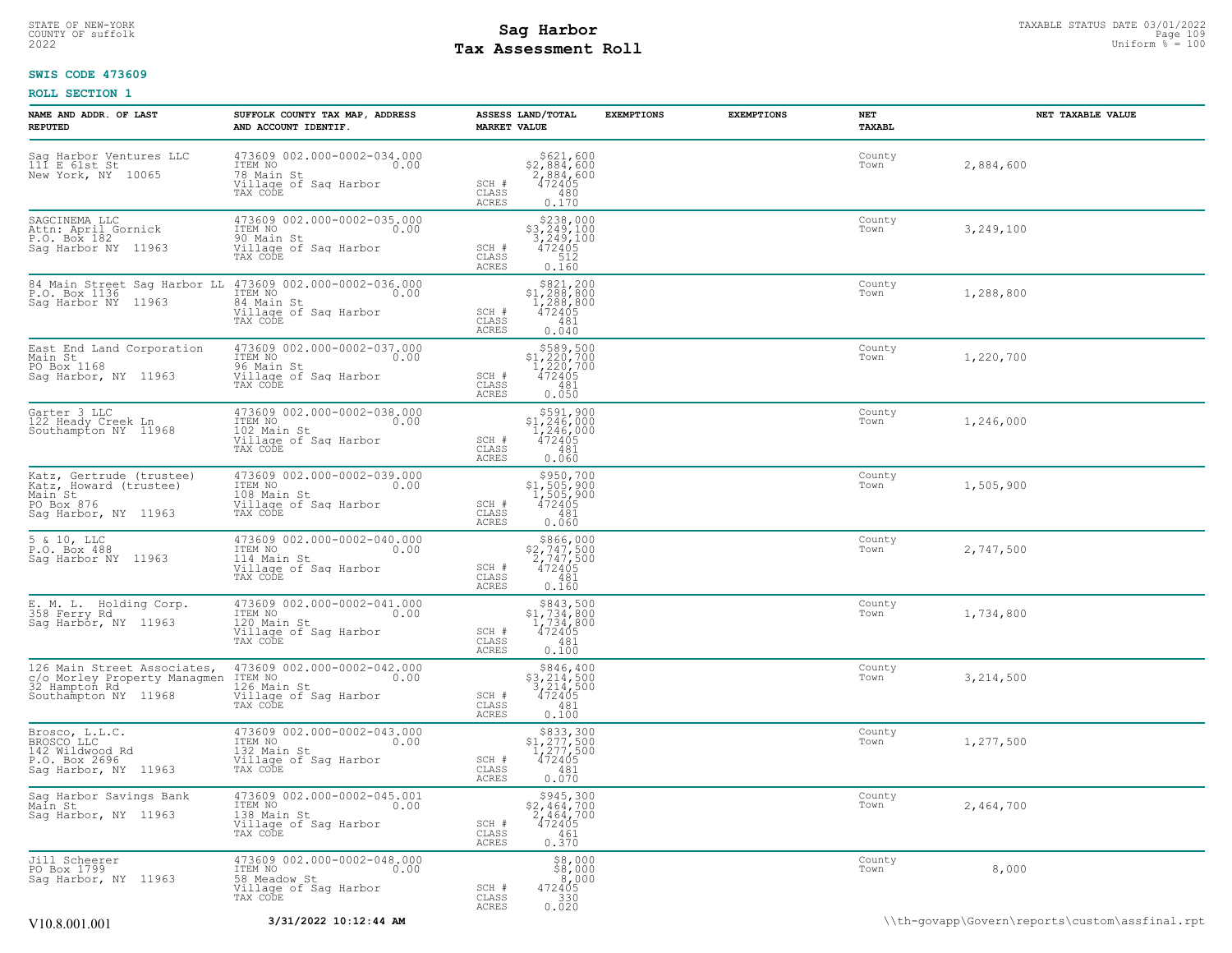# **Tax Assessment Roll Existed Strategies of the Contract Strategies** of  $\frac{100}{2022}$

### **SWIS CODE 473609**

| NAME AND ADDR. OF LAST<br><b>REPUTED</b>                                                                                    | SUFFOLK COUNTY TAX MAP, ADDRESS<br>AND ACCOUNT IDENTIF.                                                                                                                                         | ASSESS LAND/TOTAL<br><b>MARKET VALUE</b>                                                                                                                             | <b>EXEMPTIONS</b><br><b>EXEMPTIONS</b> | NET<br>TAXABL  | NET TAXABLE VALUE |
|-----------------------------------------------------------------------------------------------------------------------------|-------------------------------------------------------------------------------------------------------------------------------------------------------------------------------------------------|----------------------------------------------------------------------------------------------------------------------------------------------------------------------|----------------------------------------|----------------|-------------------|
| Kevin O Malley<br>Robert Schmitz<br>Barbara J Schmitz<br>P.O. Box 21<br>Sag Harbor, NY 11963                                | 473609 002.000-0002-049.000<br>HISTORIS ON SURVEY ON THE NO<br>SG Main St<br>Village of Sag Harbor<br>TAX CODE                                                                                  | \$500<br>\$500<br>500<br>$SCH$ #<br>472405<br>592<br>CLASS<br>0.050<br>ACRES                                                                                         |                                        | County<br>Town | 500               |
| EEYORE, LLC<br>c/o Daniel Sullivan<br>101 West 55th St<br>New York NY 10019                                                 | 473609 002.000-0003-001.000<br>TTEM NO<br>83 Main St<br>Village of Saq Harbor<br>TAX CODE                                                                                                       | \$850,800<br>$$3, 249, 400$<br>$3, 249, 400$<br>$472405$<br>SCH #<br>CLASS<br>481<br>0.120<br>ACRES                                                                  |                                        | County<br>Town | 3,249,400         |
| Sag Harbor Roo, LLC<br>c/o Daniel Sullivan<br>101 West 55th St<br>New York NY 10019                                         | 473609 002.000-0003-002.000<br>ITEM NO<br>Ullage of Saq Harbor<br>TAX CODE<br>TAX CODE                                                                                                          | \$383,200<br>\$383,200<br>383,200<br>$SCH$ #<br>472405<br>CLASS<br>$\begin{array}{r} 330 \\ 0.150 \end{array}$<br>ACRES                                              |                                        | County<br>Town | 383,200           |
| Namaste Properties, LLC<br>P.O. Box 3049<br>Sag Harbor, NY 11963                                                            | 473609 002.000-0003-003.000<br>ITEM NO<br>17 Washington St<br>Village of Sag Harbor<br>TAX CODE                                                                                                 | $\begin{array}{r}  \  \  \, 5609,500 \\  \  \, 51,288,000 \\  \  \, 1,288,000 \\  \  \, 472405 \\  \  \, 482 \\  \  \, 0.040 \end{array}$<br>SCH #<br>CLASS<br>ACRES |                                        | County<br>Town | 1,288,000         |
|                                                                                                                             | 24-27 Washington Street LLC 473609 002.000-0003-004.000<br>314 Main Street IIC ITEM NO<br>Sag Harbor NY 11963 27 Washington St<br>Village of Sag Harbor<br>TAX CODE                             | $\begin{array}{r} \n 5532,800 \\  5651,400 \\  651,400 \\  472405 \\  482 \\  0.080\n \end{array}$<br>SCH #<br>CLASS<br>ACRES                                        |                                        | County<br>Town | 651,400           |
| A & D Building Inc<br>PO Box 2661<br>Sag Harbor, NY 11963                                                                   | 473609 002.000-0003-008.000<br>ITEM NO<br>75 Main St.<br>TEN NO.<br>75 Main St<br>Village of Saq Harbor<br>TAX CODE                                                                             | $\begin{array}{r} $837,400 \\ $2,430,200 \\ $2,430,200 \\ $472405 \\ $481 \\ $681 \end{array}$<br>SCH #<br>CLASS<br>ACRES<br>0.080                                   |                                        | County<br>Town | 2,430,200         |
|                                                                                                                             | 64 Division Street Realty, L 473609 002.000-0003-010.000<br>51 Division Street #161 ITEM NO<br>Sag Harbor NY 11963 64 Division St<br>Willage of Sag Harbor<br>Willage of Sag Harbor<br>TAX CODE | \$525,600<br>\$809,100<br>809,100<br>472405<br>$SCH$ #<br>CLASS<br>425<br>ACRES<br>0.050                                                                             |                                        | County<br>Town | 809,100           |
| 63 Main LLC<br>P.O. Box 1950<br>Sag Harbor NY 11963                                                                         | 473609 002.000-0003-013.001<br>TIEM NO<br>17EM NO<br>63 Main St<br>Village of Sag Harbor<br>TAX CODE                                                                                            | $$850, 200$<br>$$1, 983, 400$<br>$1, 983, 400$<br>$472405$<br>SCH #<br>CLASS<br>481<br>0.110<br>ACRES                                                                |                                        | County<br>Town | 1,983,400         |
| Division Street Hotel Corp<br>PO Box 1349<br>Car Harbor, NY 11963<br>Saq Harbor, NY 11963                                   | 473609 002.000-0003-015.000<br>TTEM NO<br>49 Main St<br>Willage of Sag Harbor<br>Willage of Sag Harbor<br>TAX CODE                                                                              | \$325,100<br>$$4,116,400$<br>$4,116,400$<br>SCH #<br>472405<br>CLASS<br>0.190<br>ACRES                                                                               |                                        | County<br>Town | 4,116,400         |
| Romany Kramoris<br>P.O. Box 2664<br>41 Main St 0.0<br>41 Main St 41 Main St 3ag Harbor, NY 11963-0119 Village of Sag Harbor | 473609 002.000-0003-016.000<br>ITEM NO 0.00                                                                                                                                                     | \$592,900<br>\$845,900<br>845,900<br>SCH #<br>472405<br>CLASS<br>481<br>ACRES<br>0.060                                                                               |                                        | County<br>Town | 845,900           |
| Beaner II LLC<br>PO Box 1620<br>Sag Harbor, NY 11963                                                                        | 473609 002.000-0003-017.000<br>ITEM NO<br>35 Main St<br>oo main st<br>Village of Sag Harbor<br>TAX CODE                                                                                         | $\begin{array}{r} $827,400 \\ $1,788,800 \\ $1,788,800 \\ $472405 \end{array}$<br>SCH #<br>CLASS<br>481<br>ACRES<br>0.050                                            |                                        | County<br>Town | 1,788,800         |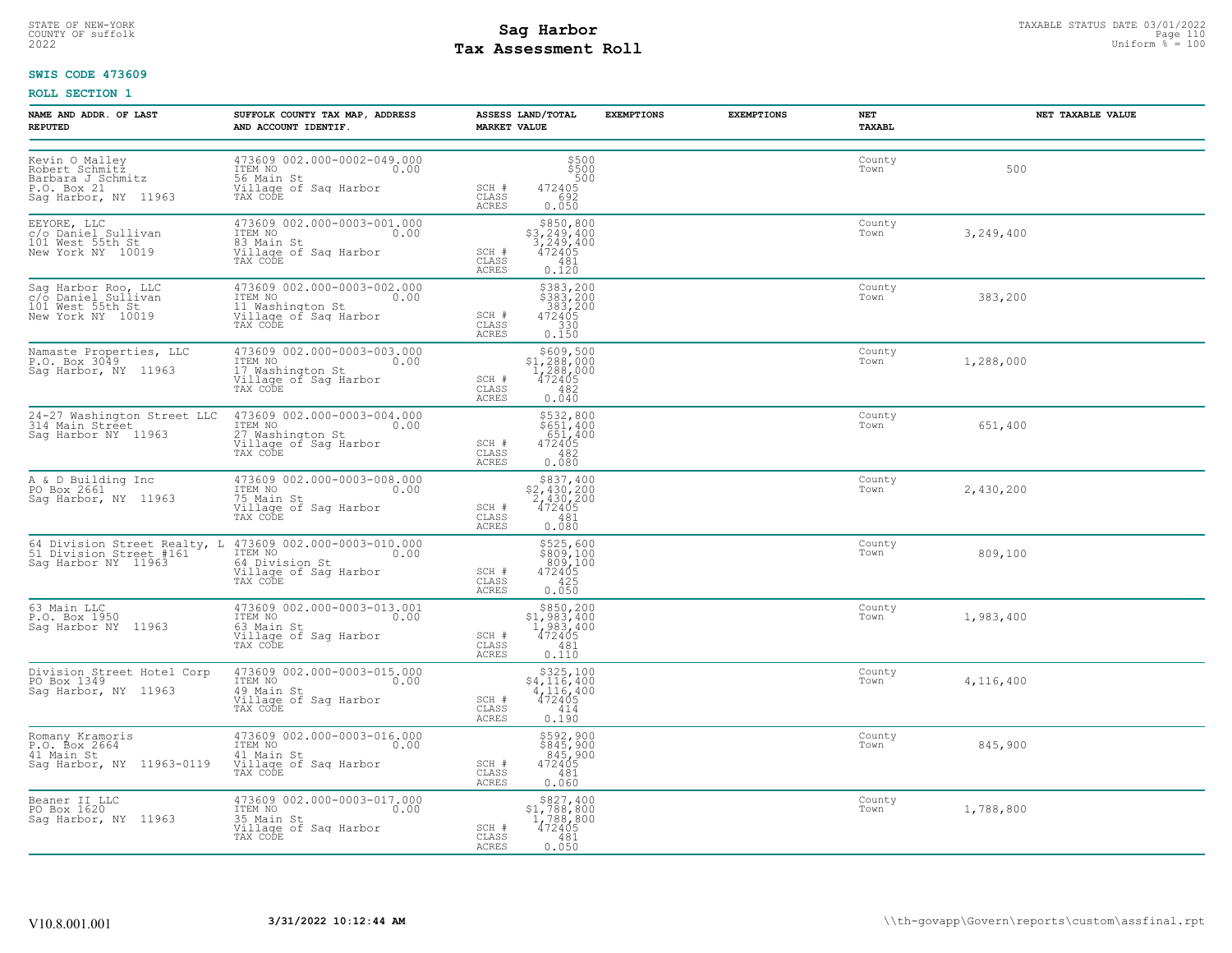# **Tax Assessment Roll Existed Strategies of the Contract Strategies** of  $\frac{100}{2022}$

### **SWIS CODE 473609**

| NAME AND ADDR. OF LAST<br><b>REPUTED</b>                                                 | SUFFOLK COUNTY TAX MAP, ADDRESS<br>AND ACCOUNT IDENTIF.                                                                                                                                        | ASSESS LAND/TOTAL<br><b>MARKET VALUE</b>                                                                                             | <b>EXEMPTIONS</b><br><b>EXEMPTIONS</b> | NET<br>TAXABL  | NET TAXABLE VALUE |
|------------------------------------------------------------------------------------------|------------------------------------------------------------------------------------------------------------------------------------------------------------------------------------------------|--------------------------------------------------------------------------------------------------------------------------------------|----------------------------------------|----------------|-------------------|
| Cardile and Caniglia LLC<br>P.O. Box 3292<br>Sag Harbor NY 11963                         | 473609 002.000-0003-018.000<br>ITEM NO<br>29 Main St<br>Willage of Sag Harbor<br>TAX CODE Of Sag Harbor<br>TAX CODE                                                                            | $\begin{array}{r} $828,600 \\ $1,189,800 \\ $1,189,800 \\ $472405 \end{array}$<br>SCH #<br>CLASS<br>481<br>ACRES<br>0.060            |                                        | County<br>Town | 1,189,800         |
| Big Fish Holding<br>PO Box 2662<br>Sag Harbor NY 11963                                   | 473609 002.000-0003-019.000<br>TTEM NO<br>23 Main St<br>Willage of Sag Harbor<br>Willage of Sag Harbor<br>TAX CODE                                                                             | $\begin{array}{c} $844,200 \\ $1,478,700 \\ $1,478,700 \\ $472405 \end{array}$<br>SCH #<br>CLASS<br>481<br>0.100<br>ACRES            |                                        | County<br>Town | 1,478,700         |
| First National Bank<br>Of East Hampton<br>351 Pantigo Rd 11007<br>East Hampton, NY 11937 | 473609 002.000-0003-020.000<br>TTEM NO<br>17 Main St<br>Willage of Sag Harbor<br>Willage of Sag Harbor<br>TAX CODE TAX                                                                         | \$940,600<br>$\begin{array}{r} 27,200,000 \\ 2,200,000 \\ 472405 \\ -460 \end{array}$<br>SCH #<br>CLASS<br>0.360<br>ACRES            |                                        | County<br>Town | 2,200,000         |
|                                                                                          | Sag Harbor Pooh LLC 473609 002.000-0003-021.000<br>c/o Manhattan Skyline Manage ITEM NO<br>101 W 55th St 7 Main St<br>New York, NY 10019 Village of Sag Harbor<br>TAX CODE                     | $$844,900$<br>$$3,164,700$<br>$3,164,700$<br>$472405$<br>SCH #<br>CLASS<br>480<br>ACRES<br>0.100                                     |                                        | County<br>Town | 3,164,700         |
| Snuffy's Realty LLC<br>c/o Russell J. Smyth Jr.<br>32 Payne Ave<br>Sag Harbor, NY 11963  | 473609 002.000-0003-022.000<br>ITEM NO<br>1 Main St<br>Village of Saq Harbor<br>TAX CODE                                                                                                       | \$816,900<br>\$929,300<br>929,300<br>472405<br>SCH #<br>CLASS<br>421<br>ACRES<br>0.020                                               |                                        | County<br>Town | 929,300           |
| Tenco Holdings Ltd<br>C/o T. B. Conklin III<br>PO Box 1349<br>Sag Harbor, NY 11963       | 473609 002.000-0003-024.000<br>TEM NO<br>45 Main St<br>45 Main St<br>Village of Sag Harbor<br>TAX CODE                                                                                         | $$839,700$<br>$$1,262,100$<br>$1,262,100$<br>$472405$<br>$SCH$ #<br>CLASS<br>$\begin{array}{c} 1.7661 \\ 0.090 \end{array}$<br>ACRES |                                        | County<br>Town | 1,262,100         |
| EEYORE, LLC<br>C/o Daniel Sullivan<br>101 West 55th St<br>New York NY 10019              | 473609 002.000-0003-027.001<br>ITEM NO<br>80 Division St<br>Village of Sag Harbor<br>TAX CODE                                                                                                  | \$531,500<br>\$531,500<br>531,500<br>472405<br>$SCH$ #<br>$-483$<br>CLASS<br>0.170<br>ACRES                                          |                                        | County<br>Town | 531,500           |
|                                                                                          | Nancy G. Mowry, Trustee 473609 002.001-0001-001.000<br>of the Nancy G. Mowry Revoca ITEM NO<br>8034 East Shadow Lane 18 Bridge St Unit 3G<br>Tucson AZ 85750 Village of Saq Harbor<br>TAX CODE | \$117,600<br>117,600<br>472405<br>SCH #<br>CLASS<br>210C<br>ACRES                                                                    |                                        | County<br>Town | 117,600           |
| Paul Moses<br>Julienne Moses<br>425 E 79th St<br>New York, NY 10021                      | 473609 002.001-0001-002.000<br>ITEM NO<br>18 Bridge St Unit 3H<br>Village of Sag Harbor<br>TAX CODE                                                                                            | \$117,600<br>117,600<br>472405<br>SCH #<br>CLASS<br>210C<br>ACRES                                                                    |                                        | County<br>Town | 117,600           |
| Blaze Makoid<br>Tracy A. Mitchell<br>55 Bluff Point Rd<br>Sag Harbor, NY 11963           | 473609 002.001-0001-003.000<br>1TEM NO<br>18 Bridge St Unit 3F<br>Village of Sag Harbor<br>TAX CODE                                                                                            | \$209,300<br>209,300<br>472405<br>SCH #<br>CLASS<br>210C<br>ACRES                                                                    |                                        | County<br>Town | 209,300           |
| Diane M Zgonc<br>C/o Diane Bell<br>237 E 20th St<br>New York, NY 10003                   | 473609 002.001-0001-004.000<br>ITEM NO<br>18 Bridge St Unit 3E<br>Village of Saq Harbor<br>TAX CODE                                                                                            | \$153,000<br>153,000<br>472405<br>SCH #<br>CLASS<br>210C<br>ACRES                                                                    |                                        | County<br>Town | 153,000           |
| Matthew Habermann<br>P.O. Box 597<br>Sag Harbor NY 11963                                 | 473609 002.001-0001-005.000<br>ITEM NO<br>18 Bridge St Unit 3C<br>Village of Saq Harbor<br>TAX CODE                                                                                            | \$153,000<br>153,000<br>472405<br>SCH #<br>CLASS<br>210C<br>ACRES                                                                    |                                        | County<br>Town | 153,000           |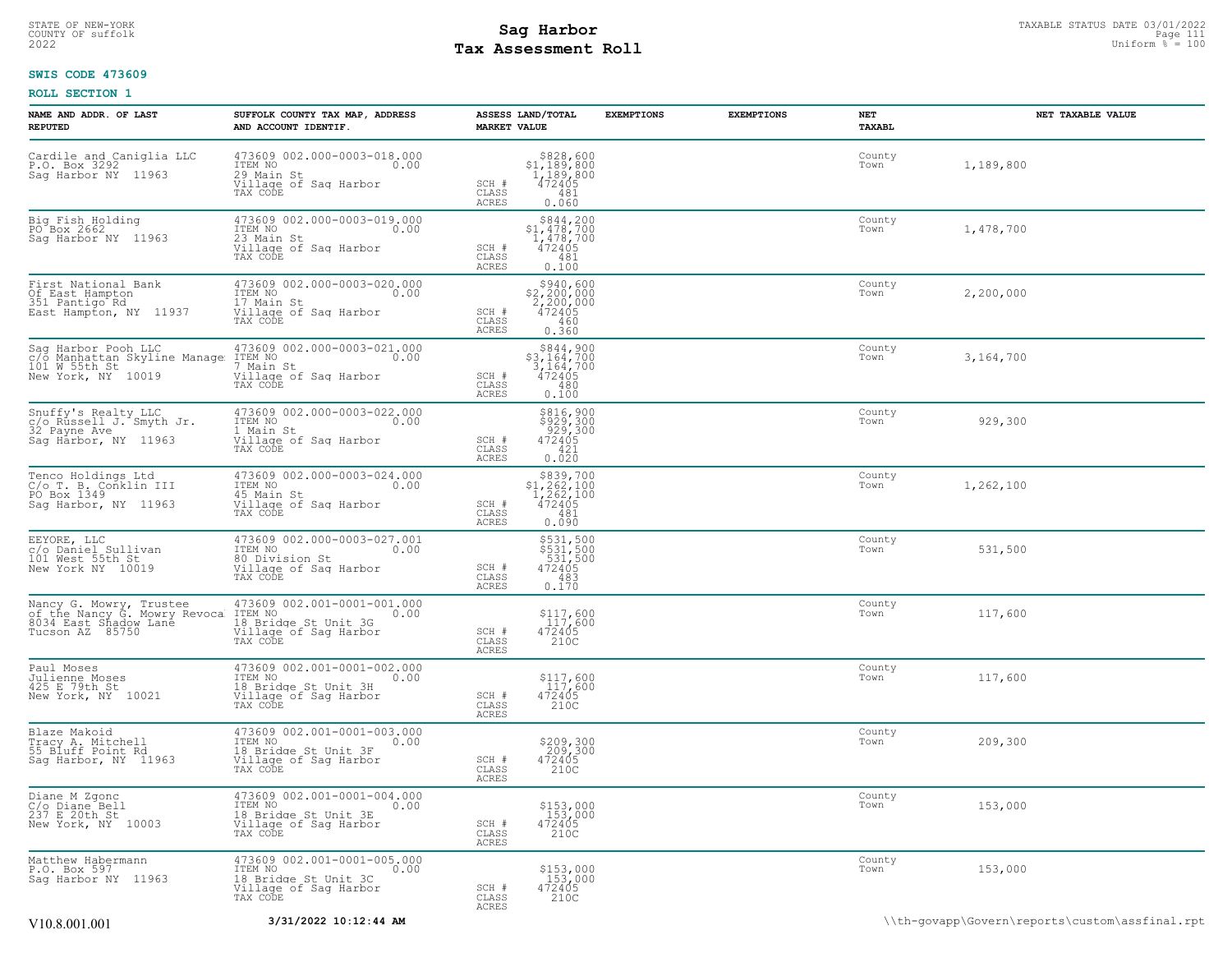## STATE OF NEW-YORK STATUS DATE 03/01/2022<br>
COUNTY OF suffolk **Sag From the Sag State Page 112**<br>
2022 Pay Assessment Roll **Tax Assessment Roll**

### **SWIS CODE 473609**

| NAME AND ADDR. OF LAST<br><b>REPUTED</b>                                               | SUFFOLK COUNTY TAX MAP, ADDRESS<br>AND ACCOUNT IDENTIF.                                                                    | <b>MARKET VALUE</b>                    | ASSESS LAND/TOTAL                                                 | <b>EXEMPTIONS</b> | <b>EXEMPTIONS</b> | NET<br>TAXABL  | NET TAXABLE VALUE |
|----------------------------------------------------------------------------------------|----------------------------------------------------------------------------------------------------------------------------|----------------------------------------|-------------------------------------------------------------------|-------------------|-------------------|----------------|-------------------|
| Carol Art Keane<br>301 E 48th St Apt 7D<br>New York NY 10017                           | 473609 002.001-0001-006.000<br>ITEM NO<br>0.00<br>18 Bridge St Unit 3D<br>Village of Sag Harbor<br>TAX CODE                | SCH #<br>CLASS<br><b>ACRES</b>         | \$188,300<br>188,300<br>472405<br>210C                            |                   |                   | County<br>Town | 188,300           |
| Richard O'Brien<br>Sandra O'Brien<br>302 Stanley Avenue<br>Staten Island NY 10301      | 473609 002.001-0001-007.000<br>ITEM NO ISLAMICAL COOP<br>0.00<br>18 Bridge St Unit 3B<br>Village of Sag Harbor<br>TAX CODE | SCH #<br>$\mathtt{CLASS}$<br>ACRES     | $\begin{array}{c} $117,600\\ 117,600\\ 472405\\ 210C \end{array}$ |                   |                   | County<br>Town | 117,600           |
| Douglas Michael Feiden<br>Lucette Lagnado<br>312 E 89th St Apt 1L<br>New York NY 10128 | 473609 002.001-0001-008.000<br>TTEM NO 0.00<br>18 Bridge St Unit 3A<br>Village of Sag Harbor<br>TAX CODE                   | SCH #<br>CLASS<br><b>ACRES</b>         | $\begin{array}{c} $117,600\\ 117,600\\ 472405\\ 2100 \end{array}$ |                   |                   | County<br>Town | 117,600           |
| 18 SkyLark LLC<br>c/o Nancy Benvent<br>18 Archibald Way<br>Sag Harbor NY 11963         | 473609 002.001-0001-009.000<br>ITEM NO<br>0.00<br>18 Bridge St Unit 4G<br>Village of Sag Harbor<br>TAX CODE                | SCH #<br>CLASS<br>ACRES                | \$117,600<br>117,600<br>472405<br>210C                            |                   |                   | County<br>Town | 117,600           |
| BRIDGE SH LLC<br>165 Christopher St Apt 6K<br>New York NY 10014                        | 473609 002.001-0001-010.000<br>ITEM NO<br>0.00<br>18 Bridge St Unit 4H<br>Village of Sag Harbor<br>TAX CODE                | SCH #<br>CLASS<br>ACRES                | \$117,600<br>117,600<br>472405<br>210C                            |                   |                   | County<br>Town | 117,600           |
| Robert B Allardice III<br>P.O. Box 429<br>Sag Harbor, NY 11963                         | 473609 002.001-0001-011.000<br>ITEM NO<br>0.00<br>18 Bridge St Unit 4F<br>Village of Saq Harbor<br>TAX CODE                | SCH #<br>CLASS<br>ACRES                | \$188,300<br>188,300<br>472405<br>210C                            |                   |                   | County<br>Town | 188,300           |
| Paula Raflo (Life Estate)<br>P.O. Box 1384<br>Saq Harbor NY 11963                      | 473609 002.001-0001-012.000<br>ITEM NO<br>0.00<br>18 Bridge St Unit 4E<br>Village of Sag Harbor<br>TAX CODE                | SCH #<br>CLASS<br>ACRES                | \$153,000<br>153,000<br>472405<br>210C                            | Persons           | 61,200            | County<br>Town | 91,800            |
| Julia Linden<br>2000 Broadway 5C<br>New York NY 10023                                  | 473609 002.001-0001-013.000<br>ITEM NO 0.00<br>18 Bridge St Unit 4C<br>Village of Sag Harbor<br>TAX CODE                   | SCH #<br>CLASS<br><b>ACRES</b>         | $\begin{array}{c} $113,800\\ 113,800\\ 472405\\ 2100 \end{array}$ |                   |                   | County<br>Town | 113,800           |
| Brenda Carmel<br>300 S Ocean Boulevard Apt 1C<br>Palm Beach FL 33480                   | 473609 002.001-0001-014.000<br>ITEM NO<br>0.00<br>18 Bridge St Unit 4D<br>Village of Sag Harbor<br>TAX CODE                | SCH #<br>CLASS<br><b>ACRES</b>         | \$227,500<br>227,500<br>472405<br>210C                            |                   |                   | County<br>Town | 227,500           |
| Susan E. Elmiger<br>472 Greenwich St<br>4th Floor<br>New York NY 10013                 | 473609 002.001-0001-015.000<br>ITEM NO 0.00<br>18 Bridge St Unit 4B<br>Village of Saq Harbor<br>TAX CODE                   | SCH #<br>CLASS<br>ACRES                | $\begin{array}{c} $117,600\\ 117,600\\ 472405\\ 2100 \end{array}$ |                   |                   | County<br>Town | 117,600           |
| Kevin J Mc Namara<br>Charles S Mc Namara<br>35 Orchard Hill LN<br>Fairfield, CT 06824  | 473609 002.001-0001-016.000<br>0.00<br>18 Bridge St Unit 4A<br>Village of Saq Harbor<br>TAX CODE                           | $SCH$ $#$<br>$\mathtt{CLASS}$<br>ACRES | \$117,600<br>117,600<br>472405<br>210C                            |                   |                   | County<br>Town | 117,600           |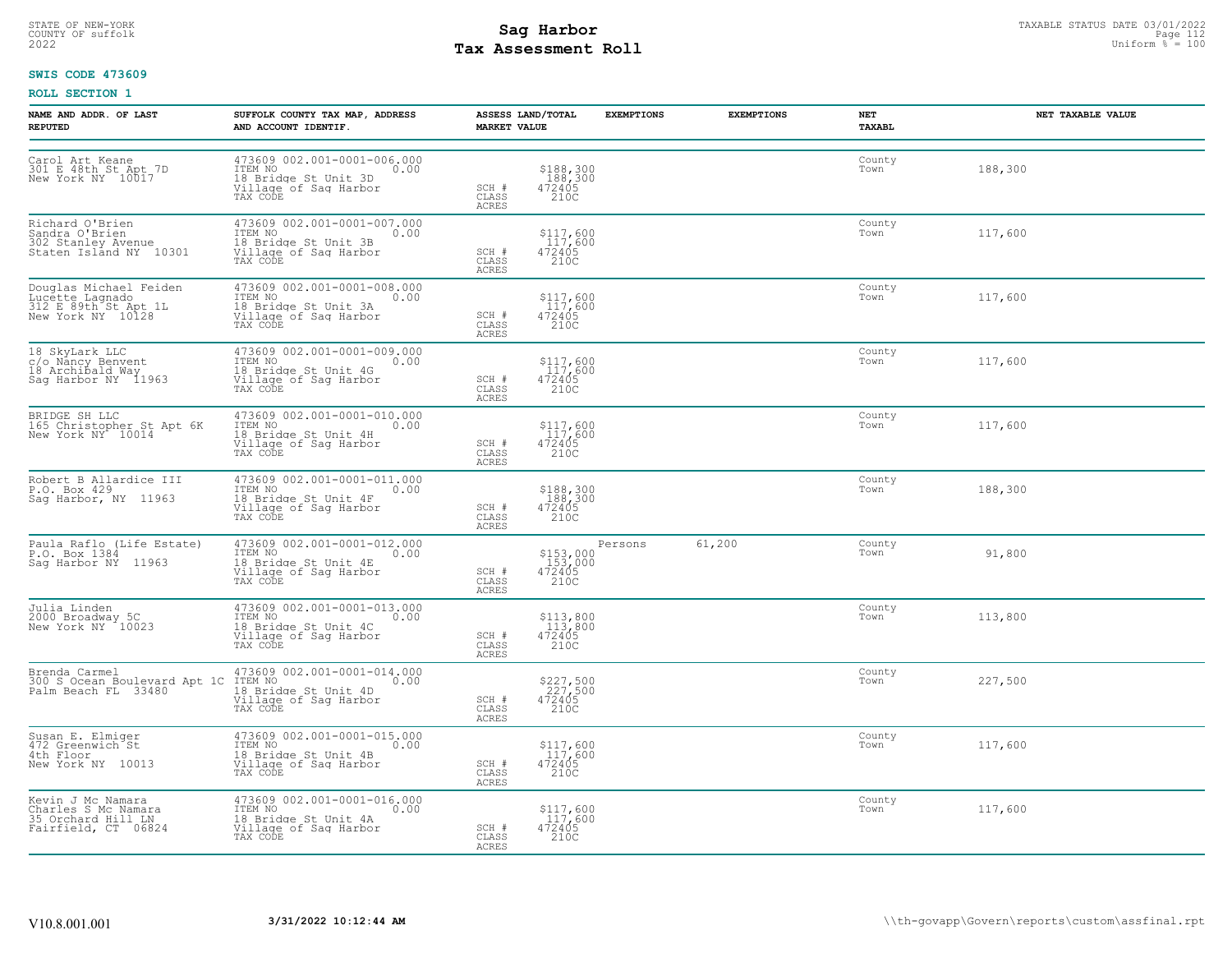## STATE OF NEW-YORK STATUS DATE 03/01/2022<br>
COUNTY OF suffolk **Sag From the Sag State Page 113**<br>
2022 Pay Assessment Roll **Tax Assessment Roll**

### **SWIS CODE 473609**

| NAME AND ADDR. OF LAST<br><b>REPUTED</b>                                                        | SUFFOLK COUNTY TAX MAP, ADDRESS<br>AND ACCOUNT IDENTIF.                                                     | <b>MARKET VALUE</b>     | ASSESS LAND/TOTAL                                         | <b>EXEMPTIONS</b>       | <b>EXEMPTIONS</b><br>NET<br>TAXABL | NET TAXABLE VALUE                              |
|-------------------------------------------------------------------------------------------------|-------------------------------------------------------------------------------------------------------------|-------------------------|-----------------------------------------------------------|-------------------------|------------------------------------|------------------------------------------------|
| Michael Manzare<br>Laura Manzare<br>471 Western Hwy<br>Orangeburg, NY <sup>-</sup> 10962        | 473609 002.001-0001-017.000<br>ITEM NO<br>0.00<br>18 Bridge St Unit 1A<br>Village of Sag Harbor<br>TAX CODE | SCH #<br>CLASS<br>ACRES | \$117,600<br>117,600<br>472405<br>210C                    |                         | County<br>Town                     | 117,600                                        |
| Todd R Gordon<br>502 North Brookside<br>Freeport, NY 11520                                      | 473609 002.001-0001-018.000<br>ITEM NO<br>0.00<br>18 Bridge St Unit 1B<br>Village of Sag Harbor<br>TAX CODE | SCH #<br>CLASS<br>ACRES | \$117,600<br>117,600<br>472405<br>210C                    |                         | County<br>Town                     | 117,600                                        |
| Sarah W Kirtland<br>10 W 66th St Apt 19B<br>New York, NY 10023                                  | 473609 002.001-0001-019.000<br>ITEM NO<br>0.00<br>18 Bridge St Unit 1D<br>Village of Sag Harbor<br>TAX CODE | SCH #<br>CLASS<br>ACRES | \$188,300<br>188,300<br>472405<br>210C                    |                         | County<br>Town                     | 188,300                                        |
| Eliza Werner<br>P.O. Box 504<br>Sag Harbor, NY 11963                                            | 473609 002.001-0001-020.000<br>ITEM NO<br>0.00<br>18 Bridge St Unit 1C<br>Village of Saq Harbor<br>TAX CODE | SCH #<br>CLASS<br>ACRES | \$153,000<br>153,000<br>472405<br>210C                    |                         | County<br>Town                     | 153,000                                        |
| John J Munzel<br>548 Roanoke Ave<br>Riverhead, NY 11901                                         | 473609 002.001-0001-021.000<br>ITEM NO<br>0.00<br>18 Bridge St Unit 1E<br>Village of Sag Harbor<br>TAX CODE | SCH #<br>CLASS<br>ACRES | \$153,000<br>153,000<br>472405<br>210C                    |                         | County<br>Town                     | 153,000                                        |
| Donna Sager<br>PO Box 2033<br>Sag Harbor, NY 11963                                              | 473609 002.001-0001-022.000<br>ITEM NO<br>0.00<br>18 Bridge St Unit 1F<br>Village of Sag Harbor<br>TAX CODE | SCH #<br>CLASS<br>ACRES | \$188,300<br>188,300<br>472405<br>210C                    |                         | County<br>Town                     | 188,300                                        |
| Allise Singleton<br>Ronald Williams<br>Allise Singleton<br>18 Bridge St<br>Sag Harbor, NY 11963 | 473609 002.001-0001-023.000<br>ITEM NO<br>0.00<br>18 Bridge St Unit 1H<br>Village of Sag Harbor<br>TAX CODE | SCH #<br>CLASS<br>ACRES | \$117,600<br>$117,600$<br>472405<br>210C                  |                         | County<br>Town                     | 117,600                                        |
| Henry W Birdsall<br>Carol McCarthy<br>28 High Pt<br>Cedar Grove NJ<br>07009                     | 473609 002.001-0001-024.000<br>ITEM NO<br>0.00<br>18 Bridge St Unit 1G<br>Village of Sag Harbor<br>TAX CODE | SCH #<br>CLASS<br>ACRES | veteran<br>$$117,600$<br>$117,600$<br>$472405$<br>210C    | 17,640                  | County<br>Town                     | 99,960                                         |
| Eileen Ragone<br>Carolyn Luppino<br>87-20 250th St<br>Bellerose NY 11426                        | 473609 002.001-0001-025.000<br>ITEM NO<br>0.00<br>18 Bridge St Unit 2A<br>Village of Sag Harbor<br>TAX CODE | SCH #<br>CLASS<br>ACRES | \$117,600<br>117,600<br>472405<br>210C                    |                         | County<br>Town                     | 117,600                                        |
| Carolyn Margolis<br>511 E 20th St Apt 2E<br>New York NY 10010                                   | 473609 002.001-0001-026.000<br>ITEM NO<br>0.00<br>18 Bridge St Unit 2B<br>Village of Sag Harbor<br>TAX CODE | SCH #<br>CLASS<br>ACRES | \$117,600<br>117,600<br>472405<br>210C                    |                         | County<br>Town                     | 117,600                                        |
| Steven Chustckie<br>Jeriann Chustckie<br>53 Mallard Ln<br>Staten Island NY 10309                | 473609 002.001-0001-027.000<br>ITEM NO<br>0.00<br>18 Bridge St Unit 2D<br>Village of Sag Harbor<br>TAX CODE | SCH #<br>CLASS<br>ACRES | \$188,300<br>$\frac{188}{472405}$<br>472405<br>210C       |                         | County<br>Town                     | 188,300                                        |
| Joan Gassisi<br>227 North Main St<br>Southampton NY 11968                                       | 473609 002.001-0001-028.000<br>TTEM NO 0.00<br>18 Bridge St Unit 2C<br>Village of Saq Harbor<br>TAX CODE    | SCH #<br>CLASS<br>ACRES | veteran<br>\$153,000 veteran<br>153,000<br>472405<br>210C | $^{22}$ , 950<br>2, 062 | County<br>Town                     | 127,988                                        |
| V <sub>10.8</sub> .001.001                                                                      | 3/31/2022 10:12:44 AM                                                                                       |                         |                                                           |                         |                                    | \\th-govapp\Govern\reports\custom\assfinal.rpt |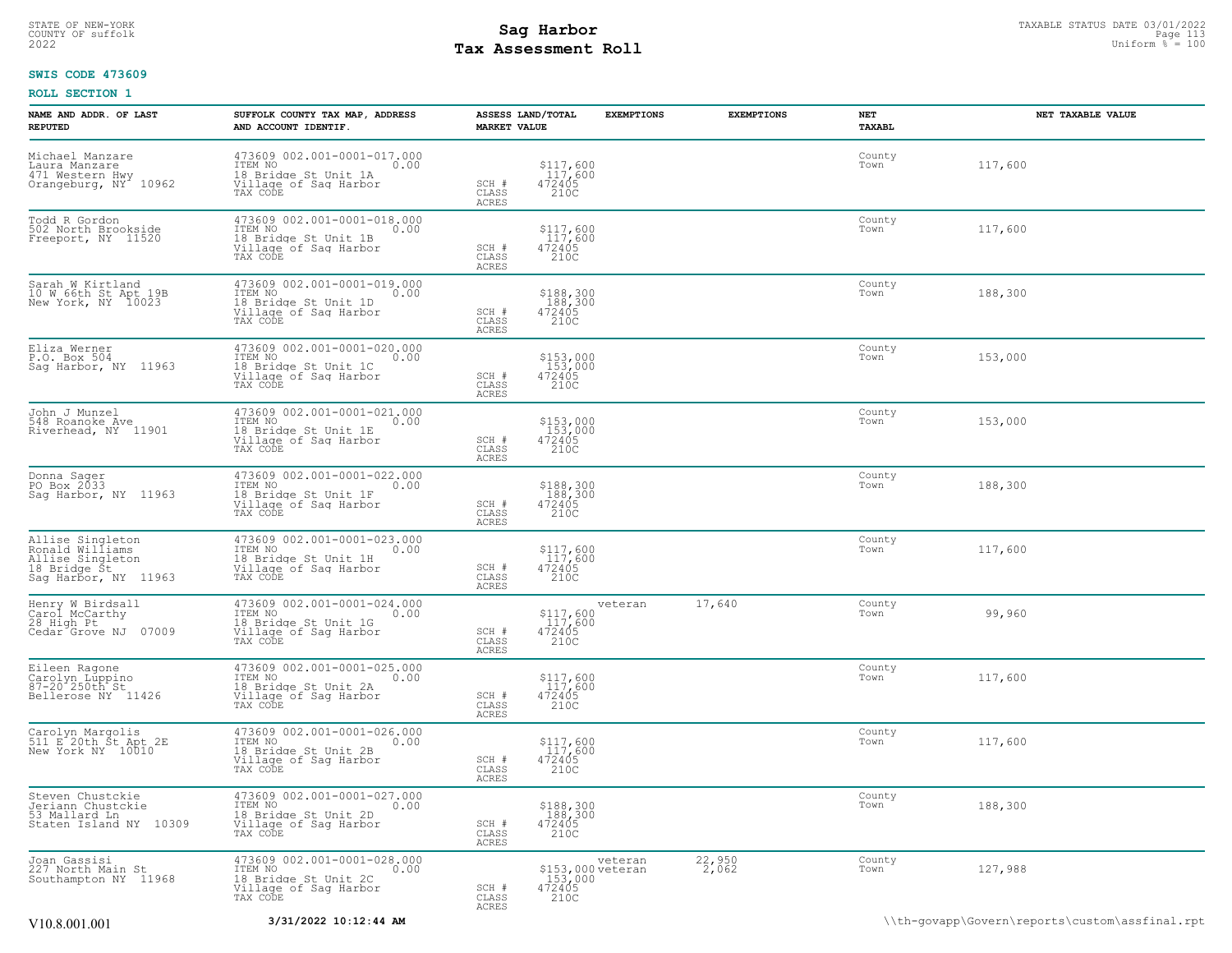## STATE OF NEW-YORK STATUS DATE 03/01/2022<br>
COUNTY OF suffolk Taxable Page 114<br>
2022 MageSone Roll Page 110 **Tax Assessment Roll**

### **SWIS CODE 473609**

| <b>NAME AND ADDR. OF LAST</b><br><b>REPUTED</b>                     | SUFFOLK COUNTY TAX MAP, ADDRESS<br>AND ACCOUNT IDENTIF.                                                                                                                       | ASSESS LAND/TOTAL<br><b>EXEMPTIONS</b><br><b>MARKET VALUE</b>                                                  | <b>EXEMPTIONS</b> | NET<br>TAXABL  | NET TAXABLE VALUE |
|---------------------------------------------------------------------|-------------------------------------------------------------------------------------------------------------------------------------------------------------------------------|----------------------------------------------------------------------------------------------------------------|-------------------|----------------|-------------------|
| Peter Carew<br>PO Box 2430<br>Sag Harbor, NY 11963                  | 473609 002.001-0001-029.000<br>ITEM NO<br>0.00<br>18 Bridge St Unit 2E<br>Village of Sag Harbor<br>TAX CODE                                                                   | veteran<br>$\begin{array}{c} $153,000\\ 153,000\\ 472405\\ 210C \end{array}$<br>SCH #<br>CLASS<br><b>ACRES</b> | 22,950            | County<br>Town | 130,050           |
| Huntington NY 11743                                                 | Living Trust Michael E. Olse 473609 002.001-0001-030.000<br>Bernadette M. Olsen ITEM NO 0.00<br>14 Old Town Lane<br>18 Bridge St Unit 2F<br>Village of Sag Harbor<br>TAX CODE | \$188,300<br>188,300<br>472405<br>210C<br>SCH #<br>CLASS<br><b>ACRES</b>                                       |                   | County<br>Town | 188,300           |
| PMAR, LLC<br>P.O. Box 1911<br>Sag Harbor NY 11963                   | 473609 002.001-0001-031.000<br>ITEM NO 0.00<br>18 Bridge St Unit 2H<br>Village of Sag Harbor<br>TAX CODE                                                                      | \$117,600<br>$472405$<br>$472405$<br>$210C$<br>SCH #<br>CLASS<br><b>ACRES</b>                                  |                   | County<br>Town | 117,600           |
| John F Good<br>25 Drummond Ln<br>New Canaan CT 06840                | 473609 002.001-0001-032.000<br>ITEM NO 0.00<br>18 Bridge St Unit 2G<br>Village of Sag Harbor<br>TAX CODE                                                                      | \$117,600<br>117,600<br>472405<br>210C<br>SCH #<br>CLASS<br><b>ACRES</b>                                       |                   | County<br>Town | 117,600           |
| Nada Barry<br>P.O. Box 111<br>Sag Harbor, NY 11963                  | 473609 002.001-0002-001.000<br>ITEM NO<br>0.00<br>69A Main St<br>Village of Sag Harbor<br>TAX CODE                                                                            | \$860,000<br>860,000<br>472405<br>481C<br>SCH #<br>CLASS<br>ACRES                                              |                   | County<br>Town | 860,000           |
| GBC-ENT LLC<br>69 Main St #b<br>Saq Harbor NY 11963                 | 473609 002.001-0002-002.000<br>ITEM NO<br>0.00<br>69B Main St<br>Village of Sag Harbor<br>TAX CODE                                                                            | \$726,000<br>726,000<br>472405<br>481C<br>SCH #<br>CLASS<br>ACRES                                              |                   | County<br>Town | 726,000           |
| Vital Development, LLC<br>P.O. Box 2510<br>Saq Harbor NY 11963      | 473609 002.001-0003-001.000<br>ITEM NO<br>0.00<br>69C Main St<br>Village of Sag Harbor<br>TAX CODE                                                                            | $$1,068,600$<br>$1,068,600$<br>$472405$<br>SCH #<br>CLASS<br>481C<br><b>ACRES</b>                              |                   | County<br>Town | 1,068,600         |
| Helene Mahoney<br>PO Box 1345<br>Bridgehampton NY 11932             | 473609 002.001-0004-001.000<br>ITEM NO<br>0.00<br>69E Main St<br>Village of Sag Harbor<br>TAX CODE                                                                            | $$1,149,900$<br>$1,149,900$<br>$472405$<br>$481C$<br>SCH #<br>CLASS<br><b>ACRES</b>                            |                   | County<br>Town | 1,149,900         |
| JAB 2 West Water Street LLC<br>P. O. Box 543<br>Sagaponack NY 11962 | 473609 002.001-0007-001.000<br>ITEM NO<br>0.00<br>2 West Water St Unit 1<br>Village of Sag Harbor<br>TAX CODE                                                                 | \$10,491,600<br>$\frac{10,491,600}{472405}$<br>SCH #<br>210D<br>CLASS<br><b>ACRES</b>                          |                   | County<br>Town | 10,491,600        |
| JAB 2 West Water Street LLC<br>P. O. Box 543<br>Sagaponack NY 11962 | 473609 002.001-0007-002.000<br>TTEM NO 0.00<br>The Note of St Unit 2<br>2 West Water St Unit 2<br>Village of Sag Harbor<br>TAX CODE                                           | $\begin{array}{c} $4,204,200 \\ 4,204,200 \\ 472405 \end{array}$<br>SCH #<br>CLASS<br>210D<br><b>ACRES</b>     |                   | County<br>Town | 4,204,200         |
| Michael Hirtenstein<br>1 York St FL 7<br>New York NY 10013          | 473609 002.001-0007-003.000<br>10.00 0.00<br>2 West Water St Unit 3<br>Village of Saq Harbor                                                                                  | $\begin{array}{c} $4,131,200 \\ 4,131,200 \\ 472405 \end{array}$<br>SCH #<br>CLASS<br>210D<br>ACRES            |                   | County<br>Town | 4,131,200         |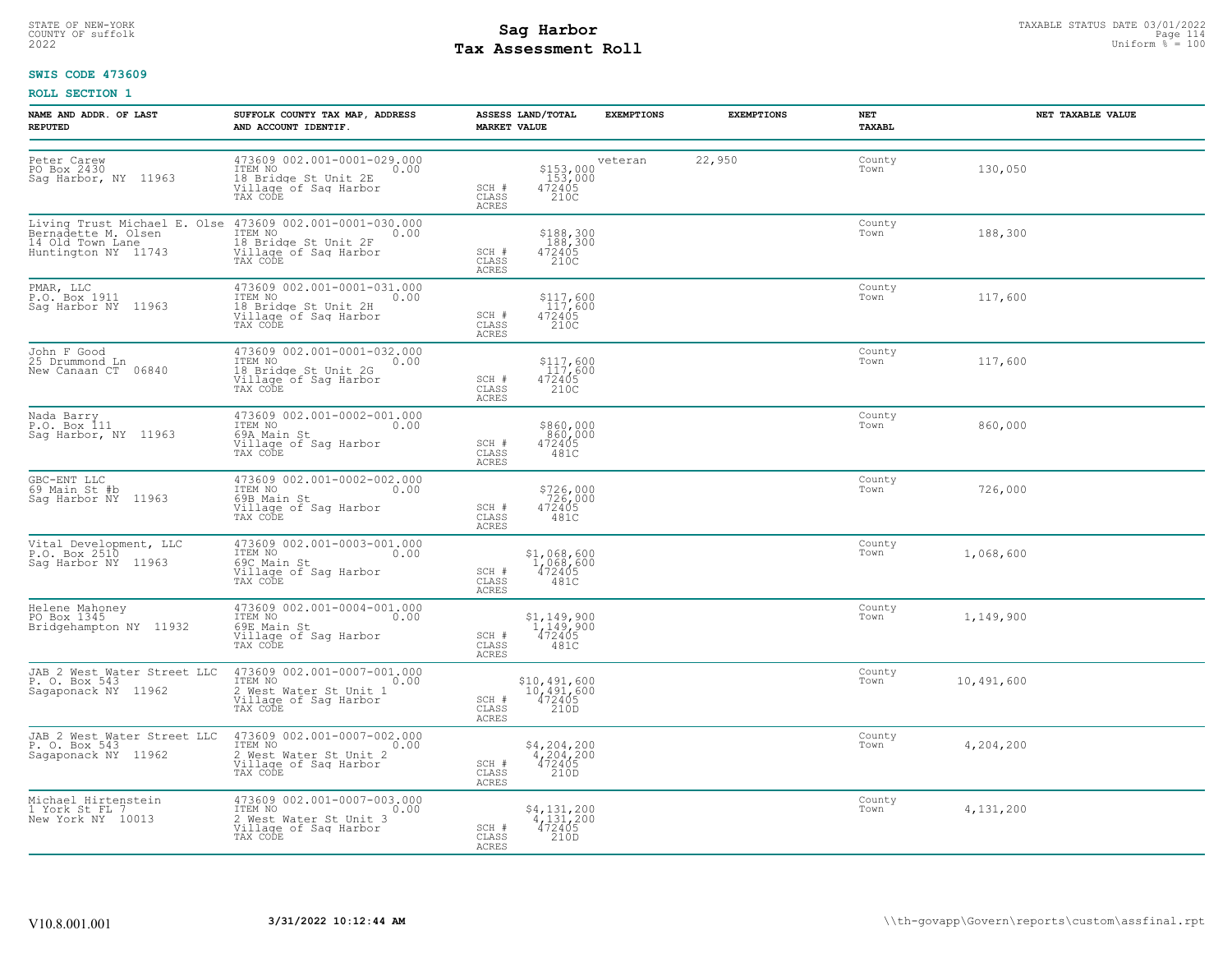## STATE OF NEW-YORK STATUS DATE 03/01/2022<br>
COUNTY OF suffolk **Sag From State Page 115**<br>
2022 Pay Assessment Roll **Tax Assessment Roll**

### **SWIS CODE 473609**

| NAME AND ADDR. OF LAST<br><b>REPUTED</b>                                                                                                                                                                 | SUFFOLK COUNTY TAX MAP, ADDRESS<br>AND ACCOUNT IDENTIF.                                                                           | <b>MARKET VALUE</b>                | ASSESS LAND/TOTAL                      | <b>EXEMPTIONS</b> | <b>EXEMPTIONS</b> | <b>NET</b><br>TAXABL | NET TAXABLE VALUE |
|----------------------------------------------------------------------------------------------------------------------------------------------------------------------------------------------------------|-----------------------------------------------------------------------------------------------------------------------------------|------------------------------------|----------------------------------------|-------------------|-------------------|----------------------|-------------------|
| Jennifer Bartley<br>P.O. Box 2472<br>68 West Water St Unit 1<br>Sag Harbor NY 11963                                                                                                                      | 473609 002.002-0001-001.000<br>ITEM NO 0.00<br>68 West Water St Unit 1<br>Village of Saq Harbor<br>TAX CODE                       | SCH #<br>CLASS<br><b>ACRES</b>     | \$438,500<br>438,500<br>472405<br>210D |                   |                   | County<br>Town       | 438,500           |
| Ralph H. Gibson (173609 002.002-0001-002.000 Mary Jane Marcasiano (17EM NO 180 Varick Street Suite 1030 68 West Water St Unit 2                                                                          |                                                                                                                                   | SCH #<br>$\mathtt{CLASS}$<br>ACRES | \$438,500<br>438,500<br>472405<br>210D |                   |                   | County<br>Town       | 438,500           |
| Dena Friedman<br>85 Greenway<br>Irvington NY 10533                                                                                                                                                       | 473609 002.002-0001-003.000<br>TTEM NO 0.00<br>68 West Water St Unit 3<br>Village of Sag Harbor<br>TAX CODE                       | SCH #<br>$\mathtt{CLASS}$<br>ACRES | \$438,500<br>438,500<br>472405<br>210D |                   |                   | County<br>Town       | 438,500           |
| Max R Blum<br>Diane Axlerod<br>891 Park Ave.<br>New York NY 10075                                                                                                                                        | 473609 002.002-0001-004.000<br>TTEM NO 0.00<br>68 West Water St Unit 4<br>Village of Sag Harbor<br>TAX CODE                       | SCH #<br>CLASS<br><b>ACRES</b>     | \$438,500<br>438,500<br>472405<br>210D |                   |                   | County<br>Town       | 438,500           |
| Helen Hadjyannakis Bender<br>27 W 67th St Apt 4FE<br>New York, NY 10023                                                                                                                                  | 473609 002.002-0001-005.000<br>TTEM NO 0.00<br>1<br>68 West Water St Unit 5<br>Village of Sag Harbor<br>TAX CODE                  | SCH #<br>CLASS<br><b>ACRES</b>     | \$438,500<br>438,500<br>472405<br>210D |                   |                   | County<br>Town       | 438,500           |
| Jacqueline L Soukup (Trustee 473609 002.002-0001-006.000<br>Edward A Soukup Revocable Tr ITEM NO 100<br>Mr. & Mrs. Jeffrey E. Soukup 68 West Water St Unit 6<br>Diane Marie Soukup Willage of Sag Harbor | TAX CODE                                                                                                                          | SCH #<br>CLASS<br><b>ACRES</b>     | \$438,500<br>438,500<br>472405<br>210D |                   |                   | County<br>Town       | 438,500           |
| Margaret M Brady<br>501 Fifth Ave Suite 1900<br>New York, NY 10017                                                                                                                                       | 473609 002.002-0001-007.000<br>ITEM NO<br>68 West Water St Unit 7<br>Village of Saq Harbor<br>TAX CODE                            | SCH #<br>CLASS<br><b>ACRES</b>     | \$438,500<br>438,500<br>472405<br>210D |                   |                   | County<br>Town       | 438,500           |
| Robert D. Villency<br>Rowann M. Villency<br>106 Central Park South #26A<br>New York NY 10019                                                                                                             | 473609 002.002-0001-008.000<br>ITEM NO<br>68 West Water St Unit 8<br>68 West Water St Unit 8<br>Village of Saq Harbor<br>TAX CODE | SCH #<br>CLASS<br>ACRES            | \$438,500<br>438,500<br>472405<br>210D |                   |                   | County<br>Town       | 438,500           |
| Sultana A. Kazanas<br>Anastasia Danz<br>537 Grand Ave<br>Leonia NJ 07605                                                                                                                                 | 473609 002.002-0001-009.000<br>ITEM NO<br>60 West Water St Unit 9<br>60 West Water St Unit 9<br>Village of Sag Harbor<br>TAX CODE | SCH #<br>CLASS<br><b>ACRES</b>     | \$438,500<br>438,500<br>472405<br>210D |                   |                   | County<br>Town       | 438,500           |
| Arlene Genatt<br>14 East 75th St Apt 12D<br>New York NY 10021                                                                                                                                            | 473609 002.002-0001-010.000<br>TIEM NO<br>17EM NO<br>68 West Water St Unit 10<br>Village of Sag Harbor<br>TAX CODE                | SCH #<br>CLASS<br>ACRES            | \$438,500<br>438,500<br>472405<br>210D |                   |                   | County<br>Town       | 438,500           |
| Michael Pastier<br>Carolyn Pastier<br>14 Bayard Dr<br>Dix Hills NY 11746                                                                                                                                 | 473609 002.002-0001-011.000<br>ITEM NO<br>68 West Water St Unit 11<br>Willage of Saq Harbor<br>TAX CODE                           | SCH #<br>CLASS<br>ACRES            | \$438,500<br>438,500<br>472405<br>210D |                   |                   | County<br>Town       | 438,500           |
| Barbara Slatin<br>341 West 24th St. Apt 4J<br>New York NY 10011                                                                                                                                          | 473609 002.002-0001-012.000<br>ITEM NO<br>68 West Water St Unit 12<br>Village of Saq Harbor<br>TAX CODE                           | SCH #<br>CLASS<br>ACRES            | \$438,500<br>438,500<br>472405<br>210D |                   |                   | County<br>Town       | 438,500           |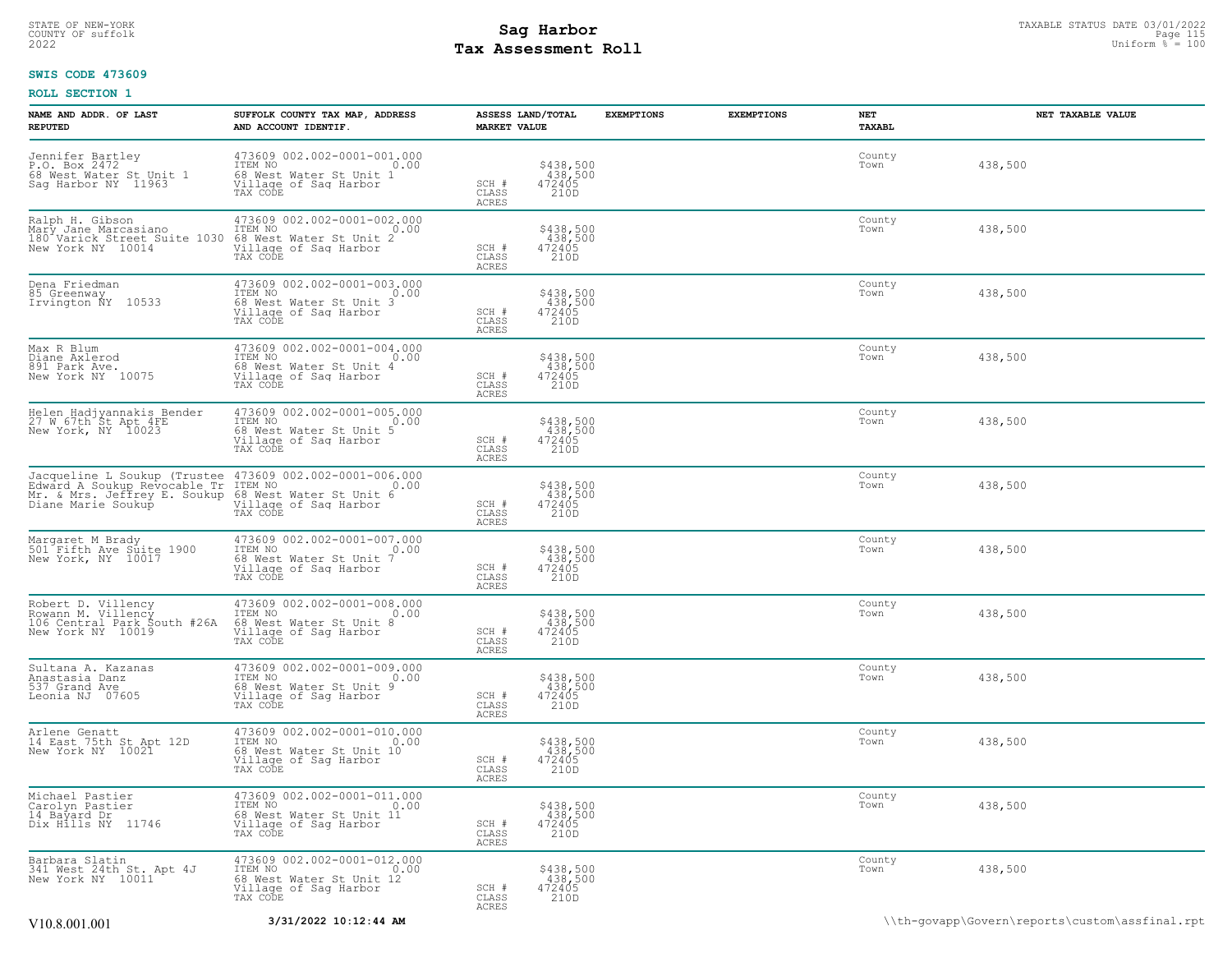## STATE OF NEW-YORK STATUS DATE 03/01/2022<br>
COUNTY OF suffolk **Sag From State of the Sage In the Sage International Page 2023**<br>
Pay Assessment Roll **Tax Assessment Roll**

### **SWIS CODE 473609**

| NAME AND ADDR. OF LAST<br><b>REPUTED</b>                                                                                                                                                                               | SUFFOLK COUNTY TAX MAP, ADDRESS<br>AND ACCOUNT IDENTIF.                                                                                                                                                                                    | <b>MARKET VALUE</b>            | ASSESS LAND/TOTAL                                                    | <b>EXEMPTIONS</b> | <b>EXEMPTIONS</b> | NET<br>TAXABL  | NET TAXABLE VALUE |
|------------------------------------------------------------------------------------------------------------------------------------------------------------------------------------------------------------------------|--------------------------------------------------------------------------------------------------------------------------------------------------------------------------------------------------------------------------------------------|--------------------------------|----------------------------------------------------------------------|-------------------|-------------------|----------------|-------------------|
| Audrey Lefkowitz<br>Tina Andromidas<br>314 DeMott Ave<br>Rockville Centre, NY 11570                                                                                                                                    | 473609 002.002-0001-013.000<br>ITEM NO<br>0.00<br>68 West Water St Unit 13<br>Village of Sag Harbor<br>TAX CODE                                                                                                                            | SCH #<br>CLASS<br><b>ACRES</b> | \$438,500<br>438,500<br>472405<br>210D                               |                   |                   | County<br>Town | 438,500           |
| James Marquardt<br>Joseph M Rose<br>Ann P Marquardt<br>P.O. Box 2693<br>Sag Harbor NY 11963                                                                                                                            | 473609 002.002-0001-014.000<br>TTEM NO<br>68 West Water St Unit 14<br>Village of Saq Harbor<br>0.00<br>TAX CODE                                                                                                                            | SCH #<br>CLASS<br>ACRES        | \$438,500<br>438,500<br>472405<br>210D                               |                   |                   | County<br>Town | 438,500           |
|                                                                                                                                                                                                                        | Irving O Weiss (Life Estate) 473609 002.002-0001-015.000<br>Josephine Weiss (Life Estate ITEM NO 0.00<br>Maria Weiss-Rodriguez (Trust 68 West Water St Unit 15<br>Josephine Weiss 2009 Irrevoc Village of Saq Harbor<br>Maria Weiss-Rodrig | SCH #<br>CLASS<br>ACRES        | \$438,500<br>438,500<br>472405<br>210D                               |                   |                   | County<br>Town | 438,500           |
| Alan Zients<br>Ronda Zients<br>1056 Fifth Avenue<br>New York NY 10028                                                                                                                                                  | 473609 002.002-0001-016.000<br>TTEM NO 0.00<br>68 West Water St Unit 16<br>Village of Sag Harbor<br>TAX CODE                                                                                                                               | SCH #<br>CLASS<br><b>ACRES</b> | $\begin{array}{r} $438,500 \\ 438,500 \\ 472405 \\ 210D \end{array}$ |                   |                   | County<br>Town | 438,500           |
| Nancy R Alpert<br>H Gwen Marcus<br>2000 Broadway #PH1B<br>New York NY 10023                                                                                                                                            | 473609 002.002-0001-017.000<br>ITEM NO<br>0.00<br>Communicated National Communication<br>Village of Sag Harbor<br>TAX CODE                                                                                                                 | SCH #<br>CLASS<br>ACRES        | \$438,500<br>438,500<br>472405<br>210D                               |                   |                   | County<br>Town | 438,500           |
| Gene Spiegelman<br>Deborah Spiegelman<br>31 The Serpentine<br>Roslyn NY 11576                                                                                                                                          | 473609 002.002-0001-018.000<br>ITEM NO 0.00<br>68 West Water St Unit 18<br>Village of Saq Harbor<br>TAX CODE                                                                                                                               | SCH #<br>CLASS<br><b>ACRES</b> | \$438,500<br>438,500<br>472405<br>210D                               |                   |                   | County<br>Town | 438,500           |
| Robert S. Lupi, Trustee 473609 002.002-0001-019.000<br>Robert S. Lupi Revocable Tru ITEM NO<br>Kristine Shays-Lupi, Trustee 68 West Water St Unit 19<br>of the Kristine Shays-Lupi R Village of Saq Harbor<br>TAX CODE |                                                                                                                                                                                                                                            | SCH #<br>CLASS<br><b>ACRES</b> | \$438,500<br>438,500<br>472405<br>210D                               |                   |                   | County<br>Town | 438,500           |
| Daniel Marsili<br>Erik J. Batt<br>10 Yale Rd<br>Sag Harbor NY 11963                                                                                                                                                    | 473609 002.002-0001-020.000<br>ITEM NO 0.00<br>68 West Water St Unit 20<br>Village of Sag Harbor<br>TAX CODE                                                                                                                               | SCH #<br>CLASS<br>ACRES        | \$438,500<br>438,500<br>472405<br>210D                               | veteran           | 22,561            | County<br>Town | 415,939           |
| Teresa Catallo<br>84 Wheatley Rd<br>Old Westbury, NY 11568                                                                                                                                                             | 473609 002.002-0001-021.000<br>ITEM NO 0.00<br>1<br>68 West Water St Unit 21<br>Village of Sag Harbor<br>TAX CODE                                                                                                                          | SCH #<br>CLASS<br>ACRES        | \$438,500<br>438,500<br>472405<br>210D                               |                   |                   | County<br>Town | 438,500           |
| John M. Spinnato<br>Maria Rosa Spinnato<br>161 East 79th Street #9A<br>New York NY 10075                                                                                                                               | 473609 002.002-0001-022.000<br>ITEM NO 0.00<br>68 West Water St Unit 22<br>Village of Saq Harbor<br>TAX CODE                                                                                                                               | SCH #<br>CLASS<br>ACRES        | \$438,500<br>438,500<br>472405<br>210D                               |                   |                   | County<br>Town | 438,500           |
| Charles M Strain<br>Mercedes Cs Goodell<br>101 Second St<br>Garden City, NY 11530                                                                                                                                      | 473609 002.002-0001-023.000<br>10.00 0.00<br>68 West Water St Unit 23<br>Village of Sag Harbor<br>TAX CODE                                                                                                                                 | SCH #<br>CLASS<br>ACRES        | \$438,500<br>438,500<br>472405<br>210D                               |                   |                   | County<br>Town | 438,500           |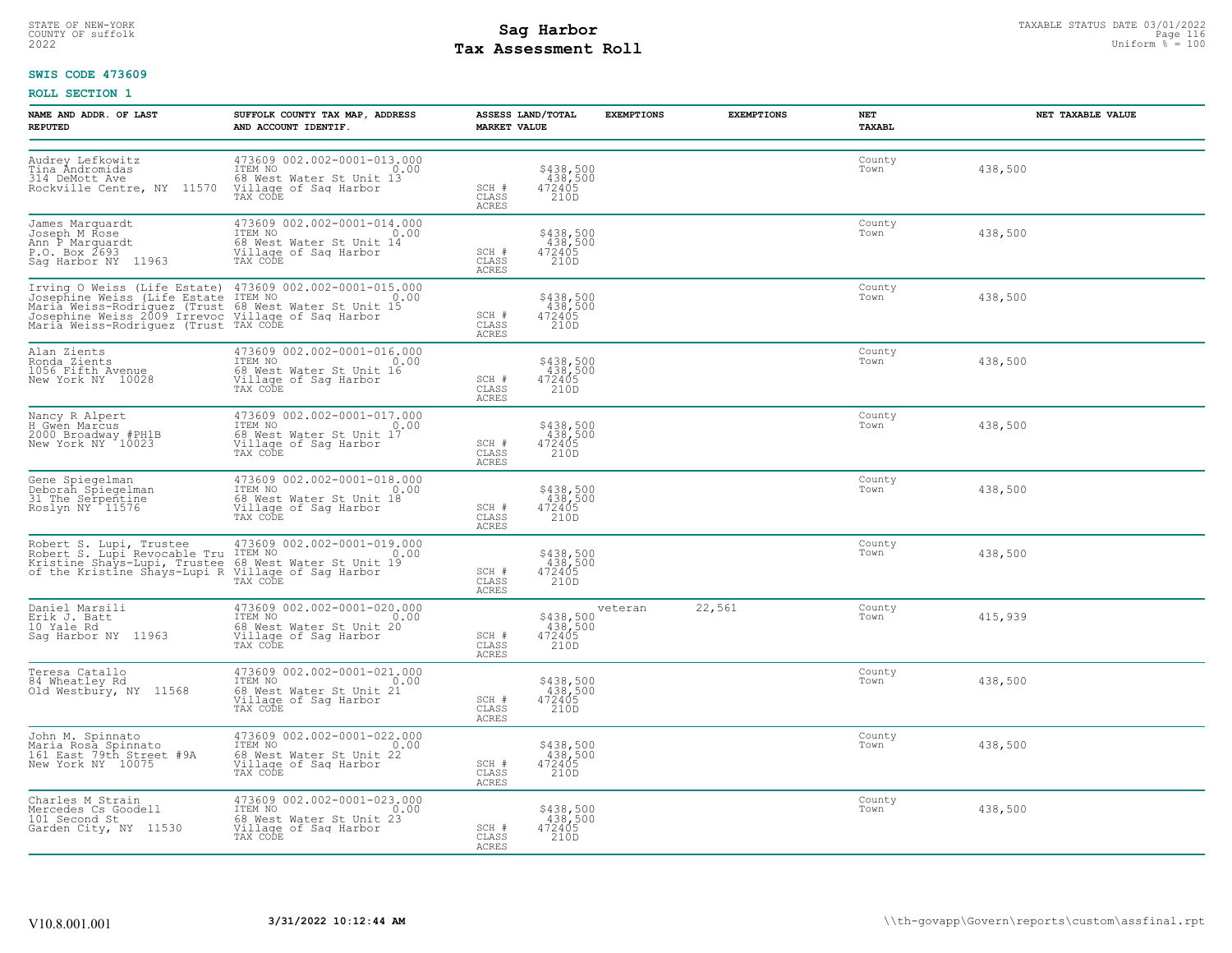## STATE OF NEW-YORK STATUS DATE 03/01/2022<br>
COUNTY OF suffolk **Sag From State Page 117**<br>
2022 Pay Assessment Roll **Tax Assessment Roll**

### **SWIS CODE 473609**

| NAME AND ADDR. OF LAST<br><b>REPUTED</b>                                                            | SUFFOLK COUNTY TAX MAP, ADDRESS<br>AND ACCOUNT IDENTIF.                                                              | ASSESS LAND/TOTAL<br><b>MARKET VALUE</b>                                              | <b>EXEMPTIONS</b> | <b>EXEMPTIONS</b> | NET<br>TAXABL  | NET TAXABLE VALUE                              |
|-----------------------------------------------------------------------------------------------------|----------------------------------------------------------------------------------------------------------------------|---------------------------------------------------------------------------------------|-------------------|-------------------|----------------|------------------------------------------------|
| Michael Palma<br>Mary Jane Palma<br>1401 Meadowoods Dr<br>East Meadow, NY 11554                     | 473609 002.002-0001-024.000<br>TTEM NO 0.00<br>0.00<br>68 West Water St Unit 24<br>Village of Sag Harbor<br>TAX CODE | \$438,500<br>438,500<br>472405<br>SCH #<br>CLASS<br>210D<br>ACRES                     |                   |                   | County<br>Town | 438,500                                        |
| Phillip T. Kaplan<br>Sigrid Margot Dede Kaplan<br>P.O. Box 1977<br>Sag Harbor NY 11963              | 473609 002.002-0001-025.000<br>ITEM NO<br>0.00<br>68 West Water St Unit 25<br>Village of Sag Harbor<br>TAX CODE      | \$438,500<br>438,500<br>472405<br>SCH #<br>210D<br>CLASS<br>ACRES                     |                   |                   | County<br>Town | 438,500                                        |
| Regina Schmidt<br>Hans-Jurgen Schmidt<br>15 Park Āve<br>07675<br>Westwood NJ                        | 473609 002.002-0001-026.000<br>ITEM NO<br>0.00<br>68 West Water St Unit 26<br>Village of Sag Harbor<br>TAX CODE      | $$438,500$<br>$438,500$<br>$472405$<br>SCH #<br>210D<br>CLASS<br><b>ACRES</b>         |                   |                   | County<br>Town | 438,500                                        |
| Nancy S Wolfin<br>11 Yale Dr<br>Manhasset, NY 11030                                                 | 473609 002.002-0001-027.000<br>ITEM NO<br>0.00<br>68 West Water St Unit 27<br>Village of Saq Harbor<br>TAX CODE      | \$438,500<br>438,500<br>472405<br>SCH #<br>CLASS<br>210D<br>ACRES                     |                   |                   | County<br>Town | 438,500                                        |
| Sheila DeCosse<br>P.O. Box 3281<br>Sag Harbor NY 11963                                              | 473609 002.002-0001-028.000<br>TTEM NO 0.00<br>0.00<br>68 West Water St Unit 28<br>Village of Saq Harbor<br>TAX CODE | $$425, 400$<br>$425, 400$<br>$472405$<br>SCH #<br>CLASS<br>210D<br>ACRES              |                   |                   | County<br>Town | 425,400                                        |
| Jill Zarin<br>5853 Hamilton Way<br>Boca Raton FL 33496                                              | 473609 002.002-0001-029.000<br>ITEM NO<br>0.00<br>68 West Water St Unit 29<br>Village of Sag Harbor<br>TAX CODE      | \$438,500<br>438,500<br>472405<br>SCH #<br>CLASS<br>210D<br>ACRES                     |                   |                   | County<br>Town | 438,500                                        |
| Harry Javer<br>Elizabeth Wolff<br>443 Park Ave SO Apt 501<br>New York NY 10016                      | 473609 002.002-0001-030.000<br>ITEM NO<br>0.00<br>68 West Water St Unit 30<br>Village of Sag Harbor<br>TAX CODE      | \$438,500<br>438,500<br>472405<br>SCH #<br>CLASS<br>210D<br>ACRES                     |                   |                   | County<br>Town | 438,500                                        |
| Gregory Taddeo<br>P. O. Box 1414<br>Sag Harbor NY 11963                                             | 473609 002.002-0001-031.000<br>ITEM NO<br>0.00<br>68 West Water St Unit 31<br>Village of Sag Harbor<br>TAX CODE      | \$438,500<br>438,500<br>472405<br>SCH #<br>CLASS<br>210D<br>ACRES                     |                   |                   | County<br>Town | 438,500                                        |
| Sag Harbor 1A LLC<br>c/o Water Street Development<br>275 Seventh Avenue FL 9th<br>New York NY 10001 | 473609 002.002-0002-001.000<br>ITEM NO<br>0.00<br>21 West Water St Unit 1A<br>Village of Sag Harbor<br>TAX CODE      | \$930,600<br>930,600<br>472405<br>SCH #<br>210C<br>CLASS<br>ACRES                     |                   |                   | County<br>Town | 930,600                                        |
| Cynthia Richey Livingston<br>15 The Mews<br>Westport CT 06880                                       | 473609 002.002-0002-002.000<br>ITEM NO<br>0.00<br>21 West Water St Unit 1B<br>Village of Sag Harbor<br>TAX CODE      | \$1,014,500<br>$\frac{1}{472405}$<br>$\frac{472405}{2100}$<br>SCH #<br>CLASS<br>ACRES |                   |                   | County<br>Town | 1,014,500                                      |
| Myra Hackel<br>112-20 72nd Drive Apt A26<br>Forest Hills NY 11375                                   | 473609 002.002-0002-003.000<br>ITEM NO<br>0.00<br>21 West Water St Unit 1C<br>Village of Sag Harbor<br>TAX CODE      | \$795,900<br>795,900<br>472405<br>SCH #<br>CLASS<br>210C<br>ACRES                     |                   |                   | County<br>Town | 795,900                                        |
| Kevin N. Kemp<br>Cheryl Kemp<br>51 Division Street No.104<br>Sag Harbor NY 11963                    | 473609 002.002-0002-004.000<br>TTEM NO 0.00<br>21 West Water St Unit 1D<br>Village of Saq Harbor<br>TAX CODE         | \$791,100<br>791,100<br>472405<br>SCH #<br>CLASS<br>210C<br>ACRES                     |                   |                   | County<br>Town | 791,100                                        |
| V10.8.001.001                                                                                       | 3/31/2022 10:12:44 AM                                                                                                |                                                                                       |                   |                   |                | \\th-govapp\Govern\reports\custom\assfinal.rpt |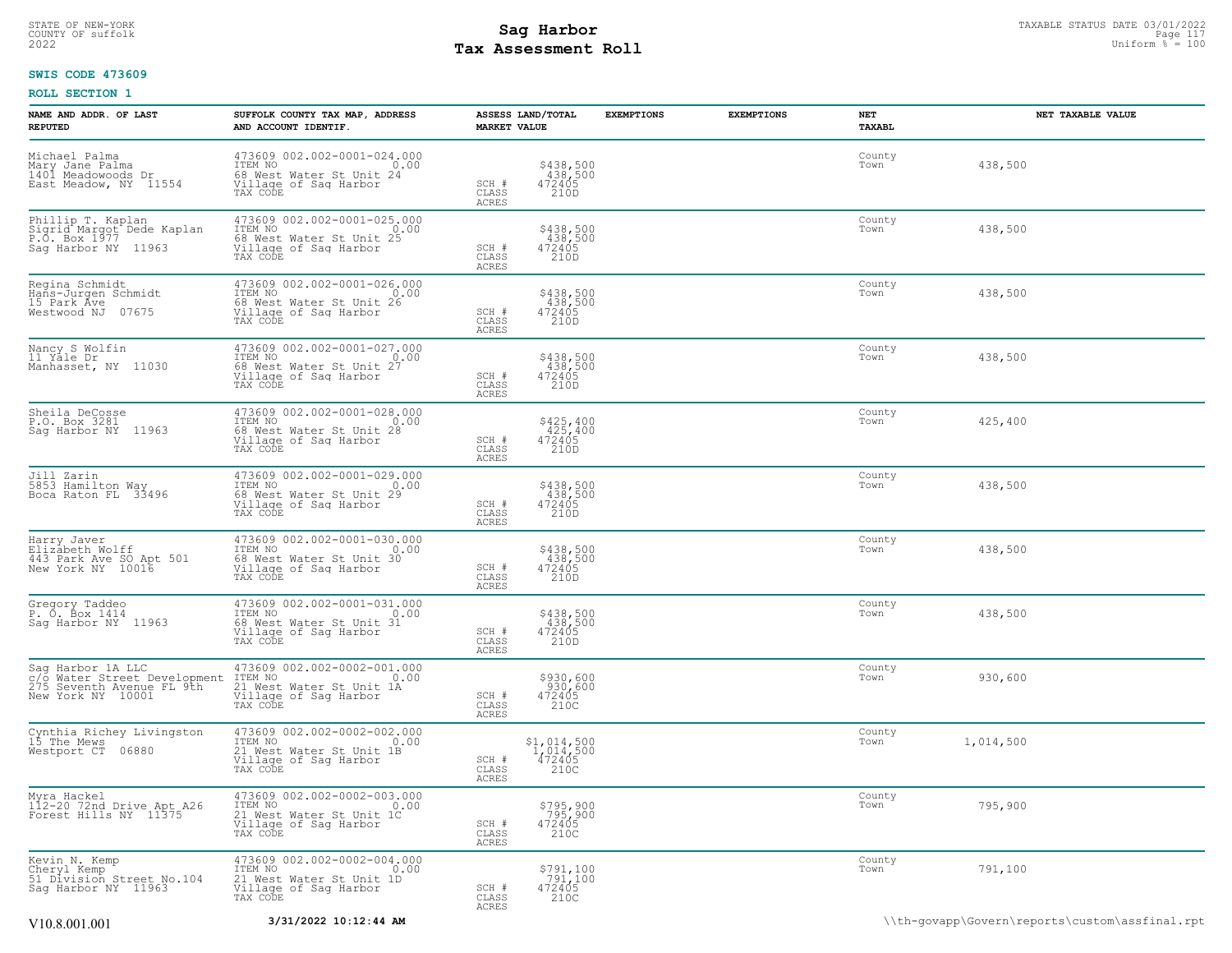## STATE OF NEW-YORK STATUS DATE 03/01/2022<br>
COUNTY OF suffolk **Sag From State Page 118**<br>
2022 Pay Assessment Roll **Tax Assessment Roll**

### **SWIS CODE 473609**

| NAME AND ADDR. OF LAST<br><b>REPUTED</b>                                                       | SUFFOLK COUNTY TAX MAP, ADDRESS<br>AND ACCOUNT IDENTIF.                                                                                                                                                                                    | ASSESS LAND/TOTAL<br><b>MARKET VALUE</b>                                                                                     | <b>EXEMPTIONS</b> | <b>EXEMPTIONS</b> | NET<br><b>TAXABL</b> | NET TAXABLE VALUE |
|------------------------------------------------------------------------------------------------|--------------------------------------------------------------------------------------------------------------------------------------------------------------------------------------------------------------------------------------------|------------------------------------------------------------------------------------------------------------------------------|-------------------|-------------------|----------------------|-------------------|
| AFDK 2 LLC<br>345 W 14th Street Apt #4A<br>New York NY 10014                                   | 473609 002.002-0002-005.000<br>ITEM NO<br>$\sim$ 0.00<br>21 West Water St Unit 1E<br>Village of Sag Harbor<br>TAX CODE                                                                                                                     | $$^{1}_{1}$ , 149, 900<br>$1$ , 149, 900<br>472405<br>SCH #<br>CLASS<br>210C<br><b>ACRES</b>                                 |                   |                   | County<br>Town       | 1,149,900         |
| Harbors Edge 1F Inc.<br>c/o Churchill Real Estate<br>7 Mercer Street FL 2<br>New York NY 10013 | 473609 002.002-0002-006.000<br>TEM NO<br>21 West Water St Unit 1F<br>21 West Water St Unit 1F<br>Village of Saq Harbor<br>TAX CODE                                                                                                         | \$919,700<br>919,700<br>472405<br>210C<br>SCH #<br>CLASS<br>ACRES                                                            |                   |                   | County<br>Town       | 919,700           |
|                                                                                                | Barbaree Earl Nielsen, Trust 473609 002.002-0003-001.000<br>Barbaree Earl Nielsen Revoca ITEM NO<br>CO Grant Tani Barash & Altm 21 West Water St Unit 2A<br>9000 Wilshire Blvd. #1000W Village of Saq Harbor<br>Beverly Hills CA 90212 TAX | \$839,200<br>\$930,600<br>930,600<br>SCH #<br>472405<br>210C<br>CLASS<br>ACRES<br>0.990                                      |                   |                   | County<br>Town       | 930,600           |
| 555 Paul's Lane, LLC<br>c/o Barry Lyden<br>100 Lang Farm Rd<br>Stowe VT 05672                  | 473609 002.002-0003-002.000<br>1TEM NO 0.00<br>21 West Water St Unit 2B<br>Village of Sag Harbor<br>Willage of Sag Harbor<br>TAX CODE                                                                                                      | $\begin{array}{r} $1,014,500 \\[-4pt] 1,014,500 \\[-4pt] 472405 \\[-4pt] 2100 \end{array}$<br>SCH #<br>CLASS<br><b>ACRES</b> |                   |                   | County<br>Town       | 1,014,500         |
| Frank R. Mori<br>P.O. Box 604009<br>Bayside NY 11360                                           | 473609 002.002-0003-003.000<br>ITEM NO<br>21 West Water St Unit 2C<br>Village of Sag Harbor<br>TAX CODE                                                                                                                                    | \$795,900<br>795,900<br>472405<br>SCH #<br>CLASS<br>210C<br>ACRES                                                            |                   |                   | County<br>Town       | 795,900           |
| Samir A. Gandhi<br>Anita D. Khushalani<br>110 Walworth Ave<br>Scarsdale NY 10583               | 473609 002.002-0003-004.000<br>TTEM NO 0.00<br>21 West Water St Unit 2D<br>Village of Saq Harbor<br>TAX CODE                                                                                                                               | \$791,100<br>791,100<br>472405<br>SCH #<br>CLASS<br>210C<br>ACRES                                                            |                   |                   | County<br>Town       | 791,100           |
| Samir A. Gandhi<br>Anita D. Khushalani<br>110 Walworth Ave<br>Scarsdale NY 10583               | 473609 002.002-0003-005.000<br>ITEM NO 0.00<br>21 West Water St Unit 2E<br>Village of Saq Harbor<br>TAX CODE                                                                                                                               | \$1,149,900<br>1,149,900<br>472405<br>210C<br>SCH #<br>CLASS<br><b>ACRES</b>                                                 |                   |                   | County<br>Town       | 1,149,900         |
| Ram Island Holdings, LLC<br>P.O. Box 965<br>140 N. Ram Island Drive<br>Shelter Island NY 11964 | 473609 002.002-0003-006.000<br>ITEM NO 0.00<br>21 West Water St Unit 2F<br>Village of Sag Harbor<br>TAX CODE                                                                                                                               | \$919,700<br>919,700<br>472405<br>$SCH$ #<br>210C<br>CLASS<br>ACRES                                                          |                   |                   | County<br>Town       | 919,700           |
| Frank R. Mori<br>P.O. Box 604009<br>Bayside NY 11360                                           | 473609 002.002-0004-001.000<br>ITEM NO 0.00<br>21 West Water St PH A<br>Village of Sag Harbor<br>TAX CODE                                                                                                                                  | $\substack{\$1,071,100\\1,071,100\\472405\\2100}$<br>SCH #<br>CLASS<br><b>ACRES</b>                                          |                   |                   | County<br>Town       | 1,071,100         |
| FGSH LLC<br>140 Cadman Plaza West 9E<br>Brooklyn NY 11201                                      | 473609 002.002-0004-002.000<br>ITEM NO<br>0.00<br>21 West Water St PH B<br>Village of Sag Harbor<br>TAX CODE                                                                                                                               | \$1,026,000<br>$1,026,000$<br>472405<br>SCH #<br>CLASS<br>210C<br><b>ACRES</b>                                               |                   |                   | County<br>Town       | 1,026,000         |
| Harbors Edge 3 LLC<br>146 W 57th St<br>New York NY 10019                                       | 473609 002.002-0004-003.000<br>TTEM NO 0.00<br>21 West Water St PH C<br>Village of Sag Harbor<br>TAX CODE                                                                                                                                  | $$1,154,900$<br>$1,154,900$<br>$472405$<br>SCH #<br>CLASS<br>210C<br>ACRES                                                   |                   |                   | County<br>Town       | 1,154,900         |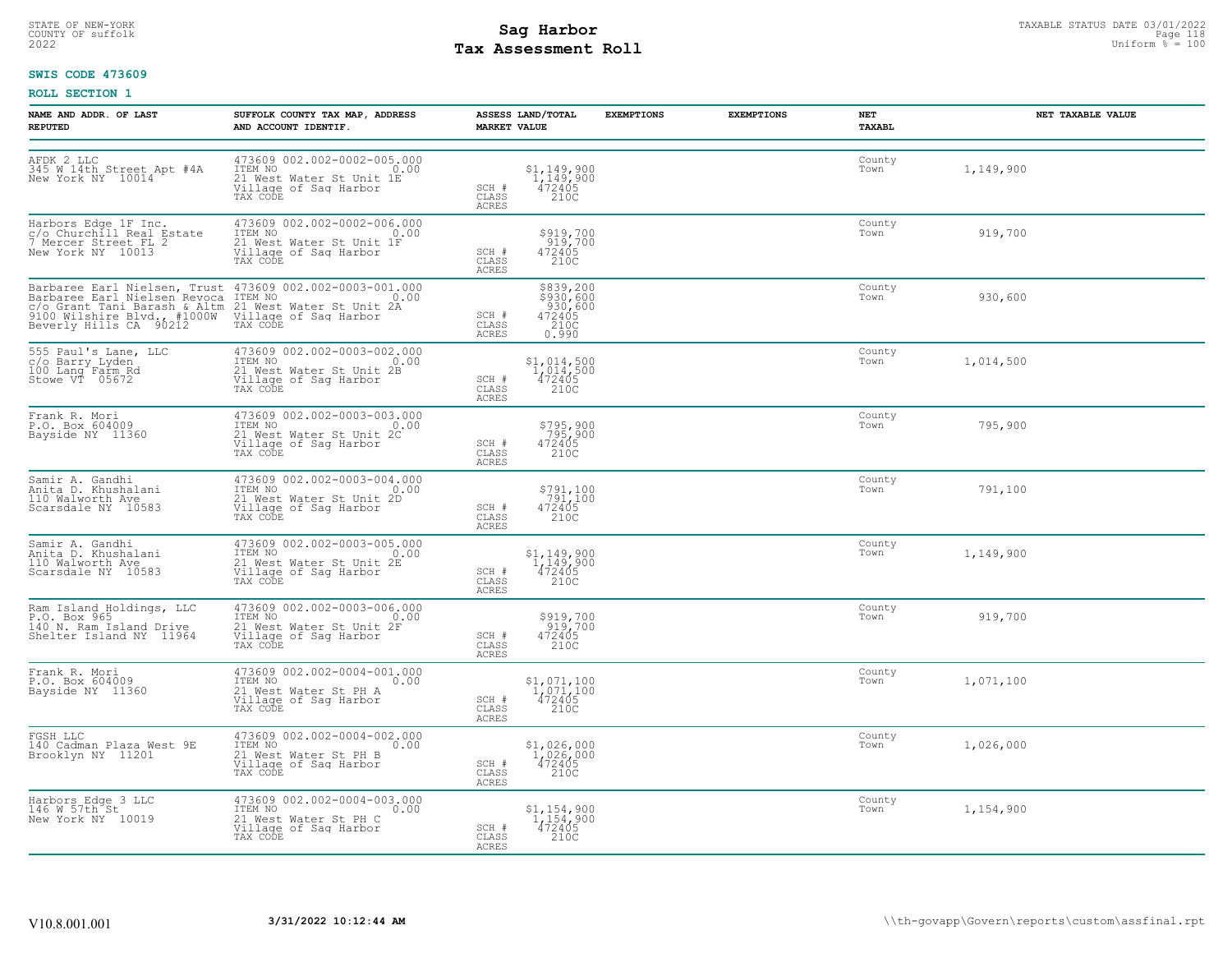## STATE OF NEW-YORK STATUS DATE 03/01/2022<br>
COUNTY OF suffolk **Sag From State of the Sage of the Sage 119** and the sage of the sage of the sage of the sage of the sage of the sage of the sage of the sage of the sage of the s **Tax Assessment Roll**

### **SWIS CODE 473609**

| NAME AND ADDR. OF LAST<br><b>REPUTED</b>                                                                                                                                                               | SUFFOLK COUNTY TAX MAP, ADDRESS<br>AND ACCOUNT IDENTIF.                                                   | ASSESS LAND/TOTAL<br><b>MARKET VALUE</b>                                                                                                                                                     | <b>EXEMPTIONS</b> | <b>EXEMPTIONS</b> | NET<br>TAXABL  | NET TAXABLE VALUE |
|--------------------------------------------------------------------------------------------------------------------------------------------------------------------------------------------------------|-----------------------------------------------------------------------------------------------------------|----------------------------------------------------------------------------------------------------------------------------------------------------------------------------------------------|-------------------|-------------------|----------------|-------------------|
| GL SAG HARBOR LLC<br>1995 Broadway Suite 1201<br>New York NY 10023                                                                                                                                     | 473609 003.000-0001-004.004<br>ITEM NO 0.00<br>71 Glover St<br>Village of Saq Harbor<br>TAX CODE          | \$10,394,300<br>\$21,389,400<br>21,389,400<br>472405<br>210M<br>SCH #<br>CLASS<br>ACRES<br>1.350                                                                                             |                   |                   | County<br>Town | 21,389,400        |
| Laura B Cohen<br>6155 Barrows Dr<br>Los Angeles CA 90048                                                                                                                                               | 473609 003.000-0001-006.001<br>ITEM NO<br>63 Glover St 0.00<br>Willage of Sag Harbor<br>TAX CODE          | $$4,034,300$<br>$$5,443,000$<br>$$72405$<br>$$281W$<br>SCH #<br>CLASS<br><b>ACRES</b><br>0.580                                                                                               |                   |                   | County<br>Town | 5,443,000         |
| SR Gambrel Inc<br>270 Lafayette St Suite 805<br>New York, NY 10012                                                                                                                                     | 473609 003.000-0001-008.000<br>ITEM NO<br>57 Glover St<br>Willage of Sag Harbor<br>TAX CODE               | $$28,300$<br>$$28,300$<br>$28,300$<br>$472405$<br>$311$<br>$\texttt{SCH} \ \texttt{\#} \\ \texttt{CLASS}$<br>0.010<br>ACRES                                                                  |                   |                   | County<br>Town | 28,300            |
| Steven R Gambrel<br>55 Grove St Apt<br>New York NY 10014                                                                                                                                               | 473609 003.000-0001-009.001<br>ITEM NO 0.00<br>Tim<br>53 Glover St<br>Village of Sag Harbor<br>TAX CODE   | \$5,536,800<br>\$7,684,700<br>7,684,700<br>472405<br>281M<br>SCH #<br>CLASS<br>ACRES<br>0.870                                                                                                |                   |                   | County<br>Town | 7,684,700         |
| Midnight Pizza LLC<br>1 Main Street Apt 5D<br>Brooklyn NY 11201                                                                                                                                        | 473609 003.000-0001-009.003<br>ITEM NO 0.00<br>Timin<br>59 Glover St<br>Village of Saq Harbor<br>TAX CODE | \$4,045,200<br>\$5,159,600<br>5,159,600<br>472405<br>2108<br>SCH #<br>CLASS<br>ACRES<br>0.520                                                                                                |                   |                   | County<br>Town | 5,159,600         |
| Christina Galesi<br>Stephen Grant<br>45 Glover St<br>Saq Harbor NY 11963                                                                                                                               | 473609 003.000-0001-010.000<br>ITEM NO 0.00<br>15 Glover St<br>Village of Sag Harbor<br>TAX CODE          | \$666,800<br>\$820,500<br>820,500<br>472405<br>SCH #<br>$\begin{array}{c} 210 \\ 0.070 \end{array}$<br>CLASS<br>ACRES                                                                        |                   |                   | County<br>Town | 820,500           |
| Christina Galesi<br>Stephen Grant<br>45 Glover St<br>Sag Harbor NY 11963                                                                                                                               | 473609 003.000-0001-011.004<br>ITEM NO 0.00<br>41 Glover St<br>Village of Sag Harbor<br>TAX CODE          | \$3,834,900<br>\$5,539,500<br>5,539,500<br>472405<br>210M<br>SCH #<br>CLASS<br>0.280<br>ACRES                                                                                                |                   |                   | County<br>Town | 5,539,500         |
| 37 Glover Street LLC<br>470 West 24th Street #8H<br>New York NY 10011                                                                                                                                  | 473609 003.000-0001-012.000<br>ITEM NO 0.00<br>37 Glover St<br>Village of Sag Harbor<br>TAX CODE          | $\begin{array}{r} 53,563,200 \\ 53,647,400 \\ 3,647,400 \\ 472405 \\ 210W \\ 0.740 \end{array}$<br>SCH #<br>CLASS<br>ACRES                                                                   |                   |                   | County<br>Town | 3,647,400         |
| Jonathan Friedan (Co-Trustee 473609 003.000-0001-013.000<br>Betty Friedan Trust<br>Daniel Friedan (Co-Trustee)<br>Betty Friedan Trust<br>Emily Friedan (Co-Trustee)                                    | ITEM NO<br>31 Glover St<br>0.00<br>Village of Sag Harbor<br>TAX CODE                                      | $$3,608,100$<br>$$4,571,500$<br>$4,571,500$<br>$472405$<br>$$210W$<br>SCH #<br>CLASS<br>ACRES<br>0.360                                                                                       |                   |                   | County<br>Town | 4,571,500         |
| Green Harbor LLC<br>114 Cornelia Avenue<br>Mill Valley CA 94941                                                                                                                                        | 473609 003.000-0001-014.000<br>ITEM NO<br>12 Green St<br>12 Green St<br>Village of Sag Harbor<br>TAX CODE | $\begin{array}{r} 53,779,800 \\ 4,163,200 \\ 4,163,200 \\ 472405 \\ 2108 \end{array}$<br>SCH #<br>CLASS<br><b>ACRES</b><br>0.450                                                             |                   |                   | County<br>Town | 4,163,200         |
| Esther R Newberg<br>Apt 27f<br>22 E 72nd St<br>New York, NY 10021                                                                                                                                      | 473609 003.000-0001-015.000<br>TTEM NO 0.00<br>27 Glover St<br>Village of Saq Harbor<br>TAX CODE          | $\begin{array}{r} \texttt{\$1,\$92,\$400}\\ \texttt{\$2,052,200}\\ 2,052,200\\ 472405\\ 210\\ 0.380 \end{array}$<br>SCH #<br>CLASS<br><b>ACRES</b>                                           |                   |                   | County<br>Town | 2,052,200         |
| Susan Weitz (Trustee) 473609 003.000-0001-016.000<br>Susan Weitz Qualified Person ITEM NO<br>Christoper Weitz (Trustee) 15 Glover St<br>Susan Weitz Qualified Person Village of Saq Harbor<br>TAX CODE |                                                                                                           | $\begin{array}{r} \texttt{\$1,239,600} \\ \texttt{\$1,624,400} \\ \texttt{1,624,400} \\ \texttt{472405} \\ \texttt{210} \\ \texttt{0.230} \end{array}$<br>SCH #<br>$\mathtt{CLASS}$<br>ACRES |                   |                   | County<br>Town | 1,624,400         |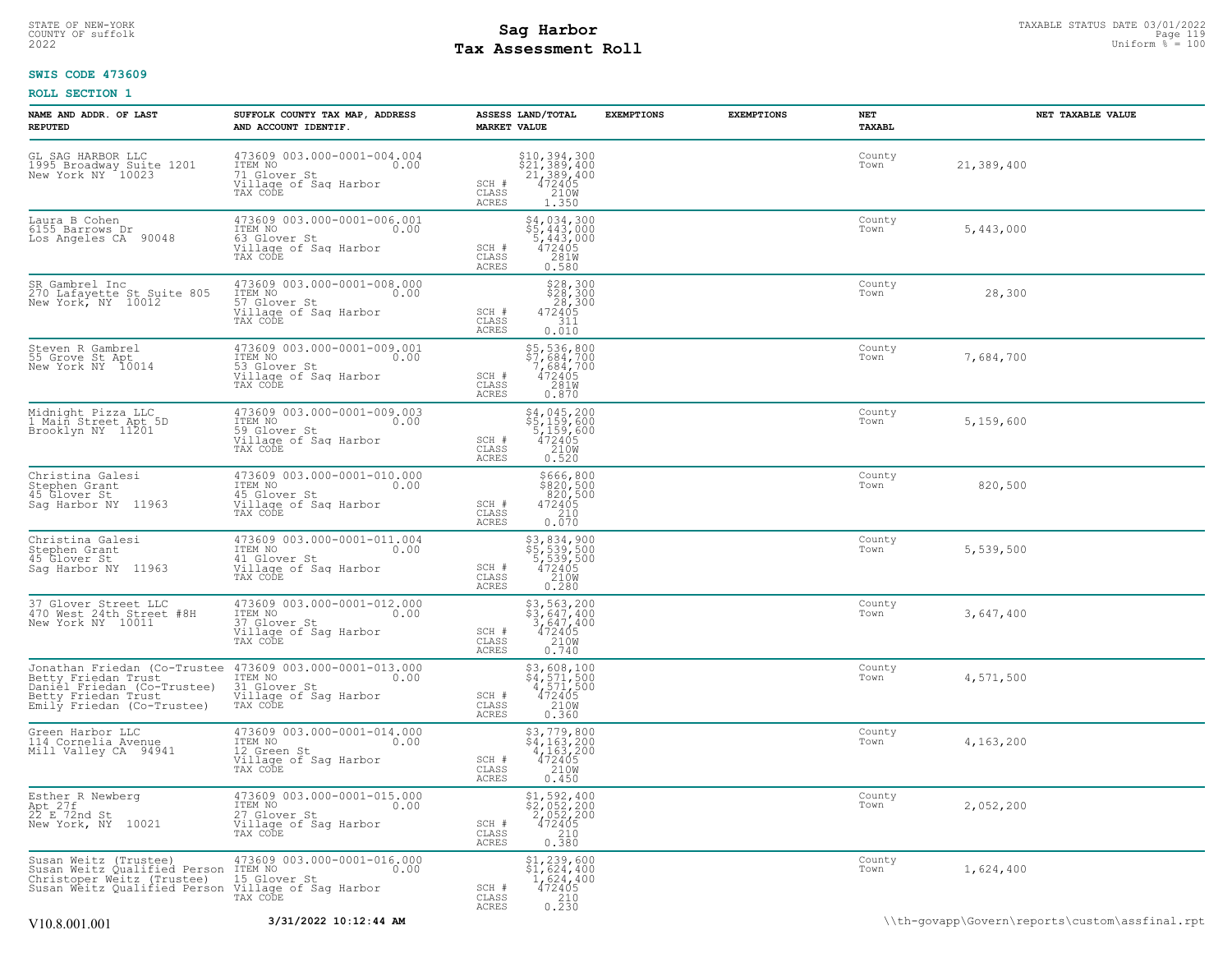## STATE OF NEW-YORK STATUS DATE 03/01/2022<br>
COUNTY OF suffolk **Sag From the Sag State Page 120**<br>
2022 Pay Assessment Roll **Tax Assessment Roll**

### **SWIS CODE 473609**

| NAME AND ADDR. OF LAST<br><b>REPUTED</b>                                                                                                                                                     | SUFFOLK COUNTY TAX MAP, ADDRESS<br>AND ACCOUNT IDENTIF.                                                                                                                          | ASSESS LAND/TOTAL<br><b>EXEMPTIONS</b><br><b>MARKET VALUE</b>                                                                                                  | <b>EXEMPTIONS</b><br>NET<br>TAXABL | NET TAXABLE VALUE   |  |
|----------------------------------------------------------------------------------------------------------------------------------------------------------------------------------------------|----------------------------------------------------------------------------------------------------------------------------------------------------------------------------------|----------------------------------------------------------------------------------------------------------------------------------------------------------------|------------------------------------|---------------------|--|
| Georgia Oetker<br>6 Henniker Mews<br>London, SW3 6BL England                                                                                                                                 | 473609 003.000-0001-017.000<br>ITEM NO 0.00<br>9 Glover St<br>Village of Sag Harbor<br>TAX CODE                                                                                  | $\begin{array}{r} $882,000\\ $1,714,400\\ 1,714,400\\ 472405 \end{array}$<br>SCH #<br>210<br>CLASS<br>ACRES<br>0.110                                           | Town                               | County<br>1,714,400 |  |
| New York NY 10024                                                                                                                                                                            | Roxanne Taylor<br>300 Central Park West Unit 1 ITEM NO 003.000-0001-018.000<br>5 Crean St 0.00<br>473609 003.000-0001-018.000<br>5 Green St<br>Village of Sag Harbor<br>TAX CODE | \$1,884,700<br>\$3,983,700<br>3,983,700<br>472405<br>SCH #<br>CLASS<br>210<br>ACRES<br>0.140                                                                   | County<br>Town                     | 3,983,700           |  |
| Anthony F Hagen<br>Christine Hagen<br>Box 1533<br>Main St<br>Sag Harbor, NY 11963                                                                                                            | 473609 003.000-0001-022.000<br>ITEM NO<br>320 Main St<br>Village of Saq Harbor<br>TAX CODE                                                                                       | $\substack{\$785,200\\\$1,159,700\\\$1,159,700\\\$472405$<br>SCH #<br>CLASS<br>210W<br>ACRES<br>1,100                                                          | County<br>Town                     | 1,159,700           |  |
| Pierson House Inc<br>314 Main St<br>Saq Harbor NY 11963                                                                                                                                      | 473609 003.000-0001-023.001<br>ITEM NO 0.00<br>314 Main St<br>Village of Sag Harbor<br>TAX CODE                                                                                  | $\begin{array}{r} \texttt{\$1,460,600} \\ \texttt{\$1,929,500} \\ 1,929,500 \\ 472405 \\ 281 \text{W} \\ 1.330 \end{array}$<br>SCH #<br>CLASS<br>ACRES         | Town                               | County<br>1,929,500 |  |
| Sarah E Gamble<br>40 W 15th St<br>New York, NY 10011                                                                                                                                         | 473609 003.000-0001-024.000<br>ITEM NO 0.00<br>296 Main St<br>Village of Sag Harbor<br>TAX CODE                                                                                  | $\begin{array}{r} \texttt{\$1,\$652,\$800}\\ \texttt{\$2,\$57,\$400}\\ 2,357,400\\ 472405\\ 210\\ 0.260 \end{array}$<br>SCH #<br>CLASS<br>ACRES                | Town                               | County<br>2,357,400 |  |
| Susan Mead<br>Luis Moreno<br>Thus the Line Mead 2012 Tru 286 Main St<br>Trustee of the Mead 2012 Tru 286 Main St<br>P. O. Box 2322 Tan Willage of Sag Harbor<br>Sag Harbor NY 11963 TAX CODE | 473609 003.000-0001-027.001<br>ITEM NO 0.00                                                                                                                                      | $\begin{array}{r} 51,812,500 \\ 52,795,700 \\ 2,795,700 \\ 472405 \\ 210 \\ 0.370 \end{array}$<br>SCH #<br>CLASS<br>ACRES                                      | County<br>Town                     | 2,795,700           |  |
| J.B. Quinn LLC<br>Attn: Jon Gilman<br>9 Green St<br>Saq Harbor NY 11963                                                                                                                      | 473609 003.000-0001-028.001<br>ITEM NO 0.00<br>7 Glover St<br>Village of Saq Harbor<br>TAX CODE                                                                                  | $\begin{array}{c} $890, 800 \\ $1, 127, 800 \\ $1, 127, 800 \\ $472405 \end{array}$<br>SCH #<br>CLASS<br>$\begin{bmatrix} 210 \\ 0.120 \end{bmatrix}$<br>ACRES | Town                               | County<br>1,127,800 |  |
| 290 Main Llc<br>C/o Martha Siegler<br>PO Box 2933<br>Sag Harbor, NY 11963                                                                                                                    | 473609 003.000-0001-028.004<br>ITEM NO 0.00<br>290 Main St<br>Village of Sag Harbor<br>TAX CODE                                                                                  | $\begin{array}{l} $1,177,900 \\ $1,579,300 \\ $1,579,300 \\ $472405 \\ $483 \end{array}$<br>SCH #<br>CLASS<br>ACRES<br>0.220                                   | County<br>Town                     | 1,579,300           |  |
| Jon H Gilman<br>9 Green St<br>Saq Harbor NY 11963                                                                                                                                            | 473609 003.000-0001-028.005<br>ITEM NO 0.00<br>9.Green St<br>Village of Sag Harbor<br>TAX CODE                                                                                   | $$1, 973, 200$<br>$$3, 627, 000$<br>3,627,000<br>472405<br>SCH #<br>CLASS<br>$\frac{210}{0.360}$<br>ACRES                                                      | Town                               | County<br>3,627,000 |  |
| MSL Sag Harbor, LLC<br>565 Park Avenue Apt 6W<br>New York NY 10065                                                                                                                           | 473609 003.000-0001-029.000<br>ITEM NO 0.00<br>2 Glover St<br>Village of Sag Harbor<br>TAX CODE                                                                                  | \$1,725,700<br>\$4,189,800<br>4,189,800<br>472405<br>SCH #<br>CLASS<br>$\begin{array}{c} 210 \\ 0.260 \end{array}$<br>ACRES                                    | Town                               | County<br>4,189,800 |  |
| Thomas B Moore<br>234 West 148th St Apt 7C<br>New York NY 10039                                                                                                                              | 473609 003.000-0001-030.001<br>ITEM NO 0.00<br>8 Glover St<br>Village of Sag Harbor<br>TAX CODE                                                                                  | \$953,500<br>\$1,332,900<br>1,332,900<br>472405<br>SCH #<br>CLASS<br>0.110<br>ACRES                                                                            | County<br>Town                     | 1,332,900           |  |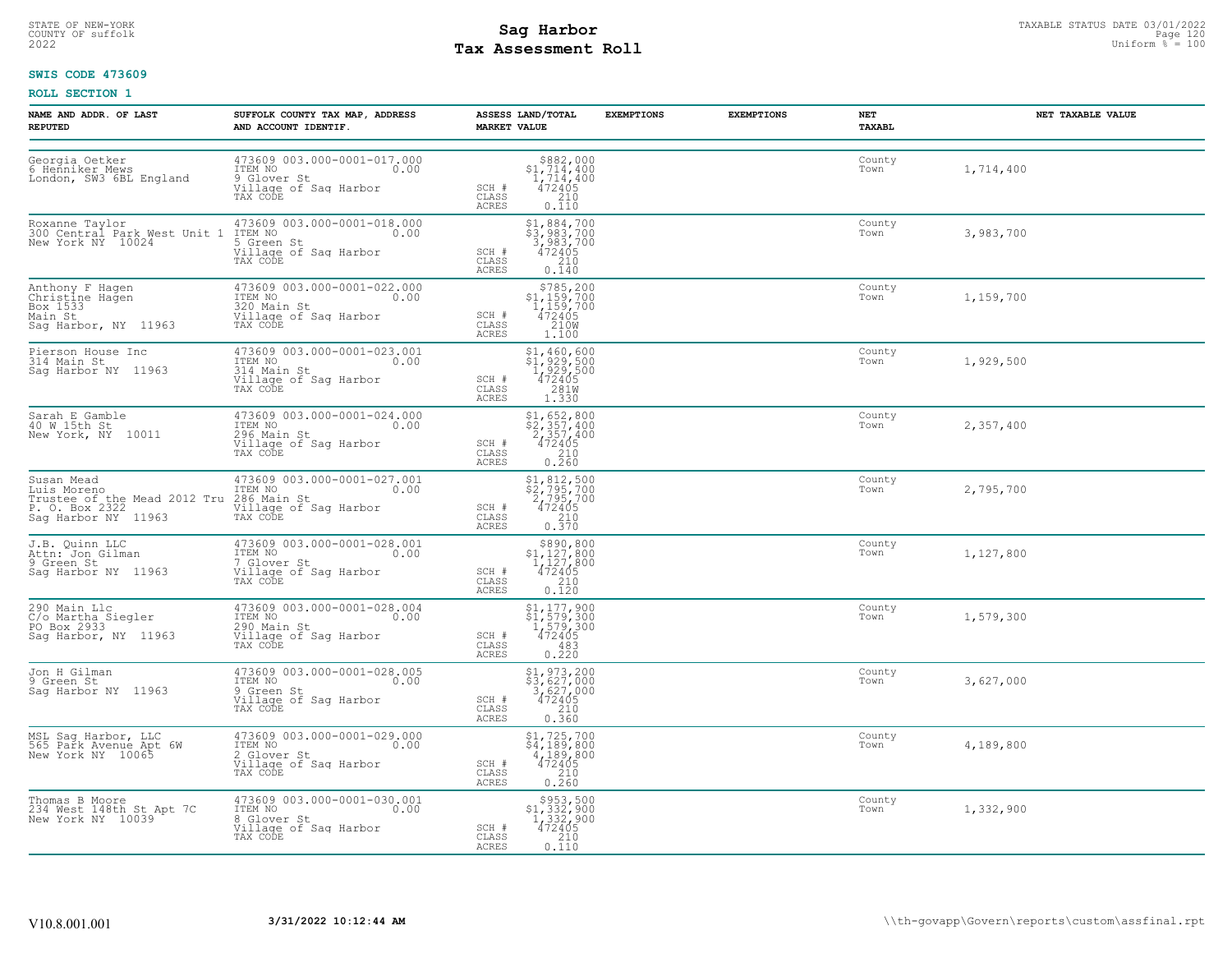## STATE OF NEW-YORK STATUS DATE 03/01/2022<br>
COUNTY OF suffolk **Sag From State of the Sage International Page 121**<br>
2022 Man Duiform % = 100 **Tax Assessment Roll**

### **SWIS CODE 473609**

| NAME AND ADDR. OF LAST<br><b>REPUTED</b>                                                                               | SUFFOLK COUNTY TAX MAP, ADDRESS<br>AND ACCOUNT IDENTIF.                                                    | <b>MARKET VALUE</b>                | ASSESS LAND/TOTAL                                                                                                                                          | <b>EXEMPTIONS</b> | <b>EXEMPTIONS</b> | NET<br>TAXABL  | NET TAXABLE VALUE |
|------------------------------------------------------------------------------------------------------------------------|------------------------------------------------------------------------------------------------------------|------------------------------------|------------------------------------------------------------------------------------------------------------------------------------------------------------|-------------------|-------------------|----------------|-------------------|
| Henry P Segal<br>47 Van Kirk Rd<br>Princeton, NJ 08540                                                                 | 473609 003.000-0001-031.001<br>ITEM NO 0.00<br>12 Glover St<br>Village of Sag Harbor<br>TAX CODE           | SCH #<br>CLASS<br>ACRES            | $$1,014,300$<br>$$1,375,000$<br>$1,375,000$<br>$472405$<br>$$210$<br>0.110                                                                                 |                   |                   | County<br>Town | 1,375,000         |
| Anne Tait<br>16 Glover Street St<br>Sag Harbor NY 11963                                                                | 473609 003.000-0001-032.001<br>ITEM NO<br>0.00<br>16 Glover St<br>Village of Sag Harbor<br>TAX CODE        | SCH #<br>CLASS<br>ACRES            | \$1,000,200<br>$\frac{5}{2}, \frac{651}{651}, \frac{300}{300}$<br>472405<br>210<br>0.100                                                                   |                   |                   | County<br>Town | 2,651,300         |
| Two Birches LLC<br>60 East 8th St Apt 12K<br>New York NY 10003                                                         | 473609 003.000-0001-033.001<br>ITEM NO<br>0.00<br>18 Glover St<br>Village of Sag Harbor<br>TAX CODE        | SCH #<br>CLASS<br>ACRES            | \$1,169,600<br>\$2,885,400<br>2,885,400<br>472405<br>210<br>0.150                                                                                          |                   |                   | County<br>Town | 2,885,400         |
| Robert L L Reid<br>Elizabeth L Kramer<br>26 Glover St<br>Sag Harbor, NY 11963                                          | 473609 003.000-0001-034.000<br>ITEM NO<br>0.00<br>26 Glover St<br>Village of Sag Harbor<br>TAX CODE        | SCH #<br>CLASS<br>ACRES            | \$1,333,200 veteran<br>\$3,343,700<br>3,343,700<br>472405<br>210<br>0.270                                                                                  |                   | 49,500            | County<br>Town | 3,294,200         |
| Judith L Schiavoni (Trustee)<br>Robert P Herbst Irrevocable<br>Cynthia L Tuma (Trustee)<br>Robert P Herbst Irrevocable | 473609 003.000-0001-035.000<br>ITEM NO<br>0.00<br>12.<br>32 Glover St<br>Village of Saq Harbor<br>TAX CODE | SCH #<br>CLASS<br>ACRES            | \$1,296,600<br>$\begin{array}{r} 472777700 \\ 1,470,700 \\ 472405 \\ 2,10 \end{array}$<br>0.300                                                            |                   |                   | County<br>Town | 1,470,700         |
| Edward W Wheeler<br>Elizabeth S Wheeler<br>94 Remsen St<br>Brooklyn, NY 11201                                          | 473609 003.000-0001-036.000<br>ITEM NO<br>0.00<br>36 Glover St<br>Village of Sag Harbor<br>TAX CODE        | SCH #<br>CLASS<br><b>ACRES</b>     | $$1, 325, 400$<br>$$1, 535, 300$<br>$1, 535, 300$<br>$472405$<br>210<br>0.320                                                                              |                   |                   | County<br>Town | 1,535,300         |
| Alexandra Pavillet-Besbes<br>Omar Besbes<br>2828 Broadway Apt 6A<br>New York NY 10025                                  | 473609 003.000-0001-037.000<br>ITEM NO<br>0.00<br>40 Glover St<br>Village of Sag Harbor<br>TAX CODE        | SCH #<br>$\mathtt{CLASS}$<br>ACRES | $\begin{array}{l} 51,214,700 \\ 51,441,900 \\ 1,441,900 \\ 472405 \\ 210 \\ 216 \end{array}$<br>0.160                                                      |                   |                   | County<br>Town | 1,441,900         |
| Adam Brotman<br>Carrie Schei<br>2520 Mount Baker Drive South<br>Seattle WA 98144                                       | 473609 003.000-0001-038.000<br>ITEM NO<br>0.00<br>44 Glover St<br>Village of Saq Harbor<br>TAX CODE        | SCH #<br>CLASS<br>ACRES            | $$1, 202, 600$<br>$$1, 943, 000$<br>$1, 943, 000$<br>$472405$<br>$$210$<br>0.170                                                                           |                   |                   | County<br>Town | 1,943,000         |
| Eugenie B Sibeud<br>48 Glover St<br>Southampton, NY 11963                                                              | 473609 003.000-0001-039.000<br>ITEM NO 0.00<br>48 Glover St<br>Village of Sag Harbor<br>TAX CODE           | SCH #<br>CLASS<br>ACRES            | $$1,190,900$<br>$$1,361,000$<br>$1,361,000$<br>$472405$<br>$\begin{array}{c} 210 \\ 0.180 \end{array}$                                                     |                   |                   | County<br>Town | 1,361,000         |
| Steven R. Gambrel<br>15 Watts St FL 4<br>New York NY 10013                                                             | 473609 003.000-0001-040.000<br>ITEM NO 0.00<br>52 Glover St<br>Village of Sag Harbor<br>TAX CODE           | SCH #<br>CLASS<br>ACRES            | \$1,198,700<br>\$2,590,900<br>2,590,900<br>472405<br>$\frac{210}{0.170}$                                                                                   |                   |                   | County<br>Town | 2,590,900         |
| Samuel Blank<br>Taryn Adler Blank<br>51 Fifth Avenue PHB<br>New York NY 10003                                          | 473609 003.000-0001-041.000<br>ITEM NO 0.00<br>0.00<br>56 Glover St<br>Village of Saq Harbor<br>TAX CODE   | SCH #<br>CLASS<br>ACRES            | $\begin{array}{r} 52,380,400 \\ 55,320,800 \\ 5,320,800 \\ 472405 \\ 210 \\ 0.670 \end{array}$                                                             |                   |                   | County<br>Town | 5,320,800         |
| Barbara Mae Maslen<br>216 Suffolk St<br>Sag Harbor, NY 11963                                                           | 473609 003.000-0001-042.001<br>ITEM NO 0.00<br>0.00<br>55 Bayview Ave<br>Village of Sag Harbor<br>TAX CODE | SCH #<br>$\mathtt{CLASS}$<br>ACRES | $\begin{array}{r} \texttt{\$1,182,300}\ \\ \texttt{\$1,358,500}\ \\ \texttt{1,358,500}\ \\ \texttt{472405}\ \\ \texttt{210}\ \\ \texttt{0.250}\end{array}$ |                   |                   | County<br>Town | 1,358,500         |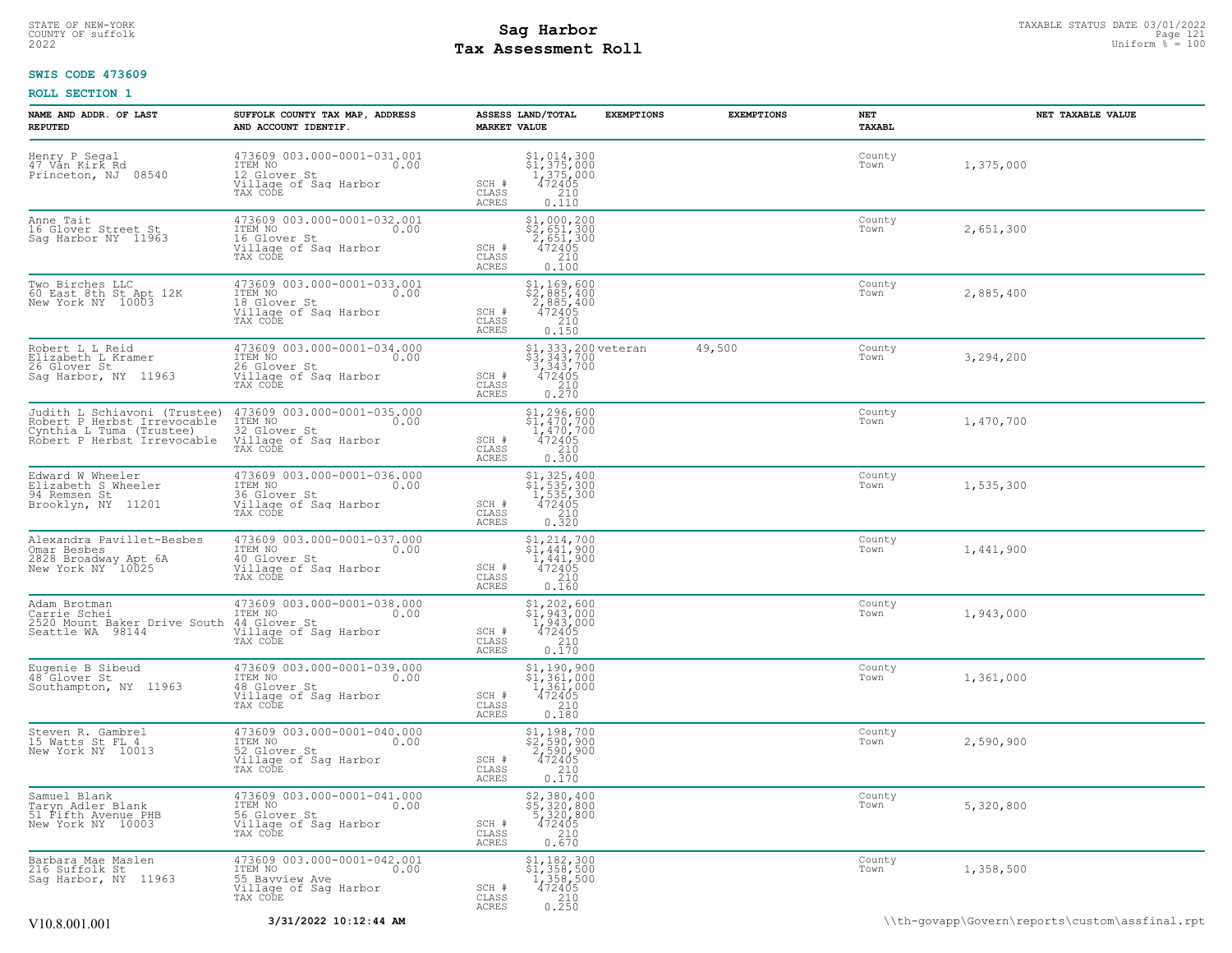## STATE OF NEW-YORK STATUS DATE 03/01/2022<br>
COUNTY OF suffolk **Sag From State of the Sage of the Sage 122**<br>
2022 Man Duiform % = 100 **Tax Assessment Roll**

### **SWIS CODE 473609**

| NAME AND ADDR. OF LAST<br><b>REPUTED</b>                                                                                                                                                                    | SUFFOLK COUNTY TAX MAP, ADDRESS<br>AND ACCOUNT IDENTIF.                                                                | ASSESS LAND/TOTAL<br>MARKET VALUE                                                                                                                                                         | <b>EXEMPTIONS</b>                                                  | <b>EXEMPTIONS</b> | NET<br>TAXABL  | NET TAXABLE VALUE |
|-------------------------------------------------------------------------------------------------------------------------------------------------------------------------------------------------------------|------------------------------------------------------------------------------------------------------------------------|-------------------------------------------------------------------------------------------------------------------------------------------------------------------------------------------|--------------------------------------------------------------------|-------------------|----------------|-------------------|
| Daniel Hubert<br>Nicolette Jelen<br>201 E 17th St Apt 27F<br>New York, NY 10003                                                                                                                             | 473609 003.000-0001-043.001<br>ITEM NO<br>0.00<br>49 Bayview Ave<br>Village of Sag Harbor<br>TAX CODE                  | $\begin{array}{c} $1,264,700 \\ $1,494,700 \\ $1,494,700 \\ $472405 \\ $210 \\ $0.270 \end{array}$<br>SCH #<br>CLASS<br><b>ACRES</b>                                                      |                                                                    |                   | County<br>Town | 1,494,700         |
| 00 Partners, LLC<br>127 W Suffolk Ave<br>Central Islip, NY 11722                                                                                                                                            | 473609 003.000-0001-044.001<br>ITEM NO<br>0.00<br>45 Bayview Ave<br>Village of Sag Harbor<br>TAX CODE                  | \$788,100<br>\$879,400<br>879,400<br>472405<br>SCH #<br>CLASS<br>210<br><b>ACRES</b><br>0.120                                                                                             |                                                                    |                   | County<br>Town | 879,400           |
| Luisa LaViola<br>555 Park Ave<br>New York, NY 10065                                                                                                                                                         | 473609 003.000-0001-046.006<br>TTEM NO 0.00<br>41 Bayview Ave<br>Village of Sag Harbor<br>TAX CODE                     | $\begin{array}{r} $907,100 \\ $1,189,700 \\ $1,189,700 \\ $472405 \\ $210 \\ $210 \end{array}$<br>SCH #<br>CLASS<br>ACRES<br>0.190                                                        |                                                                    |                   | County<br>Town | 1,189,700         |
| Roy J King<br>Karen F King<br>PO Box 1053<br>Sag Harbor, NY 11963-0031                                                                                                                                      | 473609 003.000-0001-046.007<br>ITEM NO<br>39 Bayview Ave<br>0.00<br>Village of Sag Harbor<br>TAX CODE                  | $$1,025,700$<br>$$1,177,400$<br>$1,177,400$<br>$\begin{array}{c}\n472405 \\ 210 \\ 0.150\n\end{array}$<br>SCH #<br>CLASS<br><b>ACRES</b>                                                  |                                                                    |                   | County<br>Town | 1,177,400         |
| 35 Sag LLC<br>C/o Dr. Gerard J. Igel<br>565 West End Avenue<br>New York NY 10024                                                                                                                            | 473609 003.000-0001-047.001<br>ITEM NO 0.00<br>35 Bayview Ave<br>Village of Sag Harbor<br>TAX CODE                     | $\begin{array}{r} \texttt{\$1$, 028, 000} \\ \texttt{\$2$, 034, 300} \\ \texttt{2, 034, 300} \\ \texttt{472405} \\ \texttt{210} \\ \texttt{0.150} \end{array}$<br>SCH #<br>CLASS<br>ACRES |                                                                    |                   | County<br>Town | 2,034,300         |
| John F Wagner (Trustee) 473609 (Credit Shelter Trust of Suza ITEM NO<br>John F Wagner (Trustee) 31 Bayview Ave<br>John F Wagner Revocable Trus Village of Sag Harbor<br>John R Wagenr JR (Trustee) TAX CODE | 473609 003.000-0001-048.001<br>0.00                                                                                    | SCH #<br>CLASS<br><b>ACRES</b>                                                                                                                                                            | $$1,094,900 \text{ veteran} $1,293,700 1,293,700 472405 210 0.170$ | 75,000            | County<br>Town | 1,218,700         |
| Lawrence W Haaq<br>Susan Fisher-Haag<br>27 Bayview Ave<br>Sag Harbor NY 11963                                                                                                                               | 473609 003.000-0001-049.000<br>ITEM NO 0.00<br>1744<br>27 Bavview Ave<br>Village of Sag Harbor<br>TAX CODE             | $\begin{array}{r} \text{\small $\$851,200} \\ \text{\small $\$1,005,600} \\ 1,005,600 \\ 472405 \\ 210 \\ 0.150 \\ \end{array}$<br>SCH #<br>CLASS<br>ACRES                                |                                                                    |                   | County<br>Town | 1,005,600         |
| Jesse Koncelik<br>Anna Koncelik<br>PO Box 361<br>Sagaponack, NY 11962                                                                                                                                       | 473609 003.000-0001-050.000<br>ITEM NO 0.00<br>23 Bayview Ave<br>23 Bayview Ave<br>---- 2025 of Sag Harbor<br>TAX CODE | \$825,800<br>\$998,000<br>998,000<br>472495<br>SCH #<br>210<br>CLASS<br><b>ACRES</b><br>0.120                                                                                             |                                                                    |                   | County<br>Town | 998,000           |
| Peter Dyner<br>16 Montauk Blvd<br>East Hampton, NY 11937                                                                                                                                                    | 473609 003.000-0001-051.000<br>ITEM NO<br>0.00<br>19 Bayview Ave<br>Village of Sag Harbor<br>TAX CODE                  | $\begin{array}{r} $851,200 \\ $1,067,800 \\ $1,067,800 \\ $472405 \\ $210 \\ $0.180 \end{array}$<br>SCH #<br>CLASS<br><b>ACRES</b>                                                        |                                                                    |                   | County<br>Town | 1,067,800         |
| Maria Matthiessen<br>527 Bridge Ln<br>Sagaponačk, NY 11962                                                                                                                                                  | 473609 003.000-0001-052.000<br>TTEM NO 0.00<br>15 Bayview Ave<br>Village of Sag Harbor<br>TAX CODE                     | \$796,300<br>\$972,200<br>972,200<br>472405<br>SCH #<br>CLASS<br>$\begin{array}{c} 210 \\ 0.120 \end{array}$<br>ACRES                                                                     |                                                                    |                   | County<br>Town | 972,200           |
| Robert Russell<br>97 Sturbridge Hill Road<br>New Canaan CT 06840                                                                                                                                            | 473609 003.000-0001-054.000<br>TTEM NO 0.00<br>258 Main St<br>Village of Sag Harbor<br>TAX CODE                        | \$2,081,300<br>\$4,616,300<br>4,616,300<br>472405<br>SCH #<br>CLASS<br>0.310<br>ACRES                                                                                                     |                                                                    |                   | County<br>Town | 4,616,300         |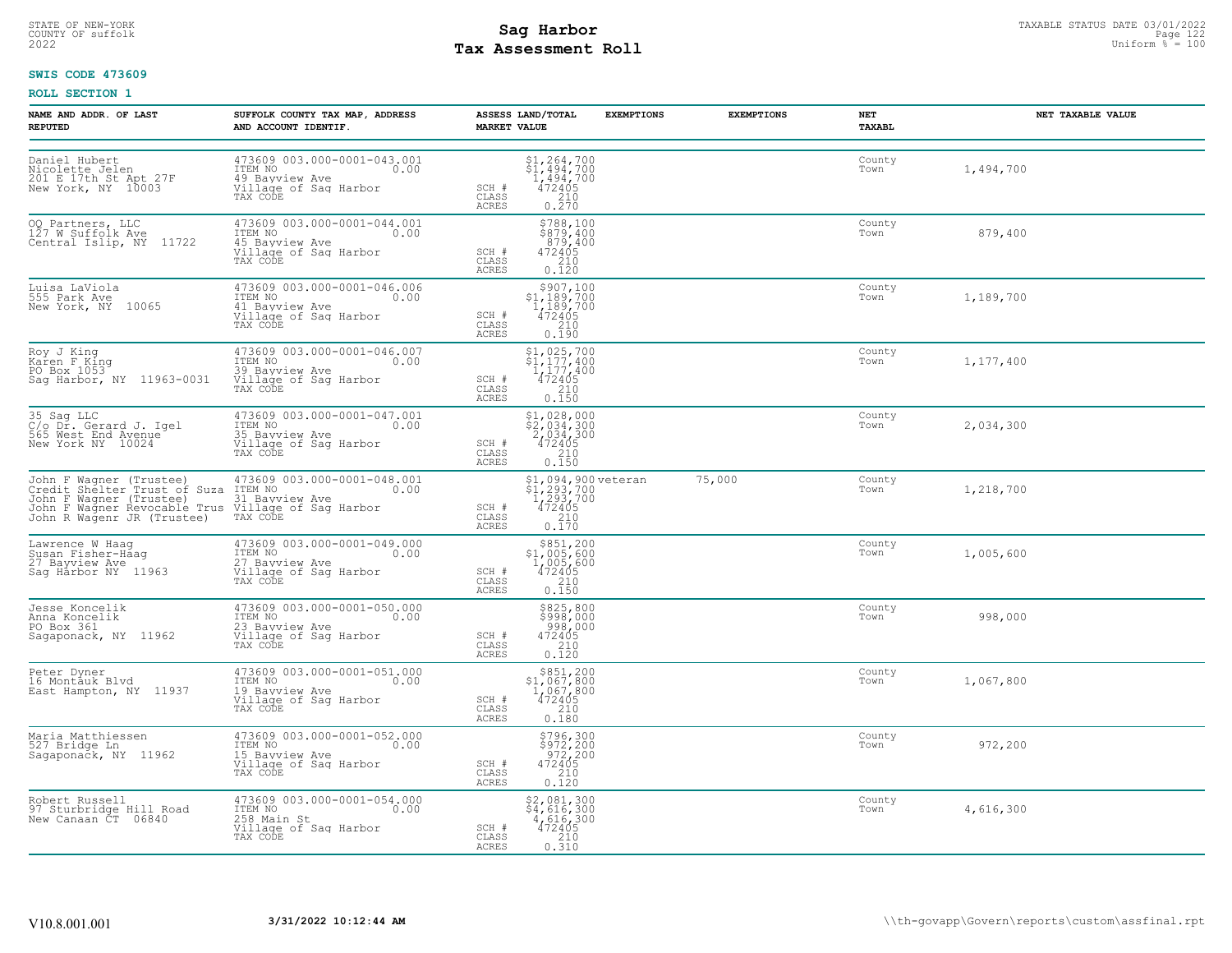## STATE OF NEW-YORK STATUS DATE 03/01/2022<br>
COUNTY OF suffolk **Sag From State of the Sage of the Sage 123** Uniform % = 100<br>
2022 Pay Assessment Roll **Tax Assessment Roll**

### **SWIS CODE 473609**

| NAME AND ADDR. OF LAST<br><b>REPUTED</b>                                                           | SUFFOLK COUNTY TAX MAP, ADDRESS<br>AND ACCOUNT IDENTIF.                                                                     | <b>MARKET VALUE</b>                       | ASSESS LAND/TOTAL                                                                                                                                        | <b>EXEMPTIONS</b> | <b>EXEMPTIONS</b> | NET<br>TAXABL  | NET TAXABLE VALUE |
|----------------------------------------------------------------------------------------------------|-----------------------------------------------------------------------------------------------------------------------------|-------------------------------------------|----------------------------------------------------------------------------------------------------------------------------------------------------------|-------------------|-------------------|----------------|-------------------|
| Cathryn Lorenz<br>Kevin Lorenz<br>Nen Menaik<br>1170 5th Ave Apt 14C<br>New York NY 10029          | 473609 003.000-0001-055.000<br>ITEM NO<br>0.00<br>272 Main St<br>Village of Saq Harbor<br>Village of Saq Harbor<br>TAX CODE | SCH #<br>CLASS<br><b>ACRES</b>            | $$1,646,400$<br>$$2,301,200$<br>$2,301,200$<br>$472405$<br>$$210$<br>0.170                                                                               |                   |                   | County<br>Town | 2,301,200         |
| Didier Loulmet<br>Suzanne M. Butler<br>44 Mercer Street<br>New York NY 10013                       | 473609 003.000-0001-056.000<br>TTEM NO<br>268 Main St<br>268 Main St<br>Willage of Sag Harbor<br>0.00<br>TAX CODE           | SCH #<br>CLASS<br><b>ACRES</b>            | $\begin{array}{r} \texttt{\$1,731,600} \\ \texttt{\$2,741,500} \\ \texttt{2,741,500} \\ \texttt{472405} \\ \texttt{210} \\ \texttt{0.260} \end{array}$   |                   |                   | County<br>Town | 2,741,500         |
| Sagabon Property, LLC<br>375 Park Avenue Suite 2301<br>New York NY 10152                           | 473609 003.000-0001-057.001<br>ITEM NO<br>0.00<br>11EH NO<br>264 Main St<br>Village of Sag Harbor<br>TAX CODE               | SCH #<br>CLASS<br><b>ACRES</b>            | $\begin{array}{r} 52,263,700 \\ 4,678,300 \\ 4,678,300 \\ 472405 \\ 210 \end{array}$<br>0.660                                                            |                   |                   | County<br>Town | 4,678,300         |
| Edmund Hollander<br>Wendy Powers<br>60 E 8th St<br>New York, NY 10003                              | 473609 003.000-0001-057.003<br>ITEM NO<br>0.00<br>11 Bayview Ave<br>Village of Saq Harbor<br>TAX CODE                       | SCH #<br>CLASS<br>ACRES                   | $\begin{array}{c} \xi 1,056,300 \\ \xi 1,471,900 \\ 1,471,900 \\ 472405 \\ 210 \\ 0.220 \end{array}$                                                     |                   |                   | County<br>Town | 1,471,900         |
| Mark Selinger<br>Iris Cohen Selinger<br>18 Bayview Ave<br>Sag Harbor NY 11963                      | 473609 003.000-0001-058.000<br>ITEM NO<br>0.00<br>18 Bavview Ave<br>Village of Sag Harbor<br>TAX CODE                       | SCH #<br>CLASS<br><b>ACRES</b>            | $\begin{array}{r} \texttt{\$1,229,600} \\ \texttt{\$2,871,500} \\ \texttt{2,871,500} \\ \texttt{472405} \\ \texttt{0.260} \\ \texttt{0.260} \end{array}$ |                   |                   | County<br>Town | 2,871,500         |
| Laurie Schmidt<br>1 Fifth Ave Apt 11/12C<br>New York NY 10003                                      | 473609 003.000-0001-059.000<br>ITEM NO<br>0.00<br>22 Bavview Ave<br>Village of Sag Harbor<br>TAX CODE                       | SCH #<br>CLASS<br>ACRES                   | \$995,600 veteran<br>\$2,369,400<br>2,369,400<br>472405<br>$\begin{array}{c} 210 \\ 0.150 \end{array}$                                                   |                   | 13,161            | County<br>Town | 2,356,239         |
| Natalie Phillips<br>David McCallum<br>47 Murray St Apt 2<br>New York NY 10007                      | 473609 003.000-0001-060.000<br>ITEM NO<br>0.00<br>26 Bayview Ave<br>Village of Sag Harbor<br>TAX CODE                       | SCH #<br>CLASS<br><b>ACRES</b>            | $$1,009,500$<br>$$2,188,400$<br>$2,188,400$<br>472405<br>$\frac{210}{0.150}$                                                                             |                   |                   | County<br>Town | 2,188,400         |
| 41 Cresent LLC<br>P.O. Box 633<br>Bridgehampton NY 11932                                           | 473609 003.000-0001-061.000<br>ITEM NO<br>0.00<br>30 Bayview Ave<br>Village of Sag Harbor<br>TAX CODE                       | SCH #<br>CLASS<br>ACRES                   | $\begin{array}{r} \texttt{\$1,009,500}\ \texttt{\$2,592,500}\ \texttt{\$2,592,500}\ \texttt{2,592,500}\ \texttt{472405}\ \texttt{0.150}\ \end{array}$    |                   |                   | County<br>Town | 2,592,500         |
| Logan P. Fordham, Trustee<br>The Donald R. Fordham Irrevo<br>34 Bayview Ave<br>Saq Harbor NY 11963 | 473609 003.000-0001-062.000<br>ITEM NO<br>0.00<br>34 Bayview Ave<br>Village of Sag Harbor<br>TAX CODE                       | SCH #<br>CLASS<br>ACRES                   | \$867,100<br>$$925,600$<br>925,600<br>472405<br>210<br>0.150                                                                                             |                   |                   | County<br>Town | 925,600           |
| Carla Gargano<br>38 Bayview Ave<br>Saq Harbor NY 11963                                             | 473609 003.000-0001-063.000<br>ITEM NO<br>0.00<br>38 Bayview Ave<br>Village of Sag Harbor<br>TAX CODE                       | SCH #<br>$\mathtt{CLASS}$<br><b>ACRES</b> | \$941,300<br>$\begin{array}{r} 51,078,100 \\ 1,078,100 \\ 472405 \\ 210 \end{array}$<br>0.160                                                            |                   |                   | County<br>Town | 1,078,100         |
| Mindy Cantor<br>9 Washington Mews<br>New York, NY 10003                                            | 473609 003.000-0001-064.000<br>TTEM NO 0.00<br>0.00<br>42 Bavview Ave<br>Village of Sag Harbor<br>TAX CODE                  | SCH #<br>CLASS<br><b>ACRES</b>            | \$966,400<br>$$1,146,900$<br>$1,146,900$<br>$472405$<br>$210$<br>0.200                                                                                   |                   |                   | County<br>Town | 1,146,900         |
| Schiavoni Family Trust (the)<br>14 Oakland Ave<br>Sag Harbor, NY 11963                             | $473609003.000-0001-065.000$<br>ITEM NO<br>46 Bayview Ave<br>Village of Sag Harbor<br>TAX CODE                              | SCH #<br>CLASS<br><b>ACRES</b>            | \$1,104,500<br>$$^{1}, {194, 500} \atop 1, 298, 900 \atop 472405$<br>472405<br>0.250                                                                     |                   |                   | County<br>Town | 1,298,900         |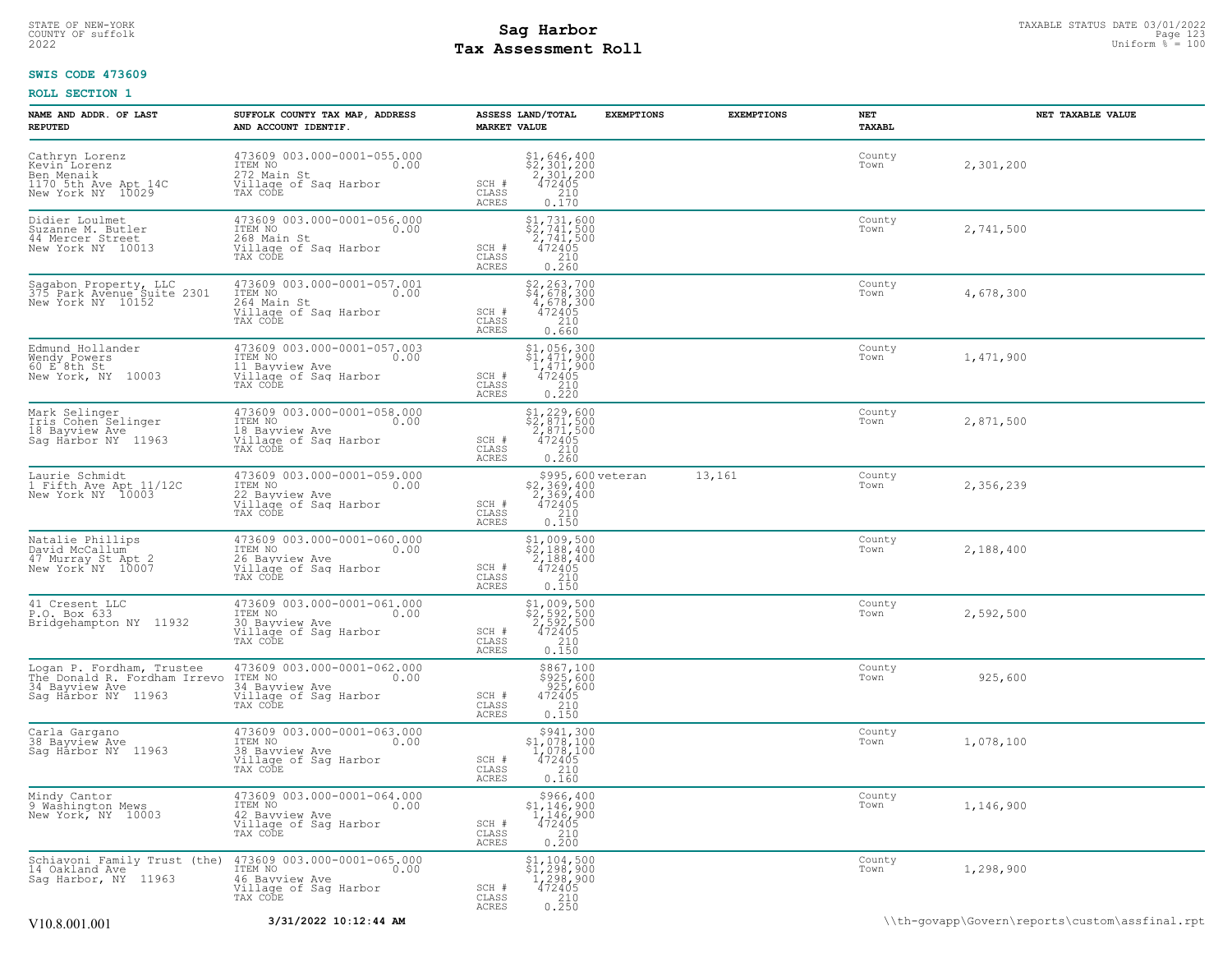## STATE OF NEW-YORK STATUS DATE 03/01/2022<br>
COUNTY OF suffolk **Sag From State of the Sage of the Sage 124**<br>
2022 Man Duiform % = 100 **Tax Assessment Roll**

### **SWIS CODE 473609**

| NAME AND ADDR. OF LAST<br><b>REPUTED</b>                              | SUFFOLK COUNTY TAX MAP, ADDRESS<br>AND ACCOUNT IDENTIF.                                                                                                                                                                                                                                                                                                                  | ASSESS LAND/TOTAL<br><b>MARKET VALUE</b>                                                                                                                                                                                       | <b>EXEMPTIONS</b>                                  | <b>EXEMPTIONS</b><br>NET<br>TAXABL | NET TAXABLE VALUE |
|-----------------------------------------------------------------------|--------------------------------------------------------------------------------------------------------------------------------------------------------------------------------------------------------------------------------------------------------------------------------------------------------------------------------------------------------------------------|--------------------------------------------------------------------------------------------------------------------------------------------------------------------------------------------------------------------------------|----------------------------------------------------|------------------------------------|-------------------|
|                                                                       | 473609 003.000-0001-066.000                                                                                                                                                                                                                                                                                                                                              | $\begin{array}{c} \text{\small $51$, 204, 000} \\ \text{\small $51$, 779, 300} \\ \text{\small $1$, 779, 300} \\ \text{\small $472405} \\ \text{\small $210} \\ \text{\small $0.250} \end{array}$<br>$SCH$ #<br>CLASS<br>ACRES |                                                    | County<br>Town                     | 1,779,300         |
| Craig D Wood<br>Tracey Thatcher<br>1 Gracie Ter<br>New York, NY 10028 | 473609 003.000-0001-068.001<br>ITEM NO<br>58 Bavview Ave 0.00<br>Village of Saq Harbor<br>TAX CODE                                                                                                                                                                                                                                                                       | \$1,310,700<br>\$2,088,200<br>2,088,200<br>472405<br>$SCH$ #<br>CLASS<br>210<br>0.450<br>ACRES                                                                                                                                 |                                                    | County<br>Town                     | 2,088,200         |
|                                                                       | Cary Kravet, Trustee $\begin{array}{lll} \text{Cary Kravet, Tustee} & 473609\ 003.000-0001-070.001\\ \text{UK Trust #1} & \text{IFEM NO} & 6\ 0.00\\ \text{C/O Kravet Inc.,} & 6\ 0.00\\ \text{225 Central Avenue South} & 0.111\\ \text{226 Central Avenue South} & 0.111\\ \text{Between the 265} & 0.00\\ \text{Bethpage NY} & 11714 & \text{TAX CODE} & \end{array}$ | $$4,133,500$ $$4,133,500$ $$472405$ $$210$<br>SCH #<br>CLASS<br>ACRES<br>0.410                                                                                                                                                 |                                                    | County<br>Town                     | 4,133,500         |
|                                                                       | R. Phineas Tuthill JR 473609 003.000-0001-071.000<br>Marjorie T Tuthill JR 1TEM NO<br>13 Decision Way West 10 Meadowlark Ln 0.00<br>Washington Crossing, PA 189 Village of Sag Harbor<br>TAX CODE                                                                                                                                                                        | $$568,000$<br>$$1,035,000$<br>$1,035,000$<br>$SCH$ #<br>$\begin{array}{r} 472405 \\ 210 \\ 0.200 \end{array}$<br>CLASS<br>ACRES                                                                                                |                                                    | County<br>Town                     | 1,035,000         |
| David L Cummings<br>P.O. Box 546<br>Sag Harbor, NY 11963              | 473609 003.000-0001-072.000<br>ITEM NO 0.00<br>14.Meadowlark Ln<br>Village of Sag Harbor<br>TAX CODE                                                                                                                                                                                                                                                                     | \$568,000<br>\$763,200<br>763,200<br>472405<br>210<br>0.200<br>$SCH$ #<br>CLASS<br>ACRES                                                                                                                                       |                                                    | County<br>Town                     | 763,200           |
| Bryan Midlam<br>Julia Midlam<br>9 Wooded Path<br>Sag Harbor NY 11963  | 473609 003.000-0001-073.000<br>ITEM NO 0.00<br>18 Meadowlark Ln<br>Village of Sag Harbor<br>TAX CODE                                                                                                                                                                                                                                                                     | \$562,900<br>\$605,200<br>605,200<br>472405<br>210<br>0.170<br>SCH #<br>CLASS<br>ACRES                                                                                                                                         |                                                    | County<br>Town                     | 605,200           |
| 22 Meadowlark LLC<br>155 Jermain Avenue<br>Sag Harbor NY 11963        | 473609 003.000-0001-074.000<br>ITEM NO 003.000-0001-074.000<br>22 Meadowlark Ln<br>Village of Saq Harbor<br>TAX CODE                                                                                                                                                                                                                                                     | \$573,900<br>\$840,500<br>840,500<br>472405<br>SCH #<br>CLASS<br>$\begin{array}{c} 210 \\ 0.230 \end{array}$<br>ACRES                                                                                                          |                                                    | County<br>Town                     | 840,500           |
| Sharon Hildreth<br>Pamela Card                                        | Edward J Horn (Life Estate) 473609 003.000-0001-075.000<br>Virginia A Horn (Life Estate ITEM NO<br>Denise Willingham 26 Meadowlark Ln (2000)<br>26 Meadowlark Ln<br>Village of Sag Harbor<br>TAX CODE                                                                                                                                                                    | SCH #<br>472405<br>210<br>CLASS<br>0.200<br>ACRES                                                                                                                                                                              | \$577,900 veteran 125,000<br>\$718,000<br>.718,000 | County<br>Town                     | 593,000           |
| Lisa J. Wolfe<br>222 West 80th St Apt 12-C<br>New York NY 10024       | 473609 003.000-0001-076.000<br>ITEM NO 0.00<br>30 Meadowlark Ln 0.00<br>Village of Sag Harbor<br>TAX CODE                                                                                                                                                                                                                                                                | $$551,300$<br>$$2,406,900$<br>$2,406,900$<br>$472405$<br>SCH #<br>$\begin{array}{c} 210 \\ 0.200 \end{array}$<br>CLASS<br>ACRES                                                                                                |                                                    | County<br>Town                     | 2,406,900         |
| John Niewenhous<br>21 Whalers Walk<br>Sag Harbor NY 11963             | 473609 003.000-0001-077.000<br>ITEM NO <sub>0</sub> 0.00<br>34 Meadowlark Ln<br>Village of Sag Harbor<br>TAX CODE                                                                                                                                                                                                                                                        | \$556,000<br>\$718,500<br>718,500<br>SCH #<br>$\begin{array}{r}472405\\210\\2.0\end{array}$<br>CLASS<br>ACRES                                                                                                                  |                                                    | County<br>Town                     | 718,500           |
| Roslyn NY 11576                                                       | 38 Meadowlark Sag Harbor LLC 473609 003.000-0001-079.001<br>54 Finch Drive<br>38 Meadowlark Ln<br>Village of Saq Harbor<br>TAX CODE                                                                                                                                                                                                                                      | \$811,300<br>$$4,478,800$<br>$4,478,800$<br>$472405$<br>$$210$<br>SCH #<br>CLASS<br>0.390<br>ACRES                                                                                                                             |                                                    | County<br>Town                     | 4,478,800         |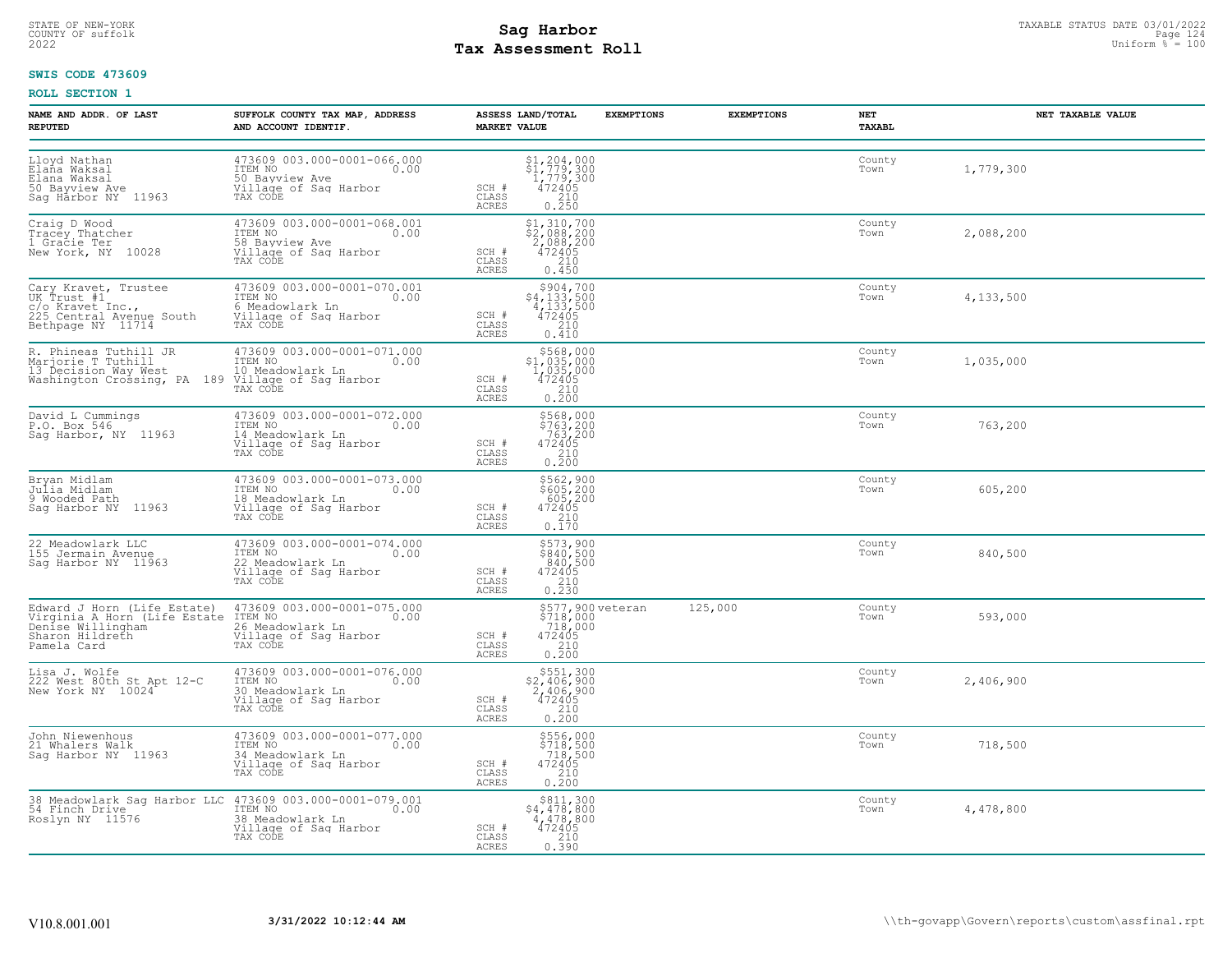## STATE OF NEW-YORK STATUS DATE 03/01/2022<br>
COUNTY OF suffolk **Sag From the Sag State Page 125 Assessment Roll**<br>
2022 May **Assessment Roll** Page 125 Assessment Roll and Duiform % = 100 **Tax Assessment Roll**

### **SWIS CODE 473609**

| NAME AND ADDR. OF LAST<br><b>REPUTED</b>                                                                                         | SUFFOLK COUNTY TAX MAP, ADDRESS<br>AND ACCOUNT IDENTIF.                                                                                                                            | ASSESS LAND/TOTAL<br><b>EXEMPTIONS</b><br><b>MARKET VALUE</b>                                                                                                          | <b>EXEMPTIONS</b> | NET<br>TAXABL  | NET TAXABLE VALUE |
|----------------------------------------------------------------------------------------------------------------------------------|------------------------------------------------------------------------------------------------------------------------------------------------------------------------------------|------------------------------------------------------------------------------------------------------------------------------------------------------------------------|-------------------|----------------|-------------------|
| Coming Up Roses 2 LLC<br>186 Main St<br>Saq Harbor NY 11963                                                                      | 473609 003.000-0001-081.000<br>ITEM NO<br>238 Main St<br>Village of Saq Harbor<br>TAX CODE                                                                                         | \$3,206,000<br>\$9,089,700<br>9,089,700<br>472405<br>210<br>SCH #<br>CLASS<br>ACRES<br>1.040                                                                           |                   | County<br>Town | 9,089,700         |
| Nicole Bernard<br>302 W 12th St PHA<br>New York, NY 10014                                                                        | 473609 003.000-0001-082.000<br>ITEM NO 0.00<br>39 Meadowlark Ln<br>Village of Sag Harbor<br>TAX CODE                                                                               | $\begin{array}{r} $873,800\n$1,093,400\n1,093,400\n472405\n210\n\end{array}$<br>SCH #<br>CLASS<br>0.400<br>ACRES                                                       |                   | County<br>Town | 1,093,400         |
| P.O. Box 611<br>Sag Harbor NY 11963                                                                                              | Vincina V Castantine (Life E 473609 003.000-0001-083.000<br>Deborah Castantine $\frac{1 \text{TEM NO}}{1 \text{ LCM NO}}$<br>35 Meadowlark Ln<br>Village of Sag Harbor<br>TAX CODE | \$568,000 veteran<br>\$738,600<br>738,600<br>738,600<br>472405<br>210<br>0.200<br>SCH #<br>CLASS<br>ACRES                                                              | 414               | County<br>Town | 738,186           |
| Rajiv Lodaya<br>Rajit Lodaya<br>426 Old Courthouse Rd<br>Manhasset Hills NY 11040                                                | 473609 003.000-0001-084.000<br>ITEM NO 0.00<br>31 Meadowlark Ln<br>Village of Saq Harbor<br>TAX CODE                                                                               | $\begin{array}{r}  \  \  \, 5568,000 \\  \  \, 2,726,300 \\  \  \, 2,726,300 \\  \  \, 472405 \\  \  \, 210 \\  \  \, 0.200 \end{array}$<br>SCH #<br>CLASS<br>ACRES    |                   | County<br>Town | 2,726,300         |
| Mouse 22, LLC<br>19 SE 10th Avenue<br>Fort Lauderdale FL 33301                                                                   | 473609 003.000-0001-085.000<br>ITEM NO 0.00<br>27 Meadowlark Ln<br>Village of Saq Harbor<br>TAX CODE                                                                               | $\begin{array}{c} 5568,000\\ 5664,000\\ 664,000\\ 472405\\ 210\\ 0.200 \end{array}$<br>SCH #<br>CLASS<br>ACRES                                                         |                   | County<br>Town | 664,000           |
| Hector L Samot<br>Theresa M Samot<br>21 Meadowlark Ln<br>Sag Harbor, NY 11963                                                    | 473609 003.000-0001-086.000<br>ITEM NO 0.00<br>21 Meadowlark Ln<br>Village of Sag Harbor<br>TAX CODE                                                                               | \$568,000<br>\$780,400<br>780,400<br>SCH #<br>472405<br>210<br>CLASS<br>0.200<br>ACRES                                                                                 |                   | County<br>Town | 780,400           |
| Suzan Carroll Smyth Habib<br>19 Meadowlark Ln<br>Sag Harbor, NY 11963                                                            | 473609 003.000-0001-087.000<br>ITEM NO 0.00<br>19 Meadowlark Ln (0.00<br>Village of Sag Harbor<br>TAX CODE                                                                         | \$568,000<br>\$723,100<br>723,100<br>SCH #<br>$\begin{array}{r}472405\\210\\0.200\end{array}$<br>CLASS<br>ACRES                                                        |                   | County<br>Town | 723,100           |
| Margia C Kramer<br>P.O. Box 2963<br>Sag Harbor, NY 11963                                                                         | 473609 003.000-0001-088.000<br>ITEM NO <sub>00</sub> 00<br>15 Meadowlark Ln<br>Village of Sag Harbor<br>TAX CODE                                                                   | \$568,000<br>\$712,900<br>712,900<br>SCH #<br>$472405$<br>$210$<br>CLASS<br>0.200<br>ACRES                                                                             |                   | County<br>Town | 712,900           |
| Josephine T. Guerin (Life Es 473609 003.000-0001-090.001<br>John C. Guerin<br>Joanna Guerin Hohmann<br>Mary Beth Guerin Vasselli | ITEM NO 0.00<br>11 Meadowlark Ln<br>Village of Sag Harbor<br>TAX CODE                                                                                                              | \$1,272,300 veteran<br>\$1,696,000<br>1,696,000<br>SCH #<br>472405<br>210<br>CLASS<br>0.400<br>ACRES                                                                   | 62,670            | County<br>Town | 1,633,330         |
| George Held<br>Cheryl Filsinger Held<br>285 West 4th Street Apt 5<br>New York NY 10014                                           | 473609 003.000-0001-091.000<br>ITEM NO 0.00<br>3 Meadowlark Ln<br>Village of Sag Harbor<br>TAX CODE                                                                                | \$568,000<br>\$674,800<br>674,800<br>SCH #<br>$\begin{matrix}472405\\210\\0.200\end{matrix}$<br>CLASS<br>ACRES                                                         |                   | County<br>Town | 674,800           |
| Jacalyn Worth<br>Ronald Pollaci<br>107 Long Island Ave<br>Sag Harbor, NY 11963                                                   | 473609 003.000-0001-092.000<br>ITEM NO<br>107 Long Island Ave<br>Village of Saq Harbor<br>TAX CODE                                                                                 | $\begin{array}{r}  \  \  \, 5696,700 \\  \  \, 848,200 \\  \  \, 848,200 \\  \  \, 472405 \\  \  \, 210 \\  \  \, 0.240 \end{array}$<br>SCH #<br>CLASS<br><b>ACRES</b> |                   | County<br>Town | 848,200           |
| Vincent Chabrol<br>Lucie M Nyssens<br>Howard St<br>Sag Harbor, NY 11963                                                          | 473609 003.000-0001-093.000<br>ITEM NO<br>$\overline{0.00}$<br>59 Howard St<br>Village of Saq Harbor<br>TAX CODE                                                                   | $$1, 357, 000$<br>$$1, 539, 600$<br>$1, 539, 600$<br>$472405$<br>210<br>SCH #<br>CLASS<br>0.410<br>ACRES                                                               |                   | County<br>Town | 1,539,600         |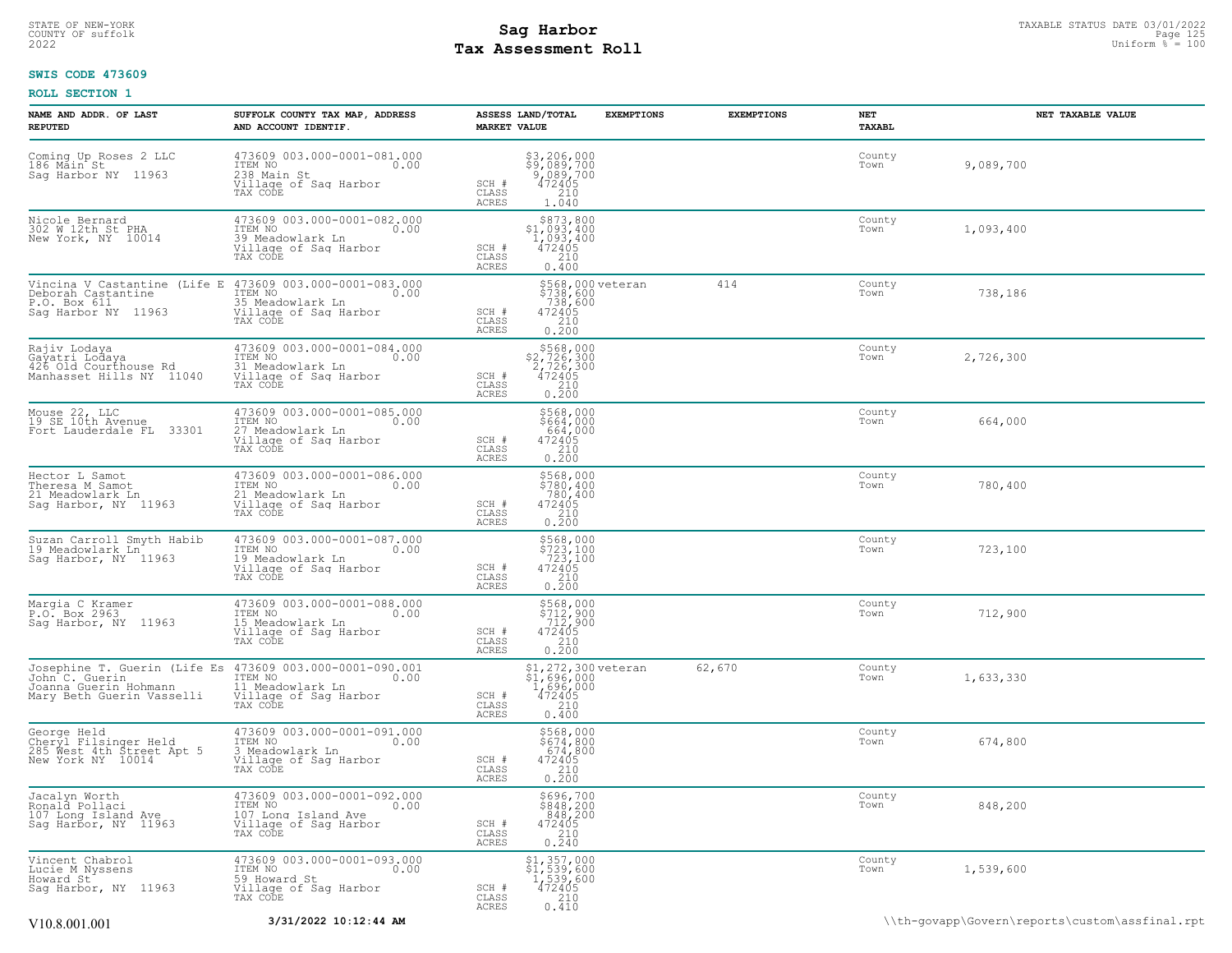## STATE OF NEW-YORK STATUS DATE 03/01/2022<br>
COUNTY OF suffolk **Sag From State of the Sage of the Sage 126** Uniform % = 100<br>
2022 Pay Assessment Roll **Tax Assessment Roll**

### **SWIS CODE 473609**

| NAME AND ADDR. OF LAST<br><b>REPUTED</b>                                                       | SUFFOLK COUNTY TAX MAP, ADDRESS<br>AND ACCOUNT IDENTIF.                                                                                                | ASSESS LAND/TOTAL<br><b>MARKET VALUE</b>                                                                                                                                                                  | <b>EXEMPTIONS</b><br><b>EXEMPTIONS</b> | NET<br>TAXABL  | NET TAXABLE VALUE |
|------------------------------------------------------------------------------------------------|--------------------------------------------------------------------------------------------------------------------------------------------------------|-----------------------------------------------------------------------------------------------------------------------------------------------------------------------------------------------------------|----------------------------------------|----------------|-------------------|
| Rose Sommerschield<br>Apt 16a<br>333 E 30th St<br>New York, NY 10016                           | 473609 003.000-0001-094.000<br>ITEM NO<br>0.00<br>55 Howard St<br>Village of Sag Harbor<br>TAX CODE                                                    | $\begin{array}{c} \text{\$1$, $152$, $100$} \\ \text{\$1$, $326$, $900$} \\ \text{\$1$, $326$, $900$} \\ \text{\$472405} \\ \text{\$210} \\ \text{\$0.170} \end{array}$<br>SCH #<br>CLASS<br><b>ACRES</b> |                                        | County<br>Town | 1,326,900         |
| Curtis D. Ravenel<br>Caroline May<br>31 E 12th St Apt 12C<br>New York NY 10003                 | 473609 003.000-0001-095.000<br>ITEM NO<br>0.00<br>57 Howard St<br>Village of Sag Harbor<br>TAX CODE                                                    | \$1,107,600<br>\$1,288,400<br>1,288,400<br>472405<br>SCH #<br>210<br>CLASS<br>0.160<br>ACRES                                                                                                              |                                        | County<br>Town | 1,288,400         |
| David Meister<br>Lotte Meister<br>12 Kirby Lane North<br>Rye NY 10580                          | 473609 003.000-0001-096.000<br>ITEM NO 0.00<br>47 Howard St<br>Village of Sag Harbor<br>TAX CODE                                                       | $$883,000$<br>$$2,570,000$<br>$2,570,000$<br>$472405$<br>$$210$<br>SCH #<br>CLASS<br>ACRES<br>0.130                                                                                                       |                                        | County<br>Town | 2,570,000         |
| ABC 23 Residences LLC<br>505 Greenwich St Apt 6B<br>New York NY 10013                          | 473609 003.000-0001-097.000<br>ITEM NO<br>43 Howard St<br>0.00<br>Village of Sag Harbor<br>TAX CODE                                                    | \$1,062,700<br>\$5,306,300<br>5,306,300<br>472405<br>SCH #<br>$\frac{210}{0.190}$<br>CLASS<br>ACRES                                                                                                       |                                        | County<br>Town | 5,306,300         |
| 1120 5th Avenue Apt 11C<br>New York NY 10128                                                   | Julane Properties - Howard S 473609 003.000-0001-098.000<br>Attn: Ms. Juliana Terain ITEM NO 0.00<br>39 Howard St<br>Village of Sag Harbor<br>TAX CODE | $\begin{array}{r} 51,084,100 \\ 52,656,800 \\ 2,656,800 \\ 472405 \\ 210 \\ 0.160 \end{array}$<br>SCH #<br>CLASS<br>ACRES                                                                                 |                                        | County<br>Town | 2,656,800         |
| Robert W. Satow<br>35 Howard St<br>Saq Harbor NY 11963                                         | 473609 003.000-0001-099.000<br>ITEM NO<br>0.00<br>35 Howard St<br>Village of Sag Harbor<br>TAX CODE                                                    | $$2,388,100$<br>$$2,388,100$<br>$2,388,100$<br>$472405$<br>$$210$<br>SCH #<br>CLASS<br><b>ACRES</b><br>0.160                                                                                              |                                        | County<br>Town | 2,388,100         |
| Dana Didriksen<br>31 Howard St<br>Saq Harbor NY 11963                                          | $473609003.000-0001-101.001$<br>ITEM NO<br>0.00<br>31 Howard St<br>Village of Sag Harbor<br>TAX CODE                                                   | \$1,458,900<br>\$4,639,000<br>4,639,000<br>472405<br>SCH #<br>CLASS<br>210<br>ACRES<br>0.310                                                                                                              |                                        | County<br>Town | 4,639,000         |
| Halsey Whaler House LLC<br>P.O. Box 2607<br>Sag Harbor NY 11963                                | 473609 003.000-0001-102.000<br>ITEM NO 0.00<br>27 Howard St<br>Village of Sag Harbor<br>TAX CODE                                                       | $$1,003,900$<br>$$1,288,400$<br>$1,288,400$<br>$472405$<br>$$210$<br>SCH #<br>CLASS<br>0.120<br>ACRES                                                                                                     |                                        | County<br>Town | 1,288,400         |
| Herbert Aidan Corish<br>Louise B Corish<br>23 Howard St<br>PO Box 1830<br>Saq Harbor, NY 11963 | 473609 003.000-0001-103.000<br>ITEM NO<br>0.00<br>23 Howard St<br>Village of Sag Harbor<br>TAX CODE                                                    | $$1,406,700$<br>$$2,486,700$<br>$2,486,700$<br>$472405$<br>SCH #<br>$\begin{array}{c} 210 \\ 0.280 \end{array}$<br>CLASS<br><b>ACRES</b>                                                                  |                                        | County<br>Town | 2,486,700         |
| Sidney S. Stark<br>P.O. Box 7138<br>Garden City NY 11530                                       | 473609 003.000-0001-104.000<br>TTEM NO 0.00<br>19 Howard St<br>Village of Sag Harbor<br>TAX CODE                                                       | \$1,103,900<br>53, 346, 600<br>3, 346, 600<br>3, 346, 600<br>472405<br>210<br>0.150<br>SCH #<br>CLASS<br>ACRES                                                                                            |                                        | County<br>Town | 3,346,600         |
| Craig B Rhodes<br>Ellen S Rhodes<br>Apt 5 C<br>161 E 90th St<br>New York, NY 10128             | 473609 003.000-0001-105.000<br>ITEM NO<br>0.00<br>15 Howard St<br>Village of Sag Harbor<br>TAX CODE                                                    | $$1, 084, 800$<br>$$1, 304, 300$<br>$1, 304, 300$<br>$472405$<br>210<br>SCH #<br>CLASS<br>ACRES<br>0.140                                                                                                  |                                        | County<br>Town | 1,304,300         |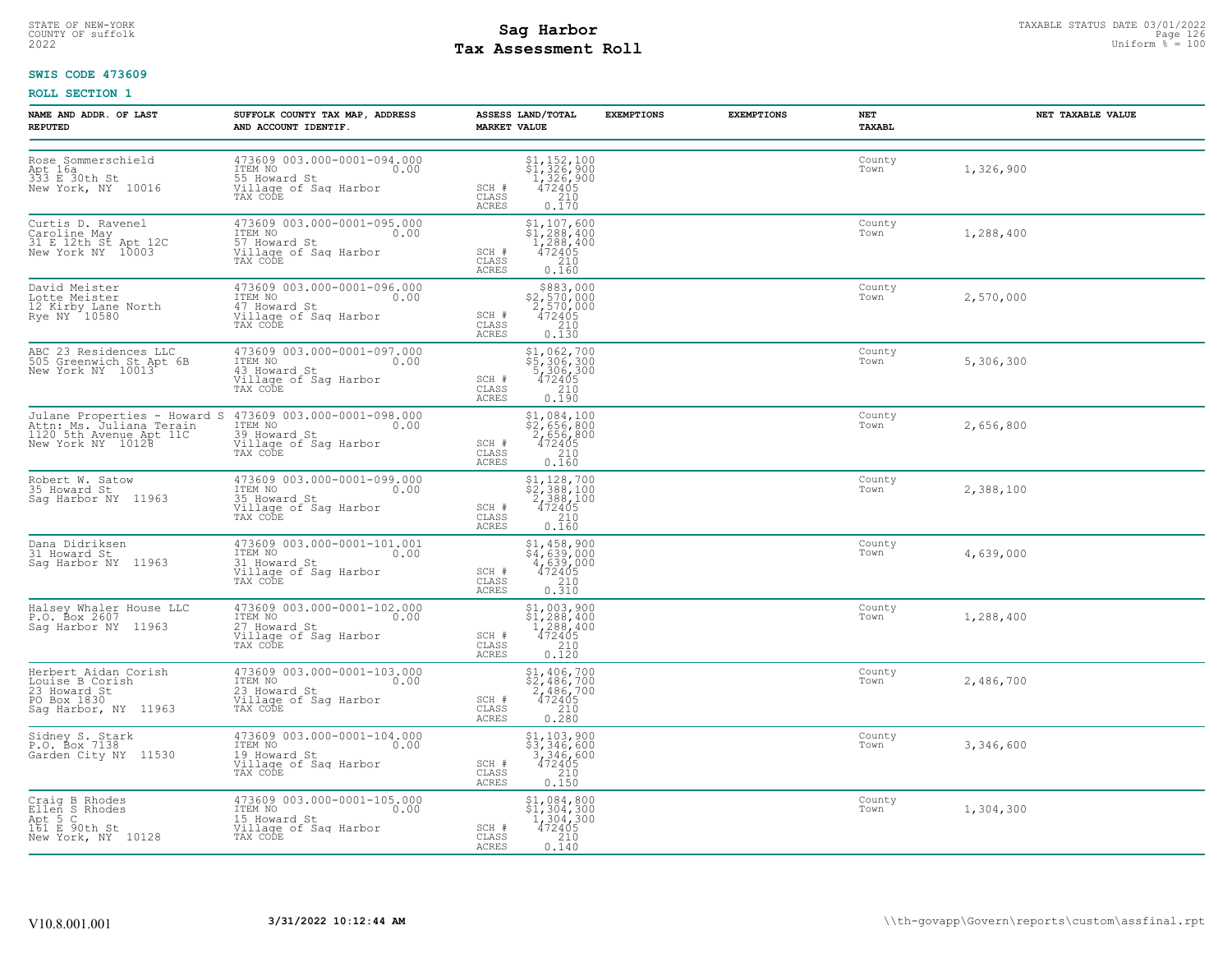## STATE OF NEW-YORK STATUS DATE 03/01/2022<br>
COUNTY OF suffolk **Sag From State of the Sage of the Sage 127 Mage 127**<br>
2022 Mage **Pay Assessment Roll** Page 110 **Tax Assessment Roll**

### **SWIS CODE 473609**

| NAME AND ADDR. OF LAST<br><b>REPUTED</b>                                                                                                                                                                                          | SUFFOLK COUNTY TAX MAP, ADDRESS<br>AND ACCOUNT IDENTIF.                                                       | ASSESS LAND/TOTAL<br><b>MARKET VALUE</b>                                                                                                                                                | <b>EXEMPTIONS</b><br><b>EXEMPTIONS</b> | NET<br>TAXABL  | NET TAXABLE VALUE                              |
|-----------------------------------------------------------------------------------------------------------------------------------------------------------------------------------------------------------------------------------|---------------------------------------------------------------------------------------------------------------|-----------------------------------------------------------------------------------------------------------------------------------------------------------------------------------------|----------------------------------------|----------------|------------------------------------------------|
| Stuart Hinchen<br>Leanne Hinchen<br>4 Tredwell Ln<br>Sag Harbor NY 11963                                                                                                                                                          | 473609 003.000-0001-106.000<br>ITEM NO<br>0.00<br>11 Howard St<br>Village of Sag Harbor<br>TAX CODE           | \$1,693,900<br>\$2,855,400<br>2,855,400<br>472405<br>SCH #<br>CLASS<br>210<br>ACRES<br>0.400                                                                                            |                                        | County<br>Town | 2,855,400                                      |
| 232 Main Street LLC<br>c/o Stempel Bennett Claman &<br>675 Third Avenue FL 31st<br>Ne York NY 10017                                                                                                                               | 473609 003.000-0001-107.000<br>ITEM NO<br>0.00<br>232 Main St<br>Village of Sag Harbor<br>In 2005<br>TAX CODE | $\begin{array}{r} 51,893,400\\ 56,976,900\\ 6,976,900\\ 472405\\ 210\\ 0.330 \end{array}$<br>SCH #<br>$\mathtt{CLASS}$<br>ACRES                                                         |                                        | County<br>Town | 6,976,900                                      |
| Robert Plumb<br>Virginia Morris<br>15 Latham St<br>Saq Harbor, NY 11963                                                                                                                                                           | 473609 003.000-0001-108.000<br>ITEM NO<br>0.00<br>226 Main St<br>Village of Sag Harbor<br>TAX CODE            | \$1,904,700<br>\$3,001,600<br>3,001,600<br>472405<br>SCH #<br>210<br>CLASS<br>0.370<br>ACRES                                                                                            |                                        | County<br>Town | 3,001,600                                      |
| David Greenbaum<br>Linda Greenbaum<br>377 Clinton St<br>Brooklyn, NY 11231                                                                                                                                                        | 473609 003.000-0001-110.002<br>ITEM NO<br>0.00<br>10 Bayview Ave<br>Village of Saq Harbor<br>TAX CODE         | \$667,300<br>\$837,200<br>837,200<br>SCH #<br>472405<br>CLASS<br>220<br>ACRES<br>0.100                                                                                                  |                                        | County<br>Town | 837,200                                        |
| Clark Jr, James M (trustee)<br>Tweedy, Browne Co.,<br>1 Station Pl FL 5<br>Stamford CT 06902                                                                                                                                      | 473609 003.000-0001-111.002<br>ITEM NO<br>0.00<br>246 Main St<br>Village of Sag Harbor<br>TAX CODE            | \$2,589,500<br>\$3,579,700<br>3,579,700<br>SCH #<br>472405<br>CLASS<br>210<br>ACRES<br>1.050                                                                                            |                                        | County<br>Town | 3,579,700                                      |
| Joan A Gucker (Trustee) 473609 003.000-0001-112.001<br>The George C. Gucker Martial ITEM NO<br>George A Gucker (Trustee) 15 Green St<br>The George C. Gucker Martial Village of Sag Harbor<br>Cynthia A Newman (Trustee) TAX CODE |                                                                                                               | $\begin{array}{r} 53, 264, 600 \\ 53, 413, 300 \\ 3, 413, 300 \\ 472405 \\ 210W \\ 0.780 \end{array}$<br>SCH #<br>CLASS<br>ACRES                                                        |                                        | County<br>Town | 3,413,300                                      |
| Rocco Basile<br>408 Greenwich St<br>New York NY 10013                                                                                                                                                                             | 473609 003.000-0002-001.000<br>ITEM NO<br>0.00<br>59 Garden St<br>Village of Sag Harbor<br>TAX CODE           | \$961,500<br>\$4,194,400<br>4,194,400<br>472405<br>SCH #<br>CLASS<br>210<br>ACRES<br>0.390                                                                                              |                                        | County<br>Town | 4,194,400                                      |
| 58 Howard LLC<br>c/o Steve Sherman<br>1016 Fifth Avenue #4B<br>New York NY 10028                                                                                                                                                  | 473609 003.000-0002-002.000<br>ITEM NO<br>0.00<br>58 Howard St<br>Villaqe of Saq Harbor<br>TAX CODE           | $$527, 200$<br>$$1, 674, 300$<br>$1, 674, 300$<br>472405<br>SCH #<br>CLASS<br>411<br>ACRES<br>0.510                                                                                     |                                        | County<br>Town | 1,674,300                                      |
| Frank Bonagura<br>Catherine Bonagura<br>333 E 30th St Apt 16B<br>New York, NY 10016                                                                                                                                               | 473609 003.000-0002-003.000<br>ITEM NO<br>0.00<br>54 Howard St<br>Village of Sag Harbor<br>TAX CODE           | \$856,700<br>\$938,800<br>938,800<br>472405<br>SCH #<br>0.130<br>CLASS<br>ACRES                                                                                                         |                                        | County<br>Town | 938,800                                        |
| Laura Schilling<br>Carol Ann McNally, Life Esta<br>2 Landfall Circle<br>East Hampton NY 11937                                                                                                                                     | 473609 003.000-0002-004.000<br>ITEM NO<br>0.00<br>50 Howard St<br>Village of Sag Harbor<br>TAX CODE           | $$859,700$<br>$$1,032,300$<br>$1,032,300$<br>$\frac{472405}{210}$<br>SCH #<br>CLASS<br>0.130<br>ACRES                                                                                   |                                        | County<br>Town | 1,032,300                                      |
| Howard Street LLC<br>c/o Maritime Overseas Corpor<br>220 East 42nd St Suite 2202<br>New York NY 10017                                                                                                                             | 473609 003.000-0002-005.000<br>ITEM NO<br>0.00<br>42 Howard St<br>Village of Sag Harbor<br>TAX CODE           | \$1,341,100<br>$\begin{smallmatrix} 2 & 7 & 7 & 8 \\ 5 & 7 & 7 & 28 \\ 7 & 7 & 28 & 200 \\ 4 & 7 & 2405 \\ 2 & 8 & 1 \\ 0 & 4 & 30 \end{smallmatrix}$<br>SCH #<br>CLASS<br><b>ACRES</b> |                                        | County<br>Town | 7,728,200                                      |
| Steven Eckler<br>Laura Belgray<br>37 West 12th <sup>-</sup> St Apt 2K<br>New York NY 10011                                                                                                                                        | 473609 003.000-0002-006.000<br>ITEM NO<br>0.00<br>38 Howard St<br>Village of Sag Harbor<br>TAX CODE           | $\substack{\$690,600\\\$1,783,500\\1,783,500\\472405}$<br>SCH #<br>CLASS<br>210<br>ACRES<br>0.100                                                                                       |                                        | County<br>Town | 1,783,500                                      |
| V <sub>10.8</sub> .001.001                                                                                                                                                                                                        | 3/31/2022 10:12:44 AM                                                                                         |                                                                                                                                                                                         |                                        |                | \\th-qovapp\Govern\reports\custom\assfinal.rpt |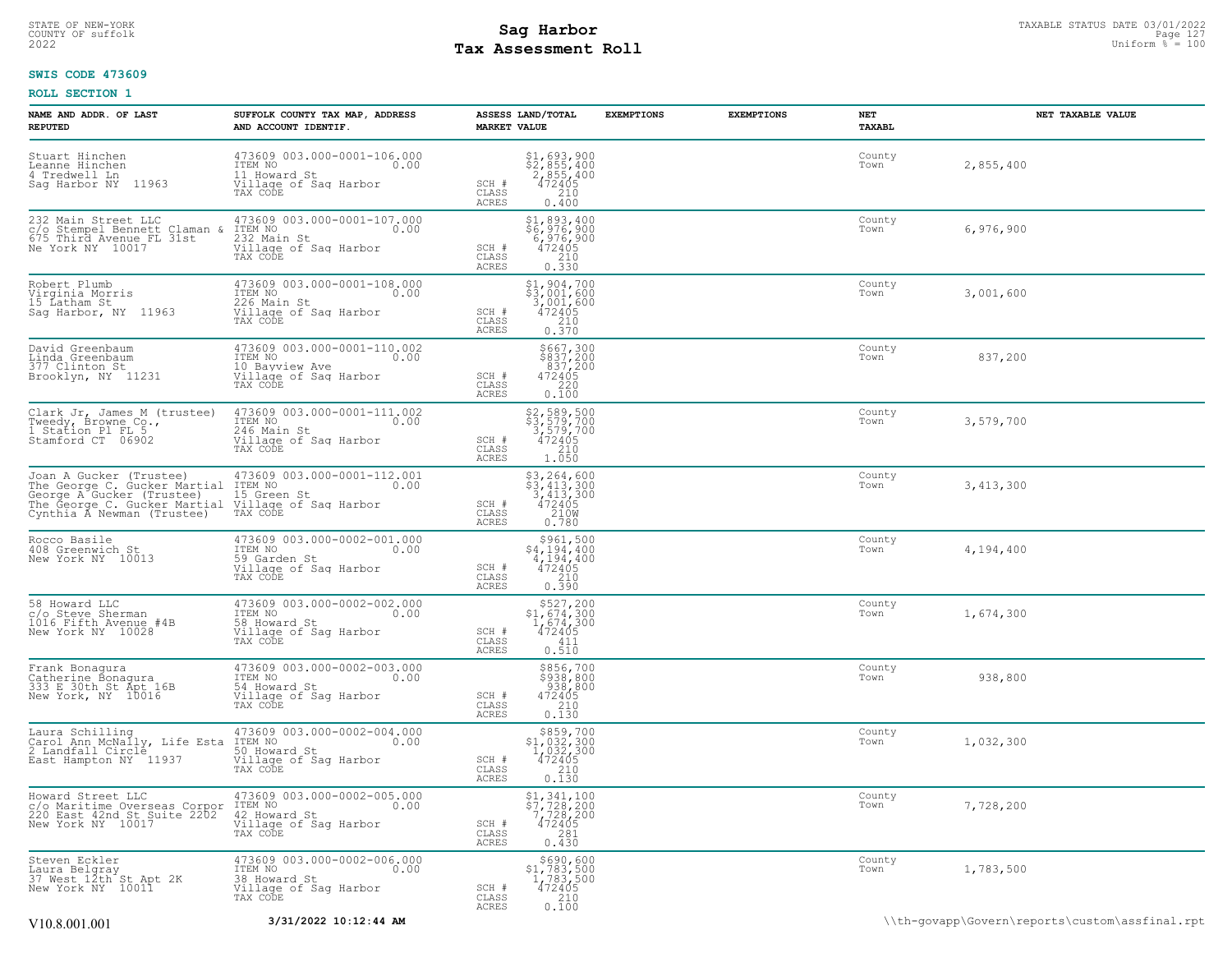## STATE OF NEW-YORK STATUS DATE 03/01/2022<br>
COUNTY OF suffolk **Sag From the Sag State Page 128**<br>
2022 Pay Assessment Roll **Tax Assessment Roll**

### **SWIS CODE 473609**

| NAME AND ADDR. OF LAST<br><b>REPUTED</b>                                                                                              | SUFFOLK COUNTY TAX MAP, ADDRESS<br>AND ACCOUNT IDENTIF.                                                                                                                           | ASSESS LAND/TOTAL<br><b>MARKET VALUE</b>                                                                                                                            | <b>EXEMPTIONS</b> | <b>EXEMPTIONS</b> | NET<br>TAXABL  | NET TAXABLE VALUE |
|---------------------------------------------------------------------------------------------------------------------------------------|-----------------------------------------------------------------------------------------------------------------------------------------------------------------------------------|---------------------------------------------------------------------------------------------------------------------------------------------------------------------|-------------------|-------------------|----------------|-------------------|
| Edwina Early-Annicelli<br>Susan Early<br>Early, Edwina C (trustee) 34 Howard St<br>Trust Under L/w/t Edward Ear Village of Sag Harbor | 473609 003.000-0002-007.000<br>ITEM NO 0.00<br>TAX CODE                                                                                                                           | $\begin{array}{c} 51,128,700 \\ 51,689,000 \\ 1,689,000 \\ 472405 \\ 210 \\ 0.230 \end{array}$<br>SCH #<br>CLASS<br>ACRES                                           |                   |                   | County<br>Town | 1,689,000         |
|                                                                                                                                       | 19 Garden Street Trust Agree 473609 003.000-0002-008.000<br>c/o Christina Hribar Trum NO<br>838 Marco Place 19 Garden St<br>Venice CA 90291 Village of Saq Harbor<br>TAX CODE     | $\begin{array}{l} 51,106,200 \\ 2,165,400 \\ 2,165,400 \\ 472405 \\ 2.10 \\ 2.10 \end{array}$<br>SCH #<br>CLASS<br>0.240<br>ACRES                                   |                   |                   | County<br>Town | 2,165,400         |
| The 26 Howard Street Trust<br>Caroline Hackney<br>Robert J Freidah<br>Avis D Freidah                                                  | 473609 003.000-0002-009.000<br>ITEM NO 0.00<br>26 Howard St<br>Village of Saq Harbor<br>TAX CODE                                                                                  | $$2,340,500$<br>$$2,342,500$<br>$2,342,500$<br>SCH #<br>$\frac{472405}{210}$<br>CLASS<br>ACRES<br>0.360                                                             |                   |                   | County<br>Town | 2,342,500         |
| 19 Deer Path LLC<br>22 Howard St<br>Sag Harbor NY 11963                                                                               | 473609 003.000-0002-010.000<br>ITEM NO 0.00<br>22 Howard St<br>Village of Sag Harbor<br>TAX CODE                                                                                  | $$1,007,800$<br>$$1,175,600$<br>$1,175,600$<br>SCH #<br>472405<br>CLASS<br>0.190<br>ACRES                                                                           |                   |                   | County<br>Town | 1,175,600         |
| 18 Howard LLC<br>545 Madison Avenue<br>New York NY 10022                                                                              | 473609 003.000-0002-011.000<br>ITEM NO 0.00<br>18 Howard St<br>Village of Sag Harbor<br>TAX CODE                                                                                  | \$1,158,800<br>\$3,679,000<br>$\begin{smallmatrix} 3, 679, 000 \\ 472405 \ 210 \end{smallmatrix}$<br>SCH #<br>CLASS<br>0.230<br>ACRES                               |                   |                   | County<br>Town | 3,679,000         |
| Thomas Mc Guire<br>9 W 16th St<br>New York, NY 10011                                                                                  | 473609 003.000-0002-012.000<br>ITEM NO 0.00<br>14 Howard St<br>Village of Sag Harbor<br>TAX CODE                                                                                  | $$1, 143, 000$<br>$$1, 747, 500$<br>$1, 747, 500$<br>$472405$<br>$$210$<br>SCH #<br>CLASS<br>ACRES<br>0.170                                                         |                   |                   | County<br>Town | 1,747,500         |
|                                                                                                                                       | Jacqueline Horan, as Trustee 473609 003.000-0002-013.000<br>Margaret Harrington Irrevoca ITEM NO<br>P.O. Box 559 0.00<br>Sagaponack NY 11962 10 Nillage of Sag Harbor<br>TAX CODE | $$1,246,000$<br>$1,246,000$<br>$472405$<br>SCH #<br>CLASS<br>210<br><b>ACRES</b><br>0.130                                                                           | \$894,600 veteran | 75,000            | County<br>Town | 1,171,000         |
| Robert P Ermilio<br>Kathryn J Ermilio<br>P.O. Box 2070<br>Sag Harbor NY 11963                                                         | 473609 003.000-0002-014.000<br>ITEM NO 0.00<br>220 Main St<br>Village of Sag Harbor<br>TAX CODE                                                                                   | $$938,500$<br>$$1,234,300$<br>$1,234,300$<br>$472405$<br>SCH #<br>$\begin{array}{c} 210 \\ 0.100 \end{array}$<br>CLASS<br>ACRES                                     |                   |                   | County<br>Town | 1,234,300         |
| Winnetka IL 60093                                                                                                                     | Lynne Turner Tennenbaum, Tru 473609 003.000-0002-015.000<br>Lynne Turner Tennenaum (1988)<br>Sag Harbor QPRT (214 Main St)<br>258 Auburn Ave<br>TAX CODE                          | \$1,517,900<br>\$1,952,800<br>1,952,800<br>472405<br>SCH #<br>CLASS<br>0.290<br>ACRES                                                                               |                   |                   | County<br>Town | 1,952,800         |
| 208 Main Street LLC<br>10 West Deerpath<br>Lake Forest IL 60045                                                                       | 473609 003.000-0002-016.000<br>10.00 0.00<br>0.00<br>208 Main St<br>Village of Saq Harbor<br>TAX CODE                                                                             | $\begin{array}{r} 52,174,300 \\ 53,280,400 \\ 3,280,400 \\ 472405 \\ 210 \\ 0.630 \end{array}$<br>SCH #<br>CLASS<br>ACRES                                           |                   |                   | County<br>Town | 3,280,400         |
| Lucille M Colin<br>Apt 2C<br>344 W 12th St<br>New York, NY 10014                                                                      | 473609 003.000-0002-018.000<br>ITEM NO<br>0.00<br>23 Garden St<br>Village of Sag Harbor<br>TAX CODE                                                                               | $\begin{array}{r}  \  \  \, 5611,100 \\  \  \, 5732,300 \\  \  \, 732,300 \\  \  \, 472405 \\  \  \  \, 210 \\  \  \, 0.090 \end{array}$<br>SCH #<br>CLASS<br>ACRES |                   |                   | County<br>Town | 732,300           |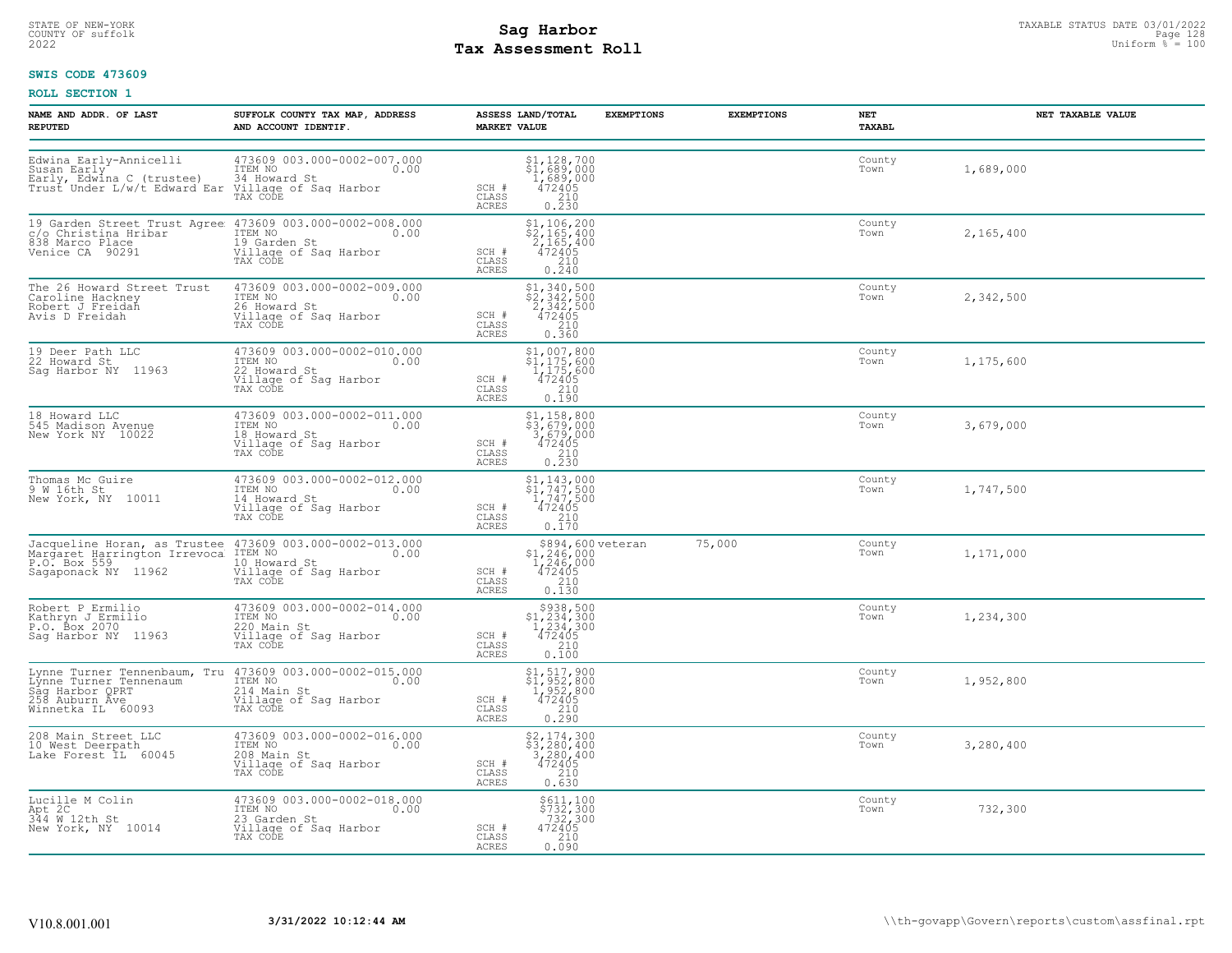## STATE OF NEW-YORK STATUS DATE 03/01/2022<br>
COUNTY OF suffolk **Sag From State of the Sage of the Sage 129**<br>
2022 Man Duiform % = 100 **Tax Assessment Roll**

### **SWIS CODE 473609**

| NAME AND ADDR. OF LAST<br><b>REPUTED</b>                                                      | SUFFOLK COUNTY TAX MAP, ADDRESS<br>AND ACCOUNT IDENTIF.                                                                                                                                                                                                                                                                       | ASSESS LAND/TOTAL<br><b>MARKET VALUE</b>                                                                                                   | <b>EXEMPTIONS</b><br><b>EXEMPTIONS</b> | NET<br>TAXABL  | NET TAXABLE VALUE |
|-----------------------------------------------------------------------------------------------|-------------------------------------------------------------------------------------------------------------------------------------------------------------------------------------------------------------------------------------------------------------------------------------------------------------------------------|--------------------------------------------------------------------------------------------------------------------------------------------|----------------------------------------|----------------|-------------------|
| John Mega<br>Joy A. Mega<br>27 Garden St<br>Sag Harbor NY 11963                               | 473609 003.000-0002-019.000<br>ITEM NO 0.00<br>27 Garden St<br>Village of Sag Harbor<br>TAX CODE                                                                                                                                                                                                                              | $$893,500$<br>$$2,332,500$<br>$2,332,500$<br>$472405$<br>$$210$<br>SCH #<br>CLASS<br>ACRES<br>0.190                                        |                                        | County<br>Town | 2,332,500         |
| Warren Topping<br>Amanda Brugnoni Topping<br>PO Box 145<br>PU Box 145<br>Sagaponack, NY 11962 | 473609 003.000-0002-020.000<br>ITEM NO 0.00<br>35 Garden St<br>35 Garden St<br>Village of Sag Harbor<br>TAX CODE                                                                                                                                                                                                              | $\frac{$626,300}{$803,200}$<br>$803,200$<br>$472405$<br>$220$<br>SCH #<br>CLASS<br>0.090<br>ACRES                                          |                                        | County<br>Town | 803,200           |
| Carol Rollo<br>c/o Danielle Rollo<br>51 Midwood St<br>Brooklyn NY 11225                       | 473609 003.000-0002-021.000<br>ITEM NO<br>39 Garden St<br>Village of Sag Harbor<br>TAX CODE                                                                                                                                                                                                                                   | $5626,300\n$1,255,700\n1,255,700\n472405\n210$<br>SCH #<br>CLASS<br>0.090<br>ACRES                                                         |                                        | County<br>Town | 1,255,700         |
|                                                                                               | Martin Gould, Trustee $\begin{array}{r} 473609003.000-0002-022.000 \\ \text{The Martin Gould Revocable T ITEM NO} \begin{array}{r} 43609003.000-0002-022.000 \\ \text{43 Garden St} \begin{array}{r} 43 \text{ Garden St} \\ 43 \text{ Gardner} \end{array} \\ \text{Sag Harbor NY} \end{array}$ 11963 TAX CODE of Saq Harbor | $$626,300$<br>$$1,833,900$<br>$1,833,900$<br>$472405$<br>$$210$<br>SCH #<br>CLASS<br>ACRES<br>$0.\overline{0}\,\overline{9}\,\overline{0}$ |                                        | County<br>Town | 1,833,900         |
| Loretta Poveromo<br>39 Susan Ln<br>Circleville, NY 10919                                      | 473609 003.000-0002-023.000<br>ITEM NO 0.00<br>47 Cardon St<br>17 Garden St<br>Village of Sag Harbor<br>TAX CODE                                                                                                                                                                                                              | \$599,100 veteran<br>\$763,900<br>763,900<br>472405<br>210<br>SCH #<br>CLASS<br>ACRES<br>0.090                                             | 75,000                                 | County<br>Town | 688,900           |
| Nicholas Quennell<br>Grace Tankersley<br>30 E 4th St<br>New York, NY 10003                    | 473609 003.000-0002-024.000<br>ITEM NO 0.00<br>51 Garden St<br>Village of Sag Harbor<br>TAX CODE                                                                                                                                                                                                                              | $$765, 500$<br>$$922, 800$<br>$922, 800$<br>$472405$<br>SCH #<br>CLASS<br>210<br>0.180<br><b>ACRES</b>                                     |                                        | County<br>Town | 922,800           |
| Pamela Boltres<br>157 E 71st St<br>New York, NY 10021                                         | 473609 003.000-0002-025.000<br>TEM NO 0.00<br>EL Gaudes Ot<br>55 Garden St<br>Village of Sag Harbor<br>TAX CODE                                                                                                                                                                                                               | $5599,100$<br>$5750,200$<br>$750,200$<br>$472405$<br>$210$<br>$230$<br>SCH #<br>$\mathtt{CLASS}$<br><b>ACRES</b><br>0.090                  |                                        | County<br>Town | 750,200           |
| Anthony Weiner<br>Priscilla A Cohen<br>58 Garden St<br>Sag Harbor, NY 11963                   | 473609 003.000-0002-026.000<br>ITEM NO 0.00<br>finn no<br>58 Garden St<br>Village of Sag Harbor<br>TAX CODE                                                                                                                                                                                                                   | \$753,100<br>\$953,700<br>953,700<br>472405<br>210<br>0.290<br>SCH #<br>CLASS<br>ACRES                                                     |                                        | County<br>Town | 953,700           |
| Robin Young<br>Eva R Stern<br>210 W 10th St<br>New York, NY 10014                             | 473609 003.000-0002-027.000<br>ITEM NO 0.00<br>16 Garden St<br>Village of Sag Harbor<br>TAX CODE                                                                                                                                                                                                                              | $5798,000\n51,072,900\n1,072,900\n472405\n260\n260$<br>SCH #<br>$\mathtt{CLASS}$<br>0.190<br>ACRES                                         |                                        | County<br>Town | 1,072,900         |
| Abby Drucker<br>16 Church St<br>East Hampton NY 11937                                         | 473609 003.000-0002-028.000<br>ITEM NO <sub>1</sub> 0.00<br>52 Garden St<br>Village of Sag Harbor<br>TAX CODE                                                                                                                                                                                                                 | \$774,600<br>\$888,300<br>888,300<br>SCH #<br>$472405$<br>$210$<br>CLASS<br><b>ACRES</b><br>0.190                                          |                                        | County<br>Town | 888,300           |
| Kenneth J O'Donnell<br>48 Garden St<br>PO Box 2610<br>Sag Harbor, NY 11963                    | 473609 003.000-0002-029.000<br>ITEM NO 0.00<br>-----<br>48 Garden St<br>Village of Saq Harbor<br>TAX CODE                                                                                                                                                                                                                     | $5990, 300$<br>$1, 319, 500$<br>$472405$<br>$210$<br>SCH #<br>CLASS<br>ACRES<br>0.150                                                      |                                        | County<br>Town | 1,319,500         |
| Far Away Peace, LLC<br>c/o G. Gottesman<br>186 Main Street<br>Sag Harbor NY 11963             | 473609 003.000-0002-032.000<br>ITEM NO 0.00<br>196 Main St<br>186 Main St<br>Village of Saq Harbor<br>TAX CODE                                                                                                                                                                                                                | \$2,194,400<br>\$6,785,200<br>6,785,200<br>472405<br>210<br>$SCH$ #<br>CLASS<br>0.480<br>ACRES                                             |                                        | County<br>Town | 6,785,200         |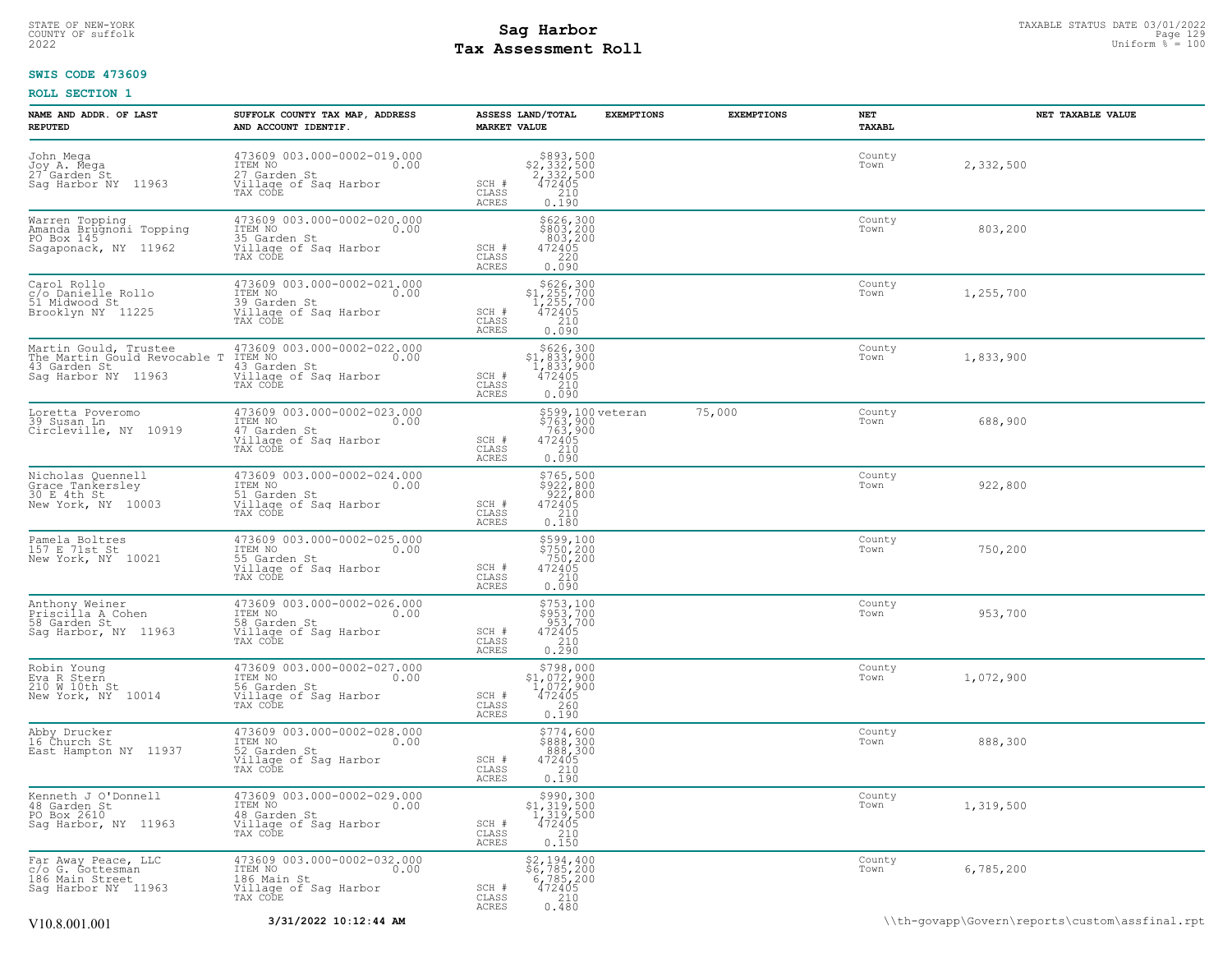## STATE OF NEW-YORK STATUS DATE 03/01/2022<br>
COUNTY OF suffolk **Sag From the Sag State Page 130**<br>
2022 Pay Assessment Roll **Tax Assessment Roll**

### **SWIS CODE 473609**

| NAME AND ADDR. OF LAST<br><b>REPUTED</b>                                                      | SUFFOLK COUNTY TAX MAP, ADDRESS<br>AND ACCOUNT IDENTIF.                                                             | ASSESS LAND/TOTAL<br><b>MARKET VALUE</b>                                                                                                                                                                                                    | <b>EXEMPTIONS</b><br><b>EXEMPTIONS</b> | NET<br>TAXABL  | NET TAXABLE VALUE |
|-----------------------------------------------------------------------------------------------|---------------------------------------------------------------------------------------------------------------------|---------------------------------------------------------------------------------------------------------------------------------------------------------------------------------------------------------------------------------------------|----------------------------------------|----------------|-------------------|
| Dragon Seed Realty #1 Llc<br>Apt 32f<br>303 E 57th St<br>New York, NY 10022                   | 473609 003.000-0002-033.000<br>ITEM NO 0.00<br>180 Main St<br>Village of Sag Harbor<br>TAX CODE                     | $\begin{array}{r} 52,013,800 \\ 53,027,600 \\ 3,027,600 \\ 472405 \\ 210 \\ 0.360 \end{array}$<br>SCH #<br>CLASS<br>ACRES                                                                                                                   |                                        | County<br>Town | 3,027,600         |
| John Rodin<br>Rachel Rodin<br>470 Mest End Ave. #11CD<br>New York NY 10024                    | 473609 003.000-0002-035.000<br>ITEM NO<br>I68 Main St 0.00<br>Village of Saq Harbor<br>TAX CODE                     | \$2,982,100<br>\$4,988,800<br>4,988,800<br>472405<br>SCH #<br>CLASS<br>210<br>ACRES<br>0.570                                                                                                                                                |                                        | County<br>Town | 4,988,800         |
| Penni Ludwig<br>162 Main St<br>Sag Harbor NY 11963                                            | 473609 003.000-0002-036.000<br>ITEM NO 0.00<br>162 Main St<br>Village of Saq Harbor<br>TAX CODE                     | \$1,812,500<br>\$6,102,100<br>6,102,100<br>472405<br>SCH #<br>CLASS<br>210<br>ACRES<br>0.480                                                                                                                                                |                                        | County<br>Town | 6,102,100         |
| Sakahi LLC<br>89 Crescent St<br>Saq Harbor NY 11963                                           | 473609 003.000-0002-038.000<br>ITEM NO. 000<br>11 Spring St<br>Village of Sag Harbor<br>TAX CODE                    | \$494,300<br>\$618,900<br>618,900<br>SCH #<br>472405<br>CLASS<br>450<br>0.340<br>ACRES                                                                                                                                                      |                                        | County<br>Town | 618,900           |
| Agros Holdings, LLC<br>15 John St<br>PO Box 4<br>Sag Harbor, NY 11963                         | 473609 003.000-0002-039.000<br>ITEM NO 0.00<br>1 Spring St<br>Village of Sag Harbor<br>TAX CODE                     | \$705,800<br>\$965,000<br>965,000<br>472405<br>SCH #<br>CLASS<br>464<br>0.110<br>ACRES                                                                                                                                                      |                                        | County<br>Town | 965,000           |
| NYHO LLC<br>P.O. Box 916<br>Amagansett NY 11930                                               | 473609 003.000-0002-040.000<br>ITEM NO 0.00<br>156 Main St<br>Village of Saq Harbor<br>TAX CODE                     | $\begin{array}{r} \text{\small $51$, $342$, $600$} \\ \text{\small $52$, $821$, $900$} \\ \text{\small $2$, $821$, $900$} \\ \text{\small $472405$} \\ \text{\small $230$} \\ \text{\small $0.180$} \end{array}$<br>SCH #<br>CLASS<br>ACRES |                                        | County<br>Town | 2,821,900         |
| Rocco Liccardi<br>P.O. Box 531<br>Bridgehampton, NY 11932-531 150 Main St                     | 473609 003.000-0002-041.000<br>ITEM NO 0.00<br>Village of Sag Harbor<br>TAX CODE                                    | $$1,048,100$<br>$$1,048,100$<br>$1,048,100$<br>$472405$<br>SCH #<br>CLASS<br>$-481$<br>0.120<br>ACRES                                                                                                                                       |                                        | County<br>Town | 1,048,100         |
| Past Tense Ltd<br>P.O. Box 2100<br>Sag Harbor, NY 11963                                       | 473609 003.000-0002-042.000<br>ITEM NO 0.00<br>144 Main St<br>Village of Sag Harbor<br>TAX CODE                     | \$1,579,500<br>\$3,149,700<br>3,149,700<br>472405<br>SCH #<br>CLASS<br>481<br>ACRES<br>0.210                                                                                                                                                |                                        | County<br>Town | 3,149,700         |
| Sag Harbor Pooh, LLC<br>101 W 55th St<br>New York, NY 10019                                   | 473609 003.000-0002-043.000<br>TTEM NO<br>155 Main St<br>Village of Sag Harbor<br>Village of Sag Harbor<br>TAX CODE | $$865,700$<br>$$1,456,100$<br>$1,456,100$<br>$472405$<br>SCH #<br>CLASS<br>464<br>0.160<br>ACRES                                                                                                                                            |                                        | County<br>Town | 1,456,100         |
| John J. McCarthy<br>Tracey Franks McCarthy<br>252 Seventh Avenue Apt 15H<br>New York NY 10001 | 473609 003.000-0002-044.001<br>ITEM NO 0.00<br>165 Main St<br>Village of Sag Harbor<br>TAX CODE                     | \$634,200<br>\$4,358,400<br>4,358,400<br>472405<br>SCH #<br>CLASS<br>$\begin{array}{c} 210 \\ 0.080 \end{array}$<br>ACRES                                                                                                                   |                                        | County<br>Town | 4,358,400         |
| Silas Marder<br>175 Main St<br>Saq Harbor NY 11963                                            | 473609 003.000-0002-045.000<br>ITEM NO. 0.00<br>169 Main St<br>Village of Saq Harbor<br>TAX CODE                    | \$636,000<br>\$869,100<br>869,100<br>SCH #<br>472405<br>CLASS<br>0.110<br>ACRES                                                                                                                                                             |                                        | County<br>Town | 869,100           |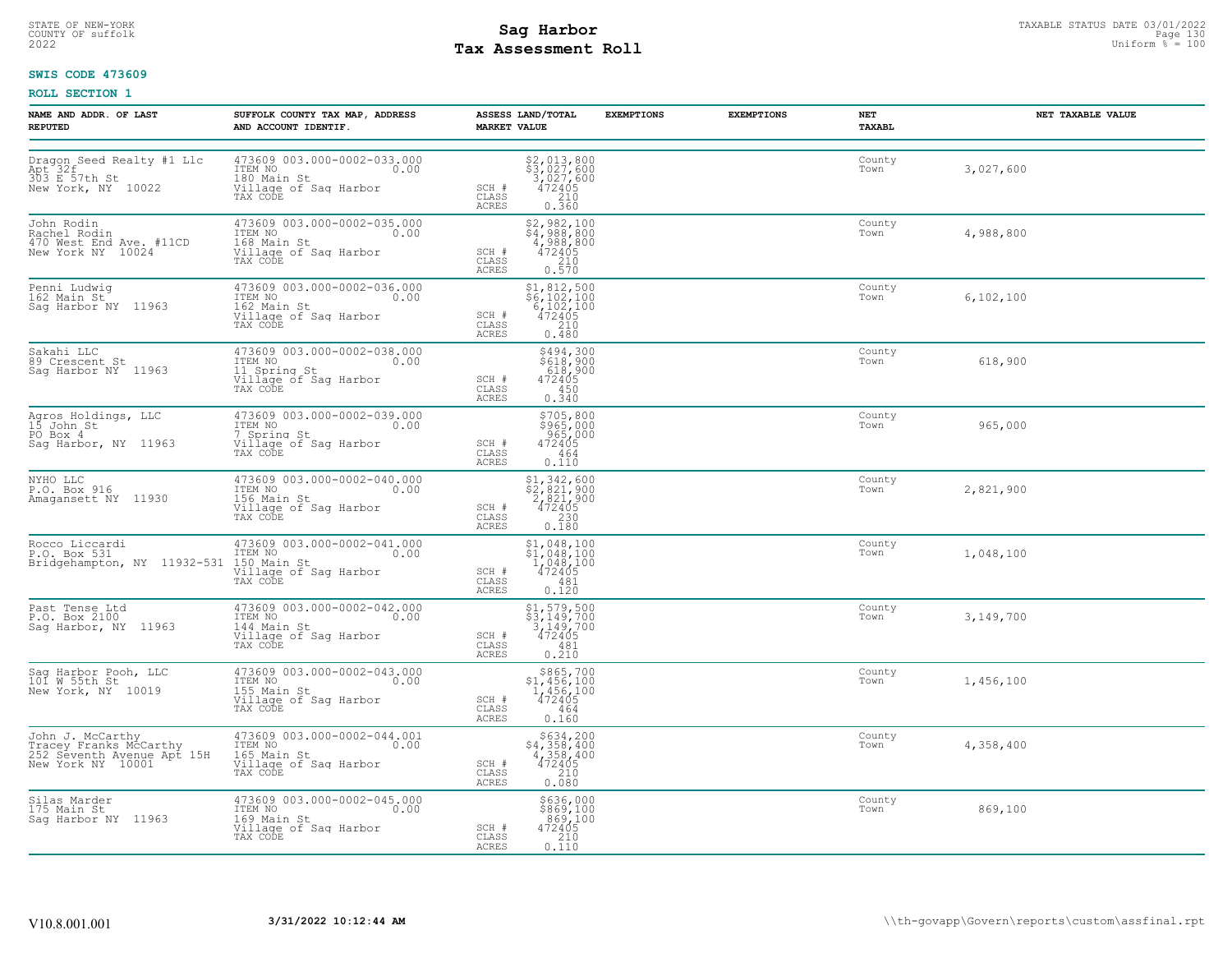## STATE OF NEW-YORK STATUS DATE 03/01/2022<br>
COUNTY OF suffolk Taxable Page 131<br>
2022 MageSosment Roll Page 131 **Tax Assessment Roll**

### **SWIS CODE 473609**

| NAME AND ADDR. OF LAST<br><b>REPUTED</b>                                    | SUFFOLK COUNTY TAX MAP, ADDRESS<br>AND ACCOUNT IDENTIF.                                              | ASSESS LAND/TOTAL<br><b>EXEMPTIONS</b><br><b>MARKET VALUE</b>                                                               | <b>EXEMPTIONS</b> | NET<br>TAXABL               | NET TAXABLE VALUE                              |
|-----------------------------------------------------------------------------|------------------------------------------------------------------------------------------------------|-----------------------------------------------------------------------------------------------------------------------------|-------------------|-----------------------------|------------------------------------------------|
| Hilary Hamann<br>PO Box 3267<br>Sag Harbor, NY 11963                        | 473609 003.000-0002-046.000<br>TTEM NO 0.00<br>175 Main St<br>Village of Saq Harbor<br>TAX CODE      | \$649,700<br>\$2,296,900<br>2,296,900<br>472405<br>SCH #<br>CLASS<br>0.190<br>ACRES                                         |                   | County<br>Town<br>2,296,900 |                                                |
| Joseph K Fisher<br>183 Main St<br>Sag Harbor, NY 11963                      | 473609 003.000-0002-047.000<br>ITEM NO<br>0.00<br>183 Main St<br>Village of Sag Harbor<br>TAX CODE   | \$564,800<br>\$1,280,800<br>1,280,800<br>SCH #<br>472405<br>CLASS<br>210<br>ACRES<br>0.120                                  |                   | County<br>Town<br>1,280,800 |                                                |
| Saq Harbor House LLC<br>189 Main St<br>Sag Harbor NY 11963                  | 473609 003.000-0002-048.000<br>ITEM NO<br>0.00<br>189 Main St<br>Village of Sag Harbor<br>TAX CODE   | \$793,400<br>$$1,457,600$<br>1,457,600<br>$\begin{array}{r} 472405 \\ 210 \\ 0.230 \end{array}$<br>SCH #<br>CLASS<br>ACRES  |                   | County<br>1,457,600<br>Town |                                                |
| 191 Main Street Sag Harbor L<br>25 East 86th St Apt 3C<br>New York NY 10028 | 473609 003.000-0002-049.000<br>ITEM NO<br>0.00<br>191 Main St<br>Village of Saq Harbor<br>TAX CODE   | $$954,900$<br>$$4,063,200$<br>$4,063,200$<br>$472405$<br>SCH #<br>CLASS<br>210<br>ACRES<br>0.430                            |                   | County<br>Town<br>4,063,200 |                                                |
| Christopher Coy<br>Joann Owen Coy<br>11 Union St<br>Saq Harbor, NY 11963    | 473609 003.000-0002-050.000<br>TTEM NO 0.00<br>11 Union St<br>Village of Saq Harbor<br>TAX CODE      | \$1,089,200<br>\$1,593,100<br>1,593,100<br>472405<br>SCH #<br>CLASS<br>$\begin{array}{c} 220 \\ 0.160 \end{array}$<br>ACRES |                   | County<br>Town<br>1,593,100 |                                                |
| Carolyn A Beegan<br>15 Union St<br>Saq Harbor, NY 11963                     | 473609 003.000-0002-051.000<br>ITEM NO<br>15 Union St<br>0.00<br>Village of Sag Harbor<br>TAX CODE   | $$^{5774}_{1,224}$ , 900<br>$1,224$ , 900<br>$1,224$ , 900<br>472405<br>SCH #<br>CLASS<br>210<br>ACRES<br>0.110             |                   | County<br>Town<br>1,224,900 |                                                |
| Bruce W. Adler<br>7 Loblolly Ln<br>Wayland MA 01778                         | 473609 003.000-0002-052.000<br>ITEM NO<br>0.00<br>19 Union St<br>Village of Sag Harbor<br>TAX CODE   | \$418,200<br>\$644,500<br>644,500<br>SCH #<br>472405<br>CLASS<br>210<br>0.060<br>ACRES                                      |                   | County<br>Town<br>644,500   |                                                |
| Fred Meyer<br>370 Union Ave<br>Scotch Plains, NJ 07076-123 23 Union St      | 473609 003.000-0002-053.000<br>TTEM NO 0.00<br>Village of Saq Harbor<br>TAX CODE                     | \$401,900<br>\$632,400<br>632,400<br>472405<br>SCH #<br>CLASS<br>$0.210$<br>$0.070$<br>ACRES                                |                   | County<br>Town<br>632,400   |                                                |
| Eric Fischl<br>April Gornik<br>61 Fresh Pond Rd<br>Sag Harbor NY 11963      | 473609 003.000-0002-054.000<br>ITEM NO<br>0.00<br>48 Madison St<br>Village of Sag Harbor<br>TAX CODE | \$1,736,100<br>\$5,657,300<br>5,657,300<br>472405<br>SCH #<br>CLASS<br>283<br>ACRES<br>0.460                                |                   | County<br>Town<br>5,657,300 |                                                |
| Forty Madison LLC<br>P.O. Box 1740<br>Sag Harbor NY 11963                   | 473609 003.000-0002-055.000<br>ITEM NO<br>0.00<br>40 Madison St<br>Village of Sag Harbor<br>TAX CODE | \$616,500<br>$$1,373,400$<br>$1,373,400$<br>$472405$<br>SCH #<br>CLASS<br>482<br>0.150<br>ACRES                             |                   | County<br>1,373,400<br>Town |                                                |
| Saltag Inc<br>Madison St<br>Sag Harbor, NY 11963                            | 473609 003.000-0002-057.001<br>ITEM NO<br>0.00<br>30 Madison St<br>Village of Saq Harbor<br>TAX CODE | \$916,400<br>$$^{1,347}_{1,347,300}_{1,347,300}$<br>SCH #<br>CLASS<br>421<br>ACRES<br>0.130                                 |                   | County<br>Town<br>1,347,300 |                                                |
| CHELONIAN 1, LLC<br>P.O. Box 821<br>Sag Harbor NY 11963                     | 473609 003.000-0002-058.001<br>ITEM NO 0.00<br>26 Madison St<br>Village of Sag Harbor<br>TAX CODE    | $\begin{array}{c} $819,900 \\ $1,094,600 \\ $1,094,600 \\ $472405 \end{array}$<br>SCH #<br>CLASS<br>482<br>0.030<br>ACRES   |                   | County<br>Town<br>1,094,600 |                                                |
| V10.8.001.001                                                               | 3/31/2022 10:12:44 AM                                                                                |                                                                                                                             |                   |                             | \\th-govapp\Govern\reports\custom\assfinal.rpt |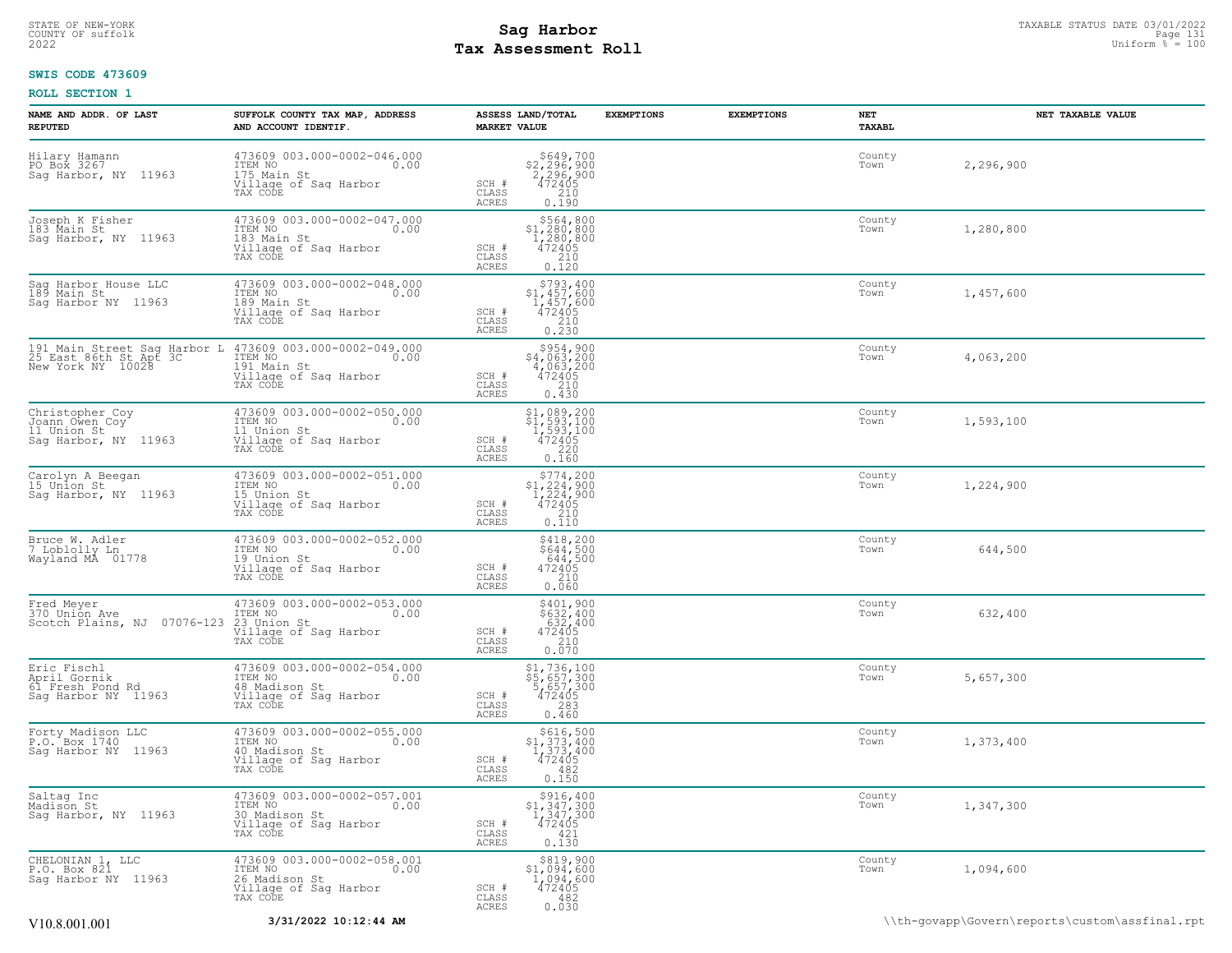## STATE OF NEW-YORK STATUS DATE 03/01/2022<br>
COUNTY OF suffolk **Sag From the Sag State Page 132**<br>
2022 Pay Assessment Roll **Tax Assessment Roll**

### **SWIS CODE 473609**

| NAME AND ADDR. OF LAST<br><b>REPUTED</b>                                                                                        | SUFFOLK COUNTY TAX MAP, ADDRESS<br>AND ACCOUNT IDENTIF.                                                 | ASSESS LAND/TOTAL<br><b>MARKET VALUE</b>                                                                                             | <b>EXEMPTIONS</b> | <b>EXEMPTIONS</b> | NET<br>TAXABL  | NET TAXABLE VALUE |
|---------------------------------------------------------------------------------------------------------------------------------|---------------------------------------------------------------------------------------------------------|--------------------------------------------------------------------------------------------------------------------------------------|-------------------|-------------------|----------------|-------------------|
| Caroline Hribar<br>15 GARDEN STREET TRUST<br>65 East 96th Street Apt 11A 15 Garden St<br>New York NY 10128<br>New York NY 10128 | 473609 003.000-0002-059.000<br>ITEM NO 0.00<br>TAX CODE                                                 | $$741,900$<br>$$2,069,800$<br>$2,069,800$<br>SCH #<br>$\frac{7472405}{210}$<br>CLASS<br><b>ACRES</b><br>0.110                        |                   |                   | County<br>Town | 2,069,800         |
| Robert N Michaelson<br>Eileen M Hoffman<br>49 Grove St<br>New York, NY 10014                                                    | 473609 003.000-0003-001.000<br>ITEM NO<br>0.00<br>19 Oakland Ave<br>Village of Sag Harbor<br>TAX CODE   | $$793,100$<br>$$1,140,100$<br>$\frac{1}{472405}$<br>SCH #<br>CLASS<br>210<br>0.190<br><b>ACRES</b>                                   |                   |                   | County<br>Town | 1,140,100         |
| Joan Baren<br>Madison St<br>Sag Harbor, NY 11963                                                                                | 473609 003.000-0003-002.000<br>ITEM NO 0.00<br>15 Oakland Ave<br>Village of Sag Harbor<br>TAX CODE      | \$947,300<br>$$1,028,800$<br>$1,028,800$<br>$472405$<br>SCH #<br>CLASS<br>$\begin{array}{c} 210 \\ 0.280 \end{array}$<br>ACRES       |                   |                   | County<br>Town | 1,028,800         |
| Farrin Cary<br>11 Oakland Ave<br>Sag Harbor NY 11963                                                                            | 473609 003.000-0003-003.000<br>ITEM NO 0.00<br>11 Oakland Ave<br>Village of Sag Harbor<br>TAX CODE      | \$823,200<br>$$2,663,200$<br>2,663,200<br>472405<br>210<br>SCH #<br>CLASS<br>0.180<br>ACRES                                          |                   |                   | County<br>Town | 2,663,200         |
| Sophia Smith<br>7 Oakland Ave<br>Sag Harbor, NY 11963-4401                                                                      | 473609 003.000-0003-004.000<br>ITEM NO<br>0.00<br>7 Oakland Ave<br>Village of Sag Harbor<br>TAX CODE    | $$885, 900$<br>$$1, 032, 300$<br>$1, 032, 300$<br>$472405$<br>$$210$<br>SCH #<br>CLASS<br>0.360<br>ACRES                             |                   |                   | County<br>Town | 1,032,300         |
| Julie Silcox<br>265 Main St<br>Sag Harbor NY  11963                                                                             | 473609 003.000-0003-005.000<br>ITEM NO 0.00<br>265 Main St<br>Village of Sag Harbor<br>TAX CODE         | $\begin{array}{r} 5784, 100 \\ 52, 149, 600 \\ 2, 149, 600 \\ 472405 \\ 210 \\ 0.150 \end{array}$<br>SCH #<br>CLASS<br><b>ACRES</b>  |                   |                   | County<br>Town | 2,149,600         |
| Rue Matthiessen<br>Stephen P Shaughnessy<br>PO Box 2995<br>Saq Harbor NY 11963                                                  | 473609 003.000-0003-006.000<br>ITEM NO.00<br>261 Main St<br>Village of Sag Harbor<br>TAX CODE           | $$711,300$<br>$$1,037,300$<br>$1,037,300$<br>$472405$<br>SCH #<br>CLASS<br>$\frac{220}{0.120}$<br><b>ACRES</b>                       |                   |                   | County<br>Town | 1,037,300         |
| George E Boziwick (Trustee)<br>George E Boziwick Revocable<br>257 Main St<br>PO Box 2242<br>Sag Harbor NY 11963                 | 473609 003.000-0003-007.000<br>ITEM NO 0.00<br>257 Main St<br>Village of Sag Harbor<br>TAX CODE         | $\begin{array}{r} $719,800 \\ $1,022,100 \\ $1,022,100 \\ $472405 \\ $210 \\ $2,100 \end{array}$<br>SCH #<br>CLASS<br>ACRES<br>0.180 |                   |                   | County<br>Town | 1,022,100         |
| Pierce Hance<br>Carol Hance<br>P.O. Box 773<br>253 Main St<br>Saq Harbor, NY 11963                                              | 473609 003.000-0003-008.000<br>TTEM NO<br>253 Main St<br>Village of Sag Harbor<br>TAX CODE              | \$746,800<br>$$1,134,600$<br>$1,134,600$<br>$472405$<br>SCH #<br>CLASS<br>$\frac{210}{0.200}$<br><b>ACRES</b>                        |                   |                   | County<br>Town | 1,134,600         |
| Karen B. Edwards<br>249 Main St<br>Sag Harbor NY 11963                                                                          | 473609 003.000-0003-009.000<br>ITEM NO 0.00<br>0.00<br>249 Main St<br>Village of Sag Harbor<br>TAX CODE | $$736,900$<br>$$2,150,800$<br>$2,150,800$<br>$472405$<br>SCH #<br>CLASS<br>$\begin{bmatrix} 210 \\ 0.190 \end{bmatrix}$<br>ACRES     |                   |                   | County<br>Town | 2,150,800         |
| JLM Sag Harbor LLC<br>c/o Joan Solotar<br>15 East 91st St 5C<br>New York NY 10128                                               | 473609 003.000-0003-010.000<br>TTEM NO 0.00<br>245 Main St<br>Village of Sag Harbor<br>TAX CODE         | \$946,300<br>\$5,437,600<br>5,437,600<br>472405<br>SCH #<br>CLASS<br>$\frac{210}{0.340}$<br>ACRES                                    |                   |                   | County<br>Town | 5,437,600         |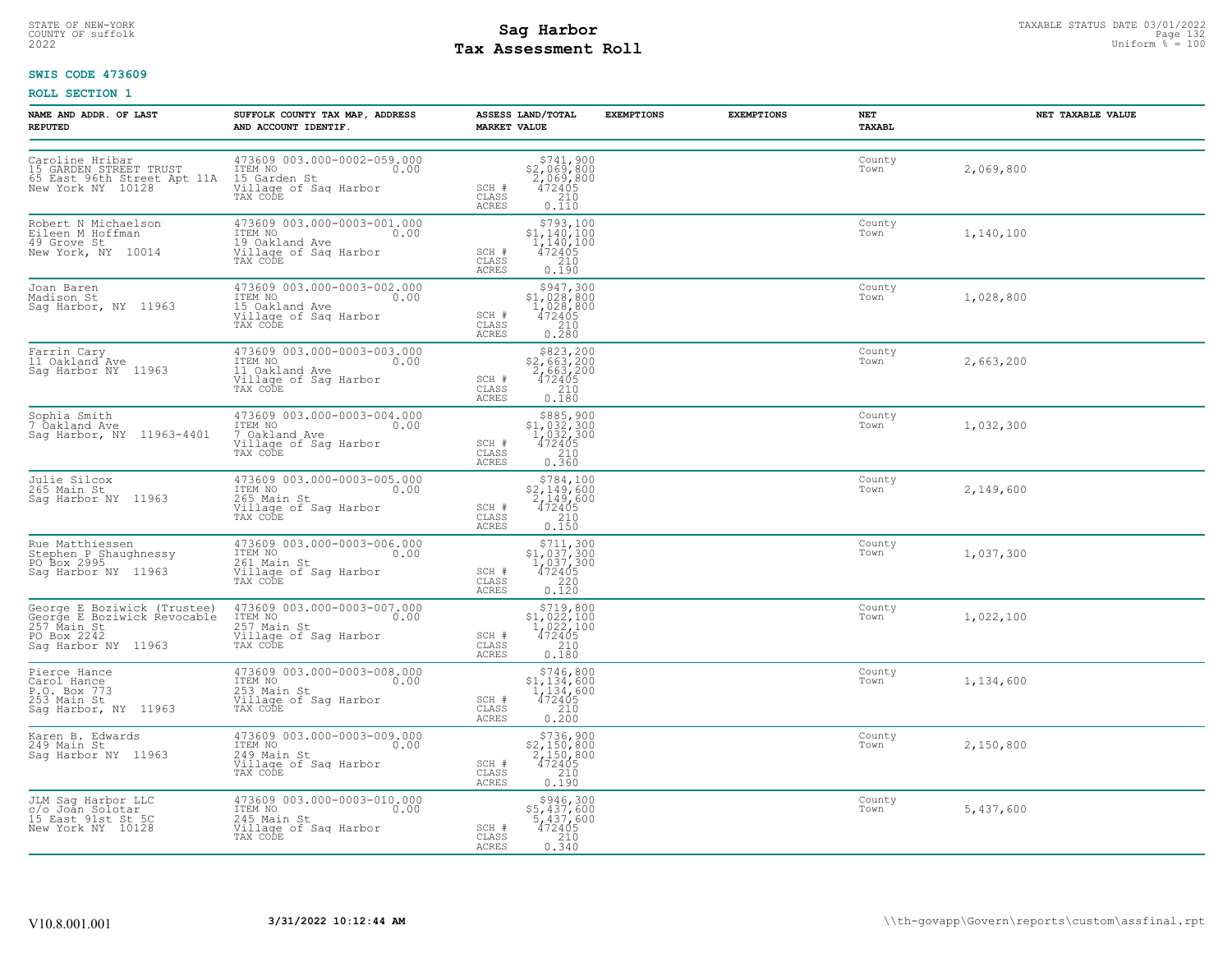## STATE OF NEW-YORK STATUS DATE 03/01/2022<br>
COUNTY OF suffolk **Sag From the Sag State Page 133**<br>
2022 Pay Assessment Roll **Tax Assessment Roll**

### **SWIS CODE 473609**

| NAME AND ADDR. OF LAST<br><b>REPUTED</b>                                                | SUFFOLK COUNTY TAX MAP, ADDRESS<br>AND ACCOUNT IDENTIF.                                                               | <b>MARKET VALUE</b>            | ASSESS LAND/TOTAL                                                                                                                                                                                  | <b>EXEMPTIONS</b> | <b>EXEMPTIONS</b> | NET<br>TAXABL  | NET TAXABLE VALUE |
|-----------------------------------------------------------------------------------------|-----------------------------------------------------------------------------------------------------------------------|--------------------------------|----------------------------------------------------------------------------------------------------------------------------------------------------------------------------------------------------|-------------------|-------------------|----------------|-------------------|
| William Richmond-Watson<br>237 Lafayette St.<br>New York <sup>*</sup> NY 10012          | 473609 003.000-0003-013.004<br>ITEM NO<br>0.00<br>241 Main St<br>Village of Saq Harbor<br>TAX CODE                    | SCH #<br>CLASS<br><b>ACRES</b> | \$1,116,800<br>\$9,300,700<br>9,300,700<br>472405<br>281<br>0.640                                                                                                                                  |                   |                   | County<br>Town | 9,300,700         |
| Lynn St John<br>P.O. Box 113<br>Sagaponack, NY 11962                                    | 473609 003.000-0003-013.005<br>ITEM NO<br>237 Main St<br>0.00<br>Village of Sag Harbor<br>TAX CODE                    | SCH #<br>CLASS<br><b>ACRES</b> | $\begin{array}{r} 51,266,600 \\ 52,321,500 \\ 2,321,500 \\ 472405 \\ 210 \end{array}$<br>0.800                                                                                                     |                   |                   | County<br>Town | 2,321,500         |
| Robert D Vishno<br>Lillian Vishno<br>Saq Harbor, NY 11963                               | 473609 003.000-0003-014.000<br>ITEM NO<br>0.00<br>12 Palmer Ter<br>12 Palmer Ter<br>Tillage of Sag Harbor<br>TAX CODE | SCH #<br>CLASS<br><b>ACRES</b> | $\begin{array}{c} \texttt{\$1,\,125,\,200$} \\ \texttt{\$1,\,359,\,100$} \\ 1,359,100 \\ 472405 \\ 210 \\ 0.250 \end{array}$                                                                       |                   |                   | County<br>Town | 1,359,100         |
| William McCaffrey<br>21 Cooper Ln<br>East Hampton NY 11937                              | 473609 003.000-0003-015.000<br>ITEM NO<br>0.00<br>16 Palmer Ter<br>Village of Sag Harbor<br>TAX CODE                  | SCH #<br>CLASS<br>ACRES        | $\begin{array}{c} \text{\small $51$, 083$, 800} \\ \text{\small $51$, 440, 400} \\ \text{\small $1$, 440, 400} \\ \text{\small $472405} \\ \text{\small $210} \\ \text{\small $0.240} \end{array}$ |                   |                   | County<br>Town | 1,440,400         |
| John Peter Novak<br>P.O. Box 990<br>Sag Harbor, NY 11963                                | 473609 003.000-0003-016.000<br>ITEM NO<br>0.00<br>24 Palmer Ter<br>Village of Sag Harbor<br>TAX CODE                  | $SCH$ $#$<br>CLASS<br>ACRES    | $\begin{array}{r} \text{\small $>$990$, 800} \\ \text{\small $>$1$, 587, 100} \\ 1,587, 100 \\ 472405 \\ 210 \\ 0.210 \end{array}$                                                                 |                   |                   | County<br>Town | 1,587,100         |
| Lawrence Perrine<br>Jacqueline Perrine<br>28 Palmer Terrace<br>Sag Harbor, NY 11963     | 473609 003.000-0003-017.000<br>ITEM NO<br>0.00<br>28 Palmer Ter<br>Village of Sag Harbor<br>TAX CODE                  | SCH #<br>CLASS<br><b>ACRES</b> | $$1,339,100$<br>$$1,828,700$<br>$1,828,700$<br>$472405$<br>$\_210$<br>0.280                                                                                                                        |                   |                   | County<br>Town | 1,828,700         |
| Theodore A Stafford JR<br>Theodore Stafford III<br>P.O. Box 275<br>Sag Harbor, NY 11963 | 473609 003.000-0003-018.000<br>ITEM NO<br>0.00<br>32 Palmer Ter<br>Village of Sag Harbor<br>TAX CODE                  | SCH #<br>CLASS<br><b>ACRES</b> | \$1,289,700 veteran<br>\$1,488,200<br>1,488,200<br>472405<br>210<br>0.350                                                                                                                          |                   | 125,000           | County<br>Town | 1,363,200         |
| Catherine Van Milders<br>37 Palmer Ter<br>Saq Harbor NY 11963                           | 473609 003.000-0003-019.000<br>ITEM NO<br>0.00<br>37 Palmer Ter<br>Village of Sag Harbor<br>TAX CODE                  | SCH #<br>CLASS<br><b>ACRES</b> | $$1, 505, 800$<br>$$2, 358, 500$<br>$2, 358, 500$<br>472405<br>281<br>0.520                                                                                                                        |                   |                   | County<br>Town | 2,358,500         |
| Conrad, Alice Eaton (life Es<br>Kenneth Conrad<br>27 Palmer Ter<br>Sag Harbor, NY 11963 | 473609 003.000-0003-020.001<br>ITEM NO<br>0.00<br>27 Palmer Ter<br>Village of Sag Harbor<br>TAX CODE                  | SCH #<br>CLASS<br><b>ACRES</b> | $$2,095,400$<br>$$2,095,400$<br>$2,095,400$<br>$472405$<br>$$210$<br>0.630                                                                                                                         |                   |                   | County<br>Town | 2,095,400         |
| 22 Suffolk LLC<br>C/O_Haley<br>74 Perry St<br>New York NY 10014                         | 473609 003.000-0003-020.002<br>ITEM NO<br>0.00<br>22 Suffolk St<br>Village of Sag Harbor<br>TAX CODE                  | SCH #<br>CLASS<br><b>ACRES</b> | $$4, 212, 800$<br>$$4, 212, 800$<br>$4, 212, 800$<br>$472405$<br>210<br>0.830                                                                                                                      |                   |                   | County<br>Town | 4,212,800         |
| Judith Moran<br>47 East 88th Street Apt 3D<br>New York NY 10128                         | 473609 003.000-0003-022.000<br>ITEM NO<br>0.00<br>17 Palmer Ter<br>Village of Sag Harbor<br>TAX CODE                  | SCH #<br>CLASS<br><b>ACRES</b> | \$1,238,900<br>$\frac{1}{2}, \frac{2}{401}, \frac{400}{400}$<br>472405<br>210<br>0.260                                                                                                             |                   |                   | County<br>Town | 2,401,400         |
| Barbara S Ainsley<br>P.O. Box 66<br>Sagaponack NY 11962                                 | 473609 003.000-0003-024.001<br>ITEM NO<br>0.00<br>9 Palmer Ter<br>Village of Sag Harbor<br>TAX CODE                   | SCH #<br>CLASS<br><b>ACRES</b> | \$1,156,300<br>\$2,755,600<br>2,755,600<br>472405<br>210<br>0.240                                                                                                                                  |                   |                   | County<br>Town | 2,755,600         |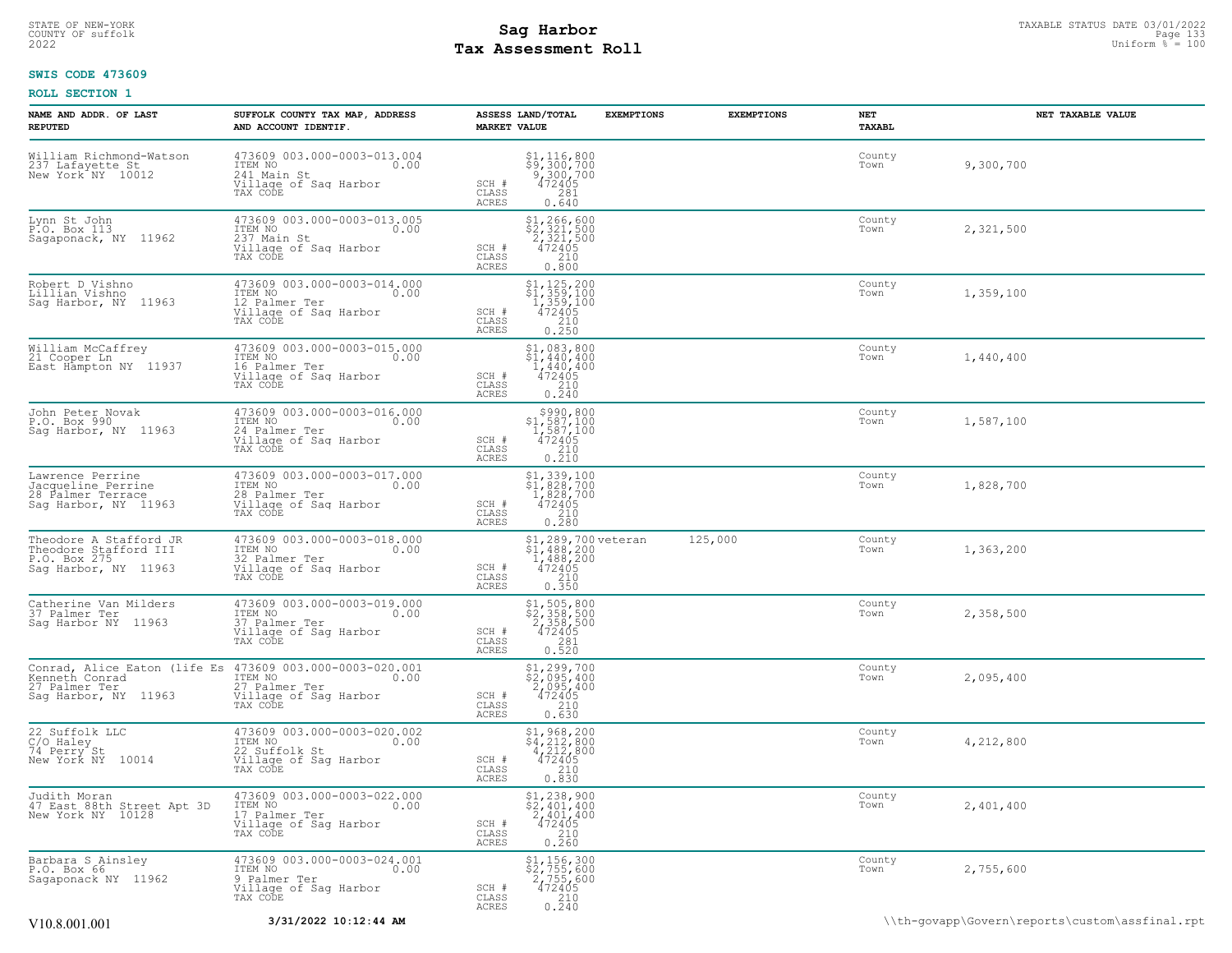## STATE OF NEW-YORK STATUS DATE 03/01/2022<br>
COUNTY OF suffolk **Sag From State Page 134**<br>
2022 Pay Assessment Roll **Tax Assessment Roll**

### **SWIS CODE 473609**

| NAME AND ADDR. OF LAST<br><b>REPUTED</b>                                                 | SUFFOLK COUNTY TAX MAP, ADDRESS<br>AND ACCOUNT IDENTIF.                                                                      | ASSESS LAND/TOTAL<br><b>MARKET VALUE</b>                                                                                                                                                     | <b>EXEMPTIONS</b> | <b>EXEMPTIONS</b> | NET<br>TAXABL  | NET TAXABLE VALUE |
|------------------------------------------------------------------------------------------|------------------------------------------------------------------------------------------------------------------------------|----------------------------------------------------------------------------------------------------------------------------------------------------------------------------------------------|-------------------|-------------------|----------------|-------------------|
| Steven Kossak<br>450 E 52nd St<br>New York, NY 10022                                     | 473609 003.000-0003-025.000<br>ITEM NO<br>0.00<br>1127 Main St<br>Village of Sag Harbor<br>Village of Sag Harbor<br>TAX CODE | $$1,029,800$<br>$$1,792,100$<br>$1,792,100$<br>$472405$<br>SCH #<br>210<br>CLASS<br>0.440<br><b>ACRES</b>                                                                                    |                   |                   | County<br>Town | 1,792,100         |
| William J Egan<br>25 E 86th St W Apt 9D<br>New York, NY 10028                            | 473609 003.000-0003-026.000<br>ITEM NO<br>0.00<br>221 Main St<br>Village of Sag Harbor<br>TAX CODE                           | $$2,140,600$<br>$$2,140,600$<br>$2,140,600$<br>$472405$<br>$$210$<br>SCH #<br>CLASS<br>0.920<br><b>ACRES</b>                                                                                 |                   |                   | County<br>Town | 2,140,600         |
| Jacques Sibeud<br>Michele Sibeud<br>211 Main St<br>Saq Harbor NY 11963                   | 473609 003.000-0003-027.000<br>ITEM NO 0.00<br>211 Main St<br>Village of Sag Harbor<br>TAX CODE                              | $\begin{array}{c} $807,100 \\ $1,613,000 \\ $1,613,000 \\ $472405 \end{array}$<br>SCH #<br>CLASS<br>$\begin{array}{c} 210 \\ 0.180 \end{array}$<br>ACRES                                     |                   |                   | County<br>Town | 1,613,000         |
| Steven Salton<br>Kyle Young<br>666 Greenwich St #727<br>New York NY 10014                | 473609 003.000-0003-028.000<br>ITEM NO<br>0.00<br>209 Main St<br>Village of Sag Harbor<br>TAX CODE                           | \$867,400<br>\$2,042,100<br>2,042,100<br>472405<br>SCH #<br>CLASS<br>$\frac{210}{0.230}$<br><b>ACRES</b>                                                                                     |                   |                   | County<br>Town | 2,042,100         |
| MULG 2020 LLC<br>now Zoolil Management<br>1185 Sixth Avenue FL 10th<br>New York NY 10036 | 473609 003.000-0003-029.000<br>ITEM NO<br>0.00<br>207 Main St<br>Village of Sag Harbor<br>TAX CODE                           | \$781,400<br>$$3,176,100$<br>3, 176, 100<br>472405<br>210<br>SCH #<br>CLASS<br>0.150<br><b>ACRES</b>                                                                                         |                   |                   | County<br>Town | 3,176,100         |
| Hilary Collins<br>203 Main St<br>Saq Harbor NY 11963                                     | 473609 003.000-0003-030.000<br>ITEM NO<br>0.00<br>203 Main St<br>Village of Sag Harbor<br>TAX CODE                           | $$440,300$<br>$$1,563,400$<br>$1,563,400$<br>$472405$<br>210<br>SCH #<br>CLASS<br><b>ACRES</b><br>0.070                                                                                      |                   |                   | County<br>Town | 1,563,400         |
| Evan DiPaolo<br>Antonia DiPaolo<br>P.O. Box 553<br>Saq Harbor NY 11963                   | 473609 003.000-0003-031.000<br>ITEM NO 0.00<br>10 Jefferson St<br>Village of Sag Harbor<br>TAX CODE                          | \$1,144,800<br>\$4,167,200<br>4,167,200<br>472405<br>SCH #<br>CLASS<br>$\frac{281}{0.620}$<br><b>ACRES</b>                                                                                   |                   |                   | County<br>Town | 4,167,200         |
| Ocean Park, LLC<br>327 Barton Avenue<br>Palm Beach FL 33480                              | 473609 003.000-0003-032.000<br>ITEM NO<br>0.00<br>16 Jefferson St<br>Village of Sag Harbor<br>TAX CODE                       | $\begin{array}{r} 5709,100 \\ 51,404,200 \\ 1,404,200 \\ 472405 \\ 210 \end{array}$<br>SCH #<br>CLASS<br>0.060<br>ACRES                                                                      |                   |                   | County<br>Town | 1,404,200         |
| Robert Weinstein<br>Eric Hensley<br>106 Seventh Ave FL 2nd<br>New York, NY 10011         | 473609 003.000-0003-033.000<br>ITEM NO<br>0.00<br>20 Jefferson St<br>Village of Sag Harbor<br>TAX CODE                       | $$2,055,600$<br>$$4,456,800$<br>$4,456,800$<br>$472405$<br>SCH #<br>210<br>CLASS<br>0.870<br><b>ACRES</b>                                                                                    |                   |                   | County<br>Town | 4,456,800         |
| John McLaughlin<br>Joanne McLaughlin<br>P.O. Box 3213<br>Saq Harbor NY 11963             | 473609 003.000-0003-034.000<br>TTEM NO 0.00<br>12 Suffolk St<br>Village of Sag Harbor<br>TAX CODE                            | $\begin{array}{r} \texttt{\$1,465,100} \\ \texttt{\$3,029,800} \\ \texttt{3,029,800} \\ \texttt{472405} \\ \texttt{210} \\ \texttt{0.290} \end{array}$<br>$SCH$ $#$<br>CLASS<br><b>ACRES</b> |                   |                   | County<br>Town | 3,029,800         |
| Joseph M Caputo<br>Judith M Caputo<br>27 Fuller Pl<br>Brooklyn, NY 11215                 | 473609 003.000-0003-035.001<br>ITEM NO<br>0.00<br>21 Palmer Ter<br>Village of Sag Harbor<br>TAX CODE                         | $\begin{array}{l} $1,445,400 \ $1,811,400 \ $1,811,400 \ $472405 \ $230 \end{array}$<br>SCH #<br>CLASS<br>0.570<br>ACRES                                                                     |                   |                   | County<br>Town | 1,811,400         |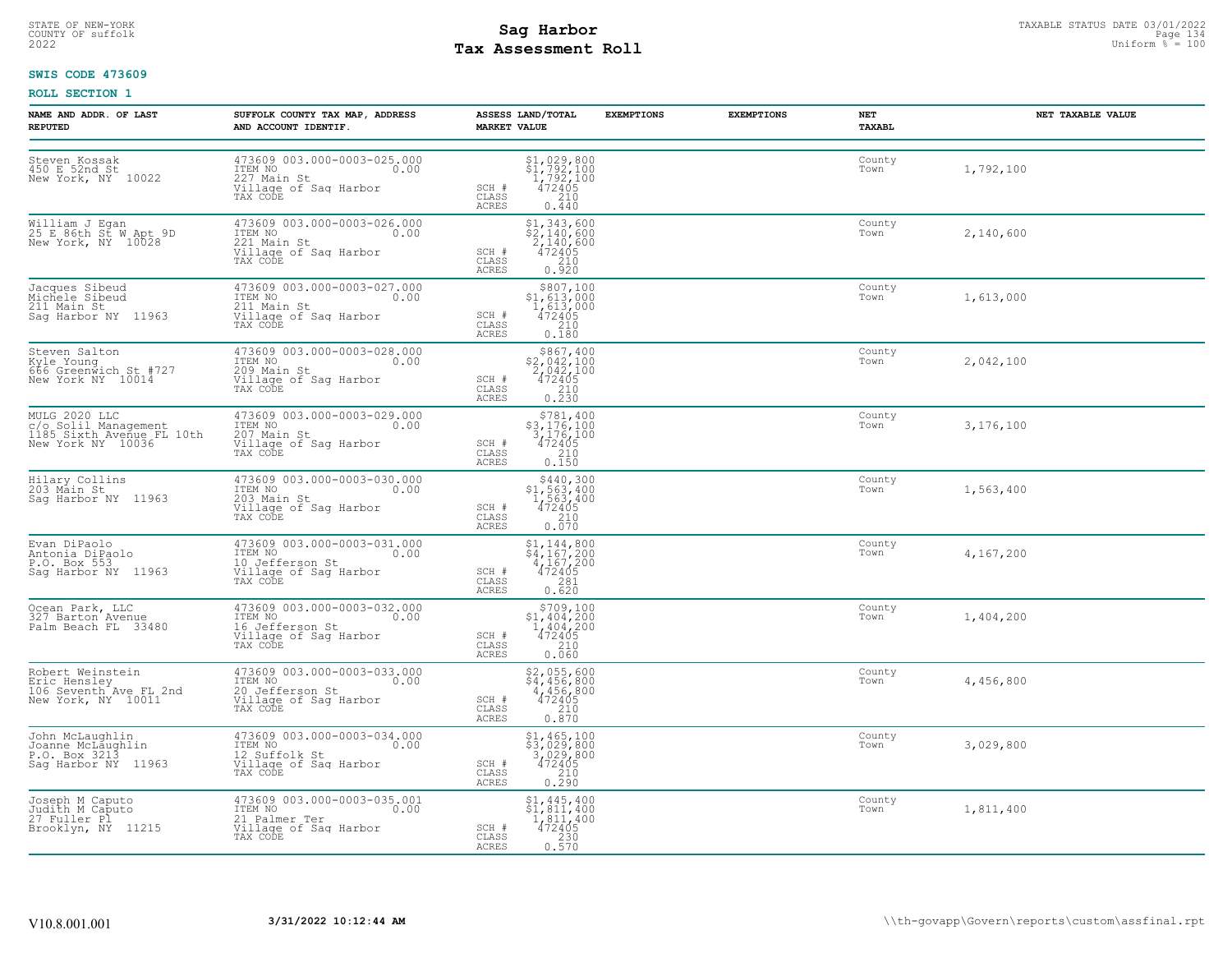## STATE OF NEW-YORK STATUS DATE 03/01/2022<br>
COUNTY OF suffolk **Sag From the Sag State Page 135 Assessment Roll**<br>
2022 May **Assessment Roll** Page 130 **Tax Assessment Roll**

### **SWIS CODE 473609**

| NAME AND ADDR. OF LAST<br><b>REPUTED</b>                                                                         | SUFFOLK COUNTY TAX MAP, ADDRESS<br>AND ACCOUNT IDENTIF.                                               | <b>EXEMPTIONS</b><br>ASSESS LAND/TOTAL<br><b>MARKET VALUE</b>                                                                          | <b>EXEMPTIONS</b> | NET<br>TAXABL  | NET TAXABLE VALUE                              |
|------------------------------------------------------------------------------------------------------------------|-------------------------------------------------------------------------------------------------------|----------------------------------------------------------------------------------------------------------------------------------------|-------------------|----------------|------------------------------------------------|
| 18 Suffolk LLC<br>74 Perry St<br>New York NY 10014                                                               | 473609 003.000-0003-036.000<br>ITEM NO<br>0.00<br>18 Suffolk St<br>Village of Sag Harbor<br>TAX CODE  | \$1,511,200<br>\$3,570,200<br>3,570,200<br>472405<br>SCH #<br>CLASS<br>0.280<br>ACRES                                                  |                   | County<br>Town | 3,570,200                                      |
| Sonia M. Scotland, Trustee<br>of the Sonia M. Scotland Liv<br>P.O. Box 1062<br>Saq Harbor NY 11963               | 473609 003.000-0003-037.000<br>ITEM NO<br>0.00<br>26 Suffolk St<br>Village of Sag Harbor<br>TAX CODE  | \$1,578,600 veteran<br>\$4,289,900<br>4,289,900<br>472405<br>SCH #<br>$\frac{210}{0.350}$<br>CLASS<br>ACRES                            | 125,000           | County<br>Town | 4,164,900                                      |
| Daniel McLoughlin, Trustee<br>McLoughlin Living Trust<br>Hilary Estey McLoughlin, Tru<br>McLoughlin Living Trust | 473609 003.000-0003-038.000<br>ITEM NO<br>0.00<br>30 Suffolk St<br>Village of Sag Harbor<br>TAX CODE  | $$1,413,100$<br>$$3,043,600$<br>3,043,600<br>SCH #<br>$472405$<br>$210$<br>0.280<br>CLASS<br>ACRES                                     |                   | County<br>Town | 3,043,600                                      |
| Jeanette Bonnier<br>c/o Lutz and Carr<br>300 E 42nd St<br>New York, NY 10017                                     | 473609 003.000-0003-039.000<br>ITEM NO<br>0.00<br>34 Suffolk St<br>Village of Sag Harbor<br>TAX CODE  | \$1,440,900<br>$\frac{1}{2}$ , 927, 100<br>1, 927, 100<br>472405<br>SCH #<br>CLASS<br>210<br>ACRES<br>0.350                            |                   | County<br>Town | 1,927,100                                      |
| Kathryn Huberty<br>James Wilson<br>167 Redwood Rd<br>Sag Harbor NY 11963                                         | 473609 003.000-0003-041.000<br>ITEM NO<br>0.00<br>27 Suffolk St<br>Village of Sag Harbor<br>TAX CODE  | $\begin{array}{r} 51,361,100 \\ 56,545,300 \\ 6,545,300 \\ 472405 \\ 210 \\ 0.220 \end{array}$<br>SCH #<br>CLASS<br>ACRES              |                   | County<br>Town | 6, 545, 300                                    |
| KDKJ Holdings, LLC<br>23 Suffolk Št<br>Saq Harbor NY 11963                                                       | 473609 003.000-0003-042.001<br>ITEM NO<br>0.00<br>8 Concord St<br>Village of Sag Harbor<br>TAX CODE   | \$278,500<br>\$278,500<br>278,500<br>472405<br>SCH #<br>CLASS<br>311<br>ACRES<br>0.060                                                 |                   | County<br>Town | 278,500                                        |
| David P Spaeth<br>Sandra L Spaeth<br>8 Old Cherry Ln<br>Old Greenwich, CT 06880                                  | 473609 003.000-0003-043.000<br>ITEM NO<br>0.00<br>136 Madison St<br>Village of Sag Harbor<br>TAX CODE | $$799,300$<br>$$996,200$<br>996,200<br>SCH #<br>472405<br>220<br>CLASS<br>0.090<br><b>ACRES</b>                                        |                   | County<br>Town | 996,200                                        |
| Lower Forty Farms LLC<br>130 Madison St<br>Sag Harbor NY 11963                                                   | 473609 003.000-0003-044.000<br>ITEM NO<br>0.00<br>130 Madison St<br>Village of Sag Harbor<br>TAX CODE | \$1,095,700<br>\$4,569,900<br>4,569,900<br>472405<br>SCH #<br>CLASS<br>0.220<br>ACRES                                                  |                   | County<br>Town | 4,569,900                                      |
| KDKJ Holdings, LLC<br>23 Suffolk Št<br>Saq Harbor NY 11963                                                       | 473609 003.000-0003-045.001<br>ITEM NO<br>0.00<br>23 Suffolk St<br>Village of Sag Harbor<br>TAX CODE  | \$1,429,000<br>\$7,939,000<br>7,939,000<br>472405<br>SCH #<br>$\frac{210}{0.260}$<br>CLASS<br>ACRES                                    |                   | County<br>Town | 7,939,000                                      |
| Noble B. Black<br>Marc A. Rozic<br>263 9th Avenue Apt 4A<br>New York NY 10001                                    | 473609 003.000-0003-046.000<br>ITEM NO<br>0.00<br>17 Suffolk St<br>Village of Sag Harbor<br>TAX CODE  | \$1,548,200<br>$\begin{array}{r} 4,477,800 \\ 4,477,800 \\ 4,477,800 \\ 472405 \\ 210 \\ 0.390 \end{array}$<br>SCH #<br>CLASS<br>ACRES |                   | County<br>Town | 4,477,800                                      |
| JRCR Holdings, LLC<br>23 Suffolk Št<br>Sag Harbor NY 11963                                                       | 473609 003.000-0003-047.000<br>ITEM NO<br>0.00<br>9 Amity St<br>Village of Sag Harbor<br>TAX CODE     | \$910,300<br>\$3,375,000<br>3,375,000<br>472405<br>SCH #<br>CLASS<br>$\begin{array}{c} 210 \\ 0.150 \end{array}$<br>ACRES              |                   | County<br>Town | 3,375,000                                      |
| Katherine Betts<br>27 N Moore St Apt 7E<br>New York NY 10013                                                     | 473609 003.000-0003-048.000<br>10.00 0.00<br>116 Madison St<br>Village of Sag Harbor<br>TAX CODE      | $$871,000$<br>$$1,235,600$<br>$1,235,600$<br>$472405$<br>SCH #<br>CLASS<br>0.130<br>ACRES                                              |                   | County<br>Town | 1,235,600                                      |
| V10.8.001.001                                                                                                    | 3/31/2022 10:12:44 AM                                                                                 |                                                                                                                                        |                   |                | \\th-govapp\Govern\reports\custom\assfinal.rpt |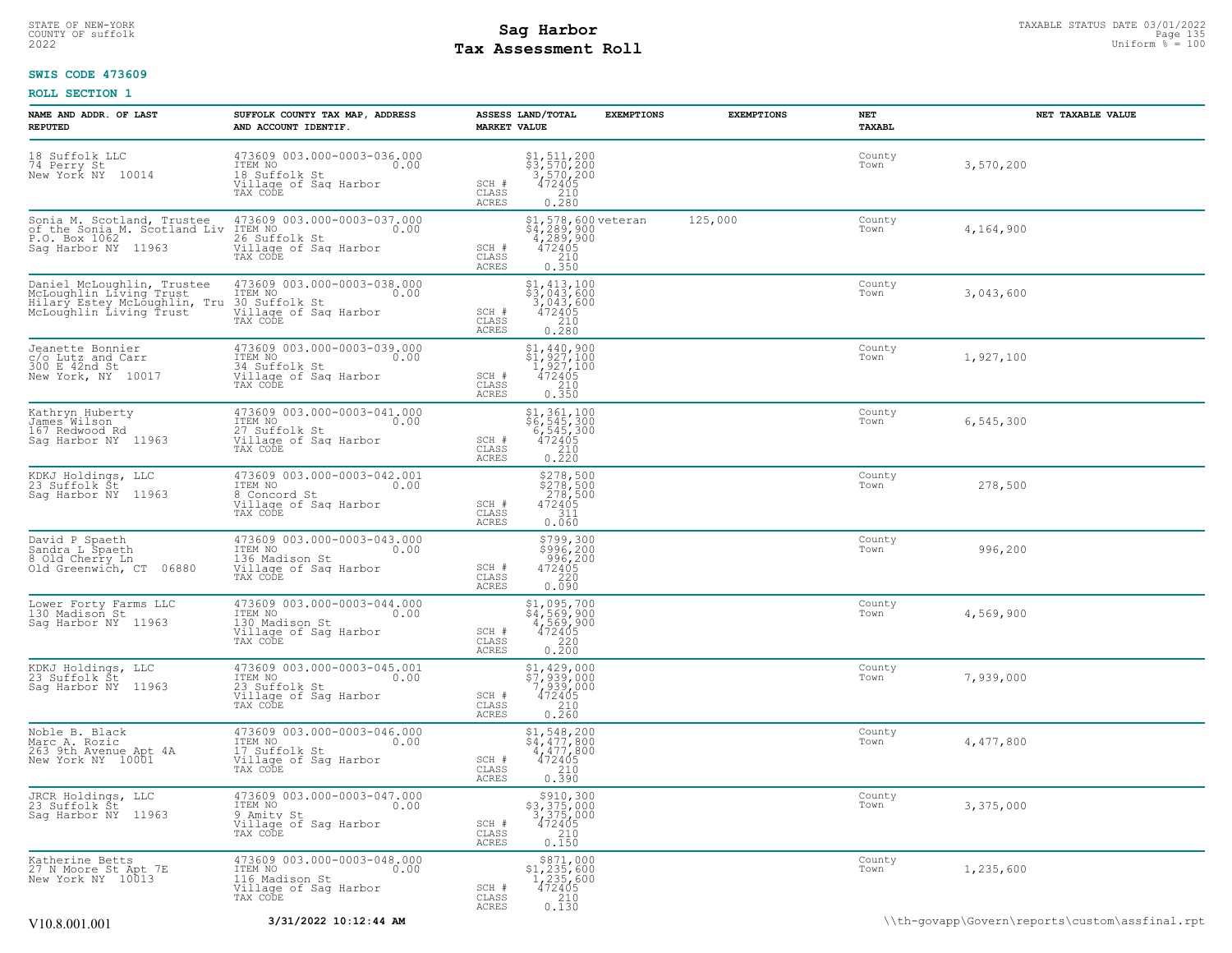## STATE OF NEW-YORK STATUS DATE 03/01/2022<br>
COUNTY OF suffolk **Sag From State Page 136**<br>
2022 Pay Assessment Roll **Tax Assessment Roll**

### **SWIS CODE 473609**

| <b>NAME AND ADDR. OF LAST</b><br><b>REPUTED</b>                                                                                          | SUFFOLK COUNTY TAX MAP, ADDRESS<br>AND ACCOUNT IDENTIF.                                                | ASSESS LAND/TOTAL<br><b>MARKET VALUE</b>                                                                                                                                                                                     | <b>EXEMPTIONS</b><br><b>EXEMPTIONS</b> | NET<br>TAXABL  | NET TAXABLE VALUE |
|------------------------------------------------------------------------------------------------------------------------------------------|--------------------------------------------------------------------------------------------------------|------------------------------------------------------------------------------------------------------------------------------------------------------------------------------------------------------------------------------|----------------------------------------|----------------|-------------------|
| Sherrie Preische<br>7 Cornwall Ave<br>Trenton, NJ 08618                                                                                  | 473609 003.000-0003-049.000<br>ITEM NO<br>0.00<br>108 Madison St<br>Village of Sag Harbor<br>TAX CODE  | ${\begin{array}{c}  \  \  \, 5796,300\\ 31,001,200\\ 1,001,200\\ 472405\\ 210\\ 0.120 \end{array}}$<br>SCH #<br>CLASS<br><b>ACRES</b>                                                                                        |                                        | County<br>Town | 1,001,200         |
| Alison O'Malley<br>P.O. Box 677<br>Bridgehampton NY 11932                                                                                | 473609 003.000-0003-050.000<br>ITEM NO<br>0.00<br>102 Madison St<br>Village of Sag Harbor<br>TAX CODE  | \$729,300<br>$$1,246,400$<br>$1,246,400$<br>$472405$<br>SCH #<br>$\begin{matrix} 210 \\ 0.110 \end{matrix}$<br>CLASS<br><b>ACRES</b>                                                                                         |                                        | County<br>Town | 1,246,400         |
| Frank Ahimaz<br>96 Madison St<br>Sag Harbor, NY 11963                                                                                    | 473609 003.000-0003-051.000<br>ITEM NO 0.00<br>96 Madison St<br>Village of Sag Harbor<br>TAX CODE      | $\begin{array}{r}  \  \  \,  \, 836,500 \\  \  \, 1,316,300 \\  \  \, 1,316,300 \\  \  \, 472405 \\  \  \, 210 \\  \  \, 0.180 \end{array}$<br>SCH #<br>CLASS<br><b>ACRES</b>                                                |                                        | County<br>Town | 1,316,300         |
| The Hazel Hammond Trust<br>3125 CR 250<br>Durango CO 81301                                                                               | 473609 003.000-0003-052.000<br>ITEM NO<br>0.00<br>8 Amity St<br>Village of Sag Harbor<br>TAX CODE      | \$739,200<br>\$908,200<br>908,200<br>472405<br>SCH #<br>CLASS<br>$\frac{210}{0.100}$<br><b>ACRES</b>                                                                                                                         |                                        | County<br>Town | 908,200           |
| 12 Amity LLC<br>151 East 83rd St Apt 7B<br>New York NY 10028                                                                             | 473609 003.000-0003-054.000<br>ITEM NO<br>0.00<br>12 Amity St<br>Village of Sag Harbor<br>TAX CODE     | $\begin{array}{r}  \  \  \,  \, 5699,000 \\  \  \, 2,117,000 \\  \  \, 2,117,000 \\  \  \, 472405 \\  \  \, 210 \\  \  \, 0.100 \end{array}$<br>SCH #<br>CLASS<br><b>ACRES</b>                                               |                                        | County<br>Town | 2,117,000         |
| August Properties, LLC<br>1455 Lands End Road<br>Manalpan FL 33462                                                                       | 473609 003.000-0003-055.000<br>ITEM NO<br>0.00<br>11 Suffolk St<br>Village of Sag Harbor<br>TAX CODE   | $$678,800$<br>$$1,726,500$<br>$1,726,500$<br>$472405$<br>SCH #<br>CLASS<br>411<br><b>ACRES</b><br>0.130                                                                                                                      |                                        | County<br>Town | 1,726,500         |
| Claudine Rankin<br>Ann Hotung<br>200 E 16th St Apt 3D<br>New York NY 10003                                                               | 473609 003.000-0003-056.000<br>ITEM NO<br>0.00<br>9 Suffolk St<br>Village of Sag Harbor<br>TAX CODE    | $\begin{array}{r} \texttt{\$1,141,400} \\ \texttt{\$2,007,700} \\ \texttt{2,007,700} \\ \texttt{472405} \\ \texttt{0.170} \\ \end{array}$<br>SCH #<br>CLASS<br><b>ACRES</b>                                                  |                                        | County<br>Town | 2,007,700         |
| Susan Mead<br>Luis Moreno, Trustee<br>MEAD 2012 Trusts<br>Roger Haile<br>Duncan Haile                                                    | 473609 003.000-0003-057.000<br>ITEM NO<br>0.00<br>5 Suffolk St<br>Village of Sag Harbor<br>TAX CODE    | $\begin{array}{r} \text{\small $>$930$, 400} \\ \text{\small $>$1$, 402$, 700} \\ \text{\small $1$, 402, 700} \\ \text{\small $472405} \\ \text{\small $210} \\ \text{\small $0.140} \end{array}$<br>SCH #<br>CLASS<br>ACRES |                                        | County<br>Town | 1,402,700         |
| John L Nealon (Trustee)<br>Concett D Clarke Revocable T<br>Concetta Clarke Revocable T<br>PO Box 52<br>PO Box 52<br>Sagaponack, NY 11962 | 473609 003.000-0003-058.000<br>ITEM NO<br>0.00<br>28 Jefferson St<br>Village of Sag Harbor<br>TAX CODE | $\begin{array}{r} $818,600 \\ $1,199,100 \\ $1,199,100 \\ $472405 \\ $210 \\ $210 \end{array}$<br>SCH #<br>CLASS<br><b>ACRES</b><br>0.110                                                                                    |                                        | County<br>Town | 1,199,100         |
| Robert E Gannon<br>Janet E Gannon<br>Sag Harbor, NY 11963                                                                                | 473609 003.000-0003-059.000<br>ITEM NO<br>0.00<br>32 Jefferson St<br>Village of Sag Harbor<br>TAX CODE | \$818,600<br>\$975,500<br>975,500<br>472405<br>SCH #<br>CLASS<br>$\begin{array}{c} 210 \\ 0.110 \end{array}$<br>ACRES                                                                                                        |                                        | County<br>Town | 975,500           |
| Theodore Jeremenko<br>P.O. Box 279<br>Saqaponack, NY 11962                                                                               | 473609 003.000-0003-060.000<br>ITEM NO<br>0.00<br>36 Jefferson St<br>Village of Sag Harbor<br>TAX CODE | \$819,000<br>\$1,044,500<br>$\begin{array}{r} \n 1,044,500 \\  472405 \\  210 \\  0.090\n \end{array}$<br>SCH #<br>CLASS<br>ACRES                                                                                            |                                        | County<br>Town | 1,044,500         |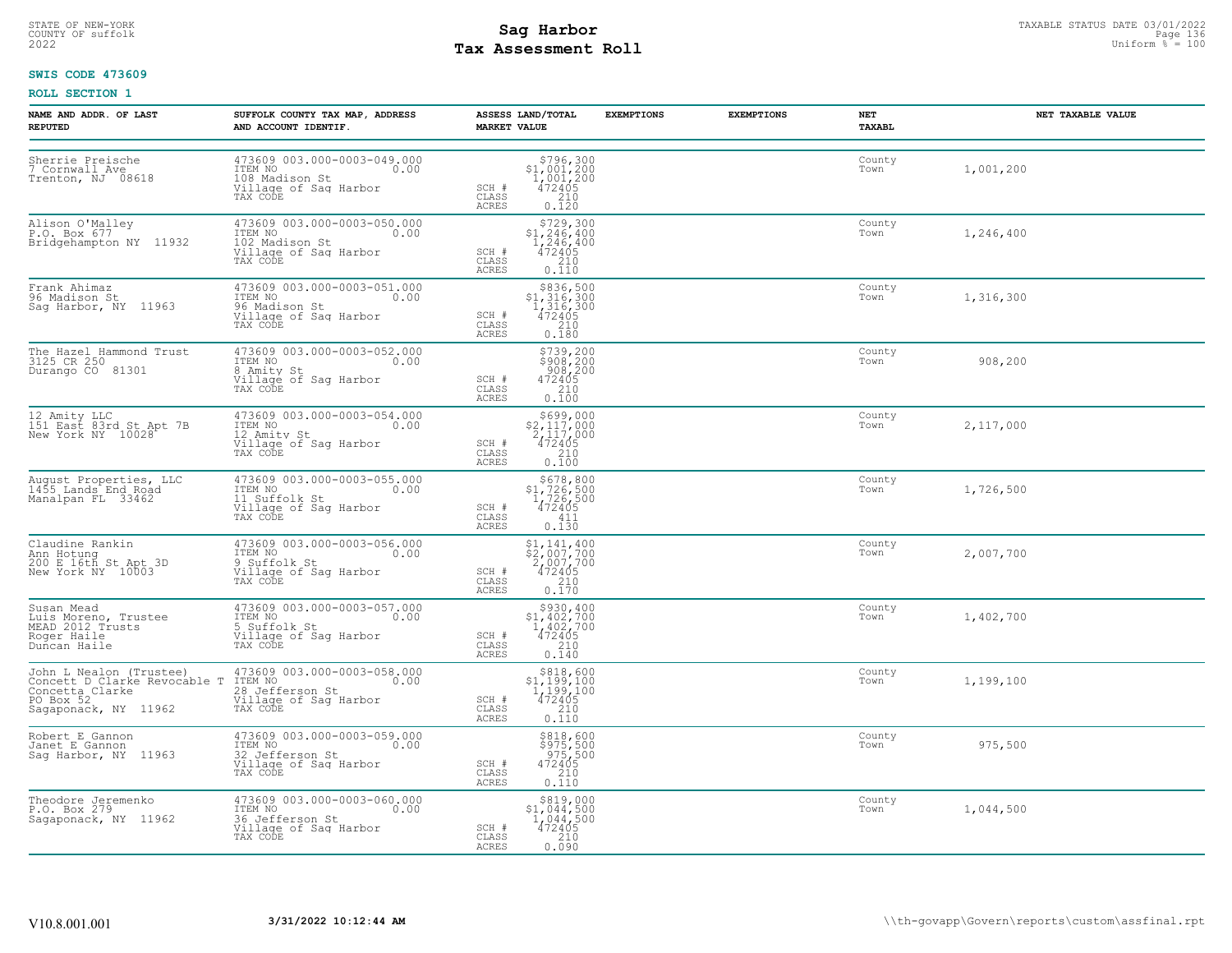## STATE OF NEW-YORK STATUS DATE 03/01/2022<br>
COUNTY OF suffolk **Sag From the Sag State Page 137**<br>
2022 Pay Assessment Roll **Tax Assessment Roll**

### **SWIS CODE 473609**

| NAME AND ADDR. OF LAST<br><b>REPUTED</b>                                            | SUFFOLK COUNTY TAX MAP, ADDRESS<br>AND ACCOUNT IDENTIF.                                                                                                                                         | <b>MARKET VALUE</b>                    | ASSESS LAND/TOTAL                                                                                                                                      | <b>EXEMPTIONS</b>                                          | <b>EXEMPTIONS</b> | NET<br>TAXABL  | NET TAXABLE VALUE |
|-------------------------------------------------------------------------------------|-------------------------------------------------------------------------------------------------------------------------------------------------------------------------------------------------|----------------------------------------|--------------------------------------------------------------------------------------------------------------------------------------------------------|------------------------------------------------------------|-------------------|----------------|-------------------|
| Sag Harbor NY 11963                                                                 | Sonia M Schotland (Trustee) 473609 003.000-0003-061.000<br>The Sonia M. Schotland Livin ITEM NO<br>P.O. Box 1062 11060 40 Jefferson St.<br>40 Jefferson St<br>Village of Sag Harbor<br>TAX CODE | SCH #<br>CLASS<br>ACRES                | $\begin{array}{r} $818,600 \\ $1,290,000 \\ $1,290,000 \\ $472405 \\ $2,10 \end{array}$<br>0.110                                                       |                                                            |                   | County<br>Town | 1,290,000         |
| Paul Critchlow<br>15 Fresh Pond Rd<br>Sag Harbor NY 11963                           | 473609 003.000-0003-062.000<br>ITEM NO<br>0.00<br>44 Jefferson St<br>Village of Sag Harbor<br>TAX CODE                                                                                          | SCH #<br>CLASS<br>ACRES                | \$520,900<br>$$1,167,600$<br>1,167,600<br>472405<br>210<br>0.040                                                                                       |                                                            |                   | County<br>Town | 1,167,600         |
| Hellman Properties, LLC<br>PO Box 1318 <sup>+</sup><br>Sag Harbor, NY 11963         | 473609 003.000-0003-063.000<br>ITEM NO 0.00<br>90 Madison St<br>Village of Sag Harbor<br>TAX CODE                                                                                               | SCH #<br>CLASS<br><b>ACRES</b>         | \$820,900<br>$$1,387,100$<br>$1,387,100$<br>$472405$<br>$2,100$<br>0.130                                                                               |                                                            |                   | County<br>Town | 1,387,100         |
| Marla Schwenk<br>PO Box 1739<br>Saq Harbor NY 11963                                 | 473609 003.000-0003-064.000<br>ITEM NO <sub>0</sub> 00<br>84 Jefferson St<br>Village of Saq Harbor<br>TAX CODE                                                                                  | SCH #<br>CLASS<br>ACRES                | 0.060                                                                                                                                                  | \$576,000 Persons<br>\$762,500<br>762,500<br>472405<br>220 | 381,250           | County<br>Town | 381,250           |
| Robert B Smart<br>Christine Belson<br>3052 R Street NW #204<br>Washington DC 20007  | 473609 003.000-0003-065.000<br>ITEM NO.00<br>74 Madison St<br>Village of Saq Harbor<br>TAX CODE                                                                                                 | SCH #<br>CLASS<br>ACRES                | $\begin{array}{r} \texttt{\$1,077,300} \\ \texttt{\$1,422,300} \\ \texttt{1,422,300} \\ \texttt{472405} \\ \texttt{210} \\ \texttt{0.170} \end{array}$ |                                                            |                   | County<br>Town | 1,422,300         |
| Cindy J O Hagan<br>Christopher Robertson<br>40 Renwick St FL 6<br>New York NY 10013 | 473609 003.000-0003-066.000<br>ITEM NO 0.00<br>68 Madison St<br>Village of Sag Harbor<br>TAX CODE                                                                                               | SCH #<br>CLASS<br>ACRES                | $\begin{array}{r} \text{\small $\$847,700} \\ \text{\small $\$1,113,800} \\ 1,113,800 \\ 472405 \\ 210 \\ 0.190 \end{array}$                           |                                                            |                   | County<br>Town | 1,113,800         |
| 20 Union Street LLC<br>P.O. Box 2967<br>Southampton NY 11969                        | 473609 003.000-0003-067.000<br>ITEM NO 0.00<br>20 Union St<br>Village of Sag Harbor<br>TAX CODE                                                                                                 | SCH #<br>CLASS<br>ACRES                | \$1,191,700<br>\$9,684,500<br>9,684,500<br>472405<br>$\frac{210}{0.340}$                                                                               |                                                            |                   | County<br>Town | 9,684,500         |
| Jason Epstein<br>240 Centre St<br>New York NY 10013                                 | 473609 003.000-0003-068.000<br>ITEM NO 0.00<br>12 Union St<br>Village of Sag Harbor<br>TAX CODE                                                                                                 | SCH #<br>CLASS<br>ACRES                | $\begin{array}{r} \texttt{\$1,\,340,\,400} \\ \texttt{\$1,\,804,\,500} \\ 1,804,\,500 \\ 472405 \\ 210 \\ 0.750 \end{array}$                           |                                                            |                   | County<br>Town | 1,804,500         |
| Union Carey LLC<br>313 Stanwich Rd<br>Greenwich CT 06830                            | 473609 003.000-0003-069.000<br>ITEM NO 0.00<br>6 Union St<br>Village of Sag Harbor<br>TAX CODE                                                                                                  | SCH #<br>CLASS<br>ACRES                | \$1,136,700<br>\$6,707,600<br>6,707,600<br>472405<br>210<br>0.220                                                                                      |                                                            |                   | County<br>Town | 6,707,600         |
| NYHO LLC<br>P.O. Box 916<br>Amagansett NY 11930                                     | 473609 003.000-0003-071.000<br>ITEM NO 0.00<br>5 Jefferson St<br>Village of Sag Harbor<br>TAX CODE                                                                                              | SCH #<br>CLASS<br><b>ACRES</b>         | $$733,500$<br>$$1,770,700$<br>$1,770,700$<br>$472405$<br>220<br>0.080                                                                                  |                                                            |                   | County<br>Town | 1,770,700         |
| Duncan N Darrow<br>Peter V Darrow<br>#7e<br>1361 Madison Ave<br>New York, NY 11028  | 473609 003.000-0003-072.000<br>ITEM NO 0.00<br>inning<br>21 Jefferson St<br>Village of Sag Harbor<br>TAX CODE                                                                                   | SCH #<br>CLASS<br><b>ACRES</b>         | \$1,314,400<br>\$2,134,900<br>2,134,900<br>472405<br>0.281                                                                                             |                                                            |                   | County<br>Town | 2,134,900         |
| First Dominick Corp<br>P.O. Box 2240<br>400 Madison St<br>Sag Harbor, NY 11963      | 473609 003.000-0003-073.000<br>ITEM NO <sub>10</sub> 0.00<br>122 Madison St<br>Village of Saq Harbor<br>TAX CODE                                                                                | $SCH$ $#$<br>$\mathtt{CLASS}$<br>ACRES | $$784, 700$<br>$$923, 100$<br>$923, 100$<br>$472405$<br>$210$<br>$0.130$                                                                               |                                                            |                   | County<br>Town | 923,100           |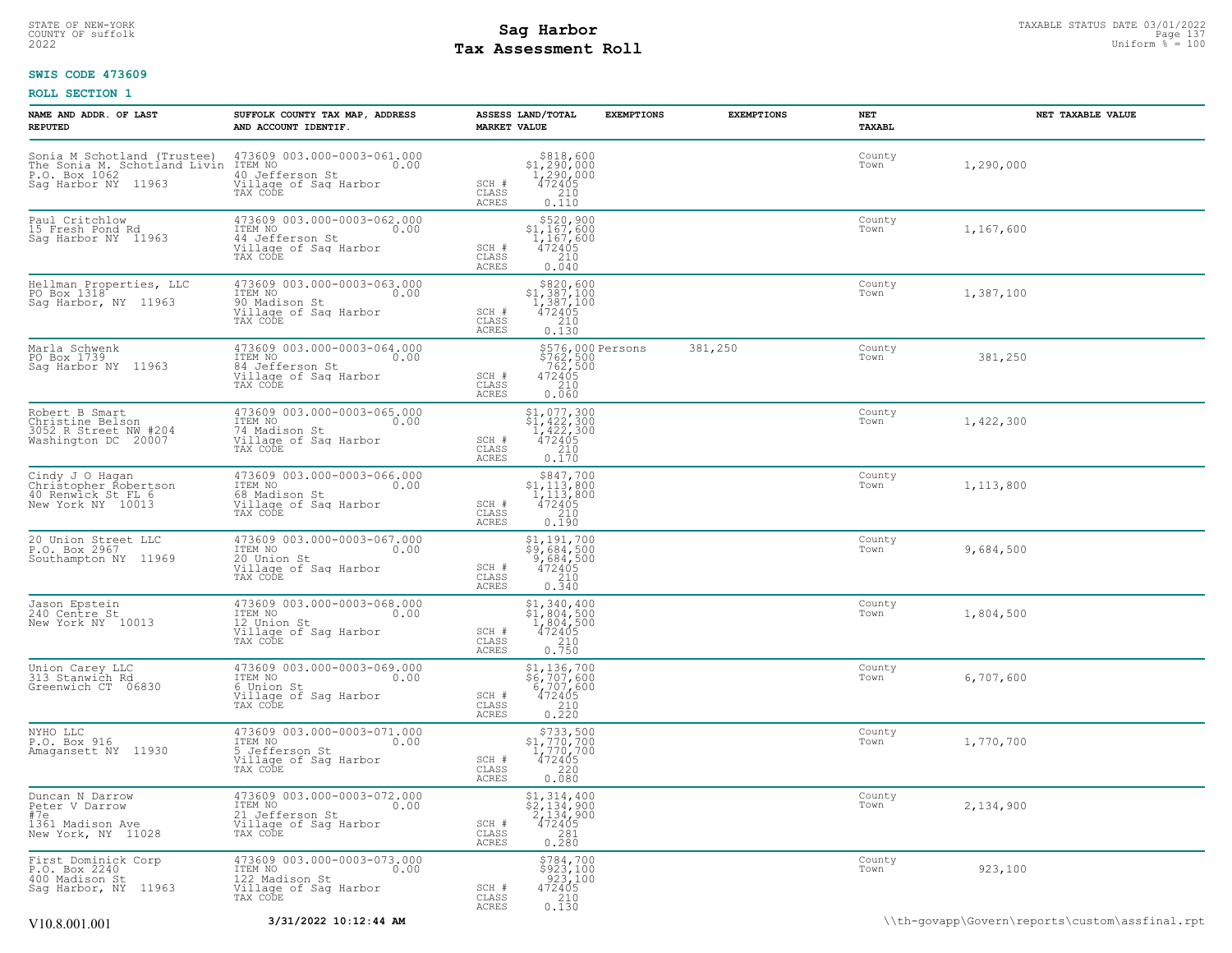## STATE OF NEW-YORK STATUS DATE 03/01/2022<br>
COUNTY OF suffolk Page 138<br>
2022 MageS**enent Roll** Page 138, 2022 Uniform % = 100 **Tax Assessment Roll**

### **SWIS CODE 473609**

| NAME AND ADDR. OF LAST<br><b>REPUTED</b>                                                               | SUFFOLK COUNTY TAX MAP, ADDRESS<br>AND ACCOUNT IDENTIF.                                                                                                                                                                                                                                   | ASSESS LAND/TOTAL EXEMPTIONS<br><b>MARKET VALUE</b>                                                                                                                                                  | <b>EXEMPTIONS</b><br>NET | TAXABL         | NET TAXABLE VALUE |
|--------------------------------------------------------------------------------------------------------|-------------------------------------------------------------------------------------------------------------------------------------------------------------------------------------------------------------------------------------------------------------------------------------------|------------------------------------------------------------------------------------------------------------------------------------------------------------------------------------------------------|--------------------------|----------------|-------------------|
|                                                                                                        | Note that the Magnetic Community of the Sag Harbor LLC and the Magnetic Community of the Magnetic Community of the Magnetic Community of Magnetic Community of Sag Harbor (1990)<br>Manhasset NY 11030 (1990) Magnetic Community<br>II<br>89 Main St<br>Village of Sag Harbor<br>TAX CODE | $$827,600$<br>$$1,622,600$<br>$1,622,600$<br>$472405$<br>SCH #<br>CLASS<br>461<br>ACRES<br>0.050                                                                                                     |                          | County<br>Town | 1,622,600         |
| Bernard Posner<br>C/o Simonson Realty<br>Charles Levinson<br>C/o Simonson Realty<br>Nicholas D Arienzo | 473609 003.000-0004-002.000<br>ITEM NO 0.00<br>103 Main St 0.00<br>Village of Saq Harbor<br>TAX CODE                                                                                                                                                                                      | \$904,800<br>\$3,022,300<br>3,022,300<br>472405<br>SCH #<br>CLASS<br>481<br>0.260<br>ACRES                                                                                                           | Town                     | County         | 3,022,300         |
|                                                                                                        | Sag Harbor Pooh LLC 473609 003.000-0004-003.000<br>C/O Manhattan Skyline Manage ITEM NO<br>101 W 55 St 111 Main St 111 Main St<br>New York, NY 10019 Village of Sag Harbor<br>TAX CODE                                                                                                    | $$966, 600$<br>$$1, 572, 500$<br>$1, 572, 500$<br>$472405$<br>$$482$<br>SCH #<br>CLASS<br>ACRES<br>0.100                                                                                             |                          | County<br>Town | 1,572,500         |
|                                                                                                        | Jack's Coffee 117 Main, LLC 473609 003.000-0004-004.000<br>c/o Keith Lee, CEO ITEM NO 0.00<br>325 Hudson St FL 4th 117 Main St 0.00<br>New York NY 10013 Village of Sag Harbor<br>TAX CODE                                                                                                | $\begin{array}{c} \text{\tt \$1,226,900} \\ \text{\tt \$1,773,900} \\ \text{\tt SCH} \\ \text{\tt CLAS} \\ \text{\tt CLASS} \\ \text{\tt ACRES} \\ \text{\tt ACRES} \\ \text{\tt 0.200} \end{array}$ |                          | County<br>Town | 1,773,900         |
| Sag Harbor Holdings, LLC<br>c/o James Giorgio<br>7100 New Horizons Blvd<br>Amityville NY 11701         | 473609 003.000-0004-005.001<br>ITEM NO 0.00<br>125 Main St 0.00<br>Village of Sag Harbor SCH # CLASS                                                                                                                                                                                      | $\begin{array}{r} $869,900 \\ $1,934,800 \\ $1,934,800 \\ $472405 \\ $63 \\ $0.170 \end{array}$<br>ACRES                                                                                             |                          | County<br>Town | 1,934,800         |
|                                                                                                        | Main Street Sag Harbor Holdi 473609 003.000-0004-005.002<br>7100 New Horizons Blvd ITEM NO 127 Main St 0.00<br>Amityville NY 11701 127 Main St Village of Sag Harbor<br>TAX CODE                                                                                                          | $5862,000\n51,134,100\n1,134,100\n472405\n482\n2452$<br>SCH #<br>CLASS<br>ACRES<br>0.150                                                                                                             |                          | County<br>Town | 1,134,100         |
| Lynn Park Charveriat<br>P.O. Box 112<br>Sag Harbor NY 11963                                            | 473609 003.000-0004-006.000<br>ITEM NO<br>133 Main St<br>Village of Saq Harbor<br>TAX CODE                                                                                                                                                                                                | $\begin{array}{c} $629, 600 \\ $1, 519, 100 \\ $1, 519, 100 \\ $472405 \end{array}$<br>SCH #<br>CLASS<br>483<br>ACRES<br>0.200                                                                       |                          | County<br>Town | 1,519,100         |
| HREA 3 Madison Street LLC<br>130 7th Avenue Suite 224<br>New York NY 10011                             | 473609 003.000-0004-007.000<br>ITEM NO 0.00<br>3.Madison St<br>3 Madison St<br>Village of Sag Harbor<br>TAX CODE                                                                                                                                                                          | $$623, 800$<br>$2, 006, 300$<br>$472405$<br>$482$<br>$SCH$ #<br>CLASS<br>0.180<br>ACRES                                                                                                              |                          | County<br>Town | 2,006,300         |
| Scott Weiss<br>P.O. Box 442<br>Sag Harbor, NY 11963-0009                                               | 473609 003.000-0004-008.000<br>ITEM NO 0.00<br>11 Madison St 0.00<br>Village of Sag Harbor SCH 5<br>TAX CODE CLASS                                                                                                                                                                        | $$627,200$<br>$$1,093,700$<br>$1,093,700$<br>$472405$<br>$SCH$ #<br>482<br>CLASS<br>0.190<br>ACRES                                                                                                   |                          | County<br>Town | 1,093,700         |
|                                                                                                        | 17 Madison Restoration LLC 473609 003.000-0004-009.000<br>c/o Alex Akavan ITEM NO 0.00<br>1751 Scuttlehole Rd 17 Madison St<br>P.O. Box 1860 111aqe of Saq Harbor<br>Bridgehampton NY 11932 TAX CODE                                                                                      | $$647,900$<br>$$1,538,200$<br>$1,538,200$<br>$472405$<br>SCH #<br>CLASS<br>$\begin{array}{c} 482 \\ 0.270 \end{array}$<br>ACRES                                                                      |                          | County<br>Town | 1,538,200         |
|                                                                                                        | Vail House Inc (2)<br>C/O Vera Graaf (2)<br>Apt 10H (2)<br>Apt 10H (2)<br>110 Greene St (2)<br>25 Madison St (1)<br>25 Mew York, NY 10012 (1)<br>TAX CODE (5 Aq Harbor (2)                                                                                                                | \$616,600<br>$$^{1,090,100}_{1,090,100}_{472405}$<br>SCH #<br>CLASS<br>483<br>ACRES<br>0.150                                                                                                         |                          | County<br>Town | 1,090,100         |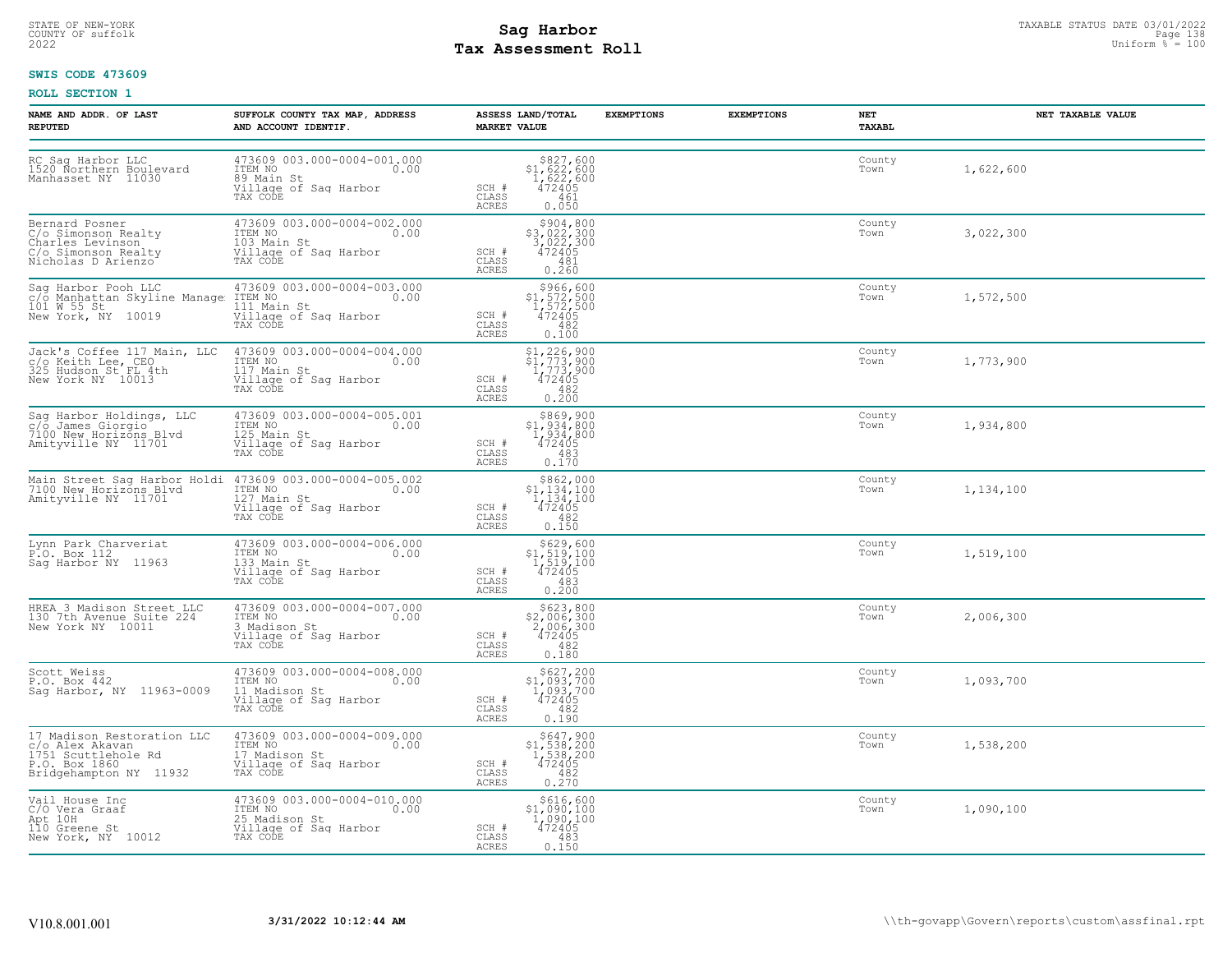## STATE OF NEW-YORK STATUS DATE 03/01/2022<br>
COUNTY OF suffolk **Sag From the Sag State Page 139**<br>
2022 Pay Assessment Roll **Tax Assessment Roll**

### **SWIS CODE 473609**

| NAME AND ADDR. OF LAST<br><b>REPUTED</b>                                                      | SUFFOLK COUNTY TAX MAP, ADDRESS<br>AND ACCOUNT IDENTIF.                                                                                                                           | ASSESS LAND/TOTAL<br><b>MARKET VALUE</b>                                                                                           | <b>EXEMPTIONS</b>                                                      | <b>EXEMPTIONS</b> | NET<br>TAXABL  | NET TAXABLE VALUE |
|-----------------------------------------------------------------------------------------------|-----------------------------------------------------------------------------------------------------------------------------------------------------------------------------------|------------------------------------------------------------------------------------------------------------------------------------|------------------------------------------------------------------------|-------------------|----------------|-------------------|
| 595 Realty Corp. Inc.<br>400 Lafayette Street<br>New York NY 10003                            | 473609 003.000-0004-011.000<br>ITEM NO 0.00<br>31 Madison St<br>Village of Saq Harbor<br>TAX CODE                                                                                 | $$950, 200$<br>$$2, 924, 800$<br>$2, 924, 800$<br>$472405$<br>$$210$<br>SCH #<br>CLASS<br><b>ACRES</b>                             | 0.150                                                                  |                   | County<br>Town | 2,924,800         |
| 42 Church Street LLC<br>c/o Alex Avakan<br>P.O. Box 1860<br>Bridgehampton NY 11932            | 473609 003.000-0004-013.000<br>TTEM NO<br>42 Church St<br>Village of Sag Harbor<br>0.00<br>TAX CODE                                                                               | $5460,500\n51,279,700\n1,279,700\n472405\n210$<br>SCH #<br>CLASS<br><b>ACRES</b>                                                   | 0.080                                                                  |                   | County<br>Town | 1,279,700         |
| 110 Division Street LLC<br>16 Noyac Road<br>Saq Harbor NY 11963                               | 473609 003.000-0004-015.000<br>ITEM NO<br>0.00<br>110 Division St<br>Village of Sag Harbor<br>TAX CODE                                                                            | $5698,700$<br>$1,315,700$<br>$472405$<br>$210$<br>SCH #<br>CLASS<br>ACRES                                                          | 0.180                                                                  |                   | County<br>Town | 1,315,700         |
| Eliza Werner<br>P.O. Box 504<br>Sag Harbor, NY 11963                                          | 473609 003.000-0004-016.000<br>ITEM NO<br>0.00<br>114 Division St<br>Village of Saq Harbor<br>TAX CODE                                                                            | SCH #<br>CLASS<br>ACRES                                                                                                            | \$826,400<br>\$826,400<br>826,400<br>472405<br>483<br>0.150            |                   | County<br>Town | 826,400           |
| Donald Sultan<br>44 Church St<br>Sag Harbor, NY 11963                                         | 473609 003.000-0004-018.001<br>ITEM NO<br>0.00<br>15 Sage St<br>Village of Sag Harbor<br>TAX CODE                                                                                 | $$322,300\n$1,020,500\n1,020,500\n472405\n210\n210$<br>SCH #<br>CLASS<br><b>ACRES</b><br>0.150                                     |                                                                        |                   | County<br>Town | 1,020,500         |
| 43 Madison, LLC<br>36 Narrow Rocks Rd<br>Westport CT 06880                                    | 473609 003.000-0004-019.001<br>ITEM NO<br>0.00<br>43 Madison St<br>Village of Sag Harbor<br>TAX CODE                                                                              | $$567, 200$<br>\$1,638,500<br>1,638,500<br>472405<br>SCH #<br>CLASS<br>ACRES<br>0.080                                              | 480                                                                    |                   | County<br>Town | 1,638,500         |
| John C. Connor<br>P.O. Box 2811<br>Saq Harbor NY 11963                                        | 473609 003.000-0004-020.000<br>ITEM NO<br>0.00<br>47 Madison St<br>Village of Sag Harbor<br>TAX CODE                                                                              | $$565, 200$<br>$$1, 583, 000$<br>$1, 583, 000$<br>SCH #<br>472405<br>CLASS<br><b>ACRES</b>                                         | $\frac{210}{0.100}$                                                    |                   | County<br>Town | 1,583,000         |
| Donald Sultan<br>86 Thomas St<br>New York NY 10013                                            | 473609 003.000-0004-021.000<br>ITEM NO<br>0.00<br>55 Madison St<br>Village of Saq Harbor<br>TAX CODE                                                                              | $$1, 213, 200$<br>$$1, 430, 000$<br>SCH #<br>CLASS<br>ACRES<br>0.460                                                               | $\begin{smallmatrix} 1,430,000 \\ 472405 \\ 210 \end{smallmatrix}$     |                   | County<br>Town | 1,430,000         |
| Edward Whitmore<br>Allison Whitmore<br>513 Warren Cres<br>Norfolk VA 23507                    | 473609 003.000-0004-022.000<br>ITEM NO<br>0.00<br>61 Madison St<br>Village of Sag Harbor<br>TAX CODE                                                                              | $$1,094,800$<br>$1,094,800$<br>SCH #<br>$\frac{472405}{210}$<br>CLASS<br>0.130<br>ACRES                                            | \$792,800                                                              |                   | County<br>Town | 1,094,800         |
|                                                                                               | Toplands Realty Holdings LLC 473609 003.000-0004-023.000<br>230 Potato Field Lane ITEM NO<br>Southampton NY 11968 37 Union St<br>37 Union St<br>Village of Sag Harbor<br>TAX CODE | $\begin{array}{r} $926,300\n$1,506,800\n1,506,800\n472405\n210\n\end{array}$<br>SCH #<br>$\mathtt{CLASS}$<br><b>ACRES</b><br>0.160 |                                                                        |                   | County<br>Town | 1,506,800         |
| Mary Ellen Bartley<br>96 Hampton St<br>Sag Harbor NY 11963                                    | 473609 003.000-0004-024.000<br>TTEM NO 0.00<br>0.00<br>69 Madison St<br>Village of Sag Harbor<br>TAX CODE                                                                         | SCH #<br>CLASS<br><b>ACRES</b><br>0.060                                                                                            | \$384,800<br>\$562,400<br>562,400<br>472405<br>281                     |                   | County<br>Town | 562,400           |
| Richard A. Ferrara Jr.<br>Peter M Ferrara, Jr.<br>Andrew Ferrara<br>Linda Calder, Life Estate | 473609 003.000-0004-025.000<br>34 Union St<br>Village of Sag Harbor<br>TAX CODE                                                                                                   | SCH #<br>CLASS<br><b>ACRES</b>                                                                                                     | $$415, 400$<br>$$833, 500$<br>$833, 500$<br>$472405$<br>$220$<br>0.070 |                   | County<br>Town | 833,500           |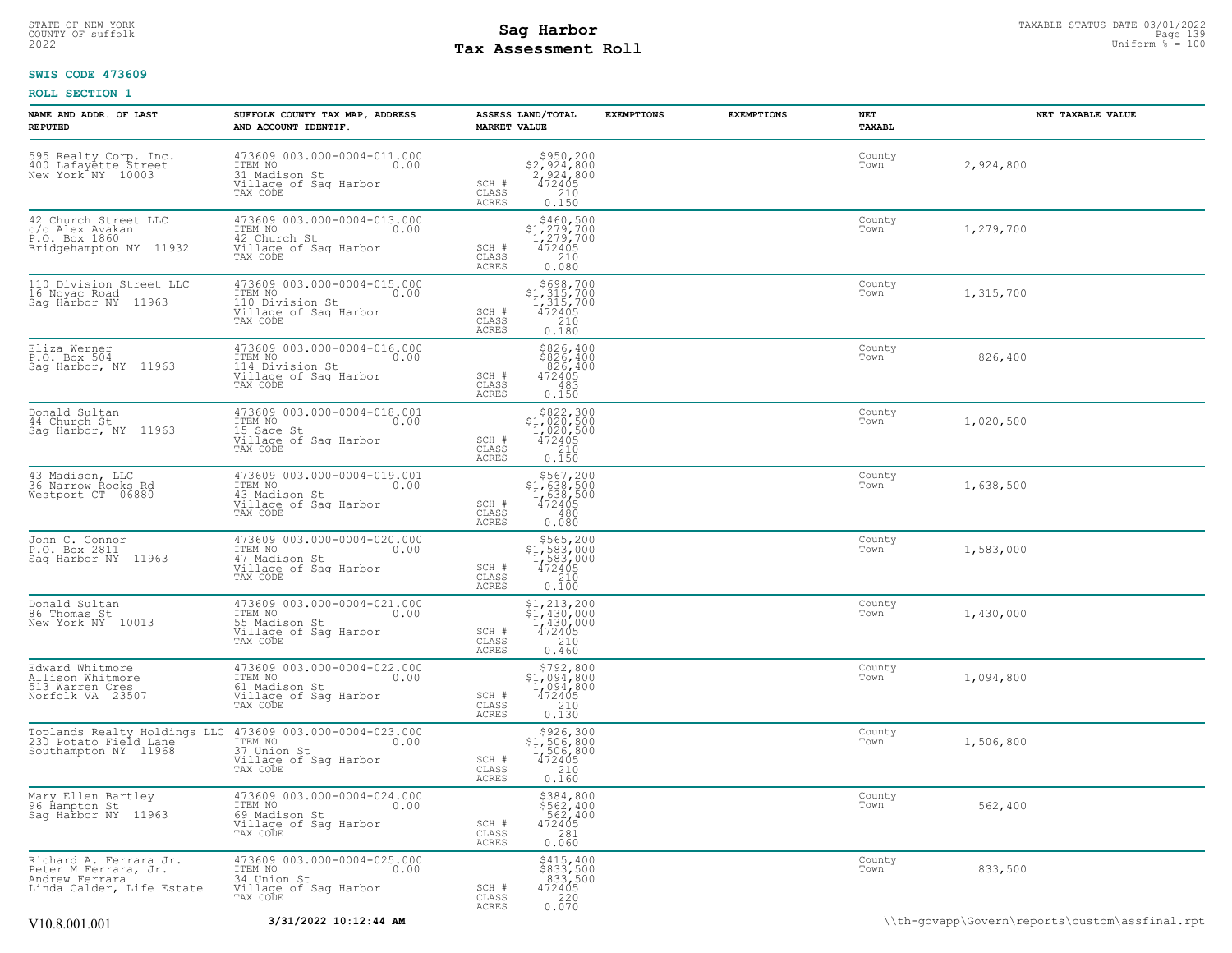## STATE OF NEW-YORK STATUS DATE 03/01/2022<br>
COUNTY OF suffolk **Sag From the Sag State Page 140**<br>
2022 Pay Assessment Roll **Tax Assessment Roll**

### **SWIS CODE 473609**

| NAME AND ADDR. OF LAST<br><b>REPUTED</b>                                                              | SUFFOLK COUNTY TAX MAP, ADDRESS<br>AND ACCOUNT IDENTIF.                                                                                                                                                                                                                             | ASSESS LAND/TOTAL<br><b>MARKET VALUE</b> | <b>EXEMPTIONS</b>                                                                                                                                                                               | <b>EXEMPTIONS</b> | NET<br>TAXABL  | NET TAXABLE VALUE |
|-------------------------------------------------------------------------------------------------------|-------------------------------------------------------------------------------------------------------------------------------------------------------------------------------------------------------------------------------------------------------------------------------------|------------------------------------------|-------------------------------------------------------------------------------------------------------------------------------------------------------------------------------------------------|-------------------|----------------|-------------------|
| John F Good<br>Janet M Allen<br>25 Drummond Ln<br>New Canaan CT 06840                                 | 473609 003.000-0004-029.000<br>ITEM NO<br>0.00<br>48 Union St<br>Village of Sag Harbor<br>TAX CODE                                                                                                                                                                                  | SCH #<br>CLASS<br>ACRES                  | $\begin{array}{r} 51,034,700 \\ 51,224,500 \\ 1,224,500 \\ 472405 \\ 220 \end{array}$<br>0.170                                                                                                  |                   | County<br>Town | 1,224,500         |
| Sophie Latham<br>Tamer Pepemehmetoglu<br>168 Central Ave<br>Greenport, NY 11944                       | 473609 003.000-0004-030.000<br>ITEM NO<br>52 Union St<br>Village of Sag Harbor<br>TAX CODE                                                                                                                                                                                          | SCH #<br>CLASS<br>ACRES                  | \$615,200<br>\$1,968,600<br>1,968,600<br>472405<br>411<br>0.230                                                                                                                                 |                   | County<br>Town | 1,968,600         |
| Sag Harbor NY 11963                                                                                   | Kathryn Evans Gerecke, Trust 473609 003.000-0004-031.000<br>The Kathryn Evans Gerecke Li ITEM NO<br>56 Union St<br>Village of Sag Harbor<br>TAX CODE                                                                                                                                | SCH #<br>CLASS<br>ACRES                  | \$744,600 Persons<br>$$978,100$<br>$978,100$<br>$\begin{array}{r} 472405 \\ 220 \\ 0.210 \end{array}$                                                                                           | 489,050           | County<br>Town | 489,050           |
| Cameron R Bloch<br>Marcelle Bloch<br>305 W 86th St<br>New York, NY 10024                              | 473609 003.000-0004-032.000<br>ITEM NO 0.00<br>fol Union St<br>Village of Sag Harbor<br>TAX CODE                                                                                                                                                                                    | SCH #<br>CLASS<br>ACRES                  | $\begin{array}{r} 5809,000 \\ 51,040,600 \\ 1,040,600 \\ 472405 \\ 220 \end{array}$<br>0.190                                                                                                    |                   | County<br>Town | 1,040,600         |
| 64 Union LLC<br>8787 Shoreham Drive PH A<br>West Hollywood CA 92663                                   | 473609 003.000-0004-033.000<br>ITEM NO 0.00<br>64 Union St<br>Village of Sag Harbor<br>TAX CODE                                                                                                                                                                                     | SCH #<br>CLASS<br><b>ACRES</b>           | $\begin{array}{c} $880,300 \\ $1,403,200 \\ $1,403,200 \\ $472405 \end{array}$<br>$\begin{array}{c} 210 \\ 0.170 \end{array}$                                                                   |                   | County<br>Town | 1,403,200         |
| Anthony Vermandois<br>68 Uniōn St<br>b8 Union St<br>Sag Harbor, NY 11963                              | 473609 003.000-0004-034.000<br>ITEM NO 0.00<br>68 Union St<br>Village of Saq Harbor<br>TAX CODE                                                                                                                                                                                     | SCH #<br>CLASS<br>ACRES                  | $\begin{array}{c} $245,800\\ $917,300\\ 917,300\\ 472405\\ 210\\ 0.050 \end{array}$                                                                                                             |                   | County<br>Town | 917,300           |
| Stawski Group, LLC<br>c/o Dr. Axel Stawski<br>P.O. Box 510<br>884 Sagg Main St<br>Sagaponack NY 11962 | 473609 003.000-0004-035.000<br>ITEM NO 0.00<br>138 Division St<br>Village of Sag Harbor<br>TAX CODE                                                                                                                                                                                 | SCH #<br>CLASS<br>ACRES                  | $$567, 200$<br>$$1, 064, 300$<br>$1, 064, 300$<br>472405<br>480<br>0.050                                                                                                                        |                   | County<br>Town | 1,064,300         |
| PO Box 310                                                                                            | Richard D Carlson (Life Esta 473609 003.000-0004-036.000<br>Joan T Carlson (Life Estate) ITEM NO<br>Dicie Tyor Carlson (140 Division St 140 Division St 140 Division St<br>140 Division St (111age of Sag Harbor<br>TTEM NO<br>140 Division St<br>Village of Sag Harbor<br>TAX CODE | SCH #<br>CLASS<br>ACRES                  | \$421,900 veteran<br>$$574,600$<br>$574,600$<br>472405<br>$\begin{array}{c} 210 \\ 0.080 \end{array}$                                                                                           | 62,670            | County<br>Town | 511,930           |
| Ann M Schiavoni<br>North Haven<br>Bayberry Ln<br>Sag Harbor, NY 11963                                 | 473609 003.000-0004-037.000<br>ITEM NO 0.00<br>144 Division St<br>Village of Sag Harbor<br>TAX CODE                                                                                                                                                                                 | SCH #<br>CLASS<br>ACRES                  | \$336,400<br>\$422,700<br>422,700<br>472405<br>$\frac{210}{0.060}$                                                                                                                              |                   | County<br>Town | 422,700           |
| Joan N Hayden<br>Edgar V Krois<br>309 West Johnson St Apt 945<br>Madison WI 53703                     | 473609 003.000-0004-039.002<br>ITEM NO<br>0.00<br>148 Division St<br>Village of Sag Harbor<br>TAX CODE                                                                                                                                                                              | SCH #<br>CLASS<br><b>ACRES</b>           | $\begin{array}{c} \texttt{\$1,006,900}\ \texttt{\$1,206,300}\ \texttt{\$1,206,300}\ \texttt{\$1,206,300}\ \texttt{\$1,206,300}\ \texttt{\$12405}\ \texttt{\$210}\ \texttt{\$0.160} \end{array}$ |                   | County<br>Town | 1,206,300         |
| Alastair E. Hawker<br>Aja R. DeKleva Cohen<br>97 Kimberly Place<br>New Canaan CT 06840                | 473609 003.000-0004-040.001<br>ITEM NO<br>0.00<br>152 Division St<br>Village of Sag Harbor<br>TAX CODE                                                                                                                                                                              | SCH #<br>CLASS<br>ACRES                  | $\substack{\$927,400\\\$1,928,800\\\$1,928,800\\\$472405$<br>281<br>0.250                                                                                                                       |                   | County<br>Town | 1,928,800         |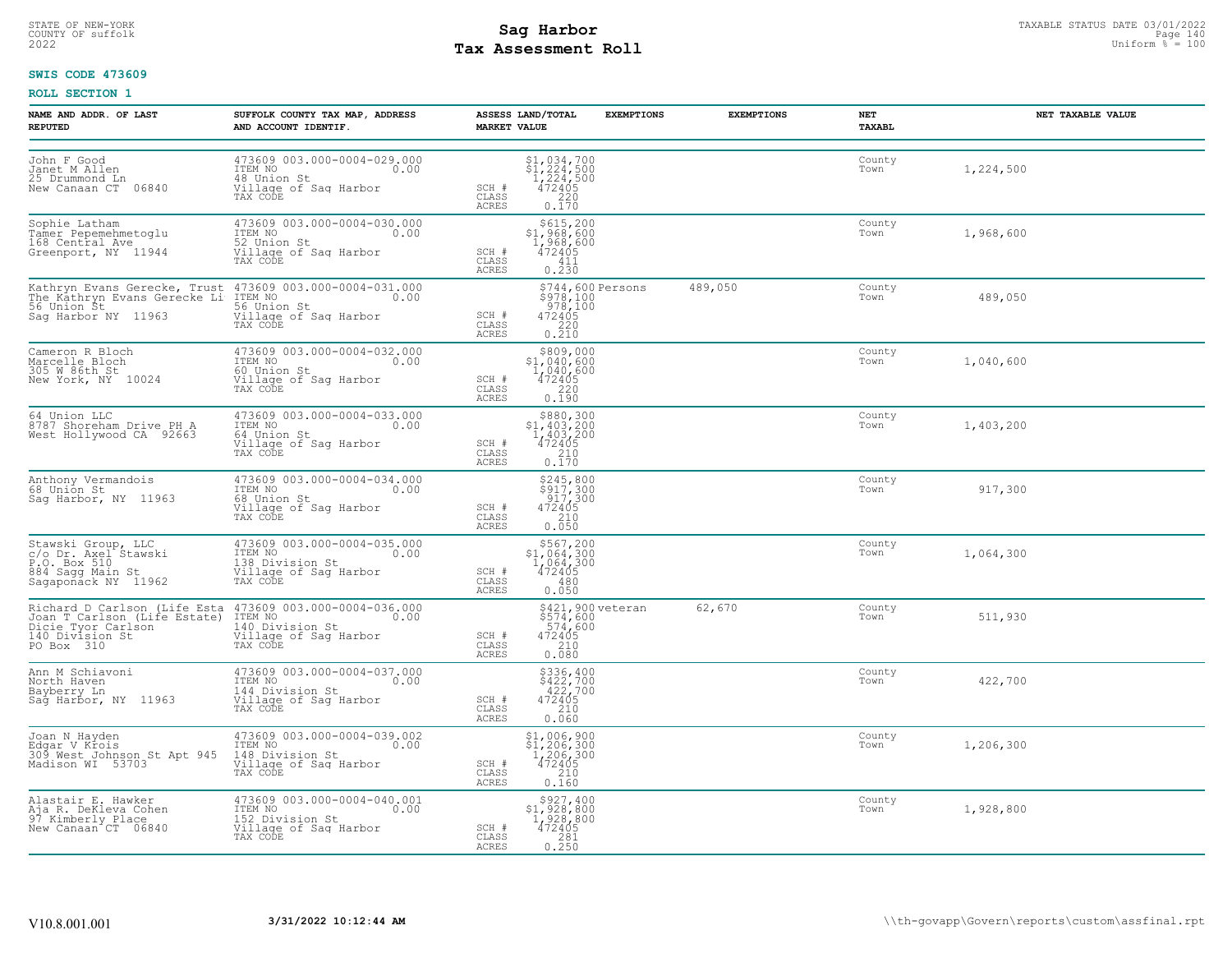## STATE OF NEW-YORK STATUS DATE 03/01/2022<br>
COUNTY OF suffolk Taxable Page 141<br>
2022 MageSone Taxable Page 141 Duiform % = 100 **Tax Assessment Roll**

### **SWIS CODE 473609**

| NAME AND ADDR. OF LAST<br><b>REPUTED</b>                                                                 | SUFFOLK COUNTY TAX MAP, ADDRESS<br>AND ACCOUNT IDENTIF.                                                                                                                                                         | ASSESS LAND/TOTAL<br><b>MARKET VALUE</b>                                                                                                      | <b>EXEMPTIONS</b> | <b>EXEMPTIONS</b> | NET<br>TAXABL  | NET TAXABLE VALUE |
|----------------------------------------------------------------------------------------------------------|-----------------------------------------------------------------------------------------------------------------------------------------------------------------------------------------------------------------|-----------------------------------------------------------------------------------------------------------------------------------------------|-------------------|-------------------|----------------|-------------------|
| Joris Esch<br>Mahnaz Maqsudi<br>200 Chambers St Apt 5H<br>New York NY 10007                              | 473609 003.000-0004-041.001<br>ITEM NO 0.00<br>156 Division St<br>Village of Sag Harbor<br>TAX CODE                                                                                                             | $$632,700$<br>$$1,938,900$<br>$1,938,900$<br>$472405$<br>$$210$<br>SCH #<br>CLASS<br>ACRES<br>0.100                                           |                   |                   | County<br>Town | 1,938,900         |
| Margaret W Ginna<br>P.O. Box 1256<br>Sag Harbor, NY 11963                                                | 473609 003.000-0004-042.001<br>ITEM NO 0.00<br>160 Division St<br>Village of Sag Harbor<br>TAX CODE                                                                                                             | \$445,900<br>\$825,700<br>825,700<br>472405<br>SCH #<br>210<br>CLASS<br>ACRES<br>0.070                                                        |                   |                   | County<br>Town | 825,700           |
| Jill Mc Kay<br>James S Dineen<br>29 Latham St<br>Sag Harbor, NY 11963                                    | 473609 003.000-0004-043.001<br>ITEM NO 0.00<br>29 Latham St<br>Village of Sag Harbor<br>TAX CODE                                                                                                                | $$725, 200$<br>$$921, 900$<br>$921, 900$<br>$472405$<br>SCH #<br>CLASS<br>220<br>ACRES<br>0.120                                               |                   |                   | County<br>Town | 921,900           |
| Lewis P Apito JR<br>Jane A Peterson<br>25 Latham St<br>Saq Harbor, NY 11963                              | 473609 003.000-0004-044.001<br>ITEM NO 0.00<br>15 Latham St<br>25 Latham St<br>Tay cons of Saq Harbor<br>TAX CODE                                                                                               | $$829,000$<br>$$1,095,000$<br>$1,095,000$<br>$472405$<br>$220$<br>SCH #<br>CLASS<br>ACRES<br>0.130                                            |                   |                   | County<br>Town | 1,095,000         |
| Julian Barrowcliffe<br>Elizabeth Rogers<br>103 Greene St #3A<br>New York NY 10012                        | 473609 003.000-0004-045.000<br>ITEM NO 0.00<br>21 Latham St<br>Village of Sag Harbor<br>TAX CODE                                                                                                                | $$795, 800$<br>$$3, 076, 000$<br>$3, 076, 000$<br>$472405$<br>$$210$<br>SCH #<br>CLASS<br>ACRES<br>0.140                                      |                   |                   | County<br>Town | 3,076,000         |
| Bradley Bissel Goodyear<br>99 Warren St Apt 5J<br>New York NY 10007                                      | 473609 003.000-0004-046.000<br>ITEM NO 0.00<br>ITEN WO<br>I7 Latham St<br>Village of Sag Harbor<br>TAX CODE                                                                                                     | $\begin{array}{r} $389,700$ \\ $1,817,600$ \\ $1,817,600$ \\ $472405$ \\ $210$ \end{array}$<br>SCH #<br>CLASS<br>ACRES<br>0.240               |                   |                   | County<br>Town | 1,817,600         |
| Robert Fisher<br>Susan Fisher<br>15 Latham St<br>Sag Harbor, NY 11963                                    | 473609 003.000-0004-047.000<br>ITEM NO 0.00<br>15 Latham St<br>Village of Saq Harbor<br>TAX CODE                                                                                                                | $\begin{array}{r} 5790,000 \\ 51,176,100 \\ 1,176,100 \\ 472405 \\ 210 \\ \end{array}$<br>SCH #<br>CLASS<br>ACRES<br>0.190                    |                   |                   | County<br>Town | 1,176,100         |
| Harrison Properties LLC<br>1535 SE 17th Street Suite 11<br>Fort Lauderdale FL 33316                      | 473609 003.000-0004-048.000<br>ITEM NO 0.00<br>12 Latham St<br>12 Latham St<br>Village of Saq Harbor<br>TAX CODE                                                                                                | $\begin{array}{r} $1,037,000$ \\ $2,829,200$ \\ $2,829,200$ \\ $472405$ \\ $220$ \end{array}$<br>SCH #<br>CLASS<br>ACRES<br>0.170             |                   |                   | County<br>Town | 2,829,200         |
| John W Andrews<br>Carol Andrews<br>P.O. Box 1079<br>Sag Harbor, NY 11963                                 | 473609 003.000-0004-049.000<br>ITEM NO $0.00$<br>8 Latham St<br>Village of Sag Harbor<br>TAX CODE                                                                                                               | \$698,600<br>\$912,900<br>912,900<br>SCH #<br>472405<br>210<br>CLASS<br>ACRES<br>0.130                                                        |                   |                   | County<br>Town | 912,900           |
| Randolph R Croxton<br>Randolph R Croxton<br>Francine Croxton<br>1049 Park Ave<br>New York, NY 10028-1061 | 473609 003.000-0004-050.000<br>ITEM NO 0.00<br>115 Madison St<br>Village of Sag Harbor<br>TAX CODE                                                                                                              | ${\begin{array}{c} \mathbf{\$977,500} \\ \mathbf{\$1,414,500} \\ 1,414,500 \\ 472405 \\ 230 \\ 0.290 \end{array}}$<br>SCH #<br>CLASS<br>ACRES |                   |                   | County<br>Town | 1,414,500         |
|                                                                                                          | Randolph Schwartz Co-Trustee 473609 003.000-0004-051.000<br>of The Randolph A. Schwartz ITEM NO<br>Linda L. Schwartz Co-Trustee 121 Madison St<br>Living Trust dated April 24, Village of Saq Harbor<br>XX CODE | $\begin{array}{c} $1,195,600 \ $1,650,100 \ $1,650,100 \ \end{array}$<br>SCH #<br>$\frac{472405}{210}$<br>CLASS<br>0.260<br>ACRES             |                   |                   | County<br>Town | 1,650,100         |
| Philip Pape<br>P.O. Box 2088<br>Bridgehampton NY 11932                                                   | 473609 003.000-0004-052.000<br>ITEM NO 0.00<br>127 Madison St<br>Village of Sag Harbor<br>TAX CODE                                                                                                              | $$853, 800$<br>$$1, 790, 300$<br>$1, 790, 300$<br>$472405$<br>$$210$<br>$SCH$ #<br>CLASS<br>$0, \overline{140}$<br>ACRES                      |                   |                   | County<br>Town | 1,790,300         |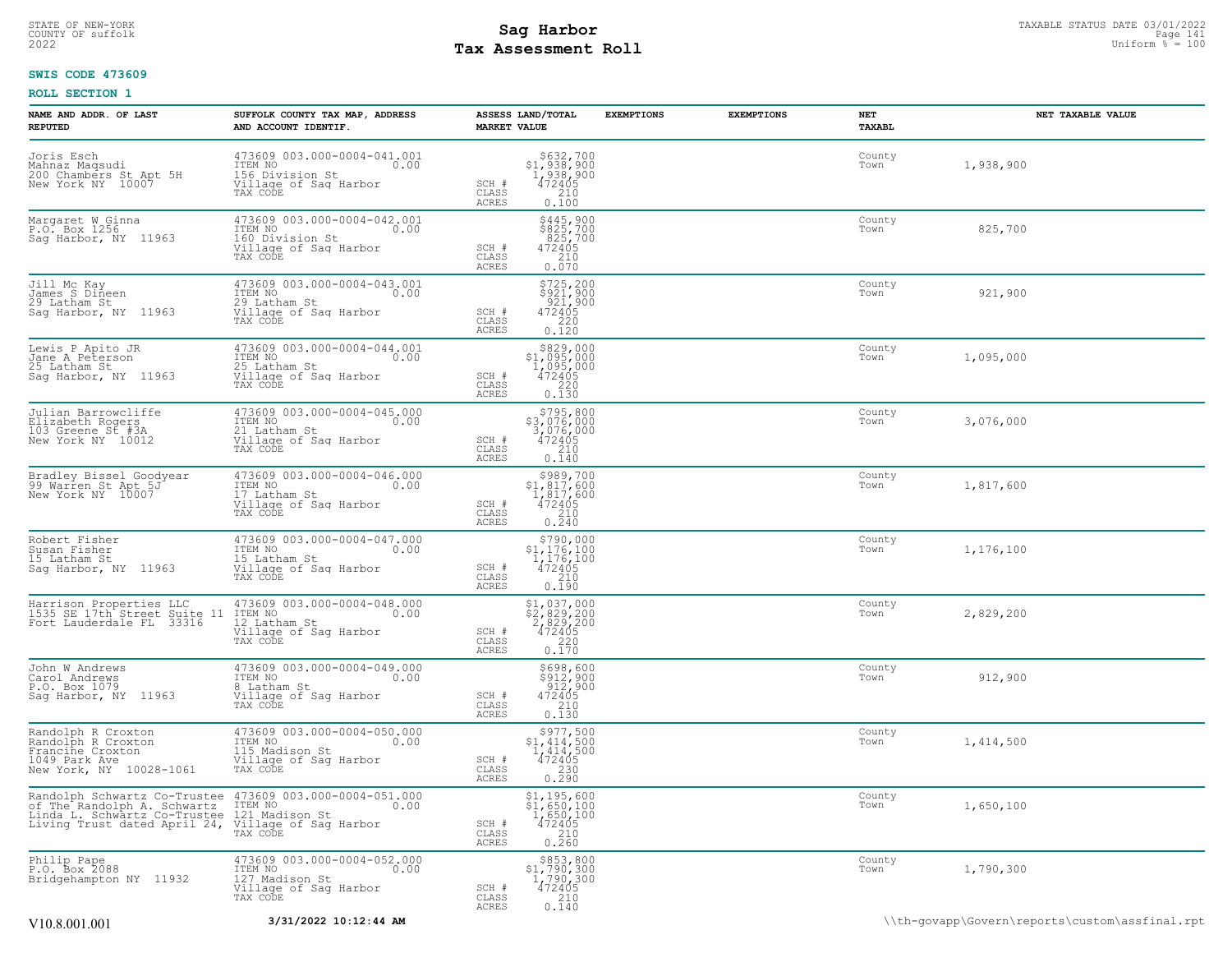## STATE OF NEW-YORK STATUS DATE 03/01/2022<br>
COUNTY OF suffolk **Sag From the Sag State Page 142**<br>
2022 Pay Assessment Roll **Tax Assessment Roll**

### **SWIS CODE 473609**

| <b>NAME AND ADDR. OF LAST</b><br><b>REPUTED</b>                                                      | SUFFOLK COUNTY TAX MAP, ADDRESS<br>AND ACCOUNT IDENTIF.                                               | ASSESS LAND/TOTAL<br><b>MARKET VALUE</b>                                                                                                             | <b>EXEMPTIONS</b> | <b>EXEMPTIONS</b><br>NET<br>TAXABL | NET TAXABLE VALUE |
|------------------------------------------------------------------------------------------------------|-------------------------------------------------------------------------------------------------------|------------------------------------------------------------------------------------------------------------------------------------------------------|-------------------|------------------------------------|-------------------|
| Sarah Augusta Koenig<br>8 E Madison St<br>Baltimore MD 21202                                         | 473609 003.000-0004-053.000<br>ITEM NO<br>0.00<br>131 Madison St<br>Village of Sag Harbor<br>TAX CODE | $$805, 600$<br>$$973, 100$<br>$973, 100$<br>$472405$<br>$210$<br>SCH #<br>CLASS<br>0.130<br><b>ACRES</b>                                             |                   | County<br>Town                     | 973,100           |
| Pierre Henri Dupreelle<br>Marc Alexander Perruzzi<br>69 West 9th St Apt 4B<br>New York NY 10011      | 473609 003.000-0004-054.000<br>TTEM NO<br>137 Madison St<br>Village of Sag Harbor<br>0.00<br>TAX CODE | $$797,300$<br>$$1,650,100$<br>$1,650,100$<br>$472405$<br>SCH #<br>210<br>CLASS<br>0.160<br><b>ACRES</b>                                              |                   | County<br>Town                     | 1,650,100         |
| Leine P Spohngellert<br>5 Riverside Dr Apt 15DE<br>New York NY 10023                                 | 473609 003.000-0004-055.000<br>ITEM NO 0.00<br>143 Madison St<br>Village of Sag Harbor<br>TAX CODE    | $$3.256, 700\n$1, 256, 600\n1, 256, 600\n472405\n220$<br>SCH #<br>CLASS<br>ACRES<br>0.180                                                            |                   | County<br>Town                     | 1,256,600         |
| 149 Madhouse LLC<br>15 Sterling Equities Inc.<br>111 Great Neck Road Suite 40<br>Great Neck NY 11021 | 473609 003.000-0004-056.000<br>ITEM NO<br>0.00<br>7 Henry St<br>Village of Sag Harbor<br>TAX CODE     | \$1,115,600<br>\$4,796,000<br>4,796,000<br>472405<br>SCH #<br>$\begin{array}{c} 210 \\ 0.360 \end{array}$<br>CLASS<br><b>ACRES</b>                   |                   | County<br>Town                     | 4,796,000         |
| Jacob Frumkin<br>Nicole Christine Frumkin<br>2 Horatio St #9G<br>New York NY 10014                   | 473609 003.000-0004-057.000<br>ITEM NO 0.00<br>11 Henry St<br>Village of Sag Harbor<br>TAX CODE       | \$861,400<br>\$2,185,900<br>2,185,900<br>472405<br>SCH #<br>$\begin{array}{c} 210 \\ 0.220 \end{array}$<br>CLASS<br>ACRES                            |                   | County<br>Town                     | 2,185,900         |
| Emily Prager<br>9 East 8th St<br>New York NY 10003                                                   | 473609 003.000-0004-058.000<br>ITEM NO<br>0.00<br>7 Roger St<br>Village of Sag Harbor<br>TAX CODE     | \$504,600<br>$$605, 800$<br>605,800<br>472405<br>210<br>SCH #<br>CLASS<br>0.070<br><b>ACRES</b>                                                      |                   | County<br>Town                     | 605,800           |
| David Bucks<br>Liliel Bucks<br>P.O. Box 1984<br>Saq Harbor NY 11963                                  | 473609 003.000-0004-059.000<br>ITEM NO<br>0.00<br>11 Roger St<br>Village of Sag Harbor<br>TAX CODE    | \$801,800<br>$\frac{5971,400}{971,400}$<br>472405<br>472405<br>SCH #<br>CLASS<br>ACRES<br>0.140                                                      |                   | County<br>Town                     | 971,400           |
| Adele R Finaly<br>Apt 2<br>218 E 31st St<br>New York, NY 10016                                       | 473609 003.000-0004-060.000<br>TTEM NO 0.00<br>17 Roger St<br>Village of Sag Harbor<br>TAX CODE       | ${\begin{array}{c} \texttt{\$910,500} \\ \texttt{\$1,149,800} \\ 1,149,800 \\ 472405 \\ 210 \\ 0.210 \end{array}}$<br>SCH #<br>CLASS<br><b>ACRES</b> |                   | County<br>Town                     | 1,149,800         |
| Laurie P Cohen<br>21 Rogers St<br>Sag Harbor NY 11963                                                | 473609 003.000-0004-061.000<br>ITEM NO<br>0.00<br>21 Roger St<br>Village of Sag Harbor<br>TAX CODE    | $$755,600$<br>$$2,729,100$<br>$2,729,100$<br>$472405$<br>SCH #<br>$\frac{2}{3}$<br>CLASS<br>0.120<br><b>ACRES</b>                                    |                   | County<br>Town                     | 2,729,100         |
| Robin Chambers<br>P.O. Box 1455<br>Sag Harbor NY 11963                                               | 473609 003.000-0004-062.001<br>ITEM NO<br>0.00<br>20 Roger St<br>Village of Sag Harbor<br>TAX CODE    | \$619,300<br>\$706,100<br>706,100<br>SCH #<br>472405<br>CLASS<br>$\begin{array}{c} 210 \\ 0.120 \end{array}$<br>ACRES                                |                   | County<br>Town                     | 706,100           |
| Lou Ann Walker<br>Irving Vogel<br>$P.0.$ Box $2131$<br>Sag Harbor, NY 11963                          | 473609 003.000-0004-062.002<br>ITEM NO 0.00<br>18 Latham St<br>Village of Saq Harbor<br>TAX CODE      | \$819,100<br>\$1,071,200<br>1,071,200<br>SCH #<br>472405<br>CLASS<br>0.150<br>ACRES                                                                  |                   | County<br>Town                     | 1,071,200         |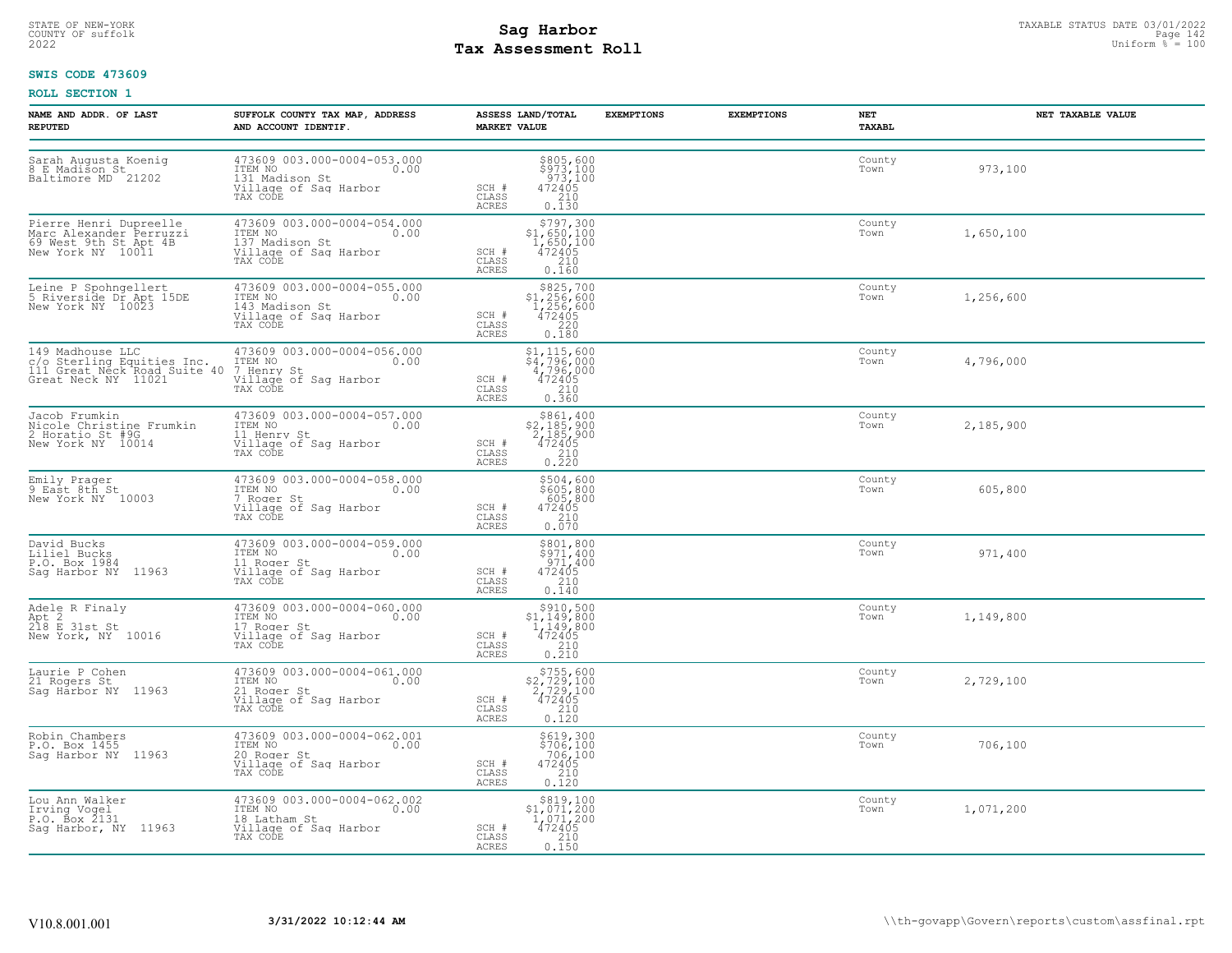## STATE OF NEW-YORK STATUS DATE 03/01/2022<br>
COUNTY OF suffolk **Sag From State of All County of Sage 143**<br>
2022 Man Duiform % = 100 **Tax Assessment Roll**

### **SWIS CODE 473609**

| NAME AND ADDR. OF LAST<br><b>REPUTED</b>                                                                             | SUFFOLK COUNTY TAX MAP, ADDRESS<br>AND ACCOUNT IDENTIF.                                                         | <b>EXEMPTIONS</b><br>ASSESS LAND/TOTAL<br><b>EXEMPTIONS</b><br><b>MARKET VALUE</b>                                                                  | NET<br>TAXABL  | NET TAXABLE VALUE |
|----------------------------------------------------------------------------------------------------------------------|-----------------------------------------------------------------------------------------------------------------|-----------------------------------------------------------------------------------------------------------------------------------------------------|----------------|-------------------|
| K&J of Amagansett, LLC<br>c/o Berdon LLP<br>360 Madison Avenue<br>New York NY 10017                                  | 473609 003.000-0004-063.000<br>ITEM NO<br>22 Latham St 0.00<br>Willage of Saq Harbor<br>TAX CODE                | $$1, 240, 100$<br>$$5, 124, 400$<br>$$124, 400$<br>$472405$<br>$$210$<br>SCH #<br>CLASS<br>ACRES<br>0.370                                           | County<br>Town | 5,124,400         |
| Paul Zaykowski<br>24 Schermerhorn St<br>Brooklyn NY 11201                                                            | 473609 003.000-0004-064.000<br>ITEM NO 0.00<br>164 Division St<br>Village of Sag Harbor<br>TAX CODE             | $$2,069,500$<br>$2,069,500$<br>$472405$<br>$210$<br>SCH #<br>CLASS<br>0.280<br>ACRES                                                                | County<br>Town | 2,069,500         |
| Louise Ferencz<br>Warren S Wolf, Life Estate<br>42 Bashksing Ridge Rd<br>Wilton CT 06897                             | 473609 003.000-0004-065.000<br>ITEM NO 0.00<br>170 Division St<br>Village of Sag Harbor<br>TAX CODE             | \$998,300 veteran<br>62,670<br>$$1, 715, 600$<br>1,715,600<br>472405<br>210<br>$SCH$ #<br>CLASS<br>0.300<br>ACRES                                   | County<br>Town | 1,652,930         |
| George B McAuliffe III<br>Dorothy Buck Mc Auliffe<br>176 Division St<br>Sag Harbor, NY 11963                         | 473609 003.000-0004-066.000<br>ITEM NO 0.00<br>176 Division St<br>Village of Sag Harbor<br>TAX CODE             | $5990, 300$<br>$1, 073, 200$<br>$472405$<br>$210$<br>SCH #<br>CLASS<br>ACRES<br>0.310                                                               | County<br>Town | 1,073,200         |
| 184 Division Realty LLC<br>c/o Abby Walsh<br>1441 Third Avenue<br>New York NY 10028                                  | 473609 003.000-0004-067.000<br>ITEM NO 0.00<br>184 Division St<br>Village of Sag Harbor<br>TAX CODE             | $$736,000$<br>$$1,606,200$<br>$1,606,200$<br>$472405$<br>$482$<br>SCH #<br>CLASS<br>ACRES<br>0.170                                                  | County<br>Town | 1,606,200         |
| Daniel Richards<br>Michael Wehner<br>200 E 16th St Apt 6A<br>New York NY 10003                                       | 473609 003.000-0004-068.000<br>TTEM NO<br>33 Henry St 0.00<br>33 Henry St<br>Village of Sag Harbor<br>TAX CODE  | $5911,700\n51,419,900\n1,419,900\n472405\n210$<br>SCH #<br>CLASS<br><b>ACRES</b><br>0.160                                                           | County<br>Town | 1,419,900         |
| James B. Nolan<br>Eliza C. Woolf<br>1011 M Street NW #903<br>Washington DC 20001                                     | 473609 003.000-0004-069.000<br>TEM NO 0.00<br>29 Henry St<br>Village of Saq Harbor<br>TAX CODE                  | $\begin{array}{r} 5931,300 \\ 51,290,000 \\ 1,290,000 \\ 472405 \\ 210 \\ 210 \end{array}$<br>SCH #<br>CLASS<br>ACRES<br>0.160                      | County<br>Town | 1,290,000         |
| David E Cripps<br>Anne Cripps<br>P.O. Box 838<br>Sag Harbor NY 11963                                                 | 473609 003.000-0004-070.000<br>ITEM NO 0.00<br>25 Henry St.<br>25 Henry St<br>Village of Saq Harbor<br>TAX CODE | $\begin{array}{l} 51,105,500 \\ 51,729,700 \\ 1,729,700 \\ 472405 \\ 210 \\ 210 \end{array}$<br>SCH #<br>CLASS<br>ACRES<br>0.280                    | County<br>Town | 1,729,700         |
| Whitney B Hansen (Trustee)<br>The Hansen Family Revocable<br>Peter E Hansen (Trustee)<br>The Hansen Family Revocable | 473609 003.000-0004-071.000<br>ITEM NO $0.00$<br>2 Roger St<br>Village of Sag Harbor<br>TAX CODE                | $\begin{array}{c} $958,800\\ $1,324,400\\ 1,324,400\\ 472405 \end{array}$<br>SCH #<br>CLASS<br>$\begin{array}{c} 210 \\ 0.220 \end{array}$<br>ACRES | County<br>Town | 1,324,400         |
| Charles Passamonte<br>P.O. Box 1602<br>East Hampton NY 11937                                                         | 473609 003.000-0004-072.000<br>ITEM NO 0.00<br>6 Roger St<br>Village of Sag Harbor<br>TAX CODE                  | \$538,100<br>\$701,900<br>701,900<br>SCH #<br>472405<br>210<br>CLASS<br>0.080<br>ACRES                                                              | County<br>Town | 701,900           |
| Bonnie M Stoffel<br>10 Rogers St<br>Sag Harbor, NY 11963                                                             | 473609 003.000-0004-073.000<br>ITEM NO 0.00<br>10 Roger St<br>Village of Sag Harbor<br>TAX CODE                 | \$845,900<br>\$929,400<br>929,400<br>SCH #<br>472405<br>CLASS<br>210<br>ACRES<br>0.140                                                              | County<br>Town | 929,400           |
| Alexander Stone<br>Kate Resnick<br>14 Roger St<br>Sag Harbor NY 11963                                                | 473609 003.000-0004-074.000<br>ITEM NO 0.00<br>14 Roger St<br>Village of Saq Harbor<br>TAX CODE                 | $\begin{array}{c} $854,700 \\ $1,188,400 \\ $1,188,400 \\ $472405 \end{array}$<br>SCH #<br>CLASS<br>210<br>0.140<br>ACRES                           | County<br>Town | 1,188,400         |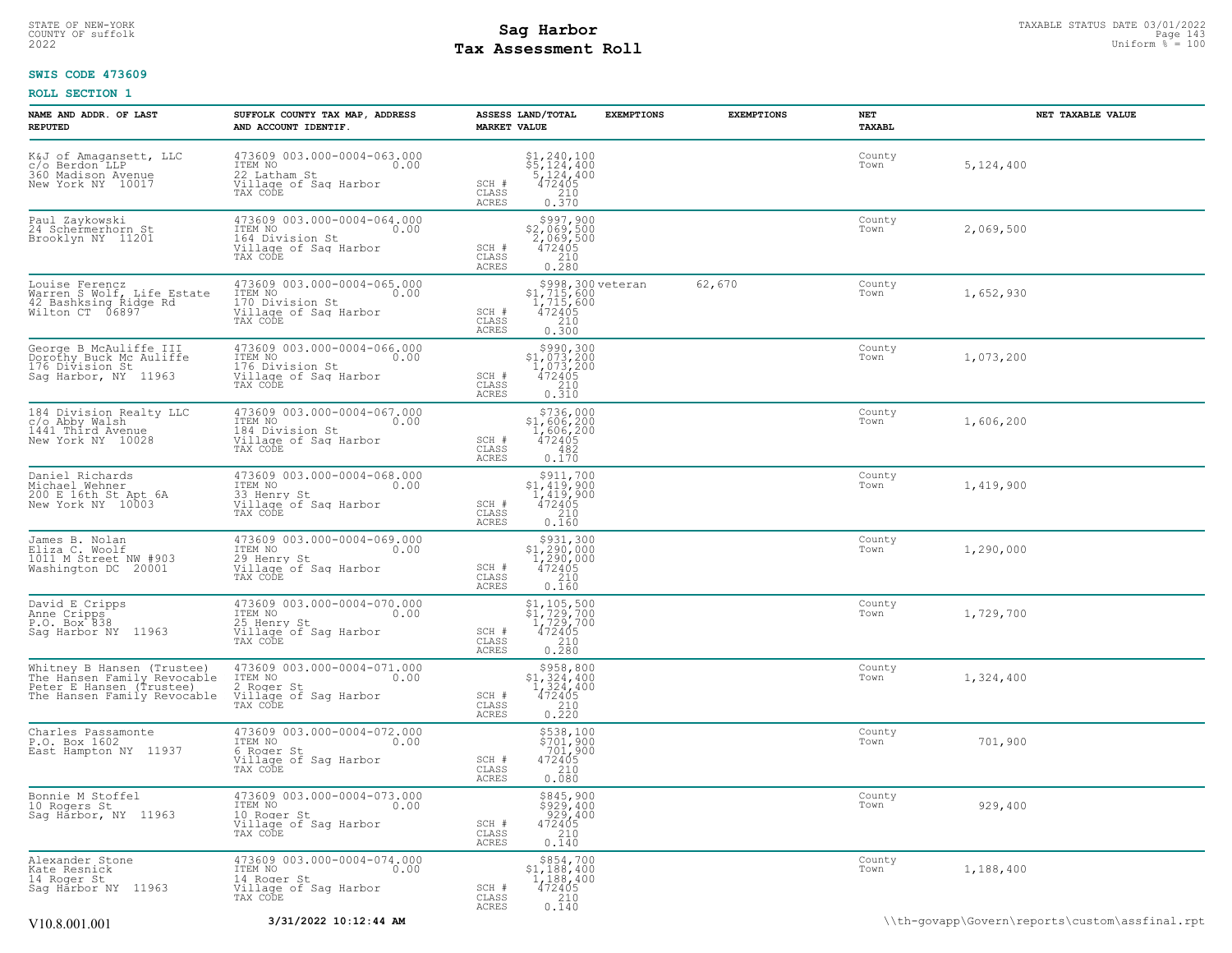## STATE OF NEW-YORK STATUS DATE 03/01/2022<br>
COUNTY OF suffolk **Sag From the Sag State of the Sage of All** Page 144<br>
2022 Mage of Sage State Page 140 **Tax Assessment Roll**

### **SWIS CODE 473609**

| NAME AND ADDR. OF LAST<br><b>REPUTED</b>                                               | SUFFOLK COUNTY TAX MAP, ADDRESS<br>AND ACCOUNT IDENTIF.                                                                                        | ASSESS LAND/TOTAL<br><b>MARKET VALUE</b>                                                | <b>EXEMPTIONS</b><br><b>EXEMPTIONS</b> | NET<br><b>TAXABL</b> | NET TAXABLE VALUE |
|----------------------------------------------------------------------------------------|------------------------------------------------------------------------------------------------------------------------------------------------|-----------------------------------------------------------------------------------------|----------------------------------------|----------------------|-------------------|
| Washington Main LLC<br>2167 Montauk Highway<br>Bridgehampton NY 11946                  | 473609 003.000-0004-075.000<br>ITEM NO 0.00<br>95 Main St<br>Village of Sag Harbor<br>TAX CODE                                                 | \$869,900<br>\$3,689,800<br>3,689,800<br>472405<br>SCH #<br>CLASS<br>0.170<br>ACRES     |                                        | County<br>Town       | 3,689,800         |
| Richard J. Flaster<br>30 West 15th St #9S<br>New York NY 10011                         | 473609 003.001-0001-001.000<br>ITEM NO 0.00<br>0.00<br>2 Sage St<br>Village of Sag Harbor<br>TAX CODE                                          | \$905,974<br>905,974<br>472405<br>SCH #<br>CLASS<br>210C<br>ACRES                       |                                        | County<br>Town       | 905,974           |
| Helen Peng<br>Keith Kockenmeister<br>171 Shore Rd<br>01d Greenwich CT 06870            | 473609 003.001-0001-002.000<br>ITEM NO 0.00<br>4 Sage St<br>Village of Saq Harbor<br>TAX CODE                                                  | \$638,307<br>638,307<br>472405<br>SCH #<br>CLASS<br>210C<br>ACRES                       |                                        | County<br>Town       | 638,307           |
| c/o Cape Advisors<br>375 Greenwich Street FL 3rd<br>New York NY 10013                  | Sag Development Partners LLC 473609 003.001-0001-003.000<br>c/o Cape Advisors (1980) ITEM NO<br>6 Sage St<br>Village of Sag Harbor<br>TAX CODE | $$1,125,974$<br>$1,125,974$<br>$472405$<br>SCH #<br>CLASS<br>210C<br>ACRES              |                                        | County<br>Town       | 1,125,974         |
| Nicole Ullmann<br>501 E. 74th St 3D<br>New York NY 10021                               | 473609 003.001-0001-004.000<br>ITEM NO<br>0.00<br>0.00<br>8 Sage St<br>Village of Sag Harbor<br>TAX CODE                                       | \$487,057<br>487,057<br>472405<br>210C<br>SCH #<br>CLASS<br>ACRES                       |                                        | County<br>Town       | 487,057           |
| 10 Sage, LLC<br>c/o Wiltshire<br>P.O. Box 2841<br>Sag Harbor NY 11963                  | 473609 003.001-0001-005.000<br>ITEM NO 0.00<br>10 Sage St<br>Village of Sag Harbor<br>TAX CODE                                                 | \$515,932<br>515,932<br>472405<br>SCH #<br>210C<br>CLASS<br>ACRES                       |                                        | County<br>Town       | 515,932           |
| Karen Bromberg<br>50 Riverside Blvd. Apt 15H<br>New York NY  10069                     | 473609 003.001-0001-006.000<br>ITEM NO 0.00<br>12 Sage St<br>Village of Sag Harbor<br>TAX CODE                                                 | $$^{1}_{14}$ , 183, 724<br>$1/183$ , 724<br>$472405$<br>SCH #<br>CLASS<br>210C<br>ACRES |                                        | County<br>Town       | 1,183,724         |
| Patricia Hong<br>375 Riverside Drive #14B<br>New York NY 10025                         | 473609 003.001-0001-007.000<br>ITEM NO 0.00<br>14 Sage St<br>Village of Sag Harbor<br>TAX CODE                                                 | $$1,088,391$<br>$1,088,391$<br>$472405$<br>210C<br>SCH #<br>CLASS<br>ACRES              |                                        | County<br>Town       | 1,088,391         |
| Barbara Gilston<br>Barcana - Trust<br>215 North Birch Road<br>Fort Lauderdale NY 33304 | 473609 003.001-0001-008.000<br>ITEM NO 0.00<br>25 Church St<br>Village of Sag Harbor<br>TAX CODE                                               | $$1,125,974$<br>$1,125,974$<br>$472405$<br>SCH #<br>210C<br>CLASS<br><b>ACRES</b>       |                                        | County<br>Town       | 1,125,974         |
| Robert Redondo<br>30 East 10th Street Apt 10N<br>New York NY 10003                     | 473609 003.001-0001-009.000<br>ITEM NO 0.00<br>27 Church St<br>Village of Sag Harbor<br>TAX CODE                                               | \$520,974<br>520,974<br>472405<br>SCH #<br>CLASS<br>210C<br>ACRES                       |                                        | County<br>Town       | 520,974           |
| Francoise Pourcel<br>29 Church Street<br>Saq Harbor NY 11963                           | 473609 003.001-0001-010.000<br>ITEM NO 0.00<br>29 Church St<br>Village of Sag Harbor<br>TAX CODE                                               | \$527,849<br>527,849<br>472405<br>SCH #<br>CLASS<br>210C<br>ACRES                       |                                        | County<br>Town       | 527,849           |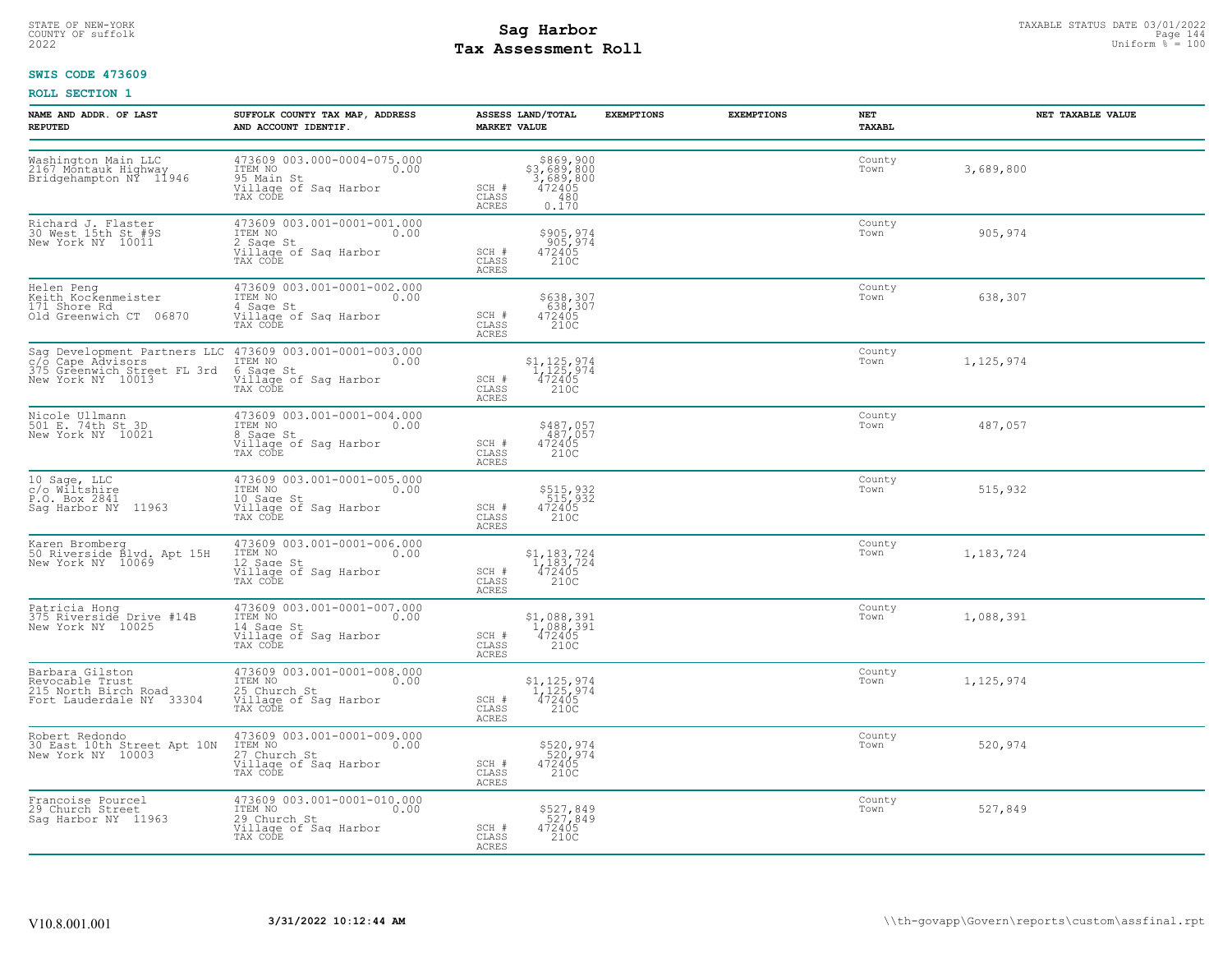# STATE OF NEW-YORK STATUS DATE 03/01/2022<br>
COUNTY OF suffolk **Sag From State of All County of Sage 145**<br>
2022 Man Duiform % = 100 **Tax Assessment Roll**

### **SWIS CODE 473609**

| NAME AND ADDR. OF LAST<br><b>REPUTED</b>                                                                                                    | SUFFOLK COUNTY TAX MAP, ADDRESS<br>AND ACCOUNT IDENTIF.                                                        | ASSESS LAND/TOTAL<br><b>MARKET VALUE</b>                                            | <b>EXEMPTIONS</b> | <b>EXEMPTIONS</b> | NET<br>TAXABL  | NET TAXABLE VALUE |
|---------------------------------------------------------------------------------------------------------------------------------------------|----------------------------------------------------------------------------------------------------------------|-------------------------------------------------------------------------------------|-------------------|-------------------|----------------|-------------------|
| Brenda Carmel<br>300 S Ocean Boulevard Apt 1C<br>Palm Beach FL 33480                                                                        | 473609 003.001-0001-011.000<br>ITEM NO<br>0.00<br>31 Church St<br>Village of Saq Harbor<br>TAX CODE            | $$1,081,974$<br>$1,081,974$<br>$472405$<br>SCH #<br>CLASS<br>210C<br><b>ACRES</b>   |                   |                   | County<br>Town | 1,081,974         |
| Sag Development Partners LLC<br>c/o Cape Advisors<br>375 Greenwich Street FL 3rd<br>New York NY 10013                                       | 473609 003.001-0001-012.000<br>ITEM NO<br>0.00<br>33 Church St<br>Village of Sag Harbor<br>TAX CODE            | \$1,091,599<br>1,091,599<br>472405<br>210C<br>SCH #<br>CLASS<br><b>ACRES</b>        |                   |                   | County<br>Town | 1,091,599         |
| 35 Church Street SH, LLC<br>c/o Ann M. Veltri<br>111 Barrow St #5E<br>New York NY 10014                                                     | 473609 003.001-0001-013.000<br>ITEM NO<br>0.00<br>35 Church St<br>Village of Sag Harbor<br>TAX CODE            | \$507,224<br>507,224<br>472405<br>210C<br>SCH #<br>CLASS<br><b>ACRES</b>            |                   |                   | County<br>Town | 507,224           |
| 3OneZero Seychelle, LLC<br>1325 Avenue of the America's<br>New York NY 10019                                                                | 473609 003.001-0001-014.000<br>ITEM NO<br>0.00<br>37 Church St<br>Village of Saq Harbor<br>TAX CODE            | \$956,391<br>956,391<br>472405<br>210C<br>SCH #<br>CLASS<br>ACRES                   |                   |                   | County<br>Town | 956,391           |
| Sag Development Partners LLC<br>c/o Cape Advisors<br>375 Greenwich Street FL 3rd<br>New York NY 10013                                       | 473609 003.001-0001-015.000<br>ITEM NO<br>0.00<br>11<br>39 Church St<br>Village of Saq Harbor<br>TAX CODE      | \$466,432<br>466,432<br>472405<br>210C<br>SCH #<br>CLASS<br>ACRES                   |                   |                   | County<br>Town | 466,432           |
| Alan B. Mitchell<br>45 Est 22nd Street Apt 33A<br>New York NY 10010                                                                         | 473609 003.001-0001-016.000<br>ITEM NO<br>0.00<br>43 Church St<br>Village of Sag Harbor<br>TAX CODE            | \$1,495,849<br>1,495,849<br>472405<br>210C<br>SCH #<br>CLASS<br>ACRES               |                   |                   | County<br>Town | 1,495,849         |
| 41 Church St. 11963 LLC<br>15 Church St #308<br>Sag Harbor NY 11963                                                                         | 473609 003.001-0002-001.000<br>ITEM NO 0.00<br>41 Church St<br>Village of Sag Harbor<br>TAX CODE               | \$615,391<br>615,391<br>472405<br>210C<br>SCH #<br>CLASS<br><b>ACRES</b>            |                   |                   | County<br>Town | 615,391           |
| Barbara Toll<br>138 Prince St<br>New York, NY 10012                                                                                         | 473609 003.001-0002-002.000<br>ITEM NO<br>IS Church St Unit G-100<br>Willage of Saq Harbor<br>TAX CODE         | \$966,932<br>966,932<br>472405<br>SCH #<br>CLASS<br>411C<br>ACRES                   |                   |                   | County<br>Town | 966,932           |
| Hannah C. Pakula<br>160 East 72nd Street<br>New York NY 10021                                                                               | 473609 003.001-0002-003.000<br>TEM NO<br>I5 Church St Unit G-101<br>Village of Sag Harbor<br>TAX CODE<br>0.00  | $$1,020,557$<br>$1,020,557$<br>$472405$<br>$411C$<br>SCH #<br>CLASS<br><b>ACRES</b> |                   |                   | County<br>Town | 1,020,557         |
| Alison MacDonald<br>102 East 22 St 11D<br>New York NY 10010                                                                                 | 473609 003.001-0002-004.000<br>ITEM NO<br>0.00<br>15 Church St Unit G-102<br>Village of Sag Harbor<br>TAX CODE | \$684,599<br>684,599<br>472405<br>SCH #<br>CLASS<br>411C<br>ACRES                   |                   |                   | County<br>Town | 684,599           |
| Jacqueline Brody<br>15 Church Street, Unit G104<br>Sag Harbor NY 11963                                                                      | 473609 003.001-0002-005.000<br>1TEM NO 0.00<br>15 Church St Unit G-104<br>Village of Sag Harbor<br>TAX CODE    | \$860,141<br>860,141<br>472405<br>SCH #<br>CLASS<br>411C<br>ACRES                   |                   |                   | County<br>Town | 860,141           |
| Charles Cee Scott Brown (Tru 473609 003.001-0002-006.000<br>The Cee Scott Brown Revocabl ITEM NO 0.00<br>P.O. Box 90<br>Saq Harbor NY 11963 | 15 Church St Unit G-106<br>Village of Sag Harbor<br>TAX CODE                                                   | \$501,724<br>$501,724$<br>472405<br>SCH #<br>CLASS<br>411C<br>ACRES                 |                   |                   | County<br>Town | 501,724           |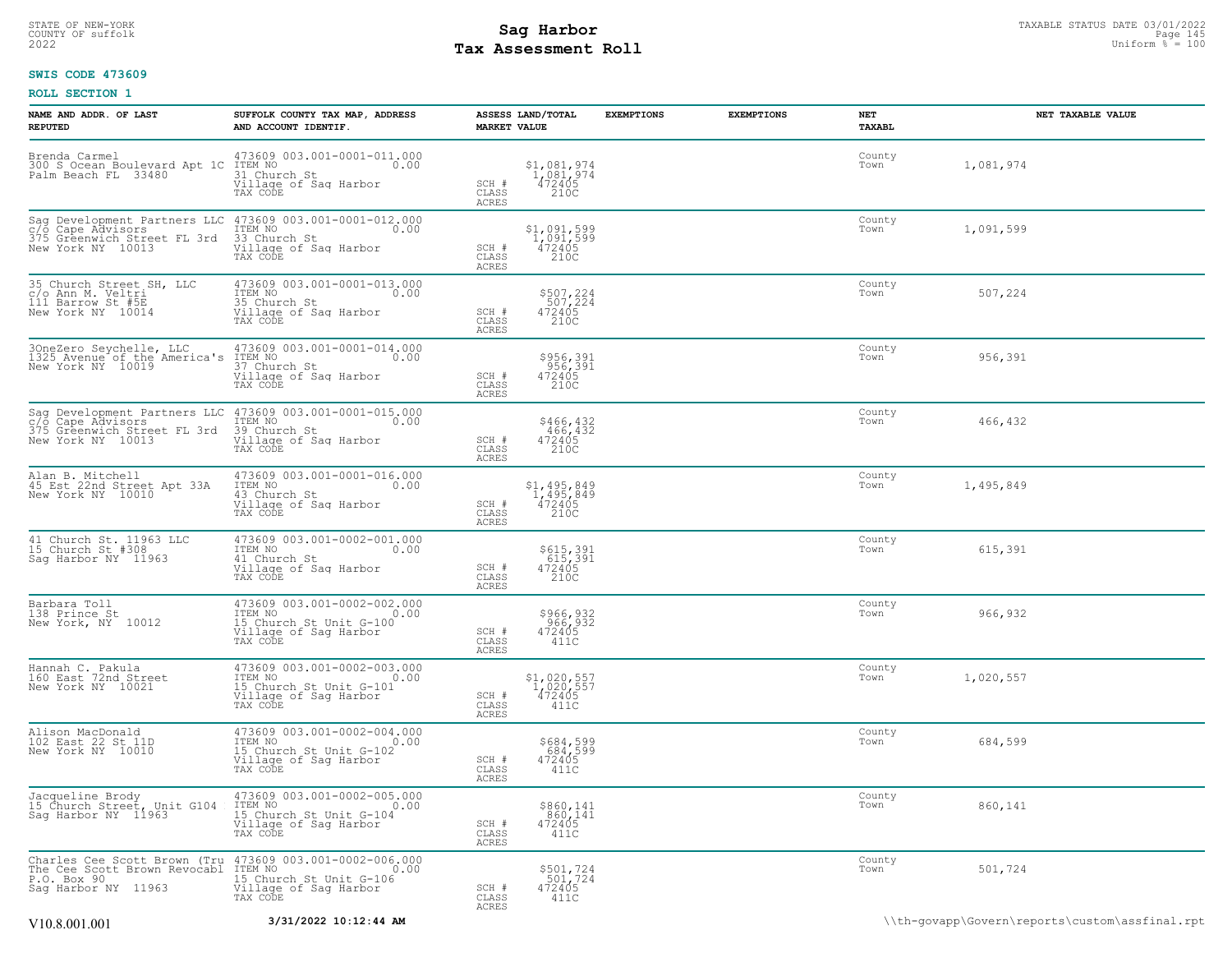# STATE OF NEW-YORK STATUS DATE 03/01/2022<br>
COUNTY OF suffolk **Sag From State of the Sage of All County of Sage 146**<br>
2022 Max **Assessment Roll** Page 146 **Tax Assessment Roll**

### **SWIS CODE 473609**

| NAME AND ADDR. OF LAST<br><b>REPUTED</b>                                                                       | SUFFOLK COUNTY TAX MAP, ADDRESS<br>AND ACCOUNT IDENTIF.                                                        | <b>MARKET VALUE</b>                | ASSESS LAND/TOTAL                                                 | <b>EXEMPTIONS</b> | <b>EXEMPTIONS</b> | NET<br><b>TAXABL</b> | NET TAXABLE VALUE |
|----------------------------------------------------------------------------------------------------------------|----------------------------------------------------------------------------------------------------------------|------------------------------------|-------------------------------------------------------------------|-------------------|-------------------|----------------------|-------------------|
| Kathleen A. Cooney<br>171 East 84th St 12J<br>New York NY 10028                                                | 473609 003.001-0002-007.000<br>ITEM NO<br>0.00<br>15 Church St Unit G-108<br>Village of Sag Harbor<br>TAX CODE | SCH #<br>CLASS<br>ACRES            | \$526,932<br>526,932<br>472405<br>411C                            |                   |                   | County<br>Town       | 526,932           |
| Nora K. Gold, Trustee<br>Nora K. Gold Revocable Trust<br>100 SE 5th Ave Apt 101<br>Boca Raton FL 33432         | 473609 003.001-0002-008.000<br>0.00<br>TEM NO<br>15 Church St Unit G-110<br>Village of Sag Harbor<br>TAX CODE  | SCH #<br>CLASS<br>ACRES            | \$457,266<br>457,266<br>472405<br>411C                            |                   |                   | County<br>Town       | 457,266           |
| Carissa Waechter<br>15 Church St Unit G-112<br>Sag Harbor NY 11963                                             | 473609 003.001-0002-009.000<br>TTEM NO 0.00<br>15 Church St Unit G-112<br>Village of Saq Harbor<br>TAX CODE    | SCH #<br>CLASS<br>ACRES            | \$488,891<br>488,891<br>472405<br>411C                            |                   |                   | County<br>Town       | 488,891           |
| Spencer B. Neyland<br>260 Park Avenue South 9F<br>New York NY 10010                                            | 473609 003.001-0002-010.000<br>ITEM NO 0.00<br>15 Church St Unit G-114<br>Village of Sag Harbor<br>TAX CODE    | SCH #<br>CLASS<br>ACRES            | $\begin{array}{c} $489,807\\ 489,807\\ 472405\\ 411C \end{array}$ |                   |                   | County<br>Town       | 489,807           |
| Marianne Houtenbos<br>P.O. Box 953<br>947 Flying Point Rd<br>Water Mill NY 11976                               | 473609 003.001-0002-011.000<br>TEM NO<br>15 Church St Unit G-116<br>Village of Sag Harbor<br>TAX CODE<br>0.00  | SCH #<br>CLASS<br><b>ACRES</b>     | \$526,016<br>526,016<br>472405<br>411C                            |                   |                   | County<br>Town       | 526,016           |
| Arang Varadhachary<br>700 E 16th Avenue<br>Salt Lake City UT 84103                                             | 473609 003.001-0002-012.000<br>ITEM NO 0.00<br>15 Church St Unit G-118<br>Village of Saq Harbor<br>TAX CODE    | SCH #<br>CLASS<br>ACRES            | \$935,766<br>935,766<br>472405<br>411C                            |                   |                   | County<br>Town       | 935,766           |
| FSV Real Estate LLC<br>c/o Michele Varischetti<br>423 Varischetti Rd.<br>1308 Main Street<br>Brockway PA 15824 | 473609 003.001-0002-013.000<br>0.00<br>ITEM NO<br>15 Church St Unit G-120<br>Village of Saq Harbor<br>TAX CODE | SCH #<br>$\mathtt{CLASS}$<br>ACRES | \$955,932<br>955,932<br>472405<br>411C                            |                   |                   | County<br>Town       | 955,932           |
| Barbara Jakobson<br>167 East 74th St<br>New York NY 10021                                                      | 473609 003.001-0002-014.000<br>ITEM NO 0.00<br>15 Church St Unit G-122<br>Village of Sag Harbor<br>TAX CODE    | SCH #<br>CLASS<br><b>ACRES</b>     | \$889,016<br>889,016<br>472405<br>411C                            |                   |                   | County<br>Town       | 889,016           |
| Arlene Furer<br>P.O. Box 3258<br>Sag Harbor NY 11963                                                           | 473609 003.001-0002-015.000<br>15 Church St Unit G-124<br>Village of Sag Harbor<br>TAX CODE                    | SCH #<br>CLASS<br><b>ACRES</b>     | \$228,099<br>228,099<br>472405<br>411C                            |                   |                   | County<br>Town       | 228,099           |
| Michael Lynne<br>Ninah Lynne<br>770 Park Ave Apt 18A<br>New York NY 10021                                      | 473609 003.001-0002-016.000<br>ITEM NO<br>15 Church St Unit G-126<br>Village of Saq Harbor<br>TAX CODE         | SCH #<br>CLASS<br>ACRES            | \$301,891<br>301,891<br>472405<br>411C                            |                   |                   | County<br>Town       | 301,891           |
| Helen Peng<br>Keith Kockenmeister<br>171 Shore Rd<br>Old Greenwich CT 06870                                    | 473609 003.001-0002-017.000<br>ITEM NO 0.00<br>15 Church St Unit G-128<br>Village of Sag Harbor<br>TAX CODE    | SCH #<br>CLASS<br>ACRES            | \$362,391<br>362,391<br>472405<br>411C                            |                   |                   | County<br>Town       | 362,391           |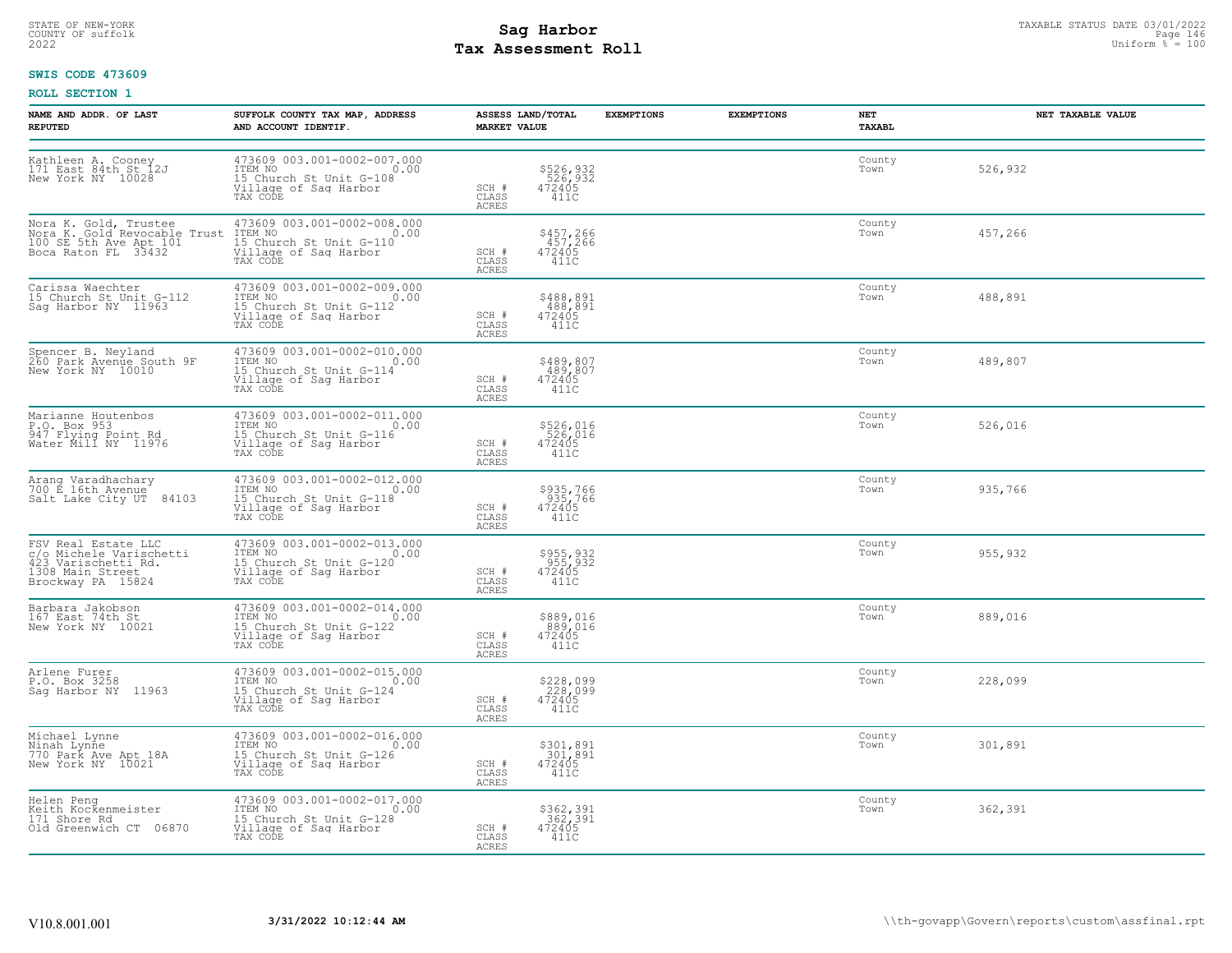# STATE OF NEW-YORK STATUS DATE 03/01/2022<br>
COUNTY OF suffolk **Sag From State of All County of Sage 147**<br>
2022 Mage 147 **Assessment Roll** Page 110 **Tax Assessment Roll**

### **SWIS CODE 473609**

| NAME AND ADDR. OF LAST<br><b>REPUTED</b>                                                  | SUFFOLK COUNTY TAX MAP, ADDRESS<br>AND ACCOUNT IDENTIF.                                                                                                                                         | <b>MARKET VALUE</b>            | ASSESS LAND/TOTAL                                                                 | <b>EXEMPTIONS</b> | <b>EXEMPTIONS</b> | NET<br><b>TAXABL</b> |           | NET TAXABLE VALUE |
|-------------------------------------------------------------------------------------------|-------------------------------------------------------------------------------------------------------------------------------------------------------------------------------------------------|--------------------------------|-----------------------------------------------------------------------------------|-------------------|-------------------|----------------------|-----------|-------------------|
|                                                                                           | Stephen Gerald Poe, Trustee 473609 003.001-0002-018.000<br>Stephan Gerald Poe Living Tr ITEM NO<br>15 Church St Unit G-130 15 Church St Unit G-130<br>Sag Harbor NY 11963 Village of Sag Harbor | SCH #<br>CLASS<br>ACRES        | \$567,266<br>567,266<br>472405<br>411C                                            |                   |                   | County<br>Town       | 567,266   |                   |
| Sandra Foschi<br>139 East 57th St<br>New York NY 10022                                    | 473609 003.001-0002-019.000<br>ITEM NO<br>15 Church St Unit G-132<br>Village of Sag Harbor<br>TAX CODE                                                                                          | SCH #<br>CLASS<br>ACRES        | \$673,599<br>673,599<br>472405<br>411C                                            |                   |                   | County<br>Town       | 673,599   |                   |
| Olivia House, LLC<br>106 Central Park South Apt 2<br>New York NY 10019                    | 473609 003.002-0001-001.000<br>ITEM NO<br>15 Church St Unit W-200<br>Village of Sag Harbor<br>TAX CODE                                                                                          | SCH #<br>CLASS<br>ACRES        | $\substack{ \textcolor{red}{\mathbf{51,028,349}}\\ 1,028,349\\ 472405} }$<br>411C |                   |                   | County<br>Town       | 1,028,349 |                   |
|                                                                                           |                                                                                                                                                                                                 | SCH #<br>CLASS<br>ACRES        | \$569,557<br>569,557<br>472405<br>411C                                            |                   |                   | County<br>Town       | 569,557   |                   |
| Jeffrey Vandenberg<br>415 East 52nd St Apt 15AC<br>New York NY 10022                      | 473609 003.002-0001-003.000<br>ITEM NO<br>15 Church St Unit W-203<br>Village of Saq Harbor<br>TAX CODE                                                                                          | SCH #<br>CLASS<br>ACRES        | \$427,932<br>427,932<br>472405<br>411C                                            |                   |                   | County<br>Town       | 427,932   |                   |
| Suzanne Bartolucci<br>Enrico Bartolucci<br>3131 Turtle Creek Boulevard<br>Dallas TX 75219 | 473609 003.002-0001-004.000<br>ITEM NO<br>15 Church St Unit W-204<br>Willage of Sag Harbor<br>TAX CODE                                                                                          | SCH #<br>CLASS<br>ACRES        | \$776,724<br>776,724<br>472405<br>411C                                            |                   |                   | County<br>Town       | 776,724   |                   |
| Lawrence Rich<br>Seymour Levy<br>45 Sutton Place Apt 15H<br>New York NY 10022             | 473609 003.002-0001-005.000<br>ITEM NO<br>15 Church St Unit W-206<br>Village of Saq Harbor<br>TAX CODE                                                                                          | SCH #<br>CLASS<br><b>ACRES</b> | \$709,807<br>709,807<br>472405<br>411C                                            |                   |                   | County<br>Town       | 709,807   |                   |
| Michael P. Burns<br>P.O. Box 304<br>Sagaponack NY 11962                                   | 473609 003.002-0001-006.000<br>ITEM NO<br>15 Church St Unit W-208<br>Village of Saq Harbor<br>TAX CODE                                                                                          | SCH #<br>CLASS<br>ACRES        | \$915,599<br>915,599<br>472405<br>411C                                            |                   |                   | County<br>Town       | 915,599   |                   |
| Ibex Mountain, LLC<br>118-35 Queens Blvd FL 16th<br>Forest Hills NY 11375                 | 473609 003.002-0001-007.000<br>ITEM NO<br>15 Church St Unit D-210<br>Village of Sag Harbor<br>TAX CODE                                                                                          | SCH #<br>CLASS<br>ACRES        | \$434,807<br>434,807<br>472405<br>411C                                            |                   |                   | County<br>Town       | 434,807   |                   |
| Robyn Lundy Karp<br>210 East 68th St Apt 12i<br>New York NY 10065                         | 473609 003.002-0001-008.000<br>ITEM NO<br>15 Church St Unit D-212<br>Village of Sag Harbor<br>TAX CODE                                                                                          | SCH #<br>CLASS<br>ACRES        | \$376,599<br>376,599<br>472405<br>411C                                            |                   |                   | County<br>Town       | 376,599   |                   |
| Susan M. Aqeel<br>P.O. Box 835<br>Grafton WI 53024                                        | 473609 003.002-0001-009.000<br>TTEM NO 0.00<br>15 Church St Unit D-214<br>Village of Sag Harbor<br>TAX CODE                                                                                     | SCH #<br>CLASS<br>ACRES        | \$922,016<br>922,016<br>472405<br>$\overline{411C}$                               |                   |                   | County<br>Town       | 922,016   |                   |
| ELBERETH LLC<br>2269 Chestnut Street 141<br>San Fransico CA 94123                         | 473609 003.002-0001-010.000<br>ITEM NO<br>15 Church St Unit D-216<br>Village of Saq Harbor<br>TAX CODE                                                                                          | SCH #<br>CLASS<br>ACRES        | \$848,224<br>848,224<br>472405<br>411C                                            |                   |                   | County<br>Town       | 848,224   |                   |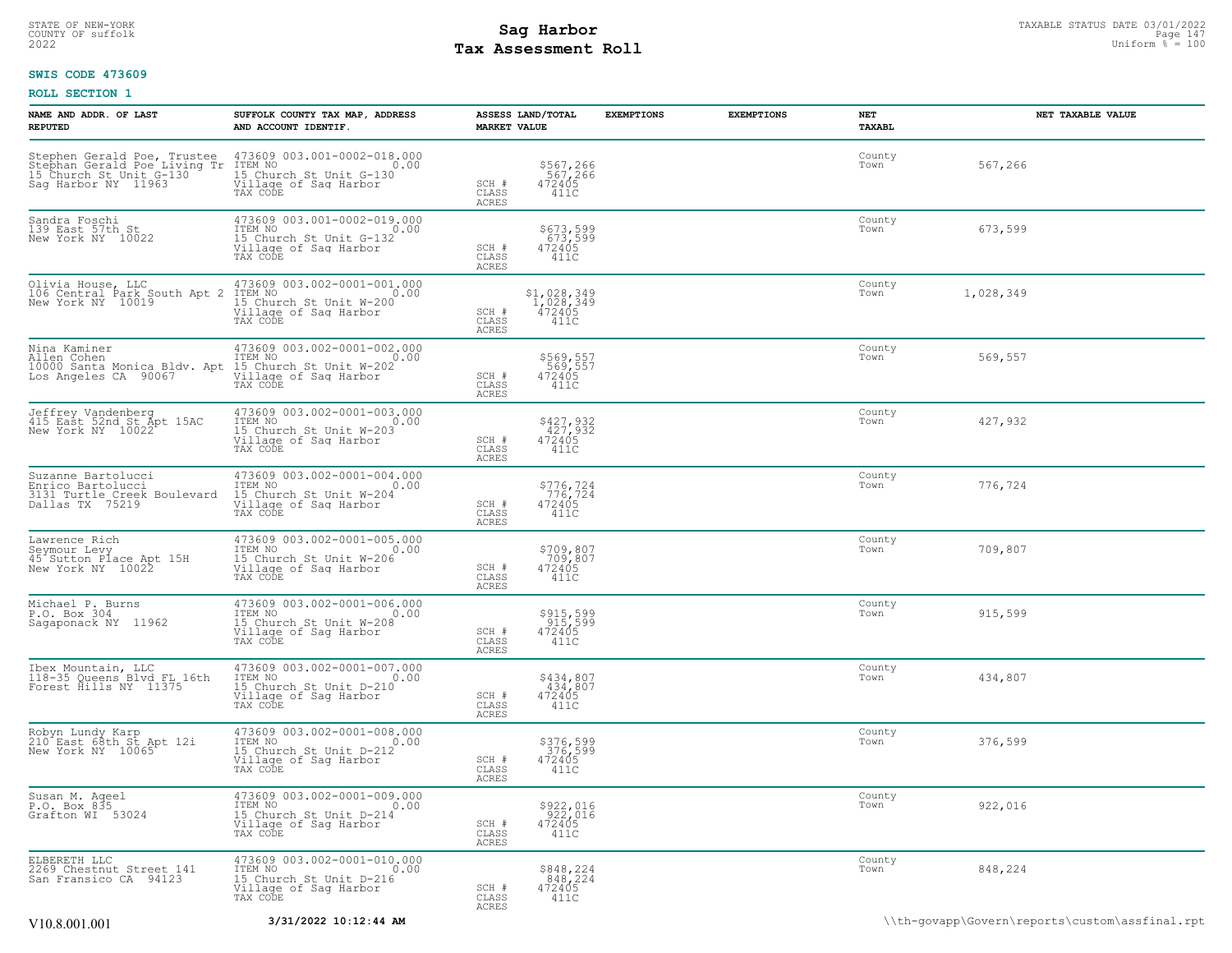# STATE OF NEW-YORK STATUS DATE 03/01/2022<br>
COUNTY OF suffolk **Sag From the Sag State Page 148**<br>
2022 Pay Assessment Roll **Tax Assessment Roll**

### **SWIS CODE 473609**

| NAME AND ADDR. OF LAST<br><b>REPUTED</b>                                                                                               | SUFFOLK COUNTY TAX MAP, ADDRESS<br>AND ACCOUNT IDENTIF.                                                        | ASSESS LAND/TOTAL<br><b>MARKET VALUE</b>                                                                                                                                                                     | <b>EXEMPTIONS</b> | <b>EXEMPTIONS</b><br>NET<br><b>TAXABL</b> |           | NET TAXABLE VALUE |
|----------------------------------------------------------------------------------------------------------------------------------------|----------------------------------------------------------------------------------------------------------------|--------------------------------------------------------------------------------------------------------------------------------------------------------------------------------------------------------------|-------------------|-------------------------------------------|-----------|-------------------|
| Lois Stalford Freeman<br>15 Church St Apt C-218<br>Sag Harbor NY 11963                                                                 | 473609 003.002-0001-011.000<br>TTEM NO 0.00<br>15 Church St Unit C-218<br>Village of Sag Harbor<br>TAX CODE    | \$555,807<br>555,807<br>472405<br>SCH #<br>CLASS<br>411C<br>ACRES                                                                                                                                            |                   | County<br>Town                            | 555,807   |                   |
| Spencer E. Sherman<br>Susan R. Sherman<br>910 Fifth Avenue<br>New York NY 10021                                                        | 473609 003.002-0001-012.000<br>TTEM NO<br>IS Church St Unit C-220<br>Village of Saq Harbor<br>TAX CODE<br>0.00 | \$890,849<br>890,849<br>472405<br>411C<br>SCH #<br>CLASS<br>ACRES                                                                                                                                            |                   | County<br>Town                            | 890,849   |                   |
| Susan Goldman<br>141 East 88th St Apt 3D<br>New York NY 10128                                                                          | 473609 003.002-0001-013.000<br>ITEM NO 0.00<br>15 Church St Unit C-222<br>Village of Sag Harbor<br>TAX CODE    | \$655,724<br>655,724<br>472405<br>SCH #<br>CLASS<br>411C<br>ACRES                                                                                                                                            |                   | County<br>Town                            | 655,724   |                   |
| Ninah Lynne<br>Michael Lynne<br>770 Park Ave Apt 18A<br>New York NY 10021                                                              | 473609 003.002-0002-001.000<br>ITEM NO<br>15 Church St Unit PH-300<br>Village of Sag Harbor<br>TAX CODE        | \$974,266<br>974,266<br>472405<br>SCH #<br>CLASS<br>411C<br>ACRES                                                                                                                                            |                   | County<br>Town                            | 974,266   |                   |
| Nancy Amato<br>Jolene Piaskowski<br>8 Jericho Lane<br>East Hampton NY 11937                                                            | 473609 003.002-0002-002.000<br>TTEM NO<br>15 Church St Unit W-304<br>Village of Sag Harbor<br>0.00<br>TAX CODE | $\substack{ \textcolor{red}{\mathbf{51, 236, 891}}\\ \textcolor{red}{\mathbf{1, 236, 891}}\\ \textcolor{red}{\mathbf{472405}} }$<br>SCH #<br>411C<br>CLASS<br>ACRES                                          |                   | County<br>Town                            | 1,236,891 |                   |
| Christine Wisner<br>408 East 79th Street<br>New York NY 10075                                                                          | 473609 003.002-0002-003.000<br>TTEM NO 0.00<br>15 Church St Unit PH-306<br>Village of Sag Harbor<br>TAX CODE   | \$767,099<br>767,099<br>472405<br>SCH #<br>CLASS<br>411C<br>ACRES                                                                                                                                            |                   | County<br>Town                            | 767,099   |                   |
| Laurel Elliott, Trustee<br>Laurel Elliott Revocable Tru<br>59 West 12th Street Apt 7-C<br>New York NY 10011                            | 473609 003.002-0002-004.000<br>ITEM NO<br>15 Church St Unit PH-308<br>Village of Saq Harbor<br>TAX CODE        | \$952,724<br>952,724<br>472405<br>411C<br>SCH #<br>CLASS<br><b>ACRES</b>                                                                                                                                     |                   | County<br>Town                            | 952,724   |                   |
| Lawrence S. Horn, Trustee<br>The Michael Himmel 2012<br>Ryan Himmel, Trustee<br>Michael Himmel 2012 Wainscot<br>Lawrence Horn, Trustee | 473609 003.002-0002-005.000<br>TTEM NO 0.00<br>15 Church St Unit PH-314<br>Village of Sag Harbor<br>TAX CODE   | $\substack{ \textcolor{red}{\mathbf{51}}, \, \textcolor{red}{\mathbf{349}}, \, \textcolor{red}{100} \\ \textcolor{red}{\mathbf{1}} \\ \textcolor{red}{\mathbf{472405}} }$<br>SCH #<br>CLASS<br>411C<br>ACRES |                   | County<br>Town                            | 1,349,100 |                   |
| Sag Watch 316 LLC<br>121 Old Mill Road<br>Greenwich CT 06831                                                                           | 473609 003.002-0002-006.000<br>ITEM NO 0.00<br>15 Church St Unit PH-316<br>Village of Sag Harbor<br>TAX CODE   | \$981,141<br>981,141<br>472405<br>SCH #<br>411C<br>CLASS<br><b>ACRES</b>                                                                                                                                     |                   | County<br>Town                            | 981,141   |                   |
| Case Realty LLC<br>c/o Mustac, HRV Management<br>18-29 27th Avenue<br>Astoria NY 11102                                                 | 473609 003.002-0002-007.000<br>ITEM NO<br>US Church St Unit PH-320<br>Willage of Saq Harbor<br>TAX CODE        | \$946,307<br>$946,307$<br>472405<br>SCH #<br>CLASS<br>411C<br>ACRES                                                                                                                                          |                   | County<br>Town                            | 946,307   |                   |
| Joseph Schick<br>Linda Rascher<br>201 West 72nd Street Apt 21B 15 Church St Unit PH-322<br>New York NY 10023 Village of Saq Harbor     | 473609 003.002-0002-008.000<br>ITEM NO 0.00<br>TAX CODE                                                        | \$651,599<br>651,599<br>472405<br>SCH #<br>CLASS<br>411C<br>ACRES                                                                                                                                            |                   | County<br>Town                            | 651,599   |                   |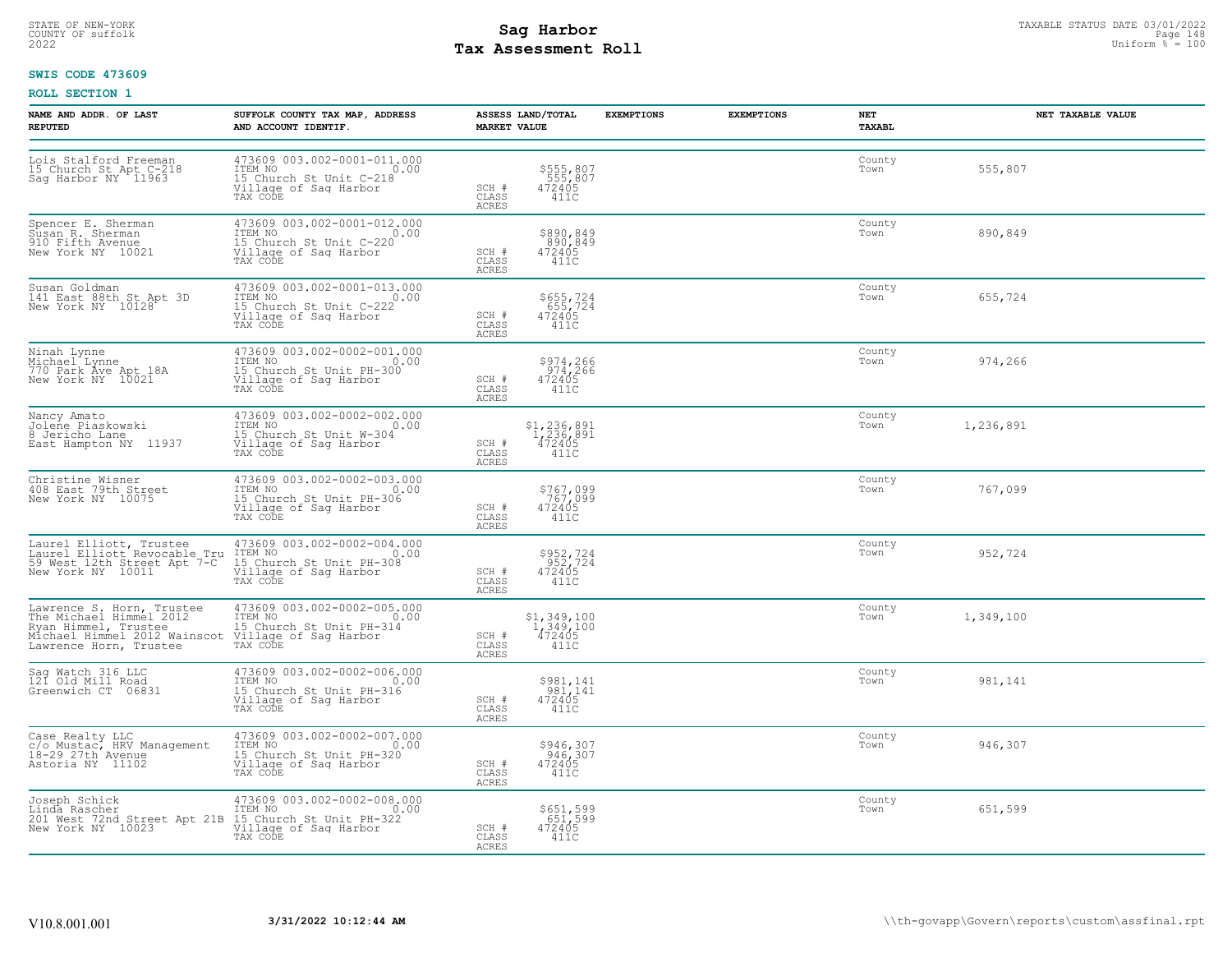# STATE OF NEW-YORK STATUS DATE 03/01/2022<br>
COUNTY OF suffolk **Sag From State of All County of Sage 149** Uniform % = 100<br>
2022 Pay Assessment Roll **Tax Assessment Roll**

### **SWIS CODE 473609**

| NAME AND ADDR. OF LAST<br><b>REPUTED</b>                                                                                                                                                                                    | SUFFOLK COUNTY TAX MAP, ADDRESS<br>AND ACCOUNT IDENTIF.                                                 | <b>MARKET VALUE</b>                | ASSESS LAND/TOTAL                                                                | <b>EXEMPTIONS</b> | <b>EXEMPTIONS</b> | NET<br>TAXABL  | NET TAXABLE VALUE |
|-----------------------------------------------------------------------------------------------------------------------------------------------------------------------------------------------------------------------------|---------------------------------------------------------------------------------------------------------|------------------------------------|----------------------------------------------------------------------------------|-------------------|-------------------|----------------|-------------------|
| Watchcase 402 LLC<br>c/o Mahon<br>360 S Ocean Blvd 5B<br>Palm Beach FL 33480                                                                                                                                                | 473609 003.002-0002-009.000<br>ITEM NO<br>15 Church St Unit PH-402<br>Village of Saq Harbor<br>TAX CODE | SCH #<br>CLASS<br>ACRES            | \$927,516<br>927,516<br>472405<br>411C                                           |                   |                   | County<br>Town | 927,516           |
| Benedict J. Sciortino<br>Wendy Sciortino<br>50 Sutton Place<br>New York NY 10022                                                                                                                                            | 473609 003.002-0002-010.000<br>ITEM NO<br>IS Church St Unit PH-412<br>Village of Sag Harbor<br>TAX CODE | SCH #<br>CLASS<br>ACRES            | $$1,072,807$<br>$1,072,807$<br>$472405$<br>411C                                  |                   |                   | County<br>Town | 1,072,807         |
| David Levy<br>Stacey Levy<br>15 Central Park West #14G<br>New York NY 10023                                                                                                                                                 | 473609 003.002-0002-011.000<br>TTEM NO<br>15 Church St Unit PH-418<br>Village of Sag Harbor<br>TAX CODE | SCH #<br>CLASS<br><b>ACRES</b>     | $$1,390,891$<br>$1,390,891$<br>$472405$<br>411C                                  |                   |                   | County<br>Town | 1,390,891         |
| PD Sag Harbor LLC<br>c/o Tisch<br>834 Fifth Ave #13B<br>New York NY 10065                                                                                                                                                   | 473609 003.003-0001-001.000<br>ITEM NO<br>10 Church St Unit PH-400<br>Village of Saq Harbor<br>TAX CODE | SCH #<br>CLASS<br>ACRES            | $$1, 171, 807$<br>$1, 171, 807$<br>$472405$<br>411C                              |                   |                   | County<br>Town | 1,171,807         |
| George M. Klett, Trustee<br>The Revocable Trust of Georg<br>22 Louis Drive<br>Melville NY 11747                                                                                                                             | 473609 003.003-0001-002.000<br>ITEM NO<br>15 Church St Unit PH-404<br>Village of Saq Harbor<br>TAX CODE | SCH #<br>CLASS<br>ACRES            | $$1,029,724$<br>$1,029,724$<br>$472405$<br>$411C$                                |                   |                   | County<br>Town | 1,029,724         |
| TLE Sag Harbor LLC<br>c/o TFMG Associates<br>655 Madison Avenue FL 11<br>New York NY 10065                                                                                                                                  | 473609 003.003-0001-003.000<br>ITEM NO<br>10 Church St Unit PH-406<br>Village of Sag Harbor<br>TAX CODE | SCH #<br>$\mathtt{CLASS}$<br>ACRES | $$1,201,599$<br>$1,201,599$<br>$472405$<br>411C                                  |                   |                   | County<br>Town | 1,201,599         |
| Linda White, Co-Trustees<br>Linda White Lifetime Trust<br>Jerry White, Co-Trustee<br>Linda White Lifetime Trust                                                                                                             | 473609 003.003-0001-004.000<br>ITEM NO<br>IS Church St Unit PH-416<br>Village of Saq Harbor<br>TAX CODE | SCH #<br>CLASS<br>ACRES            | $$1,201,599$<br>$1,201,599$<br>$472405$<br>411C                                  |                   |                   | County<br>Town | 1,201,599         |
| Diane Brown Horton<br>Roxane Brown Campello<br>1 Bluff Point Ln<br>Sag Harbor, NY 11963                                                                                                                                     | 473609 004.000-0001-001.000<br>ITEM NO 0.00<br>1 Bluff Point Ln<br>Village of Sag Harbor<br>TAX CODE    | SCH #<br>CLASS<br>ACRES            | $$4, 179, 500$<br>$$4, 357, 400$<br>$4, 357, 400$<br>$472405$<br>210W<br>1,100   |                   |                   | County<br>Town | 4,357,400         |
| Jean Boone, Trustee 473609 004.000-0001-003.001<br>Elaine Anderson Steinbeck Tr ITEM NO Clark Covert, Trustee 2 Bluff Point Ln Clark Covert, Trustee 2 Bluff Point Ln<br>Elaine Anderson Steinbeck Tr Village of Sag Harbor | TAX CODE                                                                                                | SCH #<br>CLASS<br>ACRES            | $$3,799,600$<br>$$4,003,100$<br>$4,003,100$<br>$472405$<br>$210M$<br>1,800       |                   |                   | County<br>Town | 4,003,100         |
| James C Boldt<br>Daniel W Boldt<br>1612 Old Mill Bottom Run<br>Annapolis, MD 21409                                                                                                                                          | 473609 004.000-0001-004.000<br>ITEM NO 0.00<br>5 Bluff Point Ln<br>Village of Sag Harbor<br>TAX CODE    | SCH #<br>CLASS<br>ACRES            | \$2,882,200<br>\$3,094,800<br>3,094,800<br>$\frac{472405}{210}$<br>0.260         |                   |                   | County<br>Town | 3,094,800         |
| Charles Cee Scott Brown (Tru 473609 004.000-0001-006.000<br>The Cee Scott Brown Revocabl ITEM NO<br>P.O. Box 90<br>Sag Harbor NY 11963                                                                                      | Village of Sag Harbor<br>TAX CODE                                                                       | SCH #<br>CLASS<br><b>ACRES</b>     | $$1,834,200$<br>$$2,176,900$<br>$2,176,900$<br>$472405$<br>$$2108$<br>0.340      |                   |                   | County<br>Town | 2,176,900         |
| Marilyn M Moore Trust<br>Dorothy L Capasso<br>Nicholas Capasso<br>2000 Bal Harbor Blyd<br>Punta Gorda, FL 33950                                                                                                             | 473609 004.000-0001-007.001<br>ITEM NO 0.00<br>9 Bluff Point Ln<br>Village of Sag Harbor<br>TAX CODE    | SCH #<br>CLASS<br>ACRES            | $$3, 257, 800$<br>$$3, 454, 700$<br>$3, 454, 700$<br>$472405$<br>$210M$<br>0.480 |                   |                   | County<br>Town | 3,454,700         |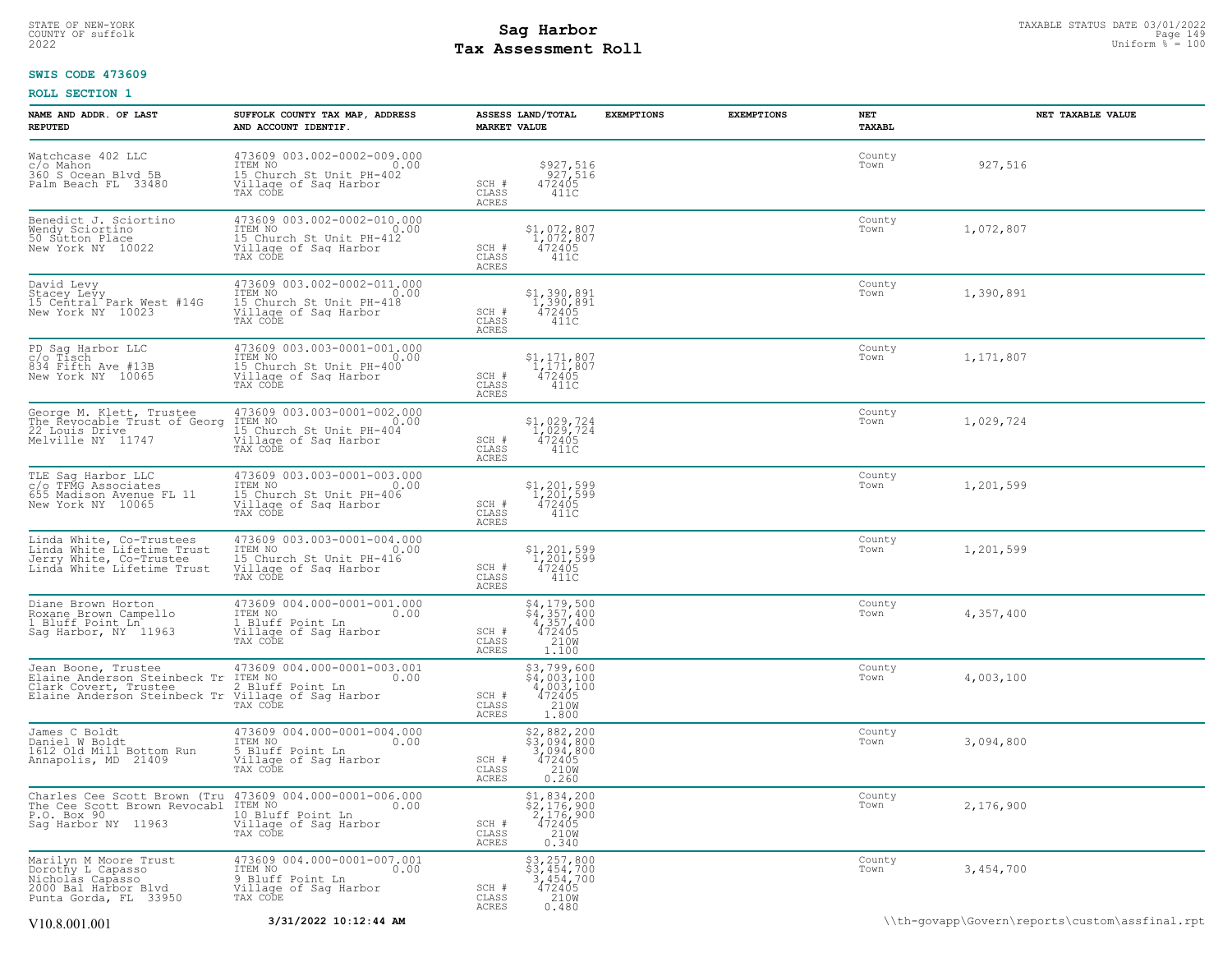# STATE OF NEW-YORK STATUS DATE 03/01/2022<br>
COUNTY OF suffolk **Sag From State Page 150**<br>
2022 Pay Assessment Roll **Tax Assessment Roll**

### **SWIS CODE 473609**

| NAME AND ADDR. OF LAST<br><b>REPUTED</b>                                                                                                                         | SUFFOLK COUNTY TAX MAP, ADDRESS<br>AND ACCOUNT IDENTIF.                                                  | ASSESS LAND/TOTAL<br><b>MARKET VALUE</b>                                                                                 | <b>EXEMPTIONS</b> | <b>EXEMPTIONS</b> | NET<br>TAXABL  | NET TAXABLE VALUE |
|------------------------------------------------------------------------------------------------------------------------------------------------------------------|----------------------------------------------------------------------------------------------------------|--------------------------------------------------------------------------------------------------------------------------|-------------------|-------------------|----------------|-------------------|
| 14 Bluff Point LLC<br>57 East 66th St<br>New York NY 10065                                                                                                       | 473609 004.000-0001-009.000<br>ITEM NO<br>0.00<br>14 Bluff Point Ln<br>Village of Sag Harbor<br>TAX CODE | \$2,027,800<br>\$3,257,800<br>3,257,800<br>472405<br>210W<br>SCH #<br>CLASS<br><b>ACRES</b><br>0.350                     |                   |                   | County<br>Town | 3,257,800         |
| John W Sullivan<br>Elizabeth A Sullivan<br>Sullivan, Mary C (Life Estat 15 Bluff Point Ln<br>10 Hayestown Rd Village of Saq Har<br>Chrystal Bay Unit 15 TAX CODE | 473609 004.000-0001-010.001<br>ITEM NO<br>$\sim$ 0.00<br>Village of Sag Harbor                           | $$3, 267, 300$<br>$$3, 424, 700$<br>$3, 424, 700$<br>$472405$<br>SCH #<br>CLASS<br>210W<br>ACRES<br>0.480                |                   |                   | County<br>Town | 3,424,700         |
| Patricia Nelson<br>David S. Nelson<br>1088 Park Ave<br>New York, NY 10128                                                                                        | 473609 004.000-0001-011.000<br>ITEM NO 0.00<br>3 Bluff Point Rd<br>Village of Sag Harbor<br>TAX CODE     | \$2,600,500<br>\$4,213,900<br>4,213,900<br>472405<br>210M<br>SCH #<br>CLASS<br>ACRES<br>0.550                            |                   |                   | County<br>Town | 4,213,900         |
| Barbara Dexter Schwartz<br>19 Bluff Point Ln<br>Sag Harbor, NY 11963                                                                                             | 473609 004.000-0001-012.000<br>TTEM NO 0.00<br>19 Bluff Point Ln<br>Village of Sag Harbor<br>TAX CODE    | \$3,144,300<br>$\frac{1}{3}, \frac{1}{412}, \frac{200}{200}$<br>SCH #<br>$\frac{472405}{210}$<br>CLASS<br>ACRES<br>0.290 |                   |                   | County<br>Town | 3,412,200         |
| Ellen Diamant<br>Michael Diamant<br>50 W 15th St Apt 4C<br>New York NY 10011                                                                                     | 473609 004.000-0001-014.000<br>ITEM NO 0.00<br>6 Bluff Point Rd<br>Village of Sag Harbor<br>TAX CODE     | \$3,616,600<br>\$4,086,800<br>4,086,800<br>SCH #<br>$472405$<br>210W<br>CLASS<br>ACRES<br>0.510                          |                   |                   | County<br>Town | 4,086,800         |
| Barbara Maher<br>9 Bluff Point Rd<br>Sag Harbor NY 11963                                                                                                         | 473609 004.000-0001-016.000<br>ITEM NO<br>0.00<br>9 Bluff Point Rd<br>Village of Sag Harbor<br>TAX CODE  | \$1,510,500<br>\$1,623,100<br>1,623,100<br>472405<br>210W<br>SCH #<br>CLASS<br><b>ACRES</b><br>0.240                     |                   |                   | County<br>Town | 1,623,100         |
| Claire Fraser<br>10 Bluff Point Rd<br>Sag Harbor NY 11963                                                                                                        | 473609 004.000-0001-017.000<br>ITEM NO<br>0.00<br>10 Bluff Point Rd<br>Village of Sag Harbor<br>TAX CODE | \$2,396,300<br>\$2,640,700<br>2,640,700<br>472405<br>SCH #<br>CLASS<br>210W<br>ACRES<br>0.340                            |                   |                   | County<br>Town | 2,640,700         |
| Frank Evangelista<br>Maria C Evangelista<br>Maria Evangelista<br>46 Lexington Ave<br>Franklin <sup>Square, NY</sup> 11010                                        | 473609 004.000-0001-018.000<br>ITEM NO<br>0.00<br>11 Bluff Point Rd<br>Village of Sag Harbor<br>TAX CODE | $$2,045,400$<br>$$2,270,600$<br>$2,270,600$<br>SCH #<br>472405<br>220W<br>CLASS<br><b>ACRES</b><br>0.630                 |                   |                   | County<br>Town | 2,270,600         |
| 14 Bluff Point Road LLC<br>14 Bluff Point Road<br>Sag Harbor NY 11963                                                                                            | 473609 004.000-0001-020.003<br>ITEM NO 0.00<br>14.Bluff Point Rd<br>Village of Sag Harbor<br>TAX CODE    | \$2,734,100<br>\$3,944,100<br>3,944,100<br>SCH #<br>472405<br>210W<br>CLASS<br><b>ACRES</b><br>0.420                     |                   |                   | County<br>Town | 3,944,100         |
| Luke Babcock<br>Allison S Babcock<br>PO Box 4<br>Saq Harbor, NY 11963                                                                                            | 473609 004.000-0001-022.000<br>ITEM NO 0.00<br>17 Bluff Point Rd<br>Village of Sag Harbor<br>TAX CODE    | \$2,239,800<br>$\frac{1}{3}$ , 441, 200<br>3, 441, 200<br>SCH #<br>$472405$<br>220W<br>CLASS<br>ACRES<br>0.520           |                   |                   | County<br>Town | 3,441,200         |
| John McGuire<br>41 Warren Street Apt 6<br>New York NY 10007                                                                                                      | 473609 004.000-0001-023.003<br>ITEM NO<br>0.00<br>18 Bluff Point Rd<br>Village of Sag Harbor<br>TAX CODE | $$3, 104, 400$<br>$$3, 448, 400$<br>3,448,400<br>SCH #<br>472405<br>210W<br>CLASS<br>ACRES<br>0.880                      |                   |                   | County<br>Town | 3,448,400         |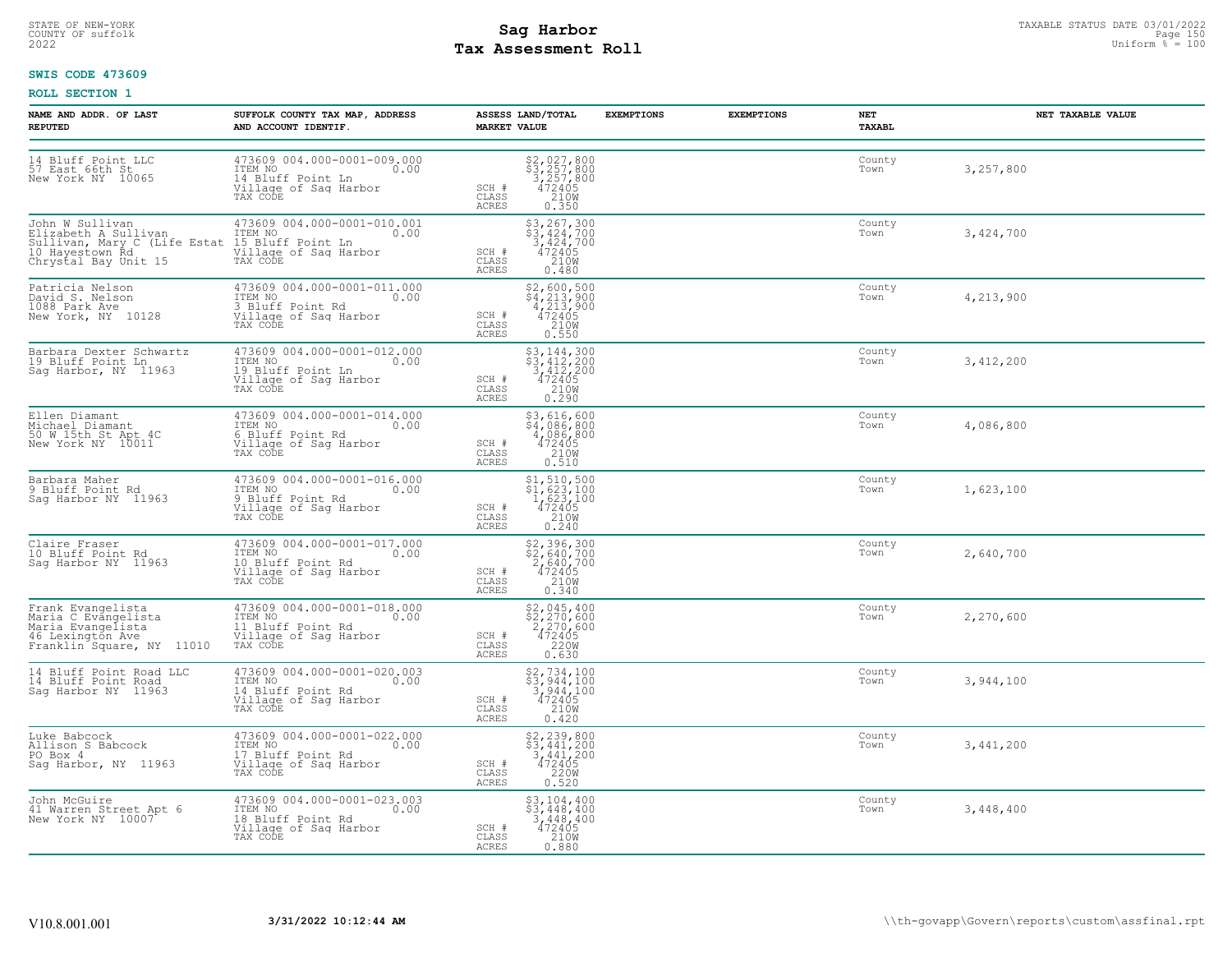# STATE OF NEW-YORK STATUS DATE 03/01/2022<br>
COUNTY OF suffolk Taxable Page 151<br>
2022 MageSon Sag Harbor Roll Page 150<br>
2022 Uniform % = 100 **Tax Assessment Roll**

### **SWIS CODE 473609**

| NAME AND ADDR. OF LAST<br><b>REPUTED</b>                                             | SUFFOLK COUNTY TAX MAP, ADDRESS<br>AND ACCOUNT IDENTIF.                                                  | ASSESS LAND/TOTAL<br><b>MARKET VALUE</b>                                                                                    | <b>EXEMPTIONS</b><br><b>EXEMPTIONS</b> | NET<br>TAXABL  | NET TAXABLE VALUE                              |
|--------------------------------------------------------------------------------------|----------------------------------------------------------------------------------------------------------|-----------------------------------------------------------------------------------------------------------------------------|----------------------------------------|----------------|------------------------------------------------|
| Mark Pearson<br>1930 Broadway Apt 5K<br>New York NY 10023                            | 473609 004.000-0001-024.000<br>TTEM NO 0.00<br>21 Bluff Point Rd<br>Village of Sag Harbor<br>TAX CODE    | \$1,974,100<br>\$5,170,600<br>5,170,600<br>472405<br>210M<br>SCH #<br>CLASS<br>ACRES<br>0.460                               |                                        | County<br>Town | 5,170,600                                      |
| 25 Bluff Point Road, LLC<br>7100 New Horizons Blvd<br>Amityville NY 11702            | 473609 004.000-0001-026.000<br>ITEM NO<br>0.00<br>25 Bluff Point Rd<br>Village of Sag Harbor<br>TAX CODE | \$1,795,800<br>$\begin{array}{r} 51,795,800 \\ 1,795,800 \\ 472405 \\ 3118 \end{array}$<br>SCH #<br>CLASS<br>ACRES<br>0.490 |                                        | County<br>Town | 1,795,800                                      |
| James T Giorgio<br>Theresa Giorgio<br>22 Wilshire Dr<br>Syosett, NY 11791            | 473609 004.000-0001-027.000<br>ITEM NO<br>0.00<br>29 Bluff Point Rd<br>Village of Sag Harbor<br>TAX CODE | \$2,047,200<br>\$2,876,400<br>2,876,400<br>472405<br>SCH #<br>210W<br>CLASS<br>ACRES<br>0.470                               |                                        | County<br>Town | 2,876,400                                      |
| Emanuel Tobier<br>Nina Tobier<br>27 W 96th St<br>New York, NY 10025                  | 473609 004.000-0001-028.000<br>0.00 0.00<br>31 Bluff Point Rd<br>Village of Sag Harbor<br>TAX CODE       | \$2,405,400<br>\$2,556,800<br>2,556,800<br>472405<br>210W<br>0.780<br>SCH #<br>CLASS<br>ACRES                               |                                        | County<br>Town | 2,556,800                                      |
| John F Logan<br>Apt 6 K<br>212 W 22nd St<br>New York, NY 10011                       | 473609 004.000-0001-029.000<br>ITEM NO<br>0.00<br>33 Bluff Point Rd<br>Village of Sag Harbor<br>TAX CODE | \$1,429,600<br>\$1,597,300<br>1,597,300<br>472405<br>210M<br>SCH #<br>CLASS<br>ACRES<br>0.250                               |                                        | County<br>Town | 1,597,300                                      |
| Sandra Slipp<br>400 Seabury Drive Apt 5181<br>Bloomfield CT 06002                    | 473609 004.000-0001-030.000<br>ITEM NO<br>0.00<br>43 Bluff Point Rd<br>Village of Sag Harbor<br>TAX CODE | $$1,857,800$<br>$$2,044,100$<br>$2,044,100$<br>$472405$<br>SCH #<br>210W<br>CLASS<br>ACRES<br>0.260                         |                                        | County<br>Town | 2,044,100                                      |
| P J Tryall LP<br>c/o Peter Bronstein<br>136 E 79th St<br>New York, NY 10075          | 473609 004.000-0001-031.000<br>ITEM NO<br>0.00<br>47 Bluff Point Rd<br>Village of Sag Harbor<br>TAX CODE | $$3, 533, 100$<br>$$3, 533, 100$<br>$3, 533, 100$<br>$472405$<br>SCH #<br>CLASS<br>210W<br>ACRES<br>0.460                   |                                        | County<br>Town | 3,533,100                                      |
| Laurin Copen<br>Apt 15 D<br>320 E 57th St<br>New York, NY 10022                      | 473609 004.000-0001-032.000<br>TTEM NO 0.00<br>51 Bluff Point Rd<br>Village of Sag Harbor<br>TAX CODE    | $$2,000,000$<br>$$2,246,600$<br>$2,246,600$<br>$472405$<br>$2108$<br>SCH #<br>CLASS<br>0.370<br>ACRES                       |                                        | County<br>Town | 2,246,600                                      |
| Tracy Mitchell<br>Blazē Makoid<br>PO Box 436<br>Sagaponack, NY 11962                 | 473609 004.000-0001-033.000<br>ITEM NO<br>0.00<br>55 Bluff Point Rd<br>Village of Sag Harbor<br>TAX CODE | \$1,861,100<br>$\begin{array}{r} 2,868,900 \\ 2,868,900 \\ 472405 \\ 210W \\ 0.340 \end{array}$<br>SCH #<br>CLASS<br>ACRES  |                                        | County<br>Town | 2,868,900                                      |
| Scott J. Bornstein<br>Cara S. Bornstein<br>1888 Muttontown Rd<br>Muttontown NY 11791 | 473609 004.000-0001-034.000<br>ITEM NO<br>0.00<br>11 Long Point Rd<br>Village of Sag Harbor<br>TAX CODE  | \$2,401,500<br>\$3,164,600<br>3,164,600<br>472405<br>210W<br>SCH #<br>CLASS<br>1.000<br>ACRES                               |                                        | County<br>Town | 3,164,600                                      |
| Christopher Burnside<br>4 Long Point Rd<br>Sag Harbor, NY 11963                      | 473609 004.000-0001-036.000<br>ITEM NO<br>0.00<br>4 Long Point Rd<br>Village of Sag Harbor<br>TAX CODE   | \$2,351,000<br>\$2,777,100<br>2,777,100<br>472405<br>210W<br>0.620<br>SCH #<br>CLASS<br>ACRES                               |                                        | County<br>Town | 2,777,100                                      |
| Christopher Burnside<br>4 Long Point Rd<br>Sag Harbor, NY 11963                      | 473609 004.000-0001-037.000<br>TTEM NO 0.00<br>10 Long Point Rd<br>Village of Sag Harbor<br>TAX CODE     | \$1,858,600<br>\$2,066,900<br>2,066,900<br>472405<br>SCH #<br>CLASS<br>260W<br>ACRES<br>0.340                               |                                        | County<br>Town | 2,066,900                                      |
| V10.8.001.001                                                                        | 3/31/2022 10:12:44 AM                                                                                    |                                                                                                                             |                                        |                | \\th-govapp\Govern\reports\custom\assfinal.rpt |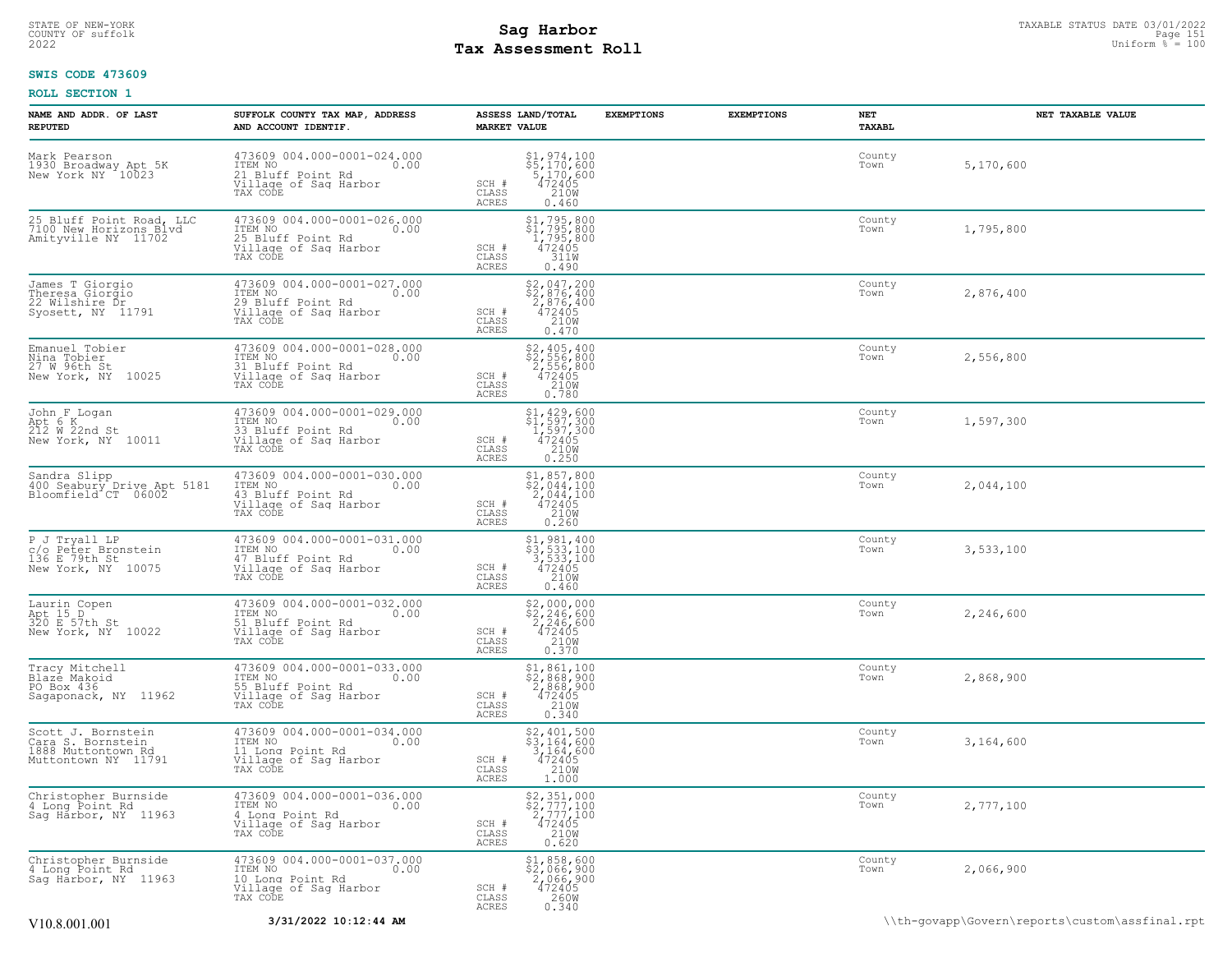# STATE OF NEW-YORK STATUS DATE 03/01/2022<br>
COUNTY OF suffolk Taxable Page 152<br>
2022 MageSon Sag Harbor Roll Page 152 Uniform % = 100 **Tax Assessment Roll**

### **SWIS CODE 473609**

| NAME AND ADDR. OF LAST<br><b>REPUTED</b>                                                       | SUFFOLK COUNTY TAX MAP, ADDRESS<br>AND ACCOUNT IDENTIF.                                                       | ASSESS LAND/TOTAL<br><b>EXEMPTIONS</b><br><b>MARKET VALUE</b>                                                      | <b>EXEMPTIONS</b><br>NET<br>TAXABL | NET TAXABLE VALUE |
|------------------------------------------------------------------------------------------------|---------------------------------------------------------------------------------------------------------------|--------------------------------------------------------------------------------------------------------------------|------------------------------------|-------------------|
| Edward A Schlessiger<br>John J Dagney<br>P.O. Box 746<br>Long Point Rd<br>Sag Harbor, NY 11963 | 473609 004.000-0001-038.000<br>ITEM NO<br>0.00<br>16 Long Point Rd<br>Village of Sag Harbor<br>TAX CODE       | \$1,783,300<br>\$2,006,400<br>2,006,400<br>472405<br>210M<br>SCH #<br>CLASS<br><b>ACRES</b><br>0.920               | County<br>Town                     | 2,006,400         |
| Blair Effron<br>Cheryl Effron<br>39 E 79 th St<br>8 Floor,<br>New York NY 10075                | 473609 004.000-0001-039.001<br>ITEM NO 0.00<br>34 Long Point Rd<br>Village of Sag Harbor<br>TAX CODE          | $$3,658,800$<br>$$4,716,400$<br>$4,716,400$<br>$472405$<br>SCH #<br>210W<br>CLASS<br><b>ACRES</b><br>2.000         | County<br>Town                     | 4,716,400         |
| Pumpkin Partners LLC<br>c/o Centerview Partners<br>39 E 79th Street<br>New York NY 10075       | 473609 004.000-0001-039.002<br>ITEM NO 0.00<br>22 Long Point Rd<br>Village of Saq Harbor<br>TAX CODE          | \$2,377,900<br>\$2,377,900<br>2,377,900<br>SCH #<br>472405<br>311W<br>CLASS<br>ACRES<br>1.160                      | County<br>Town                     | 2,377,900         |
| Wayward Properties LLC<br>C/o Blair Effron<br>39 East 79th St FL 8th<br>New York NY 10075      | 473609 004.000-0001-039.004<br>ITEM NO 0.00<br>28 Long Point Rd<br>Village of Sag Harbor<br>TAX CODE          | $$3, 223, 500$<br>$$7, 450, 800$<br>$$7, 450, 800$<br>$472405$<br>210W<br>SCH #<br>CLASS<br>0.800<br>ACRES         | County<br>Town                     | 7,450,800         |
| Wayward Properties LLC<br>c/o Blair Effron<br>39 East 79th St FL 8th<br>New York NY 10075      | 473609 004.000-0001-041.001<br>ITEM NO<br>0.00<br>Private Road<br>Village of Sag Harbor<br>TAX CODE           | \$500<br>\$500<br>472405<br>692<br>SCH #<br>CLASS<br>0.170<br>ACRES                                                | County<br>Town                     | 500               |
| 15 Long Point LLC<br>931B Conklin St<br>Farmingdale NY 11735                                   | 473609 004.000-0001-042.001<br>ITEM NO<br>0.00<br>15 Long Point Rd<br>Village of Sag Harbor<br>TAX CODE       | \$2,305,400<br>\$2,597,800<br>2,597,800<br>472405<br>210M<br>SCH #<br>CLASS<br>ACRES<br>1.200                      | County<br>Town                     | 2,597,800         |
| Sally Susman<br>113 E 19th St<br>New York NY 10003                                             | 473609 004.000-0001-043.001<br>ITEM NO <sub>2</sub><br>2 Bluff Point Rd<br>Village of Sag Harbor<br>TAX CODE  | $$3, 292, 900$<br>$$3, 876, 600$<br>$3, 876, 600$<br>$472405$<br>$2108$<br>SCH #<br>CLASS<br><b>ACRES</b><br>0.390 | County<br>Town                     | 3,876,600         |
| Sharon B Zinn<br>William Zinn<br>3 Black Oak Trail<br>Warren, NJ 07059                         | 473609 004.000-0002-001.000<br>ITEM NO 0.00<br>44 Jesse Halsey Ln<br>Village of Sag Harbor<br>TAX CODE        | $$745,900$<br>$$1,065,500$<br>$1,065,500$<br>$472405$<br>$$210$<br>SCH #<br>CLASS<br>0.350<br>ACRES                | County<br>Town                     | 1,065,500         |
| Joy V Jones<br>175 W 12th St<br>New York, NY 10011                                             | 473609 004.000-0002-002.001<br>TTEM NO<br>TTEM NO<br>74 John St<br>Village of Sag Harbor<br>TAX CODE          | \$946,400<br>$\frac{1,148,900}{1,148,900}$<br>472405<br>SCH #<br>210W<br>CLASS<br><b>ACRES</b><br>0.280            | County<br>Town                     | 1,148,900         |
| Skokiaan, LLC<br>149 East 19th St<br>New York NY 10003                                         | 473609 004.000-0002-003.000<br>ITEM NO 0.00<br>$\sim$ 0.00<br>70 John St<br>Village of Sag Harbor<br>TAX CODE | \$1,193,100<br>\$1,600,400<br>$1,600,400$<br>472405<br>472405<br>SCH #<br>CLASS<br>ACRES<br>0.290                  | County<br>Town                     | 1,600,400         |
| Catherine Sheehan<br>110 East End Ave<br>New York, NY 10028                                    | 473609 004.000-0002-004.000<br>ITEM NO 0.00<br>66 John St<br>Village of Sag Harbor<br>TAX CODE                | $$1, 209, 500$<br>$$1, 394, 000$<br>$1, 394, 000$<br>$472405$<br>$2108$<br>SCH #<br>CLASS<br>ACRES<br>0.280        | County<br>Town                     | 1,394,000         |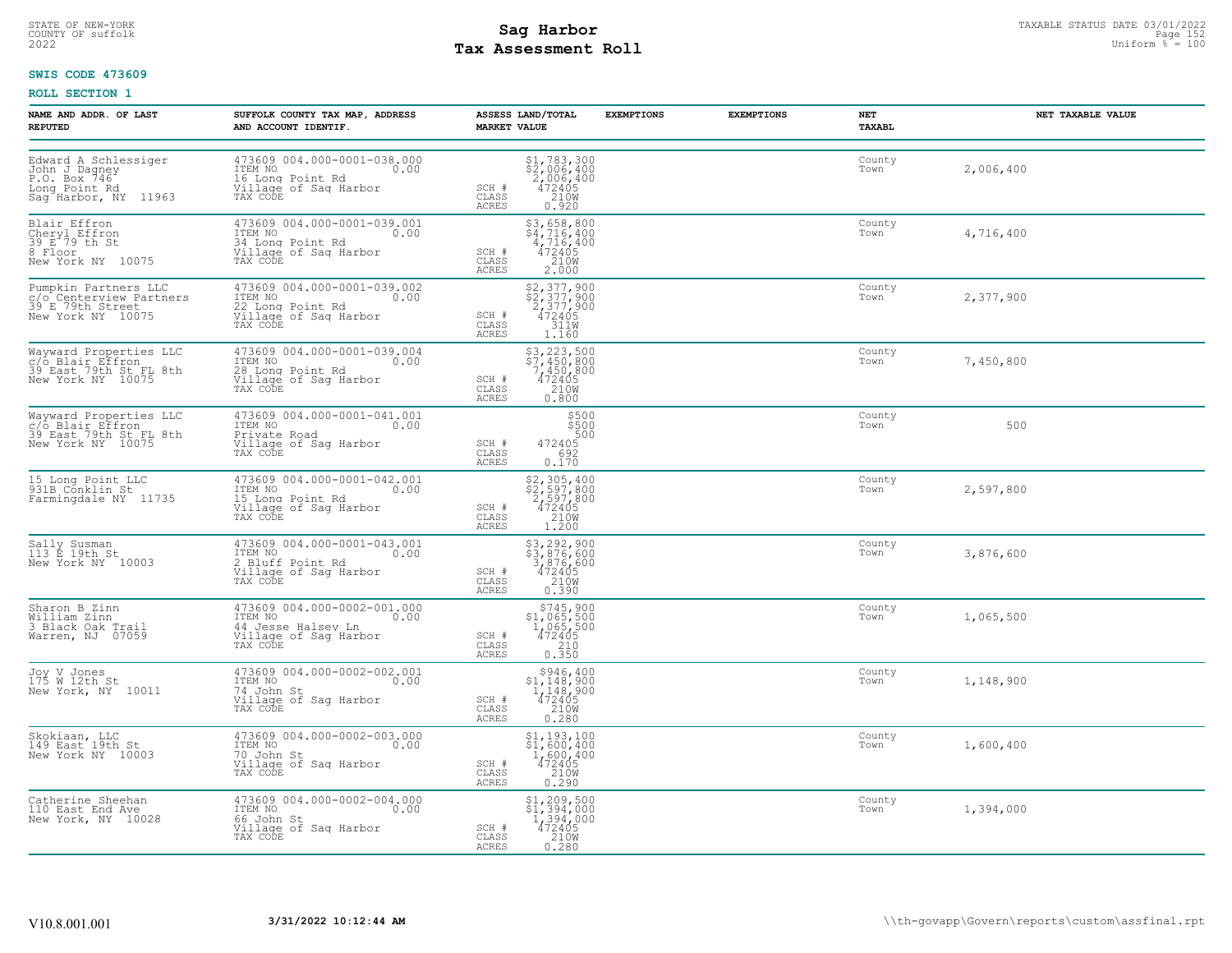# STATE OF NEW-YORK STATUS DATE 03/01/2022<br>
COUNTY OF suffolk **Sag From State Page 153**<br>
2022 Pay Assessment Roll **Tax Assessment Roll**

### **SWIS CODE 473609**

| NAME AND ADDR. OF LAST<br><b>REPUTED</b>                                                             | SUFFOLK COUNTY TAX MAP, ADDRESS<br>AND ACCOUNT IDENTIF.                                            | ASSESS LAND/TOTAL<br><b>MARKET VALUE</b>                                                                                           | <b>EXEMPTIONS</b> | <b>EXEMPTIONS</b> | NET<br><b>TAXABL</b> | NET TAXABLE VALUE |
|------------------------------------------------------------------------------------------------------|----------------------------------------------------------------------------------------------------|------------------------------------------------------------------------------------------------------------------------------------|-------------------|-------------------|----------------------|-------------------|
| Jeffrey A. Rosenberg<br>Michele Rosenberg<br>201 W 72nd St Apt 10A<br>New York NY 10023              | 473609 004.000-0002-005.000<br>TTEM NO 0.00<br>62 John St<br>Village of Sag Harbor<br>TAX CODE     | \$2,665,800<br>\$5,127,400<br>5,127,400<br>472405<br>210M<br>SCH #<br>CLASS<br><b>ACRES</b><br>0.600                               |                   |                   | County<br>Town       | 5,127,400         |
| Phyllis Landi<br>$A\overrightarrow{p}$ 4 $\overrightarrow{G}$<br>320 E 58th St<br>New York, NY 10022 | 473609 004.000-0002-006.000<br>ITEM NO<br>0.00<br>56 John St<br>Village of Sag Harbor<br>TAX CODE  | \$1,563,800<br>\$1,678,800<br>1,678,800<br>472405<br>210W<br>SCH #<br>CLASS<br><b>ACRES</b><br>0.210                               |                   |                   | County<br>Town       | 1,678,800         |
| Sara Colleton<br>P.O. Box 3112<br>Sag Harbor NY 11963                                                | 473609 004.000-0002-007.000<br>ITEM NO<br>0.00<br>TAX CODE                                         | \$2,245,400<br>\$3,365,100<br>3,365,100<br>472405<br>210W<br>SCH #<br>CLASS<br>0.280<br><b>ACRES</b>                               |                   |                   | County<br>Town       | 3,365,100         |
| Kenneth M. Siskind<br>322 Central Park West Apt 12<br>New York NY 10025                              | 473609 004.000-0002-008.000<br>ITEM NO<br>0.00<br>48 John St<br>Village of Saq Harbor<br>TAX CODE  | $$5, 243, 800$<br>$$5, 467, 500$<br>$$467, 500$<br>$472405$<br>$$210W$<br>SCH #<br>CLASS<br><b>ACRES</b><br>0.220                  |                   |                   | County<br>Town       | 5,467,500         |
| Melissa M. Wilson<br>Scott Landau<br>498 West End Avenue Apt 2B<br>New York NY 10024                 | 473609 004.000-0002-009.000<br>ITEM NO<br>0.00<br>44 John St<br>Village of Saq Harbor<br>TAX CODE  | $$2, 202, 000$<br>$$3, 859, 600$<br>$3, 859, 600$<br>$472405$<br>$210W$<br>SCH #<br>CLASS<br>ACRES<br>0.200                        |                   |                   | County<br>Town       | 3,859,600         |
| Ludmilla Bronfin-Siegel<br>Marc K Siegel<br>330 E 33rd St Apt 2J<br>New York, NY 10016               | 473609 004.000-0002-010.000<br>ITEM NO<br>0.00<br>10 John St<br>Village of Sag Harbor<br>TAX CODE  | $$2,559,600$<br>$$3,065,000$<br>$3,065,000$<br>$472405$<br>$210W$<br>SCH #<br>CLASS<br>ACRES<br>0.320                              |                   |                   | County<br>Town       | 3,065,000         |
| Neal Simon<br>Joyce Kleinberg<br>20 Pine St<br>New York NY 10005                                     | 473609 004.000-0002-011.000<br>ITEM NO<br>0.00<br>36 John St<br>Village of Sag Harbor<br>TAX CODE  | $$2, 201, 400$<br>$$2, 617, 000$<br>$2, 617, 000$<br>$472405$<br>$210W$<br>SCH #<br>CLASS<br>ACRES<br>0.210                        |                   |                   | County<br>Town       | 2,617,000         |
| Luann Nadeau De Lesseps<br>30 John St<br>Saq Harbor NY 11963                                         | 473609 004.000-0002-012.000<br>ITEM NO 0.00<br>30 John St<br>Village of Saq Harbor<br>TAX CODE     | \$2,518,800<br>\$4,991,700<br>4,991,700<br>472405<br>SCH #<br>CLASS<br>281W<br><b>ACRES</b><br>0.320                               |                   |                   | County<br>Town       | 4,991,700         |
| Elena Atkin<br>Douglas Atkins<br>530 E 86 St Apt 6A<br>New York, NY 10028                            | 473609 004.000-0002-013.000<br>ITEM NO<br>0.00<br>20 John St<br>Village of Sag Harbor<br>TAX CODE  | $$3, 741, 200$<br>$$4, 486, 700$<br>$4, 486, 700$<br>$472405$<br>$$281W$<br>SCH #<br>CLASS<br><b>ACRES</b><br>0.680                |                   |                   | County<br>Town       | 4,486,700         |
| 14 John Street LLC<br>14 John St<br>Saq Harbor NY 11963                                              | 473609 004.000-0002-014.000<br>ITEM NO<br>0.00<br>14 John St<br>Village of Sag Harbor<br>TAX CODE  | $\begin{array}{r} 54,328,900 \\ 56,042,400 \\ 6,042,400 \\ 472405 \\ 2108 \end{array}$<br>SCH #<br>CLASS<br><b>ACRES</b><br>0.900  |                   |                   | County<br>Town       | 6,042,400         |
| Claxton House LLC<br>c/o Daniel S. Dokos / Bryan<br>31 Davids Lane<br>East Hampton NY 11937          | 473609 004.000-0002-015.000<br>ITEM NO<br>0.00<br>8 John St<br>Village of Sag Harbor<br>TAX CODE   | $$305,400\n$1,654,400\n1,654,400\n472405\n2100$<br>SCH #<br>CLASS<br><b>ACRES</b><br>0.420                                         |                   |                   | County<br>Town       | 1,654,400         |
| Marcia Scarlato<br>83 Franklin Ave<br>Sag Harbor, NY 11963                                           | 473609 004.000-0002-016.000<br>ITEM NO<br>0.00<br>326 Main St<br>Village of Saq Harbor<br>TAX CODE | $\begin{array}{l} 51,104,500 \\ 51,242,200 \\ 1,242,200 \\ 472405 \\ 2100 \\ 2100 \end{array}$<br>SCH #<br>CLASS<br>ACRES<br>0.160 |                   |                   | County<br>Town       | 1,242,200         |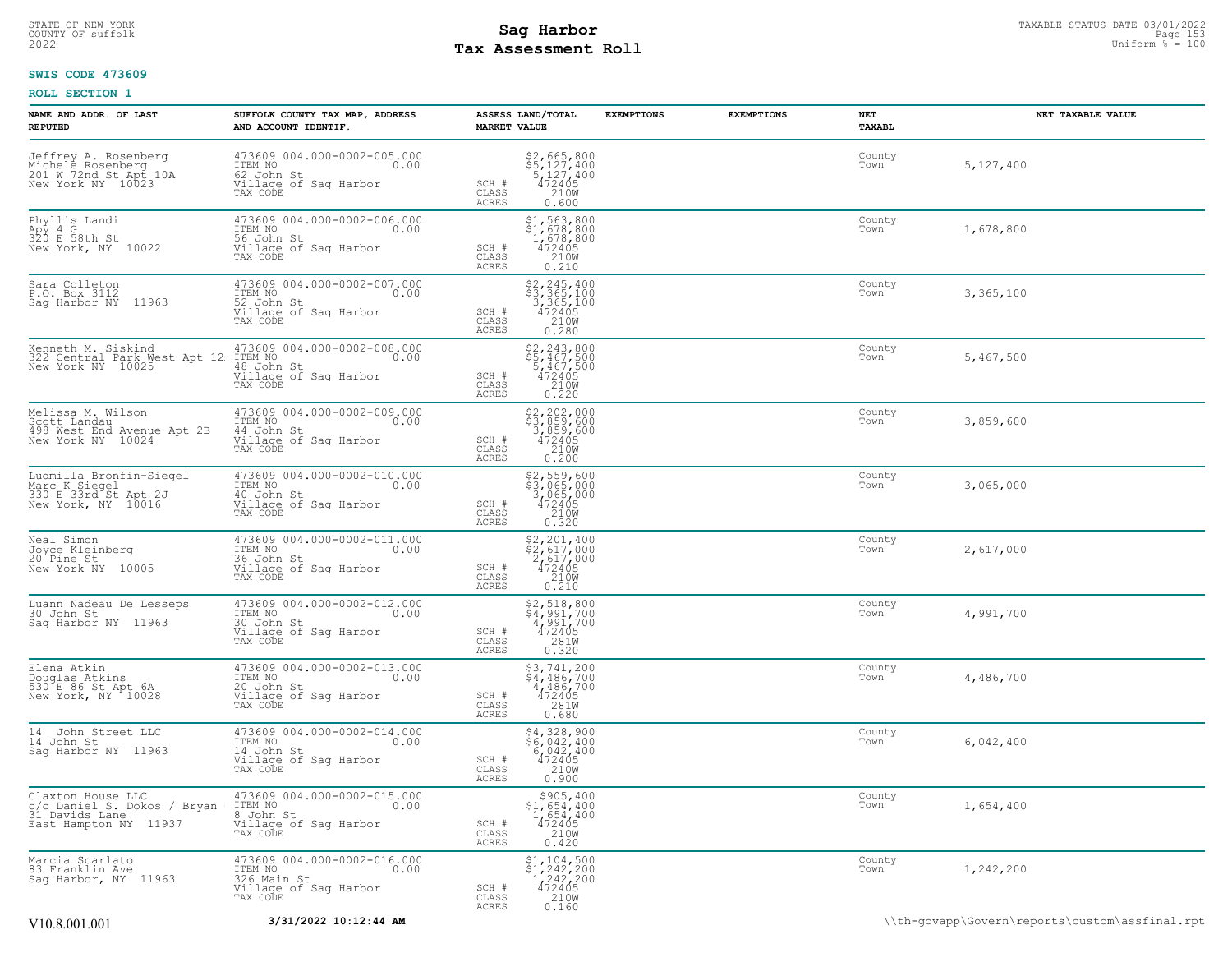# STATE OF NEW-YORK STATUS DATE 03/01/2022<br>
COUNTY OF suffolk **Sag From State Page 154**<br>
2022 **Pay Assessment Roll** Page 154 Uniform % = 100 **Tax Assessment Roll**

### **SWIS CODE 473609**

| NAME AND ADDR. OF LAST<br><b>REPUTED</b>                                                          | SUFFOLK COUNTY TAX MAP, ADDRESS<br>AND ACCOUNT IDENTIF.                                                                                                              | ASSESS LAND/TOTAL<br><b>MARKET VALUE</b>                                                                                                                                   | <b>EXEMPTIONS</b> | <b>EXEMPTIONS</b> | NET<br>TAXABL  | NET TAXABLE VALUE |
|---------------------------------------------------------------------------------------------------|----------------------------------------------------------------------------------------------------------------------------------------------------------------------|----------------------------------------------------------------------------------------------------------------------------------------------------------------------------|-------------------|-------------------|----------------|-------------------|
| Jason Schreiber<br>263 Ninth Avenue Apt 9B<br>New York NY 10001                                   | 473609 004.000-0002-017.000<br>ITEM NO 0.00<br>330 Main St<br>Village of Sag Harbor<br>TAX CODE                                                                      | $$829,900$<br>$$2,297,600$<br>$2,297,600$<br>$472405$<br>$$210$<br>SCH #<br>CLASS<br>ACRES<br>0.170                                                                        |                   |                   | County<br>Town | 2,297,600         |
| Tramaridge Estates Inc<br>C/o Julie Zaykowski<br>P.O. Box 643 11060<br>Sag Harbor, NY 11963       | 473609 004.000-0002-018.000<br>TTEM NO<br>338 Main St<br>Village of Saq Harbor<br>TAX CODE                                                                           | $5941,100\n51,322,900\n1,322,900\n472405\n210$<br>SCH #<br>CLASS<br>ACRES<br>0.660                                                                                         |                   |                   | County<br>Town | 1,322,900         |
| 15 John Street LLC<br>c/o Merrin Jenkins<br>34 Adalia Ayenue<br>Tampa FL 33606                    | 473609 004.000-0002-019.000<br>ITEM NO 0.00<br>US John St 0.00<br>Village of Saq Harbor<br>TAX CODE                                                                  | $\begin{array}{r} \text{\$984$, 300} \\ \text{\$4$, 325, 500} \\ \text{\$4$, 325, 500} \\ \text{\$472405} \\ \text{\$210} \\ 0.210 \end{array}$<br>SCH #<br>CLASS<br>ACRES |                   |                   | County<br>Town | 4,325,500         |
| Susan Penzner<br>5 E 73rd St<br>New York NY 10021                                                 | 473609 004.000-0002-020.000<br>ITEM NO 0.00<br>7 W Henry St<br>Village of Sag Harbor<br>TAX CODE                                                                     | \$654,700<br>\$902,900<br>902,900<br>472405<br>210<br>0.230<br>SCH #<br>CLASS<br>ACRES                                                                                     |                   |                   | County<br>Town | 902,900           |
|                                                                                                   | SME 344 Main Street Developm 473609 004.000-0002-023.000<br>84 Business Park Drive Suite ITEM NO<br>Armonk NY 10504 344 Main St<br>Willage of Sag Harbor<br>TAX CODE | $\begin{array}{r} 5730, 400 \\ 53, 103, 500 \\ 3, 103, 500 \\ 472405 \\ 210 \\ 0.310 \end{array}$<br>SCH #<br>CLASS<br>ACRES                                               |                   |                   | County<br>Town | 3,103,500         |
| Lawrence Kempf<br>Maria Kempf<br>14 E 69th St Apt 2F<br>New York, NY 10021                        | 473609 004.000-0002-024.000<br>ITEM NO<br>352 Main St 0.00<br>Village of Saq Harbor<br>TAX CODE                                                                      | $\begin{array}{c} 5660, 700 \\ 5954, 100 \\ 954, 100 \\ 472405 \\ 210 \\ 0.170 \end{array}$<br>SCH #<br>CLASS<br>ACRES                                                     |                   |                   | County<br>Town | 954,100           |
| Yorgos Tsibiridis<br>Alicia Defronze<br>356 Main St<br>Sag Harbor NY 11963                        | 473609 004.000-0002-026.000<br>ITEM NO 0.00<br>356 Main St<br>356 Main St<br>Village of Sag Harbor<br>TAX CODE                                                       | \$522,600<br>\$998,700<br>998,700<br>472405<br>210<br>SCH #<br>CLASS<br>ACRES<br>0.130                                                                                     |                   |                   | County<br>Town | 998,700           |
| Heather Buchanan<br>360 Main St<br>Sag Harbor, NY 11963                                           | 473609 004.000-0002-027.000<br>ITEM NO 0.00<br>360 Main St<br>Village of Sag Harbor<br>TAX CODE TAX                                                                  | \$542,700<br>\$716,700<br>716,700<br>SCH #<br>$\begin{array}{r}472405\\210\\0.120\end{array}$<br>CLASS<br>ACRES                                                            |                   |                   | County<br>Town | 716,700           |
| Dawn Hagen<br>PO Box 224<br>Water Mill NY 11976                                                   | 473609 004.000-0002-028.002<br>ITEM NO 0.00<br>364 Main St<br>Village of Sag Harbor<br>TAX CODE TAX                                                                  | \$628,700<br>\$1,074,900<br>$\frac{1}{472405}$<br>SCH #<br>0.220<br>CLASS<br><b>ACRES</b>                                                                                  |                   |                   | County<br>Town | 1,074,900         |
| Kathleen Jean Boziwick<br>Ilya Oshman<br>Apt #4c-s<br>711 West End Aye<br>New York, NY 10025-6886 | 473609 004.000-0002-028.003<br>ITEM NO<br>17 W Henry St<br>Village of Saq Harbor<br>TAX CODE                                                                         | $\begin{array}{r} 5574, 300 \\ 51, 042, 700 \\ 1, 042, 700 \\ 472405 \\ 210 \\ 0.300 \end{array}$<br>SCH #<br>CLASS<br>ACRES                                               |                   |                   | County<br>Town | 1,042,700         |
| Edelmira Nye<br>120 E 37th St<br>New York, NY 10016                                               | 473609 004.000-0002-029.000<br>ITEM NO 0.00<br>370 Main St<br>370 Main St<br>Village of Saq Harbor<br>TAX CODE                                                       | \$661,600<br>\$963,300<br>963,300<br>472405<br>220<br>0.260<br>SCH #<br>CLASS<br>ACRES                                                                                     |                   |                   | County<br>Town | 963,300           |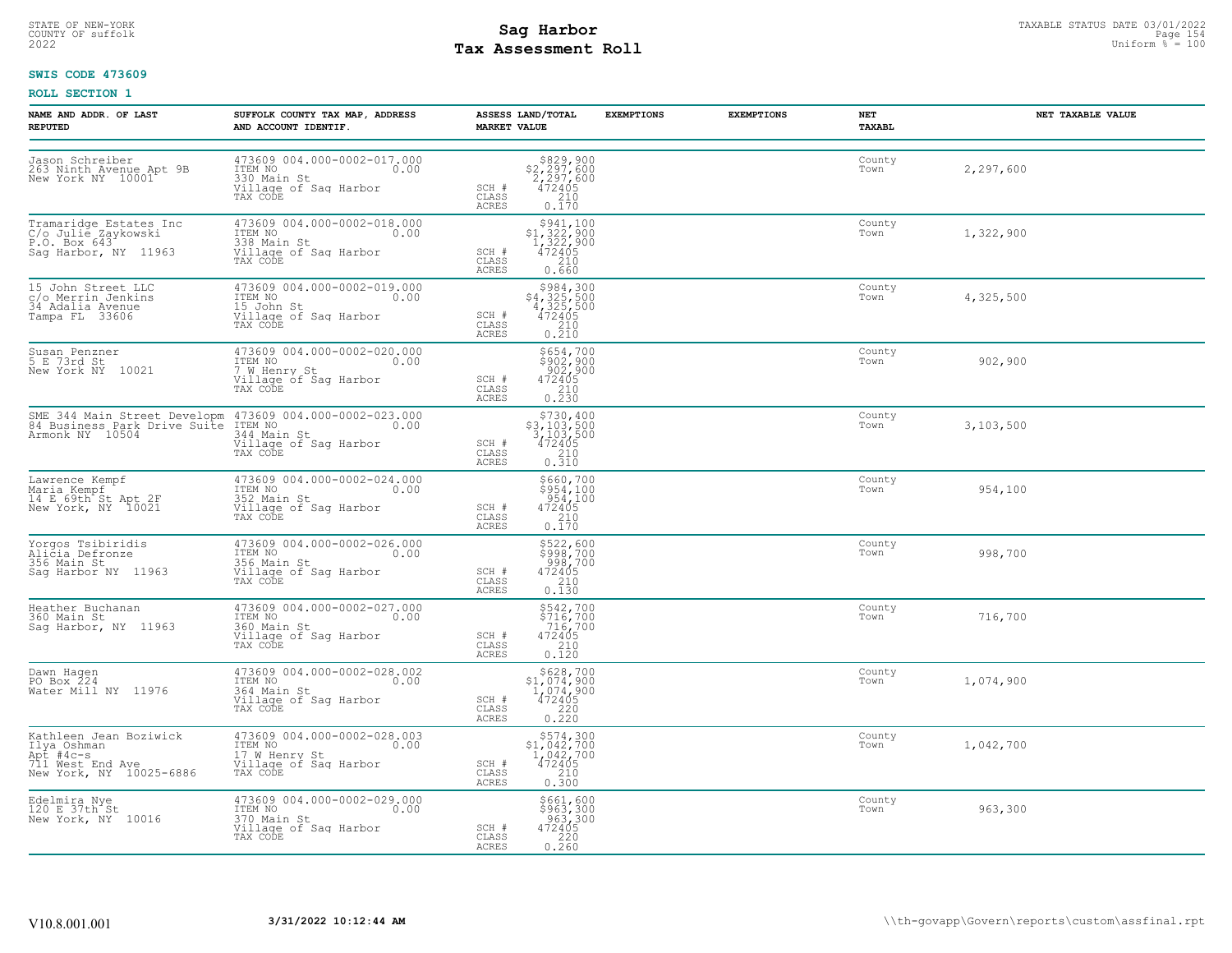# STATE OF NEW-YORK STATUS DATE 03/01/2022<br>
COUNTY OF suffolk **Sag From the Sag State Page 155 and the Sag State Page 155 and the sag State Page 155 and the<br>
2022 Mage State Page State Page 160 and the Sag State Page 150 and Tax Assessment Roll**

### **SWIS CODE 473609**

| NAME AND ADDR. OF LAST<br><b>REPUTED</b>                                                     | SUFFOLK COUNTY TAX MAP, ADDRESS<br>AND ACCOUNT IDENTIF.                                                       | ASSESS LAND/TOTAL<br><b>MARKET VALUE</b>                                                                                                                                   | <b>EXEMPTIONS</b> | <b>EXEMPTIONS</b><br>NET<br>TAXABL | NET TAXABLE VALUE |
|----------------------------------------------------------------------------------------------|---------------------------------------------------------------------------------------------------------------|----------------------------------------------------------------------------------------------------------------------------------------------------------------------------|-------------------|------------------------------------|-------------------|
| Robert Zlobec<br>P.O. Box 1761<br>Sag Harbor NY 11963                                        | 473609 004.000-0002-030.000<br>ITEM NO<br>0.00<br>1363 Brick Kiln Rd<br>Village of Sag Harbor<br>TAX CODE     | $$800, 800$<br>$$822, 700$<br>$822, 700$<br>$472405$<br>SCH #<br>CLASS<br>210<br>0.280<br>ACRES                                                                            |                   | County<br>Town                     | 822,700           |
| P & I East End, LLC<br>Pembrooke & Ives<br>330 W 38th St Suite 1001<br>New York NY 10018     | 473609 004.000-0002-033.000<br>ITEM NO<br>0.00<br>12 W Henry St<br>Village of Sag Harbor<br>TAX CODE          | \$698,800<br>$$3,290,100$<br>3,290,100<br>472405<br>SCH #<br>CLASS<br>0.280<br>ACRES                                                                                       |                   | County<br>Town                     | 3,290,100         |
| 8 West Henry, LLC<br>124 M Henry St<br>Saq Harbor <sup>NY</sup> 11963                        | 473609 004.000-0002-035.001<br>ITEM NO<br>0.00<br>8 W Henry St<br>Village of Sag Harbor<br>TAX CODE           | \$628,100<br>\$728,000<br>728,000<br>472405<br>SCH #<br>CLASS<br>0.210<br>ACRES                                                                                            |                   | County<br>Town                     | 728,000           |
| David Bolger<br>1800 Sunget Harbour Dr.<br>Apt. 1112<br>Miami Beach FL 33139                 | 473609 004.000-0002-036.000<br>ITEM NO<br>0.00<br>27 John St<br>Village of Saq Harbor<br>Tay Conr<br>TAX CODE | $\begin{array}{r} \text{\small $>$955$, 300} \\ \text{\small $>$1$, 392, 100} \\ 1,392, 100 \\ 472405 \\ 210 \\ 0.330 \end{array}$<br>SCH #<br>CLASS<br>ACRES              |                   | County<br>Town                     | 1,392,100         |
| Judi Caron<br>124 W Henry St<br>Sag Harbor NY 11963                                          | 473609 004.000-0002-037.003<br>ITEM NO<br>0.00<br>124 W Henry St<br>Village of Sag Harbor<br>TAX CODE         | $\begin{array}{r} \texttt{\$771,600}\\ \texttt{\$4,128,100}\\ \texttt{4,128,100}\\ \texttt{472405}\\ \texttt{210}\\ \texttt{0.280} \end{array}$<br>SCH #<br>CLASS<br>ACRES |                   | County<br>Town                     | 4,128,100         |
| Jonas Karlsson Fotofgraf AB<br>37 John St<br>Sag Harbor NY 11963                             | 473609 004.000-0002-037.004<br>ITEM NO<br>0.00<br>37 John St<br>Village of Sag Harbor<br>TAX CODE             | $$1,358,900$<br>$$1,803,600$<br>$1,803,600$<br>SCH #<br>472405<br>CLASS<br>$\begin{array}{c} 210 \\ 0.620 \end{array}$<br>ACRES                                            |                   | County<br>Town                     | 1,803,600         |
| JKL Sag Harbor, LLC<br>34 Allamanda Ave<br>Key West FL 33040                                 | 473609 004.000-0002-038.001<br>TTEM NO 0.00<br>55 John St<br>Village of Sag Harbor<br>TAX CODE                | \$811,900<br>\$982,900<br>982,900<br>SCH #<br>472405<br>CLASS<br>$\frac{210}{0.140}$<br>ACRES                                                                              |                   | County<br>Town                     | 982,900           |
| Paul B. Boardman<br>Marie Aiello Boardman<br>49 John Street<br>Saq Harbor NY 11963           | 473609 004.000-0002-038.002<br>TTEM NO 0.00<br>49 John St<br>Village of Sag Harbor<br>TAX CODE                | $$791,600$<br>$$1,070,400$<br>$1,070,400$<br>$472405$<br>SCH #<br>CLASS<br>$\frac{210}{0.210}$<br><b>ACRES</b>                                                             |                   | County<br>Town                     | 1,070,400         |
| Fresh Start R9 LLC<br>C/O Irv Dayan, Marice Max In<br>49 W 27th St FL 5<br>New York NY 10001 | 473609 004.000-0002-039.001<br>TTEM NO<br>27 Columbia St<br>Village of Sag Harbor<br>0.00<br>TAX CODE         | $$1,048,900$<br>$$2,183,600$<br><sup>2</sup> ,183,600<br>472405<br>SCH #<br>CLASS<br>281<br>0.460<br><b>ACRES</b>                                                          |                   | County<br>Town                     | 2,183,600         |
| Andrew Wilson Green II<br>23 Columbia Street<br>Sag Harbor NY 11963                          | 473609 004.000-0002-040.000<br>ITEM NO<br>0.00<br>23 Columbia St<br>Village of Sag Harbor<br>TAX CODE         | $\begin{array}{r} 5558,100 \\ 815,800 \\ 815,800 \\ 472405 \\ 210 \\ 0.280 \end{array}$<br>SCH #<br>CLASS<br>ACRES                                                         |                   | County<br>Town                     | 815,800           |
| Bruce A. Stafford, Sr.<br>P.O. Box 1602<br>2 Havens Ln<br>Saq Harbor NY 11963                | 473609 004.000-0002-041.000<br>TTEM NO 0.00<br>0.00<br>2 Havens Ln<br>Village of Saq Harbor<br>TAX CODE       | \$384,600<br>\$480,300<br>480,300<br>SCH #<br>$472405$<br>$210$<br>CLASS<br>ACRES<br>0.240                                                                                 |                   | County<br>Town                     | 480,300           |
| Daniel Stern<br>Gloria Stern<br>4 Havens Ln<br>Sag Harbor, NY 11963                          | 473609 004.000-0002-044.008<br>TTEM NO 0.00<br>0.00<br>4 Havens Ln<br>Village of Sag Harbor<br>TAX CODE       | \$770,100<br>$$1,033,800$<br>1,033,800<br>472405<br>210<br>SCH #<br>CLASS<br>ACRES<br>1.300                                                                                |                   | County<br>Town                     | 1,033,800         |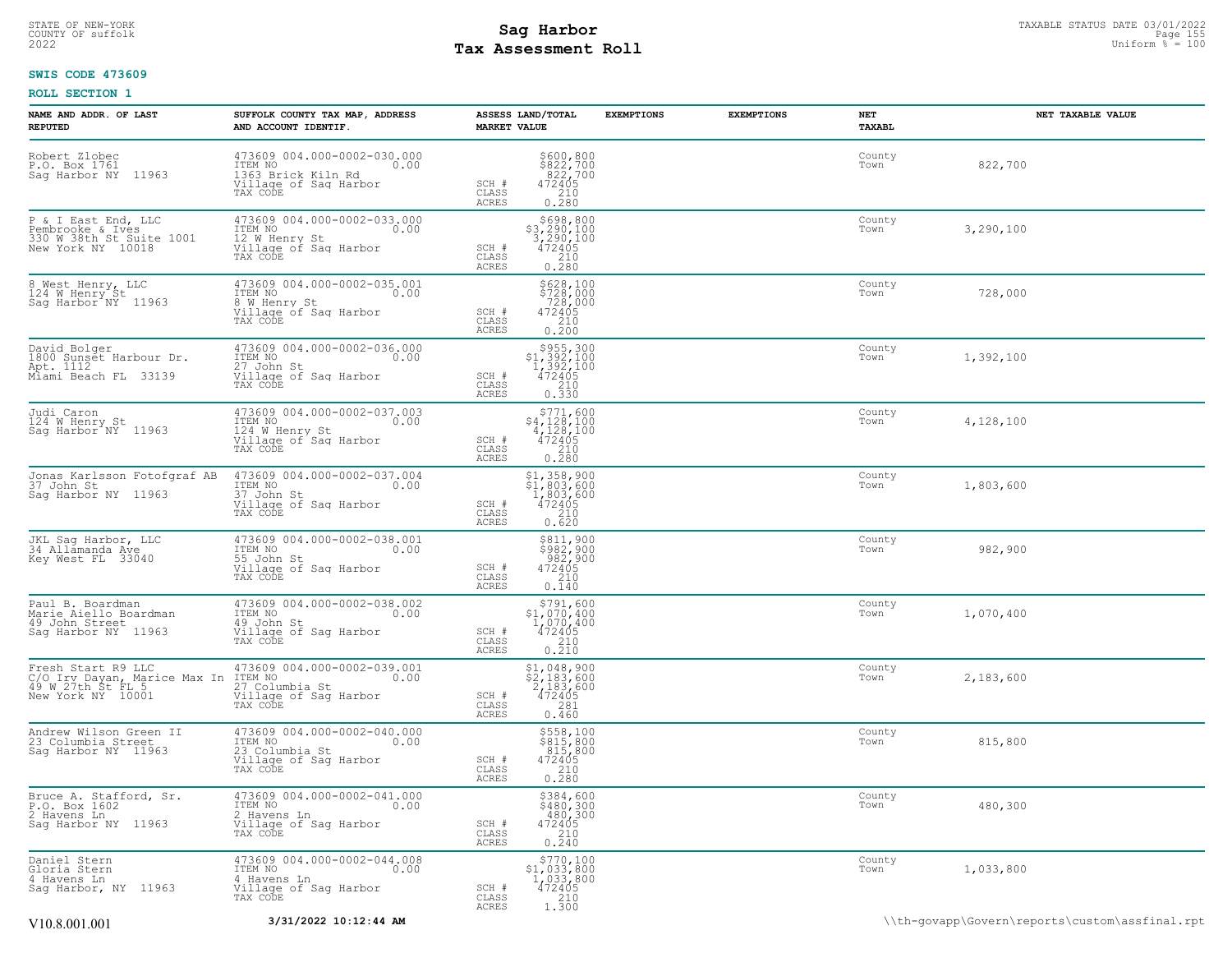# STATE OF NEW-YORK STATUS DATE 03/01/2022<br>
COUNTY OF suffolk **Sag From State Page 156**<br>
2022 Pay Assessment Roll **Tax Assessment Roll**

### **SWIS CODE 473609**

| NAME AND ADDR. OF LAST<br><b>REPUTED</b>                                           | SUFFOLK COUNTY TAX MAP, ADDRESS<br>AND ACCOUNT IDENTIF.                                                                                                                                                                                   | ASSESS LAND/TOTAL<br><b>MARKET VALUE</b>                                                                                                      | <b>EXEMPTIONS</b> | <b>EXEMPTIONS</b> | NET<br>TAXABL  | NET TAXABLE VALUE |
|------------------------------------------------------------------------------------|-------------------------------------------------------------------------------------------------------------------------------------------------------------------------------------------------------------------------------------------|-----------------------------------------------------------------------------------------------------------------------------------------------|-------------------|-------------------|----------------|-------------------|
| Edward Corcoran<br>Tatsiana Ramanava<br>6 Havens Ln<br>Sag Harbor NY 11963         | 473609 004.000-0002-044.009<br>ITEM NO 0.00<br>----- ne<br>G Havens Ln<br>Village of Sag Harbor<br>TAX CODE                                                                                                                               | $$809,500$<br>$$1,026,500$<br>$1,026,500$<br>$472405$<br>210<br>SCH #<br>CLASS<br>1,600<br>ACRES                                              |                   |                   | County<br>Town | 1,026,500         |
| Paul Keady<br>230 Jay St Apt 2B<br>Brooklyn, NY 11201                              | 473609 004.000-0002-044.010<br>ITEM NO<br>32 Jesse Halsey Ln 0.00<br>Village of Saq Harbor<br>TAX CODE                                                                                                                                    | $$893,800$<br>$$1,107,500$<br>$1,107,500$<br>$472405$<br>SCH #<br>CLASS<br>$\begin{array}{c} 1.7210 \\ 1.320 \end{array}$<br>ACRES            |                   |                   | County<br>Town | 1,107,500         |
| JKL Sag Pond LLC<br>34 Allamanda Ave<br>Key West FL 33040                          | 473609 004.000-0002-044.011<br>ITEM NO 0.00<br>----- no<br>59 John St<br>Village of Sag Harbor<br>TAX CODE                                                                                                                                | $$1,095,000$<br>$$1,095,000$<br>$1,095,000$<br>$472405$<br>$$11$<br>SCH #<br>CLASS<br>ACRES<br>0.660                                          |                   |                   | County<br>Town | 1,095,000         |
|                                                                                    | Victoria Cane Duffy Hopper, 473609 004.000-0002-045.000<br>Victoria Duffy Hopper Living ITEM NO 000 15 Jesse Halsey Ln<br>15 Jesse Halsey Ln<br>Sag Harbor NY 11963 (111age of Sag Harbor<br>TAX CODE                                     | \$564,500<br>\$701,500<br>701,500<br>SCH #<br>472405<br>$\begin{array}{c} 210 \\ 0.170 \end{array}$<br>CLASS<br><b>ACRES</b>                  |                   |                   | County<br>Town | 701,500           |
| Carol Beverly (Life Estate)<br>Karen Beverly<br>1 Havens Ln<br>Sag Harbor NY 11963 | 473609 004.000-0002-047.000<br>ITEM NO 0.00<br>1.Havens Ln .<br>Village of Sag Harbor<br>TAX CODE                                                                                                                                         | \$668,000<br>\$896,000<br>896,000<br>472405<br>SCH #<br>210<br>CLASS<br>0.460<br>ACRES                                                        |                   |                   | County<br>Town | 896,000           |
| P&G Holdings LLC<br>5 Lighthouse Lane<br>Old Saybrook CT                           | 473609 004.000-0002-048.000<br>ITEM NO 0.00<br>15 Columbia St<br>Village of Saq Harbor<br>TAX CODE                                                                                                                                        | $\begin{array}{r} 5647,400 \\ 51,043,900 \\ 1,043,900 \\ 472405 \\ 210 \end{array}$<br>SCH #<br>CLASS<br>ACRES<br>0.490                       |                   |                   | County<br>Town | 1,043,900         |
|                                                                                    | Marilyn A Politi (173609 004.000-0002-049.001<br>Anthony Politi (International Common Capital Common Capital Common<br>Edmund L Downes (Life Estat Village of Saq Harbor<br>Marilyn A Downes (Life Estat Village of Saq Harbor<br>Marilyn | $$1,072,000$<br>1,072,000<br>472405<br>210<br>SCH #<br>CLASS<br><b>ACRES</b><br>0.640                                                         | \$700,800 Persons | 536,000           | County<br>Town | 536,000           |
| Maxine N Liao<br>12 Jessie Halsey Ln<br>Sag Harbor, NY 11963                       | 473609 004.000-0002-050.000<br>ITEM NO<br>IZ Jesse Halsey Ln<br>Willage of Sag Harbor<br>TAX CODE                                                                                                                                         | $$733, 500$<br>$$733, 500$<br>$$733, 500$<br>$472405$<br>$$210$<br>SCH #<br>CLASS<br>ACRES<br>0.310                                           |                   |                   | County<br>Town | 733,500           |
| Alexandra L. McLaughlin<br>29 Linda Ln<br>Sag Harbor NY 11963                      | 473609 004.000-0002-051.000<br>ITEM NO 0.00<br>6 Columbia St<br>Village of Sag Harbor<br>TAX CODE                                                                                                                                         | \$556,300<br>\$692,000<br>692,000<br>472405<br>SCH #<br>CLASS<br>210<br>0.430<br><b>ACRES</b>                                                 |                   |                   | County<br>Town | 692,000           |
| Monika Zasada<br>PO Box 3024<br>Sag Harbor, NY 11963                               | 473609 004.000-0002-052.000<br>10.00 0.00<br>1337 Brick Kiln Rd<br>Village of Saq Harbor<br>TAX CODE                                                                                                                                      | \$563,200<br>\$794,600<br>794,600<br>SCH #<br>472405<br>CLASS<br>$\frac{210}{0.240}$<br><b>ACRES</b>                                          |                   |                   | County<br>Town | 794,600           |
| Gordon Gagliano<br>Ursula Heği<br>PO Box 2917<br>Sag Harbor, NY 11963              | 473609 004.000-0002-053.001<br>ITEM NO 0.00<br>0.00<br>1331 Brick Kiln Rd<br>Village of Sag Harbor<br>TAX CODE                                                                                                                            | $\begin{array}{l} 51,031,900 \\ 51,245,900 \\ 1,245,900 \\ 472405 \\ 210W \\ 1\end{array}$<br>$SCH$ $#$<br>$\mathtt{CLASS}$<br>ACRES<br>1.600 |                   |                   | County<br>Town | 1,245,900         |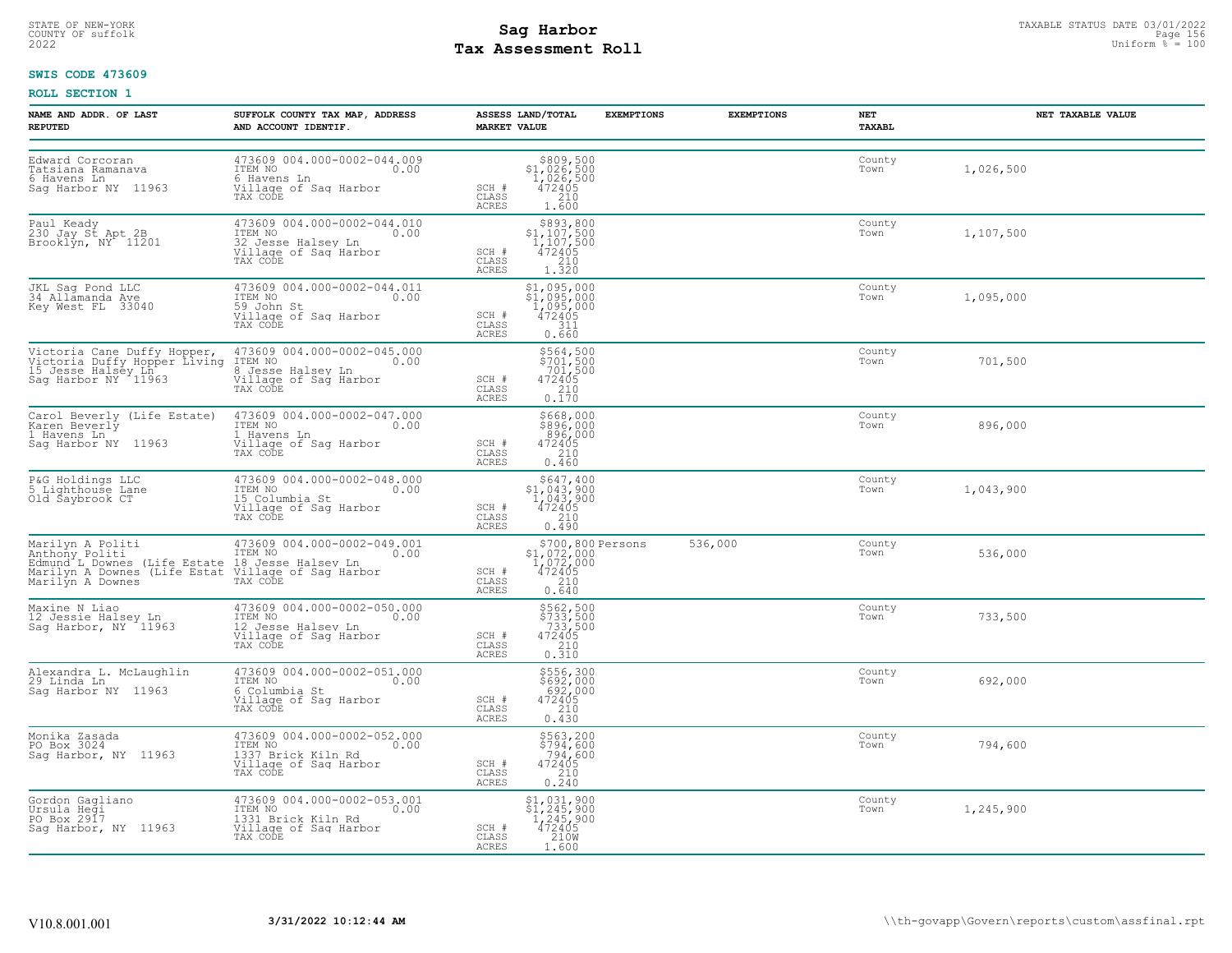# STATE OF NEW-YORK STATUS DATE 03/01/2022<br>
COUNTY OF suffolk **Sag From State Page 157**<br>
2022 Pay Assessment Roll **Tax Assessment Roll**

### **SWIS CODE 473609**

| NAME AND ADDR. OF LAST<br><b>REPUTED</b>                                                       | SUFFOLK COUNTY TAX MAP, ADDRESS<br>AND ACCOUNT IDENTIF.                                                   | ASSESS LAND/TOTAL<br><b>MARKET VALUE</b> | <b>EXEMPTIONS</b>                                                                                                     | <b>EXEMPTIONS</b> | NET<br>TAXABL  | NET TAXABLE VALUE |
|------------------------------------------------------------------------------------------------|-----------------------------------------------------------------------------------------------------------|------------------------------------------|-----------------------------------------------------------------------------------------------------------------------|-------------------|----------------|-------------------|
| Richard J La Tuga<br>Kathleen La Tuga<br>15 Trescott Pl<br>Fort Salonga, NY 11768              | 473609 004.000-0002-057.003<br>ITEM NO<br>0.00<br>36 Bluff Point Rd<br>Village of Sag Harbor<br>TAX CODE  | SCH #<br>CLASS<br><b>ACRES</b>           | $$822,100$<br>$$822,100$<br>$822,100$<br>$472405$<br>$311$<br>0.550                                                   |                   | County<br>Town | 822,100           |
| Andrew S. Levine<br>Michelle I. Levine<br>1 Marbourne Drive<br>Mamaroneck NY 10543             | 473609 004.000-0002-057.004<br>ITEM NO<br>0.00<br>6 Morris Cove Ln<br>Village of Sag Harbor<br>TAX CODE   | SCH #<br>CLASS<br><b>ACRES</b>           | $\begin{array}{r} $822,100 \\ $4,700,700 \\ 4,700,700 \\ 472405 \\ 210 \\ 0.550 \end{array}$                          |                   | County<br>Town | 4,700,700         |
| Horst Krudelbach<br>Hildburg Krudelbach<br>Bluff Póint Rd<br>Sag Harbor, NY 11963              | 473609 004.000-0002-058.001<br>ITEM NO<br>0.00<br>44 Bluff Point Rd<br>Village of Sag Harbor<br>TAX CODE  | SCH #<br>CLASS<br><b>ACRES</b>           | $$816,200$ Persons<br>$$1,057,600$<br>$1,057,600$<br>$472405$<br>$210$<br>0.630                                       | 528,800           | County<br>Town | 528,800           |
| Marina V. Badilla<br>Jose Badilla<br>29 Morris Cove Lane<br>Sag Harbor NY 11963                | 473609 004.000-0002-059.001<br>ITEM NO<br>0.00<br>60 Bluff Point Rd<br>Village of Saq Harbor<br>TAX CODE  | SCH #<br>CLASS<br>ACRES                  | $536, 200$<br>$1, 536, 200$<br>$472405$<br>$210$<br>0.630                                                             |                   | County<br>Town | 1,536,200         |
| Richard Chalmers<br>11 E 29th St Apt PH<br>New York NY 10016                                   | 473609 004.000-0002-060.002<br>ITEM NO<br>0.00<br>52 Bluff Point Rd<br>Village of Sag Harbor<br>TAX CODE  | SCH #<br>CLASS<br>ACRES                  | $\begin{array}{r} \texttt{\$1,019,700} \\ \texttt{\$2,946,800} \\ 2,946,800 \\ 472405 \\ 210 \\ 0.790 \\ \end{array}$ |                   | County<br>Town | 2,946,800         |
| Richard L Roth<br>Christine B Roth<br>295 Central Park We<br>New York, NY 10024                | 473609 004.000-0002-061.001<br>ITEM NO<br>0.00<br>348 Main St<br>Village of Sag Harbor<br>TAX CODE        | SCH #<br>CLASS<br>ACRES                  | \$645,100<br>\$813,300<br>813,300<br>472405<br>210<br>0.210                                                           |                   | County<br>Town | 813,300           |
| Kristen Widunas<br>George Widunas<br>6469 Shoal Creek Street Cir<br>Bradenton FL 34202         | 473609 004.000-0002-062.000<br>ITEM NO<br>0.00<br>28 Jesse Halsey Ln<br>Village of Sag Harbor<br>TAX CODE | SCH #<br>CLASS<br><b>ACRES</b>           | \$423,000<br>\$531,100<br>531,100<br>472405<br>$\frac{210}{0.180}$                                                    |                   | County<br>Town | 531,100           |
| 26 John LLC<br>156 Little Noyack Path<br>Watermill NY 11976                                    | 473609 004.000-0002-063.000<br>ITEM NO<br>0.00<br>26 John St<br>Village of Sag Harbor<br>TAX CODE         | SCH #<br>CLASS<br><b>ACRES</b>           | $\begin{array}{c} $2,147,800 \\ $2,381,600 \\ 2,381,600 \\ 472405 \\ 210W \\ 210W \end{array}$<br>0.210               |                   | County<br>Town | 2,381,600         |
| David Ward<br>Mary Ward<br>P.O. Box 1583<br>Madison Ave<br>Sag Harbor, NY 11963                | 473609 004.000-0002-064.000<br>ITEM NO<br>0.00<br>11 Columbia St<br>Village of Sag Harbor<br>TAX CODE     | SCH #<br>CLASS<br>ACRES                  | \$635,500 veteran<br>\$919,300<br>919,300<br>472405<br>2100<br>0.490                                                  | 75,000            | County<br>Town | 844,300           |
| David Florence<br>11 W Henry St<br>Sag Harbor NY 11963                                         | 473609 004.000-0002-065.001<br>ITEM NO<br>0.00<br>11 W Henry St<br>Village of Sag Harbor<br>TAX CODE      | SCH #<br>CLASS<br>ACRES                  | \$673,900<br>\$1,965,800<br>1,965,800<br>472405<br>210<br>0.310                                                       |                   | County<br>Town | 1,965,800         |
| Monika Zasada<br>PO Box 3024<br>Sag Harbor, NY 11963                                           | 473609 004.000-0002-066.000<br>ITEM NO<br>0.00<br>13 Brick Kiln Rd<br>Village of Sag Harbor<br>TAX CODE   | SCH #<br>CLASS<br><b>ACRES</b>           | \$6,700<br>$\begin{array}{r} 56,700 \\ 6,700 \\ 472405 \\ 311 \end{array}$<br>0.190                                   |                   | County<br>Town | 6,700             |
| 33 Morris Cove Realty LLC<br>C/o PG Genatt<br>3333 New Hyde Park Rd Suite<br>New York NY 11042 | 473609 004.000-0003-001.000<br>ITEM NO<br>0.00<br>33 Morris Cove Ln<br>Village of Sag Harbor<br>TAX CODE  | SCH #<br>CLASS<br><b>ACRES</b>           | $$2,319,800$<br>$$3,376,500$<br>$3,376,500$<br>$472405$<br>$210W$<br>0.920                                            |                   | County<br>Town | 3,376,500         |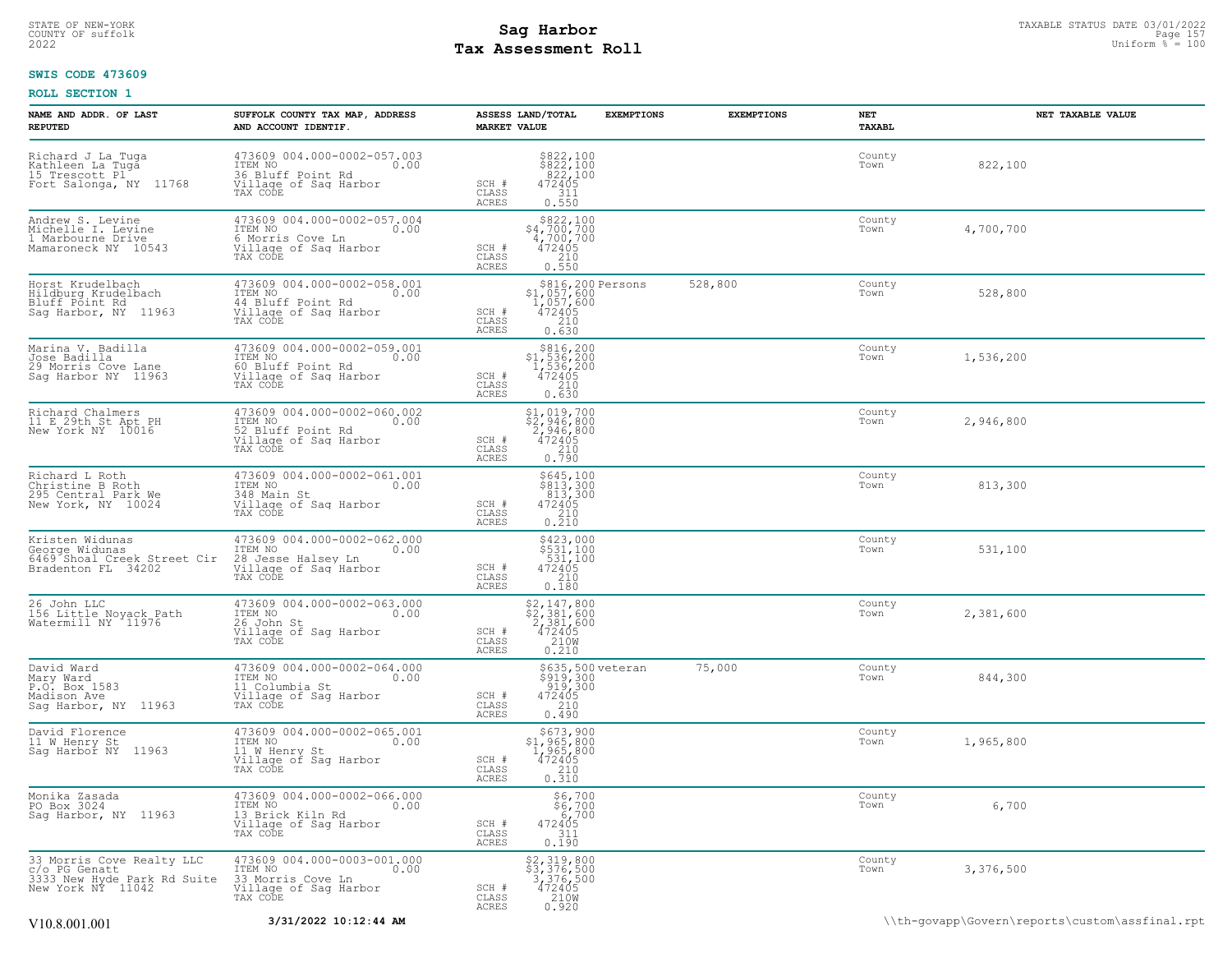# STATE OF NEW-YORK STATUS DATE 03/01/2022<br>
COUNTY OF suffolk **Sag From State of the Sage In the Sage 158**<br>
2022 Man Distorm <sup>Fay</sup> **Assessment Roll Tax Assessment Roll**

### **SWIS CODE 473609**

| NAME AND ADDR. OF LAST<br><b>REPUTED</b>                                                  | SUFFOLK COUNTY TAX MAP, ADDRESS<br>AND ACCOUNT IDENTIF.                                                                                                                               | ASSESS LAND/TOTAL<br><b>MARKET VALUE</b> | <b>EXEMPTIONS</b>                                                                               | <b>EXEMPTIONS</b> | NET<br>TAXABL  | NET TAXABLE VALUE |
|-------------------------------------------------------------------------------------------|---------------------------------------------------------------------------------------------------------------------------------------------------------------------------------------|------------------------------------------|-------------------------------------------------------------------------------------------------|-------------------|----------------|-------------------|
| Marina Leous<br>Jose R Badilla<br>PO Box 857<br>Sag Harbor, NY 11963                      | 473609 004.000-0003-002.000<br>ITEM NO<br>0.00<br>29 Morris Cove Ln<br>Village of Sag Harbor<br>TAX CODE                                                                              | SCH #<br>CLASS<br>ACRES                  | $\begin{array}{r} 52,019,600 \\ 52,633,400 \\ 2,633,400 \\ 472405 \\ 210W \\ 0.930 \end{array}$ |                   | County<br>Town | 2,633,400         |
| Anna Leong<br>25 Morris Cove Ln<br>Sag Harbor, NY  11963                                  | 473609 004.000-0003-003.000<br>TTEM NO<br>25 Morris Cove Ln<br>Village of Sag Harbor<br>TAX CODE                                                                                      | SCH #<br>CLASS<br>ACRES                  | \$1,716,300<br>$\frac{2}{2}$ , 096, 700<br>2, 096, 700<br>472405<br>210M<br>0.860               |                   | County<br>Town | 2,096,700         |
| William Bryan Plummer<br>288 Overlook Dr<br>Greenwich, CT 06830                           | 473609 004.000-0003-004.000<br>TTEM NO 0.00<br>The Norris Cove Ln<br>Village of Sag Harbor<br>TAX CODE                                                                                | SCH #<br>CLASS<br>ACRES                  | \$2,233,400<br>\$2,782,400<br>2,782,400<br>472405<br>210W<br>0.930                              |                   | County<br>Town | 2,782,400         |
| Elisabeth Munder<br>301 Dunbar Rd<br>Palm Beach FL 33480                                  | 473609 004.000-0003-005.000<br>10.00 0.00<br>17 Morris Cove Ln<br>Village of Sag Harbor<br>TAX CODE                                                                                   | SCH #<br>CLASS<br><b>ACRES</b>           | $$1,745,300$<br>$$1,940,000$<br>$\frac{1,940,000}{472405}$<br>0.950                             |                   | County<br>Town | 1,940,000         |
| Joseph A. Tuana<br>116 Central Park South 10-N<br>New York NY 10019                       | 473609 004.000-0003-006.000<br>ITEM NO 0.00<br>11 Morris Cove Ln<br>Village of Sag Harbor<br>TAX CODE                                                                                 | SCH #<br>CLASS<br>ACRES                  | $$2,064,100$<br>$$2,064,100$<br>$2,064,100$<br>$472405$<br>210W<br>0.980                        |                   | County<br>Town | 2,064,100         |
| James S Henry<br>Rfd 2<br>Morris Cove Ln<br>Sag Harbor, NY 11963                          | 473609 004.000-0003-007.000<br>10.00 0.00<br>7 Morris Cove Ln<br>Village of Saq Harbor<br>TAX CODE                                                                                    | SCH #<br>CLASS<br>ACRES                  | \$2,247,800<br>\$2,570,000<br>2,570,000<br>472405<br>210W<br>1.170                              |                   | County<br>Town | 2,570,000         |
| Clemence Rasigni<br>660 Live Oak Avenue Apt 2<br>Menlo Park CA 94025                      | 473609 004.000-0003-008.001<br>ITEM NO 0.00<br>-----<br>5 Morris Cove Ln<br>Village of Sag Harbor<br>TAX CODE                                                                         | SCH #<br>CLASS<br><b>ACRES</b>           | \$1,492,400 veteran<br>\$1,746,300<br>1,746,300<br>472405<br>210W<br>1.490                      | 125,000           | County<br>Town | 1,621,300         |
| Agnes Marton<br>33 Jesse Halsey Lane<br>Sag Harbor NY 11963                               | 473609 004.000-0003-009.000<br>ITEM NO 0.00<br>33 Jesse Halsey Ln<br>Village of Sag Harbor<br>TAX CODE                                                                                | SCH #<br>CLASS<br>ACRES                  | \$1,563,700<br>\$2,197,700<br>2,197,700<br>472405<br>210M<br>1,040                              |                   | County<br>Town | 2,197,700         |
| Susan Davis<br>21 Jesse Halsey Ln<br>Sag Harbor NY 11963                                  | 473609 004.000-0003-010.000<br>ITEM NO<br>0.00<br>21 Jesse Halsey Ln<br>Village of Sag Harbor<br>TAX CODE                                                                             | SCH #<br>CLASS<br><b>ACRES</b>           | $$1,684,000$<br>$$1,853,000$<br>$1,853,000$<br>$472405$<br>$2108$<br>1.120                      |                   | County<br>Town | 1,853,000         |
|                                                                                           | Victoria Duffy Hopper Living 473609 004.000-0003-011.000<br>Victoria Cane Hopper, Truste ITEM NO 1000 000<br>51 Fifth Ave 15C<br>New York NY 10003 21.11age of Saq Harbor<br>TAX CODE | SCH #<br>CLASS<br>ACRES                  | $$1,448,400$<br>$$1,661,600$<br>$1,661,600$<br>$472405$<br>210W<br>1.020                        |                   | County<br>Town | 1,661,600         |
| Power Test Realty Company<br>Limited Partnership<br>125 Jericho Tpke<br>Jericho, NY 11753 | 473609 005.000-0001-001.000<br>TTEM NO 0.00<br>378 Main St<br>Village of Sag Harbor<br>TAX CODE                                                                                       | SCH #<br>CLASS<br>ACRES                  | \$256,000<br>\$819,300<br>$819,300$<br>$472405$<br>$432$<br>0.430                               |                   | County<br>Town | 819,300           |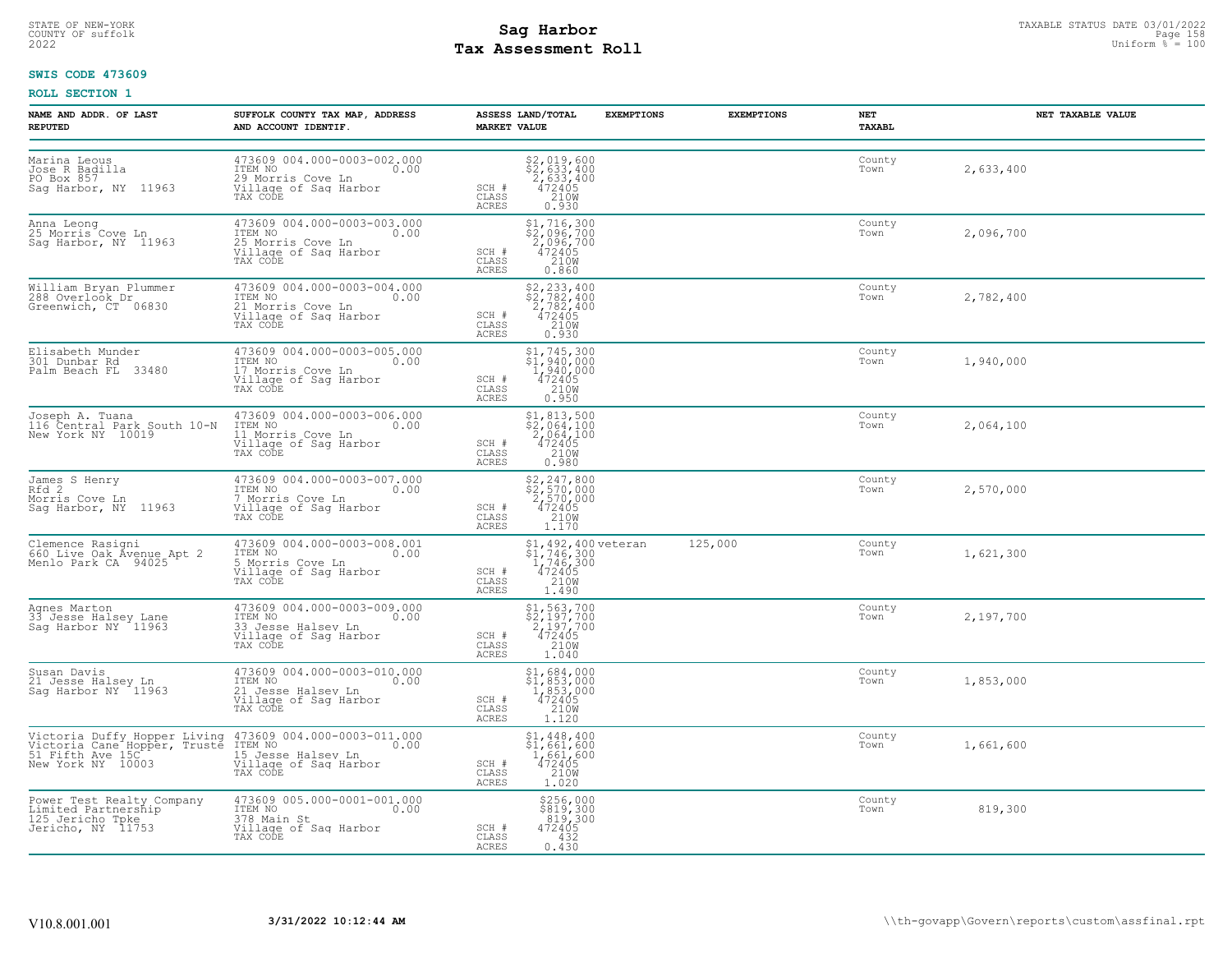# STATE OF NEW-YORK STATUS DATE 03/01/2022<br>COUNTY OF suffolk Page 1590 12022<br>2022 Pay Assessment Roll **Tax Assessment Roll**

### **SWIS CODE 473609**

| NAME AND ADDR. OF LAST<br><b>REPUTED</b>                                                                | SUFFOLK COUNTY TAX MAP, ADDRESS<br>AND ACCOUNT IDENTIF.                                                      | ASSESS LAND/TOTAL<br><b>MARKET VALUE</b> | <b>EXEMPTIONS</b>                                                                            | <b>EXEMPTIONS</b> | NET<br>TAXABL  | NET TAXABLE VALUE                              |
|---------------------------------------------------------------------------------------------------------|--------------------------------------------------------------------------------------------------------------|------------------------------------------|----------------------------------------------------------------------------------------------|-------------------|----------------|------------------------------------------------|
| The Labrozzi Family Limited<br>1362 Brick Kiln Rd<br>Sag Harbor, NY 11963                               | 473609 005.000-0001-002.000<br>10.00 0.00<br>0.00<br>1362 Brick Kiln Rd<br>Village of Sag Harbor<br>TAX CODE | SCH #<br>CLASS<br>ACRES                  | \$458,400<br>\$458,400<br>458,400<br>472405<br>311<br>0.420                                  |                   | County<br>Town | 458,400                                        |
| Monserrate C Alvarez<br>90 Pinehurst Ave Apt 4D<br>New York NY 10033                                    | 473609 005.000-0001-003.000<br>ITEM NO<br>0.00<br>382 Main St<br>Village of Sag Harbor<br>TAX CODE           | SCH #<br>CLASS<br>ACRES                  | \$454,700<br>\$735,900<br>735,900<br>472405<br>0.260                                         |                   | County<br>Town | 735,900                                        |
| Rachel Hadfield<br>Sheila Hadfield<br>60 Water Street Apt 1014<br>Brooklyn NY 11201                     | 473609 005.000-0001-004.000<br>ITEM NO<br>386 Main St<br>0.00<br>Village of Sag Harbor<br>TAX CODE           | SCH #<br>CLASS<br>ACRES                  | \$531,800<br>$\begin{array}{r} 2,483,300 \\ 2,483,300 \\ 472405 \\ 210 \\ 0.280 \end{array}$ |                   | County<br>Town | 2,483,300                                      |
| Cheryl L McMahon<br>5 Fordham St<br>Sag Harbor, NY 11963                                                | 473609 005.000-0001-005.000<br>ITEM NO<br>0.00<br>5 Fordham St<br>Village of Sag Harbor<br>TAX CODE          | SCH #<br>CLASS<br>ACRES                  | \$500,100<br>\$834,000<br>834,000<br>472405<br>210<br>0.170                                  |                   | County<br>Town | 834,000                                        |
| Lynn Falkowski<br>68 Redwood Rd<br>Sag Harbor, NY 11963                                                 | 473609 005.000-0001-006.000<br>ITEM NO 0.00<br>7 Fordham St<br>Village of Saq Harbor<br>TAX CODE             | SCH #<br>CLASS<br>ACRES                  | \$500,100<br>\$696,000<br>$\begin{array}{r} 696,000 \\ 472405 \\ 210 \\ 0.170 \end{array}$   |                   | County<br>Town | 696,000                                        |
| Leslee Sumner<br>18 Morningside Avenue Apt 7<br>New York NY 10026                                       | 473609 005.000-0001-007.000<br>ITEM NO<br>0.00<br>390 Main St<br>Village of Sag Harbor<br>TAX CODE           | SCH #<br>CLASS<br>ACRES                  | \$454,100<br>\$561,300<br>561,300<br>472405<br>0.170                                         |                   | County<br>Town | 561,300                                        |
| Vincent Schiavoni<br>11 Fordham St<br>Saq Harbor NY 11963                                               | 473609 005.000-0001-008.000<br>ITEM NO<br>0.00<br>11 Fordham St<br>Village of Sag Harbor<br>TAX CODE         | SCH #<br>CLASS<br>ACRES                  | \$463,100<br>\$668,600<br>668,600<br>472405<br>210<br>0.140                                  |                   | County<br>Town | 668,600                                        |
| Marie S Mangano<br>Gabriel F Schiavoni<br>C/o Emily C Schiavoni<br>35 Pearl Ave<br>Holtsville, NY 11742 | 473609 005.000-0001-009.000<br>ITEM NO<br>$\sim$ 0.00<br>15 Fordham St<br>Village of Sag Harbor<br>TAX CODE  | SCH #<br>CLASS<br>ACRES                  | $$463,100$<br>$$641,800$<br>$641,800$<br>$472405$<br>0.140                                   |                   | County<br>Town | 641,800                                        |
| Zachary Crawford<br>Oxana Crawford<br>394 Main St<br>Saq Harbor NY 11963                                | 473609 005.000-0001-010.000<br>ITEM NO<br>0.00<br>394 Main St<br>Village of Sag Harbor<br>TAX CODE           | SCH #<br>CLASS<br>ACRES                  | \$520,600<br>\$864,300<br>864,300<br>472405<br>210<br>0.390                                  |                   | County<br>Town | 864,300                                        |
| Deborah A Schiavoni<br>P.O. Box 2483<br>Sag Harbor, NY 11963                                            | 473609 005.000-0001-011.000<br>ITEM NO<br>0.00<br>398 Main St<br>Village of Sag Harbor<br>TAX CODE           | SCH #<br>CLASS<br>ACRES                  | \$372,300<br>\$676,100<br>676,100<br>$472405$<br>$210$<br>0.190                              |                   | County<br>Town | 676,100                                        |
| Matthew M Schiavoni<br>Judith L Schiavoni<br>P.O. Box 722<br>Sag Harbor, NY 11963                       | 473609 005.000-0001-012.000<br>ITEM NO<br>0.00<br>19 Fordham St<br>Village of Sag Harbor<br>TAX CODE         | SCH #<br>CLASS<br>ACRES                  | \$463,100<br>\$706,000<br>706,000<br>472405<br>$\frac{210}{0.140}$                           |                   | County<br>Town | 706,000                                        |
| Patrick Tooman<br>Janis Tooman<br>Laura B. Tooman<br>402 Main St<br>Sag Harbor, NY 11963                | 473609 005.000-0001-013.000<br>TTEM NO 0.00<br>402 Main St<br>Village of Saq Harbor<br>TAX CODE              | SCH #<br>CLASS<br>ACRES                  | \$423,900 veteran<br>\$884,100<br>884,100<br>472405<br>0.330                                 | 125,000           | County<br>Town | 759,100                                        |
| V10.8.001.001                                                                                           | 3/31/2022 10:12:44 AM                                                                                        |                                          |                                                                                              |                   |                | \\th-govapp\Govern\reports\custom\assfinal.rpt |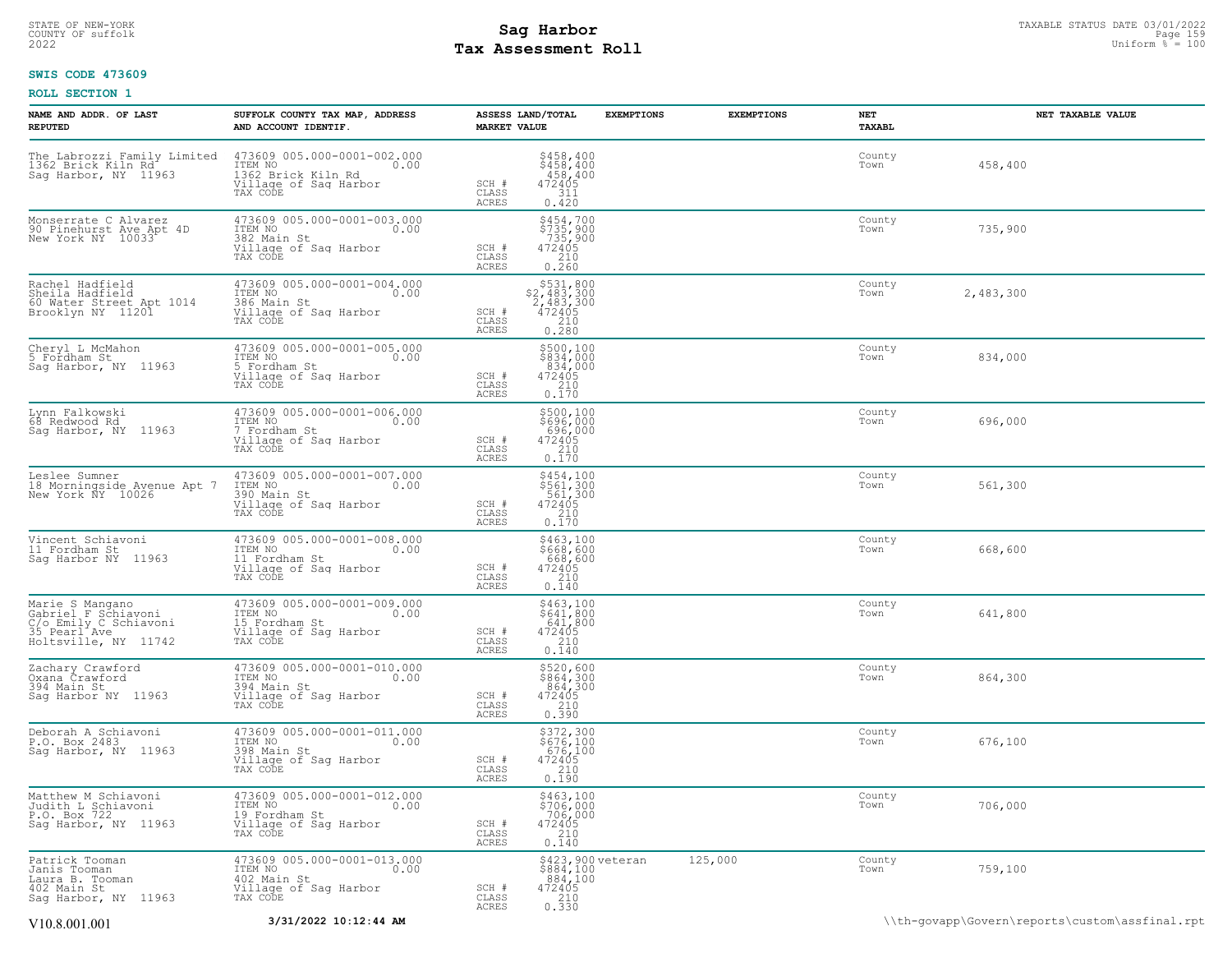# STATE OF NEW-YORK STATUS DATE 03/01/2022<br>
COUNTY OF suffolk **Sag From State of the Sage In the Sage 160**<br>
2022 Man Distorm <sup>Fay</sup> Assessment Roll **Tax Assessment Roll**

### **SWIS CODE 473609**

| NAME AND ADDR. OF LAST<br><b>REPUTED</b>                                                                                                                                                                                                   | SUFFOLK COUNTY TAX MAP, ADDRESS<br>AND ACCOUNT IDENTIF.                                                                                                                                                     | ASSESS LAND/TOTAL<br><b>MARKET VALUE</b> | <b>EXEMPTIONS</b>                                                                                     | <b>EXEMPTIONS</b> | NET<br>TAXABL  | NET TAXABLE VALUE |
|--------------------------------------------------------------------------------------------------------------------------------------------------------------------------------------------------------------------------------------------|-------------------------------------------------------------------------------------------------------------------------------------------------------------------------------------------------------------|------------------------------------------|-------------------------------------------------------------------------------------------------------|-------------------|----------------|-------------------|
| Richard Gascoyne<br>Lori L. Gascoyne<br>128 Hobart Avenue<br>Short Hills NJ 07078                                                                                                                                                          | 473609 005.000-0001-014.000<br>ITEM NO 0.00<br>406 Main St<br>Village of Sag Harbor<br>TAX CODE                                                                                                             | SCH #<br>CLASS<br>ACRES                  | $$454,100$<br>$$591,500$<br>$$591,500$<br>$472405$<br>$$210$<br>0.170                                 |                   | County<br>Town | 591,500           |
|                                                                                                                                                                                                                                            | 410 Main Street Holdings, LL 473609 005.000-0001-015.000<br>348 Clinton Street Unit 3 1TEM NO 0.00<br>Brooklyn NY 11231 410 Main St<br>Village of Sag Harbor<br>TAX CODE                                    | SCH #<br>CLASS<br>ACRES                  | $$454,100$<br>$$1,916,600$<br>$1,916,600$<br>$472405$<br>$$210$<br>0.170                              |                   | County<br>Town | 1,916,600         |
| Theresa Labrozzi<br>Helen D Labrozzi<br>25 Fordham St<br>Sag Harbor, NY 11963                                                                                                                                                              | 473609 005.000-0001-016.001<br>ITEM NO. 0.00<br>11221 No<br>25 Fordham St<br>Village of Sag Harbor<br>TAX CODE                                                                                              | SCH #<br>CLASS<br>ACRES                  | \$527,900 veteran<br>\$672,000<br>672,000<br>472405<br>0.170                                          | 125,000           | County<br>Town | 547,000           |
| William Indoe<br>c/o Sullivan & Cromwell LLP<br>14 Sutton Pl S<br>New York NY 10022                                                                                                                                                        | 473609 005.000-0001-016.002<br>ITEM NO 0.00<br>31 Fordham St<br>Village of Sag Harbor<br>TAX CODE                                                                                                           | SCH #<br>CLASS<br><b>ACRES</b>           | \$527,900<br>\$720,600<br>720,600<br>472405<br>$\frac{210}{0.170}$                                    |                   | County<br>Town | 720,600           |
| Carlo M Grossman (Co-Trust 173609 005.000-0001-017.000<br>Joanna A. Grossman, Co-Trust 1TEM NO Carlo M. Grossman (Co-Trust 14 Main St<br>Carlo M. Grossman (Co-Trust 14 Main St<br>Jonathan Marc Grossman, Co-T Village of Sag Harbor<br>B | 473609 005.000-0001-017.000                                                                                                                                                                                 | SCH #<br>CLASS<br><b>ACRES</b>           | \$423,900<br>\$608,100<br>$\begin{array}{r} 608,100 \\ 608,100 \\ 472405 \\ 210 \\ 0.330 \end{array}$ |                   | County<br>Town | 608,100           |
| Nancy Labrozzi<br>Albert J Labrozzi<br>P.O. Box 448<br>Sag Harbor, NY 11963                                                                                                                                                                | 473609 005.000-0001-018.003<br>ITEM NO 0.00<br>118 Main St<br>Village of Saq Harbor<br>TAX CODE                                                                                                             | SCH #<br>CLASS<br>ACRES                  | \$464,400 Volunte<br>\$757,200<br>757,200<br>472405<br>0.330                                          | 75,720            | County<br>Town | 681,480           |
| Candace Bushnell<br>422 Main St<br>Saq Harbor NY 11963                                                                                                                                                                                     | 473609 005.000-0001-019.000<br>ITEM NO 0.00<br>422 Main St<br>422 Main St<br>Village of Sag Harbor<br>TAX CODE                                                                                              | SCH #<br>CLASS<br>ACRES                  | \$454,700<br>\$748,900<br>748,900<br>472405<br>210<br>0.320                                           |                   | County<br>Town | 748,900           |
| Edmund J Downes<br>Edmund L Downes<br>PO Box 781<br>Sag Harbor, NY 11963                                                                                                                                                                   | 473609 005.000-0001-022.000<br>ITEM NO 0.00<br>1358 Brick Kiln Rd<br>Village of Sag Harbor<br>TAX CODE                                                                                                      | SCH #<br>CLASS<br>ACRES                  | \$491,300 Volunte<br>\$655,000 Volunte<br>655,000<br>472405<br>2310<br>0.230                          | 65,500<br>58,950  | County<br>Town | 530,550           |
| John R Capozzola<br>Catherine J Capozzola<br>Edmund L Downes<br>Marilyn A Downes                                                                                                                                                           | 473609 005.000-0001-023.000<br>TTEM NO<br>8 Fordham St<br>Village of Sag Harbor<br>TAX CODE                                                                                                                 | SCH #<br>CLASS<br><b>ACRES</b>           | \$500,100<br>\$602,900<br>602,900<br>472405<br>$\begin{array}{c} 210 \\ 0.170 \end{array}$            |                   | County<br>Town | 602,900           |
|                                                                                                                                                                                                                                            | Janice L. Clarke, as Trustee 473609 005.000-0001-024.000<br>of the Janice L. Clarke Decl ITEM NO<br>of Trust Dated January 13, 2 12 Fordham St<br>P.O. Box 606<br>Unionville PA 19375 TAX CODE<br>TRAX CODE | SCH #<br>CLASS<br>ACRES                  | \$479,500<br>\$580,000<br>580,000<br>472405<br>$\begin{array}{c} 210 \\ 0.150 \end{array}$            |                   | County<br>Town | 580,000           |
| PO Box 1407<br>Bridgehampton, NY 11932                                                                                                                                                                                                     | Fred W Thiele (Life Estate) 473609 005.000-0001-025.000<br>Laura T Thiele (Life Estate) ITEM NO., 200000001-025.000<br>16 Fordham St<br>Village of Sag Harbor<br>TAX CODE                                   | SCH #<br>CLASS<br>ACRES                  | \$487,800<br>\$684,500<br>684,500<br>472405<br>0.180                                                  |                   | County<br>Town | 684,500           |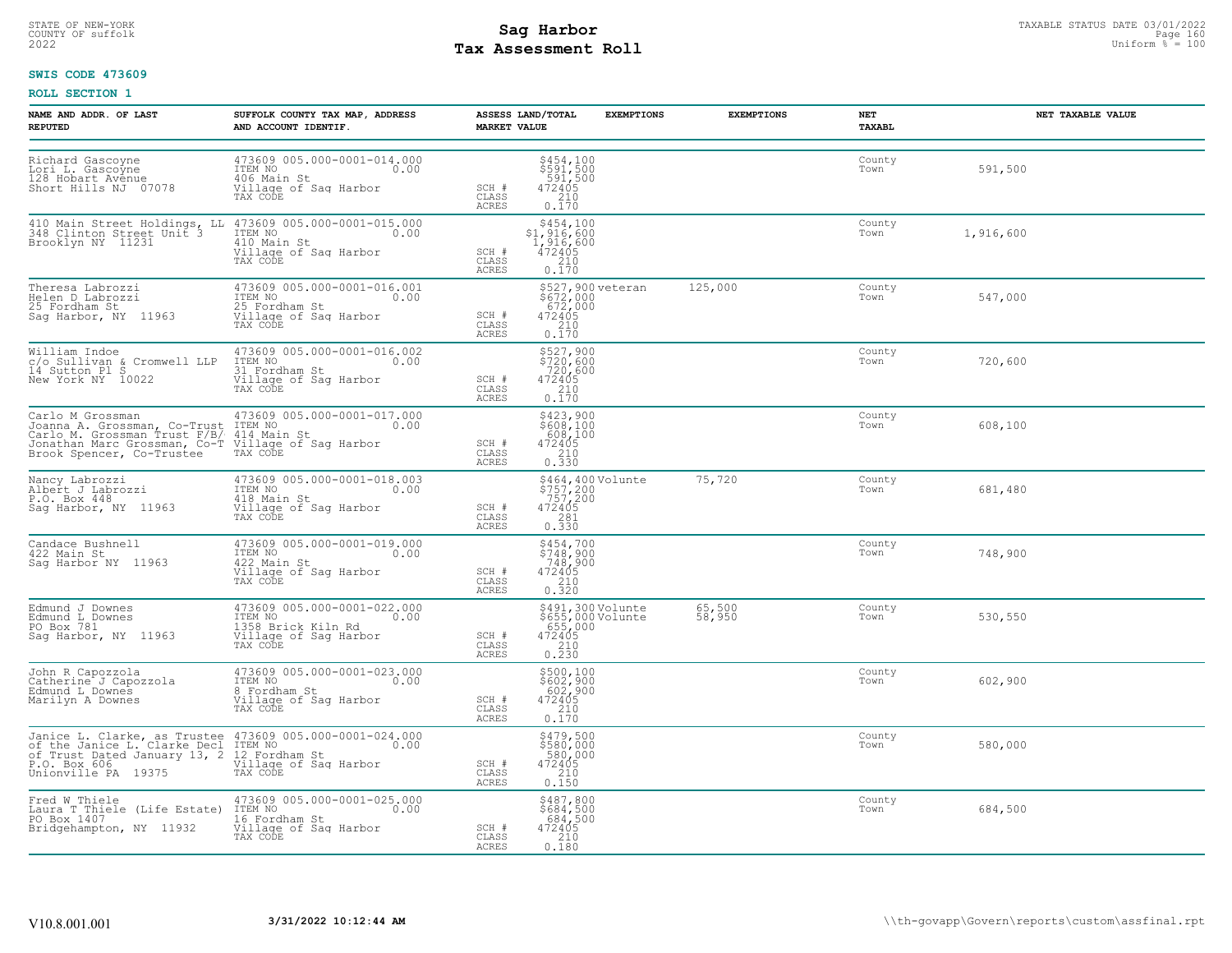# STATE OF NEW-YORK STATUS DATE 03/01/2022<br>
COUNTY OF suffolk Taxable Page 161 and 2020<br>
2022 Pay Assessment Roll **Tax Assessment Roll**

### **SWIS CODE 473609**

| NAME AND ADDR. OF LAST<br><b>REPUTED</b>                                                                                      | SUFFOLK COUNTY TAX MAP, ADDRESS<br>AND ACCOUNT IDENTIF.                                                   | <b>MARKET VALUE</b>                       | ASSESS LAND/TOTAL                                                                                 | <b>EXEMPTIONS</b> | <b>EXEMPTIONS</b> | NET<br>TAXABL  | NET TAXABLE VALUE |
|-------------------------------------------------------------------------------------------------------------------------------|-----------------------------------------------------------------------------------------------------------|-------------------------------------------|---------------------------------------------------------------------------------------------------|-------------------|-------------------|----------------|-------------------|
| Robert G Gurvich<br>Po Box 835<br>Wainscott, NY 11975                                                                         | 473609 005.000-0001-026.000<br>ITEM NO<br>0.00<br>1354 Brick Kiln Rd<br>Village of Sag Harbor<br>TAX CODE | SCH #<br>CLASS<br>ACRES                   | \$630,800<br>\$759,600<br>759,600<br>$\begin{array}{r}472405\\210\\0.520\end{array}$              |                   |                   | County<br>Town | 759,600           |
| Lucille Garypie<br>Eugene Garypie JR<br>Brick Kiln Rd<br>Sag Harbor, NY 11963                                                 | 473609 005.000-0001-027.000<br>ITEM NO<br>0.00<br>1350 Brick Kiln Rd<br>Village of Sag Harbor<br>TAX CODE | SCH #<br>CLASS<br>ACRES                   | $$488,800$<br>$$642,400$<br>$642,400$<br>$472405$<br>$210$<br>0.620                               |                   |                   | County<br>Town | 642,400           |
| Samuel L Piro<br>PO Box 98<br>Wainscott, NY 11975                                                                             | 473609 005.000-0001-028.000<br>ITEM NO<br>0.00<br>20 Fordham St<br>Village of Sag Harbor<br>TAX CODE      | SCH #<br>CLASS<br>ACRES                   | $\begin{array}{r} 5492, 500 \\ 5601, 100 \\ 601, 100 \\ 472405 \\ 210 \\ 0.220 \end{array}$       |                   |                   | County<br>Town | 601,100           |
| 36 Fordham Holdings, LLC<br>Attn: Bruce Bronster<br>Windels Marx Lane & Mittendo<br>156 West 56th Street<br>New York NY 10019 | 473609 005.000-0001-029.000<br>TTEM NO 0.00<br>16 Fordham St<br>Village of Sag Harbor<br>TAX CODE         | SCH #<br>CLASS<br>ACRES                   | \$669,800<br>$$1,618,900$<br>1,618,900<br>472405<br>210<br>0.690                                  |                   |                   | County<br>Town | 1,618,900         |
| Valerius LLC<br>1102 49th Avenue Apt PH1C<br>Long Island City NY 11101                                                        | 473609 005.000-0002-005.000<br>ITEM NO<br>0.00<br>425 Main St<br>Village of Saq Harbor<br>TAX CODE        | SCH #<br>CLASS<br><b>ACRES</b>            | $$635, 400$<br>$$2, 702, 000$<br>$2, 702, 000$<br>$472405$<br>210<br>0.360                        |                   |                   | County<br>Town | 2,702,000         |
| Sag Fam LLC<br>c/o Ford<br>3823 Woodley Road NW<br>Washington DC 20016                                                        | 473609 005.000-0002-006.000<br>ITEM NO<br>0.00<br>431 Main St<br>Village of Sag Harbor<br>TAX CODE        | SCH #<br>$\mathtt{CLASS}$<br><b>ACRES</b> | \$669,100<br>$$2,408,800$<br>2,408,800<br>472405<br>210<br>0.450                                  |                   |                   | County<br>Town | 2,408,800         |
| Barry G Magidoff<br>Carol Magidoff<br>500 13th St.<br>Brooklyn, NY 11215                                                      | 473609 005.000-0002-007.000<br>ITEM NO<br>0.00<br>441 Main St<br>Village of Sag Harbor<br>TAX CODE        | SCH #<br>CLASS<br><b>ACRES</b>            | \$809,000<br>$$1,279,400$<br>1,279,400<br>472405<br>2,210<br>3.800                                |                   |                   | County<br>Town | 1,279,400         |
| Jean Raffel<br>6 Archibald Way<br>Sag Harbor, NY 11963                                                                        | 473609 005.000-0002-011.002<br>ITEM NO<br>0.00<br>6 Archibald Way<br>Village of Sag Harbor<br>TAX CODE    | SCH #<br>CLASS<br>ACRES                   | $$1,038,400 \text{ veteran}$<br>$$1,575,700$<br>$1,575,700$<br>$472405$<br>$$210$<br>0.500        |                   | 75,000            | County<br>Town | 1,500,700         |
| Sami Karam<br>1 Columbus P1 Apt S 31H<br>New York, NY 10019                                                                   | 473609 005.000-0002-011.003<br>ITEM NO<br>0.00<br>10 Archibald Way<br>Village of Sag Harbor<br>TAX CODE   | $SCH$ $#$<br>CLASS<br>ACRES               | $$1,038,400$<br>$$1,470,900$<br>$1,470,900$<br>$472405$<br>$$210$<br>0.500                        |                   |                   | County<br>Town | 1,470,900         |
| Darryll Hendricks<br>Gabrielle Steinfels<br>211 North End Avenue #12K<br>New York NY 10282                                    | 473609 005.000-0002-011.004<br>ITEM NO<br>0.00<br>14 Archibald Wav<br>Village of Sag Harbor<br>TAX CODE   | SCH #<br>CLASS<br>ACRES                   | $\begin{array}{r} $1,038,400 \\ $2,226,200 \\ $2,226,200 \\ $472405 \\ $210 \end{array}$<br>0.500 |                   |                   | County<br>Town | 2,226,200         |
| Nancy Benvent<br>18 Archibald Way<br>Sag Harbor NY 11963                                                                      | 473609 005.000-0002-011.005<br>ITEM NO<br>0.00<br>18 Archibald Way<br>Village of Sag Harbor<br>TAX CODE   | SCH #<br>CLASS<br><b>ACRES</b>            | \$1,038,400<br>\$1,589,600<br>1,589,600<br>472405<br>210<br>0.500                                 |                   |                   | County<br>Town | 1,589,600         |
| Philip Corsello, Trustee or<br>under the CORSELLO LIVING TR<br>Denise Corsello, Trustees, o<br>the CORSELLO LIVING TRUST, d   | 473609 005.000-0002-011.006<br>ITEM NO<br>0.00<br>22 Archibald Way<br>Village of Sag Harbor<br>TAX CODE   | SCH #<br>CLASS<br>ACRES                   | \$1,038,400<br>\$1,459,500<br>1,459,500<br>472405<br>210<br>0.500                                 |                   |                   | County<br>Town | 1,459,500         |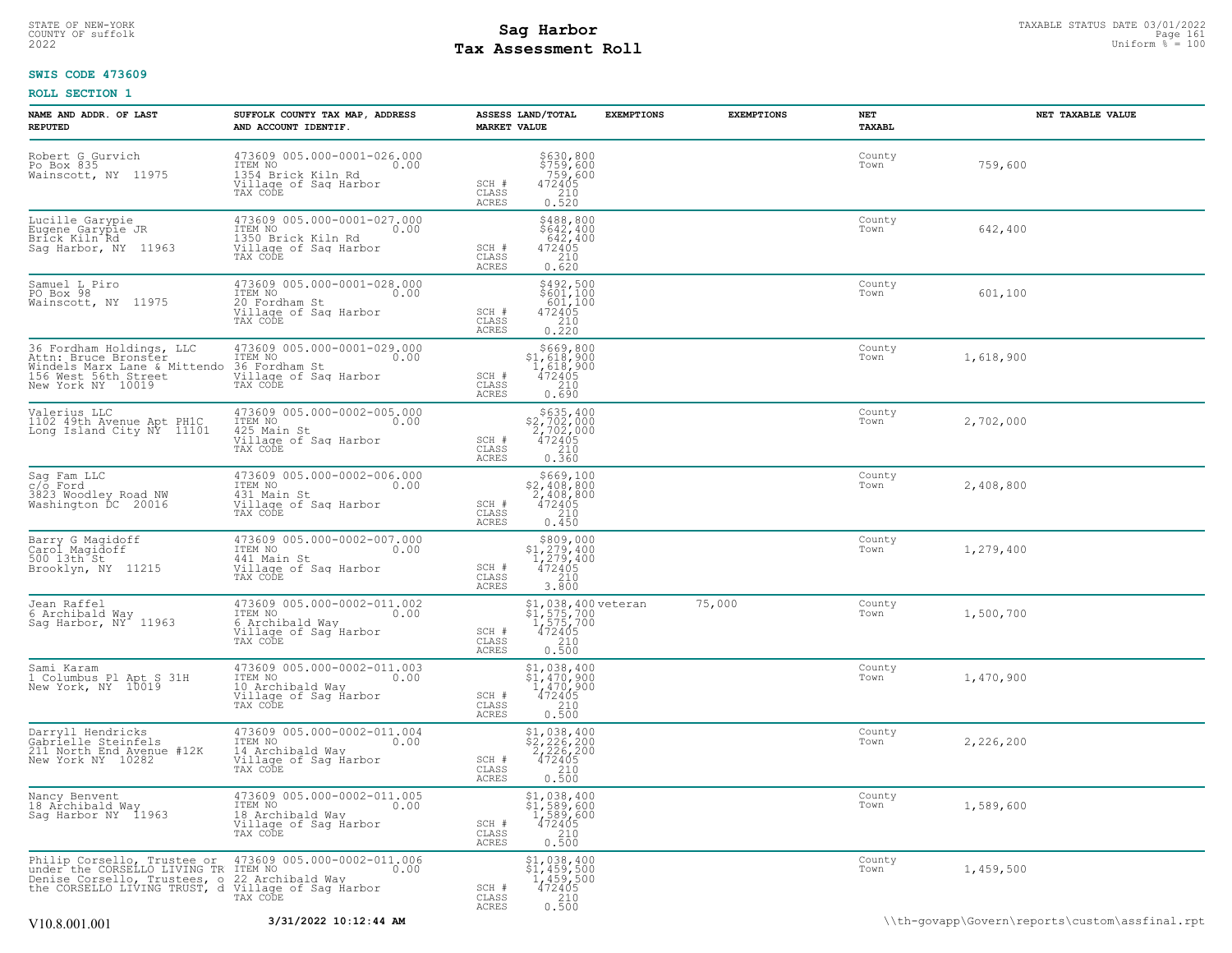# STATE OF NEW-YORK STATUS DATE 03/01/2022<br>
COUNTY OF suffolk Taxable Page 162<br>
2022 MageSone Taxable Page 162 Uniform % = 100 **Tax Assessment Roll**

### **SWIS CODE 473609**

| NAME AND ADDR. OF LAST<br><b>REPUTED</b>                                               | SUFFOLK COUNTY TAX MAP, ADDRESS<br>AND ACCOUNT IDENTIF.                                                 | ASSESS LAND/TOTAL<br><b>EXEMPTIONS</b><br><b>MARKET VALUE</b>                                                                                                                                                                | <b>EXEMPTIONS</b> | NET<br>TAXABL  | NET TAXABLE VALUE |
|----------------------------------------------------------------------------------------|---------------------------------------------------------------------------------------------------------|------------------------------------------------------------------------------------------------------------------------------------------------------------------------------------------------------------------------------|-------------------|----------------|-------------------|
| Robert Cleary<br>Wendy Cleary<br>26 Archibald Way<br>Sag Harbor NY 11963               | 473609 005.000-0002-011.007<br>ITEM NO<br>0.00<br>26 Archibald Wav<br>Village of Sag Harbor<br>TAX CODE | \$1,210,900 veteran<br>\$1,577,400 veteran<br>1,577,400<br>472405<br>210<br>0.510<br>SCH #<br>CLASS<br><b>ACRES</b>                                                                                                          | 75,000<br>125,000 | County<br>Town | 1,377,400         |
| Thomas Albert Diprete<br>Katherine Pratt Ewing<br>601 W 113th St<br>New York NY 10025  | 473609 005.000-0002-011.008<br>ITEM NO<br>0.00<br>30 Archibald Wav<br>Village of Sag Harbor<br>TAX CODE | $$1,952,900$<br>$$1,910,700$<br>1,910,700<br>SCH #<br>472405<br>$\begin{array}{c} 210 \\ 0.510 \end{array}$<br>CLASS<br><b>ACRES</b>                                                                                         |                   | County<br>Town | 1,910,700         |
| Michael Jaffe<br>Marjorie Bobbie Stein<br>P.O. Box 2347<br>Saq Harbor, NY 11963        | 473609 005.000-0002-011.009<br>ITEM NO<br>0.00<br>34 Archibald Way<br>Village of Sag Harbor<br>TAX CODE | $$1,048,900$<br>$$1,515,100$<br>$1,515,100$<br>$472405$<br>SCH #<br>CLASS<br>$\frac{210}{0.510}$<br>ACRES                                                                                                                    |                   | County<br>Town | 1,515,100         |
| Gayle K Heine<br>Thomas H Heine<br>38 Archibald Way<br>Sag Harbor, NY 11963-3437       | 473609 005.000-0002-011.010<br>ITEM NO<br>0.00<br>38 Archibald Way<br>Village of Sag Harbor<br>TAX CODE | \$1,038,400<br>$\frac{1}{666}$ , 700<br>1, 666, 700<br>SCH #<br>$472405$<br>210<br>0.500<br>CLASS<br>ACRES                                                                                                                   |                   | County<br>Town | 1,666,700         |
| Matthew Keller<br>Lindsey Thayer<br>42 Archibald Way<br>Sag Harbor NY 11963            | 473609 005.000-0002-011.011<br>ITEM NO<br>0.00<br>42 Archibald Way<br>Village of Sag Harbor<br>TAX CODE | $\begin{array}{r} \texttt{\$1,\,038,\,400$} \\ \texttt{\$1,\,388,\,700$} \\ 1,388,700 \\ 472405 \\ 210 \\ 0.500 \end{array}$<br>SCH #<br>CLASS<br>ACRES                                                                      |                   | County<br>Town | 1,388,700         |
| Janice Moses<br>46 Archibald Way<br>Sag Harbor, NY 11963                               | 473609 005.000-0002-011.012<br>ITEM NO<br>0.00<br>46 Archibald Way<br>Village of Sag Harbor<br>TAX CODE | $\begin{array}{r} \texttt{\$1,\,048,\,900}\ \texttt{\$1,\,369,\,600}\ \texttt{\$1,\,369,\,600}\ \texttt{\$1,\,369,\,600}\ \texttt{\$12405}\ \texttt{\$210}\ \texttt{\$0.510}\ \end{array}$<br>SCH #<br>CLASS<br><b>ACRES</b> |                   | County<br>Town | 1,369,600         |
| Gregory Kirwan<br>Elizabeth Kirwan<br>50 Archibald Way<br>Sag Harbor, NY 11963         | 473609 005.000-0002-011.013<br>ITEM NO 0.00<br>50 Archibald Way<br>Village of Sag Harbor<br>TAX CODE    | $\begin{array}{c} $950,400 \\ $1,513,000 \\ $1,513,000 \\ $472405 \end{array}$<br>SCH #<br>CLASS<br>$\frac{210}{0.520}$<br><b>ACRES</b>                                                                                      |                   | County<br>Town | 1,513,000         |
| 54 Archibald LLC<br>c/o Robert Spiegelman<br>1400 Broadway FL 15<br>New York, NY 10018 | 473609 005.000-0002-011.014<br>ITEM NO<br>0.00<br>54 Archibald Way<br>Village of Sag Harbor<br>TAX CODE | $$389,900$1,386,1001,386,100$<br>SCH #<br>$\frac{472405}{210}$<br>CLASS<br>ACRES<br>0.640                                                                                                                                    |                   | County<br>Town | 1,386,100         |
| Lynn Debow<br>Råymond Soldavin<br>200 East 94th Ave Apt 303<br>New York, NY 10128      | 473609 005.000-0002-011.015<br>ITEM NO<br>0.00<br>58 Archibald Wav<br>Village of Sag Harbor<br>TAX CODE | \$1,133,900<br>\$1,564,600<br>1,564,600<br>472405<br>SCH #<br>CLASS<br>$\frac{210}{0.730}$<br><b>ACRES</b>                                                                                                                   |                   | County<br>Town | 1,564,600         |
| W James Matthers<br>Laura Matthers<br>55 Archibald Way<br>Sag Harbor, NY 11963         | 473609 005.000-0002-011.016<br>ITEM NO<br>0.00<br>59 Archibald Way<br>Village of Saq Harbor<br>TAX CODE | \$1,217,700<br>\$1,907,900<br>1,907,900<br>472405<br>SCH #<br>CLASS<br>$\frac{210}{1.300}$<br>ACRES                                                                                                                          |                   | County<br>Town | 1,907,900         |
| Hamish MacGowan<br>Brigitte MacGowan<br>55 Archibald Way<br>Sag Harbor NY 11963        | 473609 005.000-0002-011.017<br>ITEM NO 0.00<br>55 Archibald Way<br>Village of Sag Harbor<br>TAX CODE    | $$1,043,600$<br>$$1,759,700$<br>1,759,700<br>472405<br>SCH #<br>CLASS<br>210<br>ACRES<br>0.670                                                                                                                               |                   | County<br>Town | 1,759,700         |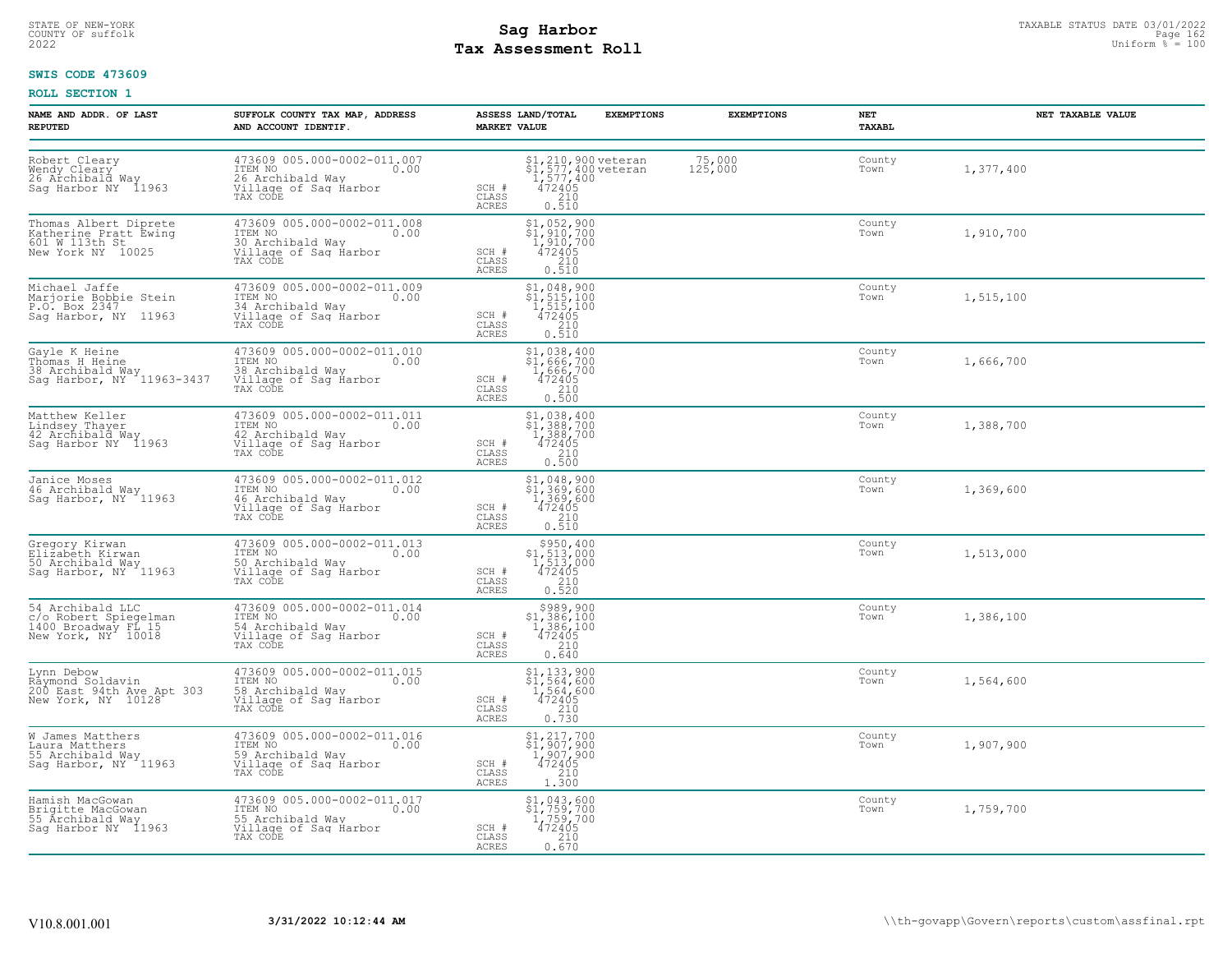# STATE OF NEW-YORK STATUS DATE 03/01/2022<br>
COUNTY OF suffolk **Sag From State of the Sage of All County of Sage 163**<br>
2022 May **Assessment Roll** Page 160 **Tax Assessment Roll**

### **SWIS CODE 473609**

| NAME AND ADDR. OF LAST<br><b>REPUTED</b>                                                             | SUFFOLK COUNTY TAX MAP, ADDRESS<br>AND ACCOUNT IDENTIF.                                                              | <b>MARKET VALUE</b>            | ASSESS LAND/TOTAL                                                                                                                                        | <b>EXEMPTIONS</b> | <b>EXEMPTIONS</b> | NET<br>TAXABL  | NET TAXABLE VALUE |  |
|------------------------------------------------------------------------------------------------------|----------------------------------------------------------------------------------------------------------------------|--------------------------------|----------------------------------------------------------------------------------------------------------------------------------------------------------|-------------------|-------------------|----------------|-------------------|--|
| Roger Neve<br>Trish Neve<br>200 E 32 St Apt 29B<br>New York, NY 10016-6305                           | 473609 005.000-0002-011.018<br>ITEM NO<br>0.00<br>51 Archibald Way<br>Village of Sag Harbor<br>TAX CODE              | SCH #<br>CLASS<br><b>ACRES</b> | $$3999,500\n$1,429,800\n1,429,800\n472405\n210$<br>0.550                                                                                                 |                   |                   | County<br>Town | 1,429,800         |  |
| Veronica Logatti Maginnis<br>violard Wolter Erwine<br>201 East 71st St Apt 29FG<br>New York NY 10003 | 473609 005.000-0002-011.019<br>ITEM NO<br>0.00<br>47 Archibald Wav<br>Village of Sag Harbor<br>TAX CODE              | SCH #<br>CLASS<br><b>ACRES</b> | $\begin{array}{r} \texttt{\$1,081,200} \\ \texttt{\$2,062,600} \\ \texttt{2,062,600} \\ \texttt{472405} \\ \texttt{0.600} \\ \texttt{0.600} \end{array}$ |                   |                   | County<br>Town | 2,062,600         |  |
| Ernest Schade<br>PO Box 2760<br>Saq Harbor, NY 11963                                                 | 473609 005.000-0002-011.020<br>ITEM NO<br>0.00<br>43 Archibald Way<br>Village of Sag Harbor<br>TAX CODE              | SCH #<br>CLASS<br><b>ACRES</b> | $$1,097,600 \text{ veteran}$<br>$$1,428,200$<br>$1,428,200$<br>$472405$<br>$210$<br>0.600                                                                |                   | 75,000            | County<br>Town | 1,353,200         |  |
| Karma A Kailly Lande<br>Robert M Lande<br>39 Archibald Way<br>Sag Harbor NY 11963                    | 473609 005.000-0002-011.021<br>ITEM NO<br>0.00<br>39 Archibald Way<br>Village of Sag Harbor<br>TAX CODE              | SCH #<br>CLASS<br>ACRES        | $\begin{array}{l} 51,115,800 \\ 52,149,700 \\ 2,149,700 \\ 472405 \\ 210 \\ 210 \end{array}$<br>0.610                                                    |                   |                   | County<br>Town | 2,149,700         |  |
| Jeffrey Drubych<br>Annmarie Gallo<br>35 Archibald Way<br>Sag Harbor NY 11963                         | 473609 005.000-0002-011.022<br>ITEM NO 0.00<br>0.00<br>35 Archibald Way<br>Village of Sag Harbor<br>TAX CODE         | SCH #<br>CLASS<br><b>ACRES</b> | $$1,004,900$<br>$$1,425,500$<br>$1,425,500$<br>$472405$<br>$\begin{array}{c} 210 \\ 0.550 \end{array}$                                                   |                   |                   | County<br>Town | 1,425,500         |  |
| Randall McCallum<br>Tracey McCallum<br>30 Park Place Apt 44E<br>New York NY 10007                    | 473609 005.000-0002-011.023<br>ITEM NO<br>0.00<br>31 Archibald Way<br>Village of Sag Harbor<br>TAX CODE              | SCH #<br>CLASS<br>ACRES        | $$2,740,000$<br>$$2,740,200$<br>$2,740,200$<br>$472405$<br>0.580                                                                                         |                   |                   | County<br>Town | 2,740,200         |  |
| Terrence Ryan Greenawalt<br>Joseph A. Licitra, III<br>1318 N. Orange Grove<br>Los Angeles CA 90046   | 473609 005.000-0002-011.024<br>ITEM NO<br>0.00<br>5 Archibald Way<br>Village of Sag Harbor<br>TAX CODE               | SCH #<br>CLASS<br>ACRES        | $$1,272,000$<br>$$1,618,900$<br>1,618,900<br>472405<br>$\frac{210}{0.790}$                                                                               |                   |                   | County<br>Town | 1,618,900         |  |
| James Peyton<br>Annika Smith<br>26 Jermain Ave<br>Sag Harbor NY 11963                                | 473609 005.000-0002-011.029<br>ITEM NO<br>0.00<br>26 Jermain Ave<br>Village of Sag Harbor<br>TAX CODE                | SCH #<br>CLASS<br><b>ACRES</b> | \$732,700<br>\$983,500<br>983,500<br>472405<br>$\frac{210}{0.740}$                                                                                       |                   |                   | County<br>Town | 983,500           |  |
| Barry G Magidoff<br>895 West End Avenue Apt 8C<br>New York NY 10025                                  | 473609 005.000-0002-013.000<br>ITEM NO<br>0.00<br>Dridgehampton Saq Harbor Tpke<br>Village of Sag Harbor<br>TAX CODE | SCH #<br>CLASS<br>ACRES        | \$500<br>\$500<br>500<br>472405<br>692<br>0.220                                                                                                          |                   |                   | County<br>Town | 500               |  |
| Sag Harbor Main Property Cor 473609 006.000-0001-002.001<br>311 Main Street<br>Saq Harbor NY 11963   | 311 Main St<br>Village of Sag Harbor<br>TAX CODE                                                                     | SCH #<br>CLASS<br><b>ACRES</b> | $$853,500$<br>$$2,428,200$<br>$2,428,200$<br>$472405$<br>0.580                                                                                           |                   |                   | County<br>Town | 2,428,200         |  |
| Judith E Long<br>P.O. Box 1432<br>Sag Harbor, NY 11963                                               | 473609 006.000-0001-003.000<br>TTEM NO 0.00<br>0.00<br>307 Main St<br>Village of Sag Harbor<br>TAX CODE              | SCH #<br>CLASS<br><b>ACRES</b> | \$779,300<br>\$942,700<br>942,700<br>472405<br>$\frac{210}{0.210}$                                                                                       |                   |                   | County<br>Town | 942,700           |  |
| Judith Long, Trustee<br>of Judith Long Living Trust<br>P.O. Box 1432<br>Sag Harbor NY 11963          | $473609006.000-0001-004.000$<br>ITEM NO<br>303 Main St<br>Village of Sag Harbor<br>TAX CODE                          | SCH #<br>CLASS<br><b>ACRES</b> | \$654,700<br>\$654,700<br>654,700<br>472405<br>311<br>0.250                                                                                              |                   |                   | County<br>Town | 654,700           |  |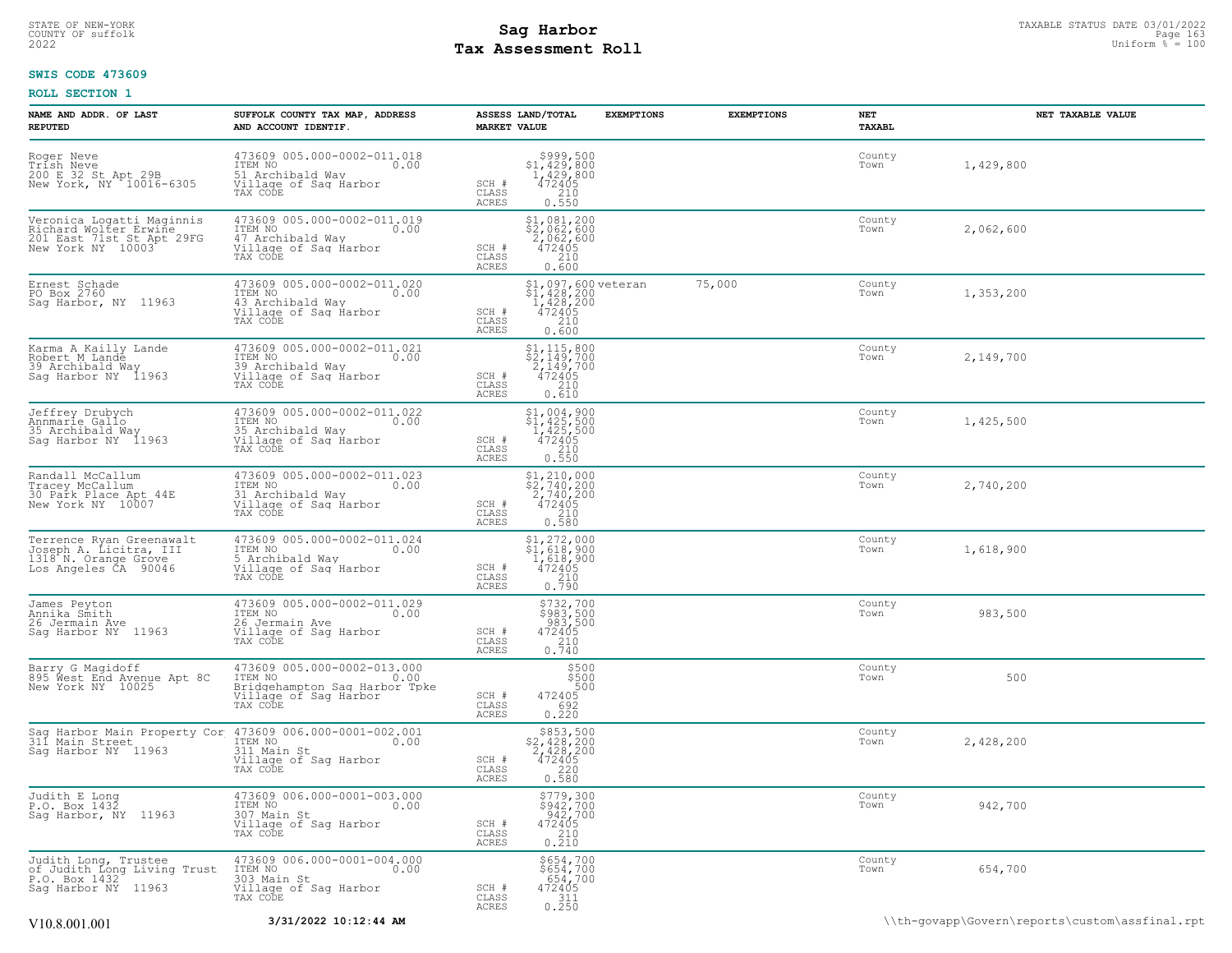# STATE OF NEW-YORK STATUS DATE 03/01/2022<br>
COUNTY OF suffolk **Sag From State of the Sage In the Sage 164 Mage 164**<br>
2022 Mage **Pay Assessment Roll** Page 160 **Tax Assessment Roll**

### **SWIS CODE 473609**

| NAME AND ADDR. OF LAST<br><b>REPUTED</b>                                                                                                                   | SUFFOLK COUNTY TAX MAP, ADDRESS<br>AND ACCOUNT IDENTIF.                                                                                                                                                                      | ASSESS LAND/TOTAL<br><b>MARKET VALUE</b>                                                                                                                                                          | <b>EXEMPTIONS</b> | <b>EXEMPTIONS</b> | NET<br>TAXABL  | NET TAXABLE VALUE |
|------------------------------------------------------------------------------------------------------------------------------------------------------------|------------------------------------------------------------------------------------------------------------------------------------------------------------------------------------------------------------------------------|---------------------------------------------------------------------------------------------------------------------------------------------------------------------------------------------------|-------------------|-------------------|----------------|-------------------|
|                                                                                                                                                            | Estalee H Buchanan (Trustee) 473609 006.000-0001-005.000<br>Estalee H Buchanan Trust ITEM NO 0.00<br>3 Dogwood Ln 299 Main St<br>Darien, CT 13820 Village of Sag Harbor<br>TAX CODE<br>TAX CODE                              | $\begin{array}{r} $772,000$ \\ $1,022,300$ \\ $1,022,300$ \\ $472405$ \\ $210$ \end{array}$<br>SCH #<br>CLASS<br>0.200<br>ACRES                                                                   |                   |                   | County<br>Town | 1,022,300         |
| 19 Indian Hill Road, LLC<br>P.O. Box 1290<br>Sag Harbor NY 11963                                                                                           | 473609 006.000-0001-006.000<br>TTEM NO<br>295 Main St<br>Village of Saq Harbor<br>TAX CODE                                                                                                                                   | $\begin{array}{r}  \  \  \, 5762,400 \\  \  \, 2,122,000 \\  \  \, 2,122,000 \\  \  \, 472405 \\  \  \, 210 \\  \  \, 0.220 \end{array}$<br>SCH #<br>CLASS<br>ACRES                               |                   |                   | County<br>Town | 2,122,000         |
| Elizabeth A. McGuire<br>99 Prospect Street Apt 3B<br>Babylon NY 11702                                                                                      | 473609 006.000-0001-007.000<br>ITEM NO<br>291 Main St 0.00<br>Village of Saq Harbor<br>TAX CODE                                                                                                                              | \$571,400<br>\$803,600<br>803,600<br>SCH #<br>472405<br>CLASS<br>$\frac{210}{0.170}$<br>ACRES                                                                                                     |                   |                   | County<br>Town | 803,600           |
| Johnny Meyer<br>Helga Meyer<br>283 Main St<br>Sag Harbor, NY 11963                                                                                         | 473609 006.000-0001-009.001<br>ITEM NO 0.00<br>283 Main St<br>Village of Sag Harbor<br>TAX CODE                                                                                                                              | \$619,000<br>\$829,100<br>829,100<br>472405<br>SCH #<br>CLASS<br>484<br>0.070<br>ACRES                                                                                                            |                   |                   | County<br>Town | 829,100           |
| Sagabon Inc.<br>c/o Annie Chen<br>1280 5th Avenue PH-C<br>New York NY 10019                                                                                | 473609 006.000-0001-009.002<br>ITEM NO 0.00<br>281 Main St 0.00<br>Village of Sag Harbor<br>TAX CODE                                                                                                                         | $\begin{array}{r}  \  \  \, 5472,700 \\  \  \, 51,842,400 \\  \  \, 1,842,400 \\  \  \, 472405 \\  \  \, 230 \\  \  \, 0.150 \end{array}$<br>SCH #<br>CLASS<br>ACRES                              |                   |                   | County<br>Town | 1,842,400         |
| 279 Main, LLC<br>279 Main St<br>Saq Harbor NY 11963                                                                                                        | 473609 006.000-0001-010.000<br>ITEM NO<br>279 Main St 0.00<br>ITER NO<br>279 Main St<br>Village of Saq Harbor<br>TAX CODE                                                                                                    | $\begin{array}{r} 5702, 500 \\ 51, 228, 200 \\ 1, 228, 200 \\ 472405 \\ 210 \\ 0.200 \end{array}$<br>SCH #<br>CLASS<br>ACRES                                                                      |                   |                   | County<br>Town | 1,228,200         |
| Barbara E Doty<br>275 Main St<br>Sag Harbor, NY 11963                                                                                                      | 473609 006.000-0001-011.000<br>ITEM NO<br>275 Main St<br>Willage of Saq Harbor<br>TAX CODE                                                                                                                                   | $$753,000$<br>$$1,283,800$<br>$1,283,800$<br>$472405$<br>SCH #<br>CLASS<br>210<br>ACRES<br>0.140                                                                                                  |                   |                   | County<br>Town | 1,283,800         |
| Erik Muller<br>271 Main St<br>Sag Harbor, NY 11963                                                                                                         | 473609 006.000-0001-012.000<br>ITEM NO<br>271 Main St 0.00<br>Village of Sag Harbor<br>TAX CODE                                                                                                                              | $\begin{array}{l} $1,124,200\\ $1,631,300\\ $1,631,300\\ $472405\\ $210\\ $210 \end{array}$<br>SCH #<br>CLASS<br>ACRES<br>0.390                                                                   |                   |                   | County<br>Town | 1,631,300         |
| 14 Oakland LLC<br>c/o George Schiavoni<br>14 Oakland LLC<br>c/o George Schiavoni                                                                           | 473609 006.000-0001-014.000<br>ITEM NO 0.00<br>14.0akland Ave<br>Village of Sag Harbor<br>TAX CODE                                                                                                                           | \$781,100<br>\$1,225,800<br>1,225,800<br>472405<br>SCH #<br>CLASS<br>$\begin{array}{c} 220 \\ 0.180 \end{array}$<br>ACRES                                                                         |                   |                   | County<br>Town | 1,225,800         |
| Emma Rhodes<br>David Rhodes<br>Emma Aniverse ITEM NO<br>315 West 106th Street Apt 16 18 Oakland Ave<br>New York NY 10025 Village of Saq Harbor<br>TAX CODE | 473609 006.000-0001-015.000<br>ITEM NO 0.00                                                                                                                                                                                  | $\begin{array}{r} \texttt{\$1,112,300}\ \texttt{\$3,721,500}\ \texttt{\$3,721,500}\ \texttt{\$72405}\ \texttt{\$472405}\ \texttt{\$10}\ \texttt{\$0.360}\ \end{array}$<br>SCH #<br>CLASS<br>ACRES |                   |                   | County<br>Town | 3,721,500         |
|                                                                                                                                                            | Joan Ialacci (173609 006.000-0001-016.000<br>Marie King (1788 North Caurentia Gallup (1898 1720 A)<br>Laurentia Gallup (1898 220 Oakland Ave 11 Cove Rd<br>11 Cove Rd (111aqe of Saq Harbor<br>Sag Harbor, NY 11963 TAX CODE | $$782,300$<br>$$979,600$<br>$979,600$<br>$472405$<br>$210$<br>SCH #<br>CLASS<br>0.180<br>ACRES                                                                                                    |                   |                   | County<br>Town | 979,600           |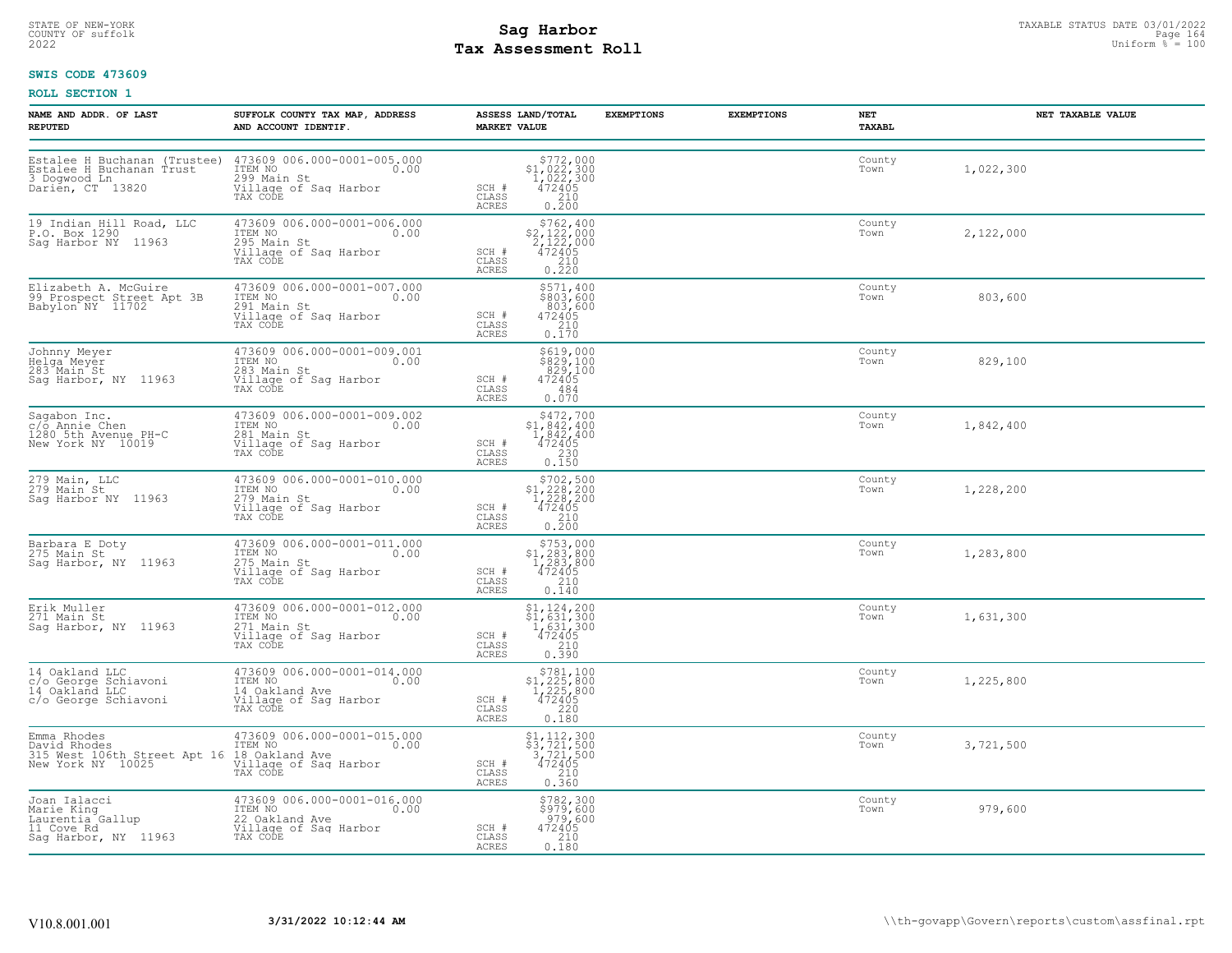# STATE OF NEW-YORK STATUS DATE 03/01/2022<br>
COUNTY OF suffolk **Sag From the Sag State of Taxable State Page 165**<br>
2022 Man Duiform % = 100 **Tax Assessment Roll**

### **SWIS CODE 473609**

| NAME AND ADDR. OF LAST<br><b>REPUTED</b>                                                                 | SUFFOLK COUNTY TAX MAP, ADDRESS<br>AND ACCOUNT IDENTIF.                                                                                             | ASSESS LAND/TOTAL<br><b>EXEMPTIONS</b><br><b>MARKET VALUE</b>                                                                                                   | <b>EXEMPTIONS</b> | NET<br><b>TAXABL</b> | NET TAXABLE VALUE |
|----------------------------------------------------------------------------------------------------------|-----------------------------------------------------------------------------------------------------------------------------------------------------|-----------------------------------------------------------------------------------------------------------------------------------------------------------------|-------------------|----------------------|-------------------|
| Quercus Stellato LLC<br>C/o Tinamaria Birch<br>1010 Fifth Ave<br>New York NY 10028                       | 473609 006.000-0001-018.001<br>ITEM NO 0081<br>26 Oakland Ave 0.00<br>Village of Saq Harbor<br>TAX CODE                                             | $$3,111,300$<br>$$3,111,300$<br>$$472405$<br>$$210$<br>SCH #<br>CLASS<br>ACRES<br>0.360                                                                         |                   | County<br>Town       | 3, 111, 300       |
| Robert Gibbs<br>95 Horatio St Apt 5D<br>New York NY 10014                                                | 473609 006.000-0001-019.002<br>ITEM NO<br>0.00<br>0.00<br>0.00<br>0.00<br>287 Main St<br>Village of Sag Harbor<br>Tillage of Sag Harbor<br>TAX CODE | \$851,300<br>$$^{1,244,500}_{1,244,500}_{472405}$<br>SCH #<br>CLASS<br>0.240<br>ACRES                                                                           |                   | County<br>Town       | 1,244,500         |
| Freda Soiffer<br>Richard A Haskin<br>Richard A Haskin<br>907 Fifth Ave Apt 7C<br>New York, NY 10021-4156 | 473609 006.000-0001-022.000<br>TTEM NO<br>F White St 0.00<br>5 White St<br>Village of Sag Harbor<br>TAX CODE                                        | $\begin{array}{r} \texttt{\$1,021,600} \\ \texttt{\$1,942,400} \\ 1,942,400 \\ 472405 \\ 210 \\ 0.280 \end{array}$<br>SCH #<br>$\mathtt{CLASS}$<br><b>ACRES</b> |                   | County<br>Town       | 1,942,400         |
| Robert W Espach<br>Dorothy C Espach<br>P.O. Box 130<br>Sag Harbor, NY 11963                              | 473609 006.000-0001-023.000<br>ITEM NO 0.00<br>51 Jermain Ave 0.00<br>Tim No<br>51 Jermain Ave<br>Village of Sag Harbor<br>TAX CODE                 | $$939,500$<br>$$1,189,000$<br>$1,189,000$<br>$472405$<br>210<br>SCH #<br>CLASS<br>ACRES<br>0.380                                                                |                   | County<br>Town       | 1,189,000         |
| Yvonne Rafferty<br>Apt 21b<br>100 W 93rd St<br>New York, NY 10025                                        | 473609 006.000-0001-024.000<br>ITEM NO 0.00<br>57 Iommain Avo 0.00<br>ITEN NO<br>57 Jermain Ave<br>Village of Sag Harbor<br>TAX CODE                | \$574,200<br>\$776,500<br>776,500<br>472405<br>220<br>0.210<br>SCH #<br>CLASS<br>ACRES                                                                          |                   | County<br>Town       | 776,500           |
| Kathryn Reinhardt<br>P.O. Box 7436<br>Wantaugh NY 11793                                                  | 473609 006.000-0001-025.000<br>TIEM NO<br>50 Oakland Ave<br>50 Oakland Ave<br>Village of Sag Harbor<br>TAX CODE                                     | \$819,200<br>\$926,200<br>926,200<br>SCH #<br>$472405$<br>210<br>CLASS<br>0.140<br>ACRES                                                                        |                   | County<br>Town       | 926,200           |
| Evan L Schwartz<br>Alison M Bond<br>171 W 79th St<br>New York, NY 10024                                  | 473609 006.000-0001-026.000<br>ITEM NO<br>61 Jermain Ave 0.00<br>Village of Saq Harbor<br>TAX CODE                                                  | \$641,000<br>\$787,800<br>787,800<br>SCH #<br>$\frac{472405}{210}$<br>CLASS<br>0.300<br>ACRES                                                                   |                   | County<br>Town       | 787,800           |
| Michael C Fitzgerald<br>May L Castleberry<br>67 Jermain Ave<br>Sag Harbor, NY 11963                      | 473609 006.000-0001-027.000<br>ITEM NO<br>67 Jermain Ave 0.00<br>Willage of Saq Harbor<br>TAX CODE                                                  | \$548,600<br>\$784,500<br>784,500<br>SCH #<br>$\frac{472405}{210}$<br>CLASS<br>ACRES<br>0.200                                                                   |                   | County<br>Town       | 784,500           |
| Elizabeth Murray<br>Dennis Murray<br>1111 Father Capodanno Blvd<br>Staten Island NY 10306                | 473609 006.000-0001-028.000<br>ITEM NO<br>51 Oakland Ave 0.00<br>Willage of Sag Harbor<br>TAX CODE                                                  | \$796,600<br>\$982,500<br>982,500<br>SCH #<br>472405<br>210<br>CLASS<br>ACRES<br>0.180                                                                          |                   | County<br>Town       | 982,500           |
| Lisa W Hess<br>47 Oakland Ave<br>Sag Harbor NY 11963                                                     | 473609 006.000-0001-030.001<br>1TEM NO<br>47 Oakland Ave 0.00<br>Village of Sag Harbor<br>TAX CODE                                                  | $$1, 203, 600$<br>$$2, 319, 500$<br>$2, 319, 500$<br>472405<br>SCH #<br>CLASS<br>210<br>0.350<br>ACRES                                                          |                   | County<br>Town       | 2,319,500         |
| Neal Beckstedt<br>445 West 23rd Street #14C<br>New York NY 10011                                         | 473609 006.000-0001-031.000<br>ITEM NO 0.00<br>43.Qakland Ave<br>Village of Sag Harbor<br>TAX CODE                                                  | \$806,500<br>\$988,900<br>988,900<br>SCH #<br>472405<br>CLASS<br>210<br>ACRES<br>0.170                                                                          |                   | County<br>Town       | 988,900           |
| Jeffrey Levine<br>P.O. Box 2011<br>Bridgehampton NY 11932                                                | 473609 006.000-0001-032.000<br>ITEM NO 0.00<br>39 Oakland Ave 0.00<br>Village of Sag Harbor<br>TAX CODE                                             | $$794,700$<br>$$1,129,100$<br>$1,129,100$<br>SCH #<br>472405<br>CLASS<br>210<br>$0.\bar{1}\bar{7}\bar{0}$<br>ACRES                                              |                   | County<br>Town       | 1,129,100         |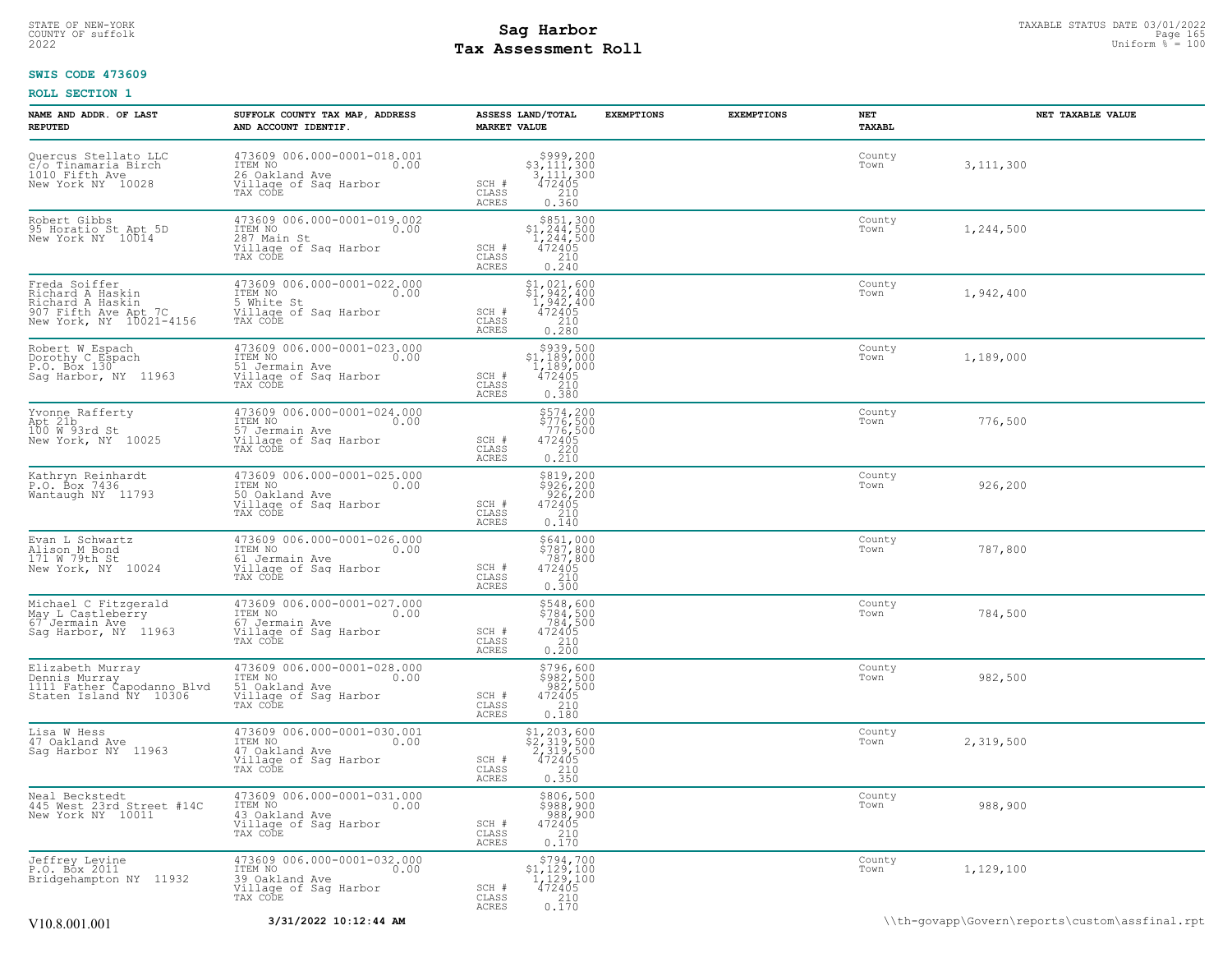# STATE OF NEW-YORK STATUS DATE 03/01/2022<br>
COUNTY OF suffolk **Sag From State of the Sage International Page 166**<br>
2022 Man Duiform % = 100 **Tax Assessment Roll**

### **SWIS CODE 473609**

| <b>NAME AND ADDR. OF LAST</b><br><b>REPUTED</b>                                                             | SUFFOLK COUNTY TAX MAP, ADDRESS<br>AND ACCOUNT IDENTIF.                                                                                         | ASSESS LAND/TOTAL<br><b>MARKET VALUE</b>                                                                                                            | <b>EXEMPTIONS</b> | <b>EXEMPTIONS</b> | NET<br>TAXABL  | NET TAXABLE VALUE |
|-------------------------------------------------------------------------------------------------------------|-------------------------------------------------------------------------------------------------------------------------------------------------|-----------------------------------------------------------------------------------------------------------------------------------------------------|-------------------|-------------------|----------------|-------------------|
| Oakland Sag Harbor, LLC<br>46 East 73rd St<br>New York NY 10021                                             | 473609 006.000-0001-033.000<br>ITEM NO<br>0.00<br>37 Oakland Ave<br>Village of Sag Harbor<br>TAX CODE                                           | $$829,800$<br>$$1,962,800$<br>$1,962,800$<br>$472405$<br>SCH #<br>210<br>CLASS<br>0.140<br>ACRES                                                    |                   |                   | County<br>Town | 1,962,800         |
| Brana Wolf<br>2 Fifth Ave Apt 6A<br>New York, NY 10003-8835                                                 | 473609 006.000-0001-034.000<br>ITEM NO<br>0.00<br>33 Oakland Ave<br>Village of Sag Harbor<br>TAX CODE                                           | $$1, 119, 200$<br>$$1, 431, 100$<br>$1, 431, 100$<br>$472405$<br>SCH #<br>210<br>CLASS<br>ACRES<br>0.360                                            |                   |                   | County<br>Town | 1,431,100         |
| Anne F Pollack (Trustee)<br>Anne F Pollack Revocable Liv<br>44 Gramercy Park N Apt 9D<br>New York, NY 10010 | 473609 006.000-0001-035.000<br>ITEM NO 0.00<br>27 Oakland Ave<br>Village of Sag Harbor<br>TAX CODE                                              | $\begin{array}{r} $802,200\\ $1,002,500\\ 1,002,500\\ 472405 \end{array}$<br>SCH #<br>CLASS<br>$\begin{array}{c} 210 \\ 0.190 \end{array}$<br>ACRES |                   |                   | County<br>Town | 1,002,500         |
| Christopher Kelly<br>Bonnie Kelly<br>40 Glen Byron Ave<br>South Nyack, NY 10960                             | $\begin{array}{cccc} 473609 & 006.000-0001-036.000 \\ \text{ITEM NO} & 0.00 \end{array}$<br>23 Oakland Ave<br>Village of Sag Harbor<br>TAX CODE | \$780,900<br>\$206,500<br>906,500<br>SCH #<br>472405<br>CLASS<br>0.180<br>ACRES                                                                     |                   |                   | County<br>Town | 906,500           |
| Michael Namer<br>Christine Namer<br>31 W 11 St 3A<br>New York NY 10011                                      | 473609 006.000-0001-043.003<br>ITEM NO<br>0.00<br>10 Somers Pl<br>Village of Sag Harbor<br>TAX CODE                                             | \$1,426,300<br>$\frac{2}{2}$ , $\frac{759}{059}$ , 500<br>2, 059, 500<br>472405<br>210<br>SCH #<br>$\mathtt{CLASS}$<br>0.570<br>ACRES               |                   |                   | County<br>Town | 2,059,500         |
| David Reid<br>Gayle Feldman<br>131 E 74th St<br>New York, NY 10021                                          | 473609 006.000-0001-043.004<br>ITEM NO<br>0.00<br>8 Somers Pl<br>Village of Sag Harbor<br>TAX CODE                                              | $\begin{array}{l} $1,431,600 \ $1,951,800 \ $1,951,800 \ $472405 \ $210 \end{array}$<br>SCH #<br>CLASS<br><b>ACRES</b><br>0.600                     |                   |                   | County<br>Town | 1,951,800         |
| Steven J. Pully<br>Diana K. Howard<br>4564 meadowood Rd<br>Dallas TX 75220                                  | 473609 006.000-0001-043.007<br>TTEM NO 0.00<br>9 Somers Pl<br>Village of Sag Harbor<br>TAX CODE                                                 | $$2,489,800$<br>$$2,489,800$<br>$2,489,800$<br>$472405$<br>SCH #<br>CLASS<br>210<br>ACRES<br>0.620                                                  |                   |                   | County<br>Town | 2,489,800         |
| Rodney R Yee<br>Colleen O Saidman<br>7 Somers Pl<br>Sag Harbor, NY 11963                                    | 473609 006.000-0001-043.008<br>ITEM NO<br>0.00<br>7 Somers Pl<br>Village of Sag Harbor<br>TAX CODE                                              | $$2, 726, 200$<br>$$2, 726, 200$<br>$472405$<br>$$210$<br>SCH #<br>CLASS<br>0.570<br>ACRES                                                          |                   |                   | County<br>Town | 2,726,200         |
| Patricia Zamoyska<br>P.O. Box 291<br>Watermill NY 11976                                                     | 473609 006.000-0001-044.000<br>ITEM NO<br>0.00<br>71 Jermain Ave<br>Village of Sag Harbor<br>TAX CODE                                           | $$1,208,700$<br>$$2,961,100$<br>2,961,100<br>472405<br>SCH #<br>$\begin{array}{c} 210 \\ 0.970 \end{array}$<br>CLASS<br><b>ACRES</b>                |                   |                   | County<br>Town | 2,961,100         |
| John M Burns<br>Marjorie Burns<br>Jermain Ave<br>Sag Harbor, NY 11963                                       | 473609 006.000-0001-045.001<br>TTEM NO 0.00<br>81 Jermain Ave<br>Village of Sag Harbor<br>TAX CODE                                              | \$924,600<br>924,600<br>SCH #<br>$\begin{array}{r} 472405 \\ 210 \\ 0.140 \end{array}$<br>CLASS<br>ACRES                                            | \$666,800 veteran | 75,000            | County<br>Town | 849,600           |
| Jeffrey J Batky<br>Jermain Ave<br>Sag Harbor, NY 11963                                                      | 473609 006.000-0001-045.002<br>ITEM NO<br>0.00<br>77 Jermain Ave<br>Village of Sag Harbor<br>TAX CODE                                           | $$896, 400$<br>$$1, 226, 300$<br>$1, 226, 300$<br>$472405$<br>$$210$<br>SCH #<br>CLASS<br>ACRES<br>0.360                                            |                   |                   | County<br>Town | 1,226,300         |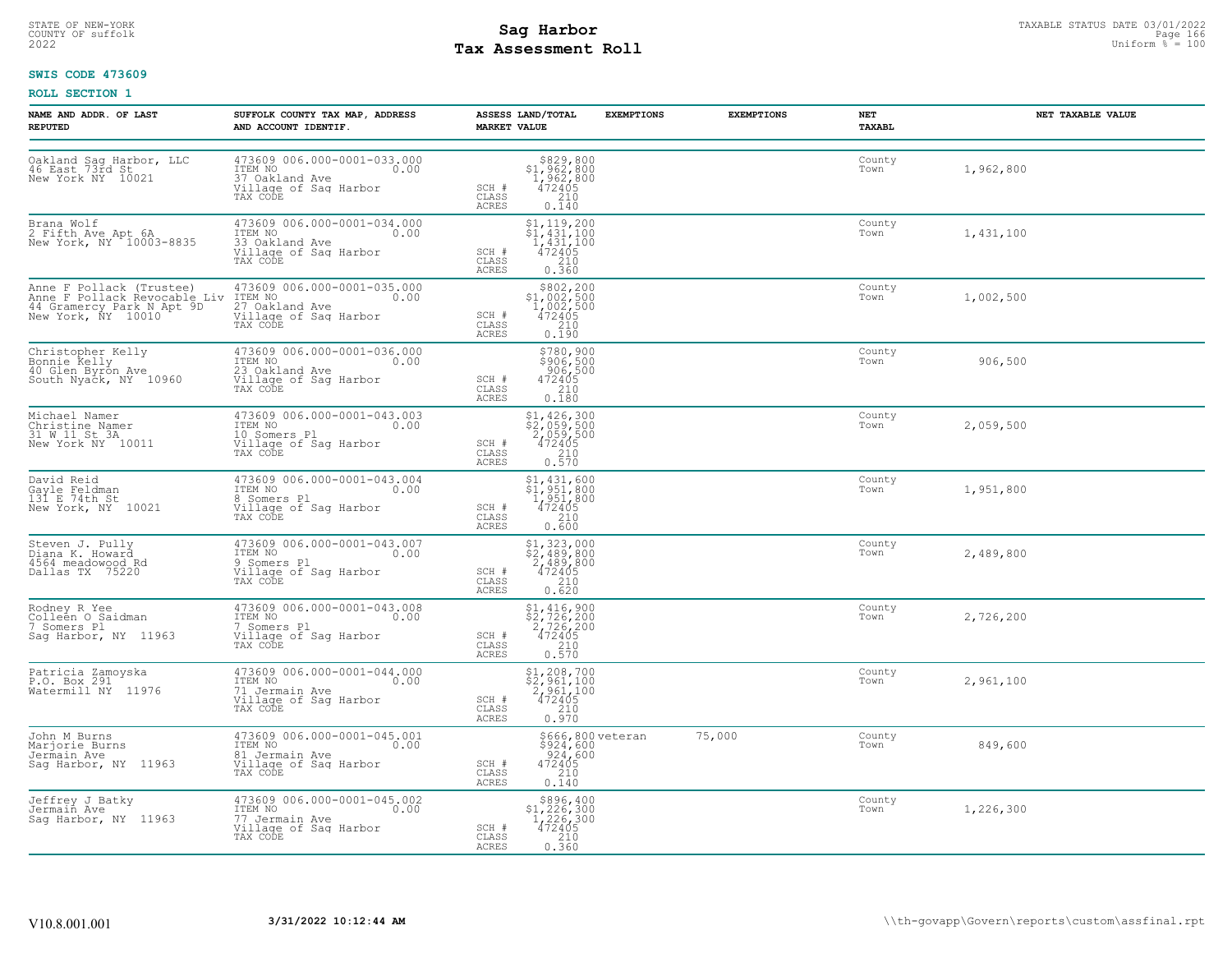# STATE OF NEW-YORK STATUS DATE 03/01/2022<br>
COUNTY OF suffolk **Sag From State Page 167**<br>
2022 Pay Assessment Roll **Tax Assessment Roll**

### **SWIS CODE 473609**

| NAME AND ADDR. OF LAST<br><b>REPUTED</b>                                                           | SUFFOLK COUNTY TAX MAP, ADDRESS<br>AND ACCOUNT IDENTIF.                                                                                                   | ASSESS LAND/TOTAL<br><b>MARKET VALUE</b> | <b>EXEMPTIONS</b>                                                                                                           | <b>EXEMPTIONS</b> | NET<br>TAXABL  | NET TAXABLE VALUE |
|----------------------------------------------------------------------------------------------------|-----------------------------------------------------------------------------------------------------------------------------------------------------------|------------------------------------------|-----------------------------------------------------------------------------------------------------------------------------|-------------------|----------------|-------------------|
| 58 Palmer Terrace, LLC<br>c/o John Reuter<br>P.O. Box 60326<br>Apt 827<br>Houston TX 77205         | 473609 006.000-0001-046.000<br>ITEM NO<br>58 Palmer Ter 0.00<br>Willage of Saq Harbor<br>TAX CODE                                                         | SCH #<br>CLASS<br>ACRES                  | $\begin{array}{r} $917,500 \\ $1,203,700 \\ $1,203,700 \\ $472405 \\ $210 \end{array}$<br>0.610                             |                   | County<br>Town | 1,203,700         |
| ARMADILLO LLC<br>Van Dyke & Hand<br>C/ George Hand<br>24 Gingerbread Lane<br>East Hampton NY 11937 | 473609 006.000-0001-047.000<br>TTEM NO<br>54 Palmer Ter 0.00<br>Village of Sag Harbor<br>TAX CODE                                                         | SCH #<br>CLASS<br>ACRES                  | $\begin{array}{r} \texttt{\$1,\$4\,98,\$5\,00}\\ \texttt{\$2,\$2\,8\,2\,00}\\ 2,328,200\\ 472405\\ 210\\ 0.720 \end{array}$ |                   | County<br>Town | 2,328,200         |
|                                                                                                    | Peter Croncota (173609 006.000-0001-048.000<br>12 West 72nd Street Apt 18A ITEM NO<br>New York NY 10023 (1810)<br>Village of Sag Harbor<br>TAX CODE       | SCH #<br>CLASS<br>ACRES                  | $\begin{array}{r} $1,601,400 \ $2,352,100 \ $2,352,100 \ $472405 \ $210 \ 2210 \end{array}$<br>0.880                        |                   | County<br>Town | 2,352,100         |
| $\overline{P}$ , $\overline{O}$ , $\overline{B}$ ox 816<br>Sag Harbor NY 11963                     | Vincenta M Aviles (Trustee) $473609\ 006.000-0001-049.000$<br>$u/d/t$ (0.00<br>P.O. Box 816<br>Village of Saq Harbor<br>Village of Saq Harbor<br>TAX CODE | SCH #<br>CLASS<br>ACRES                  | $$^{1}_{21},^{497},^{000}$ Persons<br>$$^{1}_{1699},^{699},^{000}$<br>$$^{472405}_{210}$<br>0.410                           | 849,500           | County<br>Town | 849,500           |
| Deborah F Palmer<br>P.O. Box 34<br>Sag Harbor, NY 11963                                            | 473609 006.000-0001-050.000<br>ITEM NO 0.00<br>38 Palmer Ter<br>Village of Sag Harbor<br>TAX CODE                                                         | SCH #<br>CLASS<br>ACRES                  | $$1,428,400$<br>$$1,892,700$<br>$1,892,700$<br>$472405$<br>$210$<br>0.390                                                   |                   | County<br>Town | 1,892,700         |
|                                                                                                    | Marjorie Silver 473609 006.000-0001-051.000<br>43 Palmer Ter 1 11 43 Palmer Ter 0.00<br>Village of Sag Harbor NY 11 43 Palmer Ter 10.00<br>TAX CODE       | SCH #<br>CLASS<br>ACRES                  | $$2,815,100$<br>$$2,815,100$<br>$2,815,100$<br>$472405$<br>$$210$<br>0.600                                                  |                   | County<br>Town | 2,815,100         |
| Judith A Schiavoni<br>11 Suffolk St<br>Sag Harbor, NY 11963                                        | 473609 006.000-0001-052.000<br>ITEM NO<br>38 Suffolk St 0.00<br>Village of Saq Harbor<br>TAX CODE                                                         | SCH #<br>CLASS<br>ACRES                  | $\begin{array}{r} $1,214,900 \\ $1,449,700 \\ $1,449,700 \\ $472405 \\ $210 \\ 0.250 \end{array}$                           |                   | County<br>Town | 1,449,700         |
| Hara Amdemariam<br>39 Fifth Avenue Apt 9CD<br>New York NY 10003                                    | 473609 006.000-0001-053.000<br>ITEM NO<br>42 Suffolk St 0.00<br>Willage of Saq Harbor<br>TAX CODE                                                         | SCH #<br>CLASS<br>ACRES                  | $$5, 260, 100$<br>$$5, 260, 100$<br>$$72405$<br>$$210$<br>0.340                                                             |                   | County<br>Town | 5,260,100         |
| Anna Olafsson<br>23 East 94th Street Apt 4<br>New York NY 10128                                    | 473609 006.000-0001-054.000<br>ITEM NO<br>47 Palmer Ter 0.00<br>Willage of Sag Harbor<br>TAX CODE                                                         | SCH #<br>CLASS<br>ACRES                  | \$1,364,700<br>\$3,307,300<br>3,307,300<br>472405<br>210<br>0.630                                                           |                   | County<br>Town | 3,307,300         |
|                                                                                                    | GMTAB 51 LLC 473609 006.000-0001-055.000<br>P.O. Box 586 ITEM NO 1.000 Shelter Island Heights NY 1 51. Palmer Ter<br>Village of Sag Harbor<br>TAX CODE    | SCH #<br>CLASS<br>ACRES                  | \$1,391,100<br>\$4,193,700<br>4,193,700<br>472405<br>210<br>0.380                                                           |                   | County<br>Town | 4,193,700         |
| Douglas Renna<br>Kathleen Renna<br>1227 Brick Kiln Rd<br>Sag Harbor NY 11963                       | 473609 006.000-0001-056.001<br>ITEM NO 0.00<br>55 Palmer Ter<br>Village of Sag Harbor<br>TAX CODE                                                         | SCH #<br>CLASS<br>ACRES                  | $$1,488,400$<br>$$1,774,700$<br>$1,774,700$<br>$\begin{array}{r} 472405 \\ 210 \end{array}$<br>0.410                        |                   | County<br>Town | 1,774,700         |
| Richard P. Borge<br>Julie E. Borge<br>14 Miller Rd<br>Newton PA 18940                              | 473609 006.000-0001-057.000<br>ITEM NO 0.00<br>57 Palmer Ter<br>Village of Sag Harbor<br>TAX CODE                                                         | SCH #<br>CLASS<br>ACRES                  | $\substack{ \\ \$1,181,700 \\ 1,181,700 \\ \ }$<br>$472405$<br>210<br>0.280                                                 |                   | County<br>Town | 1,181,700         |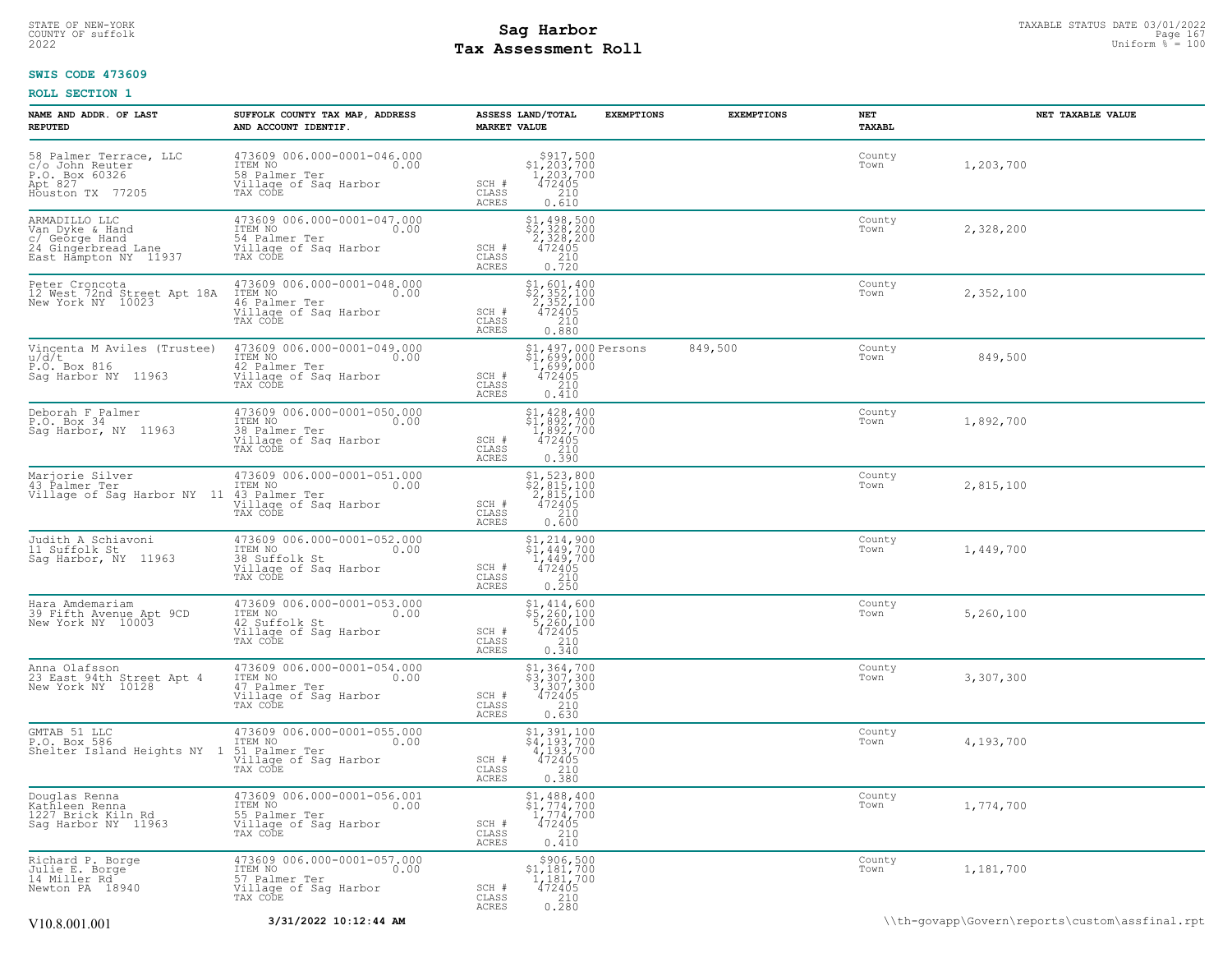# STATE OF NEW-YORK STATUS DATE 03/01/2022<br>
COUNTY OF suffolk **Sag From State 168 Assessment Roll**<br>
2022 Max **Assessment Roll Tax Assessment Roll**

### **SWIS CODE 473609**

| NAME AND ADDR. OF LAST<br><b>REPUTED</b>                                                                       | SUFFOLK COUNTY TAX MAP, ADDRESS<br>AND ACCOUNT IDENTIF.                                               | ASSESS LAND/TOTAL<br><b>MARKET VALUE</b>                                                                                                                                                            | <b>EXEMPTIONS</b>                                                  | <b>EXEMPTIONS</b> | NET<br>TAXABL  | NET TAXABLE VALUE |
|----------------------------------------------------------------------------------------------------------------|-------------------------------------------------------------------------------------------------------|-----------------------------------------------------------------------------------------------------------------------------------------------------------------------------------------------------|--------------------------------------------------------------------|-------------------|----------------|-------------------|
| Vija Celmins<br>56 Suffolk St<br>Saq Harbor, NY 11963                                                          | 473609 006.000-0001-059.000<br>ITEM NO<br>0.00<br>56 Suffolk St<br>Village of Sag Harbor<br>TAX CODE  | \$1,111,300<br>\$1,239,200<br>1,239,200<br>472405<br>210<br>SCH #<br>CLASS<br>0.140<br><b>ACRES</b>                                                                                                 |                                                                    |                   | County<br>Town | 1,239,200         |
| 52 Suffolk LLC<br>c/o Joel Klein<br>565 Park Ave Apt 12W<br>New York NY 10065                                  | 473609 006.000-0001-060.001<br>ITEM NO<br>0.00<br>52 Suffolk St<br>Village of Sag Harbor<br>TAX CODE  | \$1,059,600<br>\$1,317,500<br>1,317,500<br>472405<br>SCH #<br>$\begin{array}{c} 210 \\ 0.200 \end{array}$<br>CLASS<br><b>ACRES</b>                                                                  |                                                                    |                   | County<br>Town | 1,317,500         |
| Nicole Seligman<br>565 Park Avenue 12W<br>New York NY 10065                                                    | 473609 006.000-0001-061.001<br>ITEM NO 0.00<br>48 Suffolk St<br>Village of Sag Harbor<br>TAX CODE     | $$2, 568, 100$<br>$$2, 568, 100$<br>$2, 568, 100$<br>$472405$<br>SCH #<br>CLASS<br>$\begin{array}{c} 210 \\ 0.360 \end{array}$<br>ACRES                                                             |                                                                    |                   | County<br>Town | 2,568,100         |
| THE EUNICE VALDIVIA-PRESTON<br>2012 NON-MARITAL TRUST<br>Eunice Valdivia<br>425 E 58th St<br>New York NY 10022 | 473609 006.000-0001-062.002<br>ITEM NO<br>0.00<br>32 Oakland Ave<br>Village of Sag Harbor<br>TAX CODE | $\begin{array}{l} $1,462,700 \\ $2,158,400 \\ 2,158,400 \\ 472405 \\ 210 \end{array}$<br>SCH #<br>CLASS<br>0.780<br><b>ACRES</b>                                                                    |                                                                    |                   | County<br>Town | 2,158,400         |
| c/o Edward Greenberg<br>Victor Garber<br>509 Madison Ave #404<br>New York NY 10022                             | 473609 006.000-0001-062.003<br>ITEM NO<br>0.00<br>42 Oakland Ave<br>Village of Sag Harbor<br>TAX CODE | $\begin{array}{c} \texttt{\$1,008,800}\ \texttt{\$1,809,000}\ \texttt{1,809,000}\ \texttt{1,809,000}\ \texttt{472405}\ \texttt{210}\ \texttt{0.500}\ \end{array}$<br>SCH #<br>CLASS<br><b>ACRES</b> |                                                                    |                   | County<br>Town | 1,809,000         |
| Andrea Wiant<br>Gerald Wiant<br>36 Oakland Ave<br>Sag Harbor NY 11963                                          | 473609 006.000-0001-062.005<br>ITEM NO 0.00<br>16 Oakland Ave<br>Village of Sag Harbor<br>TAX CODE    | $$2,675,300$<br>2,675,300<br>2,675,300<br>472405<br>210<br>SCH #<br>CLASS<br><b>ACRES</b><br>0.540                                                                                                  |                                                                    |                   | County<br>Town | 2,675,300         |
| Francis Lemieux<br>Marena Nellos<br>144 Kent St<br>Brooklyn NY 11222                                           | 473609 006.000-0002-003.001<br>1TEM NO 0.00<br>38 Jermain Ave<br>Village of Sag Harbor<br>TAX CODE    | \$863,400<br>\$1,359,800<br>1,359,800<br>472405<br>SCH #<br>CLASS<br>ACRES<br>0.470                                                                                                                 | 210                                                                |                   | County<br>Town | 1,359,800         |
| John Narvesen<br>Mark Wolk<br>42 Jermain Ave<br>Saq Harbor NY 11963                                            | 473609 006.000-0002-004.000<br>ITEM NO 0.00<br>42 Jermain Ave<br>Village of Sag Harbor<br>TAX CODE    | SCH #<br>$\frac{210}{0.100}$<br>CLASS<br>ACRES                                                                                                                                                      | \$462,000 veteran<br>\$1,285,700<br>1,285,700<br>472405            | 125,000           | County<br>Town | 1,160,700         |
| Murat Ozsu<br>Mamra Ozsu<br>PO Box 2069<br>Bridgehampton, NY 11932                                             | 473609 006.000-0002-005.000<br>ITEM NO<br>0.00<br>46 Jermain Ave<br>Village of Sag Harbor<br>TAX CODE | \$1,019,900<br>$\frac{1}{247}$ , $\frac{2}{600}$<br>1, 247, 600<br>472405<br>SCH #<br>$\frac{210}{0.710}$<br>CLASS<br><b>ACRES</b>                                                                  |                                                                    |                   | County<br>Town | 1,247,600         |
| Lucio Biase<br>6799 Collins Ave Apt S 801<br>Miami Beach FL 33141                                              | 473609 006.000-0002-006.000<br>ITEM NO<br>0.00<br>50 Jermain Ave<br>Village of Sag Harbor<br>TAX CODE | SCH #<br>CLASS<br><b>ACRES</b>                                                                                                                                                                      | \$720,600<br>$$904,300$<br>$904,300$<br>$472405$<br>$210$<br>0.270 |                   | County<br>Town | 904,300           |
| Paul E Gerecke<br>54 Jermain Ave<br>P.O. Box 1202<br>Saq Harbor, NY 11963                                      | 473609 006.000-0002-007.000<br>ITEM NO<br>0.00<br>54 Jermain Ave<br>Village of Sag Harbor<br>TAX CODE | SCH #<br>CLASS<br>ACRES<br>0.280                                                                                                                                                                    | \$648,400 veteran<br>\$849,100<br>849,100<br>472405<br>2300        | 125,000           | County<br>Town | 724,100           |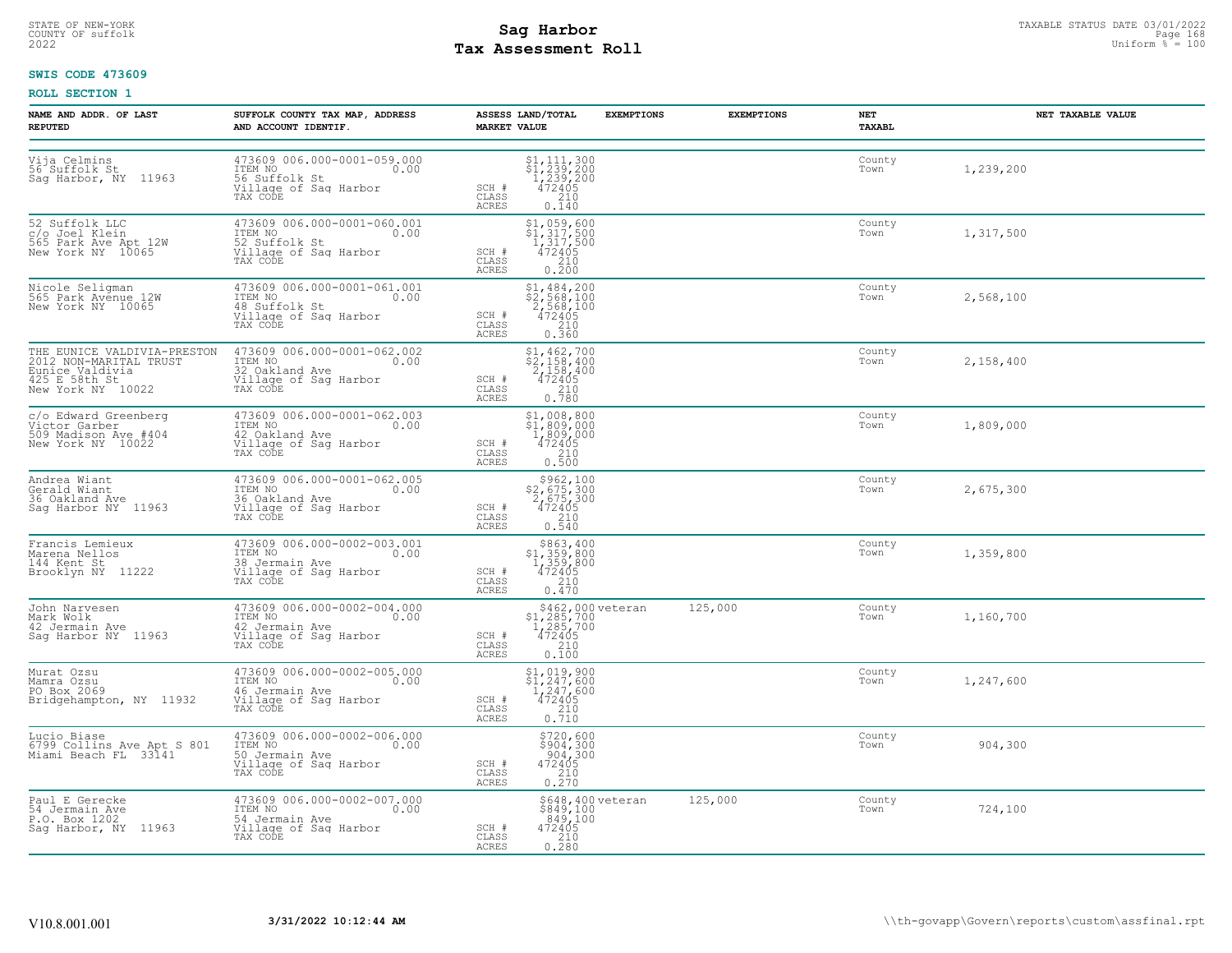# STATE OF NEW-YORK STATUS DATE 03/01/2022<br>
COUNTY OF suffolk Page 1699 lassessment Roll<br>
Pay Assessment Roll Discomment Roll Distorm % = 100 **Tax Assessment Roll**

### **SWIS CODE 473609**

| NAME AND ADDR. OF LAST<br><b>REPUTED</b>                                                                                                                                                                                                     | SUFFOLK COUNTY TAX MAP, ADDRESS<br>AND ACCOUNT IDENTIF.                                                                                                                                  | <b>MARKET VALUE</b>                       | ASSESS LAND/TOTAL                                                                                                                        | <b>EXEMPTIONS</b> | <b>EXEMPTIONS</b>  | NET<br>TAXABL  | NET TAXABLE VALUE |  |
|----------------------------------------------------------------------------------------------------------------------------------------------------------------------------------------------------------------------------------------------|------------------------------------------------------------------------------------------------------------------------------------------------------------------------------------------|-------------------------------------------|------------------------------------------------------------------------------------------------------------------------------------------|-------------------|--------------------|----------------|-------------------|--|
|                                                                                                                                                                                                                                              | Sag Harbor Industries Inc (t 473609 006.000-0002-008.000<br>P.O. Box 1169 1TEM NO 1000 5ag Harbor, NY 11963 58 Jermain Ave 0.00<br>Sag Harbor, NY 11963 58 Jermain Ave 11120<br>TAX CODE | SCH #<br>$\mathtt{CLASS}$<br><b>ACRES</b> | \$593,200<br>\$699,200<br>699,200<br>472405<br>210<br>0.420                                                                              |                   |                    | County<br>Town | 699,200           |  |
| 64 Jermain, LLC<br>116 Chambers St FL 2<br>New York NY 10007                                                                                                                                                                                 | 473609 006.000-0002-009.000<br>ITEM NO 0.00<br>11201<br>G4 Jermain Ave<br>Village of Sag Harbor<br>TAX CODE                                                                              | SCH #<br>CLASS<br>ACRES                   | $5360,700$<br>$5615,500$<br>$615,500$<br>$472405$<br>$710$<br>$710$<br>1,500                                                             |                   |                    | County<br>Town | 615,500           |  |
| 18 Joels, LLC<br>116 Chambers St FL 2<br>New York NY 10007                                                                                                                                                                                   | 473609 006.000-0002-010.002<br>$\begin{array}{c}\n\text{IFEM NO} \\ \hline\n1.64 \text{ N} \\ \end{array}$<br>18 Joels Ln<br>Village of Sag Harbor<br>TAX CODE                           | SCH #<br>$\mathtt{CLASS}$<br>ACRES        | \$38,000<br>\$38,000<br>$\frac{38}{3600}$<br>311<br>3.800                                                                                |                   |                    | County<br>Town | 38,000            |  |
| Andrea Bonime-Blanc<br>11 Joels Ln<br>Saq Harbor, NY 11963                                                                                                                                                                                   | 473609 006.000-0002-011.000<br>ITEM NO 0.00<br>11 Joels Ln<br>Village of Saq Harbor<br>TAX CODE                                                                                          | SCH #<br>CLASS<br>ACRES                   | \$759,600<br>\$957,700<br>957,700<br>472405<br>$\begin{array}{c} 210 \\ 0.520 \end{array}$                                               |                   |                    | County<br>Town | 957,700           |  |
| Adrian M Devenyi<br>Adrian M Devenyi<br>72 Jermain Ave<br>Sag Harbor NY 11963                                                                                                                                                                | 473609 006.000-0002-012.000<br>ITEM NO 0.00<br>T2 Jermain Ave<br>Village of Saq Harbor<br>TAX CODE                                                                                       | SCH #<br>CLASS<br>ACRES                   | \$937,200<br>$$1,650,300$<br>1,650,300<br>472405<br>210<br>0.950                                                                         |                   |                    | County<br>Town | 1,650,300         |  |
| Christopher A. Brenner, Trus $473609\ 006.000-0002-014.000$<br>The Alfred J. Brenner Irrevo ITEM NO. 000<br>Max: A Theory Thurstock 15 Joels In<br>Mary A. Thomas, Trustee 15 Joels Ln<br>The Alfred J. Brenner Irrevo Village of Sag Harbor | TAX CODE                                                                                                                                                                                 | SCH #<br>CLASS<br>ACRES                   | \$793,900<br>\$951,700<br>951,700<br>472405<br>210<br>0.530                                                                              |                   |                    | County<br>Town | 951,700           |  |
| John Iversen<br>Carolyn Conrad-Iversen<br>19 Joels Ln<br>Sag Harbor, NY 11963                                                                                                                                                                | 19 Joels Ln<br>Village of Sag Harbor<br>TAV CODE<br>TAX CODE                                                                                                                             | SCH #<br>CLASS<br><b>ACRES</b>            | $\begin{array}{r}  \  \  \, 8805,900 \\  \  \, 1,145,900 \\  \  \, 1,145,900 \\  \  \, 472405 \\  \  \, 210 \\  \  \, 0.530 \end{array}$ |                   |                    | County<br>Town | 1,145,900         |  |
| Leslie J Eberhart<br>James J Eberhart<br>23 Joels Ln<br>Sag Harbor, NY 11963                                                                                                                                                                 | 473609 006.000-0002-016.000<br>ITEM NO $0.00$<br>The Noels Ln<br>Village of Sag Harbor<br>TAX CODE                                                                                       | SCH #<br>CLASS<br>ACRES                   | \$699,300 veteran<br>\$953,900 veteran<br>953,900<br>472405<br>2540<br>0.540                                                             |                   | 125,000<br>250,000 | County<br>Town | 578,900           |  |
| 5610 EAST FOWLER LLC<br>KSCS FLORIDA HOLDINGS LLC<br>1750 N Wolcott Ave<br>Chicago IL 60622                                                                                                                                                  | 473609 006.000-0002-017.001<br>ITEM NO<br>34 Jermain Ave 0.00<br>Village of Sag Harbor<br>TAX CODE                                                                                       | SCH #<br>CLASS<br><b>ACRES</b>            | $\begin{array}{r} $868,100\n$3,310,800\n3,310,800\n472405\n210\n\end{array}$<br>0.400                                                    |                   |                    | County<br>Town | 3,310,800         |  |
| Thomas E. Delavan<br>13 W 9th St<br>New York NY 10011                                                                                                                                                                                        | 473609 006.000-0003-001.000<br>ITEM NO 0.00<br>23 Concord St<br>Village of Sag Harbor<br>TAX CODE                                                                                        | SCH #<br>CLASS<br><b>ACRES</b>            | $\begin{array}{r} 529,900 \\ 51,071,100 \\ 1,071,100 \\ 472405 \\ 210 \end{array}$<br>0.070                                              |                   |                    | County<br>Town | 1,071,100         |  |
| NGS Concord LLC<br>P.O. Box 2536<br>Sag Harbor NY 11963                                                                                                                                                                                      | 473609 006.000-0003-002.000<br>ITEM NO 0.00<br>19 Concord St<br>Village of Sag Harbor<br>TAX CODE                                                                                        | SCH #<br>CLASS<br><b>ACRES</b>            | $$3986,600\n$1,370,700\n1,370,700\n472405$<br>210<br>0.140                                                                               |                   |                    | County<br>Town | 1,370,700         |  |
| Josephine Devincenzi<br>Mary J. Scanlon<br>561 Park Shore Dr<br>Naples FL 34103                                                                                                                                                              | 473609 006.000-0003-003.000<br>15 Concord St<br>Village of Sag Harbor<br>TAX CODE                                                                                                        | SCH #<br>$\mathtt{CLASS}$<br>ACRES        | $\begin{array}{r} \text{\small $>$973,200$} \\ \text{\small $>$1$, $628,700$} \\ 1,628,700 \\ 472405 \\ 210 \\ 0.120 \end{array}$        |                   |                    | County<br>Town | 1,628,700         |  |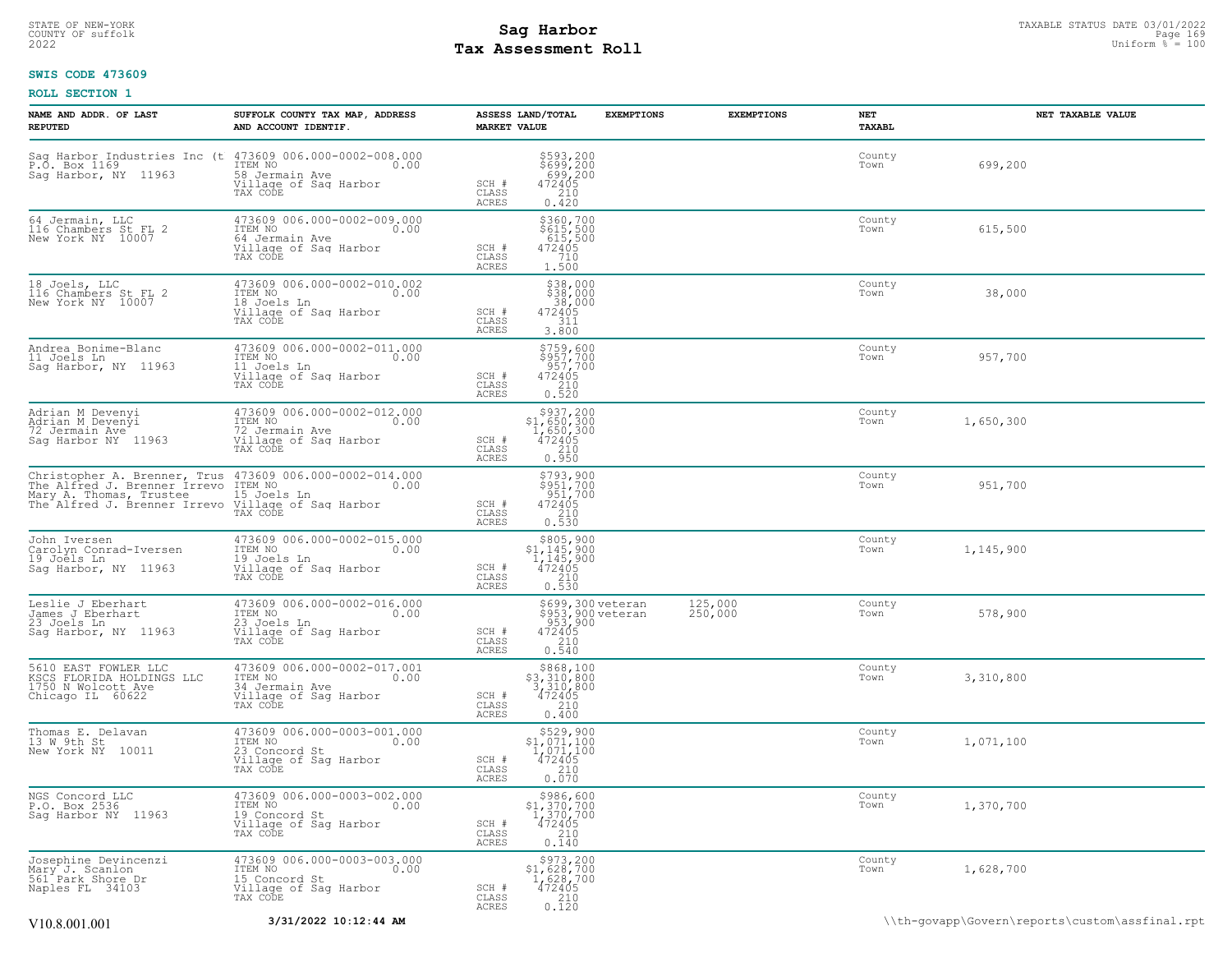# STATE OF NEW-YORK STATUS DATE 03/01/2022<br>
COUNTY OF suffolk **Sag From State Page 170**<br>
2022 Pay Assessment Roll **Tax Assessment Roll**

### **SWIS CODE 473609**

| NAME AND ADDR. OF LAST<br><b>REPUTED</b>                                        | SUFFOLK COUNTY TAX MAP, ADDRESS<br>AND ACCOUNT IDENTIF.                                                                                                                                                                               | ASSESS LAND/TOTAL EXEMPTIONS<br><b>MARKET VALUE</b>                                                                                                                                                | <b>EXEMPTIONS</b> | NET<br>TAXABL  | NET TAXABLE VALUE |
|---------------------------------------------------------------------------------|---------------------------------------------------------------------------------------------------------------------------------------------------------------------------------------------------------------------------------------|----------------------------------------------------------------------------------------------------------------------------------------------------------------------------------------------------|-------------------|----------------|-------------------|
| Aaron Kirchner<br>Brian Lillard<br>35 Hudson Yards<br>6105<br>New York NY 10001 | 473609 006.000-0003-004.000<br>TIEM NO<br>11 Concord St<br>Village of Sag Harbor<br>Village of Sag Harbor<br>01 TAX CODE                                                                                                              | $$973, 200$<br>$$2, 483, 600$<br>$$2, 483, 600$<br>SCH #<br>$\frac{472405}{210}$<br>CLASS<br>ACRES<br>0.120                                                                                        |                   | County<br>Town | 2,483,600         |
| Carol Ann Flett<br>106 Lowther Ave<br>Toronto ON M5R 1E3                        | 473609 006.000-0003-005.000<br>TTEM NO<br>7 Concord St<br>Village of Sag Harbor<br>Village of Sag Harbor<br>TAX CODE                                                                                                                  | $\begin{array}{r} \texttt{\$1,\,015,\,600} \\ \texttt{\$2,\,493,\,500} \\ 2,493,\,500 \\ 472405 \\ 210 \\ 0.120 \end{array}$<br>SCH #<br>CLASS<br>ACRES                                            |                   | County<br>Town | 2,493,500         |
|                                                                                 | Gary F. Weiss<br>Ana Elssy Martorell<br>TIEM NO Machine 150 Madison St<br>49 Drayton Gardens<br>49 Drayton Gardens<br>50 Machine 150 Madison St<br>50 Machine 161 Machine of Saq Harbor<br>50 Machine 174 CODE<br>50 Machine 174 CODE | \$1,056,400<br>\$3,802,100<br>3,802,100<br>472405<br>SCH #<br>CLASS<br>$\begin{bmatrix} 210 \\ 0.230 \end{bmatrix}$<br>ACRES                                                                       |                   | County<br>Town | 3,802,100         |
| Patricia McGahey<br>P.O. Box 1194<br>Sag Harbor NY 11963                        | 473609 006.000-0003-007.000<br>ITEM NO 0.00<br>156 Madison St<br>ITEM NO<br>156 Madison St<br>Village of Sag Harbor<br>Tillage of Sag Harbor<br>TAX CODE                                                                              | $$2, 250, 300$<br>$$2, 250, 300$<br>$2, 250, 300$<br>$472405$<br>$$210$<br>SCH #<br>CLASS<br>ACRES<br>0.470                                                                                        |                   | County<br>Town | 2,250,300         |
| Toni Allen Goutal<br>765 Park Ave 12B<br>New York NY 10021                      | 473609 006.000-0003-008.000<br>1TEM NO<br>162 Madison St 0.00<br>Village of Sag Harbor<br>TAX CODE                                                                                                                                    | $\begin{array}{l} $1,214,200 \\ $3,530,300 \\ 3,530,300 \\ 472405 \\ 210 \end{array}$<br>SCH #<br>CLASS<br>0.430<br>ACRES                                                                          |                   | County<br>Town | 3,530,300         |
| Thames Partners, LLC<br>P.O. Box 2147<br>Sag Harbor NY 11963                    | 473609 006.000-0003-009.001<br>ITEM NO<br>39 Suffolk St 0.00<br>Village of Saq Harbor<br>TAX CODE                                                                                                                                     | $\begin{array}{r} \texttt{\$1,\,434,\,600}\ \\ \texttt{\$3,\,691,\,100}\ \\ \texttt{3,\,691,\,100}\ \\ \texttt{472405}\ \\ \texttt{210}\ \\ \texttt{0.250} \end{array}$<br>SCH #<br>CLASS<br>ACRES |                   | County<br>Town | 3,691,100         |
|                                                                                 | 43 Suffolk Sag Investment LL 473609 006.000-0003-010.001<br>500 Mamaroneck Avenue Suite 1TEM NO<br>Harrison NY 10528 (111age of Sag Harbor<br>TAX CODE                                                                                | \$1,478,900<br>\$7,229,300<br>7,229,300<br>472405<br>SCH #<br>CLASS<br>$\begin{bmatrix} 210 \\ 0.360 \end{bmatrix}$<br>ACRES                                                                       |                   | County<br>Town | 7,229,300         |
|                                                                                 | Gordon Mc Leod 473609 006.000-0003-011.000<br>C/O Braun Business MGMT ITEM NO<br>Melanie Grisanti 168 Madison St<br>501 Madison Avenue Suite 601 Village of Sag Harbor<br>New York NY 10022 TAX CODE TAX CODE                         | $$919,000$<br>$$1,172,700$<br>$1,172,700$<br>$472405$<br>$SCH$ #<br>$\begin{array}{c} 210 \\ 0.200 \end{array}$<br>CLASS<br>ACRES                                                                  |                   | County<br>Town | 1,172,700         |
| Alexander Koenigstein<br>49 Suffolk St<br>Sag Harbor, NY 11963                  | 473609 006.000-0003-012.000<br>ITEM NO<br>49 Suffolk St<br>Village of Sag Harbor<br>TAX CODE                                                                                                                                          | \$1,283,000<br>$$1,443,400$<br>$1,443,400$<br>472405<br>SCH #<br>$\frac{210}{0.240}$<br>CLASS<br>ACRES                                                                                             |                   | County<br>Town | 1,443,400         |
| Arthur Blee<br>nrundr Dicker Blee<br>170 Avenue C #3F<br>New York NY 10009      | 473609 006.000-0003-013.000<br>ITEM NO 0.00<br>51 0:550lk St<br>The No.<br>51 Suffolk St<br>Village of Sag Harbor<br>TAX CODE                                                                                                         | \$410,100<br>\$512,400<br>512,400<br>472405<br>210<br>0.110<br>SCH #<br>CLASS<br>ACRES                                                                                                             |                   | County<br>Town | 512,400           |
| Gayle Miller<br>Apt #112<br>2800 S University Blvd<br>Denver, CO 80210          | 473609 006.000-0003-014.000<br>ITEM NO 0.00<br>55 Suffolk St<br>Village of Sag Harbor<br>TAX CODE                                                                                                                                     | \$354,600<br>$\frac{5473}{173}$ , 700<br>SCH #<br>472405<br>210<br>CLASS<br>0.090<br>ACRES                                                                                                         |                   | County<br>Town | 473,700           |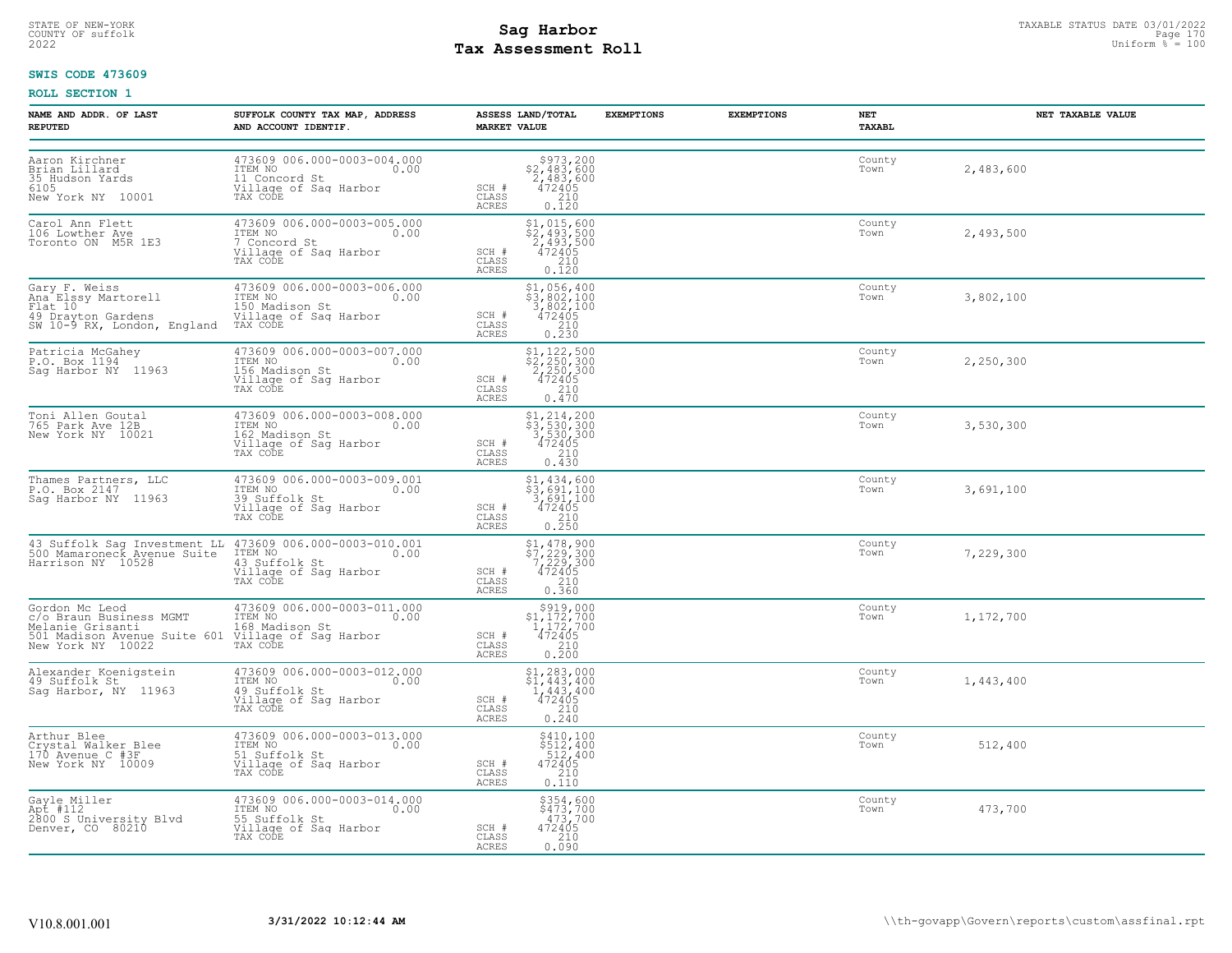# STATE OF NEW-YORK STATUS DATE 03/01/2022<br>
COUNTY OF suffolk **Sag From State Page 171**<br>
2022 Pay Assessment Roll **Tax Assessment Roll**

### **SWIS CODE 473609**

| NAME AND ADDR. OF LAST<br><b>REPUTED</b>                                                                         | SUFFOLK COUNTY TAX MAP, ADDRESS<br>AND ACCOUNT IDENTIF.                                                | ASSESS LAND/TOTAL<br><b>MARKET VALUE</b>                                                                                                                               | <b>EXEMPTIONS</b> | <b>EXEMPTIONS</b> | NET<br>TAXABL  | NET TAXABLE VALUE                              |
|------------------------------------------------------------------------------------------------------------------|--------------------------------------------------------------------------------------------------------|------------------------------------------------------------------------------------------------------------------------------------------------------------------------|-------------------|-------------------|----------------|------------------------------------------------|
| Melissa Wilson<br>510 E 80th St<br>New York, NY 10021                                                            | 473609 006.000-0003-015.000<br>ITEM NO<br>0.00<br>57 Suffolk St<br>Village of Sag Harbor<br>TAX CODE   | \$247,000<br>\$473,000<br>473,000<br>SCH #<br>472405<br>CLASS<br>210<br>ACRES<br>0.080                                                                                 |                   |                   | County<br>Town | 473,000                                        |
| Cornerstone Realty & Finance<br>1800 Monument Boulevard<br>Concord CA 94520                                      | 473609 006.000-0003-016.000<br>ITEM NO<br>0.00<br>115 Jermain Ave<br>Village of Sag Harbor<br>TAX CODE | $\begin{array}{r}  \  \  \,  \, 878,600 \\  \  \, 1,768,500 \\  \  \, 1,768,500 \\  \  \, 472405 \\  \  \, 210 \\  \  \, 0.190 \end{array}$<br>SCH #<br>CLASS<br>ACRES |                   |                   | County<br>Town | 1,768,500                                      |
| Jane Harris<br>PO Box 404<br>Boyce, VA 22620-0404                                                                | 473609 006.000-0003-017.000<br>ITEM NO<br>0.00<br>174 Madison St<br>Village of Sag Harbor<br>TAX CODE  | $$805,500$<br>$$1,132,500$<br>$1,132,500$<br>$472405$<br>SCH #<br>$\frac{210}{0.210}$<br>CLASS<br>ACRES                                                                |                   |                   | County<br>Town | 1,132,500                                      |
| Helen Fledderus, Trustee<br>The Helen Fledderus Trust<br>10 Mitchell Place Apt 2A&2B<br>New York NY 10017        | 473609 006.000-0003-018.000<br>ITEM NO<br>0.00<br>180 Madison St<br>Village of Saq Harbor<br>TAX CODE  | \$805,500<br>\$915,000<br>915,000<br>472405<br>SCH #<br>CLASS<br>210<br>ACRES<br>0.210                                                                                 |                   |                   | County<br>Town | 915,000                                        |
| Robert Kuisis<br>Susan Sloan Griffin<br>110 Jermain Ave<br>Saq Harbor, NY 11963                                  | 473609 006.000-0003-019.000<br>ITEM NO<br>0.00<br>110 Jermain Ave<br>Village of Sag Harbor<br>TAX CODE | \$837,200<br>\$1,034,500<br>1,034,500<br>472405<br>SCH #<br>CLASS<br>210<br>ACRES<br>0.160                                                                             |                   |                   | County<br>Town | 1,034,500                                      |
| Veronica J. Stephens<br>P.O. Box 2549<br>Sag Harbor NY 11963                                                     | 473609 006.000-0003-020.000<br>ITEM NO<br>0.00<br>114 Jermain Ave<br>Village of Sag Harbor<br>TAX CODE | \$709,000<br>\$877,700<br>877,700<br>472405<br>SCH #<br>$\begin{array}{c} 210 \\ 0.140 \end{array}$<br>CLASS<br>ACRES                                                  |                   |                   | County<br>Town | 877,700                                        |
| Bayard Fenwick<br>Alden Fenwick<br>190 Jockey Hollow Rd<br>Bernardsville NJ 07924                                | 473609 006.000-0003-021.001<br>ITEM NO<br>0.00<br>196 Madison St<br>Village of Sag Harbor<br>TAX CODE  | \$702,700<br>\$987,200<br>987,200<br>472405<br>SCH #<br>CLASS<br>210<br>0.180<br>ACRES                                                                                 |                   |                   | County<br>Town | 987,200                                        |
| Laura Auerbach<br>Dominic LaPierre<br>200 Madison St<br>Sag Harbor, NY 11963                                     | 473609 006.000-0003-022.001<br>ITEM NO<br>0.00<br>200 Madison St<br>Village of Saq Harbor<br>TAX CODE  | $\begin{array}{l} 51,335,000 \\ 53,313,400 \\ 3,313,400 \\ 472405 \\ 210 \end{array}$<br>SCH #<br>CLASS<br>ACRES<br>0.600                                              |                   |                   | County<br>Town | 3,313,400                                      |
| Pia Olsen Ferraris<br>Gregory N Ferraris<br>Pia <sup>Olsen</sup> Ferraris<br>PO Box 2499<br>Sag Harbor, NY 11963 | 473609 006.000-0003-023.000<br>ITEM NO<br>0.00<br>67 Suffolk St<br>Village of Sag Harbor<br>TAX CODE   | $$3940, 200$<br>$$1, 449, 300$<br>$472405$<br>$$472405$<br>SCH #<br>CLASS<br>0.210<br>ACRES                                                                            |                   |                   | County<br>Town | 1,449,300                                      |
| Stacy Pennebaker, Trustee<br>of the Stacy Pennebaker Revo<br>380 Rector Place 4A<br>New York NY 10280            | 473609 006.000-0003-024.000<br>ITEM NO<br>0.00<br>206 Madison St<br>Village of Sag Harbor<br>TAX CODE  | $\begin{array}{c} $981,200 \\ $1,329,400 \\ $1,329,400 \\ $472405 \end{array}$<br>SCH #<br>210<br>CLASS<br>ACRES<br>0.430                                              |                   |                   | County<br>Town | 1,329,400                                      |
| Polly Passonneau<br>59 W 69th St<br>New York NY 10023                                                            | 473609 006.000-0003-025.000<br>ITEM NO<br>0.00<br>81 Suffolk St<br>Village of Sag Harbor<br>TAX CODE   | \$893,400<br>$51,043,300\n1,043,300\n472405\n210\n0.200$<br>SCH #<br>CLASS<br><b>ACRES</b>                                                                             |                   |                   | County<br>Town | 1,043,300                                      |
| Patricia Field<br>PO Box 2062<br>Sag Harbor, NY 11963                                                            | 473609 006.000-0003-026.000<br>ITEM NO 0.00<br>212 Madison St<br>Village of Sag Harbor<br>TAX CODE     | \$610, 600<br>610,600<br>SCH #<br>472405<br>CLASS<br>0.100<br>ACRES                                                                                                    | \$395,900 Persons | 305,300           | County<br>Town | 305,300                                        |
| V <sub>10.8</sub> .001.001                                                                                       | 3/31/2022 10:12:44 AM                                                                                  |                                                                                                                                                                        |                   |                   |                | \\th-qovapp\Govern\reports\custom\assfinal.rpt |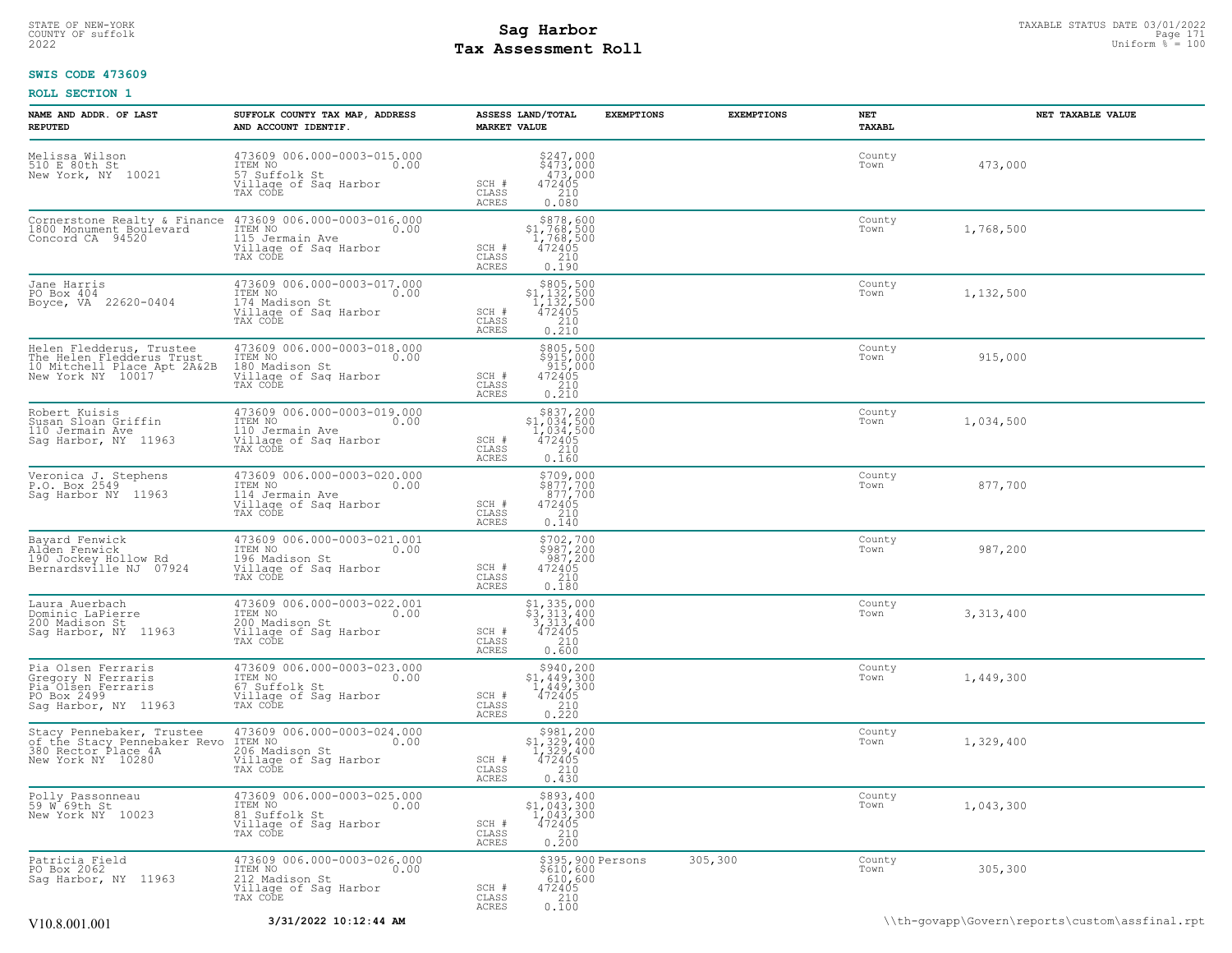# STATE OF NEW-YORK STATUS DATE 03/01/2022<br>
COUNTY OF suffolk **Sag From State Page 172 Mage 172 Mage 172 Mage 172 Mage 172 Mage 172 Mage 172 Mage 172 Mag<br>
Pay Assessment Roll Tax Assessment Roll**

### **SWIS CODE 473609**

| NAME AND ADDR. OF LAST<br><b>REPUTED</b>                                                        | SUFFOLK COUNTY TAX MAP, ADDRESS<br>AND ACCOUNT IDENTIF.                                                                                                                                                                 | <b>EXEMPTIONS</b><br>ASSESS LAND/TOTAL<br><b>MARKET VALUE</b>                                                                                             | <b>EXEMPTIONS</b> | NET<br>TAXABL  | NET TAXABLE VALUE |
|-------------------------------------------------------------------------------------------------|-------------------------------------------------------------------------------------------------------------------------------------------------------------------------------------------------------------------------|-----------------------------------------------------------------------------------------------------------------------------------------------------------|-------------------|----------------|-------------------|
| Sag Harbor NY 11963                                                                             | Valarie Justin, as Trustee 473609 006.000-0003-027.000<br>of the Valarie Justin Living ITEM NO dated July 9, 2013<br>dated July 9, 2013 (85 Suffolk St 10.00)<br>85 Suffolk St 11063 (111.000 of Sag Harbor<br>TAX CODE | $$1,047,800$ veteran<br>$$1,308,300$<br>$1,308,300$<br>$472405$<br>$0.220$<br>SCH #<br>CLASS<br>ACRES                                                     | 75,000            | County<br>Town | 1,233,300         |
| Stefan Schulz-Dornburg<br>Mauerkircher Strasse 3<br>D-81679<br>Munich<br>Germany                | 473609 006.000-0003-028.000<br>ITEM NO 0.00<br>216 Madison St .<br>Village of Sag Harbor<br>TAX CODE                                                                                                                    | $\begin{array}{r} \text{\small $>$707,000$} \\ \text{\small $>$1,221,500$} \\ 1,221,500 \\ 472405 \\ 220 \\ 0.170 \end{array}$<br>SCH #<br>CLASS<br>ACRES |                   | County<br>Town | 1,221,500         |
|                                                                                                 | Jason Selch (173609 006.000-0003-029.000<br>Deborah Selch (175M NO 1176M NO 0003-029.000<br>300 Central Park West Apt 5B 89 Suffolk St<br>New York NY 10024 (1911-1990 of Saq Harbor<br>TAX CODE                        | $\substack{\$946,800\\\$1,304,500\\\$1,304,500\\\$472405$<br>SCH #<br>CLASS<br>$0.210$<br>$0.290$<br>ACRES                                                |                   | County<br>Town | 1,304,500         |
| Heather Kilpatrick<br>4 E 81st St Apt 4A<br>New York, NY 10028                                  | 473609 006.000-0003-030.000<br>ITEM NO 0.00<br>220 Modison St<br>220 Madison St<br>Village of Sag Harbor<br>TAX CODE                                                                                                    | $$673,900$<br>$$1,176,700$<br>$1,176,700$<br>SCH #<br>$\begin{array}{r} 472405 \\ 210 \\ 0.230 \end{array}$<br>CLASS<br>ACRES                             |                   | County<br>Town | 1,176,700         |
| Susan Herman<br>Suffolk Street Extension<br>Sag Harbor, NY 11963                                | 473609 006.000-0003-031.000<br>TEM NO<br>17EM NO<br>93 Suffolk St<br>Village of Sag Harbor<br>TAX CODE                                                                                                                  | \$1,270,200<br>31, 270, 200<br>\$1, 629, 000<br>1, 629, 000<br>472405<br>210<br>0.270<br>SCH #<br>CLASS<br>ACRES                                          |                   | County<br>Town | 1,629,000         |
| Judith Aronowitz<br>Bruce Jaeger<br>40 E 89th St Apt 14G<br>New York NY 10128                   | 473609 006.000-0003-032.000<br>ITEM NO 0.00<br><br>226 Madison St<br>Village of Saq Harbor<br>TAX CODE                                                                                                                  | \$662,400<br>\$959,800<br>959,800<br>472405<br>210<br>0.180<br>SCH #<br>CLASS<br>ACRES                                                                    |                   | County<br>Town | 959,800           |
| Benjamin B McCagg<br>132 E 30th St FL 3<br>New York NY 10016                                    | 473609 006.000-0003-033.000<br>ITEM NO 0.00<br>99 Suffolk St<br>99 Suffolk St<br>Village of Sag Harbor<br>TAX CODE                                                                                                      | \$1,452,300<br>\$1,718,300<br>1,718,300<br>472405<br>SCH #<br>CLASS<br>210<br>ACRES<br>0.740                                                              |                   | County<br>Town | 1,718,300         |
| Tapp F. Francke<br>110 Fox Hollow Road<br>Southampton NY 11968                                  | 473609 006.000-0003-034.000<br>ITEM NO<br>232 Madison St<br>Village of Sag Harbor<br>TAX CODE                                                                                                                           | $$650, 400$<br>$$2, 258, 300$<br>$2, 258, 300$<br>SCH #<br>$\frac{7472405}{210}$<br>CLASS<br>ACRES<br>0.140                                               |                   | County<br>Town | 2,258,300         |
| Austyn Toland Zung<br>238 Madison Street<br>Sag Harbor NY 11963                                 | 473609 006.000-0003-035.000<br>ITEM NO 0.00<br>238 Madison St<br>Village of Sag Harbor<br>TAX CODE                                                                                                                      | $$661,700$<br>$$2,113,600$<br>$2,113,600$<br>$472405$<br>SCH #<br>CLASS<br>$\frac{210}{0.140}$<br>ACRES                                                   |                   | County<br>Town | 2,113,600         |
| Douglas John Newby<br>Kathryn Ava Levy<br>244_Madison St<br>PO Box 3230<br>Sag Harbor, NY 11963 | 473609 006.000-0003-036.000<br>ITEM NO<br>244 Madison St<br>Village of Sag Harbor<br>TAX CODE                                                                                                                           | \$685,600<br>$$1,048,300$<br>1,048,300<br>SCH #<br>472405<br>CLASS<br>$\frac{210}{0.210}$<br>ACRES                                                        |                   | County<br>Town | 1,048,300         |
| Alice Van Hecke<br>Bayard Van Hecke JR<br>P.O. Box 1811<br>New York, NY 10011                   | 473609 006.000-0003-037.000<br>ITEM NO 0.00<br>250 Madison St<br>Village of Sag Harbor<br>TAX CODE                                                                                                                      | \$671,600<br>\$907,300<br>907,300<br>SCH #<br>472405<br>CLASS<br>0.170<br>ACRES                                                                           |                   | County<br>Town | 907,300           |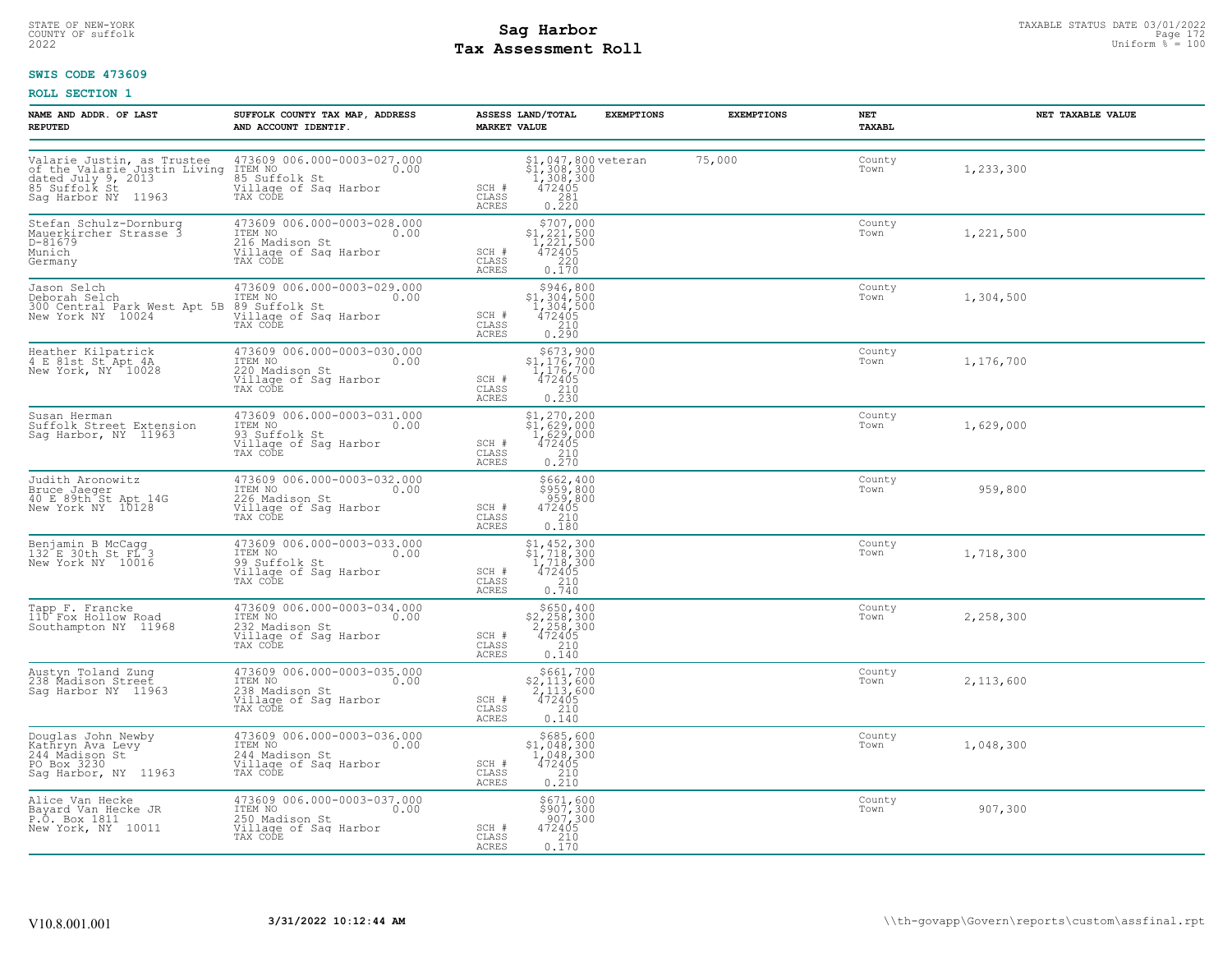# STATE OF NEW-YORK STATUS DATE 03/01/2022<br>
COUNTY OF suffolk **Sag From State Page 173 and Sag Harbor**<br>
2022 Mage **Pay Assessment Roll Tax Assessment Roll**

### **SWIS CODE 473609**

| NAME AND ADDR. OF LAST<br><b>REPUTED</b>                                                                                                 | SUFFOLK COUNTY TAX MAP, ADDRESS<br>AND ACCOUNT IDENTIF.                                                     | ASSESS LAND/TOTAL<br><b>MARKET VALUE</b>                                                                                                                                                     | <b>EXEMPTIONS</b> | <b>EXEMPTIONS</b> | NET<br><b>TAXABL</b> | NET TAXABLE VALUE |
|------------------------------------------------------------------------------------------------------------------------------------------|-------------------------------------------------------------------------------------------------------------|----------------------------------------------------------------------------------------------------------------------------------------------------------------------------------------------|-------------------|-------------------|----------------------|-------------------|
| Raymond Pepi<br>Karen Arrigoni<br>Karen Arrigoni<br>285 Central Park W<br>New York NY 10024                                              | 473609 006.000-0003-038.000<br>10.00 0.00<br>254 Madison St<br>Village of Sag Harbor<br>TAX CODE            | $$2,907,700$<br>$$2,907,700$<br>$472405$<br>$$210$<br>SCH #<br>CLASS<br><b>ACRES</b><br>0.860                                                                                                |                   |                   | County<br>Town       | 2,907,700         |
| Lieberhouse LLC<br>131 Carlton St<br>Brookline MA 02446                                                                                  | 473609 006.000-0003-039.000<br>TTEM NO<br>262 Madison St<br>Village of Sag Harbor<br>0.00<br>TAX CODE       | $\begin{array}{r} \texttt{\$1,459,800} \\ \texttt{\$3,510,900} \\ \texttt{3,510,900} \\ \texttt{472405} \\ \texttt{210} \\ \texttt{0.740} \end{array}$<br>$SCH$ $#$<br>CLASS<br><b>ACRES</b> |                   |                   | County<br>Town       | 3,510,900         |
| H. Christopher Husband, Co-T<br>of the Husband Family Trust<br>Jane E. Husband, Co-Trustee<br>of the Husband Family Trust                | 473609 006.000-0003-040.000<br>ITEM NO<br>0.00<br>268 Madison St<br>Village of Sag Harbor<br>TAX CODE       | $\begin{array}{l} \xi 1, 459, 800 \\ \xi 3, 700, 300 \\ 3, 700, 300 \\ 472405 \\ 210 \\ 0.740 \end{array}$<br>SCH #<br>CLASS<br><b>ACRES</b>                                                 |                   |                   | County<br>Town       | 3,700,300         |
| Mats Gustafsson<br>PO Box 137<br>Sag Harbor, NY 11963-0003                                                                               | 473609 006.000-0003-042.004<br>ITEM NO<br>0.00<br>274 Madison St<br>Village of Sag Harbor<br>TAX CODE       | $$1, 521, 000$<br>$$1, 899, 800$<br>$1, 899, 800$<br>$472405$<br>$210$<br>SCH #<br>CLASS<br>ACRES<br>0.930                                                                                   |                   |                   | County<br>Town       | 1,899,800         |
| Lehr Vered Inc<br>161 Madison Street<br>Sag Harbor NY 11963                                                                              | 473609 006.000-0004-001.000<br>ITEM NO<br>0.00<br>161 Madison St<br>Village of Saq Harbor<br>TAX CODE       | $$768,000$<br>$$1,718,300$<br>$1,718,300$<br>$472405$<br>210<br>SCH #<br>CLASS<br>ACRES<br>0.120                                                                                             |                   |                   | County<br>Town       | 1,718,300         |
| Sonny Stafford<br>James Flowers<br>87 Barrow St Apt 4D<br>New York NY 10014                                                              | 473609 006.000-0004-002.000<br>ITEM NO<br>0.00<br>165 Madison St<br>Village of Sag Harbor<br>TAX CODE       | $\begin{array}{r} 5742, 400 \\ 51, 348, 300 \\ 1, 348, 300 \\ 472405 \\ 210 \\ 0.110 \end{array}$<br>SCH #<br>CLASS<br><b>ACRES</b>                                                          |                   |                   | County<br>Town       | 1,348,300         |
| Adrienne E. Harris<br>1 Union Square South Apt 14-<br>New York NY 10003                                                                  | 473609 006.000-0004-004.001<br>ITEM NO<br>0.00<br>175 Madison St<br>Village of Sag Harbor<br>TAX CODE       | $\begin{array}{l} $1,047,200 \\ $2,032,400 \\ $2,032,400 \\ $472405 \\ $2.10 \\ $2.10 \end{array}$<br>SCH #<br>CLASS<br><b>ACRES</b><br>0.240                                                |                   |                   | County<br>Town       | 2,032,400         |
| Dale Rubin<br>P.O. Box 2462<br>169 Madison St<br>Sag Harbor, NY 11963                                                                    | 473609 006.000-0004-004.003<br>ITEM NO 0.00<br>0.00<br>169 Madison St<br>Village of Sag Harbor<br>TAX CODE  | $$843,900$<br>$$1,035,300$<br>$1,035,300$<br>$472405$<br>SCH #<br>CLASS<br>$\frac{210}{0.130}$<br>ACRES                                                                                      |                   |                   | County<br>Town       | 1,035,300         |
| 181 Madison Street Owners Co 473609 006.000-0004-005.000<br>c/o Tom Fochetta, President<br>48 Strathmore Ln<br>Rockville Centre NY 11570 | ITEM NO<br>0.00<br>181 Madison St<br>Village of Sag Harbor<br>TAX CODE                                      | $\begin{array}{r} 5683,800 \\ 51,347,600 \\ 1,347,600 \\ 472405 \\ 411 \\ 2,412 \end{array}$<br>SCH #<br>CLASS<br><b>ACRES</b><br>0.140                                                      |                   |                   | County<br>Town       | 1,347,600         |
| Jonathan N Glynn<br>Peter Glynn<br>P.O. Box 192<br>Sag Harbor NY 11963                                                                   | 473609 006.000-0004-006.000<br>ITEM NO<br>0.00<br>187 Madison St<br>Village of Sag Harbor<br>TAX CODE       | $5682,700$<br>$354,800$<br>$472405$<br>$411$<br>SCH #<br>CLASS<br><b>ACRES</b><br>0.140                                                                                                      |                   |                   | County<br>Town       | 1,354,800         |
| Paul H Babcock JR<br>Cove Avenue W<br>Sag Harbor, NY 11963                                                                               | 473609 006.000-0004-007.000<br>ITEM NO<br>0.00<br>197 Madison St<br>Village of Sag Harbor<br>TAX CODE       | $$^{5672}_{1715,300}_{1715,300}$<br>$1,715,300$<br>$472405$<br>SCH #<br>CLASS<br>480<br><b>ACRES</b><br>0.110                                                                                |                   |                   | County<br>Town       | 1,715,300         |
| Claudia Hammerman<br>171 West 71st<br>New York NY 10023                                                                                  | 473609 006.000-0004-008.000<br>TTEM NO 0.00<br>0.00<br>127 Jermain Ave<br>Village of Sag Harbor<br>TAX CODE | \$662,400<br>\$2,870,600<br>2,870,600<br>472405<br>SCH #<br>CLASS<br>210<br><b>ACRES</b><br>0.110                                                                                            |                   |                   | County<br>Town       | 2,870,600         |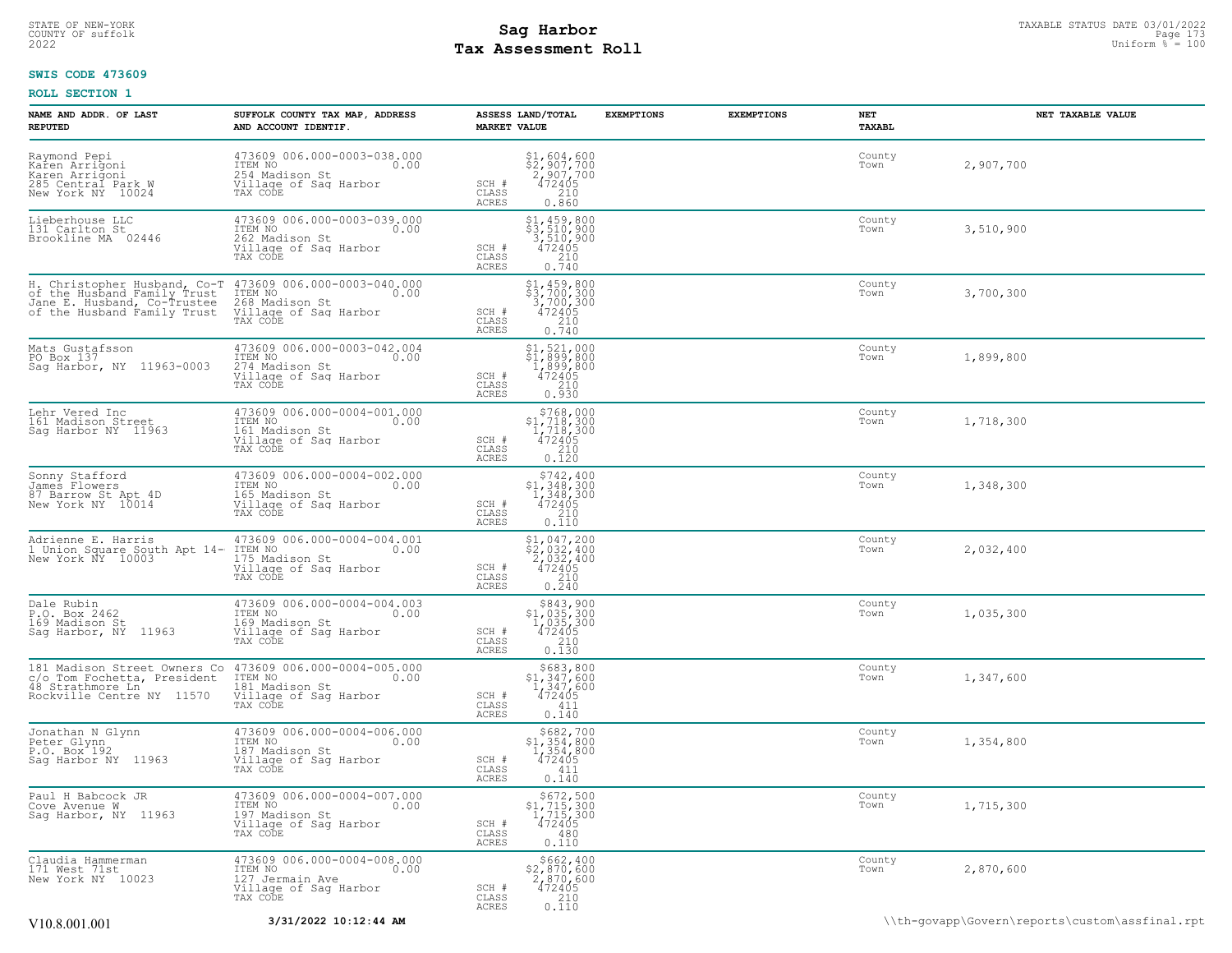# STATE OF NEW-YORK STATUS DATE 03/01/2022<br>
COUNTY OF suffolk **Sag From State Page 174 assessment Roll**<br>
2022 Max **Assessment Roll Tax Assessment Roll**

### **SWIS CODE 473609**

| NAME AND ADDR. OF LAST<br><b>REPUTED</b>                                   | SUFFOLK COUNTY TAX MAP, ADDRESS<br>AND ACCOUNT IDENTIF.                                                                                                                                             | ASSESS LAND/TOTAL<br><b>MARKET VALUE</b>                                                                                                                                                                                         | <b>EXEMPTIONS</b> | <b>EXEMPTIONS</b><br>NET<br>TAXABL | NET TAXABLE VALUE |
|----------------------------------------------------------------------------|-----------------------------------------------------------------------------------------------------------------------------------------------------------------------------------------------------|----------------------------------------------------------------------------------------------------------------------------------------------------------------------------------------------------------------------------------|-------------------|------------------------------------|-------------------|
| Elizabeth C. Dow<br>14 Gingerbread Ln<br>East Hampton NY 11937             | 473609 006.000-0004-009.000<br>ITEM NO<br>0.00<br>133 Jermain Ave<br>Village of Sag Harbor<br>TAX CODE                                                                                              | $\begin{array}{r} \texttt{\$1,\,030,\,900}\ \texttt{\$1,\,720,\,800}\ \texttt{\$1,\,720,\,800}\ \texttt{\$1,\,720,\,800}\ \texttt{\$1,\,72405}\ \texttt{\$210}\ \texttt{\$0.400}\ \end{array}$<br>SCH #<br>CLASS<br><b>ACRES</b> |                   | County<br>Town                     | 1,720,800         |
| Christina Zacharia<br>4 Sherbrooke Rd<br>Scarsdale, NY 10583               | 473609 006.000-0004-010.000<br>ITEM NO<br>0.00<br>14 Henry St<br>Village of Sag Harbor<br>TAX CODE                                                                                                  | $$2,813,300$<br>$$2,813,300$<br>$2,813,300$<br>$472405$<br>$$210$<br>SCH #<br>CLASS<br><b>ACRES</b><br>0.620                                                                                                                     |                   | County<br>Town                     | 2,813,300         |
| Landfall Properties, LLC<br>P.O. Box 2575<br>East Hampton NY 11937         | 473609 006.000-0004-012.001<br>ITEM NO<br>0.00<br>8 Henry St<br>Village of Saq Harbor<br>TAX CODE                                                                                                   | $5642,700\n$1,556,000\n1,556,000\n472405\n210$<br>SCH #<br>$\mathtt{CLASS}$<br>ACRES<br>0.110                                                                                                                                    |                   | County<br>Town                     | 1,556,000         |
| Peter Kahng<br>130 West 12th St Apt 10A<br>New York NY 10011               | 473609 006.000-0004-013.000<br>ITEM NO<br>0.00<br>20 Henry St<br>Village of Sag Harbor<br>TAX CODE                                                                                                  | \$804,100<br>\$804,100<br>\$1,556,900<br>1,556,900<br>472405<br>210<br>0.120<br>SCH #<br>CLASS<br>ACRES                                                                                                                          |                   | County<br>Town                     | 1,556,900         |
| Jonathan N Glynn<br>P.O. Box 192<br>Sag Harbor NY 11963                    | 473609 006.000-0004-015.000<br>ITEM NO<br>0.00<br>11 William St<br>Village of Sag Harbor<br>TAX CODE                                                                                                | $\begin{array}{r} \text{\small $\$811$, 700} \\ \text{\small $51$, 612, 400} \\ \text{\small $1$, 612, 400} \\ \text{\small $472405} \\ \text{\small $210} \\ \text{\small $0.130}\end{array}$<br>SCH #<br>CLASS<br>ACRES        |                   | County<br>Town                     | 1,612,400         |
| Morris Dickstein<br>Lore Dickstein<br>230 M 105th St<br>New York, NY 10025 | 473609 006.000-0004-016.000<br>ITEM NO<br>0.00<br>137 Jermain Ave<br>Village of Sag Harbor<br>TAX CODE                                                                                              | $\begin{array}{r} $826,700 \\ $1,409,100 \\ $1,409,100 \\ $472405 \\ $210 \\ $0.170 \end{array}$<br>SCH #<br>CLASS<br>ACRES                                                                                                      |                   | County<br>Town                     | 1,409,100         |
| Karin M Shrubsole<br>Box E<br>Welwyn Rd<br>Millḃrook, NY 12545             | 473609 006.000-0004-017.000<br>ITEM NO 0.00<br>4 William St<br>Village of Saq Harbor<br>TAX CODE                                                                                                    | $$978,800$<br>$$2,232,500$<br>$2,232,500$<br>$472405$<br>SCH #<br>CLASS<br>$0.220$<br>0.260<br>ACRES                                                                                                                             |                   | County<br>Town                     | 2,232,500         |
| Elliott Sroka<br>Karen Sroka<br>P.O. Box 403<br>Sag Harbor NY 11963        | 473609 006.000-0004-018.000<br>ITEM NO<br>0.00<br>8 William St<br>Village of Sag Harbor<br>TAX CODE                                                                                                 | $\begin{array}{r} $718,700\n $1,079,700\n 1,079,700\n 472405\n 210\n \end{array}$<br>$SCH$ $#$<br>CLASS<br>0.080<br>ACRES                                                                                                        |                   | County<br>Town                     | 1,079,700         |
|                                                                            | Jennifer P. Berkeley, Truste 473609 006.000-0004-019.000<br>of the Jennifer P. Berkeley ITEM NO 1000 000<br>P.O. Box 129 129 12 William St<br>Sag Harbor NY 11963 Village of Sag Harbor<br>TAX CODE | $$746,500$<br>$$1,471,000$<br>$\frac{1}{472405}$<br>SCH #<br>0.080<br>CLASS<br><b>ACRES</b>                                                                                                                                      |                   | County<br>Town                     | 1,471,000         |
| William Betts<br>4925 Collins Ave Apt 7A<br>Miami Beach FL  33140          | 473609 006.000-0004-020.000<br>10.00 0.00<br>16 William St<br>Village of Sag Harbor<br>TAX CODE                                                                                                     | \$760,800<br>$$1,453,200$<br>$1,453,200$<br>$472405$<br>SCH #<br>CLASS<br>$\frac{210}{0.120}$<br>ACRES                                                                                                                           |                   | County<br>Town                     | 1,453,200         |
| Gene Connolly<br>20 William St<br>P.O. Box 507<br>Saq Harbor NY 11963      | 473609 006.000-0004-021.000<br>ITEM NO 0.00<br>20 William St<br>Village of Sag Harbor<br>TAX CODE                                                                                                   | $$761,900$<br>$$1,194,200$<br>$1,194,200$<br>SCH #<br>$\begin{array}{r} 472405 \\ 210 \\ 0.080 \end{array}$<br>CLASS<br>ACRES                                                                                                    |                   | County<br>Town                     | 1,194,200         |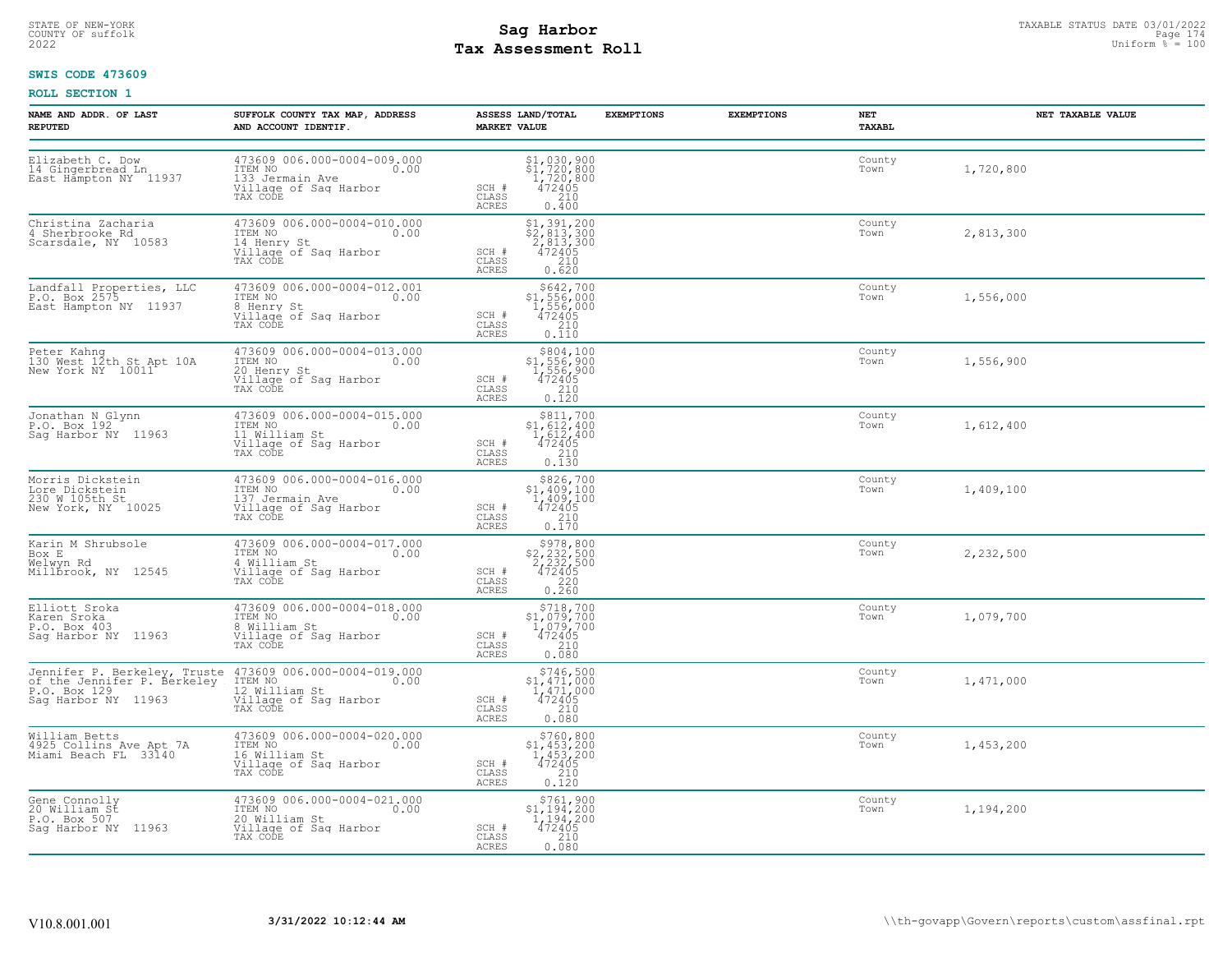# STATE OF NEW-YORK STATUS DATE 03/01/2022<br>
COUNTY OF suffolk **Sag From State Page 175 and Sag Harbor**<br>
2022 Mage **Pay Assessment Roll Tax Assessment Roll**

### **SWIS CODE 473609**

| NAME AND ADDR. OF LAST<br><b>REPUTED</b>                                                   | SUFFOLK COUNTY TAX MAP, ADDRESS<br>AND ACCOUNT IDENTIF.                                                     | ASSESS LAND/TOTAL<br><b>EXEMPTIONS</b><br><b>MARKET VALUE</b>                                                                                                   | <b>EXEMPTIONS</b>    | NET<br>TAXABL  | NET TAXABLE VALUE |
|--------------------------------------------------------------------------------------------|-------------------------------------------------------------------------------------------------------------|-----------------------------------------------------------------------------------------------------------------------------------------------------------------|----------------------|----------------|-------------------|
| Joseph Trevisani<br>Elizabeth Trevisani<br>800 Riverside Drive Apt 7E<br>New York NY 10032 | 473609 006.000-0004-022.000<br>ITEM NO<br>0.00<br>26 Henry St<br>Village of Sag Harbor<br>TAX CODE          | $$764,300$<br>$$1,179,000$<br>$1,179,000$<br>$472405$<br>210<br>SCH #<br>$\mathtt{CLASS}$<br>ACRES<br>0.110                                                     |                      | County<br>Town | 1,179,000         |
| Cladie Levinson<br>30 Henry St<br>Sag Harbor, NY 11963                                     | 473609 006.000-0004-023.000<br>ITEM NO<br>0.00<br>30 Henry St<br>Village of Sag Harbor<br>TAX CODE          | $\begin{array}{r} \text{\small $\$851,700$} \\ \text{\small $51,460,800$} \\ 1,460,800 \\ 472405 \\ 281 \\ 0.200 \end{array}$<br>SCH #<br>CLASS<br><b>ACRES</b> |                      | County<br>Town | 1,460,800         |
| Joshua M Simons<br>Cynthia L Simons<br>162 Dean St #1<br>Brooklyn NY 11217                 | 473609 006.000-0004-024.000<br>ITEM NO<br>0.00<br>34 Henry St<br>Village of Sag Harbor<br>TAX CODE          | $\begin{array}{r} \text{\small $\$691,500$} \\ \text{\small $51,027,900$} \\ 1,027,900 \\ 472405 \\ 210 \\ 0.100 \end{array}$<br>SCH #<br>CLASS<br>ACRES        |                      | County<br>Town | 1,027,900         |
| Sag Harbor Studios LLC<br>P.O. Box 592.<br>Saq Harbor NY 11963                             | 473609 006.000-0004-025.000<br>ITEM NO<br>0.00<br>200 Division St<br>Village of Sag Harbor<br>TAX CODE      | $$844,900$<br>$$844,900$<br>$844,900$<br>$472405$<br>SCH #<br>CLASS<br>483<br>ACRES<br>0.100                                                                    |                      | County<br>Town | 844,900           |
| Nora Conahey<br>P.O. Box 2801<br>Sag Harbor NY 11963                                       | 473609 006.000-0004-027.001<br>ITEM NO<br>0.00<br>206 Division St<br>Village of Sag Harbor<br>TAX CODE      | \$773,500 veteran<br>\$1,000,000 veteran<br>1,000,000<br>472405<br>SCH #<br>CLASS<br>$\begin{array}{c} 281 \\ 0.190 \end{array}$<br>ACRES                       | $62,670$<br>$75,000$ | County<br>Town | 862,330           |
| Ricardo Romo-LeRoux<br>500 West 43rd St Unit 28G<br>New York NY 10036                      | 473609 006.000-0004-029.000<br>ITEM NO<br>0.00<br>155 Jermain Ave<br>Village of Sag Harbor<br>TAX CODE      | $$2,301,3002,301,3002,301,300472405$<br>SCH #<br>CLASS<br>210<br>0.230<br>ACRES                                                                                 |                      | County<br>Town | 2,301,300         |
| Nora M Sheehan<br>Betty Folks<br>1 Christopher St 1B<br>New York, NY 10014                 | 473609 006.000-0004-030.000<br>ITEM NO<br>0.00<br>159 Jermain Ave<br>Village of Sag Harbor<br>TAX CODE      | \$675,600<br>\$808,900<br>808,900<br>SCH #<br>472405<br>CLASS<br>210<br>$0.\overline{100}$<br>ACRES                                                             |                      | County<br>Town | 808,900           |
| Tori Golub<br>162 East 80th St #8A<br>New York NY 10075                                    | 473609 006.000-0004-031.001<br>ITEM NO<br>0.00<br>160 Jermain Ave<br>Village of Sag Harbor<br>TAX CODE      | $$764,300$<br>$$1,651,100$<br>$1,651,100$<br>SCH #<br>472405<br>CLASS<br>0.150<br>ACRES                                                                         |                      | County<br>Town | 1,651,100         |
| Ralph Merola<br>Jacqueline Gowey<br>156 Jermain Ave<br>Saq Harbor NY 11963                 | 473609 006.000-0004-032.001<br>ITEM NO<br>0.00<br>156 Jermain Ave<br>Village of Sag Harbor<br>TAX CODE      | \$653,200<br>\$823,700<br>823,700<br>472405<br>210<br>0.110<br>SCH #<br>CLASS<br>ACRES                                                                          |                      | County<br>Town | 823,700           |
| Mark D. Tevis<br>555 West 23rd St. Apt S12K<br>New York NY 10011                           | 473609 006.000-0004-033.001<br>ITEM NO<br>0.00<br>152 Jermain Ave<br>Village of Sag Harbor<br>TAX CODE      | \$646,500<br>\$811,300<br>811,300<br>472405<br>SCH #<br>210<br>CLASS<br>ACRES<br>0.080                                                                          |                      | County<br>Town | 811,300           |
| Ada V Ciniglio<br>305 W 72nd St Apt 4C<br>New York, NY 10023                               | 473609 006.000-0004-034.001<br>ITEM NO<br>0.00<br>148 Jermain Ave<br>Village of Sag Harbor<br>TAX CODE      | \$642,100<br>\$851,800<br>851,800<br>472405<br>SCH #<br>CLASS<br>0.090<br>ACRES                                                                                 |                      | County<br>Town | 851,800           |
| Elizabeth Roussel<br>144 Jermain Avenue<br>Saq Harbor NY 11963-0035                        | 473609 006.000-0004-035.001<br>TTEM NO 0.00<br>0.00<br>144 Jermain Ave<br>Village of Sag Harbor<br>TAX CODE | \$654,400<br>\$1,014,300<br>1,014,300<br>472405<br>SCH #<br>CLASS<br>210<br>ACRES<br>0.130                                                                      |                      | County<br>Town | 1,014,300         |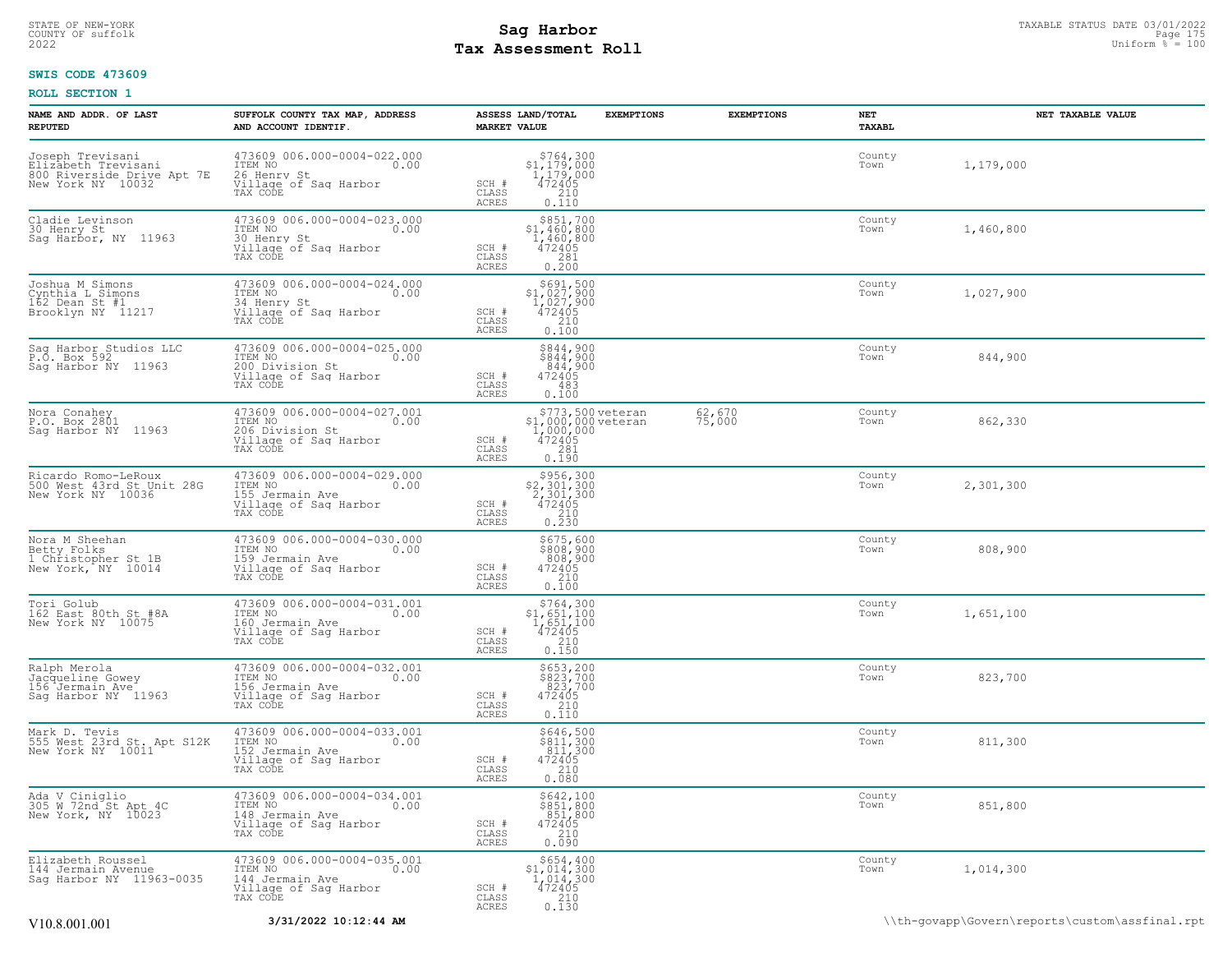# STATE OF NEW-YORK STATUS DATE 03/01/2022<br>
COUNTY OF suffolk **Sag From State Page 176**<br>
2022 Pay Assessment Roll **Tax Assessment Roll**

### **SWIS CODE 473609**

| <b>NAME AND ADDR. OF LAST</b><br><b>REPUTED</b>                                                                                           | SUFFOLK COUNTY TAX MAP, ADDRESS<br>AND ACCOUNT IDENTIF.                                                                                                                         | <b>MARKET VALUE</b>            | ASSESS LAND/TOTAL                                                                                           | <b>EXEMPTIONS</b> | <b>EXEMPTIONS</b> | NET<br>TAXABL  |           | NET TAXABLE VALUE |
|-------------------------------------------------------------------------------------------------------------------------------------------|---------------------------------------------------------------------------------------------------------------------------------------------------------------------------------|--------------------------------|-------------------------------------------------------------------------------------------------------------|-------------------|-------------------|----------------|-----------|-------------------|
| Patricia A Kaiser<br>140 Jermain Ave<br>Sag Harbor NY 11963                                                                               | 473609 006.000-0004-036.001<br>ITEM NO<br>0.00<br>140 Jermain Ave<br>Village of Sag Harbor<br>TAX CODE                                                                          | SCH #<br>CLASS<br><b>ACRES</b> | $$672,500$<br>$$1,139,100$<br>$1,139,100$<br>$\frac{472405}{210}$<br>0.120                                  |                   |                   | County<br>Town | 1,139,100 |                   |
| Julian Ellison<br>Sharon Kay<br>Muriel Newืhouse<br>136 Jermain Ave<br>Sag Harbor NY 11963                                                | 473609 006.000-0004-037.001<br>ITEM NO<br>0.00<br>136 Jermain Ave<br>Village of Sag Harbor<br>TAX CODE                                                                          | SCH #<br>CLASS<br><b>ACRES</b> | \$805,700<br>\$4,010,700<br>$4,010,700$<br>$472405$<br>$210$<br>0.230                                       |                   |                   | County<br>Town | 4,010,700 |                   |
|                                                                                                                                           | 132 Jermain Ave<br>Village of Sag Harbor<br>TAX CODE                                                                                                                            | SCH #<br>CLASS<br>ACRES        | \$660,100<br>$$1,222,600$<br>$1,222,600$<br>$472405$<br>0.090                                               |                   |                   | County<br>Town | 1,222,600 |                   |
| Lynn Chin<br>121 East 22nd Street Apt 520<br>10011<br>New York NY 10011                                                                   | 473609 006.000-0004-039.001<br>ITEM NO<br>0.00<br>128 Jermain Ave<br>Village of Sag Harbor<br>TAX CODE                                                                          | SCH #<br>CLASS<br>ACRES        | \$698,700<br>$$1,082,400$<br>$1,082,400$<br>$\frac{472405}{210}$<br>0.150                                   |                   |                   | County<br>Town | 1,082,400 |                   |
| Robert F Hand<br>Frances Hand<br>203 Madison St<br>Saq Harbor NY 11963                                                                    | 473609 006.000-0004-040.001<br>ITEM NO<br>0.00<br>203 Madison St<br>Village of Sag Harbor<br>TAX CODE                                                                           | SCH #<br>CLASS<br><b>ACRES</b> | \$520,700<br>$\frac{5700}{400}$<br>$700, 400$<br>472405<br>484<br>0.230                                     |                   |                   | County<br>Town | 700,400   |                   |
| Myron Clement<br>Jóseph Petrocik<br>P.O. Box 634<br>Sag Harbor, NY 11963                                                                  | 473609 006.000-0004-041.000<br>ITEM NO 0.00<br>0.00<br>107 Madison St<br>Village of Saq Harbor<br>TAX CODE                                                                      | SCH #<br>CLASS<br>ACRES        | \$1,155,600 veteran<br>\$2,551,200 veteran<br>2,551,200<br>472405<br>472405<br>210<br>0.370                 |                   | 125,000<br>1,296  | County<br>Town | 2,424,904 |                   |
| Howard Collinge<br>236 Division St<br>Sag Harbor NY 11963                                                                                 | 473609 006.000-0004-042.000<br>TTEM NO 0.00<br>236 Division St<br>Village of Sag Harbor<br>TAX CODE                                                                             | SCH #<br>CLASS<br><b>ACRES</b> | $$824, 200$<br>$$1, 169, 900$<br>$1, 169, 900$<br>$472405$<br>$\frac{210}{0.650}$                           |                   |                   | County<br>Town | 1,169,900 |                   |
| Marylynn Novak<br>211 <sup>4</sup> Mådison St<br>Saq Harbor, NY 11963                                                                     | 473609 006.000-0004-043.000<br>ITEM NO<br>0.00<br>211 Madison St<br>Village of Sag Harbor<br>TAX CODE                                                                           | SCH #<br>CLASS<br>ACRES        | $$878,600$<br>$$1,202,500$<br>$1,202,500$<br>$\frac{472405}{210}$<br>0.210                                  |                   |                   | County<br>Town | 1,202,500 |                   |
| Biana Stepanian<br>P.O. Box 1116<br>Sag Harbor, NY 11963                                                                                  | 473609 006.000-0004-044.000<br>ITEM NO<br>0.00<br>219 Madison St<br>Village of Sag Harbor<br>TAX CODE                                                                           | SCH #<br>CLASS<br><b>ACRES</b> | \$1,148,900<br>\$1,527,700<br>1,527,700<br>472405<br>$\frac{210}{0.350}$                                    |                   |                   | County<br>Town | 1,527,700 |                   |
| Marsden Street Properties, L 473609 006.000-0004-047.002<br>382 Montauk Hwy Suite 1 - ITEM NO - 0.00<br>Wainscott NY 11975 - 9 Marsden St | Village of Sag Harbor<br>TAX CODE                                                                                                                                               | SCH #<br>CLASS<br>ACRES        | \$1,078,000<br>$\begin{smallmatrix} 51,078,000\ 1,078,000\ 472405 \end{smallmatrix}$<br>$\frac{311}{0.880}$ |                   |                   | County<br>Town | 1,078,000 |                   |
|                                                                                                                                           | Marsden Street Properties, L 473609 006.000-0004-047.003<br>382 Montauk Hwy Suite 1 - TTEM NO - 0.00<br>Wainscott NY 11975 - 11 Marsden St<br>Village of Sag Harbor<br>TAX CODE | SCH #<br>CLASS<br>ACRES        | $$1,098,600$<br>$$1,098,600$<br>1,ŏ98,ĕŏŏ<br>472405<br>311<br>0.900                                         |                   |                   | County<br>Town | 1,098,600 |                   |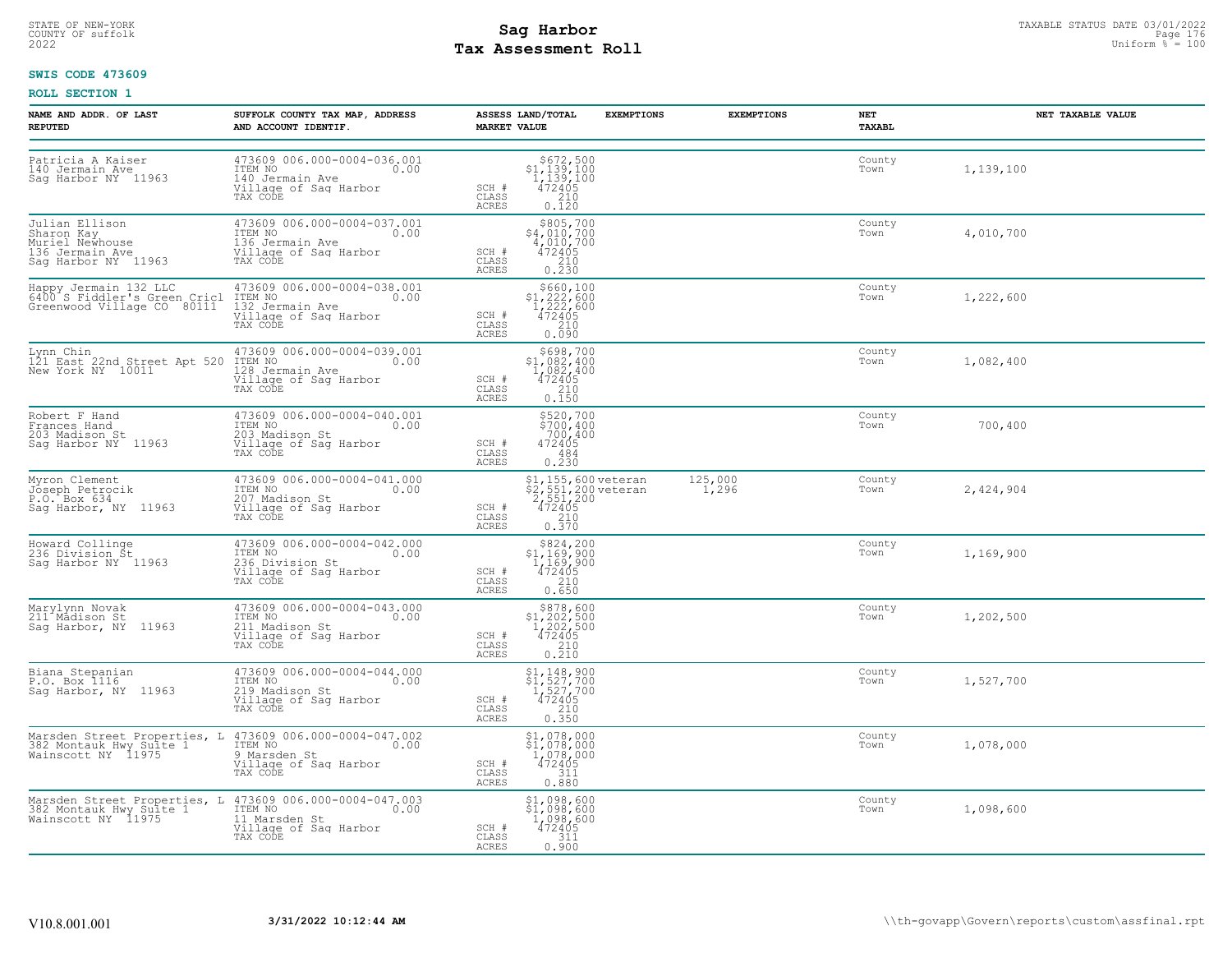# STATE OF NEW-YORK STATUS DATE 03/01/2022<br>
COUNTY OF suffolk **Sag From State Page 177**<br>
2022 Pay Assessment Roll **Tax Assessment Roll**

### **SWIS CODE 473609**

| NAME AND ADDR. OF LAST<br><b>REPUTED</b>                                                                                                     | SUFFOLK COUNTY TAX MAP, ADDRESS<br>AND ACCOUNT IDENTIF.                                                                          | ASSESS LAND/TOTAL<br><b>MARKET VALUE</b>                                                                                   | <b>EXEMPTIONS</b>                                                  | <b>EXEMPTIONS</b> | NET<br>TAXABL  | NET TAXABLE VALUE                              |
|----------------------------------------------------------------------------------------------------------------------------------------------|----------------------------------------------------------------------------------------------------------------------------------|----------------------------------------------------------------------------------------------------------------------------|--------------------------------------------------------------------|-------------------|----------------|------------------------------------------------|
| 382 Montauk Hwy Suite 1<br>Wainscott NY 11975                                                                                                | Marsden Street Properties, L 473609 006.000-0004-047.004<br>ITEM NO<br>0.00<br>7 Marsden St<br>Village of Sag Harbor<br>TAX CODE | $\begin{array}{c} $1,141,800 \ $1,141,800 \ 1,141,800 \end{array}$<br>SCH #<br>472405<br>CLASS<br>311<br>ACRES<br>0.780    |                                                                    |                   | County<br>Town | 1,141,800                                      |
| Marsden Street Properties, L 473609 006.000-0004-047.005<br>382 Montauk Hwy Suite 1 1 1 1 1 1 1 1 1 0.00<br>Wainscott NY 11975 15 Marsden St | 15 Marsden St<br>Village of Sag Harbor<br>TAX CODE                                                                               | \$1,197,200<br>\$1,197,200<br>1,197,200<br>472405<br>SCH #<br>311<br>CLASS<br><b>ACRES</b><br>0.810                        |                                                                    |                   | County<br>Town | 1,197,200                                      |
| Ellen Isler (Trustee)                                                                                                                        | 473609 006.000-0004-048.000<br>0.00<br>Village of Sag Harbor<br>TAX CODE                                                         | $$1,027,200$<br>$$1,328,100$<br>$1,328,100$<br>472405<br>SCH #<br>210<br>CLASS<br>ACRES<br>0.310                           |                                                                    |                   | County<br>Town | 1,328,100                                      |
| Tracey Jackson<br>Glenn Horowitz<br>C/o_Kronish Lieb Weiner & He 233 Madison St<br>12 E 76 St<br>Sag Harbor, NY 10021                        | 473609 006.000-0004-049.000<br>ITEM NO<br>0.00<br>Village of Sag Harbor<br>TAX CODE                                              | \$878,600<br>$$1,224,200$<br>$1,224,200$<br>$472405$<br>SCH #<br>CLASS<br>210<br>ACRES<br>0.210                            |                                                                    |                   | County<br>Town | 1,224,200                                      |
| Jack's Coffee 117 Main, LLC<br>1201 Broadway Suite 701<br>New York NY 10001                                                                  | 473609 006.000-0004-050.000<br>ITEM NO<br>0.00<br>245 Madison St<br>Village of Sag Harbor<br>TAX CODE                            | $$1, 267, 200$<br>$$1, 604, 100$<br>$1, 604, 100$<br>SCH #<br>472405<br>CLASS<br>210<br>ACRES<br>0.390                     |                                                                    |                   | County<br>Town | 1,604,100                                      |
| Sarah Nicole Bernard<br>Baumstein, Dorothy (Life Est ITEM NO<br>300 E 33rd St<br>New York, NY 10016                                          | 473609 006.000-0004-051.000<br>0.00<br>155 Madison St<br>Village of Sag Harbor<br>TAX CODE                                       | $\begin{array}{c} $960,800\\ $1,213,000\\ 1,213,000\\ 472405 \end{array}$<br>SCH #<br>210<br>CLASS<br>ACRES<br>0.410       |                                                                    |                   | County<br>Town | 1,213,000                                      |
| Nancy Hooper<br>P. O. Box 2086<br>Saq Harbor NY 11963                                                                                        | 473609 006.000-0004-052.000<br>TTEM NO 0.00<br>261 Madison St<br>Village of Sag Harbor<br>TAX CODE                               | \$416,800<br>\$492,200<br>492,200<br>SCH #<br>472405<br>CLASS<br>$0.210$<br>$0.070$<br><b>ACRES</b>                        |                                                                    |                   | County<br>Town | 492,200                                        |
| Nancy A Hooper (Trustee) 473609<br>The Nancy A. Hooper Revocabl ITEM NO<br>263 Madison St<br>Saq Harbor NY 11963                             | 473609 006.000-0004-053.000<br>0.00<br>263 Madison St<br>Village of Sag Harbor<br>TAX CODE                                       | $$981,100$<br>$$1,287,600$<br>$\frac{1}{4}$ $\frac{287}{495}$<br>SCH #<br>CLASS<br>210<br><b>ACRES</b><br>0.230            |                                                                    |                   | County<br>Town | 1,287,600                                      |
| James L Larocca<br>Dale M Larocca<br>Dale M LaRocca<br>267 Madison St<br>Sag Harbor NY 11963                                                 | 473609 006.000-0004-054.000<br>ITEM NO<br>0.00<br>11.11 No<br>267 Madison St<br>Village of Sag Harbor<br>TAX CODE                | SCH #<br>CLASS<br>ACRES                                                                                                    | $$1,132,000 \text{ veteran} $1,607,800 1,607,800 472405 210 0.350$ | 125,000           | County<br>Town | 1,482,800                                      |
| John K Oppenheimer<br>Lea Mason Oppenheimer<br>P.O. Box 3137<br>Sag Harbor, NY 11963                                                         | 473609 006.000-0004-055.000<br>ITEM NO<br>0.00<br>8 Marsden St<br>Village of Sag Harbor<br>TAX CODE                              | \$1,019,000<br>$\begin{array}{r} 51,616,900 \\ 1,616,900 \\ 472405 \end{array}$<br>SCH #<br>CLASS<br>210<br>ACRES<br>0.470 |                                                                    |                   | County<br>Town | 1,616,900                                      |
| Marsden Street Properties, L<br>382 Montauk Hwy Sulte 1<br>Wainscott NY 11975                                                                | 473609 006.000-0004-056.000<br>ITEM NO 0.00<br>12 Marsden St<br>Village of Sag Harbor<br>TAX CODE                                | \$1,121,900<br>\$1,121,900<br>1,121,900<br>472405<br>SCH #<br>CLASS<br>311<br>0.760<br>ACRES                               |                                                                    |                   | County<br>Town | 1,121,900                                      |
| Grover Pagano<br>Deborah L. Pagano<br>872 Madison Avenue Apt 6B<br>New York NY 10021                                                         | 473609 006.000-0004-057.000<br>ITEM NO 0.00<br>268 Division St<br>Village of Saq Harbor<br>TAX CODE                              | $$804,500$<br>$$2,571,600$<br>$2,571,600$<br>472405<br>SCH #<br>CLASS<br>0.310<br>ACRES                                    |                                                                    |                   | County<br>Town | 2,571,600                                      |
| V <sub>10.8</sub> .001.001                                                                                                                   | 3/31/2022 10:12:44 AM                                                                                                            |                                                                                                                            |                                                                    |                   |                | \\th-govapp\Govern\reports\custom\assfinal.rpt |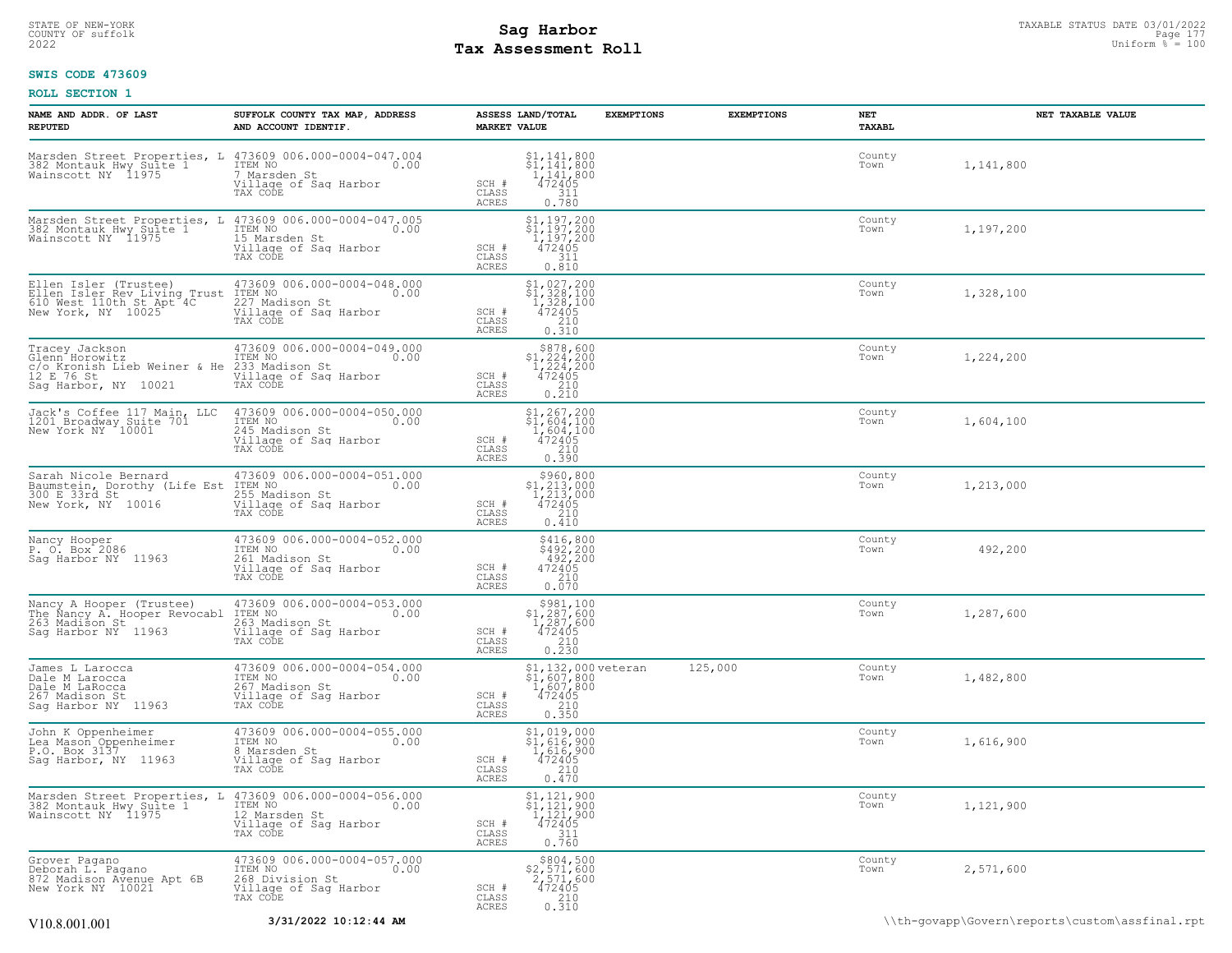# STATE OF NEW-YORK STATUS DATE 03/01/2022<br>
COUNTY OF suffolk **Sag From State Page 178 and Sag Harbor**<br>
2022 Man Duiform % = 100 **Tax Assessment Roll**

### **SWIS CODE 473609**

| NAME AND ADDR. OF LAST<br><b>REPUTED</b>                                         | SUFFOLK COUNTY TAX MAP, ADDRESS<br>AND ACCOUNT IDENTIF.                                               | ASSESS LAND/TOTAL<br><b>MARKET VALUE</b>                                                                                                                      | <b>EXEMPTIONS</b> | <b>EXEMPTIONS</b> | NET<br>TAXABL  | NET TAXABLE VALUE |
|----------------------------------------------------------------------------------|-------------------------------------------------------------------------------------------------------|---------------------------------------------------------------------------------------------------------------------------------------------------------------|-------------------|-------------------|----------------|-------------------|
| 130 Barrow LLC<br>c/o Grace Lee<br>321 Greenwich St #4<br>New York NY 10013      | 473609 006.000-0004-058.000<br>ITEM NO 0.00<br>274 Division St<br>Village of Sag Harbor<br>TAX CODE   | $\begin{array}{r} 5893, 900 \\ 52, 606, 300 \\ 2, 606, 300 \\ 472405 \\ 210 \\ 0.340 \end{array}$<br>SCH #<br>CLASS<br><b>ACRES</b>                           |                   |                   | County<br>Town | 2,606,300         |
| Sag Harbor NY 11963                                                              | 473609 006.000-0004-059.000<br>0.00<br>Village of Sag Harbor<br>TAX CODE                              | \$600,900<br>\$698,600<br>$472405$<br>$472405$<br>$210$<br>SCH #<br>CLASS<br><b>ACRES</b><br>0.170                                                            |                   |                   | County<br>Town | 698,600           |
| GBP Sag Harbor LLC<br>P.O. Box 783<br>Greenport NY 11944                         | 473609 006.000-0004-060.000<br>ITEM NO<br>27 Grand St<br>Village of Sag Harbor<br>TAX CODE            | \$859,900<br>\$866,900<br>866,900<br>472405<br>SCH #<br>CLASS<br>$\begin{array}{c} 311 \\ 0.520 \end{array}$<br>ACRES                                         |                   |                   | County<br>Town | 866,900           |
| Gerald Pryor<br>Dawn Smith<br>Apt 7s<br>125 Cedar St<br>New York, NY 10006       | 473609 006.000-0004-061.000<br>ITEM NO 0.00<br>23 Grand St<br>Village of Sag Harbor<br>TAX CODE       | \$867,900<br>\$1,095,000<br>1,095,000<br>472405<br>SCH #<br>CLASS<br>$\frac{210}{0.420}$<br><b>ACRES</b>                                                      |                   |                   | County<br>Town | 1,095,000         |
| Judith Grey<br>Lois Rice<br>178 Houston St Apt 10<br>New York, NY 10014          | 473609 006.000-0004-062.000<br>ITEM NO 0.00<br>19 Grand St<br>Village of Sag Harbor<br>TAX CODE       | \$872,000<br>$$1,288,600$<br>1,288,600<br>472405<br>210<br>SCH #<br>CLASS<br>0.340<br><b>ACRES</b>                                                            |                   |                   | County<br>Town | 1,288,600         |
| Alex Streeter<br>Sabina Streeter<br>141 Wooster St #3B<br>New York NY 10012      | 473609 006.000-0004-063.000<br>ITEM NO 0.00<br>15 Grand St<br>Village of Saq Harbor<br>TAX CODE       | $\begin{array}{r} \text{\small $\$72,500} \\ \text{\small $\$1,077,800} \\ 1,077,800 \\ 472405 \\ 210 \\ 0.220 \end{array}$<br>SCH #<br>CLASS<br><b>ACRES</b> |                   |                   | County<br>Town | 1,077,800         |
| Kate Gimbel Goldman<br>11 Grand St<br>Saq Harbor NY 11963                        | 473609 006.000-0004-064.000<br>ITEM NO 0.00<br>11 Grand St<br>Village of Sag Harbor<br>TAX CODE       | $$854, 200$<br>$$947, 000$<br>$947, 000$<br>$472405$<br>SCH #<br>CLASS<br>$\frac{210}{0.240}$<br><b>ACRES</b>                                                 |                   |                   | County<br>Town | 947,000           |
| David S. Friedman<br>Maxine L. Friedman<br>271 Madison St<br>Sag Harbor NY 11963 | 473609 006.000-0004-065.000<br>ITEM NO 0.00<br>271 Madison St<br>Village of Sag Harbor<br>TAX CODE    | $\begin{array}{r} $1,023,700 \\ $1,736,400 \\ $1,736,400 \\ $472405 \\ $210 \end{array}$<br>SCH #<br>CLASS<br>0.460<br>ACRES                                  |                   |                   | County<br>Town | 1,736,400         |
| Dolores P Leonard<br>169 N Riverside Ave<br>Croton on Hudson, NY 10520           | 473609 006.000-0004-066.000<br>ITEM NO 0.00<br>281 Madison St<br>Village of Sag Harbor<br>TAX CODE    | \$631,000<br>\$774,600<br>774,600<br>SCH #<br>472405<br>$\begin{array}{c} 210 \\ 0.190 \end{array}$<br>CLASS<br><b>ACRES</b>                                  |                   |                   | County<br>Town | 774,600           |
| Jill Musnicki Ellis<br>Jameson S Ellis<br>285 Madison St<br>Sag Harbor, NY 11963 | 473609 006.000-0004-067.000<br>ITEM NO.00<br>285 Madison St<br>Village of Sag Harbor<br>TAX CODE      | \$737,000<br>\$876,400<br>876,400<br>$SCH$ $#$<br>$\begin{array}{r} 472405 \\ 210 \\ 0.260 \end{array}$<br>CLASS<br>ACRES                                     |                   |                   | County<br>Town | 876,400           |
| Alexander Liberman<br>1104 Nowita Place<br>Venice CA 90291                       | 473609 006.000-0004-068.000<br>ITEM NO<br>0.00<br>289 Madison St<br>Village of Sag Harbor<br>TAX CODE | $$724, 800$<br>$$1, 756, 300$<br>$1, 756, 300$<br>$472405$<br>$$210$<br>SCH #<br>CLASS<br>0.210<br>ACRES                                                      |                   |                   | County<br>Town | 1,756,300         |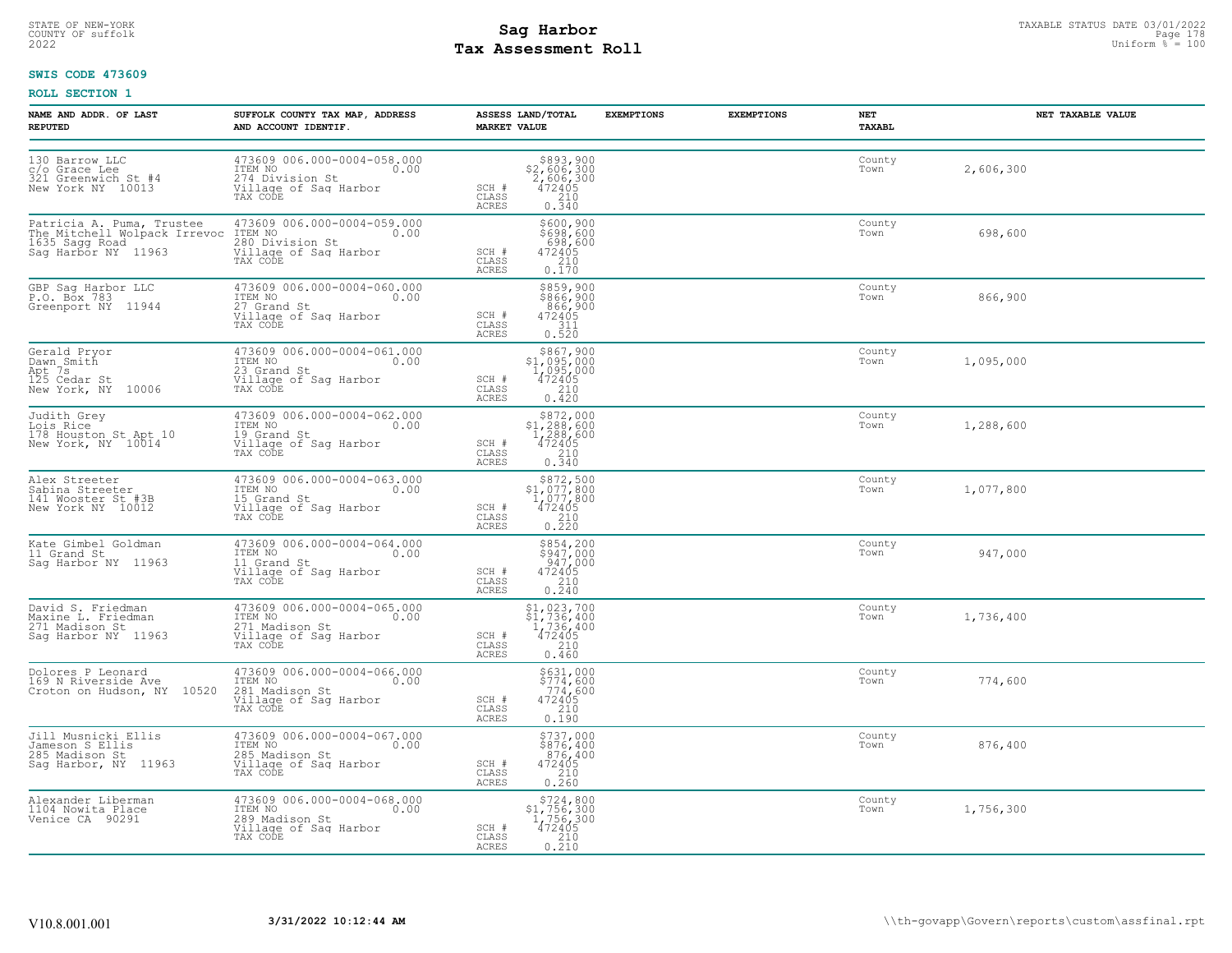# STATE OF NEW-YORK STATUS DATE 03/01/2022<br>
COUNTY OF suffolk **Sag From State Page 179**<br>
2022 Pay Assessment Roll **Tax Assessment Roll**

### **SWIS CODE 473609**

| NAME AND ADDR. OF LAST<br><b>REPUTED</b>                                                       | SUFFOLK COUNTY TAX MAP, ADDRESS<br>AND ACCOUNT IDENTIF.                                                | ASSESS LAND/TOTAL<br><b>MARKET VALUE</b>                                                                                                                 | <b>EXEMPTIONS</b>                      | <b>EXEMPTIONS</b><br>NET | TAXABL                      | NET TAXABLE VALUE                              |
|------------------------------------------------------------------------------------------------|--------------------------------------------------------------------------------------------------------|----------------------------------------------------------------------------------------------------------------------------------------------------------|----------------------------------------|--------------------------|-----------------------------|------------------------------------------------|
| Gregg McCarty Wang<br>Timothy Cragin Wang<br>295 Madison St<br>Sag Harbor, NY 11963            | 473609 006.000-0004-069.000<br>ITEM NO<br>0.00<br>295 Madison St<br>Village of Sag Harbor<br>TAX CODE  | $\begin{array}{r} \texttt{\$1$, 018, 000} \\ \texttt{\$1$, 406, 600} \\ 1, 406, 600 \\ 472405 \\ 210 \\ 0.340 \end{array}$<br>SCH #<br>CLASS<br>ACRES    |                                        | Town                     | County<br>1,406,600         |                                                |
| 11 Harrison Street LLC<br>149 Hampton Road<br>Southampton NY 11968                             | 473609 006.000-0004-070.000<br>ITEM NO<br>0.00<br>11 Harrison St<br>Village of Sag Harbor<br>TAX CODE  | \$765,800<br>\$1,042,800<br>1,042,800<br>472405<br>SCH #<br>0.150<br>CLASS<br>ACRES                                                                      |                                        | Town                     | County<br>1,042,800         |                                                |
| Chris Kann<br>25 Central Park West 28Q<br>New York NY 10023                                    | 473609 006.000-0004-073.002<br>ITEM NO<br>0.00<br>19 Harrison St<br>Village of Sag Harbor<br>TAX CODE  | \$1,030,200<br>\$1,420,400<br>1,420,400<br>472405<br>SCH #<br>CLASS<br>210<br>0.340<br>ACRES                                                             |                                        |                          | County<br>Town<br>1,420,400 |                                                |
| Donna Dorian<br>111 Barrow St 3D<br>New York NY 10014                                          | 473609 006.000-0004-073.003<br>TTEM NO 0.00<br>25 Harrison St<br>Village of Sag Harbor<br>TAX CODE     | \$1,041,900<br>\$2,054,700<br>2,054,700<br>472405<br>SCH #<br>CLASS<br>0.380<br><b>ACRES</b>                                                             |                                        | Town                     | County<br>2,054,700         |                                                |
| JRD Sag Harbor LLC<br>2707 Sheltingham Drive<br>Wellington FL 33414                            | 473609 006.000-0004-074.000<br>ITEM NO<br>0.00<br>310 Division St<br>Village of Sag Harbor<br>TAX CODE | \$1,058,600<br>\$2,007,200<br>2,007,200<br>472405<br>SCH #<br>CLASS<br>$\frac{281}{0.650}$<br>ACRES                                                      |                                        | Town                     | County<br>2,007,200         |                                                |
| Deborah Price<br>Lacey Price<br>Max Price<br>306 Division St<br>Sag Harbor NY 11963            | 473609 006.000-0004-076.000<br>ITEM NO<br>0.00<br>302 Division St<br>Village of Sag Harbor<br>TAX CODE | $$3,000$<br>$$3,000$<br>3,000<br>472405<br>SCH #<br>323<br>CLASS<br><b>ACRES</b><br>0.060                                                                |                                        | Town                     | County                      | 3,000                                          |
| Julien Merle<br>Marie Gulin-Merle<br>1 York St 10A<br>New York NY 10013                        | 473609 006.000-0004-078.001<br>ITEM NO<br>0.00<br>298 Division St<br>Village of Sag Harbor<br>TAX CODE | \$826,900<br>\$1,994,100<br>1,994,100<br>SCH #<br>472405<br>CLASS<br>0.170<br>ACRES                                                                      |                                        |                          | County<br>Town<br>1,994,100 |                                                |
| Maryann Dianora Brondal<br>26 Grand St<br>Sag Harbor, NY 11963                                 | 473609 006.000-0004-079.000<br>ITEM NO<br>0.00<br>26 Grand St<br>Village of Sag Harbor<br>TAX CODE     | $\begin{array}{c} $917,000 \\ $1,006,300 \\ $1,006,300 \\ $472405 \end{array}$<br>SCH #<br>$\begin{array}{c} 210 \\ 0.320 \end{array}$<br>CLASS<br>ACRES |                                        | Town                     | County<br>1,006,300         |                                                |
| Andrew W. Isikoff<br>Jennifer Isikoff<br>210 Pacific Street<br>Apt.<br>-2<br>Brooklyn NY 11201 | 473609 006.000-0004-080.000<br>ITEM NO<br>0.00<br>20 Grand St<br>Village of Sag Harbor<br>TAX CODE     | \$980,800<br>\$3,822,200<br>3,822,200<br>472405<br>SCH #<br>0.360<br>CLASS<br><b>ACRES</b>                                                               |                                        | Town                     | County<br>3,822,200         |                                                |
| Bruce Mitchell<br>Rosemary Mitchell<br>Grand St<br>Sag Harbor, NY 11963                        | 473609 006.000-0004-081.000<br>ITEM NO<br>0.00<br>12 Grand St<br>Village of Sag Harbor<br>TAX CODE     | \$1,169,400 Volunte<br>$\frac{1}{4}$ $\frac{169}{42405}$<br>SCH #<br>CLASS<br>210<br>0.450<br>ACRES                                                      | \$972,700 veteran<br>75,000<br>109,440 |                          | County<br>984,960<br>Town   |                                                |
| Susan Sprott<br>PO Box 1983<br>Sag Harbor NY 11963                                             | 473609 006.000-0004-082.001<br>ITEM NO<br>0.00<br>210 Division St<br>Village of Saq Harbor<br>TAX CODE | $\begin{array}{c} $707,100$ \\ $957,700$ \\ 957,700 \\ 472405 \\ 210 \\ 0.230 \\ \end{array}$<br>SCH #<br>CLASS<br>ACRES                                 |                                        | Town                     | County<br>957,700           |                                                |
| Lacey Levine<br>Max Price<br>306 Division Street<br>Saq Harbor NY 11963                        | 473609 006.000-0004-084.001<br>ITEM NO 0.00<br>306 Division St<br>Village of Sag Harbor<br>TAX CODE    | $$845, 400$<br>$$812, 100$<br>$812, 100$<br>$472405$<br>SCH #<br>CLASS<br>0.190<br>ACRES                                                                 |                                        | Town                     | County<br>812,100           |                                                |
| V10.8.001.001                                                                                  | 3/31/2022 10:12:44 AM                                                                                  |                                                                                                                                                          |                                        |                          |                             | \\th-qovapp\Govern\reports\custom\assfinal.rpt |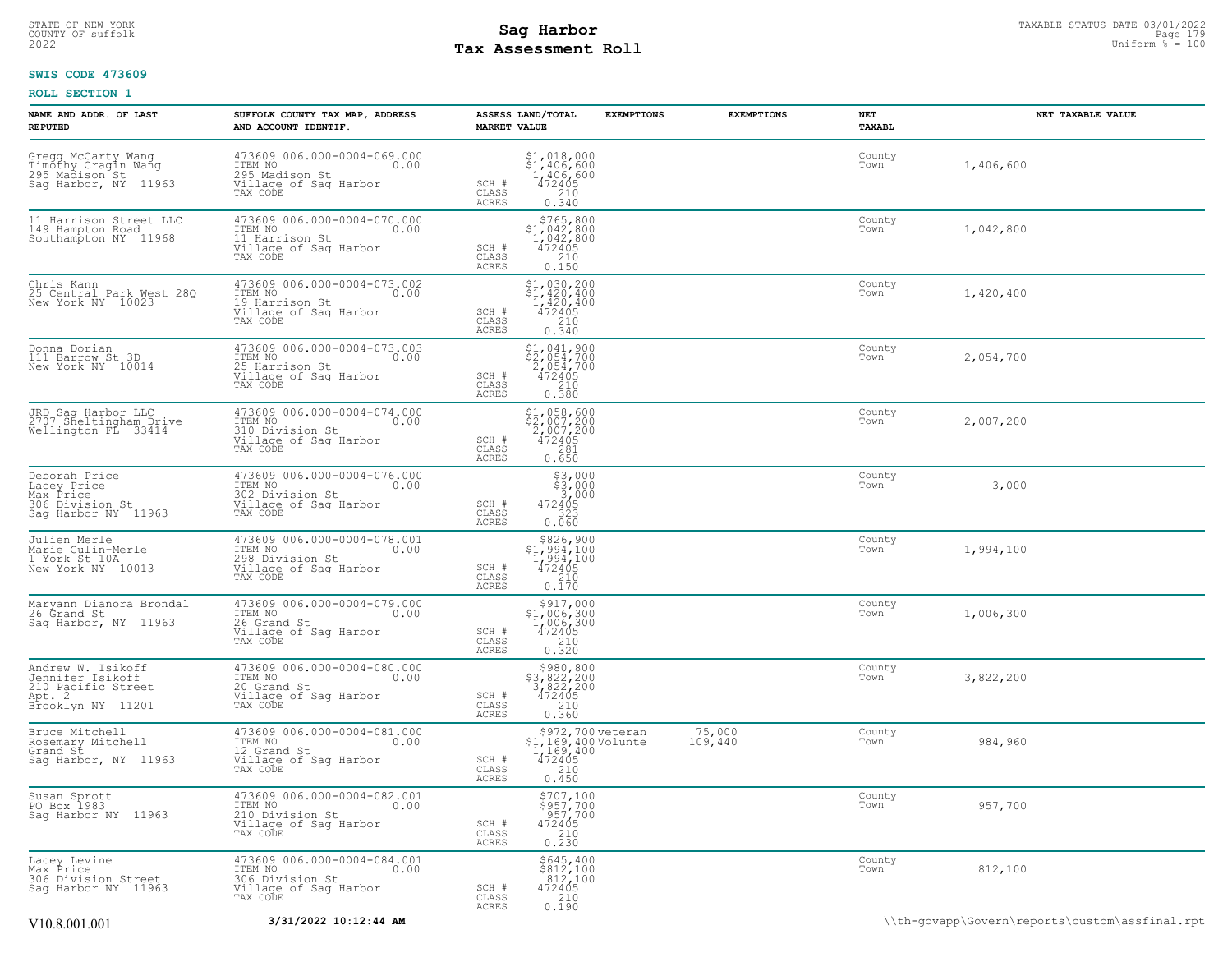# STATE OF NEW-YORK STATUS DATE 03/01/2022<br>
COUNTY OF suffolk **Sag From the Sag State Page 180**<br>
2022 Pay Assessment Roll **Tax Assessment Roll**

### **SWIS CODE 473609**

| NAME AND ADDR. OF LAST<br><b>REPUTED</b>                                     | SUFFOLK COUNTY TAX MAP, ADDRESS<br>AND ACCOUNT IDENTIF.                                                   | ASSESS LAND/TOTAL<br><b>EXEMPTIONS</b><br><b>MARKET VALUE</b>                                                                    | <b>EXEMPTIONS</b><br>NET<br>TAXABL | NET TAXABLE VALUE |
|------------------------------------------------------------------------------|-----------------------------------------------------------------------------------------------------------|----------------------------------------------------------------------------------------------------------------------------------|------------------------------------|-------------------|
| 19 William Street, LLC<br>119 Under Mountain Road<br>Falls Village CT 06031  | 473609 006.000-0004-085.001<br>ITEM NO<br>0.00<br>19 William St<br>Village of Sag Harbor<br>TAX CODE      | \$756,800<br>\$861,200<br>.861,200<br>SCH #<br>$472405$<br>$210$<br>CLASS<br><b>ACRES</b><br>0.110                               | County<br>Town                     | 861,200           |
| Dianne M Gil<br>11 Storyhill Road<br>Chester CT 06412                        | 473609 007.000-0001-001.002<br>ITEM NO<br>0.00<br>62 Joels Ln<br>Village of Sag Harbor<br>TAX CODE        | \$1,432,100<br>\$1,656,500<br>1,656,500<br>472405<br>210M<br>SCH #<br>$\mathtt{CLASS}$<br><b>ACRES</b><br>1.400                  | County<br>Town                     | 1,656,500         |
| Michael Henry<br>Maureen McDermott<br>36 Joels Ln<br>Saq Harbor NY 11963     | 473609 007.000-0001-001.004<br>ITEM NO 0.00<br>16 Joels Ln<br>Village of Saq Harbor<br>TAX CODE           | \$804,800<br>\$1,903,200<br>1,903,200<br>472405<br>SCH #<br>CLASS<br>$\frac{210}{0.520}$<br>ACRES                                | County<br>Town                     | 1,903,200         |
| Anita Marie Guarino<br>Rr 2 Box 551<br>38 Joels Ln<br>Sag Harbor, NY 11963   | 473609 007.000-0001-001.005<br>ITEM NO<br>0.00<br>38 Joels Ln<br>Village of Sag Harbor<br>TAX CODE        | $5840,500\n51,109,900\n1,109,900\n472405\n210$<br>SCH #<br>CLASS<br>ACRES<br>0.490                                               | County<br>Town                     | 1,109,900         |
| Kevin P O Brien<br>Deborah M O Brien<br>Southampton, NY 11968                | 473609 007.000-0001-001.006<br>ITEM NO<br>0.00<br>10 Joels Ln<br>Village of Sag Harbor<br>TAX CODE        | \$756,500 Volunte<br>\$1,115,900 Volunte<br>1,115,900<br>472405<br>210<br>111,590<br>100,431<br>SCH #<br>CLASS<br>0.490<br>ACRES | County<br>Town                     | 903,879           |
| Joseph W Labrozzi JR<br>Leslie A Labrozzi<br>Main St<br>Saq Harbor, NY 11963 | 473609 007.000-0001-001.007<br>ITEM NO<br>0.00<br>44 Joels Ln<br>Village of Sag Harbor<br>TAX CODE        | $\begin{array}{r} 5841,000 \\ 51,159,600 \\ 1,159,600 \\ 472405 \\ 210 \end{array}$<br>SCH #<br>CLASS<br><b>ACRES</b><br>0.460   | County<br>Town                     | 1,159,600         |
| Karol A Washburn<br>48 Joels Ln<br>Saq Harbor NY 11963                       | 473609 007.000-0001-001.008<br>ITEM NO 0.00<br>48 Joels Ln<br>Village of Saq Harbor<br>TAX CODE           | \$840,500<br>\$1,308,700<br>1,308,700<br>472405<br>SCH #<br>CLASS<br>210<br>ACRES<br>0.490                                       | County<br>Town                     | 1,308,700         |
| J. David Davis<br>50 Joels Ln<br>Sag Harbor NY 11963                         | 473609 007.000-0001-001.009<br>ITEM NO 0.00<br>50 Joels Ln<br>Village of Sag Harbor<br>TAX CODE           | $\begin{array}{r} $840,500\n$3,176,800\n3,176,800\n472405\n210\n\end{array}$<br>SCH #<br>CLASS<br>ACRES<br>0.490                 | County<br>Town                     | 3,176,800         |
| 54 JOELS LLC<br>54 Joels Lane<br>Sag Harbor NY 11963                         | 473609 007.000-0001-001.010<br>ITEM NO<br>$\sim$ 0.00<br>54 Joels Ln<br>Village of Sag Harbor<br>TAX CODE | \$840,500<br>$$1,335,400$<br>$1,335,400$<br>$472405$<br>SCH #<br>210<br>CLASS<br>ACRES<br>0.490                                  | County<br>Town                     | 1,335,400         |
| Michael Labrozzi<br>Autumn Labrozzi<br>56 Joels Ln<br>Sag Harbor NY 11963    | 473609 007.000-0001-001.011<br>ITEM NO 0.00<br>0.00<br>The Noels Ln<br>Village of Sag Harbor<br>TAX CODE  | \$834,500 Volunte<br>158,830<br>$$1,588,300$<br>1,588,300<br>472405<br>210<br>SCH #<br>CLASS<br>ACRES<br>0.440                   | County<br>Town                     | 1,429,470         |
| Ralph J Ficorelli SR<br>P.O. Box 1181<br>Saq Harbor, NY 11963                | 473609 007.000-0001-001.013<br>ITEM NO<br>0.00<br>60 Joels Ln<br>Village of Sag Harbor<br>TAX CODE        | $$934, 800$<br>$$1, 202, 500$<br>$1, 202, 500$<br>$472405$<br>$$210$<br>SCH #<br>CLASS<br>0.540<br>ACRES                         | County<br>Town                     | 1,202,500         |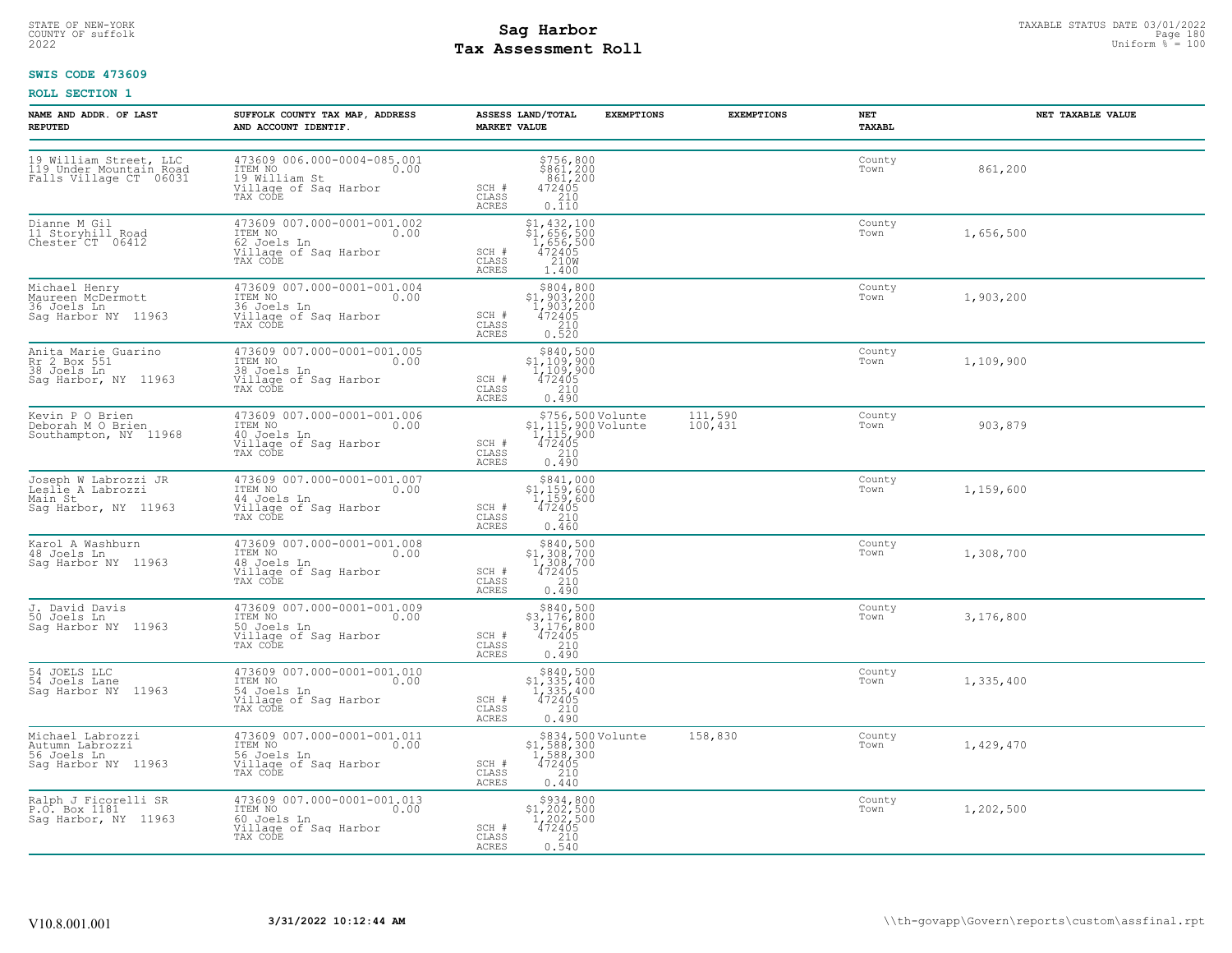# STATE OF NEW-YORK STATUS DATE 03/01/2022<br>
COUNTY OF suffolk Taxable Page 181<br>
2022 MageSosment Roll Page 1810 **Tax Assessment Roll**

#### **SWIS CODE 473609**

| NAME AND ADDR. OF LAST<br><b>REPUTED</b>                                                                           | SUFFOLK COUNTY TAX MAP, ADDRESS<br>AND ACCOUNT IDENTIF.                                                              | ASSESS LAND/TOTAL<br><b>MARKET VALUE</b>                                                                                 | <b>EXEMPTIONS</b>                                                                   | <b>EXEMPTIONS</b> | NET<br>TAXABL  | NET TAXABLE VALUE                              |
|--------------------------------------------------------------------------------------------------------------------|----------------------------------------------------------------------------------------------------------------------|--------------------------------------------------------------------------------------------------------------------------|-------------------------------------------------------------------------------------|-------------------|----------------|------------------------------------------------|
| Wayne C. Mortensen, Jr.<br>P.O. Box 1874<br>Sag Harbor NY 11963                                                    | 473609 007.000-0001-002.000<br>ITEM NO<br>0.00<br>27 Joels Ln<br>Village of Saq Harbor<br>TAX CODE                   | $$822,000$<br>$$1,026,000$<br>$1,026,000$<br>$472405$<br>210<br>SCH #<br>CLASS<br>ACRES<br>0.550                         |                                                                                     |                   | County<br>Town | 1,026,000                                      |
| Joseph W Labrozzi<br>Joels Ln<br>Sag Harbor, NY 11963                                                              | 473609 007.000-0001-003.003<br>ITEM NO<br>0.00<br>31 Joels Ln<br>Village of Sag Harbor<br>TAX CODE                   | \$820,500<br>$$1,084,900$<br>$1,084,900$<br>SCH #<br>472405<br>210<br>CLASS<br>ACRES<br>0.550                            |                                                                                     |                   | County<br>Town | 1,084,900                                      |
| Joseph W. Labrozzi Sr. Revoc ITEM NO<br>31 Joels Ln<br>Saq Harbor NY 11963                                         | Joseph W. Labrozzi Sr. Trust 473609 007.000-0001-004.000<br>0.00<br>35 Joels Ln<br>Village of Sag Harbor<br>TAX CODE | \$845,800<br>\$845,800<br>SCH #<br>472405<br>311<br>CLASS<br>0.530<br>ACRES                                              | 845,800                                                                             |                   | County<br>Town | 845,800                                        |
| Nancy J Remkus<br>39 Jõels Ln<br>Sag Harbor, NY 11963                                                              | 473609 007.000-0001-005.000<br>0.00 0.00<br>39 Joels Ln<br>Village of Saq Harbor<br>TAX CODE                         | $$837,000$<br>$$1,214,700$<br>$1,214,700$<br>$472405$<br>$$215$<br>SCH #<br>CLASS<br>ACRES<br>0.530                      |                                                                                     |                   | County<br>Town | 1,214,700                                      |
| Jeffrey Brown<br>Kathleen Brown<br>43 Joels Ln<br>Sag Harbor, NY 11963                                             | 473609 007.000-0001-006.000<br>ITEM NO<br>0.00<br>43 Joels Ln<br>Village of Sag Harbor<br>TAX CODE                   | SCH #<br>CLASS<br>0.520<br>ACRES                                                                                         | \$867,700 Volunte<br>\$1,510,700<br>1,510,700<br>472405                             | 151,070           | County<br>Town | 1,359,630                                      |
| Christine A. Slevin Irrevoca<br>159 Madison Ave 5E<br>New York NY 10016                                            | 473609 007.000-0001-007.000<br>ITEM NO<br>0.00<br>47 Joels Ln<br>Village of Sag Harbor<br>TAX CODE                   | $$850, 400$<br>$$1, 297, 300$<br>$1, 297, 300$<br>472405<br>SCH #<br>CLASS<br>ACRES<br>0.520                             | 210                                                                                 |                   | County<br>Town | 1,297,300                                      |
| Shiplap LTD<br>c/o Sagrario Perez-Soto<br>200 E 66th St Apt C1604<br>New York NY 10065                             | 473609 007.000-0001-008.000<br>ITEM NO<br>0.00<br>51 Joels Ln<br>Village of Sag Harbor<br>TAX CODE                   | $$885,600$<br>$$2,125,500$<br>$2,125,500$<br>$472405$<br>SCH #<br>CLASS<br>0.210<br>ACRES                                |                                                                                     |                   | County<br>Town | 2,125,500                                      |
| Elena Self<br>Owain Self<br>332 West 20th St<br>New York NY 10011                                                  | 473609 007.000-0001-009.000<br>ITEM NO<br>0.00<br>55 Joels Ln<br>Village of Sag Harbor<br>TAX CODE                   | $$876,000$<br>$$3,063,700$<br>$3,063,700$<br>$472405$<br>$$210$<br>SCH #<br>CLASS<br>0.510<br>ACRES                      |                                                                                     |                   | County<br>Town | 3,063,700                                      |
| The Judith F. Gregory Living<br>Edward J. Gregory, Cô-Trusté<br>The Judith F. Gregory Living Village of Sag Harbor | Judith F. Gregory, Co-Truste 473609 007.000-0001-010.000<br>ITEM NO<br>0.00<br>59 Joels Ln<br>TAX CODE               | SCH #<br>CLASS<br>ACRES<br>1.200                                                                                         | $$1,402,900$ Volunte<br>$$1,732,900$<br>$1,732,900$<br>$472405$<br>$2100$<br>$1000$ | 173,290           | County<br>Town | 1,559,610                                      |
| Sag Harbor Industries Inc<br>P.O. Box 1169<br>Sag Harbor, NY 11963                                                 | 473609 007.000-0001-013.000<br>ITEM NO<br>0.00<br>26 Joels Ln<br>Village of Sag Harbor<br>TAX CODE                   | \$490,000<br>\$490,000<br>SCH #<br>472405<br>311<br>CLASS<br>1.000<br>ACRES                                              | 490,000                                                                             |                   | County<br>Town | 490,000                                        |
| Paul Batista<br>Nancy Finkelstein<br>296 Madison St<br>Saq Harbor NY 11963                                         | 473609 007.000-0002-001.000<br>ITEM NO<br>0.00<br>296 Madison St<br>Village of Sag Harbor<br>TAX CODE                | $\begin{array}{c} $1,002,700 \\ $1,210,800 \\ $1,210,800 \\ $472405 \\ $0.730 \\ \end{array}$<br>SCH #<br>CLASS<br>ACRES |                                                                                     |                   | County<br>Town | 1,210,800                                      |
| Sue G Mingus<br>Robert Ungaro<br>Manhattan Plaza 43 S<br>484 W 43rd St<br>New York, NY 10036                       | 473609 007.000-0002-003.009<br>ITEM NO<br>0.00<br>142 Suffolk St<br>Village of Saq Harbor<br>TAX CODE                | \$552,900<br>\$717,800<br>717,800<br>472405<br>SCH #<br>CLASS<br>$\frac{210}{0.710}$<br>ACRES                            |                                                                                     |                   | County<br>Town | 717,800                                        |
| V <sub>10.8</sub> .001.001                                                                                         | 3/31/2022 10:12:44 AM                                                                                                |                                                                                                                          |                                                                                     |                   |                | \\th-govapp\Govern\reports\custom\assfinal.rpt |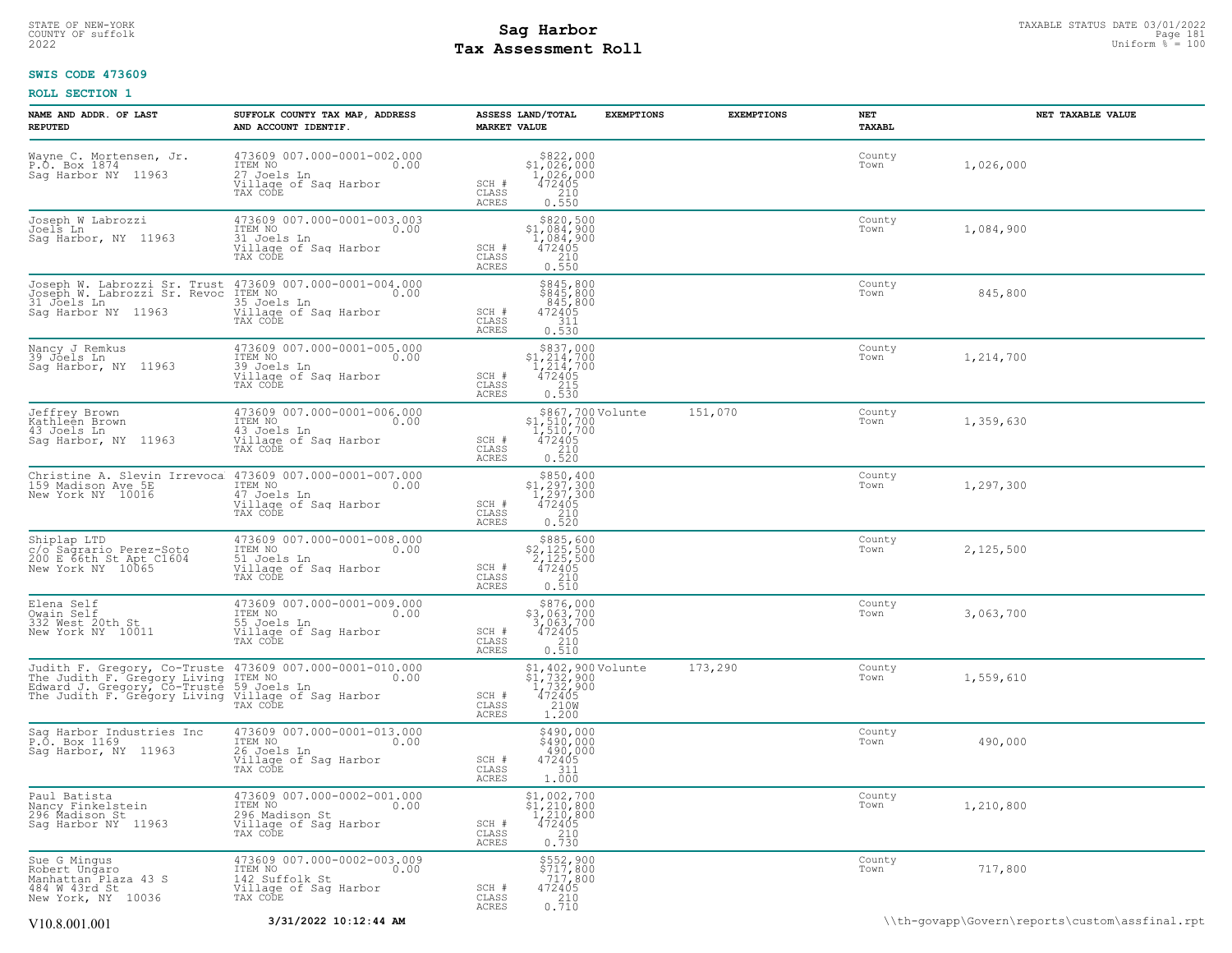# STATE OF NEW-YORK STATUS DATE 03/01/2022<br>
COUNTY OF suffolk Taxable Page 182<br>
2022 MageSosment Roll Page 182 Uniform % = 100 **Tax Assessment Roll**

#### **SWIS CODE 473609**

| NAME AND ADDR. OF LAST<br><b>REPUTED</b>                                       | SUFFOLK COUNTY TAX MAP, ADDRESS<br>AND ACCOUNT IDENTIF.                                                                                                                                                                               | <b>MARKET VALUE</b>            | ASSESS LAND/TOTAL<br><b>EXEMPTIONS</b>                                                                                                  | <b>EXEMPTIONS</b> | NET<br>TAXABL  | NET TAXABLE VALUE |
|--------------------------------------------------------------------------------|---------------------------------------------------------------------------------------------------------------------------------------------------------------------------------------------------------------------------------------|--------------------------------|-----------------------------------------------------------------------------------------------------------------------------------------|-------------------|----------------|-------------------|
| Scott Frosch<br>12213 Dunoon Ln<br>Los Angeles CA 90049                        | 473609 007.000-0002-003.010<br>TEM NO<br>138 Suffolk St<br>Village of Sag Harbor<br>Village of Sag Harbor<br>TAX CODE                                                                                                                 | SCH #<br>CLASS<br>ACRES        | $\begin{array}{r}  \  \  \, 576,300 \\  \  \, 1,010,400 \\  \  \, 1,010,400 \\  \  \, 472405 \\  \  \, 210 \\  \  \, 0.740 \end{array}$ |                   | County<br>Town | 1,010,400         |
| Dorothy Zaykowski<br>P.O. Box 1184<br>Sag Harbor, NY 11963                     | 473609 007.000-0002-004.001<br>ITEM NO 0.00<br>144 Suffolk St .<br>Village of Sag Harbor<br>TAX CODE                                                                                                                                  | SCH #<br>CLASS<br>ACRES        | \$713,900<br>\$884,700<br>.884,700<br>$\frac{472405}{220}$<br>1,100                                                                     |                   | County<br>Town | 884,700           |
| John Linder<br>148 Suffolk Street Ext.<br>Sag Harbor NY 11963                  | 473609 007.000-0002-005.000<br>ITEM NO<br>148 Suffolk St<br>Village of Sag Harbor<br>TAX CODE                                                                                                                                         | SCH #<br>CLASS<br>ACRES        | \$512,200<br>\$734,800<br>734,800<br>472405<br>210<br>0.560                                                                             |                   | County<br>Town | 734,800           |
| John R Schroeder<br>R D #2<br>Suffolk Street Ext<br>Sag Harbor, NY 11963       | 473609 007.000-0002-006.000<br>ITEM NO 0.00<br>152 Suffolk St<br>152 Suffolk St<br>Village of Sag Harbor<br>TAX CODE TAX                                                                                                              | SCH #<br>CLASS<br>ACRES        | \$475,600 veteran<br>\$683,600 Volunte<br>.683,600<br>472405<br>0.460                                                                   | 75,000<br>60,860  | County<br>Town | 547,740           |
| Jennifer Noble Wootton<br>156 Suffolk St Ext<br>Sag Harbor, NY 11963           | 473609 007.000-0002-007.000<br>ITEM NO<br>156 Suffolk St<br>Village of Sag Harbor<br>TAX CODE                                                                                                                                         | SCH #<br>CLASS<br>ACRES        | \$460,000<br>$\frac{5761,900}{761,900}$<br>472405<br>210<br>0.440                                                                       |                   | County<br>Town | 761,900           |
| Jonathan Kamen<br>Linda H Kamen<br>45 Walworth Ave<br>Scarsdale NY 10583       | 473609 007.000-0002-008.000<br>ITEM NO 0.00<br>160 Suffolk St<br>Village of Sag Harbor<br>TAX CODE                                                                                                                                    | SCH #<br>CLASS<br><b>ACRES</b> | \$445,600<br>\$668,700<br>668,700<br>472405<br>210<br>0.430                                                                             |                   | County<br>Town | 668,700           |
|                                                                                | Robert Leslie Jacobs, Co-Tru 473609 007.000-0002-009.000<br>The Robert Leslie Jacobs Liv ITEM NO<br>Deborah Ann Smyth Jacobs, Co 164 Suffolk St<br>The Robert Leslie Jacobs, Co-Tru TAX CODE<br>Robert Leslie Jacobs, Co-Tru TAX CODE | SCH #<br>CLASS<br>ACRES        | $$452,800$<br>$$734,200$<br>$734,200$<br>$472405$<br>210<br>0.420                                                                       |                   | County<br>Town | 734,200           |
| Albert Ryan JR<br>168 Suffolk St Ext<br>Sag Harbor, NY  11963                  | 473609 007.000-0002-010.000<br>ITEM NO 0.00<br>168 Suffolk St .<br>Village of Sag Harbor<br>TAX CODE                                                                                                                                  | SCH #<br>CLASS<br>ACRES        | $$490,100$<br>$$641,500$<br>$641,500$<br>$472405$<br>$210$<br>0.470                                                                     |                   | County<br>Town | 641,500           |
| Joseph A Porter<br>Suffolk St Ext<br>Sag Harbor, NY 11963                      | 473609 007.000-0002-011.000<br>ITEM NO 0.002 011.000<br>172 Suffolk St 0.00<br>Village of Sag Harbor<br>TAX CODE                                                                                                                      | SCH #<br>CLASS<br><b>ACRES</b> | \$500,100<br>\$610,600<br>610,600<br>472405<br>$\begin{array}{c} 210 \\ 0.390 \end{array}$                                              |                   | County<br>Town | 610,600           |
| Jennifer Kelly<br>Committer Atton<br>176 Suffolk St Ext<br>Sag Harbor NY 11963 | 473609 007.000-0002-012.000<br>ITEM NO 0.00<br>176 Suffolk St<br>Village of Sag Harbor<br>TAX CODE                                                                                                                                    | SCH #<br>CLASS<br>ACRES        | \$453,400<br>\$726,600<br>726,600<br>472405<br>210<br>0.440                                                                             |                   | County<br>Town | 726,600           |
| Matthew McAree<br>180 Suffolk St Ext<br>Sag Harbor NY 11963                    | 473609 007.000-0002-013.000<br>ITEM NO<br>0.00<br>180 Suffolk St<br>Village of Saq Harbor<br>TAX CODE                                                                                                                                 | SCH #<br>CLASS<br>ACRES        | \$458,900 veteran<br>\$680,600 Volunte<br>680,600<br>472405<br>210<br>0.350                                                             | 75,000<br>60,560  | County<br>Town | 545,040           |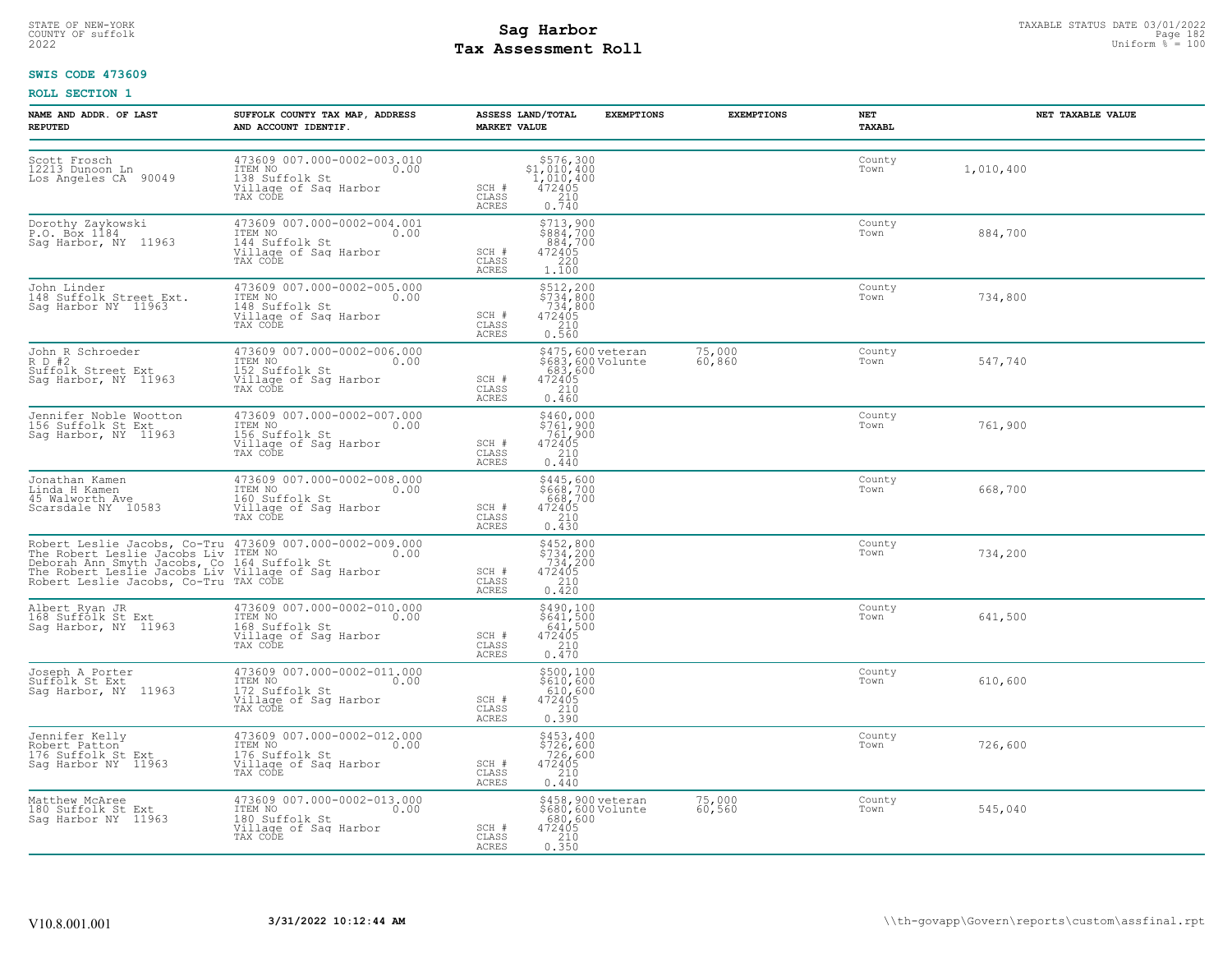# STATE OF NEW-YORK STATUS DATE 03/01/2022<br>
COUNTY OF suffolk **Sag From the Sag State Page 183**<br>
2022 Pay Assessment Roll **Tax Assessment Roll**

#### **SWIS CODE 473609**

| NAME AND ADDR. OF LAST<br><b>REPUTED</b>                                                                                                                                                                                                            | SUFFOLK COUNTY TAX MAP, ADDRESS<br>AND ACCOUNT IDENTIF.                                               | <b>MARKET VALUE</b>     | ASSESS LAND/TOTAL<br><b>EXEMPTIONS</b>                                                         | <b>EXEMPTIONS</b> | NET<br>TAXABL  | NET TAXABLE VALUE                              |
|-----------------------------------------------------------------------------------------------------------------------------------------------------------------------------------------------------------------------------------------------------|-------------------------------------------------------------------------------------------------------|-------------------------|------------------------------------------------------------------------------------------------|-------------------|----------------|------------------------------------------------|
| Barton H. Quillen<br>Elizabeth L. Quillen<br>19 Harrison St #402.<br>Providence RI 02909                                                                                                                                                            | 473609 007.000-0002-014.000<br>ITEM NO<br>0.00<br>184 Suffolk St<br>Village of Sag Harbor<br>TAX CODE | SCH #<br>CLASS<br>ACRES | $$463,600$<br>$$1,627,500$<br>$1,627,500$<br>$472405$<br>$210$<br>0.430                        |                   | County<br>Town | 1,627,500                                      |
| Susan Thorpe<br>Thomas Thorpe<br>188 Suffolk St Ext<br>Sag Harbor NY 11963                                                                                                                                                                          | 473609 007.000-0002-015.000<br>ITEM NO<br>0.00<br>188 Suffolk St<br>Village of Sag Harbor<br>TAX CODE | SCH #<br>CLASS<br>ACRES | \$496,900<br>\$728,500<br>728,500<br>472405<br>210<br>0.480                                    |                   | County<br>Town | 728,500                                        |
| Jennifer T Giovan<br>Apt 9b<br>60 E 12th St<br>New York, NY 10003                                                                                                                                                                                   | 473609 007.000-0002-016.000<br>ITEM NO<br>0.00<br>192 Suffolk St<br>Village of Sag Harbor<br>TAX CODE | SCH #<br>CLASS<br>ACRES | $$470,500$<br>$$872,200$<br>$872,200$<br>$472405$<br>210<br>0.360                              |                   | County<br>Town | 872,200                                        |
| Peter J DiGirolamo JR (Trust 473609 007.000-0002-017.000<br>Credit_Shelter_Trust_u/w_Mar ITEM_NO 0.00<br>Peter J DiGirolamo JR (Trust 384 Madison St<br>Peter J DiGirolamo Irrevocab Village of Saq Harbor<br>Dr Jerilyn Rothman (Trustee) TAX CODE |                                                                                                       | SCH #<br>CLASS<br>ACRES | \$674,800 veteran<br>\$833,200<br>833,200<br>472405<br>240<br>0.540                            | 9,175             | County<br>Town | 824,025                                        |
| Peter Di Girolamo JR<br>Virginia Di Girolamo<br>Suffolk St Ext<br>Saq Harbor, NY 11963                                                                                                                                                              | 473609 007.000-0002-018.000<br>ITEM NO<br>0.00<br>378 Madison St<br>Village of Sag Harbor<br>TAX CODE | SCH #<br>CLASS<br>ACRES | \$696,600<br>\$942,600<br>942,600<br>472405<br>210<br>0.460                                    |                   | County<br>Town | 942,600                                        |
| Vincent Mazzeo<br>Robin Mazzeo<br>Ackerly St<br>Sag Harbor, NY 11963                                                                                                                                                                                | 473609 007.000-0002-019.000<br>ITEM NO<br>0.00<br>366 Madison St<br>Village of Sag Harbor<br>TAX CODE | SCH #<br>CLASS<br>ACRES | \$705,700 veteran<br>\$1,024,300 volunte<br>1,024,300<br>472405<br>210<br>0.550                | 75,000<br>94,930  | County<br>Town | 854,370                                        |
| Beltor Properties LLC<br>225 Hudson Street 10B<br>New York NY 10013                                                                                                                                                                                 | 473609 007.000-0002-020.000<br>ITEM NO<br>0.00<br>360 Madison St<br>Village of Sag Harbor<br>TAX CODE | SCH #<br>CLASS<br>ACRES | $\begin{array}{c} $710,000 \\ $1,173,500 \\ $1,173,500 \\ $472405 \end{array}$<br>210<br>0.590 |                   | County<br>Town | 1,173,500                                      |
| 354 Madison Street LLC<br>203 Brookville Road<br>Brookville NY 11545                                                                                                                                                                                | 473609 007.000-0002-021.000<br>ITEM NO<br>0.00<br>354 Madison St<br>Village of Saq Harbor<br>TAX CODE | SCH #<br>CLASS<br>ACRES | $$752,300$<br>$$2,965,000$<br>$2,965,000$<br>$472405$<br>$$210$<br>0.920                       |                   | County<br>Town | 2,965,000                                      |
| Lynda P. Mezansky, Trustee<br>The Lynda P. Mezánsky Revoca<br>111 W 67th St #32C<br>New York NY 10023                                                                                                                                               | 473609 007.000-0002-022.000<br>ITEM NO<br>0.00<br>346 Madison St<br>Village of Sag Harbor<br>TAX CODE | SCH #<br>CLASS<br>ACRES | \$693,500<br>\$2,066,100<br>2,066,100<br>$\frac{472405}{210}$<br>0.400                         |                   | County<br>Town | 2,066,100                                      |
| Leonard Rodriguez<br>Marianne Rodriguez<br>Sag Harbor, NY 11963                                                                                                                                                                                     | 473609 007.000-0002-023.000<br>ITEM NO<br>0.00<br>165 Suffolk St<br>Village of Sag Harbor<br>TAX CODE | SCH #<br>CLASS<br>ACRES | \$459,900 veteran<br>\$691,100 Persons<br>691,100<br>472405<br>210<br>0.440                    | 75,000<br>308,050 | County<br>Town | 308,050                                        |
| Trunzo, Mario D (Trustee)<br>Ninfi Trunzo<br>334 Madison St<br>Sag Harbor, NY 11963                                                                                                                                                                 | 473609 007.000-0002-025.001<br>ITEM NO<br>0.00<br>334 Madison St<br>Village of Sag Harbor<br>TAX CODE | SCH #<br>CLASS<br>ACRES | \$776,900 veteran<br>\$924,500<br>924,500<br>472405<br>472405<br>0.950                         | 16,796            | County<br>Town | 907,704                                        |
| William T Porter<br>334 Madison St<br>Sag Harbor, NY 11963                                                                                                                                                                                          | 473609 007.000-0002-025.002<br>ITEM NO<br>0.00<br>340 Madison St<br>Village of Sag Harbor<br>TAX CODE | SCH #<br>CLASS<br>ACRES | \$487,900<br>\$487,900<br>487,900<br>472405<br>311<br>0.580                                    |                   | County<br>Town | 487,900                                        |
| V10.8.001.001                                                                                                                                                                                                                                       | 3/31/2022 10:12:44 AM                                                                                 |                         |                                                                                                |                   |                | \\th-govapp\Govern\reports\custom\assfinal.rpt |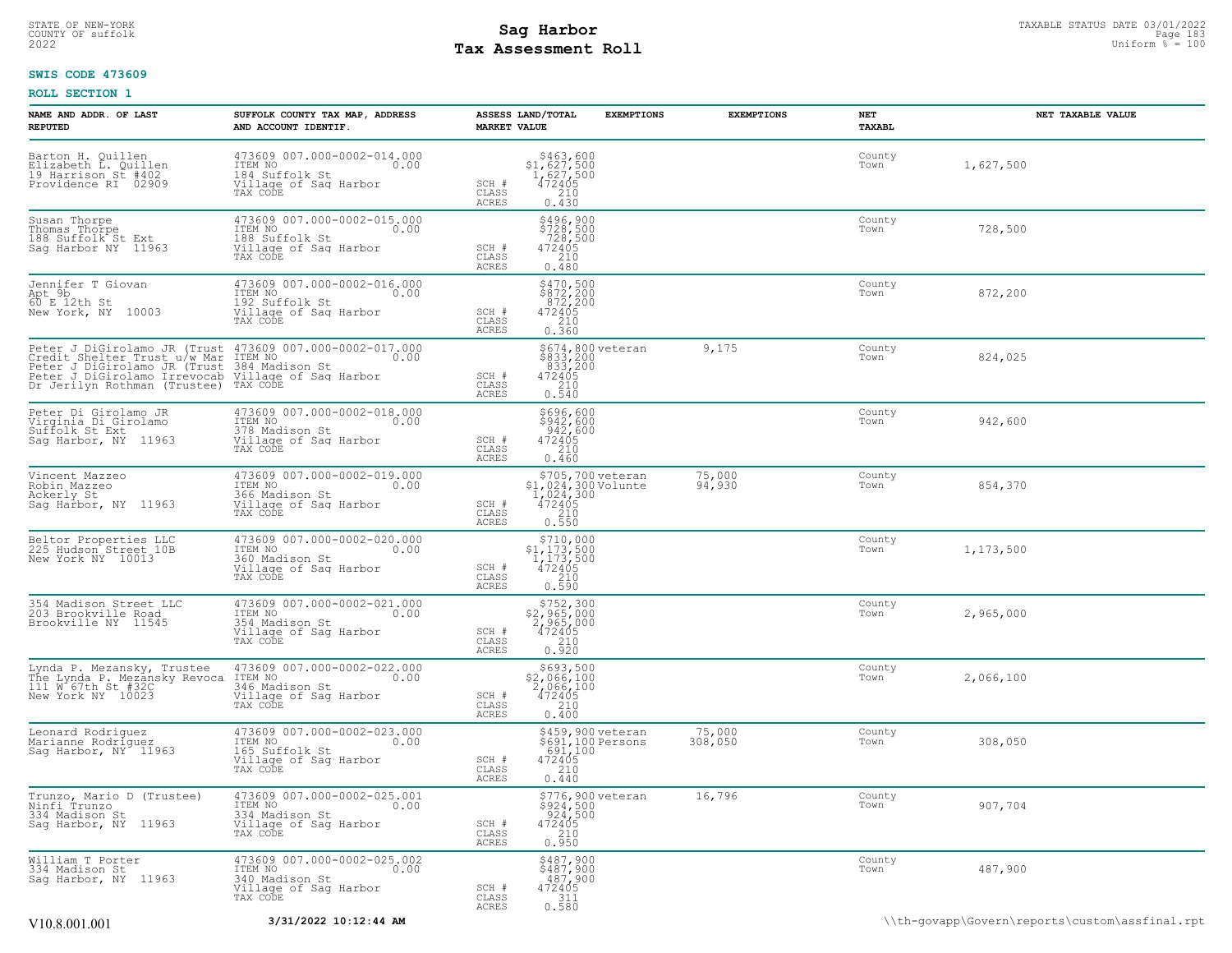# STATE OF NEW-YORK STATUS DATE 03/01/2022<br>
COUNTY OF suffolk **Sag From State of the Sage ISS**<br>
2022 Man Duiform % = 100 **Tax Assessment Roll**

#### **SWIS CODE 473609**

| NAME AND ADDR. OF LAST<br><b>REPUTED</b>                                            | SUFFOLK COUNTY TAX MAP, ADDRESS<br>AND ACCOUNT IDENTIF.                                                                                               | ASSESS LAND/TOTAL<br><b>EXEMPTIONS</b><br><b>MARKET VALUE</b>                                                                                             | <b>EXEMPTIONS</b> | NET<br>TAXABL  | NET TAXABLE VALUE |
|-------------------------------------------------------------------------------------|-------------------------------------------------------------------------------------------------------------------------------------------------------|-----------------------------------------------------------------------------------------------------------------------------------------------------------|-------------------|----------------|-------------------|
| PO Box 1034<br>Sag Harbor, NY 11963                                                 | Marty's Family Limited Partn 473609 007.000-0002-026.002<br>334_Madison St ITEM NO (1990) 0.00<br>151 Suffolk St<br>Village of Sag Harbor<br>TAX CODE | $$415, 400$<br>$$415, 400$<br>$415, 400$<br>$472405$<br>$311$<br>SCH #<br>CLASS<br>0.510<br>ACRES                                                         |                   | County<br>Town | 415,400           |
| PO Box 1034<br>Sag Harbor, NY 11963                                                 | Marty's Family Limited Partn 473609 007.000-0002-028.004<br>334 Madison St (ITEM NO 0.00<br>326 Madison St<br>Village of Saq Harbor<br>TAX CODE       | \$701,600<br>\$701,600<br>701,600<br>472405<br>SCH #<br>$\begin{array}{c} 1.75311 \\ 0.770 \end{array}$<br>CLASS<br>ACRES                                 |                   | County<br>Town | 701,600           |
| Jeffrey A Vaughan<br>P.O. Box 787<br>Sag Harbor, NY 11963                           | 473609 007.000-0002-028.006<br>ITEM NO 0.00<br>11201<br>318 Madison St<br>Village of Sag Harbor<br>TAX CODE                                           | \$696,000 veteran<br>\$957,100<br>957,100<br>472405<br>SCH #<br>CLASS<br>$\begin{array}{c} 210 \\ 0.540 \end{array}$<br>ACRES                             | 125,000           | County<br>Town | 832,100           |
| Ernest Joseph Fuer<br>312 Madison St<br>Sag Harbor NY 11963                         | 473609 007.000-0002-028.008<br>ITEM NO 0.00<br>312 Madison St<br>Village of Sag Harbor<br>TAX CODE                                                    | \$687,000<br>$$1,253,300$<br>1,253,300<br>472405<br>210<br>SCH #<br>CLASS<br>0.470<br>ACRES                                                               |                   | County<br>Town | 1,253,300         |
| Carla Goldworm<br>30 East 71st Street<br>New York NY 10021                          | 473609 007.000-0002-029.000<br>ITEM NO. 0.00<br>306 Madison St<br>Village of Sag Harbor<br>TAX CODE                                                   | \$738,800<br>\$873,000<br>873,000<br>SCH #<br>$\begin{matrix}472405\\210\\0.150\end{matrix}$<br>CLASS<br>ACRES                                            |                   | County<br>Town | 873,000           |
| Dorothy Zaykowski<br>P.O. Box 1184<br>Madison St<br>Sag Harbor, NY 11963            | 473609 007.000-0002-030.000<br>ITEM NO 0.00<br>300 Madison St<br>Village of Sag Harbor<br>TAX CODE                                                    | \$698,900<br>\$888,600<br>$472405$<br>$472405$<br>$220$<br>SCH #<br>CLASS<br>ACRES<br>0.140                                                               |                   | County<br>Town | 888,600           |
| Daniel Weir<br>Pamela Thur Weir<br>372 Madison St<br>Sag Harbor, NY 11963           | 473609 007.000-0002-031.000<br>ITEM NO<br>372 Madison St<br>Village of Sag Harbor<br>TAX CODE                                                         | $\begin{array}{c} $752,300 \\ $1,016,400 \\ $1,016,400 \\ $472405 \end{array}$<br>SCH #<br>CLASS<br>0.920<br><b>ACRES</b>                                 |                   | County<br>Town | 1,016,400         |
| Luc J Joly<br>Suffolk St Ext<br>PO Box 1331<br>Sag Harobor, NY 11963                | 473609 007.000-0002-032.001<br>ITEM NO 0.00<br>145 Suffolk St<br>Village of Sag Harbor<br>TAX CODE                                                    | \$544,900<br>\$934,500<br>934,500<br>SCH #<br>472405<br>210<br>CLASS<br>ACRES<br>0.600                                                                    |                   | County<br>Town | 934,500           |
| Robert I Harwood<br>Suzanne B. Harwood<br>22 Appleton Place<br>Dobbs Ferry NY 10522 | 473609 007.000-0003-001.000<br>TEM NO<br>309 Madison St<br>309 Madison St<br>TAX CODE CORP Harbor<br>TAX CODE                                         | \$896,300<br>\$1,982,700<br>$\frac{1}{472405}$<br>SCH #<br>$\frac{210}{0.230}$<br>CLASS<br><b>ACRES</b>                                                   |                   | County<br>Town | 1,982,700         |
| Jill Heller<br>575 West End Avenue<br>New York NY 10024                             | 473609 007.000-0003-002.000<br>ITEM NO 0.00<br>8 Harrison St<br>Village of Sag Harbor<br>TAX CODE                                                     | $\begin{array}{r} \text{\small $\$822,200$} \\ \text{\small $\$1,897,700$} \\ 1,897,700 \\ 472405 \\ 210 \\ 0.300 \end{array}$<br>SCH #<br>CLASS<br>ACRES |                   | County<br>Town | 1,897,700         |
| Keystone Realty LLC<br>P.O. Box 1441<br>Saq Harbor NY 11963                         | 473609 007.000-0003-003.000<br>10.00 0.00<br>12 Harrison St<br>Village of Sag Harbor<br>TAX CODE                                                      | $\begin{array}{c} $1,029,000\\ $3,138,700\\ 3,138,700\\ 472405\\ 210\\ 0.330 \end{array}$<br>SCH #<br>CLASS<br>ACRES                                      |                   | County<br>Town | 3,138,700         |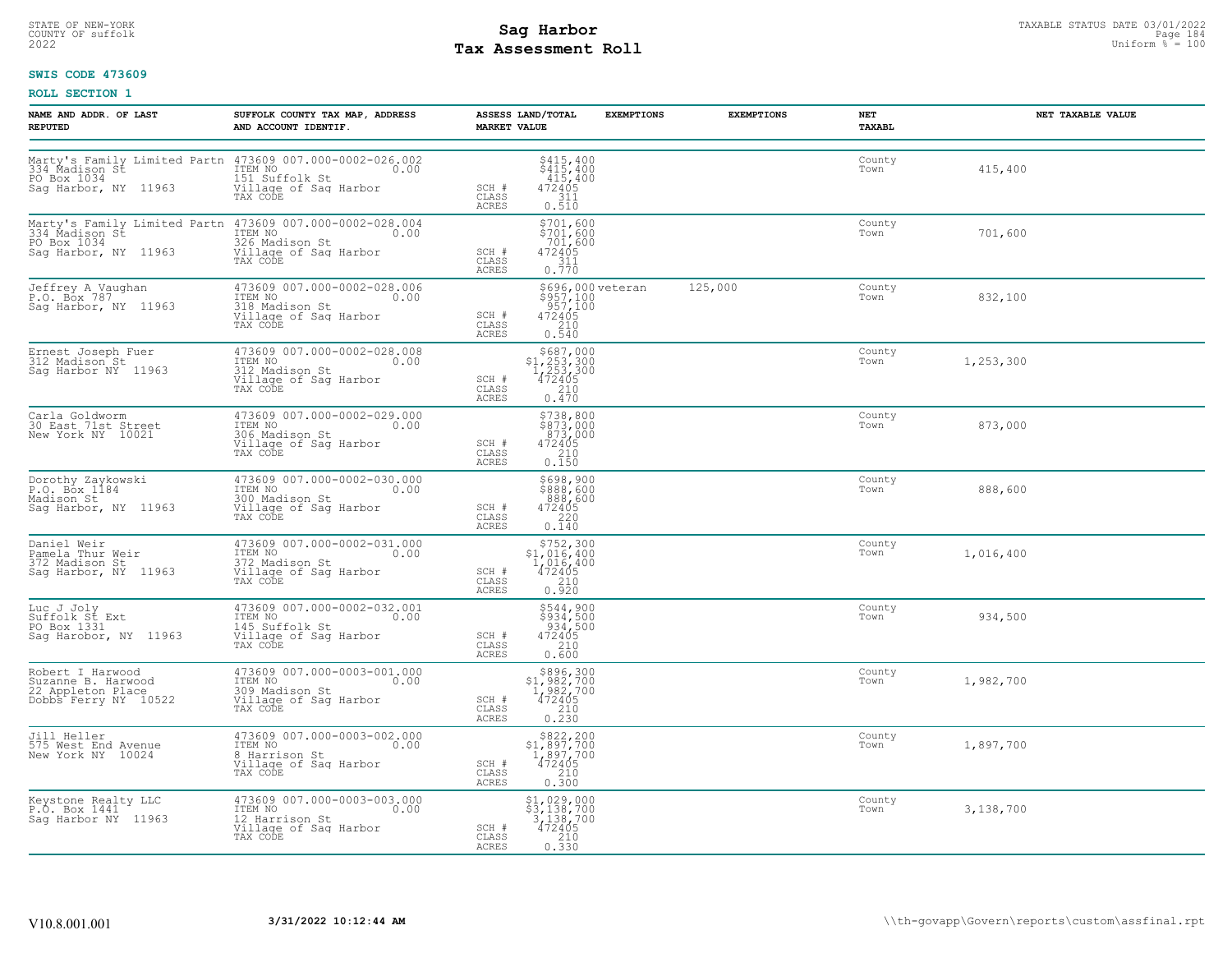# STATE OF NEW-YORK STATUS DATE 03/01/2022<br>
COUNTY OF suffolk Page 185<br>
2022 MageS**enent Roll** Page 185 MageSement Roll Page 185 Mage 185 Mage 185 Mage 185 Mage 185 Mage 185 Mage 185 M<br>
2022 MageSesment Roll Distorm % = 100 **Tax Assessment Roll**

#### **SWIS CODE 473609**

| NAME AND ADDR. OF LAST<br><b>REPUTED</b>                                                                                                                                                                        | SUFFOLK COUNTY TAX MAP, ADDRESS<br>AND ACCOUNT IDENTIF.                                                   | <b>MARKET VALUE</b>            | ASSESS LAND/TOTAL                                                                                         | <b>EXEMPTIONS</b> | <b>EXEMPTIONS</b> | NET<br>TAXABL  | NET TAXABLE VALUE |  |
|-----------------------------------------------------------------------------------------------------------------------------------------------------------------------------------------------------------------|-----------------------------------------------------------------------------------------------------------|--------------------------------|-----------------------------------------------------------------------------------------------------------|-------------------|-------------------|----------------|-------------------|--|
| Arnold Finkelstein<br>Rhoda Finkelstein<br>26 Harrison St<br>Sag Harbor, NY 11963                                                                                                                               | 473609 007.000-0003-005.001<br>TTEM NO 0.00<br>26 Harrison St<br>Village of Sag Harbor<br>TAX CODE        | SCH #<br>CLASS<br><b>ACRES</b> | \$1,151,400<br>\$1,953,600<br>1,953,600<br>472405<br>210<br>0.700                                         |                   |                   | County<br>Town | 1,953,600         |  |
| Jon Vaccari<br>Stephen Fleming<br>26 South Harbor Drive<br>Sag Harbor NY 11963                                                                                                                                  | 473609 007.000-0003-006.002<br>ITEM NO<br>0.00<br>38 Harrison St<br>Village of Sag Harbor<br>TAX CODE     | SCH #<br>CLASS<br><b>ACRES</b> | \$1,102,700<br>$\begin{array}{r} 51,556,000 \\ 1,556,000 \\ 472405 \\ 210 \end{array}$<br>0.670           |                   |                   | County<br>Town | 1,556,000         |  |
| Joseph F Markowski JR<br>Jane B Markowski<br>326 Division St<br>Saq Harbor NY 11963                                                                                                                             | 473609 007.000-0003-007.003<br>ITEM NO<br>0.00<br>326 Division St<br>Village of Sag Harbor<br>TAX CODE    | SCH #<br>CLASS<br>ACRES        | $$8552, 900$<br>$$871, 900$<br>$871, 900$<br>$472405$<br>$210$<br>0.530                                   |                   |                   | County<br>Town | 871,900           |  |
| Jared Holz<br>Samantha Hite<br>25 Middagh St<br>Brooklyn NY 11201                                                                                                                                               | 473609 007.000-0003-008.001<br>ITEM NO<br>0.00<br>23 Forrest St<br>Village of Saq Harbor<br>TAX CODE      | SCH #<br>CLASS<br>ACRES        | $$715, 200$<br>$$2, 139, 800$<br>$2, 139, 800$<br>$472405$<br>$$210$<br>0.260                             |                   |                   | County<br>Town | 2,139,800         |  |
| Charles Sferrazza<br>Kimmarie Sferrazza<br>P.O. Box 2366<br>Sag Harbor NY 11963                                                                                                                                 | 473609 007.000-0003-009.000<br>TTEM NO 0.00<br>19 Forrest St<br>Village of Sag Harbor<br>TAX CODE         | SCH #<br>CLASS<br>ACRES        | $\begin{array}{r} $704,700\n $1,300,600\n 1,300,600\n 472405\n 210\n \end{array}$<br>0.460                |                   |                   | County<br>Town | 1,300,600         |  |
| Nancy S. Burleson<br>& Robert G. Fertig, II as Tr<br>Nancy S. Burleson<br>& Robert G. Fertig, II as Tr Village of Sag Harbor<br>& Robert G. Fertig, II as Tr Willage of Sag Harbor                              | 473609 007.000-0003-010.000<br>ITEM NO<br>0.00<br>TAX CODE                                                | SCH #<br>CLASS<br>ACRES        | \$731,500 veteran<br>\$978,100<br>.978,100<br>472405<br>210<br>0.480                                      |                   | 75,000            | County<br>Town | 903,100           |  |
| Christopher McDonald<br>Daphne S. Theotocatos<br>319 Madison St<br>Saq Harbor NY 11963                                                                                                                          | 473609 007.000-0003-012.001<br>ITEM NO<br>0.00<br>319 Madison St<br>Village of Sag Harbor<br>TAX CODE     | SCH #<br>CLASS<br><b>ACRES</b> | $$947,700$<br>$$2,058,100$<br>$2,058,100$<br>$\begin{smallmatrix} 472405\\ 210\\ 0.730 \end{smallmatrix}$ |                   |                   | County<br>Town | 2,058,100         |  |
| Rossana L Miller<br>64 Denise St<br>Sag Harbor, NY 11963                                                                                                                                                        | 473609 007.000-0003-013.000<br>ITEM NO<br>0.00<br>331 Madison St<br>Village of Sag Harbor<br>TAX CODE     | SCH #<br>CLASS<br><b>ACRES</b> | \$664,600<br>\$849,900<br>849,900<br>472405<br>210<br>0.510                                               |                   |                   | County<br>Town | 849,900           |  |
| Erika Hecht-Wadds<br>8 Forrest St<br>Saq Harbor NY 11963                                                                                                                                                        | 473609 007.000-0003-014.000<br>ITEM NO<br>0.00<br>8 Forrest St<br>Village of Sag Harbor<br>TAX CODE       | SCH #<br>CLASS<br>ACRES        | $\begin{array}{r} 5729,800 \\ 51,202,100 \\ 1,202,100 \\ 472405 \\ 210 \\ 210 \end{array}$<br>0.380       |                   |                   | County<br>Town | 1,202,100         |  |
| Georgeanne Oberlander<br>George P Oberlander<br>4 Denison Rd<br>Sag Harbor, NY 11963                                                                                                                            | 473609 007.000-0003-015.000<br>ITEM NO<br>0.00<br>4 Denison Rd<br>Village of Sag Harbor<br>TAX CODE       | SCH #<br>CLASS<br>ACRES        | $$648,800$<br>$$824,700$<br>$824,700$<br>$472405$<br>$210$<br>0.450                                       |                   |                   | County<br>Town | 824,700           |  |
| Gillian Kluge (Trustee)<br>Gillian Kluge Living Trust<br>John Eric Kluge (Living Trus 3 Denison Rd<br>John Eric Kluge (Living Trust Village of Saq Harbor<br>John Eric Kluge Living Trust Village of Saq Harbor | 473609 007.000-0003-016.000<br>10.00 0.00                                                                 | SCH #<br>CLASS<br><b>ACRES</b> | $$929,500$<br>$$929,500$<br>$929,500$<br>$472405$<br>$210$<br>0.490                                       |                   |                   | County<br>Town | 929,500           |  |
| James A Renner<br>Freida M Renner<br>Forrest St<br>Sag Harbor, NY 11963                                                                                                                                         | 473609 007.000-0003-017.000<br>ITEM NO 0.00<br>0.00<br>22 Forrest St<br>Village of Sag Harbor<br>TAX CODE | SCH #<br>CLASS<br><b>ACRES</b> | \$723,300 veteran<br>\$979,200<br>979,200<br>472405<br>210<br>0.400                                       |                   | 75,000            | County<br>Town | 904,200           |  |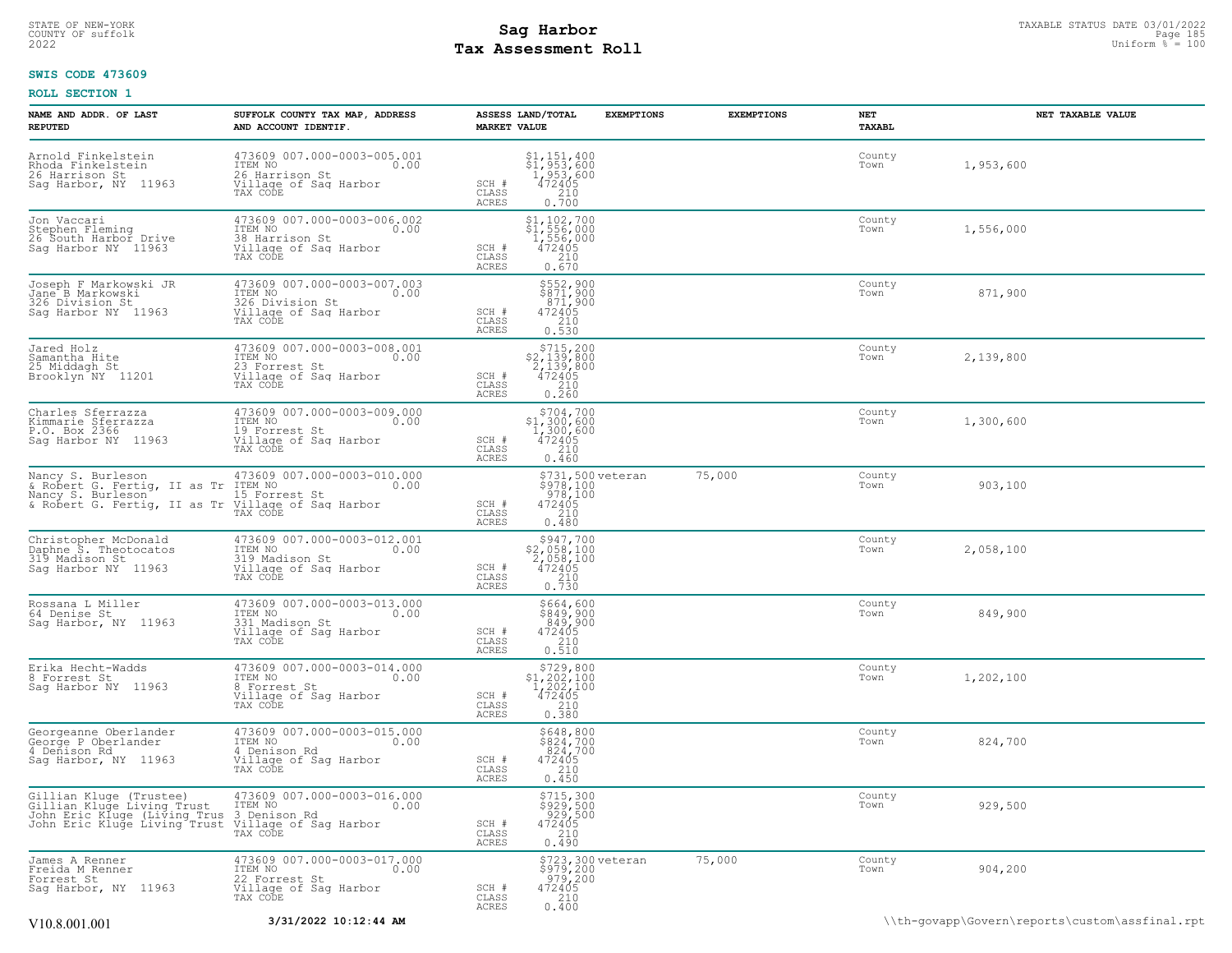# STATE OF NEW-YORK STATUS DATE 03/01/2022<br>
COUNTY OF suffolk **Sag From the Sag State Page 186**<br>
2022 Pay Assessment Roll **Tax Assessment Roll**

#### **SWIS CODE 473609**

| NAME AND ADDR. OF LAST<br><b>REPUTED</b>                                                          | SUFFOLK COUNTY TAX MAP, ADDRESS<br>AND ACCOUNT IDENTIF.                                                                                                                                             | <b>MARKET VALUE</b>            | ASSESS LAND/TOTAL<br><b>EXEMPTIONS</b>                                                          | <b>EXEMPTIONS</b> | NET<br>TAXABL  | NET TAXABLE VALUE |
|---------------------------------------------------------------------------------------------------|-----------------------------------------------------------------------------------------------------------------------------------------------------------------------------------------------------|--------------------------------|-------------------------------------------------------------------------------------------------|-------------------|----------------|-------------------|
| Mark Christensen<br>Diane Christensen<br>26 Forrest St.<br>Sag Harbor, NY 11963                   | 473609 007.000-0003-018.000<br>ITEM NO 0.00<br>26 Forrest St<br>Village of Sag Harbor<br>TAX CODE                                                                                                   | SCH #<br>CLASS<br><b>ACRES</b> | \$572,300<br>\$781,800<br>781,800<br>$472405$<br>$210$<br>0.500                                 |                   | County<br>Town | 781,800           |
| Jeannette Lofas<br>333 West End Ave<br>New York, NY 10023                                         | 473609 007.000-0003-019.000<br>ITEM NO<br>334 Division St<br>Village of Saq Harbor<br>TAX CODE                                                                                                      | SCH #<br>CLASS<br>ACRES        | \$546,400<br>\$858,200<br>858,200<br>472405<br>210<br>0.300                                     |                   | County<br>Town | 858,200           |
| Temple Terrace FL 33617                                                                           | Michael H. Ploeger, Trustee 473609 007.000-0003-021.001<br>Brenda J. Ploeger Irrevocabl ITEM NO<br>13109 N 53rd St Corress 338 Division St<br>1338 Division St<br>Village of Sag Harbor<br>TAX CODE | SCH #<br>CLASS<br>ACRES        | \$602,300 Volunte<br>\$909,600<br>.909,600<br>472405<br>210<br>0.600                            | 90,960            | County<br>Town | 818,640           |
| Steven C Broggi<br>Linda G Broggi<br>344 Division St<br>Sag Harbor, NY 11963                      | 473609 007.000-0003-022.000<br>ITEM NO 0.00<br>344 Division St<br>Village of Sag Harbor<br>TAX CODE                                                                                                 | SCH #<br>CLASS<br>ACRES        | \$545,800<br>\$713,600<br>713,600<br>472405<br>210<br>0.300                                     |                   | County<br>Town | 713,600           |
| Stephen Hugh Channon<br>Molly Blanton Channon<br>1004 Willow Avenue Apt 4<br>Hoboken NJ 07030     | 473609 007.000-0003-023.001<br>ITEM NO<br>348 Division St<br>Village of Sag Harbor<br>TAX CODE                                                                                                      | SCH #<br>CLASS<br>ACRES        | $\begin{array}{r} 5573,600 \\ 5789,600 \\ 789,600 \\ 472405 \\ 210 \\ 240 \end{array}$<br>0.400 |                   | County<br>Town | 789,600           |
| William J Doroski<br>Patricia L Doroski<br>PO Box 2075<br>Saq Harbor, NY 11963                    | 473609 007.000-0003-023.002<br>ITEM NO 0.00<br>11201<br>352 Division St<br>Village of Sag Harbor<br>TAX CODE                                                                                        | SCH #<br>CLASS<br>ACRES        | $\begin{array}{r} 5574,000\\ 5852,100\\ 852,100\\ 472405\\ 210\\ 240\\ \end{array}$<br>0.400    |                   | County<br>Town | 852,100           |
| John M Leo<br>Miho Mabuchi<br>354 Division St<br>Sag Habror, NY 11963                             | 473609 007.000-0003-024.000<br>ITEM NO 0.00<br>354 Division St<br>Village of Sag Harbor<br>TAX CODE                                                                                                 | SCH #<br>CLASS<br>ACRES        | \$574,000<br>\$821,800<br>821,800<br>472405<br>210<br>0.400                                     |                   | County<br>Town | 821,800           |
| John L Pino<br>PO Box 1286<br>Sag Harbor, NY 11963                                                | 473609 007.000-0003-025.000<br>ITEM NO 0.00<br>358 Division St<br>Village of Sag Harbor<br>TAX CODE                                                                                                 | SCH #<br>CLASS<br>ACRES        | \$574,000<br>\$753,700<br>753,700<br>472405<br>210<br>0.400                                     |                   | County<br>Town | 753,700           |
| Jack Prizzi<br>21 W 58th St<br>New York, NY 10019                                                 | 473609 007.000-0003-026.000<br>ITEM NO 0.00<br>1128 NV<br>362 Division St<br>Village of Sag Harbor<br>TAX CODE                                                                                      | SCH #<br>CLASS<br>ACRES        | \$574,000<br>\$855,300<br>855,300<br>472405<br>210<br>0.400                                     |                   | County<br>Town | 855,300           |
| Patrick McErlean<br>Marie L McErlean<br>Leslie Mc Erlean<br>Leslie Mc Erlean<br>Patrick Mc Erlean | 473609 007.000-0003-027.000<br>ITEM NO 0.00<br>366 Division St<br>Village of Sag Harbor<br>TAX CODE                                                                                                 | SCH #<br>CLASS<br>ACRES        | \$574,000<br>\$759,900<br>759,900<br>472405<br>210<br>0.400                                     |                   | County<br>Town | 759,900           |
| John M Schroeder<br>Sandra Schroeder<br>370 Division St<br>Sag Harbor, NY 11963                   | 473609 007.000-0003-028.000<br>ITEM NO<br>0.00<br>370 Division St<br>Village of Saq Harbor<br>TAX CODE                                                                                              | SCH #<br>CLASS<br>ACRES        | \$545,300 Volunte<br>\$775,600<br>775,600<br>472405<br>210<br>0.400                             | 77,560            | County<br>Town | 698,040           |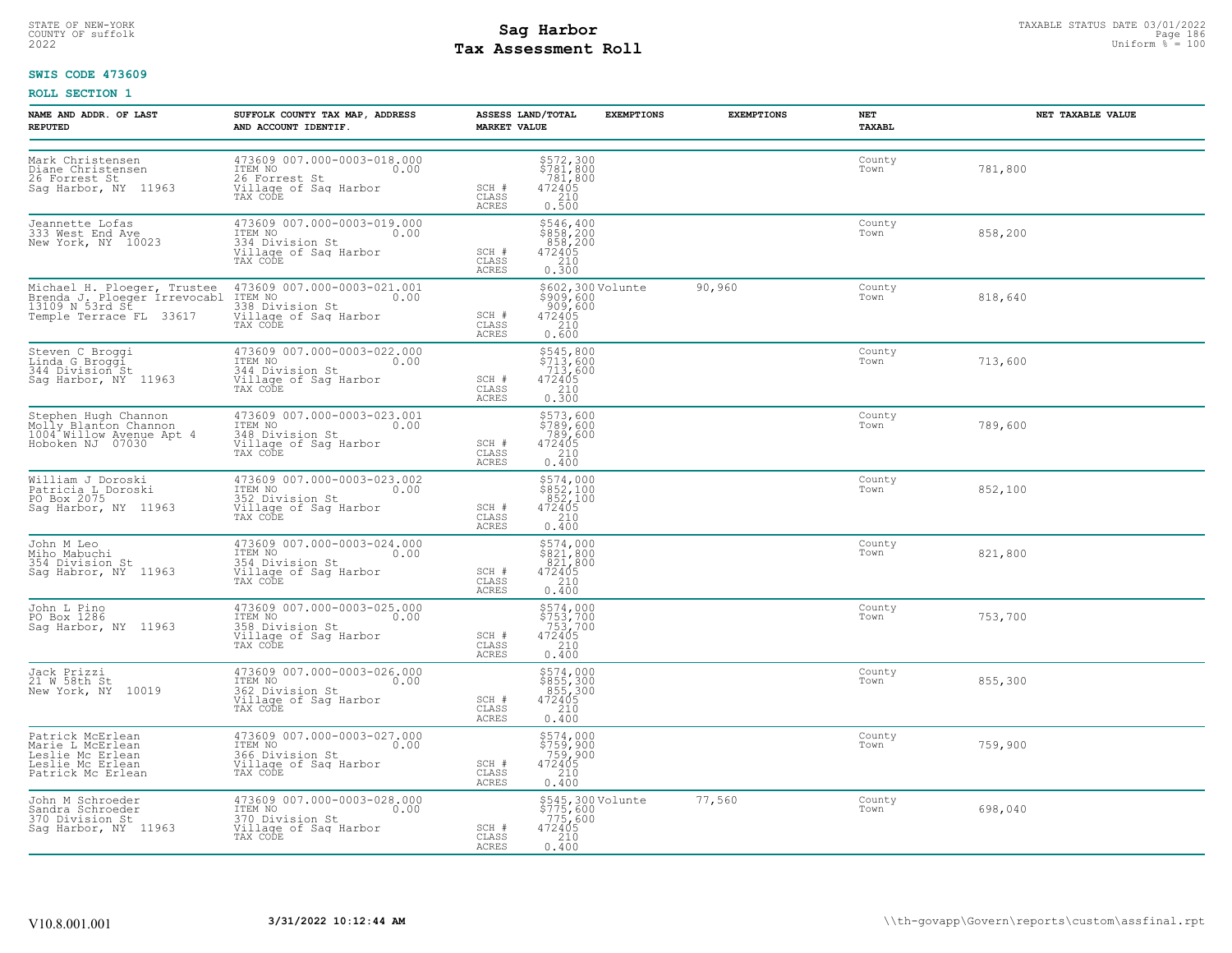# STATE OF NEW-YORK STATUS DATE 03/01/2022<br>
COUNTY OF suffolk **Sag From State Page 187**<br>
2022 Mage **Pay Assessment Roll** Page 187 **Tax Assessment Roll**

#### **SWIS CODE 473609**

| NAME AND ADDR. OF LAST<br><b>REPUTED</b>                                                         | SUFFOLK COUNTY TAX MAP, ADDRESS<br>AND ACCOUNT IDENTIF.                                                     | ASSESS LAND/TOTAL<br><b>EXEMPTIONS</b><br><b>MARKET VALUE</b>                                                               | <b>EXEMPTIONS</b> | NET<br>TAXABL  | NET TAXABLE VALUE                              |
|--------------------------------------------------------------------------------------------------|-------------------------------------------------------------------------------------------------------------|-----------------------------------------------------------------------------------------------------------------------------|-------------------|----------------|------------------------------------------------|
| Marshall J Garypie JR<br>Anita Garypie<br>P.O. Box 528<br>Sag Harbor, NY 11963                   | 473609 007.000-0003-029.000<br>ITEM NO<br>0.00<br>1217 Middle Line Hwy<br>Village of Sag Harbor<br>TAX CODE | \$550,800<br>\$550,800<br>550,800<br>472405<br>SCH #<br>CLASS<br>311<br>0.590<br>ACRES                                      |                   | County<br>Town | 550,800                                        |
| Marshall J Garypie JR<br>Anita Garypie<br>Anita Garypie<br>P.O. Box 528<br>Sag Harbor, NY 11963  | 473609 007.000-0003-030.000<br>ITEM NO<br>0.00<br>1215 Middle Line Hwy<br>Village of Sag Harbor<br>TAX CODE | \$701,600 veteran<br>\$921,300 Volunte<br>921,300<br>.921,300<br>472405<br>SCH #<br>210<br>CLASS<br>ACRES<br>0.430          | 75,000<br>84,630  | County<br>Town | 761,670                                        |
| Emile J Duchemin JR<br>Marilyn K Duchemin<br>R R 2 Box 896<br>Denison St<br>Sag Harbor, NY 11963 | 473609 007.000-0003-031.000<br>ITEM NO<br>0.00<br>45 Denison Rd<br>Village of Sag Harbor<br>TAX CODE        | \$694,900 veteran<br>\$884,100<br>884,100<br>SCH #<br>472405<br>$\frac{210}{0.480}$<br>CLASS<br>ACRES                       | 75,000            | County<br>Town | 809,100                                        |
| Eden H. Sargent<br>Eden H Sargent<br>P.O. Box 1946<br>Sag Harbor, NY 11963                       | 473609 007.000-0003-032.000<br>10.00 0.00<br>41 Denison Rd<br>Village of Sag Harbor<br>TAX CODE             | \$730,500<br>\$943,800<br>943,800<br>472405<br>SCH #<br>CLASS<br>210<br>ACRES<br>0.400                                      |                   | County<br>Town | 943,800                                        |
| Yolanda Field<br>37 Denison St<br>Saq Harbor, NY 11963                                           | 473609 007.000-0003-033.000<br>ITEM NO<br>0.00<br>37 Denison Rd<br>Village of Sag Harbor<br>TAX CODE        | \$620,900 veteran<br>\$785,000 Persons<br>785,000<br>472405<br>SCH #<br>CLASS<br>$\frac{210}{0.400}$<br>ACRES               | 62,670<br>180,583 | County<br>Town | 541,747                                        |
| Carla-rae Prober<br>33 Denison Rd<br>Sag Harbor NY 11963                                         | 473609 007.000-0003-034.000<br>ITEM NO<br>0.00<br>33 Denison Rd<br>Village of Sag Harbor<br>TAX CODE        | $$730,500$<br>$$1,333,900$<br>$1,333,900$<br>472405<br>SCH #<br>CLASS<br>210<br>0.400<br>ACRES                              |                   | County<br>Town | 1,333,900                                      |
| Lane Berkwit<br>PO Box 1643<br>Sag Harbor, NY 11963                                              | 473609 007.000-0003-035.000<br>ITEM NO<br>0.00<br>29 Denison Rd<br>Village of Sag Harbor<br>TAX CODE        | $$730,500$<br>$$1,007,100$<br>$1,007,100$<br>$472405$<br>SCH #<br>CLASS<br>210<br>ACRES<br>0.400                            |                   | County<br>Town | 1,007,100                                      |
| Margaret Toole<br>Denison St<br>Sag Harbor, NY 11963                                             | 473609 007.000-0003-036.000<br>ITEM NO<br>0.00<br>25 Denison Rd<br>Village of Sag Harbor<br>TAX CODE        | \$723,200 veteran<br>\$854,300 Persons<br>854,300<br>472405<br>210<br>0.400<br>SCH #<br>CLASS<br>ACRES                      | 75,000<br>389,650 | County<br>Town | 389,650                                        |
| Irene Sallustio<br>Paul Sallustio<br>29 58 167th St<br>Flushing, NY 11358                        | 473609 007.000-0003-037.000<br>ITEM NO<br>0.00<br>21 Denison Rd<br>Village of Sag Harbor<br>TAX CODE        | \$730,500<br>\$945,900<br>945,900<br>472405<br>SCH #<br>210<br>CLASS<br>ACRES<br>0.400                                      |                   | County<br>Town | 945,900                                        |
| James R Early<br>19 Denison Rd<br>Sag Harbor, NY 11963                                           | 473609 007.000-0003-038.000<br>ITEM NO<br>0.00<br>19 Denison Rd<br>Village of Sag Harbor<br>TAX CODE        | \$723,200 Volunte<br>\$856,700<br>856,700<br>472405<br>SCH #<br>210<br>CLASS<br>0.400<br>ACRES                              | 85,670            | County<br>Town | 771,030                                        |
| Justin DiPierto<br>15 Denison Rd<br>Sag Harbor NY 11963                                          | 473609 007.000-0003-039.000<br>ITEM NO<br>0.00<br>15 Denison Rd<br>Village of Saq Harbor<br>TAX CODE        | $\begin{array}{r} 5730, 100 \\ 2, 689, 100 \\ 2, 689, 100 \\ 472405 \\ 210 \\ 0.400 \end{array}$<br>SCH #<br>CLASS<br>ACRES |                   | County<br>Town | 2,689,100                                      |
| Paul Pichardo<br>336 E 87th St<br>New York, NY 10128                                             | 473609 007.000-0003-040.000<br>TTEM NO 0.00<br>11 Denison Rd<br>Village of Sag Harbor<br>TAX CODE           | \$730,500<br>\$956,600<br>956,600<br>472405<br>SCH #<br>CLASS<br>0.400<br>ACRES                                             |                   | County<br>Town | 956,600                                        |
| V10.8.001.001                                                                                    | 3/31/2022 10:12:44 AM                                                                                       |                                                                                                                             |                   |                | \\th-qovapp\Govern\reports\custom\assfinal.rpt |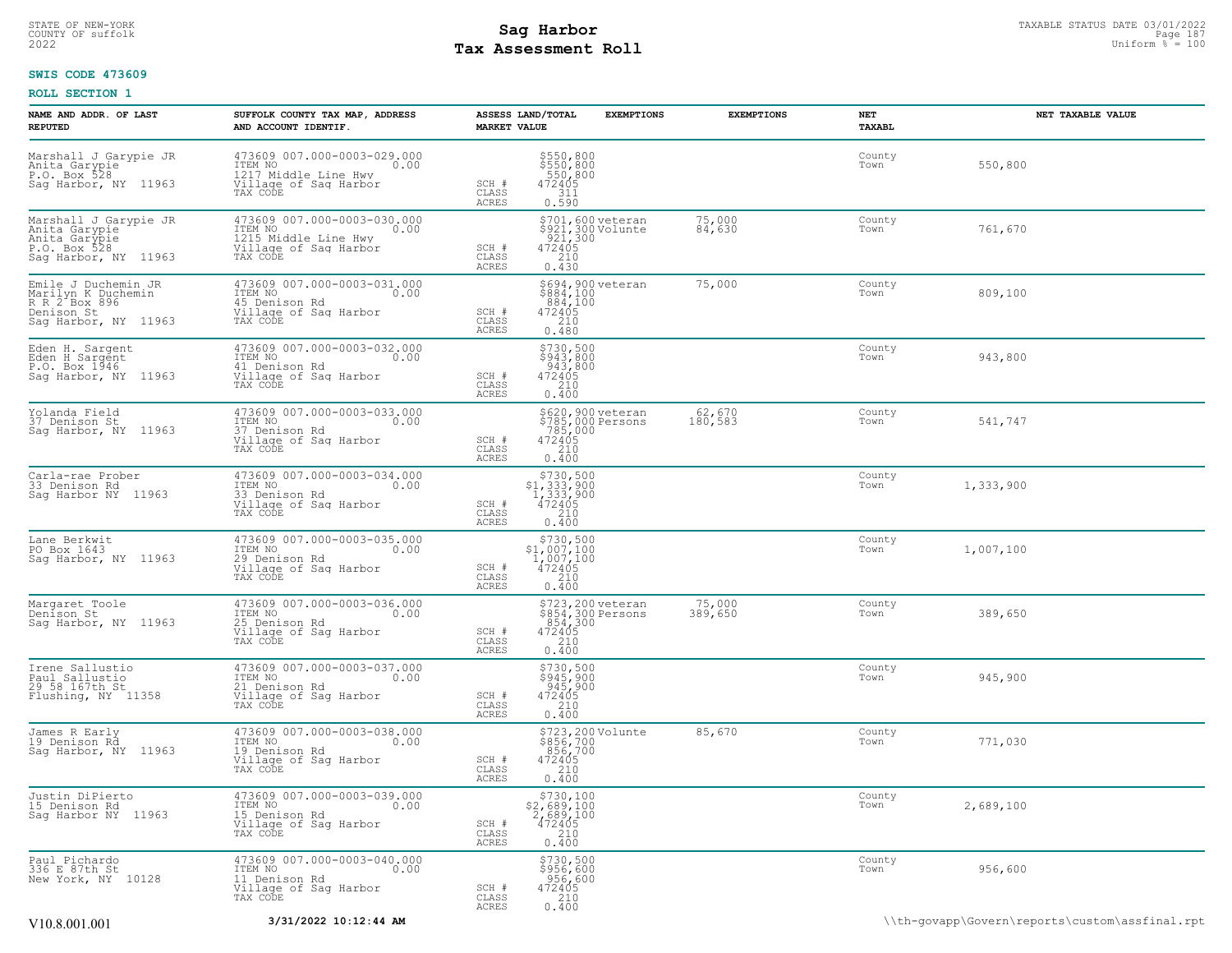# STATE OF NEW-YORK STATUS DATE 03/01/2022<br>
COUNTY OF suffolk **Sag From State Page 188**<br>
2022 Pay Assessment Roll **Tax Assessment Roll**

#### **SWIS CODE 473609**

| NAME AND ADDR. OF LAST<br><b>REPUTED</b>                                                                                   | SUFFOLK COUNTY TAX MAP, ADDRESS<br>AND ACCOUNT IDENTIF.                                                                 | ASSESS LAND/TOTAL<br><b>MARKET VALUE</b>                                                                                  | <b>EXEMPTIONS</b>                                                                                  | <b>EXEMPTIONS</b> | NET<br>TAXABL  | <b>NET TAXABLE VALUE</b> |
|----------------------------------------------------------------------------------------------------------------------------|-------------------------------------------------------------------------------------------------------------------------|---------------------------------------------------------------------------------------------------------------------------|----------------------------------------------------------------------------------------------------|-------------------|----------------|--------------------------|
| Doris Schiavoni<br>7 Denison Rd<br>Sag Harbor, NY 11963                                                                    | 473609 007.000-0003-041.000<br>ITEM NO<br>0.00<br>7 Denison Rd<br>Village of Sag Harbor<br>TAX CODE                     | SCH #<br>CLASS<br><b>ACRES</b><br>0.400                                                                                   | \$730,500 veteran<br>\$947,200<br>947,200<br>472405<br>210                                         | 75,000            | County<br>Town | 872,200                  |
| Carol A Kluge<br>8 Denison St<br>Sag Harbor, NY 11963                                                                      | 473609 007.000-0003-042.000<br>ITEM NO<br>0.00<br>8 Denison Rd<br>Village of Saq Harbor<br>TAX CODE                     | SCH #<br>CLASS<br>0.400<br>ACRES                                                                                          | \$730,500 veteran<br>\$941,000<br>$\begin{smallmatrix} 941,000 \\ 472405 \\ 210 \end{smallmatrix}$ | 75,000            | County<br>Town | 866,000                  |
| Madison Susan, LLC<br>333 East 66th Street PH D<br>New York NY 10065                                                       | 473609 007.000-0003-043.000<br>ITEM NO 0.00<br>339 Madison St<br>Village of Sag Harbor<br>TAX CODE                      | 472405<br>SCH #<br>CLASS<br>ACRES<br>0.460                                                                                | \$729,500<br>\$914,300<br>914,300<br>210                                                           |                   | County<br>Town | 914,300                  |
| Bonnie Klapper<br>Lonny Schwartz<br>203 Brookville Rd<br>Brookville NY 11545                                               | 473609 007.000-0003-044.000<br>ITEM NO 0.00<br>345 Madison St<br>Village of Sag Harbor<br>TAX CODE                      | $51,577,500\n1,577,500\n472405\n210\n0.470$<br>SCH #<br>CLASS<br><b>ACRES</b>                                             | \$718,000                                                                                          |                   | County<br>Town | 1,577,500                |
| James Donoghue<br>Diane C Donoghue<br>22 Nottingham Rd<br>Rockville Centre, NY 11570                                       | 473609 007.000-0003-045.000<br>ITEM NO<br>0.00<br>353 Madison St<br>Village of Sag Harbor<br>TAX CODE                   | \$953,700<br>953,700<br>472405<br>472405<br>0.580<br>SCH #<br>CLASS<br><b>ACRES</b>                                       | \$667,400                                                                                          |                   | County<br>Town | 953,700                  |
| Suzanne Borget (Trustee)<br>Sylvia Borget Trust<br>Sylvia Borget (Trustee)<br>Sylvia Borget Trust<br>Gene Koretz (Trustee) | 473609 007.000-0003-046.000<br>ITEM NO 0.00<br>T Susan St<br>Village of Saq Harbor<br>Village of Saq Harbor<br>TAX CODE | SCH #<br>CLASS<br><b>ACRES</b><br>0.400                                                                                   | \$730,500<br>\$996,400<br>$472405$<br>$472405$<br>$210$                                            |                   | County<br>Town | 996,400                  |
| Barbara A Gerner<br>12 Denison Rd<br>Saq Harbor NY 11963                                                                   | 473609 007.000-0003-047.000<br>TTEM NO 0.00<br>12 Denison Rd<br>Village of Sag Harbor<br>TAX CODE                       | SCH #<br>CLASS<br>210<br><b>ACRES</b><br>0.400                                                                            | \$730,500<br>\$959,400<br>959,400<br>472405                                                        |                   | County<br>Town | 959,400                  |
| Melissa A Mitchell<br>Michael Mitchell<br>Melissa A. Mitchell<br>P.O. Box 3238<br>Sag Harbor, NY 11963                     | 473609 007.000-0003-048.000<br>ITEM NO 0.00<br>16 Denison Rd<br>Village of Sag Harbor<br>TAX CODE                       | $$717, 400$<br>$$1, 171, 100$<br>$1, 171, 100$<br>$472405$<br>210<br>SCH #<br>CLASS<br>ACRES<br>0.660                     |                                                                                                    |                   | County<br>Town | 1,171,100                |
| John Landes<br>Lindsay Landes<br>22 Denison Rd<br>Sag Harbor NY 11963                                                      | 473609 007.000-0003-049.000<br>ITEM NO<br>0.00<br>22 Denison Rd<br>Village of Sag Harbor<br>TAX CODE                    | $\begin{array}{c} $717,400 \\ $1,128,200 \\ $1,128,200 \\ $472405 \end{array}$<br>SCH #<br>CLASS<br>0.660<br><b>ACRES</b> | 210                                                                                                |                   | County<br>Town | 1,128,200                |
| Mary E Falborn (Life Estate)<br>Craig A Tafoya<br>Mary E Tafoya<br>8 Susan St<br>Sag Harbor, NY 11963                      | 473609 007.000-0003-050.000<br>1TEM NO 0.00<br>0.00<br>8 Susan St<br>Village of Sag Harbor<br>TAX CODE                  | SCH #<br>CLASS<br><b>ACRES</b><br>0.400                                                                                   | \$730,500 veteran<br>\$917,000<br>$\frac{517}{472405}$<br>210                                      | 13,161            | County<br>Town | 903,839                  |
| Todd Powell<br>Maureen Powell<br>361 Madison St<br>Saq Harbor NY 11963                                                     | 473609 007.000-0003-051.000<br>ITEM NO 0.00<br>361 Madison St<br>Village of Sag Harbor<br>TAX CODE                      | SCH #<br>CLASS<br>0.210<br>ACRES                                                                                          | \$696,700 veteran<br>\$4,455,200<br>4,455,200<br>472405                                            | 18,174            | County<br>Town | 4,437,026                |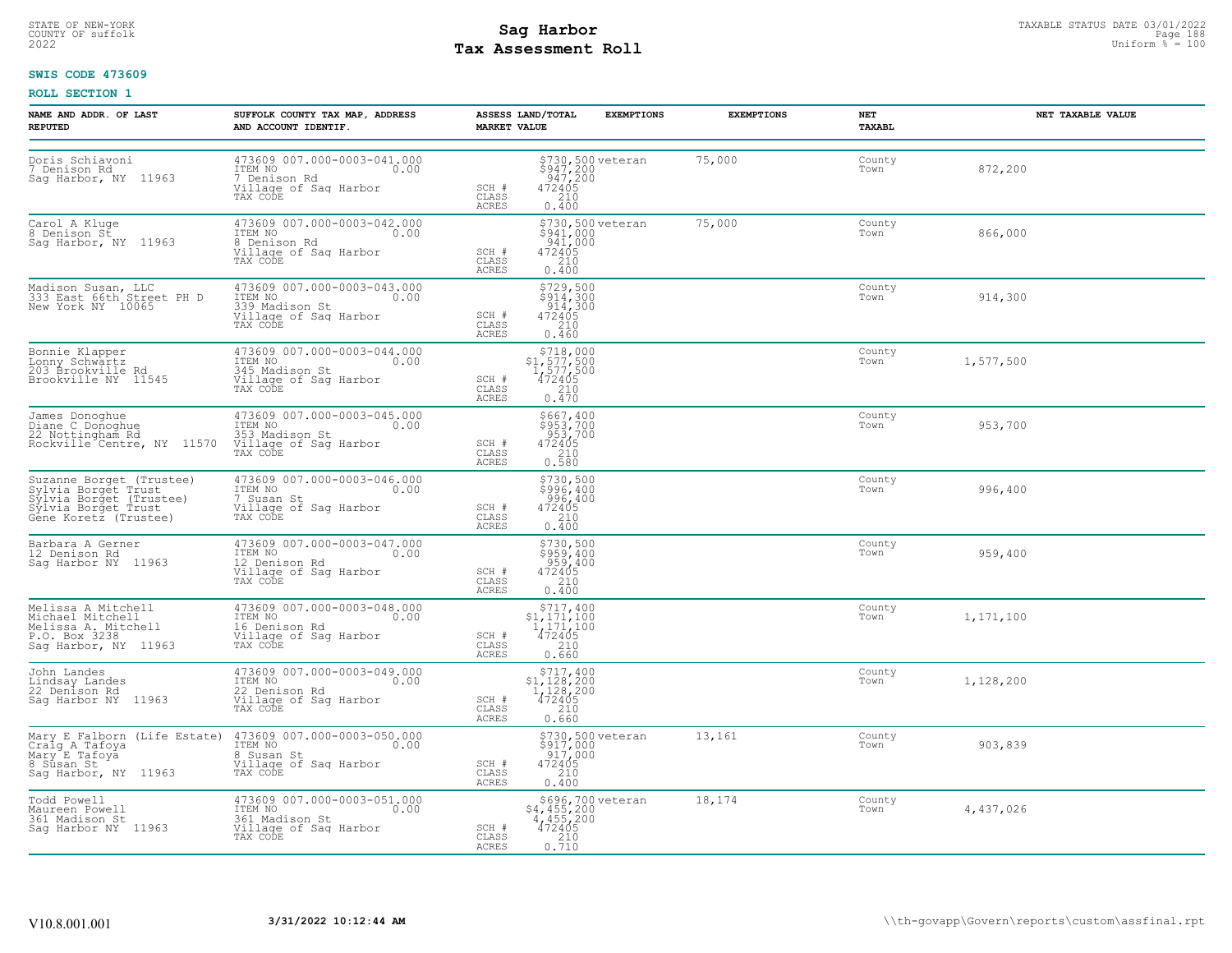# STATE OF NEW-YORK STATUS DATE 03/01/2022<br>
COUNTY OF suffolk Page 1899 **Sag Harbor**<br>
2022 **Pay Assessment Roll** Page 1890 **Page 1899 Page 1899 Page 1899 Page 1899 Tax Assessment Roll**

#### **SWIS CODE 473609**

| NAME AND ADDR. OF LAST<br><b>REPUTED</b>                                           | SUFFOLK COUNTY TAX MAP, ADDRESS<br>AND ACCOUNT IDENTIF.                                                      | ASSESS LAND/TOTAL<br><b>EXEMPTIONS</b><br><b>MARKET VALUE</b>                                                                                                           | <b>EXEMPTIONS</b> | NET<br><b>TAXABL</b> | NET TAXABLE VALUE |
|------------------------------------------------------------------------------------|--------------------------------------------------------------------------------------------------------------|-------------------------------------------------------------------------------------------------------------------------------------------------------------------------|-------------------|----------------------|-------------------|
| Madison Harbor LLC<br>24 Twin Cedar Lane<br>Northport NY 11768                     | 473609 007.000-0003-052.001<br>ITEM NO 0.00<br>369 Madison St<br>Village of Saq Harbor<br>TAX CODE           | $$563,700$<br>$2,111,700$<br>$472405$<br>$$210$<br>$\begin{array}{c} \text{SCH} \ \# \\ \text{CLASS} \end{array}$<br>$0.\bar{2}\bar{7}\bar{0}$<br>ACRES                 |                   | County<br>Town       | 2,111,700         |
| Madison Harbor LLC<br>24 Twin Cedar Lane<br>Northport NY 11768                     | 473609 007.000-0003-052.002<br>ITEM NO<br>0.00<br>371 Madison St<br>Village of Sag Harbor<br>TAX CODE        | \$563,700<br>\$563,700<br>563,700<br>472405<br>SCH #<br>CLASS<br>$\frac{311}{0.270}$<br><b>ACRES</b>                                                                    |                   | County<br>Town       | 563,700           |
| Joseph J Zaykowski<br>Dorothy Zaykowski<br>P.O. Box 1184<br>Sag Harbor, NY 11963   | 473609 007.000-0003-052.003<br>TTEM NO<br>375 Madison St<br>Village of Sag Harbor<br>0.00<br>TAX CODE        | \$683,700 veteran<br>\$817,600<br>817,600<br>472405<br>2410<br>SCH #<br>CLASS<br>0.470<br>ACRES                                                                         | 62,670            | County<br>Town       | 754,930           |
| Evelyn Ramunno<br>Vincent Ramunno<br>381 Madison St<br>Sag Harbor, NY 11963        | 473609 007.000-0003-053.000<br>ITEM NO<br>0.00<br>381 Madison St<br>Village of Sag Harbor<br>TAX CODE        | \$629,400 veteran<br>\$871,500 Volunte<br>871,500<br>472405<br>210<br>0.320<br>SCH #<br>CLASS<br>ACRES                                                                  | 125,000<br>74,650 | County<br>Town       | 671,850           |
| Arnold Spitz<br>Toby M Spitz<br>385 Madison Street<br>Sag Harbor NY 11963          | 473609 007.000-0003-054.000<br>ITEM NO<br>0.00<br>385 Madison St<br>Village of Sag Harbor<br>TAX CODE        | $\begin{array}{r} $625,700\n$1,083,900\n1,083,900\n472405\n210\n\end{array}$<br>SCH #<br>CLASS<br>ACRES<br>0.380                                                        |                   | County<br>Town       | 1,083,900         |
| Dorothy Zaykowski<br>P.O. Box 1184<br>Madison St<br>Sag Harbor, NY 11963           | 473609 007.000-0003-055.000<br>ITEM NO<br>0.00<br>11207 Middle Line Hwy<br>Village of Sag Harbor<br>TAX CODE | \$680,800<br>\$680,800<br>680,800<br>472405<br>SCH #<br>$\begin{array}{c} 311 \\ 0.560 \end{array}$<br>CLASS<br>ACRES                                                   |                   | County<br>Town       | 680,800           |
| Stefan Pentchev<br>Rouska Pentcheva<br>1209 Middle Line Hwy<br>Sag Harbor NY 11963 | 473609 007.000-0003-056.000<br>ITEM NO<br>0.00<br>1209 Middle Line Hwy<br>Village of Sag Harbor<br>TAX CODE  | \$658,000<br>\$884,100<br>884,100<br>472405<br>SCH #<br>CLASS<br>210<br>0.610<br>ACRES                                                                                  |                   | County<br>Town       | 884,100           |
| Martin Family Limited Liabil<br>PO Box 1515<br>Sag Harbor, NY 11963                | 473609 007.000-0003-057.000<br>TTEM NO 0.00<br>1211 Middle Line Hwy<br>Village of Sag Harbor<br>TAX CODE     | \$811,200<br>\$958,600<br>958,600<br>SCH #<br>472405<br>CLASS<br>$\frac{210}{0.740}$<br>ACRES                                                                           |                   | County<br>Town       | 958,600           |
| Mark Roeloffs<br>Denise Roeloffs<br>698 Hands Creek Rd<br>East Hampton, NY 11937   | 473609 007.000-0003-058.000<br>ITEM NO<br>0.00<br>40 Denison Rd<br>Village of Sag Harbor<br>TAX CODE         | $$714,900$<br>$$1,025,200$<br>$1,025,200$<br>$472405$<br>SCH #<br>210<br>CLASS<br>0.440<br>ACRES                                                                        |                   | County<br>Town       | 1,025,200         |
| John L McMahon III<br>Mary D Mc Mahon<br>36 Ďenison Rd<br>Sag Harbor, NY 11963     | 473609 007.000-0003-059.000<br>ITEM NO<br>0.00<br>36 Denison Rd<br>Village of Sag Harbor<br>TAX CODE         | $\begin{array}{r} \sqrt{5720,000} \\ \sqrt{5910,900} \\ \sqrt{910,900} \\ \sqrt{472405} \\ \sqrt{210} \\ \sqrt{0.570} \\ \end{array}$<br>SCH #<br>CLASS<br><b>ACRES</b> |                   | County<br>Town       | 910,900           |
| Joseph Zaykowski<br>P.O. Box 1184<br>Sag Harbor, NY 11963                          | 473609 007.000-0003-061.001<br>ITEM NO<br>0.00<br>379 Madison St<br>Village of Sag Harbor<br>TAX CODE        | $\begin{array}{r} 5450,800 \\ 5527,000 \\ 527,000 \\ 472405 \\ 210 \\ 0.280 \end{array}$<br>SCH #<br>CLASS<br><b>ACRES</b>                                              |                   | County<br>Town       | 527,000           |
| Christopher Bauer<br>Laura Bauer<br>30 Denison Rd<br>Sag Harbor, NY 11963          | 473609 007.000-0003-062.001<br>TTEM NO 0.00<br>0.00<br>30 Denison Rd<br>Village of Saq Harbor<br>TAX CODE    | $\begin{array}{r} \text{\small $>$710,000$} \\ \text{\small $>$1,013,000$} \\ 1,013,000 \\ 472405 \\ 210 \\ 0.560 \end{array}$<br>SCH #<br>CLASS<br>ACRES               |                   | County<br>Town       | 1,013,000         |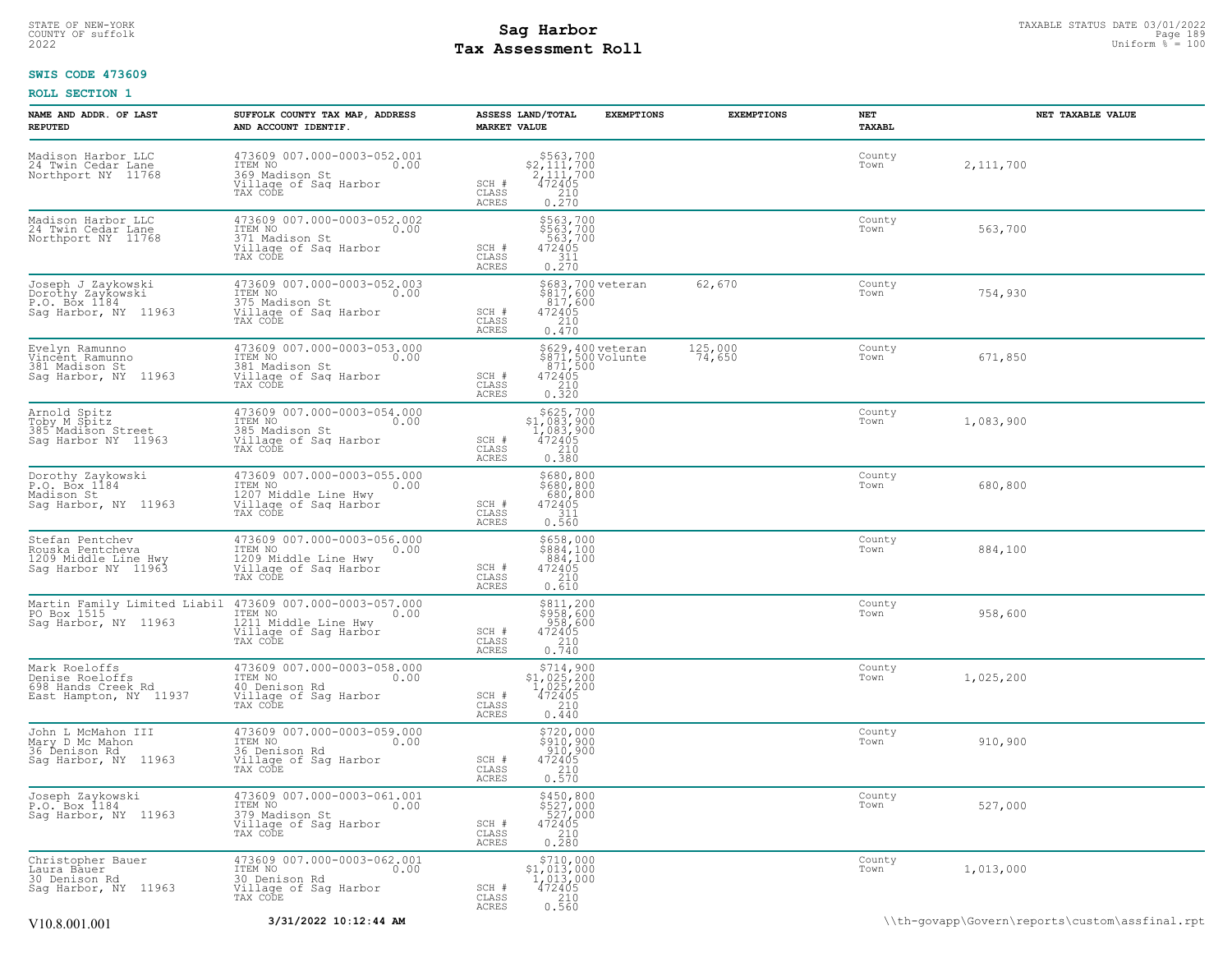# STATE OF NEW-YORK STATUS DATE 03/01/2022<br>
COUNTY OF suffolk **Sag From the Sag State Page 190**<br>
2022 Pay Assessment Roll **Tax Assessment Roll**

#### **SWIS CODE 473609**

| NAME AND ADDR. OF LAST<br><b>REPUTED</b>                                       | SUFFOLK COUNTY TAX MAP, ADDRESS<br>AND ACCOUNT IDENTIF.                                      |                         | ASSESS LAND/TOTAL<br><b>MARKET VALUE</b>                                                                 | <b>EXEMPTIONS</b> |               | <b>NET</b><br><b>EXEMPTIONS</b><br>TAXABL | NET TAXABLE VALUE |  |
|--------------------------------------------------------------------------------|----------------------------------------------------------------------------------------------|-------------------------|----------------------------------------------------------------------------------------------------------|-------------------|---------------|-------------------------------------------|-------------------|--|
| Jonathan Siegel<br>15A West 73rd St Apt 1<br>New York NY 10023                 | 473609 007.000-0003-062.002<br>ITEM NO<br>32 Denison Rd<br>Village of Sag Harbor<br>TAX CODE | 0.00                    | $\substack{\$701,200\\\$1,734,100\\1,734,100\\472405}$<br>SCH #<br>210<br>CLASS<br><b>ACRES</b><br>0.480 |                   |               | County<br>Town                            | 1,734,100         |  |
| Catherine A Montaldo<br>Brian N Montaldo<br>Whitney Rd<br>Sag Harbor, NY 11963 | 473609 007.000-0003-063.000<br>ITEM NO<br>9 Forrest St<br>Village of Sag Harbor<br>TAX CODE  | 0.00                    | \$718,400<br>\$868,400<br>868,400<br>472405<br>SCH #<br>210<br>CLASS<br>0.340<br><b>ACRES</b>            |                   |               | County<br>Town                            | 868,400           |  |
| <b>TOTAL FOR ROLL SECTION 1</b>                                                |                                                                                              |                         |                                                                                                          |                   |               |                                           |                   |  |
| LEVY DESCRIPTION                                                               | PARCELS                                                                                      | ASSESS LAND             | ASSESS TOTAL                                                                                             |                   | EXEMPT AMOUNT | TAXABLE VALUE                             |                   |  |
| City / Town District<br>vilsh1 Village-General                                 | 1,141                                                                                        | 1,088,394,000           | 2,005,841,765.00                                                                                         |                   | 11,259,327    | 1,994,582,438                             |                   |  |
| <b>TOTAL FOR ROLL SECTION 1</b>                                                |                                                                                              |                         |                                                                                                          |                   |               |                                           |                   |  |
| EXEMPTION DESCRIPTION                                                          | PARCELS                                                                                      | CT                      |                                                                                                          |                   |               |                                           |                   |  |
| 41001 Vets Eligible Funds (v1)                                                 | 17                                                                                           | 585,655                 |                                                                                                          |                   |               |                                           |                   |  |
| 41121<br>Vets Non-combat (v2)                                                  | 28                                                                                           | 1,938,540               |                                                                                                          |                   |               |                                           |                   |  |
| 41131 Vets Combat (v3)                                                         | 18                                                                                           | 2,174,500               |                                                                                                          |                   |               |                                           |                   |  |
| 41141 Vets Disability (v4)                                                     | 3                                                                                            | 253,358                 |                                                                                                          |                   |               |                                           |                   |  |
| 41161 Vet's Cold War                                                           | $\overline{2}$                                                                               | 150,000                 |                                                                                                          |                   |               |                                           |                   |  |
| 41400 Clergy (c1)                                                              |                                                                                              | 1,500                   |                                                                                                          |                   |               |                                           |                   |  |
| 41691 Volunteer Firefighter                                                    | 15                                                                                           | 1,634,641               |                                                                                                          |                   |               |                                           |                   |  |
| 41807 Persons over 65 (P1)<br>TOTAL                                            | 11                                                                                           | 4,521,133<br>11,259,327 |                                                                                                          |                   |               |                                           |                   |  |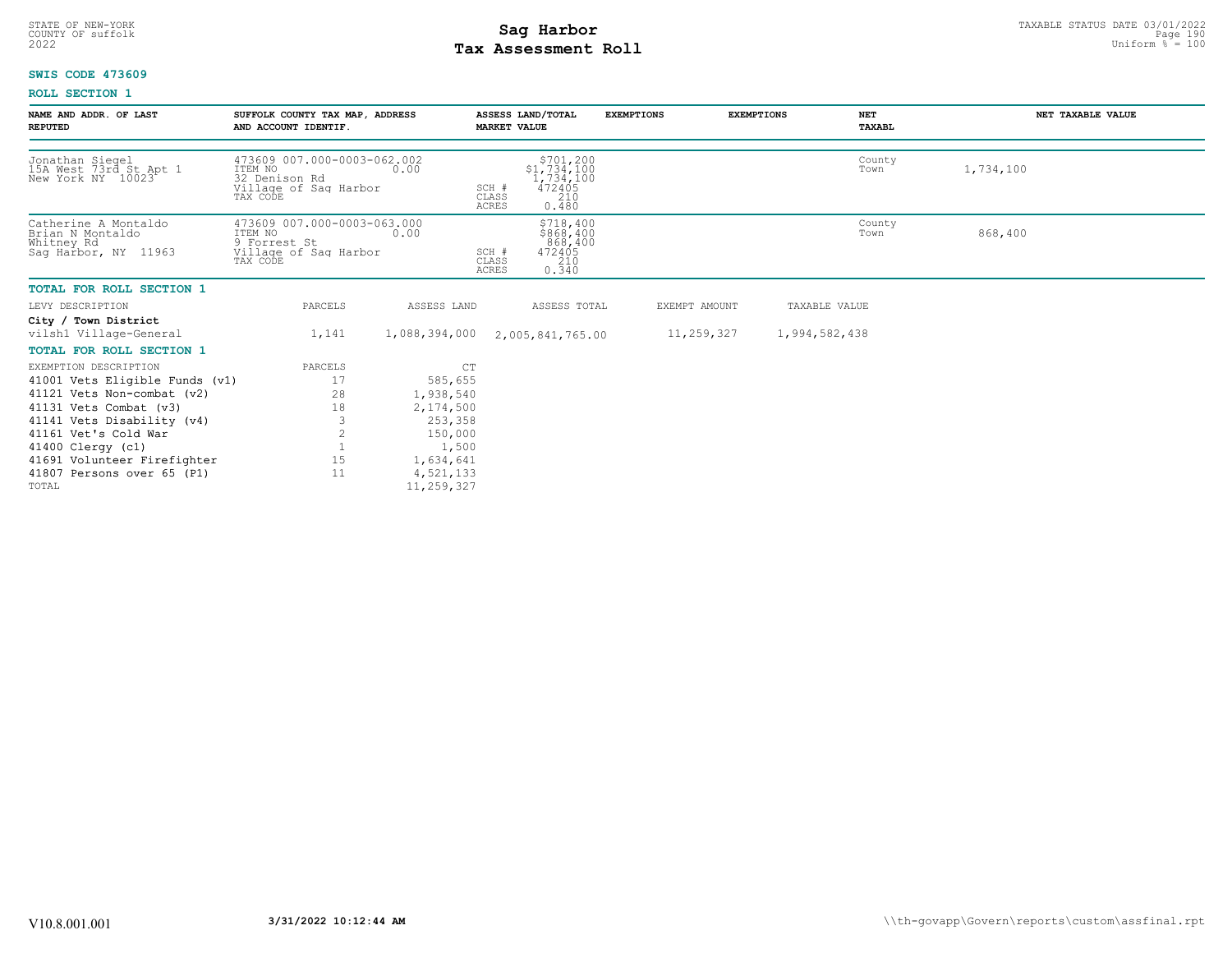# **Tax Assessment Roll Existed Strategies of the Contract Strategies** of  $\frac{100}{2022}$

#### **SWIS CODE 473609**

#### **ROLL SECTION 5**

| NAME AND ADDR. OF LAST<br><b>REPUTED</b>                                                                                   | SUFFOLK COUNTY TAX MAP, ADDRESS<br>AND ACCOUNT IDENTIF.                               |             | ASSESS LAND/TOTAL<br><b>MARKET VALUE</b> |                                           | <b>EXEMPTIONS</b> | <b>EXEMPTIONS</b> | <b>NET</b><br><b>TAXABL</b> |           | NET TAXABLE VALUE |
|----------------------------------------------------------------------------------------------------------------------------|---------------------------------------------------------------------------------------|-------------|------------------------------------------|-------------------------------------------|-------------------|-------------------|-----------------------------|-----------|-------------------|
| PSEGLI Property Tax Departme 473609 500.000-0003-018.001<br>Att Property Tax<br>999 Stewart Ave<br>Bethpage NY 11714       | ITEM NO<br>Special Franchise<br>Saq Harbor<br>TAX CODE                                | 0.00        | SCH #<br>CLASS<br>ACRES                  | \$5,668,543<br>5,668,543<br>472405<br>861 |                   |                   | County<br>Town              | 5,668,543 |                   |
| Verizon New York Inc<br>C/O Verizon Property Tax Dep ITEM NO<br>1095 Ave of the Americas Roo Special<br>New York, NY 10036 | 473609 501.000-0001-018.001<br>Special Franchise<br>Saq Harbor<br>TAX CODE            | 0.00        | SCH #<br>CLASS<br>ACRES                  | \$375,418<br>375,418<br>472405<br>866     |                   |                   | County<br>Town              | 375,418   |                   |
| Long Island Cablevision<br>Of Southampton<br>1111 Stewart Ave<br>Bethpage, NY 11714                                        | 473609 502.000-0001-010.001<br>ITEM NO<br>Special Franchise<br>Sag Harbor<br>TAX CODE | 0.00        | SCH #<br>CLASS<br><b>ACRES</b>           | \$27,590<br>27,590<br>472405<br>869       |                   |                   | County<br>Town              | 27,590    |                   |
| KeySpan Energy Corp<br>One Metro Tech Center<br>Attn: Property Tax, 20th Fl<br>Brooklyn, NY 11201-3850                     | 473609 503.000-0003-018.001<br>ITEM NO<br>Special Franchise<br>Saq Harbor<br>TAX CODE | 0.00        | SCH #<br>CLASS<br><b>ACRES</b>           | \$4,795,677<br>4,795,677<br>472405<br>860 |                   |                   | County<br>Town              | 4,795,677 |                   |
| <b>TOTAL FOR ROLL SECTION 5</b>                                                                                            |                                                                                       |             |                                          |                                           |                   |                   |                             |           |                   |
| LEVY DESCRIPTION                                                                                                           | PARCELS                                                                               | ASSESS LAND |                                          | ASSESS TOTAL                              |                   | EXEMPT AMOUNT     | TAXABLE VALUE               |           |                   |
| City / Town District<br>vilsh1 Village-General                                                                             |                                                                                       |             |                                          | 10,867,228.00                             |                   |                   | 10,867,228                  |           |                   |
| <b>TOTAL FOR ROLL SECTION</b>                                                                                              |                                                                                       |             |                                          |                                           |                   |                   |                             |           |                   |

EXEMPTION DESCRIPTION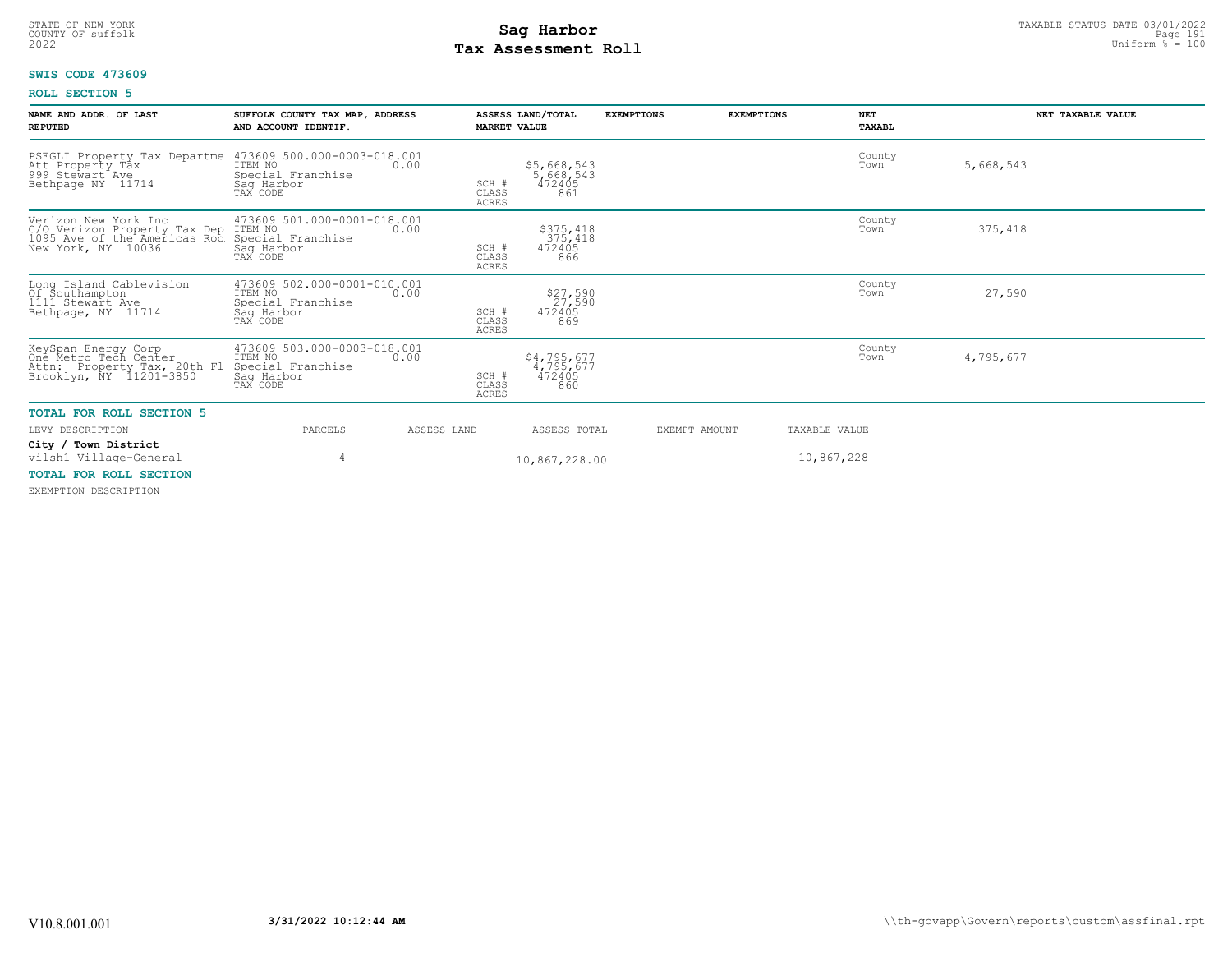# STATE OF NEW-YORK STATUS DATE 03/01/2022<br>
COUNTY OF suffolk Page 192 Uniform % = 100<br>
2022 Pay Assessment Roll **Tax Assessment Roll**

#### **SWIS CODE 473609**

#### **ROLL SECTION 6**

| NAME AND ADDR. OF LAST<br><b>REPUTED</b>                                                                                                                                                         | SUFFOLK COUNTY TAX MAP, ADDRESS<br>AND ACCOUNT IDENTIF.                                  | <b>MARKET VALUE</b>            | ASSESS LAND/TOTAL                                           | <b>EXEMPTIONS</b> | <b>EXEMPTIONS</b> | <b>NET</b><br>TAXABL | NET TAXABLE VALUE |
|--------------------------------------------------------------------------------------------------------------------------------------------------------------------------------------------------|------------------------------------------------------------------------------------------|--------------------------------|-------------------------------------------------------------|-------------------|-------------------|----------------------|-------------------|
| Marketspan Gas Corporation<br>c/o Keyspan Corporation<br>One Metro Tech Center<br>One Metro Tech Center<br>Att: Property Tax, 20th Flo Village of Sag Harbor<br>Brooklyn, NY 11201-3850 TAX CODE | 473609 002.000-0002-010.000<br>ITEM NO 0.00                                              | SCH #<br>CLASS<br><b>ACRES</b> | \$525,000<br>\$548,276<br>548,276<br>472405<br>873<br>0.800 |                   |                   | County<br>Town       | 548,276           |
| PSEGLI Property Tax Departme 473609 600.000-0019-001.000<br>Att Property Tax<br>999 Stewart Ave<br>Bethpage NY 11714                                                                             | ITEM NO<br>0.00<br>Utility<br>Saq Harbor<br>TAX CODE                                     | SCH #<br>CLASS<br><b>ACRES</b> | \$54,159<br>54,159<br>472405<br>884                         |                   |                   | County<br>Town       | 54,159            |
| PSEGLI Property Tax Departme 473609 600.000-0019-002.000<br>Att Property Tax<br>999 Stewart Ave<br>Bethpage NY 11714                                                                             | ITEM NO<br>0.00<br>Utility<br>Saq Harbor<br>TAX CODE                                     | SCH #<br>CLASS<br><b>ACRES</b> | \$54,159<br>54,159<br>472405<br>884                         |                   |                   | County<br>Town       | 54,159            |
| PSEGLI Property Tax Departme 473609 600.000-0019-005.000<br>Att Property Tax<br>999 Stewart <sup>Ave</sup><br>Bethpage NY 11714                                                                  | ITEM NO<br>0.00<br>Utility<br>Saq Harbor<br>TAX CODE                                     | SCH #<br>CLASS<br><b>ACRES</b> | \$8,280<br>8,280<br>472405<br>885                           |                   |                   | County<br>Town       | 8,280             |
| Verizon New York<br>c/o Duff & Phelps<br>P.O. Box 2749<br>Addison TX 75001                                                                                                                       | 473609 636.009-0000-631.900 1881<br>ITEM NO<br>0.00<br>Utility<br>Saq Harbor<br>TAX CODE | SCH #<br>CLASS<br><b>ACRES</b> | $\frac{11,213}{11,213}$<br>472405<br>836                    |                   |                   | County<br>Town       | 11,213            |
| <b>TOTAL FOR ROLL SECTION 6</b>                                                                                                                                                                  |                                                                                          |                                |                                                             |                   |                   |                      |                   |
| LEVY DESCRIPTION                                                                                                                                                                                 | PARCELS                                                                                  | ASSESS LAND                    | ASSESS TOTAL                                                | EXEMPT AMOUNT     |                   | TAXABLE VALUE        |                   |
| City / Town District<br>vilsh1 Village-General<br><b>TOTAL FOR ROLL SECTION</b>                                                                                                                  | 5                                                                                        | 525,000                        | 676,087.00                                                  |                   |                   | 676,087              |                   |

EXEMPTION DESCRIPTION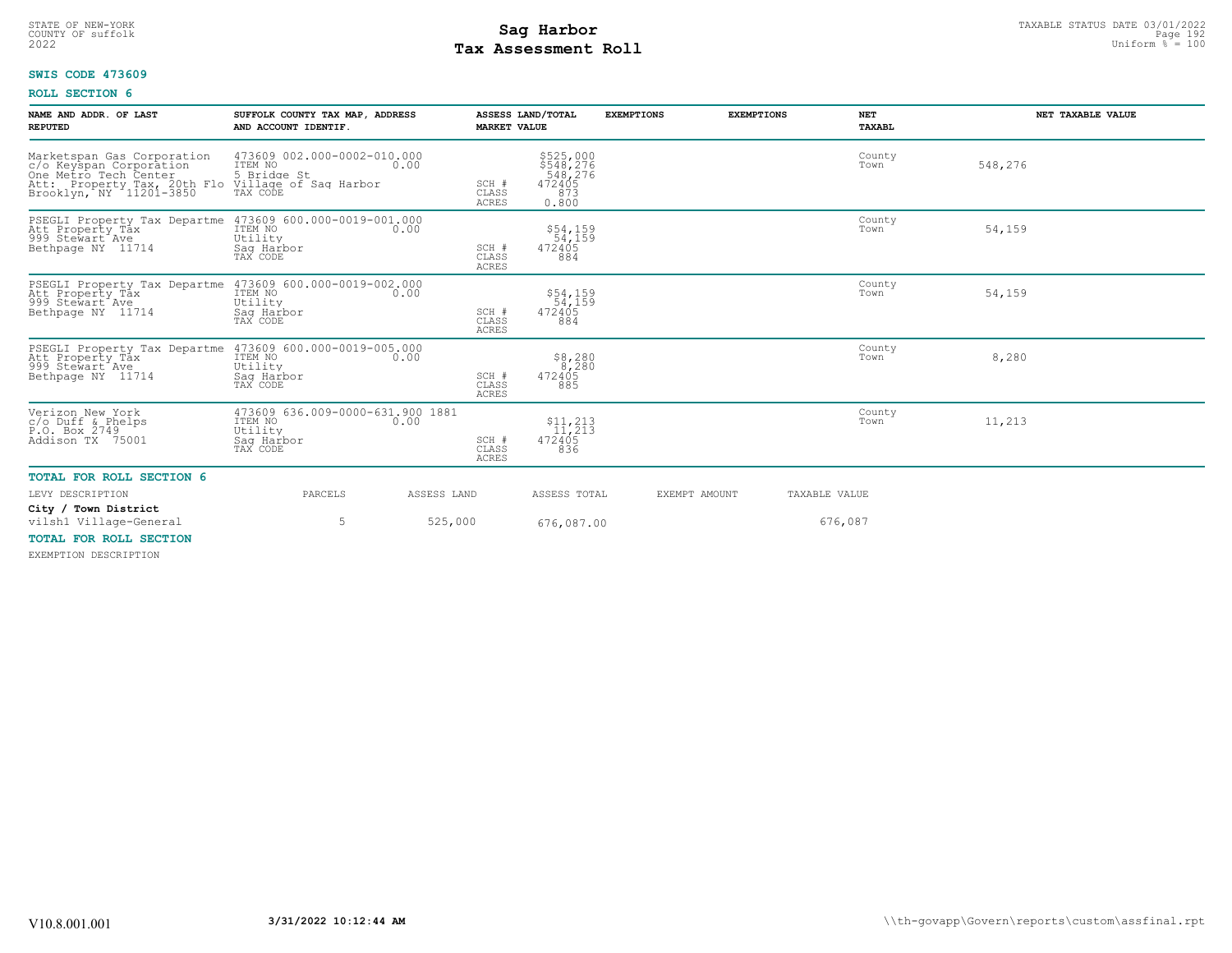# **Tax Assessment Roll Existed Strategies of the Contract Strategies** of  $\frac{100}{2022}$

### **SWIS CODE 473609**

| NAME AND ADDR. OF LAST<br><b>REPUTED</b>                                                            | SUFFOLK COUNTY TAX MAP, ADDRESS<br>AND ACCOUNT IDENTIF.                                                                     | <b>MARKET VALUE</b>            | ASSESS LAND/TOTAL<br><b>EXEMPTIONS</b>                                              | <b>EXEMPTIONS</b> | NET<br>TAXABL  | NET TAXABLE VALUE                              |
|-----------------------------------------------------------------------------------------------------|-----------------------------------------------------------------------------------------------------------------------------|--------------------------------|-------------------------------------------------------------------------------------|-------------------|----------------|------------------------------------------------|
| Sag Harbor Village<br>P.O. Box 660<br>Sag Harbor, NY 11963                                          | 473609 001.000-0002-015.000<br>ITEM NO<br>0.00<br>35 Notre Dame Rd<br>Village of Saq Harbor<br>TAX CODE                     | SCH #<br>CLASS<br>ACRES        | \$2,895,400 exempt<br>\$2,895,400<br>2,895,400<br>472405<br>472405<br>311W<br>0.530 | 2,895,400         | County<br>Town |                                                |
| Sag Harbor Village<br>P O Box 660<br>Sag Harbor, NY 11963                                           | 473609 001.000-0002-058.003<br>ITEM NO<br>0.00<br>Notre Dame Rd<br>Village of Sag Harbor<br>TAX CODE                        | SCH #<br>CLASS<br><b>ACRES</b> | \$9,200 exempt<br>\$9,200<br>9,200<br>472405<br>311<br>0.010                        | 9,200             | County<br>Town |                                                |
| Saq Harbor Village<br>P.O. Box 660<br>Sag Harbor, NY 11963                                          | 473609 002.000-0001-004.000<br>ITEM NO<br>0.00<br>West Water St<br>Village of Sag Harbor<br>TAX CODE                        | SCH #<br>CLASS<br>ACRES        | \$280,100 exempt<br>\$556,700<br>.556,700<br>472405<br>570W<br>0.220                | 556,700           | County<br>Town |                                                |
| Sag Harbor Village<br>P.O. Box 660<br>Sag Harbor, NY 11963                                          | 473609 002.000-0001-005.000<br>TTEM NO 0.00<br>11 West Water St<br>Village of Saq Harbor<br>TAX CODE                        | SCH #<br>CLASS<br>ACRES        | \$500 exempt<br>\$500<br>500<br>472405<br>692<br>0.360                              | 500               | County<br>Town |                                                |
| Southampton Town<br>Suffolk County<br>Sag Harbor Village<br>116 Hampton Rd<br>Southampton, NY 11968 | 473609 002.000-0001-026.002<br>ITEM NO<br>0.00<br>55 West Water St<br>Village of Sag Harbor<br>TAX CODE                     | SCH #<br>CLASS<br>ACRES        | \$161,500 exempt<br>\$161,500<br>161,500<br>472405<br>962<br>8.970                  | 161,500           | County<br>Town |                                                |
| Incorporated Village of Sag<br>P.O. Box 660<br>Sag Harbor NY 11963                                  | 473609 002.000-0001-051.000<br>ITEM NO<br>0.00<br>50 Spring St<br>Village of Sag Harbor<br>TAX CODE                         | SCH #<br>CLASS<br>ACRES        | \$538,200 exempt<br>\$538,200<br>538,200<br>472405<br>311<br>0.130                  | 538,200           | County<br>Town |                                                |
| New York State<br>Department Of Transportation<br>250 Veterans Memorial Hwy<br>Hauppauge, NY 11788  | 473609 002.000-0002-004.004<br>ITEM NO<br>0.00<br>Main St<br>Village of Sag Harbor<br>TAX CODE                              | SCH #<br>CLASS<br>ACRES        | \$500 exempt<br>\$500<br>500<br>472405<br>692<br>0.020                              | 500               | County<br>Town |                                                |
| Sag Harbor Village<br>P.O. Box 660<br>Sag Harbor, NY 11963                                          | 473609 002.000-0002-005.003<br>ITEM NO<br>0.00<br>7 Ferry Rd/rt 114<br>Village of Saq Harbor<br>TAX CODE                    | SCH #<br>CLASS<br>ACRES        | \$2,021,400 exempt<br>\$2,021,400<br>2,021,400<br>472405<br>0.720                   | 2,021,400         | County<br>Town |                                                |
| Sag Harbor Village<br>P.O. Box 660<br>Sag Harbor, NY 11963                                          | 473609 002.000-0002-018.000<br>ITEM NO<br>0.00<br>51 Meadow St<br>Village of Sag Harbor<br>TAX CODE                         | SCH #<br>CLASS<br>ACRES        | \$481,100 exempt<br>\$493,600<br>493,600<br>472405<br>653<br>0.470                  | 493,600           | County<br>Town |                                                |
| Saq Harbor Village<br>P.O. Box 660<br>Sag Harbor, NY 11963                                          | 473609 002.000-0002-046.000<br>ITEM NO<br>0.00<br>15 Rose St<br>Village of Sag Harbor<br>TAX CODE                           | SCH #<br>CLASS<br>ACRES        | \$774,700 exempt<br>\$796,200<br>796,200<br>472405<br>653<br>1.100                  | 796,200           | County<br>Town |                                                |
| C/o Ne Region Genreal Post O ITEM NO<br>8th Ave<br>New York, NY 10098                               | United States Postal Service 473609 002.000-0002-047.000<br>0.00<br>21 Long Island Ave<br>Village of Sag Harbor<br>TAX CODE | SCH #<br>CLASS<br>ACRES        | \$523,100 exempt<br>\$1,423,700<br>1,423,700<br>472405<br>6.550                     | 1,423,700         | County<br>Town |                                                |
| Southampton Town<br>c/o Community Preservation F<br>116 Hampton Rd<br>Southampton NY 11986          | 473609 002.000-0002-051.002<br>ITEM NO<br>0.00<br>5 Ferry Rd/rt 114<br>Village of Sag Harbor<br>TAX CODE                    | SCH #<br>CLASS<br>ACRES        | \$227,200 exempt<br>\$227,200<br>227,200<br>472405<br>330W<br>1.250                 | 227,200           | County<br>Town |                                                |
| V <sub>10.8</sub> .001.001                                                                          | 3/31/2022 10:12:44 AM                                                                                                       |                                |                                                                                     |                   |                | \\th-qovapp\Govern\reports\custom\assfinal.rpt |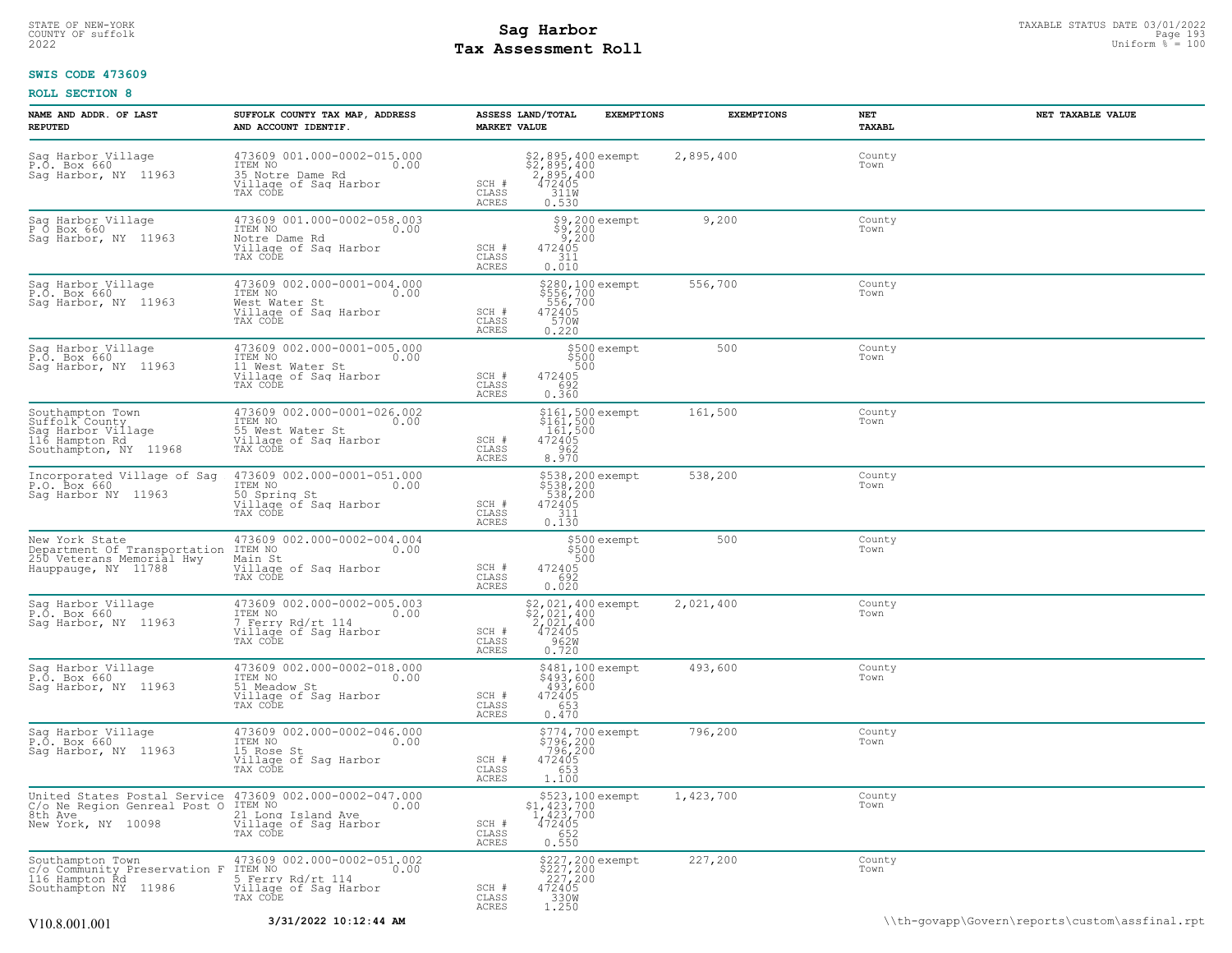# STATE OF NEW-YORK STATUS DATE 03/01/2022<br>
COUNTY OF suffolk Page 194<br>
2022 - Taxable Pay Assessment Roll **Tax Assessment Roll**

#### **SWIS CODE 473609**

| NAME AND ADDR. OF LAST<br><b>REPUTED</b>                                                                    | SUFFOLK COUNTY TAX MAP, ADDRESS<br>AND ACCOUNT IDENTIF.                                                                         | ASSESS LAND/TOTAL<br><b>MARKET VALUE</b>                                               | <b>EXEMPTIONS</b>                                                                                               | <b>EXEMPTIONS</b> | NET<br>TAXABL  | NET TAXABLE VALUE |
|-------------------------------------------------------------------------------------------------------------|---------------------------------------------------------------------------------------------------------------------------------|----------------------------------------------------------------------------------------|-----------------------------------------------------------------------------------------------------------------|-------------------|----------------|-------------------|
| Sag Harbor Village<br>P.O. Box 660<br>Sag Harbor, NY 11963                                                  | 473609 002.000-0003-005.000<br>ITEM NO<br>0.00<br>35 Washington St<br>Village of Sag Harbor<br>TAX CODE                         | SCH #<br>$472405$<br>653<br>CLASS<br>ACRES<br>0.260                                    | \$347,800 exempt<br>\$352,800<br>.352,800                                                                       | 352,800           | County<br>Town |                   |
| Sag Harbor Village<br>P.O. Box 660<br>Sag Harbor, NY 11963                                                  | 473609 002.000-0003-014.000<br>ITEM NO<br>0.00<br>55 Main St<br>Village of Sag Harbor<br>TAX CODE                               | SCH #<br>662<br>CLASS<br>0.440<br>ACRES                                                | $$464,300$ exempt<br>\$1,755,600<br>1,755,600<br>472405                                                         | 1,755,600         | County<br>Town |                   |
| Incorporated Village of Sag<br>55 Main St<br>P.O. Box 660<br>Saq Harbor NY 11963                            | 473609 002.000-0003-023.001<br>ITEM NO 0.00<br>4 Ferry Rd/rt 114<br>Village of Sag Harbor<br>TAX CODE                           | \$764,000<br>764,000<br>SCH #<br>472405<br>CLASS<br>962W<br>ACRES<br>0.300             | \$708,800 exempt                                                                                                | 764,000           | County<br>Town |                   |
| Sag Harbor Village<br>P.O. Box 660<br>Sag Harbor, NY 11963                                                  | 473609 002.000-0003-023.002<br>ITEM NO 0.00<br>6 Ferry Rd/rt 114<br>Village of Sag Harbor<br>TAX CODE                           | SCH #<br>CLASS<br>0.580<br>ACRES                                                       | $$^{1}_{21}, $^{832}_{82}, $^{900}_{900}$$<br>$$^{1}_{1}, $^{832}_{82}, $^{900}_{900}$$<br>$$^{472405}_{962W}$$ | 1,832,900         | County<br>Town |                   |
| Sag Harbor Village<br>P.O. Box 660<br>Sag Harbor, NY 11963                                                  | 473609 002.000-0003-025.000<br>ITEM NO<br>0.00<br>Main St<br>Village of Sag Harbor<br>TAX CODE                                  | 472405<br>SCH #<br>692<br>CLASS<br>0.090<br>ACRES                                      | \$500 exempt<br>\$500<br>500                                                                                    | 500               | County<br>Town |                   |
| Incorporated Village of Sag<br>P.O. Box 660<br>Sag Harbor NY 11963                                          | 473609 002.000-0003-026.000<br>ITEM NO<br>0.00<br>Wharf St<br>Village of Sag Harbor<br>TAX CODE                                 | SCH #<br>472405<br>CLASS<br>692<br><b>ACRES</b><br>0.190                               | \$500 exempt<br>\$500<br>500                                                                                    | 500               | County<br>Town |                   |
| Sag Harbor Village<br>Southampton Town<br>P.O. Box 660<br>Sag Harbor, NY 11963                              | 473609 003.000-0001-109.000<br>ITEM NO 0.00<br>63 Howard St<br>Village of Sag Harbor<br>TAX CODE                                | SCH #<br>CLASS<br>0.962<br>ACRES                                                       | $$7,000$ exempt<br>$$7,000$<br>$7,000$<br>$472405$                                                              | 7,000             | County<br>Town |                   |
| Unknown Owner                                                                                               | 473609 003.000-0001-113.000<br>ITEM NO<br>0.00<br>Landlocked<br>Village of Sag Harbor<br>TAX CODE                               | 472405<br>SCH #<br>311<br>CLASS<br>ACRES                                               | \$0<br>$\circ$                                                                                                  |                   | County<br>Town |                   |
| Museum<br>P.O. Box 1327<br>Sag Harbor, NY 11963                                                             | Sag Harbor Whaling & Histori 473609 003.000-0002-017.000<br>ITEM NO<br>0.00<br>200 Main St<br>Village of Sag Harbor<br>TAX CODE | SCH #<br>632<br>CLASS<br>1.000<br>ACRES                                                | \$749,700 exempt<br>\$1,389,300<br>1,389,300<br>472405                                                          | 1,389,300         | County<br>Town |                   |
| Society For The Preservation<br>Of Li Antiquities<br>161 Main Street<br>P.O. Box 148<br>Sag Harbor NY 11724 | 473609 003.000-0002-031.002<br>ITEM NO 0.00<br>0.00<br>192 Main St<br>Village of Sag Harbor<br>TAX CODE                         | \$1,314,700<br>1,314,700<br>472405<br>SCH #<br>CLASS<br>0.950<br>ACRES                 | \$807,400 exempt                                                                                                | 1,314,700         | County<br>Town |                   |
| Southampton Town<br>116 Hampton Rd<br>Southampton, NY 11968                                                 | 473609 003.000-0002-031.003<br>ITEM NO<br>0.00<br>42 Garden St<br>Village of Sag Harbor<br>TAX CODE                             | $\frac{381}{100}$<br>$472405$<br>$472405$<br>$970$<br>SCH #<br>CLASS<br>ACRES<br>2.050 | \$81,100 exempt                                                                                                 | 81,100            | County<br>Town |                   |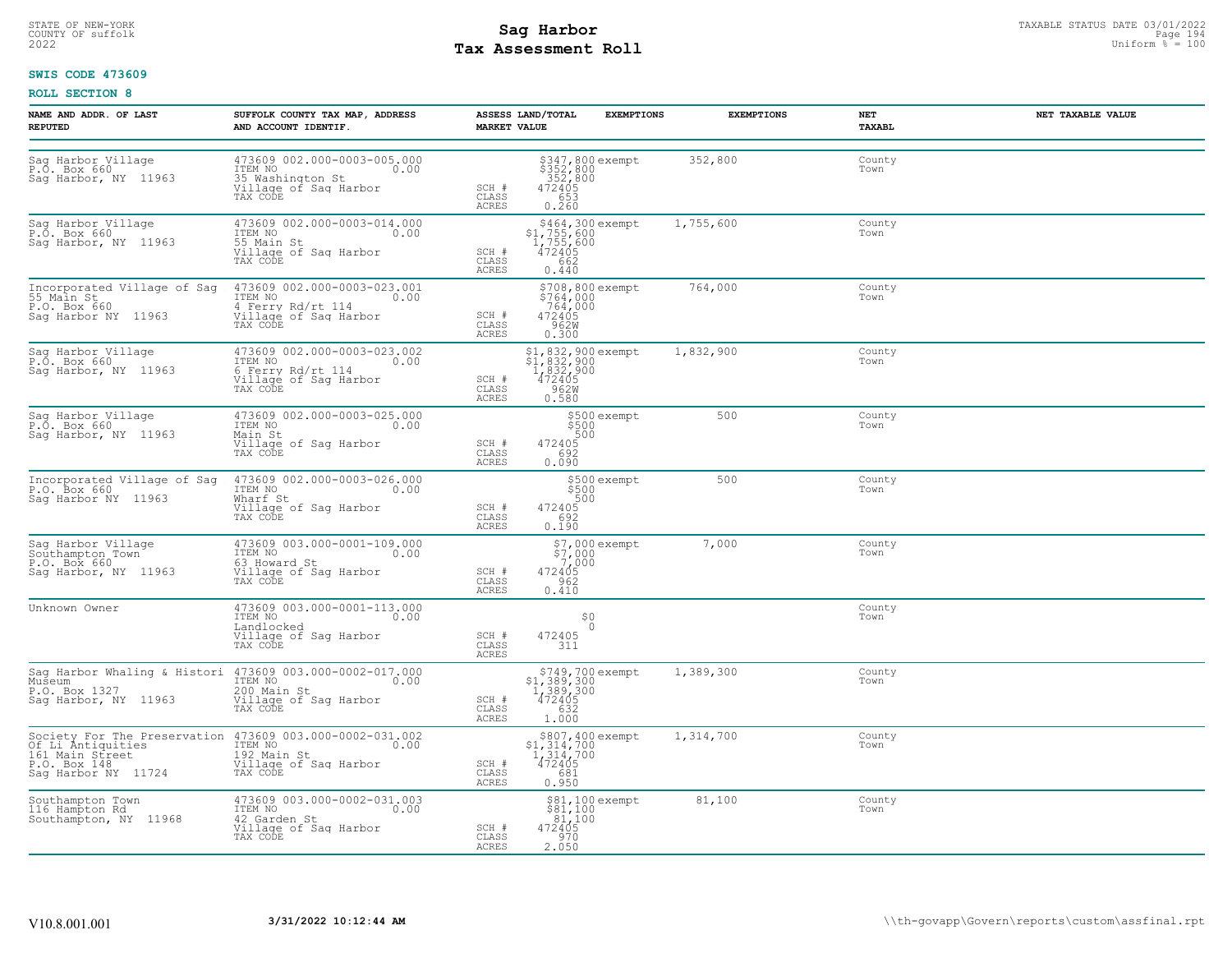# **Tax Assessment Roll Existed Strategies of the Contract Strategies** of  $\frac{100}{2022}$

#### **SWIS CODE 473609**

| NAME AND ADDR. OF LAST<br><b>REPUTED</b>                                                               | SUFFOLK COUNTY TAX MAP, ADDRESS<br>AND ACCOUNT IDENTIF.                                                                         | ASSESS LAND/TOTAL<br><b>MARKET VALUE</b> | <b>EXEMPTIONS</b>                                                               | <b>EXEMPTIONS</b> | NET<br>TAXABL  | NET TAXABLE VALUE                              |
|--------------------------------------------------------------------------------------------------------|---------------------------------------------------------------------------------------------------------------------------------|------------------------------------------|---------------------------------------------------------------------------------|-------------------|----------------|------------------------------------------------|
| Sag Harbor NY 11963                                                                                    | 174 Main St<br>Village of Sag Harbor<br>TAX CODE                                                                                | SCH #<br>CLASS<br>ACRES                  | $$1,769,000$ exempt<br>$$1,941,800$<br>$1941,800$<br>$472405$<br>$210$<br>0.240 | 1,941,800         | County<br>Town |                                                |
| Sag Harbor Village<br>P.O. Box 660<br>Sag Harbor, NY 11963                                             | 473609 003.000-0002-037.000<br>ITEM NO<br>0.00<br>19 Spring St<br>Village of Sag Harbor<br>TAX CODE                             | SCH #<br>CLASS<br>ACRES                  | \$899,800 exempt<br>\$899,800<br>899,800<br>472405<br>311<br>0.570              | 899,800           | County<br>Town |                                                |
| Po Box 784<br>Saq Harbor NY 11963                                                                      | Sag Harbor Historical Societ 473609 003.000-0002-060.000<br>ITEM NO<br>0.00<br>Landlocked<br>Village of Sag Harbor<br>TAX CODE  | SCH #<br>CLASS<br>ACRES                  | \$39,800 exempt<br>\$39,800<br>39,800<br>472405<br>311<br>0.180                 | 39,800            | County<br>Town |                                                |
| Box 569<br>Main St<br>Sag Harbor, NY 11963                                                             | John Jermain Memorial Librar 473609 003.000-0003-070.000<br>ITEM NO<br>0.00<br>201 Main St<br>Village of Sag Harbor<br>TAX CODE | SCH #<br>CLASS<br>ACRES                  | \$690,100 exempt<br>\$5,694,900<br>5,694,900<br>472405<br>611<br>0.330          | 5,694,900         | County<br>Town |                                                |
| Sag Harbor Village<br>P.O. Box 660<br>Saq Harbor, NY 11963                                             | 473609 003.000-0004-012.000<br>ITEM NO<br>0.00<br>46 Church St<br>Village of Sag Harbor<br>TAX CODE                             | SCH #<br>CLASS<br>ACRES                  | \$436,000 exempt<br>\$517,000<br>517,000<br>472405<br>662<br>0.040              | 517,000           | County<br>Town |                                                |
| Attn: Michael V. Flanagan,<br>50 N Park Ave<br>PO Box 9023<br>Rockville Centre, NY 11571- TAX CODE     | St Andrews Roman Catholic Ch 473609 003.000-0004-017.000<br>ITEM NO<br>0.00<br>122 Division St<br>Village of Sag Harbor         | SCH #<br>CLASS<br>ACRES                  | \$985,900 exempt<br>\$2,597,900<br>2,597,900<br>472405<br>620<br>1.700          | 2,597,900         | County<br>Town |                                                |
| Sag Harbor Village<br>P.O. Box 660<br>Sag Harbor, NY 11963                                             | 473609 003.000-0004-026.000<br>ITEM NO<br>0.00<br>Union St<br>Village of Sag Harbor<br>TAX CODE                                 | SCH #<br>CLASS<br>ACRES                  | \$222,500 exempt<br>\$222,500<br>\$222,500<br>472405<br>311<br>0.060            | 222,500           | County<br>Town |                                                |
| Sag Harbor Village<br>P.O. Box 660<br>Sag Harbor, NY 11963                                             | 473609 003.000-0004-027.000<br>ITEM NO<br>0.00<br>Madison St<br>Village of Sag Harbor<br>TAX CODE                               | SCH #<br>CLASS<br>ACRES                  | \$1,025,300 exempt<br>\$1,025,300<br>1,025,300<br>472405<br>695<br>0.990        | 1,025,300         | County<br>Town |                                                |
| 44 Union St<br>Sag Harbor, NY 11963                                                                    | Presbyterian Church Of Sag H 473609 003.000-0004-028.000<br>ITEM NO<br>0.00<br>44 Union St<br>Village of Sag Harbor<br>TAX CODE | SCH #<br>CLASS<br>ACRES                  | \$863,900 exempt<br>\$2,001,700<br>2,001,700<br>472405<br>620<br>0.960          | 2,001,700         | County<br>Town |                                                |
| Sag Harbor Village<br>P.O. Box 660<br>Sag Harbor, NY 11963                                             | 473609 003.000-0004-076.000<br>ITEM NO<br>0.00<br>18 Roger St<br>Village of Sag Harbor<br>TAX CODE                              | SCH #<br>CLASS<br>ACRES                  | \$468,200 exempt<br>\$468,200<br>.468,200<br>472405<br>311<br>0.130             | 468,200           | County<br>Town |                                                |
| Trustees of the Freeholders<br>and Commonalty of Southampto<br>116 Hampton Rd<br>Southampton, NY 11968 | 473609 004.000-0001-040.001<br>ITEM NO<br>0.00<br>Underwater Land<br>Village of Sag Harbor<br>TAX CODE                          | SCH #<br>CLASS<br>ACRES                  | \$28,500 exempt<br>\$28,500<br>28,500<br>472405<br>472405<br>0.570              | 28,500            | County<br>Town |                                                |
| Sag Harbor Village<br>P.O. Box 660<br>Saq Harbor, NY 11963                                             | 473609 004.000-0002-031.000<br>TTEM NO 0.00<br>1357 Brick Kiln Rd<br>Village of Sag Harbor<br>TAX CODE                          | SCH #<br>CLASS<br>ACRES                  | \$899,800 exempt<br>\$2,515,300<br>2,515,300<br>472405<br>662<br>1.600          | 2,515,300         | County<br>Town |                                                |
| V <sub>10.8</sub> .001.001                                                                             | 3/31/2022 10:12:44 AM                                                                                                           |                                          |                                                                                 |                   |                | \\th-govapp\Govern\reports\custom\assfinal.rpt |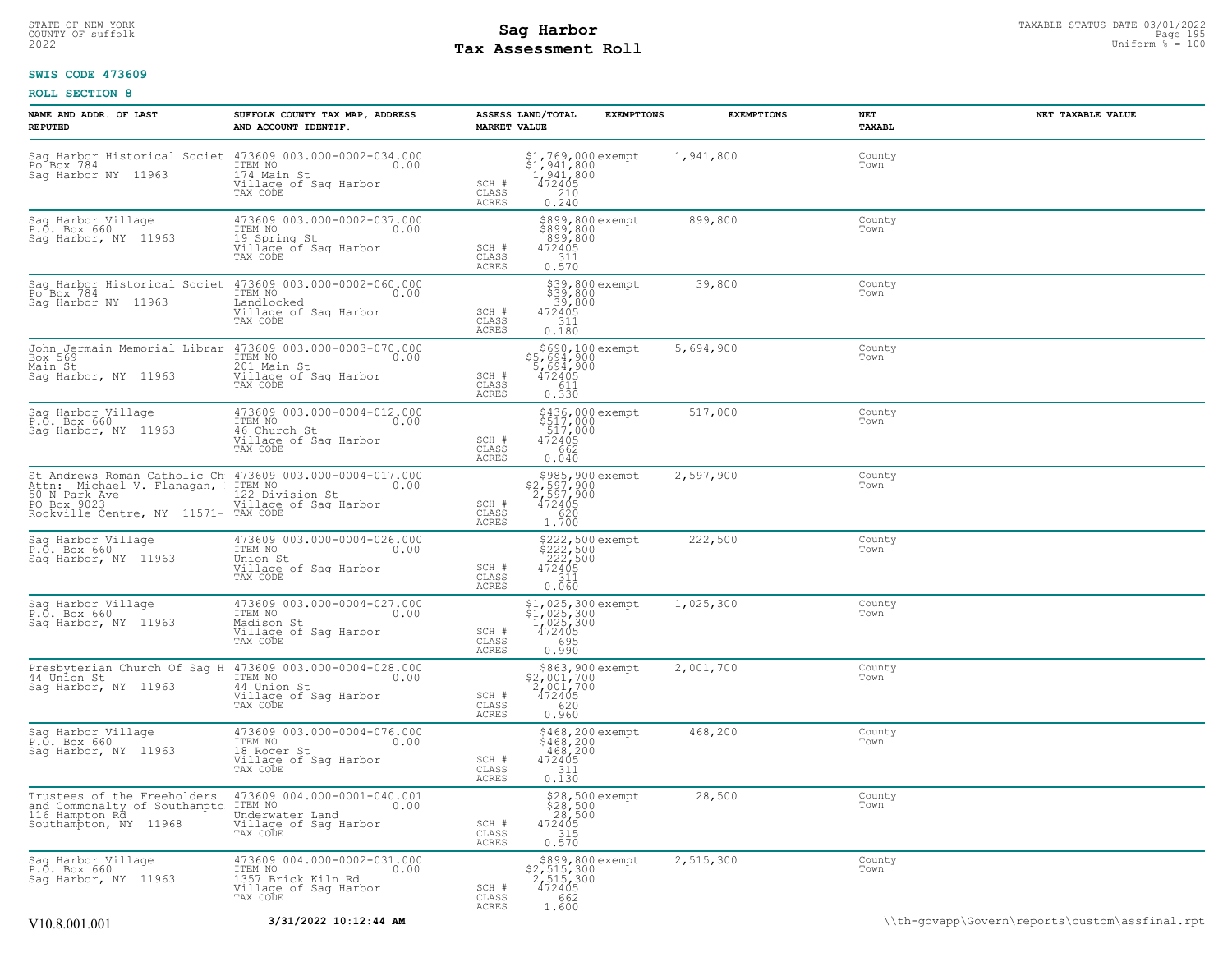# STATE OF NEW-YORK STATUS DATE 03/01/2022<br>
COUNTY OF suffolk **Sag From the Sag State Page 196**<br>
2022 Pay Assessment Roll **Tax Assessment Roll**

#### **SWIS CODE 473609**

| NAME AND ADDR. OF LAST<br><b>REPUTED</b>                                                          | SUFFOLK COUNTY TAX MAP, ADDRESS<br>AND ACCOUNT IDENTIF.                                                                         | ASSESS LAND/TOTAL<br><b>MARKET VALUE</b>                                                                                | <b>EXEMPTIONS</b>                                          | <b>EXEMPTIONS</b> | NET<br>TAXABL  | NET TAXABLE VALUE |
|---------------------------------------------------------------------------------------------------|---------------------------------------------------------------------------------------------------------------------------------|-------------------------------------------------------------------------------------------------------------------------|------------------------------------------------------------|-------------------|----------------|-------------------|
| Sag Harbor Village<br>P.O. Box 660<br>Saq Harbor, NY 11963                                        | 473609 004.000-0002-032.000<br>ITEM NO<br>0.00<br>16 Columbia St<br>Village of Sag Harbor<br>TAX CODE                           | SCH #<br>CLASS<br>660<br><b>ACRES</b><br>1.800                                                                          | \$949,500 exempt<br>\$1,187,000<br>1,187,000<br>472405     | 1,187,000         | County<br>Town |                   |
| Sag Harbor Antique Fire Truc 473609 005.000-0001-020.000<br>PO Box 209<br>Saq Harbor, NY 11963    | ITEM NO<br>0.00<br>426 Main St<br>Village of Sag Harbor<br>TAX CODE                                                             | SCH #<br>472405<br>311<br>CLASS<br><b>ACRES</b><br>0.300                                                                | \$206,000 exempt<br>\$206,000<br>206,000                   | 206,000           | County<br>Town |                   |
| Sag Harbor Antique Fire Truc 473609 005.000-0001-021.000<br>PO Box 209<br>Saq Harbor, NY 11963    | ITEM NO<br>0.00<br>432 Main St<br>Village of Sag Harbor<br>TAX CODE                                                             | 472405<br>SCH #<br>CLASS<br>311<br>ACRES<br>0.340                                                                       | \$131,770 exempt<br>\$131,770<br>131,770                   | 131,770           | County<br>Town |                   |
| Park & Recreation Associatio 473609 005.000-0002-004.001<br>P.O. Box 1653<br>Saq Harbor, NY 11963 | ITEM NO<br>0.00<br>395 Main St<br>Village of Sag Harbor<br>TAX CODE                                                             | \$29,136,000 exempt<br>$\frac{25}{29}$ , 669, 500<br>29, 669, 500<br>472405<br>582<br>SCH #<br>CLASS<br>42.200<br>ACRES |                                                            | 29,669,500        | County<br>Town |                   |
| P.O. Box 1653<br>Saq Harbor, NY 11963                                                             | Park & Recreation Associatio 473609 005.000-0002-004.002<br>ITEM NO<br>0.00<br>415 Main St<br>Village of Sag Harbor<br>TAX CODE | SCH #<br>590<br>CLASS<br>0.630<br>ACRES                                                                                 | \$431,700 exempt<br>\$431,700<br>431,700<br>472405         | 431,700           | County<br>Town |                   |
| Park & Recreation Associatio 473609 005.000-0002-008.001<br>P.O. Box 1653<br>Saq Harbor, NY 11963 | ITEM NO<br>0.00<br>405 Main St<br>Village of Saq Harbor<br>TAX CODE                                                             | SCH #<br>CLASS<br>311<br><b>ACRES</b><br>1.500                                                                          | \$1,362,900 exempt<br>\$1,362,900<br>1,362,900<br>472405   | 1,362,900         | County<br>Town |                   |
| Suffolk County<br>330 Center Dr<br>Riverhead, NY 11901                                            | 473609 005.000-0002-010.000<br>TTEM NO 0.00<br>Middle Line Hwy<br>Village of Sag Harbor<br>TAX CODE                             | SCH #<br>CLASS<br>ACRES<br>0.190                                                                                        | \$628,500 exempt<br>\$628,500<br>628,500<br>472405<br>311M | 628,500           | County<br>Town |                   |
| P.O. Box 1653<br>Sag Harbor, NY 11963                                                             | Park & Recreation Associatio 473609 005.000-0002-011.026<br>ITEM NO<br>0.00<br>Open Space<br>Village of Sag Harbor<br>TAX CODE  | \$1,019,800<br>1,019,800<br>472405<br>SCH #<br>CLASS<br>963<br>2.620<br>ACRES                                           | \$1,019,800 exempt                                         | 1,019,800         | County<br>Town |                   |
| Park & Recreation Associatio<br>P.O. Box 1653<br>Saq Harbor, NY 11963                             | 473609 005.000-0002-011.027<br>ITEM NO<br>0.00<br>Open Space<br>Village of Sag Harbor<br>TAX CODE                               | 1,939,500<br>472405<br>SCH #<br>CLASS<br>963<br>5.980<br>ACRES                                                          | \$1,939,500 exempt<br>\$1,939,500                          | 1,939,500         | County<br>Town |                   |
| Sag Harbor Village<br>P.O. Box 660<br>Saq Harbor, NY 11963                                        | 473609 005.000-0002-011.028<br>ITEM NO<br>0.00<br>Archibald Way<br>Saq Harbor<br>TAX CODE                                       | \$500<br>500<br>SCH #<br>472405<br>CLASS<br>692<br><b>ACRES</b>                                                         | \$500 exempt                                               | 500               | County<br>Town |                   |
| Suffolk County<br>Dept. Parks, Recreation and<br>PO Box 144<br>West Sayville, NY 00000            | 473609 005.000-0002-012.000<br>ITEM NO<br>0.00<br>Bridgehampton Sag Harbor Tpke<br>Village of Sag Harbor<br>TAX CODE            | SCH #<br>472405<br>CLASS<br>692<br>ACRES<br>0.110                                                                       | \$500 exempt<br>\$500<br>500                               | 500               | County<br>Town |                   |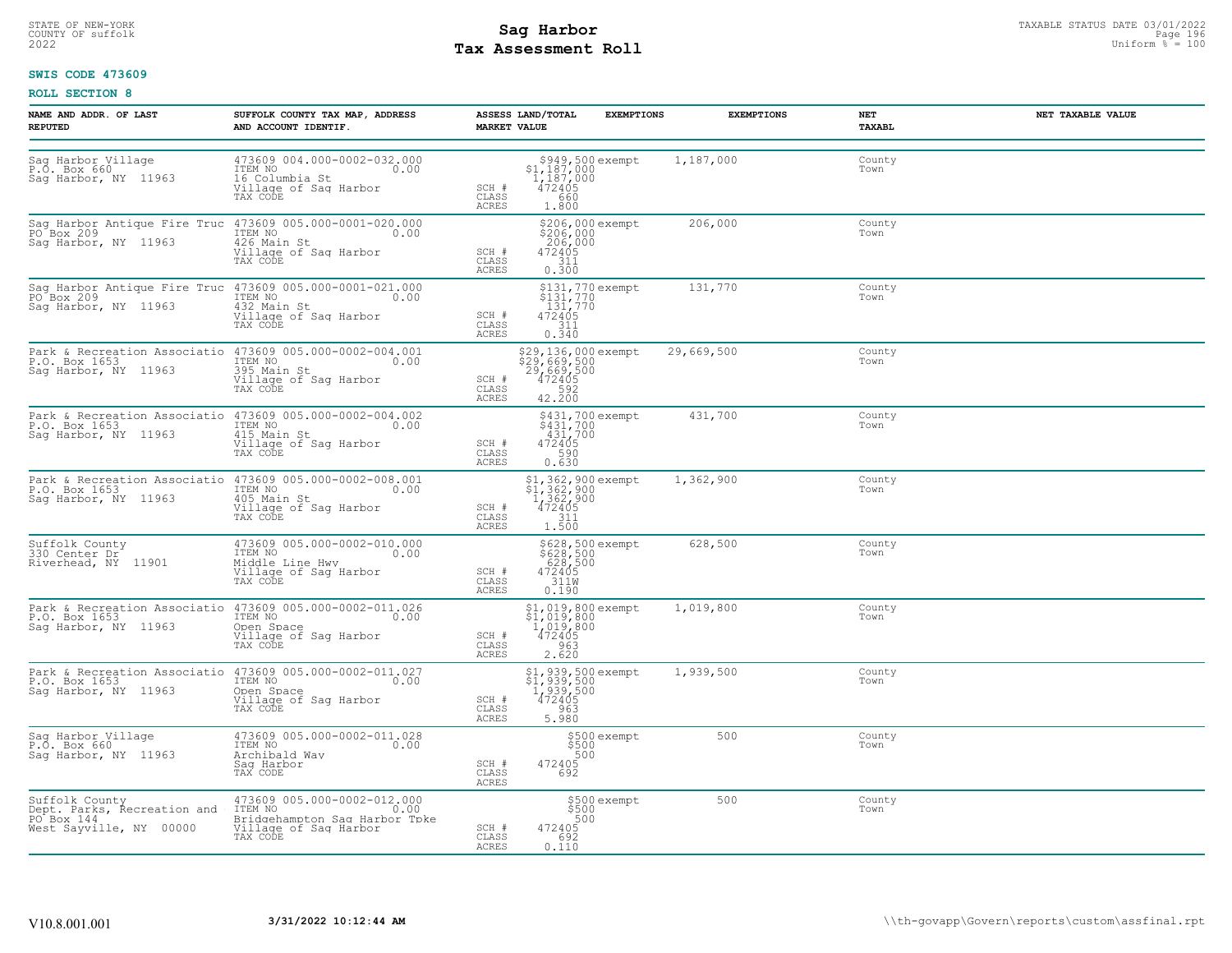# STATE OF NEW-YORK STATUS DATE 03/01/2022<br>
COUNTY OF suffolk **Sag From State Page 197 Mage 197 Mage 197 Mage 197 Mage 197 Mage 197 Mage 197 Mage 197 Mag<br>
Pay Assessment Roll Tax Assessment Roll**

#### **SWIS CODE 473609**

| NAME AND ADDR. OF LAST<br>REPUTED                                                                      | SUFFOLK COUNTY TAX MAP, ADDRESS<br>AND ACCOUNT IDENTIF.                                            |                                        | ASSESS LAND/TOTAL<br><b>MARKET VALUE</b>                                      | <b>EXEMPTIONS</b> | <b>EXEMPTIONS</b> | <b>NET</b><br>TAXABL | NET TAXABLE VALUE |
|--------------------------------------------------------------------------------------------------------|----------------------------------------------------------------------------------------------------|----------------------------------------|-------------------------------------------------------------------------------|-------------------|-------------------|----------------------|-------------------|
| Park & Recreation Associatio<br>P.O. Box 1653<br>Sag Harbor, NY 11963                                  | 473609 006.000-0001-001.001<br>ITEM NO<br>Otter Pond<br>Village of Sag Harbor<br>TAX CODE          | 0.00<br>SCH #<br>CLASS<br>ACRES        | \$565,000 exempt<br>\$565,000<br>565,000<br>472405<br>41356<br>11.300         |                   | 565,000           | County<br>Town       |                   |
| Suffolk County Water Authori<br>P.O. Box 37<br>Oakdale, NY 11769                                       | 473609 006.000-0001-058.000<br>ITEM NO<br>93 Jermain Ave<br>Village of Sag Harbor<br>TAX CODE      | 0.00<br>SCH #<br>CLASS<br>ACRES        | \$443,900 exempt<br>\$443,900<br>443,900<br>472405<br>380<br>0.080            |                   | 443,900           | County<br>Town       |                   |
| Oakland Cemetery<br>Madison St<br>Saq Harbor, NY 11963                                                 | 473609 006.000-0002-013.001<br>ITEM NO<br>90 Jermain Ave<br>Village of Sag Harbor<br>TAX CODE      | 0.00<br>SCH #<br>CLASS<br><b>ACRES</b> | \$14,189,600 exempt<br>\$14,205,200<br>14,205,200<br>472405<br>695M<br>28.400 |                   | 14,205,200        | County<br>Town       |                   |
| Town of Southampton<br>116 Hampton Rd<br>Southampton NY 11968                                          | 473609 006.000-0003-042.002<br>ITEM NO 0.00<br>286 Madison St<br>Village of Saq Harbor<br>TAX CODE | SCH #<br>CLASS<br>ACRES                | \$943,100 exempt<br>\$943,100<br>943,100<br>472405<br>311<br>1.430            |                   | 943,100           | County<br>Town       |                   |
| Trustees of the Freeholders<br>and Commonalty of Southampto<br>116 Hampton Rd<br>Southampton, NY 11968 | 473609 007.000-0001-011.000<br>ITEM NO<br>Round Pond<br>Village of Sag Harbor<br>TAX CODE          | 0.00<br>SCH #<br>CLASS<br><b>ACRES</b> | \$33,000 exempt<br>$$33,000$<br>33,000<br>472405<br>315<br>0.660              |                   | 33,000            | County<br>Town       |                   |
| Suffolk County<br>330 Center Dr<br>11901<br>Riverhead, NY                                              | 473609 007.000-0001-012.001<br>ITEM NO<br>32 Joels Ln<br>Village of Sag Harbor<br>TAX CODE         | 0.00<br>SCH #<br>CLASS<br>ACRES        | \$17,900 exempt<br>\$17,900<br>-17,900<br>472405<br>962<br>0.870              |                   | 17,900            | County<br>Town       |                   |
| Southampton Town<br>116 Hampton Rd<br>Southampton, NY 11968                                            | 473609 007.000-0002-032.003<br>ITEM NO<br>139 Suffolk St<br>Village of Sag Harbor<br>TAX CODE      | 0.00<br>SCH #<br>CLASS<br>ACRES        | \$636,600 exempt<br>\$636,600<br>636,600<br>472405<br>311<br>0.820            |                   | 636,600           | County<br>Town       |                   |
| <b>TOTAL FOR ROLL SECTION 8</b>                                                                        |                                                                                                    |                                        |                                                                               |                   |                   |                      |                   |
| LEVY DESCRIPTION                                                                                       | PARCELS                                                                                            | ASSESS LAND                            | ASSESS TOTAL                                                                  |                   | EXEMPT AMOUNT     | TAXABLE VALUE        |                   |
| City / Town District<br>vilsh1 Village-General                                                         | 53                                                                                                 | 73,877,470                             | 87,997,570.00                                                                 |                   | 87,997,570        |                      |                   |
| <b>TOTAL FOR ROLL SECTION 8</b>                                                                        |                                                                                                    |                                        |                                                                               |                   |                   |                      |                   |
| EXEMPTION DESCRIPTION                                                                                  | PARCELS                                                                                            | CT                                     |                                                                               |                   |                   |                      |                   |
| 12100 Nys-generally                                                                                    | 1                                                                                                  | 500                                    |                                                                               |                   |                   |                      |                   |
| 13100 Co - Generally                                                                                   | $\overline{4}$                                                                                     | 943,900                                |                                                                               |                   |                   |                      |                   |
| 13500 Town - General<br>$13650$ Vg - General                                                           | 6<br>27                                                                                            | 1,949,500<br>51,328,900                |                                                                               |                   |                   |                      |                   |
| 13890 Mun Pub Auth                                                                                     | $\mathbf{1}$                                                                                       | 443,900                                |                                                                               |                   |                   |                      |                   |
| 14100 Usa Generally                                                                                    | $\mathbf{1}$                                                                                       | 1,423,700                              |                                                                               |                   |                   |                      |                   |
| 25110 Nonprof Corp-relig Const                                                                         | $\overline{c}$                                                                                     | 4,599,600                              |                                                                               |                   |                   |                      |                   |
| 25300 Nonprof Corp-specified Us                                                                        | $\mathbf{2}^{\prime}$                                                                              | 7,009,600                              |                                                                               |                   |                   |                      |                   |
| 26250 Historical Society<br>26400 Inc Vol Fire Dept                                                    | 3<br>3                                                                                             | 3,370,900<br>2,093,370                 |                                                                               |                   |                   |                      |                   |
| 27350 Pvt Owned Cemetery                                                                               | $\mathbf{1}$                                                                                       | 14,205,200                             |                                                                               |                   |                   |                      |                   |
| 33201 Tax Sale Cnty Owned (t1)                                                                         | $\mathbf{1}$                                                                                       | 628,500                                |                                                                               |                   |                   |                      |                   |
| TOTAL                                                                                                  |                                                                                                    | 87,997,570                             |                                                                               |                   |                   |                      |                   |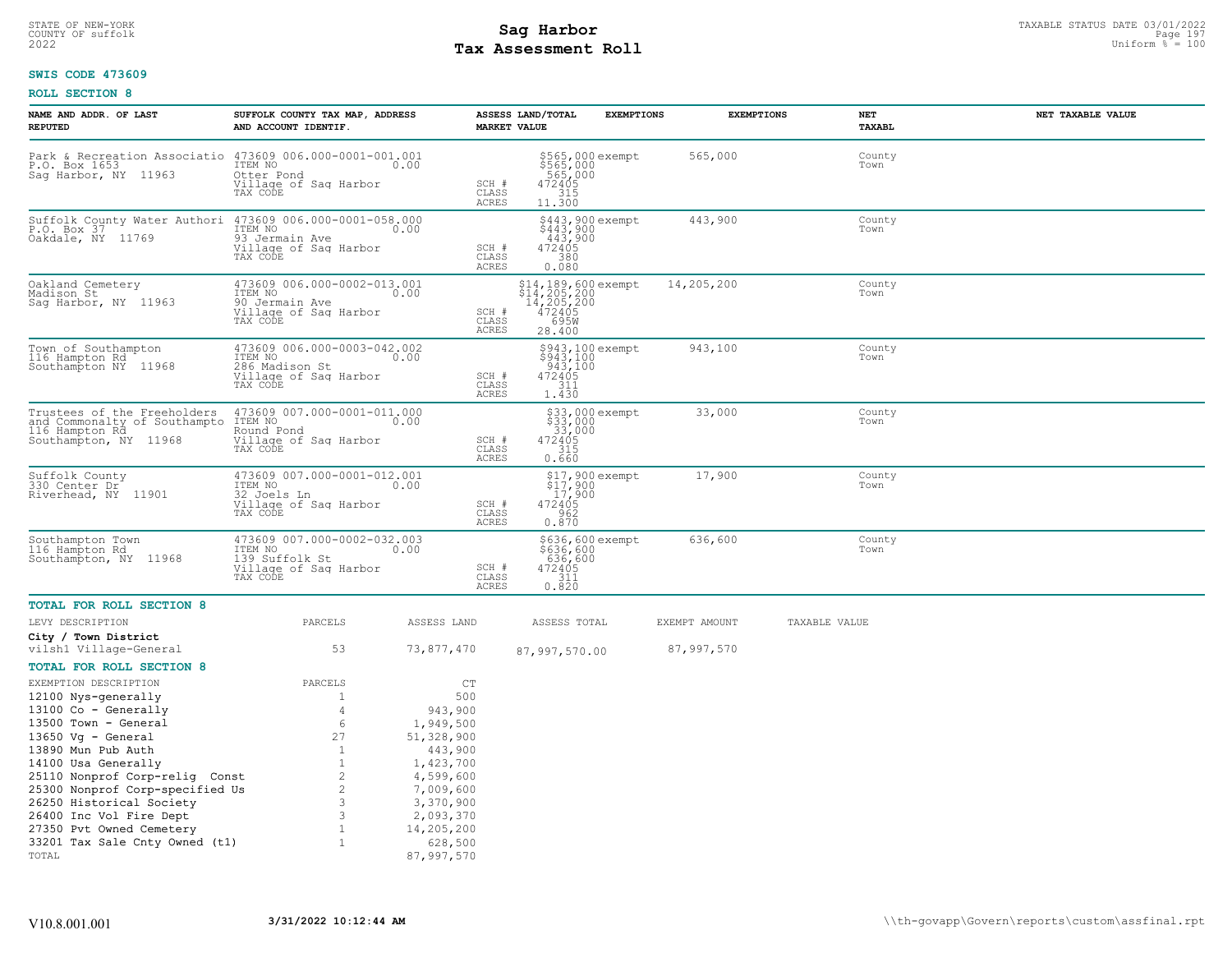| STATE OF NEW-YORK<br>COUNTY OF suffolk<br>2022 |                |               | Sag Harbor<br>Tax Assessment Roll |               |                  | TAXABLE STATUS DATE 03/01/2022<br>Page 198<br>Uniform $\frac{1}{6}$ = 100 |
|------------------------------------------------|----------------|---------------|-----------------------------------|---------------|------------------|---------------------------------------------------------------------------|
| TOTAL FOR SWIS CODE 473609                     |                |               |                                   |               |                  |                                                                           |
| LEVY DESCRIPTION                               | PARCELS        | ASSESS LAND   | ASSESS TOTAL                      | EXEMPT AMOUNT | TAXABLE VALUE    |                                                                           |
| City / Town District                           |                |               |                                   |               |                  |                                                                           |
| vilsh1 Village-General                         | 1,203          | 1,162,796,470 | 2,105,382,650                     | 99,256,897.00 | 2,006,125,753    |                                                                           |
| TOTAL FOR SWIS CODE 473609                     |                |               |                                   |               |                  |                                                                           |
| EXEMPTION DESCRIPTION                          | PARCELS        | CT            |                                   |               |                  |                                                                           |
| 12100 Nys-generally                            |                | 500           |                                   |               |                  |                                                                           |
| 13100 Co - Generally                           | 4              | 943,900       |                                   |               |                  |                                                                           |
| 13500 Town - General                           | 6              | 1,949,500     |                                   |               |                  |                                                                           |
| 13650 Vg - General                             | 27             | 51,328,900    |                                   |               |                  |                                                                           |
| 13890 Mun Pub Auth                             | $\mathbf{1}$   | 443,900       |                                   |               |                  |                                                                           |
| 14100 Usa Generally                            | 1              | 1,423,700     |                                   |               |                  |                                                                           |
| 25110 Nonprof Corp-relig Const                 | $\overline{c}$ | 4,599,600     |                                   |               |                  |                                                                           |
| 25300 Nonprof Corp-specified Us                | $\overline{c}$ | 7,009,600     |                                   |               |                  |                                                                           |
| 26250 Historical Society                       | 3              | 3,370,900     |                                   |               |                  |                                                                           |
| 26400 Inc Vol Fire Dept                        | 3              | 2,093,370     |                                   |               |                  |                                                                           |
| 27350 Pvt Owned Cemetery                       | $\mathbf{1}$   | 14,205,200    |                                   |               |                  |                                                                           |
| 33201 Tax Sale Cnty Owned (t1)                 | $\mathbf{1}$   |               |                                   |               |                  |                                                                           |
| 41001 Vets Eligible Funds (v1)                 | 17             | 628,500       |                                   |               |                  |                                                                           |
|                                                |                | 585,655       |                                   |               |                  |                                                                           |
| 41121 Vets Non-combat (v2)                     | 28             | 1,938,540     |                                   |               |                  |                                                                           |
| 41131 Vets Combat (v3)                         | 18             | 2,174,500     |                                   |               |                  |                                                                           |
| 41141 Vets Disability (v4)                     | 3              | 253,358       |                                   |               |                  |                                                                           |
| 41161 Vet's Cold War                           | $\overline{c}$ | 150,000       |                                   |               |                  |                                                                           |
| 41400 Clergy (c1)                              | $\mathbf{1}$   | 1,500         |                                   |               |                  |                                                                           |
| 41691 Volunteer Firefighter                    | 15             | 1,634,641     |                                   |               |                  |                                                                           |
| 41807 Persons over 65 (P1)                     | 11             | 4,521,133     |                                   |               |                  |                                                                           |
| TOTAL                                          |                | 99,256,897    |                                   |               |                  |                                                                           |
| <b>GRAND TOTAL FOR SWIS CODE 473609</b>        |                |               |                                   |               |                  |                                                                           |
| ROLL SECTION                                   | PARCELS        | ASSESS LAND   | ASSESS TOTAL                      | COUNTY        | TOWN             | SCHOOL                                                                    |
| $\mathbf{1}$                                   | 1,141          | 1,088,394,000 | 2,005,841,765                     |               | 1,994,582,438    |                                                                           |
| 5                                              | 4              |               | 10,867,228                        |               | 10,867,228       |                                                                           |
| 6                                              | 5              | 525,000       | 676,087                           |               | 676,087          |                                                                           |
| 8                                              | 53             | 73,877,470    | 87,997,570                        |               |                  |                                                                           |
| GRAND TOTAL                                    | 1,203          | 1,162,796,470 | 2,105,382,650                     |               | 2,006,125,753    |                                                                           |
| **GRAND TOTALS**                               |                |               |                                   |               |                  |                                                                           |
| LEVY DESCRIPTION                               | PARCELS        | ASSESS LAND   | ASSESS TOTAL                      | EXEMPT AMOUNT | TAXABLE VALUE    |                                                                           |
| City / Town District                           |                |               |                                   |               |                  |                                                                           |
| vilsh1 Village-General                         | 2,182          | 1,836,358,549 | 3, 339, 964, 219.00               | 223, 430, 322 | 3, 116, 533, 897 |                                                                           |
| Water district                                 |                |               |                                   |               |                  |                                                                           |
| vilsh6 Chatfield Hills Water                   | 24             | 10,768,800    | 2,598.00                          |               | 2,598            |                                                                           |